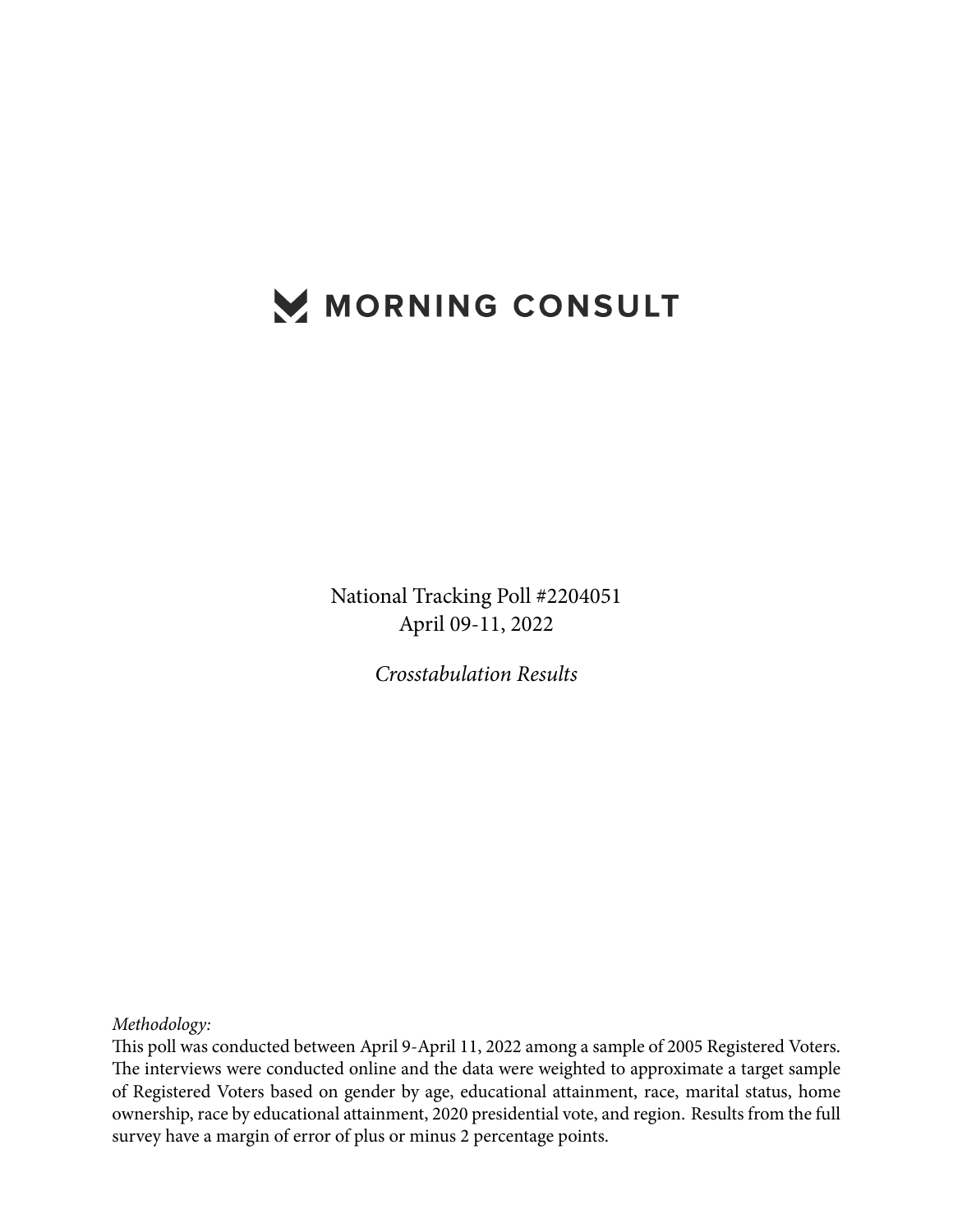## **Table Index**

| $\mathbf{1}$   | Table XQHTRN1_1: Based on what you know, would the world be a better or worse place if<br>these leaders weren't in office? U.S. President Joe Biden $\ldots \ldots \ldots \ldots \ldots \ldots \ldots$                                                                                                                                                                                                                                                                                                                                                                  | $\overline{7}$ |
|----------------|-------------------------------------------------------------------------------------------------------------------------------------------------------------------------------------------------------------------------------------------------------------------------------------------------------------------------------------------------------------------------------------------------------------------------------------------------------------------------------------------------------------------------------------------------------------------------|----------------|
| $\overline{2}$ | Table XQHTRN1_2: Based on what you know, would the world be a better or worse place if<br>these leaders weren't in office? French President Emmanuel Macron                                                                                                                                                                                                                                                                                                                                                                                                             | 12             |
| 3              | Table XQHTRN1_3: Based on what you know, would the world be a better or worse place if<br>these leaders weren't in office? German Chancellor Olaf Scholz                                                                                                                                                                                                                                                                                                                                                                                                                | 16             |
| $\overline{4}$ | Table XQHTRN1_4: Based on what you know, would the world be a better or worse place if<br>these leaders weren't in office? British Prime Minister Boris Johnson                                                                                                                                                                                                                                                                                                                                                                                                         | 20             |
| 5              | Table XQHTRN1_5: Based on what you know, would the world be a better or worse place if<br>these leaders weren't in office? Ukrainian President Volodymyr Zelenskyy                                                                                                                                                                                                                                                                                                                                                                                                      | 24             |
| 6              | Table XQHTRN1_6: Based on what you know, would the world be a better or worse place if<br>these leaders weren't in office? Russian President Vladimir Putin                                                                                                                                                                                                                                                                                                                                                                                                             | 28             |
| 7              | Table XQHTRN1_7: Based on what you know, would the world be a better or worse place if                                                                                                                                                                                                                                                                                                                                                                                                                                                                                  | 32             |
| 8              | Table XQHTRN1_8: Based on what you know, would the world be a better or worse place if<br>these leaders weren't in office? North Korean Leader Kim Jong-un                                                                                                                                                                                                                                                                                                                                                                                                              | 36             |
| 9              | Table XQHTRN1_9: Based on what you know, would the world be a better or worse place if<br>these leaders weren't in office? Indian Prime Minister Narendra Modi                                                                                                                                                                                                                                                                                                                                                                                                          | 40             |
| 10             | Table XQHTRN1_10: Based on what you know, would the world be a better or worse place<br>if these leaders weren't in office? Crown Prince of Saudi Arabia Mohammed bin Salman Al Saud 44                                                                                                                                                                                                                                                                                                                                                                                 |                |
| 11             | Table XQHTRN1_11: Based on what you know, would the world be a better or worse place<br>if these leaders weren't in office? Turkish President Recep Tayyip Erdogan                                                                                                                                                                                                                                                                                                                                                                                                      | 48             |
| 12             | Table XQHTRN1_12: Based on what you know, would the world be a better or worse place<br>if these leaders weren't in office? Iranian President Ebrahim Raisi                                                                                                                                                                                                                                                                                                                                                                                                             | 52             |
| 13             | Table XQHTRN2_1: As you may know, in February 2022 Russia invaded the country of<br>Ukraine, starting an ongoing war. The U.S. and several European countries have engaged<br>in diplomatic negotiations with Russia and imposed various economic sanctions on Russia.<br>Sanctions are financial and/or commercial penalties applied by countries in response to an-<br>other country's actions. Based on what you know, do you approve or disapprove of each of the<br>following's handling of foreign policy in Ukraine and Eastern Europe? U.S. President Joe Biden | 56             |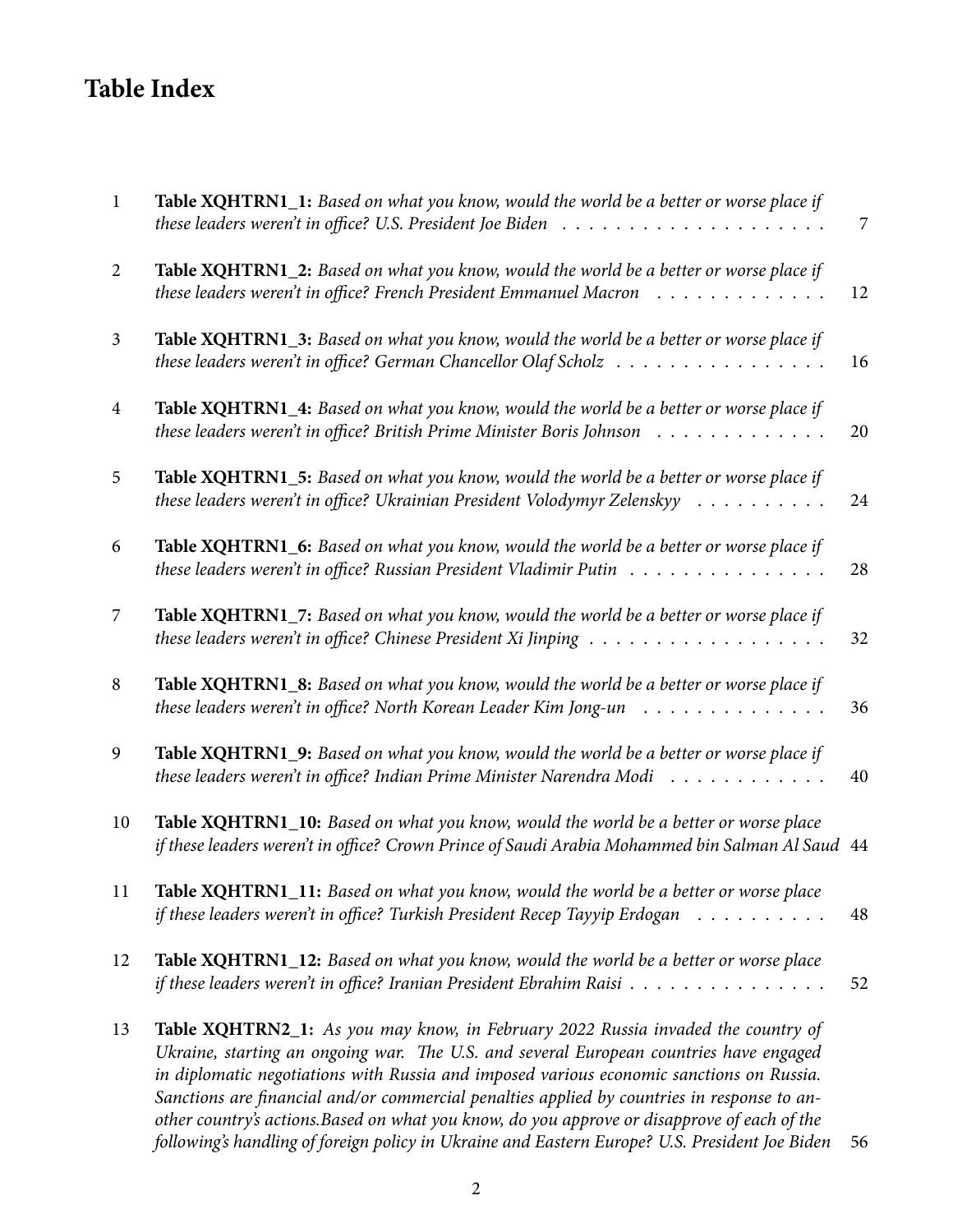- 14 **Table XQHTRN2\_2:** *[As you may know, in February 2022 Russia invaded the country of](#page-59-0) [Ukraine, starting an ongoing war. The U.S. and several European countries have engaged](#page-59-0) [in diplomatic negotiations with Russia and imposed various economic sanctions on Russia.](#page-59-0) [Sanctions are financial and/or commercial penalties applied by countries in response to an](#page-59-0)[other country's actions.Based on what you know, do you approve or disapprove of each of the](#page-59-0) [following's handling of foreign policy in Ukraine and Eastern Europe? U.S. Secretary of State](#page-59-0) [Antony Blinken](#page-59-0)* . . . . . . . . . . . . . . . . . . . . . . . . . . . . . . . . . . . . . . . . . 60
- 15 **Table XQHTRN2\_3:** *[As you may know, in February 2022 Russia invaded the country of](#page-63-0) [Ukraine, starting an ongoing war. The U.S. and several European countries have engaged](#page-63-0) [in diplomatic negotiations with Russia and imposed various economic sanctions on Russia.](#page-63-0) [Sanctions are financial and/or commercial penalties applied by countries in response to an](#page-63-0)[other country's actions.Based on what you know, do you approve or disapprove of each of the](#page-63-0) [following's handling of foreign policy in Ukraine and Eastern Europe? U.S. Congress](#page-63-0)* . . . . . 64
- 16 **Table XQHTRN2\_4:** *[As you may know, in February 2022 Russia invaded the country of](#page-67-0) [Ukraine, starting an ongoing war. The U.S. and several European countries have engaged](#page-67-0) [in diplomatic negotiations with Russia and imposed various economic sanctions on Russia.](#page-67-0) [Sanctions are financial and/or commercial penalties applied by countries in response to an](#page-67-0)[other country's actions.Based on what you know, do you approve or disapprove of each of the](#page-67-0) [following's handling of foreign policy in Ukraine and Eastern Europe? The United Nations \(U.N.\)](#page-67-0)* 68
- 17 **Table XQHTRN2\_5:** *[As you may know, in February 2022 Russia invaded the country of](#page-71-0) [Ukraine, starting an ongoing war. The U.S. and several European countries have engaged](#page-71-0) [in diplomatic negotiations with Russia and imposed various economic sanctions on Russia.](#page-71-0) [Sanctions are financial and/or commercial penalties applied by countries in response to an](#page-71-0)[other country's actions.Based on what you know, do you approve or disapprove of each of the](#page-71-0) [following's handling of foreign policy in Ukraine and Eastern Europe? The European Union](#page-71-0) [\(E.U.\)](#page-71-0)* . . . . . . . . . . . . . . . . . . . . . . . . . . . . . . . . . . . . . . . . . . . . . . 72
- 18 **Table XQHTRN2\_6:** *[As you may know, in February 2022 Russia invaded the country of](#page-75-0) [Ukraine, starting an ongoing war. The U.S. and several European countries have engaged](#page-75-0) [in diplomatic negotiations with Russia and imposed various economic sanctions on Russia.](#page-75-0) [Sanctions are financial and/or commercial penalties applied by countries in response to an](#page-75-0)[other country's actions.Based on what you know, do you approve or disapprove of each of](#page-75-0) [the following's handling of foreign policy in Ukraine and Eastern Europe? French President](#page-75-0) [Emmanuel Macron](#page-75-0)* . . . . . . . . . . . . . . . . . . . . . . . . . . . . . . . . . . . . . . . 76
- 19 **Table XQHTRN2\_7:** *[As you may know, in February 2022 Russia invaded the country of](#page-79-0) [Ukraine, starting an ongoing war. The U.S. and several European countries have engaged](#page-79-0) [in diplomatic negotiations with Russia and imposed various economic sanctions on Russia.](#page-79-0) [Sanctions are financial and/or commercial penalties applied by countries in response to an](#page-79-0)[other country's actions.Based on what you know, do you approve or disapprove of each of the](#page-79-0) [following's handling of foreign policy in Ukraine and Eastern Europe? German Chancellor](#page-79-0) [Olaf Scholz](#page-79-0)* . . . . . . . . . . . . . . . . . . . . . . . . . . . . . . . . . . . . . . . . . . . 80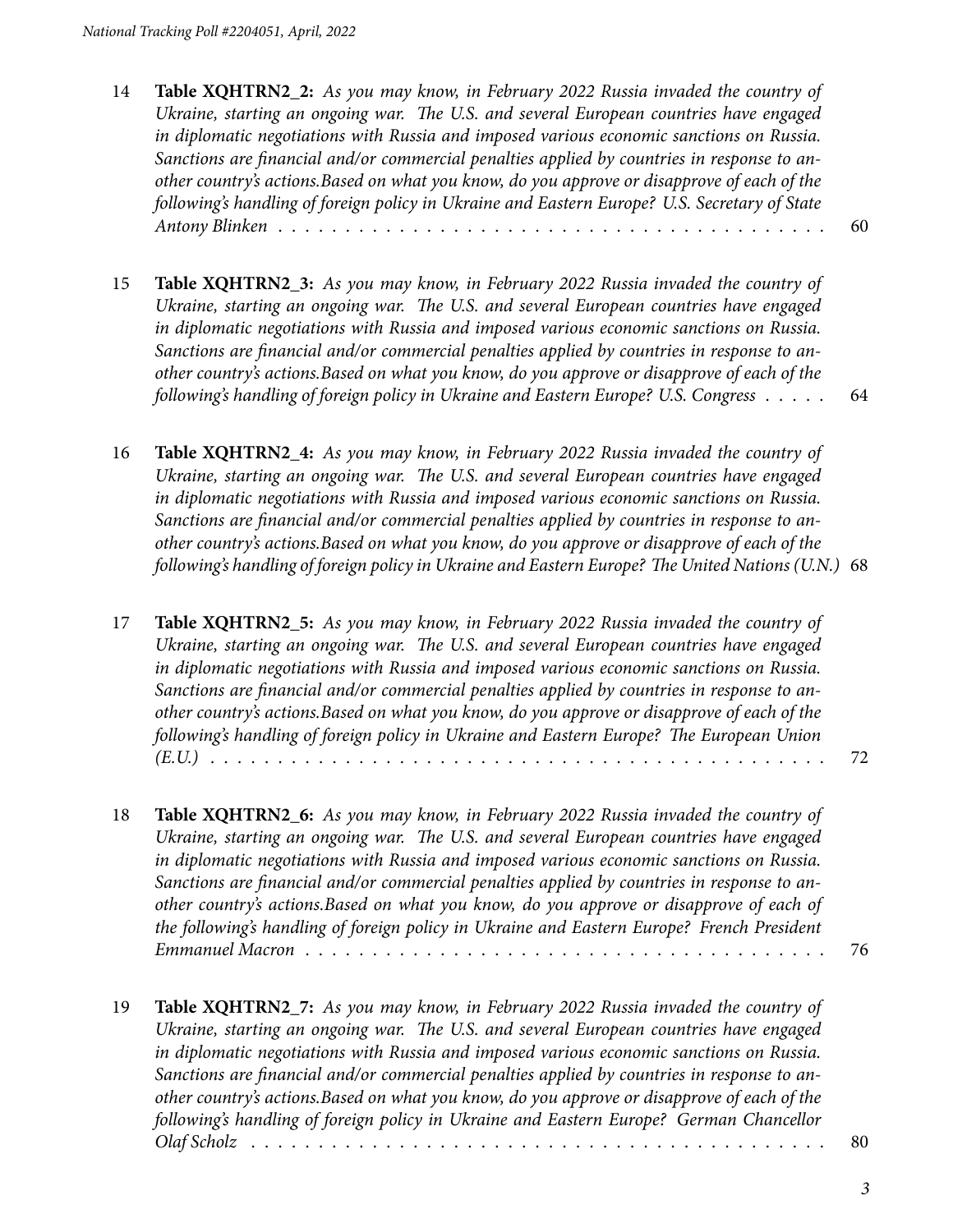| 20 | Table XQHTRN2_8: As you may know, in February 2022 Russia invaded the country of<br>Ukraine, starting an ongoing war. The U.S. and several European countries have engaged<br>in diplomatic negotiations with Russia and imposed various economic sanctions on Russia.<br>Sanctions are financial and/or commercial penalties applied by countries in response to an-<br>other country's actions. Based on what you know, do you approve or disapprove of each of the<br>following's handling of foreign policy in Ukraine and Eastern Europe? British Prime Minister               | 84       |
|----|-------------------------------------------------------------------------------------------------------------------------------------------------------------------------------------------------------------------------------------------------------------------------------------------------------------------------------------------------------------------------------------------------------------------------------------------------------------------------------------------------------------------------------------------------------------------------------------|----------|
| 21 | Table XQHTRN2_9: As you may know, in February 2022 Russia invaded the country of<br>Ukraine, starting an ongoing war. The U.S. and several European countries have engaged<br>in diplomatic negotiations with Russia and imposed various economic sanctions on Russia.<br>Sanctions are financial and/or commercial penalties applied by countries in response to an-<br>other country's actions. Based on what you know, do you approve or disapprove of each of the<br>following's handling of foreign policy in Ukraine and Eastern Europe? Ukrainian President                  | 88       |
| 22 | Table XQHTRN2_10: As you may know, in February 2022 Russia invaded the country of<br>Ukraine, starting an ongoing war. The U.S. and several European countries have engaged<br>in diplomatic negotiations with Russia and imposed various economic sanctions on Russia.<br>Sanctions are financial and/or commercial penalties applied by countries in response to an-<br>other country's actions. Based on what you know, do you approve or disapprove of each of<br>the following's handling of foreign policy in Ukraine and Eastern Europe? NATO (The North                     |          |
| 23 | Table XQHTRN2_11: As you may know, in February 2022 Russia invaded the country of<br>Ukraine, starting an ongoing war. The U.S. and several European countries have engaged<br>in diplomatic negotiations with Russia and imposed various economic sanctions on Russia.<br>Sanctions are financial and/or commercial penalties applied by countries in response to an-<br>other country's actions. Based on what you know, do you approve or disapprove of each of<br>the following's handling of foreign policy in Ukraine and Eastern Europe? Russian President<br>Vladimir Putin | 92<br>96 |
| 24 | Table XQHTRN3: Based on what you know, which of the following comes closer to your opin-<br>ion, even if neither is exactly right? As a reminder, sanctions are financial and/or commercial<br>penalties applied by countries in response to another country's actions.                                                                                                                                                                                                                                                                                                             | 100      |
| 25 | Table XQHTRN4: Which of the following scenarios would you accept in order for the U.S. and<br>NATO countries to remove the sanctions they imposed on Russia and normalize diplomatic                                                                                                                                                                                                                                                                                                                                                                                                | 104      |
| 26 | Table XQHTRN5: Based on what you know, which of the following comes closer to your<br>opinion, even if neither is exactly right? $\ldots \ldots \ldots \ldots \ldots \ldots \ldots \ldots \ldots \ldots$                                                                                                                                                                                                                                                                                                                                                                            | 109      |
| 27 | Table XQHTRN6: On a slightly different topic Do you have a favorable or unfavorable<br>opinion of the International Criminal Court (ICC)? If you have never heard of the Interna-<br>tional Criminal Court, please select "Never heard of." $\dots \dots \dots \dots \dots \dots \dots \dots$                                                                                                                                                                                                                                                                                       | 113      |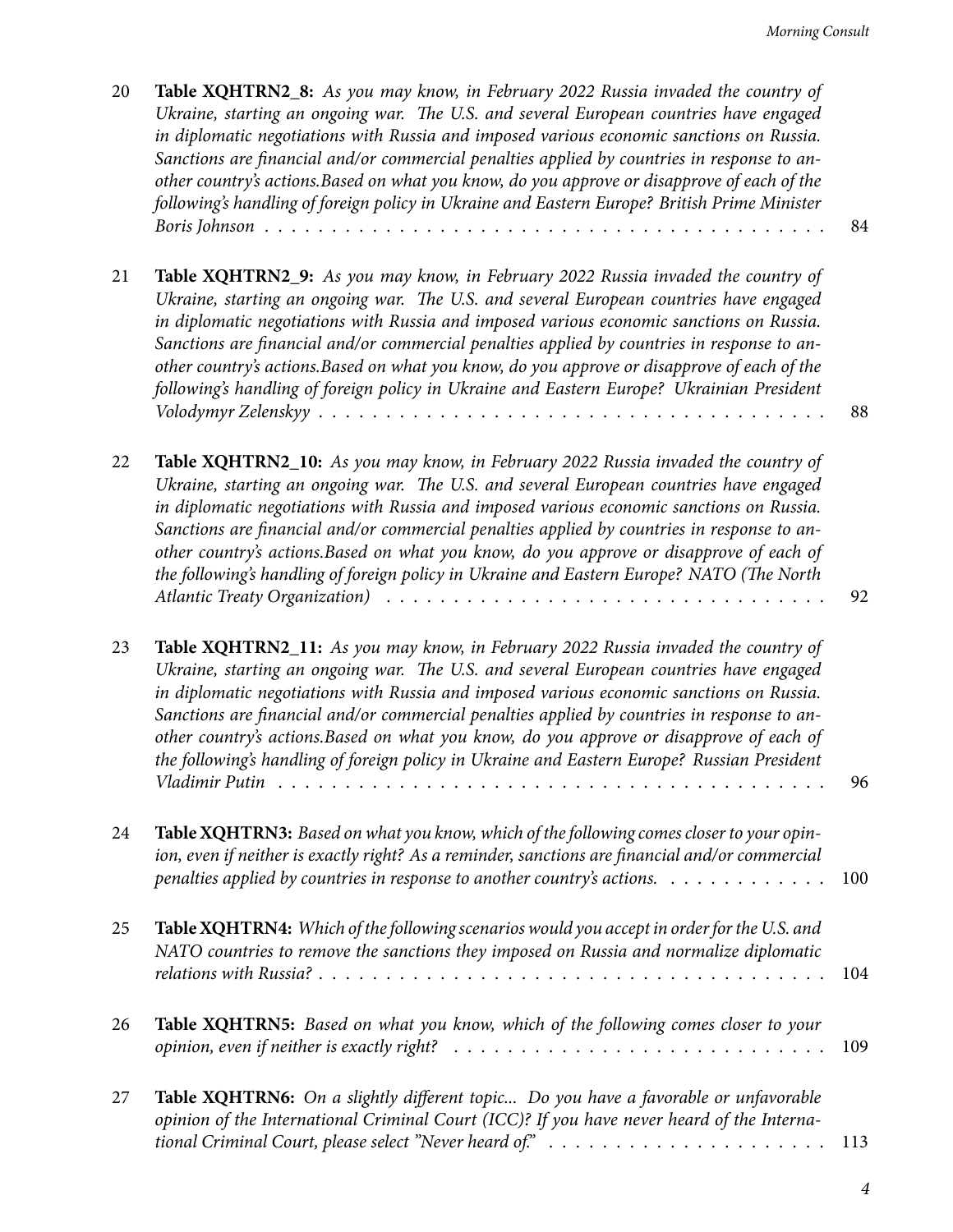| 28 | Table XQHTRN7: As you may know, the International Criminal Court (ICC) is mandated<br>by the United Nations to carry out trials and investigations of alleged crimes against humanity.<br>When leaders are accused of war crimes, they are tried at the ICC.Based on what you know,<br>how effective or ineffective is the ICC in handling international war crimes cases? $\dots \dots$ | 117 |
|----|------------------------------------------------------------------------------------------------------------------------------------------------------------------------------------------------------------------------------------------------------------------------------------------------------------------------------------------------------------------------------------------|-----|
| 29 | Table XQHTRN8_1: How much have you seen, read, or heard about the following events?<br>Genocide and torture of the Rohingya, an ethnic Muslim minority group, in Myanmar                                                                                                                                                                                                                 | 121 |
| 30 | Table XQHTRN8_2: How much have you seen, read, or heard about the following events?<br>Repression of the Uyghurs, an ethnic Muslim minority group, in China $\dots \dots \dots \dots$                                                                                                                                                                                                    | 125 |
| 31 | Table XQHTRN8_3: How much have you seen, read, or heard about the following events?<br>U.S. drone strikes against non-military targets in the Middle East and South Asia                                                                                                                                                                                                                 | 129 |
| 32 | Table XQHTRN8_4: How much have you seen, read, or heard about the following events?<br>Recent massacre in Mali, Western Africa of 300 civilians by Malian armed forces                                                                                                                                                                                                                   | 133 |
| 33 | Table XQHTRN8_5: How much have you seen, read, or heard about the following events?<br>Thousands of people being killed as part of the 'War on Drugs' in the Philippines $\dots \dots$                                                                                                                                                                                                   | 137 |
| 34 | Table XQHTRN8_6: How much have you seen, read, or heard about the following events?                                                                                                                                                                                                                                                                                                      | 141 |
| 35 | Table XQHTRN8_7: How much have you seen, read, or heard about the following events?<br>Allegations of ethnic cleansing in the Tigray region of Ethiopia                                                                                                                                                                                                                                  | 145 |
| 36 | Table XQHTRN9_1: To what extent would you support or oppose the International Criminal<br>Court holding a trial to prosecute those responsible for each of the following events? Genocide<br>and torture of the Rohingya, an ethnic Muslim minority group, in Myanmar $\dots \dots \dots$                                                                                                | 149 |
| 37 | Table XQHTRN9_2: To what extent would you support or oppose the International Criminal<br>Court holding a trial to prosecute those responsible for each of the following events? Repression<br>of the Uyghurs, an ethnic Muslim minority group, in China $\ldots \ldots \ldots \ldots \ldots \ldots$                                                                                     | 153 |
| 38 | Table XQHTRN9_3: To what extent would you support or oppose the International Criminal<br>Court holding a trial to prosecute those responsible for each of the following events? U.S. drone<br>strikes against non-military targets in the Middle East and South Asia                                                                                                                    | 157 |
| 39 | Table XQHTRN9_4: To what extent would you support or oppose the International Criminal<br>Court holding a trial to prosecute those responsible for each of the following events? Recent<br>massacre in Mali, Western Africa of 300 civilians by Malian armed forces                                                                                                                      | 161 |
| 40 | Table XQHTRN9_5: To what extent would you support or oppose the International Criminal<br>Court holding a trial to prosecute those responsible for each of the following events? Thousands<br>of people being killed as part of the 'War on Drugs' in the Philippines $\dots \dots \dots \dots$                                                                                          | 165 |
| 41 | Table XQHTRN9_6: To what extent would you support or oppose the International Criminal<br>Court holding a trial to prosecute those responsible for each of the following events? Allegations                                                                                                                                                                                             | 169 |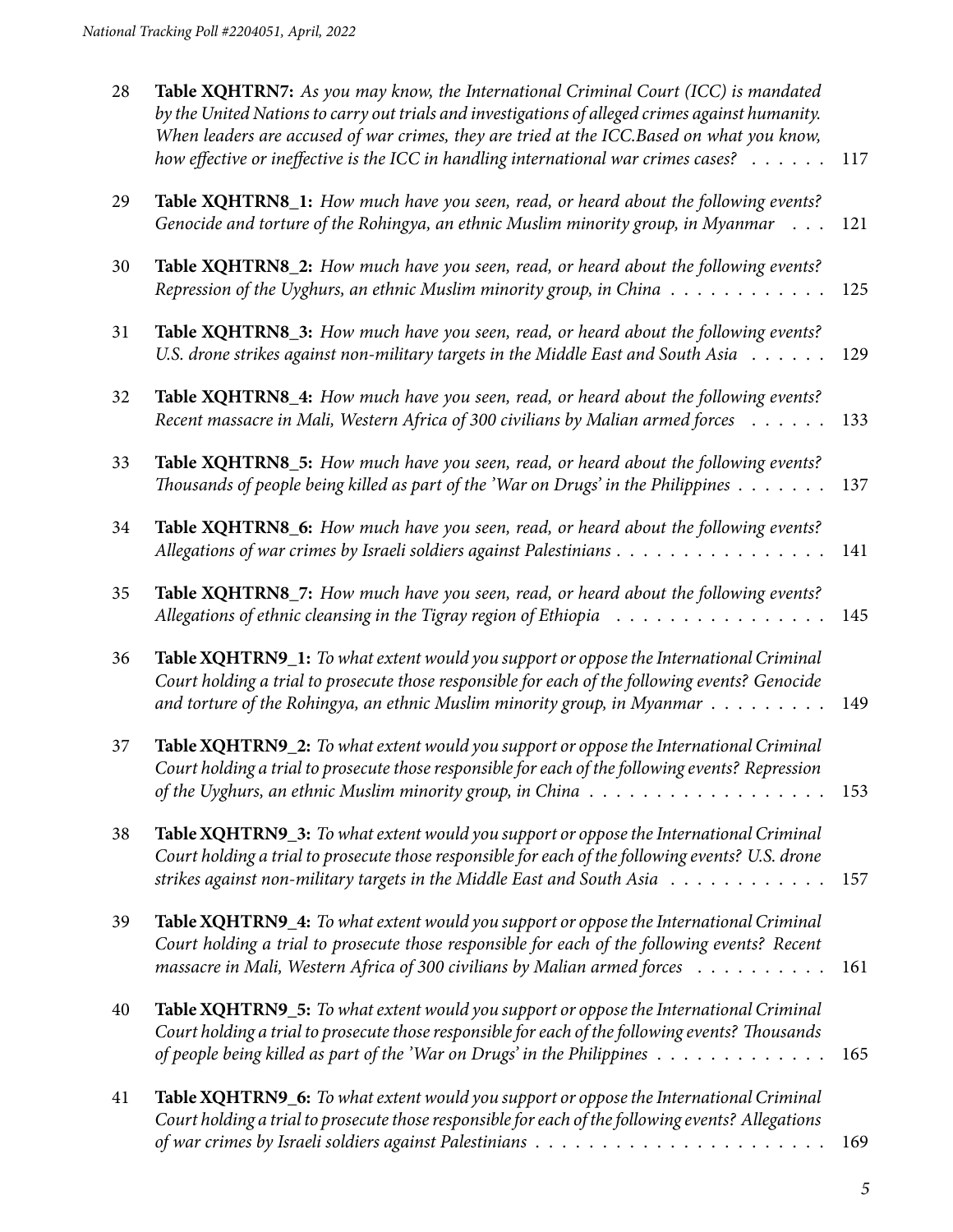| 42 | Table XQHTRN9_7: To what extent would you support or oppose the International Criminal<br>Court holding a trial to prosecute those responsible for each of the following events? Allegations                          | 173 |
|----|-----------------------------------------------------------------------------------------------------------------------------------------------------------------------------------------------------------------------|-----|
| 43 | Table XQHTRNdem1_1: Do any of the following describe you? Have volunteered, donated,                                                                                                                                  | 177 |
| 44 | Table XQHTRNdem1_2: Do any of the following describe you? Regularly vote in local and/or                                                                                                                              | 181 |
| 45 | Table XQHTRNdem1_3: Do any of the following describe you? Regularly follow news about<br>policy topics, social issues, or political campaigns (all contained all contained all contained all policy topics $p$        | 185 |
| 46 | Table XQHTRNdem1_4: Do any of the following describe you? Regularly read news media,<br>listen to news radio/podcast, or watch news programs $\dots \dots \dots \dots \dots \dots \dots \dots \dots$                  | 189 |
| 47 | Table XQHTRNdem1_5: Do any of the following describe you? Regularly talk about current<br>events with family, friends or colleagues $\ldots \ldots \ldots \ldots \ldots \ldots \ldots \ldots \ldots \ldots \ldots$    | 193 |
| 48 | Table XQHTRNdem1_6: Do any of the following describe you? I am generally among the<br>first to try a new technology product $\ldots \ldots \ldots \ldots \ldots \ldots \ldots \ldots \ldots \ldots \ldots$            | 197 |
| 49 | Table XQHTRNdem2_1: Please indicate whether you closely follow news about each of the                                                                                                                                 | 201 |
| 50 | Table XQHTRNdem2_2: Please indicate whether you closely follow news about each of the<br>following topics. Politics                                                                                                   | 205 |
| 51 | Table XQHTRNdem2_3: Please indicate whether you closely follow news about each of the                                                                                                                                 | 209 |
| 52 | Table XQHTRNdem2_4: Please indicate whether you closely follow news about each of the<br>following topics. Entertainment                                                                                              | 213 |
| 53 | Table XQHTRNdem2_5: Please indicate whether you closely follow news about each of the                                                                                                                                 | 217 |
| 54 | Table XQHTRNdem2_6: Please indicate whether you closely follow news about each of the<br>following topics. Technology $\ldots \ldots \ldots \ldots \ldots \ldots \ldots \ldots \ldots \ldots \ldots \ldots \ldots$    | 221 |
| 55 | Table XQHTRNdem2_7: Please indicate whether you closely follow news about each of the<br>following topics. Global affairs $\dots \dots \dots \dots \dots \dots \dots \dots \dots \dots \dots \dots \dots \dots \dots$ | 225 |
| 56 |                                                                                                                                                                                                                       | 229 |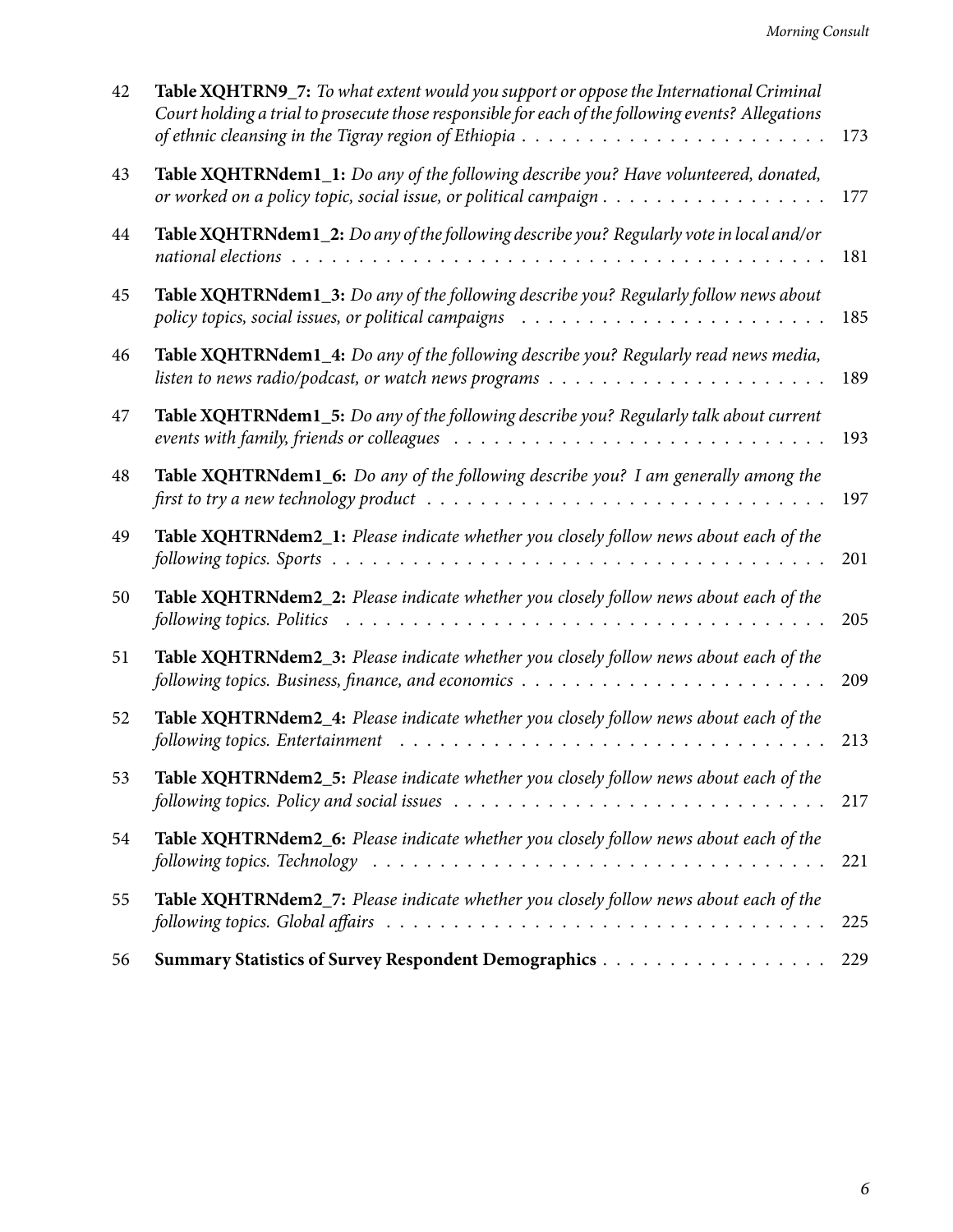## **Crosstabulation Results by Respondent Demographics**

Table XQHTRN1\_1: Based on what you know, would the world be a better or worse place if these leaders weren't in office? *U.S. President Joe Biden*

<span id="page-6-0"></span>

|                          | The world<br>would be a<br>much better<br>place without<br>this leader in |        | The world<br>would be a<br>somewhat<br>better place<br>without this |                  | The world<br>would be a<br>somewhat<br>worse place<br>without this |                  | The world<br>would be a<br>much worse<br>place without<br>this leader in |        |        | Don't know/ |                |
|--------------------------|---------------------------------------------------------------------------|--------|---------------------------------------------------------------------|------------------|--------------------------------------------------------------------|------------------|--------------------------------------------------------------------------|--------|--------|-------------|----------------|
| Demographic              |                                                                           | office |                                                                     | leader in office |                                                                    | leader in office |                                                                          | office |        | No opinion  | <b>Total N</b> |
| <b>Registered Voters</b> | 35%                                                                       | (707)  | 15%                                                                 | (307)            | 19%                                                                | (382)            | 21%                                                                      | (423)  | $9\%$  | (187)       | 2005           |
| Gender: Male             | 35%                                                                       | (328)  | 14\%                                                                | (128)            | 19%                                                                | (180)            | 23%                                                                      | (215)  | $10\%$ | (95)        | 945            |
| Gender: Female           | 36%                                                                       | (379)  | 17%                                                                 | (179)            | 19%                                                                | (202)            | 20%                                                                      | (208)  | $9\%$  | (92)        | 1060           |
| Age: 18-34               | 27%                                                                       | (141)  | 23%                                                                 | (118)            | 23%                                                                | (120)            | 12%                                                                      | (63)   | $14\%$ | (74)        | 516            |
| Age: 35-44               | 39%                                                                       | (121)  | 15%                                                                 | (46)             | 17%                                                                | (53)             | 15%                                                                      | (48)   | 13%    | (40)        | 308            |
| Age: 45-64               | 34%                                                                       | (231)  | 14%                                                                 | (99)             | 19%                                                                | (126)            | 24%                                                                      | (166)  | $9\%$  | (59)        | 682            |
| Age: 65+                 | 43%                                                                       | (214)  | $9\%$                                                               | (44)             | $16\%$                                                             | (82)             | 29%                                                                      | (146)  | $3\%$  | (14)        | 499            |
| GenZers: 1997-2012       | 27%                                                                       | (50)   | 27%                                                                 | (48)             | 22%                                                                | (39)             | 10%                                                                      | (17)   | 15%    | (27)        | 181            |
| Millennials: 1981-1996   | 32%                                                                       | (179)  | 18%                                                                 | (100)            | 22%                                                                | (125)            | 14\%                                                                     | (80)   | 14%    | (80)        | 564            |
| GenXers: 1965-1980       | 33%                                                                       | (153)  | 18%                                                                 | (85)             | $16\%$                                                             | (74)             | 21%                                                                      | (96)   | $11\%$ | (51)        | 460            |
| Baby Boomers: 1946-1964  | 41\%                                                                      | (302)  | $9\%$                                                               | (64)             | 17%                                                                | (129)            | 29%                                                                      | (213)  | $4\%$  | (26)        | 735            |
| PID: Dem (no lean)       | $7\%$                                                                     | (47)   | $11\%$                                                              | (78)             | $31\%$                                                             | (226)            | 43%                                                                      | (310)  | $8\%$  | (61)        | 723            |
| PID: Ind (no lean)       | 33%                                                                       | (192)  | $18\%$                                                              | (101)            | 19%                                                                | (109)            | 15%                                                                      | (85)   | 15%    | (86)        | 574            |
| PID: Rep (no lean)       | 66\%                                                                      | (467)  | 18%                                                                 | (127)            | $6\%$                                                              | (46)             | $4\%$                                                                    | (28)   | $6\%$  | (40)        | 708            |
| PID/Gender: Dem Men      | 7%                                                                        | (22)   | $9\%$                                                               | (28)             | 31%                                                                | (98)             | 46%                                                                      | (145)  | 7%     | (24)        | 318            |
| PID/Gender: Dem Women    | $6\%$                                                                     | (25)   | 12%                                                                 | (50)             | 32%                                                                | (128)            | 41%                                                                      | (165)  | $9\%$  | (37)        | 405            |
| PID/Gender: Ind Men      | 32%                                                                       | (99)   | 16%                                                                 | (49)             | 18%                                                                | (56)             | 18%                                                                      | (55)   | 15%    | (45)        | 306            |
| PID/Gender: Ind Women    | 35%                                                                       | (93)   | 19%                                                                 | (52)             | 20%                                                                | (53)             | 11%                                                                      | (30)   | 15%    | (40)        | 268            |
| PID/Gender: Rep Men      | 64%                                                                       | (206)  | 16%                                                                 | (51)             | $8\%$                                                              | (25)             | $4\%$                                                                    | (14)   | $8\%$  | (26)        | 322            |
| PID/Gender: Rep Women    | 68%                                                                       | (261)  | 20%                                                                 | (76)             | $5\%$                                                              | (21)             | $4\%$                                                                    | (14)   | $4\%$  | (14)        | 386            |
| Ideo: Liberal (1-3)      | $8\%$                                                                     | (47)   | 10%                                                                 | (58)             | $31\%$                                                             | (174)            | 44%                                                                      | (250)  | 7%     | (40)        | 569            |
| Ideo: Moderate (4)       | 19%                                                                       | (102)  | 20%                                                                 | (106)            | 25%                                                                | (132)            | 22\%                                                                     | (116)  | 13%    | (69)        | 525            |
| Ideo: Conservative (5-7) | 67%                                                                       | (520)  | 16%                                                                 | (121)            | 7%                                                                 | (56)             | 5%                                                                       | (39)   | $5\%$  | (35)        | 771            |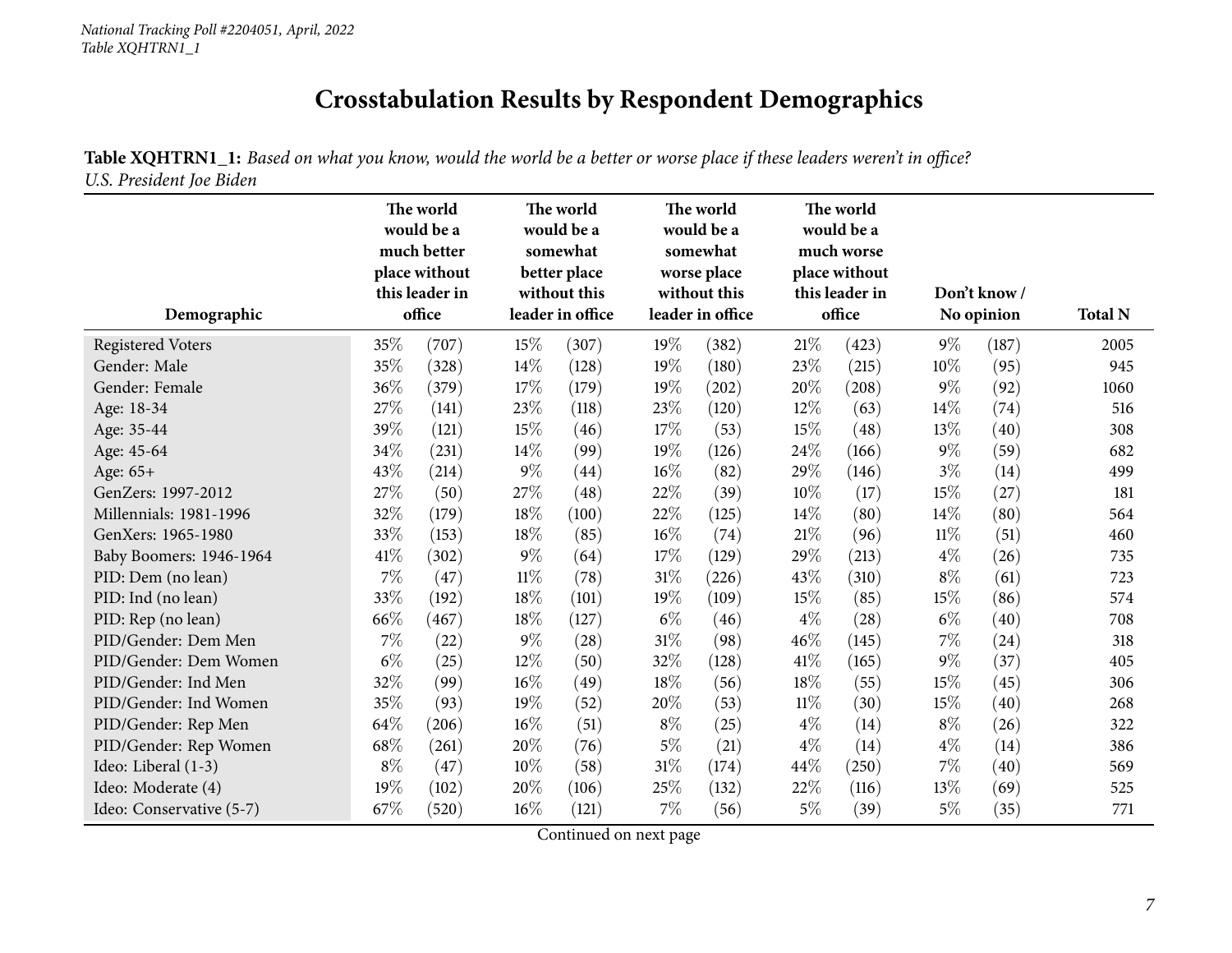|                          | Table XQHTRN1_1: Based on what you know, would the world be a better or worse place if these leaders weren't in office? |
|--------------------------|-------------------------------------------------------------------------------------------------------------------------|
| U.S. President Joe Biden |                                                                                                                         |

| Demographic                       |        | The world<br>would be a<br>much better<br>place without<br>this leader in<br>office |        | The world<br>would be a<br>somewhat<br>better place<br>without this<br>leader in office |        | The world<br>would be a<br>somewhat<br>worse place<br>without this<br>leader in office |        | The world<br>would be a<br>much worse<br>place without<br>this leader in<br>office |        | Don't know /<br>No opinion | <b>Total N</b> |
|-----------------------------------|--------|-------------------------------------------------------------------------------------|--------|-----------------------------------------------------------------------------------------|--------|----------------------------------------------------------------------------------------|--------|------------------------------------------------------------------------------------|--------|----------------------------|----------------|
| <b>Registered Voters</b>          | 35%    | (707)                                                                               | 15%    | (307)                                                                                   | 19%    | (382)                                                                                  | $21\%$ | (423)                                                                              | $9\%$  | (187)                      | 2005           |
| Educ: < College                   | 39%    | (470)                                                                               | 17%    | (202)                                                                                   | $16\%$ | (199)                                                                                  | 18%    | (214)                                                                              | $10\%$ | (126)                      | 1211           |
| Educ: Bachelors degree            | $31\%$ | (158)                                                                               | 12%    | (62)                                                                                    | 22%    | (110)                                                                                  | 25\%   | (127)                                                                              | $9\%$  | (46)                       | 503            |
| Educ: Post-grad                   | $27\%$ | (78)                                                                                | 15%    | (43)                                                                                    | 25%    | (73)                                                                                   | 28\%   | (83)                                                                               | $5\%$  | (15)                       | 291            |
| Income: Under 50k                 | $35\%$ | (278)                                                                               | 17%    | (137)                                                                                   | 16%    | (126)                                                                                  | 19%    | (151)                                                                              | $12\%$ | (99)                       | 791            |
| Income: 50k-100k                  | 38%    | (287)                                                                               | 13%    | (99)                                                                                    | 20%    | (153)                                                                                  | 21%    | (160)                                                                              | $8\%$  | (62)                       | 762            |
| Income: 100k+                     | $31\%$ | (141)                                                                               | 16%    | (71)                                                                                    | 23%    | (102)                                                                                  | 25\%   | (112)                                                                              | $6\%$  | (26)                       | 452            |
| Ethnicity: White                  | 40%    | (619)                                                                               | 15%    | (237)                                                                                   | 18%    | (280)                                                                                  | 19%    | (297)                                                                              | 7%     | (116)                      | 1549           |
| Ethnicity: Hispanic               | $37\%$ | (83)                                                                                | $12\%$ | (27)                                                                                    | 20%    | (45)                                                                                   | $16\%$ | (36)                                                                               | 15%    | (33)                       | 223            |
| Ethnicity: Black                  | 13%    | (33)                                                                                | 16%    | (41)                                                                                    | $21\%$ | (53)                                                                                   | 29%    | (74)                                                                               | 20%    | (50)                       | 252            |
| Ethnicity: Other                  | 26%    | (54)                                                                                | 14\%   | (29)                                                                                    | 24\%   | (49)                                                                                   | 25%    | (52)                                                                               | $10\%$ | (20)                       | 204            |
| All Christian                     | 41\%   | (396)                                                                               | 16%    | (156)                                                                                   | 19%    | (182)                                                                                  | 19%    | (183)                                                                              | $5\%$  | (53)                       | 970            |
| All Non-Christian                 | $18\%$ | (14)                                                                                | $11\%$ | (9)                                                                                     | $12\%$ | (10)                                                                                   | 44\%   | (36)                                                                               | 15%    | (12)                       | 80             |
| Atheist                           | 19%    | (16)                                                                                | $11\%$ | (9)                                                                                     | 33%    | (27)                                                                                   | 30%    | (25)                                                                               | $8\%$  | (6)                        | 84             |
| Agnostic/Nothing in particular    | 29%    | (148)                                                                               | 15%    | (79)                                                                                    | 20%    | (102)                                                                                  | 23\%   | (118)                                                                              | 13%    | (64)                       | 511            |
| Something Else                    | $37\%$ | (133)                                                                               | 15%    | (54)                                                                                    | 17%    | (61)                                                                                   | 17%    | (61)                                                                               | 14\%   | (51)                       | 360            |
| Religious Non-Protestant/Catholic | 23%    | (24)                                                                                | 16%    | (17)                                                                                    | 12%    | (13)                                                                                   | 37%    | (39)                                                                               | 12%    | (13)                       | 105            |
| Evangelical                       | 45%    | (233)                                                                               | 15%    | (77)                                                                                    | 15%    | (79)                                                                                   | 15%    | (75)                                                                               | 10%    | (54)                       | 518            |
| Non-Evangelical                   | 36%    | (281)                                                                               | 16%    | (123)                                                                                   | $21\%$ | (160)                                                                                  | $21\%$ | (162)                                                                              | $6\%$  | (46)                       | 772            |
| Community: Urban                  | 32%    | (147)                                                                               | 12%    | (55)                                                                                    | 18%    | (81)                                                                                   | 26%    | (118)                                                                              | $11\%$ | (52)                       | 452            |
| Community: Suburban               | 34\%   | (345)                                                                               | 15%    | (158)                                                                                   | $21\%$ | (211)                                                                                  | 22\%   | (220)                                                                              | $8\%$  | (86)                       | 1020           |
| Community: Rural                  | 40%    | (215)                                                                               | $18\%$ | (94)                                                                                    | $17\%$ | (90)                                                                                   | $16\%$ | (85)                                                                               | $9\%$  | (48)                       | 533            |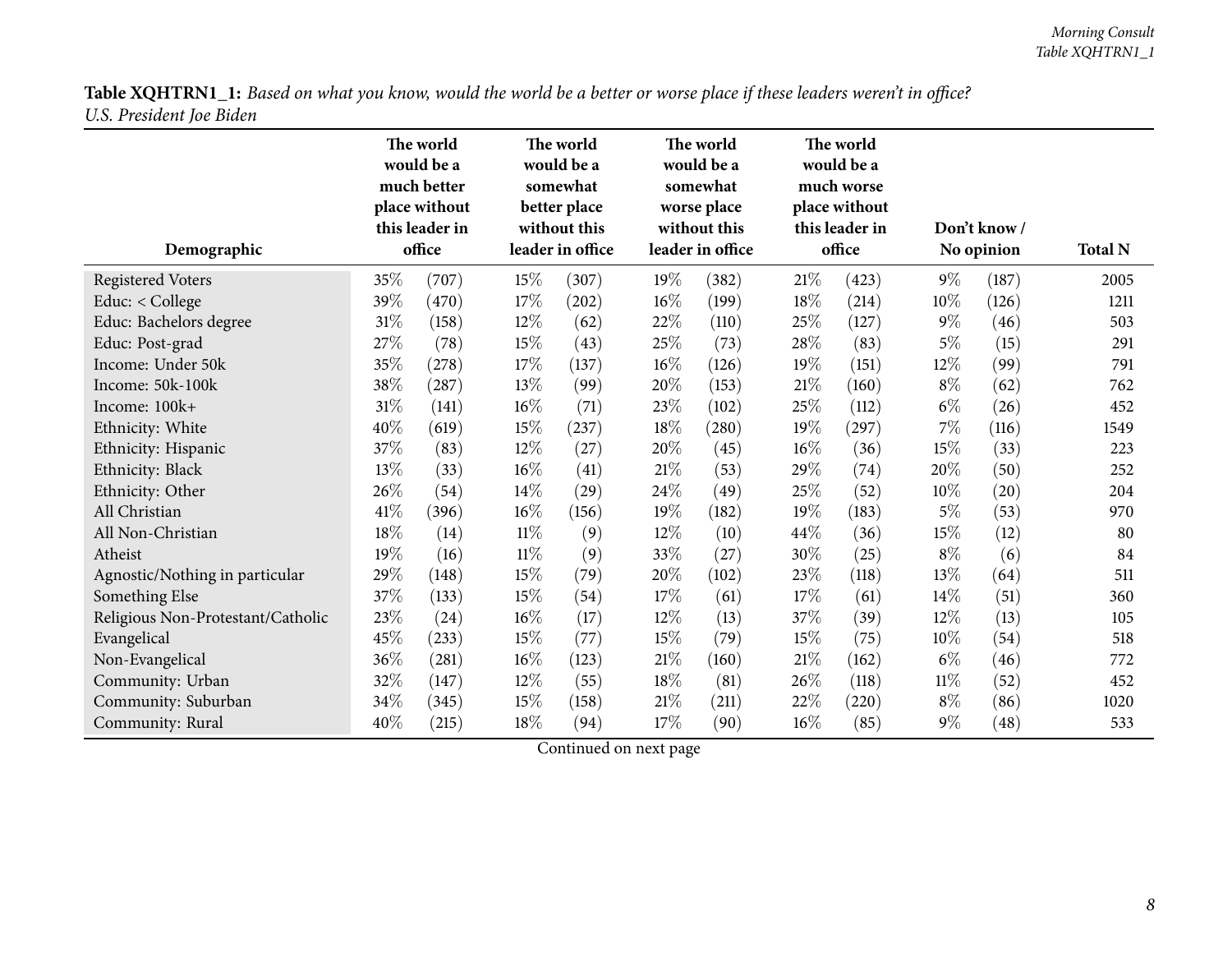| <b>Table XQHTRN1_1:</b> Based on what you know, would the world be a better or worse place if these leaders weren't in office? |  |
|--------------------------------------------------------------------------------------------------------------------------------|--|
| U.S. President Joe Biden                                                                                                       |  |

|                                      | The world<br>would be a<br>much better<br>place without<br>this leader in |       |        | The world<br>would be a<br>somewhat<br>better place<br>without this |        | The world<br>would be a<br>somewhat<br>worse place<br>without this |        | The world<br>would be a<br>much worse<br>place without<br>this leader in |        | Don't know / |                |
|--------------------------------------|---------------------------------------------------------------------------|-------|--------|---------------------------------------------------------------------|--------|--------------------------------------------------------------------|--------|--------------------------------------------------------------------------|--------|--------------|----------------|
| Demographic                          | office                                                                    |       |        | leader in office                                                    |        | leader in office                                                   |        | office                                                                   |        | No opinion   | <b>Total N</b> |
| <b>Registered Voters</b>             | 35%                                                                       | (707) | 15%    | (307)                                                               | 19%    | (382)                                                              | $21\%$ | (423)                                                                    | $9\%$  | (187)        | 2005           |
| Employ: Private Sector               | 34%                                                                       | (251) | 16%    | (118)                                                               | 22%    | (161)                                                              | 19%    | (136)                                                                    | $9\%$  | (63)         | 730            |
| Employ: Government                   | 28%                                                                       | (40)  | 21%    | (29)                                                                | 22%    | (31)                                                               | 18%    | (25)                                                                     | $11\%$ | (15)         | 140            |
| Employ: Self-Employed                | 42%                                                                       | (72)  | 14%    | (24)                                                                | $11\%$ | (19)                                                               | 20%    | (35)                                                                     | 12%    | (21)         | 172            |
| Employ: Homemaker                    | 39%                                                                       | (52)  | 21%    | (27)                                                                | 17%    | (22)                                                               | 15%    | (20)                                                                     | $9\%$  | (11)         | 133            |
| Employ: Student                      | 19%                                                                       | (11)  | 19%    | (11)                                                                | 32%    | (18)                                                               | $16\%$ | (9)                                                                      | 14%    | (8)          | 58             |
| Employ: Retired                      | 39%                                                                       | (205) | $11\%$ | (56)                                                                | 17%    | (90)                                                               | 29%    | (154)                                                                    | $4\%$  | (21)         | 526            |
| Employ: Unemployed                   | 27%                                                                       | (43)  | 17%    | (27)                                                                | 15%    | (24)                                                               | 18%    | (28)                                                                     | 22%    | (34)         | 156            |
| Employ: Other                        | 36%                                                                       | (32)  | 16%    | (14)                                                                | 17%    | (16)                                                               | 17%    | (15)                                                                     | 13%    | (12)         | 89             |
| Military HH: Yes                     | 43%                                                                       | (158) | 16%    | (59)                                                                | 17%    | (64)                                                               | $18\%$ | (66)                                                                     | $6\%$  | (20)         | 368            |
| Military HH: No                      | 33%                                                                       | (548) | 15%    | (248)                                                               | 19%    | (317)                                                              | 22%    | (357)                                                                    | 10%    | (166)        | 1637           |
| RD/WT: Right Direction               | $6\%$                                                                     | (40)  | $8\%$  | (50)                                                                | 30%    | (197)                                                              | 49%    | (317)                                                                    | $7\%$  | (48)         | 651            |
| RD/WT: Wrong Track                   | 49%                                                                       | (667) | 19%    | (257)                                                               | $14\%$ | (184)                                                              | $8\%$  | (107)                                                                    | $10\%$ | (139)        | 1354           |
| Biden Job Approve                    | $4\%$                                                                     | (34)  | $7\%$  | (58)                                                                | 35%    | (296)                                                              | 46%    | (381)                                                                    | $8\%$  | (66)         | 835            |
| Biden Job Disapprove                 | 60%                                                                       | (668) | 22%    | (241)                                                               | $7\%$  | (79)                                                               | $4\%$  | (40)                                                                     | $7\%$  | (82)         | 1109           |
| <b>Biden Job Strongly Approve</b>    | 7%                                                                        | (24)  | $4\%$  | (13)                                                                | 12%    | (41)                                                               | 75%    | (256)                                                                    | $2\%$  | (8)          | 342            |
| Biden Job Somewhat Approve           | $2\%$                                                                     | (9)   | $9\%$  | (45)                                                                | 52%    | (255)                                                              | 25%    | (125)                                                                    | 12%    | (58)         | 492            |
| Biden Job Somewhat Disapprove        | 12%                                                                       | (34)  | 45%    | (132)                                                               | 20%    | (59)                                                               | $4\%$  | (12)                                                                     | 19%    | (54)         | 290            |
| <b>Biden Job Strongly Disapprove</b> | 77\%                                                                      | (634) | 13%    | (110)                                                               | $2\%$  | (20)                                                               | $3\%$  | (28)                                                                     | $3\%$  | (28)         | 819            |
| Favorable of Biden                   | $4\%$                                                                     | (38)  | $7\%$  | (58)                                                                | 36%    | (308)                                                              | 45%    | (382)                                                                    | $8\%$  | (72)         | 859            |
| Unfavorable of Biden                 | 61\%                                                                      | (654) | 22%    | (239)                                                               | $7\%$  | (71)                                                               | $3\%$  | (37)                                                                     | $7\%$  | (72)         | 1073           |
| Very Favorable of Biden              | $8\%$                                                                     | (29)  | $3\%$  | (11)                                                                | 14%    | (54)                                                               | 72%    | (272)                                                                    | $3\%$  | (12)         | 379            |
| Somewhat Favorable of Biden          | $2\%$                                                                     | (9)   | 10%    | (47)                                                                | 53%    | (254)                                                              | 23%    | (110)                                                                    | 12%    | (60)         | 480            |
| Somewhat Unfavorable of Biden        | 10%                                                                       | (24)  | 49%    | (121)                                                               | $21\%$ | (52)                                                               | $3\%$  | (8)                                                                      | $18\%$ | (44)         | 249            |
| Very Unfavorable of Biden            | 76%                                                                       | (630) | 14%    | (118)                                                               | $2\%$  | (19)                                                               | $4\%$  | (29)                                                                     | $3\%$  | (28)         | 824            |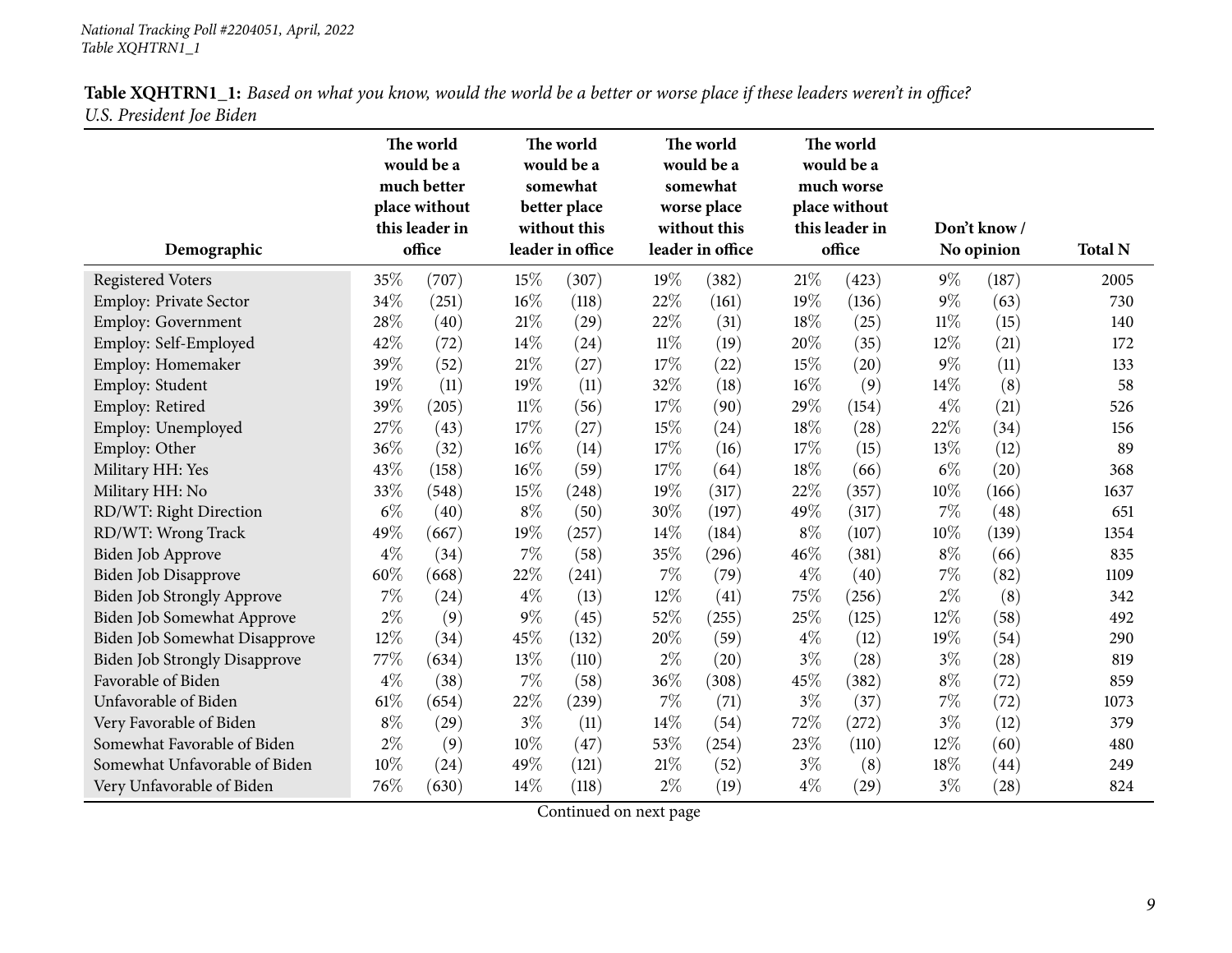| Table XQHTRN1_1: Based on what you know, would the world be a better or worse place if these leaders weren't in office? |  |
|-------------------------------------------------------------------------------------------------------------------------|--|
| U.S. President Joe Biden                                                                                                |  |

| Demographic                          | The world<br>would be a<br>much better<br>place without<br>this leader in<br>office |       | The world<br>would be a<br>somewhat<br>better place<br>without this<br>leader in office |       | The world<br>would be a<br>somewhat<br>worse place<br>without this<br>leader in office |       | The world<br>would be a<br>much worse<br>place without<br>this leader in<br>office |       | Don't know /<br>No opinion |       | <b>Total N</b> |
|--------------------------------------|-------------------------------------------------------------------------------------|-------|-----------------------------------------------------------------------------------------|-------|----------------------------------------------------------------------------------------|-------|------------------------------------------------------------------------------------|-------|----------------------------|-------|----------------|
| <b>Registered Voters</b>             | 35%                                                                                 | (707) | 15%                                                                                     | (307) | 19%                                                                                    | (382) | $21\%$                                                                             | (423) | $9\%$                      | (187) | 2005           |
| #1 Issue: Economy                    | 39%                                                                                 | (320) | 19%                                                                                     | (152) | 18%                                                                                    | (149) | 15%                                                                                | (124) | $9\%$                      | (76)  | 821            |
| #1 Issue: Security                   | 64%                                                                                 | (210) | 14%                                                                                     | (47)  | $7\%$                                                                                  | (22)  | 10%                                                                                | (32)  | $6\%$                      | (19)  | 329            |
| #1 Issue: Health Care                | $11\%$                                                                              | (20)  | 16%                                                                                     | (29)  | 31%                                                                                    | (55)  | 29%                                                                                | (52)  | 13%                        | (24)  | 180            |
| #1 Issue: Medicare / Social Security | 21%                                                                                 | (45)  | $6\%$                                                                                   | (12)  | 27%                                                                                    | (58)  | 37%                                                                                | (79)  | $9\%$                      | (20)  | 214            |
| #1 Issue: Women's Issues             | 12%                                                                                 | (11)  | 15%                                                                                     | (14)  | 25%                                                                                    | (23)  | 36%                                                                                | (34)  | 13%                        | (13)  | 95             |
| #1 Issue: Education                  | 19%                                                                                 | (16)  | 21\%                                                                                    | (17)  | 23%                                                                                    | (19)  | 21%                                                                                | (17)  | 16%                        | (13)  | 82             |
| #1 Issue: Energy                     | 24%                                                                                 | (41)  | 17%                                                                                     | (29)  | 20%                                                                                    | (35)  | 29%                                                                                | (50)  | $9\%$                      | (16)  | 172            |
| #1 Issue: Other                      | 39%                                                                                 | (44)  | $5\%$                                                                                   | (6)   | 19%                                                                                    | (21)  | 32%                                                                                | (36)  | $5\%$                      | (5)   | 112            |
| 2020 Vote: Joe Biden                 | 7%                                                                                  | (65)  | $11\%$                                                                                  | (100) | 33%                                                                                    | (311) | 40%                                                                                | (380) | 10%                        | (93)  | 949            |
| 2020 Vote: Donald Trump              | 68%                                                                                 | (587) | 18%                                                                                     | (154) | $5\%$                                                                                  | (40)  | $3\%$                                                                              | (27)  | 7%                         | (59)  | 867            |
| 2020 Vote: Didn't Vote               | 30%                                                                                 | (45)  | 26%                                                                                     | (40)  | 14%                                                                                    | (22)  | 10%                                                                                | (16)  | $20\%$                     | (31)  | 153            |
| 2018 House Vote: Democrat            | $8\%$                                                                               | (58)  | $11\%$                                                                                  | (78)  | 30%                                                                                    | (220) | 45%                                                                                | (328) | 7%                         | (53)  | 737            |
| 2018 House Vote: Republican          | 66%                                                                                 | (496) | 17%                                                                                     | (124) | $8\%$                                                                                  | (59)  | $4\%$                                                                              | (27)  | $5\%$                      | (41)  | 746            |
| 2018 House Vote: Someone else        | 38%                                                                                 | (19)  | 14%                                                                                     | (7)   | 15%                                                                                    | (7)   | 7%                                                                                 | (3)   | 27%                        | (13)  | 51             |
| 2016 Vote: Hillary Clinton           | 7%                                                                                  | (50)  | $9\%$                                                                                   | (64)  | $31\%$                                                                                 | (214) | 45%                                                                                | (311) | $8\%$                      | (56)  | 695            |
| 2016 Vote: Donald Trump              | 65%                                                                                 | (507) | 18%                                                                                     | (138) | 7%                                                                                     | (52)  | $4\%$                                                                              | (34)  | $6\%$                      | (47)  | 778            |
| 2016 Vote: Other                     | 28%                                                                                 | (28)  | 15%                                                                                     | (16)  | 24%                                                                                    | (25)  | 19%                                                                                | (19)  | 14%                        | (15)  | 102            |
| 2016 Vote: Didn't Vote               | 28%                                                                                 | (121) | 21%                                                                                     | (89)  | $21\%$                                                                                 | (90)  | 14\%                                                                               | (60)  | 16%                        | (69)  | 429            |
| Voted in 2014: Yes                   | 38%                                                                                 | (525) | 12%                                                                                     | (171) | 18%                                                                                    | (250) | 25%                                                                                | (338) | 7%                         | (93)  | 1377           |
| Voted in 2014: No                    | 29%                                                                                 | (181) | 22%                                                                                     | (136) | $21\%$                                                                                 | (132) | 14%                                                                                | (85)  | 15%                        | (93)  | 628            |
| 4-Region: Northeast                  | 34%                                                                                 | (120) | 15%                                                                                     | (54)  | 22%                                                                                    | (78)  | 20%                                                                                | (71)  | $9\%$                      | (31)  | 354            |
| 4-Region: Midwest                    | 36%                                                                                 | (160) | 18%                                                                                     | (79)  | 17%                                                                                    | (76)  | $21\%$                                                                             | (92)  | $9\%$                      | (39)  | 446            |
| 4-Region: South                      | 35%                                                                                 | (264) | 15%                                                                                     | (116) | $18\%$                                                                                 | (137) | $21\%$                                                                             | (154) | 10%                        | (78)  | 748            |
| 4-Region: West                       | 35%                                                                                 | (162) | 13%                                                                                     | (59)  | 20%                                                                                    | (91)  | 23%                                                                                | (106) | $9\%$                      | (39)  | 457            |
| Sanctions not Tied to Putin in Power | 36%                                                                                 | (411) | 17%                                                                                     | (191) | 19%                                                                                    | (216) | 17%                                                                                | (196) | 12%                        | (133) | 1147           |
| Sanctions Tied to Putin in Power     | 34%                                                                                 | (296) | 13%                                                                                     | (116) | 19%                                                                                    | (166) | 26%                                                                                | (227) | $6\%$                      | (54)  | 858            |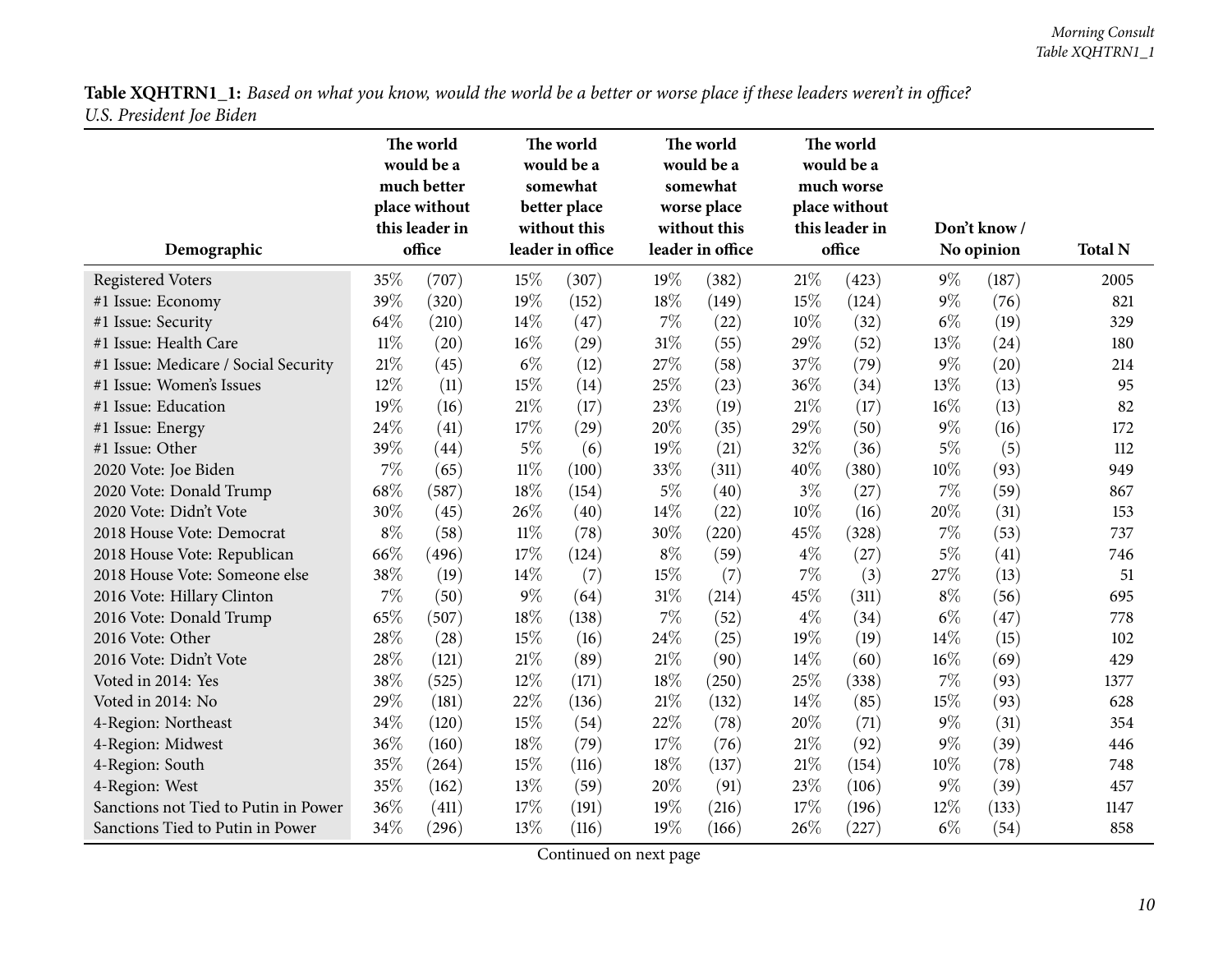| Table XQHTRN1_1: Based on what you know, would the world be a better or worse place if these leaders weren't in office? |  |
|-------------------------------------------------------------------------------------------------------------------------|--|
| U.S. President Joe Biden                                                                                                |  |

| Demographic                                                    | The world<br>would be a<br>much better<br>place without<br>this leader in<br>office | The world<br>would be a<br>somewhat<br>better place<br>without this<br>leader in office | The world<br>would be a<br>somewhat<br>worse place<br>without this<br>leader in office | The world<br>would be a<br>much worse<br>place without<br>this leader in<br>office | Don't know /<br>No opinion                         | <b>Total N</b>      |
|----------------------------------------------------------------|-------------------------------------------------------------------------------------|-----------------------------------------------------------------------------------------|----------------------------------------------------------------------------------------|------------------------------------------------------------------------------------|----------------------------------------------------|---------------------|
| <b>Registered Voters</b><br>Heard of ICC<br>Never Heard of ICC | 35%<br>(707)<br>33%<br>(339)<br>37%<br>(367)                                        | 15%<br>(307)<br>$14\%$<br>(146)<br>$16\%$<br>(161)                                      | $19\%$<br>(382)<br>21%<br>(217)<br>$17\%$<br>(165)                                     | 21%<br>(423)<br>24\%<br>(248)<br>$18\%$<br>(175)                                   | $9\%$<br>(187)<br>$7\%$<br>(70)<br>$12\%$<br>(117) | 2005<br>1020<br>985 |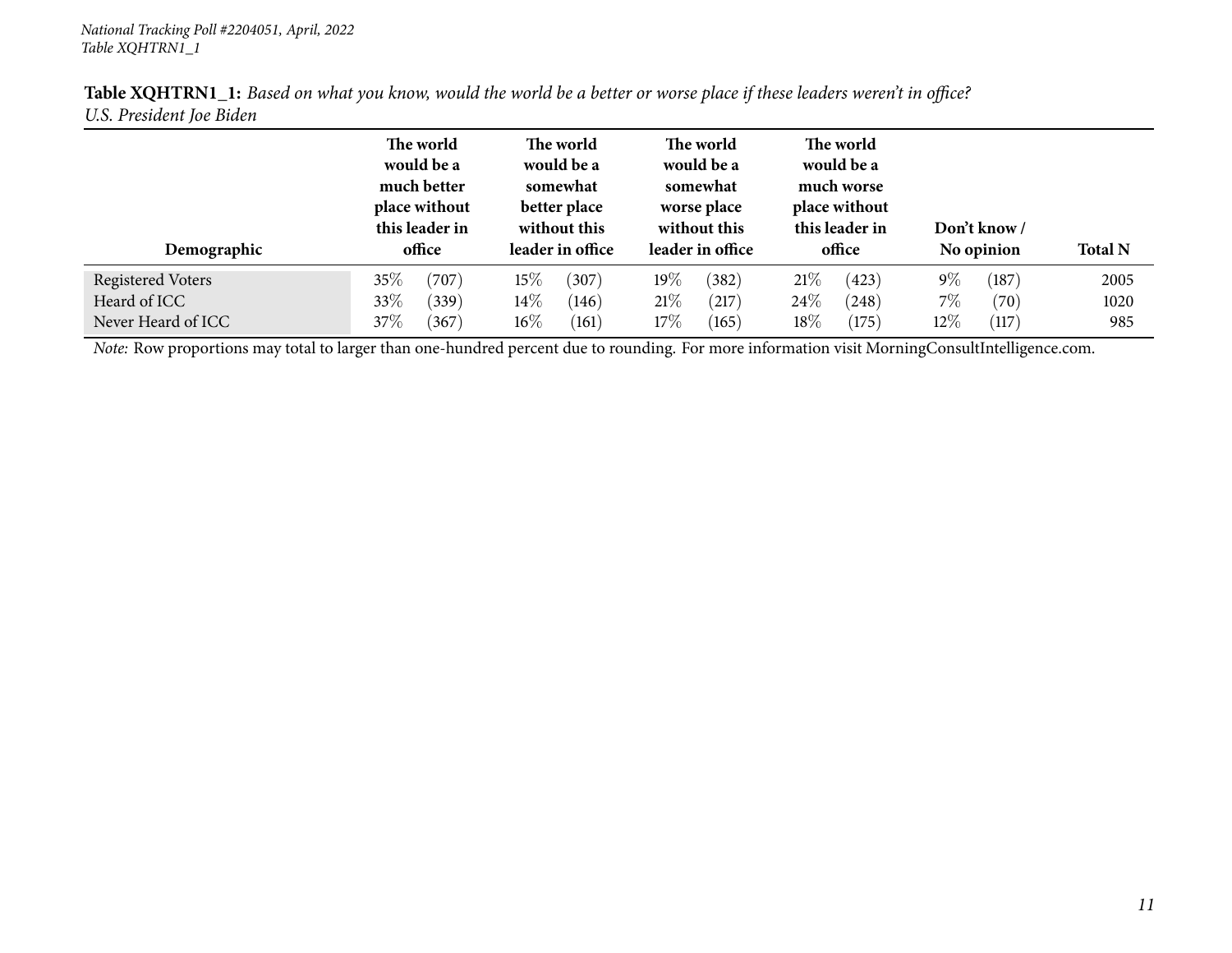| Table XQHTRN1_2: Based on what you know, would the world be a better or worse place if these leaders weren't in office? |  |
|-------------------------------------------------------------------------------------------------------------------------|--|
| French President Emmanuel Macron                                                                                        |  |

<span id="page-11-0"></span>

|                          | The world<br>would be a<br>much better<br>place without<br>this leader in |        |        | The world<br>would be a<br>somewhat<br>better place<br>without this |                  | The world<br>would be a<br>somewhat<br>worse place<br>without this |        | The world<br>would be a<br>much worse<br>place without<br>this leader in |            | Don't know / |                |
|--------------------------|---------------------------------------------------------------------------|--------|--------|---------------------------------------------------------------------|------------------|--------------------------------------------------------------------|--------|--------------------------------------------------------------------------|------------|--------------|----------------|
| Demographic              |                                                                           | office |        | leader in office                                                    | leader in office |                                                                    | office |                                                                          | No opinion |              | <b>Total N</b> |
| <b>Registered Voters</b> | $8\%$                                                                     | (154)  | $11\%$ | (222)                                                               | 22%              | (436)                                                              | $11\%$ | (213)                                                                    | 49%        | (980)        | 2005           |
| Gender: Male             | $11\%$                                                                    | (100)  | 14%    | (136)                                                               | 25%              | (237)                                                              | $11\%$ | (108)                                                                    | 39%        | (364)        | 945            |
| Gender: Female           | $5\%$                                                                     | (54)   | $8\%$  | (86)                                                                | 19%              | (199)                                                              | 10%    | (104)                                                                    | 58%        | (616)        | 1060           |
| Age: 18-34               | $8\%$                                                                     | (43)   | $12\%$ | (62)                                                                | 13%              | (66)                                                               | $7\%$  | (36)                                                                     | 60%        | (310)        | 516            |
| Age: 35-44               | $11\%$                                                                    | (34)   | $8\%$  | (26)                                                                | 19%              | (60)                                                               | $8\%$  | (26)                                                                     | 53%        | (162)        | 308            |
| Age: 45-64               | 7%                                                                        | (47)   | $11\%$ | (72)                                                                | 24%              | (162)                                                              | 12%    | (82)                                                                     | 47%        | (319)        | 682            |
| Age: 65+                 | $6\%$                                                                     | (31)   | 12%    | (62)                                                                | $30\%$           | (148)                                                              | $14\%$ | (69)                                                                     | 38%        | (190)        | 499            |
| GenZers: 1997-2012       | $6\%$                                                                     | (10)   | 18%    | (33)                                                                | $8\%$            | (15)                                                               | $6\%$  | (11)                                                                     | 62%        | (112)        | 181            |
| Millennials: 1981-1996   | 10%                                                                       | (55)   | $9\%$  | (50)                                                                | 17%              | (95)                                                               | 7%     | (42)                                                                     | 57%        | (321)        | 564            |
| GenXers: 1965-1980       | $8\%$                                                                     | (39)   | 10%    | (45)                                                                | 22%              | (101)                                                              | 10%    | (47)                                                                     | 50%        | (229)        | 460            |
| Baby Boomers: 1946-1964  | $7\%$                                                                     | (49)   | 12%    | (90)                                                                | 28%              | (209)                                                              | 13%    | (97)                                                                     | 39%        | (290)        | 735            |
| PID: Dem (no lean)       | $5\%$                                                                     | (35)   | $7\%$  | (50)                                                                | 30%              | (218)                                                              | $17\%$ | (123)                                                                    | $41\%$     | (297)        | 723            |
| PID: Ind (no lean)       | $8\%$                                                                     | (46)   | 12%    | (72)                                                                | 17%              | (100)                                                              | 7%     | (40)                                                                     | 55%        | (316)        | 574            |
| PID: Rep (no lean)       | 10%                                                                       | (72)   | 14%    | (100)                                                               | 17%              | (117)                                                              | $7\%$  | (50)                                                                     | 52%        | (367)        | 708            |
| PID/Gender: Dem Men      | $6\%$                                                                     | (18)   | $9\%$  | (28)                                                                | 35%              | (111)                                                              | 17%    | (54)                                                                     | 34%        | (107)        | 318            |
| PID/Gender: Dem Women    | $4\%$                                                                     | (18)   | $5\%$  | (22)                                                                | 27%              | (108)                                                              | 17%    | (69)                                                                     | 47%        | (189)        | 405            |
| PID/Gender: Ind Men      | 10%                                                                       | (32)   | 15%    | (45)                                                                | 21%              | (64)                                                               | $8\%$  | (26)                                                                     | 45%        | (139)        | 306            |
| PID/Gender: Ind Women    | $5\%$                                                                     | (14)   | 10%    | (27)                                                                | 13%              | (36)                                                               | $5\%$  | (14)                                                                     | 66%        | (178)        | 268            |
| PID/Gender: Rep Men      | 16%                                                                       | (50)   | 20%    | (63)                                                                | 19%              | (62)                                                               | $9\%$  | (28)                                                                     | 37%        | (118)        | 322            |
| PID/Gender: Rep Women    | $6\%$                                                                     | (22)   | 10%    | (37)                                                                | 14%              | (56)                                                               | $6\%$  | (22)                                                                     | 64%        | (249)        | 386            |
| Ideo: Liberal (1-3)      | $4\%$                                                                     | (25)   | $7\%$  | (39)                                                                | 31%              | (176)                                                              | 20%    | (113)                                                                    | 38%        | (217)        | 569            |
| Ideo: Moderate (4)       | $7\%$                                                                     | (38)   | $9\%$  | (46)                                                                | 24\%             | (126)                                                              | $9\%$  | (48)                                                                     | $51\%$     | (267)        | 525            |
| Ideo: Conservative (5-7) | $11\%$                                                                    | (81)   | 17%    | (131)                                                               | 17%              | (130)                                                              | $6\%$  | (43)                                                                     | 50%        | (386)        | 771            |
| Educ: < College          | $9\%$                                                                     | (107)  | $9\%$  | (113)                                                               | 19%              | (229)                                                              | $9\%$  | (110)                                                                    | 54%        | (651)        | 1211           |
| Educ: Bachelors degree   | $6\%$                                                                     | (30)   | $14\%$ | (69)                                                                | 24\%             | (120)                                                              | 12%    | (60)                                                                     | 44%        | (223)        | 503            |
| Educ: Post-grad          | $6\%$                                                                     | (16)   | 14%    | (40)                                                                | 30%              | (87)                                                               | 14\%   | (42)                                                                     | 36%        | (106)        | 291            |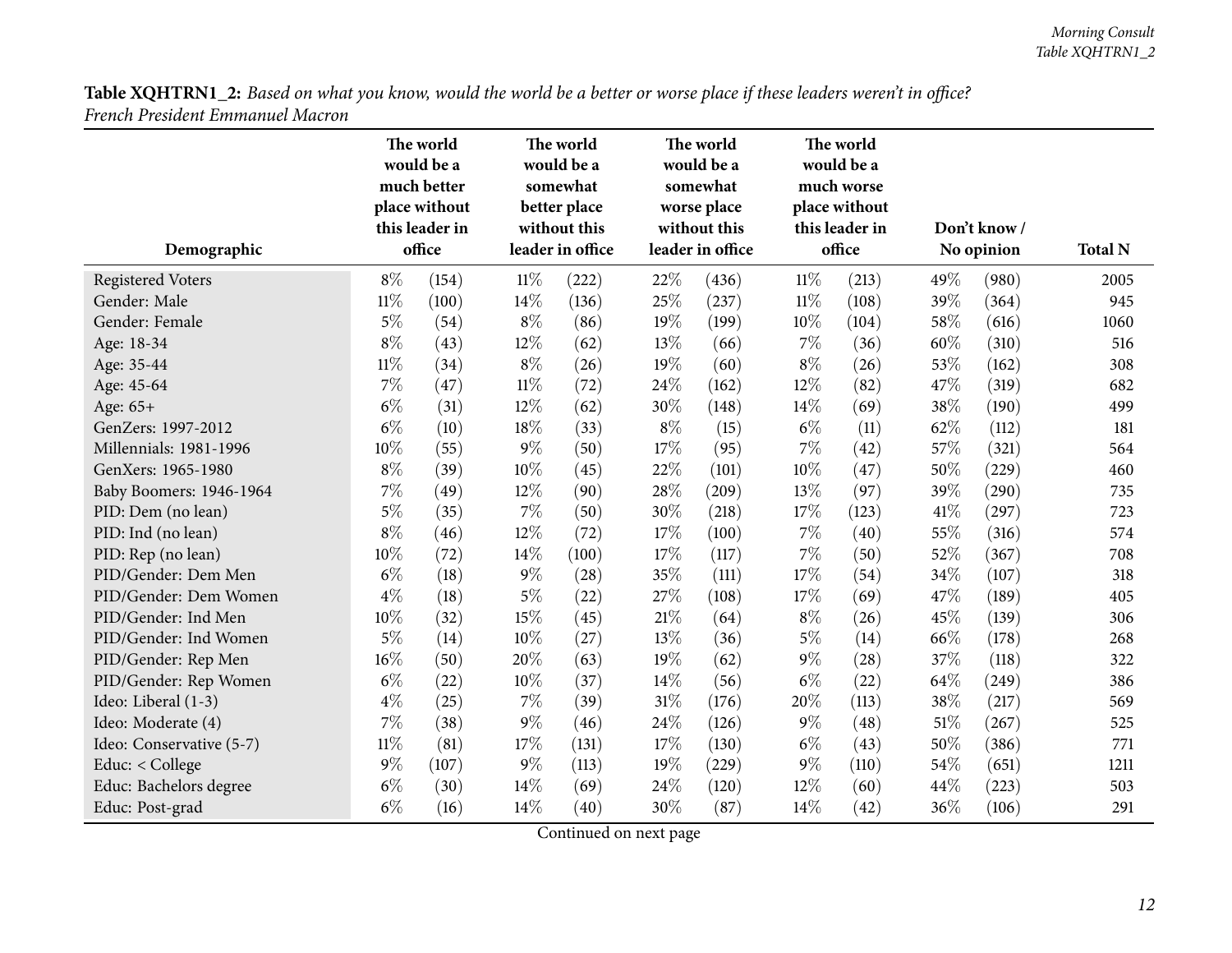|                                   | The world<br>would be a<br>much better<br>place without |                          |        | The world<br>would be a<br>somewhat<br>better place<br>without this<br>leader in office |       | The world<br>would be a<br>somewhat<br>worse place<br>without this<br>leader in office |        | The world<br>would be a<br>much worse<br>place without<br>this leader in<br>office |      |                           |                |
|-----------------------------------|---------------------------------------------------------|--------------------------|--------|-----------------------------------------------------------------------------------------|-------|----------------------------------------------------------------------------------------|--------|------------------------------------------------------------------------------------|------|---------------------------|----------------|
| Demographic                       |                                                         | this leader in<br>office |        |                                                                                         |       |                                                                                        |        |                                                                                    |      | Don't know/<br>No opinion | <b>Total N</b> |
| <b>Registered Voters</b>          | $8\%$                                                   | (154)                    | $11\%$ | (222)                                                                                   | 22%   | (436)                                                                                  | $11\%$ | (213)                                                                              | 49%  | (980)                     | 2005           |
| Income: Under 50k                 | 7%                                                      | (57)                     | 10%    | (81)                                                                                    | 18%   | (142)                                                                                  | 10%    | (77)                                                                               | 55%  | (434)                     | 791            |
| Income: 50k-100k                  | $9\%$                                                   | (69)                     | 11%    | (84)                                                                                    | 23%   | (172)                                                                                  | $11\%$ | (85)                                                                               | 46%  | (352)                     | 762            |
| Income: 100k+                     | $6\%$                                                   | (27)                     | 12%    | (56)                                                                                    | 27%   | (123)                                                                                  | $11\%$ | (51)                                                                               | 43%  | (194)                     | 452            |
| Ethnicity: White                  | $8\%$                                                   | (118)                    | $10\%$ | (159)                                                                                   | 23%   | (360)                                                                                  | $11\%$ | (165)                                                                              | 48%  | (747)                     | 1549           |
| Ethnicity: Hispanic               | $8\%$                                                   | (18)                     | 10%    | (23)                                                                                    | 19%   | (43)                                                                                   | $11\%$ | (24)                                                                               | 52%  | (116)                     | 223            |
| Ethnicity: Black                  | $8\%$                                                   | (19)                     | 12%    | (31)                                                                                    | 13%   | (32)                                                                                   | $9\%$  | (24)                                                                               | 58%  | (145)                     | 252            |
| Ethnicity: Other                  | $8\%$                                                   | (16)                     | 15%    | (32)                                                                                    | 22%   | (45)                                                                                   | 12%    | (24)                                                                               | 43%  | (88)                      | 204            |
| All Christian                     | 7%                                                      | (72)                     | 12%    | (121)                                                                                   | 25%   | (247)                                                                                  | $11\%$ | (111)                                                                              | 43%  | (419)                     | 970            |
| All Non-Christian                 | $6\%$                                                   | (5)                      | 13%    | (11)                                                                                    | 21%   | (17)                                                                                   | 20%    | (16)                                                                               | 39%  | (32)                      | 80             |
| Atheist                           | $7\%$                                                   | (6)                      | $6\%$  | (5)                                                                                     | 32%   | (27)                                                                                   | 13%    | (11)                                                                               | 42%  | (35)                      | 84             |
| Agnostic/Nothing in particular    | 9%                                                      | (45)                     | $9\%$  | (46)                                                                                    | 19%   | (97)                                                                                   | $9\%$  | (46)                                                                               | 54\% | (276)                     | 511            |
| Something Else                    | 7%                                                      | (26)                     | $11\%$ | (39)                                                                                    | 13%   | (48)                                                                                   | $8\%$  | (28)                                                                               | 61\% | (219)                     | 360            |
| Religious Non-Protestant/Catholic | $5\%$                                                   | (5)                      | 13%    | (13)                                                                                    | 27%   | (28)                                                                                   | 17%    | (17)                                                                               | 39%  | (41)                      | 105            |
| Evangelical                       | 10%                                                     | (52)                     | 13%    | (69)                                                                                    | 17%   | (89)                                                                                   | 7%     | (35)                                                                               | 53%  | (272)                     | 518            |
| Non-Evangelical                   | $6\%$                                                   | (44)                     | $11\%$ | (83)                                                                                    | 25%   | (193)                                                                                  | 13%    | (100)                                                                              | 46%  | (351)                     | 772            |
| Community: Urban                  | $11\%$                                                  | (49)                     | 12%    | (53)                                                                                    | 19%   | (88)                                                                                   | 12%    | (53)                                                                               | 46%  | (210)                     | 452            |
| Community: Suburban               | $6\%$                                                   | (58)                     | $11\%$ | (114)                                                                                   | 25%   | (252)                                                                                  | 12%    | (118)                                                                              | 47%  | (478)                     | 1020           |
| Community: Rural                  | 9%                                                      | (46)                     | 10%    | (55)                                                                                    | 18%   | (97)                                                                                   | $8\%$  | (42)                                                                               | 55%  | (292)                     | 533            |
| <b>Employ: Private Sector</b>     | 9%                                                      | (64)                     | $11\%$ | (79)                                                                                    | 23%   | (168)                                                                                  | $10\%$ | (71)                                                                               | 48%  | (348)                     | 730            |
| <b>Employ: Government</b>         | $3\%$                                                   | (5)                      | 15%    | (22)                                                                                    | 25%   | (35)                                                                                   | $6\%$  | (9)                                                                                | 50%  | (70)                      | 140            |
| Employ: Self-Employed             | 17%                                                     | (29)                     | 12%    | (21)                                                                                    | 16%   | (28)                                                                                   | 12%    | (21)                                                                               | 43%  | (74)                      | 172            |
| Employ: Homemaker                 | $4\%$                                                   | (5)                      | 10%    | (14)                                                                                    | 16%   | (21)                                                                                   | 11%    | (14)                                                                               | 60%  | (79)                      | 133            |
| Employ: Student                   | $2\%$                                                   | (1)                      | 17%    | (10)                                                                                    | $5\%$ | (3)                                                                                    | $11\%$ | (7)                                                                                | 64%  | (37)                      | 58             |
| Employ: Retired                   | $6\%$                                                   | (30)                     | 12%    | (61)                                                                                    | 29%   | (152)                                                                                  | 14%    | (72)                                                                               | 40%  | (213)                     | 526            |
| Employ: Unemployed                | $9\%$                                                   | (14)                     | $4\%$  | (7)                                                                                     | 13%   | (20)                                                                                   | $9\%$  | (14)                                                                               | 65%  | (102)                     | 156            |
| Employ: Other                     | 7%                                                      | (6)                      | $11\%$ | (10)                                                                                    | 11%   | (9)                                                                                    | $8\%$  | (7)                                                                                | 63%  | (57)                      | 89             |

Table XQHTRN1\_2: Based on what you know, would the world be a better or worse place if these leaders weren't in office? *French President Emmanuel Macron*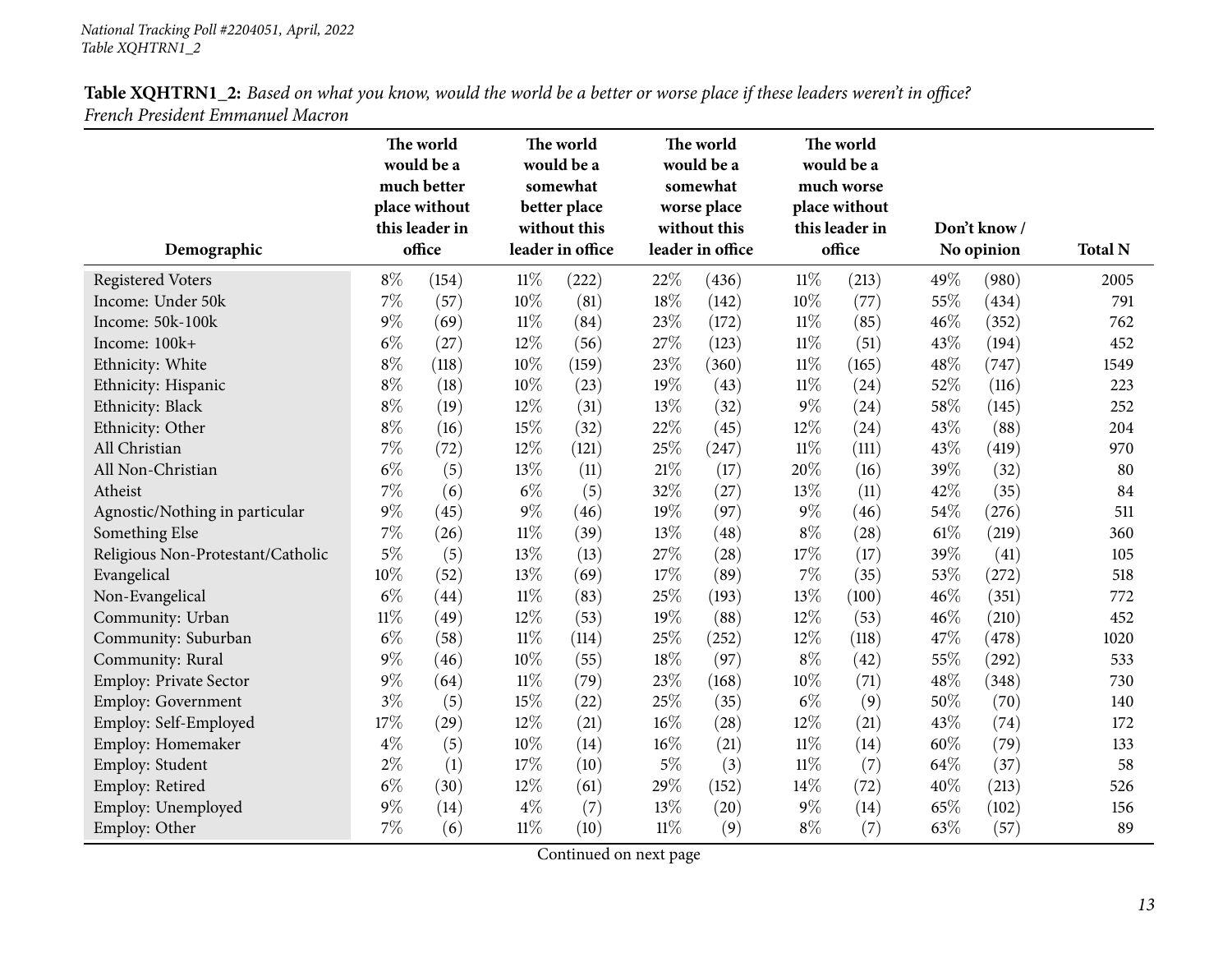| Table XQHTRN1_2: Based on what you know, would the world be a better or worse place if these leaders weren't in office? |  |
|-------------------------------------------------------------------------------------------------------------------------|--|
| French President Emmanuel Macron                                                                                        |  |

| Demographic                          | The world<br>would be a<br>much better<br>place without<br>this leader in<br>office |       |        | The world<br>would be a<br>somewhat<br>better place<br>without this<br>leader in office |        | The world<br>would be a<br>somewhat<br>worse place<br>without this<br>leader in office |        | The world<br>would be a<br>much worse<br>place without<br>this leader in<br>office |        | Don't know/<br>No opinion | <b>Total N</b> |
|--------------------------------------|-------------------------------------------------------------------------------------|-------|--------|-----------------------------------------------------------------------------------------|--------|----------------------------------------------------------------------------------------|--------|------------------------------------------------------------------------------------|--------|---------------------------|----------------|
| <b>Registered Voters</b>             | $8\%$                                                                               | (154) | $11\%$ | (222)                                                                                   | 22%    | (436)                                                                                  | $11\%$ | (213)                                                                              | 49%    | (980)                     | 2005           |
| Military HH: Yes                     | 12%                                                                                 | (44)  | 14%    | (52)                                                                                    | 25%    | (92)                                                                                   | $11\%$ | (41)                                                                               | 38%    | (139)                     | 368            |
| Military HH: No                      | 7%                                                                                  | (110) | $10\%$ | (170)                                                                                   | 21\%   | (344)                                                                                  | $10\%$ | (172)                                                                              | 51%    | (842)                     | 1637           |
| RD/WT: Right Direction               | $4\%$                                                                               | (25)  | $7\%$  | (45)                                                                                    | 32%    | (205)                                                                                  | 20%    | (129)                                                                              | 38%    | (247)                     | 651            |
| RD/WT: Wrong Track                   | 10%                                                                                 | (129) | 13%    | (177)                                                                                   | 17%    | (231)                                                                                  | $6\%$  | (84)                                                                               | 54%    | (733)                     | 1354           |
| <b>Biden Job Approve</b>             | $3\%$                                                                               | (27)  | $7\%$  | (58)                                                                                    | 32%    | (268)                                                                                  | 18%    | (149)                                                                              | 40%    | (332)                     | 835            |
| Biden Job Disapprove                 | $11\%$                                                                              | (124) | 15%    | (162)                                                                                   | 15%    | (168)                                                                                  | $6\%$  | (63)                                                                               | 53%    | (592)                     | 1109           |
| Biden Job Strongly Approve           | $4\%$                                                                               | (13)  | $8\%$  | (27)                                                                                    | 29%    | (99)                                                                                   | $31\%$ | (106)                                                                              | 28%    | (97)                      | 342            |
| Biden Job Somewhat Approve           | $3\%$                                                                               | (13)  | $6\%$  | (31)                                                                                    | 34%    | (169)                                                                                  | $9\%$  | (44)                                                                               | 48%    | (235)                     | 492            |
| Biden Job Somewhat Disapprove        | $5\%$                                                                               | (14)  | $11\%$ | (31)                                                                                    | 19%    | (55)                                                                                   | $5\%$  | (15)                                                                               | 60%    | (175)                     | 290            |
| <b>Biden Job Strongly Disapprove</b> | 13%                                                                                 | (109) | 16%    | (131)                                                                                   | 14%    | (113)                                                                                  | $6\%$  | (48)                                                                               | 51%    | (417)                     | 819            |
| Favorable of Biden                   | $3\%$                                                                               | (26)  | $6\%$  | (53)                                                                                    | 31%    | (270)                                                                                  | 18%    | (154)                                                                              | 41%    | (356)                     | 859            |
| Unfavorable of Biden                 | 12%                                                                                 | (124) | 15%    | (162)                                                                                   | 15%    | (165)                                                                                  | $5\%$  | (58)                                                                               | 53%    | (564)                     | 1073           |
| Very Favorable of Biden              | $3\%$                                                                               | (12)  | $8\%$  | (31)                                                                                    | 28%    | (107)                                                                                  | 28\%   | (107)                                                                              | 32%    | (122)                     | 379            |
| Somewhat Favorable of Biden          | $3\%$                                                                               | (14)  | $5\%$  | (22)                                                                                    | 34%    | (163)                                                                                  | 10%    | (47)                                                                               | 49%    | (234)                     | 480            |
| Somewhat Unfavorable of Biden        | $7\%$                                                                               | (16)  | 12%    | (29)                                                                                    | 20%    | (50)                                                                                   | $5\%$  | (12)                                                                               | 57%    | (142)                     | 249            |
| Very Unfavorable of Biden            | 13%                                                                                 | (108) | 16%    | (133)                                                                                   | 14%    | (115)                                                                                  | $6\%$  | (47)                                                                               | $51\%$ | (422)                     | 824            |
| #1 Issue: Economy                    | $6\%$                                                                               | (51)  | 13%    | (105)                                                                                   | 23%    | (190)                                                                                  | $8\%$  | (67)                                                                               | 50%    | (409)                     | 821            |
| #1 Issue: Security                   | 15%                                                                                 | (50)  | 19%    | (61)                                                                                    | 15%    | (50)                                                                                   | $5\%$  | (18)                                                                               | 46%    | (151)                     | 329            |
| #1 Issue: Health Care                | $6\%$                                                                               | (10)  | $5\%$  | (9)                                                                                     | 23%    | (42)                                                                                   | 18%    | (32)                                                                               | 49%    | (87)                      | 180            |
| #1 Issue: Medicare / Social Security | $2\%$                                                                               | (5)   | $5\%$  | (10)                                                                                    | 31%    | (65)                                                                                   | 13%    | (28)                                                                               | 49%    | (106)                     | 214            |
| #1 Issue: Women's Issues             | $8\%$                                                                               | (8)   | $5\%$  | (5)                                                                                     | 20%    | (19)                                                                                   | $16\%$ | (15)                                                                               | $51\%$ | (48)                      | 95             |
| #1 Issue: Education                  | $3\%$                                                                               | (2)   | $9\%$  | (8)                                                                                     | $16\%$ | (13)                                                                                   | $9\%$  | (7)                                                                                | 63%    | (52)                      | 82             |
| #1 Issue: Energy                     | $5\%$                                                                               | (9)   | $11\%$ | (19)                                                                                    | 21%    | (36)                                                                                   | $18\%$ | (30)                                                                               | 45%    | (78)                      | 172            |
| #1 Issue: Other                      | 17%                                                                                 | (20)  | $4\%$  | $\left( 4\right)$                                                                       | 20%    | (22)                                                                                   | $14\%$ | (16)                                                                               | 45%    | (50)                      | 112            |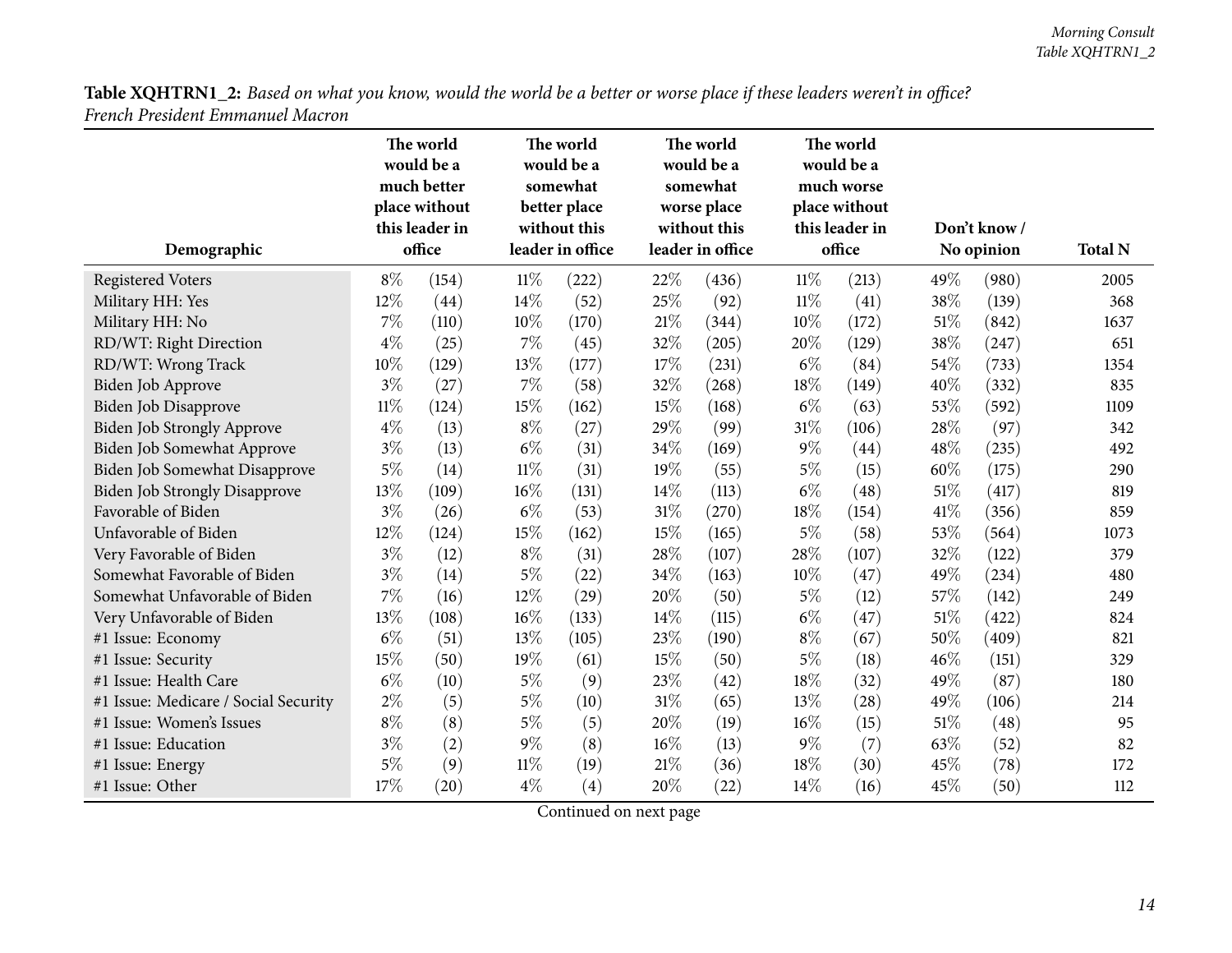| Demographic                          | The world<br>would be a<br>much better<br>place without<br>this leader in<br>office |       |        | The world<br>would be a<br>somewhat<br>better place<br>without this<br>leader in office |        | The world<br>would be a<br>somewhat<br>worse place<br>without this<br>leader in office |        | The world<br>would be a<br>much worse<br>place without<br>this leader in<br>office |        | Don't know /<br>No opinion | <b>Total N</b> |
|--------------------------------------|-------------------------------------------------------------------------------------|-------|--------|-----------------------------------------------------------------------------------------|--------|----------------------------------------------------------------------------------------|--------|------------------------------------------------------------------------------------|--------|----------------------------|----------------|
| <b>Registered Voters</b>             | $8\%$                                                                               | (154) | $11\%$ | (222)                                                                                   | 22\%   | (436)                                                                                  | $11\%$ | (213)                                                                              | 49\%   | (980)                      | 2005           |
| 2020 Vote: Joe Biden                 | $4\%$                                                                               | (40)  | $8\%$  | (77)                                                                                    | 30%    | (280)                                                                                  | 16%    | (156)                                                                              | 42%    | (396)                      | 949            |
| 2020 Vote: Donald Trump              | $12\%$                                                                              | (101) | 15%    | (131)                                                                                   | 15%    | (132)                                                                                  | $6\%$  | (50)                                                                               | 52\%   | (452)                      | 867            |
| 2020 Vote: Didn't Vote               | $6\%$                                                                               | (9)   | $6\%$  | (9)                                                                                     | $9\%$  | (14)                                                                                   | $4\%$  | (7)                                                                                | 74\%   | (114)                      | 153            |
| 2018 House Vote: Democrat            | $5\%$                                                                               | (35)  | $8\%$  | (56)                                                                                    | 33%    | (245)                                                                                  | 19%    | (138)                                                                              | 36\%   | (264)                      | 737            |
| 2018 House Vote: Republican          | $11\%$                                                                              | (80)  | $16\%$ | (118)                                                                                   | 18%    | (133)                                                                                  | $7\%$  | (54)                                                                               | 48\%   | (361)                      | 746            |
| 2018 House Vote: Someone else        | $6\%$                                                                               | (3)   | 13%    | (7)                                                                                     | $6\%$  | (3)                                                                                    | $3\%$  | (1)                                                                                | 72%    | (36)                       | 51             |
| 2016 Vote: Hillary Clinton           | $4\%$                                                                               | (31)  | 7%     | (50)                                                                                    | 31%    | (219)                                                                                  | 19%    | (130)                                                                              | 38\%   | (266)                      | 695            |
| 2016 Vote: Donald Trump              | $10\%$                                                                              | (78)  | $16\%$ | (124)                                                                                   | 18%    | (138)                                                                                  | $7\%$  | (51)                                                                               | 50%    | (386)                      | 778            |
| 2016 Vote: Other                     | 12%                                                                                 | (12)  | $5\%$  | (5)                                                                                     | 27%    | $\left( 28\right)$                                                                     | $4\%$  | (4)                                                                                | 52%    | (54)                       | 102            |
| 2016 Vote: Didn't Vote               | $8\%$                                                                               | (33)  | 10%    | (43)                                                                                    | 12%    | (51)                                                                                   | $6\%$  | (27)                                                                               | 64\%   | (275)                      | 429            |
| Voted in 2014: Yes                   | $7\%$                                                                               | (102) | 12%    | (159)                                                                                   | $26\%$ | (354)                                                                                  | 13%    | (176)                                                                              | 43%    | (585)                      | 1377           |
| Voted in 2014: No                    | $8\%$                                                                               | (52)  | 10%    | (62)                                                                                    | 13%    | (82)                                                                                   | $6\%$  | (37)                                                                               | 63%    | (395)                      | 628            |
| 4-Region: Northeast                  | $7\%$                                                                               | (25)  | 11%    | (38)                                                                                    | 24%    | (86)                                                                                   | 14%    | (49)                                                                               | 44%    | (156)                      | 354            |
| 4-Region: Midwest                    | $8\%$                                                                               | (36)  | $9\%$  | (41)                                                                                    | 23%    | (101)                                                                                  | $9\%$  | (41)                                                                               | 51\%   | (228)                      | 446            |
| 4-Region: South                      | 7%                                                                                  | (51)  | 11%    | (82)                                                                                    | 19%    | (143)                                                                                  | 10%    | (71)                                                                               | 54\%   | (401)                      | 748            |
| 4-Region: West                       | $9\%$                                                                               | (43)  | 13%    | (61)                                                                                    | 23%    | (106)                                                                                  | $11\%$ | (51)                                                                               | 43%    | (195)                      | 457            |
| Sanctions not Tied to Putin in Power | $8\%$                                                                               | (92)  | $11\%$ | (124)                                                                                   | 19%    | (220)                                                                                  | $9\%$  | (99)                                                                               | 53%    | (613)                      | 1147           |
| Sanctions Tied to Putin in Power     | $7\%$                                                                               | (62)  | 11%    | (98)                                                                                    | 25%    | (216)                                                                                  | 13%    | (114)                                                                              | 43\%   | (368)                      | 858            |
| Heard of ICC                         | $10\%$                                                                              | (100) | 15%    | (149)                                                                                   | 30%    | (303)                                                                                  | 15%    | (151)                                                                              | $31\%$ | (317)                      | 1020           |
| Never Heard of ICC                   | $5\%$                                                                               | (54)  | $7\%$  | (73)                                                                                    | 14\%   | (133)                                                                                  | $6\%$  | (62)                                                                               | 67\%   | (663)                      | 985            |

Table XQHTRN1\_2: Based on what you know, would the world be a better or worse place if these leaders weren't in office? *French President Emmanuel Macron*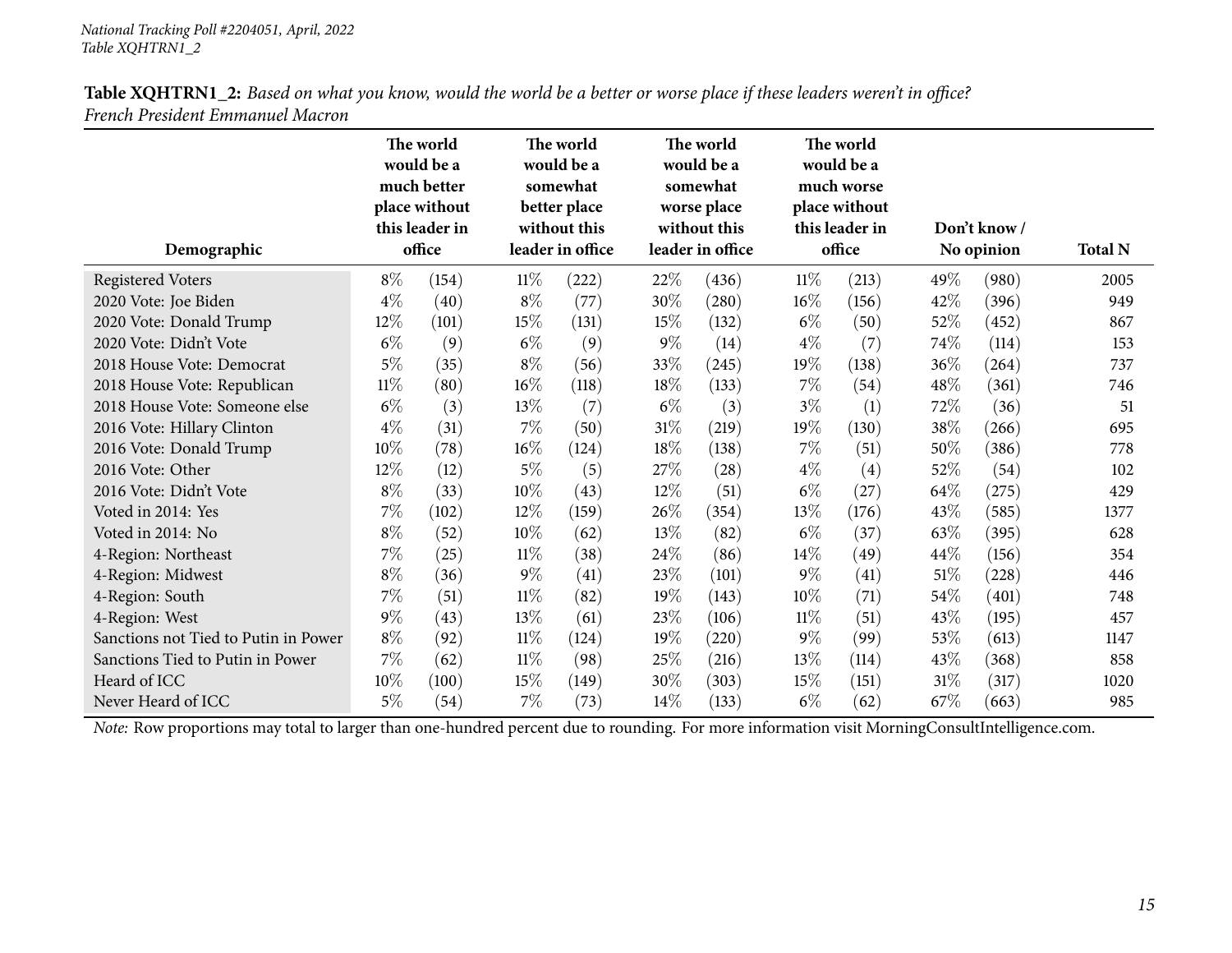| <b>Table XQHTRN1_3:</b> Based on what you know, would the world be a better or worse place if these leaders weren't in office? |  |
|--------------------------------------------------------------------------------------------------------------------------------|--|
| German Chancellor Olaf Scholz                                                                                                  |  |

<span id="page-15-0"></span>

|                          | The world<br>would be a<br>much better<br>place without<br>this leader in |        |        | The world<br>would be a<br>somewhat<br>better place<br>without this |                  | The world<br>would be a<br>somewhat<br>worse place<br>without this |        | The world<br>would be a<br>much worse<br>place without<br>this leader in |            | Don't know / |                |
|--------------------------|---------------------------------------------------------------------------|--------|--------|---------------------------------------------------------------------|------------------|--------------------------------------------------------------------|--------|--------------------------------------------------------------------------|------------|--------------|----------------|
| Demographic              |                                                                           | office |        | leader in office                                                    | leader in office |                                                                    | office |                                                                          | No opinion |              | <b>Total N</b> |
| <b>Registered Voters</b> | $7\%$                                                                     | (133)  | $9\%$  | (178)                                                               | 19%              | (378)                                                              | $7\%$  | (139)                                                                    | 59%        | (1177)       | 2005           |
| Gender: Male             | $8\%$                                                                     | (78)   | 10%    | (97)                                                                | 25%              | (234)                                                              | $9\%$  | (84)                                                                     | 48%        | (452)        | 945            |
| Gender: Female           | $5\%$                                                                     | (55)   | $8\%$  | (80)                                                                | 14%              | (144)                                                              | $5\%$  | (56)                                                                     | 68%        | (725)        | 1060           |
| Age: 18-34               | 7%                                                                        | (39)   | 10%    | (53)                                                                | $11\%$           | (58)                                                               | $6\%$  | (29)                                                                     | 66%        | (339)        | 516            |
| Age: 35-44               | 12%                                                                       | (36)   | $6\%$  | (19)                                                                | $16\%$           | (49)                                                               | $5\%$  | (15)                                                                     | $61\%$     | (189)        | 308            |
| Age: 45-64               | $6\%$                                                                     | (44)   | $8\%$  | (57)                                                                | $21\%$           | (143)                                                              | $8\%$  | (52)                                                                     | 57%        | (386)        | 682            |
| Age: 65+                 | $3\%$                                                                     | (15)   | 10%    | (49)                                                                | 26%              | (129)                                                              | $9\%$  | (43)                                                                     | 53%        | (263)        | 499            |
| GenZers: 1997-2012       | $5\%$                                                                     | (8)    | 13%    | (23)                                                                | 12%              | (21)                                                               | $7\%$  | (12)                                                                     | 64%        | (116)        | 181            |
| Millennials: 1981-1996   | 10%                                                                       | (58)   | $8\%$  | (47)                                                                | 13%              | (73)                                                               | $4\%$  | (25)                                                                     | 64%        | (362)        | 564            |
| GenXers: 1965-1980       | $9\%$                                                                     | (39)   | $7\%$  | (32)                                                                | $16\%$           | (76)                                                               | $7\%$  | (34)                                                                     | 61\%       | (279)        | 460            |
| Baby Boomers: 1946-1964  | $4\%$                                                                     | (27)   | 10%    | (71)                                                                | 26%              | (194)                                                              | $7\%$  | (52)                                                                     | 53%        | (391)        | 735            |
| PID: Dem (no lean)       | $5\%$                                                                     | (33)   | $8\%$  | (60)                                                                | $21\%$           | (155)                                                              | $9\%$  | (65)                                                                     | 57%        | (410)        | 723            |
| PID: Ind (no lean)       | 7%                                                                        | (38)   | $8\%$  | (46)                                                                | $16\%$           | (91)                                                               | $7\%$  | (41)                                                                     | 62%        | (359)        | 574            |
| PID: Rep (no lean)       | $9\%$                                                                     | (62)   | 10%    | (72)                                                                | 19%              | (132)                                                              | $5\%$  | (34)                                                                     | 58%        | (409)        | 708            |
| PID/Gender: Dem Men      | $6\%$                                                                     | (18)   | 10%    | (33)                                                                | 29%              | (91)                                                               | $12\%$ | (38)                                                                     | 43%        | (137)        | 318            |
| PID/Gender: Dem Women    | $4\%$                                                                     | (15)   | $7\%$  | (27)                                                                | $16\%$           | (64)                                                               | $7\%$  | (27)                                                                     | $67\%$     | (272)        | 405            |
| PID/Gender: Ind Men      | $8\%$                                                                     | (24)   | $8\%$  | (24)                                                                | 18%              | (56)                                                               | $9\%$  | (28)                                                                     | 57%        | (173)        | 306            |
| PID/Gender: Ind Women    | $5\%$                                                                     | (14)   | $8\%$  | (21)                                                                | 13%              | (35)                                                               | $5\%$  | (12)                                                                     | 69%        | (186)        | 268            |
| PID/Gender: Rep Men      | $11\%$                                                                    | (36)   | 12%    | (40)                                                                | 27%              | (87)                                                               | $5\%$  | (17)                                                                     | 44%        | (142)        | 322            |
| PID/Gender: Rep Women    | 7%                                                                        | (26)   | $8\%$  | (32)                                                                | 12%              | (45)                                                               | $4\%$  | (17)                                                                     | 69%        | (267)        | 386            |
| Ideo: Liberal (1-3)      | $4\%$                                                                     | (23)   | $8\%$  | (45)                                                                | 24%              | (136)                                                              | 10%    | (57)                                                                     | 54%        | (308)        | 569            |
| Ideo: Moderate (4)       | $7\%$                                                                     | (39)   | $8\%$  | (40)                                                                | 20%              | (103)                                                              | $8\%$  | (40)                                                                     | 58%        | (304)        | 525            |
| Ideo: Conservative (5-7) | $8\%$                                                                     | (64)   | $11\%$ | (88)                                                                | 17%              | (131)                                                              | $5\%$  | (38)                                                                     | 58%        | (451)        | 771            |
| Educ: < College          | 7%                                                                        | (88)   | $9\%$  | (111)                                                               | $16\%$           | (194)                                                              | $7\%$  | (81)                                                                     | $61\%$     | (736)        | 1211           |
| Educ: Bachelors degree   | $5\%$                                                                     | (28)   | $7\%$  | (36)                                                                | 24%              | (119)                                                              | $8\%$  | (38)                                                                     | 56%        | (282)        | 503            |
| Educ: Post-grad          | $6\%$                                                                     | (17)   | 10%    | (30)                                                                | 22%              | (66)                                                               | 7%     | (20)                                                                     | 55%        | (159)        | 291            |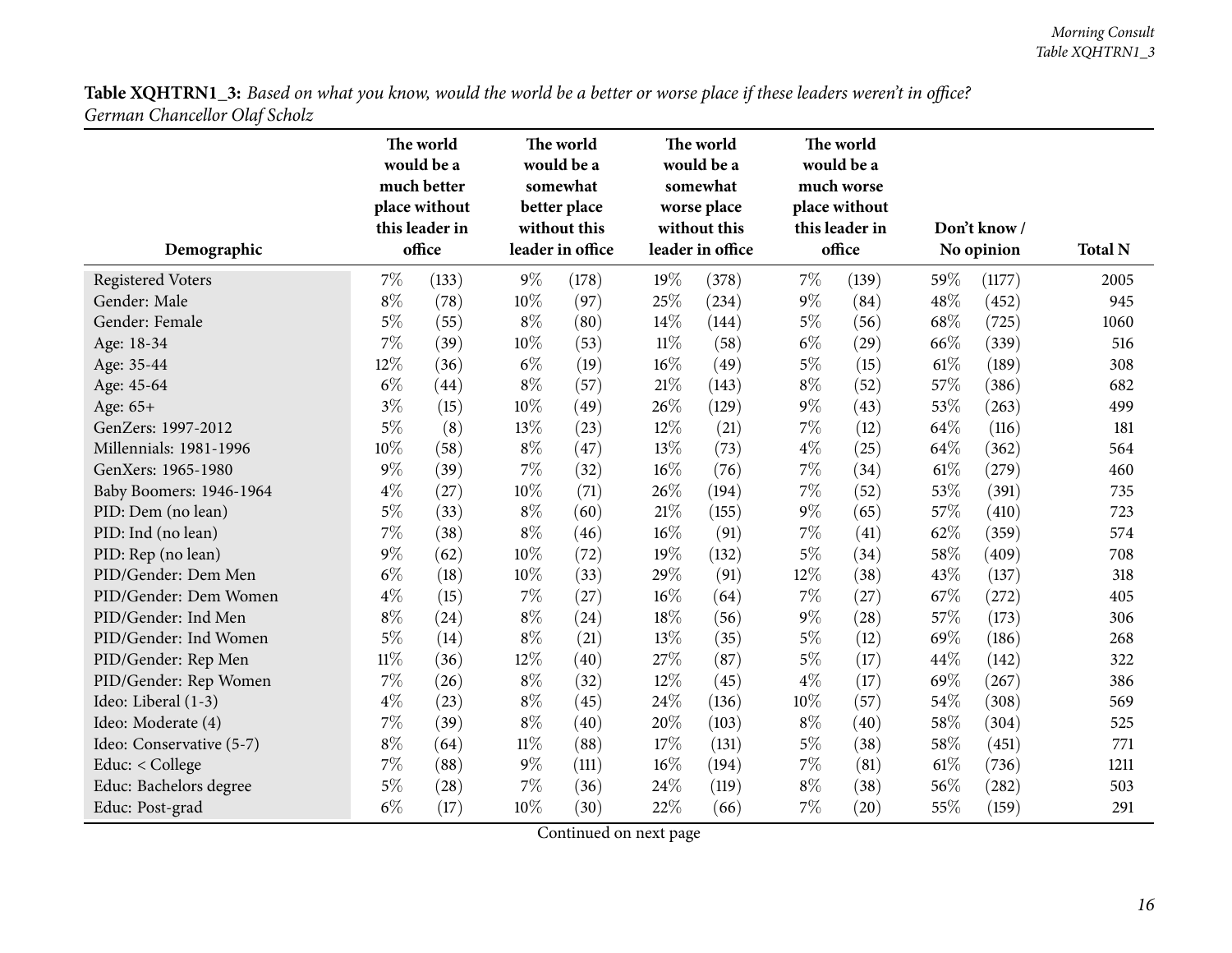| Table XQHTRN1_3: Based on what you know, would the world be a better or worse place if these leaders weren't in office? |  |
|-------------------------------------------------------------------------------------------------------------------------|--|
| German Chancellor Olaf Scholz                                                                                           |  |

| Demographic                       | The world<br>would be a<br>much better<br>place without<br>this leader in<br>office |       |        | The world<br>would be a<br>somewhat<br>better place<br>without this<br>leader in office |       | The world<br>would be a<br>somewhat<br>worse place<br>without this<br>leader in office |       | The world<br>would be a<br>much worse<br>place without<br>this leader in<br>office |      | Don't know /<br>No opinion | <b>Total N</b> |
|-----------------------------------|-------------------------------------------------------------------------------------|-------|--------|-----------------------------------------------------------------------------------------|-------|----------------------------------------------------------------------------------------|-------|------------------------------------------------------------------------------------|------|----------------------------|----------------|
| <b>Registered Voters</b>          | 7%                                                                                  | (133) | $9\%$  | (178)                                                                                   | 19%   | (378)                                                                                  | $7\%$ | (139)                                                                              | 59\% | (1177)                     | 2005           |
| Income: Under 50k                 | $8\%$                                                                               | (61)  | $9\%$  | (68)                                                                                    | 14%   | (110)                                                                                  | $6\%$ | (47)                                                                               | 64%  | (506)                      | 791            |
| Income: 50k-100k                  | 7%                                                                                  | (52)  | $11\%$ | (81)                                                                                    | 20%   | (152)                                                                                  | $6\%$ | (49)                                                                               | 56%  | (428)                      | 762            |
| Income: 100k+                     | $4\%$                                                                               | (20)  | $6\%$  | (28)                                                                                    | 26%   | (116)                                                                                  | 10%   | (43)                                                                               | 54%  | (244)                      | 452            |
| Ethnicity: White                  | $6\%$                                                                               | (94)  | $8\%$  | (124)                                                                                   | 20%   | (308)                                                                                  | $7\%$ | (110)                                                                              | 59%  | (914)                      | 1549           |
| Ethnicity: Hispanic               | 10%                                                                                 | (23)  | $11\%$ | (24)                                                                                    | 12%   | (26)                                                                                   | $6\%$ | (13)                                                                               | 61\% | (137)                      | 223            |
| Ethnicity: Black                  | 7%                                                                                  | (18)  | 13%    | (32)                                                                                    | 15%   | (37)                                                                                   | $8\%$ | (20)                                                                               | 58%  | (145)                      | 252            |
| Ethnicity: Other                  | 10%                                                                                 | (20)  | $11\%$ | (22)                                                                                    | 17%   | (34)                                                                                   | $5\%$ | (10)                                                                               | 58%  | (118)                      | 204            |
| All Christian                     | 7%                                                                                  | (65)  | $11\%$ | (105)                                                                                   | 22%   | (214)                                                                                  | 7%    | (70)                                                                               | 53%  | (516)                      | 970            |
| All Non-Christian                 | 9%                                                                                  | (7)   | $6\%$  | (5)                                                                                     | 16%   | (13)                                                                                   | $9\%$ | (7)                                                                                | 61\% | (49)                       | 80             |
| Atheist                           | $8\%$                                                                               | (6)   | $2\%$  | (1)                                                                                     | 25%   | (21)                                                                                   | 10%   | (8)                                                                                | 56%  | (47)                       | 84             |
| Agnostic/Nothing in particular    | $6\%$                                                                               | (30)  | $8\%$  | (41)                                                                                    | 16%   | (79)                                                                                   | 7%    | (36)                                                                               | 64%  | (325)                      | 511            |
| Something Else                    | 7%                                                                                  | (24)  | $7\%$  | (26)                                                                                    | 14%   | (51)                                                                                   | $5\%$ | (19)                                                                               | 67%  | (240)                      | 360            |
| Religious Non-Protestant/Catholic | 10%                                                                                 | (11)  | $9\%$  | (10)                                                                                    | 18%   | (18)                                                                                   | $7\%$ | (7)                                                                                | 56%  | (59)                       | 105            |
| Evangelical                       | 7%                                                                                  | (37)  | $11\%$ | (55)                                                                                    | 15%   | (79)                                                                                   | $6\%$ | (30)                                                                               | 61%  | (317)                      | 518            |
| Non-Evangelical                   | $6\%$                                                                               | (48)  | $9\%$  | (70)                                                                                    | 23%   | (175)                                                                                  | 7%    | (57)                                                                               | 55%  | (422)                      | 772            |
| Community: Urban                  | $9\%$                                                                               | (42)  | $9\%$  | (43)                                                                                    | 17%   | (77)                                                                                   | 7%    | (32)                                                                               | 57%  | (259)                      | 452            |
| Community: Suburban               | $6\%$                                                                               | (60)  | $7\%$  | (76)                                                                                    | 21%   | (215)                                                                                  | 7%    | (75)                                                                               | 58%  | (594)                      | 1020           |
| Community: Rural                  | $6\%$                                                                               | (32)  | $11\%$ | (59)                                                                                    | 16%   | (85)                                                                                   | $6\%$ | (33)                                                                               | 61\% | (324)                      | 533            |
| Employ: Private Sector            | $8\%$                                                                               | (56)  | $8\%$  | (58)                                                                                    | 21%   | (153)                                                                                  | $6\%$ | (42)                                                                               | 58%  | (421)                      | 730            |
| <b>Employ: Government</b>         | $5\%$                                                                               | (7)   | 10%    | (15)                                                                                    | 23%   | (33)                                                                                   | $5\%$ | (7)                                                                                | 56%  | (78)                       | 140            |
| Employ: Self-Employed             | 14%                                                                                 | (24)  | 12%    | (20)                                                                                    | $8\%$ | (14)                                                                                   | 10%   | (17)                                                                               | 57%  | (97)                       | 172            |
| Employ: Homemaker                 | $3\%$                                                                               | (4)   | $5\%$  | (6)                                                                                     | 14%   | (19)                                                                                   | $8\%$ | (11)                                                                               | 70%  | (94)                       | 133            |
| Employ: Student                   | $8\%$                                                                               | (5)   | 7%     | (4)                                                                                     | 7%    | (4)                                                                                    | 7%    | (4)                                                                                | 70%  | (40)                       | 58             |
| Employ: Retired                   | $4\%$                                                                               | (19)  | $11\%$ | (56)                                                                                    | 24%   | (125)                                                                                  | 10%   | (51)                                                                               | 52%  | (275)                      | 526            |
| Employ: Unemployed                | $9\%$                                                                               | (14)  | $6\%$  | (9)                                                                                     | 12%   | (19)                                                                                   | $2\%$ | (3)                                                                                | 72%  | (112)                      | 156            |
| Employ: Other                     | 5%                                                                                  | (4)   | 10%    | (9)                                                                                     | 12%   | (11)                                                                                   | $6\%$ | (5)                                                                                | 67%  | (60)                       | 89             |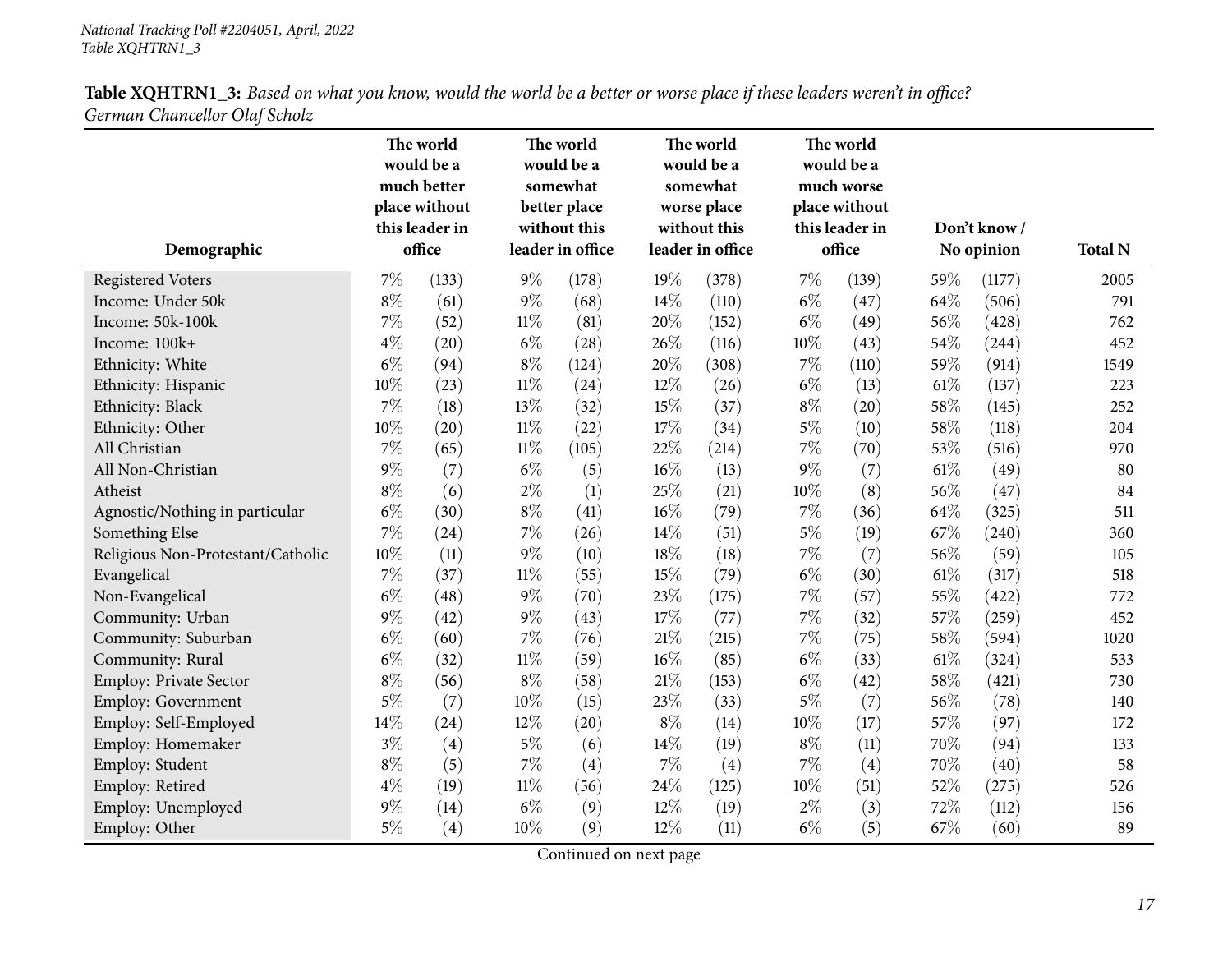| <b>Table XQHTRN1_3:</b> Based on what you know, would the world be a better or worse place if these leaders weren't in office? |  |
|--------------------------------------------------------------------------------------------------------------------------------|--|
| German Chancellor Olaf Scholz                                                                                                  |  |

| Demographic                          | The world<br>would be a<br>much better<br>place without<br>this leader in<br>office |       | The world<br>would be a<br>somewhat<br>better place<br>without this<br>leader in office |       | The world<br>would be a<br>somewhat<br>worse place<br>without this<br>leader in office |       | The world<br>would be a<br>much worse<br>place without<br>this leader in<br>office |       |        | Don't know/<br>No opinion | <b>Total N</b> |
|--------------------------------------|-------------------------------------------------------------------------------------|-------|-----------------------------------------------------------------------------------------|-------|----------------------------------------------------------------------------------------|-------|------------------------------------------------------------------------------------|-------|--------|---------------------------|----------------|
| <b>Registered Voters</b>             | $7\%$                                                                               | (133) | $9\%$                                                                                   | (178) | 19%                                                                                    | (378) | $7\%$                                                                              | (139) | 59%    | (1177)                    | 2005           |
| Military HH: Yes                     | 7%                                                                                  | (27)  | 10%                                                                                     | (38)  | 26%                                                                                    | (97)  | $6\%$                                                                              | (22)  | 50%    | (184)                     | 368            |
| Military HH: No                      | $6\%$                                                                               | (106) | $9\%$                                                                                   | (140) | 17%                                                                                    | (281) | $7\%$                                                                              | (118) | 61\%   | (993)                     | 1637           |
| RD/WT: Right Direction               | $4\%$                                                                               | (27)  | $9\%$                                                                                   | (59)  | 25%                                                                                    | (164) | 10%                                                                                | (67)  | 51%    | (334)                     | 651            |
| RD/WT: Wrong Track                   | $8\%$                                                                               | (106) | 9%                                                                                      | (118) | 16%                                                                                    | (214) | $5\%$                                                                              | (73)  | 62%    | (843)                     | 1354           |
| <b>Biden Job Approve</b>             | $4\%$                                                                               | (32)  | $8\%$                                                                                   | (70)  | 24%                                                                                    | (199) | 10%                                                                                | (81)  | 54%    | (452)                     | 835            |
| Biden Job Disapprove                 | $9\%$                                                                               | (97)  | 10%                                                                                     | (106) | $16\%$                                                                                 | (178) | $5\%$                                                                              | (58)  | 60%    | (669)                     | 1109           |
| Biden Job Strongly Approve           | $5\%$                                                                               | (17)  | $11\%$                                                                                  | (37)  | 29%                                                                                    | (98)  | 17%                                                                                | (57)  | 39%    | (134)                     | 342            |
| Biden Job Somewhat Approve           | $3\%$                                                                               | (15)  | $7\%$                                                                                   | (34)  | 21%                                                                                    | (101) | $5\%$                                                                              | (24)  | 65%    | (318)                     | 492            |
| Biden Job Somewhat Disapprove        | $5\%$                                                                               | (13)  | $7\%$                                                                                   | (20)  | $16\%$                                                                                 | (47)  | $7\%$                                                                              | (19)  | 66\%   | (191)                     | 290            |
| <b>Biden Job Strongly Disapprove</b> | 10%                                                                                 | (84)  | $11\%$                                                                                  | (86)  | 16%                                                                                    | (131) | $5\%$                                                                              | (39)  | 58%    | (479)                     | 819            |
| Favorable of Biden                   | $3\%$                                                                               | (25)  | $9\%$                                                                                   | (74)  | 23%                                                                                    | (199) | 10%                                                                                | (83)  | 56%    | (478)                     | 859            |
| Unfavorable of Biden                 | 10%                                                                                 | (105) | $9\%$                                                                                   | (98)  | $16\%$                                                                                 | (177) | $5\%$                                                                              | (53)  | 60%    | (639)                     | 1073           |
| Very Favorable of Biden              | $4\%$                                                                               | (15)  | $11\%$                                                                                  | (44)  | 26%                                                                                    | (97)  | $16\%$                                                                             | (59)  | 43%    | (164)                     | 379            |
| Somewhat Favorable of Biden          | $2\%$                                                                               | (10)  | $6\%$                                                                                   | (31)  | 21%                                                                                    | (102) | $5\%$                                                                              | (24)  | 65%    | (314)                     | 480            |
| Somewhat Unfavorable of Biden        | $8\%$                                                                               | (19)  | $5\%$                                                                                   | (13)  | 18%                                                                                    | (44)  | $5\%$                                                                              | (12)  | 65%    | (161)                     | 249            |
| Very Unfavorable of Biden            | $11\%$                                                                              | (87)  | 10%                                                                                     | (86)  | 16%                                                                                    | (132) | $5\%$                                                                              | (41)  | 58%    | (478)                     | 824            |
| #1 Issue: Economy                    | $6\%$                                                                               | (49)  | 10%                                                                                     | (82)  | 19%                                                                                    | (155) | $6\%$                                                                              | (49)  | 59%    | (486)                     | 821            |
| #1 Issue: Security                   | $9\%$                                                                               | (29)  | $10\%$                                                                                  | (33)  | 21%                                                                                    | (69)  | $3\%$                                                                              | (10)  | 57%    | (188)                     | 329            |
| #1 Issue: Health Care                | $5\%$                                                                               | (10)  | $7\%$                                                                                   | (12)  | 19%                                                                                    | (34)  | $11\%$                                                                             | (19)  | 58%    | (104)                     | 180            |
| #1 Issue: Medicare / Social Security | $3\%$                                                                               | (6)   | $8\%$                                                                                   | (18)  | 21%                                                                                    | (45)  | 10%                                                                                | (21)  | 58%    | (125)                     | 214            |
| #1 Issue: Women's Issues             | $5\%$                                                                               | (5)   | $9\%$                                                                                   | (8)   | 17%                                                                                    | (16)  | $6\%$                                                                              | (6)   | 63%    | (60)                      | 95             |
| #1 Issue: Education                  | $3\%$                                                                               | (3)   | $11\%$                                                                                  | (9)   | 12%                                                                                    | (10)  | 13%                                                                                | (11)  | $61\%$ | (50)                      | 82             |
| #1 Issue: Energy                     | $9\%$                                                                               | (15)  | $6\%$                                                                                   | (10)  | 22%                                                                                    | (39)  | $5\%$                                                                              | (9)   | 58%    | (100)                     | 172            |
| #1 Issue: Other                      | 15%                                                                                 | (17)  | $5\%$                                                                                   | (5)   | 10%                                                                                    | (11)  | 13%                                                                                | (14)  | 58%    | (65)                      | 112            |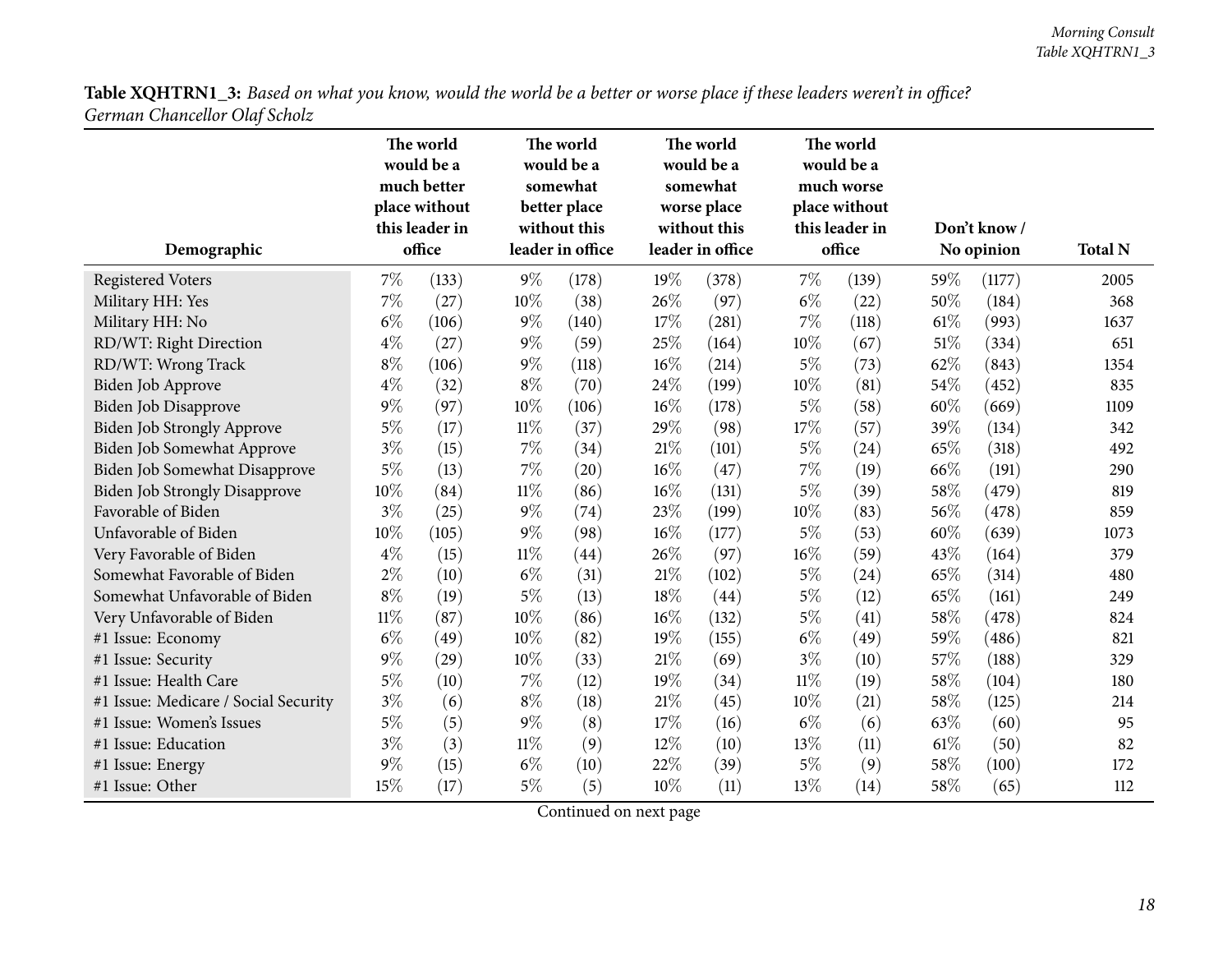| Demographic                          | The world<br>would be a<br>much better<br>place without<br>this leader in<br>office |       | The world<br>would be a<br>somewhat<br>better place<br>without this<br>leader in office |       |        | The world<br>would be a<br>somewhat<br>worse place<br>without this<br>leader in office |        | The world<br>would be a<br>much worse<br>place without<br>this leader in<br>office |      | Don't know /<br>No opinion | <b>Total N</b> |
|--------------------------------------|-------------------------------------------------------------------------------------|-------|-----------------------------------------------------------------------------------------|-------|--------|----------------------------------------------------------------------------------------|--------|------------------------------------------------------------------------------------|------|----------------------------|----------------|
| <b>Registered Voters</b>             | $7\%$                                                                               | (133) | $9\%$                                                                                   | (178) | 19%    | (378)                                                                                  | $7\%$  | (139)                                                                              | 59\% | (1177)                     | 2005           |
| 2020 Vote: Joe Biden                 | $5\%$                                                                               | (44)  | $8\%$                                                                                   | (73)  | 23\%   | (220)                                                                                  | $9\%$  | (86)                                                                               | 55%  | (526)                      | 949            |
| 2020 Vote: Donald Trump              | $9\%$                                                                               | (79)  | $11\%$                                                                                  | (92)  | $16\%$ | (138)                                                                                  | $5\%$  | (44)                                                                               | 59%  | (514)                      | 867            |
| 2020 Vote: Didn't Vote               | $4\%$                                                                               | (7)   | $7\%$                                                                                   | (10)  | $9\%$  | (14)                                                                                   | $3\%$  | (5)                                                                                | 77\% | (117)                      | 153            |
| 2018 House Vote: Democrat            | $4\%$                                                                               | (32)  | $7\%$                                                                                   | (54)  | 25\%   | (182)                                                                                  | $11\%$ | (82)                                                                               | 53%  | (388)                      | 737            |
| 2018 House Vote: Republican          | $9\%$                                                                               | (69)  | $11\%$                                                                                  | (82)  | 20%    | (148)                                                                                  | $5\%$  | (37)                                                                               | 55%  | (410)                      | 746            |
| 2018 House Vote: Someone else        | $8\%$                                                                               | (4)   | $12\%$                                                                                  | (6)   | $2\%$  | (1)                                                                                    | $6\%$  | (3)                                                                                | 71%  | (36)                       | 51             |
| 2016 Vote: Hillary Clinton           | $4\%$                                                                               | (29)  | $7\%$                                                                                   | (46)  | 24\%   | (164)                                                                                  | $11\%$ | (76)                                                                               | 55\% | (379)                      | 695            |
| 2016 Vote: Donald Trump              | $9\%$                                                                               | (72)  | $11\%$                                                                                  | (87)  | 19%    | (146)                                                                                  | $5\%$  | (40)                                                                               | 56\% | (433)                      | 778            |
| 2016 Vote: Other                     | $6\%$                                                                               | (6)   | $10\%$                                                                                  | (10)  | 17%    | (18)                                                                                   | $4\%$  | (4)                                                                                | 63\% | (65)                       | 102            |
| 2016 Vote: Didn't Vote               | $6\%$                                                                               | (26)  | $8\%$                                                                                   | (34)  | $12\%$ | (50)                                                                                   | $5\%$  | (19)                                                                               | 70%  | (300)                      | 429            |
| Voted in 2014: Yes                   | $7\%$                                                                               | (92)  | $10\%$                                                                                  | (131) | 22%    | (302)                                                                                  | $8\%$  | (110)                                                                              | 54%  | (742)                      | 1377           |
| Voted in 2014: No                    | $6\%$                                                                               | (40)  | $7\%$                                                                                   | (46)  | $12\%$ | (76)                                                                                   | $5\%$  | (29)                                                                               | 69%  | (435)                      | 628            |
| 4-Region: Northeast                  | $8\%$                                                                               | (27)  | $8\%$                                                                                   | (28)  | 18%    | (65)                                                                                   | 10%    | (34)                                                                               | 56\% | (200)                      | 354            |
| 4-Region: Midwest                    | $5\%$                                                                               | (24)  | $9\%$                                                                                   | (42)  | 18%    | (82)                                                                                   | $7\%$  | (30)                                                                               | 60%  | (269)                      | 446            |
| 4-Region: South                      | $6\%$                                                                               | (44)  | $9\%$                                                                                   | (68)  | 19%    | (141)                                                                                  | $7\%$  | (49)                                                                               | 60%  | (447)                      | 748            |
| 4-Region: West                       | $8\%$                                                                               | (39)  | $9\%$                                                                                   | (40)  | 20%    | (90)                                                                                   | $6\%$  | (26)                                                                               | 57%  | (262)                      | 457            |
| Sanctions not Tied to Putin in Power | $8\%$                                                                               | (88)  | $9\%$                                                                                   | (100) | $16\%$ | (187)                                                                                  | $6\%$  | (65)                                                                               | 62%  | (707)                      | 1147           |
| Sanctions Tied to Putin in Power     | $5\%$                                                                               | (45)  | $9\%$                                                                                   | (77)  | $22\%$ | (191)                                                                                  | $9\%$  | (74)                                                                               | 55%  | (470)                      | 858            |
| Heard of ICC                         | $9\%$                                                                               | (88)  | $12\%$                                                                                  | (120) | 27%    | (278)                                                                                  | $9\%$  | (89)                                                                               | 44\% | (445)                      | 1020           |
| Never Heard of ICC                   | $5\%$                                                                               | (45)  | $6\%$                                                                                   | (58)  | $10\%$ | (100)                                                                                  | $5\%$  | (50)                                                                               | 74\% | (733)                      | 985            |

Table XQHTRN1\_3: Based on what you know, would the world be a better or worse place if these leaders weren't in office? *German Chancellor Olaf Scholz*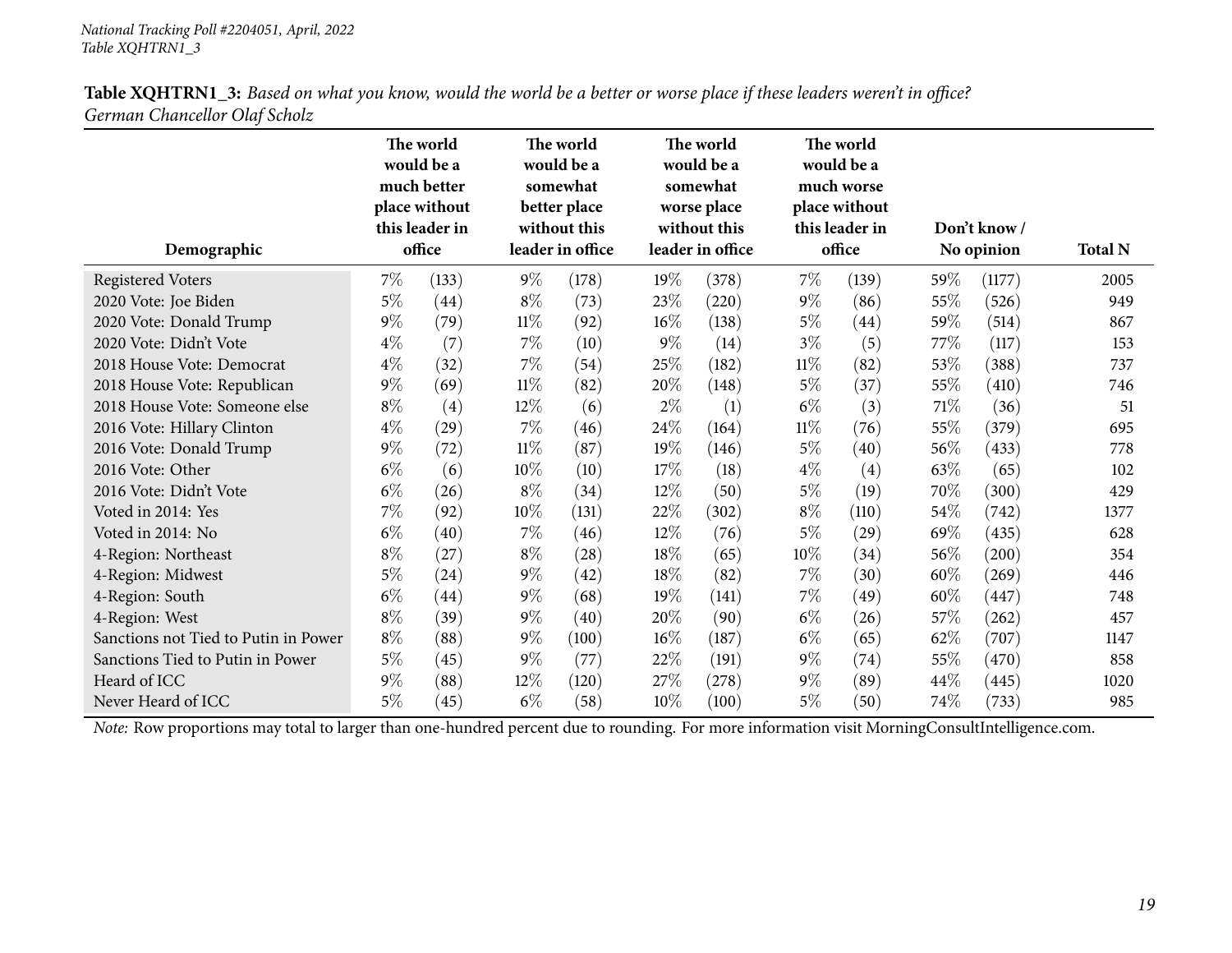| <b>Table XQHTRN1_4:</b> Based on what you know, would the world be a better or worse place if these leaders weren't in office? |  |
|--------------------------------------------------------------------------------------------------------------------------------|--|
| British Prime Minister Boris Johnson                                                                                           |  |

<span id="page-19-0"></span>

|                          | The world<br>would be a<br>much better<br>place without<br>this leader in |        | The world<br>would be a<br>somewhat<br>better place<br>without this |                  |      | The world<br>would be a<br>somewhat<br>worse place<br>without this | The world<br>would be a<br>much worse<br>place without<br>this leader in |        |        | Don't know / |                |
|--------------------------|---------------------------------------------------------------------------|--------|---------------------------------------------------------------------|------------------|------|--------------------------------------------------------------------|--------------------------------------------------------------------------|--------|--------|--------------|----------------|
| Demographic              |                                                                           | office |                                                                     | leader in office |      | leader in office                                                   |                                                                          | office |        | No opinion   | <b>Total N</b> |
| <b>Registered Voters</b> | $8\%$                                                                     | (165)  | 16%                                                                 | (324)            | 25%  | (494)                                                              | $11\%$                                                                   | (214)  | 40%    | (807)        | 2005           |
| Gender: Male             | $9\%$                                                                     | (88)   | 17%                                                                 | (159)            | 30%  | (280)                                                              | 13%                                                                      | (119)  | 32%    | (299)        | 945            |
| Gender: Female           | 7%                                                                        | (77)   | 16%                                                                 | (165)            | 20%  | (213)                                                              | $9\%$                                                                    | (96)   | 48%    | (508)        | 1060           |
| Age: 18-34               | 9%                                                                        | (46)   | 18%                                                                 | (90)             | 14%  | (73)                                                               | $7\%$                                                                    | (37)   | 52%    | (271)        | 516            |
| Age: 35-44               | 14%                                                                       | (43)   | 14%                                                                 | (42)             | 16%  | (50)                                                               | 10%                                                                      | (30)   | 46%    | (143)        | 308            |
| Age: 45-64               | $9\%$                                                                     | (58)   | 15%                                                                 | (103)            | 29%  | (201)                                                              | $11\%$                                                                   | (77)   | 36%    | (243)        | 682            |
| Age: 65+                 | $4\%$                                                                     | (18)   | 18%                                                                 | (89)             | 34%  | (170)                                                              | 14%                                                                      | (71)   | 30%    | (151)        | 499            |
| GenZers: 1997-2012       | $8\%$                                                                     | (14)   | 16%                                                                 | (29)             | 14%  | (25)                                                               | $8\%$                                                                    | (14)   | 55%    | (99)         | 181            |
| Millennials: 1981-1996   | $11\%$                                                                    | (64)   | 17%                                                                 | (96)             | 16%  | (87)                                                               | $8\%$                                                                    | (42)   | 49%    | (274)        | 564            |
| GenXers: 1965-1980       | 10%                                                                       | (46)   | 14%                                                                 | (66)             | 23%  | (106)                                                              | $11\%$                                                                   | (53)   | $41\%$ | (189)        | 460            |
| Baby Boomers: 1946-1964  | $5\%$                                                                     | (40)   | 17%                                                                 | (126)            | 33%  | (246)                                                              | 13%                                                                      | (93)   | $31\%$ | (230)        | 735            |
| PID: Dem (no lean)       | $9\%$                                                                     | (62)   | 19%                                                                 | (140)            | 27%  | (193)                                                              | $10\%$                                                                   | (70)   | 36%    | (259)        | 723            |
| PID: Ind (no lean)       | $8\%$                                                                     | (46)   | 17%                                                                 | (100)            | 21\% | (119)                                                              | $8\%$                                                                    | (46)   | 46%    | (264)        | 574            |
| PID: Rep (no lean)       | $8\%$                                                                     | (58)   | 12%                                                                 | (85)             | 26%  | (182)                                                              | 14%                                                                      | (98)   | 40%    | (284)        | 708            |
| PID/Gender: Dem Men      | $9\%$                                                                     | (29)   | 22%                                                                 | (69)             | 31%  | (97)                                                               | 12%                                                                      | (37)   | 27%    | (86)         | 318            |
| PID/Gender: Dem Women    | $8\%$                                                                     | (33)   | 18%                                                                 | (71)             | 23%  | (95)                                                               | $8\%$                                                                    | (33)   | 43%    | (173)        | 405            |
| PID/Gender: Ind Men      | 9%                                                                        | (29)   | 16%                                                                 | (50)             | 25%  | (77)                                                               | 10%                                                                      | (29)   | 40%    | (121)        | 306            |
| PID/Gender: Ind Women    | $6\%$                                                                     | (17)   | 19%                                                                 | (50)             | 16%  | (42)                                                               | $6\%$                                                                    | (17)   | 53%    | (143)        | 268            |
| PID/Gender: Rep Men      | 10%                                                                       | (31)   | 13%                                                                 | (41)             | 33%  | (106)                                                              | 16%                                                                      | (52)   | 29%    | (92)         | 322            |
| PID/Gender: Rep Women    | $7\%$                                                                     | (27)   | $11\%$                                                              | (44)             | 20%  | (76)                                                               | 12%                                                                      | (46)   | 50%    | (192)        | 386            |
| Ideo: Liberal (1-3)      | 13%                                                                       | (72)   | 23%                                                                 | (133)            | 24%  | (139)                                                              | $8\%$                                                                    | (47)   | 31%    | (179)        | 569            |
| Ideo: Moderate (4)       | 7%                                                                        | (38)   | 13%                                                                 | (69)             | 26%  | (139)                                                              | $9\%$                                                                    | (47)   | 44%    | (233)        | 525            |
| Ideo: Conservative (5-7) | 7%                                                                        | (52)   | 15%                                                                 | (116)            | 27%  | (204)                                                              | 14%                                                                      | (109)  | 38%    | (290)        | 771            |
| Educ: < College          | $9\%$                                                                     | (109)  | 14%                                                                 | (174)            | 21%  | (260)                                                              | $11\%$                                                                   | (137)  | 44%    | (530)        | 1211           |
| Educ: Bachelors degree   | 7%                                                                        | (38)   | 18%                                                                 | (90)             | 28%  | (142)                                                              | 10%                                                                      | (51)   | 36%    | (182)        | 503            |
| Educ: Post-grad          | $6\%$                                                                     | (18)   | 21%                                                                 | (61)             | 31%  | (91)                                                               | $9\%$                                                                    | (26)   | 33%    | (95)         | 291            |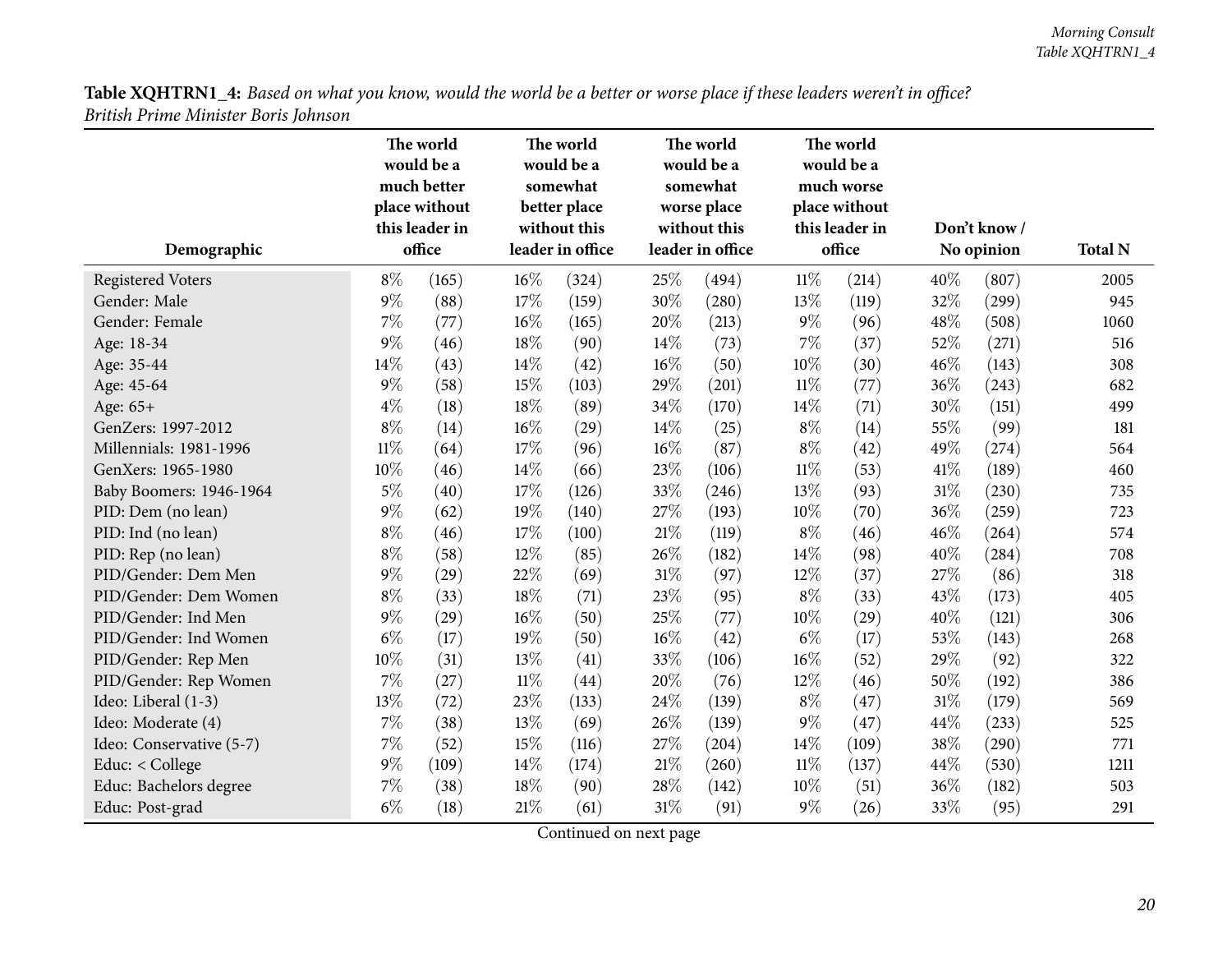|                                   | The world<br>would be a<br>much better<br>place without |                          |        | The world<br>would be a<br>somewhat<br>better place |     | The world<br>would be a<br>somewhat<br>worse place | The world<br>would be a<br>much worse<br>place without |                          |        |             |                |
|-----------------------------------|---------------------------------------------------------|--------------------------|--------|-----------------------------------------------------|-----|----------------------------------------------------|--------------------------------------------------------|--------------------------|--------|-------------|----------------|
|                                   |                                                         | this leader in<br>office |        | without this                                        |     | without this                                       |                                                        | this leader in<br>office |        | Don't know/ | <b>Total N</b> |
| Demographic                       |                                                         |                          |        | leader in office                                    |     | leader in office                                   |                                                        |                          |        | No opinion  |                |
| <b>Registered Voters</b>          | $8\%$                                                   | (165)                    | 16%    | (324)                                               | 25% | (494)                                              | $11\%$                                                 | (214)                    | 40%    | (807)       | 2005           |
| Income: Under 50k                 | $9\%$                                                   | (69)                     | 14\%   | (112)                                               | 22% | (173)                                              | $8\%$                                                  | (63)                     | 47%    | (374)       | 791            |
| Income: 50k-100k                  | $9\%$                                                   | (66)                     | $16\%$ | (126)                                               | 26% | (195)                                              | $11\%$                                                 | (87)                     | 38%    | (289)       | 762            |
| Income: 100k+                     | $7\%$                                                   | (30)                     | 19%    | (86)                                                | 28% | (126)                                              | 14%                                                    | (65)                     | 32%    | (144)       | 452            |
| Ethnicity: White                  | $8\%$                                                   | (119)                    | 17%    | (257)                                               | 26% | (409)                                              | $10\%$                                                 | (156)                    | 39%    | (608)       | 1549           |
| Ethnicity: Hispanic               | 13%                                                     | (28)                     | 13%    | (29)                                                | 17% | (37)                                               | $11\%$                                                 | (24)                     | 47%    | (105)       | 223            |
| Ethnicity: Black                  | $10\%$                                                  | (24)                     | $11\%$ | (28)                                                | 18% | (45)                                               | 14\%                                                   | (36)                     | 47%    | (118)       | 252            |
| Ethnicity: Other                  | $11\%$                                                  | (22)                     | 19%    | (39)                                                | 19% | (40)                                               | $11\%$                                                 | (22)                     | 40%    | (81)        | 204            |
| All Christian                     | $6\%$                                                   | (62)                     | $16\%$ | (153)                                               | 32% | (308)                                              | 13%                                                    | (129)                    | 33%    | (318)       | 970            |
| All Non-Christian                 | 13%                                                     | (11)                     | 18%    | (14)                                                | 23% | (19)                                               | 14\%                                                   | (12)                     | $31\%$ | (25)        | 80             |
| Atheist                           | 17%                                                     | (14)                     | $21\%$ | (18)                                                | 26% | (22)                                               | $4\%$                                                  | (4)                      | 32%    | (26)        | 84             |
| Agnostic/Nothing in particular    | 10%                                                     | (50)                     | 20%    | (102)                                               | 17% | (88)                                               | $6\%$                                                  | (29)                     | 47%    | (242)       | 511            |
| Something Else                    | $8\%$                                                   | (28)                     | 10%    | (38)                                                | 16% | (58)                                               | $11\%$                                                 | (41)                     | 54%    | (196)       | 360            |
| Religious Non-Protestant/Catholic | $10\%$                                                  | (11)                     | 20%    | (21)                                                | 23% | (24)                                               | 13%                                                    | (14)                     | 33%    | (35)        | 105            |
| Evangelical                       | $9\%$                                                   | (49)                     | $11\%$ | (58)                                                | 24% | (123)                                              | 13%                                                    | (65)                     | 43%    | (222)       | 518            |
| Non-Evangelical                   | $5\%$                                                   | (40)                     | 15%    | (119)                                               | 30% | (235)                                              | 13%                                                    | (99)                     | 36\%   | (277)       | 772            |
| Community: Urban                  | 12%                                                     | (53)                     | 17%    | (76)                                                | 19% | (88)                                               | $11\%$                                                 | (51)                     | 41\%   | (184)       | 452            |
| Community: Suburban               | $8\%$                                                   | (80)                     | 17%    | (169)                                               | 27% | $\left( 280\right)$                                | 10%                                                    | (101)                    | 38%    | (390)       | 1020           |
| Community: Rural                  | $6\%$                                                   | (32)                     | 15%    | (79)                                                | 24% | (126)                                              | 12%                                                    | (62)                     | 44%    | (233)       | 533            |
| <b>Employ: Private Sector</b>     | $9\%$                                                   | (65)                     | 18%    | (133)                                               | 24% | (177)                                              | $11\%$                                                 | (80)                     | 38%    | (276)       | 730            |
| Employ: Government                | 10%                                                     | (14)                     | 17%    | (24)                                                | 21% | (30)                                               | $8\%$                                                  | (11)                     | 44%    | (61)        | 140            |
| Employ: Self-Employed             | 15%                                                     | (26)                     | 18%    | (30)                                                | 19% | (33)                                               | $8\%$                                                  | (14)                     | 40%    | (68)        | 172            |
| Employ: Homemaker                 | $6\%$                                                   | (8)                      | 19%    | (26)                                                | 22% | (29)                                               | $5\%$                                                  | (6)                      | 49%    | (65)        | 133            |
| Employ: Student                   | $4\%$                                                   | (2)                      | 20%    | (11)                                                | 13% | (8)                                                | $11\%$                                                 | (6)                      | 53%    | (31)        | 58             |
| Employ: Retired                   | $6\%$                                                   | (33)                     | 14%    | (76)                                                | 32% | (170)                                              | 16%                                                    | (83)                     | $31\%$ | (165)       | 526            |
| Employ: Unemployed                | $9\%$                                                   | (15)                     | 10%    | (15)                                                | 20% | (32)                                               | $3\%$                                                  | (5)                      | 57%    | (89)        | 156            |
| Employ: Other                     | $4\%$                                                   | (3)                      | $11\%$ | (10)                                                | 17% | (15)                                               | 10%                                                    | (9)                      | 58%    | (52)        | 89             |

Table XQHTRN1\_4: Based on what you know, would the world be a better or worse place if these leaders weren't in office? *British Prime Minister Boris Johnson*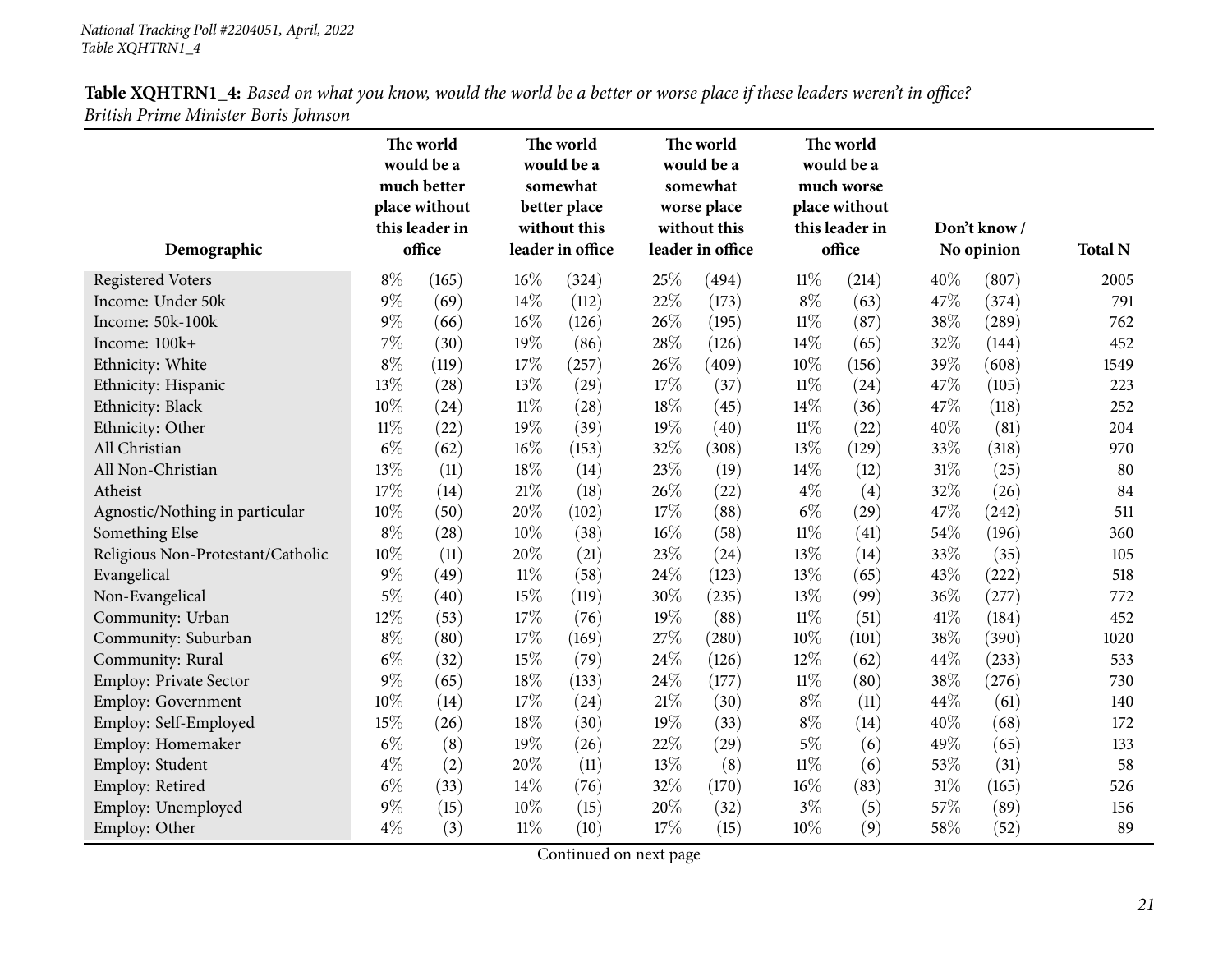| <b>Table XQHTRN1_4:</b> Based on what you know, would the world be a better or worse place if these leaders weren't in office? |  |
|--------------------------------------------------------------------------------------------------------------------------------|--|
| British Prime Minister Boris Johnson                                                                                           |  |

|                                      | The world<br>would be a<br>much better<br>place without<br>this leader in |        | The world<br>would be a<br>somewhat<br>better place<br>without this |                    |        | The world<br>would be a<br>somewhat<br>worse place<br>without this |        | The world<br>would be a<br>much worse<br>place without<br>this leader in |        | Don't know / |                |
|--------------------------------------|---------------------------------------------------------------------------|--------|---------------------------------------------------------------------|--------------------|--------|--------------------------------------------------------------------|--------|--------------------------------------------------------------------------|--------|--------------|----------------|
| Demographic                          |                                                                           | office |                                                                     | leader in office   |        | leader in office                                                   |        | office                                                                   |        | No opinion   | <b>Total N</b> |
| <b>Registered Voters</b>             | $8\%$                                                                     | (165)  | 16%                                                                 | (324)              | 25%    | (494)                                                              | $11\%$ | (214)                                                                    | 40%    | (807)        | 2005           |
| Military HH: Yes                     | $11\%$                                                                    | (40)   | 16%                                                                 | (59)               | 31%    | (115)                                                              | $11\%$ | (41)                                                                     | 31%    | (112)        | 368            |
| Military HH: No                      | $8\%$                                                                     | (126)  | 16%                                                                 | (265)              | 23%    | (379)                                                              | $11\%$ | (173)                                                                    | 42%    | (695)        | 1637           |
| RD/WT: Right Direction               | $8\%$                                                                     | (50)   | 22%                                                                 | (142)              | $27\%$ | (175)                                                              | $11\%$ | (72)                                                                     | 33%    | (213)        | 651            |
| RD/WT: Wrong Track                   | $9\%$                                                                     | (116)  | 13%                                                                 | (182)              | 24%    | (319)                                                              | $11\%$ | (143)                                                                    | 44%    | (594)        | 1354           |
| Biden Job Approve                    | $8\%$                                                                     | (64)   | 21%                                                                 | (172)              | 27%    | (221)                                                              | $11\%$ | (88)                                                                     | 35%    | (289)        | 835            |
| Biden Job Disapprove                 | $9\%$                                                                     | (99)   | 13%                                                                 | (148)              | 25%    | (272)                                                              | $11\%$ | (124)                                                                    | 42%    | (466)        | 1109           |
| Biden Job Strongly Approve           | $8\%$                                                                     | (28)   | 19%                                                                 | (66)               | 28%    | (96)                                                               | 18%    | (61)                                                                     | 27%    | (91)         | 342            |
| Biden Job Somewhat Approve           | $7\%$                                                                     | (36)   | 21%                                                                 | (106)              | 25%    | (125)                                                              | $6\%$  | (27)                                                                     | 40%    | (198)        | 492            |
| Biden Job Somewhat Disapprove        | $6\%$                                                                     | (18)   | 17%                                                                 | (49)               | $22\%$ | (64)                                                               | $8\%$  | (22)                                                                     | 47%    | (137)        | 290            |
| <b>Biden Job Strongly Disapprove</b> | 10%                                                                       | (81)   | 12%                                                                 | (99)               | 25%    | (208)                                                              | 12%    | (102)                                                                    | 40%    | (329)        | 819            |
| Favorable of Biden                   | 7%                                                                        | (62)   | 21\%                                                                | (178)              | 26%    | (219)                                                              | $11\%$ | (94)                                                                     | 36%    | (306)        | 859            |
| Unfavorable of Biden                 | 10%                                                                       | (103)  | 13%                                                                 | (139)              | 25%    | (268)                                                              | $11\%$ | (118)                                                                    | 41%    | (444)        | 1073           |
| Very Favorable of Biden              | $8\%$                                                                     | (29)   | 20%                                                                 | (76)               | 26%    | (100)                                                              | 17%    | (65)                                                                     | 29%    | (108)        | 379            |
| Somewhat Favorable of Biden          | 7%                                                                        | (33)   | 21%                                                                 | (102)              | 25%    | (119)                                                              | $6\%$  | (28)                                                                     | 41\%   | (198)        | 480            |
| Somewhat Unfavorable of Biden        | 10%                                                                       | (25)   | 14%                                                                 | (35)               | 24%    | (59)                                                               | $8\%$  | (19)                                                                     | 44%    | (110)        | 249            |
| Very Unfavorable of Biden            | $9\%$                                                                     | (78)   | 13%                                                                 | (104)              | 25%    | (208)                                                              | 12%    | (99)                                                                     | $41\%$ | (334)        | 824            |
| #1 Issue: Economy                    | 7%                                                                        | (54)   | 14%                                                                 | (117)              | 28%    | (232)                                                              | $10\%$ | (81)                                                                     | 41%    | (337)        | 821            |
| #1 Issue: Security                   | $8\%$                                                                     | (28)   | 14%                                                                 | (47)               | 28%    | (92)                                                               | 14%    | (45)                                                                     | 36%    | (117)        | 329            |
| #1 Issue: Health Care                | 14%                                                                       | (25)   | 19%                                                                 | (35)               | 16%    | (29)                                                               | $11\%$ | (20)                                                                     | 40%    | (73)         | 180            |
| #1 Issue: Medicare / Social Security | $5\%$                                                                     | (10)   | 18%                                                                 | (39)               | 30%    | (65)                                                               | $9\%$  | (20)                                                                     | 37%    | (79)         | 214            |
| #1 Issue: Women's Issues             | $11\%$                                                                    | (11)   | 21%                                                                 | $\left( 20\right)$ | 10%    | (10)                                                               | 12%    | (12)                                                                     | 45%    | (42)         | 95             |
| #1 Issue: Education                  | $6\%$                                                                     | (5)    | 17%                                                                 | (14)               | 18%    | (15)                                                               | $8\%$  | (6)                                                                      | 50%    | (41)         | 82             |
| #1 Issue: Energy                     | $7\%$                                                                     | (12)   | 21%                                                                 | (36)               | 16%    | (27)                                                               | $11\%$ | (19)                                                                     | 45%    | (78)         | 172            |
| #1 Issue: Other                      | 19%                                                                       | (21)   | 14%                                                                 | (16)               | 21%    | (24)                                                               | $11\%$ | (12)                                                                     | 35%    | (39)         | 112            |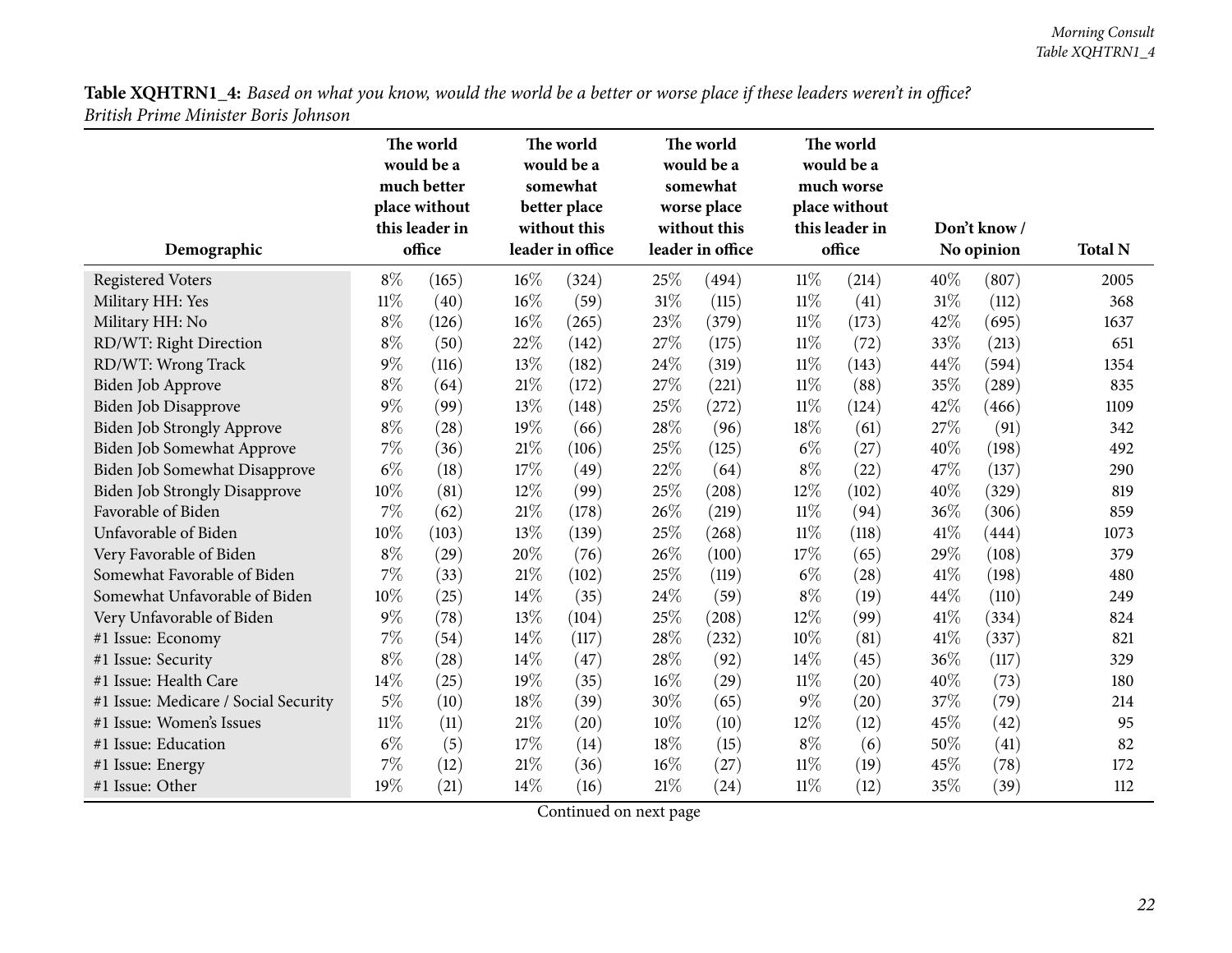| Demographic                          | The world<br>would be a<br>much better<br>place without<br>this leader in<br>office |       | The world<br>would be a<br>somewhat<br>better place<br>without this<br>leader in office |       |        | The world<br>would be a<br>somewhat<br>worse place<br>without this<br>leader in office |        | The world<br>would be a<br>much worse<br>place without<br>this leader in<br>office |      | Don't know /<br>No opinion | <b>Total N</b> |
|--------------------------------------|-------------------------------------------------------------------------------------|-------|-----------------------------------------------------------------------------------------|-------|--------|----------------------------------------------------------------------------------------|--------|------------------------------------------------------------------------------------|------|----------------------------|----------------|
| <b>Registered Voters</b>             | $8\%$                                                                               | (165) | $16\%$                                                                                  | (324) | 25\%   | (494)                                                                                  | 11%    | (214)                                                                              | 40\% | (807)                      | 2005           |
| 2020 Vote: Joe Biden                 | $8\%$                                                                               | (80)  | 20%                                                                                     | (194) | 26%    | $^{(244)}$                                                                             | 10%    | (94)                                                                               | 36%  | (337)                      | 949            |
| 2020 Vote: Donald Trump              | $8\%$                                                                               | (69)  | $12\%$                                                                                  | (106) | 26\%   | (228)                                                                                  | 13%    | (110)                                                                              | 41\% | (354)                      | 867            |
| 2020 Vote: Didn't Vote               | $6\%$                                                                               | (10)  | $11\%$                                                                                  | (18)  | 11%    | (16)                                                                                   | $5\%$  | (8)                                                                                | 66\% | (101)                      | 153            |
| 2018 House Vote: Democrat            | $9\%$                                                                               | (64)  | 21%                                                                                     | (152) | 28\%   | $^{'}206)$                                                                             | 10%    | (76)                                                                               | 32\% | (239)                      | 737            |
| 2018 House Vote: Republican          | $7\%$                                                                               | (55)  | 13%                                                                                     | (96)  | 28\%   | (209)                                                                                  | 15%    | (110)                                                                              | 37\% | (277)                      | 746            |
| 2018 House Vote: Someone else        | 10%                                                                                 | (5)   | 13%                                                                                     | (7)   | $7\%$  | (4)                                                                                    | 7%     | (4)                                                                                | 63\% | (32)                       | 51             |
| 2016 Vote: Hillary Clinton           | $9\%$                                                                               | (64)  | 21%                                                                                     | (144) | 25%    | (171)                                                                                  | 11%    | (74)                                                                               | 35%  | (243)                      | 695            |
| 2016 Vote: Donald Trump              | $8\%$                                                                               | (62)  | $12\%$                                                                                  | (92)  | 29%    | (227)                                                                                  | $14\%$ | (107)                                                                              | 37\% | (290)                      | 778            |
| 2016 Vote: Other                     | $8\%$                                                                               | (9)   | 17%                                                                                     | (17)  | 33%    | (33)                                                                                   | $2\%$  | (2)                                                                                | 40%  | (41)                       | 102            |
| 2016 Vote: Didn't Vote               | $7\%$                                                                               | (31)  | 17\%                                                                                    | (71)  | 15%    | (63)                                                                                   | 7%     | (32)                                                                               | 54%  | (233)                      | 429            |
| Voted in 2014: Yes                   | $8\%$                                                                               | (114) | 16%                                                                                     | (222) | 28\%   | (390)                                                                                  | 13%    | (177)                                                                              | 34\% | (475)                      | 1377           |
| Voted in 2014: No                    | $8\%$                                                                               | (52)  | $16\%$                                                                                  | (103) | 16%    | (103)                                                                                  | $6\%$  | (37)                                                                               | 53%  | (332)                      | 628            |
| 4-Region: Northeast                  | $8\%$                                                                               | (30)  | 17%                                                                                     | (62)  | 29%    | (101)                                                                                  | $12\%$ | (41)                                                                               | 34\% | (120)                      | 354            |
| 4-Region: Midwest                    | $5\%$                                                                               | (23)  | 17%                                                                                     | (77)  | 27%    | (119)                                                                                  | $9\%$  | (39)                                                                               | 42%  | (189)                      | 446            |
| 4-Region: South                      | $9\%$                                                                               | (65)  | $14\%$                                                                                  | (103) | 23\%   | (174)                                                                                  | 13%    | (95)                                                                               | 42\% | (311)                      | 748            |
| 4-Region: West                       | 10%                                                                                 | (48)  | 18%                                                                                     | (83)  | 22%    | (99)                                                                                   | $9\%$  | (39)                                                                               | 41\% | (187)                      | 457            |
| Sanctions not Tied to Putin in Power | $9\%$                                                                               | (100) | 15%                                                                                     | (176) | $21\%$ | (240)                                                                                  | $9\%$  | (104)                                                                              | 46%  | (527)                      | 1147           |
| Sanctions Tied to Putin in Power     | $8\%$                                                                               | (65)  | 17%                                                                                     | (148) | 30%    | (254)                                                                                  | 13%    | (110)                                                                              | 33%  | $\left( 280\right)$        | 858            |
| Heard of ICC                         | $11\%$                                                                              | (109) | 21%                                                                                     | (216) | 31%    | (312)                                                                                  | 12%    | (123)                                                                              | 25%  | (260)                      | 1020           |
| Never Heard of ICC                   | $6\%$                                                                               | (57)  | $11\%$                                                                                  | (109) | 18%    | (182)                                                                                  | $9\%$  | (91)                                                                               | 56\% | (547)                      | 985            |

Table XQHTRN1\_4: Based on what you know, would the world be a better or worse place if these leaders weren't in office? *British Prime Minister Boris Johnson*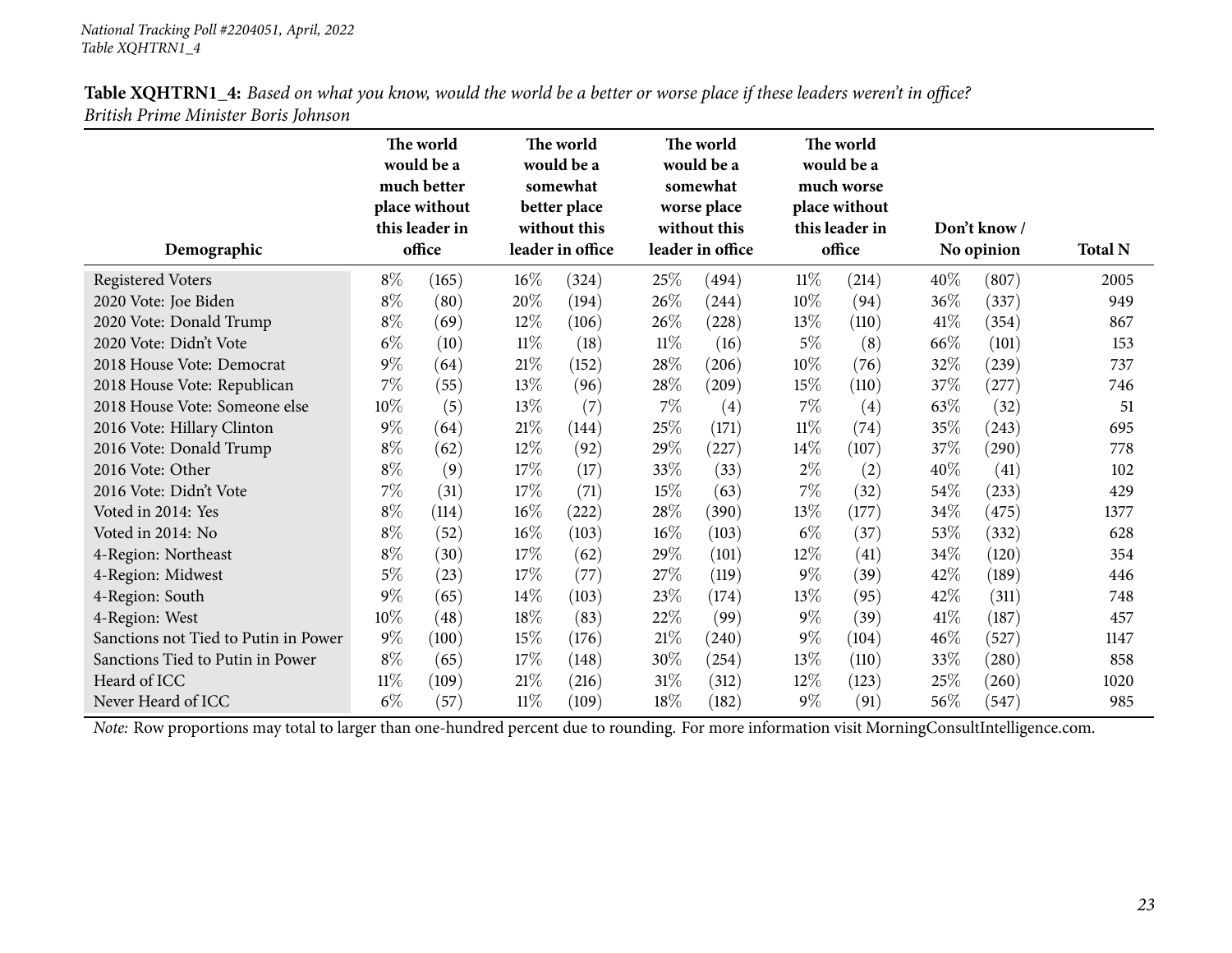<span id="page-23-0"></span>

|                          | The world<br>would be a<br>much better<br>place without<br>this leader in |        |       | The world<br>would be a<br>somewhat<br>better place<br>without this |        | The world<br>would be a<br>somewhat<br>worse place<br>without this |      | The world<br>would be a<br>much worse<br>place without<br>this leader in |     | Don't know/ | <b>Total N</b> |
|--------------------------|---------------------------------------------------------------------------|--------|-------|---------------------------------------------------------------------|--------|--------------------------------------------------------------------|------|--------------------------------------------------------------------------|-----|-------------|----------------|
| Demographic              |                                                                           | office |       | leader in office                                                    |        | leader in office                                                   |      | office                                                                   |     | No opinion  |                |
| <b>Registered Voters</b> | $7\%$                                                                     | (145)  | $5\%$ | (104)                                                               | 20%    | (406)                                                              | 44%  | (886)                                                                    | 23% | (463)       | 2005           |
| Gender: Male             | $7\%$                                                                     | (67)   | 7%    | (62)                                                                | 22%    | (204)                                                              | 45%  | (424)                                                                    | 20% | (188)       | 945            |
| Gender: Female           | $7\%$                                                                     | (78)   | $4\%$ | (43)                                                                | 19%    | (202)                                                              | 44%  | (462)                                                                    | 26% | (276)       | 1060           |
| Age: 18-34               | $8\%$                                                                     | (42)   | 10%   | (51)                                                                | 17%    | (90)                                                               | 29%  | (151)                                                                    | 35% | (182)       | 516            |
| Age: 35-44               | 12%                                                                       | (36)   | $4\%$ | (12)                                                                | 25%    | (76)                                                               | 32%  | (99)                                                                     | 27% | (84)        | 308            |
| Age: 45-64               | $7\%$                                                                     | (48)   | $4\%$ | (29)                                                                | 22%    | (150)                                                              | 49%  | (333)                                                                    | 18% | (120)       | 682            |
| Age: 65+                 | $4\%$                                                                     | (19)   | $2\%$ | (11)                                                                | 18%    | (89)                                                               | 61\% | (303)                                                                    | 15% | (77)        | 499            |
| GenZers: 1997-2012       | $9\%$                                                                     | (16)   | 12%   | (21)                                                                | 14%    | (25)                                                               | 27%  | (48)                                                                     | 39% | (71)        | 181            |
| Millennials: 1981-1996   | $9\%$                                                                     | (49)   | $7\%$ | (40)                                                                | $21\%$ | (121)                                                              | 31%  | (177)                                                                    | 31% | (176)       | 564            |
| GenXers: 1965-1980       | $8\%$                                                                     | (36)   | $4\%$ | (19)                                                                | 24\%   | (109)                                                              | 42%  | (191)                                                                    | 23% | (103)       | 460            |
| Baby Boomers: 1946-1964  | $6\%$                                                                     | (42)   | $3\%$ | (23)                                                                | 19%    | (142)                                                              | 58%  | (423)                                                                    | 14% | (104)       | 735            |
| PID: Dem (no lean)       | $6\%$                                                                     | (42)   | $6\%$ | (41)                                                                | 19%    | (140)                                                              | 53%  | (381)                                                                    | 17% | (120)       | 723            |
| PID: Ind (no lean)       | $9\%$                                                                     | (51)   | $6\%$ | (35)                                                                | 19%    | (111)                                                              | 36%  | (206)                                                                    | 30% | (171)       | 574            |
| PID: Rep (no lean)       | $7\%$                                                                     | (53)   | $4\%$ | (29)                                                                | 22%    | (156)                                                              | 42%  | (299)                                                                    | 24% | (172)       | 708            |
| PID/Gender: Dem Men      | $4\%$                                                                     | (13)   | $6\%$ | (20)                                                                | 19%    | (62)                                                               | 55%  | (176)                                                                    | 15% | (46)        | 318            |
| PID/Gender: Dem Women    | $7\%$                                                                     | (29)   | $5\%$ | (20)                                                                | 19%    | (78)                                                               | 51%  | (205)                                                                    | 18% | (74)        | 405            |
| PID/Gender: Ind Men      | $8\%$                                                                     | (26)   | $8\%$ | (25)                                                                | $21\%$ | (65)                                                               | 36%  | (111)                                                                    | 26% | (79)        | 306            |
| PID/Gender: Ind Women    | $9\%$                                                                     | (25)   | $4\%$ | (10)                                                                | 17%    | (46)                                                               | 35%  | (95)                                                                     | 34% | (93)        | 268            |
| PID/Gender: Rep Men      | $9\%$                                                                     | (28)   | $5\%$ | (16)                                                                | 24\%   | (78)                                                               | 42%  | (137)                                                                    | 19% | (62)        | 322            |
| PID/Gender: Rep Women    | $6\%$                                                                     | (24)   | $3\%$ | (12)                                                                | 20%    | (78)                                                               | 42%  | (162)                                                                    | 28% | (109)       | 386            |
| Ideo: Liberal (1-3)      | $4\%$                                                                     | (25)   | $6\%$ | (36)                                                                | 19%    | (106)                                                              | 54%  | (309)                                                                    | 16% | (93)        | 569            |
| Ideo: Moderate (4)       | $7\%$                                                                     | (39)   | $6\%$ | (30)                                                                | 22%    | (114)                                                              | 41\% | (214)                                                                    | 24% | (129)       | 525            |
| Ideo: Conservative (5-7) | $8\%$                                                                     | (63)   | $4\%$ | (34)                                                                | 23%    | (175)                                                              | 43%  | (329)                                                                    | 22% | (171)       | 771            |
| Educ: < College          | $9\%$                                                                     | (109)  | $6\%$ | (76)                                                                | 18%    | (218)                                                              | 39%  | (473)                                                                    | 28% | (335)       | 1211           |
| Educ: Bachelors degree   | $4\%$                                                                     | (20)   | $4\%$ | (19)                                                                | 25%    | (128)                                                              | 49%  | (247)                                                                    | 18% | (89)        | 503            |
| Educ: Post-grad          | $6\%$                                                                     | (16)   | $3\%$ | (9)                                                                 | 21%    | (60)                                                               | 57\% | (167)                                                                    | 13% | (39)        | 291            |

Table XQHTRN1\_5: Based on what you know, would the world be a better or worse place if these leaders weren't in office? *Ukrainian President Volodymyr Zelenskyy*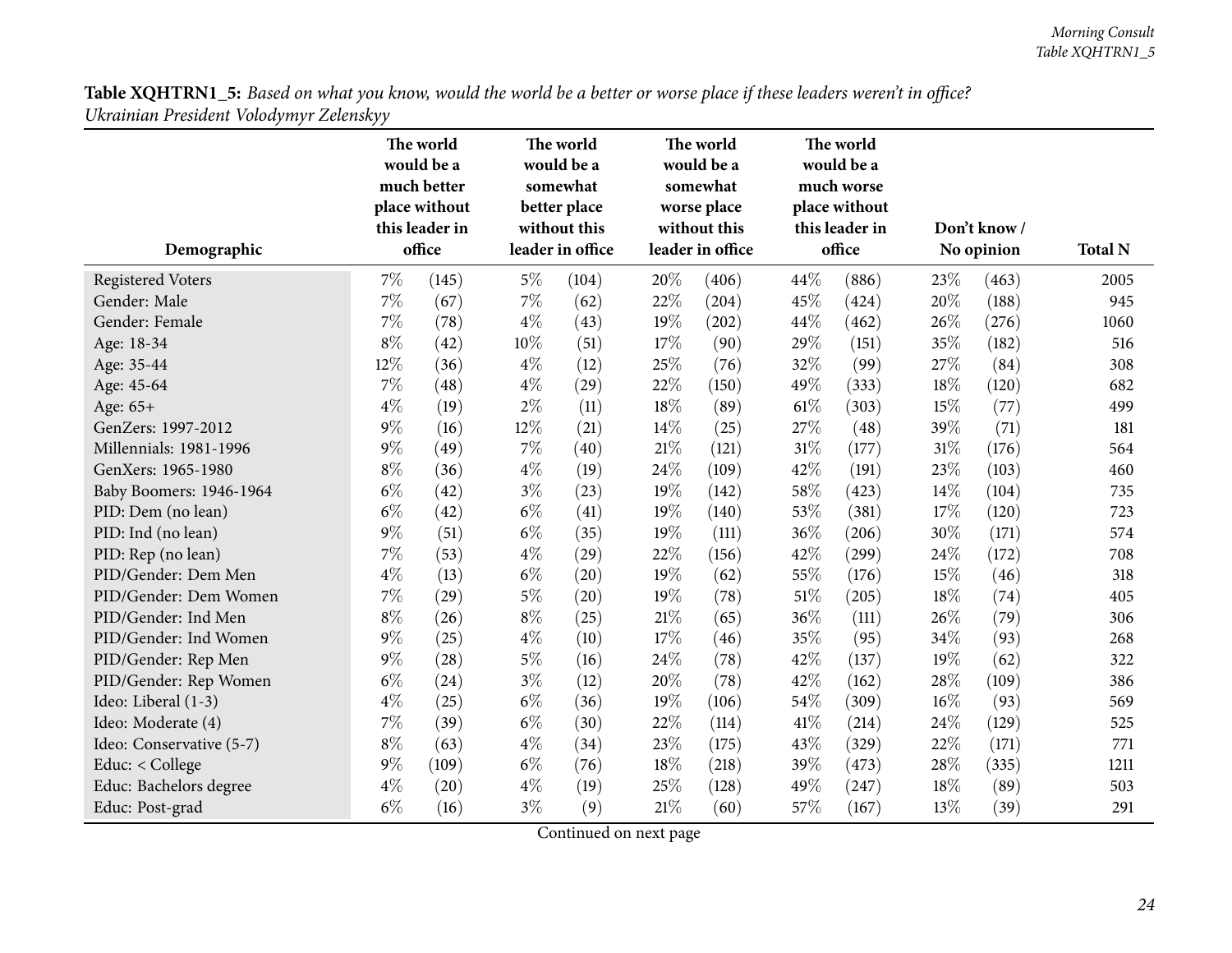|                                   | The world<br>would be a<br>much better<br>place without<br>this leader in |        |        | The world<br>would be a<br>somewhat<br>better place<br>without this |        | The world<br>would be a<br>somewhat<br>worse place<br>without this |     | The world<br>would be a<br>much worse<br>place without<br>this leader in |     | Don't know/ |                |
|-----------------------------------|---------------------------------------------------------------------------|--------|--------|---------------------------------------------------------------------|--------|--------------------------------------------------------------------|-----|--------------------------------------------------------------------------|-----|-------------|----------------|
| Demographic                       |                                                                           | office |        | leader in office                                                    |        | leader in office                                                   |     | office                                                                   |     | No opinion  | <b>Total N</b> |
| <b>Registered Voters</b>          | 7%                                                                        | (145)  | $5\%$  | (104)                                                               | $20\%$ | (406)                                                              | 44% | (886)                                                                    | 23% | (463)       | 2005           |
| Income: Under 50k                 | $9\%$                                                                     | (74)   | $7\%$  | (53)                                                                | 17%    | (132)                                                              | 36% | (287)                                                                    | 31% | (246)       | 791            |
| Income: 50k-100k                  | $6\%$                                                                     | (42)   | $5\%$  | (37)                                                                | 23%    | (173)                                                              | 46% | (351)                                                                    | 21% | (160)       | 762            |
| Income: 100k+                     | 7%                                                                        | (29)   | $3\%$  | (15)                                                                | 22%    | (100)                                                              | 55% | (249)                                                                    | 13% | (58)        | 452            |
| Ethnicity: White                  | $6\%$                                                                     | (100)  | $4\%$  | (65)                                                                | 21%    | (330)                                                              | 48% | (737)                                                                    | 20% | (316)       | 1549           |
| Ethnicity: Hispanic               | $9\%$                                                                     | (20)   | $9\%$  | (19)                                                                | 14%    | (32)                                                               | 39% | (87)                                                                     | 29% | (64)        | 223            |
| Ethnicity: Black                  | 9%                                                                        | (24)   | $11\%$ | (27)                                                                | 13%    | (34)                                                               | 27% | (69)                                                                     | 39% | (99)        | 252            |
| Ethnicity: Other                  | 10%                                                                       | (21)   | $6\%$  | (12)                                                                | 21\%   | (43)                                                               | 39% | (80)                                                                     | 24% | (48)        | 204            |
| All Christian                     | $6\%$                                                                     | (57)   | $4\%$  | (38)                                                                | 23%    | (221)                                                              | 51% | (490)                                                                    | 17% | (164)       | 970            |
| All Non-Christian                 | 10%                                                                       | (8)    | $8\%$  | (6)                                                                 | 14%    | (12)                                                               | 46% | (37)                                                                     | 21% | (17)        | 80             |
| Atheist                           | $2\%$                                                                     | (1)    | $2\%$  | (2)                                                                 | 22%    | (19)                                                               | 55% | (46)                                                                     | 19% | (16)        | 84             |
| Agnostic/Nothing in particular    | $8\%$                                                                     | (41)   | $7\%$  | (34)                                                                | 18%    | (93)                                                               | 38% | (194)                                                                    | 29% | (149)       | 511            |
| Something Else                    | $11\%$                                                                    | (38)   | $7\%$  | (24)                                                                | 17%    | (61)                                                               | 33% | (119)                                                                    | 33% | (117)       | 360            |
| Religious Non-Protestant/Catholic | $8\%$                                                                     | (8)    | $9\%$  | (10)                                                                | 17%    | (18)                                                               | 44% | (46)                                                                     | 22% | (23)        | 105            |
| Evangelical                       | 9%                                                                        | (45)   | $5\%$  | (26)                                                                | 21%    | (110)                                                              | 39% | (204)                                                                    | 26% | (134)       | 518            |
| Non-Evangelical                   | $6\%$                                                                     | (47)   | $4\%$  | (32)                                                                | 21\%   | (163)                                                              | 51% | (390)                                                                    | 18% | (139)       | 772            |
| Community: Urban                  | 12%                                                                       | (54)   | $6\%$  | (27)                                                                | 18%    | (83)                                                               | 38% | (172)                                                                    | 26% | (117)       | 452            |
| Community: Suburban               | $6\%$                                                                     | (62)   | $4\%$  | (45)                                                                | 22%    | (226)                                                              | 48% | (491)                                                                    | 19% | (196)       | 1020           |
| Community: Rural                  | $6\%$                                                                     | (30)   | $6\%$  | (32)                                                                | 18%    | (97)                                                               | 42% | (223)                                                                    | 28% | (151)       | 533            |
| <b>Employ: Private Sector</b>     | $6\%$                                                                     | (43)   | $6\%$  | (42)                                                                | 24%    | (177)                                                              | 40% | (292)                                                                    | 24% | (176)       | 730            |
| <b>Employ: Government</b>         | 9%                                                                        | (13)   | $3\%$  | (4)                                                                 | 23%    | (32)                                                               | 42% | (59)                                                                     | 23% | (33)        | 140            |
| Employ: Self-Employed             | 18%                                                                       | (31)   | 10%    | (17)                                                                | 14%    | (25)                                                               | 33% | (56)                                                                     | 25% | (43)        | 172            |
| Employ: Homemaker                 | 10%                                                                       | (13)   | $1\%$  | (1)                                                                 | 22%    | (30)                                                               | 45% | (60)                                                                     | 22% | (29)        | 133            |
| Employ: Student                   | $8\%$                                                                     | (5)    | 12%    | (7)                                                                 | 12%    | (7)                                                                | 39% | (23)                                                                     | 29% | (17)        | 58             |
| Employ: Retired                   | $4\%$                                                                     | (23)   | $4\%$  | (20)                                                                | 18%    | (93)                                                               | 60% | (318)                                                                    | 14% | (72)        | 526            |
| Employ: Unemployed                | $8\%$                                                                     | (12)   | $3\%$  | (4)                                                                 | 15%    | (23)                                                               | 34% | (54)                                                                     | 40% | (63)        | 156            |
| Employ: Other                     | 7%                                                                        | (6)    | 10%    | (9)                                                                 | 22%    | (20)                                                               | 27% | (24)                                                                     | 34% | (30)        | 89             |

Table XQHTRN1\_5: Based on what you know, would the world be a better or worse place if these leaders weren't in office? *Ukrainian President Volodymyr Zelenskyy*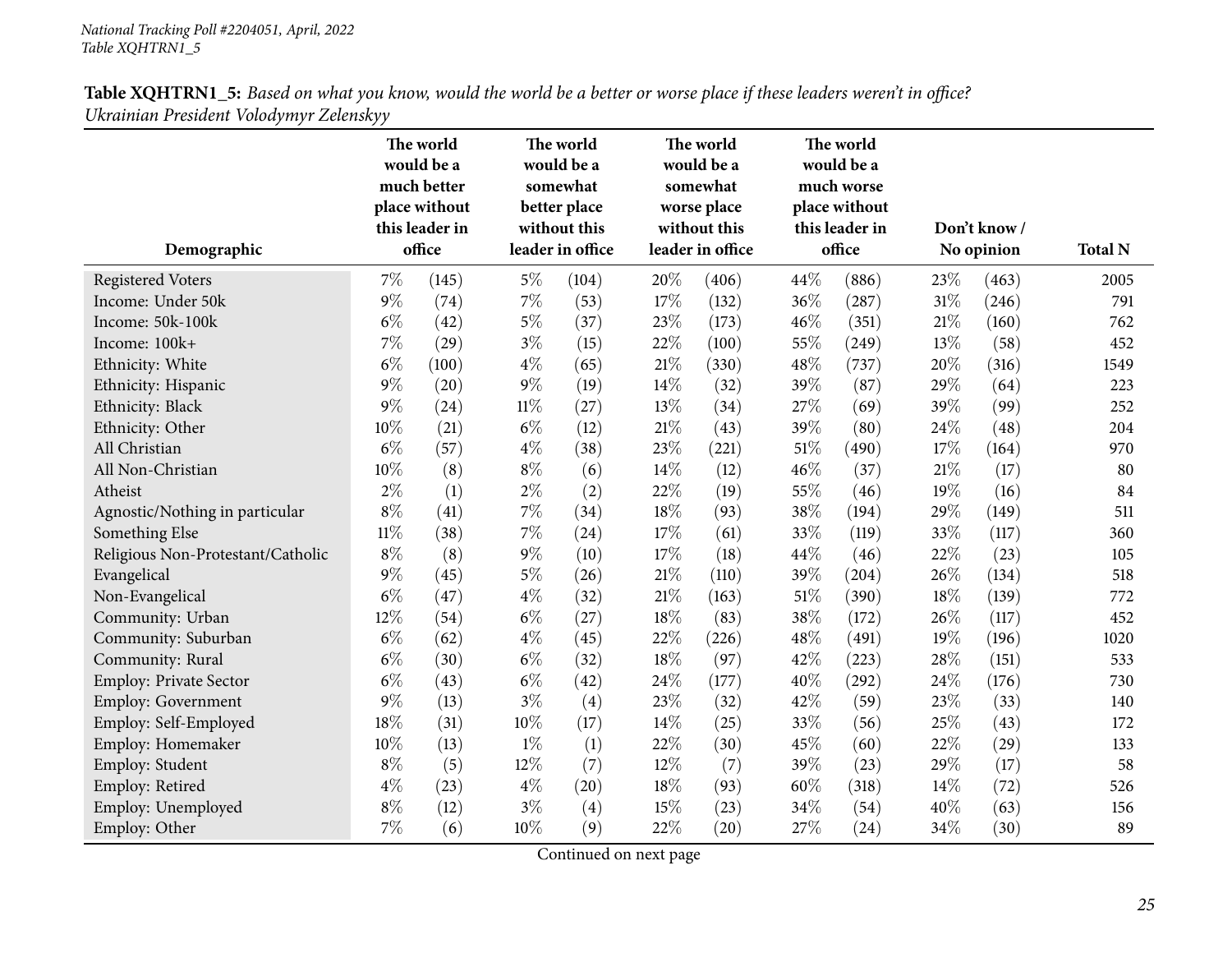|                                      | The world<br>would be a<br>much better<br>place without<br>this leader in<br>office |       |       | The world<br>would be a<br>somewhat<br>better place<br>without this |        | The world<br>would be a<br>somewhat<br>worse place<br>without this<br>leader in office |      | The world<br>would be a<br>much worse<br>place without<br>this leader in<br>office |     | Don't know/ |                |
|--------------------------------------|-------------------------------------------------------------------------------------|-------|-------|---------------------------------------------------------------------|--------|----------------------------------------------------------------------------------------|------|------------------------------------------------------------------------------------|-----|-------------|----------------|
| Demographic                          |                                                                                     |       |       | leader in office                                                    |        |                                                                                        |      |                                                                                    |     | No opinion  | <b>Total N</b> |
| <b>Registered Voters</b>             | $7\%$                                                                               | (145) | $5\%$ | (104)                                                               | 20%    | (406)                                                                                  | 44%  | (886)                                                                              | 23% | (463)       | 2005           |
| Military HH: Yes                     | $8\%$                                                                               | (29)  | $4\%$ | (16)                                                                | 22%    | (81)                                                                                   | 47%  | (171)                                                                              | 19% | (70)        | 368            |
| Military HH: No                      | $7\%$                                                                               | (116) | $5\%$ | (89)                                                                | 20%    | (325)                                                                                  | 44%  | (715)                                                                              | 24% | (393)       | 1637           |
| RD/WT: Right Direction               | $4\%$                                                                               | (29)  | $6\%$ | (40)                                                                | 18%    | (117)                                                                                  | 52%  | (341)                                                                              | 19% | (124)       | 651            |
| RD/WT: Wrong Track                   | $9\%$                                                                               | (116) | $5\%$ | (64)                                                                | $21\%$ | (289)                                                                                  | 40%  | (545)                                                                              | 25% | (340)       | 1354           |
| <b>Biden Job Approve</b>             | $4\%$                                                                               | (32)  | $6\%$ | (48)                                                                | 19%    | (160)                                                                                  | 53%  | (445)                                                                              | 18% | (149)       | 835            |
| Biden Job Disapprove                 | 10%                                                                                 | (112) | $5\%$ | (55)                                                                | 22%    | (243)                                                                                  | 39%  | (434)                                                                              | 24% | (266)       | 1109           |
| Biden Job Strongly Approve           | $4\%$                                                                               | (14)  | $5\%$ | (18)                                                                | 13%    | (44)                                                                                   | 65%  | (223)                                                                              | 13% | (44)        | 342            |
| Biden Job Somewhat Approve           | $4\%$                                                                               | (18)  | $6\%$ | (30)                                                                | 23%    | (116)                                                                                  | 45%  | (223)                                                                              | 21% | (106)       | 492            |
| Biden Job Somewhat Disapprove        | $7\%$                                                                               | (20)  | 7%    | (21)                                                                | 27\%   | (77)                                                                                   | 33%  | (96)                                                                               | 27% | (77)        | 290            |
| <b>Biden Job Strongly Disapprove</b> | $11\%$                                                                              | (92)  | $4\%$ | (34)                                                                | 20%    | (165)                                                                                  | 41\% | (338)                                                                              | 23% | (189)       | 819            |
| Favorable of Biden                   | $4\%$                                                                               | (30)  | $5\%$ | (43)                                                                | 19%    | (164)                                                                                  | 54%  | (463)                                                                              | 18% | (159)       | 859            |
| Unfavorable of Biden                 | 10%                                                                                 | (109) | $5\%$ | (52)                                                                | 22%    | (236)                                                                                  | 39%  | (415)                                                                              | 24% | (260)       | 1073           |
| Very Favorable of Biden              | $5\%$                                                                               | (18)  | $6\%$ | (21)                                                                | $12\%$ | (46)                                                                                   | 65%  | (247)                                                                              | 13% | (47)        | 379            |
| Somewhat Favorable of Biden          | $3\%$                                                                               | (13)  | $5\%$ | (22)                                                                | 25%    | (118)                                                                                  | 45%  | (216)                                                                              | 23% | (111)       | 480            |
| Somewhat Unfavorable of Biden        | 12%                                                                                 | (29)  | $5\%$ | (13)                                                                | 27%    | (68)                                                                                   | 31%  | (78)                                                                               | 25% | (61)        | 249            |
| Very Unfavorable of Biden            | 10%                                                                                 | (81)  | $5\%$ | (39)                                                                | 20%    | (168)                                                                                  | 41\% | (338)                                                                              | 24% | (199)       | 824            |
| #1 Issue: Economy                    | $6\%$                                                                               | (46)  | $5\%$ | (38)                                                                | 23%    | (190)                                                                                  | 41\% | (334)                                                                              | 26% | (212)       | 821            |
| #1 Issue: Security                   | 10%                                                                                 | (33)  | $5\%$ | (17)                                                                | 20%    | (65)                                                                                   | 47%  | (155)                                                                              | 18% | (59)        | 329            |
| #1 Issue: Health Care                | $6\%$                                                                               | (10)  | $8\%$ | (14)                                                                | 21%    | (39)                                                                                   | 45%  | (82)                                                                               | 20% | (36)        | 180            |
| #1 Issue: Medicare / Social Security | $3\%$                                                                               | (6)   | $1\%$ | (3)                                                                 | 23%    | (49)                                                                                   | 49%  | (104)                                                                              | 24% | (52)        | 214            |
| #1 Issue: Women's Issues             | $9\%$                                                                               | (8)   | $3\%$ | (3)                                                                 | 13%    | (12)                                                                                   | 46%  | (44)                                                                               | 29% | (27)        | 95             |
| #1 Issue: Education                  | $3\%$                                                                               | (3)   | $8\%$ | (7)                                                                 | 17%    | (14)                                                                                   | 38%  | (31)                                                                               | 34% | (28)        | 82             |
| #1 Issue: Energy                     | 9%                                                                                  | (16)  | 9%    | (15)                                                                | $16\%$ | (27)                                                                                   | 48%  | (82)                                                                               | 18% | (31)        | 172            |
| #1 Issue: Other                      | 21%                                                                                 | (23)  | $6\%$ | (7)                                                                 | $9\%$  | (10)                                                                                   | 48%  | (54)                                                                               | 16% | (18)        | 112            |

Table XQHTRN1\_5: Based on what you know, would the world be a better or worse place if these leaders weren't in office? *Ukrainian President Volodymyr Zelenskyy*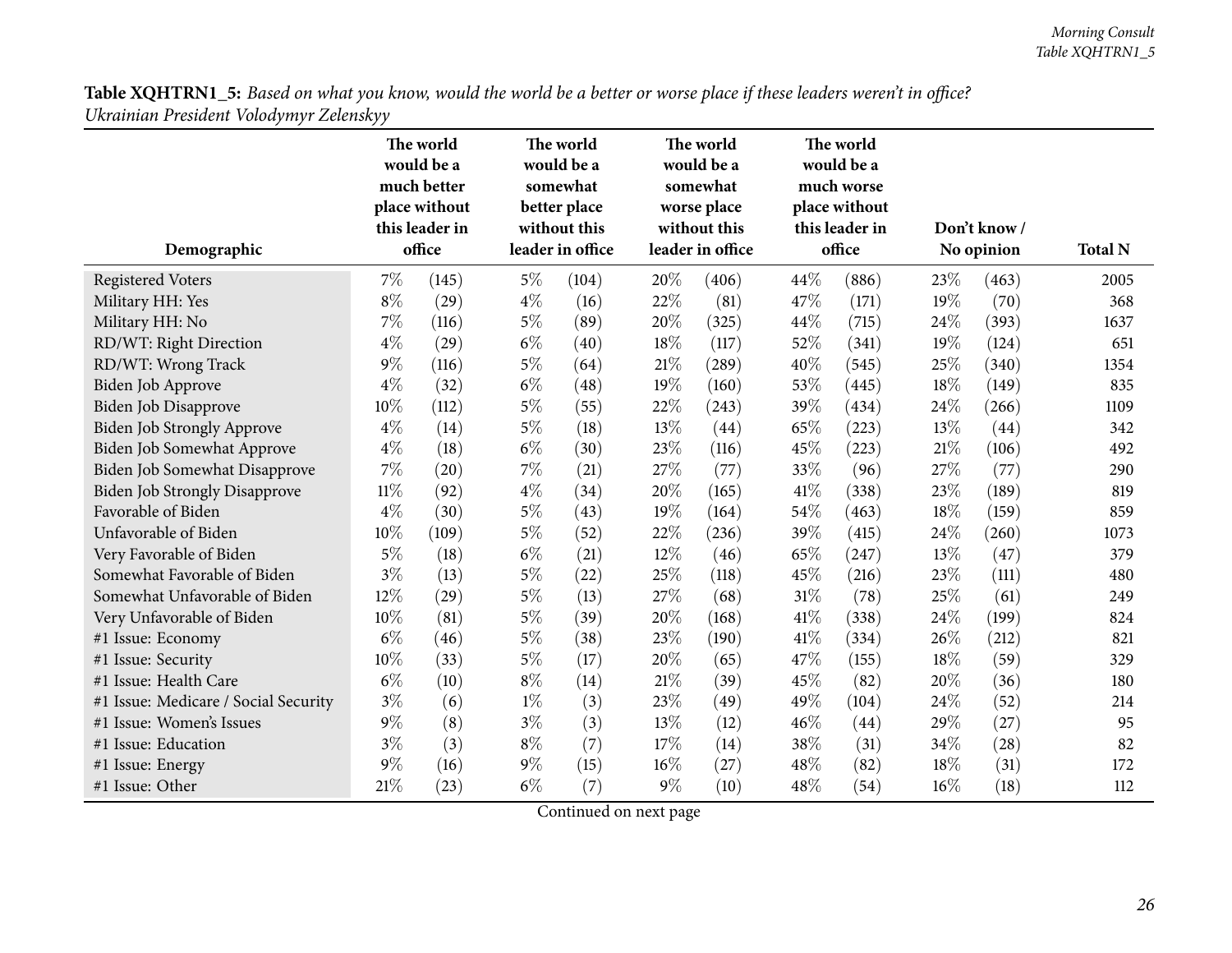| Demographic                          | The world<br>would be a<br>much better<br>place without<br>this leader in<br>office |       | The world<br>would be a<br>somewhat<br>better place<br>without this<br>leader in office |                    |      | The world<br>would be a<br>somewhat<br>worse place<br>without this<br>leader in office |        | The world<br>would be a<br>much worse<br>place without<br>this leader in<br>office |        | Don't know/<br>No opinion | <b>Total N</b> |
|--------------------------------------|-------------------------------------------------------------------------------------|-------|-----------------------------------------------------------------------------------------|--------------------|------|----------------------------------------------------------------------------------------|--------|------------------------------------------------------------------------------------|--------|---------------------------|----------------|
| Registered Voters                    | $7\%$                                                                               | (145) | $5\%$                                                                                   | (104)              | 20%  | (406)                                                                                  | 44%    | (886)                                                                              | 23\%   | (463)                     | 2005           |
| 2020 Vote: Joe Biden                 | $6\%$                                                                               | (56)  | $5\%$                                                                                   | (44)               | 20%  | (187)                                                                                  | 52%    | (494)                                                                              | 18%    | (169)                     | 949            |
| 2020 Vote: Donald Trump              | $8\%$                                                                               | (69)  | $5\%$                                                                                   | (48)               | 22%  | (192)                                                                                  | 40%    | (346)                                                                              | 24%    | (212)                     | 867            |
| 2020 Vote: Didn't Vote               | $9\%$                                                                               | (14)  | $6\%$                                                                                   | (10)               | 12%  | (19)                                                                                   | 23%    | (35)                                                                               | 50\%   | (77)                      | 153            |
| 2018 House Vote: Democrat            | $6\%$                                                                               | (43)  | $4\%$                                                                                   | (32)               | 20%  | (147)                                                                                  | $56\%$ | (409)                                                                              | $14\%$ | (107)                     | 737            |
| 2018 House Vote: Republican          | $7\%$                                                                               | (53)  | $5\%$                                                                                   | (34)               | 23%  | (174)                                                                                  | 44%    | (327)                                                                              | 21\%   | (158)                     | 746            |
| 2018 House Vote: Someone else        | 16%                                                                                 | (8)   | $3\%$                                                                                   | (1)                | 16%  | (8)                                                                                    | 29%    | (15)                                                                               | 37\%   | (19)                      | 51             |
| 2016 Vote: Hillary Clinton           | $7\%$                                                                               | (46)  | $4\%$                                                                                   | (27)               | 20%  | (137)                                                                                  | 55%    | (380)                                                                              | 15%    | (104)                     | 695            |
| 2016 Vote: Donald Trump              | $7\%$                                                                               | (57)  | $5\%$                                                                                   | (38)               | 23%  | (180)                                                                                  | 44%    | (340)                                                                              | 21\%   | (163)                     | 778            |
| 2016 Vote: Other                     | $7\%$                                                                               | (7)   | $4\%$                                                                                   | $\left( 4\right)$  | 19%  | (20)                                                                                   | 39%    | (40)                                                                               | $31\%$ | (32)                      | 102            |
| 2016 Vote: Didn't Vote               | $8\%$                                                                               | (34)  | $8\%$                                                                                   | (35)               | 16%  | (69)                                                                                   | 29%    | (126)                                                                              | 38%    | (165)                     | 429            |
| Voted in 2014: Yes                   | 7%                                                                                  | (91)  | $4\%$                                                                                   | (58)               | 21%  | (291)                                                                                  | 51\%   | (696)                                                                              | 17%    | (241)                     | 1377           |
| Voted in 2014: No                    | $9\%$                                                                               | (54)  | 7%                                                                                      | (46)               | 18%  | (115)                                                                                  | 30%    | (190)                                                                              | 35\%   | (223)                     | 628            |
| 4-Region: Northeast                  | $6\%$                                                                               | (22)  | $4\%$                                                                                   | (14)               | 22%  | (79)                                                                                   | 50%    | (176)                                                                              | 18%    | (62)                      | 354            |
| 4-Region: Midwest                    | $6\%$                                                                               | (27)  | $7\%$                                                                                   | $\left( 29\right)$ | 19%  | (85)                                                                                   | 46%    | (204)                                                                              | 23%    | (101)                     | 446            |
| 4-Region: South                      | $8\%$                                                                               | (59)  | $6\%$                                                                                   | (46)               | 18%  | (132)                                                                                  | 41\%   | (309)                                                                              | 27\%   | (203)                     | 748            |
| 4-Region: West                       | $8\%$                                                                               | (37)  | $3\%$                                                                                   | (15)               | 24\% | (110)                                                                                  | 43%    | (197)                                                                              | 21\%   | (98)                      | 457            |
| Sanctions not Tied to Putin in Power | $9\%$                                                                               | (104) | $6\%$                                                                                   | (73)               | 21%  | (240)                                                                                  | 33%    | (380)                                                                              | $31\%$ | (352)                     | 1147           |
| Sanctions Tied to Putin in Power     | $5\%$                                                                               | (42)  | $4\%$                                                                                   | (31)               | 19%  | (167)                                                                                  | 59%    | (506)                                                                              | 13\%   | (112)                     | 858            |
| Heard of ICC                         | $8\%$                                                                               | (86)  | 7%                                                                                      | (69)               | 21%  | (219)                                                                                  | 48%    | (494)                                                                              | 15%    | (152)                     | 1020           |
| Never Heard of ICC                   | $6\%$                                                                               | (59)  | $4\%$                                                                                   | (36)               | 19%  | (187)                                                                                  | 40%    | (392)                                                                              | 32%    | (312)                     | 985            |

Table XQHTRN1\_5: Based on what you know, would the world be a better or worse place if these leaders weren't in office? *Ukrainian President Volodymyr Zelenskyy*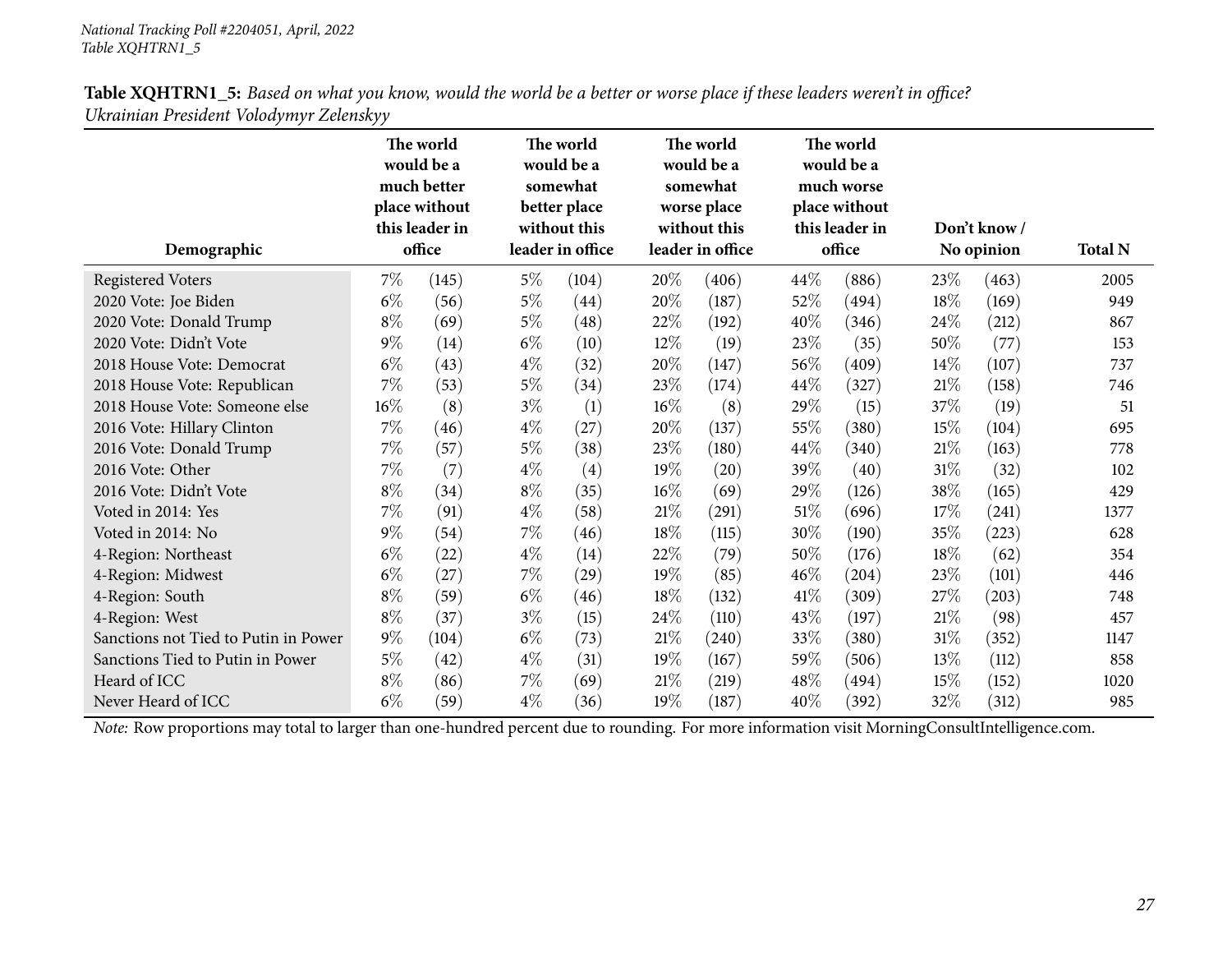| <b>Table XQHTRN1_6:</b> Based on what you know, would the world be a better or worse place if these leaders weren't in office? |  |
|--------------------------------------------------------------------------------------------------------------------------------|--|
| Russian President Vladimir Putin                                                                                               |  |

<span id="page-27-0"></span>

|                          |     | The world<br>would be a<br>much better<br>place without<br>this leader in | The world<br>would be a<br>somewhat<br>better place<br>without this |       | The world<br>would be a<br>somewhat<br>worse place<br>without this |      | The world<br>would be a<br>much worse<br>place without<br>this leader in |      |            | Don't know / |                |
|--------------------------|-----|---------------------------------------------------------------------------|---------------------------------------------------------------------|-------|--------------------------------------------------------------------|------|--------------------------------------------------------------------------|------|------------|--------------|----------------|
| Demographic              |     | office                                                                    | leader in office                                                    |       | leader in office                                                   |      | office                                                                   |      | No opinion |              | <b>Total N</b> |
| <b>Registered Voters</b> | 75% | (1500)                                                                    | $8\%$                                                               | (158) | $3\%$                                                              | (61) | $4\%$                                                                    | (90) | $10\%$     | (196)        | 2005           |
| Gender: Male             | 72% | (684)                                                                     | 10%                                                                 | (92)  | $4\%$                                                              | (38) | $5\%$                                                                    | (45) | $9\%$      | (85)         | 945            |
| Gender: Female           | 77% | (817)                                                                     | $6\%$                                                               | (66)  | $2\%$                                                              | (22) | $4\%$                                                                    | (44) | 10%        | (111)        | 1060           |
| Age: 18-34               | 56% | (290)                                                                     | $11\%$                                                              | (56)  | 7%                                                                 | (39) | $6\%$                                                                    | (29) | 20%        | (103)        | 516            |
| Age: 35-44               | 71% | (218)                                                                     | $11\%$                                                              | (34)  | 2%                                                                 | (7)  | $6\%$                                                                    | (18) | $10\%$     | (31)         | 308            |
| Age: 45-64               | 80% | (544)                                                                     | $7\%$                                                               | (46)  | $2\%$                                                              | (14) | $4\%$                                                                    | (27) | $7\%$      | (51)         | 682            |
| Age: 65+                 | 90% | (448)                                                                     | $4\%$                                                               | (22)  | $\overline{\phantom{0}}$                                           | (1)  | $3\%$                                                                    | (16) | $2\%$      | (12)         | 499            |
| GenZers: 1997-2012       | 50% | (90)                                                                      | 15%                                                                 | (27)  | $6\%$                                                              | (11) | $6\%$                                                                    | (10) | 23%        | (42)         | 181            |
| Millennials: 1981-1996   | 65% | (366)                                                                     | $9\%$                                                               | (51)  | $6\%$                                                              | (34) | $6\%$                                                                    | (34) | $14\%$     | (80)         | 564            |
| GenXers: 1965-1980       | 73% | (334)                                                                     | 10%                                                                 | (44)  | $2\%$                                                              | (11) | $5\%$                                                                    | (22) | $11\%$     | (48)         | 460            |
| Baby Boomers: 1946-1964  | 88% | (647)                                                                     | $5\%$                                                               | (35)  | $1\%$                                                              | (4)  | $3\%$                                                                    | (24) | $3\%$      | (26)         | 735            |
| PID: Dem (no lean)       | 80% | (581)                                                                     | $5\%$                                                               | (39)  | $3\%$                                                              | (21) | $5\%$                                                                    | (38) | $6\%$      | (44)         | 723            |
| PID: Ind (no lean)       | 69% | (396)                                                                     | 10%                                                                 | (57)  | $4\%$                                                              | (22) | $3\%$                                                                    | (19) | 14%        | (81)         | 574            |
| PID: Rep (no lean)       | 74% | (523)                                                                     | $9\%$                                                               | (62)  | $3\%$                                                              | (18) | $5\%$                                                                    | (33) | $10\%$     | (72)         | 708            |
| PID/Gender: Dem Men      | 78% | (248)                                                                     | $7\%$                                                               | (23)  | $4\%$                                                              | (11) | $5\%$                                                                    | (17) | $6\%$      | (19)         | 318            |
| PID/Gender: Dem Women    | 82% | (334)                                                                     | $4\%$                                                               | (17)  | $2\%$                                                              | (10) | $5\%$                                                                    | (21) | $6\%$      | (25)         | 405            |
| PID/Gender: Ind Men      | 69% | (210)                                                                     | 12%                                                                 | (35)  | $5\%$                                                              | (14) | $4\%$                                                                    | (12) | $11\%$     | (34)         | 306            |
| PID/Gender: Ind Women    | 69% | (185)                                                                     | $8\%$                                                               | (22)  | $3\%$                                                              | (8)  | $3\%$                                                                    | (7)  | 17%        | (47)         | 268            |
| PID/Gender: Rep Men      | 70% | (226)                                                                     | $11\%$                                                              | (34)  | $4\%$                                                              | (13) | $5\%$                                                                    | (17) | 10%        | (32)         | 322            |
| PID/Gender: Rep Women    | 77% | (297)                                                                     | $7\%$                                                               | (28)  | $1\%$                                                              | (5)  | $4\%$                                                                    | (16) | $10\%$     | (40)         | 386            |
| Ideo: Liberal (1-3)      | 82% | (468)                                                                     | $4\%$                                                               | (24)  | $3\%$                                                              | (17) | $6\%$                                                                    | (34) | $5\%$      | (26)         | 569            |
| Ideo: Moderate (4)       | 72% | (377)                                                                     | $9\%$                                                               | (49)  | $4\%$                                                              | (19) | $5\%$                                                                    | (25) | $11\%$     | (56)         | 525            |
| Ideo: Conservative (5-7) | 75% | (582)                                                                     | 10%                                                                 | (74)  | $3\%$                                                              | (21) | $3\%$                                                                    | (27) | $9\%$      | (67)         | 771            |
| Educ: < College          | 70% | (850)                                                                     | $9\%$                                                               | (109) | $3\%$                                                              | (39) | $5\%$                                                                    | (63) | 12%        | (149)        | 1211           |
| Educ: Bachelors degree   | 82% | (414)                                                                     | $6\%$                                                               | (32)  | $2\%$                                                              | (8)  | $3\%$                                                                    | (17) | $6\%$      | (32)         | 503            |
| Educ: Post-grad          | 81% | (235)                                                                     | $6\%$                                                               | (17)  | $5\%$                                                              | (14) | $3\%$                                                                    | (9)  | $5\%$      | (16)         | 291            |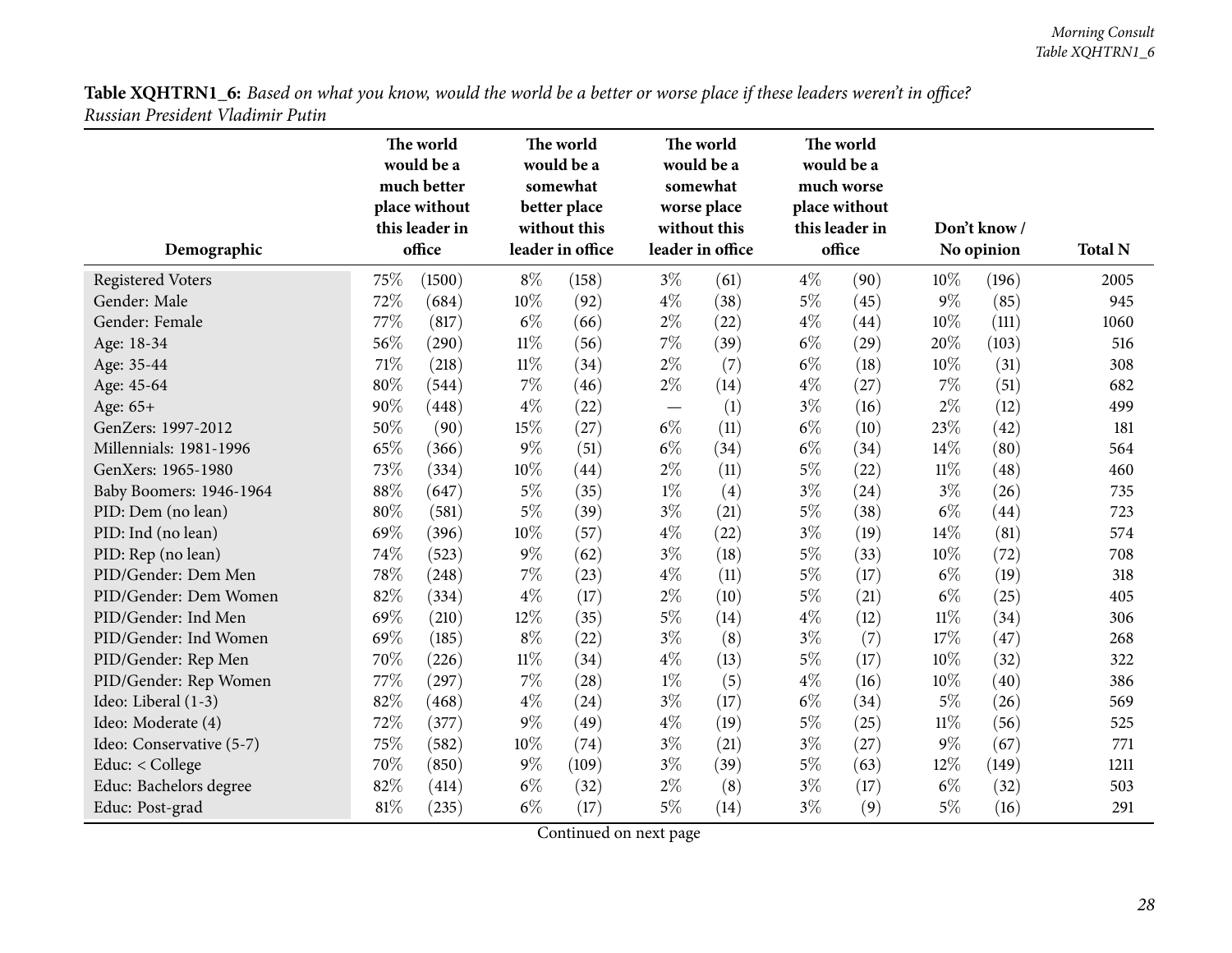|                                   | The world<br>would be a<br>much better<br>place without |        |                                  | The world<br>would be a<br>somewhat<br>better place |                  | The world<br>would be a<br>somewhat<br>worse place<br>without this |        | The world<br>would be a<br>much worse<br>place without<br>this leader in |        |                           |                |
|-----------------------------------|---------------------------------------------------------|--------|----------------------------------|-----------------------------------------------------|------------------|--------------------------------------------------------------------|--------|--------------------------------------------------------------------------|--------|---------------------------|----------------|
| Demographic                       | this leader in<br>office                                |        | without this<br>leader in office |                                                     | leader in office |                                                                    | office |                                                                          |        | Don't know/<br>No opinion | <b>Total N</b> |
| <b>Registered Voters</b>          | 75%                                                     | (1500) | $8\%$                            | (158)                                               | $3\%$            | (61)                                                               | $4\%$  | (90)                                                                     | $10\%$ | (196)                     | 2005           |
| Income: Under 50k                 | 66%                                                     | (524)  | $11\%$                           | (86)                                                | $4\%$            | (31)                                                               | $4\%$  | (34)                                                                     | 15%    | (117)                     | 791            |
| Income: 50k-100k                  | 79%                                                     | (598)  | $6\%$                            | (44)                                                | $2\%$            | (17)                                                               | $6\%$  | (45)                                                                     | $8\%$  | (58)                      | 762            |
| Income: 100k+                     | 84%                                                     | (378)  | $6\%$                            | (28)                                                | $3\%$            | (13)                                                               | $2\%$  | (11)                                                                     | $5\%$  | (21)                      | 452            |
| Ethnicity: White                  | 80%                                                     | (1237) | 7%                               | (107)                                               | $2\%$            | (36)                                                               | $4\%$  | (59)                                                                     | $7\%$  | (111)                     | 1549           |
| Ethnicity: Hispanic               | 66%                                                     | (148)  | 13%                              | (29)                                                | $4\%$            | (10)                                                               | $5\%$  | (10)                                                                     | 12%    | (26)                      | 223            |
| Ethnicity: Black                  | 53%                                                     | (132)  | $11\%$                           | (29)                                                | $5\%$            | (13)                                                               | $9\%$  | (23)                                                                     | 22%    | (55)                      | 252            |
| Ethnicity: Other                  | 64%                                                     | (131)  | $11\%$                           | (23)                                                | $6\%$            | (12)                                                               | $4\%$  | (8)                                                                      | 15%    | (30)                      | 204            |
| All Christian                     | 81%                                                     | (786)  | 7%                               | (69)                                                | $2\%$            | (24)                                                               | $4\%$  | (38)                                                                     | $6\%$  | (54)                      | 970            |
| All Non-Christian                 | 73%                                                     | (59)   | 10%                              | (8)                                                 | $1\%$            | (1)                                                                | $6\%$  | (5)                                                                      | $9\%$  | (7)                       | 80             |
| Atheist                           | 84%                                                     | (70)   | $5\%$                            | (4)                                                 | $1\%$            | (1)                                                                | $3\%$  | (3)                                                                      | $7\%$  | (6)                       | 84             |
| Agnostic/Nothing in particular    | 66%                                                     | (337)  | $11\%$                           | (54)                                                | $5\%$            | (27)                                                               | $5\%$  | (24)                                                                     | 13%    | (69)                      | 511            |
| Something Else                    | 69%                                                     | (248)  | 7%                               | (24)                                                | $2\%$            | (9)                                                                | $6\%$  | (20)                                                                     | 17%    | (60)                      | 360            |
| Religious Non-Protestant/Catholic | 72%                                                     | (75)   | $8\%$                            | (9)                                                 | $1\%$            | (1)                                                                | $8\%$  | (8)                                                                      | $11\%$ | (11)                      | 105            |
| Evangelical                       | 74%                                                     | (384)  | 7%                               | (35)                                                | $3\%$            | (16)                                                               | $5\%$  | (28)                                                                     | $11\%$ | (55)                      | 518            |
| Non-Evangelical                   | 81%                                                     | (625)  | $7\%$                            | (57)                                                | $2\%$            | (14)                                                               | $3\%$  | (24)                                                                     | $7\%$  | (51)                      | 772            |
| Community: Urban                  | 65%                                                     | (293)  | 10%                              | (44)                                                | $5\%$            | (21)                                                               | $6\%$  | (27)                                                                     | 15%    | (66)                      | 452            |
| Community: Suburban               | 80%                                                     | (814)  | $6\%$                            | (66)                                                | $3\%$            | (28)                                                               | $4\%$  | (45)                                                                     | 7%     | (68)                      | 1020           |
| Community: Rural                  | 74%                                                     | (392)  | $9\%$                            | (48)                                                | $2\%$            | (12)                                                               | $3\%$  | (18)                                                                     | 12%    | (62)                      | 533            |
| <b>Employ: Private Sector</b>     | 75%                                                     | (550)  | $8\%$                            | (56)                                                | $4\%$            | (27)                                                               | $5\%$  | (40)                                                                     | $8\%$  | (57)                      | 730            |
| Employ: Government                | 73%                                                     | (103)  | 7%                               | (10)                                                | $3\%$            | (5)                                                                | $4\%$  | (6)                                                                      | 12%    | (16)                      | 140            |
| Employ: Self-Employed             | 60%                                                     | (104)  | 13%                              | (22)                                                | $5\%$            | (9)                                                                | $5\%$  | (9)                                                                      | 16%    | (28)                      | 172            |
| Employ: Homemaker                 | 74%                                                     | (98)   | $6\%$                            | (8)                                                 | $2\%$            | (3)                                                                | $4\%$  | (6)                                                                      | 14%    | (18)                      | 133            |
| Employ: Student                   | 60%                                                     | (35)   | 10%                              | (6)                                                 | $4\%$            | (2)                                                                | $7\%$  | (4)                                                                      | 19%    | (11)                      | 58             |
| Employ: Retired                   | 88%                                                     | (464)  | $6\%$                            | (30)                                                | $1\%$            | (3)                                                                | $2\%$  | (12)                                                                     | $3\%$  | (17)                      | 526            |
| Employ: Unemployed                | 61\%                                                    | (95)   | 10%                              | (15)                                                | $6\%$            | (9)                                                                | $4\%$  | (7)                                                                      | 19%    | (30)                      | 156            |
| Employ: Other                     | 57%                                                     | (51)   | 13%                              | (11)                                                | $3\%$            | (3)                                                                | $5\%$  | (5)                                                                      | 21\%   | (19)                      | 89             |

Table XQHTRN1\_6: Based on what you know, would the world be a better or worse place if these leaders weren't in office? *Russian President Vladimir Putin*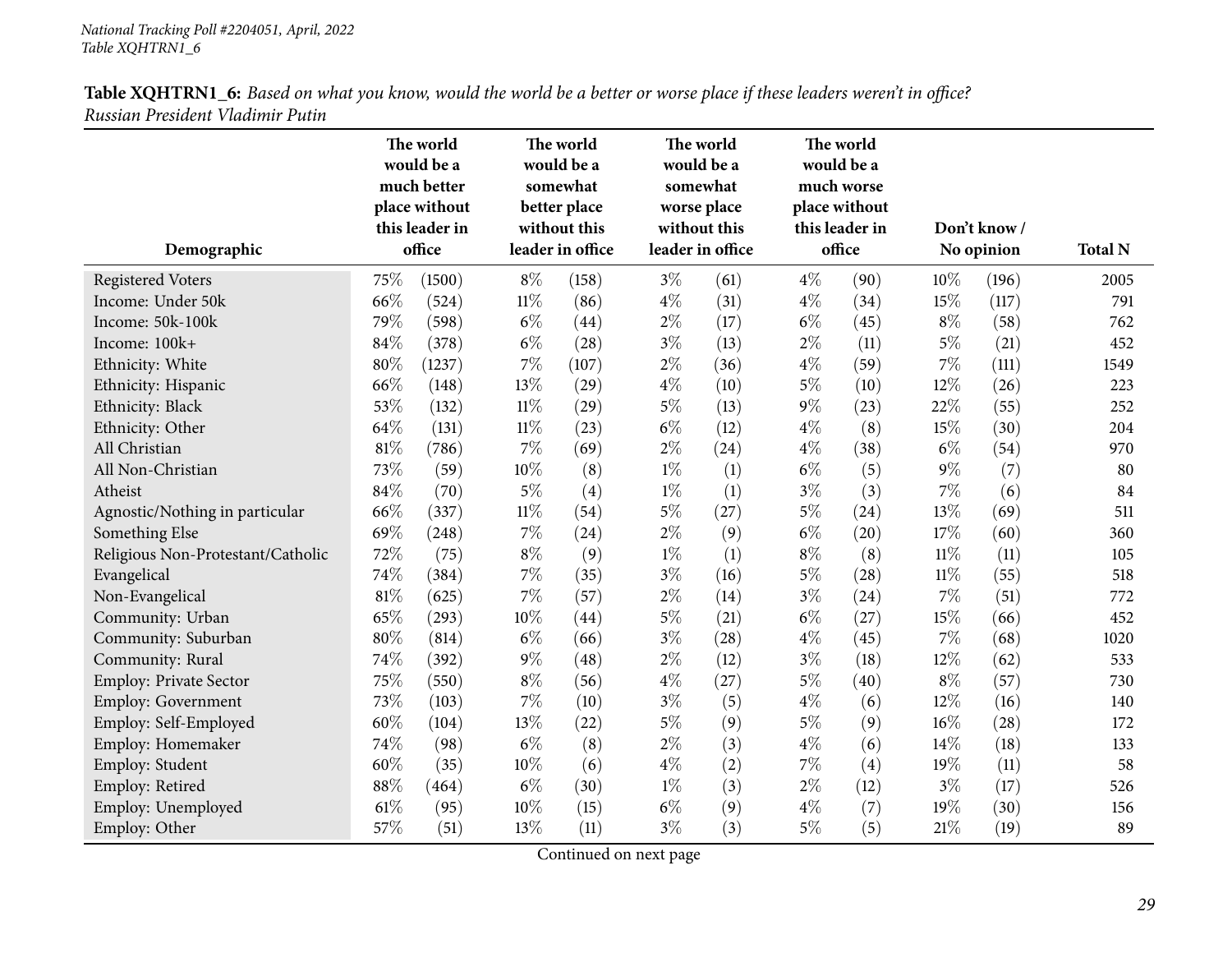| <b>Table XQHTRN1_6:</b> Based on what you know, would the world be a better or worse place if these leaders weren't in office? |  |
|--------------------------------------------------------------------------------------------------------------------------------|--|
| Russian President Vladimir Putin                                                                                               |  |

÷.

|                                      |      | The world<br>would be a<br>much better<br>place without<br>this leader in |        | The world<br>would be a<br>somewhat<br>better place<br>without this |                          | The world<br>would be a<br>somewhat<br>worse place<br>without this |       | The world<br>would be a<br>much worse<br>place without<br>this leader in |        | Don't know / |                |
|--------------------------------------|------|---------------------------------------------------------------------------|--------|---------------------------------------------------------------------|--------------------------|--------------------------------------------------------------------|-------|--------------------------------------------------------------------------|--------|--------------|----------------|
| Demographic                          |      | office                                                                    |        | leader in office                                                    |                          | leader in office                                                   |       | office                                                                   |        | No opinion   | <b>Total N</b> |
| <b>Registered Voters</b>             | 75%  | (1500)                                                                    | $8\%$  | (158)                                                               | $3\%$                    | (61)                                                               | $4\%$ | (90)                                                                     | 10%    | (196)        | 2005           |
| Military HH: Yes                     | 82%  | (301)                                                                     | 7%     | (27)                                                                | $3\%$                    | (10)                                                               | $2\%$ | (7)                                                                      | $6\%$  | (23)         | 368            |
| Military HH: No                      | 73%  | (1199)                                                                    | $8\%$  | (131)                                                               | $3\%$                    | (51)                                                               | $5\%$ | (82)                                                                     | $11\%$ | (173)        | 1637           |
| RD/WT: Right Direction               | 79%  | (515)                                                                     | $6\%$  | (40)                                                                | $3\%$                    | (22)                                                               | $5\%$ | (36)                                                                     | $6\%$  | (39)         | 651            |
| RD/WT: Wrong Track                   | 73%  | (985)                                                                     | $9\%$  | (118)                                                               | $3\%$                    | (39)                                                               | $4\%$ | (54)                                                                     | 12%    | (158)        | 1354           |
| Biden Job Approve                    | 80%  | (670)                                                                     | $6\%$  | (47)                                                                | $4\%$                    | (32)                                                               | $5\%$ | (41)                                                                     | $5\%$  | (44)         | 835            |
| Biden Job Disapprove                 | 73%  | (809)                                                                     | 10%    | (109)                                                               | $3\%$                    | (28)                                                               | $4\%$ | (47)                                                                     | $10\%$ | (116)        | 1109           |
| Biden Job Strongly Approve           | 78%  | (268)                                                                     | $5\%$  | (16)                                                                | $5\%$                    | (18)                                                               | 7%    | (23)                                                                     | $5\%$  | (16)         | 342            |
| Biden Job Somewhat Approve           | 82%  | (402)                                                                     | $6\%$  | (31)                                                                | $3\%$                    | (14)                                                               | $4\%$ | (18)                                                                     | $6\%$  | (27)         | 492            |
| Biden Job Somewhat Disapprove        | 68\% | (197)                                                                     | $11\%$ | (31)                                                                | $2\%$                    | (4)                                                                | $5\%$ | (13)                                                                     | 15%    | (45)         | 290            |
| <b>Biden Job Strongly Disapprove</b> | 75%  | (612)                                                                     | 10%    | (78)                                                                | $3\%$                    | (24)                                                               | $4\%$ | (34)                                                                     | $9\%$  | (71)         | 819            |
| Favorable of Biden                   | 81%  | (699)                                                                     | $5\%$  | (41)                                                                | $4\%$                    | (32)                                                               | $5\%$ | (39)                                                                     | $6\%$  | (48)         | 859            |
| Unfavorable of Biden                 | 73%  | (782)                                                                     | 10%    | (110)                                                               | $3\%$                    | (29)                                                               | $4\%$ | (47)                                                                     | 10%    | (104)        | 1073           |
| Very Favorable of Biden              | 80%  | (304)                                                                     | $4\%$  | (16)                                                                | $6\%$                    | (21)                                                               | $6\%$ | (22)                                                                     | $5\%$  | (17)         | 379            |
| Somewhat Favorable of Biden          | 82%  | (396)                                                                     | $5\%$  | (25)                                                                | $2\%$                    | (10)                                                               | $4\%$ | (18)                                                                     | $6\%$  | (31)         | 480            |
| Somewhat Unfavorable of Biden        | 72%  | (179)                                                                     | $9\%$  | (23)                                                                | $3\%$                    | (8)                                                                | $4\%$ | (11)                                                                     | $11\%$ | (28)         | 249            |
| Very Unfavorable of Biden            | 73%  | (603)                                                                     | $11\%$ | (87)                                                                | $3\%$                    | (21)                                                               | $4\%$ | (36)                                                                     | $9\%$  | (76)         | 824            |
| #1 Issue: Economy                    | 72%  | (591)                                                                     | $9\%$  | (76)                                                                | $3\%$                    | (23)                                                               | $5\%$ | (40)                                                                     | $11\%$ | (90)         | 821            |
| #1 Issue: Security                   | 77%  | (255)                                                                     | $6\%$  | (21)                                                                | $4\%$                    | (12)                                                               | $4\%$ | (13)                                                                     | $9\%$  | (28)         | 329            |
| #1 Issue: Health Care                | 76%  | (137)                                                                     | $5\%$  | (10)                                                                | $4\%$                    | (8)                                                                | $8\%$ | (15)                                                                     | $6\%$  | (11)         | 180            |
| #1 Issue: Medicare / Social Security | 82%  | (175)                                                                     | $6\%$  | (12)                                                                | $\overline{\phantom{0}}$ | (0)                                                                | $3\%$ | (6)                                                                      | 10%    | (21)         | 214            |
| #1 Issue: Women's Issues             | 74%  | (70)                                                                      | $8\%$  | (8)                                                                 | $5\%$                    | (4)                                                                | $1\%$ | (1)                                                                      | 12%    | (12)         | 95             |
| #1 Issue: Education                  | 67%  | (55)                                                                      | $11\%$ | (9)                                                                 | $5\%$                    | (4)                                                                | $5\%$ | (4)                                                                      | $11\%$ | (9)          | 82             |
| #1 Issue: Energy                     | 77%  | (133)                                                                     | $9\%$  | (16)                                                                | $2\%$                    | (3)                                                                | $2\%$ | (4)                                                                      | $9\%$  | (16)         | 172            |
| #1 Issue: Other                      | 75%  | (85)                                                                      | $5\%$  | (6)                                                                 | $5\%$                    | (5)                                                                | 7%    | (7)                                                                      | $9\%$  | (10)         | 112            |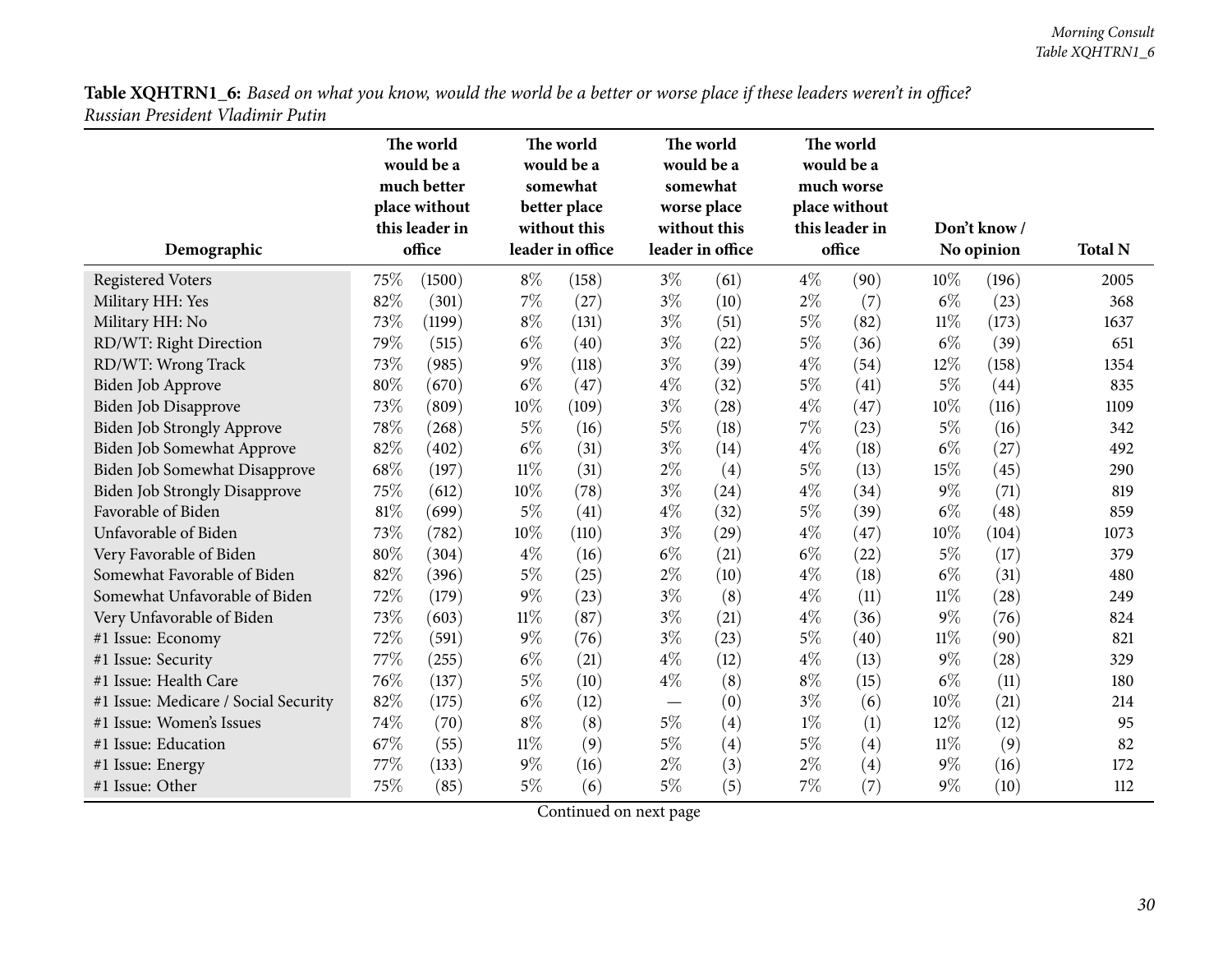| Demographic                          | The world<br>would be a<br>much better<br>place without<br>this leader in<br>office |        | The world<br>would be a<br>somewhat<br>better place<br>without this<br>leader in office |       |       | The world<br>would be a<br>somewhat<br>worse place<br>without this<br>leader in office |       | The world<br>would be a<br>much worse<br>place without<br>this leader in<br>office |        | Don't know /<br>No opinion | <b>Total N</b> |
|--------------------------------------|-------------------------------------------------------------------------------------|--------|-----------------------------------------------------------------------------------------|-------|-------|----------------------------------------------------------------------------------------|-------|------------------------------------------------------------------------------------|--------|----------------------------|----------------|
| <b>Registered Voters</b>             | 75\%                                                                                | (1500) | $8\%$                                                                                   | (158) | $3\%$ | (61)                                                                                   | $4\%$ | (90)                                                                               | $10\%$ | (196)                      | 2005           |
| 2020 Vote: Joe Biden                 | 80%                                                                                 | (761)  | $5\%$                                                                                   | (49)  | $3\%$ | (28)                                                                                   | $5\%$ | (44)                                                                               | $7\%$  | (68)                       | 949            |
| 2020 Vote: Donald Trump              | 73%                                                                                 | (633)  | 10%                                                                                     | (90)  | $3\%$ | (23)                                                                                   | $5\%$ | (42)                                                                               | $9\%$  | (79)                       | 867            |
| 2020 Vote: Didn't Vote               | 50%                                                                                 | (77)   | 11%                                                                                     | (18)  | $6\%$ | (10)                                                                                   | $2\%$ | (3)                                                                                | 30%    | (46)                       | 153            |
| 2018 House Vote: Democrat            | 82%                                                                                 | (602)  | $5\%$                                                                                   | (37)  | $3\%$ | (20)                                                                                   | 5%    | (37)                                                                               | $6\%$  | (41)                       | 737            |
| 2018 House Vote: Republican          | 77\%                                                                                | (577)  | $9\%$                                                                                   | (67)  | $3\%$ | (21)                                                                                   | $4\%$ | (32)                                                                               | $7\%$  | (49)                       | 746            |
| 2018 House Vote: Someone else        | $48\%$                                                                              | (24)   | $10\%$                                                                                  | (5)   | $3\%$ | (2)                                                                                    | $3\%$ | (2)                                                                                | 35%    | (18)                       | 51             |
| 2016 Vote: Hillary Clinton           | 83\%                                                                                | (579)  | $4\%$                                                                                   | (27)  | $3\%$ | $\left( 20\right)$                                                                     | $5\%$ | (32)                                                                               | $6\%$  | (38)                       | 695            |
| 2016 Vote: Donald Trump              | $76\%$                                                                              | (588)  | $10\%$                                                                                  | (79)  | $3\%$ | (21)                                                                                   | $4\%$ | (30)                                                                               | $8\%$  | (60)                       | 778            |
| 2016 Vote: Other                     | 71\%                                                                                | (73)   | 7%                                                                                      | (7)   |       | (0)                                                                                    | 10%   | (10)                                                                               | 12%    | (12)                       | 102            |
| 2016 Vote: Didn't Vote               | 61%                                                                                 | (261)  | $11\%$                                                                                  | (46)  | $5\%$ | (19)                                                                                   | $4\%$ | (18)                                                                               | 20%    | (86)                       | 429            |
| Voted in 2014: Yes                   | $81\%$                                                                              | (1110) | $7\%$                                                                                   | (96)  | $2\%$ | (29)                                                                                   | $4\%$ | (59)                                                                               | $6\%$  | (83)                       | 1377           |
| Voted in 2014: No                    | 62%                                                                                 | (390)  | 10%                                                                                     | (62)  | $5\%$ | (32)                                                                                   | $5\%$ | (30)                                                                               | 18%    | (114)                      | 628            |
| 4-Region: Northeast                  | 75\%                                                                                | (265)  | $7\%$                                                                                   | (26)  | 2%    | (6)                                                                                    | $7\%$ | (24)                                                                               | $9\%$  | (33)                       | 354            |
| 4-Region: Midwest                    | 75%                                                                                 | (336)  | $7\%$                                                                                   | (33)  | $3\%$ | (14)                                                                                   | $4\%$ | (20)                                                                               | 10%    | (43)                       | 446            |
| 4-Region: South                      | 74\%                                                                                | (556)  | $8\%$                                                                                   | (57)  | $3\%$ | (25)                                                                                   | $4\%$ | (29)                                                                               | $11\%$ | (80)                       | 748            |
| 4-Region: West                       | 75%                                                                                 | (343)  | $9\%$                                                                                   | (42)  | $3\%$ | (16)                                                                                   | $4\%$ | (16)                                                                               | $9\%$  | (40)                       | 457            |
| Sanctions not Tied to Putin in Power | 65%                                                                                 | (742)  | 10%                                                                                     | (120) | $4\%$ | (51)                                                                                   | $5\%$ | (56)                                                                               | 15%    | (177)                      | 1147           |
| Sanctions Tied to Putin in Power     | 88\%                                                                                | (758)  | $4\%$                                                                                   | (38)  | $1\%$ | (10)                                                                                   | $4\%$ | (33)                                                                               | $2\%$  | (19)                       | 858            |
| Heard of ICC                         | 76%                                                                                 | (774)  | $9\%$                                                                                   | (87)  | $4\%$ | $\left( 44\right)$                                                                     | $6\%$ | (56)                                                                               | $6\%$  | (58)                       | 1020           |
| Never Heard of ICC                   | 74%                                                                                 | (726)  | $7\%$                                                                                   | (71)  | 2%    | (17)                                                                                   | $3\%$ | (33)                                                                               | $14\%$ | (139)                      | 985            |

Table XQHTRN1\_6: Based on what you know, would the world be a better or worse place if these leaders weren't in office? *Russian President Vladimir Putin*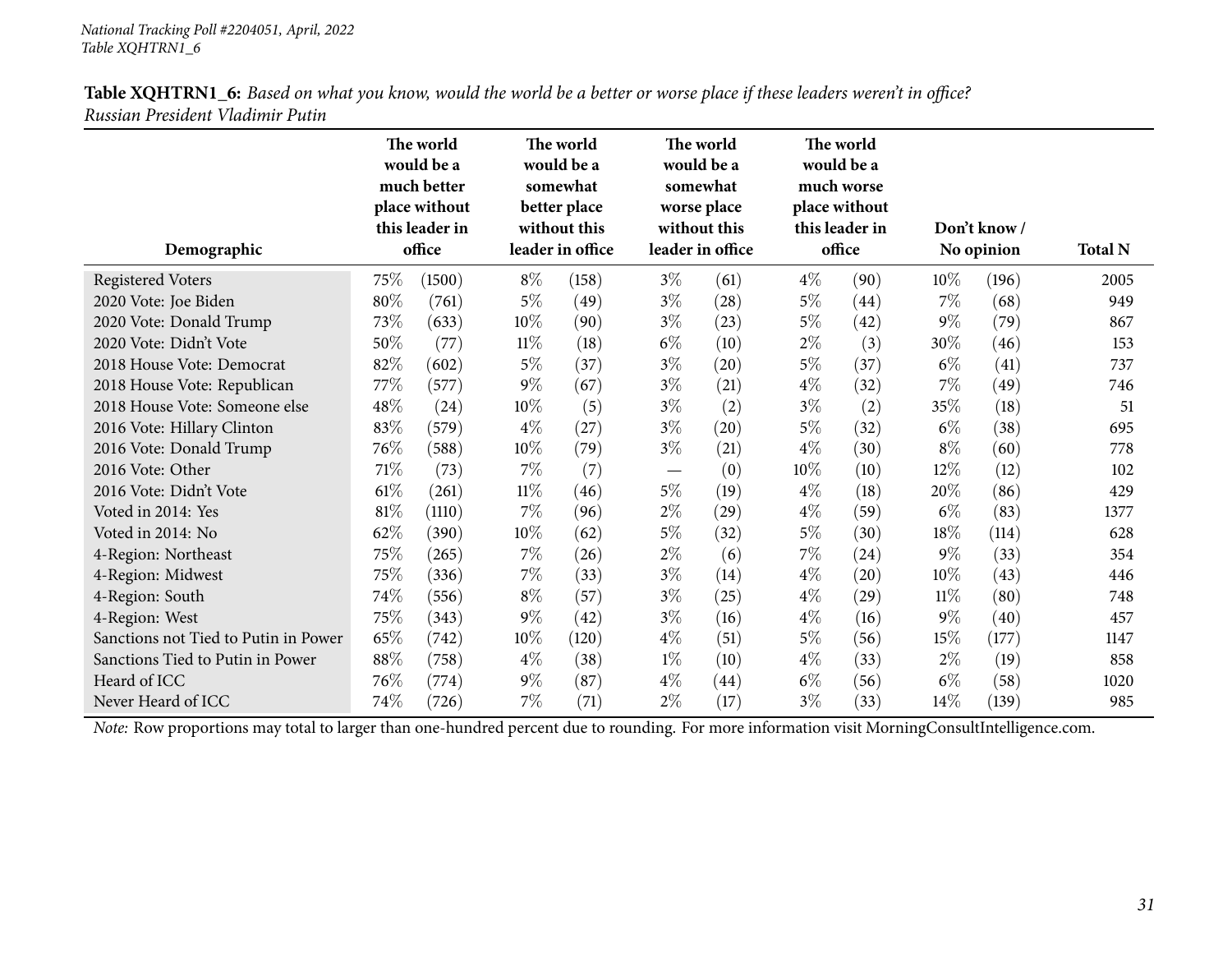| Table XQHTRN1_7: Based on what you know, would the world be a better or worse place if these leaders weren't in office? |  |
|-------------------------------------------------------------------------------------------------------------------------|--|
| Chinese President Xi Jinping                                                                                            |  |

<span id="page-31-0"></span>

|                          | The world<br>would be a<br>much better<br>place without<br>this leader in |        | The world<br>would be a<br>somewhat<br>better place<br>without this |                  |       | The world<br>would be a<br>somewhat<br>worse place<br>without this<br>leader in office |        | The world<br>would be a<br>much worse<br>place without<br>this leader in |            | Don't know / |                |
|--------------------------|---------------------------------------------------------------------------|--------|---------------------------------------------------------------------|------------------|-------|----------------------------------------------------------------------------------------|--------|--------------------------------------------------------------------------|------------|--------------|----------------|
| Demographic              |                                                                           | office |                                                                     | leader in office |       |                                                                                        | office |                                                                          | No opinion |              | <b>Total N</b> |
| <b>Registered Voters</b> | 40%                                                                       | (797)  | 19%                                                                 | (389)            | $5\%$ | (95)                                                                                   | $3\%$  | (68)                                                                     | 33%        | (656)        | 2005           |
| Gender: Male             | 46%                                                                       | (435)  | 22%                                                                 | (212)            | $6\%$ | (56)                                                                                   | $3\%$  | (31)                                                                     | 22%        | (211)        | 945            |
| Gender: Female           | 34%                                                                       | (362)  | 17%                                                                 | (177)            | $4\%$ | (39)                                                                                   | $3\%$  | (36)                                                                     | 42%        | (445)        | 1060           |
| Age: 18-34               | 26%                                                                       | (133)  | 18%                                                                 | (95)             | $8\%$ | (41)                                                                                   | $4\%$  | (19)                                                                     | 44%        | (228)        | 516            |
| Age: 35-44               | 33%                                                                       | (101)  | 18%                                                                 | (55)             | $4\%$ | (12)                                                                                   | $3\%$  | (10)                                                                     | 42%        | (129)        | 308            |
| Age: 45-64               | 43%                                                                       | (294)  | 21%                                                                 | (142)            | $5\%$ | (32)                                                                                   | $4\%$  | (27)                                                                     | 27%        | (187)        | 682            |
| Age: 65+                 | 54%                                                                       | (268)  | 19%                                                                 | (97)             | $2\%$ | (10)                                                                                   | $2\%$  | (12)                                                                     | 22%        | (112)        | 499            |
| GenZers: 1997-2012       | 28%                                                                       | (51)   | 20%                                                                 | (36)             | $4\%$ | (8)                                                                                    | $5\%$  | (9)                                                                      | 43%        | (77)         | 181            |
| Millennials: 1981-1996   | 27%                                                                       | (152)  | 18%                                                                 | (102)            | 7%    | (42)                                                                                   | $3\%$  | (20)                                                                     | 44%        | (248)        | 564            |
| GenXers: 1965-1980       | 42%                                                                       | (194)  | 17%                                                                 | (76)             | $5\%$ | (25)                                                                                   | $3\%$  | (15)                                                                     | 33%        | (151)        | 460            |
| Baby Boomers: 1946-1964  | 49%                                                                       | (364)  | 22%                                                                 | (160)            | $3\%$ | (19)                                                                                   | $3\%$  | (23)                                                                     | 23%        | (169)        | 735            |
| PID: Dem (no lean)       | 34%                                                                       | (249)  | 25%                                                                 | (181)            | $5\%$ | (40)                                                                                   | $4\%$  | $\left( 28\right)$                                                       | 31%        | (226)        | 723            |
| PID: Ind (no lean)       | 35%                                                                       | (203)  | 18%                                                                 | (103)            | $5\%$ | (30)                                                                                   | $3\%$  | (19)                                                                     | 38%        | (219)        | 574            |
| PID: Rep (no lean)       | 49%                                                                       | (346)  | 15%                                                                 | (105)            | $4\%$ | (26)                                                                                   | $3\%$  | (21)                                                                     | 30%        | (211)        | 708            |
| PID/Gender: Dem Men      | 39%                                                                       | (122)  | 29%                                                                 | (91)             | $8\%$ | (26)                                                                                   | $4\%$  | (13)                                                                     | 20%        | (65)         | 318            |
| PID/Gender: Dem Women    | $31\%$                                                                    | (126)  | 22%                                                                 | (90)             | $3\%$ | (13)                                                                                   | $4\%$  | (15)                                                                     | 40%        | (161)        | 405            |
| PID/Gender: Ind Men      | 43%                                                                       | (133)  | 21\%                                                                | (64)             | $6\%$ | (18)                                                                                   | $2\%$  | (7)                                                                      | 27%        | (84)         | 306            |
| PID/Gender: Ind Women    | 26%                                                                       | (70)   | 14%                                                                 | (38)             | $4\%$ | (12)                                                                                   | $4\%$  | (12)                                                                     | 51%        | (136)        | 268            |
| PID/Gender: Rep Men      | 56%                                                                       | (180)  | 18%                                                                 | (57)             | $4\%$ | (12)                                                                                   | $3\%$  | (11)                                                                     | 19%        | (62)         | 322            |
| PID/Gender: Rep Women    | 43%                                                                       | (166)  | 13%                                                                 | (48)             | $4\%$ | (14)                                                                                   | $3\%$  | (10)                                                                     | 38%        | (148)        | 386            |
| Ideo: Liberal (1-3)      | 36%                                                                       | (207)  | 26%                                                                 | (148)            | $6\%$ | (34)                                                                                   | $4\%$  | (23)                                                                     | 28%        | (157)        | 569            |
| Ideo: Moderate (4)       | 30%                                                                       | (159)  | 23%                                                                 | (119)            | $5\%$ | (28)                                                                                   | $4\%$  | (22)                                                                     | 37%        | (197)        | 525            |
| Ideo: Conservative (5-7) | 51%                                                                       | (397)  | 15%                                                                 | (113)            | $4\%$ | (30)                                                                                   | $2\%$  | (16)                                                                     | 28%        | (215)        | 771            |
| Educ: < College          | 38%                                                                       | (462)  | 17%                                                                 | (201)            | $5\%$ | (55)                                                                                   | $4\%$  | (52)                                                                     | 36%        | (441)        | 1211           |
| Educ: Bachelors degree   | 41\%                                                                      | (207)  | 24%                                                                 | (121)            | $5\%$ | (24)                                                                                   | $2\%$  | (8)                                                                      | 29%        | (144)        | 503            |
| Educ: Post-grad          | 44%                                                                       | (129)  | 23%                                                                 | (66)             | $6\%$ | (17)                                                                                   | $3\%$  | (8)                                                                      | 25%        | (72)         | 291            |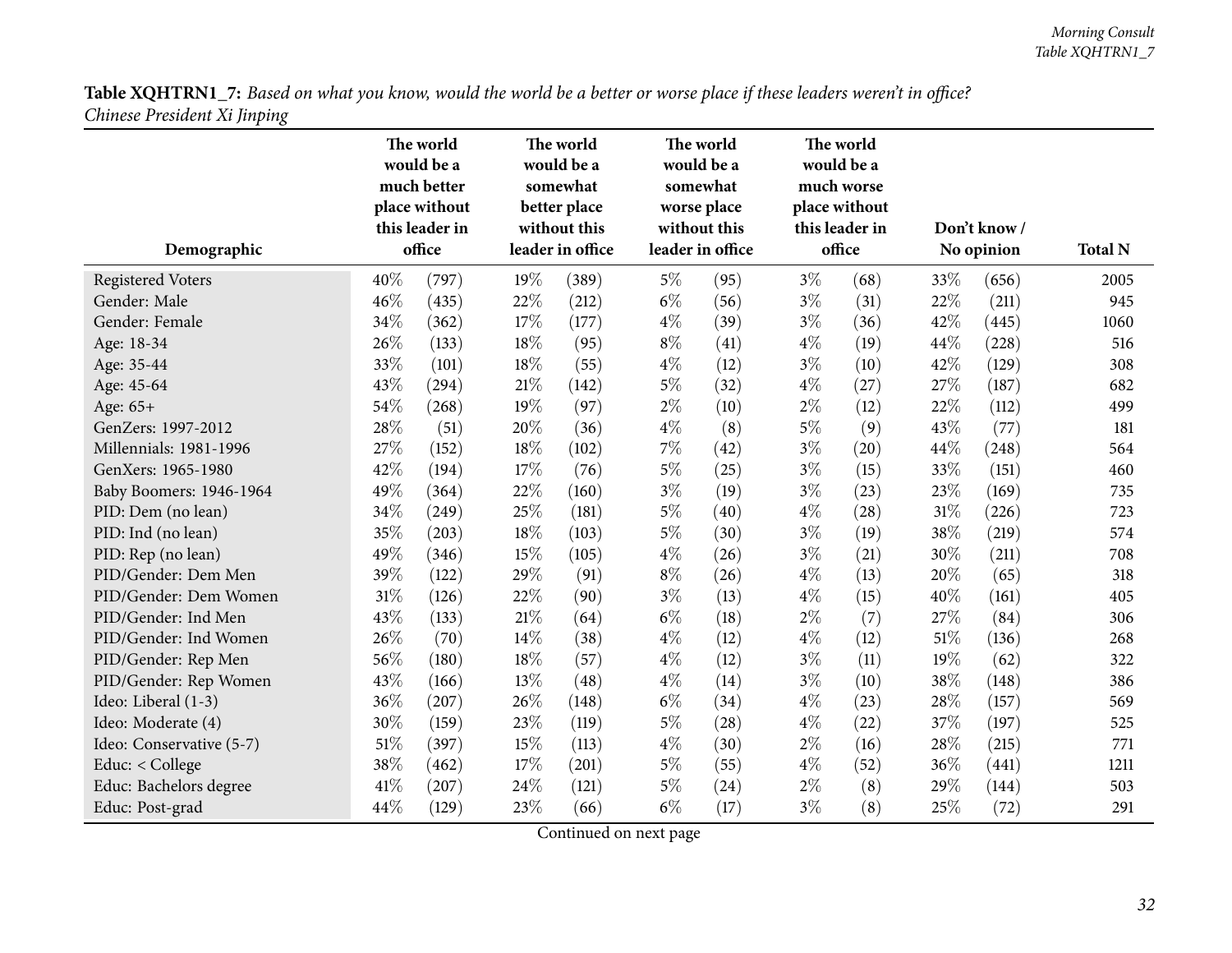|                                   |      | The world<br>would be a<br>much better<br>place without |        | The world<br>would be a<br>somewhat<br>better place |       | The world<br>would be a<br>somewhat<br>worse place |       | The world<br>would be a<br>much worse<br>place without |        |              |                |
|-----------------------------------|------|---------------------------------------------------------|--------|-----------------------------------------------------|-------|----------------------------------------------------|-------|--------------------------------------------------------|--------|--------------|----------------|
|                                   |      | this leader in                                          |        | without this                                        |       | without this                                       |       | this leader in<br>office                               |        | Don't know / |                |
| Demographic                       |      | office                                                  |        | leader in office                                    |       | leader in office                                   |       |                                                        |        | No opinion   | <b>Total N</b> |
| <b>Registered Voters</b>          | 40%  | (797)                                                   | 19%    | (389)                                               | $5\%$ | (95)                                               | $3\%$ | (68)                                                   | 33%    | (656)        | 2005           |
| Income: Under 50k                 | 34%  | (271)                                                   | 17%    | (136)                                               | $4\%$ | (35)                                               | $4\%$ | (35)                                                   | 40%    | (314)        | 791            |
| Income: 50k-100k                  | 42%  | (319)                                                   | 20%    | (156)                                               | $5\%$ | (36)                                               | $3\%$ | (26)                                                   | 30%    | (226)        | 762            |
| Income: 100k+                     | 46%  | (207)                                                   | $21\%$ | (97)                                                | $5\%$ | (25)                                               | $1\%$ | (7)                                                    | 26%    | (116)        | 452            |
| Ethnicity: White                  | 42%  | (650)                                                   | 19%    | (297)                                               | $4\%$ | (61)                                               | $3\%$ | (49)                                                   | 32%    | (492)        | 1549           |
| Ethnicity: Hispanic               | 39%  | (87)                                                    | 20%    | (45)                                                | $5\%$ | (11)                                               | $5\%$ | (12)                                                   | 31%    | (69)         | 223            |
| Ethnicity: Black                  | 26%  | (65)                                                    | 17%    | (44)                                                | $8\%$ | (19)                                               | $6\%$ | (15)                                                   | 43%    | (109)        | 252            |
| Ethnicity: Other                  | 40%  | (82)                                                    | 24%    | (48)                                                | 7%    | (15)                                               | $2\%$ | (4)                                                    | 27%    | (55)         | 204            |
| All Christian                     | 46%  | (448)                                                   | 21%    | (205)                                               | $5\%$ | (45)                                               | $3\%$ | (27)                                                   | 25%    | (245)        | 970            |
| All Non-Christian                 | 45%  | (36)                                                    | $21\%$ | (17)                                                | $7\%$ | (6)                                                | $3\%$ | (3)                                                    | 24\%   | (19)         | 80             |
| Atheist                           | 37%  | (31)                                                    | $21\%$ | (17)                                                | 7%    | (6)                                                | $4\%$ | (4)                                                    | $31\%$ | (26)         | 84             |
| Agnostic/Nothing in particular    | 32%  | (162)                                                   | 19%    | (96)                                                | $4\%$ | (23)                                               | $4\%$ | (21)                                                   | 41\%   | (208)        | 511            |
| Something Else                    | 33%  | (121)                                                   | 15%    | (54)                                                | $4\%$ | (15)                                               | $4\%$ | (14)                                                   | 44%    | (157)        | 360            |
| Religious Non-Protestant/Catholic | 40%  | (42)                                                    | 23%    | (24)                                                | 10%   | (11)                                               | $3\%$ | (3)                                                    | 25%    | (26)         | 105            |
| Evangelical                       | 44%  | (229)                                                   | 15%    | (76)                                                | $4\%$ | (20)                                               | $5\%$ | (23)                                                   | 33%    | (170)        | 518            |
| Non-Evangelical                   | 43%  | (329)                                                   | 22%    | (170)                                               | $4\%$ | (34)                                               | $2\%$ | (17)                                                   | 29%    | (222)        | 772            |
| Community: Urban                  | 36%  | (161)                                                   | $21\%$ | (95)                                                | $6\%$ | (28)                                               | $2\%$ | (10)                                                   | 35%    | (158)        | 452            |
| Community: Suburban               | 42%  | (432)                                                   | 19%    | (199)                                               | $5\%$ | (47)                                               | $4\%$ | (37)                                                   | 30%    | (305)        | 1020           |
| Community: Rural                  | 38%  | (204)                                                   | 18%    | (95)                                                | $4\%$ | (20)                                               | $4\%$ | (20)                                                   | 36%    | (192)        | 533            |
| <b>Employ: Private Sector</b>     | 36%  | (263)                                                   | 21%    | (152)                                               | $6\%$ | (43)                                               | $3\%$ | (19)                                                   | 35%    | (253)        | 730            |
| Employ: Government                | 39%  | (55)                                                    | 19%    | (27)                                                | 7%    | (9)                                                | $4\%$ | (5)                                                    | 31%    | (44)         | 140            |
| Employ: Self-Employed             | 34%  | (59)                                                    | 24%    | (41)                                                | $5\%$ | (9)                                                | $2\%$ | (3)                                                    | 35%    | (60)         | 172            |
| Employ: Homemaker                 | 31%  | (42)                                                    | 20%    | (26)                                                | $4\%$ | (6)                                                | $2\%$ | (3)                                                    | 43%    | (57)         | 133            |
| Employ: Student                   | 28\% | (16)                                                    | 21%    | (12)                                                | $5\%$ | (3)                                                | $6\%$ | (4)                                                    | 40%    | (23)         | 58             |
| Employ: Retired                   | 54%  | (286)                                                   | 19%    | (99)                                                | $2\%$ | (13)                                               | $4\%$ | (22)                                                   | 20%    | (107)        | 526            |
| Employ: Unemployed                | 33%  | (51)                                                    | 10%    | (16)                                                | $6\%$ | (10)                                               | $3\%$ | (5)                                                    | 48%    | (74)         | 156            |
| Employ: Other                     | 28%  | (25)                                                    | 18%    | (16)                                                | $2\%$ | (2)                                                | $8\%$ | (7)                                                    | 43%    | (39)         | 89             |

Table XQHTRN1\_7: Based on what you know, would the world be a better or worse place if these leaders weren't in office? *Chinese President Xi Jinping*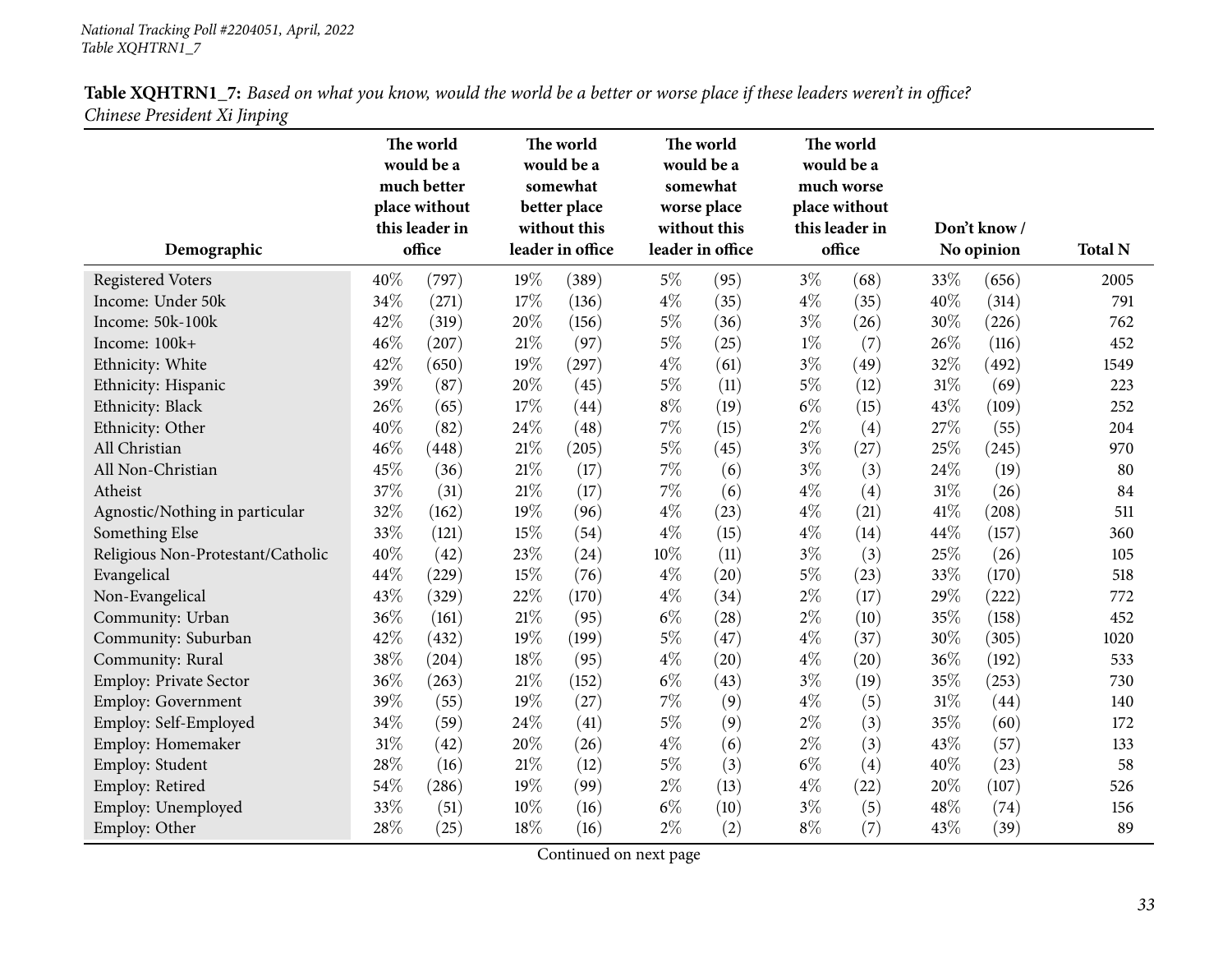| Table XQHTRN1_7: Based on what you know, would the world be a better or worse place if these leaders weren't in office? |  |
|-------------------------------------------------------------------------------------------------------------------------|--|
| Chinese President Xi Jinping                                                                                            |  |

| $\circ$<br>Demographic               | The world<br>would be a<br>much better<br>place without<br>this leader in<br>office |       | The world<br>would be a<br>somewhat<br>better place<br>without this<br>leader in office |       | The world<br>would be a<br>somewhat<br>worse place<br>without this<br>leader in office |      | The world<br>would be a<br>much worse<br>place without<br>this leader in<br>office |      |     | Don't know/<br>No opinion | <b>Total N</b> |
|--------------------------------------|-------------------------------------------------------------------------------------|-------|-----------------------------------------------------------------------------------------|-------|----------------------------------------------------------------------------------------|------|------------------------------------------------------------------------------------|------|-----|---------------------------|----------------|
| <b>Registered Voters</b>             | 40%                                                                                 | (797) | 19%                                                                                     | (389) | $5\%$                                                                                  | (95) | $3\%$                                                                              | (68) | 33% | (656)                     | 2005           |
| Military HH: Yes                     | 53%                                                                                 | (195) | 19%                                                                                     | (71)  | $4\%$                                                                                  | (16) | $2\%$                                                                              | (8)  | 21% | (78)                      | 368            |
| Military HH: No                      | 37%                                                                                 | (603) | 19%                                                                                     | (318) | $5\%$                                                                                  | (79) | $4\%$                                                                              | (60) | 35% | (578)                     | 1637           |
| RD/WT: Right Direction               | 36%                                                                                 | (234) | 25%                                                                                     | (165) | 7%                                                                                     | (46) | $3\%$                                                                              | (20) | 29% | (187)                     | 651            |
| RD/WT: Wrong Track                   | 42%                                                                                 | (564) | 17%                                                                                     | (224) | $4\%$                                                                                  | (49) | $4\%$                                                                              | (48) | 35% | (468)                     | 1354           |
| <b>Biden Job Approve</b>             | 34%                                                                                 | (286) | 26%                                                                                     | (216) | $6\%$                                                                                  | (48) | $4\%$                                                                              | (34) | 30% | (250)                     | 835            |
| Biden Job Disapprove                 | 46%                                                                                 | (507) | 15%                                                                                     | (170) | $4\%$                                                                                  | (45) | $3\%$                                                                              | (33) | 32% | (354)                     | 1109           |
| Biden Job Strongly Approve           | 39%                                                                                 | (134) | 29%                                                                                     | (99)  | $4\%$                                                                                  | (13) | $6\%$                                                                              | (21) | 22% | (76)                      | 342            |
| Biden Job Somewhat Approve           | 31%                                                                                 | (152) | 24%                                                                                     | (117) | $7\%$                                                                                  | (36) | $3\%$                                                                              | (13) | 35% | (174)                     | 492            |
| Biden Job Somewhat Disapprove        | 28%                                                                                 | (82)  | 20%                                                                                     | (58)  | $7\%$                                                                                  | (21) | $2\%$                                                                              | (6)  | 43% | (124)                     | 290            |
| <b>Biden Job Strongly Disapprove</b> | 52%                                                                                 | (426) | 14%                                                                                     | (111) | $3\%$                                                                                  | (24) | $3\%$                                                                              | (27) | 28% | (230)                     | 819            |
| Favorable of Biden                   | 34%                                                                                 | (292) | 24%                                                                                     | (210) | $5\%$                                                                                  | (47) | $4\%$                                                                              | (35) | 32% | (276)                     | 859            |
| Unfavorable of Biden                 | 46%                                                                                 | (497) | $16\%$                                                                                  | (173) | $4\%$                                                                                  | (46) | $3\%$                                                                              | (32) | 30% | (324)                     | 1073           |
| Very Favorable of Biden              | 36%                                                                                 | (137) | 29%                                                                                     | (111) | $5\%$                                                                                  | (17) | $6\%$                                                                              | (22) | 24% | (92)                      | 379            |
| Somewhat Favorable of Biden          | 32%                                                                                 | (154) | $21\%$                                                                                  | (99)  | $6\%$                                                                                  | (29) | $3\%$                                                                              | (13) | 38% | (184)                     | 480            |
| Somewhat Unfavorable of Biden        | 29%                                                                                 | (73)  | 22%                                                                                     | (55)  | $9\%$                                                                                  | (21) | $2\%$                                                                              | (5)  | 38% | (95)                      | 249            |
| Very Unfavorable of Biden            | 52%                                                                                 | (425) | 14%                                                                                     | (117) | $3\%$                                                                                  | (25) | $3\%$                                                                              | (28) | 28% | (229)                     | 824            |
| #1 Issue: Economy                    | 36%                                                                                 | (292) | 22%                                                                                     | (180) | $6\%$                                                                                  | (45) | $3\%$                                                                              | (22) | 34% | (282)                     | 821            |
| #1 Issue: Security                   | 57%                                                                                 | (188) | 13%                                                                                     | (44)  | $3\%$                                                                                  | (9)  | $1\%$                                                                              | (2)  | 26% | (86)                      | 329            |
| #1 Issue: Health Care                | 32%                                                                                 | (58)  | 22%                                                                                     | (40)  | $5\%$                                                                                  | (8)  | $7\%$                                                                              | (12) | 34% | (61)                      | 180            |
| #1 Issue: Medicare / Social Security | 38%                                                                                 | (80)  | 20%                                                                                     | (43)  | $5\%$                                                                                  | (10) | $5\%$                                                                              | (10) | 33% | (70)                      | 214            |
| #1 Issue: Women's Issues             | 36%                                                                                 | (34)  | 19%                                                                                     | (18)  | $3\%$                                                                                  | (3)  | $2\%$                                                                              | (2)  | 39% | (37)                      | 95             |
| #1 Issue: Education                  | 34%                                                                                 | (28)  | 15%                                                                                     | (12)  | $7\%$                                                                                  | (6)  | $8\%$                                                                              | (6)  | 36% | (30)                      | 82             |
| #1 Issue: Energy                     | 40%                                                                                 | (69)  | 20%                                                                                     | (34)  | $5\%$                                                                                  | (8)  | $1\%$                                                                              | (1)  | 35% | (60)                      | 172            |
| #1 Issue: Other                      | 42%                                                                                 | (47)  | 16%                                                                                     | (18)  | $5\%$                                                                                  | (6)  | $11\%$                                                                             | (12) | 26% | (29)                      | 112            |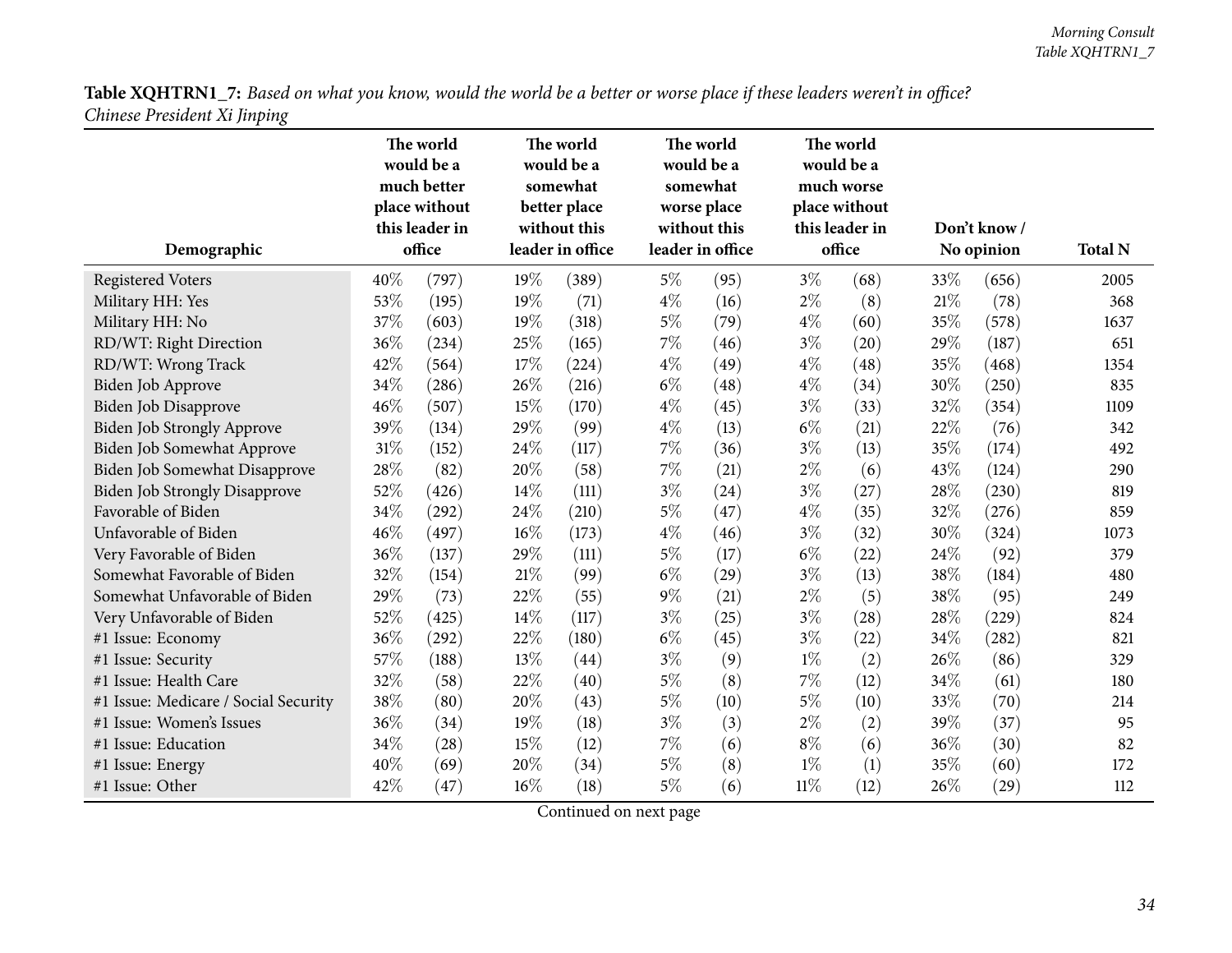| Demographic                          | The world<br>would be a<br>much better<br>place without<br>this leader in<br>office |       | The world<br>would be a<br>somewhat<br>better place<br>without this<br>leader in office |       | The world<br>would be a<br>somewhat<br>worse place<br>without this<br>leader in office |      | The world<br>would be a<br>much worse<br>place without<br>this leader in<br>office |      |        | Don't know /<br>No opinion | <b>Total N</b> |
|--------------------------------------|-------------------------------------------------------------------------------------|-------|-----------------------------------------------------------------------------------------|-------|----------------------------------------------------------------------------------------|------|------------------------------------------------------------------------------------|------|--------|----------------------------|----------------|
| <b>Registered Voters</b>             | 40%                                                                                 | (797) | 19%                                                                                     | (389) | $5\%$                                                                                  | (95) | $3\%$                                                                              | (68) | 33\%   | (656)                      | 2005           |
| 2020 Vote: Joe Biden                 | 35%                                                                                 | (330) | 25%                                                                                     | (236) | $5\%$                                                                                  | (47) | $4\%$                                                                              | (38) | $31\%$ | (299)                      | 949            |
| 2020 Vote: Donald Trump              | 49%                                                                                 | (422) | 14\%                                                                                    | (125) | $4\%$                                                                                  | (39) | $2\%$                                                                              | (21) | 30%    | (260)                      | 867            |
| 2020 Vote: Didn't Vote               | 21%                                                                                 | (33)  | 13\%                                                                                    | (20)  | $5\%$                                                                                  | (8)  | $3\%$                                                                              | (5)  | 57\%   | (88)                       | 153            |
| 2018 House Vote: Democrat            | 37%                                                                                 | (274) | 25%                                                                                     | (185) | $5\%$                                                                                  | (40) | $4\%$                                                                              | (33) | 28\%   | (204)                      | 737            |
| 2018 House Vote: Republican          | 52%                                                                                 | (387) | 16%                                                                                     | (120) | $4\%$                                                                                  | (32) | $3\%$                                                                              | (19) | 25%    | (188)                      | 746            |
| 2018 House Vote: Someone else        | 26%                                                                                 | (13)  | 16%                                                                                     | (8)   | $5\%$                                                                                  | (3)  | $1\%$                                                                              | (0)  | 52%    | (26)                       | 51             |
| 2016 Vote: Hillary Clinton           | 36\%                                                                                | (247) | 26%                                                                                     | (181) | $5\%$                                                                                  | (35) | $5\%$                                                                              | (33) | 29%    | (199)                      | 695            |
| 2016 Vote: Donald Trump              | 52%                                                                                 | (403) | $16\%$                                                                                  | (122) | $4\%$                                                                                  | (30) | $2\%$                                                                              | (17) | 27\%   | (206)                      | 778            |
| 2016 Vote: Other                     | $41\%$                                                                              | (42)  | 17%                                                                                     | (18)  | $5\%$                                                                                  | (5)  | $3\%$                                                                              | (4)  | 33\%   | (34)                       | 102            |
| 2016 Vote: Didn't Vote               | 25%                                                                                 | (106) | 16%                                                                                     | (68)  | $6\%$                                                                                  | (25) | $3\%$                                                                              | (15) | 50%    | (216)                      | 429            |
| Voted in 2014: Yes                   | 45%                                                                                 | (622) | 20%                                                                                     | (280) | $5\%$                                                                                  | (63) | $3\%$                                                                              | (44) | 27\%   | (368)                      | 1377           |
| Voted in 2014: No                    | 28\%                                                                                | (176) | 17%                                                                                     | (109) | $5\%$                                                                                  | (32) | $4\%$                                                                              | (24) | 46\%   | (287)                      | 628            |
| 4-Region: Northeast                  | 38\%                                                                                | (136) | 20%                                                                                     | (72)  | $3\%$                                                                                  | (12) | $4\%$                                                                              | (12) | 34\%   | (122)                      | 354            |
| 4-Region: Midwest                    | 37\%                                                                                | (167) | 23%                                                                                     | (104) | $3\%$                                                                                  | (15) | $3\%$                                                                              | (12) | 33\%   | (148)                      | 446            |
| 4-Region: South                      | $41\%$                                                                              | (310) | 17%                                                                                     | (129) | $5\%$                                                                                  | (38) | $3\%$                                                                              | (26) | 33\%   | (246)                      | 748            |
| 4-Region: West                       | 40%                                                                                 | (185) | 18%                                                                                     | (84)  | $7\%$                                                                                  | (30) | $4\%$                                                                              | (18) | $31\%$ | (140)                      | 457            |
| Sanctions not Tied to Putin in Power | 32%                                                                                 | (361) | 19%                                                                                     | (217) | $6\%$                                                                                  | (69) | $4\%$                                                                              | (46) | 40%    | (453)                      | 1147           |
| Sanctions Tied to Putin in Power     | 51%                                                                                 | (436) | 20%                                                                                     | (172) | $3\%$                                                                                  | (26) | $3\%$                                                                              | (22) | 24\%   | (203)                      | 858            |
| Heard of ICC                         | 46%                                                                                 | (472) | 22%                                                                                     | (224) | 7%                                                                                     | (72) | $4\%$                                                                              | (44) | 20%    | (207)                      | 1020           |
| Never Heard of ICC                   | 33%                                                                                 | (326) | 17%                                                                                     | (165) | $2\%$                                                                                  | (23) | $2\%$                                                                              | (24) | 46%    | (449)                      | 985            |

Table XQHTRN1\_7: Based on what you know, would the world be a better or worse place if these leaders weren't in office? *Chinese President Xi Jinping*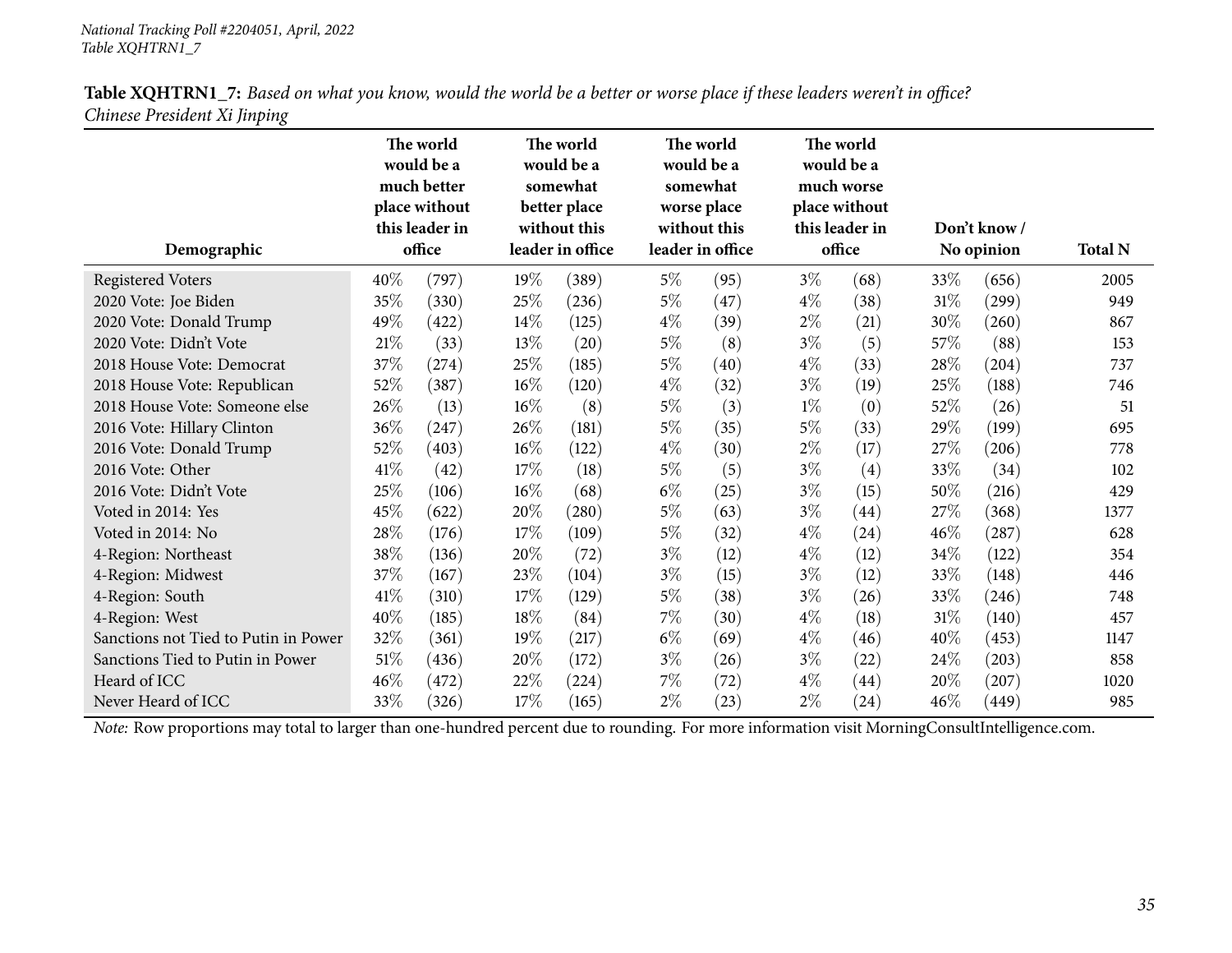| <b>Table XQHTRN1_8:</b> Based on what you know, would the world be a better or worse place if these leaders weren't in office? |  |
|--------------------------------------------------------------------------------------------------------------------------------|--|
| North Korean Leader Kim Jong-un                                                                                                |  |

<span id="page-35-0"></span>

| ပ                        | The world<br>would be a<br>much better<br>place without<br>this leader in |        | The world<br>would be a<br>somewhat<br>better place<br>without this |                  | The world<br>would be a<br>somewhat<br>worse place<br>without this |                  | The world<br>would be a<br>much worse<br>place without<br>this leader in |        |        | Don't know / |                |  |
|--------------------------|---------------------------------------------------------------------------|--------|---------------------------------------------------------------------|------------------|--------------------------------------------------------------------|------------------|--------------------------------------------------------------------------|--------|--------|--------------|----------------|--|
| Demographic              |                                                                           | office |                                                                     | leader in office |                                                                    | leader in office |                                                                          | office |        | No opinion   | <b>Total N</b> |  |
| <b>Registered Voters</b> | 67%                                                                       | (1337) | $11\%$                                                              | (220)            | $3\%$                                                              | (63)             | $4\%$                                                                    | (72)   | $16\%$ | (313)        | 2005           |  |
| Gender: Male             | 70%                                                                       | (661)  | $11\%$                                                              | (103)            | $4\%$                                                              | (36)             | $4\%$                                                                    | (34)   | 12%    | (111)        | 945            |  |
| Gender: Female           | 64%                                                                       | (676)  | $11\%$                                                              | (118)            | $3\%$                                                              | (27)             | $4\%$                                                                    | (38)   | 19%    | (201)        | 1060           |  |
| Age: 18-34               | 50%                                                                       | (258)  | 16%                                                                 | (80)             | $5\%$                                                              | (27)             | $5\%$                                                                    | (24)   | 25%    | (127)        | 516            |  |
| Age: 35-44               | 65%                                                                       | (199)  | $11\%$                                                              | (33)             | $4\%$                                                              | (11)             | $3\%$                                                                    | (9)    | 18%    | (56)         | 308            |  |
| Age: 45-64               | 72%                                                                       | (489)  | $9\%$                                                               | (64)             | $3\%$                                                              | (18)             | $4\%$                                                                    | (30)   | 12%    | (80)         | 682            |  |
| Age: 65+                 | 78%                                                                       | (391)  | $8\%$                                                               | (42)             | $1\%$                                                              | (7)              | $2\%$                                                                    | (9)    | $10\%$ | (50)         | 499            |  |
| GenZers: 1997-2012       | 49%                                                                       | (89)   | 19%                                                                 | (34)             | $4\%$                                                              | (7)              | $6\%$                                                                    | (11)   | 22%    | (41)         | 181            |  |
| Millennials: 1981-1996   | 56%                                                                       | (314)  | 13%                                                                 | (72)             | $5\%$                                                              | (30)             | $4\%$                                                                    | (20)   | 23%    | (127)        | 564            |  |
| GenXers: 1965-1980       | 67%                                                                       | (309)  | 10%                                                                 | (45)             | $4\%$                                                              | (17)             | $4\%$                                                                    | (17)   | 15%    | (71)         | 460            |  |
| Baby Boomers: 1946-1964  | 77%                                                                       | (567)  | $9\%$                                                               | (67)             | $1\%$                                                              | (9)              | $3\%$                                                                    | (22)   | 10%    | (70)         | 735            |  |
| PID: Dem (no lean)       | 67%                                                                       | (486)  | $11\%$                                                              | (82)             | $4\%$                                                              | (28)             | $5\%$                                                                    | (38)   | 12%    | (89)         | 723            |  |
| PID: Ind (no lean)       | $61\%$                                                                    | (350)  | 12%                                                                 | (69)             | $3\%$                                                              | (19)             | $3\%$                                                                    | (14)   | 21%    | (122)        | 574            |  |
| PID: Rep (no lean)       | 71%                                                                       | (502)  | 10%                                                                 | (69)             | $2\%$                                                              | (15)             | $3\%$                                                                    | (19)   | 14%    | (102)        | 708            |  |
| PID/Gender: Dem Men      | 70%                                                                       | (224)  | $11\%$                                                              | (35)             | $5\%$                                                              | (15)             | $5\%$                                                                    | (17)   | $8\%$  | (27)         | 318            |  |
| PID/Gender: Dem Women    | 65%                                                                       | (262)  | 12%                                                                 | (47)             | $3\%$                                                              | (14)             | $5\%$                                                                    | (21)   | 15%    | (62)         | 405            |  |
| PID/Gender: Ind Men      | 67%                                                                       | (204)  | $11\%$                                                              | (34)             | $4\%$                                                              | (12)             | $3\%$                                                                    | (8)    | $16\%$ | (48)         | 306            |  |
| PID/Gender: Ind Women    | 55%                                                                       | (146)  | 13%                                                                 | (35)             | $2\%$                                                              | (7)              | $2\%$                                                                    | (7)    | 28%    | (74)         | 268            |  |
| PID/Gender: Rep Men      | 73%                                                                       | (234)  | 10%                                                                 | (33)             | $3\%$                                                              | (9)              | $3\%$                                                                    | (9)    | $11\%$ | (37)         | 322            |  |
| PID/Gender: Rep Women    | 69%                                                                       | (268)  | $9\%$                                                               | (36)             | $2\%$                                                              | (7)              | $3\%$                                                                    | (10)   | 17%    | (65)         | 386            |  |
| Ideo: Liberal (1-3)      | 74%                                                                       | (421)  | $9\%$                                                               | (51)             | $4\%$                                                              | (21)             | $4\%$                                                                    | (26)   | $9\%$  | (51)         | 569            |  |
| Ideo: Moderate (4)       | 59%                                                                       | (309)  | 13%                                                                 | (70)             | $3\%$                                                              | (18)             | $5\%$                                                                    | (26)   | 20%    | (103)        | 525            |  |
| Ideo: Conservative (5-7) | 71%                                                                       | (549)  | $11\%$                                                              | (88)             | $3\%$                                                              | (20)             | $2\%$                                                                    | (17)   | 13%    | (96)         | 771            |  |
| Educ: < College          | 62%                                                                       | (748)  | 12%                                                                 | (147)            | $3\%$                                                              | (36)             | $4\%$                                                                    | (54)   | 19%    | (225)        | 1211           |  |
| Educ: Bachelors degree   | 75%                                                                       | (375)  | 10%                                                                 | (50)             | $2\%$                                                              | (10)             | $2\%$                                                                    | (11)   | $11\%$ | (57)         | 503            |  |
| Educ: Post-grad          | 74%                                                                       | (215)  | $8\%$                                                               | (22)             | $6\%$                                                              | (17)             | $2\%$                                                                    | (7)    | $11\%$ | (31)         | 291            |  |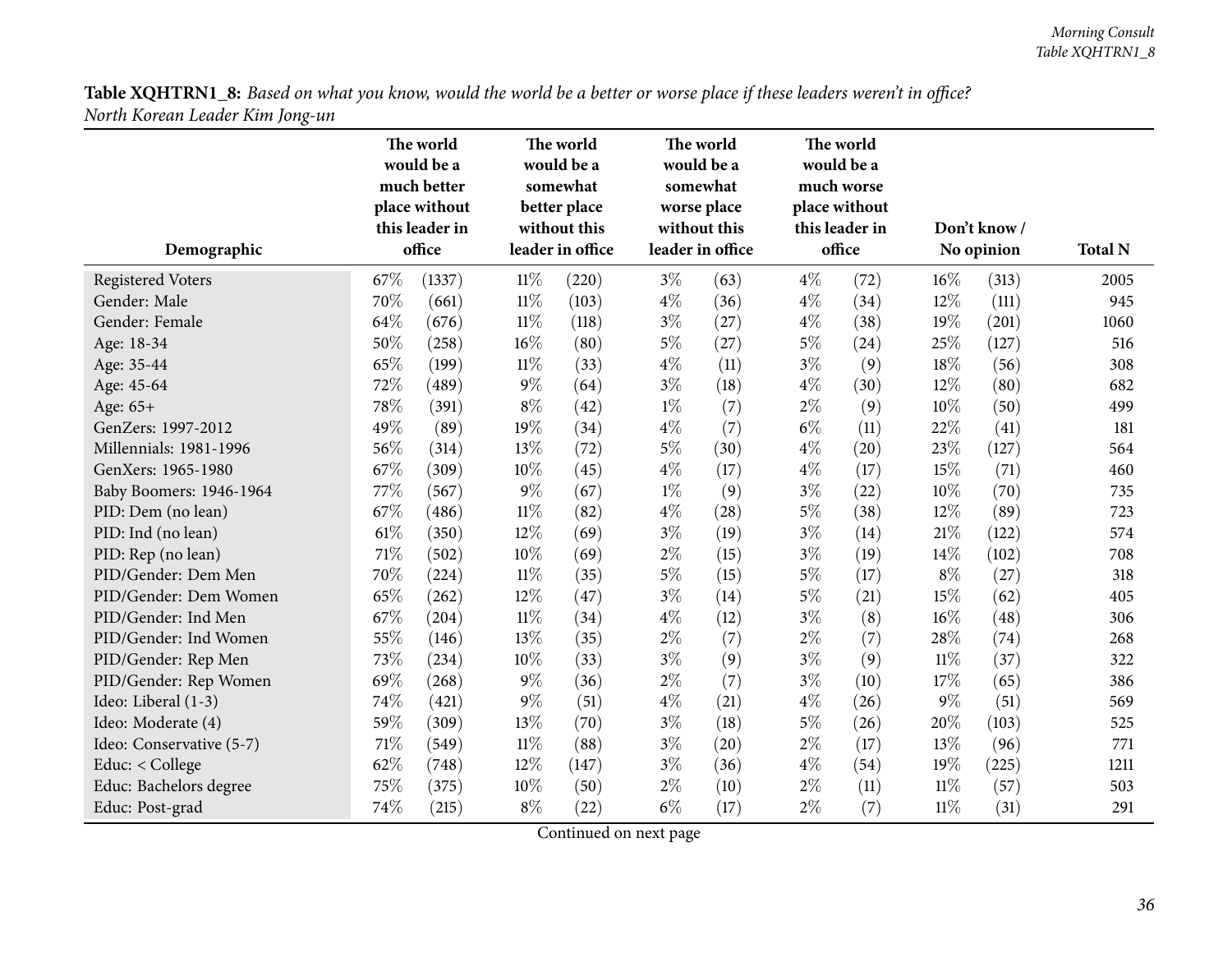| Table XQHTRN1_8: Based on what you know, would the world be a better or worse place if these leaders weren't in office? |  |
|-------------------------------------------------------------------------------------------------------------------------|--|
| North Korean Leader Kim Jong-un                                                                                         |  |

| Demographic                       | The world<br>would be a<br>much better<br>place without<br>this leader in<br>office |        |        | The world<br>would be a<br>somewhat<br>better place<br>without this<br>leader in office |       | The world<br>would be a<br>somewhat<br>worse place<br>without this<br>leader in office |       | The world<br>would be a<br>much worse<br>place without<br>this leader in<br>office |                  | Don't know /<br>No opinion | <b>Total N</b> |
|-----------------------------------|-------------------------------------------------------------------------------------|--------|--------|-----------------------------------------------------------------------------------------|-------|----------------------------------------------------------------------------------------|-------|------------------------------------------------------------------------------------|------------------|----------------------------|----------------|
| <b>Registered Voters</b>          | 67%                                                                                 | (1337) |        | $11\%$<br>(220)                                                                         |       | $3\%$<br>(63)                                                                          |       | $4\%$                                                                              |                  | (313)                      | 2005           |
| Income: Under 50k                 | 58%                                                                                 | (458)  | 14%    | (108)                                                                                   | $3\%$ | (23)                                                                                   | $4\%$ | (72)<br>(35)                                                                       | $16\%$<br>$21\%$ | (168)                      | 791            |
| Income: 50k-100k                  | 70%                                                                                 |        | 10%    |                                                                                         | $4\%$ |                                                                                        | $4\%$ |                                                                                    | 13%              |                            | 762            |
| Income: 100k+                     | 77%                                                                                 | (532)  | 9%     | (72)                                                                                    | $3\%$ | (29)                                                                                   | $2\%$ | (29)                                                                               | 10%              | (100)                      |                |
|                                   |                                                                                     | (347)  |        | (40)                                                                                    |       | (11)                                                                                   |       | (8)                                                                                |                  | (45)                       | 452            |
| Ethnicity: White                  | 71%                                                                                 | (1098) | 10%    | (155)                                                                                   | $3\%$ | (40)                                                                                   | $3\%$ | (46)                                                                               | 14%              | (210)                      | 1549           |
| Ethnicity: Hispanic               | 59%                                                                                 | (131)  | 12%    | (26)                                                                                    | $4\%$ | (9)                                                                                    | $5\%$ | (11)                                                                               | $21\%$           | (47)                       | 223            |
| Ethnicity: Black                  | 44%                                                                                 | (110)  | 15%    | (37)                                                                                    | $4\%$ | (10)                                                                                   | $8\%$ | (21)                                                                               | 29%              | (72)                       | 252            |
| Ethnicity: Other                  | 63%                                                                                 | (129)  | 13%    | (27)                                                                                    | $6\%$ | (13)                                                                                   | $3\%$ | (5)                                                                                | 15%              | (30)                       | 204            |
| All Christian                     | 73%                                                                                 | (710)  | 10%    | (101)                                                                                   | $3\%$ | (28)                                                                                   | $3\%$ | (26)                                                                               | $11\%$           | (106)                      | 970            |
| All Non-Christian                 | 74%                                                                                 | (59)   | $9\%$  | (7)                                                                                     | $3\%$ | (2)                                                                                    | $3\%$ | (2)                                                                                | 12%              | (10)                       | 80             |
| Atheist                           | 82%                                                                                 | (69)   | 7%     | (6)                                                                                     | $1\%$ | (1)                                                                                    | $3\%$ | (2)                                                                                | 7%               | (6)                        | 84             |
| Agnostic/Nothing in particular    | 62%                                                                                 | (315)  | 12%    | (61)                                                                                    | $4\%$ | (20)                                                                                   | $4\%$ | (20)                                                                               | 19%              | (95)                       | 511            |
| Something Else                    | 51%                                                                                 | (184)  | 13%    | (45)                                                                                    | $3\%$ | (12)                                                                                   | $6\%$ | (22)                                                                               | 27%              | (96)                       | 360            |
| Religious Non-Protestant/Catholic | 70%                                                                                 | (74)   | $11\%$ | (11)                                                                                    | $2\%$ | (2)                                                                                    | $3\%$ | (3)                                                                                | 14%              | (14)                       | 105            |
| Evangelical                       | 62%                                                                                 | (320)  | 10%    | (53)                                                                                    | $4\%$ | (20)                                                                                   | $5\%$ | (26)                                                                               | 19%              | (99)                       | 518            |
| Non-Evangelical                   | 71%                                                                                 | (549)  | $11\%$ | (88)                                                                                    | $2\%$ | (19)                                                                                   | $3\%$ | (20)                                                                               | 12%              | (96)                       | 772            |
| Community: Urban                  | 59%                                                                                 | (266)  | 12%    | (56)                                                                                    | $5\%$ | (25)                                                                                   | $3\%$ | (12)                                                                               | $21\%$           | (93)                       | 452            |
| Community: Suburban               | 71%                                                                                 | (726)  | 10%    | (98)                                                                                    | $3\%$ | (26)                                                                                   | $4\%$ | (42)                                                                               | 13%              | (128)                      | 1020           |
| Community: Rural                  | 65%                                                                                 | (346)  | 12%    | (66)                                                                                    | $2\%$ | (12)                                                                                   | $3\%$ | (18)                                                                               | 17%              | (92)                       | 533            |
| Employ: Private Sector            | 68%                                                                                 | (495)  | $11\%$ | (77)                                                                                    | $3\%$ | (25)                                                                                   | $3\%$ | (26)                                                                               | 15%              | (107)                      | 730            |
| <b>Employ: Government</b>         | 65%                                                                                 | (92)   | 12%    | (16)                                                                                    | $6\%$ | (9)                                                                                    | $2\%$ | (2)                                                                                | 15%              | (21)                       | 140            |
| Employ: Self-Employed             | 58%                                                                                 | (100)  | 13%    | (22)                                                                                    | $4\%$ | (7)                                                                                    | $5\%$ | (9)                                                                                | 19%              | (33)                       | 172            |
| Employ: Homemaker                 | 66%                                                                                 | (88)   | $11\%$ | (14)                                                                                    | $3\%$ | (3)                                                                                    | $2\%$ | (3)                                                                                | $18\%$           | (25)                       | 133            |
| Employ: Student                   | 51%                                                                                 | (30)   | 14%    | (8)                                                                                     | $2\%$ | (1)                                                                                    | $7\%$ | (4)                                                                                | 26%              | (15)                       | 58             |
| Employ: Retired                   | 76%                                                                                 | (400)  | $11\%$ | (57)                                                                                    | $1\%$ | (5)                                                                                    | $4\%$ | (23)                                                                               | $8\%$            | (41)                       | 526            |
| Employ: Unemployed                | 56%                                                                                 | (88)   | 9%     | (14)                                                                                    | $4\%$ | (6)                                                                                    | $1\%$ | (2)                                                                                | 30%              | (46)                       | 156            |
| Employ: Other                     | 50%                                                                                 | (45)   | 13%    | (12)                                                                                    | $7\%$ | (6)                                                                                    | $3\%$ | (3)                                                                                | 27%              | (24)                       | 89             |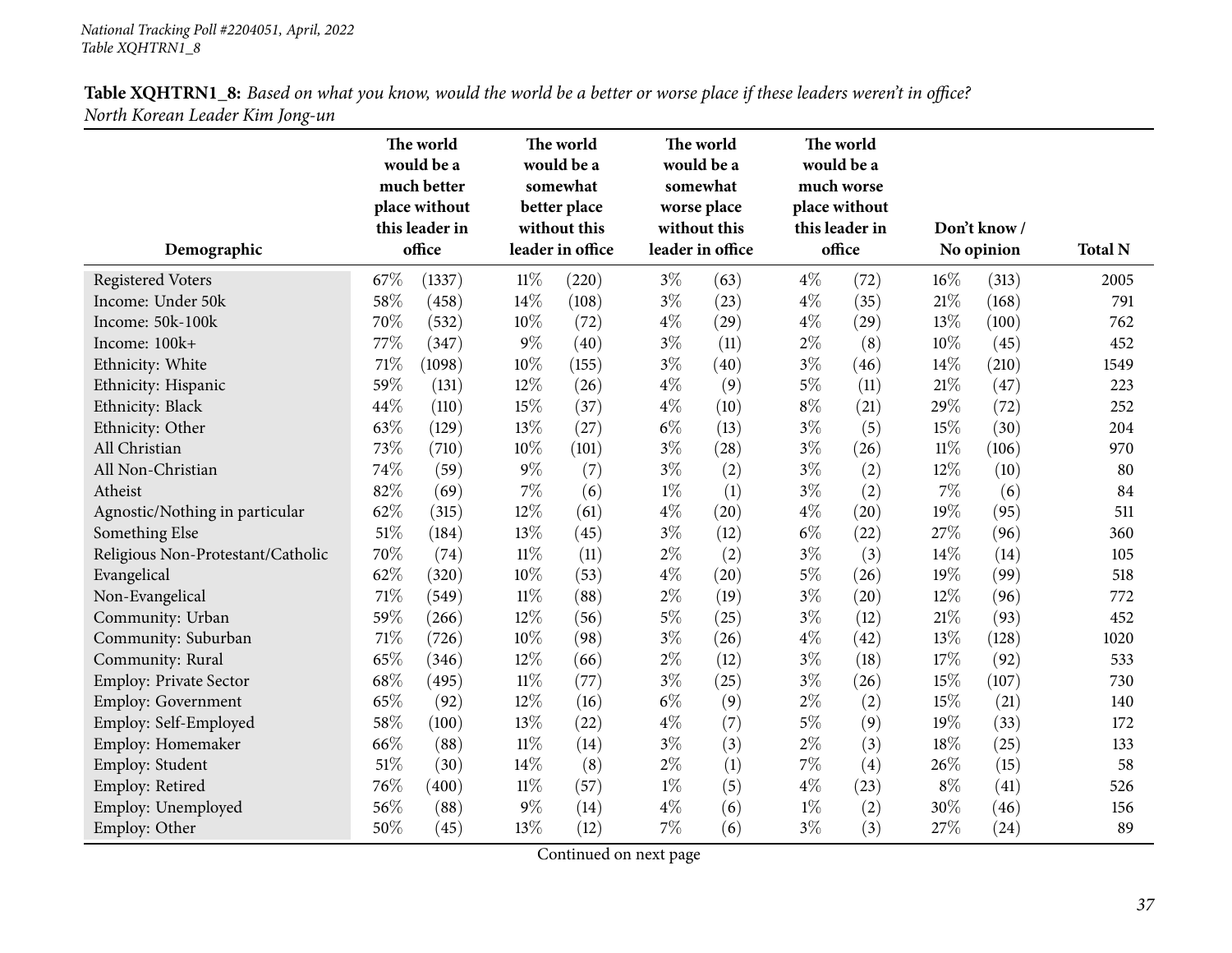| <b>Table XQHTRN1_8:</b> Based on what you know, would the world be a better or worse place if these leaders weren't in office? |  |
|--------------------------------------------------------------------------------------------------------------------------------|--|
| North Korean Leader Kim Jong-un                                                                                                |  |

÷.

|                                      | The world<br>would be a<br>much better<br>place without<br>this leader in |        |        | The world<br>would be a<br>somewhat<br>better place<br>without this |       | The world<br>would be a<br>somewhat<br>worse place<br>without this |       | The world<br>would be a<br>much worse<br>place without<br>this leader in |        | Don't know / |                |
|--------------------------------------|---------------------------------------------------------------------------|--------|--------|---------------------------------------------------------------------|-------|--------------------------------------------------------------------|-------|--------------------------------------------------------------------------|--------|--------------|----------------|
| Demographic                          |                                                                           | office |        | leader in office                                                    |       | leader in office                                                   |       | office                                                                   |        | No opinion   | <b>Total N</b> |
| <b>Registered Voters</b>             | 67%                                                                       | (1337) | $11\%$ | (220)                                                               | $3\%$ | (63)                                                               | $4\%$ | (72)                                                                     | 16%    | (313)        | 2005           |
| Military HH: Yes                     | 73%                                                                       | (270)  | 10%    | (37)                                                                | $3\%$ | (9)                                                                | $2\%$ | (6)                                                                      | 12%    | (45)         | 368            |
| Military HH: No                      | 65%                                                                       | (1068) | 11%    | (183)                                                               | $3\%$ | (53)                                                               | $4\%$ | (66)                                                                     | $16\%$ | (267)        | 1637           |
| RD/WT: Right Direction               | 67%                                                                       | (437)  | $11\%$ | (73)                                                                | $5\%$ | (31)                                                               | $4\%$ | (27)                                                                     | 13%    | (83)         | 651            |
| RD/WT: Wrong Track                   | 67%                                                                       | (901)  | $11\%$ | (147)                                                               | $2\%$ | (32)                                                               | $3\%$ | (45)                                                                     | 17%    | (229)        | 1354           |
| Biden Job Approve                    | 69%                                                                       | (579)  | $11\%$ | (91)                                                                | $4\%$ | (35)                                                               | $4\%$ | (35)                                                                     | $11\%$ | (95)         | 835            |
| Biden Job Disapprove                 | 67%                                                                       | (742)  | $11\%$ | (125)                                                               | 2%    | (27)                                                               | $3\%$ | (37)                                                                     | 16%    | (179)        | 1109           |
| Biden Job Strongly Approve           | 67%                                                                       | (228)  | $11\%$ | (36)                                                                | $6\%$ | (20)                                                               | $7\%$ | (25)                                                                     | 10%    | (34)         | 342            |
| Biden Job Somewhat Approve           | 71%                                                                       | (351)  | $11\%$ | (54)                                                                | $3\%$ | (15)                                                               | $2\%$ | (11)                                                                     | 12%    | (61)         | 492            |
| Biden Job Somewhat Disapprove        | 58%                                                                       | (169)  | 13%    | (39)                                                                | $3\%$ | (10)                                                               | $4\%$ | (12)                                                                     | 21%    | (61)         | 290            |
| <b>Biden Job Strongly Disapprove</b> | 70%                                                                       | (573)  | $11\%$ | (86)                                                                | 2%    | (17)                                                               | $3\%$ | (25)                                                                     | $14\%$ | (117)        | 819            |
| Favorable of Biden                   | 69%                                                                       | (596)  | $11\%$ | (92)                                                                | $4\%$ | (32)                                                               | $4\%$ | (36)                                                                     | 12%    | (103)        | 859            |
| Unfavorable of Biden                 | 67%                                                                       | (724)  | $11\%$ | (121)                                                               | $3\%$ | (29)                                                               | $3\%$ | (34)                                                                     | 15%    | (164)        | 1073           |
| Very Favorable of Biden              | 67%                                                                       | (255)  | $9\%$  | (36)                                                                | $5\%$ | (21)                                                               | 7%    | (27)                                                                     | $11\%$ | (41)         | 379            |
| Somewhat Favorable of Biden          | 71%                                                                       | (341)  | 12%    | (57)                                                                | $2\%$ | (12)                                                               | $2\%$ | (9)                                                                      | 13%    | (62)         | 480            |
| Somewhat Unfavorable of Biden        | 62%                                                                       | (154)  | 13%    | (31)                                                                | $4\%$ | (11)                                                               | $4\%$ | (9)                                                                      | 18%    | (44)         | 249            |
| Very Unfavorable of Biden            | 69%                                                                       | (570)  | $11\%$ | (90)                                                                | 2%    | (18)                                                               | $3\%$ | (26)                                                                     | 15%    | (120)        | 824            |
| #1 Issue: Economy                    | 64%                                                                       | (526)  | 12%    | (102)                                                               | $3\%$ | (26)                                                               | $3\%$ | (23)                                                                     | 17%    | (143)        | 821            |
| #1 Issue: Security                   | 74%                                                                       | (245)  | 10%    | (32)                                                                | $3\%$ | (9)                                                                | $1\%$ | (4)                                                                      | 12%    | (40)         | 329            |
| #1 Issue: Health Care                | 67%                                                                       | (120)  | $7\%$  | (12)                                                                | $3\%$ | (6)                                                                | $8\%$ | (15)                                                                     | 15%    | (28)         | 180            |
| #1 Issue: Medicare / Social Security | 69%                                                                       | (147)  | 12%    | (25)                                                                | $1\%$ | (2)                                                                | $5\%$ | (10)                                                                     | 14%    | (29)         | 214            |
| #1 Issue: Women's Issues             | 67%                                                                       | (63)   | $11\%$ | (10)                                                                | $1\%$ | (1)                                                                | $5\%$ | (4)                                                                      | 17%    | (16)         | 95             |
| #1 Issue: Education                  | 55%                                                                       | (46)   | 10%    | (8)                                                                 | 15%   | (12)                                                               | $2\%$ | (2)                                                                      | 18%    | (14)         | 82             |
| #1 Issue: Energy                     | 66%                                                                       | (114)  | 15%    | (25)                                                                | $3\%$ | (5)                                                                | $1\%$ | (2)                                                                      | 15%    | (26)         | 172            |
| #1 Issue: Other                      | 68%                                                                       | (77)   | $5\%$  | (5)                                                                 | $2\%$ | (2)                                                                | 10%   | (11)                                                                     | 15%    | (17)         | 112            |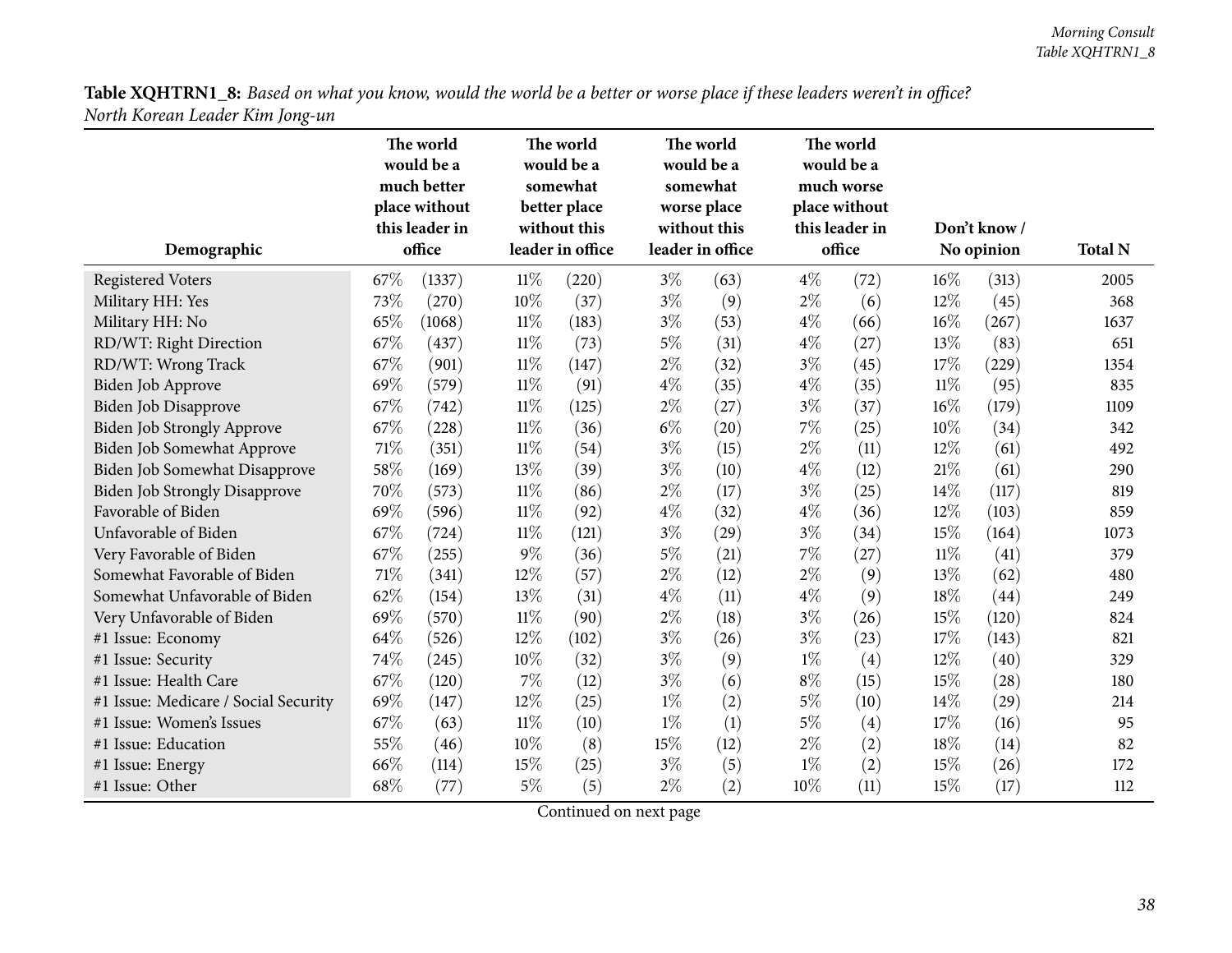| Demographic                          | The world<br>would be a<br>much better<br>place without<br>this leader in<br>office |        |        | The world<br>would be a<br>somewhat<br>better place<br>without this<br>leader in office |       | The world<br>would be a<br>somewhat<br>worse place<br>without this<br>leader in office |       | The world<br>would be a<br>much worse<br>place without<br>this leader in<br>office |        | Don't know /<br>No opinion | <b>Total N</b> |
|--------------------------------------|-------------------------------------------------------------------------------------|--------|--------|-----------------------------------------------------------------------------------------|-------|----------------------------------------------------------------------------------------|-------|------------------------------------------------------------------------------------|--------|----------------------------|----------------|
| Registered Voters                    | 67%                                                                                 | (1337) | $11\%$ | (220)                                                                                   | $3\%$ | (63)                                                                                   | $4\%$ | (72)                                                                               | $16\%$ | (313)                      | 2005           |
| 2020 Vote: Joe Biden                 | 69%                                                                                 | (657)  | 10%    | (97)                                                                                    | $4\%$ | (33)                                                                                   | $4\%$ | (41)                                                                               | 13%    | (120)                      | 949            |
| 2020 Vote: Donald Trump              | 68\%                                                                                | (590)  | 11%    | (94)                                                                                    | $3\%$ | (24)                                                                                   | $3\%$ | (25)                                                                               | 15%    | (133)                      | 867            |
| 2020 Vote: Didn't Vote               | 45%                                                                                 | (69)   | 16%    | (25)                                                                                    | $3\%$ | (5)                                                                                    | $1\%$ | (2)                                                                                | 35%    | (53)                       | 153            |
| 2018 House Vote: Democrat            | 70%                                                                                 | (517)  | 10%    | (70)                                                                                    | $4\%$ | (31)                                                                                   | $6\%$ | (42)                                                                               | $10\%$ | (77)                       | 737            |
| 2018 House Vote: Republican          | 74%                                                                                 | (550)  | $9\%$  | (65)                                                                                    | $2\%$ | (18)                                                                                   | $3\%$ | (19)                                                                               | 13%    | (94)                       | 746            |
| 2018 House Vote: Someone else        | 51\%                                                                                | (26)   | $11\%$ | (5)                                                                                     |       | (0)                                                                                    |       | (0)                                                                                | 37\%   | (19)                       | 51             |
| 2016 Vote: Hillary Clinton           | $71\%$                                                                              | (495)  | $8\%$  | (57)                                                                                    | $3\%$ | (23)                                                                                   | $6\%$ | (38)                                                                               | 12\%   | (81)                       | 695            |
| 2016 Vote: Donald Trump              | 71\%                                                                                | (553)  | 10%    | (78)                                                                                    | $3\%$ | $\left( 22\right)$                                                                     | $3\%$ | (19)                                                                               | $14\%$ | (106)                      | 778            |
| 2016 Vote: Other                     | 72%                                                                                 | (73)   | $11\%$ | (11)                                                                                    | $1\%$ | (1)                                                                                    | $5\%$ | (5)                                                                                | 12\%   | (13)                       | 102            |
| 2016 Vote: Didn't Vote               | 50%                                                                                 | (216)  | 17%    | (74)                                                                                    | $4\%$ | (16)                                                                                   | $2\%$ | (9)                                                                                | 26\%   | (113)                      | 429            |
| Voted in 2014: Yes                   | 73\%                                                                                | (1007) | $9\%$  | (122)                                                                                   | $3\%$ | (36)                                                                                   | $4\%$ | (52)                                                                               | 12%    | (160)                      | 1377           |
| Voted in 2014: No                    | 53%                                                                                 | (330)  | 16%    | (98)                                                                                    | $4\%$ | (27)                                                                                   | $3\%$ | (20)                                                                               | 24\%   | (153)                      | 628            |
| 4-Region: Northeast                  | 68\%                                                                                | (241)  | $11\%$ | (38)                                                                                    | $3\%$ | (10)                                                                                   | $3\%$ | (12)                                                                               | 15\%   | (54)                       | 354            |
| 4-Region: Midwest                    | 69%                                                                                 | (309)  | 10%    | (44)                                                                                    | $2\%$ | (10)                                                                                   | $5\%$ | (20)                                                                               | 14\%   | (63)                       | 446            |
| 4-Region: South                      | 65%                                                                                 | (488)  | 10%    | (74)                                                                                    | $4\%$ | (27)                                                                                   | $4\%$ | (31)                                                                               | 17\%   | (128)                      | 748            |
| 4-Region: West                       | 65%                                                                                 | (299)  | 14%    | (64)                                                                                    | $4\%$ | (17)                                                                                   | $2\%$ | (9)                                                                                | 15\%   | (68)                       | 457            |
| Sanctions not Tied to Putin in Power | 57%                                                                                 | (658)  | 13%    | (147)                                                                                   | $4\%$ | (45)                                                                                   | $4\%$ | (46)                                                                               | 22%    | (251)                      | 1147           |
| Sanctions Tied to Putin in Power     | 79%                                                                                 | (680)  | $9\%$  | (73)                                                                                    | $2\%$ | (17)                                                                                   | $3\%$ | (26)                                                                               | $7\%$  | (62)                       | 858            |
| Heard of ICC                         | 71\%                                                                                | (729)  | $11\%$ | (110)                                                                                   | $4\%$ | (42)                                                                                   | $5\%$ | (47)                                                                               | $9\%$  | (91)                       | 1020           |
| Never Heard of ICC                   | 62%                                                                                 | (609)  | $11\%$ | (110)                                                                                   | $2\%$ | $\left( 20\right)$                                                                     | $3\%$ | (25)                                                                               | 22%    | (221)                      | 985            |

Table XQHTRN1\_8: Based on what you know, would the world be a better or worse place if these leaders weren't in office? *North Korean Leader Kim Jong-un*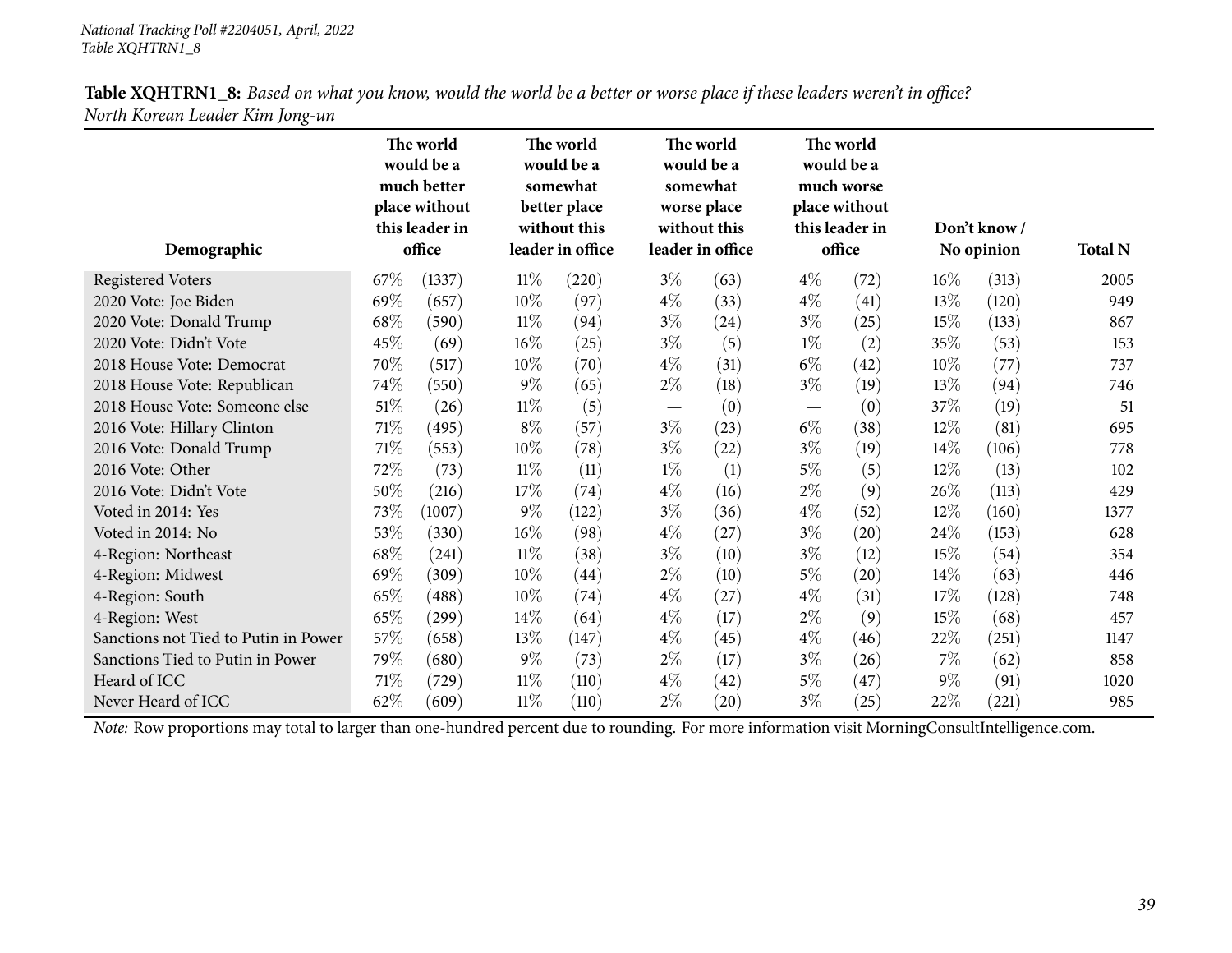|                          | The world<br>would be a<br>much better<br>place without<br>this leader in |        |        | The world<br>would be a<br>somewhat<br>better place<br>without this |        | The world<br>would be a<br>somewhat<br>worse place<br>without this |       | The world<br>would be a<br>much worse<br>place without<br>this leader in<br>office |        | Don't know / |                |
|--------------------------|---------------------------------------------------------------------------|--------|--------|---------------------------------------------------------------------|--------|--------------------------------------------------------------------|-------|------------------------------------------------------------------------------------|--------|--------------|----------------|
| Demographic              |                                                                           | office |        | leader in office                                                    |        | leader in office                                                   |       |                                                                                    |        | No opinion   | <b>Total N</b> |
| <b>Registered Voters</b> | $8\%$                                                                     | (153)  | 12%    | (246)                                                               | 13%    | (265)                                                              | $3\%$ | (69)                                                                               | 64%    | (1273)       | 2005           |
| Gender: Male             | $11\%$                                                                    | (103)  | 16%    | (152)                                                               | 15%    | (143)                                                              | $4\%$ | (38)                                                                               | 54%    | (509)        | 945            |
| Gender: Female           | $5\%$                                                                     | (50)   | $9\%$  | (93)                                                                | 12%    | (122)                                                              | $3\%$ | (31)                                                                               | 72%    | (764)        | 1060           |
| Age: 18-34               | $5\%$                                                                     | (28)   | 14%    | (71)                                                                | 11%    | (59)                                                               | $4\%$ | (20)                                                                               | 65%    | (338)        | 516            |
| Age: 35-44               | $11\%$                                                                    | (35)   | $11\%$ | (33)                                                                | $11\%$ | (34)                                                               | $4\%$ | (13)                                                                               | 63%    | (194)        | 308            |
| Age: 45-64               | $9\%$                                                                     | (60)   | $11\%$ | (77)                                                                | 14\%   | (96)                                                               | $3\%$ | (20)                                                                               | 63%    | (429)        | 682            |
| Age: 65+                 | $6\%$                                                                     | (30)   | 13%    | (66)                                                                | 15%    | (75)                                                               | $3\%$ | (16)                                                                               | 63%    | (312)        | 499            |
| GenZers: 1997-2012       | $2\%$                                                                     | (3)    | 19%    | (35)                                                                | 13%    | (24)                                                               | $5\%$ | (10)                                                                               | 60%    | (109)        | 181            |
| Millennials: 1981-1996   | $9\%$                                                                     | (50)   | $11\%$ | (63)                                                                | $11\%$ | (64)                                                               | $4\%$ | (20)                                                                               | 65%    | (366)        | 564            |
| GenXers: 1965-1980       | 10%                                                                       | (48)   | $11\%$ | (48)                                                                | 10%    | (46)                                                               | $3\%$ | (14)                                                                               | 66%    | (303)        | 460            |
| Baby Boomers: 1946-1964  | $7\%$                                                                     | (50)   | 12%    | (88)                                                                | 16%    | (120)                                                              | $3\%$ | (21)                                                                               | 62%    | (456)        | 735            |
| PID: Dem (no lean)       | $7\%$                                                                     | (47)   | 13\%   | (93)                                                                | 15%    | (109)                                                              | $4\%$ | (29)                                                                               | $61\%$ | (445)        | 723            |
| PID: Ind (no lean)       | $8\%$                                                                     | (46)   | 13%    | (77)                                                                | $11\%$ | (63)                                                               | $2\%$ | (13)                                                                               | 65%    | (375)        | 574            |
| PID: Rep (no lean)       | $8\%$                                                                     | (59)   | $11\%$ | (75)                                                                | 13%    | (92)                                                               | $4\%$ | (27)                                                                               | 64\%   | (454)        | 708            |
| PID/Gender: Dem Men      | $9\%$                                                                     | (28)   | 19%    | (60)                                                                | 18%    | (56)                                                               | $5\%$ | (17)                                                                               | 49%    | (157)        | 318            |
| PID/Gender: Dem Women    | $5\%$                                                                     | (19)   | $8\%$  | (33)                                                                | 13%    | (53)                                                               | $3\%$ | (12)                                                                               | 71%    | (288)        | 405            |
| PID/Gender: Ind Men      | 12%                                                                       | (36)   | 14%    | (44)                                                                | 13%    | (39)                                                               | $2\%$ | (6)                                                                                | 59%    | (180)        | 306            |
| PID/Gender: Ind Women    | $4\%$                                                                     | (10)   | 12%    | (33)                                                                | $9\%$  | (25)                                                               | $2\%$ | (6)                                                                                | 72%    | (194)        | 268            |
| PID/Gender: Rep Men      | 12%                                                                       | (39)   | 15%    | (48)                                                                | 15%    | (48)                                                               | $5\%$ | (15)                                                                               | 54\%   | (172)        | 322            |
| PID/Gender: Rep Women    | $5\%$                                                                     | (20)   | $7\%$  | (28)                                                                | 12%    | (45)                                                               | $3\%$ | (12)                                                                               | 73%    | (282)        | 386            |
| Ideo: Liberal (1-3)      | $9\%$                                                                     | (49)   | 15%    | (84)                                                                | 16%    | (90)                                                               | $4\%$ | (22)                                                                               | 57%    | (324)        | 569            |
| Ideo: Moderate (4)       | $6\%$                                                                     | (32)   | 12%    | (63)                                                                | 13%    | (67)                                                               | $4\%$ | (22)                                                                               | 65%    | (341)        | 525            |
| Ideo: Conservative (5-7) | $8\%$                                                                     | (64)   | 12%    | (90)                                                                | 13%    | (101)                                                              | $3\%$ | (21)                                                                               | 64\%   | (496)        | 771            |
| Educ: < College          | 7%                                                                        | (84)   | $11\%$ | (138)                                                               | 13%    | (152)                                                              | $3\%$ | (42)                                                                               | 66%    | (794)        | 1211           |
| Educ: Bachelors degree   | $8\%$                                                                     | (38)   | 14%    | (70)                                                                | 12%    | (61)                                                               | $4\%$ | (18)                                                                               | 63%    | (316)        | 503            |
| Educ: Post-grad          | $11\%$                                                                    | (31)   | 13%    | (38)                                                                | 18%    | (51)                                                               | $3\%$ | (9)                                                                                | 56%    | (163)        | 291            |

Table XQHTRN1\_9: Based on what you know, would the world be a better or worse place if these leaders weren't in office? *Indian Prime Minister Narendra Modi*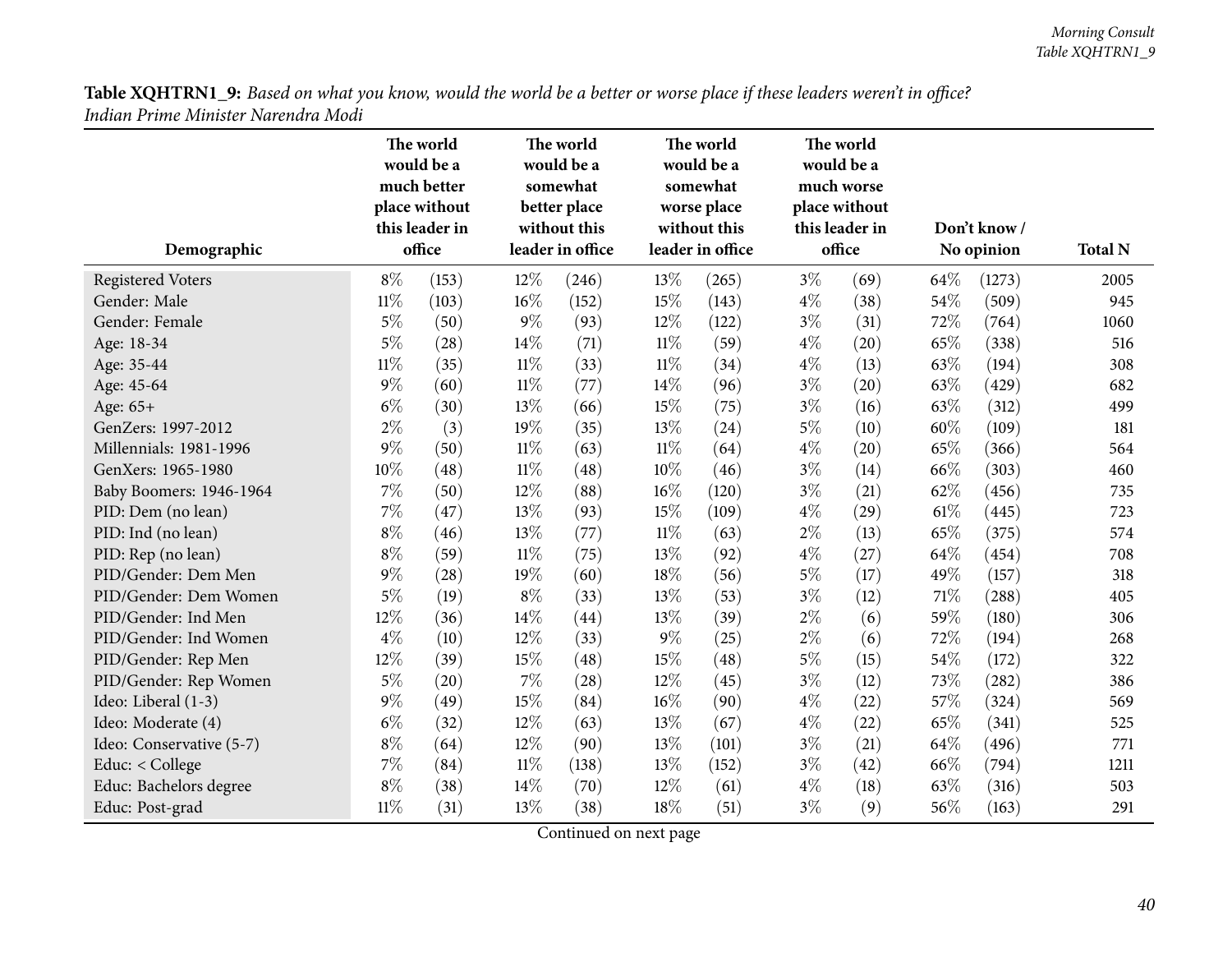|                                   | The world<br>would be a<br>much better<br>place without |                          |        | The world<br>would be a<br>somewhat<br>better place |        | The world<br>would be a<br>somewhat<br>worse place<br>without this |        | The world<br>would be a<br>much worse<br>place without<br>this leader in |        |                            |                |
|-----------------------------------|---------------------------------------------------------|--------------------------|--------|-----------------------------------------------------|--------|--------------------------------------------------------------------|--------|--------------------------------------------------------------------------|--------|----------------------------|----------------|
| Demographic                       |                                                         | this leader in<br>office |        | without this<br>leader in office                    |        | leader in office                                                   |        | office                                                                   |        | Don't know /<br>No opinion | <b>Total N</b> |
| <b>Registered Voters</b>          | $8\%$                                                   | (153)                    | 12%    | (246)                                               | 13%    | (265)                                                              | $3\%$  | (69)                                                                     | 64\%   | (1273)                     | 2005           |
| Income: Under 50k                 | $6\%$                                                   | (51)                     | $11\%$ | (90)                                                | 12%    | (97)                                                               | $4\%$  | (31)                                                                     | 66%    | (521)                      | 791            |
| Income: 50k-100k                  | $8\%$                                                   | (60)                     | 13%    | (97)                                                | 13%    | (98)                                                               | $3\%$  | (25)                                                                     | 63%    | (482)                      | 762            |
| Income: 100k+                     | $9\%$                                                   | (41)                     | 13%    | (58)                                                | 15%    | (70)                                                               | $3\%$  | (12)                                                                     | 60%    | (270)                      | 452            |
| Ethnicity: White                  | $7\%$                                                   | (111)                    | $11\%$ | (173)                                               | 14%    | (210)                                                              | $3\%$  | (46)                                                                     | 65%    | (1008)                     | 1549           |
| Ethnicity: Hispanic               | $11\%$                                                  | (24)                     | 18%    | (40)                                                | $9\%$  | (21)                                                               | $3\%$  | (7)                                                                      | 59%    | (132)                      | 223            |
| Ethnicity: Black                  | $6\%$                                                   | (15)                     | 15%    | (38)                                                | 12%    | (31)                                                               | $4\%$  | (11)                                                                     | 62%    | (157)                      | 252            |
| Ethnicity: Other                  | 13%                                                     | (26)                     | 16%    | (34)                                                | 12%    | (25)                                                               | $6\%$  | (12)                                                                     | 53%    | (108)                      | 204            |
| All Christian                     | $8\%$                                                   | (75)                     | 12%    | (116)                                               | 16%    | (158)                                                              | $4\%$  | (35)                                                                     | 60%    | (586)                      | 970            |
| All Non-Christian                 | $7\%$                                                   | (6)                      | 18%    | (14)                                                | 13%    | (10)                                                               | $11\%$ | (8)                                                                      | 52%    | (41)                       | 80             |
| Atheist                           | $11\%$                                                  | (10)                     | 12%    | (10)                                                | 10%    | (8)                                                                |        | (0)                                                                      | 67%    | (56)                       | 84             |
| Agnostic/Nothing in particular    | 7%                                                      | (38)                     | 13%    | (67)                                                | $9\%$  | (46)                                                               | $3\%$  | (14)                                                                     | 68%    | (346)                      | 511            |
| Something Else                    | 7%                                                      | (24)                     | $11\%$ | (38)                                                | 12%    | (42)                                                               | $3\%$  | (11)                                                                     | 68\%   | (244)                      | 360            |
| Religious Non-Protestant/Catholic | $8\%$                                                   | (8)                      | $18\%$ | (19)                                                | 13%    | (14)                                                               | $8\%$  | (8)                                                                      | 53%    | (56)                       | 105            |
| Evangelical                       | $8\%$                                                   | (43)                     | 9%     | (46)                                                | 14%    | (74)                                                               | $3\%$  | (16)                                                                     | 65%    | (339)                      | 518            |
| Non-Evangelical                   | $7\%$                                                   | (54)                     | 13%    | (99)                                                | 15%    | (118)                                                              | $4\%$  | (30)                                                                     | 61\%   | (472)                      | 772            |
| Community: Urban                  | $9\%$                                                   | (38)                     | 15%    | (67)                                                | 13%    | (60)                                                               | $3\%$  | (16)                                                                     | 60%    | (271)                      | 452            |
| Community: Suburban               | $8\%$                                                   | (81)                     | 12%    | (120)                                               | 13%    | (133)                                                              | $4\%$  | (40)                                                                     | 63%    | (646)                      | 1020           |
| Community: Rural                  | $6\%$                                                   | (33)                     | $11\%$ | (59)                                                | 13%    | (72)                                                               | $2\%$  | (13)                                                                     | 67%    | (356)                      | 533            |
| <b>Employ: Private Sector</b>     | $8\%$                                                   | (60)                     | 14%    | (99)                                                | 13%    | (97)                                                               | $3\%$  | (25)                                                                     | $61\%$ | (449)                      | 730            |
| <b>Employ: Government</b>         | $7\%$                                                   | (10)                     | 9%     | (12)                                                | 20%    | (28)                                                               | $2\%$  | (2)                                                                      | 62%    | (87)                       | 140            |
| Employ: Self-Employed             | 12%                                                     | (20)                     | 17%    | (30)                                                | $11\%$ | (18)                                                               | $5\%$  | (9)                                                                      | 55%    | (95)                       | 172            |
| Employ: Homemaker                 | $4\%$                                                   | (5)                      | 9%     | (12)                                                | 10%    | (13)                                                               | $6\%$  | (8)                                                                      | 72%    | (95)                       | 133            |
| Employ: Student                   |                                                         | (0)                      | 19%    | (11)                                                | $11\%$ | (7)                                                                | $6\%$  | (3)                                                                      | 64%    | (37)                       | 58             |
| Employ: Retired                   | $8\%$                                                   | (41)                     | $11\%$ | (59)                                                | 15%    | (80)                                                               | $3\%$  | (16)                                                                     | 63%    | (330)                      | 526            |
| Employ: Unemployed                | $8\%$                                                   | (12)                     | 10%    | (16)                                                | $7\%$  | (11)                                                               | $1\%$  | (1)                                                                      | 75%    | (117)                      | 156            |
| Employ: Other                     | $5\%$                                                   | (5)                      | $7\%$  | (6)                                                 | 13%    | (11)                                                               | $4\%$  | (3)                                                                      | 71%    | (64)                       | 89             |

Table XQHTRN1\_9: Based on what you know, would the world be a better or worse place if these leaders weren't in office? *Indian Prime Minister Narendra Modi*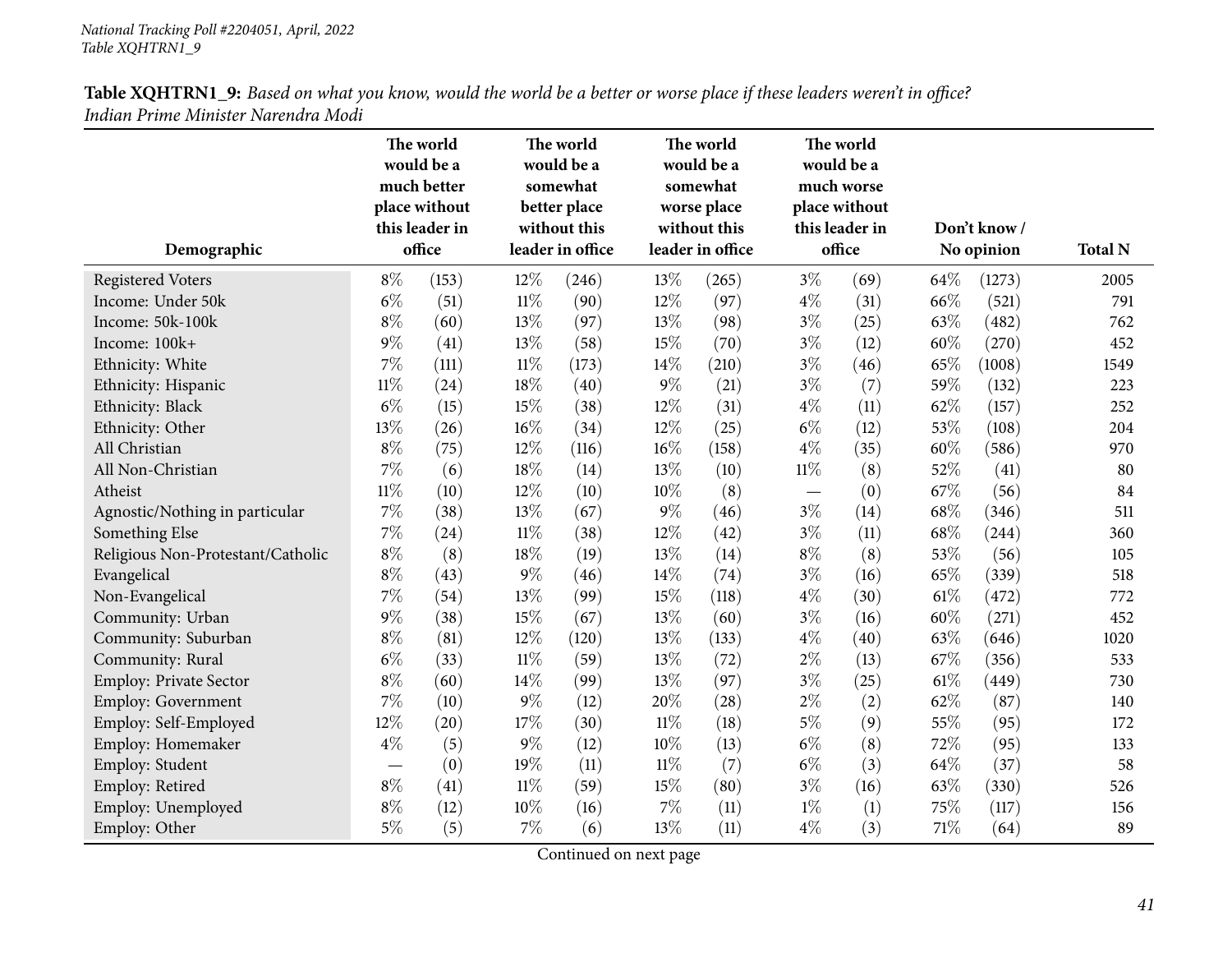|                                      | The world<br>would be a<br>much better<br>place without<br>this leader in |        |        | The world<br>would be a<br>somewhat<br>better place<br>without this |        | The world<br>would be a<br>somewhat<br>worse place<br>without this |       | The world<br>would be a<br>much worse<br>place without<br>this leader in |        | Don't know / |                |
|--------------------------------------|---------------------------------------------------------------------------|--------|--------|---------------------------------------------------------------------|--------|--------------------------------------------------------------------|-------|--------------------------------------------------------------------------|--------|--------------|----------------|
| Demographic                          |                                                                           | office |        | leader in office                                                    |        | leader in office                                                   |       | office                                                                   |        | No opinion   | <b>Total N</b> |
| <b>Registered Voters</b>             | $8\%$                                                                     | (153)  | 12%    | (246)                                                               | 13%    | (265)                                                              | $3\%$ | (69)                                                                     | 64\%   | (1273)       | 2005           |
| Military HH: Yes                     | $9\%$                                                                     | (34)   | 12%    | (44)                                                                | 17%    | (61)                                                               | $2\%$ | (9)                                                                      | 60%    | (220)        | 368            |
| Military HH: No                      | 7%                                                                        | (118)  | 12%    | (202)                                                               | 12%    | (204)                                                              | $4\%$ | (60)                                                                     | 64%    | (1054)       | 1637           |
| RD/WT: Right Direction               | $7\%$                                                                     | (44)   | 14%    | (91)                                                                | 15%    | (95)                                                               | $7\%$ | (45)                                                                     | 58%    | (376)        | 651            |
| RD/WT: Wrong Track                   | $8\%$                                                                     | (108)  | $11\%$ | (155)                                                               | 13%    | (170)                                                              | $2\%$ | (23)                                                                     | 66%    | (897)        | 1354           |
| Biden Job Approve                    | 7%                                                                        | (56)   | 14%    | (118)                                                               | 14%    | (116)                                                              | $4\%$ | (36)                                                                     | $61\%$ | (509)        | 835            |
| Biden Job Disapprove                 | $8\%$                                                                     | (93)   | $11\%$ | (127)                                                               | 13%    | (149)                                                              | $3\%$ | (33)                                                                     | 64\%   | (708)        | 1109           |
| Biden Job Strongly Approve           | $10\%$                                                                    | (36)   | 17%    | (57)                                                                | 17%    | (57)                                                               | $6\%$ | (21)                                                                     | 50%    | (172)        | 342            |
| <b>Biden Job Somewhat Approve</b>    | $4\%$                                                                     | (20)   | 12%    | (61)                                                                | 12%    | (59)                                                               | $3\%$ | (15)                                                                     | 69%    | (338)        | 492            |
| Biden Job Somewhat Disapprove        | 7%                                                                        | (19)   | $11\%$ | (33)                                                                | 14%    | (40)                                                               | $4\%$ | (13)                                                                     | 64%    | (186)        | 290            |
| <b>Biden Job Strongly Disapprove</b> | $9\%$                                                                     | (74)   | $11\%$ | (94)                                                                | 13%    | (109)                                                              | $2\%$ | (20)                                                                     | 64\%   | (522)        | 819            |
| Favorable of Biden                   | 7%                                                                        | (59)   | 13%    | (116)                                                               | 13%    | (112)                                                              | $4\%$ | (38)                                                                     | 62%    | (534)        | 859            |
| Unfavorable of Biden                 | $9\%$                                                                     | (92)   | $11\%$ | (123)                                                               | 14%    | (151)                                                              | $3\%$ | (29)                                                                     | 63%    | (678)        | 1073           |
| Very Favorable of Biden              | $9\%$                                                                     | (35)   | 15%    | (57)                                                                | $16\%$ | (60)                                                               | $6\%$ | (25)                                                                     | 53%    | (203)        | 379            |
| Somewhat Favorable of Biden          | $5\%$                                                                     | (24)   | 12%    | (59)                                                                | $11\%$ | (52)                                                               | $3\%$ | (13)                                                                     | 69%    | (332)        | 480            |
| Somewhat Unfavorable of Biden        | 7%                                                                        | (16)   | 14%    | (34)                                                                | 14%    | (35)                                                               | $4\%$ | (9)                                                                      | 62%    | (155)        | 249            |
| Very Unfavorable of Biden            | $9\%$                                                                     | (76)   | $11\%$ | (89)                                                                | 14%    | (116)                                                              | $2\%$ | (20)                                                                     | 63%    | (523)        | 824            |
| #1 Issue: Economy                    | 7%                                                                        | (56)   | 12%    | (99)                                                                | 14%    | (113)                                                              | $4\%$ | (29)                                                                     | 64\%   | (524)        | 821            |
| #1 Issue: Security                   | 10%                                                                       | (32)   | $11\%$ | (36)                                                                | 15%    | (50)                                                               | $2\%$ | (5)                                                                      | 62%    | (206)        | 329            |
| #1 Issue: Health Care                | 7%                                                                        | (12)   | $11\%$ | (19)                                                                | 13%    | (23)                                                               | $4\%$ | (7)                                                                      | 67\%   | (120)        | 180            |
| #1 Issue: Medicare / Social Security | $4\%$                                                                     | (9)    | $8\%$  | (17)                                                                | 12%    | (26)                                                               | $4\%$ | (9)                                                                      | 72%    | (154)        | 214            |
| #1 Issue: Women's Issues             | $8\%$                                                                     | (7)    | 16%    | (15)                                                                | $6\%$  | (5)                                                                | 7%    | (6)                                                                      | 64\%   | (60)         | 95             |
| #1 Issue: Education                  | $9\%$                                                                     | (8)    | $11\%$ | (9)                                                                 | 17%    | (14)                                                               | $5\%$ | (4)                                                                      | 58%    | (47)         | 82             |
| #1 Issue: Energy                     | $11\%$                                                                    | (19)   | 20%    | (35)                                                                | 10%    | (18)                                                               | $4\%$ | (6)                                                                      | 55%    | (95)         | 172            |
| #1 Issue: Other                      | $9\%$                                                                     | (10)   | 13%    | (15)                                                                | 16%    | (17)                                                               | $2\%$ | (2)                                                                      | 60%    | (67)         | 112            |

Table XQHTRN1\_9: Based on what you know, would the world be a better or worse place if these leaders weren't in office? *Indian Prime Minister Narendra Modi*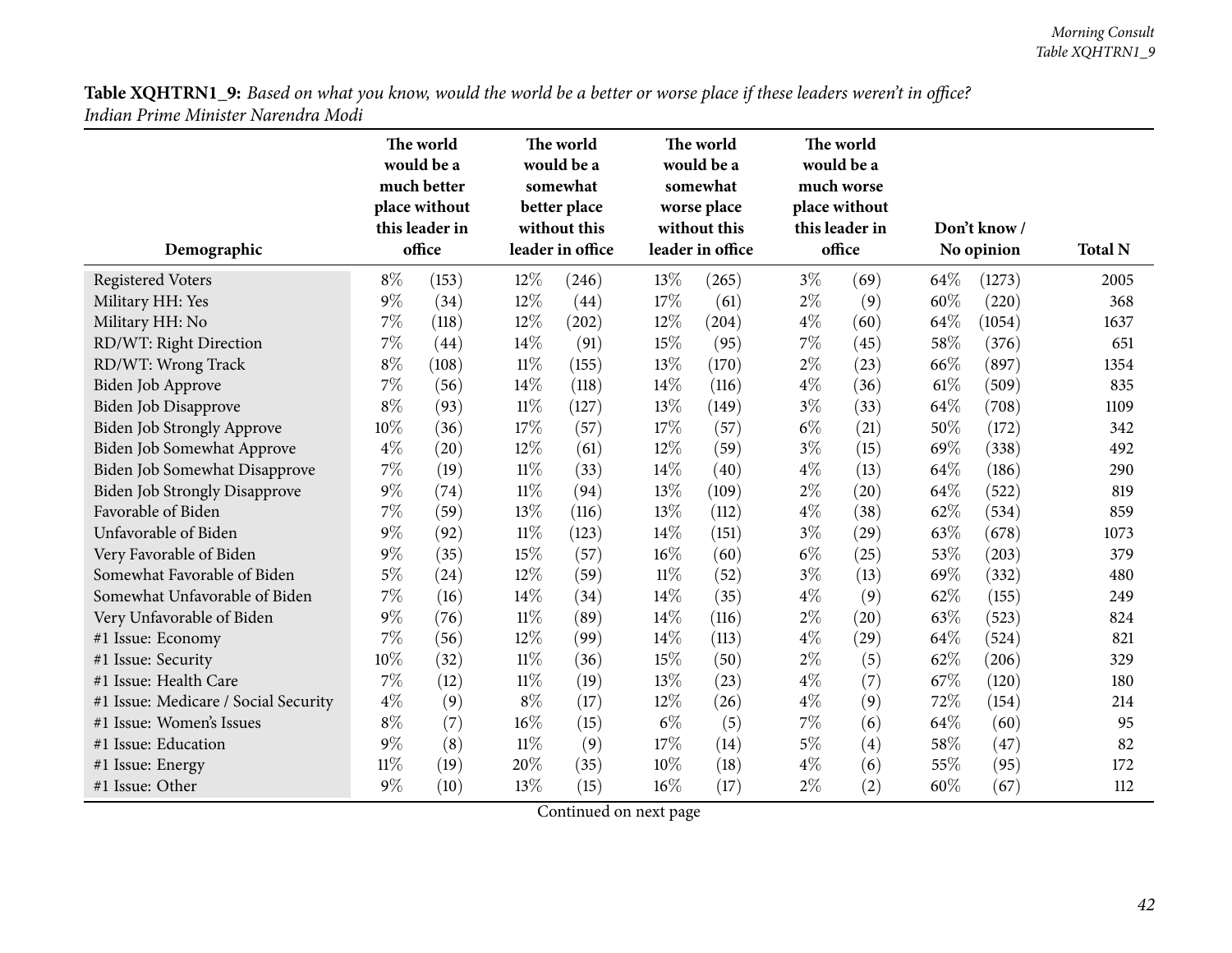| Demographic                          | The world<br>would be a<br>much better<br>place without<br>this leader in<br>office |       |        | The world<br>would be a<br>somewhat<br>better place<br>without this<br>leader in office |        | The world<br>would be a<br>somewhat<br>worse place<br>without this<br>leader in office |       | The world<br>would be a<br>much worse<br>place without<br>this leader in<br>office |        | Don't know/<br>No opinion | <b>Total N</b> |
|--------------------------------------|-------------------------------------------------------------------------------------|-------|--------|-----------------------------------------------------------------------------------------|--------|----------------------------------------------------------------------------------------|-------|------------------------------------------------------------------------------------|--------|---------------------------|----------------|
| <b>Registered Voters</b>             | $8\%$                                                                               | (153) | $12\%$ | (246)                                                                                   | 13\%   | (265)                                                                                  | $3\%$ | (69)                                                                               | 64\%   | (1273)                    | 2005           |
| 2020 Vote: Joe Biden                 | $8\%$                                                                               | (72)  | 14%    | (132)                                                                                   | 13%    | (126)                                                                                  | $4\%$ | (42)                                                                               | $61\%$ | (576)                     | 949            |
| 2020 Vote: Donald Trump              | $8\%$                                                                               | (70)  | $11\%$ | (98)                                                                                    | $14\%$ | (120)                                                                                  | $3\%$ | (24)                                                                               | 64\%   | (555)                     | 867            |
| 2020 Vote: Didn't Vote               | $5\%$                                                                               | (7)   | 7%     | (11)                                                                                    | 7%     | (11)                                                                                   | $1\%$ | (2)                                                                                | 79%    | (122)                     | 153            |
| 2018 House Vote: Democrat            | $8\%$                                                                               | (56)  | 14\%   | (106)                                                                                   | 16%    | (118)                                                                                  | $4\%$ | (33)                                                                               | 57%    | (423)                     | 737            |
| 2018 House Vote: Republican          | $9\%$                                                                               | (66)  | $12\%$ | (91)                                                                                    | 14\%   | (108)                                                                                  | $2\%$ | (18)                                                                               | 62\%   | (464)                     | 746            |
| 2018 House Vote: Someone else        | $9\%$                                                                               | (5)   | $11\%$ | (6)                                                                                     | $1\%$  | (0)                                                                                    |       | (0)                                                                                | 79%    | (40)                      | 51             |
| 2016 Vote: Hillary Clinton           | $8\%$                                                                               | (53)  | 14\%   | (100)                                                                                   | 15%    | (103)                                                                                  | $4\%$ | (26)                                                                               | 59%    | (413)                     | 695            |
| 2016 Vote: Donald Trump              | $9\%$                                                                               | (68)  | 12\%   | (93)                                                                                    | 15%    | (113)                                                                                  | $3\%$ | (23)                                                                               | 62%    | (481)                     | 778            |
| 2016 Vote: Other                     | $10\%$                                                                              | (10)  | 14\%   | (14)                                                                                    | $8\%$  | (9)                                                                                    | $1\%$ | (1)                                                                                | 67\%   | (69)                      | 102            |
| 2016 Vote: Didn't Vote               | $5\%$                                                                               | (22)  | $9\%$  | (38)                                                                                    | $9\%$  | (41)                                                                                   | $4\%$ | (18)                                                                               | 72\%   | (310)                     | 429            |
| Voted in 2014: Yes                   | $9\%$                                                                               | (125) | 13%    | (179)                                                                                   | 15%    | (202)                                                                                  | $3\%$ | (45)                                                                               | 60%    | (826)                     | 1377           |
| Voted in 2014: No                    | $4\%$                                                                               | (28)  | $11\%$ | (67)                                                                                    | 10%    | (63)                                                                                   | $4\%$ | (23)                                                                               | 71\%   | (447)                     | 628            |
| 4-Region: Northeast                  | $7\%$                                                                               | (26)  | 13%    | (46)                                                                                    | 15%    | (53)                                                                                   | $4\%$ | (13)                                                                               | 61%    | (216)                     | 354            |
| 4-Region: Midwest                    | $7\%$                                                                               | (29)  | $11\%$ | (49)                                                                                    | 13%    | (60)                                                                                   | $3\%$ | (13)                                                                               | 66\%   | (295)                     | 446            |
| 4-Region: South                      | $7\%$                                                                               | (53)  | 13%    | (96)                                                                                    | 14\%   | (102)                                                                                  | $4\%$ | $\left( 29\right)$                                                                 | 62\%   | (467)                     | 748            |
| 4-Region: West                       | $10\%$                                                                              | (44)  | 12%    | (55)                                                                                    | 11%    | (50)                                                                                   | $3\%$ | (13)                                                                               | 65%    | (295)                     | 457            |
| Sanctions not Tied to Putin in Power | $7\%$                                                                               | (81)  | $11\%$ | (123)                                                                                   | 12%    | (141)                                                                                  | $4\%$ | (47)                                                                               | 66\%   | (755)                     | 1147           |
| Sanctions Tied to Putin in Power     | $8\%$                                                                               | (71)  | 14%    | (123)                                                                                   | 14%    | (124)                                                                                  | $2\%$ | (21)                                                                               | 60%    | (518)                     | 858            |
| Heard of ICC                         | $11\%$                                                                              | (110) | 18%    | (181)                                                                                   | 19%    | (196)                                                                                  | $4\%$ | (39)                                                                               | 48\%   | (493)                     | 1020           |
| Never Heard of ICC                   | $4\%$                                                                               | (43)  | $7\%$  | (65)                                                                                    | 7%     | (69)                                                                                   | $3\%$ | $\left( 29\right)$                                                                 | 79\%   | $\left( 780\right)$       | 985            |

Table XQHTRN1\_9: Based on what you know, would the world be a better or worse place if these leaders weren't in office? *Indian Prime Minister Narendra Modi*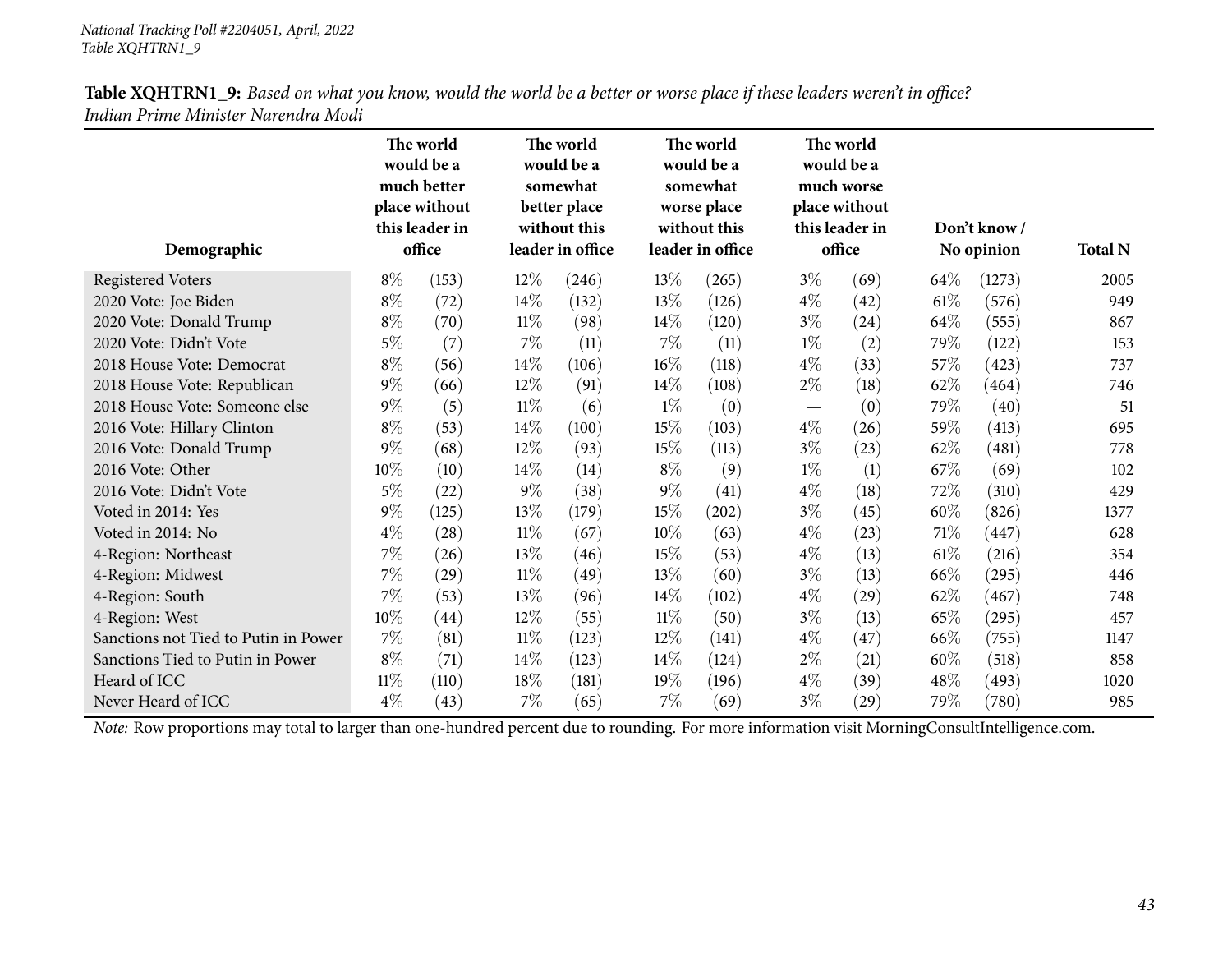| Table XQHTRN1_10: Based on what you know, would the world be a better or worse place if these leaders weren't in office? |  |
|--------------------------------------------------------------------------------------------------------------------------|--|
| Crown Prince of Saudi Arabia Mohammed bin Salman Al Saud                                                                 |  |

|                          | The world<br>would be a<br>much better<br>place without<br>this leader in |        | The world<br>would be a<br>somewhat<br>better place<br>without this<br>leader in office |                    |        | The world<br>would be a<br>somewhat<br>worse place<br>without this<br>leader in office |        | The world<br>would be a<br>much worse<br>place without<br>this leader in |            | Don't know / |                |
|--------------------------|---------------------------------------------------------------------------|--------|-----------------------------------------------------------------------------------------|--------------------|--------|----------------------------------------------------------------------------------------|--------|--------------------------------------------------------------------------|------------|--------------|----------------|
| Demographic              |                                                                           | office |                                                                                         |                    |        |                                                                                        | office |                                                                          | No opinion |              | <b>Total N</b> |
| <b>Registered Voters</b> | 22%                                                                       | (434)  | 15%                                                                                     | (302)              | $8\%$  | (159)                                                                                  | $3\%$  | (52)                                                                     | 53%        | (1058)       | 2005           |
| Gender: Male             | 28%                                                                       | (263)  | 19%                                                                                     | (181)              | 10%    | (91)                                                                                   | $3\%$  | (28)                                                                     | 40%        | (382)        | 945            |
| Gender: Female           | 16%                                                                       | (172)  | $11\%$                                                                                  | (121)              | $6\%$  | (68)                                                                                   | $2\%$  | (24)                                                                     | 64%        | (676)        | 1060           |
| Age: 18-34               | 14%                                                                       | (72)   | 14%                                                                                     | (74)               | $9\%$  | (48)                                                                                   | $2\%$  | (13)                                                                     | 60%        | (310)        | 516            |
| Age: 35-44               | 19%                                                                       | (59)   | $11\%$                                                                                  | (33)               | $9\%$  | (26)                                                                                   | $3\%$  | (8)                                                                      | 59%        | (182)        | 308            |
| Age: 45-64               | 23%                                                                       | (158)  | 16%                                                                                     | (107)              | $8\%$  | (57)                                                                                   | $3\%$  | (22)                                                                     | 49%        | (337)        | 682            |
| Age: 65+                 | 29%                                                                       | (145)  | 18%                                                                                     | (87)               | $5\%$  | (27)                                                                                   | $2\%$  | (9)                                                                      | 46%        | (230)        | 499            |
| GenZers: 1997-2012       | $11\%$                                                                    | (19)   | 15%                                                                                     | $\left( 28\right)$ | $9\%$  | (16)                                                                                   | $4\%$  | (8)                                                                      | $61\%$     | (110)        | 181            |
| Millennials: 1981-1996   | 17%                                                                       | (95)   | 12%                                                                                     | (68)               | 10%    | (55)                                                                                   | $2\%$  | (12)                                                                     | 59%        | (333)        | 564            |
| GenXers: 1965-1980       | 21%                                                                       | (97)   | 12%                                                                                     | (55)               | $8\%$  | (37)                                                                                   | $3\%$  | (12)                                                                     | 56%        | (259)        | 460            |
| Baby Boomers: 1946-1964  | 27%                                                                       | (202)  | 19%                                                                                     | (138)              | $6\%$  | (47)                                                                                   | $3\%$  | (19)                                                                     | 45%        | (329)        | 735            |
| PID: Dem (no lean)       | 29%                                                                       | (207)  | 14%                                                                                     | (100)              | $8\%$  | (55)                                                                                   | $3\%$  | (24)                                                                     | 47%        | (337)        | 723            |
| PID: Ind (no lean)       | 20%                                                                       | (115)  | 15%                                                                                     | (84)               | $8\%$  | (43)                                                                                   | $1\%$  | (7)                                                                      | 57%        | (325)        | 574            |
| PID: Rep (no lean)       | 16%                                                                       | (112)  | 17%                                                                                     | (117)              | $9\%$  | (61)                                                                                   | $3\%$  | (22)                                                                     | 56%        | (397)        | 708            |
| PID/Gender: Dem Men      | 36%                                                                       | (115)  | 17%                                                                                     | (55)               | $10\%$ | (32)                                                                                   | $4\%$  | (14)                                                                     | 32%        | (102)        | 318            |
| PID/Gender: Dem Women    | 23%                                                                       | (92)   | $11\%$                                                                                  | (45)               | $6\%$  | (23)                                                                                   | $2\%$  | (10)                                                                     | 58%        | (235)        | 405            |
| PID/Gender: Ind Men      | 27%                                                                       | (83)   | 18%                                                                                     | (54)               | $9\%$  | (26)                                                                                   | $1\%$  | (4)                                                                      | 45%        | (139)        | 306            |
| PID/Gender: Ind Women    | 12%                                                                       | (31)   | $11\%$                                                                                  | (31)               | $6\%$  | (17)                                                                                   | $1\%$  | (3)                                                                      | 69%        | (186)        | 268            |
| PID/Gender: Rep Men      | 20%                                                                       | (64)   | 22%                                                                                     | (72)               | 10%    | (33)                                                                                   | $3\%$  | (11)                                                                     | 44%        | (142)        | 322            |
| PID/Gender: Rep Women    | 12%                                                                       | (48)   | 12%                                                                                     | (45)               | $7\%$  | (28)                                                                                   | $3\%$  | (10)                                                                     | 66%        | (255)        | 386            |
| Ideo: Liberal (1-3)      | 34%                                                                       | (192)  | 15%                                                                                     | (83)               | $8\%$  | (43)                                                                                   | $3\%$  | (19)                                                                     | 41%        | (232)        | 569            |
| Ideo: Moderate (4)       | 19%                                                                       | (100)  | 15%                                                                                     | (77)               | 10%    | (52)                                                                                   | $2\%$  | (13)                                                                     | 54%        | (283)        | 525            |
| Ideo: Conservative (5-7) | 17%                                                                       | (133)  | 18%                                                                                     | (136)              | $7\%$  | (56)                                                                                   | $2\%$  | (15)                                                                     | 56%        | (430)        | 771            |
| Educ: < College          | 19%                                                                       | (230)  | 14%                                                                                     | (164)              | $8\%$  | (92)                                                                                   | $2\%$  | (30)                                                                     | 57%        | (695)        | 1211           |
| Educ: Bachelors degree   | 24%                                                                       | (122)  | 18%                                                                                     | (93)               | $7\%$  | (33)                                                                                   | $2\%$  | (12)                                                                     | 48%        | (243)        | 503            |
| Educ: Post-grad          | 28%                                                                       | (82)   | 16%                                                                                     | (45)               | $11\%$ | (33)                                                                                   | $4\%$  | (10)                                                                     | 42%        | (121)        | 291            |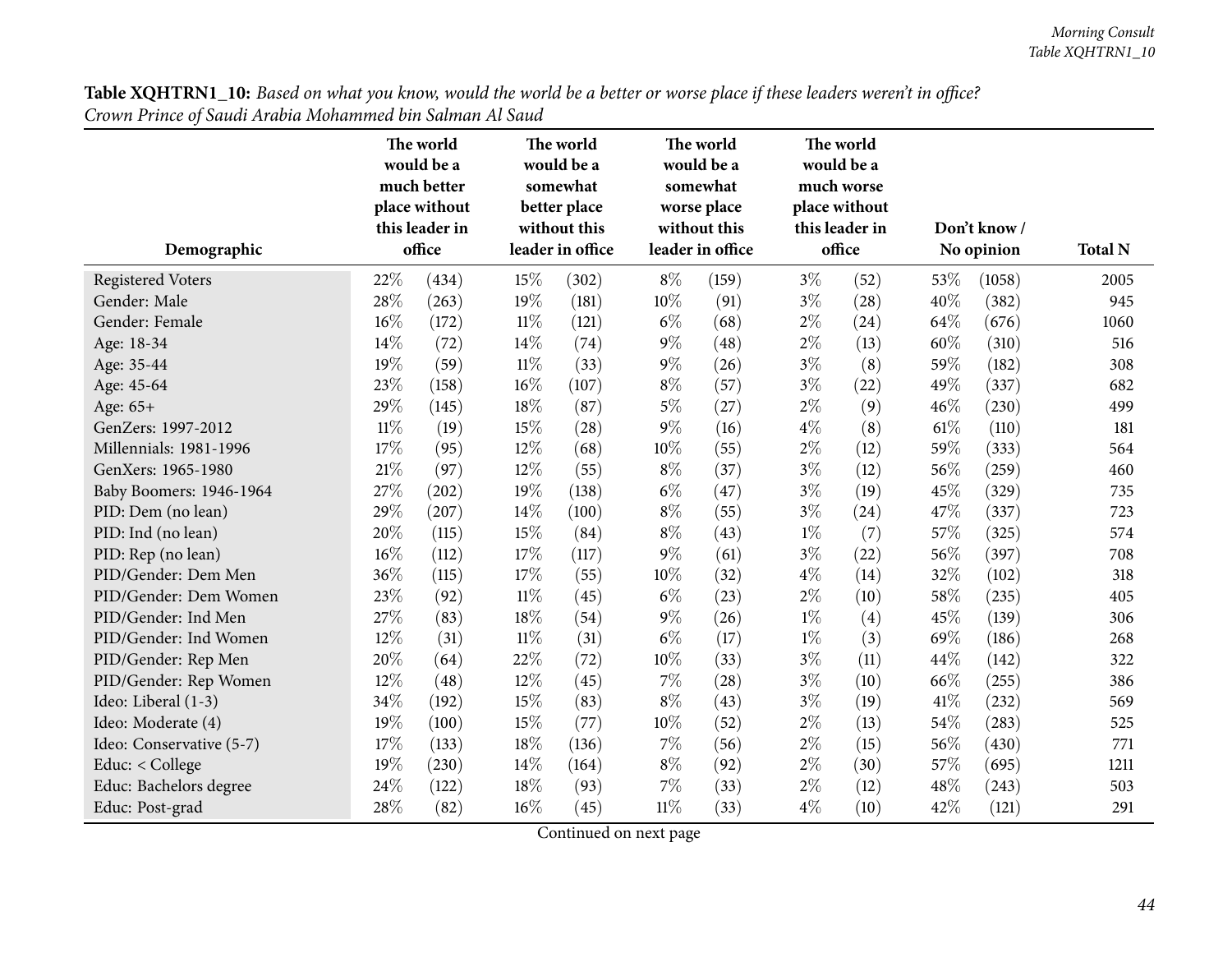| Table XQHTRN1_10: Based on what you know, would the world be a better or worse place if these leaders weren't in office? |  |
|--------------------------------------------------------------------------------------------------------------------------|--|
| Crown Prince of Saudi Arabia Mohammed bin Salman Al Saud                                                                 |  |

|                                   | The world<br>would be a<br>much better<br>place without<br>this leader in |        |        | The world<br>would be a<br>somewhat<br>better place<br>without this |        | The world<br>would be a<br>somewhat<br>worse place<br>without this |       | The world<br>would be a<br>much worse<br>place without<br>this leader in |     | Don't know / |                |
|-----------------------------------|---------------------------------------------------------------------------|--------|--------|---------------------------------------------------------------------|--------|--------------------------------------------------------------------|-------|--------------------------------------------------------------------------|-----|--------------|----------------|
| Demographic                       |                                                                           | office |        | leader in office                                                    |        | leader in office                                                   |       | office                                                                   |     | No opinion   | <b>Total N</b> |
| <b>Registered Voters</b>          | 22%                                                                       | (434)  | 15%    | (302)                                                               | $8\%$  | (159)                                                              | $3\%$ | (52)                                                                     | 53% | (1058)       | 2005           |
| Income: Under 50k                 | 19%                                                                       | (148)  | 13%    | (105)                                                               | $8\%$  | (65)                                                               | $3\%$ | (24)                                                                     | 57% | (449)        | 791            |
| Income: 50k-100k                  | 23%                                                                       | (178)  | 14%    | (110)                                                               | $7\%$  | (54)                                                               | $3\%$ | (20)                                                                     | 53% | (401)        | 762            |
| Income: 100k+                     | 24%                                                                       | (108)  | 19%    | (87)                                                                | $9\%$  | (40)                                                               | $2\%$ | (9)                                                                      | 46% | (208)        | 452            |
| Ethnicity: White                  | 22%                                                                       | (334)  | 16%    | (240)                                                               | $7\%$  | (106)                                                              | $2\%$ | (37)                                                                     | 54% | (832)        | 1549           |
| Ethnicity: Hispanic               | 27%                                                                       | (60)   | 13%    | (28)                                                                | $6\%$  | (12)                                                               | $3\%$ | (7)                                                                      | 52% | (116)        | 223            |
| Ethnicity: Black                  | 15%                                                                       | (36)   | 13%    | (34)                                                                | $11\%$ | (28)                                                               | $4\%$ | (9)                                                                      | 57% | (144)        | 252            |
| Ethnicity: Other                  | 31%                                                                       | (64)   | 14%    | (28)                                                                | 12%    | (25)                                                               | $3\%$ | (6)                                                                      | 40% | (82)         | 204            |
| All Christian                     | 23%                                                                       | (219)  | 18%    | (174)                                                               | $9\%$  | (86)                                                               | $2\%$ | (21)                                                                     | 49% | (471)        | 970            |
| All Non-Christian                 | 35%                                                                       | (28)   | 14%    | (11)                                                                | $11\%$ | (9)                                                                | $5\%$ | (4)                                                                      | 35% | (28)         | 80             |
| Atheist                           | 32%                                                                       | (27)   | 12%    | (10)                                                                | $3\%$  | (3)                                                                |       | (0)                                                                      | 52% | (44)         | 84             |
| Agnostic/Nothing in particular    | 21%                                                                       | (106)  | 14%    | (69)                                                                | $6\%$  | (29)                                                               | $3\%$ | (15)                                                                     | 57% | (291)        | 511            |
| Something Else                    | 15%                                                                       | (54)   | 10%    | (37)                                                                | $9\%$  | (31)                                                               | $4\%$ | (13)                                                                     | 62% | (225)        | 360            |
| Religious Non-Protestant/Catholic | 31%                                                                       | (32)   | 15%    | (16)                                                                | 10%    | (11)                                                               | $5\%$ | (5)                                                                      | 39% | (41)         | 105            |
| Evangelical                       | 17%                                                                       | (89)   | 14%    | (75)                                                                | $9\%$  | (46)                                                               | $4\%$ | (21)                                                                     | 55% | (287)        | 518            |
| Non-Evangelical                   | 23%                                                                       | (178)  | 17%    | (129)                                                               | $9\%$  | (68)                                                               | $1\%$ | (10)                                                                     | 50% | (387)        | 772            |
| Community: Urban                  | 25%                                                                       | (111)  | 13%    | (58)                                                                | $9\%$  | (42)                                                               | $3\%$ | (15)                                                                     | 50% | (225)        | 452            |
| Community: Suburban               | 21%                                                                       | (219)  | 16%    | (167)                                                               | 7%     | (71)                                                               | $3\%$ | (26)                                                                     | 53% | (536)        | 1020           |
| Community: Rural                  | 19%                                                                       | (104)  | 14\%   | (76)                                                                | $8\%$  | (45)                                                               | $2\%$ | (10)                                                                     | 56% | (297)        | 533            |
| <b>Employ: Private Sector</b>     | 21%                                                                       | (150)  | 15%    | (110)                                                               | 10%    | (71)                                                               | $3\%$ | (22)                                                                     | 52% | (377)        | 730            |
| <b>Employ: Government</b>         | 15%                                                                       | (21)   | 15%    | (21)                                                                | 14%    | (19)                                                               | $3\%$ | (4)                                                                      | 54% | (76)         | 140            |
| Employ: Self-Employed             | 23%                                                                       | (39)   | 18%    | (31)                                                                | $5\%$  | (9)                                                                | $2\%$ | (3)                                                                      | 52% | (89)         | 172            |
| Employ: Homemaker                 | $16\%$                                                                    | (22)   | 13%    | (18)                                                                | $6\%$  | (9)                                                                | $4\%$ | (5)                                                                      | 60% | (80)         | 133            |
| Employ: Student                   | $9\%$                                                                     | (5)    | 16%    | (9)                                                                 | $4\%$  | (2)                                                                | 4%    | (2)                                                                      | 68% | (39)         | 58             |
| Employ: Retired                   | 28%                                                                       | (149)  | 18%    | (93)                                                                | $6\%$  | (30)                                                               | $2\%$ | (11)                                                                     | 46% | (244)        | 526            |
| Employ: Unemployed                | 21%                                                                       | (32)   | $6\%$  | (10)                                                                | $6\%$  | (10)                                                               | $1\%$ | (1)                                                                      | 66% | (103)        | 156            |
| Employ: Other                     | 19%                                                                       | (17)   | $11\%$ | (10)                                                                | 10%    | (9)                                                                | $3\%$ | (3)                                                                      | 57% | (51)         | 89             |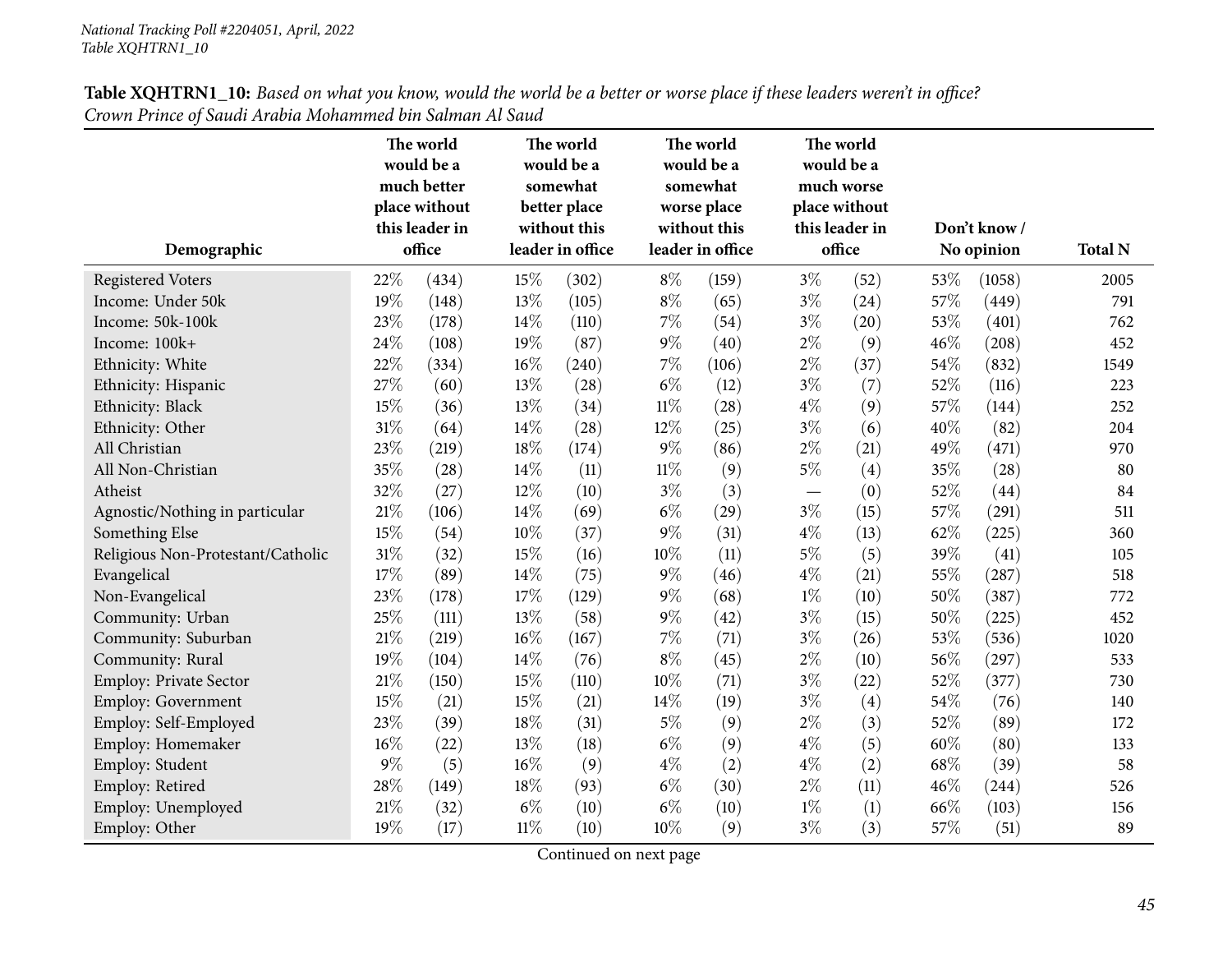| Table XQHTRN1_10: Based on what you know, would the world be a better or worse place if these leaders weren't in office? |  |
|--------------------------------------------------------------------------------------------------------------------------|--|
| Crown Prince of Saudi Arabia Mohammed bin Salman Al Saud                                                                 |  |

|                                      | The world<br>would be a<br>much better<br>place without<br>this leader in |        |       | The world<br>would be a<br>somewhat<br>better place<br>without this |       | The world<br>would be a<br>somewhat<br>worse place<br>without this |       | The world<br>would be a<br>much worse<br>place without<br>this leader in |     | Don't know / |                |
|--------------------------------------|---------------------------------------------------------------------------|--------|-------|---------------------------------------------------------------------|-------|--------------------------------------------------------------------|-------|--------------------------------------------------------------------------|-----|--------------|----------------|
| Demographic                          |                                                                           | office |       | leader in office                                                    |       | leader in office                                                   |       | office                                                                   |     | No opinion   | <b>Total N</b> |
| <b>Registered Voters</b>             | 22%                                                                       | (434)  | 15%   | (302)                                                               | $8\%$ | (159)                                                              | $3\%$ | (52)                                                                     | 53% | (1058)       | 2005           |
| Military HH: Yes                     | 27%                                                                       | (98)   | 18%   | (66)                                                                | $9\%$ | (32)                                                               | $2\%$ | (7)                                                                      | 45% | (165)        | 368            |
| Military HH: No                      | 21%                                                                       | (336)  | 14%   | (235)                                                               | $8\%$ | (126)                                                              | $3\%$ | (45)                                                                     | 55% | (894)        | 1637           |
| RD/WT: Right Direction               | 31%                                                                       | (201)  | 16%   | (106)                                                               | 7%    | (47)                                                               | $3\%$ | (23)                                                                     | 42% | (274)        | 651            |
| RD/WT: Wrong Track                   | 17%                                                                       | (233)  | 14%   | (195)                                                               | $8\%$ | (111)                                                              | $2\%$ | (30)                                                                     | 58% | (784)        | 1354           |
| Biden Job Approve                    | 30%                                                                       | (247)  | 15%   | (128)                                                               | $8\%$ | (69)                                                               | $3\%$ | (24)                                                                     | 44% | (366)        | 835            |
| Biden Job Disapprove                 | 17%                                                                       | (184)  | 16%   | (172)                                                               | $8\%$ | (87)                                                               | $3\%$ | (28)                                                                     | 58% | (638)        | 1109           |
| Biden Job Strongly Approve           | 38%                                                                       | (130)  | 13%   | (45)                                                                | $8\%$ | (29)                                                               | $5\%$ | (16)                                                                     | 36% | (122)        | 342            |
| Biden Job Somewhat Approve           | 24%                                                                       | (116)  | 17%   | (83)                                                                | $8\%$ | (40)                                                               | $2\%$ | (8)                                                                      | 50% | (244)        | 492            |
| Biden Job Somewhat Disapprove        | 13%                                                                       | (37)   | 13%   | (39)                                                                | $8\%$ | (23)                                                               | $3\%$ | (8)                                                                      | 63% | (184)        | 290            |
| <b>Biden Job Strongly Disapprove</b> | 18%                                                                       | (147)  | 16%   | (133)                                                               | $8\%$ | (64)                                                               | $2\%$ | (20)                                                                     | 55% | (454)        | 819            |
| Favorable of Biden                   | 28%                                                                       | (244)  | 15%   | (127)                                                               | $8\%$ | (65)                                                               | $3\%$ | (24)                                                                     | 46% | (399)        | 859            |
| Unfavorable of Biden                 | 17%                                                                       | (187)  | 16%   | (168)                                                               | $8\%$ | (87)                                                               | $3\%$ | (27)                                                                     | 56% | (602)        | 1073           |
| Very Favorable of Biden              | 36%                                                                       | (135)  | 16%   | (59)                                                                | $8\%$ | (29)                                                               | $4\%$ | (15)                                                                     | 37% | (141)        | 379            |
| Somewhat Favorable of Biden          | 23%                                                                       | (109)  | 14%   | (68)                                                                | $8\%$ | (36)                                                               | $2\%$ | (9)                                                                      | 54% | (258)        | 480            |
| Somewhat Unfavorable of Biden        | 17%                                                                       | (41)   | 15%   | (36)                                                                | $7\%$ | (18)                                                               | $3\%$ | (7)                                                                      | 59% | (146)        | 249            |
| Very Unfavorable of Biden            | 18%                                                                       | (146)  | 16%   | (132)                                                               | $8\%$ | (70)                                                               | $2\%$ | (20)                                                                     | 55% | (456)        | 824            |
| #1 Issue: Economy                    | 19%                                                                       | (157)  | 16%   | (127)                                                               | $9\%$ | (73)                                                               | $3\%$ | (21)                                                                     | 54% | (442)        | 821            |
| #1 Issue: Security                   | 19%                                                                       | (64)   | 18%   | (59)                                                                | $7\%$ | (22)                                                               | $1\%$ | (4)                                                                      | 55% | (180)        | 329            |
| #1 Issue: Health Care                | 26%                                                                       | (46)   | 12%   | (22)                                                                | $9\%$ | (16)                                                               | $6\%$ | (11)                                                                     | 47% | (85)         | 180            |
| #1 Issue: Medicare / Social Security | 22%                                                                       | (47)   | 14\%  | (31)                                                                | $6\%$ | (13)                                                               | $2\%$ | (5)                                                                      | 55% | (119)        | 214            |
| #1 Issue: Women's Issues             | 24%                                                                       | (22)   | 18%   | (17)                                                                | $6\%$ | (5)                                                                | $1\%$ | (1)                                                                      | 52% | (49)         | 95             |
| #1 Issue: Education                  | 20%                                                                       | (17)   | $8\%$ | (7)                                                                 | 14%   | (12)                                                               | $1\%$ | (1)                                                                      | 56% | (46)         | 82             |
| #1 Issue: Energy                     | 29%                                                                       | (50)   | 13%   | (22)                                                                | $6\%$ | (10)                                                               | $3\%$ | (6)                                                                      | 49% | (84)         | 172            |
| #1 Issue: Other                      | 27%                                                                       | (31)   | 15%   | (17)                                                                | $6\%$ | (7)                                                                | $3\%$ | (3)                                                                      | 49% | (54)         | 112            |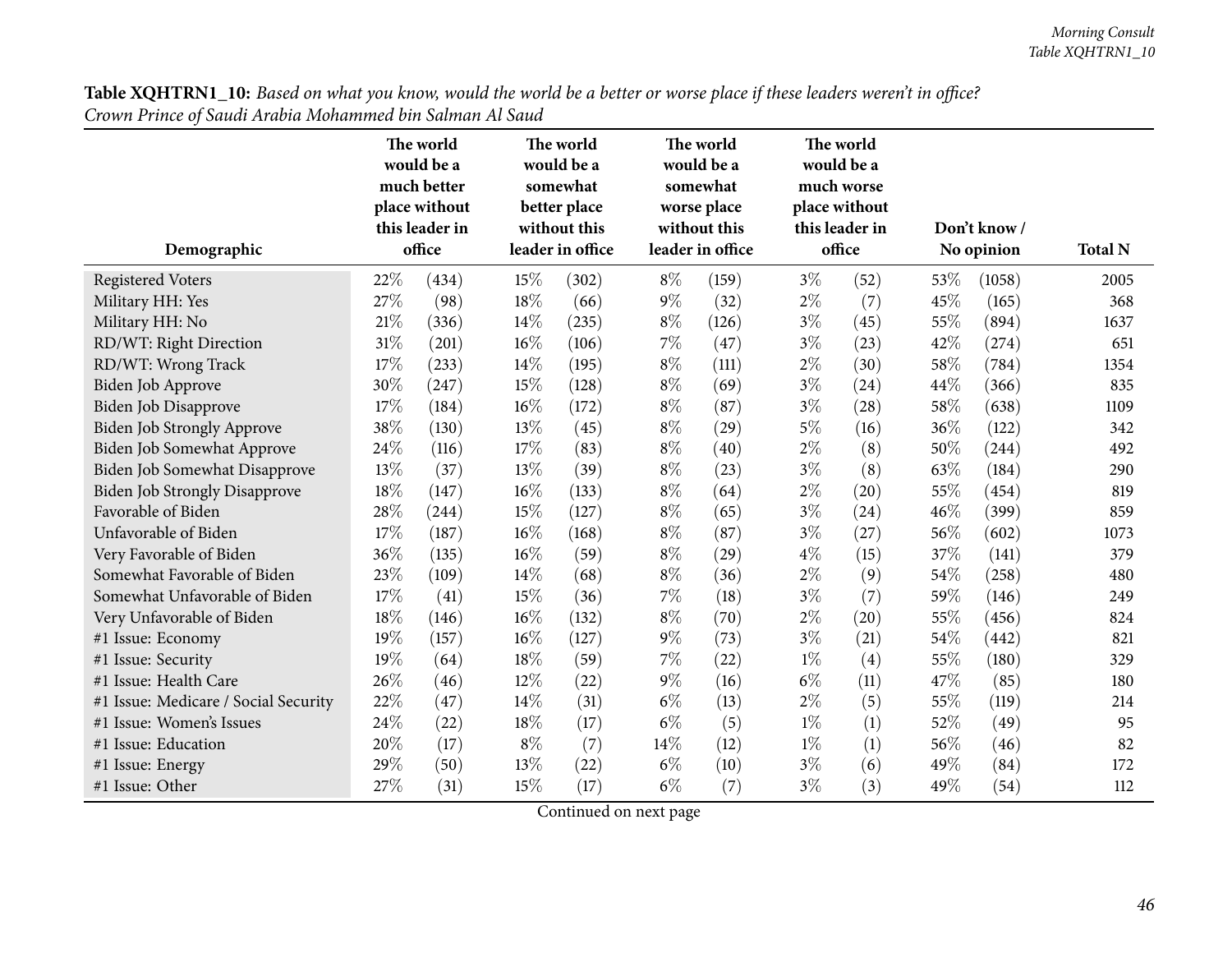| Demographic                          | The world<br>would be a<br>much better<br>place without<br>this leader in<br>office |                     |        | The world<br>would be a<br>somewhat<br>better place<br>without this<br>leader in office |       | The world<br>would be a<br>somewhat<br>worse place<br>without this<br>leader in office |       | The world<br>would be a<br>much worse<br>place without<br>this leader in<br>office |        | Don't know/<br>No opinion | <b>Total N</b> |
|--------------------------------------|-------------------------------------------------------------------------------------|---------------------|--------|-----------------------------------------------------------------------------------------|-------|----------------------------------------------------------------------------------------|-------|------------------------------------------------------------------------------------|--------|---------------------------|----------------|
| <b>Registered Voters</b>             | 22\%                                                                                | (434)               | $15\%$ | (302)                                                                                   | $8\%$ | (159)                                                                                  | $3\%$ | (52)                                                                               | $53\%$ | (1058)                    | 2005           |
| 2020 Vote: Joe Biden                 | $28\%$                                                                              | (268)               | $15\%$ | (141)                                                                                   | $8\%$ | (73)                                                                                   | $3\%$ | (27)                                                                               | 46%    | (440)                     | 949            |
| 2020 Vote: Donald Trump              | 17%                                                                                 | (147)               | 16%    | (140)                                                                                   | $9\%$ | (74)                                                                                   | $3\%$ | (22)                                                                               | 56%    | $\left( 484\right)$       | 867            |
| 2020 Vote: Didn't Vote               | $7\%$                                                                               | (11)                | 10%    | (16)                                                                                    | $6\%$ | (9)                                                                                    | $1\%$ | (2)                                                                                | 75%    | (115)                     | 153            |
| 2018 House Vote: Democrat            | 32%                                                                                 | (233)               | 14%    | (101)                                                                                   | $8\%$ | (62)                                                                                   | $3\%$ | (20)                                                                               | 44%    | (321)                     | 737            |
| 2018 House Vote: Republican          | 18\%                                                                                | (132)               | 18%    | (136)                                                                                   | $8\%$ | (63)                                                                                   | $3\%$ | (21)                                                                               | 53\%   | (395)                     | 746            |
| 2018 House Vote: Someone else        | 20%                                                                                 | (10)                | 13%    | (7)                                                                                     | $3\%$ | (2)                                                                                    | $1\%$ | (0)                                                                                | 63%    | (32)                      | 51             |
| 2016 Vote: Hillary Clinton           | 29\%                                                                                | (204)               | $14\%$ | (98)                                                                                    | $8\%$ | (54)                                                                                   | $3\%$ | (20)                                                                               | 46%    | (319)                     | 695            |
| 2016 Vote: Donald Trump              | 20%                                                                                 | (153)               | 19%    | (147)                                                                                   | $8\%$ | (60)                                                                                   | $2\%$ | (16)                                                                               | $52\%$ | (402)                     | 778            |
| 2016 Vote: Other                     | 28\%                                                                                | (28)                | $11\%$ | (12)                                                                                    | $6\%$ | (6)                                                                                    | $3\%$ | (3)                                                                                | 52%    | (53)                      | 102            |
| 2016 Vote: Didn't Vote               | $11\%$                                                                              | (49)                | 11%    | (45)                                                                                    | $9\%$ | (38)                                                                                   | $3\%$ | (13)                                                                               | 66\%   | (284)                     | 429            |
| Voted in 2014: Yes                   | 26\%                                                                                | (352)               | 16%    | (222)                                                                                   | $8\%$ | (106)                                                                                  | $3\%$ | (36)                                                                               | 48\%   | (661)                     | 1377           |
| Voted in 2014: No                    | $13\%$                                                                              | (82)                | 13\%   | (80)                                                                                    | $8\%$ | (52)                                                                                   | $3\%$ | (16)                                                                               | 63%    | (398)                     | 628            |
| 4-Region: Northeast                  | 24\%                                                                                | (85)                | 16%    | (56)                                                                                    | $6\%$ | (22)                                                                                   | $4\%$ | (14)                                                                               | 50%    | (177)                     | 354            |
| 4-Region: Midwest                    | 18\%                                                                                | (80)                | $16\%$ | (73)                                                                                    | $7\%$ | (31)                                                                                   | $2\%$ | (9)                                                                                | 57\%   | (254)                     | 446            |
| 4-Region: South                      | 21%                                                                                 | (155)               | 14\%   | (103)                                                                                   | 10%   | (72)                                                                                   | $2\%$ | (18)                                                                               | 53\%   | (400)                     | 748            |
| 4-Region: West                       | 25%                                                                                 | (114)               | 15%    | (70)                                                                                    | 7%    | (33)                                                                                   | $3\%$ | (11)                                                                               | 50%    | (228)                     | 457            |
| Sanctions not Tied to Putin in Power | 17%                                                                                 | (195)               | 15%    | (171)                                                                                   | $9\%$ | (99)                                                                                   | $2\%$ | (28)                                                                               | 57\%   | (654)                     | 1147           |
| Sanctions Tied to Putin in Power     | 28\%                                                                                | $\left( 239\right)$ | 15%    | (131)                                                                                   | 7%    | (59)                                                                                   | $3\%$ | $\left( 24\right)$                                                                 | 47\%   | (404)                     | 858            |
| Heard of ICC                         | $31\%$                                                                              | (312)               | 18%    | (184)                                                                                   | 12%   | (124)                                                                                  | $3\%$ | (35)                                                                               | 36%    | (364)                     | 1020           |
| Never Heard of ICC                   | 12%                                                                                 | (122)               | $12\%$ | (118)                                                                                   | $4\%$ | (35)                                                                                   | $2\%$ | (17)                                                                               | 70\%   | (694)                     | 985            |

Table XQHTRN1\_10: Based on what you know, would the world be a better or worse place if these leaders weren't in office? *Crown Prince of Saudi Arabia Mohammed bin Salman Al Saud*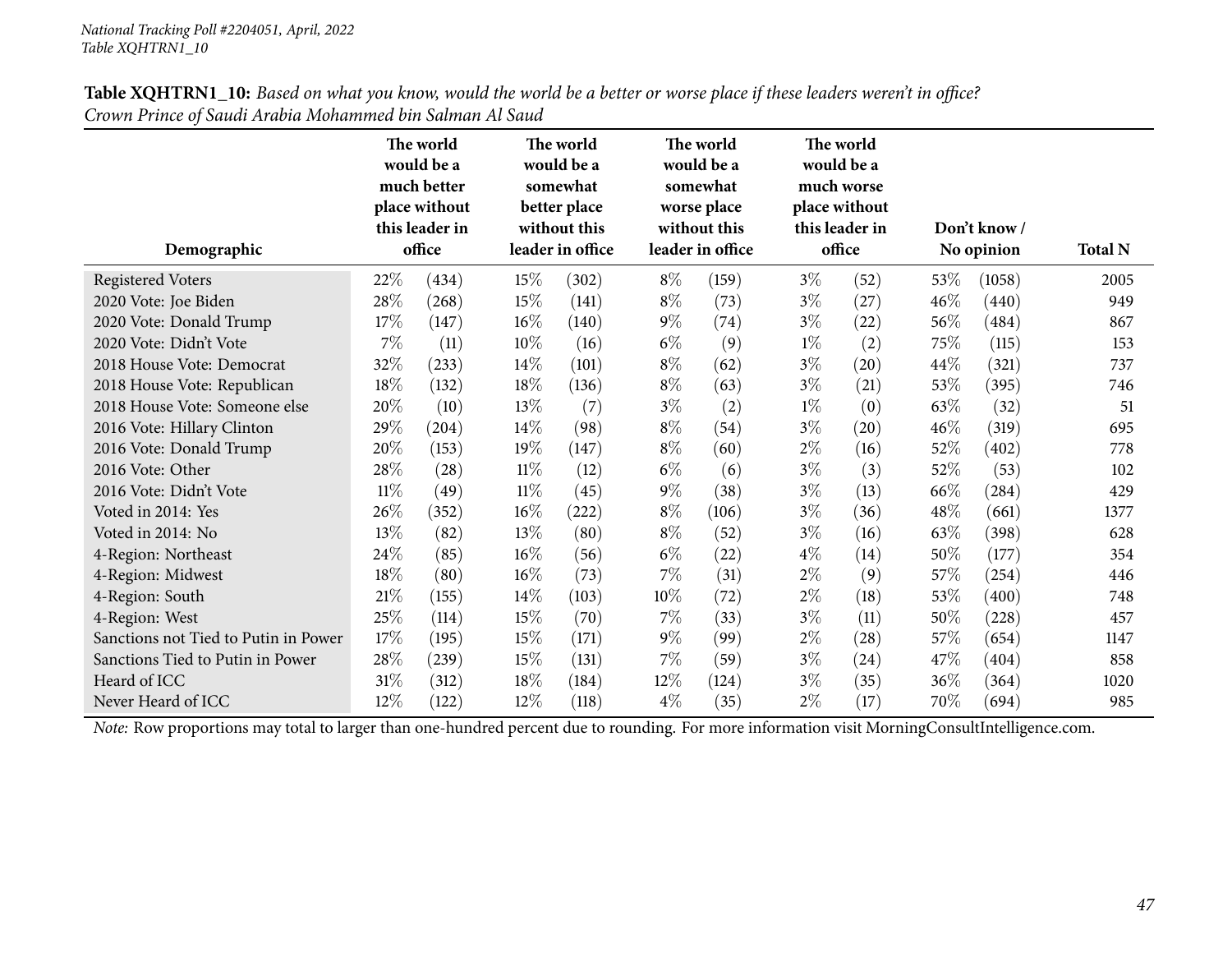|                          | The world<br>would be a<br>much better<br>place without<br>this leader in |        | The world<br>would be a<br>somewhat<br>better place<br>without this |                  | The world<br>would be a<br>somewhat<br>worse place<br>without this |                  | The world<br>would be a<br>much worse<br>place without<br>this leader in |        |        | Don't know/ |                |
|--------------------------|---------------------------------------------------------------------------|--------|---------------------------------------------------------------------|------------------|--------------------------------------------------------------------|------------------|--------------------------------------------------------------------------|--------|--------|-------------|----------------|
| Demographic              |                                                                           | office |                                                                     | leader in office |                                                                    | leader in office |                                                                          | office |        | No opinion  | <b>Total N</b> |
| <b>Registered Voters</b> | 14%                                                                       | (273)  | 14%                                                                 | (276)            | 7%                                                                 | (147)            | $3\%$                                                                    | (59)   | 62%    | (1250)      | 2005           |
| Gender: Male             | $18\%$                                                                    | (166)  | 18%                                                                 | (169)            | 10%                                                                | (90)             | $4\%$                                                                    | (41)   | 51%    | (479)       | 945            |
| Gender: Female           | 10%                                                                       | (107)  | 10%                                                                 | (107)            | $5\%$                                                              | (57)             | $2\%$                                                                    | (18)   | 73%    | (771)       | 1060           |
| Age: 18-34               | $8\%$                                                                     | (40)   | $12\%$                                                              | (63)             | $5\%$                                                              | (25)             | $4\%$                                                                    | (20)   | $71\%$ | (368)       | 516            |
| Age: 35-44               | 14%                                                                       | (44)   | 12%                                                                 | (37)             | $8\%$                                                              | (24)             | $3\%$                                                                    | (10)   | 63\%   | (193)       | 308            |
| Age: 45-64               | 14%                                                                       | (98)   | 13%                                                                 | (87)             | $8\%$                                                              | (57)             | $3\%$                                                                    | (22)   | 61\%   | (418)       | 682            |
| Age: 65+                 | 18%                                                                       | (90)   | 18%                                                                 | (90)             | $8\%$                                                              | (40)             | $1\%$                                                                    | (7)    | 54\%   | (271)       | 499            |
| GenZers: 1997-2012       | 7%                                                                        | (13)   | 12%                                                                 | (21)             | $5\%$                                                              | (9)              | $4\%$                                                                    | (7)    | 73%    | (131)       | 181            |
| Millennials: 1981-1996   | 10%                                                                       | (59)   | 13%                                                                 | (71)             | $6\%$                                                              | (33)             | $4\%$                                                                    | (21)   | 67%    | (379)       | 564            |
| GenXers: 1965-1980       | 15%                                                                       | (67)   | $11\%$                                                              | (49)             | $9\%$                                                              | (41)             | $3\%$                                                                    | (14)   | 63%    | (289)       | 460            |
| Baby Boomers: 1946-1964  | 16%                                                                       | (120)  | 17%                                                                 | (127)            | 7%                                                                 | (55)             | $2\%$                                                                    | (15)   | 57%    | (417)       | 735            |
| PID: Dem (no lean)       | 14%                                                                       | (102)  | 16%                                                                 | (119)            | $8\%$                                                              | (56)             | $3\%$                                                                    | (20)   | 59%    | (426)       | 723            |
| PID: Ind (no lean)       | 13%                                                                       | (73)   | 13%                                                                 | (74)             | $6\%$                                                              | (33)             | $4\%$                                                                    | (20)   | 65%    | (373)       | 574            |
| PID: Rep (no lean)       | 14%                                                                       | (98)   | 12%                                                                 | (83)             | $8\%$                                                              | (58)             | $3\%$                                                                    | (18)   | 64%    | (450)       | 708            |
| PID/Gender: Dem Men      | 14%                                                                       | (46)   | 25%                                                                 | (78)             | $11\%$                                                             | (35)             | $5\%$                                                                    | (16)   | 45%    | (143)       | 318            |
| PID/Gender: Dem Women    | 14%                                                                       | (56)   | 10%                                                                 | (41)             | $5\%$                                                              | (21)             | $1\%$                                                                    | (5)    | 70%    | (283)       | 405            |
| PID/Gender: Ind Men      | 19%                                                                       | (59)   | 14%                                                                 | (43)             | $6\%$                                                              | (18)             | $5\%$                                                                    | (15)   | 56%    | (170)       | 306            |
| PID/Gender: Ind Women    | $5\%$                                                                     | (14)   | 12%                                                                 | (31)             | $5\%$                                                              | (14)             | $2\%$                                                                    | (6)    | 76%    | (203)       | 268            |
| PID/Gender: Rep Men      | 19%                                                                       | (60)   | 15%                                                                 | (48)             | 12%                                                                | (37)             | $3\%$                                                                    | (10)   | 51\%   | (166)       | 322            |
| PID/Gender: Rep Women    | 10%                                                                       | (37)   | $9\%$                                                               | (35)             | $6\%$                                                              | (21)             | $2\%$                                                                    | (8)    | 74\%   | (285)       | 386            |
| Ideo: Liberal (1-3)      | 15%                                                                       | (88)   | 17%                                                                 | (96)             | $9\%$                                                              | (54)             | $4\%$                                                                    | (22)   | 54%    | (310)       | 569            |
| Ideo: Moderate (4)       | 13%                                                                       | (67)   | 13%                                                                 | (70)             | $6\%$                                                              | (29)             | $4\%$                                                                    | (23)   | 64%    | (335)       | 525            |
| Ideo: Conservative (5-7) | 14%                                                                       | (111)  | 13%                                                                 | (103)            | $8\%$                                                              | (60)             | $2\%$                                                                    | (13)   | 63%    | (484)       | 771            |
| Educ: < College          | 12%                                                                       | (141)  | 12%                                                                 | (144)            | 7%                                                                 | (83)             | $3\%$                                                                    | (33)   | 67%    | (809)       | 1211           |
| Educ: Bachelors degree   | 14%                                                                       | (69)   | 14%                                                                 | (72)             | $8\%$                                                              | (40)             | $4\%$                                                                    | (19)   | 60%    | (303)       | 503            |
| Educ: Post-grad          | 22%                                                                       | (63)   | 21%                                                                 | (60)             | $8\%$                                                              | (24)             | $2\%$                                                                    | (7)    | 47%    | (138)       | 291            |

Table XQHTRN1\_11: Based on what you know, would the world be a better or worse place if these leaders weren't in office? *Turkish President Recep Tayyip Erdogan*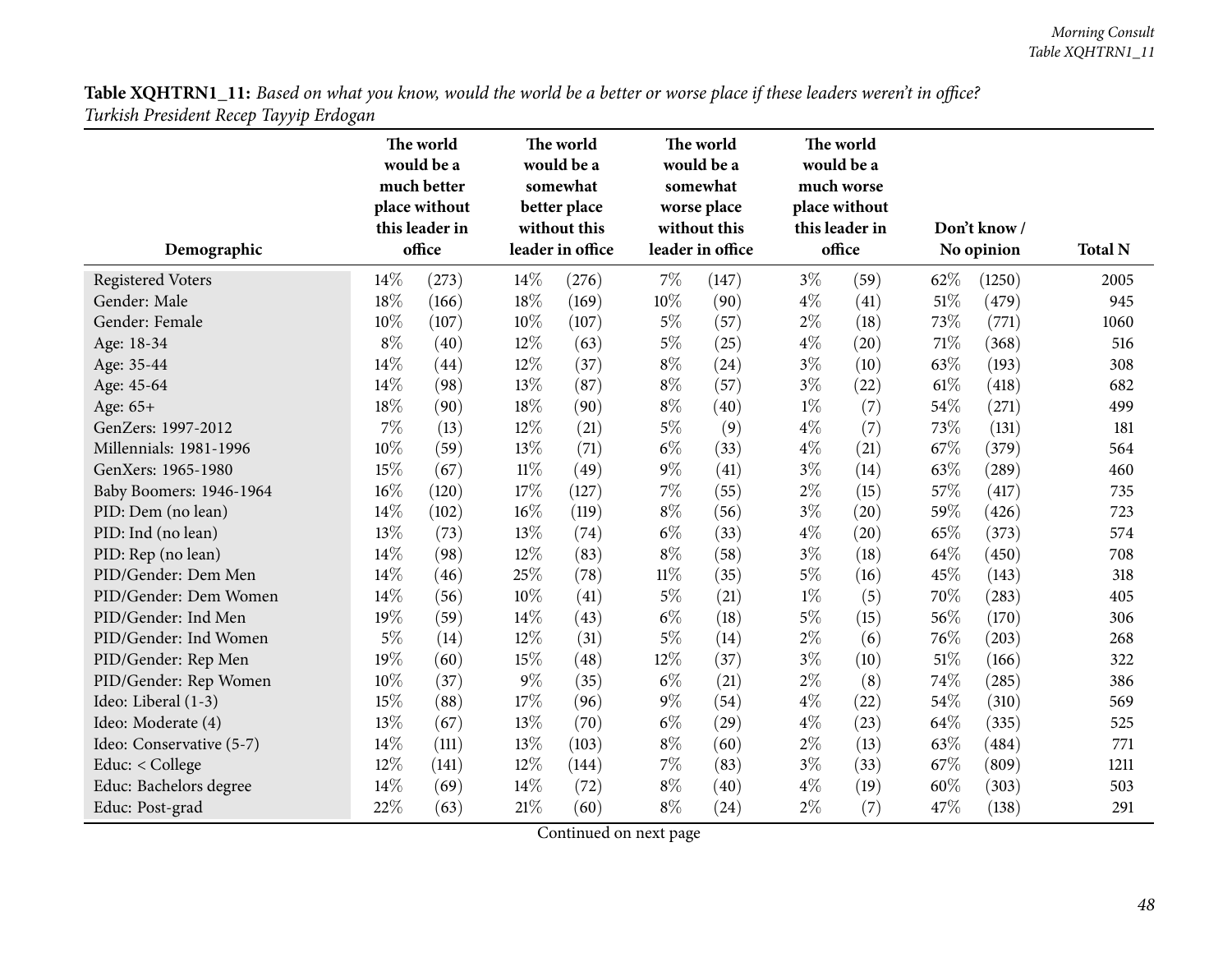|                                   | The world<br>would be a<br>much better<br>place without<br>this leader in<br>office |       | The world<br>would be a<br>somewhat<br>better place<br>without this |                  |       | The world<br>would be a<br>somewhat<br>worse place<br>without this<br>leader in office |       | The world<br>would be a<br>much worse<br>place without<br>this leader in<br>office |      | Don't know/ |                |
|-----------------------------------|-------------------------------------------------------------------------------------|-------|---------------------------------------------------------------------|------------------|-------|----------------------------------------------------------------------------------------|-------|------------------------------------------------------------------------------------|------|-------------|----------------|
| Demographic                       |                                                                                     |       |                                                                     | leader in office |       |                                                                                        |       |                                                                                    |      | No opinion  | <b>Total N</b> |
| <b>Registered Voters</b>          | $14\%$                                                                              | (273) | 14%                                                                 | (276)            | $7\%$ | (147)                                                                                  | $3\%$ | (59)                                                                               | 62%  | (1250)      | 2005           |
| Income: Under 50k                 | $11\%$                                                                              | (91)  | 12%                                                                 | (95)             | $7\%$ | (56)                                                                                   | $2\%$ | (17)                                                                               | 67%  | (533)       | 791            |
| Income: 50k-100k                  | 15%                                                                                 | (115) | 14%                                                                 | (104)            | 7%    | (50)                                                                                   | $4\%$ | (27)                                                                               | 61\% | (465)       | 762            |
| Income: 100k+                     | 15%                                                                                 | (67)  | 17%                                                                 | (77)             | $9\%$ | (41)                                                                                   | $3\%$ | (15)                                                                               | 56%  | (252)       | 452            |
| Ethnicity: White                  | 13%                                                                                 | (207) | 14%                                                                 | (212)            | 7%    | (115)                                                                                  | $3\%$ | (46)                                                                               | 63%  | (970)       | 1549           |
| Ethnicity: Hispanic               | 17%                                                                                 | (37)  | $11\%$                                                              | (25)             | $7\%$ | (15)                                                                                   | $3\%$ | (8)                                                                                | 62%  | (138)       | 223            |
| Ethnicity: Black                  | $11\%$                                                                              | (27)  | 16%                                                                 | (41)             | $7\%$ | (17)                                                                                   | $3\%$ | (8)                                                                                | 63%  | (158)       | 252            |
| Ethnicity: Other                  | 19%                                                                                 | (38)  | 12%                                                                 | (24)             | $7\%$ | (15)                                                                                   | $3\%$ | (5)                                                                                | 60%  | (123)       | 204            |
| All Christian                     | 15%                                                                                 | (148) | 14%                                                                 | (137)            | $8\%$ | (82)                                                                                   | $3\%$ | (31)                                                                               | 59%  | (572)       | 970            |
| All Non-Christian                 | 16%                                                                                 | (13)  | 18%                                                                 | (15)             | 12%   | (10)                                                                                   | $3\%$ | (2)                                                                                | 51%  | (41)        | 80             |
| Atheist                           | 24%                                                                                 | (20)  | 9%                                                                  | (7)              | $4\%$ | (3)                                                                                    | $5\%$ | (5)                                                                                | 58%  | (48)        | 84             |
| Agnostic/Nothing in particular    | 12%                                                                                 | (63)  | 16%                                                                 | (80)             | $5\%$ | (28)                                                                                   | $2\%$ | (10)                                                                               | 65%  | (329)       | 511            |
| Something Else                    | $8\%$                                                                               | (30)  | 10%                                                                 | (37)             | $7\%$ | (23)                                                                                   | $3\%$ | (11)                                                                               | 72%  | (259)       | 360            |
| Religious Non-Protestant/Catholic | 13%                                                                                 | (14)  | 22%                                                                 | (23)             | 12%   | (13)                                                                                   | $2\%$ | (2)                                                                                | 51%  | (53)        | 105            |
| Evangelical                       | 12%                                                                                 | (60)  | 13%                                                                 | (66)             | $5\%$ | (27)                                                                                   | $4\%$ | (19)                                                                               | 67%  | (346)       | 518            |
| Non-Evangelical                   | 15%                                                                                 | (112) | 12%                                                                 | (95)             | 10%   | (76)                                                                                   | $3\%$ | (23)                                                                               | 60%  | (466)       | 772            |
| Community: Urban                  | 14%                                                                                 | (64)  | 13%                                                                 | (60)             | 10%   | (46)                                                                                   | $3\%$ | (14)                                                                               | 59%  | (267)       | 452            |
| Community: Suburban               | 15%                                                                                 | (148) | 13%                                                                 | (136)            | $8\%$ | (78)                                                                                   | $3\%$ | (27)                                                                               | 62%  | (631)       | 1020           |
| Community: Rural                  | $11\%$                                                                              | (61)  | 15%                                                                 | (79)             | $4\%$ | (23)                                                                                   | $3\%$ | (18)                                                                               | 66%  | (352)       | 533            |
| <b>Employ: Private Sector</b>     | 13%                                                                                 | (93)  | 13%                                                                 | (98)             | $9\%$ | (68)                                                                                   | $3\%$ | (25)                                                                               | 61\% | (446)       | 730            |
| <b>Employ: Government</b>         | $9\%$                                                                               | (13)  | 19%                                                                 | (26)             | $7\%$ | (10)                                                                                   | $5\%$ | (7)                                                                                | 60%  | (85)        | 140            |
| Employ: Self-Employed             | 21%                                                                                 | (36)  | 14%                                                                 | (23)             | $6\%$ | (11)                                                                                   | $5\%$ | (9)                                                                                | 54%  | (93)        | 172            |
| Employ: Homemaker                 | $6\%$                                                                               | (9)   | $11\%$                                                              | (15)             | 7%    | (9)                                                                                    |       | (0)                                                                                | 76%  | (101)       | 133            |
| Employ: Student                   | 7%                                                                                  | (4)   | 15%                                                                 | (9)              | $3\%$ | (2)                                                                                    |       | (0)                                                                                | 75%  | (43)        | 58             |
| Employ: Retired                   | 16%                                                                                 | (87)  | 16%                                                                 | (84)             | $8\%$ | (43)                                                                                   | $2\%$ | (12)                                                                               | 57%  | (300)       | 526            |
| Employ: Unemployed                | 17%                                                                                 | (27)  | $6\%$                                                               | (10)             | $2\%$ | (4)                                                                                    | $1\%$ | (1)                                                                                | 73%  | (114)       | 156            |
| Employ: Other                     | $5\%$                                                                               | (5)   | 13%                                                                 | (11)             | $1\%$ | (1)                                                                                    | $6\%$ | (5)                                                                                | 75%  | (67)        | 89             |

Table XQHTRN1\_11: Based on what you know, would the world be a better or worse place if these leaders weren't in office? *Turkish President Recep Tayyip Erdogan*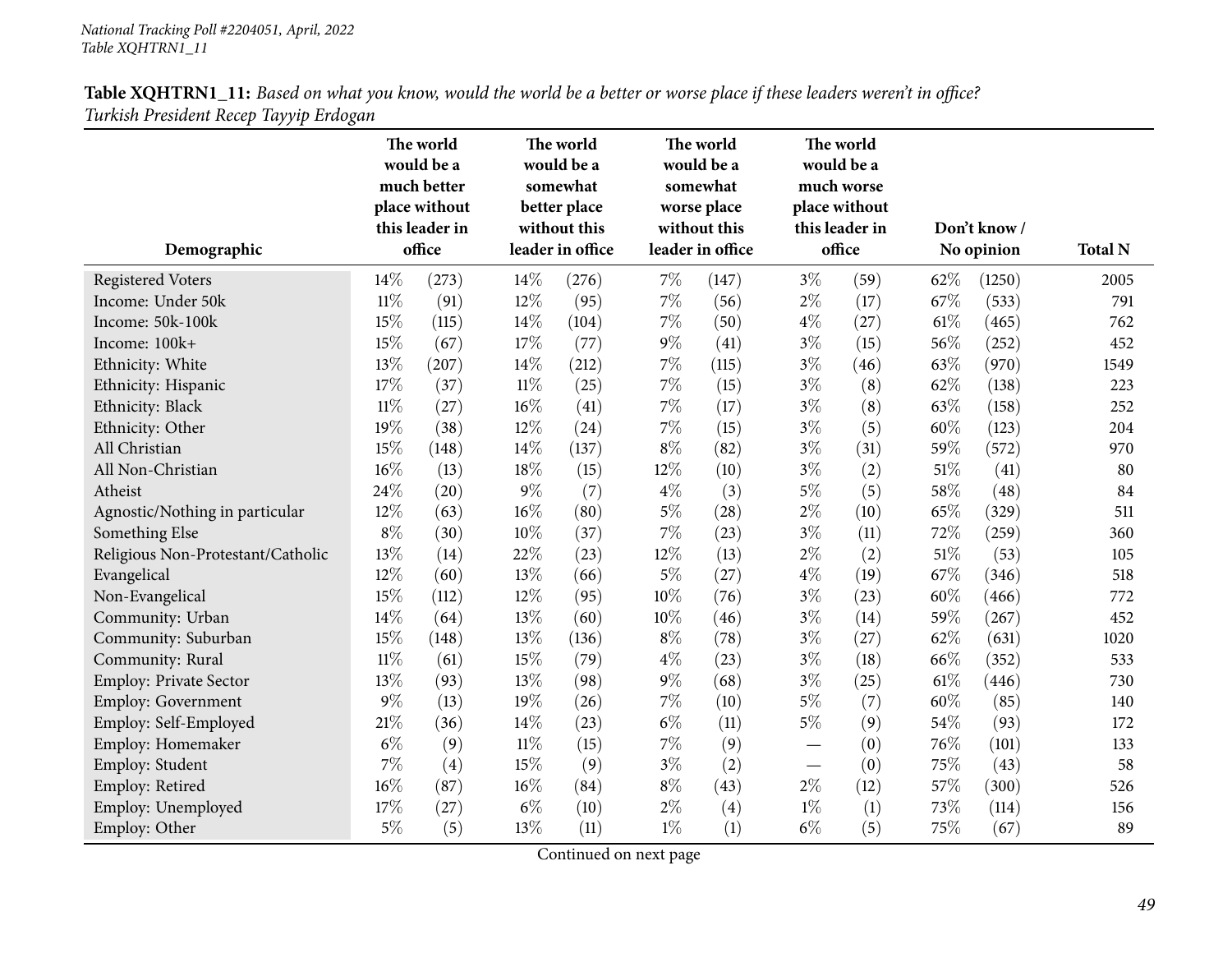|                                      | The world<br>would be a<br>much better<br>place without<br>this leader in<br>office |       |        | The world<br>would be a<br>somewhat<br>better place<br>without this |        | The world<br>would be a<br>somewhat<br>worse place<br>without this |                                   | The world<br>would be a<br>much worse<br>place without<br>this leader in |        | Don't know / |                |
|--------------------------------------|-------------------------------------------------------------------------------------|-------|--------|---------------------------------------------------------------------|--------|--------------------------------------------------------------------|-----------------------------------|--------------------------------------------------------------------------|--------|--------------|----------------|
| Demographic                          |                                                                                     |       |        | leader in office                                                    |        | leader in office                                                   | office                            |                                                                          |        | No opinion   | <b>Total N</b> |
| <b>Registered Voters</b>             | 14%                                                                                 | (273) | 14%    | (276)                                                               | $7\%$  | (147)                                                              | $3\%$                             | (59)                                                                     | 62%    | (1250)       | 2005           |
| Military HH: Yes                     | 17%                                                                                 | (64)  | 17%    | (63)                                                                | $9\%$  | (31)                                                               | $\overbrace{\phantom{123221111}}$ | (1)                                                                      | 57%    | (209)        | 368            |
| Military HH: No                      | 13%                                                                                 | (209) | 13%    | (214)                                                               | 7%     | (116)                                                              | $4\%$                             | (59)                                                                     | 64%    | (1041)       | 1637           |
| RD/WT: Right Direction               | 15%                                                                                 | (100) | 18%    | (115)                                                               | $9\%$  | (59)                                                               | $3\%$                             | (22)                                                                     | 55%    | (355)        | 651            |
| RD/WT: Wrong Track                   | 13%                                                                                 | (173) | 12%    | (162)                                                               | $6\%$  | (88)                                                               | $3\%$                             | (37)                                                                     | 66%    | (895)        | 1354           |
| Biden Job Approve                    | 15%                                                                                 | (126) | 17%    | (139)                                                               | $8\%$  | (68)                                                               | $3\%$                             | (25)                                                                     | 57%    | (477)        | 835            |
| Biden Job Disapprove                 | 13%                                                                                 | (143) | $12\%$ | (136)                                                               | 7%     | (79)                                                               | $3\%$                             | (34)                                                                     | 65%    | (717)        | 1109           |
| Biden Job Strongly Approve           | 20%                                                                                 | (70)  | 21%    | (72)                                                                | $10\%$ | (33)                                                               | $5\%$                             | (17)                                                                     | 44\%   | (150)        | 342            |
| <b>Biden Job Somewhat Approve</b>    | $11\%$                                                                              | (56)  | 14%    | (67)                                                                | 7%     | (35)                                                               | $2\%$                             | (8)                                                                      | 66%    | (327)        | 492            |
| Biden Job Somewhat Disapprove        | 10%                                                                                 | (28)  | 12%    | (34)                                                                | $6\%$  | (18)                                                               | $3\%$                             | (10)                                                                     | 69%    | (201)        | 290            |
| <b>Biden Job Strongly Disapprove</b> | 14%                                                                                 | (115) | 12%    | (102)                                                               | 7%     | (61)                                                               | $3\%$                             | (24)                                                                     | 63%    | (516)        | 819            |
| Favorable of Biden                   | 15%                                                                                 | (128) | 17%    | (142)                                                               | 7%     | (63)                                                               | $3\%$                             | (25)                                                                     | 58%    | (501)        | 859            |
| Unfavorable of Biden                 | 13%                                                                                 | (142) | 12%    | (126)                                                               | $8\%$  | (83)                                                               | $3\%$                             | (33)                                                                     | 64\%   | (688)        | 1073           |
| Very Favorable of Biden              | 18%                                                                                 | (68)  | 20%    | (77)                                                                | 10%    | (36)                                                               | $4\%$                             | (15)                                                                     | 48\%   | (183)        | 379            |
| Somewhat Favorable of Biden          | 13%                                                                                 | (60)  | 13%    | (65)                                                                | $6\%$  | (27)                                                               | $2\%$                             | (10)                                                                     | 66%    | (318)        | 480            |
| Somewhat Unfavorable of Biden        | 12%                                                                                 | (30)  | 10%    | (26)                                                                | $8\%$  | (19)                                                               | $2\%$                             | (6)                                                                      | 67%    | (167)        | 249            |
| Very Unfavorable of Biden            | 14%                                                                                 | (112) | 12%    | (101)                                                               | $8\%$  | (64)                                                               | $3\%$                             | (27)                                                                     | 63%    | (521)        | 824            |
| #1 Issue: Economy                    | $11\%$                                                                              | (90)  | 14%    | (113)                                                               | 9%     | (73)                                                               | $3\%$                             | (23)                                                                     | 64\%   | (522)        | 821            |
| #1 Issue: Security                   | 17%                                                                                 | (54)  | 14\%   | (45)                                                                | $8\%$  | (26)                                                               | $2\%$                             | (7)                                                                      | 60%    | (197)        | 329            |
| #1 Issue: Health Care                | 13%                                                                                 | (24)  | 14\%   | (25)                                                                | $7\%$  | (13)                                                               | $4\%$                             | (7)                                                                      | 62%    | (112)        | 180            |
| #1 Issue: Medicare / Social Security | $9\%$                                                                               | (19)  | $11\%$ | (25)                                                                | $8\%$  | (17)                                                               | $2\%$                             | (3)                                                                      | 70%    | (150)        | 214            |
| #1 Issue: Women's Issues             | 18%                                                                                 | (17)  | 14%    | (13)                                                                | $4\%$  | (3)                                                                | $4\%$                             | (3)                                                                      | $61\%$ | (58)         | 95             |
| #1 Issue: Education                  | 12%                                                                                 | (10)  | 15%    | (12)                                                                | $5\%$  | (4)                                                                | $4\%$                             | (4)                                                                      | 64\%   | (53)         | 82             |
| #1 Issue: Energy                     | 19%                                                                                 | (33)  | 16%    | (27)                                                                | $5\%$  | (8)                                                                | $3\%$                             | (5)                                                                      | 57%    | (98)         | 172            |
| #1 Issue: Other                      | 23%                                                                                 | (26)  | 14%    | (16)                                                                | $2\%$  | (3)                                                                | $6\%$                             | (6)                                                                      | 54%    | (61)         | 112            |

Table XQHTRN1\_11: Based on what you know, would the world be a better or worse place if these leaders weren't in office? *Turkish President Recep Tayyip Erdogan*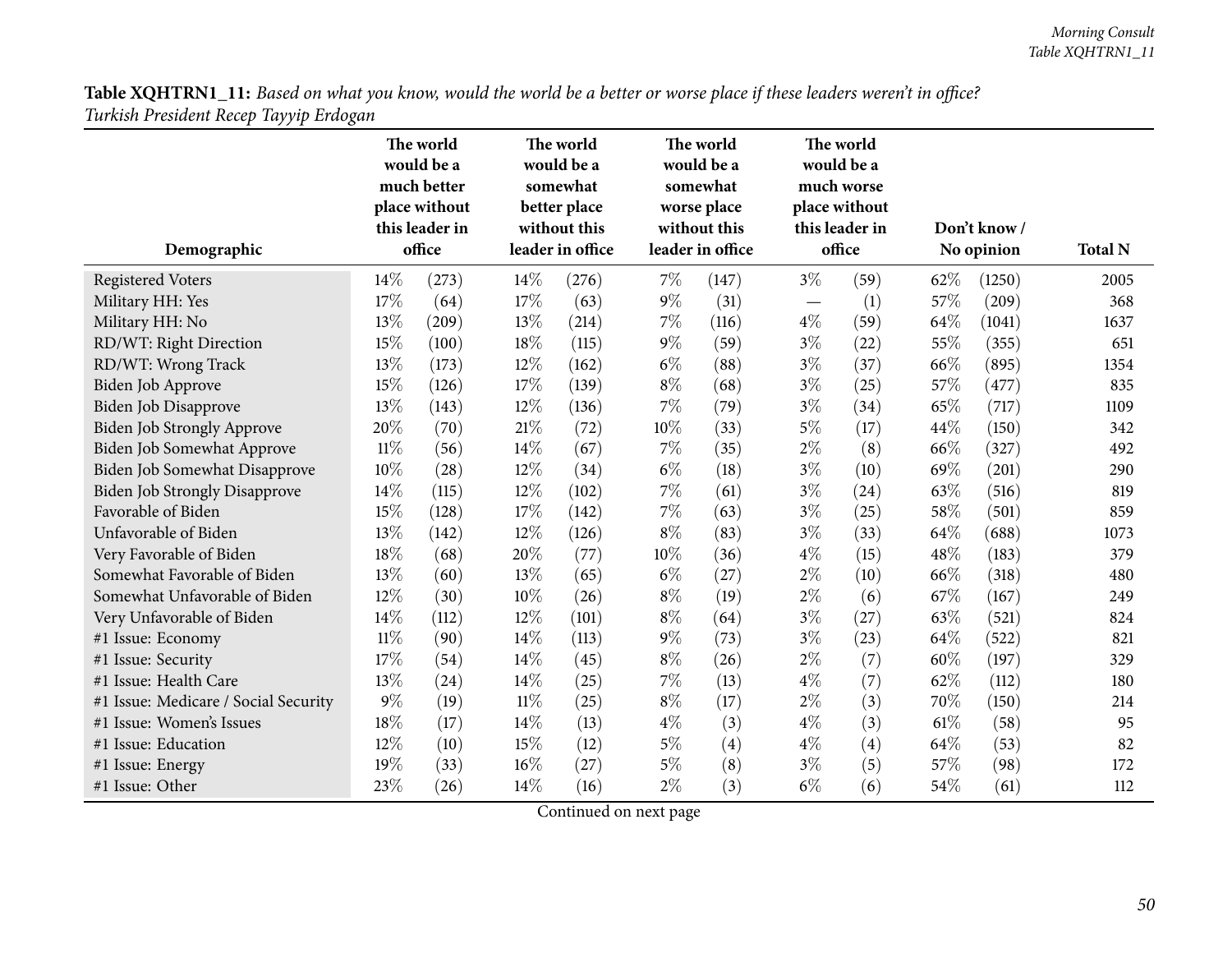| Demographic                          | The world<br>would be a<br>much better<br>place without<br>this leader in<br>office |       |        | The world<br>would be a<br>somewhat<br>better place<br>without this<br>leader in office |        | The world<br>would be a<br>somewhat<br>worse place<br>without this<br>leader in office |       | The world<br>would be a<br>much worse<br>place without<br>this leader in<br>office |        | Don't know/<br>No opinion | <b>Total N</b> |
|--------------------------------------|-------------------------------------------------------------------------------------|-------|--------|-----------------------------------------------------------------------------------------|--------|----------------------------------------------------------------------------------------|-------|------------------------------------------------------------------------------------|--------|---------------------------|----------------|
| <b>Registered Voters</b>             | $14\%$                                                                              | (273) | $14\%$ | (276)                                                                                   | $7\%$  | (147)                                                                                  | $3\%$ | (59)                                                                               | 62\%   | (1250)                    | 2005           |
| 2020 Vote: Joe Biden                 | $16\%$                                                                              | (154) | $16\%$ | (156)                                                                                   | 7%     | (68)                                                                                   | $3\%$ | (27)                                                                               | 57\%   | (544)                     | 949            |
| 2020 Vote: Donald Trump              | $12\%$                                                                              | (107) | $12\%$ | (103)                                                                                   | $8\%$  | (70)                                                                                   | $3\%$ | (27)                                                                               | 65%    | (560)                     | 867            |
| 2020 Vote: Didn't Vote               | $5\%$                                                                               | (8)   | $9\%$  | (14)                                                                                    | $4\%$  | (6)                                                                                    | $1\%$ | (2)                                                                                | $81\%$ | (124)                     | 153            |
| 2018 House Vote: Democrat            | 16%                                                                                 | (120) | 17%    | (129)                                                                                   | 7%     | (49)                                                                                   | $4\%$ | (30)                                                                               | 55%    | (409)                     | 737            |
| 2018 House Vote: Republican          | 15%                                                                                 | (113) | 13%    | (99)                                                                                    | $9\%$  | (68)                                                                                   | $2\%$ | (16)                                                                               | 60\%   | (451)                     | 746            |
| 2018 House Vote: Someone else        | $6\%$                                                                               | (3)   | 12\%   | (6)                                                                                     | $3\%$  | (1)                                                                                    |       | (0)                                                                                | 79%    | (40)                      | 51             |
| 2016 Vote: Hillary Clinton           | $16\%$                                                                              | (110) | 18%    | (123)                                                                                   | 7%     | (47)                                                                                   | $3\%$ | (19)                                                                               | 57%    | (396)                     | 695            |
| 2016 Vote: Donald Trump              | 15%                                                                                 | (115) | 13%    | (99)                                                                                    | $9\%$  | (70)                                                                                   | $3\%$ | $\left( 20\right)$                                                                 | $61\%$ | (474)                     | 778            |
| 2016 Vote: Other                     | 20%                                                                                 | (20)  | $11\%$ | (11)                                                                                    | $3\%$  | (3)                                                                                    | $3\%$ | (3)                                                                                | 63\%   | (65)                      | 102            |
| 2016 Vote: Didn't Vote               | $6\%$                                                                               | (27)  | $10\%$ | (42)                                                                                    | $6\%$  | (27)                                                                                   | $4\%$ | (17)                                                                               | 74\%   | (316)                     | 429            |
| Voted in 2014: Yes                   | $16\%$                                                                              | (224) | 15%    | (213)                                                                                   | $8\%$  | (109)                                                                                  | $3\%$ | (40)                                                                               | 57%    | (791)                     | 1377           |
| Voted in 2014: No                    | $8\%$                                                                               | (48)  | $10\%$ | (63)                                                                                    | $6\%$  | (38)                                                                                   | $3\%$ | (20)                                                                               | 73\%   | (459)                     | 628            |
| 4-Region: Northeast                  | 15%                                                                                 | (53)  | 13%    | (47)                                                                                    | $8\%$  | (27)                                                                                   | $4\%$ | (14)                                                                               | $60\%$ | (214)                     | 354            |
| 4-Region: Midwest                    | $11\%$                                                                              | (51)  | $16\%$ | (70)                                                                                    | $8\%$  | (36)                                                                                   | $2\%$ | (9)                                                                                | 63\%   | (279)                     | 446            |
| 4-Region: South                      | 13%                                                                                 | (100) | $12\%$ | (87)                                                                                    | $8\%$  | (62)                                                                                   | $3\%$ | (19)                                                                               | 64\%   | (480)                     | 748            |
| 4-Region: West                       | 15%                                                                                 | (68)  | 16%    | (72)                                                                                    | $5\%$  | (22)                                                                                   | $4\%$ | (17)                                                                               | $60\%$ | (276)                     | 457            |
| Sanctions not Tied to Putin in Power | $11\%$                                                                              | (130) | 13%    | (146)                                                                                   | 7%     | (80)                                                                                   | $3\%$ | (33)                                                                               | 66\%   | (759)                     | 1147           |
| Sanctions Tied to Putin in Power     | 17%                                                                                 | (143) | 15\%   | (130)                                                                                   | $8\%$  | (67)                                                                                   | $3\%$ | (27)                                                                               | 57%    | (491)                     | 858            |
| Heard of ICC                         | 21%                                                                                 | (210) | 20%    | (200)                                                                                   | $11\%$ | (107)                                                                                  | $5\%$ | (48)                                                                               | 44%    | (454)                     | 1020           |
| Never Heard of ICC                   | $6\%$                                                                               | (62)  | $8\%$  | (76)                                                                                    | $4\%$  | (39)                                                                                   | $1\%$ | (11)                                                                               | $81\%$ | (796)                     | 985            |

Table XQHTRN1\_11: Based on what you know, would the world be a better or worse place if these leaders weren't in office? *Turkish President Recep Tayyip Erdogan*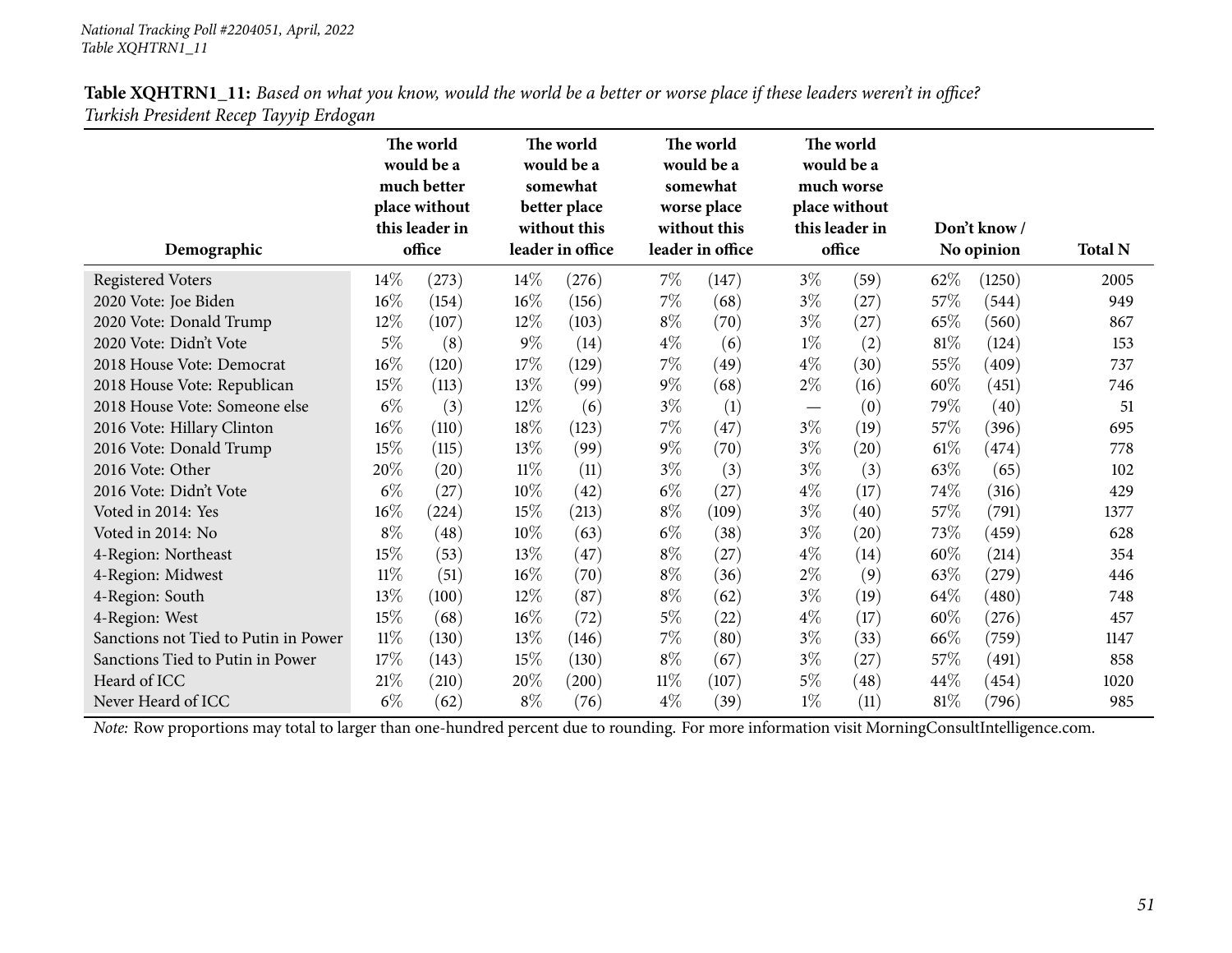| Table XQHTRN1_12: Based on what you know, would the world be a better or worse place if these leaders weren't in office? |  |
|--------------------------------------------------------------------------------------------------------------------------|--|
| Iranian President Ebrahim Raisi                                                                                          |  |

|                          | The world<br>would be a<br>much better<br>place without<br>this leader in |        | The world<br>would be a<br>somewhat<br>better place<br>without this |                  | The world<br>would be a<br>somewhat<br>worse place<br>without this |                  | The world<br>would be a<br>much worse<br>place without<br>this leader in |        |        | Don't know / |                |
|--------------------------|---------------------------------------------------------------------------|--------|---------------------------------------------------------------------|------------------|--------------------------------------------------------------------|------------------|--------------------------------------------------------------------------|--------|--------|--------------|----------------|
| Demographic              |                                                                           | office |                                                                     | leader in office |                                                                    | leader in office |                                                                          | office |        | No opinion   | <b>Total N</b> |
| <b>Registered Voters</b> | 25%                                                                       | (507)  | 14%                                                                 | (275)            | $5\%$                                                              | (102)            | $2\%$                                                                    | (41)   | 54%    | (1081)       | 2005           |
| Gender: Male             | 35%                                                                       | (334)  | 16%                                                                 | (152)            | $5\%$                                                              | (50)             | $2\%$                                                                    | (23)   | 41%    | (386)        | 945            |
| Gender: Female           | 16%                                                                       | (172)  | 12%                                                                 | (122)            | $5\%$                                                              | (52)             | $2\%$                                                                    | (18)   | 66%    | (696)        | 1060           |
| Age: 18-34               | $11\%$                                                                    | (56)   | 14%                                                                 | (74)             | $8\%$                                                              | (40)             | $2\%$                                                                    | (13)   | 65%    | (333)        | 516            |
| Age: 35-44               | 24%                                                                       | (75)   | $11\%$                                                              | (34)             | $4\%$                                                              | (13)             | $3\%$                                                                    | (9)    | 58%    | (178)        | 308            |
| Age: 45-64               | 28%                                                                       | (194)  | 13%                                                                 | (90)             | $5\%$                                                              | (35)             | $2\%$                                                                    | (13)   | $51\%$ | (350)        | 682            |
| Age: 65+                 | 36%                                                                       | (182)  | 15%                                                                 | (76)             | $3\%$                                                              | (14)             | $1\%$                                                                    | (6)    | 44%    | (221)        | 499            |
| GenZers: 1997-2012       | $11\%$                                                                    | (19)   | 15%                                                                 | (27)             | 10%                                                                | (18)             | $4\%$                                                                    | (8)    | 60%    | (108)        | 181            |
| Millennials: 1981-1996   | 16%                                                                       | (88)   | 14%                                                                 | (77)             | $6\%$                                                              | (35)             | $2\%$                                                                    | (11)   | 63%    | (354)        | 564            |
| GenXers: 1965-1980       | 26%                                                                       | (118)  | 12%                                                                 | (53)             | $4\%$                                                              | (19)             | $2\%$                                                                    | (9)    | 57%    | (260)        | 460            |
| Baby Boomers: 1946-1964  | 35%                                                                       | (260)  | 14%                                                                 | (100)            | $4\%$                                                              | (29)             | $2\%$                                                                    | (12)   | 45%    | (334)        | 735            |
| PID: Dem (no lean)       | 19%                                                                       | (138)  | 16%                                                                 | (114)            | 7%                                                                 | (52)             | $2\%$                                                                    | (15)   | 56%    | (404)        | 723            |
| PID: Ind (no lean)       | 24%                                                                       | (139)  | 12%                                                                 | (71)             | $4\%$                                                              | (23)             | $2\%$                                                                    | (11)   | 58%    | (330)        | 574            |
| PID: Rep (no lean)       | 32%                                                                       | (229)  | 13%                                                                 | (90)             | $4\%$                                                              | (26)             | $2\%$                                                                    | (15)   | 49%    | (347)        | 708            |
| PID/Gender: Dem Men      | 26%                                                                       | (83)   | 20%                                                                 | (62)             | $9\%$                                                              | (28)             | $2\%$                                                                    | (6)    | 43%    | (138)        | 318            |
| PID/Gender: Dem Women    | 13%                                                                       | (55)   | 13%                                                                 | (51)             | $6\%$                                                              | (24)             | $2\%$                                                                    | (9)    | 66%    | (266)        | 405            |
| PID/Gender: Ind Men      | 31%                                                                       | (95)   | 13%                                                                 | (40)             | $4\%$                                                              | (13)             | $3\%$                                                                    | (9)    | 49%    | (149)        | 306            |
| PID/Gender: Ind Women    | 16%                                                                       | (44)   | 12%                                                                 | (31)             | $4\%$                                                              | (11)             | $1\%$                                                                    | (2)    | 67%    | (181)        | 268            |
| PID/Gender: Rep Men      | 48%                                                                       | (156)  | 16%                                                                 | (50)             | $3\%$                                                              | (10)             | $2\%$                                                                    | (7)    | $31\%$ | (99)         | 322            |
| PID/Gender: Rep Women    | 19%                                                                       | (74)   | 10%                                                                 | (40)             | $4\%$                                                              | (17)             | $2\%$                                                                    | (7)    | 64%    | (249)        | 386            |
| Ideo: Liberal (1-3)      | 19%                                                                       | (111)  | 17%                                                                 | (95)             | $8\%$                                                              | (43)             | $3\%$                                                                    | (17)   | 53%    | (304)        | 569            |
| Ideo: Moderate (4)       | 22%                                                                       | (117)  | 14%                                                                 | (74)             | $5\%$                                                              | (24)             | $2\%$                                                                    | (8)    | 57%    | (302)        | 525            |
| Ideo: Conservative (5-7) | 34%                                                                       | (264)  | 13%                                                                 | (100)            | $4\%$                                                              | (31)             | $1\%$                                                                    | (9)    | 47%    | (366)        | 771            |
| Educ: < College          | 23%                                                                       | (284)  | 12%                                                                 | (141)            | $6\%$                                                              | (67)             | $2\%$                                                                    | (25)   | 57%    | (694)        | 1211           |
| Educ: Bachelors degree   | 27%                                                                       | (133)  | 18%                                                                 | (88)             | $4\%$                                                              | (21)             | $2\%$                                                                    | (8)    | 50%    | (252)        | 503            |
| Educ: Post-grad          | 31%                                                                       | (89)   | 16%                                                                 | (46)             | $5\%$                                                              | (14)             | $3\%$                                                                    | (8)    | 46%    | (135)        | 291            |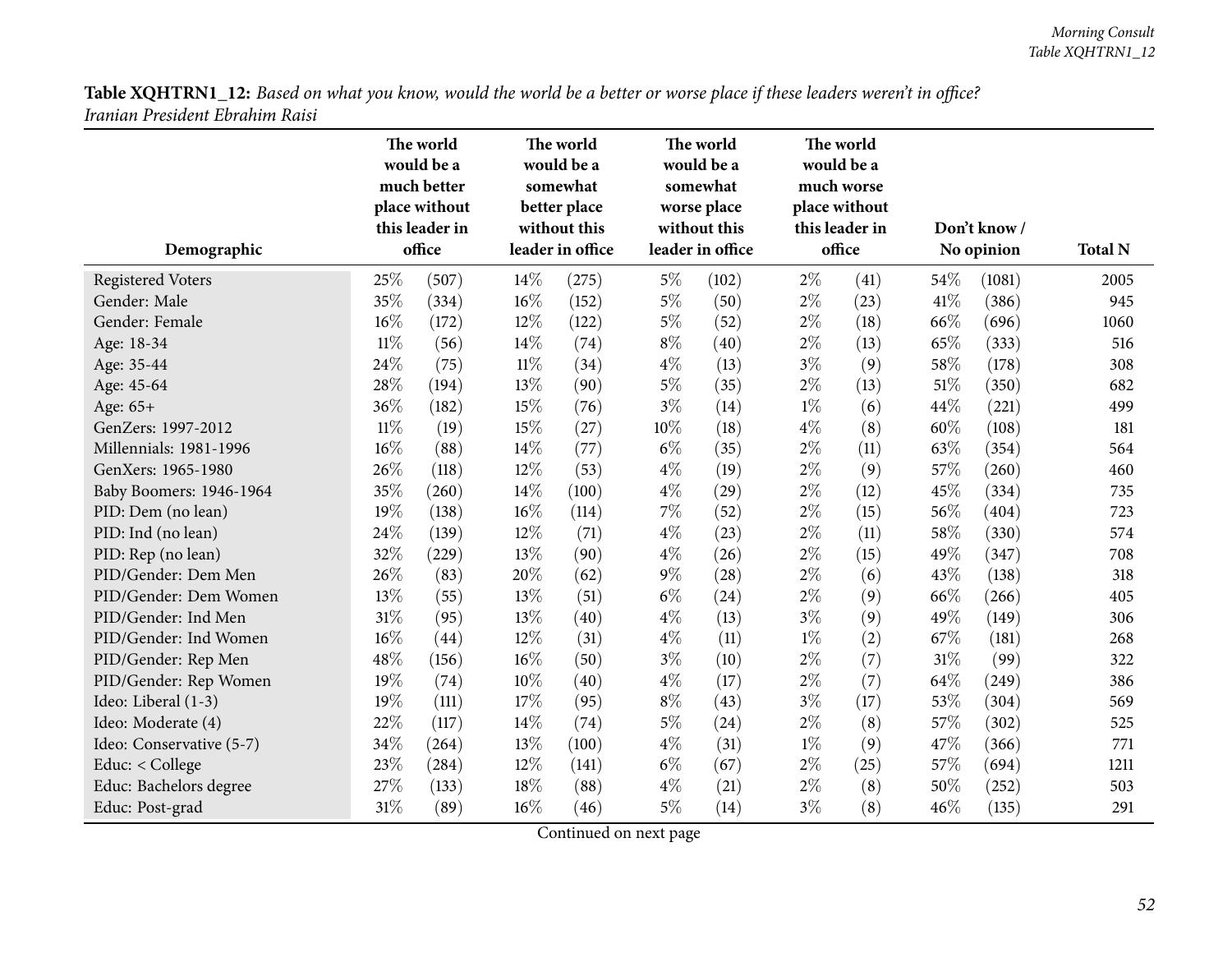|                                   | The world<br>would be a<br>much better<br>place without<br>this leader in |        |        | The world<br>would be a<br>somewhat<br>better place<br>without this |       | The world<br>would be a<br>somewhat<br>worse place<br>without this |                          | The world<br>would be a<br>much worse<br>place without<br>this leader in |      | Don't know/ |                |
|-----------------------------------|---------------------------------------------------------------------------|--------|--------|---------------------------------------------------------------------|-------|--------------------------------------------------------------------|--------------------------|--------------------------------------------------------------------------|------|-------------|----------------|
| Demographic                       |                                                                           | office |        | leader in office                                                    |       | leader in office                                                   |                          | office                                                                   |      | No opinion  | <b>Total N</b> |
| <b>Registered Voters</b>          | 25%                                                                       | (507)  | 14%    | (275)                                                               | $5\%$ | (102)                                                              | $2\%$                    | (41)                                                                     | 54%  | (1081)      | 2005           |
| Income: Under 50k                 | 22%                                                                       | (170)  | 12%    | (96)                                                                | $5\%$ | (38)                                                               | $1\%$                    | (12)                                                                     | 60%  | (475)       | 791            |
| Income: 50k-100k                  | 28%                                                                       | (211)  | 12%    | (90)                                                                | $5\%$ | (40)                                                               | $3\%$                    | (20)                                                                     | 53%  | (400)       | 762            |
| Income: 100k+                     | 28%                                                                       | (125)  | 20%    | (89)                                                                | $5\%$ | (23)                                                               | $2\%$                    | (9)                                                                      | 46%  | (206)       | 452            |
| Ethnicity: White                  | 28%                                                                       | (427)  | 13%    | (200)                                                               | $4\%$ | (67)                                                               | $2\%$                    | (31)                                                                     | 53%  | (823)       | 1549           |
| Ethnicity: Hispanic               | 24%                                                                       | (52)   | 16%    | (36)                                                                | $6\%$ | (14)                                                               | $\overline{\phantom{0}}$ | (0)                                                                      | 54%  | (121)       | 223            |
| Ethnicity: Black                  | 12%                                                                       | (30)   | 17%    | (43)                                                                | $9\%$ | (23)                                                               | $2\%$                    | (5)                                                                      | 60%  | (151)       | 252            |
| Ethnicity: Other                  | 24%                                                                       | (50)   | 16%    | (32)                                                                | $6\%$ | (12)                                                               | $2\%$                    | (4)                                                                      | 52%  | (106)       | 204            |
| All Christian                     | 30%                                                                       | (293)  | 16%    | (155)                                                               | $5\%$ | (50)                                                               | $1\%$                    | (12)                                                                     | 47%  | (460)       | 970            |
| All Non-Christian                 | 26%                                                                       | (21)   | 12%    | (9)                                                                 | $5\%$ | (4)                                                                | $5\%$                    | (4)                                                                      | 52%  | (42)        | 80             |
| Atheist                           | 25%                                                                       | (21)   | 17%    | (14)                                                                | $1\%$ | (1)                                                                | $2\%$                    | (2)                                                                      | 55%  | (46)        | 84             |
| Agnostic/Nothing in particular    | 20%                                                                       | (103)  | 12%    | (61)                                                                | $5\%$ | (26)                                                               | $2\%$                    | (11)                                                                     | 60%  | (309)       | 511            |
| Something Else                    | 19%                                                                       | (69)   | 10%    | (35)                                                                | $6\%$ | (20)                                                               | $3\%$                    | (12)                                                                     | 62%  | (224)       | 360            |
| Religious Non-Protestant/Catholic | 27%                                                                       | (28)   | 15%    | (15)                                                                | $4\%$ | (4)                                                                | $4\%$                    | (4)                                                                      | 50%  | (53)        | 105            |
| Evangelical                       | 30%                                                                       | (153)  | $11\%$ | (55)                                                                | $5\%$ | (26)                                                               | $3\%$                    | (13)                                                                     | 52%  | (271)       | 518            |
| Non-Evangelical                   | 25%                                                                       | (195)  | 17%    | (128)                                                               | $5\%$ | (41)                                                               | $1\%$                    | (9)                                                                      | 52%  | (398)       | 772            |
| Community: Urban                  | 21%                                                                       | (96)   | 15%    | (69)                                                                | $6\%$ | (28)                                                               | $2\%$                    | (9)                                                                      | 56%  | (251)       | 452            |
| Community: Suburban               | 26%                                                                       | (269)  | 15%    | (149)                                                               | $5\%$ | (47)                                                               | $2\%$                    | (21)                                                                     | 52%  | (534)       | 1020           |
| Community: Rural                  | 27%                                                                       | (142)  | $11\%$ | (57)                                                                | $5\%$ | (26)                                                               | $2\%$                    | (11)                                                                     | 56%  | (296)       | 533            |
| <b>Employ: Private Sector</b>     | 24%                                                                       | (175)  | 15%    | (108)                                                               | $6\%$ | (42)                                                               | $2\%$                    | (14)                                                                     | 54%  | (392)       | 730            |
| <b>Employ: Government</b>         | 21%                                                                       | (29)   | 15%    | (21)                                                                | $9\%$ | (12)                                                               | $3\%$                    | (4)                                                                      | 53%  | (75)        | 140            |
| Employ: Self-Employed             | 24%                                                                       | (41)   | 12%    | (21)                                                                | $3\%$ | (6)                                                                | $4\%$                    | (7)                                                                      | 57%  | (97)        | 172            |
| Employ: Homemaker                 | 21%                                                                       | (28)   | $11\%$ | (15)                                                                | $6\%$ | (8)                                                                | $1\%$                    | (1)                                                                      | 61\% | (82)        | 133            |
| Employ: Student                   | $5\%$                                                                     | (3)    | 10%    | (6)                                                                 | 14%   | (8)                                                                | $2\%$                    | (1)                                                                      | 69%  | (40)        | 58             |
| Employ: Retired                   | 36%                                                                       | (187)  | 15%    | (78)                                                                | $4\%$ | (19)                                                               | $2\%$                    | (9)                                                                      | 44%  | (234)       | 526            |
| Employ: Unemployed                | 16%                                                                       | (25)   | 9%     | (14)                                                                | $5\%$ | (7)                                                                | $1\%$                    | (1)                                                                      | 69%  | (109)       | 156            |
| Employ: Other                     | 21%                                                                       | (18)   | 14%    | (12)                                                                |       | (0)                                                                | $6\%$                    | (5)                                                                      | 60%  | (53)        | 89             |

Table XQHTRN1\_12: Based on what you know, would the world be a better or worse place if these leaders weren't in office? *Iranian President Ebrahim Raisi*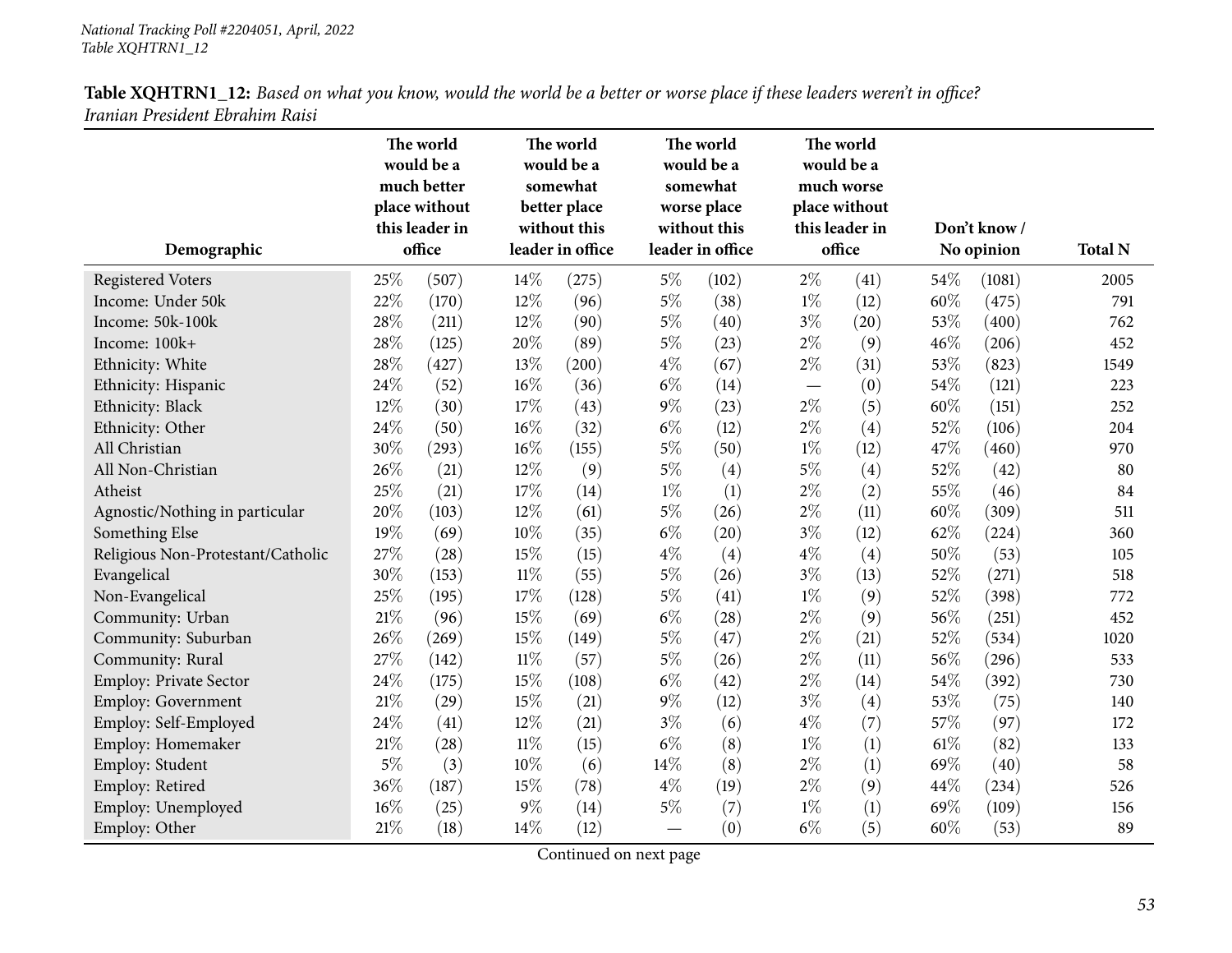| Table XQHTRN1_12: Based on what you know, would the world be a better or worse place if these leaders weren't in office? |  |
|--------------------------------------------------------------------------------------------------------------------------|--|
| Iranian President Ebrahim Raisi                                                                                          |  |

| Demographic                          | The world<br>would be a<br>much better<br>place without<br>this leader in<br>office |       | The world<br>would be a<br>somewhat<br>better place<br>without this<br>leader in office |       |       | The world<br>would be a<br>somewhat<br>worse place<br>without this<br>leader in office |       | The world<br>would be a<br>much worse<br>place without<br>this leader in<br>office |        | Don't know/<br>No opinion | <b>Total N</b> |
|--------------------------------------|-------------------------------------------------------------------------------------|-------|-----------------------------------------------------------------------------------------|-------|-------|----------------------------------------------------------------------------------------|-------|------------------------------------------------------------------------------------|--------|---------------------------|----------------|
| <b>Registered Voters</b>             | 25%                                                                                 | (507) | 14%                                                                                     | (275) | $5\%$ | (102)                                                                                  | $2\%$ | (41)                                                                               | 54\%   | (1081)                    | 2005           |
| Military HH: Yes                     | 37%                                                                                 | (136) | 14%                                                                                     | (50)  | $7\%$ | (25)                                                                                   | $1\%$ | (2)                                                                                | 42%    | (154)                     | 368            |
| Military HH: No                      | 23%                                                                                 | (371) | 14%                                                                                     | (224) | $5\%$ | (77)                                                                                   | $2\%$ | (38)                                                                               | 57%    | (927)                     | 1637           |
| RD/WT: Right Direction               | 21\%                                                                                | (134) | 18%                                                                                     | (120) | $6\%$ | (41)                                                                                   | $2\%$ | (15)                                                                               | 52%    | (341)                     | 651            |
| RD/WT: Wrong Track                   | 28%                                                                                 | (373) | $11\%$                                                                                  | (155) | $4\%$ | (60)                                                                                   | $2\%$ | (26)                                                                               | 55%    | (740)                     | 1354           |
| Biden Job Approve                    | 19%                                                                                 | (159) | 19%                                                                                     | (155) | 7%    | (54)                                                                                   | $2\%$ | (18)                                                                               | 54%    | (448)                     | 835            |
| Biden Job Disapprove                 | $31\%$                                                                              | (344) | $11\%$                                                                                  | (120) | $4\%$ | (46)                                                                                   | $2\%$ | (22)                                                                               | 52%    | (577)                     | 1109           |
| Biden Job Strongly Approve           | 24%                                                                                 | (84)  | 20%                                                                                     | (70)  | $7\%$ | (24)                                                                                   | $4\%$ | (14)                                                                               | 44%    | (151)                     | 342            |
| Biden Job Somewhat Approve           | 15%                                                                                 | (75)  | 17%                                                                                     | (85)  | $6\%$ | (30)                                                                                   | $1\%$ | (4)                                                                                | 61%    | (298)                     | 492            |
| Biden Job Somewhat Disapprove        | 17%                                                                                 | (50)  | $11\%$                                                                                  | (31)  | $6\%$ | (18)                                                                                   | $3\%$ | (8)                                                                                | 63\%   | (183)                     | 290            |
| <b>Biden Job Strongly Disapprove</b> | 36%                                                                                 | (294) | $11\%$                                                                                  | (88)  | $4\%$ | (29)                                                                                   | $2\%$ | (14)                                                                               | 48%    | (394)                     | 819            |
| Favorable of Biden                   | 19%                                                                                 | (166) | 18%                                                                                     | (152) | $6\%$ | (52)                                                                                   | $2\%$ | (17)                                                                               | 55%    | (472)                     | 859            |
| Unfavorable of Biden                 | 31%                                                                                 | (337) | $11\%$                                                                                  | (118) | $4\%$ | (46)                                                                                   | $2\%$ | (21)                                                                               | 51%    | (550)                     | 1073           |
| Very Favorable of Biden              | 24%                                                                                 | (92)  | 19%                                                                                     | (72)  | $6\%$ | (24)                                                                                   | $3\%$ | (13)                                                                               | 47%    | (179)                     | 379            |
| Somewhat Favorable of Biden          | 15%                                                                                 | (74)  | 17%                                                                                     | (80)  | $6\%$ | (28)                                                                                   | $1\%$ | (4)                                                                                | 61%    | (293)                     | 480            |
| Somewhat Unfavorable of Biden        | 18%                                                                                 | (46)  | $12\%$                                                                                  | (29)  | $4\%$ | (11)                                                                                   | $2\%$ | (6)                                                                                | 63%    | (158)                     | 249            |
| Very Unfavorable of Biden            | 35%                                                                                 | (291) | $11\%$                                                                                  | (89)  | $4\%$ | (35)                                                                                   | $2\%$ | (15)                                                                               | 48%    | (393)                     | 824            |
| #1 Issue: Economy                    | 21%                                                                                 | (176) | 17%                                                                                     | (137) | $5\%$ | (41)                                                                                   | $1\%$ | (12)                                                                               | 55%    | (453)                     | 821            |
| #1 Issue: Security                   | 39%                                                                                 | (129) | $11\%$                                                                                  | (35)  | $4\%$ | (12)                                                                                   | $1\%$ | (4)                                                                                | 46%    | (150)                     | 329            |
| #1 Issue: Health Care                | 19%                                                                                 | (34)  | 12%                                                                                     | (23)  | $6\%$ | (10)                                                                                   | $4\%$ | (7)                                                                                | 59%    | (107)                     | 180            |
| #1 Issue: Medicare / Social Security | 26%                                                                                 | (55)  | 14\%                                                                                    | (30)  | $5\%$ | (10)                                                                                   | $1\%$ | (2)                                                                                | 55%    | (117)                     | 214            |
| #1 Issue: Women's Issues             | $21\%$                                                                              | (20)  | $9\%$                                                                                   | (9)   | $7\%$ | (7)                                                                                    |       | (0)                                                                                | 62%    | (59)                      | 95             |
| #1 Issue: Education                  | 13%                                                                                 | (11)  | 13%                                                                                     | (10)  | 10%   | (8)                                                                                    | $8\%$ | (7)                                                                                | 57%    | (47)                      | 82             |
| #1 Issue: Energy                     | 25%                                                                                 | (44)  | 14%                                                                                     | (24)  | $6\%$ | (10)                                                                                   | $2\%$ | (3)                                                                                | 53%    | (92)                      | 172            |
| #1 Issue: Other                      | 34%                                                                                 | (38)  | $7\%$                                                                                   | (7)   | $4\%$ | (4)                                                                                    | $6\%$ | (6)                                                                                | $51\%$ | (57)                      | 112            |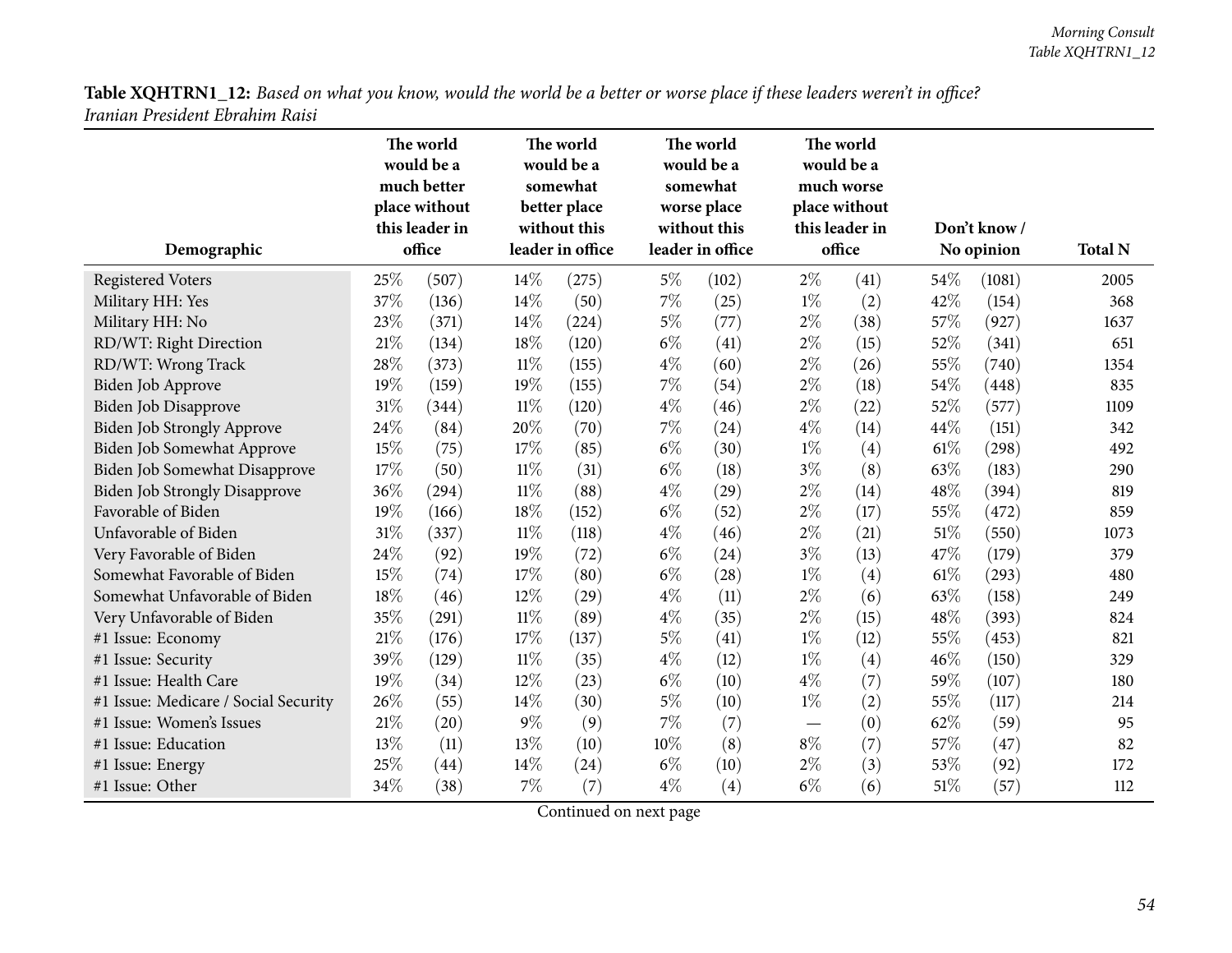| Demographic                          | The world<br>would be a<br>much better<br>place without<br>this leader in |       | The world<br>would be a<br>somewhat<br>better place<br>without this<br>office<br>leader in office |       |       | The world<br>would be a<br>somewhat<br>worse place<br>without this<br>leader in office<br>$5\%$<br>(102) |                          | The world<br>would be a<br>much worse<br>place without<br>this leader in<br>office |      |                     | Don't know /<br>No opinion | <b>Total N</b> |
|--------------------------------------|---------------------------------------------------------------------------|-------|---------------------------------------------------------------------------------------------------|-------|-------|----------------------------------------------------------------------------------------------------------|--------------------------|------------------------------------------------------------------------------------|------|---------------------|----------------------------|----------------|
| <b>Registered Voters</b>             | 25\%                                                                      | (507) | $14\%$                                                                                            | (275) |       |                                                                                                          | $2\%$                    | (41)                                                                               | 54\% | (1081)              | 2005                       |                |
| 2020 Vote: Joe Biden                 | $21\%$                                                                    | (198) | $16\%$                                                                                            | (155) | $6\%$ | (57)                                                                                                     | $2\%$                    | (19)                                                                               | 55%  | (520)               | 949                        |                |
| 2020 Vote: Donald Trump              | 32%                                                                       | (282) | $12\%$                                                                                            | (105) | $4\%$ | (33)                                                                                                     | $2\%$                    | (20)                                                                               | 49%  | (428)               | 867                        |                |
| 2020 Vote: Didn't Vote               | $11\%$                                                                    | (17)  | $8\%$                                                                                             | (12)  | $6\%$ | (10)                                                                                                     | $1\%$                    | (1)                                                                                | 74\% | (114)               | 153                        |                |
| 2018 House Vote: Democrat            | 23\%                                                                      | (172) | 17\%                                                                                              | (123) | $6\%$ | (45)                                                                                                     | $2\%$                    | (17)                                                                               | 52\% | $\left( 380\right)$ | 737                        |                |
| 2018 House Vote: Republican          | 35%                                                                       | (264) | 13%                                                                                               | (97)  | 5%    | (35)                                                                                                     | $2\%$                    | (12)                                                                               | 45%  | (338)               | 746                        |                |
| 2018 House Vote: Someone else        | $16\%$                                                                    | (8)   | 11%                                                                                               | (5)   | $3\%$ | (1)                                                                                                      | $\overline{\phantom{0}}$ | (0)                                                                                | 70%  | (36)                | 51                         |                |
| 2016 Vote: Hillary Clinton           | 22%                                                                       | (151) | 16%                                                                                               | (114) | $6\%$ | (40)                                                                                                     | $2\%$                    | (16)                                                                               | 54\% | (374)               | 695                        |                |
| 2016 Vote: Donald Trump              | 36\%                                                                      | (277) | 14\%                                                                                              | (105) | $5\%$ | (35)                                                                                                     | $1\%$                    | (11)                                                                               | 45%  | (349)               | 778                        |                |
| 2016 Vote: Other                     | 22%                                                                       | (23)  | 13%                                                                                               | (14)  | $2\%$ | (2)                                                                                                      |                          | (0)                                                                                | 62%  | (64)                | 102                        |                |
| 2016 Vote: Didn't Vote               | 13%                                                                       | (56)  | 10%                                                                                               | (42)  | $6\%$ | (24)                                                                                                     | $3\%$                    | (13)                                                                               | 69%  | (295)               | 429                        |                |
| Voted in 2014: Yes                   | 30%                                                                       | (420) | 15%                                                                                               | (203) | 5%    | (68)                                                                                                     | $2\%$                    | (24)                                                                               | 48\% | (663)               | 1377                       |                |
| Voted in 2014: No                    | 14\%                                                                      | (87)  | 11%                                                                                               | (71)  | 5%    | $^{(34)}$                                                                                                | $3\%$                    | (16)                                                                               | 67%  | (419)               | 628                        |                |
| 4-Region: Northeast                  | 25%                                                                       | (89)  | 12%                                                                                               | (44)  | 5%    | (17)                                                                                                     | $3\%$                    | (11)                                                                               | 54%  | (192)               | 354                        |                |
| 4-Region: Midwest                    | 23\%                                                                      | (103) | 13%                                                                                               | (59)  | $4\%$ | (18)                                                                                                     | $3\%$                    | (12)                                                                               | 57%  | (254)               | 446                        |                |
| 4-Region: South                      | 24\%                                                                      | (183) | 14\%                                                                                              | (107) | $5\%$ | (38)                                                                                                     | $2\%$                    | (13)                                                                               | 54\% | (407)               | 748                        |                |
| 4-Region: West                       | 29%                                                                       | (133) | 14%                                                                                               | (64)  | $6\%$ | $\left( 29\right)$                                                                                       | $1\%$                    | (4)                                                                                | 50%  | (227)               | 457                        |                |
| Sanctions not Tied to Putin in Power | 20%                                                                       | (230) | 14%                                                                                               | (164) | $5\%$ | (55)                                                                                                     | $2\%$                    | (26)                                                                               | 58\% | (671)               | 1147                       |                |
| Sanctions Tied to Putin in Power     | 32%                                                                       | (276) | 13%                                                                                               | (110) | 5%    | (46)                                                                                                     | $2\%$                    | (15)                                                                               | 48\% | (410)               | 858                        |                |
| Heard of ICC                         | 34%                                                                       | (344) | 19%                                                                                               | (190) | 7%    | (76)                                                                                                     | $3\%$                    | (26)                                                                               | 38%  | (385)               | 1020                       |                |
| Never Heard of ICC                   | 17%                                                                       | (163) | $9\%$                                                                                             | (85)  | $3\%$ | (26)                                                                                                     | $2\%$                    | (15)                                                                               | 71\% | (697)               | 985                        |                |

Table XQHTRN1\_12: Based on what you know, would the world be a better or worse place if these leaders weren't in office? *Iranian President Ebrahim Raisi*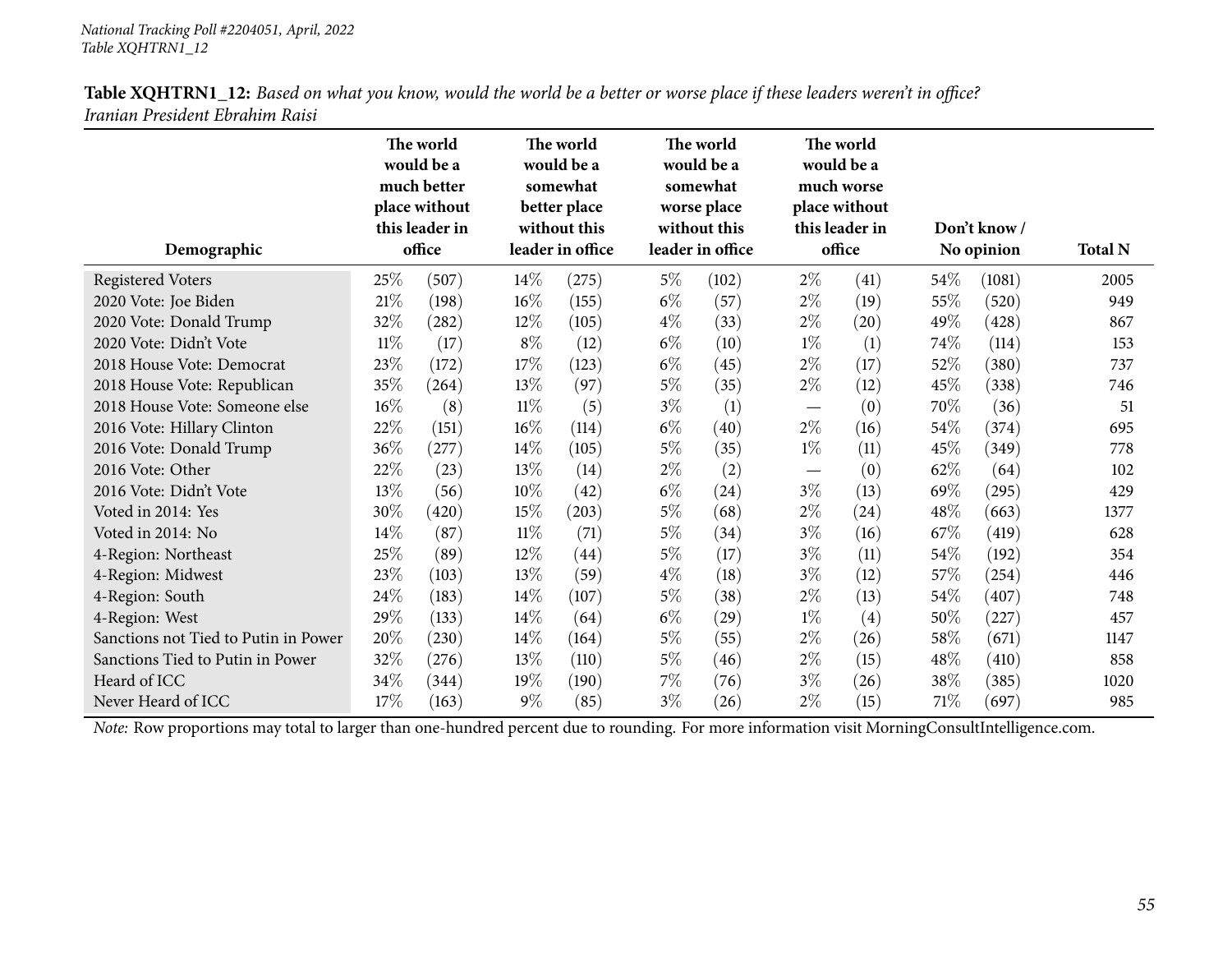|                          |        | Somewhat<br><b>Strongly</b><br>approve<br>approve |        |       | Somewhat<br>disapprove |       | <b>Strongly</b><br>disapprove |       | Don't know/ |            |                |
|--------------------------|--------|---------------------------------------------------|--------|-------|------------------------|-------|-------------------------------|-------|-------------|------------|----------------|
| Demographic              |        |                                                   |        |       |                        |       |                               |       |             | No opinion | <b>Total N</b> |
| <b>Registered Voters</b> | 21%    | (430)                                             | 25%    | (501) | 15%                    | (301) | 29\%                          | (578) | 10%         | (195)      | 2005           |
| Gender: Male             | 25%    | (237)                                             | 22%    | (212) | 13%                    | (126) | 31%                           | (296) | $8\%$       | (74)       | 945            |
| Gender: Female           | 18%    | (193)                                             | 27%    | (289) | 17%                    | (175) | 27\%                          | (282) | $11\%$      | (121)      | 1060           |
| Age: 18-34               | 13\%   | (70)                                              | 26\%   | (137) | 17%                    | (87)  | 23%                           | (120) | 20%         | (102)      | 516            |
| Age: 35-44               | 17%    | (53)                                              | 28\%   | (87)  | $16\%$                 | (49)  | 26\%                          | (79)  | 13%         | (40)       | 308            |
| Age: 45-64               | 24\%   | (166)                                             | 24%    | (163) | 15%                    | (105) | 30%                           | (207) | $6\%$       | (41)       | 682            |
| Age: 65+                 | 28\%   | (141)                                             | 23%    | (115) | $12\%$                 | (59)  | 34%                           | (172) | $2\%$       | (12)       | 499            |
| GenZers: 1997-2012       | 13%    | (23)                                              | 26\%   | (47)  | 14%                    | (26)  | 26\%                          | (46)  | 21%         | (38)       | 181            |
| Millennials: 1981-1996   | $16\%$ | (92)                                              | 27%    | (150) | 17%                    | (98)  | 24\%                          | (133) | 16%         | (91)       | 564            |
| GenXers: 1965-1980       | 21%    | (99)                                              | 25%    | (115) | $16\%$                 | (75)  | 28\%                          | (130) | $9\%$       | (42)       | 460            |
| Baby Boomers: 1946-1964  | $27\%$ | (198)                                             | 23\%   | (168) | 14%                    | (101) | 33%                           | (245) | $3\%$       | (23)       | 735            |
| PID: Dem (no lean)       | 47%    | (337)                                             | 32%    | (232) | $9\%$                  | (63)  | $3\%$                         | (25)  | $9\%$       | (65)       | 723            |
| PID: Ind (no lean)       | 13%    | (77)                                              | $27\%$ | (157) | 19%                    | (107) | 27%                           | (153) | 14%         | (80)       | 574            |
| PID: Rep (no lean)       | $2\%$  | (16)                                              | 16%    | (112) | 18%                    | (131) | 56%                           | (400) | $7\%$       | (49)       | 708            |
| PID/Gender: Dem Men      | 54\%   | (173)                                             | 26%    | (83)  | 7%                     | (23)  | $5\%$                         | (16)  | $7\%$       | (23)       | 318            |
| PID/Gender: Dem Women    | 41\%   | (165)                                             | 37\%   | (149) | 10%                    | (40)  | $2\%$                         | (9)   | 10%         | (42)       | 405            |
| PID/Gender: Ind Men      | 18%    | (54)                                              | 28%    | (84)  | 15%                    | (47)  | 29%                           | (90)  | 10%         | (30)       | 306            |
| PID/Gender: Ind Women    | $8\%$  | (23)                                              | 27%    | (72)  | 22%                    | (60)  | 24\%                          | (63)  | 19%         | (50)       | 268            |
| PID/Gender: Rep Men      | $3\%$  | (11)                                              | 14%    | (45)  | 17%                    | (55)  | 59%                           | (190) | $6\%$       | (21)       | 322            |
| PID/Gender: Rep Women    | $1\%$  | (6)                                               | 17%    | (67)  | 19%                    | (75)  | 54%                           | (210) | 7%          | (28)       | 386            |
| Ideo: Liberal (1-3)      | 44\%   | (251)                                             | 34\%   | (195) | 10%                    | (57)  | 5%                            | (29)  | 7%          | (38)       | 569            |
| Ideo: Moderate (4)       | 24\%   | (125)                                             | 32%    | (166) | 17%                    | (87)  | 17%                           | (90)  | $11\%$      | (56)       | 525            |
| Ideo: Conservative (5-7) | $5\%$  | (37)                                              | $16\%$ | (122) | 17%                    | (132) | 56%                           | (429) | $7\%$       | (51)       | 771            |
| Educ: $<$ College        | 19%    | (225)                                             | 22%    | (261) | $16\%$                 | (189) | 33%                           | (402) | 11%         | (134)      | 1211           |
| Educ: Bachelors degree   | 24\%   | (120)                                             | 29%    | (146) | $16\%$                 | (82)  | 23\%                          | (114) | $8\%$       | (40)       | 503            |
| Educ: Post-grad          | 29%    | (85)                                              | 32%    | (94)  | 10%                    | (30)  | 21\%                          | (62)  | 7%          | (20)       | 291            |

*U.S. President Joe Biden*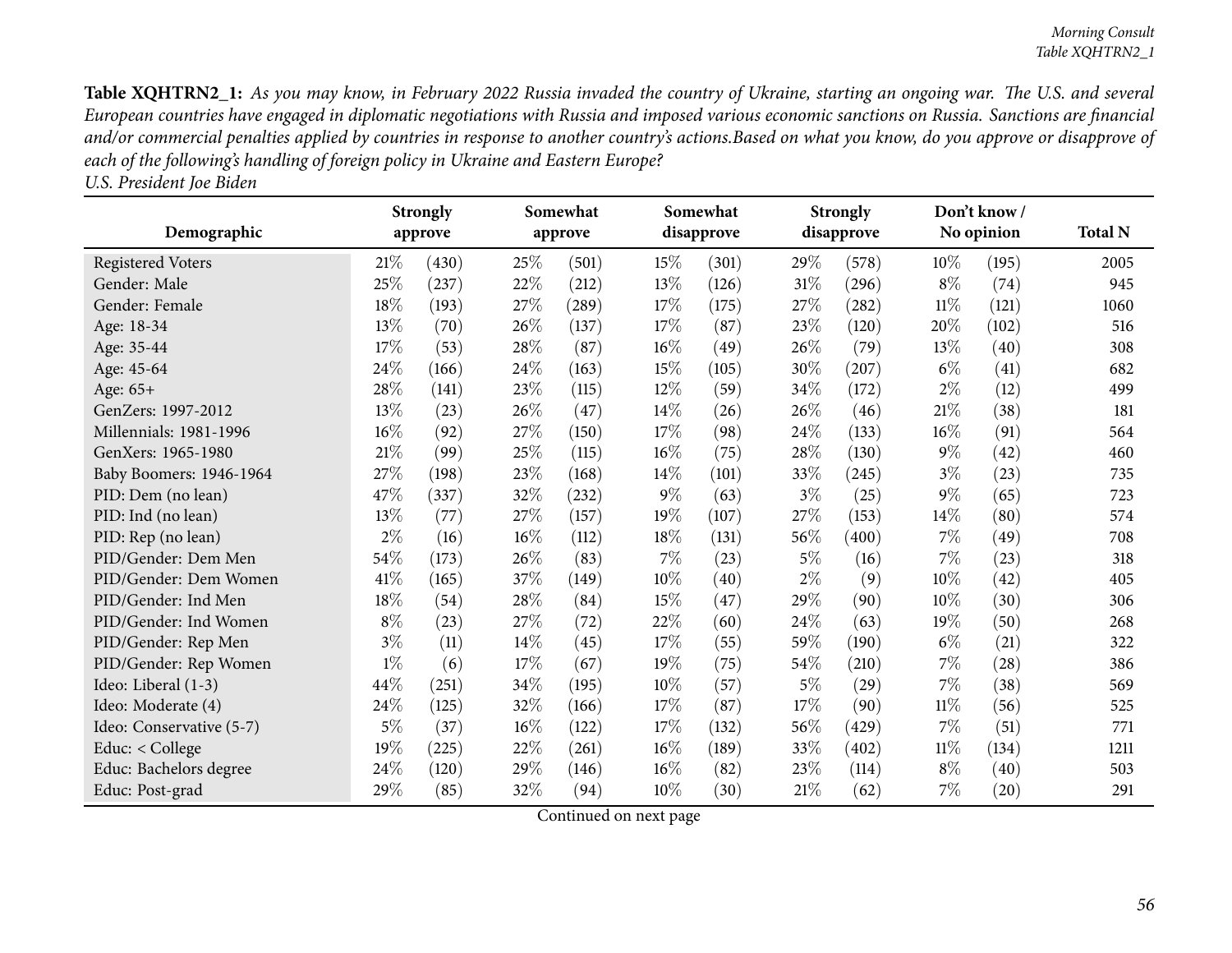*U.S. President Joe Biden*

|                                   |        | <b>Strongly</b> | Somewhat |         | Somewhat |                    | <b>Strongly</b> |            | Don't know/ |                    |                |
|-----------------------------------|--------|-----------------|----------|---------|----------|--------------------|-----------------|------------|-------------|--------------------|----------------|
| Demographic                       |        | approve         |          | approve |          | disapprove         |                 | disapprove |             | No opinion         | <b>Total N</b> |
| <b>Registered Voters</b>          | 21%    | (430)           | 25%      | (501)   | 15%      | (301)              | 29%             | (578)      | 10%         | (195)              | 2005           |
| Income: Under 50k                 | 20%    | (161)           | 21%      | (166)   | 14\%     | (114)              | 29%             | (231)      | 15\%        | (119)              | 791            |
| Income: 50k-100k                  | 21%    | (164)           | 26%      | (197)   | 16%      | (122)              | 29%             | (223)      | $7\%$       | (56)               | 762            |
| Income: 100k+                     | 23\%   | (105)           | 31%      | (138)   | 14\%     | (64)               | 27%             | (124)      | $4\%$       | (20)               | 452            |
| Ethnicity: White                  | $18\%$ | (286)           | $26\%$   | (395)   | 16%      | (249)              | 33%             | (510)      | $7\%$       | (109)              | 1549           |
| Ethnicity: Hispanic               | 19%    | (43)            | 23%      | (51)    | 19%      | (43)               | 28%             | (63)       | 10%         | (23)               | 223            |
| Ethnicity: Black                  | 36%    | (90)            | 25%      | (63)    | $9\%$    | $\left( 22\right)$ | 7%              | (18)       | 23%         | (58)               | 252            |
| Ethnicity: Other                  | 26%    | (54)            | $21\%$   | (44)    | 15%      | (30)               | 24%             | (49)       | 14%         | (28)               | 204            |
| All Christian                     | $21\%$ | (202)           | 24\%     | (237)   | 14%      | (137)              | $35\%$          | (344)      | $5\%$       | (51)               | 970            |
| All Non-Christian                 | 33\%   | (27)            | $25\%$   | (20)    | 11%      | (9)                | 14\%            | (12)       | $16\%$      | (13)               | 80             |
| Atheist                           | 25%    | (21)            | 40%      | (34)    | 16%      | (13)               | 12%             | (10)       | 7%          | (6)                | 84             |
| Agnostic/Nothing in particular    | 21%    | (107)           | 28%      | (141)   | 16%      | (80)               | 22%             | (113)      | 14%         | (70)               | 511            |
| Something Else                    | 20%    | (74)            | 19%      | (70)    | 17%      | (62)               | 28%             | (100)      | 15%         | (56)               | 360            |
| Religious Non-Protestant/Catholic | 30%    | (32)            | 26%      | (27)    | 12%      | (13)               | 15%             | (16)       | 17%         | (18)               | 105            |
| Evangelical                       | 18%    | (94)            | 18%      | (95)    | 17%      | (86)               | 39%             | (200)      | $8\%$       | (43)               | 518            |
| Non-Evangelical                   | 22\%   | (170)           | 26\%     | (202)   | 14\%     | (104)              | 31%             | (237)      | $8\%$       | (58)               | 772            |
| Community: Urban                  | $27\%$ | (122)           | 23\%     | (106)   | 12%      | (54)               | 27%             | (121)      | $11\%$      | (49)               | 452            |
| Community: Suburban               | 22%    | (223)           | 27%      | (274)   | 17%      | (170)              | 28%             | (284)      | 7%          | (70)               | 1020           |
| Community: Rural                  | 16%    | (85)            | 23\%     | (122)   | 14\%     | (77)               | 32%             | (173)      | 14%         | (75)               | 533            |
| Employ: Private Sector            | 19%    | (136)           | 27\%     | (197)   | 20%      | (144)              | 28%             | (204)      | 7%          | (49)               | 730            |
| Employ: Government                | 17%    | (24)            | 32%      | (44)    | 12%      | (17)               | 20%             | (27)       | 19%         | (27)               | 140            |
| Employ: Self-Employed             | 19%    | (32)            | 21%      | (36)    | $8\%$    | (14)               | 36%             | (61)       | 16%         | $\left( 28\right)$ | 172            |
| Employ: Homemaker                 | 13%    | (18)            | 28%      | (37)    | 21%      | (28)               | 30%             | (40)       | $8\%$       | (11)               | 133            |
| Employ: Student                   | $8\%$  | (5)             | 38%      | (22)    | 14\%     | (8)                | 23%             | (13)       | 16%         | (9)                | 58             |
| Employ: Retired                   | $31\%$ | (162)           | 23%      | (119)   | 10%      | (51)               | 34%             | (180)      | $3\%$       | (15)               | 526            |
| Employ: Unemployed                | 23%    | (36)            | 17%      | (27)    | 14\%     | $\left( 22\right)$ | 22%             | (35)       | 24%         | (38)               | 156            |
| Employ: Other                     | 19%    | (17)            | 22\%     | (19)    | 19%      | (17)               | 20%             | (18)       | 20%         | (18)               | 89             |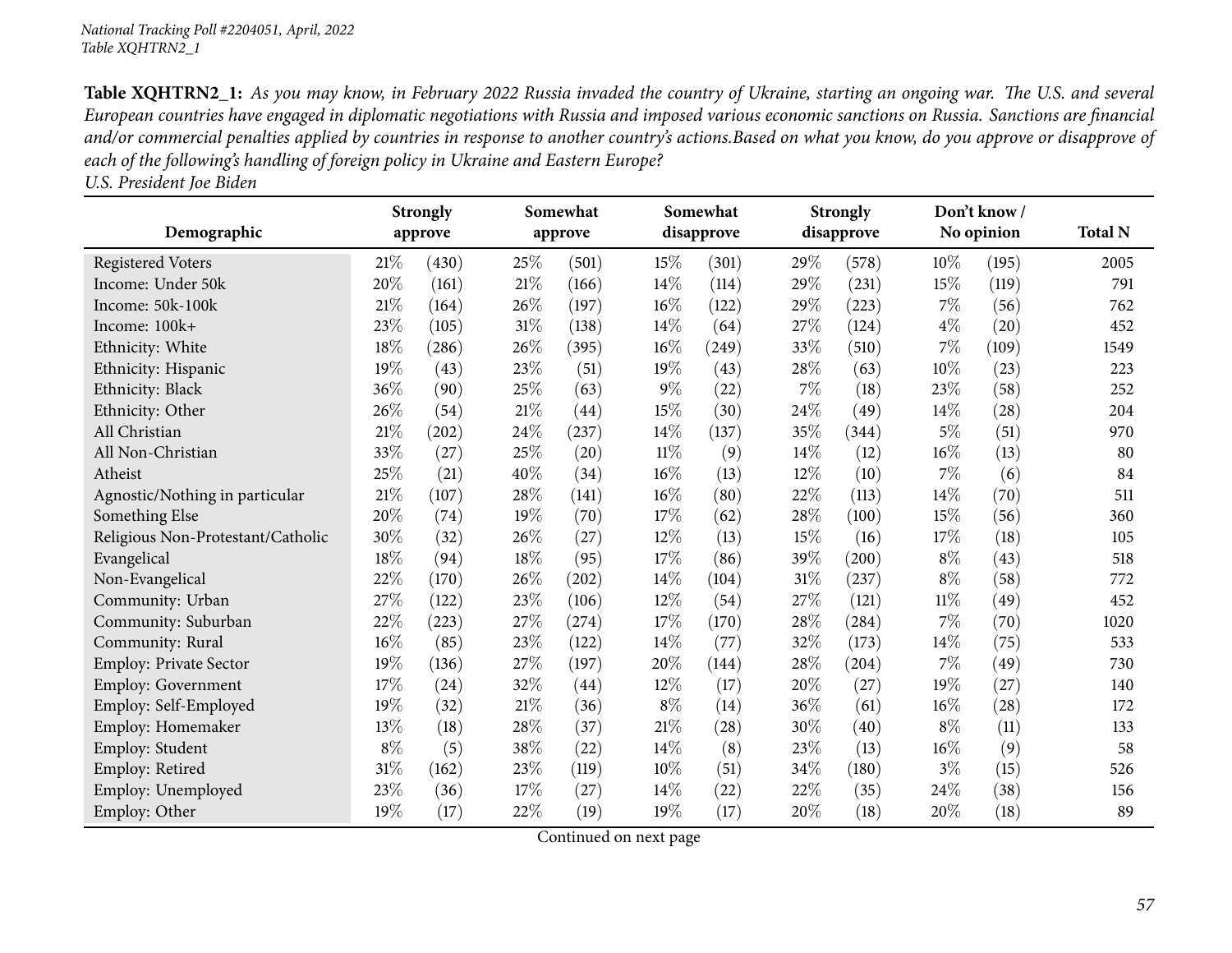| Demographic                          |        | <b>Strongly</b><br>approve |        | Somewhat<br>approve |        | Somewhat<br>disapprove |       | <b>Strongly</b><br>disapprove |        | Don't know/<br>No opinion | <b>Total N</b> |
|--------------------------------------|--------|----------------------------|--------|---------------------|--------|------------------------|-------|-------------------------------|--------|---------------------------|----------------|
| <b>Registered Voters</b>             | 21%    | (430)                      | 25%    | (501)               | 15%    | (301)                  | 29%   | (578)                         | $10\%$ | (195)                     | 2005           |
| Military HH: Yes                     | 22%    | (80)                       | 22%    | (82)                | 15%    | (55)                   | 35%   | (129)                         | $6\%$  | (22)                      | 368            |
| Military HH: No                      | 21%    | (350)                      | 26\%   | (419)               | 15%    | (246)                  | 27%   | (449)                         | $11\%$ | (173)                     | 1637           |
| RD/WT: Right Direction               | 52%    | (338)                      | 33%    | (212)               | $6\%$  | (38)                   | $3\%$ | (22)                          | $6\%$  | (42)                      | 651            |
| RD/WT: Wrong Track                   | $7\%$  | (92)                       | 21%    | (290)               | 19%    | (263)                  | 41\%  | (556)                         | $11\%$ | (153)                     | 1354           |
| Biden Job Approve                    | 48%    | (402)                      | 39%    | (327)               | $6\%$  | (47)                   | $1\%$ | (11)                          | $6\%$  | (48)                      | 835            |
| <b>Biden Job Disapprove</b>          | $2\%$  | (26)                       | 15%    | (168)               | 22%    | (249)                  | 51%   | (564)                         | $9\%$  | (103)                     | 1109           |
| <b>Biden Job Strongly Approve</b>    | 82%    | (280)                      | 13%    | (44)                | $2\%$  | (8)                    |       |                               | $2\%$  | (9)                       | 342            |
| Biden Job Somewhat Approve           | 25%    |                            | $57\%$ |                     | $8\%$  |                        | $2\%$ | (1)<br>(10)                   | $8\%$  | (39)                      | 492            |
|                                      | $5\%$  | (121)                      | 34%    | (282)               | 38%    | (40)                   | 7%    |                               | 15%    |                           |                |
| <b>Biden Job Somewhat Disapprove</b> |        | (16)                       |        | (98)                |        | (111)                  |       | (20)                          |        | (45)                      | 290            |
| <b>Biden Job Strongly Disapprove</b> | $1\%$  | (10)                       | $9\%$  | (70)                | 17%    | (138)                  | 66%   | (543)                         | 7%     | (58)                      | 819            |
| Favorable of Biden                   | 47%    | (406)                      | 40%    | (343)               | $5\%$  | (46)                   | $1\%$ | (10)                          | $6\%$  | (55)                      | 859            |
| Unfavorable of Biden                 | $2\%$  | (23)                       | 14%    | (154)               | 23%    | (248)                  | 52%   | (554)                         | 9%     | (93)                      | 1073           |
| Very Favorable of Biden              | 79%    | (301)                      | 15%    | (59)                | $2\%$  | (8)                    | $1\%$ | (4)                           | 2%     | (8)                       | 379            |
| Somewhat Favorable of Biden          | 22%    | (105)                      | 59%    | (284)               | $8\%$  | (39)                   | $1\%$ | (6)                           | 10%    | (47)                      | 480            |
| Somewhat Unfavorable of Biden        | $6\%$  | (15)                       | 33%    | (81)                | 39%    | (98)                   | 7%    | (17)                          | 15%    | (37)                      | 249            |
| Very Unfavorable of Biden            | $1\%$  | (8)                        | $9\%$  | (72)                | 18%    | (150)                  | 65%   | (537)                         | 7%     | (56)                      | 824            |
| #1 Issue: Economy                    | 15%    | (126)                      | 27%    | (218)               | 18%    | (151)                  | 29%   | (241)                         | 10%    | (85)                      | 821            |
| #1 Issue: Security                   | 10%    | (32)                       | 14\%   | (45)                | 13%    | (44)                   | 58%   | (193)                         | $4\%$  | (15)                      | 329            |
| #1 Issue: Health Care                | 34%    | (62)                       | 32%    | (57)                | 15%    | (27)                   | 9%    | (16)                          | 10%    | (18)                      | 180            |
| #1 Issue: Medicare / Social Security | 38%    | (82)                       | 32%    | (69)                | $11\%$ | (23)                   | 14%   | (29)                          | $5\%$  | (12)                      | 214            |
| #1 Issue: Women's Issues             | 37%    | (35)                       | 25%    | (24)                | 14\%   | (13)                   | $8\%$ | (8)                           | 16%    | (15)                      | 95             |
| #1 Issue: Education                  | $16\%$ | (13)                       | 30%    | (25)                | 10%    | (8)                    | 18%   | (15)                          | 26%    | (21)                      | 82             |
| #1 Issue: Energy                     | $31\%$ | (53)                       | 25%    | (43)                | $12\%$ | (20)                   | 19%   | (33)                          | 13%    | (22)                      | 172            |
| #1 Issue: Other                      | 24%    | (27)                       | 18%    | (20)                | 12%    | (14)                   | 39%   | (44)                          | 7%     | (7)                       | 112            |
| 2020 Vote: Joe Biden                 | 42%    | (401)                      | 36%    | (345)               | $9\%$  | (85)                   | $4\%$ | (35)                          | $9\%$  | (83)                      | 949            |
| 2020 Vote: Donald Trump              | $2\%$  | (16)                       | 14\%   | (120)               | 20%    | (176)                  | 57%   | (491)                         | 7%     | (64)                      | 867            |
| 2020 Vote: Didn't Vote               | $8\%$  | (12)                       | 18%    | (28)                | 16%    | (25)                   | 30%   | (45)                          | 28%    | (42)                      | 153            |

*U.S. President Joe Biden*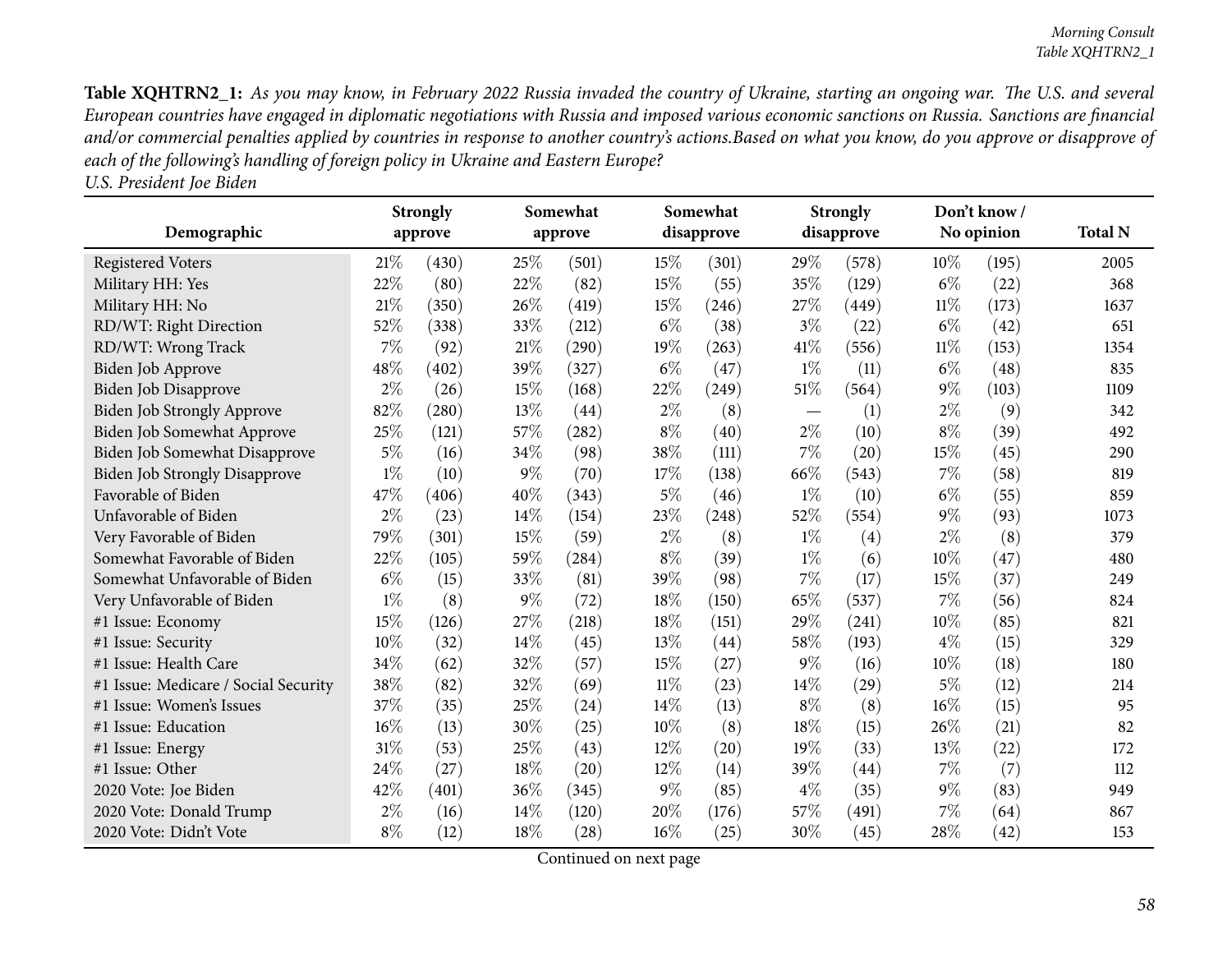|                                      |        | Somewhat<br>Somewhat<br><b>Strongly</b> |        | <b>Strongly</b> |        | Don't know / |         |            |        |            |                |
|--------------------------------------|--------|-----------------------------------------|--------|-----------------|--------|--------------|---------|------------|--------|------------|----------------|
| Demographic                          |        | approve                                 |        | approve         |        | disapprove   |         | disapprove |        | No opinion | <b>Total N</b> |
| <b>Registered Voters</b>             | $21\%$ | (430)                                   | 25%    | (501)           | 15\%   | (301)        | 29 $\%$ | (578)      | $10\%$ | (195)      | 2005           |
| 2018 House Vote: Democrat            | $46\%$ | (338)                                   | $33\%$ | (242)           | 10%    | (76)         | $4\%$   | (28)       | $7\%$  | (52)       | 737            |
| 2018 House Vote: Republican          | $4\%$  | (31)                                    | 17%    | (127            | 19%    | (141)        | $55\%$  | (411)      | 5%     | 37         | 746            |
| 2018 House Vote: Someone else        | $9\%$  | $\left( 4\right)$                       | 19%    | (10)            | $14\%$ | (7)          | 41%     | (21)       | $18\%$ | (9)        | 51             |
| 2016 Vote: Hillary Clinton           | 47\%   | (324)                                   | 34\%   | (239)           | $8\%$  | (54)         | $3\%$   | (23)       | $8\%$  | (55)       | 695            |
| 2016 Vote: Donald Trump              | $4\%$  | (30)                                    | $16\%$ | (126)           | 20%    | (156)        | $55\%$  | (424)      | $5\%$  | (42)       | 778            |
| 2016 Vote: Other                     | 18%    | (19)                                    | 29\%   | (30)            | 17%    | (18)         | $22\%$  | (23)       | $13\%$ | (13)       | 102            |
| 2016 Vote: Didn't Vote               | 13%    | (57                                     | 25%    | (106)           | 17%    | (73)         | $25\%$  | (108)      | 20%    | (85)       | 429            |
| Voted in 2014: Yes                   | 25%    | (347)                                   | 24%    | (336)           | $14\%$ | (191)        | 31%     | (422)      | $6\%$  | (82)       | 1377           |
| Voted in 2014: No                    | $13\%$ | (83)                                    | 26\%   | (166)           | 18%    | (110)        | 25%     | (156)      | $18\%$ | (113)      | 628            |
| 4-Region: Northeast                  | 21%    | (74)                                    | $26\%$ | (92)            | 15%    | (53)         | 26\%    | (94)       | $12\%$ | (42)       | 354            |
| 4-Region: Midwest                    | 19%    | (83)                                    | 28%    | (127)           | 14%    | (60)         | $30\%$  | (134)      | $9\%$  | (42)       | 446            |
| 4-Region: South                      | 21%    | (159)                                   | 23\%   | (168)           | 13%    | (100)        | $32\%$  | (238)      | 11%    | (82)       | 748            |
| 4-Region: West                       | 25%    | (114)                                   | 25%    | (114)           | $19\%$ | (88)         | $25\%$  | (112)      | $6\%$  | (29)       | 457            |
| Sanctions not Tied to Putin in Power | 18%    | (205)                                   | 22%    | (254)           | $16\%$ | (187)        | 29%     | (328)      | $15\%$ | (173)      | 1147           |
| Sanctions Tied to Putin in Power     | $26\%$ | (225)                                   | 29\%   | $^{'}247$       | $13\%$ | (114)        | 29\%    | (250)      | $3\%$  | (22)       | 858            |
| Heard of ICC                         | 24%    | (248)                                   | 26%    | $^{'}267$       | 13%    | (137)        | 31%     | (315)      | $5\%$  | (53)       | 1020           |
| Never Heard of ICC                   | $19\%$ | (182)                                   | 24\%   | (234)           | 17%    | (164)        | $27\%$  | (263)      | $14\%$ | (141)      | 985            |

*U.S. President Joe Biden*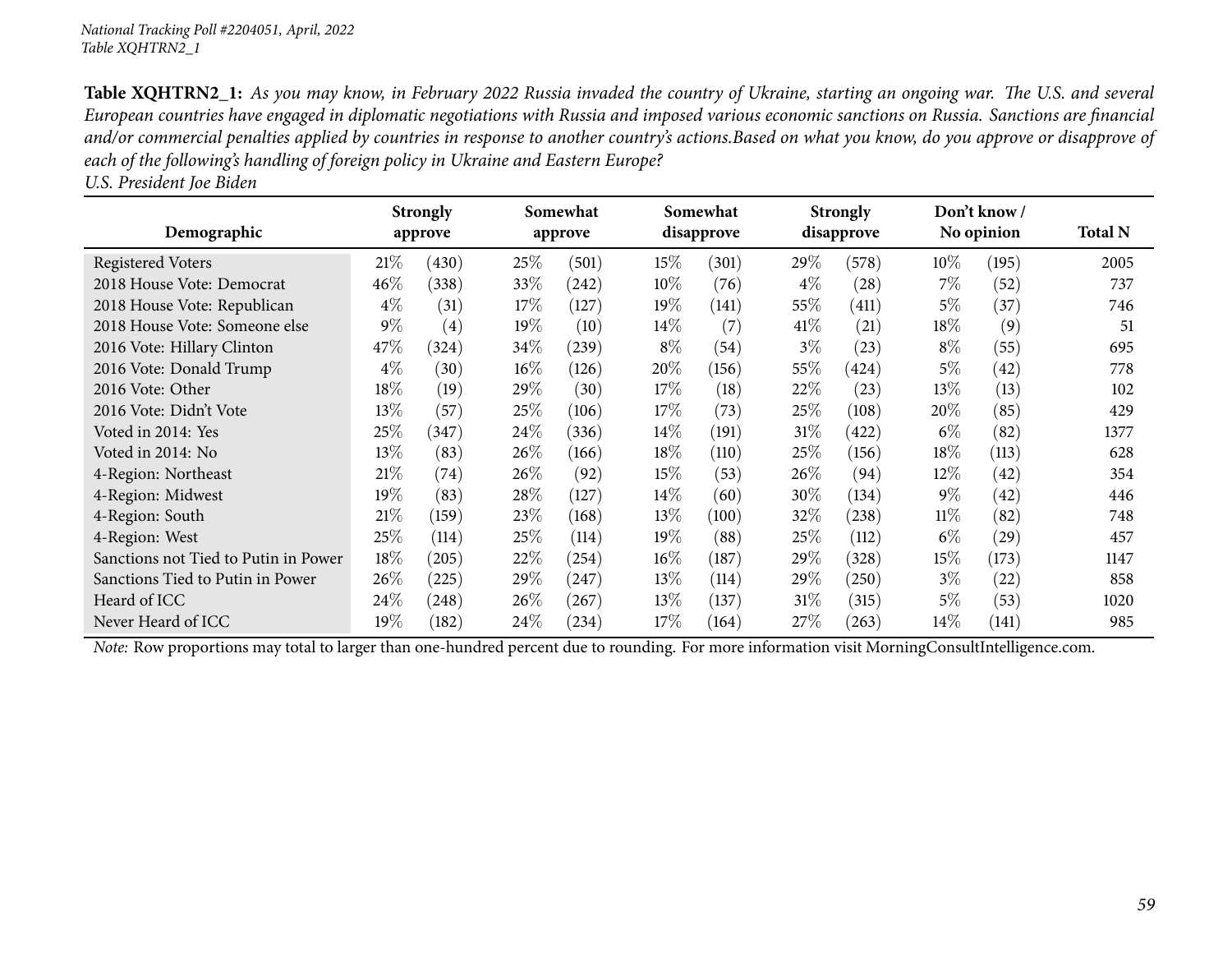| Demographic                              |        | Somewhat<br><b>Strongly</b><br>approve<br>approve |        |       | Somewhat<br>disapprove |       | <b>Strongly</b><br>disapprove |       | Don't know/<br>No opinion |       | <b>Total N</b> |
|------------------------------------------|--------|---------------------------------------------------|--------|-------|------------------------|-------|-------------------------------|-------|---------------------------|-------|----------------|
|                                          | 14\%   | (282)                                             | 24\%   | (476) | 11%                    | (214) | 15%                           | (303) | 36%                       | (730) | 2005           |
| <b>Registered Voters</b><br>Gender: Male | 18%    |                                                   | 26\%   |       |                        |       |                               |       | 25%                       |       | 945            |
|                                          |        | (175)                                             |        | (248) | 11%                    | (107) | $19\%$                        | (182) |                           | (234) |                |
| Gender: Female                           | 10%    | (107)                                             | 22\%   | (228) | 10%                    | (107) | $11\%$                        | (121) | 47\%                      | (496) | 1060           |
| Age: 18-34                               | $8\%$  | (44)                                              | 18%    | (92)  | 10%                    | (53)  | $9\%$                         | (45)  | 55%                       | (283) | 516            |
| Age: 35-44                               | $9\%$  | (26)                                              | 20%    | (63)  | 12%                    | (38)  | $16\%$                        | (48)  | 43%                       | (133) | 308            |
| Age: 45-64                               | 17%    | (113)                                             | 26%    | (180) | 11%                    | (78)  | 15%                           | (101) | 31%                       | (210) | 682            |
| Age: 65+                                 | 20%    | (99)                                              | 28%    | (141) | $9\%$                  | (46)  | 22%                           | (109) | 21\%                      | (104) | 499            |
| GenZers: 1997-2012                       | 10%    | (17)                                              | 16%    | (29)  | 10%                    | (17)  | $9\%$                         | (17)  | 55%                       | (100) | 181            |
| Millennials: 1981-1996                   | $8\%$  | (44)                                              | 20%    | (110) | 11%                    | (63)  | $11\%$                        | (64)  | 50%                       | (283) | 564            |
| GenXers: 1965-1980                       | 13\%   | (61)                                              | 26\%   | (120) | $11\%$                 | (52)  | 12%                           | (54)  | 37%                       | (172) | 460            |
| Baby Boomers: 1946-1964                  | 20%    | (146)                                             | 26%    | (192) | 10%                    | (77)  | 21%                           | (155) | 22%                       | (165) | 735            |
| PID: Dem (no lean)                       | 27%    | (195)                                             | 29%    | (211) | $6\%$                  | (44)  | $4\%$                         | (31)  | $34\%$                    | (242) | 723            |
| PID: Ind (no lean)                       | 12\%   | (67)                                              | 24\%   | (137) | 12%                    | (66)  | 13%                           | (72)  | 40%                       | (232) | 574            |
| PID: Rep (no lean)                       | $3\%$  | (20)                                              | $18\%$ | (128) | 15%                    | (104) | 28\%                          | (200) | 36%                       | (256) | 708            |
| PID/Gender: Dem Men                      | 35%    | (112)                                             | 32%    | (102) | $6\%$                  | (18)  | $8\%$                         | (25)  | 19%                       | (60)  | 318            |
| PID/Gender: Dem Women                    | 20%    | (83)                                              | $27\%$ | (109) | $6\%$                  | (26)  | $1\%$                         | (6)   | 45%                       | (182) | 405            |
| PID/Gender: Ind Men                      | $16\%$ | (49)                                              | 25%    | (76)  | 13%                    | (39)  | $16\%$                        | (48)  | 30%                       | (93)  | 306            |
| PID/Gender: Ind Women                    | 7%     | (18)                                              | 23%    | (60)  | 10%                    | (27)  | $9\%$                         | (24)  | 52%                       | (139) | 268            |
| PID/Gender: Rep Men                      | $4\%$  | (14)                                              | 22%    | (70)  | 15%                    | (49)  | 34\%                          | (109) | 25%                       | (80)  | 322            |
| PID/Gender: Rep Women                    | $2\%$  | (6)                                               | 15%    | (58)  | 14\%                   | (55)  | 24\%                          | (91)  | 45%                       | (175) | 386            |
| Ideo: Liberal (1-3)                      | 29%    | (165)                                             | 30%    | (168) | $6\%$                  | (35)  | $5\%$                         | (31)  | 30%                       | (171) | 569            |
| Ideo: Moderate (4)                       | 15%    | (81)                                              | 28\%   | (146) | 12%                    | (64)  | $5\%$                         | (28)  | 39%                       | (206) | 525            |
| Ideo: Conservative (5-7)                 | $3\%$  | (23)                                              | 18\%   | (139) | 14\%                   | (110) | 31%                           | (239) | 34\%                      | (259) | 771            |
| Educ: $<$ College                        | 10%    | (126)                                             | 21%    | (259) | $11\%$                 | (139) | 16%                           | (196) | 41\%                      | (491) | 1211           |
| Educ: Bachelors degree                   | 17%    | (85)                                              | 26%    | (128) | $11\%$                 | (55)  | 15%                           | (74)  | 32%                       | (161) | 503            |
| Educ: Post-grad                          | 25%    | (72)                                              | 30%    | (88)  | 7%                     | (20)  | $11\%$                        | (33)  | 27%                       | (78)  | 291            |

*U.S. Secretary of State Antony Blinken*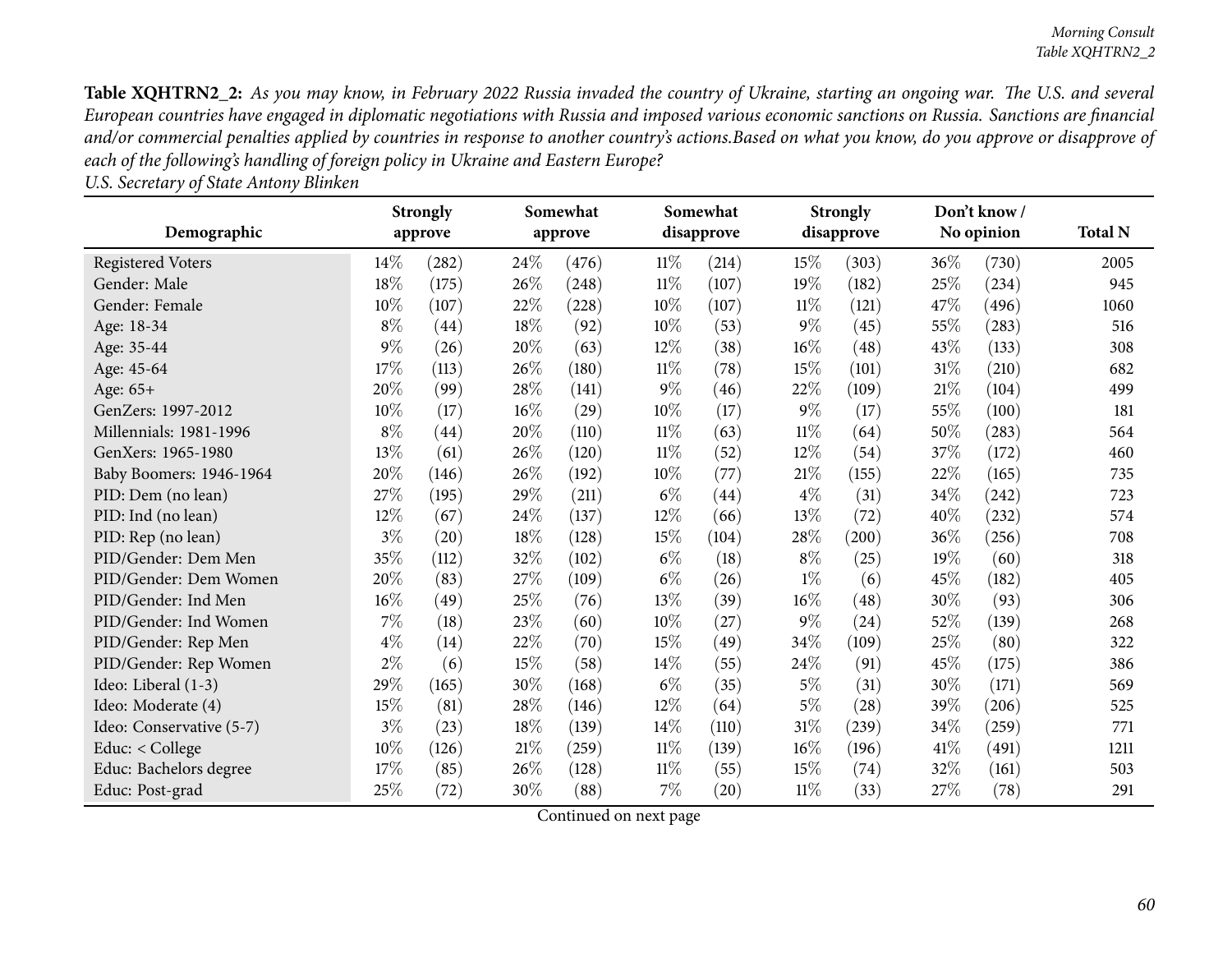**DemographicStrongly approveSomewhatapproveSomewhat disapproveStrongly disapproveDon't know / No opinion**Registered Voters 2005 (282) 24% (476)  $11\%$  (214)  $15\%$  (303) 36% (730) 2005 Income: Under 50kk  $13\%$  (99)  $22\%$  (173)  $11\%$  (83)  $14\%$  (113)  $41\%$  (322) 791 Income: 50k-100kk 14% (107) 22% (171) 10% (77) 17% (133) 36% (274) 762 Income: 100k+<br>Ethnicity: White <sup>17</sup>% (76) <sup>29</sup>% (131) <sup>12</sup>% (54) <sup>13</sup>% (57) <sup>30</sup>% (134) <sup>452</sup> Ethnicity: White 14% (210)  $24\%$  (376)  $11\%$  (178)  $16\%$  (246)  $35\%$  (538) 1549 Ethnicity: Hispanic 14% (31) 25% (56) 9% (21) 16% (37) 35% (79) 223 Ethnicity: Blackk 17% (43)  $21\%$  (52)  $7\%$  (17)  $10\%$  (26)  $45\%$  (113) 252 Ethnicity: Other 14% (28) 23% (47) 9% (19) 15% (31) 39% (79) 204 All Christian $15\%$  (141)  $25\%$  (241)  $11\%$  (112)  $21\%$  (201)  $28\%$  (276) 970 All Non-Christiann 24% (19)  $30\%$  (24)  $7\%$  (6)  $4\%$  (3)  $35\%$  (28) 80 Atheistt  $12\%$  (10)  $)$  36% (30) 14% (11) 4% (4) 33% (28) 84 Agnostic/Nothing in particular 16% (81) 20% (101) 9% (48) 10% (51) 45% (230) 511<br>Something Else 9% (31) 22% (79) 10% (37) 13% (45) 47% (168) 360 Something Else <sup>9</sup>% (31) <sup>22</sup>% (79) <sup>10</sup>% (37) <sup>13</sup>% (45) <sup>47</sup>% (168) <sup>360</sup>Religious Non-Protestant/Catholic 20% (21) 33% (35) 6% (6) 6% (6) 35% (36) 105<br>Evangelical 9% (45) 20% (105) 10% (52) 22% (116) 39% (200) 518 Evangelical  $9\%$  (45)  $)$  20% (105) 10% (52) 22% (116) 39% (200) 518 Non-Evangelical  $16\%$  (120)  $)$  26% (201) 12% (96) 16% (122) 30% (232) 772 Community: Urban $\ln$  17% (75) 24% (108)  $10\%$  (46) 14% (61) 36% (162) 452 Community: Suburban $\text{n}$  15% (151) 24% (244) 12% (118) 15% (154) 35% (354) 1020 Community: Rural 11% (56) 23% (125) 9% (50) 16% (88) 40% (214) 533 Employ: Private Sector 11% (83) 24% (175) 12% (84) 14% (103) 39% (285) 730 Employ: Government 13% (18) 27% (37) 8% (11) 12% (17) 40% (57) 140 Employ: Self-Employedd  $15\%$  (25)  $16\%$  (28)  $12\%$  (21)  $16\%$  (27)  $41\%$  (71) 172 Employ: Homemaker <sup>9</sup>% (12) <sup>17</sup>% (22) <sup>13</sup>% (17) <sup>8</sup>% (11) <sup>53</sup>% (71) <sup>133</sup> Employ: Student  $4\%$   $(3)$   $24\%$   $(14)$   $10\%$   $(6)$   $7\%$   $(4)$   $55\%$   $(32)$  58 Employ: Retiredd 21% (111)  $29\%$  (154)  $9\%$  (48)  $22\%$  (115)  $19\%$  (98) 526

*U.S. Secretary of State Antony Blinken*

Employ: Unemployed

Employ: Other 10% (9)  $27\%$  (24) 9% (8) 6% (5) 49% (44) 89 Continued on next page

d 14% (22) 13% (21) 12% (19) 14% (22) 46% (72) 156

**Total <sup>N</sup>**

223

970

511

105

772

452

140

172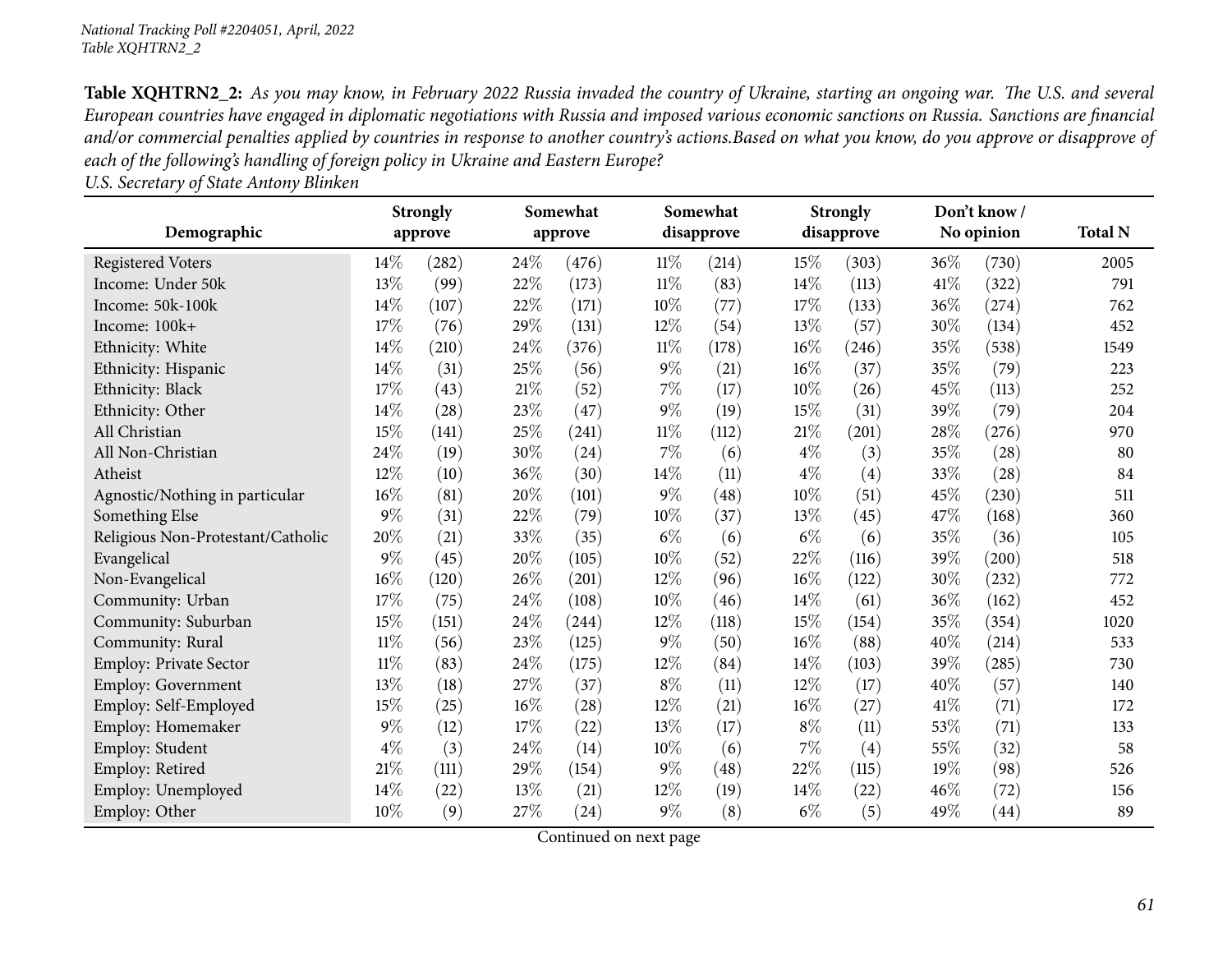|                                      |       | <b>Strongly</b> | Somewhat |         | Somewhat<br>disapprove |       | <b>Strongly</b><br>disapprove |       | Don't know/ |                     |                |
|--------------------------------------|-------|-----------------|----------|---------|------------------------|-------|-------------------------------|-------|-------------|---------------------|----------------|
| Demographic                          |       | approve         |          | approve |                        |       |                               |       |             | No opinion          | <b>Total N</b> |
| <b>Registered Voters</b>             | 14\%  | (282)           | 24\%     | (476)   | 11%                    | (214) | 15%                           | (303) | $36\%$      | (730)               | 2005           |
| Military HH: Yes                     | 16%   | (60)            | 28%      | (102)   | 10%                    | (38)  | 20%                           | (72)  | 26\%        | (96)                | 368            |
| Military HH: No                      | 14%   | (222)           | 23%      | (374)   | 11%                    | (177) | $14\%$                        | (232) | 39%         | (634)               | 1637           |
| RD/WT: Right Direction               | 32%   | (208)           | 31%      | (201)   | $4\%$                  | (24)  | $4\%$                         | (24)  | 30%         | (194)               | 651            |
| RD/WT: Wrong Track                   | $5\%$ | (74)            | 20%      | (275)   | 14\%                   | (190) | 21%                           | (280) | 40%         | (536)               | 1354           |
| Biden Job Approve                    | 28%   | (234)           | 34%      | (280)   | $5\%$                  | (43)  | $4\%$                         | (34)  | 29%         | (244)               | 835            |
| <b>Biden Job Disapprove</b>          | $4\%$ | (47)            | 17\%     | (191)   | 15%                    | (169) | 24\%                          | (268) | 39%         | (434)               | 1109           |
| <b>Biden Job Strongly Approve</b>    | 48\%  | (163)           | 26%      | (89)    | $2\%$                  | (8)   | $6\%$                         | (21)  | 18%         | (61)                | 342            |
| Biden Job Somewhat Approve           | 14\%  | (70)            | 39%      | (191)   | 7%                     | (36)  | $2\%$                         | (12)  | 37%         | (183)               | 492            |
| Biden Job Somewhat Disapprove        | $8\%$ | (22)            | 27%      | (80)    | 14\%                   | (42)  | $1\%$                         | (4)   | 49%         | (143)               | 290            |
| <b>Biden Job Strongly Disapprove</b> | $3\%$ | (25)            | 14\%     | (111)   | 15%                    | (127) | 32%                           | (264) | 36%         | (291)               | 819            |
| Favorable of Biden                   | 28%   | (239)           | 33%      | (284)   | $5\%$                  | (45)  | $3\%$                         | (27)  | $31\%$      | (264)               | 859            |
| Unfavorable of Biden                 | $3\%$ | (36)            | 17%      | (186)   | 15%                    | (165) | 25%                           | (272) | 39%         | (413)               | 1073           |
| Very Favorable of Biden              | 45%   | (170)           | 25%      | (94)    | $5\%$                  | (17)  | $5\%$                         | (18)  | 21%         | (79)                | 379            |
| Somewhat Favorable of Biden          | 14\%  | (69)            | 40%      | (190)   | $6\%$                  | (28)  | $2\%$                         | (9)   | 38%         | (185)               | 480            |
| Somewhat Unfavorable of Biden        | $5\%$ | (14)            | 28%      | (69)    | 14\%                   | (36)  | $5\%$                         | (11)  | 48\%        | (119)               | 249            |
| Very Unfavorable of Biden            | $3\%$ | (22)            | 14%      | (117)   | 16%                    | (129) | 32%                           | (261) | 36%         | $\left( 294\right)$ | 824            |
| #1 Issue: Economy                    | 10%   | (81)            | 24%      | (198)   | 13%                    | (104) | 15%                           | (122) | 39%         | (316)               | 821            |
| #1 Issue: Security                   | $8\%$ | (26)            | 18%      | (59)    | 13%                    | (43)  | 32%                           | (105) | 29%         | (96)                | 329            |
| #1 Issue: Health Care                | 21%   | (37)            | 26%      | (47)    | $9\%$                  | (16)  | $5\%$                         | (9)   | 39%         | (71)                | 180            |
| #1 Issue: Medicare / Social Security | 24%   | (51)            | 34%      | (73)    | $8\%$                  | (16)  | $7\%$                         | (15)  | 28%         | (60)                | 214            |
| #1 Issue: Women's Issues             | 24%   | (23)            | 26%      | (25)    | $3\%$                  | (3)   | $6\%$                         | (6)   | $40\%$      | (38)                | 95             |
| #1 Issue: Education                  | $8\%$ | (7)             | 13\%     | (11)    | 18%                    | (15)  | $6\%$                         | (5)   | 55%         | (45)                | 82             |
| #1 Issue: Energy                     | 17%   | (30)            | 25%      | (43)    | 7%                     | (12)  | $8\%$                         | (15)  | 42\%        | (73)                | 172            |
| #1 Issue: Other                      | 24%   | (27)            | 18%      | (21)    | $6\%$                  | (6)   | 24%                           | (27)  | 28%         | (31)                | 112            |
| 2020 Vote: Joe Biden                 | 26%   | (248)           | 31%      | (295)   | $6\%$                  | (58)  | $4\%$                         | (42)  | 32%         | (305)               | 949            |
| 2020 Vote: Donald Trump              | $3\%$ | (23)            | 18%      | (158)   | 16%                    | (135) | 28%                           | (246) | 35%         | (304)               | 867            |
| 2020 Vote: Didn't Vote               | $6\%$ | (9)             | $9\%$    | (14)    | 10%                    | (15)  | $8\%$                         | (12)  | 67%         | (102)               | 153            |

*U.S. Secretary of State Antony Blinken*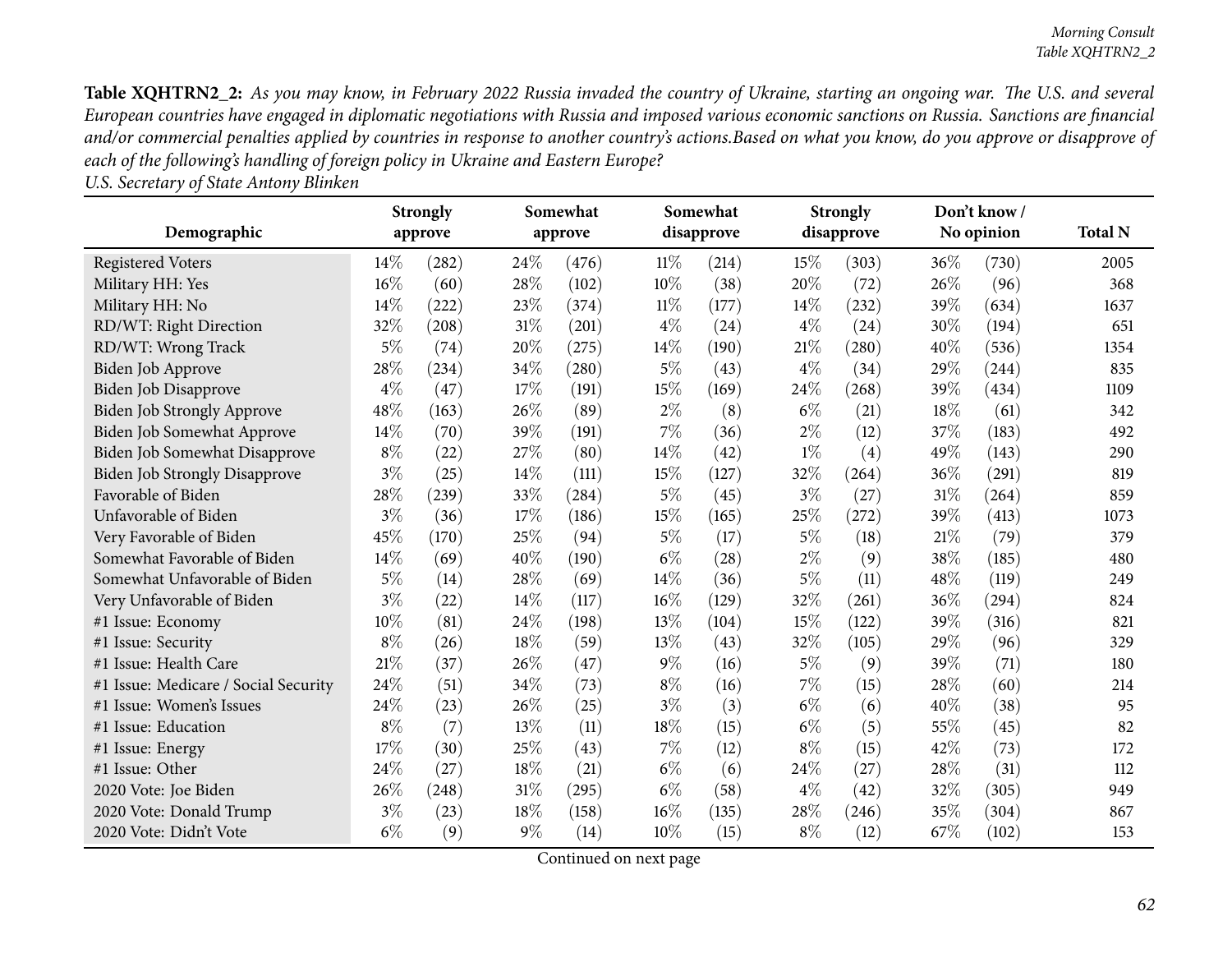|                                      |        | <b>Strongly</b> |        | Somewhat |        | Somewhat   |        | <b>Strongly</b>    |        | Don't know / |                |
|--------------------------------------|--------|-----------------|--------|----------|--------|------------|--------|--------------------|--------|--------------|----------------|
| Demographic                          |        | approve         |        | approve  |        | disapprove |        | disapprove         |        | No opinion   | <b>Total N</b> |
| <b>Registered Voters</b>             | $14\%$ | (282)           | 24%    | (476)    | $11\%$ | (214)      | $15\%$ | (303)              | $36\%$ | (730)        | 2005           |
| 2018 House Vote: Democrat            | 30%    | (218)           | $32\%$ | (239)    | $7\%$  | (53)       | $4\%$  | (29)               | $27\%$ | (198)        | 737            |
| 2018 House Vote: Republican          | $4\%$  | (31)            | 20%    | (152)    | 15%    | (112)      | 31%    | (228)              | $30\%$ | (222)        | 746            |
| 2018 House Vote: Someone else        | $16\%$ | (8)             | $13\%$ | (7)      | $9\%$  | (4)        | $11\%$ | (6)                | 51%    | (26)         | 51             |
| 2016 Vote: Hillary Clinton           | 29%    | (200)           | 33\%   | (228)    | $6\%$  | (38)       | $4\%$  | $\left( 29\right)$ | 29\%   | (200)        | 695            |
| 2016 Vote: Donald Trump              | $5\%$  | (39)            | 20%    | (156)    | 15%    | (119)      | 30\%   | (230)              | $30\%$ | (233)        | 778            |
| 2016 Vote: Other                     | $11\%$ | (11)            | $26\%$ | (26)     | $13\%$ | (13)       | 15%    | (15)               | $36\%$ | (37)         | 102            |
| 2016 Vote: Didn't Vote               | $7\%$  | (32)            | $15\%$ | (65)     | $10\%$ | (43)       | 7%     | (29)               | $61\%$ | (260)        | 429            |
| Voted in 2014: Yes                   | $17\%$ | (231)           | $26\%$ | (363)    | $11\%$ | (149)      | $18\%$ | (254)              | $28\%$ | (381)        | 1377           |
| Voted in 2014: No                    | $8\%$  | (51)            | 18%    | (112)    | 10%    | (65)       | $8\%$  | (50)               | 56\%   | (349)        | 628            |
| 4-Region: Northeast                  | $14\%$ | (50)            | 26\%   | (93)     | 12%    | (43)       | $13\%$ | (46)               | $34\%$ | (122)        | 354            |
| 4-Region: Midwest                    | 12%    | (54)            | 25%    | (111)    | 11%    | (49)       | $16\%$ | (70)               | $36\%$ | (162)        | 446            |
| 4-Region: South                      | $14\%$ | (106)           | 22%    | (168)    | $8\%$  | (61)       | 17%    | (126)              | $38\%$ | (288)        | 748            |
| 4-Region: West                       | $16\%$ | (71)            | 23\%   | (104)    | $13\%$ | (61)       | $13\%$ | (62)               | $35\%$ | (159)        | 457            |
| Sanctions not Tied to Putin in Power | $9\%$  | (108)           | 21%    | (246)    | $10\%$ | (114)      | 15%    | (174)              | $44\%$ | (505)        | 1147           |
| Sanctions Tied to Putin in Power     | $20\%$ | (174)           | 27%    | (229)    | $12\%$ | (100)      | $15\%$ | (129)              | $26\%$ | (225)        | 858            |
| Heard of ICC                         | $18\%$ | (183)           | 29\%   | (300)    | $12\%$ | (118)      | $18\%$ | (184)              | 23\%   | (233)        | 1020           |
| Never Heard of ICC                   | 10%    | (99)            | $18\%$ | (175)    | $10\%$ | (96)       | $12\%$ | (119)              | $50\%$ | (496)        | 985            |

*U.S. Secretary of State Antony Blinken*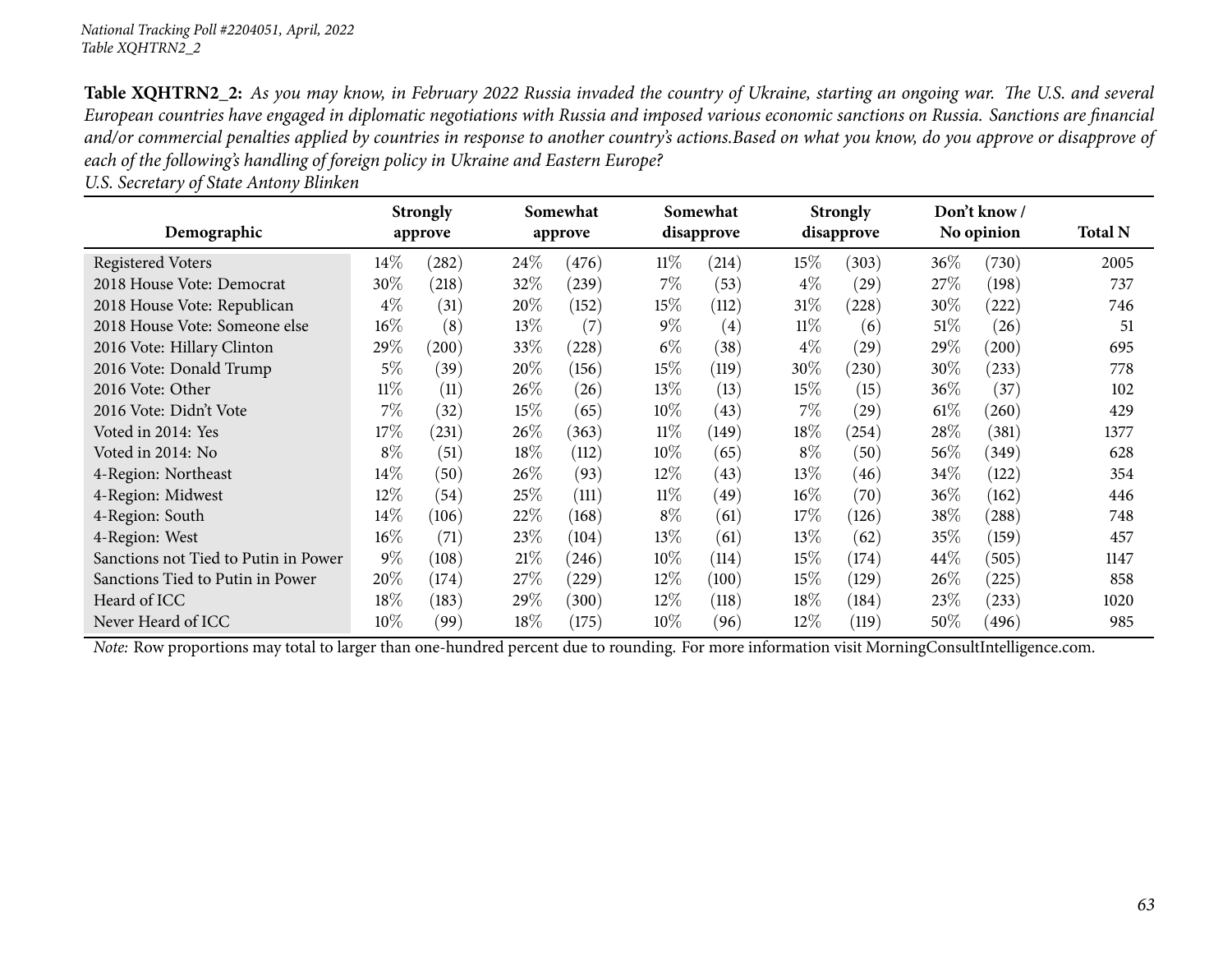|                          |        | <b>Strongly</b> |        | Somewhat |        | Somewhat   |        | <b>Strongly</b> |        | Don't know / |                |
|--------------------------|--------|-----------------|--------|----------|--------|------------|--------|-----------------|--------|--------------|----------------|
| Demographic              |        | approve         |        | approve  |        | disapprove |        | disapprove      |        | No opinion   | <b>Total N</b> |
| <b>Registered Voters</b> | $12\%$ | (249)           | 36%    | (728)    | 23%    | (460)      | 13\%   | (269)           | 15\%   | (300)        | 2005           |
| Gender: Male             | 14\%   | (130)           | 36%    | (339)    | 22%    | (211)      | 17%    | (163)           | $11\%$ | (102)        | 945            |
| Gender: Female           | $11\%$ | (119)           | 37%    | (389)    | 24\%   | (249)      | 10%    | (105)           | 19%    | (198)        | 1060           |
| Age: 18-34               | 10%    | (53)            | 34\%   | (175)    | 22%    | (115)      | $9\%$  | (45)            | 25%    | (129)        | 516            |
| Age: 35-44               | 13\%   | (41)            | 33%    | (103)    | 20%    | (62)       | 15%    | (48)            | 18%    | (54)         | 308            |
| Age: 45-64               | 15%    | (102)           | 33%    | (227)    | 24\%   | (166)      | 14\%   | (97)            | 13\%   | (90)         | 682            |
| Age: 65+                 | $11\%$ | (53)            | 45%    | (223)    | 24%    | (117)      | 16%    | (79)            | $5\%$  | (27)         | 499            |
| GenZers: 1997-2012       | 12%    | (22)            | 33%    | (60)     | 19%    | (34)       | 7%     | (13)            | 29%    | (52)         | 181            |
| Millennials: 1981-1996   | $11\%$ | (64)            | 34%    | (192)    | 23%    | (128)      | 12%    | (69)            | 20%    | (111)        | 564            |
| GenXers: 1965-1980       | 13\%   | (62)            | 33%    | (151)    | 23%    | (105)      | 14%    | (65)            | 17%    | (76)         | 460            |
| Baby Boomers: 1946-1964  | 13\%   | (92)            | 40%    | (294)    | 24\%   | (175)      | 16%    | (118)           | $8\%$  | (56)         | 735            |
| PID: Dem (no lean)       | 20%    | (144)           | 49%    | (351)    | 15%    | (107)      | $4\%$  | (29)            | 13%    | (91)         | 723            |
| PID: Ind (no lean)       | $11\%$ | (65)            | 28%    | (163)    | 27\%   | (156)      | 15%    | (85)            | 18%    | (105)        | 574            |
| PID: Rep (no lean)       | $6\%$  | (40)            | $30\%$ | (213)    | 28%    | (197)      | 22\%   | (154)           | 15%    | (104)        | 708            |
| PID/Gender: Dem Men      | 22%    | (71)            | 46%    | (148)    | 17%    | (55)       | 7%     | (21)            | $7\%$  | (24)         | 318            |
| PID/Gender: Dem Women    | 18%    | (73)            | 50%    | (204)    | 13%    | (53)       | $2\%$  | (8)             | 17%    | (68)         | 405            |
| PID/Gender: Ind Men      | 13\%   | (40)            | 30%    | (92)     | 24\%   | (74)       | 18%    | (55)            | 14%    | (44)         | 306            |
| PID/Gender: Ind Women    | $9\%$  | (25)            | 26%    | (71)     | 30%    | (82)       | $11\%$ | (31)            | 23%    | (61)         | 268            |
| PID/Gender: Rep Men      | $6\%$  | (19)            | $31\%$ | (99)     | 25%    | (82)       | 27%    | (88)            | $11\%$ | (34)         | 322            |
| PID/Gender: Rep Women    | $5\%$  | (21)            | 30%    | (115)    | 30%    | (115)      | 17%    | (66)            | 18%    | (69)         | 386            |
| Ideo: Liberal (1-3)      | 19%    | (105)           | 50%    | (282)    | 16%    | (89)       | $6\%$  | (37)            | 10%    | (56)         | 569            |
| Ideo: Moderate (4)       | 17%    | (89)            | 37%    | (196)    | $21\%$ | (110)      | 10%    | (51)            | 15%    | (79)         | 525            |
| Ideo: Conservative (5-7) | $6\%$  | (44)            | 29%    | (226)    | $31\%$ | (236)      | 22%    | (172)           | $12\%$ | (93)         | 771            |
| Educ: < College          | 13\%   | (157)           | 32\%   | (383)    | 24\%   | (291)      | 15%    | (181)           | $16\%$ | (200)        | 1211           |
| Educ: Bachelors degree   | $11\%$ | (57)            | 41\%   | (207)    | 24\%   | (118)      | 12%    | (60)            | 12%    | (61)         | 503            |
| Educ: Post-grad          | 12%    | (36)            | 47\%   | (138)    | 18%    | (51)       | $9\%$  | (28)            | 13%    | (39)         | 291            |

*U.S. Congress*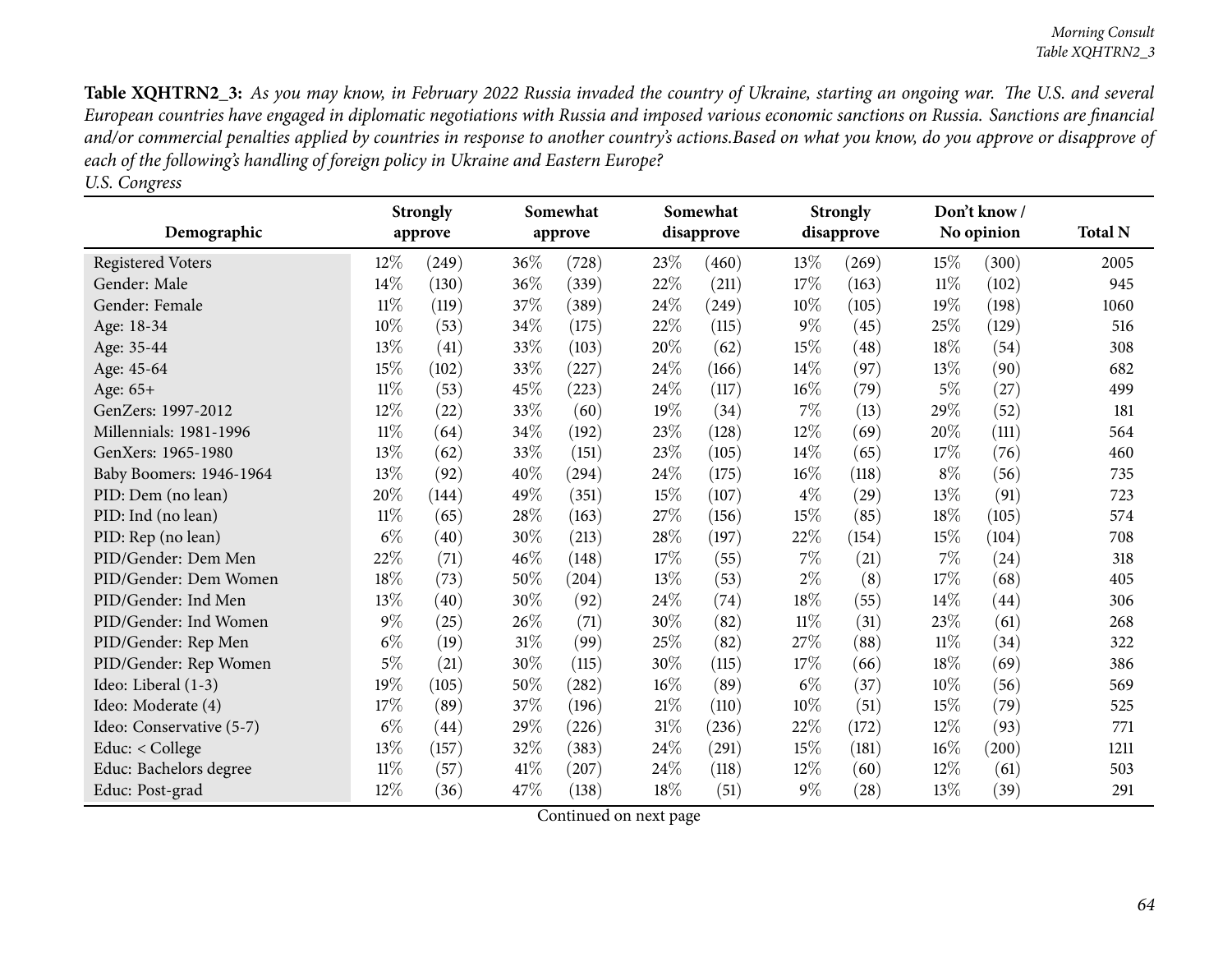|                                   | Somewhat<br>Somewhat<br><b>Strongly</b><br><b>Strongly</b> |         |        | Don't know/ |        |            |        |            |        |            |                |
|-----------------------------------|------------------------------------------------------------|---------|--------|-------------|--------|------------|--------|------------|--------|------------|----------------|
| Demographic                       |                                                            | approve |        | approve     |        | disapprove |        | disapprove |        | No opinion | <b>Total N</b> |
| <b>Registered Voters</b>          | $12\%$                                                     | (249)   | 36%    | (728)       | 23%    | (460)      | 13\%   | (269)      | 15%    | (300)      | 2005           |
| Income: Under 50k                 | 13%                                                        | (100)   | 33%    | (262)       | 21%    | (164)      | 13\%   | (104)      | 21%    | (162)      | 791            |
| Income: 50k-100k                  | 12%                                                        | (92)    | 36%    | (277)       | 24%    | (184)      | 14%    | (109)      | 13%    | (99)       | 762            |
| Income: 100k+                     | 13%                                                        | (57)    | 42%    | (189)       | 25%    | (112)      | $12\%$ | (55)       | $8\%$  | (38)       | 452            |
| Ethnicity: White                  | 12%                                                        | (180)   | 37%    | (577)       | 24%    | (377)      | $14\%$ | (213)      | 13%    | (201)      | 1549           |
| Ethnicity: Hispanic               | 18%                                                        | (40)    | 28%    | (63)        | 27%    | (60)       | $16\%$ | (36)       | $11\%$ | (25)       | 223            |
| Ethnicity: Black                  | 19%                                                        | (48)    | 30%    | (75)        | 17%    | (42)       | $9\%$  | (23)       | 25%    | (64)       | 252            |
| Ethnicity: Other                  | 10%                                                        | (21)    | 37%    | (75)        | 20%    | (41)       | 16%    | (32)       | 17%    | (35)       | 204            |
| All Christian                     | 13\%                                                       | (126)   | 38%    | (365)       | 23%    | (226)      | 16%    | (154)      | 10%    | (100)      | 970            |
| All Non-Christian                 | 15%                                                        | (12)    | 48%    | (38)        | 13%    | (10)       | $9\%$  | (7)        | 16%    | (13)       | 80             |
| Atheist                           | 13%                                                        | (10)    | 36%    | (30)        | 27%    | (23)       | $9\%$  | (8)        | 15%    | (13)       | 84             |
| Agnostic/Nothing in particular    | 12%                                                        | (63)    | 35%    | (178)       | 20%    | (104)      | 12%    | (62)       | 20%    | (104)      | 511            |
| Something Else                    | 10%                                                        | (38)    | 32%    | (116)       | 27%    | (97)       | $11\%$ | (38)       | 20%    | (70)       | 360            |
| Religious Non-Protestant/Catholic | 18%                                                        | (19)    | 45%    | (47)        | 12%    | (13)       | 7%     | (7)        | 18%    | (19)       | 105            |
| Evangelical                       | 10%                                                        | (53)    | 33%    | (168)       | 28%    | (144)      | 15%    | (77)       | 14%    | (75)       | 518            |
| Non-Evangelical                   | 13%                                                        | (101)   | 39%    | (298)       | 22%    | (172)      | 15%    | (112)      | 11%    | (87)       | 772            |
| Community: Urban                  | 15%                                                        | (69)    | 35%    | (158)       | 21\%   | (94)       | 13\%   | (60)       | 16%    | (73)       | 452            |
| Community: Suburban               | 12%                                                        | (124)   | 39%    | (397)       | 24%    | (244)      | 13%    | (136)      | 12%    | (119)      | 1020           |
| Community: Rural                  | $11\%$                                                     | (57)    | 32%    | (173)       | 23%    | (123)      | $14\%$ | (73)       | 20%    | (108)      | 533            |
| Employ: Private Sector            | 12%                                                        | (90)    | 36%    | (260)       | 26%    | (193)      | 13\%   | (93)       | 13%    | (94)       | 730            |
| Employ: Government                | 10%                                                        | (14)    | 44%    | (61)        | 15%    | (21)       | 10\%   | (15)       | 21%    | (30)       | 140            |
| Employ: Self-Employed             | 17%                                                        | (29)    | 28%    | (48)        | 14%    | (23)       | 18%    | (31)       | 24%    | (40)       | 172            |
| Employ: Homemaker                 | $10\%$                                                     | (14)    | 39%    | (52)        | 22%    | (29)       | 12%    | (16)       | 16%    | (22)       | 133            |
| Employ: Student                   | 13%                                                        | (8)     | 44\%   | (26)        | 18%    | (10)       | 10%    | (6)        | 16%    | (9)        | 58             |
| Employ: Retired                   | 12%                                                        | (65)    | $41\%$ | (217)       | 24%    | (128)      | 16%    | (82)       | $6\%$  | (34)       | 526            |
| Employ: Unemployed                | $12\%$                                                     | (19)    | 24%    | (38)        | 21%    | (33)       | 13%    | (21)       | 29%    | (45)       | 156            |
| Employ: Other                     | 13%                                                        | (12)    | 28%    | (25)        | $25\%$ | (22)       | $6\%$  | (5)        | 29%    | (26)       | 89             |

*U.S. Congress*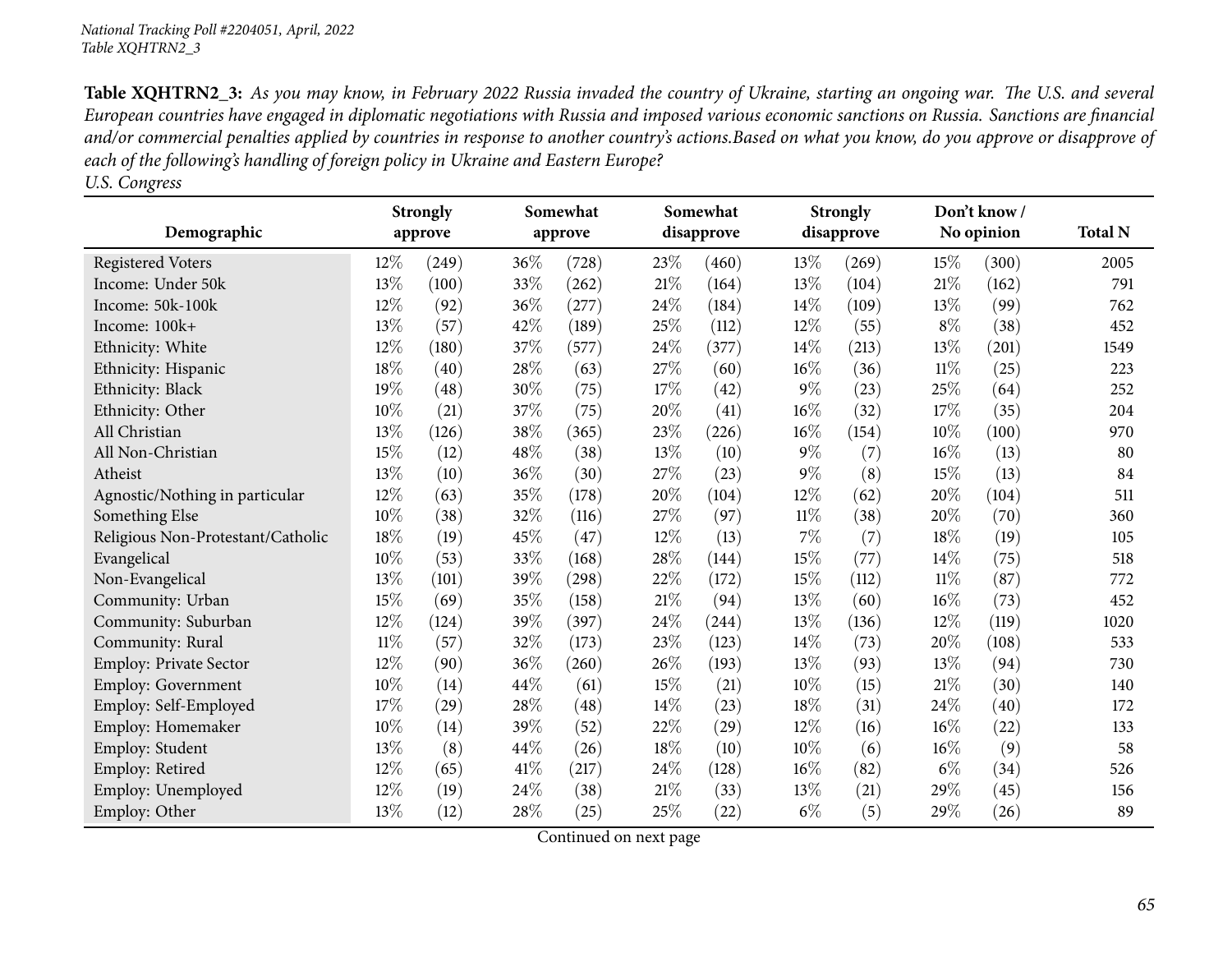|                                      |        | <b>Strongly</b> | Somewhat |         | Somewhat |            | <b>Strongly</b><br>disapprove |       | Don't know /<br>No opinion |       |                |
|--------------------------------------|--------|-----------------|----------|---------|----------|------------|-------------------------------|-------|----------------------------|-------|----------------|
| Demographic                          |        | approve         |          | approve |          | disapprove |                               |       |                            |       | <b>Total N</b> |
| <b>Registered Voters</b>             | 12%    | (249)           | 36%      | (728)   | 23%      | (460)      | 13\%                          | (269) | 15%                        | (300) | 2005           |
| Military HH: Yes                     | 10%    | (36)            | 35%      | (130)   | 30%      | (110)      | 15%                           | (55)  | 10%                        | (36)  | 368            |
| Military HH: No                      | 13%    | (213)           | 36%      | (597)   | 21%      | (350)      | 13%                           | (213) | 16%                        | (264) | 1637           |
| RD/WT: Right Direction               | 24%    | (159)           | 48%      | (314)   | 12%      | (79)       | $4\%$                         | (28)  | $11\%$                     | (71)  | 651            |
| RD/WT: Wrong Track                   | $7\%$  | (90)            | 31%      | (413)   | 28%      | (381)      | 18%                           | (241) | 17%                        | (229) | 1354           |
| Biden Job Approve                    | 21%    | (173)           | 50%      | (421)   | 15%      | (123)      | $4\%$                         | (35)  | 10%                        | (83)  | 835            |
| Biden Job Disapprove                 | $7\%$  | (75)            | 27%      | (300)   | 30%      | (332)      | 21\%                          | (230) | $16\%$                     | (172) | 1109           |
| Biden Job Strongly Approve           | 32%    | (110)           | 44%      | (151)   | 12%      | (42)       | $5\%$                         | (16)  | $7\%$                      | (24)  | 342            |
| Biden Job Somewhat Approve           | $13\%$ | (63)            | 55%      | (270)   | 16%      | (81)       | $4\%$                         | (19)  | 12%                        | (59)  | 492            |
| Biden Job Somewhat Disapprove        | $9\%$  | (26)            | 40%      | (115)   | 25%      | (74)       | $5\%$                         | (14)  | 21\%                       | (62)  | 290            |
| <b>Biden Job Strongly Disapprove</b> | $6\%$  | (49)            | 22%      | (184)   | 32%      | (259)      | 26%                           | (217) | 14%                        | (111) | 819            |
| Favorable of Biden                   | 21%    | (179)           | 51%      | (437)   | 14\%     | (117)      | $4\%$                         | (33)  | 11%                        | (93)  | 859            |
| Unfavorable of Biden                 | $6\%$  | (64)            | 26%      | (284)   | 31%      | (335)      | 21%                           | (230) | 15%                        | (160) | 1073           |
| Very Favorable of Biden              | 31\%   | (118)           | 46%      | (176)   | 12%      | (46)       | $3\%$                         | (12)  | $7\%$                      | (27)  | 379            |
| Somewhat Favorable of Biden          | 13%    | (61)            | 54%      | (262)   | 15%      | (71)       | $4\%$                         | (21)  | 14%                        | (66)  | 480            |
| Somewhat Unfavorable of Biden        | $8\%$  | (20)            | 37%      | (93)    | 29%      | (72)       | $6\%$                         | (16)  | 19%                        | (48)  | 249            |
| Very Unfavorable of Biden            | $5\%$  | (44)            | 23%      | (190)   | 32%      | (263)      | 26%                           | (214) | 14%                        | (112) | 824            |
| #1 Issue: Economy                    | $11\%$ | (89)            | 35%      | (286)   | 24\%     | (195)      | 15%                           | (123) | $16\%$                     | (128) | 821            |
| #1 Issue: Security                   | $6\%$  | (21)            | 30%      | (99)    | 31%      | (102)      | 22%                           | (71)  | 11%                        | (36)  | 329            |
| #1 Issue: Health Care                | 19%    | (35)            | 36%      | (64)    | 20%      | (36)       | 10%                           | (18)  | 15%                        | (27)  | 180            |
| #1 Issue: Medicare / Social Security | 16%    | (34)            | 49%      | (105)   | 19%      | (40)       | $5\%$                         | (10)  | 12%                        | (25)  | 214            |
| #1 Issue: Women's Issues             | 14%    | (14)            | 42%      | (40)    | 13%      | (12)       | 5%                            | (5)   | 26%                        | (24)  | 95             |
| #1 Issue: Education                  | 12%    | (10)            | 33%      | (27)    | 26%      | (21)       | $8\%$                         | (7)   | 22%                        | (18)  | 82             |
| #1 Issue: Energy                     | $12\%$ | (20)            | 43%      | (74)    | 20%      | (35)       | $8\%$                         | (14)  | 16%                        | (28)  | 172            |
| #1 Issue: Other                      | 23%    | (26)            | 28%      | (31)    | 17%      | (19)       | 19%                           | (21)  | 13%                        | (14)  | 112            |
| 2020 Vote: Joe Biden                 | 19%    | (177)           | 47%      | (449)   | 15%      | (143)      | $6\%$                         | (53)  | 13%                        | (128) | 949            |
| 2020 Vote: Donald Trump              | $6\%$  | (52)            | 25%      | (220)   | 32%      | (278)      | 23%                           | (202) | 13%                        | (115) | 867            |
| 2020 Vote: Didn't Vote               | 10%    | (15)            | 30%      | (47)    | 20%      | (31)       | 7%                            | (10)  | 33%                        | (51)  | 153            |

*U.S. Congress*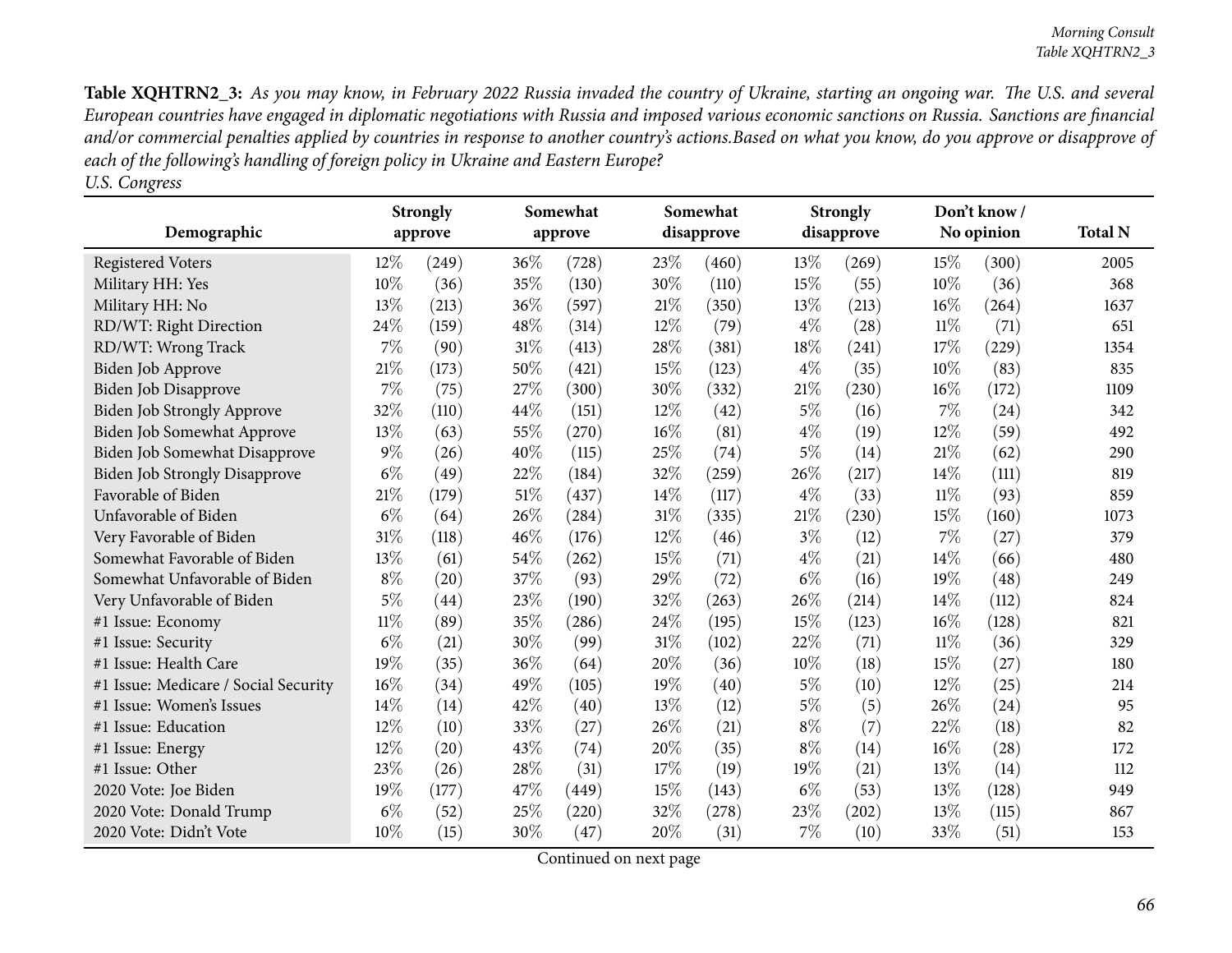|                                      | <b>Strongly</b> |       |        | Somewhat |        | Somewhat    |        | <b>Strongly</b> | Don't know/ |                |      |
|--------------------------------------|-----------------|-------|--------|----------|--------|-------------|--------|-----------------|-------------|----------------|------|
| Demographic                          | approve         |       |        | approve  |        | disapprove  |        | disapprove      | No opinion  | <b>Total N</b> |      |
| <b>Registered Voters</b>             | $12\%$          | (249) | $36\%$ | (728)    | 23\%   | (460)       | 13\%   | (269)           | 15\%        | (300)          | 2005 |
| 2018 House Vote: Democrat            | 20%             | (151) | 47\%   | (347)    | $16\%$ | (120)       | $5\%$  | (37)            | 11%         | (83)           | 737  |
| 2018 House Vote: Republican          | $7\%$           | (50)  | 28\%   | (210)    | $31\%$ | (234)       | 24%    | (177)           | $10\%$      | (76)           | 746  |
| 2018 House Vote: Someone else        | 18\%            | (9)   | $12\%$ | (6)      | 19%    | (10)        | $26\%$ | (13)            | $26\%$      | (13)           | 51   |
| 2016 Vote: Hillary Clinton           | 21%             | (143) | 49\%   | (338)    | $14\%$ | (98)        | $5\%$  | (34)            | $12\%$      | (81)           | 695  |
| 2016 Vote: Donald Trump              | $7\%$           | (54)  | 27%    | (213)    | 31%    | $240^\circ$ | 24%    | (188)           | 11%         | (82)           | 778  |
| 2016 Vote: Other                     | $8\%$           | (8)   | 33%    | (33)     | 25%    | (26)        | $16\%$ | (16)            | 19%         | (20)           | 102  |
| 2016 Vote: Didn't Vote               | $10\%$          | (44)  | 33\%   | (142)    | 22%    | (96)        | $7\%$  | (30)            | 27%         | (117)          | 429  |
| Voted in 2014: Yes                   | $13\%$          | (185) | 37%    | (509)    | 24%    | (331)       | $15\%$ | (206)           | 11%         | (146)          | 1377 |
| Voted in 2014: No                    | $10\%$          | (64)  | $35\%$ | (218)    | 20%    | (129)       | $10\%$ | (63)            | 25%         | (154)          | 628  |
| 4-Region: Northeast                  | $10\%$          | (34)  | $43\%$ | (151)    | 19%    | (67)        | 15%    | (52)            | $14\%$      | (50)           | 354  |
| 4-Region: Midwest                    | $12\%$          | (52)  | $37\%$ | (164)    | 21%    | (93)        | 15%    | (67)            | $16\%$      | (70)           | 446  |
| 4-Region: South                      | $14\%$          | (101) | $34\%$ | (258)    | 24\%   | (176)       | $11\%$ | (84)            | 17%         | (129)          | 748  |
| 4-Region: West                       | 13%             | (61)  | $34\%$ | (155)    | 27%    | (124)       | $14\%$ | (66)            | 11%         | (51)           | 457  |
| Sanctions not Tied to Putin in Power | $10\%$          | (120) | $34\%$ | (388)    | 23\%   | (267)       | 13\%   | (147)           | 20%         | (225)          | 1147 |
| Sanctions Tied to Putin in Power     | $15\%$          | (129) | $40\%$ | (340)    | $22\%$ | (193)       | $14\%$ | (122)           | $9\%$       | (75)           | 858  |
| Heard of ICC                         | $13\%$          | (136) | 38%    | (391)    | 24\%   | (248)       | 17\%   | (168)           | 7%          | (76)           | 1020 |
| Never Heard of ICC                   | $11\%$          | (112) | $34\%$ | (337)    | 21%    | (212)       | $10\%$ | (100)           | $23\%$      | (224)          | 985  |

*U.S. Congress*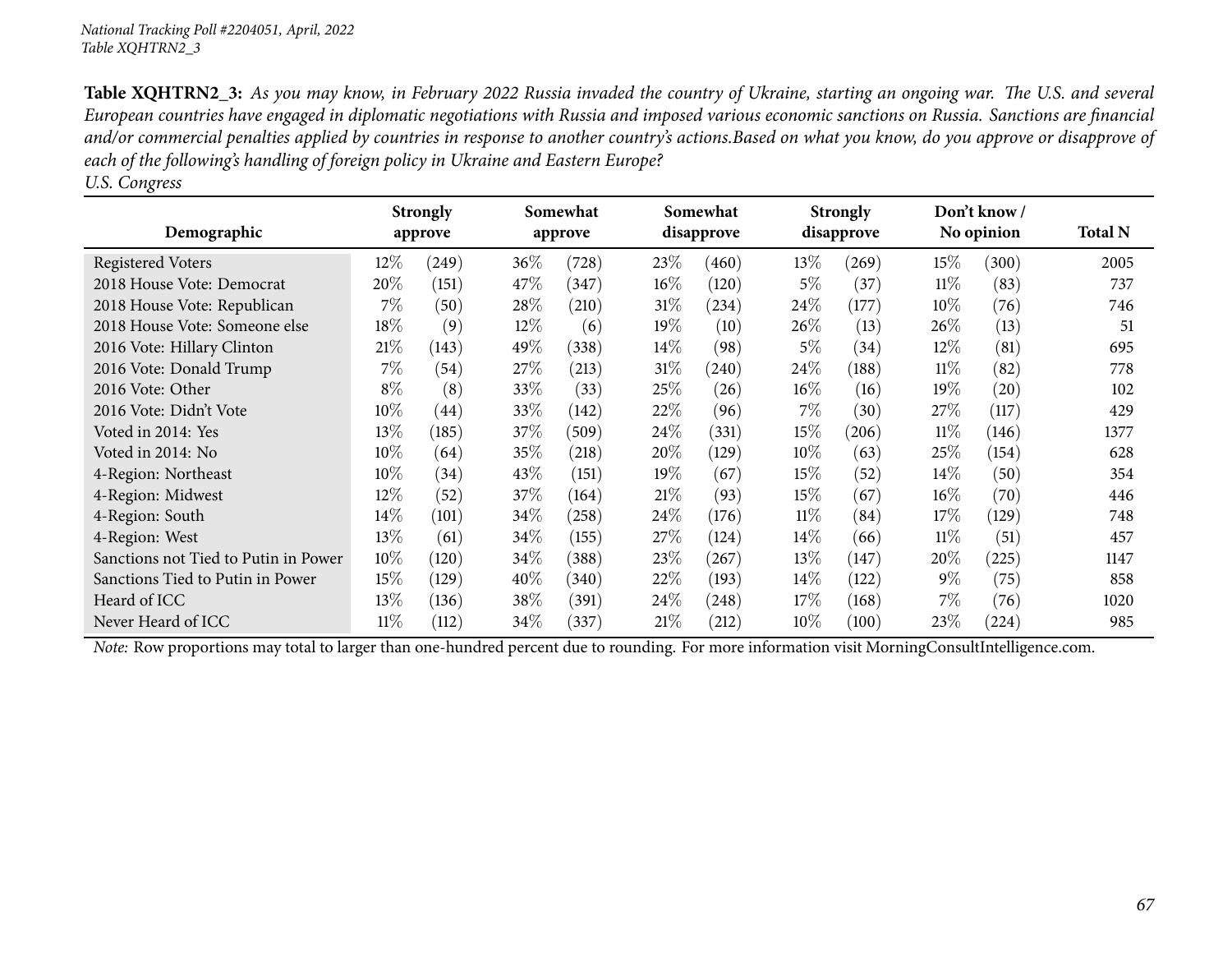|                          | <b>Strongly</b> |         |        | Somewhat |        | Somewhat   |        | <b>Strongly</b> | Don't know/ | <b>Total N</b> |      |  |
|--------------------------|-----------------|---------|--------|----------|--------|------------|--------|-----------------|-------------|----------------|------|--|
| Demographic              |                 | approve |        | approve  |        | disapprove |        | disapprove      |             | No opinion     |      |  |
| <b>Registered Voters</b> | 15%             | (310)   | 34%    | (691)    | 17%    | (331)      | $11\%$ | (224)           | 22\%        | (449)          | 2005 |  |
| Gender: Male             | 17%             | (162)   | 35%    | (329)    | 18%    | (174)      | 13%    | (126)           | 16%         | (154)          | 945  |  |
| Gender: Female           | 14%             | (148)   | 34\%   | (362)    | 15%    | (157)      | $9\%$  | (98)            | 28%         | (295)          | 1060 |  |
| Age: 18-34               | $16\%$          | (84)    | 27%    | (140)    | 13%    | (66)       | 7%     | (34)            | 37%         | (191)          | 516  |  |
| Age: 35-44               | 13%             | (42)    | 36%    | (110)    | $11\%$ | (35)       | 12%    | (37)            | 27%         | (83)           | 308  |  |
| Age: 45-64               | $16\%$          | (108)   | 37%    | (253)    | 18%    | (126)      | $11\%$ | (78)            | 17%         | (117)          | 682  |  |
| Age: 65+                 | 15%             | (77)    | 37%    | (187)    | $21\%$ | (104)      | 15%    | (74)            | 12%         | (57)           | 499  |  |
| GenZers: 1997-2012       | 20%             | (36)    | 27\%   | (50)     | $8\%$  | (15)       | $8\%$  | (14)            | 37%         | (66)           | 181  |  |
| Millennials: 1981-1996   | 15%             | (83)    | $31\%$ | (173)    | 14%    | (77)       | $8\%$  | (47)            | 32%         | (183)          | 564  |  |
| GenXers: 1965-1980       | 17%             | (78)    | 34%    | (158)    | 18%    | (81)       | $9\%$  | (43)            | 22%         | (99)           | 460  |  |
| Baby Boomers: 1946-1964  | $14\%$          | (102)   | 38\%   | (281)    | 19%    | (143)      | 15%    | (113)           | 13%         | (96)           | 735  |  |
| PID: Dem (no lean)       | 27\%            | (199)   | 41\%   | (299)    | 10%    | (72)       | $3\%$  | (21)            | 18%         | (133)          | 723  |  |
| PID: Ind (no lean)       | $12\%$          | (68)    | 34%    | (197)    | 18%    | (101)      | $9\%$  | (54)            | 27%         | (156)          | 574  |  |
| PID: Rep (no lean)       | $6\%$           | (44)    | 28\%   | (195)    | 22%    | (159)      | 21%    | (149)           | 23%         | (161)          | 708  |  |
| PID/Gender: Dem Men      | $31\%$          | (99)    | 42%    | (135)    | 10%    | (33)       | $4\%$  | (11)            | 13%         | (40)           | 318  |  |
| PID/Gender: Dem Women    | 25%             | (100)   | 41\%   | (164)    | 10%    | (39)       | $3\%$  | (10)            | 23%         | (92)           | 405  |  |
| PID/Gender: Ind Men      | 13%             | (40)    | 35%    | (106)    | 19%    | (59)       | 13%    | (38)            | 20%         | (62)           | 306  |  |
| PID/Gender: Ind Women    | 10%             | (27)    | 34%    | (90)     | 16%    | (42)       | $6\%$  | (15)            | 35%         | (94)           | 268  |  |
| PID/Gender: Rep Men      | $7\%$           | (23)    | 27%    | (88)     | 26%    | (82)       | 24\%   | (76)            | 16%         | (52)           | 322  |  |
| PID/Gender: Rep Women    | $6\%$           | (21)    | 28%    | (107)    | 20%    | (76)       | 19%    | (72)            | 28%         | (109)          | 386  |  |
| Ideo: Liberal (1-3)      | 26\%            | (151)   | 45%    | (253)    | $9\%$  | (50)       | $4\%$  | (21)            | 17%         | (95)           | 569  |  |
| Ideo: Moderate (4)       | 18%             | (94)    | 35%    | (182)    | 19%    | (101)      | $5\%$  | (29)            | 23%         | (119)          | 525  |  |
| Ideo: Conservative (5-7) | $6\%$           | (50)    | 29%    | (223)    | 22%    | (173)      | 22%    | (166)           | 21%         | (158)          | 771  |  |
| Educ: $<$ College        | 15%             | (179)   | $31\%$ | (378)    | 17%    | (206)      | 12%    | (140)           | 25%         | (307)          | 1211 |  |
| Educ: Bachelors degree   | 18%             | (88)    | 37%    | (184)    | 17%    | (85)       | $11\%$ | (55)            | 18%         | (91)           | 503  |  |
| Educ: Post-grad          | 15%             | (43)    | 44%    | (129)    | 14%    | (40)       | 10%    | (29)            | 17%         | (51)           | 291  |  |

*The United Nations (U.N.)*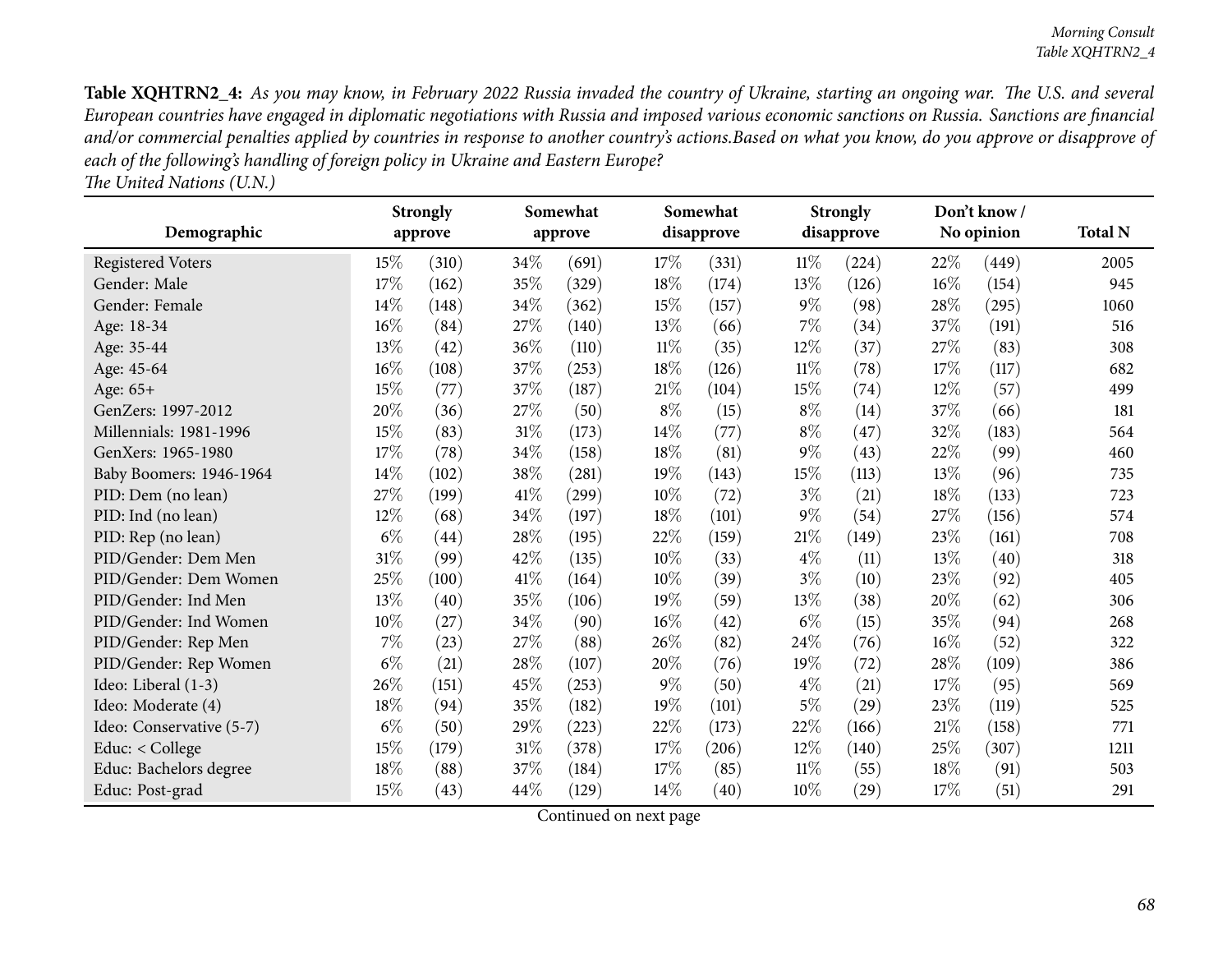*The United Nations (U.N.)*

|                                   | <b>Strongly</b> |       | Somewhat |         |       | Somewhat   |        | <b>Strongly</b> | Don't know/ |            |                |
|-----------------------------------|-----------------|-------|----------|---------|-------|------------|--------|-----------------|-------------|------------|----------------|
| Demographic                       | approve         |       |          | approve |       | disapprove |        | disapprove      |             | No opinion | <b>Total N</b> |
| <b>Registered Voters</b>          | 15%             | (310) | 34%      | (691)   | 17%   | (331)      | $11\%$ | (224)           | 22%         | (449)      | 2005           |
| Income: Under 50k                 | 16%             | (128) | 30%      | (235)   | 14%   | (112)      | 10%    | (79)            | 30%         | (237)      | 791            |
| Income: 50k-100k                  | $16\%$          | (125) | 35%      | (266)   | 17%   | (129)      | 13%    | (98)            | 19%         | (143)      | 762            |
| Income: 100k+                     | 13%             | (57)  | 42%      | (190)   | 20%   | (90)       | 10%    | (46)            | 15%         | (69)       | 452            |
| Ethnicity: White                  | 15%             | (229) | 35%      | (549)   | 18%   | (275)      | 12%    | (185)           | 20%         | (311)      | 1549           |
| Ethnicity: Hispanic               | 19%             | (42)  | 28%      | (63)    | 17%   | (39)       | 12%    | (27)            | 23%         | (52)       | 223            |
| Ethnicity: Black                  | 20%             | (51)  | 28%      | (70)    | 10%   | (25)       | $6\%$  | (16)            | 36%         | (90)       | 252            |
| Ethnicity: Other                  | 15%             | (30)  | 35%      | (72)    | 15%   | (31)       | $11\%$ | (23)            | 23%         | (48)       | 204            |
| All Christian                     | $16\%$          | (155) | 36\%     | (346)   | 20%   | (191)      | $15\%$ | (141)           | 14\%        | (138)      | 970            |
| All Non-Christian                 | 24%             | (20)  | 34%      | (27)    | 13%   | (10)       | 10%    | (8)             | 19%         | (16)       | 80             |
| Atheist                           | 13%             | (11)  | 45%      | (38)    | 22%   | (18)       | $2\%$  | (2)             | 17%         | (14)       | 84             |
| Agnostic/Nothing in particular    | 14\%            | (73)  | 34%      | (172)   | 16%   | (82)       | 7%     | (37)            | 29%         | (147)      | 511            |
| Something Else                    | 14\%            | (52)  | 30%      | (107)   | $8\%$ | (30)       | 10%    | (36)            | 37%         | (134)      | 360            |
| Religious Non-Protestant/Catholic | 23%             | (24)  | 35%      | (37)    | 12%   | (13)       | 7%     | (8)             | 22%         | (23)       | 105            |
| Evangelical                       | 13%             | (66)  | 31%      | (159)   | 15%   | (78)       | 15%    | (77)            | 27%         | (138)      | 518            |
| Non-Evangelical                   | 17%             | (130) | 36\%     | (277)   | 18%   | (140)      | 13\%   | (98)            | $16\%$      | (127)      | 772            |
| Community: Urban                  | 21%             | (95)  | 33%      | (150)   | 15%   | (68)       | 10%    | (47)            | 20%         | (92)       | 452            |
| Community: Suburban               | 15%             | (158) | 35%      | (357)   | 18%   | (182)      | 12%    | (126)           | 19%         | (198)      | 1020           |
| Community: Rural                  | $11\%$          | (57)  | 35%      | (185)   | 15%   | (81)       | $9\%$  | (50)            | 30%         | (160)      | 533            |
| Employ: Private Sector            | $17\%$          | (121) | 33%      | (242)   | 19%   | (136)      | $9\%$  | (66)            | 23%         | (165)      | 730            |
| Employ: Government                | 16%             | (22)  | 39%      | (55)    | $5\%$ | (7)        | $8\%$  | (11)            | 31%         | (44)       | 140            |
| Employ: Self-Employed             | 19%             | (32)  | 31%      | (53)    | 10%   | (17)       | 13%    | (22)            | 28%         | (47)       | 172            |
| Employ: Homemaker                 | 10%             | (14)  | 42%      | (55)    | 17%   | (23)       | 10%    | (13)            | 21%         | (28)       | 133            |
| Employ: Student                   | 16%             | (9)   | 27%      | (15)    | 16%   | (9)        | $9\%$  | (5)             | 33%         | (19)       | 58             |
| Employ: Retired                   | 15%             | (79)  | 41%      | (214)   | 19%   | (99)       | 16%    | (83)            | 10%         | (52)       | 526            |
| Employ: Unemployed                | $16\%$          | (26)  | 19%      | (30)    | 12%   | (19)       | 12%    | (19)            | 40%         | (62)       | 156            |
| Employ: Other                     | $8\%$           | (7)   | 29%      | (26)    | 23%   | (20)       | $4\%$  | (4)             | 36%         | (33)       | 89             |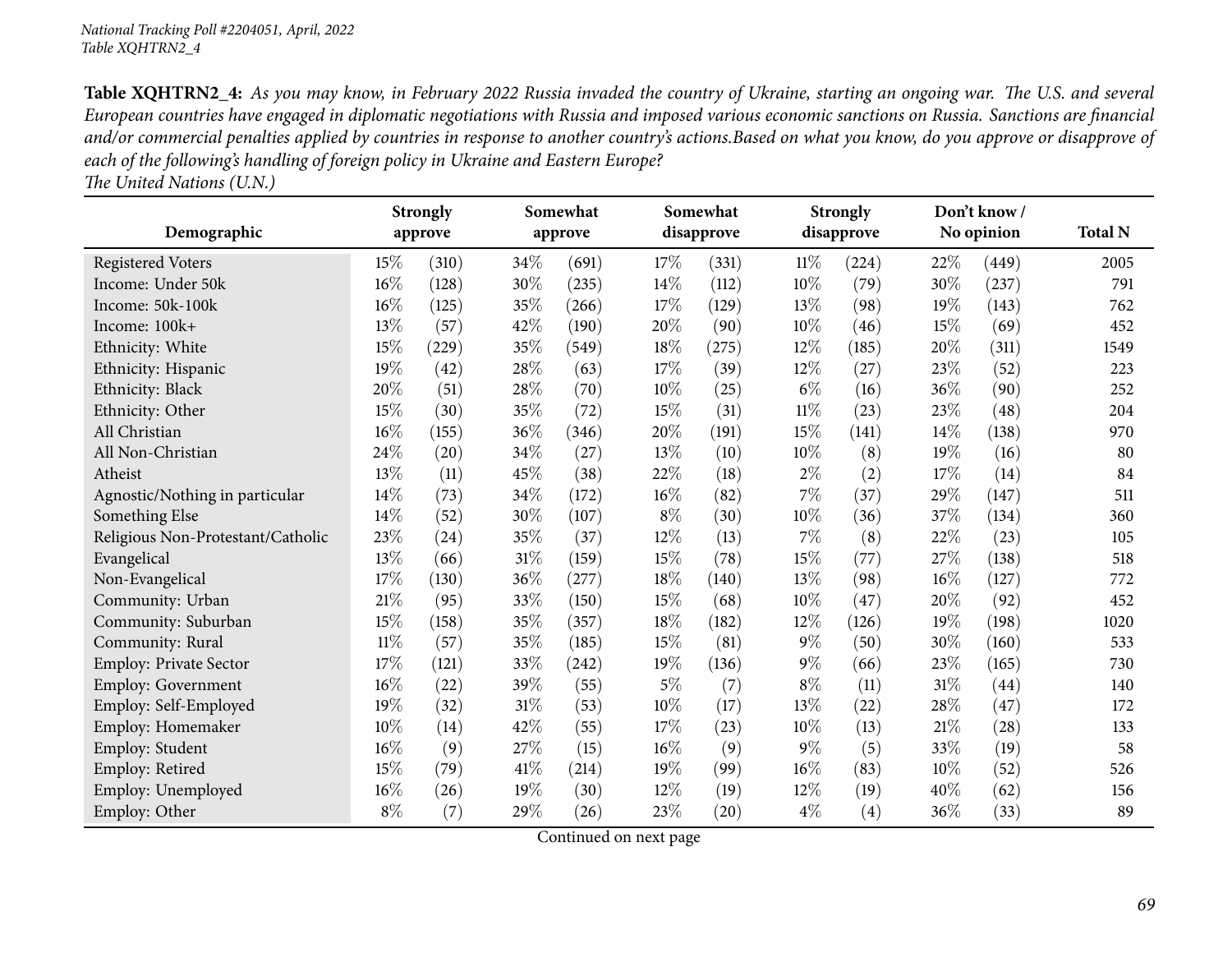|                                      | <b>Strongly</b> |       |      | Somewhat |        | Somewhat   |        | <b>Strongly</b> |      | Don't know/ |                |
|--------------------------------------|-----------------|-------|------|----------|--------|------------|--------|-----------------|------|-------------|----------------|
| Demographic                          | approve         |       |      | approve  |        | disapprove |        | disapprove      |      | No opinion  | <b>Total N</b> |
| <b>Registered Voters</b>             | 15%             | (310) | 34%  | (691)    | 17%    | (331)      | 11%    | (224)           | 22\% | (449)       | 2005           |
| Military HH: Yes                     | $16\%$          | (57)  | 34%  | (126)    | 21%    | (77)       | 15%    | (54)            | 14%  | (53)        | 368            |
| Military HH: No                      | 15%             | (253) | 34%  | (564)    | 16%    | (254)      | 10%    | (169)           | 24%  | (396)       | 1637           |
| RD/WT: Right Direction               | 29%             | (192) | 44\% | (287)    | $8\%$  | (52)       | $2\%$  | (15)            | 16%  | (104)       | 651            |
| RD/WT: Wrong Track                   | $9\%$           | (118) | 30%  | (403)    | 21\%   | (279)      | 15%    | (208)           | 25%  | (345)       | 1354           |
| Biden Job Approve                    | 26%             | (220) | 46%  | (385)    | $9\%$  | (78)       | $3\%$  | (23)            | 15%  | (128)       | 835            |
| Biden Job Disapprove                 | $8\%$           | (89)  | 27%  | (299)    | 22%    | (248)      | 18%    | (200)           | 25%  | (272)       | 1109           |
| Biden Job Strongly Approve           | 39%             | (135) | 37%  | (126)    | $9\%$  | (31)       | $3\%$  | (9)             | 12%  | (42)        | 342            |
| Biden Job Somewhat Approve           | 17%             | (86)  | 53%  | (259)    | $9\%$  | (46)       | $3\%$  | (15)            | 18%  | (87)        | 492            |
| Biden Job Somewhat Disapprove        | $12\%$          | (33)  | 40%  | (116)    | 18%    | (53)       | $4\%$  | (11)            | 26%  | (77)        | 290            |
| <b>Biden Job Strongly Disapprove</b> | 7%              | (56)  | 22%  | (183)    | 24\%   | (195)      | 23%    | (190)           | 24%  | (195)       | 819            |
| Favorable of Biden                   | 26%             | (227) | 45%  | (389)    | 10%    | (83)       | $2\%$  | (21)            | 16%  | (140)       | 859            |
| Unfavorable of Biden                 | 7%              | (78)  | 27%  | (291)    | 22%    | (241)      | 19%    | (202)           | 24%  | (260)       | 1073           |
| Very Favorable of Biden              | 39%             | (149) | 38%  | (144)    | $8\%$  | (30)       | $2\%$  | (6)             | 13\% | (49)        | 379            |
| Somewhat Favorable of Biden          | $16\%$          | (78)  | 51%  | (245)    | $11\%$ | (52)       | $3\%$  | (15)            | 19%  | (91)        | 480            |
| Somewhat Unfavorable of Biden        | 12%             | (30)  | 39%  | (96)     | 20%    | (50)       | $5\%$  | (13)            | 25%  | (61)        | 249            |
| Very Unfavorable of Biden            | $6\%$           | (48)  | 24%  | (196)    | 23%    | (192)      | 23%    | (189)           | 24%  | (199)       | 824            |
| #1 Issue: Economy                    | 13%             | (105) | 35%  | (286)    | 16%    | (131)      | $11\%$ | (93)            | 25%  | (206)       | 821            |
| #1 Issue: Security                   | $8\%$           | (27)  | 24%  | (78)     | 29%    | (94)       | 22%    | (72)            | 18%  | (58)        | 329            |
| #1 Issue: Health Care                | 28%             | (51)  | 37%  | (66)     | $11\%$ | (21)       | $5\%$  | (9)             | 19%  | (34)        | 180            |
| #1 Issue: Medicare / Social Security | $21\%$          | (45)  | 46%  | (99)     | 13%    | (28)       | $4\%$  | (8)             | 16%  | (34)        | 214            |
| #1 Issue: Women's Issues             | 18%             | (17)  | 43%  | (41)     | $11\%$ | (11)       | $2\%$  | (2)             | 26%  | (25)        | 95             |
| #1 Issue: Education                  | 14%             | (12)  | 26%  | (22)     | 22%    | (18)       | $8\%$  | (6)             | 30%  | (24)        | 82             |
| #1 Issue: Energy                     | 19%             | (33)  | 38%  | (65)     | 13%    | (22)       | $5\%$  | (9)             | 25%  | (43)        | 172            |
| #1 Issue: Other                      | 18%             | (20)  | 32%  | (36)     | $6\%$  | (7)        | 22%    | (25)            | 22%  | (25)        | 112            |
| 2020 Vote: Joe Biden                 | 24%             | (226) | 43%  | (412)    | $11\%$ | (108)      | $3\%$  | (31)            | 18%  | (172)       | 949            |
| 2020 Vote: Donald Trump              | 7%              | (57)  | 26%  | (228)    | 23%    | (203)      | 20%    | (177)           | 23%  | (202)       | 867            |
| 2020 Vote: Didn't Vote               | 16%             | (25)  | 24%  | (36)     | 10%    | (15)       | $8\%$  | (12)            | 42%  | (65)        | 153            |

*The United Nations (U.N.)*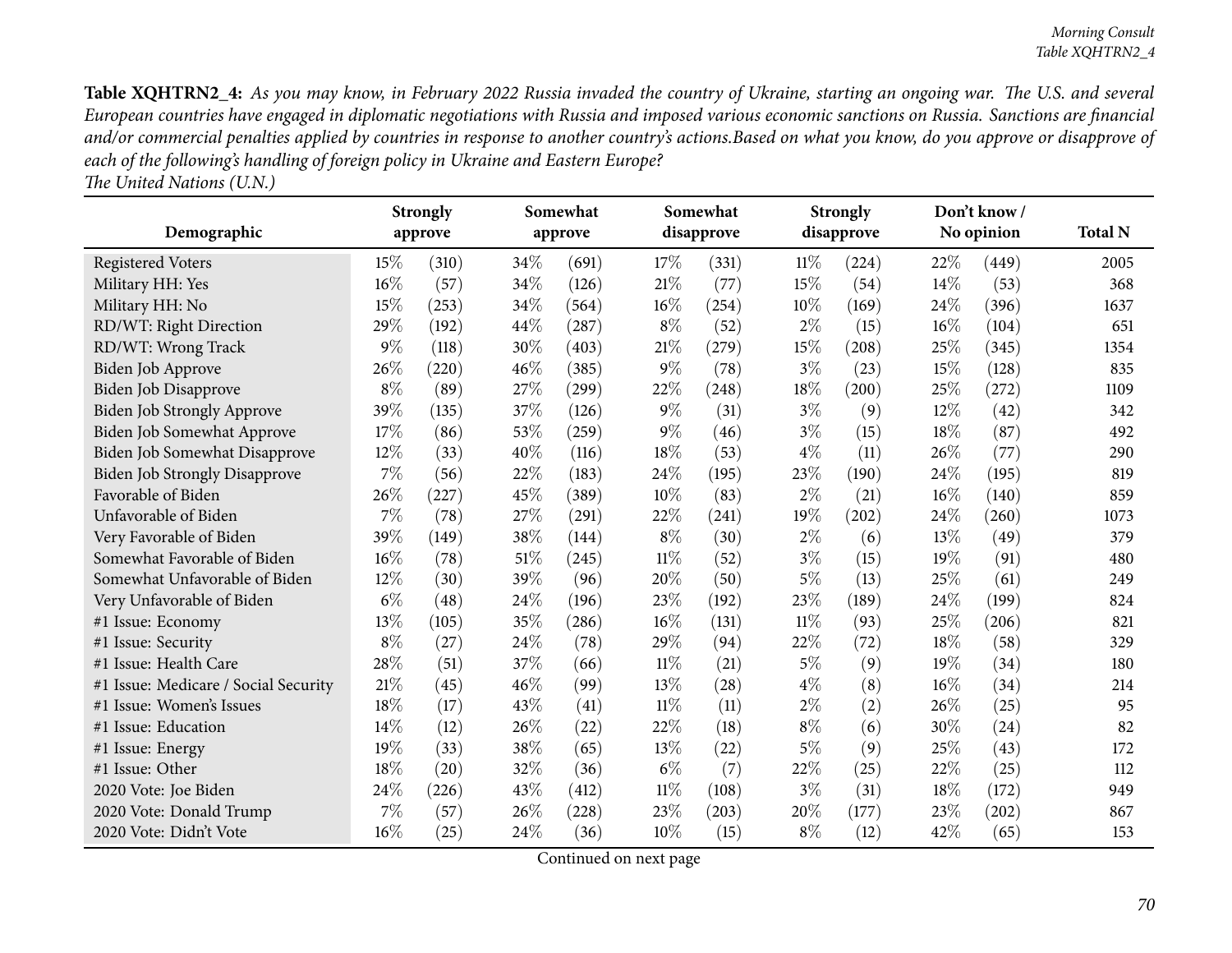|                                      | <b>Strongly</b> |       |        | Somewhat |        | Somewhat   |        | <b>Strongly</b> | Don't know / |                |      |
|--------------------------------------|-----------------|-------|--------|----------|--------|------------|--------|-----------------|--------------|----------------|------|
| Demographic                          | approve         |       |        | approve  |        | disapprove |        | disapprove      | No opinion   | <b>Total N</b> |      |
| <b>Registered Voters</b>             | $15\%$          | (310) | $34\%$ | (691)    | $17\%$ | (331)      | $11\%$ | (224)           | $22\%$       | (449)          | 2005 |
| 2018 House Vote: Democrat            | 25%             | (186) | $44\%$ | (325)    | 12%    | (88)       | $4\%$  | (27)            | 15%          | (111)          | 737  |
| 2018 House Vote: Republican          | $8\%$           | (56)  | 28%    | (210)    | $25\%$ | (184)      | 21%    | (158)           | $18\%$       | (138)          | 746  |
| 2018 House Vote: Someone else        | $18\%$          | (9)   | $18\%$ | (9)      | $22\%$ | (11)       | $11\%$ | (6)             | $31\%$       | (16)           | 51   |
| 2016 Vote: Hillary Clinton           | 25%             | (177) | 45%    | (314)    | 11%    | (73)       | $2\%$  | (17)            | $16\%$       | (114)          | 695  |
| 2016 Vote: Donald Trump              | $8\%$           | (59)  | 28%    | (222)    | $25\%$ | (194)      | 20%    | (157)           | $19\%$       | (147)          | 778  |
| 2016 Vote: Other                     | $7\%$           | (7)   | $36\%$ | (37)     | 17%    | (18)       | 17%    | (17)            | 23%          | (24)           | 102  |
| 2016 Vote: Didn't Vote               | $16\%$          | (67)  | 28\%   | (119)    | 11%    | (47)       | $8\%$  | (32)            | $38\%$       | (164)          | 429  |
| Voted in 2014: Yes                   | $16\%$          | (226) | 36%    | (490)    | $19\%$ | (263)      | $13\%$ | (174)           | $16\%$       | (224)          | 1377 |
| Voted in 2014: No                    | 13\%            | (85)  | 32%    | (201)    | $11\%$ | (68)       | $8\%$  | (49)            | 36\%         | (225)          | 628  |
| 4-Region: Northeast                  | $13\%$          | (48)  | 38%    | (136)    | 17%    | (60)       | $12\%$ | (43)            | $19\%$       | (68)           | 354  |
| 4-Region: Midwest                    | $12\%$          | (55)  | 37\%   | (164)    | $16\%$ | (70)       | $13\%$ | (56)            | 23%          | (101)          | 446  |
| 4-Region: South                      | 17%             | (128) | 33\%   | (249)    | $16\%$ | (120)      | $11\%$ | (84)            | $22\%$       | (168)          | 748  |
| 4-Region: West                       | 18%             | (80)  | 31%    | (143)    | 18\%   | (82)       | $9\%$  | (40)            | $25\%$       | (112)          | 457  |
| Sanctions not Tied to Putin in Power | $14\%$          | (161) | $30\%$ | (345)    | $14\%$ | (161)      | $11\%$ | (126)           | $31\%$       | (354)          | 1147 |
| Sanctions Tied to Putin in Power     | $17\%$          | (149) | $40\%$ | (346)    | 20%    | (171)      | $11\%$ | (97)            | $11\%$       | (95)           | 858  |
| Heard of ICC                         | $16\%$          | (164) | $39\%$ | (395)    | 18\%   | (189)      | $14\%$ | (148)           | $12\%$       | (124)          | 1020 |
| Never Heard of ICC                   | 15%             | (146) | 30\%   | (296)    | $14\%$ | (143)      | $8\%$  | (76)            | 33\%         | (325)          | 985  |

*The United Nations (U.N.)*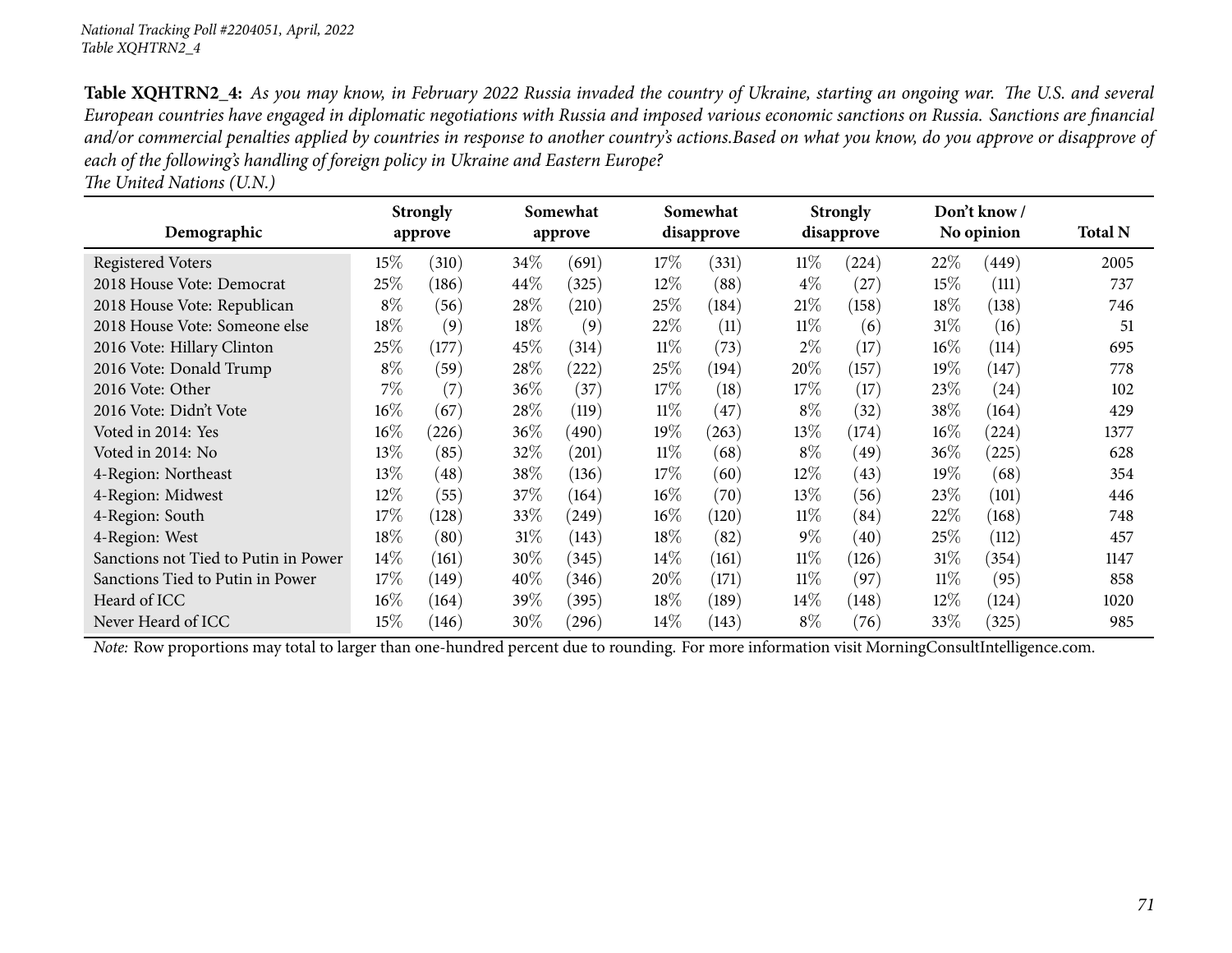|                          | <b>Strongly</b> |         |        | Somewhat |        | Somewhat   |       | <b>Strongly</b> |      | Don't know/ |      |  |
|--------------------------|-----------------|---------|--------|----------|--------|------------|-------|-----------------|------|-------------|------|--|
| Demographic              |                 | approve |        | approve  |        | disapprove |       | disapprove      |      | No opinion  |      |  |
| <b>Registered Voters</b> | $14\%$          | (272)   | 33%    | (656)    | 12%    | (245)      | $8\%$ | (155)           | 34%  | (678)       | 2005 |  |
| Gender: Male             | $16\%$          | (154)   | 37%    | (347)    | 13%    | (126)      | 10\%  | (99)            | 23%  | (219)       | 945  |  |
| Gender: Female           | $11\%$          | (118)   | 29%    | (309)    | 11%    | (119)      | $5\%$ | (56)            | 43%  | (459)       | 1060 |  |
| Age: 18-34               | 12%             | (63)    | 24%    | (126)    | 11%    | (55)       | 7%    | (38)            | 45%  | (234)       | 516  |  |
| Age: 35-44               | 10%             | (31)    | 27%    | (84)     | 13%    | (41)       | 10%   | (32)            | 39%  | (120)       | 308  |  |
| Age: 45-64               | 15%             | (102)   | 34%    | (229)    | 14\%   | (93)       | 7%    | (44)            | 31%  | (213)       | 682  |  |
| Age: 65+                 | 15%             | (76)    | 43%    | (217)    | $11\%$ | (55)       | $8\%$ | (41)            | 22\% | (110)       | 499  |  |
| GenZers: 1997-2012       | 13%             | (23)    | $21\%$ | (38)     | $11\%$ | (19)       | $8\%$ | (14)            | 48%  | (87)        | 181  |  |
| Millennials: 1981-1996   | 10%             | (59)    | 27%    | (153)    | 13%    | (71)       | $8\%$ | (43)            | 42%  | (237)       | 564  |  |
| GenXers: 1965-1980       | 14%             | (62)    | 29%    | (133)    | 13%    | (60)       | $8\%$ | (36)            | 37%  | (169)       | 460  |  |
| Baby Boomers: 1946-1964  | $16\%$          | (116)   | 41\%   | (300)    | 12%    | (90)       | $8\%$ | (58)            | 23%  | (171)       | 735  |  |
| PID: Dem (no lean)       | 22%             | (156)   | 40%    | (286)    | $8\%$  | (57)       | $3\%$ | (21)            | 28%  | (203)       | 723  |  |
| PID: Ind (no lean)       | 13%             | (73)    | $28\%$ | (163)    | 15%    | (84)       | $6\%$ | (35)            | 38%  | (219)       | 574  |  |
| PID: Rep (no lean)       | $6\%$           | (42)    | 29%    | (206)    | 15%    | (104)      | 14%   | (99)            | 36%  | (256)       | 708  |  |
| PID/Gender: Dem Men      | 25%             | (78)    | 45%    | (143)    | $9\%$  | (27)       | $3\%$ | (10)            | 19%  | (60)        | 318  |  |
| PID/Gender: Dem Women    | 19%             | (78)    | 35%    | (143)    | 7%     | (30)       | $3\%$ | (11)            | 35%  | (144)       | 405  |  |
| PID/Gender: Ind Men      | $16\%$          | (50)    | 32%    | (98)     | 15%    | (46)       | $8\%$ | (26)            | 28%  | (86)        | 306  |  |
| PID/Gender: Ind Women    | $9\%$           | (23)    | 24\%   | (65)     | 14%    | (38)       | $3\%$ | (9)             | 50%  | (133)       | 268  |  |
| PID/Gender: Rep Men      | $8\%$           | (26)    | 33%    | (106)    | 17%    | (54)       | 19%   | (63)            | 23%  | (74)        | 322  |  |
| PID/Gender: Rep Women    | $4\%$           | (17)    | 26%    | (100)    | 13%    | (51)       | $9\%$ | (36)            | 47%  | (182)       | 386  |  |
| Ideo: Liberal (1-3)      | 23\%            | (129)   | 40%    | (227)    | $9\%$  | (52)       | $3\%$ | (18)            | 25%  | (144)       | 569  |  |
| Ideo: Moderate (4)       | $16\%$          | (83)    | 36%    | (188)    | 12%    | (62)       | $4\%$ | (19)            | 33%  | (174)       | 525  |  |
| Ideo: Conservative (5-7) | $7\%$           | (53)    | 29%    | (224)    | $16\%$ | (120)      | 14%   | (109)           | 34%  | (264)       | 771  |  |
| Educ: $<$ College        | $11\%$          | (137)   | 27\%   | (328)    | 13%    | (153)      | $8\%$ | (100)           | 41\% | (493)       | 1211 |  |
| Educ: Bachelors degree   | $16\%$          | (81)    | 42%    | (211)    | 12%    | (58)       | 7%    | (37)            | 23%  | (116)       | 503  |  |
| Educ: Post-grad          | 19%             | (54)    | 40%    | (116)    | 12%    | (34)       | $6\%$ | (18)            | 24\% | (69)        | 291  |  |

*The European Union (E.U.)*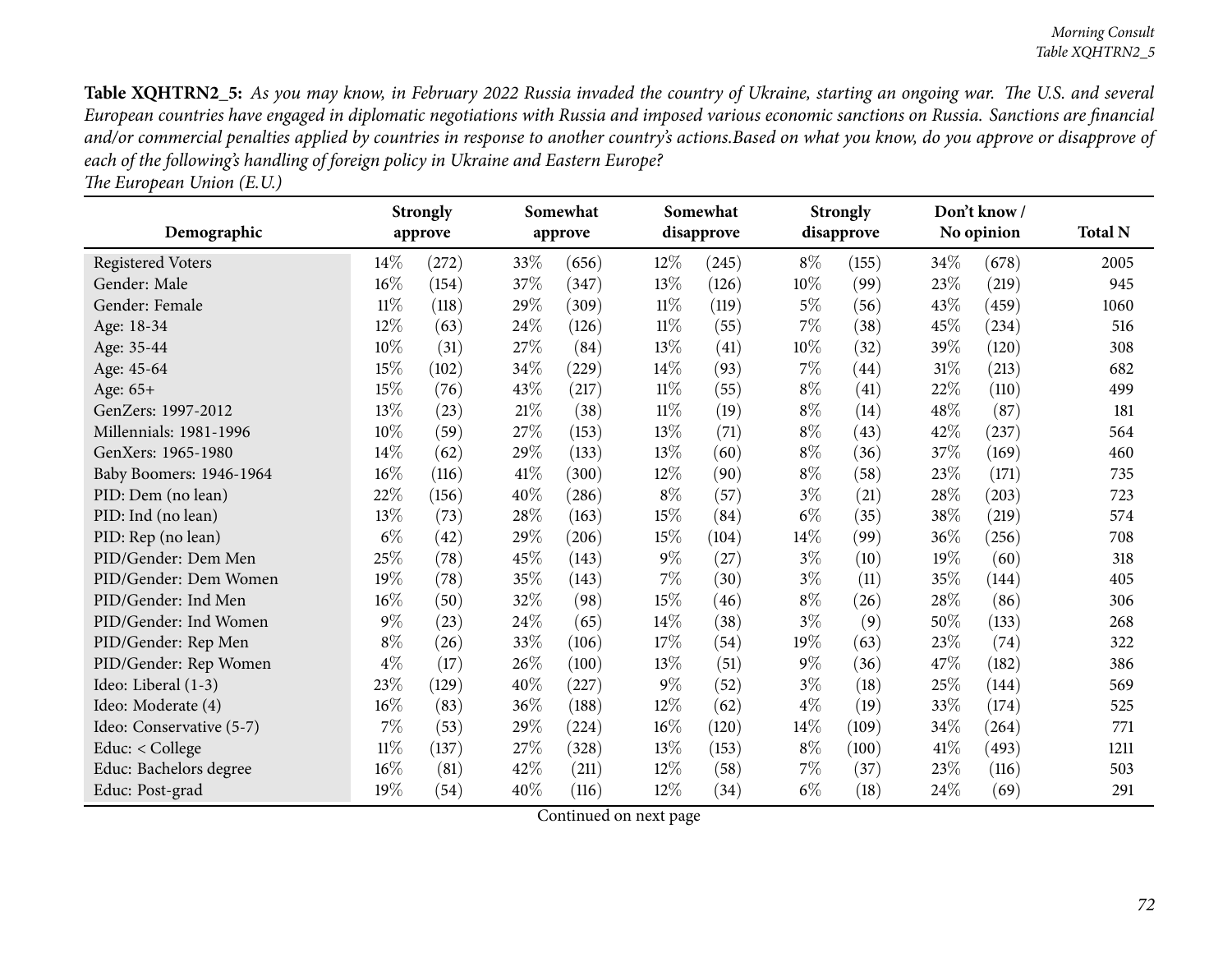| The European Union (E.U.) |
|---------------------------|
|---------------------------|

|                                   |        | Somewhat<br>Somewhat<br><b>Strongly</b> |        |         |        | <b>Strongly</b>     |        | Don't know/       |        |            |                |
|-----------------------------------|--------|-----------------------------------------|--------|---------|--------|---------------------|--------|-------------------|--------|------------|----------------|
| Demographic                       |        | approve                                 |        | approve |        | disapprove          |        | disapprove        |        | No opinion | <b>Total N</b> |
| <b>Registered Voters</b>          | 14%    | (272)                                   | 33%    | (656)   | 12%    | (245)               | $8\%$  | (155)             | 34%    | (678)      | 2005           |
| Income: Under 50k                 | 12%    | (91)                                    | 27%    | (215)   | $11\%$ | (89)                | $8\%$  | (60)              | 42%    | (336)      | 791            |
| Income: 50k-100k                  | 15%    | (114)                                   | 33%    | (253)   | 12%    | (90)                | $9\%$  | (67)              | 31%    | (239)      | 762            |
| Income: 100k+                     | 15%    | (67)                                    | 42%    | (189)   | 15%    | (66)                | $6\%$  | (27)              | 23%    | (103)      | 452            |
| Ethnicity: White                  | 14%    | (212)                                   | 35%    | (540)   | 13%    | $\left( 200\right)$ | 7%     | (110)             | 31%    | (488)      | 1549           |
| Ethnicity: Hispanic               | $16\%$ | (35)                                    | 32%    | (72)    | $8\%$  | (18)                | $9\%$  | (21)              | 35%    | (78)       | 223            |
| Ethnicity: Black                  | 14\%   | (36)                                    | 23%    | (57)    | $8\%$  | (21)                | $6\%$  | (14)              | 49%    | (124)      | 252            |
| Ethnicity: Other                  | 12%    | (24)                                    | 29%    | (59)    | 12%    | (25)                | 15%    | (30)              | 33%    | (66)       | 204            |
| All Christian                     | 13%    | (129)                                   | 39%    | (374)   | 13%    | (126)               | $9\%$  | (88)              | 26%    | (254)      | 970            |
| All Non-Christian                 | 22%    | (18)                                    | 36%    | (29)    | 13%    | (10)                | $4\%$  | (3)               | 25%    | (20)       | 80             |
| Atheist                           | 22%    | (18)                                    | 37%    | (31)    | 13%    | (11)                | $5\%$  | $\left( 4\right)$ | 24%    | (20)       | 84             |
| Agnostic/Nothing in particular    | $14\%$ | (72)                                    | 27\%   | (138)   | 13%    | (67)                | $6\%$  | (32)              | 39%    | (201)      | 511            |
| Something Else                    | 10%    | (35)                                    | 23%    | (84)    | $8\%$  | (30)                | $8\%$  | (28)              | $51\%$ | (184)      | 360            |
| Religious Non-Protestant/Catholic | 20%    | (21)                                    | 38%    | (40)    | 13%    | (13)                | $3\%$  | (3)               | 26%    | (27)       | 105            |
| Evangelical                       | $8\%$  | (40)                                    | 28%    | (145)   | 13%    | (67)                | $10\%$ | (53)              | 41\%   | (213)      | 518            |
| Non-Evangelical                   | $15\%$ | (114)                                   | 39%    | (300)   | $11\%$ | (85)                | $7\%$  | (57)              | 28%    | (215)      | 772            |
| Community: Urban                  | 16%    | (71)                                    | 33%    | (150)   | 12%    | (54)                | $8\%$  | (36)              | 31%    | (141)      | 452            |
| Community: Suburban               | $14\%$ | (145)                                   | 35%    | (353)   | 12%    | (127)               | $8\%$  | (82)              | 31%    | (312)      | 1020           |
| Community: Rural                  | $10\%$ | (55)                                    | 29%    | (153)   | 12%    | (63)                | $7\%$  | (36)              | 42%    | (225)      | 533            |
| Employ: Private Sector            | 13%    | (94)                                    | 31%    | (229)   | 14%    | (102)               | $8\%$  | (61)              | 34%    | (245)      | 730            |
| <b>Employ: Government</b>         | 14%    | (19)                                    | 35%    | (50)    | $8\%$  | (12)                | $8\%$  | (11)              | 35%    | (49)       | 140            |
| Employ: Self-Employed             | 16%    | (28)                                    | 23%    | (40)    | 10%    | (16)                | $11\%$ | (18)              | 40%    | (70)       | 172            |
| Employ: Homemaker                 | $10\%$ | (13)                                    | 27%    | (36)    | 16%    | (21)                | $4\%$  | (5)               | 44%    | (58)       | 133            |
| Employ: Student                   | 15%    | (8)                                     | $36\%$ | (21)    | 10%    | (6)                 | $3\%$  | (2)               | 37%    | (21)       | 58             |
| Employ: Retired                   | $14\%$ | (74)                                    | 45%    | (239)   | 10%    | (50)                | $9\%$  | (45)              | 22%    | (118)      | 526            |
| Employ: Unemployed                | $16\%$ | (26)                                    | 15%    | (23)    | 17%    | (27)                | $5\%$  | (9)               | 46%    | (72)       | 156            |
| Employ: Other                     | $11\%$ | (10)                                    | 22\%   | (19)    | 12%    | (11)                | $5\%$  | (4)               | 51%    | (45)       | 89             |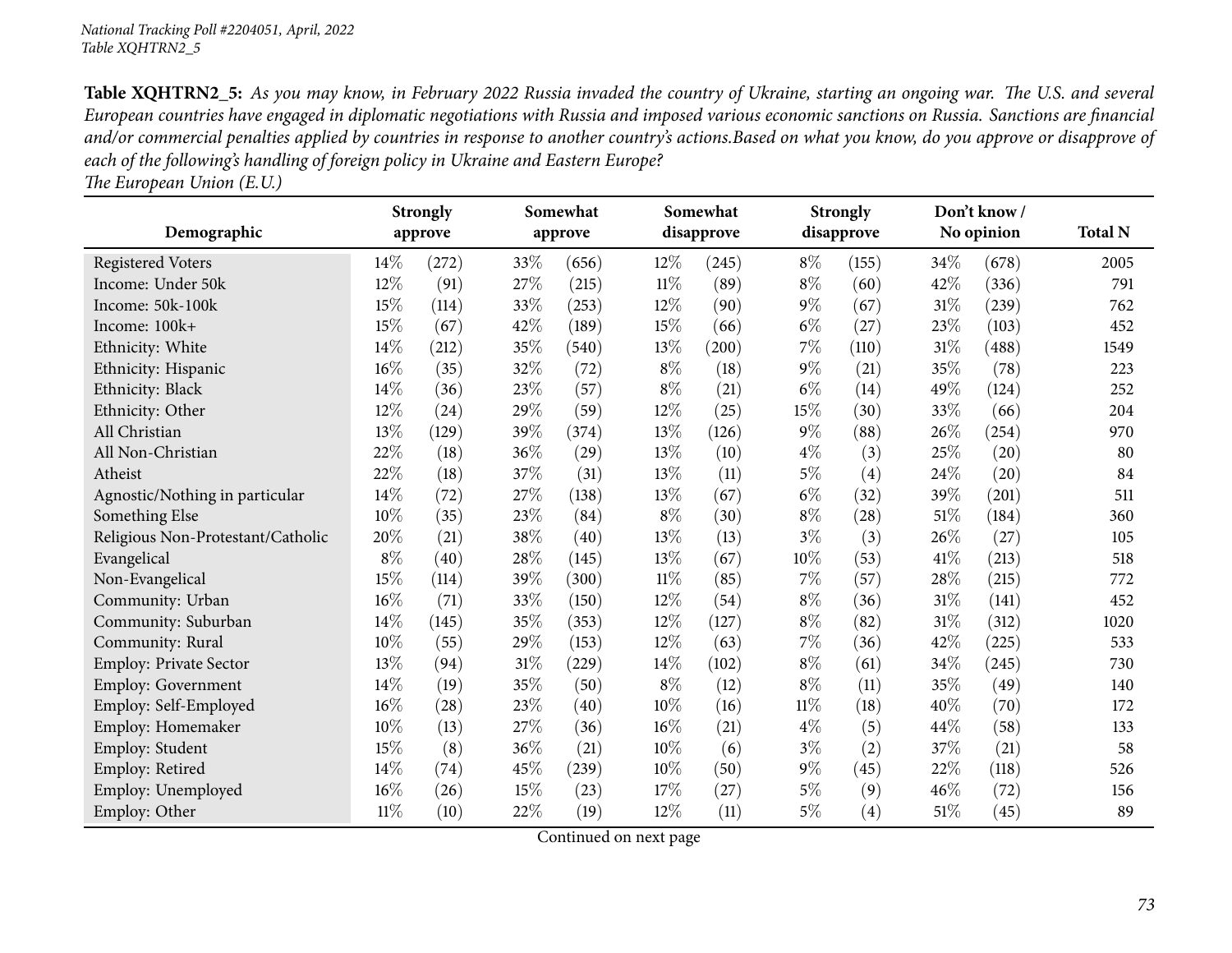|                                      |        | <b>Strongly</b> |      | Somewhat |       | Somewhat   |        | <b>Strongly</b> |      | Don't know/ |                |
|--------------------------------------|--------|-----------------|------|----------|-------|------------|--------|-----------------|------|-------------|----------------|
| Demographic                          |        | approve         |      | approve  |       | disapprove |        | disapprove      |      | No opinion  | <b>Total N</b> |
| <b>Registered Voters</b>             | 14\%   | (272)           | 33\% | (656)    | 12%   | (245)      | $8\%$  | (155)           | 34%  | (678)       | 2005           |
| Military HH: Yes                     | 14%    | (51)            | 36%  | (132)    | 14%   | (51)       | $11\%$ | (42)            | 25%  | (91)        | 368            |
| Military HH: No                      | 13%    | (220)           | 32%  | (523)    | 12%   | (194)      | 7%     | (113)           | 36%  | (587)       | 1637           |
| RD/WT: Right Direction               | 26%    | (172)           | 39%  | (256)    | $8\%$ | (52)       | $2\%$  | (14)            | 24%  | (156)       | 651            |
| RD/WT: Wrong Track                   | $7\%$  | (99)            | 30%  | (400)    | 14%   | (193)      | 10%    | (141)           | 39%  | (522)       | 1354           |
| Biden Job Approve                    | 23%    | (195)           | 42%  | (352)    | $8\%$ | (70)       | $2\%$  | (15)            | 24\% | (204)       | 835            |
| <b>Biden Job Disapprove</b>          | $7\%$  | (75)            | 27\% | (299)    | 16%   | (174)      | $12\%$ | (138)           | 38%  | (423)       | 1109           |
| <b>Biden Job Strongly Approve</b>    | 36%    | (124)           | 36%  | (122)    | 7%    | (23)       | $1\%$  | (5)             | 20%  | (68)        | 342            |
| Biden Job Somewhat Approve           | 14%    | (70)            | 47%  | (229)    | $9\%$ | (47)       | $2\%$  | (10)            | 28%  | (136)       | 492            |
| Biden Job Somewhat Disapprove        | $11\%$ | (31)            | 32%  | (92)     | 13%   | (36)       | $5\%$  | (14)            | 40%  | (118)       | 290            |
| <b>Biden Job Strongly Disapprove</b> | $5\%$  | (45)            | 25%  | (208)    | 17%   | (138)      | 15%    | (123)           | 37%  | (305)       | 819            |
| Favorable of Biden                   | 23%    | (201)           | 42%  | (360)    | $8\%$ | (65)       | $2\%$  | (15)            | 25%  | (218)       | 859            |
| Unfavorable of Biden                 | $6\%$  | (67)            | 27%  | (289)    | 16%   | (174)      | 13%    | (136)           | 38%  | (406)       | 1073           |
| Very Favorable of Biden              | 33%    | (125)           | 38%  | (145)    | 7%    | (26)       | $1\%$  | (5)             | 20%  | (77)        | 379            |
| Somewhat Favorable of Biden          | 16%    | (76)            | 45%  | (215)    | $8\%$ | (39)       | $2\%$  | (9)             | 29%  | (141)       | 480            |
| Somewhat Unfavorable of Biden        | $11\%$ | (29)            | 30%  | (76)     | 14\%  | (35)       | $6\%$  | (15)            | 38%  | (94)        | 249            |
| Very Unfavorable of Biden            | $5\%$  | (39)            | 26%  | (213)    | 17%   | (139)      | 15%    | (121)           | 38%  | (311)       | 824            |
| #1 Issue: Economy                    | $11\%$ | (89)            | 32%  | (261)    | 14\%  | (118)      | $8\%$  | (62)            | 35%  | (291)       | 821            |
| #1 Issue: Security                   | $9\%$  | (30)            | 32%  | (107)    | 15%   | (51)       | 15%    | (49)            | 28%  | (92)        | 329            |
| #1 Issue: Health Care                | 22%    | (40)            | 33%  | (60)     | $8\%$ | (14)       | $4\%$  | (6)             | 33%  | (60)        | 180            |
| #1 Issue: Medicare / Social Security | 12%    | (25)            | 42%  | (90)     | 7%    | (15)       | $4\%$  | (8)             | 35%  | (75)        | 214            |
| #1 Issue: Women's Issues             | 25%    | (24)            | 32%  | (30)     | $4\%$ | (4)        | $3\%$  | (3)             | 36%  | (34)        | 95             |
| #1 Issue: Education                  | 15%    | (12)            | 25%  | (21)     | 14%   | (12)       | $5\%$  | (4)             | 41\% | (33)        | 82             |
| #1 Issue: Energy                     | 19%    | (32)            | 31%  | (53)     | 13%   | (22)       | $6\%$  | (10)            | 32%  | (56)        | 172            |
| #1 Issue: Other                      | 17%    | (19)            | 30%  | (34)     | $8\%$ | (9)        | $11\%$ | (13)            | 33%  | (37)        | 112            |
| 2020 Vote: Joe Biden                 | 21%    | (199)           | 40%  | (380)    | $8\%$ | (79)       | $3\%$  | (31)            | 27\% | (260)       | 949            |
| 2020 Vote: Donald Trump              | $6\%$  | (49)            | 28%  | (243)    | 17%   | (145)      | 13%    | (113)           | 37%  | (317)       | 867            |
| 2020 Vote: Didn't Vote               | 13%    | (20)            | 13%  | (19)     | 10%   | (15)       | $6\%$  | (9)             | 59%  | (90)        | 153            |

*The European Union (E.U.)*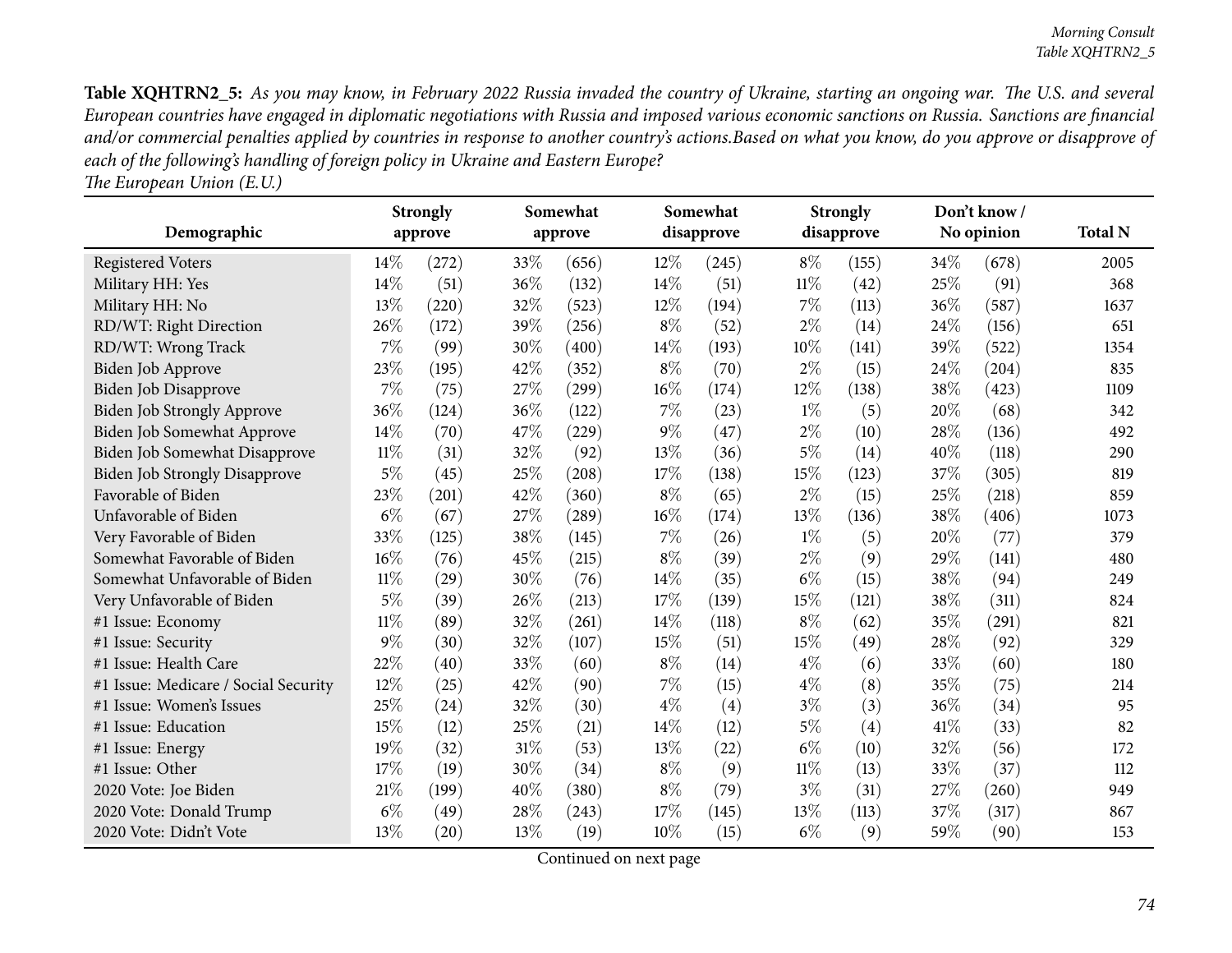|                                      |        | <b>Strongly</b> |        | Somewhat |        | Somewhat   |        | <b>Strongly</b>    |        | Don't know / |                |
|--------------------------------------|--------|-----------------|--------|----------|--------|------------|--------|--------------------|--------|--------------|----------------|
| Demographic                          |        | approve         |        | approve  |        | disapprove |        | disapprove         |        | No opinion   | <b>Total N</b> |
| Registered Voters                    | $14\%$ | (272)           | 33\%   | (656)    | $12\%$ | (245)      | $8\%$  | (155)              | $34\%$ | (678)        | 2005           |
| 2018 House Vote: Democrat            | 23\%   | (170)           | 43\%   | (317)    | $8\%$  | (59)       | $3\%$  | (19)               | 23\%   | (172)        | 737            |
| 2018 House Vote: Republican          | $7\%$  | (50)            | 30%    | (222)    | 18%    | (136)      | $14\%$ | (103)              | 32\%   | (236)        | 746            |
| 2018 House Vote: Someone else        | 13\%   | (6)             | $14\%$ | (7)      | 13%    | (7)        | $11\%$ | (5)                | 49\%   | (25)         | 51             |
| 2016 Vote: Hillary Clinton           | 22\%   | (154)           | 42%    | (295)    | 7%     | (51)       | $2\%$  | (14)               | 26\%   | (182)        | 695            |
| 2016 Vote: Donald Trump              | $8\%$  | (61)            | $30\%$ | (231)    | $16\%$ | (127)      | $14\%$ | (106)              | $32\%$ | (252)        | 778            |
| 2016 Vote: Other                     | $11\%$ | (11)            | 33\%   | (34)     | 15%    | (15)       | $10\%$ | (11)               | 31%    | (32)         | 102            |
| 2016 Vote: Didn't Vote               | 11%    | (46)            | 22%    | (96)     | 12%    | (51)       | $6\%$  | $\left( 24\right)$ | 49\%   | (212)        | 429            |
| Voted in 2014: Yes                   | 15%    | (205)           | 37\%   | (506)    | 13%    | (174)      | $8\%$  | (110)              | 28\%   | (381)        | 1377           |
| Voted in 2014: No                    | $11\%$ | (66)            | 24%    | (149)    | 11%    | (70)       | $7\%$  | (45)               | $47\%$ | (297)        | 628            |
| 4-Region: Northeast                  | $12\%$ | (43)            | 37\%   | (131)    | 13%    | (44)       | 7%     | (24)               | 31%    | (111)        | 354            |
| 4-Region: Midwest                    | $11\%$ | (51)            | 35%    | (155)    | 12%    | (54)       | $8\%$  | (36)               | 33\%   | (149)        | 446            |
| 4-Region: South                      | $13\%$ | (100)           | 31%    | (233)    | $12\%$ | (86)       | 7%     | (51)               | 37%    | (278)        | 748            |
| 4-Region: West                       | 17%    | (78)            | $30\%$ | (136)    | 13%    | (60)       | $9\%$  | (43)               | 31%    | (140)        | 457            |
| Sanctions not Tied to Putin in Power | $10\%$ | (118)           | 27\%   | (315)    | $11\%$ | (126)      | $9\%$  | (104)              | 42%    | (485)        | 1147           |
| Sanctions Tied to Putin in Power     | 18\%   | (154)           | $40\%$ | (340)    | $14\%$ | (119)      | $6\%$  | (50)               | 23%    | (194)        | 858            |
| Heard of ICC                         | 17%    | (174)           | $36\%$ | (370)    | 15%    | (157)      | $11\%$ | (116)              | $20\%$ | (203)        | 1020           |
| Never Heard of ICC                   | 10%    | (98)            | 29\%   | (286)    | $9\%$  | (88)       | $4\%$  | (39)               | 48\%   | (475)        | 985            |

*The European Union (E.U.)*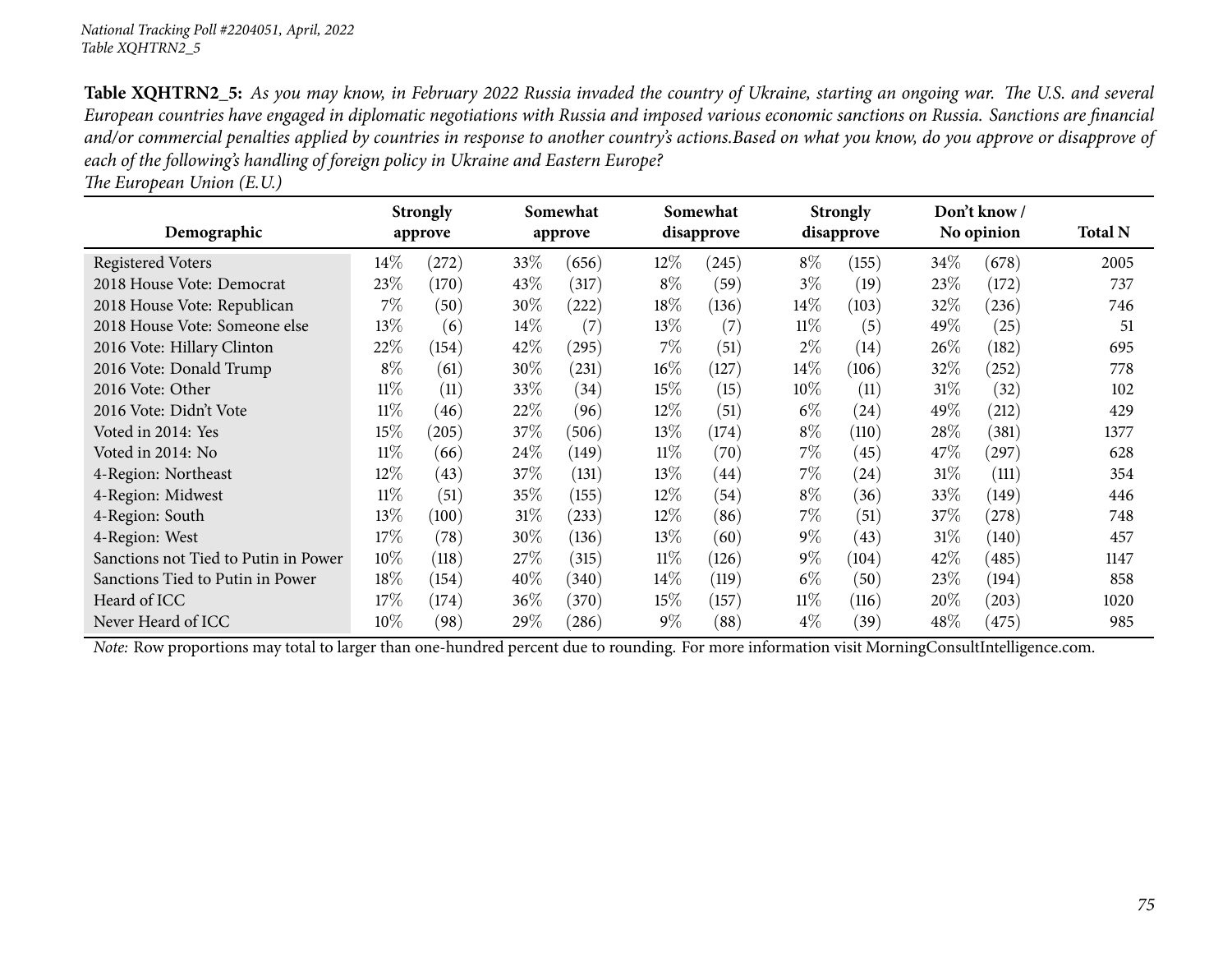| Demographic              |        | <b>Strongly</b><br>approve |        | Somewhat<br>disapprove<br>approve |        | Somewhat |       | <b>Strongly</b><br>disapprove |      | Don't know/<br>No opinion |                |
|--------------------------|--------|----------------------------|--------|-----------------------------------|--------|----------|-------|-------------------------------|------|---------------------------|----------------|
|                          |        |                            |        |                                   |        |          |       |                               |      |                           | <b>Total N</b> |
| <b>Registered Voters</b> | 12%    | (242)                      | 28%    | (554)                             | 10%    | (199)    | $6\%$ | (120)                         | 44\% | (890)                     | 2005           |
| Gender: Male             | $14\%$ | (134)                      | 33\%   | (313)                             | 13%    | (120)    | $8\%$ | (75)                          | 32%  | (303)                     | 945            |
| Gender: Female           | 10%    | (108)                      | 23%    | (241)                             | 7%     | (79)     | $4\%$ | (45)                          | 55%  | (587)                     | 1060           |
| Age: 18-34               | $9\%$  | (47)                       | 18%    | (94)                              | $9\%$  | (46)     | 7%    | (35)                          | 57%  | (294)                     | 516            |
| Age: 35-44               | 13%    | (39)                       | 25%    | (78)                              | 7%     | (20)     | 10%   | (30)                          | 46%  | (141)                     | 308            |
| Age: 45-64               | 12%    | (79)                       | 28%    | (190)                             | 12%    | (83)     | 5%    | (36)                          | 43%  | (295)                     | 682            |
| Age: 65+                 | 15%    | (77)                       | 39%    | (193)                             | 10%    | (50)     | $4\%$ | (19)                          | 32%  | (161)                     | 499            |
| GenZers: 1997-2012       | 12%    | (21)                       | 14%    | (26)                              | $11\%$ | (20)     | $5\%$ | (10)                          | 58%  | (105)                     | 181            |
| Millennials: 1981-1996   | 10%    | (57)                       | 21%    | (120)                             | $8\%$  | (43)     | $8\%$ | (47)                          | 53%  | (297)                     | 564            |
| GenXers: 1965-1980       | 10%    | (47)                       | 27\%   | (123)                             | $11\%$ | (50)     | $5\%$ | (25)                          | 47%  | (215)                     | 460            |
| Baby Boomers: 1946-1964  | 14%    | (103)                      | 34%    | (253)                             | 12%    | (85)     | 5%    | (38)                          | 35%  | (255)                     | 735            |
| PID: Dem (no lean)       | 20%    | (145)                      | 34\%   | (245)                             | 7%     | (50)     | $2\%$ | (15)                          | 37%  | (268)                     | 723            |
| PID: Ind (no lean)       | 10%    | (57)                       | 25\%   | (146)                             | $9\%$  | (52)     | $7\%$ | (39)                          | 49%  | (279)                     | 574            |
| PID: Rep (no lean)       | $6\%$  | (40)                       | 23%    | (163)                             | 14%    | (96)     | $9\%$ | (66)                          | 48%  | (343)                     | 708            |
| PID/Gender: Dem Men      | 24\%   | (75)                       | 40%    | (126)                             | 10%    | (31)     | $3\%$ | (8)                           | 24\% | (78)                      | 318            |
| PID/Gender: Dem Women    | 17%    | (70)                       | 29%    | (119)                             | $5\%$  | (19)     | $2\%$ | (7)                           | 47%  | (191)                     | 405            |
| PID/Gender: Ind Men      | 12%    | (36)                       | 33%    | (102)                             | 10%    | (30)     | $8\%$ | (25)                          | 37%  | (113)                     | 306            |
| PID/Gender: Ind Women    | $8\%$  | (21)                       | 17%    | (45)                              | $8\%$  | (22)     | $5\%$ | (14)                          | 62%  | (166)                     | 268            |
| PID/Gender: Rep Men      | $7\%$  | (23)                       | 27%    | (85)                              | 18%    | (59)     | 13%   | (42)                          | 35%  | (112)                     | 322            |
| PID/Gender: Rep Women    | $4\%$  | (17)                       | 20%    | (78)                              | 10%    | (37)     | $6\%$ | (24)                          | 60%  | (230)                     | 386            |
| Ideo: Liberal (1-3)      | 23\%   | (131)                      | 34%    | (196)                             | 7%     | (40)     | $3\%$ | (16)                          | 33\% | (186)                     | 569            |
| Ideo: Moderate (4)       | $12\%$ | (66)                       | 27%    | (143)                             | $8\%$  | (42)     | $5\%$ | (27)                          | 47\% | (248)                     | 525            |
| Ideo: Conservative (5-7) | $5\%$  | (41)                       | 26\%   | (204)                             | 14%    | (105)    | $9\%$ | (70)                          | 46%  | (351)                     | 771            |
| Educ: $<$ College        | $9\%$  | (114)                      | 24%    | (289)                             | 10%    | (116)    | 7%    | (85)                          | 50%  | (607)                     | 1211           |
| Educ: Bachelors degree   | $16\%$ | (80)                       | 32%    | (162)                             | 10%    | (52)     | 5%    | (23)                          | 37%  | (185)                     | 503            |
| Educ: Post-grad          | 16%    | (48)                       | $35\%$ | (103)                             | $11\%$ | (31)     | $4\%$ | (11)                          | 34%  | (98)                      | 291            |

*French President Emmanuel Macron*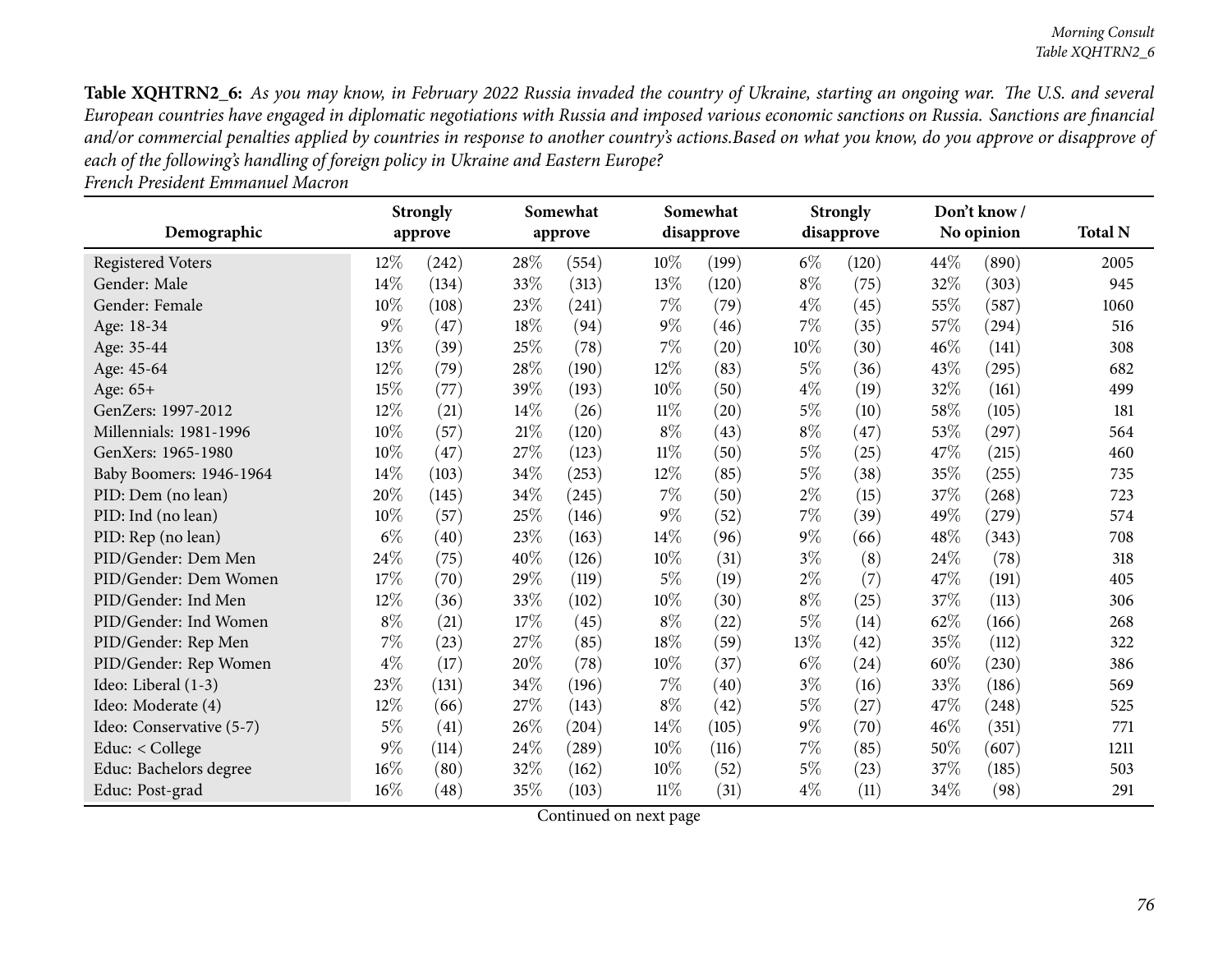| French President Emmanuel Macron |
|----------------------------------|
|----------------------------------|

|                                   | Somewhat<br><b>Strongly</b> |         |      | Somewhat |        | <b>Strongly</b> | Don't know/ |            |        |                     |                |
|-----------------------------------|-----------------------------|---------|------|----------|--------|-----------------|-------------|------------|--------|---------------------|----------------|
| Demographic                       |                             | approve |      | approve  |        | disapprove      |             | disapprove |        | No opinion          | <b>Total N</b> |
| <b>Registered Voters</b>          | $12\%$                      | (242)   | 28%  | (554)    | 10%    | (199)           | $6\%$       | (120)      | 44\%   | (890)               | 2005           |
| Income: Under 50k                 | 10%                         | (77)    | 24%  | (191)    | $8\%$  | (65)            | 7%          | (55)       | 51%    | (404)               | 791            |
| Income: 50k-100k                  | 13%                         | (99)    | 28%  | (213)    | $9\%$  | (72)            | $6\%$       | (49)       | 43%    | (329)               | 762            |
| Income: 100k+                     | 14%                         | (65)    | 33%  | (150)    | 14\%   | (62)            | $4\%$       | (16)       | $35\%$ | (158)               | 452            |
| Ethnicity: White                  | 12%                         | (181)   | 29%  | (445)    | 10%    | (154)           | $5\%$       | (85)       | 44%    | (685)               | 1549           |
| Ethnicity: Hispanic               | $11\%$                      | (25)    | 29%  | (64)     | 7%     | (15)            | 7%          | (16)       | 46%    | (102)               | 223            |
| Ethnicity: Black                  | 14%                         | (36)    | 25%  | (62)     | $9\%$  | (22)            | $5\%$       | (13)       | 47%    | (119)               | 252            |
| Ethnicity: Other                  | 12%                         | (25)    | 23%  | (48)     | $11\%$ | (23)            | $11\%$      | (22)       | 42%    | (87)                | 204            |
| All Christian                     | 13%                         | (130)   | 33%  | (319)    | $11\%$ | (105)           | $6\%$       | (58)       | 37%    | (357)               | 970            |
| All Non-Christian                 | 24%                         | (20)    | 23%  | (18)     | 19%    | (15)            | $2\%$       | (1)        | 32%    | (26)                | 80             |
| Atheist                           | 12%                         | (10)    | 42%  | (35)     | $6\%$  | (5)             | $1\%$       | (1)        | 39%    | (33)                | 84             |
| Agnostic/Nothing in particular    | $12\%$                      | (62)    | 22\% | (111)    | $8\%$  | (40)            | 7%          | (38)       | $51\%$ | (260)               | 511            |
| Something Else                    | $6\%$                       | (20)    | 19%  | (70)     | $9\%$  | (34)            | $6\%$       | (22)       | 59%    | (214)               | 360            |
| Religious Non-Protestant/Catholic | 21\%                        | (22)    | 27%  | (28)     | 14%    | (15)            | $1\%$       | (1)        | 36%    | (38)                | 105            |
| Evangelical                       | $5\%$                       | (27)    | 25%  | (127)    | 12%    | (61)            | $8\%$       | (40)       | 51%    | (262)               | 518            |
| Non-Evangelical                   | 15\%                        | (115)   | 32\% | (250)    | 10%    | (77)            | $5\%$       | (38)       | 38%    | $\left( 292\right)$ | 772            |
| Community: Urban                  | 14%                         | (61)    | 28\% | (124)    | 10%    | (44)            | $9\%$       | (40)       | 40%    | (182)               | 452            |
| Community: Suburban               | 12%                         | (127)   | 29%  | (299)    | $11\%$ | (113)           | $5\%$       | (52)       | 42%    | (430)               | 1020           |
| Community: Rural                  | 10%                         | (54)    | 25%  | (131)    | $8\%$  | (41)            | $5\%$       | (28)       | 52%    | (278)               | 533            |
| Employ: Private Sector            | 12%                         | (88)    | 27%  | (196)    | $11\%$ | (82)            | $6\%$       | (43)       | 44%    | (320)               | 730            |
| <b>Employ: Government</b>         | $8\%$                       | (11)    | 33%  | (46)     | 12%    | (17)            | $4\%$       | (6)        | 43%    | (60)                | 140            |
| Employ: Self-Employed             | 13%                         | (22)    | 21%  | (36)     | 7%     | (13)            | 13%         | (23)       | 46%    | (79)                | 172            |
| Employ: Homemaker                 | $9\%$                       | (12)    | 20%  | (27)     | $8\%$  | (10)            | $6\%$       | (8)        | 57%    | (76)                | 133            |
| Employ: Student                   | $6\%$                       | (4)     | 20%  | (11)     | 10%    | (6)             | $4\%$       | (2)        | 60%    | (35)                | 58             |
| Employ: Retired                   | 16%                         | (84)    | 37%  | (193)    | $9\%$  | (47)            | $5\%$       | (26)       | 34%    | (177)               | 526            |
| Employ: Unemployed                | $8\%$                       | (13)    | 16%  | (25)     | $11\%$ | (18)            | $6\%$       | (10)       | 58%    | (91)                | 156            |
| Employ: Other                     | $9\%$                       | (8)     | 22%  | (20)     | $8\%$  | (7)             | $2\%$       | (2)        | 59%    | (52)                | 89             |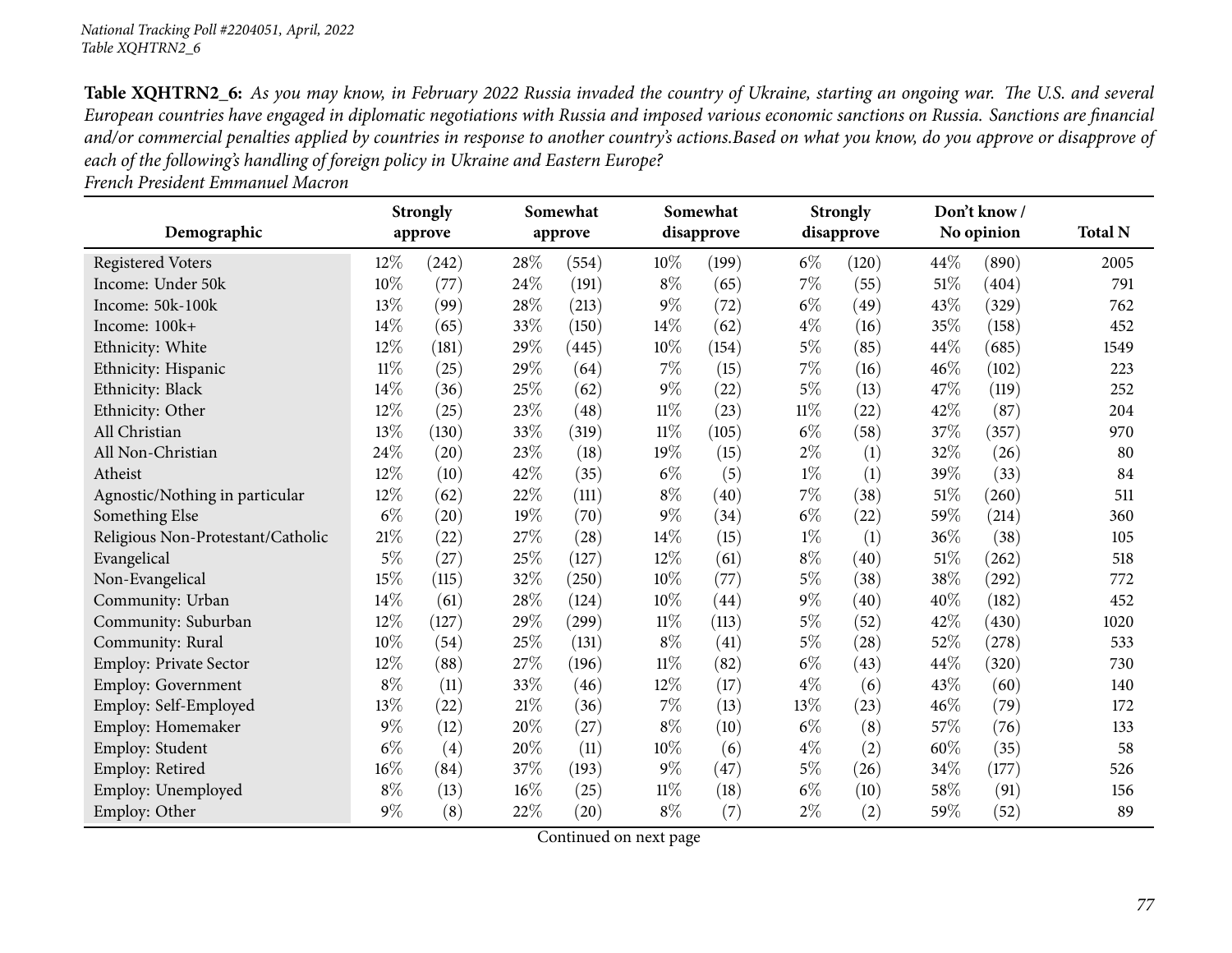| Demographic                          |        | <b>Strongly</b><br>approve |     | Somewhat<br>approve |        | Somewhat<br>disapprove |        | <b>Strongly</b><br>disapprove |      | Don't know /<br>No opinion | <b>Total N</b> |
|--------------------------------------|--------|----------------------------|-----|---------------------|--------|------------------------|--------|-------------------------------|------|----------------------------|----------------|
|                                      |        |                            |     |                     |        |                        |        |                               |      |                            |                |
| <b>Registered Voters</b>             | $12\%$ | (242)                      | 28% | (554)               | $10\%$ | (199)                  | $6\%$  | (120)                         | 44\% | (890)                      | 2005           |
| Military HH: Yes                     | 15%    | (55)                       | 29% | (106)               | 12%    | (46)                   | $8\%$  | (30)                          | 36%  | (131)                      | 368            |
| Military HH: No                      | $11\%$ | (187)                      | 27% | (448)               | $9\%$  | (153)                  | $6\%$  | (90)                          | 46%  | (759)                      | 1637           |
| RD/WT: Right Direction               | 22%    | (145)                      | 37% | (242)               | $6\%$  | (36)                   | $2\%$  | (12)                          | 33%  | (216)                      | 651            |
| RD/WT: Wrong Track                   | 7%     | (96)                       | 23% | (312)               | 12%    | (163)                  | $8\%$  | (108)                         | 50%  | (675)                      | 1354           |
| Biden Job Approve                    | 22%    | (183)                      | 36% | (297)               | $6\%$  | (50)                   | $3\%$  | (24)                          | 34%  | (281)                      | 835            |
| Biden Job Disapprove                 | 5%     | (59)                       | 23% | (253)               | 13%    | (149)                  | $8\%$  | (92)                          | 50%  | (556)                      | 1109           |
| Biden Job Strongly Approve           | 33%    | (112)                      | 33% | (113)               | $5\%$  | (18)                   | $3\%$  | (9)                           | 26%  | (90)                       | 342            |
| Biden Job Somewhat Approve           | 14%    | (70)                       | 37% | (184)               | $6\%$  | (31)                   | $3\%$  | (15)                          | 39%  | (191)                      | 492            |
| Biden Job Somewhat Disapprove        | $7\%$  | (22)                       | 25% | (72)                | 12%    | (35)                   | $1\%$  | (3)                           | 55%  | (159)                      | 290            |
| <b>Biden Job Strongly Disapprove</b> | $5\%$  | (37)                       | 22% | (181)               | 14\%   | (114)                  | 11%    | (89)                          | 48%  | (397)                      | 819            |
| Favorable of Biden                   | 22%    | (185)                      | 35% | (303)               | $6\%$  | (52)                   | $2\%$  | (20)                          | 35%  | (300)                      | 859            |
| Unfavorable of Biden                 | $5\%$  | (53)                       | 23% | (245)               | 14%    | (147)                  | 9%     | (96)                          | 50%  | (532)                      | 1073           |
| Very Favorable of Biden              | 31%    | (116)                      | 34% | (128)               | $7\%$  | (25)                   | $2\%$  | (6)                           | 27%  | (103)                      | 379            |
| Somewhat Favorable of Biden          | 14%    | (69)                       | 36% | (175)               | $6\%$  | (27)                   | $3\%$  | (13)                          | 41\% | (196)                      | 480            |
| Somewhat Unfavorable of Biden        | $6\%$  | (14)                       | 27% | (67)                | 12%    | (29)                   | $4\%$  | (10)                          | 52%  | (129)                      | 249            |
| Very Unfavorable of Biden            | $5\%$  | (39)                       | 22% | (177)               | 14%    | (118)                  | 10%    | (86)                          | 49%  | (403)                      | 824            |
| #1 Issue: Economy                    | 10%    | (78)                       | 28% | (230)               | 10%    | (83)                   | 5%     | (44)                          | 47%  | (385)                      | 821            |
| #1 Issue: Security                   | $8\%$  | (26)                       | 26% | (86)                | 15%    | (50)                   | $11\%$ | (35)                          | 40%  | (132)                      | 329            |
| #1 Issue: Health Care                | 20%    | (37)                       | 24% | (44)                | $6\%$  | (11)                   | $3\%$  | (6)                           | 46%  | (83)                       | 180            |
| #1 Issue: Medicare / Social Security | 14%    | (31)                       | 37% | (79)                | $3\%$  | (6)                    | $3\%$  | (6)                           | 43%  | (92)                       | 214            |
| #1 Issue: Women's Issues             | 13%    | (13)                       | 25% | (24)                | 10%    | (9)                    | 7%     | (6)                           | 45%  | (42)                       | 95             |
| #1 Issue: Education                  | 15%    | (12)                       | 22% | (18)                | 7%     | (6)                    | $4\%$  | (3)                           | 52%  | (43)                       | 82             |
| #1 Issue: Energy                     | 16%    | (28)                       | 27% | (47)                | 11%    | $\left( 20\right)$     | $2\%$  | (3)                           | 43\% | (75)                       | 172            |
| #1 Issue: Other                      | 15%    | (17)                       | 23% | (26)                | 12%    | (14)                   | 15%    | (16)                          | 34%  | (39)                       | 112            |
| 2020 Vote: Joe Biden                 | 20%    | (187)                      | 34% | (319)               | $8\%$  | (76)                   | $3\%$  | (24)                          | 36%  | (344)                      | 949            |
| 2020 Vote: Donald Trump              | $5\%$  | (44)                       | 24% | (205)               | 12%    | (107)                  | 10%    | (89)                          | 49%  | (422)                      | 867            |
| 2020 Vote: Didn't Vote               | 7%     | (10)                       | 12% | (19)                | $8\%$  | (12)                   | $4\%$  | (6)                           | 69%  | (106)                      | 153            |

*French President Emmanuel Macron*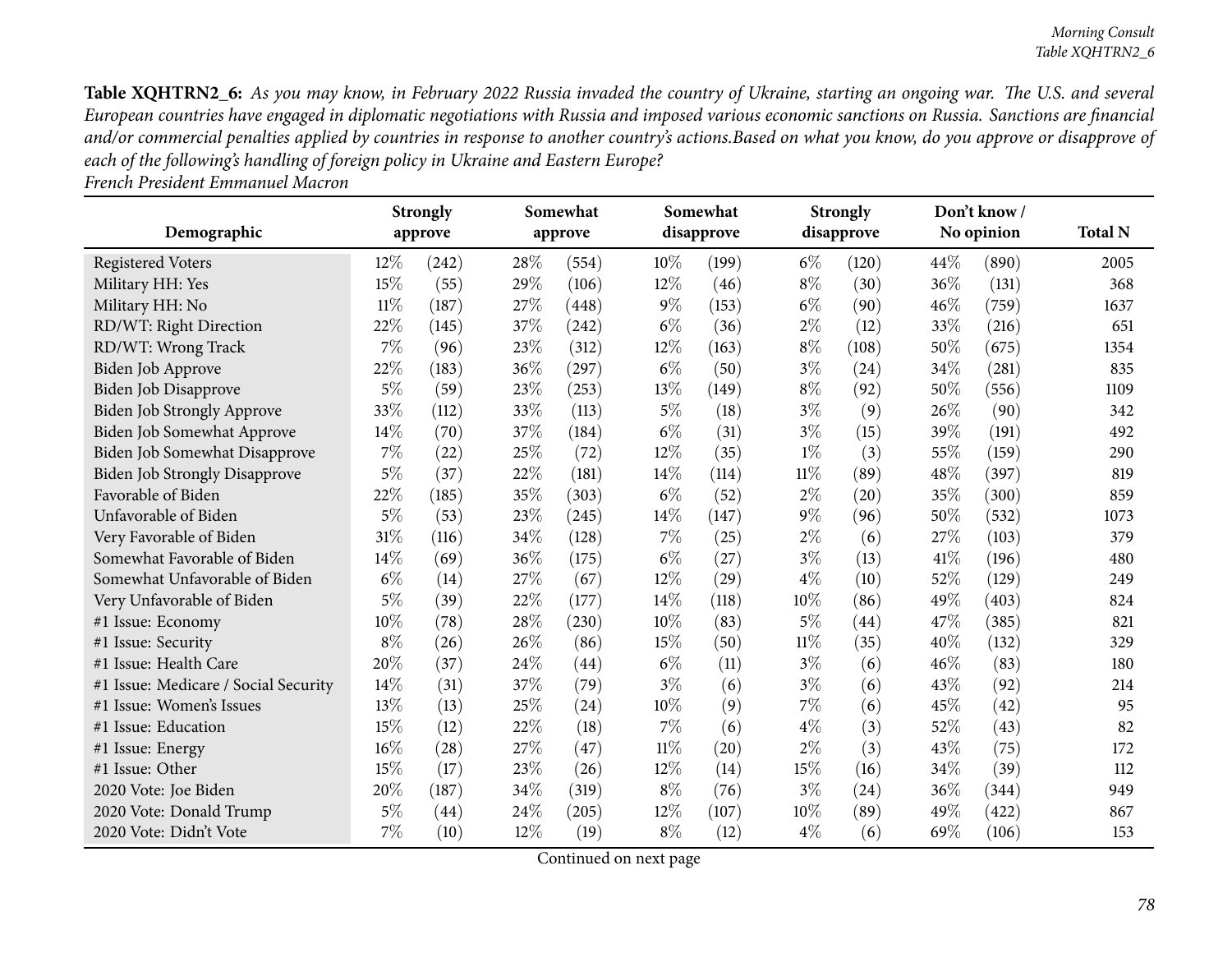|                                      | <b>Strongly</b><br>Somewhat |                   |        |         | Somewhat |            | <b>Strongly</b> |            | Don't know / |            |                |
|--------------------------------------|-----------------------------|-------------------|--------|---------|----------|------------|-----------------|------------|--------------|------------|----------------|
| Demographic                          |                             | approve           |        | approve |          | disapprove |                 | disapprove |              | No opinion | <b>Total N</b> |
| <b>Registered Voters</b>             | $12\%$                      | (242)             | 28\%   | (554)   | $10\%$   | (199)      | $6\%$           | (120)      | 44\%         | (890)      | 2005           |
| 2018 House Vote: Democrat            | 22%                         | (163)             | 37\%   | (274)   | $6\%$    | (47)       | $2\%$           | (13)       | 33%          | (241)      | 737            |
| 2018 House Vote: Republican          | $6\%$                       | (46)              | 26\%   | (192)   | 15%      | (110)      | $10\%$          | (73)       | $44\%$       | (325)      | 746            |
| 2018 House Vote: Someone else        | $9\%$                       | $\left( 4\right)$ | $12\%$ | (6)     | 11%      | (5)        | 7%              | (3)        | 62\%         | (32)       | 51             |
| 2016 Vote: Hillary Clinton           | 22%                         | (150)             | 35%    | (246)   | $6\%$    | (39)       | $1\%$           | (10)       | $36\%$       | (250)      | 695            |
| 2016 Vote: Donald Trump              | $6\%$                       | (50)              | $26\%$ | (200)   | $14\%$   | (108)      | $10\%$          | (77)       | $44\%$       | (344)      | 778            |
| 2016 Vote: Other                     | $6\%$                       | (6)               | 36\%   | (37)    | $10\%$   | (10)       | 7%              | (7)        | 42%          | (43)       | 102            |
| 2016 Vote: Didn't Vote               | $8\%$                       | (36)              | 17%    | (71)    | $10\%$   | (42)       | $6\%$           | (26)       | $59\%$       | (254)      | 429            |
| Voted in 2014: Yes                   | $14\%$                      | (190)             | $32\%$ | (441)   | $11\%$   | (148)      | $6\%$           | (80)       | $38\%$       | (520)      | 1377           |
| Voted in 2014: No                    | $8\%$                       | (52)              | 18%    | (113)   | $8\%$    | (51)       | $6\%$           | (40)       | $59\%$       | (371)      | 628            |
| 4-Region: Northeast                  | $14\%$                      | (49)              | 30\%   | (108)   | $11\%$   | (38)       | $6\%$           | (20)       | 39 $\%$      | (139)      | 354            |
| 4-Region: Midwest                    | $10\%$                      | (44)              | 28\%   | (125)   | $10\%$   | (46)       | 7%              | (32)       | $45\%$       | (199)      | 446            |
| 4-Region: South                      | $11\%$                      | (86)              | 26\%   | (191)   | $10\%$   | (77)       | $5\%$           | (37)       | $48\%$       | (357)      | 748            |
| 4-Region: West                       | $14\%$                      | (62)              | 28\%   | (129)   | $9\%$    | (39)       | 7%              | (31)       | $43\%$       | (195)      | 457            |
| Sanctions not Tied to Putin in Power | $9\%$                       | (108)             | 24\%   | (270)   | 10%      | (110)      | $7\%$           | (83)       | $50\%$       | (577)      | 1147           |
| Sanctions Tied to Putin in Power     | $16\%$                      | (134)             | 33\%   | (284)   | $10\%$   | (89)       | $4\%$           | (37)       | 37%          | (313)      | 858            |
| Heard of ICC                         | $17\%$                      | (175)             | 34\%   | (346)   | 14%      | (141)      | $9\%$           | (87)       | $27\%$       | $^{(271)}$ | 1020           |
| Never Heard of ICC                   | 7%                          | (67)              | 21%    | (208)   | $6\%$    | (58)       | $3\%$           | (32)       | $63\%$       | (620)      | 985            |

*French President Emmanuel Macron*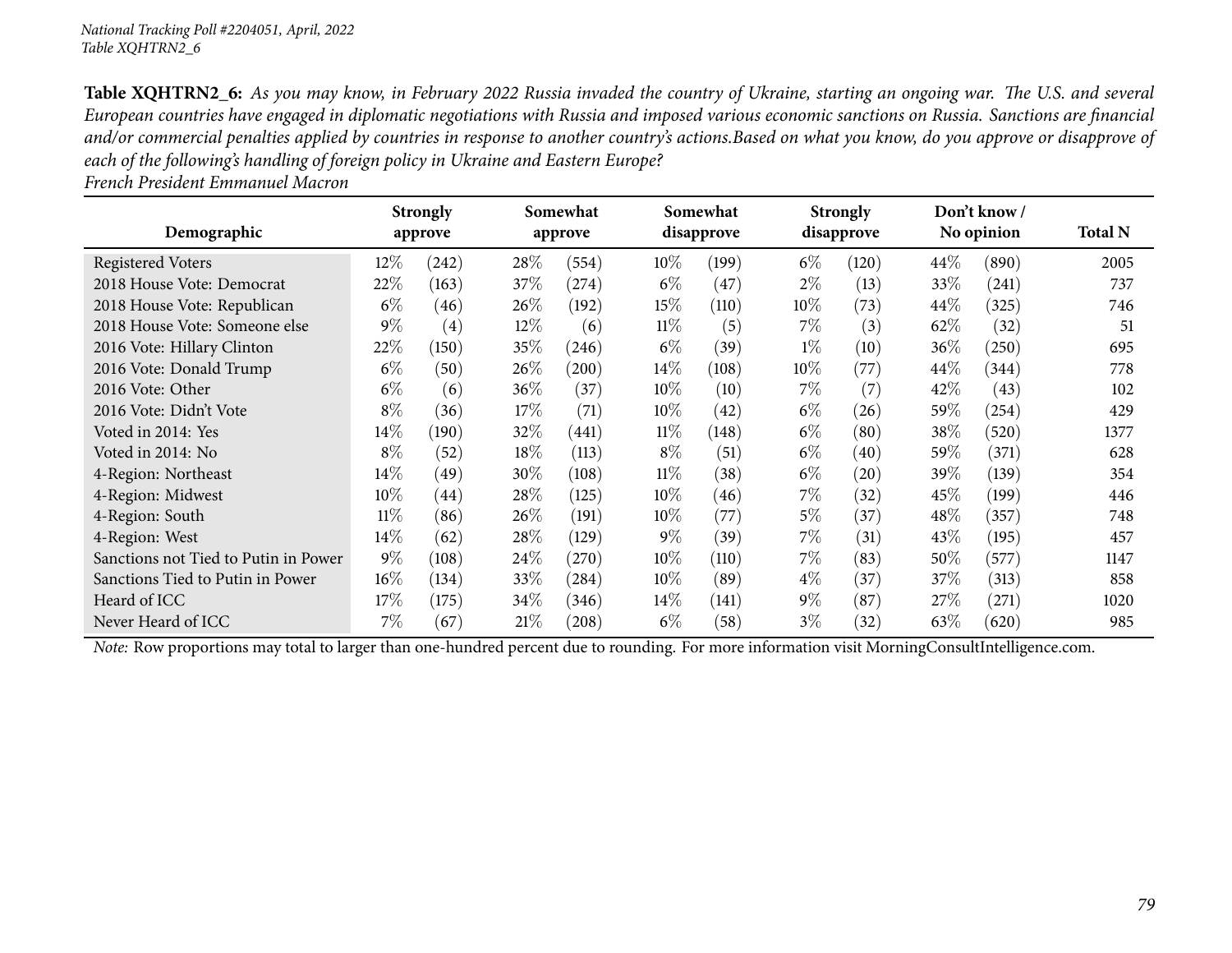|--|

|                          | Somewhat<br><b>Strongly</b> |         |        |         | Somewhat |            | <b>Strongly</b> | Don't know/ |      |            |                |
|--------------------------|-----------------------------|---------|--------|---------|----------|------------|-----------------|-------------|------|------------|----------------|
| Demographic              |                             | approve |        | approve |          | disapprove |                 | disapprove  |      | No opinion | <b>Total N</b> |
| <b>Registered Voters</b> | $10\%$                      | (191)   | 24\%   | (490)   | $9\%$    | (190)      | $7\%$           | (135)       | 50%  | (1000)     | 2005           |
| Gender: Male             | $14\%$                      | (129)   | 30%    | (281)   | $11\%$   | (108)      | $9\%$           | (84)        | 36%  | (343)      | 945            |
| Gender: Female           | $6\%$                       | (62)    | 20%    | (209)   | $8\%$    | (82)       | $5\%$           | (51)        | 62%  | (656)      | 1060           |
| Age: 18-34               | 7%                          | (36)    | 14\%   | (70)    | 10%      | (51)       | 7%              | (36)        | 63%  | (323)      | 516            |
| Age: 35-44               | $10\%$                      | (32)    | 18%    | (57)    | 7%       | (23)       | $11\%$          | (34)        | 53%  | (162)      | 308            |
| Age: 45-64               | $10\%$                      | (71)    | 26%    | (176)   | $11\%$   | (72)       | $6\%$           | (42)        | 47\% | (320)      | 682            |
| Age: 65+                 | 10%                         | (52)    | 37%    | (186)   | $9\%$    | (45)       | $5\%$           | (23)        | 39%  | (193)      | 499            |
| GenZers: 1997-2012       | $5\%$                       | (9)     | $14\%$ | (26)    | $9\%$    | (16)       | $6\%$           | (10)        | 66\% | (120)      | 181            |
| Millennials: 1981-1996   | $10\%$                      | (55)    | 15%    | (85)    | $9\%$    | (50)       | $9\%$           | (52)        | 57%  | (321)      | 564            |
| GenXers: 1965-1980       | $8\%$                       | (37)    | 24\%   | (110)   | 10%      | (45)       | $6\%$           | (27)        | 52%  | (240)      | 460            |
| Baby Boomers: 1946-1964  | $11\%$                      | (79)    | 33%    | (239)   | $10\%$   | (76)       | $6\%$           | (45)        | 40%  | (297)      | 735            |
| PID: Dem (no lean)       | $14\%$                      | (99)    | $31\%$ | (226)   | $6\%$    | (47)       | $3\%$           | (24)        | 45%  | (327)      | 723            |
| PID: Ind (no lean)       | $8\%$                       | (47)    | 22%    | (127)   | $9\%$    | (52)       | $6\%$           | (33)        | 55%  | (315)      | 574            |
| PID: Rep (no lean)       | $6\%$                       | (45)    | 19%    | (137)   | 13%      | (92)       | 11%             | (77)        | 51\% | (358)      | 708            |
| PID/Gender: Dem Men      | 19%                         | (61)    | 37%    | (117)   | $8\%$    | (26)       | $4\%$           | (13)        | 32%  | (100)      | 318            |
| PID/Gender: Dem Women    | $10\%$                      | (39)    | 27%    | (108)   | $5\%$    | (21)       | $3\%$           | (11)        | 56%  | (227)      | 405            |
| PID/Gender: Ind Men      | $12\%$                      | (37)    | 29%    | (89)    | $9\%$    | (28)       | $8\%$           | (25)        | 41\% | (126)      | 306            |
| PID/Gender: Ind Women    | $4\%$                       | (10)    | 14%    | (38)    | $9\%$    | (24)       | $3\%$           | (8)         | 70\% | (188)      | 268            |
| PID/Gender: Rep Men      | $10\%$                      | (31)    | 23%    | (75)    | 17%      | (54)       | 14%             | (45)        | 36%  | (117)      | 322            |
| PID/Gender: Rep Women    | $3\%$                       | (13)    | $16\%$ | (63)    | 10%      | (38)       | $8\%$           | (32)        | 62%  | (241)      | 386            |
| Ideo: Liberal (1-3)      | $16\%$                      | (94)    | 32%    | (181)   | $6\%$    | (35)       | $4\%$           | (25)        | 41\% | (235)      | 569            |
| Ideo: Moderate (4)       | $10\%$                      | (51)    | 26%    | (134)   | $9\%$    | (47)       | $5\%$           | (29)        | 50%  | (264)      | 525            |
| Ideo: Conservative (5-7) | $6\%$                       | (45)    | $21\%$ | (163)   | 12%      | (96)       | 10%             | (77)        | 51\% | (390)      | 771            |
| Educ: < College          | $7\%$                       | (86)    | 20%    | (245)   | $9\%$    | (110)      | $8\%$           | (92)        | 56\% | (678)      | 1211           |
| Educ: Bachelors degree   | $14\%$                      | (72)    | 27\%   | (138)   | 10%      | (51)       | $6\%$           | (28)        | 42%  | (213)      | 503            |
| Educ: Post-grad          | $11\%$                      | (33)    | 37\%   | (107)   | 10%      | (28)       | $5\%$           | (14)        | 37%  | (108)      | 291            |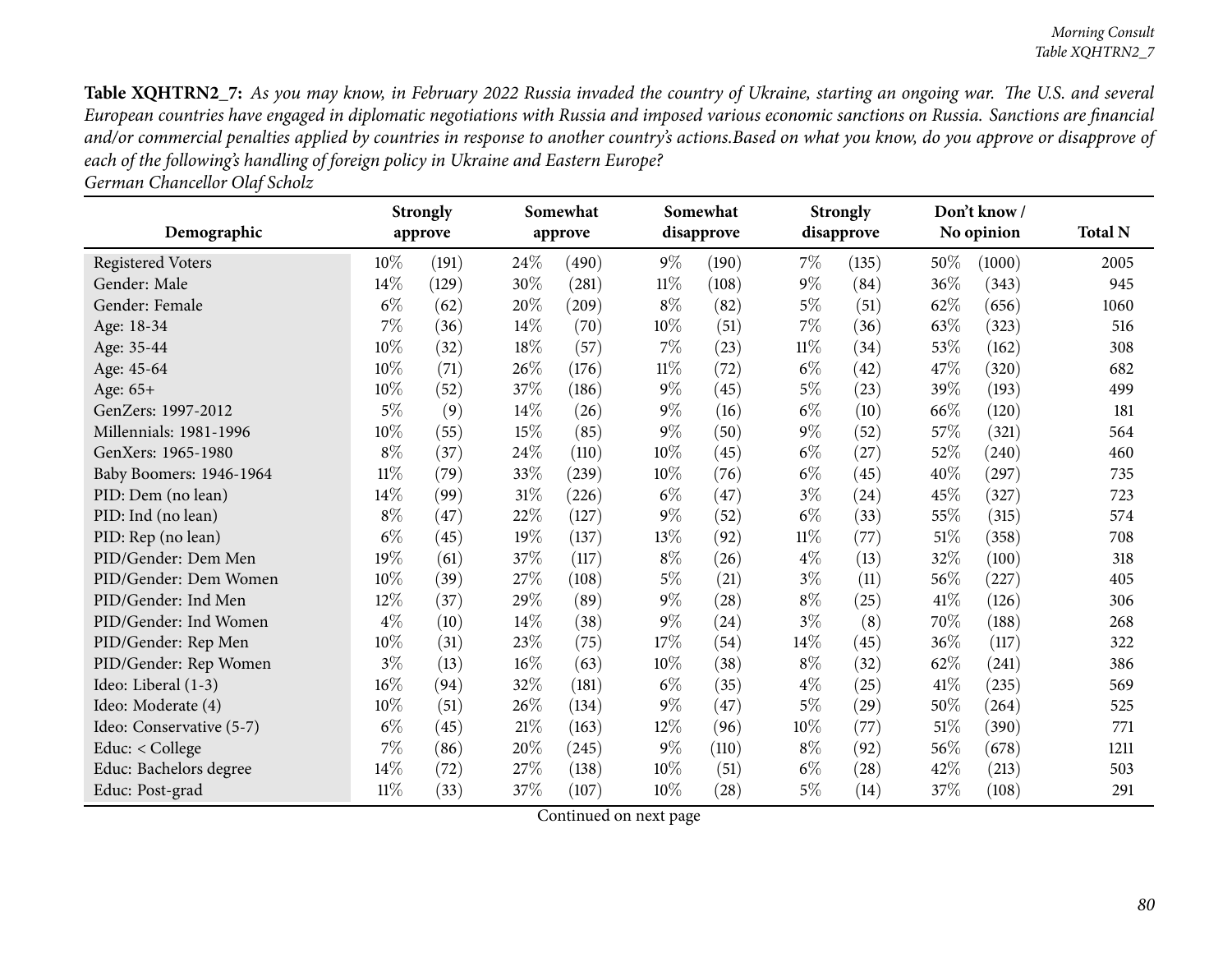*German Chancellor Olaf Scholz*

| Demographic                       | <b>Strongly</b><br>approve |       |        | Somewhat<br>approve |        | Somewhat<br>disapprove |       | <b>Strongly</b><br>No opinion<br>disapprove |      | Don't know/ | <b>Total N</b> |
|-----------------------------------|----------------------------|-------|--------|---------------------|--------|------------------------|-------|---------------------------------------------|------|-------------|----------------|
|                                   |                            |       |        |                     |        |                        |       |                                             |      |             |                |
| <b>Registered Voters</b>          | $10\%$                     | (191) | 24%    | (490)               | $9\%$  | (190)                  | 7%    | (135)                                       | 50%  | (1000)      | 2005           |
| Income: Under 50k                 | $7\%$                      | (56)  | 21%    | (167)               | $8\%$  | (62)                   | 7%    | (56)                                        | 57%  | (451)       | 791            |
| Income: 50k-100k                  | 10%                        | (80)  | 23%    | (172)               | 10%    | (76)                   | $8\%$ | (59)                                        | 49%  | (376)       | 762            |
| Income: 100k+                     | 12%                        | (56)  | 33%    | (151)               | 12%    | (52)                   | $5\%$ | (21)                                        | 38%  | (172)       | 452            |
| Ethnicity: White                  | $9\%$                      | (147) | 26%    | (404)               | 9%     | (142)                  | $6\%$ | (92)                                        | 49%  | (765)       | 1549           |
| Ethnicity: Hispanic               | $11\%$                     | (25)  | 17%    | (39)                | 7%     | (15)                   | 10%   | (21)                                        | 55%  | (124)       | 223            |
| Ethnicity: Black                  | $8\%$                      | (20)  | 20%    | (50)                | 10%    | (24)                   | $8\%$ | (19)                                        | 55%  | (138)       | 252            |
| Ethnicity: Other                  | 12%                        | (24)  | 18%    | (36)                | $12\%$ | (24)                   | 12%   | (24)                                        | 47%  | (96)        | 204            |
| All Christian                     | $12\%$                     | (112) | 29%    | (278)               | 10%    | (96)                   | 7%    | (69)                                        | 43%  | (415)       | 970            |
| All Non-Christian                 | 20%                        | (16)  | 24\%   | (20)                | $9\%$  | (7)                    | $2\%$ | (1)                                         | 45%  | (36)        | 80             |
| Atheist                           | $8\%$                      | (7)   | 29%    | (24)                | $11\%$ | (9)                    | $5\%$ | (4)                                         | 47%  | (40)        | 84             |
| Agnostic/Nothing in particular    | $8\%$                      | (39)  | 20%    | (101)               | $11\%$ | (55)                   | $6\%$ | (30)                                        | 56%  | (285)       | 511            |
| Something Else                    | $5\%$                      | (17)  | 19%    | (67)                | $6\%$  | (23)                   | $8\%$ | (31)                                        | 62%  | (223)       | 360            |
| Religious Non-Protestant/Catholic | 15%                        | (16)  | 29%    | (31)                | $9\%$  | (9)                    | $3\%$ | (3)                                         | 44%  | (46)        | 105            |
| Evangelical                       | $7\%$                      | (39)  | 19%    | (99)                | 10%    | (50)                   | $8\%$ | (43)                                        | 55%  | (287)       | 518            |
| Non-Evangelical                   | $11\%$                     | (87)  | 30%    | (232)               | $9\%$  | (67)                   | 7%    | (52)                                        | 43%  | (335)       | 772            |
| Community: Urban                  | $11\%$                     | (48)  | 25%    | (113)               | 10%    | $\left( 44\right)$     | $9\%$ | (40)                                        | 46%  | (207)       | 452            |
| Community: Suburban               | 10%                        | (103) | 27%    | (278)               | $8\%$  | (87)                   | $6\%$ | (60)                                        | 48%  | (492)       | 1020           |
| Community: Rural                  | $7\%$                      | (39)  | 19%    | (99)                | $11\%$ | (59)                   | 7%    | (35)                                        | 56%  | (300)       | 533            |
| <b>Employ: Private Sector</b>     | $10\%$                     | (74)  | 24\%   | (174)               | $9\%$  | (68)                   | 7%    | (51)                                        | 50%  | (363)       | 730            |
| Employ: Government                | 13%                        | (18)  | 23%    | (33)                | 14%    | (20)                   | $2\%$ | (3)                                         | 48%  | (67)        | 140            |
| Employ: Self-Employed             | $11\%$                     | (19)  | $21\%$ | (37)                | 7%     | (12)                   | 13%   | (22)                                        | 48%  | (83)        | 172            |
| Employ: Homemaker                 | $6\%$                      | (9)   | 14%    | (18)                | $6\%$  | (9)                    | $8\%$ | (11)                                        | 65%  | (87)        | 133            |
| Employ: Student                   | $9\%$                      | (5)   | 12%    | (7)                 | 10%    | (6)                    | $8\%$ | (4)                                         | 61\% | (36)        | 58             |
| Employ: Retired                   | 10%                        | (52)  | 36%    | (187)               | 9%     | (46)                   | $5\%$ | (27)                                        | 41\% | (214)       | 526            |
| Employ: Unemployed                | $9\%$                      | (14)  | 13%    | (20)                | 13%    | (21)                   | $6\%$ | (9)                                         | 60%  | (93)        | 156            |
| Employ: Other                     | $2\%$                      | (1)   | 15%    | (14)                | $11\%$ | (10)                   | $8\%$ | (7)                                         | 64%  | (57)        | 89             |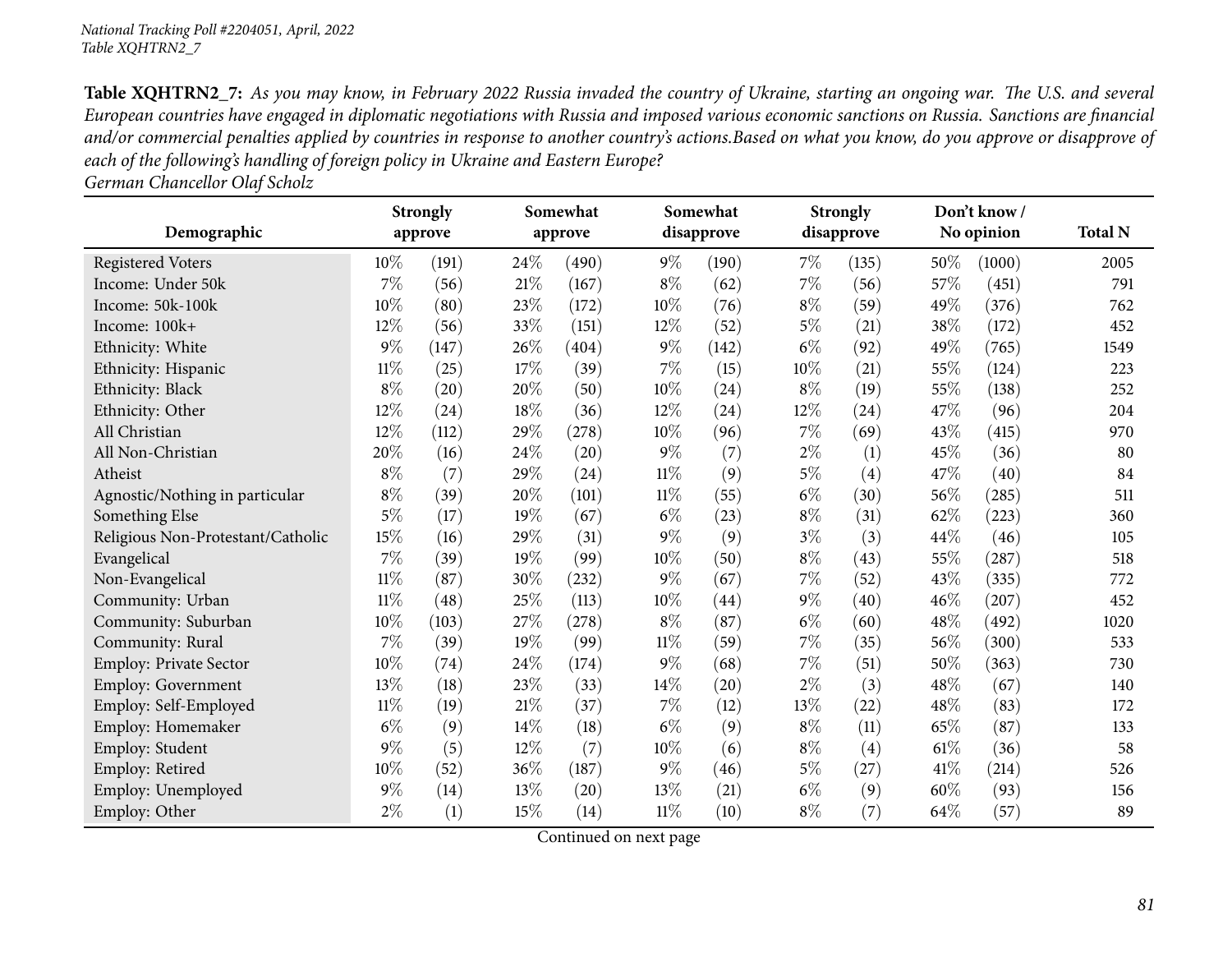*German Chancellor Olaf Scholz*

| Demographic                          |        | <b>Strongly</b><br>approve | Somewhat<br>approve |       |        | Somewhat<br>disapprove |        | <b>Strongly</b><br>disapprove |      | Don't know/<br>No opinion | <b>Total N</b> |
|--------------------------------------|--------|----------------------------|---------------------|-------|--------|------------------------|--------|-------------------------------|------|---------------------------|----------------|
|                                      |        |                            |                     |       |        |                        |        |                               |      |                           |                |
| <b>Registered Voters</b>             | $10\%$ | (191)                      | 24\%                | (490) | $9\%$  | (190)                  | $7\%$  | (135)                         | 50%  | (1000)                    | 2005           |
| Military HH: Yes                     | 12%    | (43)                       | 32%                 | (116) | $11\%$ | (40)                   | $8\%$  | (28)                          | 38%  | (140)                     | 368            |
| Military HH: No                      | $9\%$  | (148)                      | 23%                 | (373) | $9\%$  | (150)                  | 7%     | (107)                         | 52\% | (859)                     | 1637           |
| RD/WT: Right Direction               | 17\%   | (114)                      | 34%                 | (225) | $6\%$  | (40)                   | $3\%$  | (22)                          | 39%  | (251)                     | 651            |
| RD/WT: Wrong Track                   | $6\%$  | (78)                       | 20%                 | (265) | $11\%$ | (150)                  | $8\%$  | (113)                         | 55%  | (749)                     | 1354           |
| Biden Job Approve                    | 16%    | (131)                      | 32%                 | (269) | 7%     | (56)                   | $4\%$  | (34)                          | 41\% | (345)                     | 835            |
| Biden Job Disapprove                 | $5\%$  | (59)                       | 20%                 | (220) | 12%    | (134)                  | $9\%$  | (98)                          | 54%  | (599)                     | 1109           |
| <b>Biden Job Strongly Approve</b>    | 26%    | (88)                       | 33%                 | (113) | 5%     | (19)                   | $5\%$  | (19)                          | 31%  | (104)                     | 342            |
| Biden Job Somewhat Approve           | $9\%$  | (43)                       | 32%                 | (156) | $8\%$  | (37)                   | $3\%$  | (15)                          | 49%  | (240)                     | 492            |
| Biden Job Somewhat Disapprove        | $5\%$  | (16)                       | 25%                 | (71)  | 12%    | (34)                   | $1\%$  | (2)                           | 58%  | (168)                     | 290            |
| <b>Biden Job Strongly Disapprove</b> | $5\%$  | (43)                       | 18%                 | (148) | 12%    | (101)                  | 12%    | (96)                          | 53%  | (431)                     | 819            |
| Favorable of Biden                   | $16\%$ | (134)                      | 32%                 | (273) | $6\%$  | (54)                   | $3\%$  | (30)                          | 43\% | (369)                     | 859            |
| Unfavorable of Biden                 | $5\%$  | (58)                       | 20%                 | (216) | 12%    | (132)                  | $9\%$  | (100)                         | 53%  | (568)                     | 1073           |
| Very Favorable of Biden              | 24%    | (89)                       | 32%                 | (122) | $6\%$  | (25)                   | $4\%$  | (16)                          | 34%  | (127)                     | 379            |
| Somewhat Favorable of Biden          | $9\%$  | (44)                       | 31%                 | (151) | $6\%$  | (30)                   | $3\%$  | (14)                          | 50%  | (241)                     | 480            |
| Somewhat Unfavorable of Biden        | $5\%$  | (13)                       | 23%                 | (58)  | 13%    | (32)                   | $4\%$  | (10)                          | 54%  | (135)                     | 249            |
| Very Unfavorable of Biden            | $5\%$  | (45)                       | 19%                 | (157) | 12%    | (100)                  | $11\%$ | (89)                          | 53%  | (433)                     | 824            |
| #1 Issue: Economy                    | $8\%$  | (67)                       | 25%                 | (203) | $11\%$ | (86)                   | $6\%$  | (53)                          | 50%  | (411)                     | 821            |
| #1 Issue: Security                   | 7%     | (23)                       | 23%                 | (76)  | 14%    | (45)                   | 10%    | (32)                          | 47%  | (154)                     | 329            |
| #1 Issue: Health Care                | 12%    | (21)                       | 28%                 | (51)  | $4\%$  | (7)                    | $4\%$  | (8)                           | 52%  | (93)                      | 180            |
| #1 Issue: Medicare / Social Security | 12%    | (25)                       | 29%                 | (62)  | $4\%$  | (8)                    | $3\%$  | (7)                           | 52%  | (111)                     | 214            |
| #1 Issue: Women's Issues             | $11\%$ | (10)                       | 21%                 | (20)  | 7%     | (7)                    | $6\%$  | (6)                           | 55%  | (52)                      | 95             |
| #1 Issue: Education                  | $9\%$  | (7)                        | 14\%                | (11)  | 17%    | (14)                   | $6\%$  | (5)                           | 55%  | (45)                      | 82             |
| #1 Issue: Energy                     | 15%    | (26)                       | 24%                 | (41)  | 11%    | (18)                   | $4\%$  | (6)                           | 47%  | (80)                      | 172            |
| #1 Issue: Other                      | 9%     | (11)                       | 24%                 | (26)  | $3\%$  | $\left( 4\right)$      | 15%    | (17)                          | 49%  | (54)                      | 112            |
| 2020 Vote: Joe Biden                 | 14%    | (134)                      | 31%                 | (293) | $6\%$  | (60)                   | $4\%$  | (37)                          | 45%  | (425)                     | 949            |
| 2020 Vote: Donald Trump              | $6\%$  | (51)                       | 20%                 | (171) | 13%    | (113)                  | 10%    | (89)                          | 51%  | (443)                     | 867            |
| 2020 Vote: Didn't Vote               | $4\%$  | (5)                        | 10%                 | (15)  | $9\%$  | (14)                   | $5\%$  | (7)                           | 73%  | (112)                     | 153            |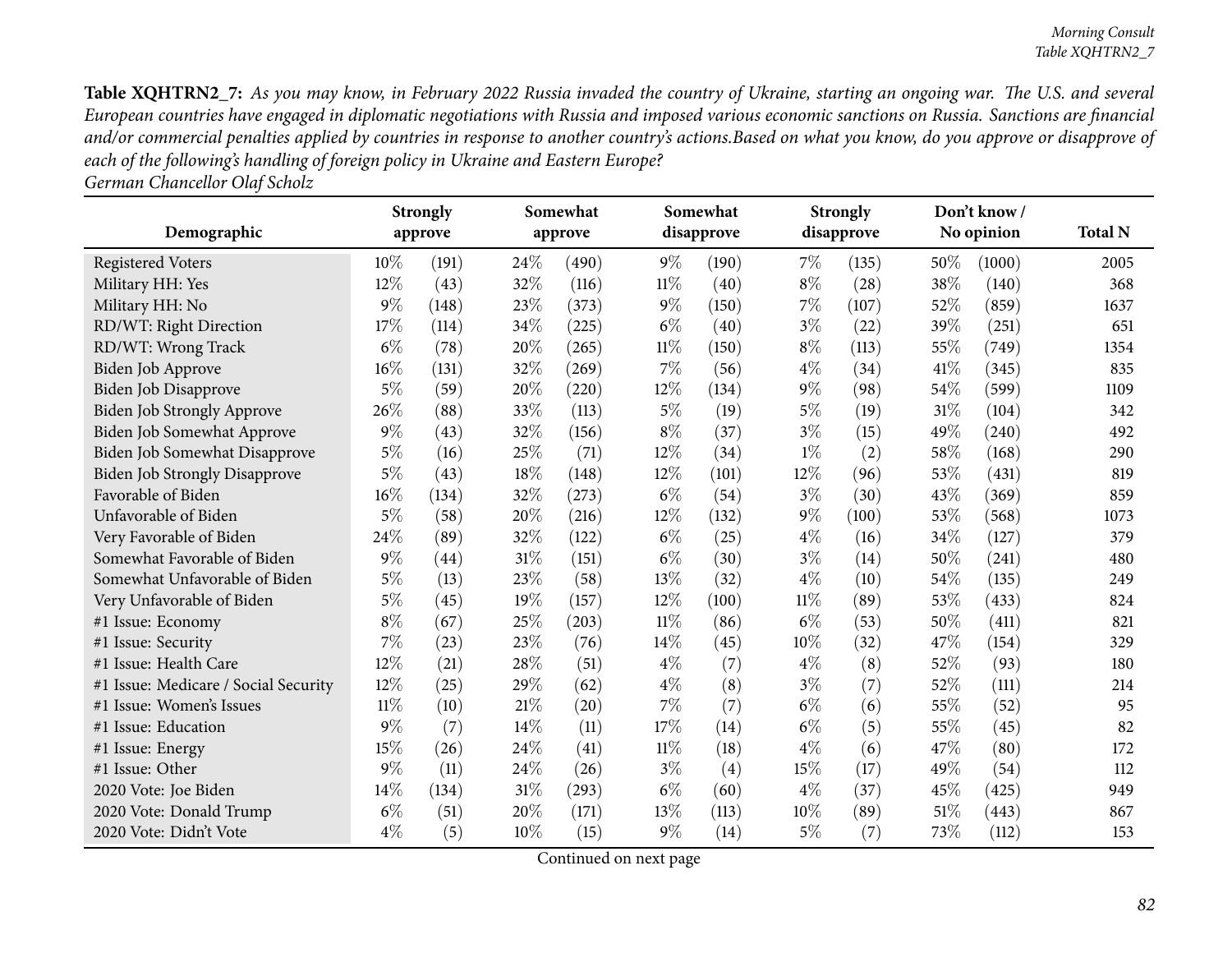|                                      |        | <b>Strongly</b> | Somewhat |         | Somewhat |            | <b>Strongly</b> |                   | Don't know / |            |                |
|--------------------------------------|--------|-----------------|----------|---------|----------|------------|-----------------|-------------------|--------------|------------|----------------|
| Demographic                          |        | approve         |          | approve |          | disapprove |                 | disapprove        |              | No opinion | <b>Total N</b> |
| <b>Registered Voters</b>             | $10\%$ | (191)           | 24\%     | (490)   | $9\%$    | (190)      | $7\%$           | (135)             | 50%          | (1000)     | 2005           |
| 2018 House Vote: Democrat            | 15%    | (114)           | 35%      | (261)   | $6\%$    | (44)       | $3\%$           | (23)              | $40\%$       | (296)      | 737            |
| 2018 House Vote: Republican          | $7\%$  | (50)            | 22%      | (162)   | $14\%$   | (105)      | $10\%$          | (77)              | 47\%         | (352)      | 746            |
| 2018 House Vote: Someone else        | $14\%$ | (7              | $10\%$   | (5)     | $5\%$    | (3)        | $7\%$           | (4)               | 64\%         | (32)       | 51             |
| 2016 Vote: Hillary Clinton           | $16\%$ | (109)           | $33\%$   | (227)   | $5\%$    | (32)       | 3%              | (22)              | 44%          | (305)      | 695            |
| 2016 Vote: Donald Trump              | 7%     | (52)            | 23\%     | (177)   | $13\%$   | (104)      | $10\%$          | (75)              | 47\%         | (369)      | 778            |
| 2016 Vote: Other                     | $3\%$  | (3)             | 31%      | (32)    | $15\%$   | (15)       | $5\%$           | (6)               | $46\%$       | (47)       | 102            |
| 2016 Vote: Didn't Vote               | $6\%$  | (27)            | 13%      | (54)    | $9\%$    | (38)       | $7\%$           | (31)              | 65\%         | (279)      | 429            |
| Voted in 2014: Yes                   | $11\%$ | (154)           | 29\%     | (393)   | $10\%$   | (140)      | $7\%$           | (91)              | 44\%         | (599)      | 1377           |
| Voted in 2014: No                    | $6\%$  | (38)            | 15%      | (97)    | $8\%$    | (50)       | $7\%$           | 43                | 64\%         | (400)      | 628            |
| 4-Region: Northeast                  | 12%    | (41)            | 27%      | (96)    | $9\%$    | (32)       | $7\%$           | (23)              | 45\%         | (161)      | 354            |
| 4-Region: Midwest                    | $8\%$  | (38)            | 24%      | (106)   | $10\%$   | (46)       | $5\%$           | (24)              | 52\%         | (232)      | 446            |
| 4-Region: South                      | $8\%$  | (58)            | 23\%     | (174)   | $10\%$   | (76)       | $8\%$           | (58)              | 51%          | (382)      | 748            |
| 4-Region: West                       | $12\%$ | (54)            | 25%      | (113)   | $8\%$    | (36)       | $6\%$           | (29)              | 49\%         | (224)      | 457            |
| Sanctions not Tied to Putin in Power | $7\%$  | (82)            | 21%      | (236)   | $9\%$    | (101)      | $8\%$           | (91)              | 56%          | (637)      | 1147           |
| Sanctions Tied to Putin in Power     | $13\%$ | (109)           | $30\%$   | (254)   | 10\%     | (89)       | $5\%$           | $\left(44\right)$ | 42\%         | (363)      | 858            |
| Heard of ICC                         | $13\%$ | (134)           | $32\%$   | (323)   | 13\%     | (134)      | $9\%$           | (92)              | 33%          | (337)      | 1020           |
| Never Heard of ICC                   | $6\%$  | (57)            | 17%      | (167)   | $6\%$    | (56)       | $4\%$           | 43                | 67%          | (662)      | 985            |

*German Chancellor Olaf Scholz*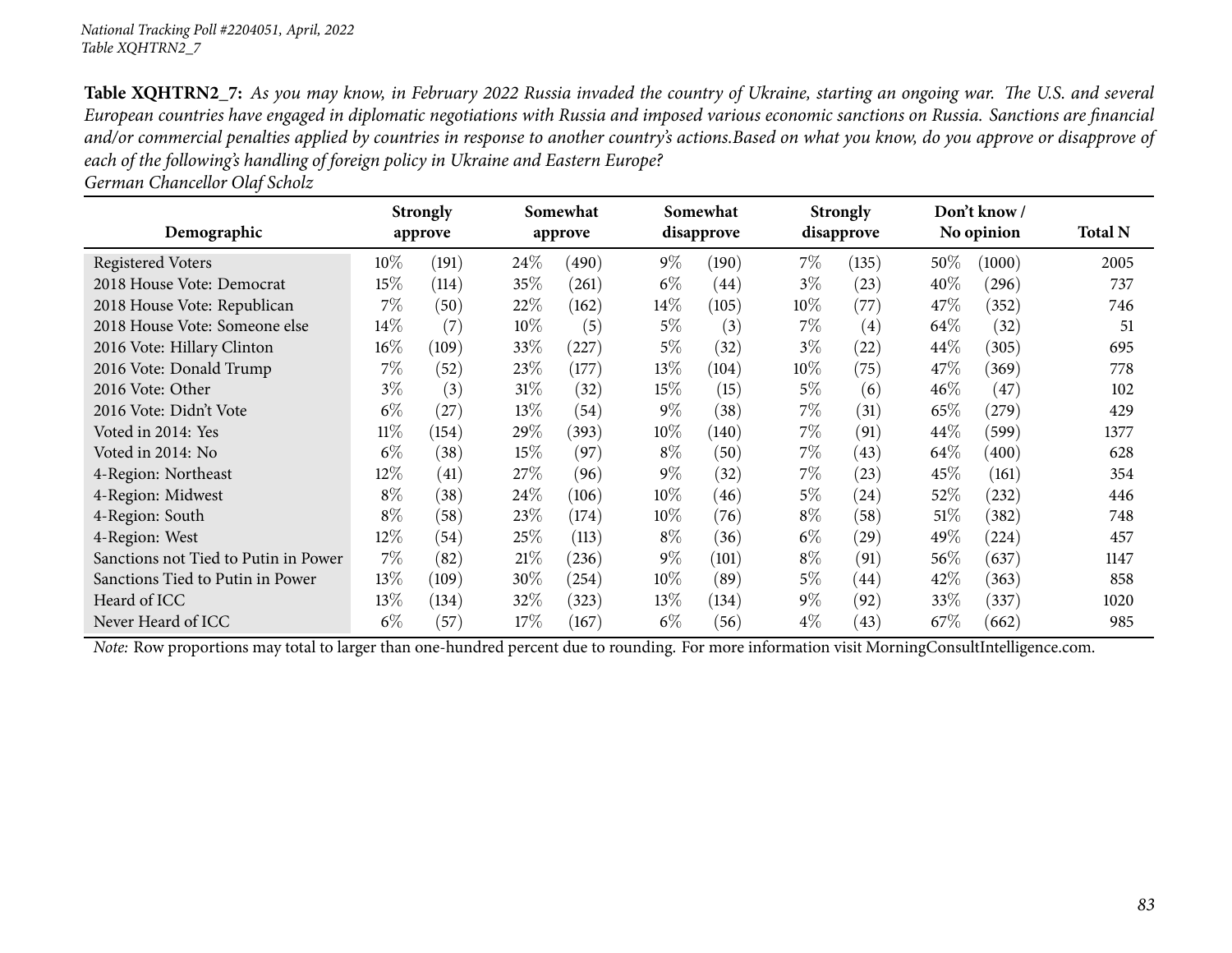|                          |        | <b>Strongly</b> | Somewhat |         | Somewhat |            | <b>Strongly</b> |            | Don't know/ |            |                |
|--------------------------|--------|-----------------|----------|---------|----------|------------|-----------------|------------|-------------|------------|----------------|
| Demographic              |        | approve         |          | approve |          | disapprove |                 | disapprove |             | No opinion | <b>Total N</b> |
| <b>Registered Voters</b> | 13%    | (269)           | 32%      | (636)   | $10\%$   | (192)      | $6\%$           | (123)      | 39%         | (785)      | 2005           |
| Gender: Male             | 19%    | (179)           | 35%      | (330)   | $11\%$   | (108)      | 7%              | (68)       | 28%         | (260)      | 945            |
| Gender: Female           | $8\%$  | (90)            | 29%      | (305)   | $8\%$    | (85)       | $5\%$           | (56)       | 49%         | (525)      | 1060           |
| Age: 18-34               | $10\%$ | (50)            | 21%      | (106)   | 10%      | (51)       | $8\%$           | (41)       | 52%         | (269)      | 516            |
| Age: 35-44               | 12%    | (36)            | 26%      | (79)    | $11\%$   | (35)       | $9\%$           | (28)       | 42%         | (130)      | 308            |
| Age: 45-64               | 14%    | (95)            | 32%      | (221)   | 12%      | (80)       | $4\%$           | (29)       | 38%         | (257)      | 682            |
| Age: 65+                 | 18%    | (89)            | 46%      | (229)   | $5\%$    | (27)       | $5\%$           | (26)       | 26\%        | (129)      | 499            |
| GenZers: 1997-2012       | $10\%$ | (19)            | 20%      | (36)    | $8\%$    | (15)       | $4\%$           | (7)        | 58%         | (104)      | 181            |
| Millennials: 1981-1996   | 10%    | (55)            | 23\%     | (132)   | $11\%$   | (62)       | $9\%$           | (51)       | 47\%        | (263)      | 564            |
| GenXers: 1965-1980       | $12\%$ | (55)            | 28\%     | (128)   | 13%      | (62)       | $6\%$           | (27)       | 41%         | (189)      | 460            |
| Baby Boomers: 1946-1964  | 17%    | (127)           | 41\%     | (304)   | 7%       | (51)       | $5\%$           | (38)       | 29%         | (214)      | 735            |
| PID: Dem (no lean)       | $16\%$ | (116)           | 35%      | (256)   | $9\%$    | (65)       | $4\%$           | (31)       | 35%         | (256)      | 723            |
| PID: Ind (no lean)       | $11\%$ | (66)            | 30%      | (170)   | $11\%$   | (65)       | $5\%$           | (29)       | 43%         | (245)      | 574            |
| PID: Rep (no lean)       | $12\%$ | (88)            | 30%      | (210)   | $9\%$    | (63)       | $9\%$           | (64)       | 40%         | (283)      | 708            |
| PID/Gender: Dem Men      | 21%    | (67)            | 41\%     | (129)   | 12%      | (39)       | $5\%$           | (14)       | 22%         | (69)       | 318            |
| PID/Gender: Dem Women    | 12%    | (49)            | 31%      | (127)   | $6\%$    | (26)       | $4\%$           | (16)       | 46\%        | (187)      | 405            |
| PID/Gender: Ind Men      | 17%    | (53)            | $31\%$   | (96)    | 13%      | (40)       | $5\%$           | (17)       | 33%         | (100)      | 306            |
| PID/Gender: Ind Women    | $5\%$  | (12)            | 28\%     | (74)    | $9\%$    | (25)       | $5\%$           | (12)       | 54\%        | (145)      | 268            |
| PID/Gender: Rep Men      | 19%    | (60)            | 33%      | (106)   | 9%       | (29)       | $11\%$          | (37)       | 28%         | (91)       | 322            |
| PID/Gender: Rep Women    | $7\%$  | (28)            | 27%      | (104)   | $9\%$    | (34)       | 7%              | (27)       | 50%         | (193)      | 386            |
| Ideo: Liberal (1-3)      | 17%    | (96)            | 37\%     | (213)   | 10%      | (59)       | 7%              | (40)       | 28%         | (161)      | 569            |
| Ideo: Moderate (4)       | $14\%$ | (75)            | $31\%$   | (163)   | $11\%$   | (56)       | $3\%$           | (14)       | 41\%        | (218)      | 525            |
| Ideo: Conservative (5-7) | 12%    | (91)            | 32\%     | (248)   | $9\%$    | (67)       | $8\%$           | (63)       | 39%         | (302)      | 771            |
| Educ: $<$ College        | $12\%$ | (144)           | 27\%     | (329)   | 10%      | (115)      | $7\%$           | (81)       | 45%         | (541)      | 1211           |
| Educ: Bachelors degree   | 16%    | (82)            | 37%      | (185)   | 10%      | (49)       | $5\%$           | (26)       | 32%         | (160)      | 503            |
| Educ: Post-grad          | 15%    | (43)            | 42%      | (121)   | 10%      | (28)       | $6\%$           | (16)       | 29%         | (83)       | 291            |

*British Prime Minister Boris Johnson*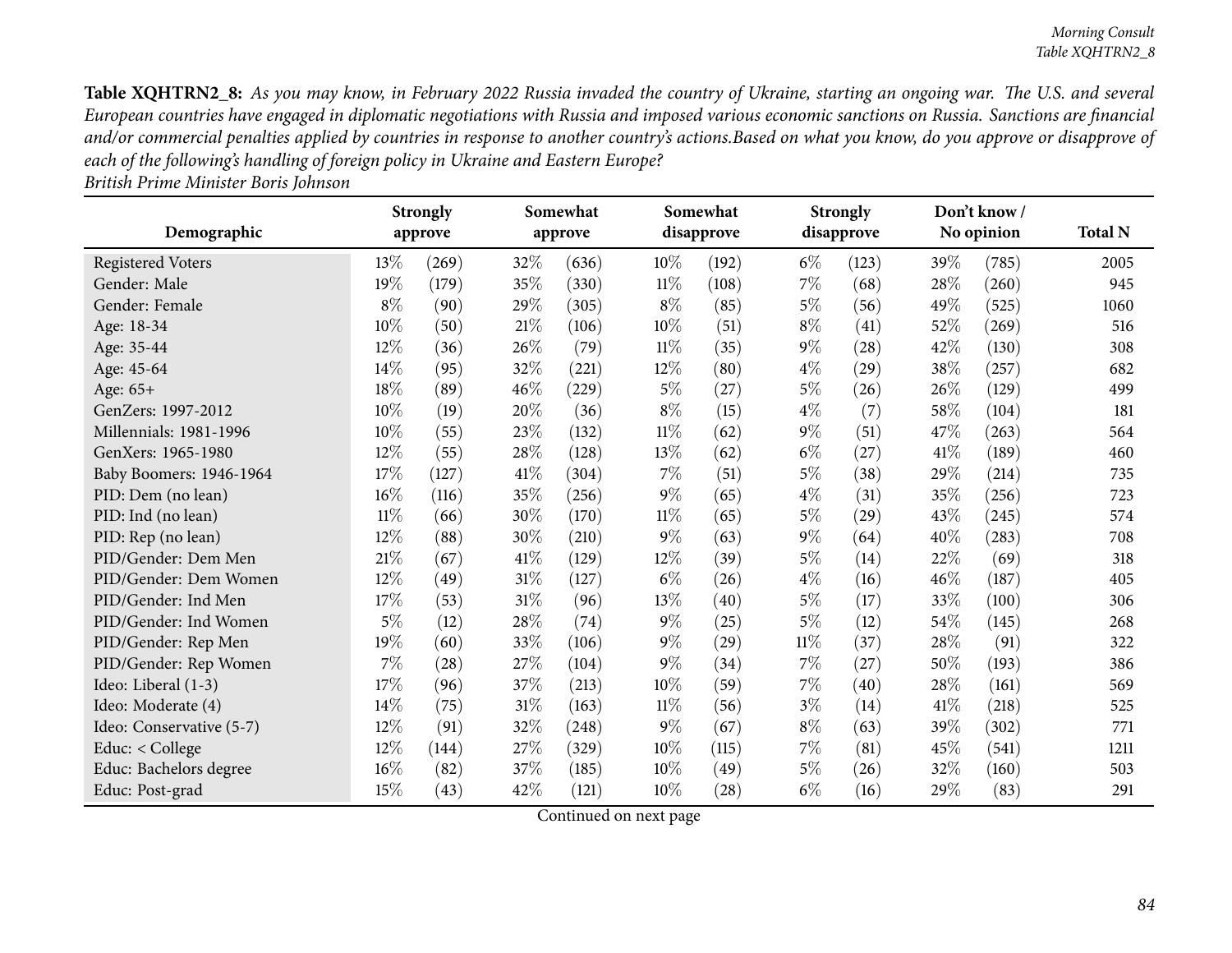*British Prime Minister Boris Johnson*

|                                   |        | <b>Strongly</b> | Somewhat |         | Somewhat<br>disapprove |                    | <b>Strongly</b><br>disapprove |                    |        | Don't know/ |                |
|-----------------------------------|--------|-----------------|----------|---------|------------------------|--------------------|-------------------------------|--------------------|--------|-------------|----------------|
| Demographic                       |        | approve         |          | approve |                        |                    |                               |                    |        | No opinion  | <b>Total N</b> |
| <b>Registered Voters</b>          | 13%    | (269)           | 32%      | (636)   | 10%                    | (192)              | $6\%$                         | (123)              | 39%    | (785)       | 2005           |
| Income: Under 50k                 | 12%    | (94)            | 27%      | (210)   | $9\%$                  | (68)               | 7%                            | (52)               | 46%    | (367)       | 791            |
| Income: 50k-100k                  | 13%    | (98)            | 33%      | (252)   | $9\%$                  | (70)               | 7%                            | (53)               | 38%    | (289)       | 762            |
| Income: 100k+                     | 17%    | (77)            | 38%      | (173)   | 12%                    | (54)               | $4\%$                         | (18)               | 29%    | (129)       | 452            |
| Ethnicity: White                  | $14\%$ | (216)           | $34\%$   | (527)   | 10%                    | (149)              | $5\%$                         | (83)               | 37%    | (574)       | 1549           |
| Ethnicity: Hispanic               | 13%    | (30)            | 26%      | (58)    | 10%                    | (22)               | $7\%$                         | (15)               | 44\%   | (98)        | 223            |
| Ethnicity: Black                  | 10%    | (25)            | 21%      | (53)    | $11\%$                 | (27)               | $8\%$                         | (20)               | 50%    | (126)       | 252            |
| Ethnicity: Other                  | 13%    | (27)            | 27%      | (56)    | $8\%$                  | (16)               | 10%                           | (20)               | 42%    | (85)        | 204            |
| All Christian                     | $16\%$ | (160)           | 39%      | (379)   | $8\%$                  | (82)               | $5\%$                         | (51)               | $31\%$ | (298)       | 970            |
| All Non-Christian                 | 17%    | (14)            | 37%      | (30)    | 7%                     | (6)                | $3\%$                         | (2)                | 36%    | (29)        | 80             |
| Atheist                           | $9\%$  | (8)             | 30%      | (25)    | 16%                    | (13)               | $6\%$                         | (5)                | 38%    | (32)        | 84             |
| Agnostic/Nothing in particular    | 10%    | (52)            | 27%      | (136)   | $9\%$                  | (47)               | 7%                            | (35)               | 47\%   | (240)       | 511            |
| Something Else                    | 10%    | (36)            | 18%      | (65)    | 12%                    | $\left( 44\right)$ | $8\%$                         | $\left( 29\right)$ | 52%    | (186)       | 360            |
| Religious Non-Protestant/Catholic | 17%    | (18)            | 37%      | (39)    | $8\%$                  | (8)                | $2\%$                         | (2)                | 36%    | (38)        | 105            |
| Evangelical                       | 12%    | (62)            | 29%      | (151)   | $8\%$                  | (43)               | $8\%$                         | (43)               | 42%    | (220)       | 518            |
| Non-Evangelical                   | $16\%$ | (126)           | 36%      | (278)   | 10%                    | (79)               | $5\%$                         | (36)               | 33%    | (252)       | 772            |
| Community: Urban                  | $14\%$ | (65)            | 29%      | (133)   | $11\%$                 | (51)               | $9\%$                         | (41)               | 36%    | (162)       | 452            |
| Community: Suburban               | 15%    | (149)           | 34%      | (346)   | $9\%$                  | (95)               | $5\%$                         | (54)               | 37%    | (376)       | 1020           |
| Community: Rural                  | 10%    | (55)            | 29%      | (156)   | $9\%$                  | (46)               | $5\%$                         | (28)               | 46%    | (247)       | 533            |
| Employ: Private Sector            | 13%    | (96)            | 30%      | (223)   | $11\%$                 | (80)               | $6\%$                         | (44)               | 39%    | (287)       | 730            |
| Employ: Government                | $11\%$ | (16)            | 30%      | (42)    | 10%                    | (14)               | 7%                            | (9)                | 42%    | (59)        | 140            |
| Employ: Self-Employed             | $9\%$  | (16)            | 24%      | (41)    | $11\%$                 | (18)               | $12\%$                        | (21)               | 44%    | (75)        | 172            |
| Employ: Homemaker                 | 9%     | (12)            | 29%      | (39)    | 10%                    | (13)               | $3\%$                         | (4)                | 49%    | (65)        | 133            |
| Employ: Student                   | 10%    | (6)             | 20%      | (11)    | 17%                    | (10)               | $3\%$                         | (2)                | 50%    | (29)        | 58             |
| Employ: Retired                   | 19%    | (99)            | 42%      | (223)   | $6\%$                  | (33)               | $6\%$                         | (30)               | 27%    | (141)       | 526            |
| Employ: Unemployed                | 11%    | (17)            | 23%      | (36)    | $11\%$                 | (17)               | $5\%$                         | (8)                | 50%    | (79)        | 156            |
| Employ: Other                     | $8\%$  | (7)             | 23%      | (20)    | $8\%$                  | (7)                | $6\%$                         | (5)                | 55%    | (49)        | 89             |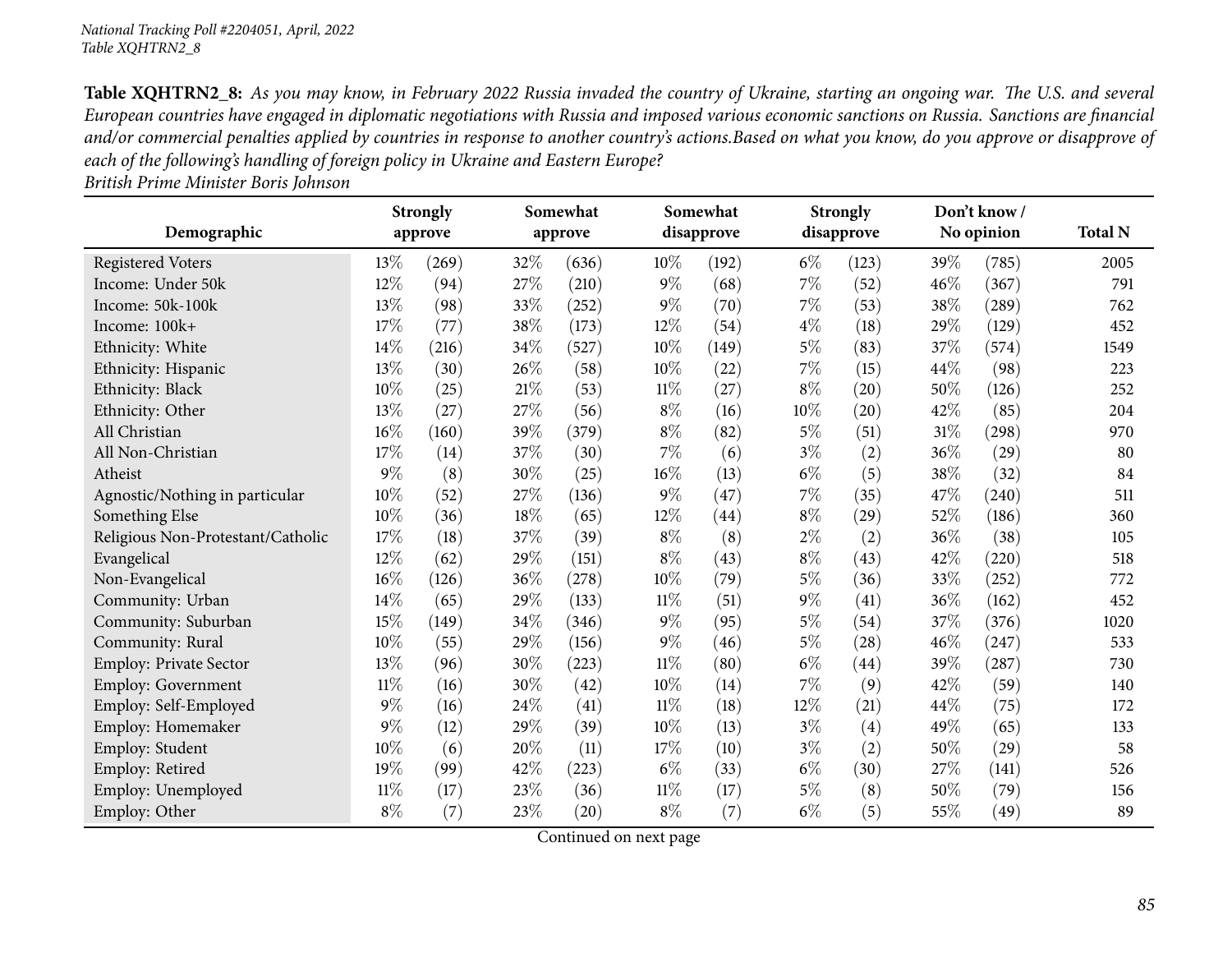|                                      | <b>Strongly</b><br>approve |       | Somewhat<br>approve |       | Somewhat<br>disapprove |       | <b>Strongly</b><br>disapprove |       |      | Don't know / |                |
|--------------------------------------|----------------------------|-------|---------------------|-------|------------------------|-------|-------------------------------|-------|------|--------------|----------------|
| Demographic                          |                            |       |                     |       |                        |       |                               |       |      | No opinion   | <b>Total N</b> |
| <b>Registered Voters</b>             | 13\%                       | (269) | 32%                 | (636) | $10\%$                 | (192) | $6\%$                         | (123) | 39%  | (785)        | 2005           |
| Military HH: Yes                     | 17%                        | (61)  | 37%                 | (136) | $8\%$                  | (30)  | 7%                            | (24)  | 32%  | (117)        | 368            |
| Military HH: No                      | 13%                        | (208) | $31\%$              | (500) | 10%                    | (162) | $6\%$                         | (99)  | 41\% | (668)        | 1637           |
| RD/WT: Right Direction               | 21%                        | (134) | 36%                 | (232) | $9\%$                  | (61)  | $4\%$                         | (27)  | 30%  | (198)        | 651            |
| RD/WT: Wrong Track                   | 10%                        | (135) | 30%                 | (404) | 10%                    | (132) | 7%                            | (96)  | 43%  | (587)        | 1354           |
| Biden Job Approve                    | 20%                        | (167) | 36%                 | (303) | 10%                    | (80)  | $4\%$                         | (33)  | 30%  | (252)        | 835            |
| Biden Job Disapprove                 | 9%                         | (100) | 30%                 | (331) | 10%                    | (111) | $8\%$                         | (86)  | 43%  | (481)        | 1109           |
| Biden Job Strongly Approve           | 29%                        | (100) | 34%                 | (115) | 9%                     | (32)  | $4\%$                         | (14)  | 24\% | (82)         | 342            |
| Biden Job Somewhat Approve           | 14%                        | (68)  | 38%                 | (188) | 10%                    | (48)  | $4\%$                         | (19)  | 35%  | (170)        | 492            |
| Biden Job Somewhat Disapprove        | 7%                         | (20)  | 29%                 | (85)  | 13%                    | (37)  | $2\%$                         | (6)   | 49%  | (142)        | 290            |
| <b>Biden Job Strongly Disapprove</b> | $10\%$                     | (80)  | 30%                 | (246) | $9\%$                  | (74)  | 10%                           | (80)  | 41\% | (339)        | 819            |
| Favorable of Biden                   | 20%                        | (171) | 36%                 | (306) | $9\%$                  | (77)  | $4\%$                         | (31)  | 32%  | (273)        | 859            |
| Unfavorable of Biden                 | 9%                         | (96)  | 30%                 | (322) | $11\%$                 | (115) | $8\%$                         | (86)  | 42%  | (455)        | 1073           |
| Very Favorable of Biden              | 28%                        | (105) | 35%                 | (132) | 10%                    | (36)  | $4\%$                         | (15)  | 24%  | (91)         | 379            |
| Somewhat Favorable of Biden          | 14%                        | (66)  | 36%                 | (174) | 9%                     | (41)  | $3\%$                         | (17)  | 38%  | (182)        | 480            |
| Somewhat Unfavorable of Biden        | 7%                         | (17)  | 30%                 | (74)  | 15%                    | (37)  | $5\%$                         | (13)  | 43%  | (108)        | 249            |
| Very Unfavorable of Biden            | 10%                        | (79)  | 30%                 | (248) | 9%                     | (77)  | $9\%$                         | (73)  | 42%  | (346)        | 824            |
| #1 Issue: Economy                    | $11\%$                     | (94)  | 33%                 | (270) | 10%                    | (85)  | $6\%$                         | (50)  | 39%  | (322)        | 821            |
| #1 Issue: Security                   | 14%                        | (45)  | 33%                 | (107) | 10%                    | (33)  | $6\%$                         | (19)  | 38%  | (125)        | 329            |
| #1 Issue: Health Care                | 15%                        | (26)  | 28%                 | (50)  | 13%                    | (23)  | $6\%$                         | (11)  | 38%  | (69)         | 180            |
| #1 Issue: Medicare / Social Security | 17%                        | (37)  | 43%                 | (92)  | $3\%$                  | (6)   | $4\%$                         | (9)   | 33%  | (71)         | 214            |
| #1 Issue: Women's Issues             | 14%                        | (13)  | 27%                 | (26)  | 10%                    | (9)   | $8\%$                         | (8)   | 40%  | (38)         | 95             |
| #1 Issue: Education                  | 10%                        | (8)   | 18%                 | (15)  | 10%                    | (8)   | 10%                           | (8)   | 52%  | (43)         | 82             |
| #1 Issue: Energy                     | 17%                        | (30)  | 24%                 | (41)  | 13%                    | (22)  | $2\%$                         | (4)   | 44%  | (75)         | 172            |
| #1 Issue: Other                      | 14%                        | (15)  | 31%                 | (35)  | $5\%$                  | (5)   | 14%                           | (16)  | 37%  | (41)         | 112            |
| 2020 Vote: Joe Biden                 | 17%                        | (158) | 35%                 | (336) | 10%                    | (95)  | $4\%$                         | (39)  | 34%  | (321)        | 949            |
| 2020 Vote: Donald Trump              | $11\%$                     | (100) | 30%                 | (258) | 10%                    | (83)  | $9\%$                         | (76)  | 40%  | (351)        | 867            |
| 2020 Vote: Didn't Vote               | 7%                         | (11)  | 15%                 | (24)  | $8\%$                  | (12)  | $5\%$                         | (7)   | 65%  | (100)        | 153            |

*British Prime Minister Boris Johnson*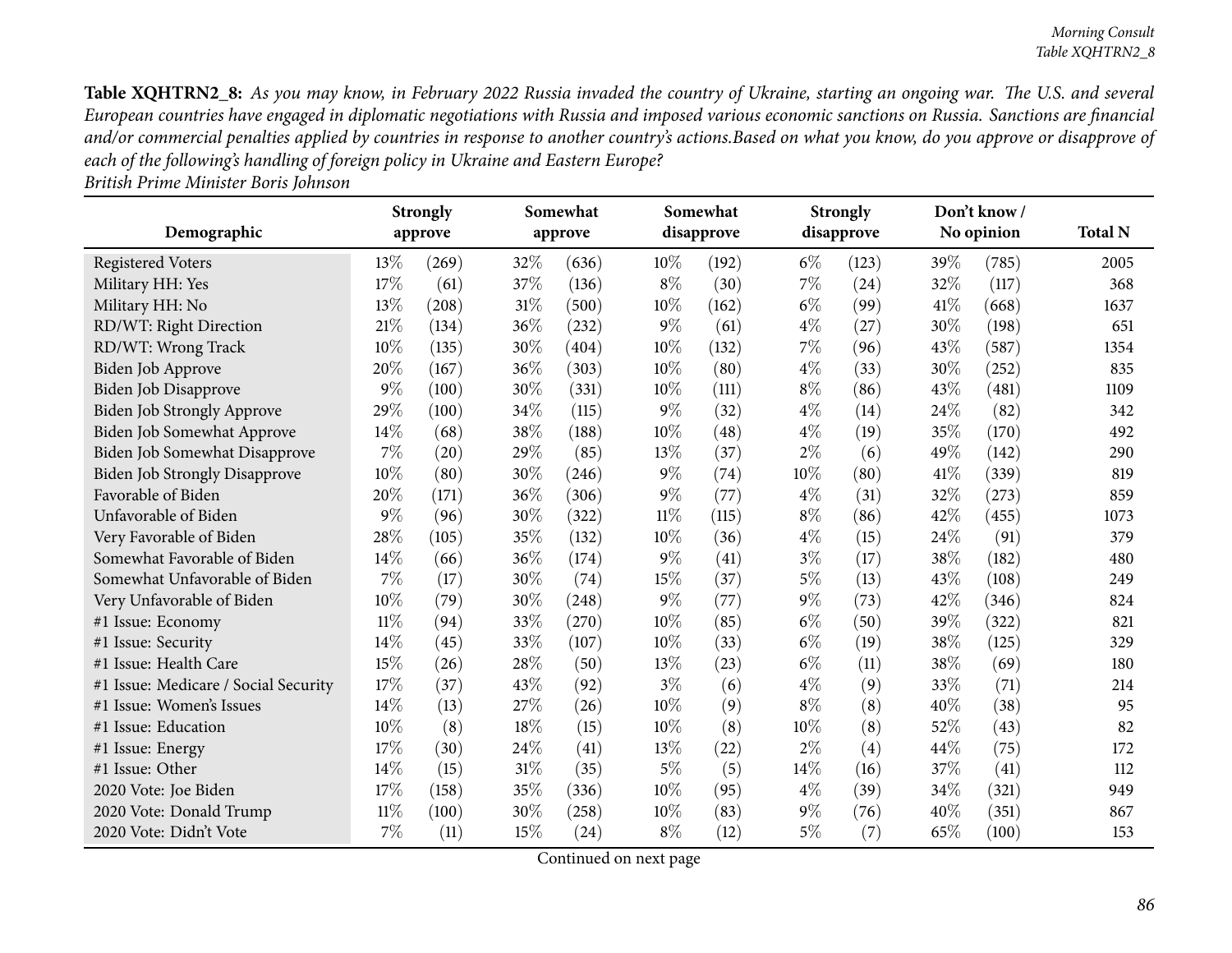|                                      |        | <b>Strongly</b> |        | Somewhat<br>approve |        | Somewhat   |        | <b>Strongly</b>   |        | Don't know/ |                |
|--------------------------------------|--------|-----------------|--------|---------------------|--------|------------|--------|-------------------|--------|-------------|----------------|
| Demographic                          |        | approve         |        |                     |        | disapprove |        | disapprove        |        | No opinion  | <b>Total N</b> |
| <b>Registered Voters</b>             | $13\%$ | (269)           | 32\%   | (636)               | $10\%$ | (192)      | $6\%$  | (123)             | 39\%   | (785)       | 2005           |
| 2018 House Vote: Democrat            | 18%    | (135)           | 38\%   | (279)               | $10\%$ | (75)       | $4\%$  | (28)              | 30\%   | (220)       | 737            |
| 2018 House Vote: Republican          | $14\%$ | (101)           | 32\%   | (238)               | $10\%$ | (77)       | $9\%$  | (64)              | $36\%$ | (267)       | 746            |
| 2018 House Vote: Someone else        | $9\%$  | (4)             | 17%    | (9)                 | $9\%$  | (5)        | $10\%$ | (5)               | 55%    | (28)        | 51             |
| 2016 Vote: Hillary Clinton           | 18\%   | (127)           | $35\%$ | (247)               | 10%    | (70)       | $4\%$  | (28)              | 32\%   | (224)       | 695            |
| 2016 Vote: Donald Trump              | $13\%$ | (103)           | $33\%$ | $^{'}260)$          | $9\%$  | (69)       | $8\%$  | (63)              | 36%    | (283)       | 778            |
| 2016 Vote: Other                     | $6\%$  | (6)             | 38\%   | (38)                | $16\%$ | (16)       | $4\%$  | $\left( 4\right)$ | 37%    | (38)        | 102            |
| 2016 Vote: Didn't Vote               | $8\%$  | (33)            | 21%    | (90)                | $9\%$  | (38)       | 7%     | (29)              | $56\%$ | (240)       | 429            |
| Voted in 2014: Yes                   | $16\%$ | (217)           | 36\%   | (491)               | $10\%$ | (140)      | $6\%$  | (85)              | 32\%   | (444)       | 1377           |
| Voted in 2014: No                    | $8\%$  | (52)            | 23\%   | (145)               | $8\%$  | (52)       | $6\%$  | (38)              | $54\%$ | (340)       | 628            |
| 4-Region: Northeast                  | 17%    | (60)            | $33\%$ | (118)               | $8\%$  | (28)       | $6\%$  | (20)              | $36\%$ | (128)       | 354            |
| 4-Region: Midwest                    | 13%    | (57)            | 35%    | (157)               | 10%    | (46)       | $4\%$  | (18)              | 38%    | (169)       | 446            |
| 4-Region: South                      | $11\%$ | (80)            | 30%    | $^{'}227$           | $10\%$ | (71)       | 7%     | (53)              | 42%    | (317)       | 748            |
| 4-Region: West                       | $16\%$ | (72)            | 29%    | (135)               | $10\%$ | (47)       | $7\%$  | (31)              | $38\%$ | (172)       | 457            |
| Sanctions not Tied to Putin in Power | $9\%$  | (107)           | 27\%   | (315)               | $9\%$  | (104)      | $7\%$  | (86)              | 47\%   | (534)       | 1147           |
| Sanctions Tied to Putin in Power     | $19\%$ | (162)           | $37\%$ | (320)               | $10\%$ | (88)       | $4\%$  | (37)              | $29\%$ | (250)       | 858            |
| Heard of ICC                         | $17\%$ | (175)           | 38\%   | (384)               | $12\%$ | (125)      | $8\%$  | (84)              | 25%    | (251)       | 1020           |
| Never Heard of ICC                   | 10%    | (94)            | 26%    | (251)               | 7%     | (67)       | $4\%$  | (40)              | 54%    | (534)       | 985            |

*British Prime Minister Boris Johnson*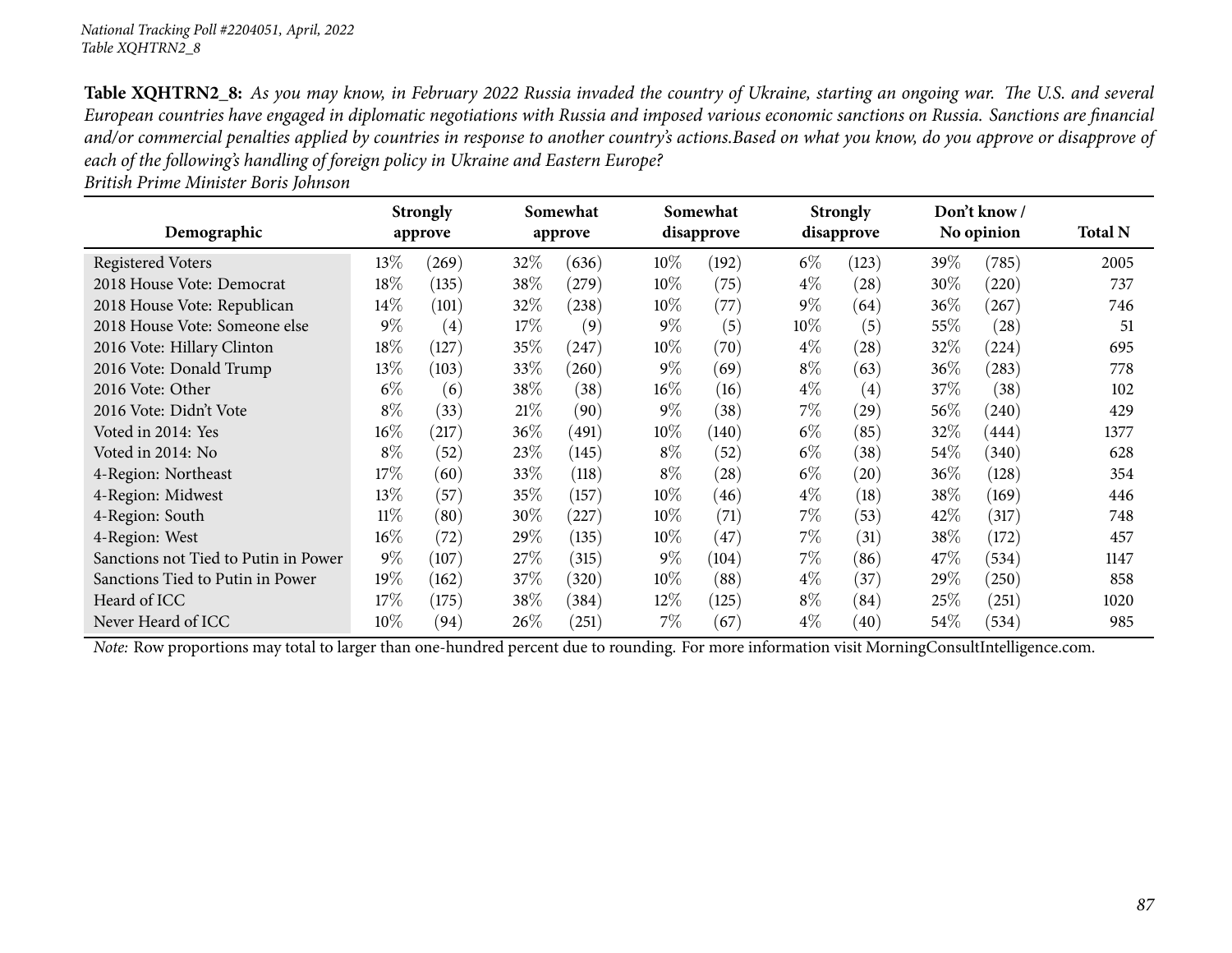| Demographic              |        | <b>Strongly</b><br>approve | Somewhat<br>approve |       | Somewhat<br>disapprove |                    |       | <b>Strongly</b><br>disapprove |        | Don't know/<br>No opinion | <b>Total N</b> |
|--------------------------|--------|----------------------------|---------------------|-------|------------------------|--------------------|-------|-------------------------------|--------|---------------------------|----------------|
|                          |        |                            |                     |       |                        |                    |       |                               |        |                           |                |
| Registered Voters        | 54\%   | (1083)                     | 18%                 | (356) | $5\%$                  | (91)               | $6\%$ | (113)                         | 18%    | (361)                     | 2005           |
| Gender: Male             | 58%    | (552)                      | 17%                 | (159) | $5\%$                  | (43)               | $6\%$ | (61)                          | 14\%   | (130)                     | 945            |
| Gender: Female           | 50%    | (532)                      | 19%                 | (197) | $5\%$                  | (48)               | $5\%$ | (53)                          | 22%    | (231)                     | 1060           |
| Age: 18-34               | 38\%   | (197)                      | 18%                 | (91)  | 7%                     | (38)               | $9\%$ | (45)                          | 28\%   | (145)                     | 516            |
| Age: 35-44               | 44\%   | (136)                      | 22%                 | (68)  | $4\%$                  | (13)               | $7\%$ | (23)                          | 22%    | (68)                      | 308            |
| Age: 45-64               | 59%    | (400)                      | 18%                 | (126) | $4\%$                  | (30)               | $5\%$ | (33)                          | 14%    | (94)                      | 682            |
| Age: 65+                 | 70%    | (351)                      | 14%                 | (71)  | $2\%$                  | (10)               | $3\%$ | (13)                          | 11%    | (54)                      | 499            |
| GenZers: 1997-2012       | 38\%   | (70)                       | 13%                 | (23)  | $9\%$                  | (17)               | $9\%$ | (16)                          | $31\%$ | (56)                      | 181            |
| Millennials: 1981-1996   | 40%    | (225)                      | 22%                 | (122) | $6\%$                  | (31)               | $8\%$ | (46)                          | 25%    | (140)                     | 564            |
| GenXers: 1965-1980       | 53%    | (245)                      | 18%                 | (84)  | $6\%$                  | (26)               | $4\%$ | (20)                          | 19%    | (85)                      | 460            |
| Baby Boomers: 1946-1964  | 66\%   | (487)                      | 17%                 | (121) | $2\%$                  | (17)               | $4\%$ | (32)                          | $11\%$ | (78)                      | 735            |
| PID: Dem (no lean)       | 61%    | (441)                      | 17%                 | (119) | $5\%$                  | (35)               | $3\%$ | (18)                          | 15%    | (109)                     | 723            |
| PID: Ind (no lean)       | 49%    | (280)                      | 17%                 | (97)  | $5\%$                  | (27)               | $6\%$ | (37)                          | 23\%   | (133)                     | 574            |
| PID: Rep (no lean)       | $51\%$ | (363)                      | 20%                 | (139) | $4\%$                  | $\left( 29\right)$ | $8\%$ | (58)                          | 17%    | (119)                     | 708            |
| PID/Gender: Dem Men      | 65%    | (205)                      | 18%                 | (57)  | $4\%$                  | (12)               | $2\%$ | (7)                           | $12\%$ | (37)                      | 318            |
| PID/Gender: Dem Women    | 58%    | (236)                      | 15%                 | (63)  | $6\%$                  | (23)               | $3\%$ | (12)                          | 18%    | (72)                      | 405            |
| PID/Gender: Ind Men      | 54\%   | (165)                      | 17%                 | (52)  | $4\%$                  | (13)               | 7%    | (21)                          | $18\%$ | (55)                      | 306            |
| PID/Gender: Ind Women    | 43\%   | (114)                      | 17%                 | (45)  | $5\%$                  | (14)               | $6\%$ | (16)                          | 29%    | (79)                      | 268            |
| PID/Gender: Rep Men      | 56%    | (182)                      | 16%                 | (50)  | $6\%$                  | (18)               | 10%   | (33)                          | 12%    | (39)                      | 322            |
| PID/Gender: Rep Women    | 47\%   | (181)                      | 23%                 | (89)  | $3\%$                  | (11)               | 7%    | (25)                          | 21%    | (80)                      | 386            |
| Ideo: Liberal (1-3)      | 64\%   | (363)                      | 17%                 | (99)  | $5\%$                  | (28)               | $3\%$ | (16)                          | $11\%$ | (64)                      | 569            |
| Ideo: Moderate (4)       | 54\%   | (284)                      | 16%                 | (83)  | $5\%$                  | (27)               | $4\%$ | (20)                          | 21%    | (111)                     | 525            |
| Ideo: Conservative (5-7) | 52%    | (398)                      | 21%                 | (164) | $4\%$                  | $\left( 29\right)$ | $8\%$ | (64)                          | 15%    | (117)                     | 771            |
| Educ: < College          | 47\%   | (572)                      | 18%                 | (219) | $5\%$                  | (64)               | $7\%$ | (83)                          | 23\%   | (273)                     | 1211           |
| Educ: Bachelors degree   | 62%    | (314)                      | 18%                 | (92)  | $4\%$                  | (18)               | $4\%$ | (19)                          | 12%    | (60)                      | 503            |
| Educ: Post-grad          | 68%    | (197)                      | 15%                 | (45)  | $3\%$                  | (9)                | $4\%$ | (12)                          | 10%    | (28)                      | 291            |

*Ukrainian President Volodymyr Zelenskyy*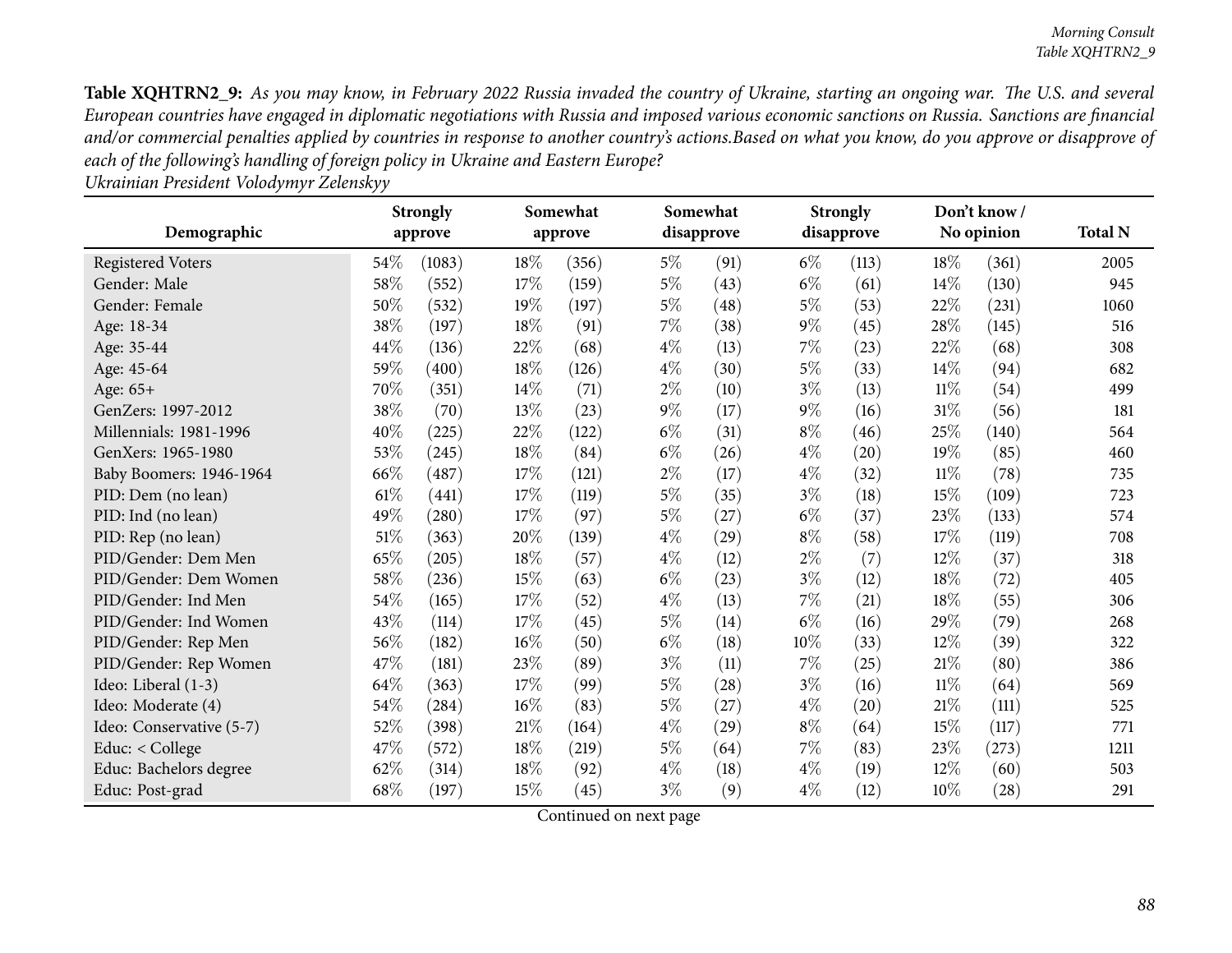| Demographic                       | Somewhat<br><b>Strongly</b><br>approve<br>approve |        | Somewhat<br>disapprove |       | <b>Strongly</b><br>disapprove |                    | Don't know/<br>No opinion |                    | <b>Total N</b> |       |      |
|-----------------------------------|---------------------------------------------------|--------|------------------------|-------|-------------------------------|--------------------|---------------------------|--------------------|----------------|-------|------|
|                                   |                                                   |        |                        |       |                               |                    |                           |                    |                |       |      |
| <b>Registered Voters</b>          | $54\%$                                            | (1083) | 18%                    | (356) | $5\%$                         | (91)               | $6\%$                     | (113)              | 18%            | (361) | 2005 |
| Income: Under 50k                 | 43%                                               | (340)  | 18%                    | (139) | $6\%$                         | (50)               | 7%                        | (58)               | 26\%           | (204) | 791  |
| Income: 50k-100k                  | 58%                                               | (444)  | 17%                    | (129) | $4\%$                         | (28)               | $5\%$                     | (41)               | 16%            | (120) | 762  |
| Income: 100k+                     | 66%                                               | (299)  | 20%                    | (88)  | $3\%$                         | (14)               | $3\%$                     | (14)               | $8\%$          | (37)  | 452  |
| Ethnicity: White                  | 59%                                               | (915)  | 18%                    | (278) | $4\%$                         | (58)               | $5\%$                     | (73)               | $14\%$         | (224) | 1549 |
| Ethnicity: Hispanic               | 49%                                               | (110)  | 16%                    | (35)  | $4\%$                         | (10)               | $9\%$                     | $\left( 20\right)$ | 22%            | (49)  | 223  |
| Ethnicity: Black                  | 32%                                               | (81)   | 13%                    | (34)  | 10%                           | (25)               | $8\%$                     | $\left( 20\right)$ | 36%            | (91)  | 252  |
| Ethnicity: Other                  | 42%                                               | (87)   | $21\%$                 | (44)  | $4\%$                         | (8)                | 10%                       | (21)               | 22\%           | (45)  | 204  |
| All Christian                     | $61\%$                                            | (595)  | 19%                    | (187) | $3\%$                         | (32)               | $5\%$                     | (48)               | $11\%$         | (109) | 970  |
| All Non-Christian                 | 55%                                               | (44)   | 21%                    | (17)  | $4\%$                         | (3)                | $4\%$                     | (3)                | 17%            | (14)  | 80   |
| Atheist                           | 72%                                               | (60)   | 13%                    | (11)  | $2\%$                         | (1)                | $1\%$                     | (1)                | 13%            | (11)  | 84   |
| Agnostic/Nothing in particular    | 49%                                               | (248)  | 13%                    | (67)  | $8\%$                         | (40)               | 7%                        | (33)               | 24\%           | (123) | 511  |
| Something Else                    | 38\%                                              | (136)  | 21%                    | (75)  | $4\%$                         | (15)               | $8\%$                     | (28)               | 29%            | (105) | 360  |
| Religious Non-Protestant/Catholic | 56%                                               | (59)   | 20%                    | (21)  | $3\%$                         | (3)                | $3\%$                     | (3)                | 19%            | (19)  | 105  |
| Evangelical                       | 46%                                               | (237)  | 22%                    | (116) | $4\%$                         | $\left( 20\right)$ | 7%                        | (37)               | 21\%           | (109) | 518  |
| Non-Evangelical                   | 61\%                                              | (470)  | 18%                    | (139) | $4\%$                         | (27)               | $5\%$                     | (37)               | 13%            | (99)  | 772  |
| Community: Urban                  | 47%                                               | (214)  | 18%                    | (81)  | $5\%$                         | (21)               | 10%                       | (44)               | 20%            | (91)  | 452  |
| Community: Suburban               | $61\%$                                            | (623)  | 16%                    | (164) | 5%                            | (49)               | $4\%$                     | (45)               | 14\%           | (140) | 1020 |
| Community: Rural                  | 46\%                                              | (246)  | 21%                    | (111) | $4\%$                         | (21)               | $5\%$                     | (24)               | 24%            | (130) | 533  |
| <b>Employ: Private Sector</b>     | 52%                                               | (378)  | 21%                    | (155) | $4\%$                         | (33)               | $5\%$                     | (38)               | 17%            | (127) | 730  |
| <b>Employ: Government</b>         | 59%                                               | (83)   | $9\%$                  | (13)  | $4\%$                         | (6)                | $3\%$                     | (5)                | 25%            | (34)  | 140  |
| Employ: Self-Employed             | 42%                                               | (73)   | 14\%                   | (25)  | $8\%$                         | (14)               | 12%                       | (20)               | 23%            | (39)  | 172  |
| Employ: Homemaker                 | 50%                                               | (67)   | 19%                    | (25)  | $4\%$                         | (5)                | 7%                        | (9)                | 20%            | (27)  | 133  |
| Employ: Student                   | 51%                                               | (30)   | 15%                    | (9)   | $7\%$                         | (4)                | $5\%$                     | (3)                | 22%            | (13)  | 58   |
| Employ: Retired                   | 69%                                               | (363)  | 17%                    | (89)  | $2\%$                         | (13)               | $3\%$                     | (16)               | $9\%$          | (46)  | 526  |
| Employ: Unemployed                | 39%                                               | (61)   | 13\%                   | (21)  | $9\%$                         | (14)               | 9%                        | (14)               | 30%            | (46)  | 156  |
| Employ: Other                     | 34%                                               | (30)   | 23\%                   | (20)  | $3\%$                         | (3)                | $8\%$                     | (7)                | 32%            | (29)  | 89   |

*Ukrainian President Volodymyr Zelenskyy*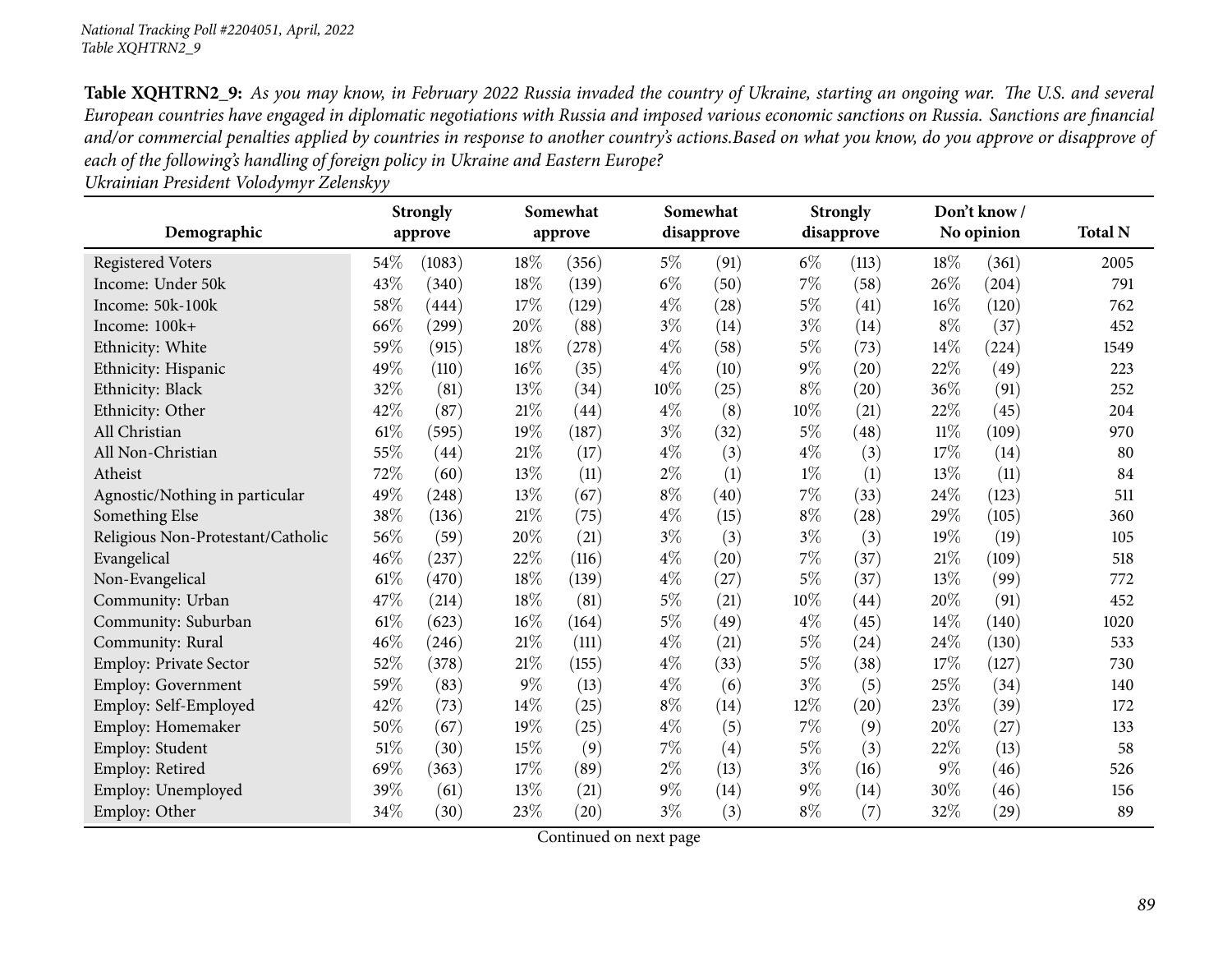|                                      |      | <b>Strongly</b> | Somewhat |         |       | Somewhat          |       | <b>Strongly</b> |        | Don't know/ |                |  |
|--------------------------------------|------|-----------------|----------|---------|-------|-------------------|-------|-----------------|--------|-------------|----------------|--|
| Demographic                          |      | approve         |          | approve |       | disapprove        |       | disapprove      |        | No opinion  | <b>Total N</b> |  |
| <b>Registered Voters</b>             | 54\% | (1083)          | 18%      | (356)   | $5\%$ | (91)              | $6\%$ | (113)           | 18%    | (361)       | 2005           |  |
| Military HH: Yes                     | 62%  | (228)           | 16%      | (60)    | $4\%$ | (14)              | $5\%$ | (17)            | 13%    | (48)        | 368            |  |
| Military HH: No                      | 52%  | (855)           | 18%      | (296)   | $5\%$ | (78)              | $6\%$ | (96)            | 19%    | (313)       | 1637           |  |
| RD/WT: Right Direction               | 61\% | (399)           | 19%      | (123)   | $4\%$ | (24)              | $2\%$ | (15)            | 14%    | (90)        | 651            |  |
| RD/WT: Wrong Track                   | 51%  | (684)           | 17%      | (233)   | $5\%$ | (68)              | 7%    | (98)            | 20%    | (271)       | 1354           |  |
| Biden Job Approve                    | 63%  | (530)           | 18%      | (148)   | $5\%$ | (42)              | $2\%$ | (19)            | $11\%$ | (95)        | 835            |  |
| Biden Job Disapprove                 | 49%  | (547)           | 18%      | (204)   | $4\%$ | (49)              | $8\%$ | (90)            | 20%    | (219)       | 1109           |  |
| Biden Job Strongly Approve           | 74%  | (254)           | 10%      | (34)    | $4\%$ | (12)              | $3\%$ | (10)            | 10%    | (33)        | 342            |  |
| Biden Job Somewhat Approve           | 56%  | (276)           | 23%      | (114)   | $6\%$ | (30)              | $2\%$ | (9)             | 13%    | (62)        | 492            |  |
| Biden Job Somewhat Disapprove        | 45%  | (130)           | 22%      | (64)    | $5\%$ | (15)              | $2\%$ | (5)             | 26%    | (75)        | 290            |  |
| <b>Biden Job Strongly Disapprove</b> | 51%  | (416)           | 17%      | (139)   | $4\%$ | (34)              | 10%   | (85)            | 18%    | (144)       | 819            |  |
| Favorable of Biden                   | 64%  | (547)           | 17%      | (150)   | $4\%$ | (36)              | $3\%$ | (22)            | 12%    | (104)       | 859            |  |
| Unfavorable of Biden                 | 49%  | (530)           | 19%      | (202)   | $5\%$ | (49)              | $8\%$ | (83)            | 19%    | (208)       | 1073           |  |
| Very Favorable of Biden              | 73%  | (278)           | 11%      | (42)    | $5\%$ | (17)              | $2\%$ | (8)             | $9\%$  | (33)        | 379            |  |
| Somewhat Favorable of Biden          | 56%  | (269)           | 22%      | (108)   | $4\%$ | (19)              | $3\%$ | (14)            | 15%    | (71)        | 480            |  |
| Somewhat Unfavorable of Biden        | 45%  | (113)           | 20%      | (49)    | $7\%$ | (16)              | $4\%$ | (11)            | 24%    | (60)        | 249            |  |
| Very Unfavorable of Biden            | 51%  | (417)           | 19%      | (153)   | $4\%$ | (33)              | $9\%$ | (72)            | 18%    | (148)       | 824            |  |
| #1 Issue: Economy                    | 51%  | (421)           | 19%      | (155)   | $4\%$ | (36)              | $6\%$ | (46)            | 20%    | (162)       | 821            |  |
| #1 Issue: Security                   | 57%  | (188)           | 20%      | (65)    | $4\%$ | (12)              | $7\%$ | (23)            | 13\%   | (42)        | 329            |  |
| #1 Issue: Health Care                | 57%  | (102)           | 15%      | (27)    | $8\%$ | (14)              | $2\%$ | (3)             | 19%    | (33)        | 180            |  |
| #1 Issue: Medicare / Social Security | 64%  | (136)           | 18%      | (39)    | $4\%$ | (8)               | $1\%$ | (1)             | 14%    | (30)        | 214            |  |
| #1 Issue: Women's Issues             | 54%  | (51)            | 14%      | (13)    | $6\%$ | (6)               | $3\%$ | (3)             | 22%    | (21)        | 95             |  |
| #1 Issue: Education                  | 41\% | (34)            | 20%      | (16)    | $6\%$ | (5)               | $9\%$ | (8)             | 24%    | (20)        | 82             |  |
| #1 Issue: Energy                     | 53%  | (92)            | 16%      | (27)    | $4\%$ | (7)               | $4\%$ | (6)             | 24%    | (41)        | 172            |  |
| #1 Issue: Other                      | 53%  | (59)            | 13%      | (14)    | $3\%$ | $\left( 4\right)$ | 20%   | (23)            | $11\%$ | (13)        | 112            |  |
| 2020 Vote: Joe Biden                 | 62%  | (592)           | 16%      | (156)   | $4\%$ | (36)              | $3\%$ | (29)            | $14\%$ | (136)       | 949            |  |
| 2020 Vote: Donald Trump              | 50%  | (431)           | 20%      | (174)   | $5\%$ | (40)              | $8\%$ | (71)            | 17%    | (151)       | 867            |  |
| 2020 Vote: Didn't Vote               | 26%  | (40)            | 14%      | (22)    | $9\%$ | (14)              | 7%    | (11)            | 44%    | (67)        | 153            |  |

*Ukrainian President Volodymyr Zelenskyy*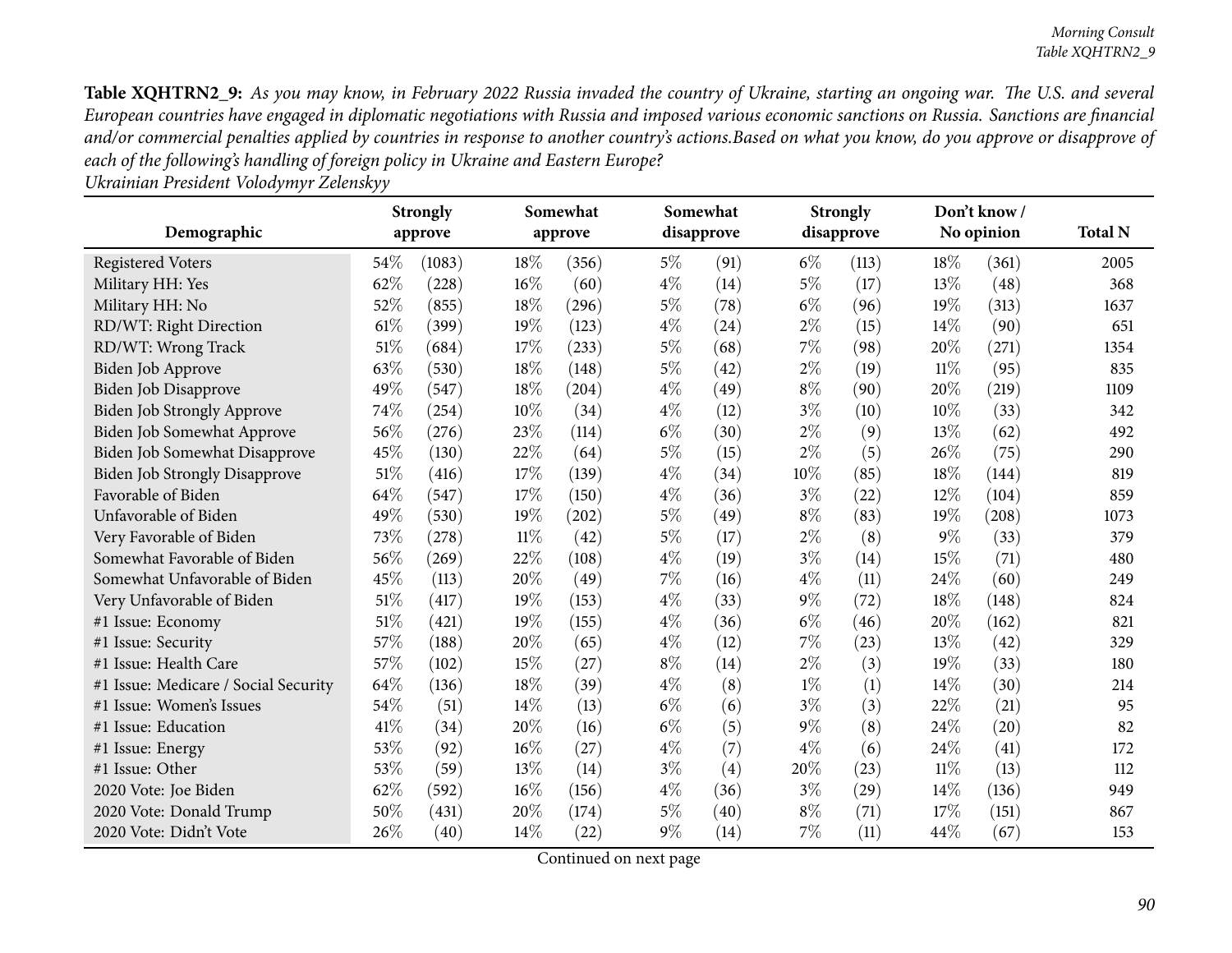| Demographic                          |        | <b>Strongly</b><br>approve | Somewhat<br>approve |       |       | Somewhat<br>disapprove |       | <b>Strongly</b><br>disapprove |        | Don't know /<br>No opinion | <b>Total N</b> |
|--------------------------------------|--------|----------------------------|---------------------|-------|-------|------------------------|-------|-------------------------------|--------|----------------------------|----------------|
| <b>Registered Voters</b>             | $54\%$ | (1083)                     | $18\%$              | (356) | $5\%$ | (91)                   | $6\%$ | (113)                         | 18%    | (361)                      | 2005           |
| 2018 House Vote: Democrat            | 66\%   | (486)                      | $16\%$              | (115) | $4\%$ | (28)                   | $2\%$ | (14)                          | $13\%$ | (94)                       | 737            |
| 2018 House Vote: Republican          | 55\%   | (413)                      | $18\%$              | (135) | $5\%$ | (35)                   | $8\%$ | (58)                          | 14%    | (105)                      | 746            |
| 2018 House Vote: Someone else        | $36\%$ | (18)                       | $11\%$              | (6)   | $1\%$ | (1)                    | 21%   | (11)                          | 31%    | (16)                       | 51             |
| 2016 Vote: Hillary Clinton           | $64\%$ | (448)                      | $16\%$              | (114) | $4\%$ | $\left( 24\right)$     | $2\%$ | (13)                          | $14\%$ | (96)                       | 695            |
| 2016 Vote: Donald Trump              | 55%    | (429)                      | 19%                 | (146) | $4\%$ | (34)                   | 7%    | $^{'}57$                      | $14\%$ | (112)                      | 778            |
| 2016 Vote: Other                     | 49\%   | (50)                       | 22%                 | (23)  | $3\%$ | (3)                    | $8\%$ | (8)                           | $19\%$ | (19)                       | 102            |
| 2016 Vote: Didn't Vote               | $36\%$ | (156)                      | 17%                 | (73)  | $7\%$ | (30)                   | $8\%$ | (36)                          | 31%    | (134)                      | 429            |
| Voted in 2014: Yes                   | $61\%$ | (842)                      | $17\%$              | (237) | $3\%$ | (48)                   | $5\%$ | (64)                          | $13\%$ | (186)                      | 1377           |
| Voted in 2014: No                    | 38\%   | (241)                      | $19\%$              | (119) | $7\%$ | (43)                   | $8\%$ | (49)                          | $28\%$ | (175)                      | 628            |
| 4-Region: Northeast                  | 59\%   | (207)                      | $18\%$              | (64)  | $4\%$ | (13)                   | $6\%$ | (22)                          | $13\%$ | (47)                       | 354            |
| 4-Region: Midwest                    | 54%    | (242)                      | 19%                 | (87)  | $4\%$ | (16)                   | $6\%$ | (28)                          | $16\%$ | (73)                       | 446            |
| 4-Region: South                      | 50%    | (373)                      | $18\%$              | (131) | $6\%$ | (46)                   | $5\%$ | (40)                          | 21%    | (158)                      | 748            |
| 4-Region: West                       | 57\%   | (261)                      | $16\%$              | (74)  | $3\%$ | (16)                   | $5\%$ | (24)                          | 18%    | (83)                       | 457            |
| Sanctions not Tied to Putin in Power | 41\%   | (475)                      | $19\%$              | (219) | $6\%$ | (67)                   | $8\%$ | (91)                          | $26\%$ | (296)                      | 1147           |
| Sanctions Tied to Putin in Power     | 71\%   | (609)                      | $16\%$              | (137) | $3\%$ | (24)                   | $3\%$ | (23)                          | $8\%$  | (65)                       | 858            |
| Heard of ICC                         | 60%    | (608)                      | 17%                 | (178) | $6\%$ | (61)                   | $7\%$ | (72)                          | 10%    | (101)                      | 1020           |
| Never Heard of ICC                   | $48\%$ | (475)                      | $18\%$              | (178) | $3\%$ | (30)                   | $4\%$ | (42)                          | $26\%$ | (260)                      | 985            |

*Ukrainian President Volodymyr Zelenskyy*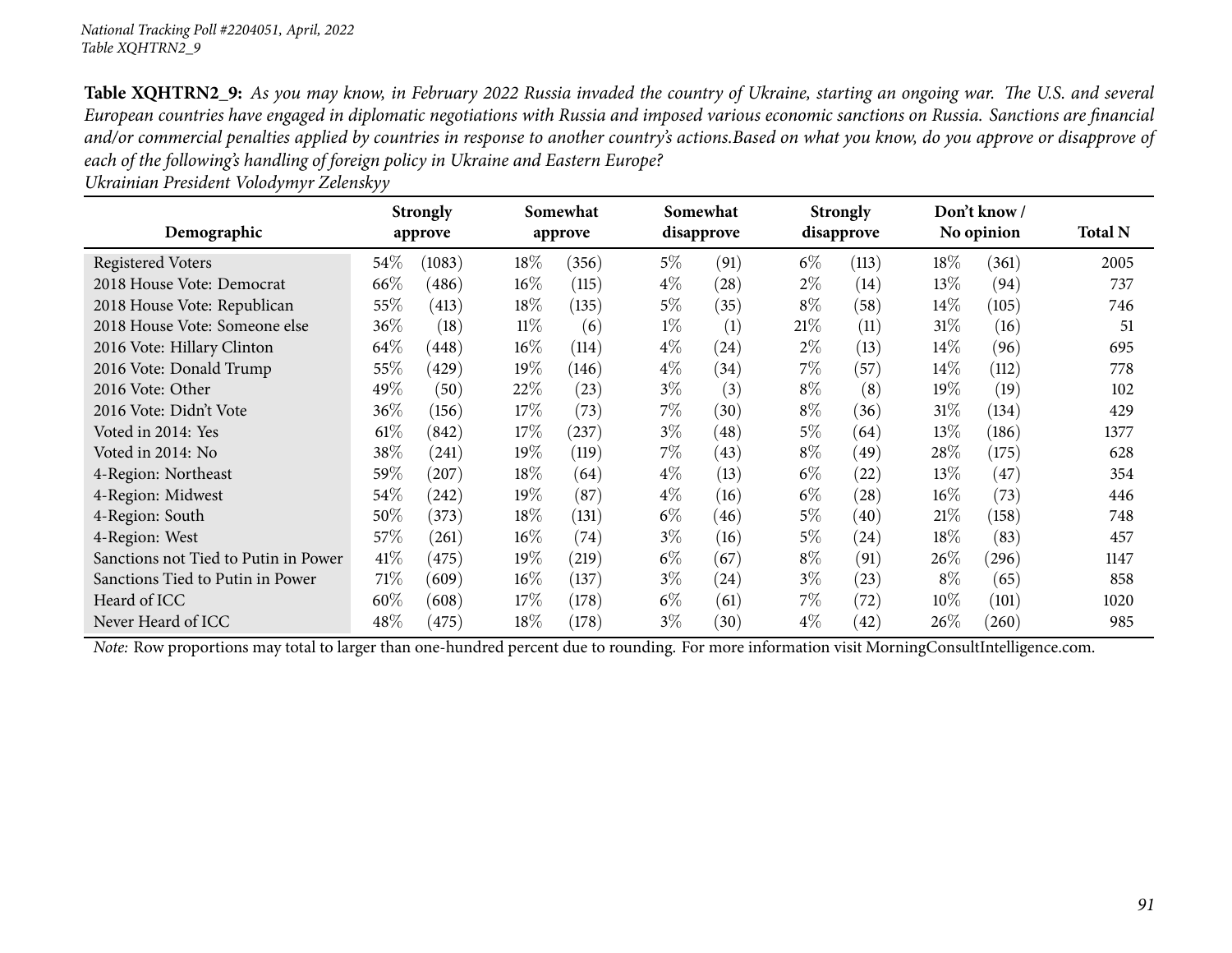|                          |         | <b>Strongly</b> | Somewhat |         | Somewhat<br>disapprove |       |        | <b>Strongly</b> |        | Don't know/ |                |
|--------------------------|---------|-----------------|----------|---------|------------------------|-------|--------|-----------------|--------|-------------|----------------|
| Demographic              | approve |                 |          | approve |                        |       |        | disapprove      |        | No opinion  | <b>Total N</b> |
| Registered Voters        | 18%     | (371)           | 34%      | (678)   | 14\%                   | (273) | $9\%$  | (184)           | 25%    | (499)       | 2005           |
| Gender: Male             | 23%     | (214)           | 35%      | (334)   | $14\%$                 | (133) | $10\%$ | (95)            | 18%    | (169)       | 945            |
| Gender: Female           | 15%     | (157)           | 32%      | (344)   | 13%                    | (140) | $8\%$  | (89)            | 31\%   | (330)       | 1060           |
| Age: 18-34               | 18%     | (95)            | 25%      | (129)   | 12%                    | (61)  | 7%     | (34)            | 38\%   | (196)       | 516            |
| Age: 35-44               | 12%     | (37)            | 34%      | (104)   | 12%                    | (38)  | 12%    | (37)            | 30%    | (91)        | 308            |
| Age: 45-64               | 18%     | (119)           | 36%      | (248)   | 17%                    | (116) | $9\%$  | (60)            | 20%    | (139)       | 682            |
| Age: 65+                 | 24\%    | (119)           | 39%      | (196)   | $12\%$                 | (58)  | $11\%$ | (53)            | 15%    | (73)        | 499            |
| GenZers: 1997-2012       | 20%     | (35)            | 22%      | (40)    | 12%                    | (22)  | 7%     | (13)            | 39%    | (70)        | 181            |
| Millennials: 1981-1996   | 16%     | (90)            | 30%      | (170)   | 12%                    | (70)  | $8\%$  | (48)            | 33%    | (187)       | 564            |
| GenXers: 1965-1980       | 17%     | (80)            | 32%      | (145)   | $16\%$                 | (72)  | $9\%$  | (41)            | 27%    | (122)       | 460            |
| Baby Boomers: 1946-1964  | 20%     | (148)           | 40%      | (292)   | 14%                    | (105) | $11\%$ | (79)            | 15\%   | (111)       | 735            |
| PID: Dem (no lean)       | 28%     | (205)           | 38%      | (272)   | $9\%$                  | (64)  | $3\%$  | (19)            | 23%    | (164)       | 723            |
| PID: Ind (no lean)       | 18\%    | (102)           | 32%      | (184)   | 14%                    | (81)  | $8\%$  | (48)            | 28\%   | (158)       | 574            |
| PID: Rep (no lean)       | $9\%$   | (64)            | $31\%$   | (222)   | 18%                    | (128) | 17%    | (117)           | 25%    | (177)       | 708            |
| PID/Gender: Dem Men      | 34\%    | (109)           | 39%      | (124)   | $8\%$                  | (26)  | $3\%$  | (11)            | $15\%$ | (48)        | 318            |
| PID/Gender: Dem Women    | 24\%    | (96)            | 37%      | (148)   | $9\%$                  | (37)  | $2\%$  | (9)             | 29%    | (116)       | 405            |
| PID/Gender: Ind Men      | $21\%$  | (65)            | 33%      | (101)   | $16\%$                 | (49)  | $9\%$  | (27)            | 21%    | (63)        | 306            |
| PID/Gender: Ind Women    | 14%     | (37)            | 31%      | (84)    | 12%                    | (32)  | $8\%$  | (21)            | 35%    | (95)        | 268            |
| PID/Gender: Rep Men      | 12%     | (40)            | 34%      | (109)   | 18%                    | (58)  | 18%    | (57)            | 18%    | (58)        | 322            |
| PID/Gender: Rep Women    | $6\%$   | (24)            | 29%      | (112)   | 18%                    | (71)  | 16%    | (60)            | $31\%$ | (120)       | 386            |
| Ideo: Liberal (1-3)      | 28%     | (159)           | 43%      | (243)   | $9\%$                  | (50)  | $3\%$  | (19)            | 17%    | (98)        | 569            |
| Ideo: Moderate (4)       | 20%     | (106)           | 34%      | (178)   | 14%                    | (76)  | $6\%$  | (30)            | 26%    | (136)       | 525            |
| Ideo: Conservative (5-7) | 12%     | (90)            | $31\%$   | (237)   | 17\%                   | (133) | 17%    | (132)           | 23\%   | (178)       | 771            |
| Educ: < College          | $16\%$  | (194)           | 29%      | (351)   | 15\%                   | (184) | 10%    | (124)           | 30\%   | (357)       | 1211           |
| Educ: Bachelors degree   | 23%     | (116)           | 41\%     | (206)   | 10%                    | (52)  | $8\%$  | (41)            | 17%    | (87)        | 503            |
| Educ: Post-grad          | 20%     | (60)            | 41\%     | (121)   | 13%                    | (37)  | $6\%$  | (19)            | 19%    | (55)        | 291            |

*NATO (The North Atlantic Treaty Organization)*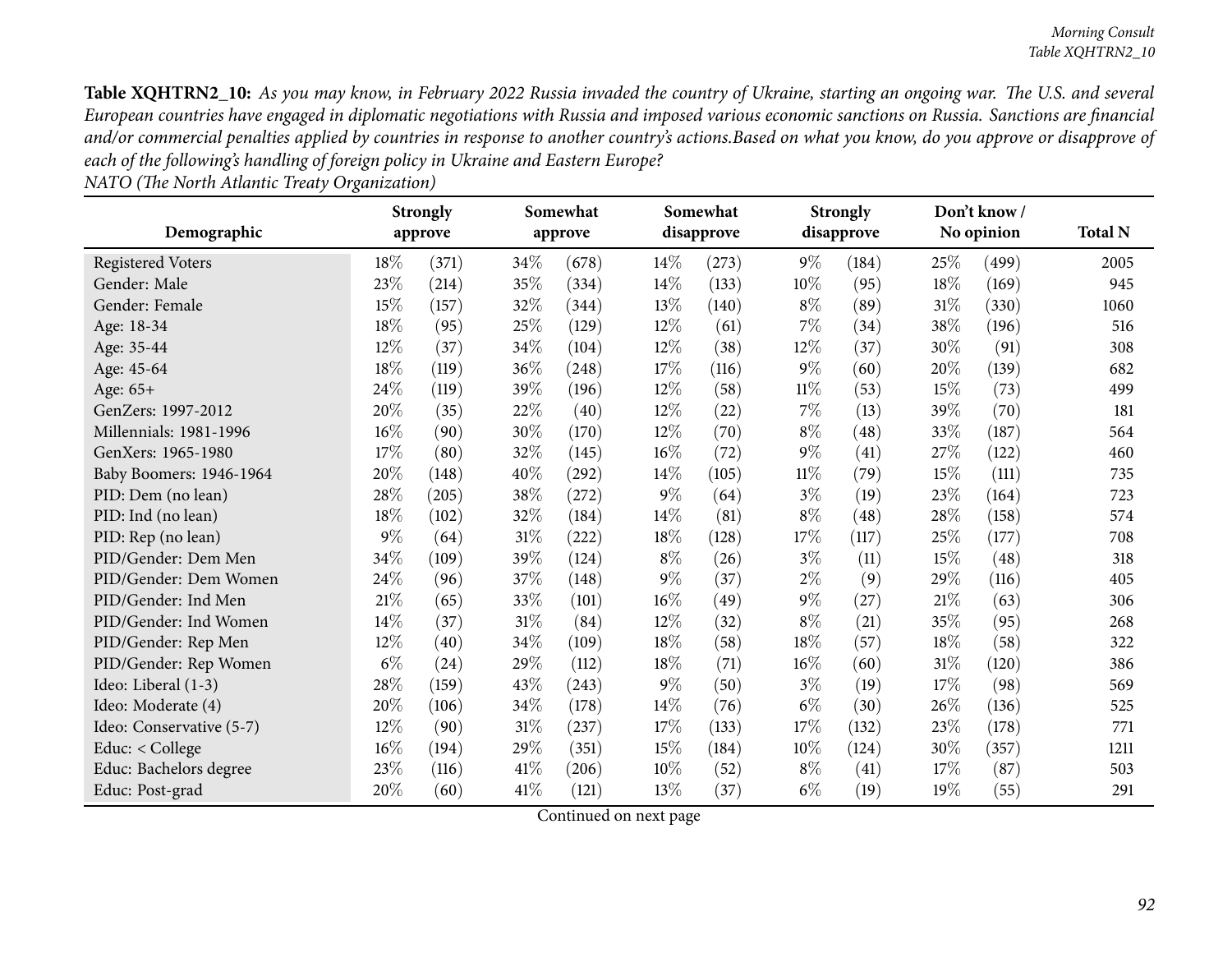|                                   |         | <b>Strongly</b> | Somewhat |         | Somewhat |            | <b>Strongly</b> |                   | Don't know/ |            |                |
|-----------------------------------|---------|-----------------|----------|---------|----------|------------|-----------------|-------------------|-------------|------------|----------------|
| Demographic                       | approve |                 |          | approve |          | disapprove |                 | disapprove        |             | No opinion | <b>Total N</b> |
| Registered Voters                 | 18%     | (371)           | 34%      | (678)   | 14\%     | (273)      | $9\%$           | (184)             | 25%         | (499)      | 2005           |
| Income: Under 50k                 | 18%     | (139)           | 29%      | (227)   | 12%      | (93)       | $9\%$           | (71)              | 33%         | (262)      | 791            |
| Income: 50k-100k                  | 20%     | (151)           | 34%      | (260)   | 13%      | (99)       | $11\%$          | (81)              | 22%         | (171)      | 762            |
| Income: 100k+                     | 18%     | (81)            | 42%      | (191)   | 18%      | (81)       | 7%              | (32)              | 15%         | (66)       | 452            |
| Ethnicity: White                  | $18\%$  | (285)           | 36%      | (555)   | 14%      | (219)      | 10%             | (151)             | 22%         | (339)      | 1549           |
| Ethnicity: Hispanic               | 20%     | (45)            | 30%      | (67)    | 14\%     | (32)       | $11\%$          | (24)              | 25%         | (55)       | 223            |
| Ethnicity: Black                  | 19%     | (49)            | 24%      | (60)    | 10%      | (25)       | $5\%$           | (12)              | 42%         | (106)      | 252            |
| Ethnicity: Other                  | 18%     | (37)            | 31%      | (63)    | 14\%     | (30)       | 10%             | (21)              | 27%         | (54)       | 204            |
| All Christian                     | 18%     | (176)           | 38\%     | (372)   | 16%      | (154)      | 12%             | (114)             | $16\%$      | (155)      | 970            |
| All Non-Christian                 | 33%     | (26)            | 29%      | (24)    | $9\%$    | (7)        | $4\%$           | (3)               | 25%         | (20)       | 80             |
| Atheist                           | 19%     | (16)            | 39%      | (32)    | 19%      | (16)       | $4\%$           | $\left( 4\right)$ | 19%         | (16)       | 84             |
| Agnostic/Nothing in particular    | 19%     | (99)            | 31%      | (156)   | 11%      | (57)       | $6\%$           | (31)              | 33%         | (168)      | 511            |
| Something Else                    | 15%     | (54)            | 26%      | (94)    | 11%      | (39)       | $9\%$           | (32)              | 39%         | (142)      | 360            |
| Religious Non-Protestant/Catholic | 28%     | (29)            | 32%      | (34)    | 11%      | (11)       | $3\%$           | (3)               | 26%         | (27)       | 105            |
| Evangelical                       | 14%     | (70)            | 30%      | (155)   | 17%      | (86)       | $11\%$          | (58)              | 29%         | (148)      | 518            |
| Non-Evangelical                   | 20%     | (151)           | 38%      | (296)   | 13%      | (101)      | $11\%$          | (84)              | 18%         | (140)      | 772            |
| Community: Urban                  | $21\%$  | (97)            | 33%      | (149)   | 12%      | (55)       | 10%             | (46)              | 23%         | (105)      | 452            |
| Community: Suburban               | 20%     | (200)           | 35%      | (358)   | 15%      | (149)      | 10%             | (98)              | 21%         | (216)      | 1020           |
| Community: Rural                  | 14%     | (74)            | 32%      | (172)   | 13%      | (69)       | 7%              | (40)              | 34%         | (179)      | 533            |
| <b>Employ: Private Sector</b>     | 17%     | (126)           | 35%      | (255)   | 16%      | (115)      | 10%             | (71)              | 22%         | (163)      | 730            |
| <b>Employ: Government</b>         | 17%     | (24)            | 38%      | (53)    | 10%      | (14)       | $3\%$           | $\left( 4\right)$ | 32%         | (44)       | 140            |
| Employ: Self-Employed             | 22%     | (38)            | 29%      | (49)    | $6\%$    | (11)       | 13%             | (22)              | 30%         | (51)       | 172            |
| Employ: Homemaker                 | 13%     | (18)            | 27%      | (36)    | 19%      | (25)       | 10%             | (14)              | 31%         | (41)       | 133            |
| Employ: Student                   | 15%     | (9)             | 32%      | (19)    | 15%      | (9)        | $4\%$           | (2)               | 34%         | (20)       | 58             |
| Employ: Retired                   | 23%     | (121)           | 40%      | (210)   | 12%      | (63)       | 10%             | (53)              | 15%         | (80)       | 526            |
| Employ: Unemployed                | 17%     | (27)            | 18%      | (28)    | 15%      | (23)       | $8\%$           | (13)              | 41\%        | (65)       | 156            |
| Employ: Other                     | $8\%$   | (7)             | 32%      | (28)    | 15%      | (14)       | $5\%$           | $\left( 4\right)$ | 41\%        | (36)       | 89             |

*NATO (The North Atlantic Treaty Organization)*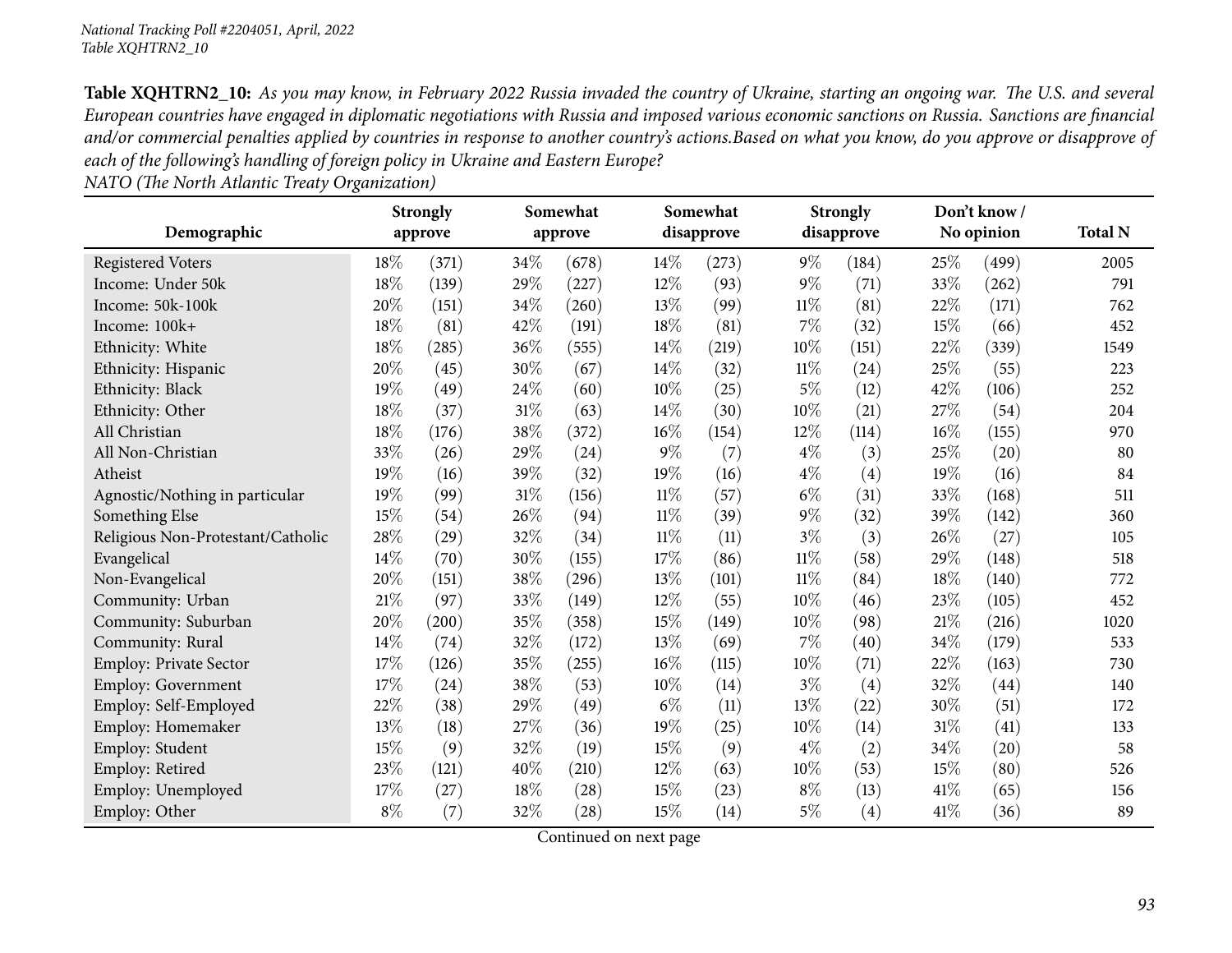| Demographic                          |        | <b>Strongly</b><br>approve |      | Somewhat<br>approve |        | Somewhat<br>disapprove |        | <b>Strongly</b><br>disapprove |        | Don't know/<br>No opinion | <b>Total N</b> |
|--------------------------------------|--------|----------------------------|------|---------------------|--------|------------------------|--------|-------------------------------|--------|---------------------------|----------------|
|                                      | 18%    |                            | 34%  |                     | $14\%$ |                        | $9\%$  |                               | 25\%   | (499)                     | 2005           |
| <b>Registered Voters</b>             |        | (371)                      |      | (678)               |        | (273)                  |        | (184)                         |        |                           |                |
| Military HH: Yes                     | 21\%   | (76)                       | 30%  | (111)               | 18%    | (65)                   | $11\%$ | (42)                          | 20%    | (74)                      | 368            |
| Military HH: No                      | 18%    | (295)                      | 35%  | (567)               | 13\%   | (208)                  | $9\%$  | (142)                         | 26%    | (426)                     | 1637           |
| RD/WT: Right Direction               | 32%    | (209)                      | 41\% | (265)               | $7\%$  | (43)                   | $2\%$  | (13)                          | 19%    | (122)                     | 651            |
| RD/WT: Wrong Track                   | 12%    | (162)                      | 31%  | (413)               | 17%    | (230)                  | 13%    | (171)                         | 28%    | (378)                     | 1354           |
| Biden Job Approve                    | 29%    | (245)                      | 42%  | (349)               | $8\%$  | (66)                   | $2\%$  | (18)                          | 19%    | (157)                     | 835            |
| Biden Job Disapprove                 | $11\%$ | (121)                      | 29%  | (322)               | 18%    | (204)                  | 15%    | (166)                         | 27%    | (295)                     | 1109           |
| <b>Biden Job Strongly Approve</b>    | 46%    | (156)                      | 31%  | (107)               | $8\%$  | (26)                   | $2\%$  | (8)                           | 13%    | (45)                      | 342            |
| Biden Job Somewhat Approve           | 18%    | (89)                       | 49%  | (242)               | $8\%$  | (40)                   | $2\%$  | (10)                          | 23%    | (112)                     | 492            |
| Biden Job Somewhat Disapprove        | 15%    | (43)                       | 37%  | (109)               | 15%    | (43)                   | $3\%$  | (10)                          | 30%    | (86)                      | 290            |
| <b>Biden Job Strongly Disapprove</b> | 10%    | (78)                       | 26%  | (214)               | 20%    | (161)                  | 19%    | (156)                         | 26%    | (209)                     | 819            |
| Favorable of Biden                   | 29%    | (253)                      | 42%  | (361)               | $7\%$  | (64)                   | $2\%$  | (15)                          | 19%    | (166)                     | 859            |
| Unfavorable of Biden                 | 10%    | (106)                      | 29%  | (310)               | 19%    | (207)                  | 16%    | (168)                         | 26%    | (282)                     | 1073           |
| Very Favorable of Biden              | 42%    | (161)                      | 33%  | (127)               | $9\%$  | (33)                   | $1\%$  | (4)                           | 14%    | (54)                      | 379            |
| Somewhat Favorable of Biden          | 19%    | (93)                       | 49%  | (234)               | $6\%$  | (30)                   | $2\%$  | (11)                          | 23%    | (112)                     | 480            |
| Somewhat Unfavorable of Biden        | 14%    | (34)                       | 37%  | (92)                | 17%    | (43)                   | $4\%$  | (10)                          | 28%    | (71)                      | 249            |
| Very Unfavorable of Biden            | $9\%$  | (73)                       | 26%  | (218)               | 20%    | (164)                  | 19%    | (158)                         | 26%    | (211)                     | 824            |
| #1 Issue: Economy                    | 15%    | (123)                      | 34%  | (275)               | 15%    | (124)                  | 10%    | (79)                          | 27%    | (220)                     | 821            |
| #1 Issue: Security                   | 14%    | (45)                       | 35%  | (114)               | 19%    | (62)                   | 15%    | (50)                          | 18%    | (59)                      | 329            |
| #1 Issue: Health Care                | 26%    | (47)                       | 35%  | (63)                | $10\%$ | (18)                   | $5\%$  | (10)                          | 23%    | (42)                      | 180            |
| #1 Issue: Medicare / Social Security | 24%    | (51)                       | 45%  | (96)                | $7\%$  | (15)                   | $5\%$  | (11)                          | 19%    | (40)                      | 214            |
| #1 Issue: Women's Issues             | 25%    | (24)                       | 26%  | (24)                | $11\%$ | (11)                   | $3\%$  | (2)                           | 35%    | (33)                      | 95             |
| #1 Issue: Education                  | 10%    | (8)                        | 37%  | (31)                | 12%    | (10)                   | $5\%$  | (4)                           | 36%    | (29)                      | 82             |
| #1 Issue: Energy                     | 26%    | (45)                       | 26%  | (45)                | $14\%$ | (23)                   | $5\%$  | (9)                           | 29%    | (50)                      | 172            |
| #1 Issue: Other                      | 24%    | (27)                       | 27%  | (31)                | $8\%$  | (9)                    | 17%    | (19)                          | 23%    | (26)                      | 112            |
| 2020 Vote: Joe Biden                 | 27%    | (258)                      | 40%  | (383)               | $8\%$  | (77)                   | $3\%$  | (31)                          | $21\%$ | (200)                     | 949            |
| 2020 Vote: Donald Trump              | 10%    | (85)                       | 29%  | (252)               | 19%    | (167)                  | 17%    | (144)                         | 25%    | (220)                     | 867            |
| 2020 Vote: Didn't Vote               | 15%    | (23)                       | 18%  | (28)                | 15%    | (24)                   | $4\%$  | (7)                           | 47%    | (72)                      | 153            |

*NATO (The North Atlantic Treaty Organization)*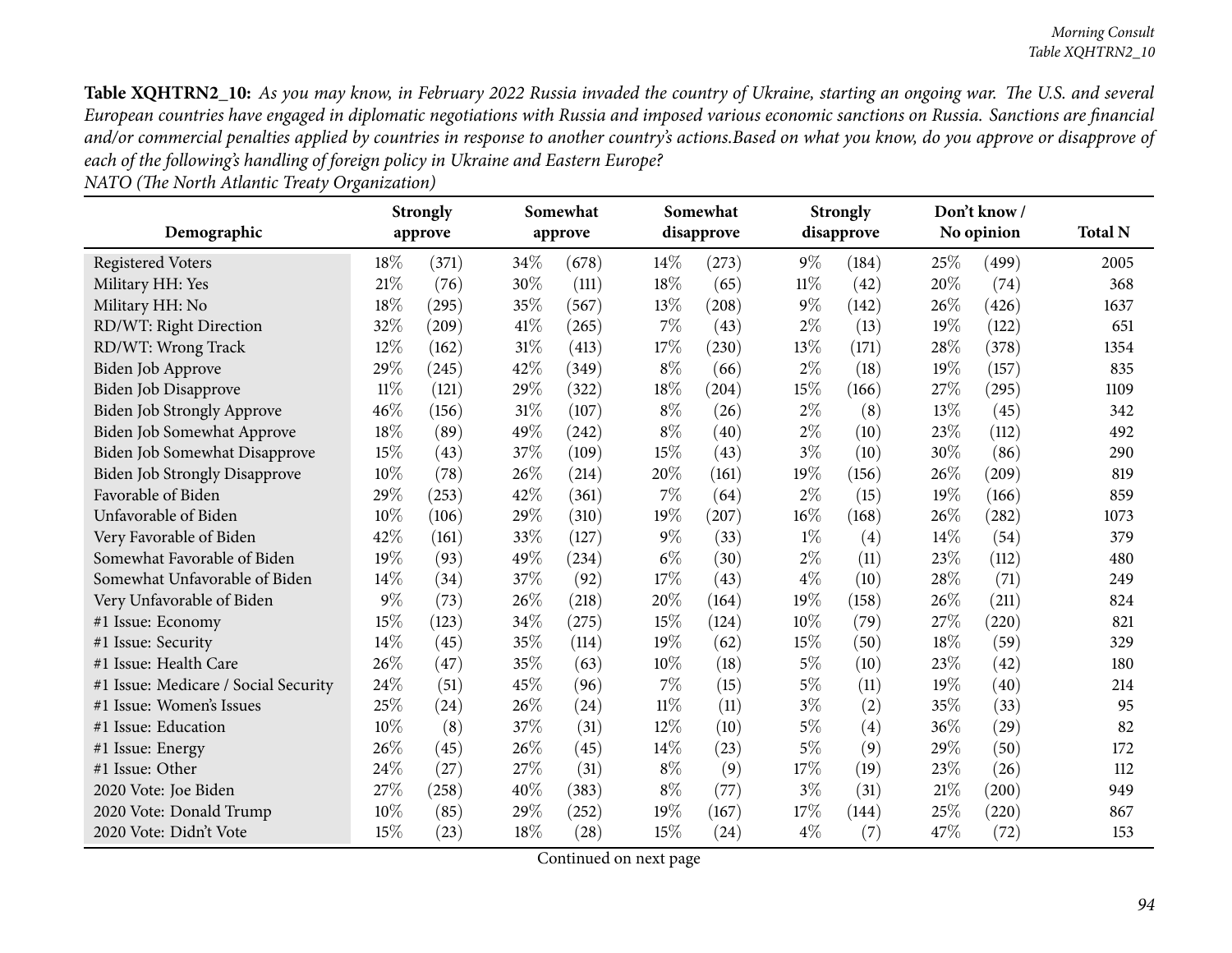|                                      |        | <b>Strongly</b> |        | Somewhat |        | Somewhat   |        | <b>Strongly</b> |        | Don't know / |                |
|--------------------------------------|--------|-----------------|--------|----------|--------|------------|--------|-----------------|--------|--------------|----------------|
| Demographic                          |        | approve         |        | approve  |        | disapprove |        | disapprove      |        | No opinion   | <b>Total N</b> |
| <b>Registered Voters</b>             | $18\%$ | (371)           | $34\%$ | (678)    | $14\%$ | (273)      | $9\%$  | (184)           | 25%    | (499)        | 2005           |
| 2018 House Vote: Democrat            | 29%    | (213)           | 41%    | (302)    | $9\%$  | (63)       | $3\%$  | (25)            | $18\%$ | (134)        | 737            |
| 2018 House Vote: Republican          | $11\%$ | (84)            | 31%    | (234)    | 19%    | (143)      | 17%    | (123)           | 22%    | (163)        | 746            |
| 2018 House Vote: Someone else        | $19\%$ | (10)            | $30\%$ | (15)     | 11%    | (6)        | $5\%$  | (3)             | 35%    | (18)         | 51             |
| 2016 Vote: Hillary Clinton           | 29\%   | (199)           | 41%    | (285)    | $7\%$  | (50)       | $2\%$  | (17)            | 21%    | (144)        | 695            |
| 2016 Vote: Donald Trump              | $11\%$ | (88)            | 31%    | (243)    | $19\%$ | (146)      | $16\%$ | (126)           | 23\%   | (175)        | 778            |
| 2016 Vote: Other                     | $13\%$ | (13)            | $39\%$ | (40)     | 20%    | (21)       | $11\%$ | (11)            | 17%    | (17)         | 102            |
| 2016 Vote: Didn't Vote               | $16\%$ | (71)            | 25%    | (109)    | 13%    | (57)       | $7\%$  | (30)            | 38\%   | (163)        | 429            |
| Voted in 2014: Yes                   | 20%    | (278)           | $36\%$ | (501)    | $13\%$ | (184)      | $10\%$ | (142)           | $20\%$ | $^{'}273)$   | 1377           |
| Voted in 2014: No                    | $15\%$ | (92)            | 28\%   | (177)    | $14\%$ | (89)       | $7\%$  | (42)            | 36\%   | (227)        | 628            |
| 4-Region: Northeast                  | $17\%$ | (59)            | $39\%$ | (139)    | 13%    | (45)       | $9\%$  | (32)            | 22%    | (79)         | 354            |
| 4-Region: Midwest                    | $16\%$ | (72)            | $35\%$ | (157)    | $12\%$ | (55)       | $10\%$ | (44)            | $26\%$ | (118)        | 446            |
| 4-Region: South                      | $18\%$ | (136)           | 32\%   | (240)    | $14\%$ | (103)      | $10\%$ | (72)            | $26\%$ | (197)        | 748            |
| 4-Region: West                       | 23\%   | (103)           | 31%    | (142)    | $15\%$ | (70)       | $8\%$  | (36)            | 23\%   | (106)        | 457            |
| Sanctions not Tied to Putin in Power | 15%    | (175)           | 29\%   | (337)    | 12\%   | (143)      | $10\%$ | (114)           | 33\%   | (378)        | 1147           |
| Sanctions Tied to Putin in Power     | 23\%   | (195)           | $40\%$ | (341)    | 15%    | (130)      | $8\%$  | (70)            | $14\%$ | (121)        | 858            |
| Heard of ICC                         | 20%    | (205)           | $39\%$ | (393)    | $16\%$ | (164)      | $11\%$ | (112)           | 14%    | (145)        | 1020           |
| Never Heard of ICC                   | $17\%$ | (166)           | $29\%$ | (285)    | 11%    | (109)      | 7%     | (72)            | 36%    | (354)        | 985            |

*NATO (The North Atlantic Treaty Organization)*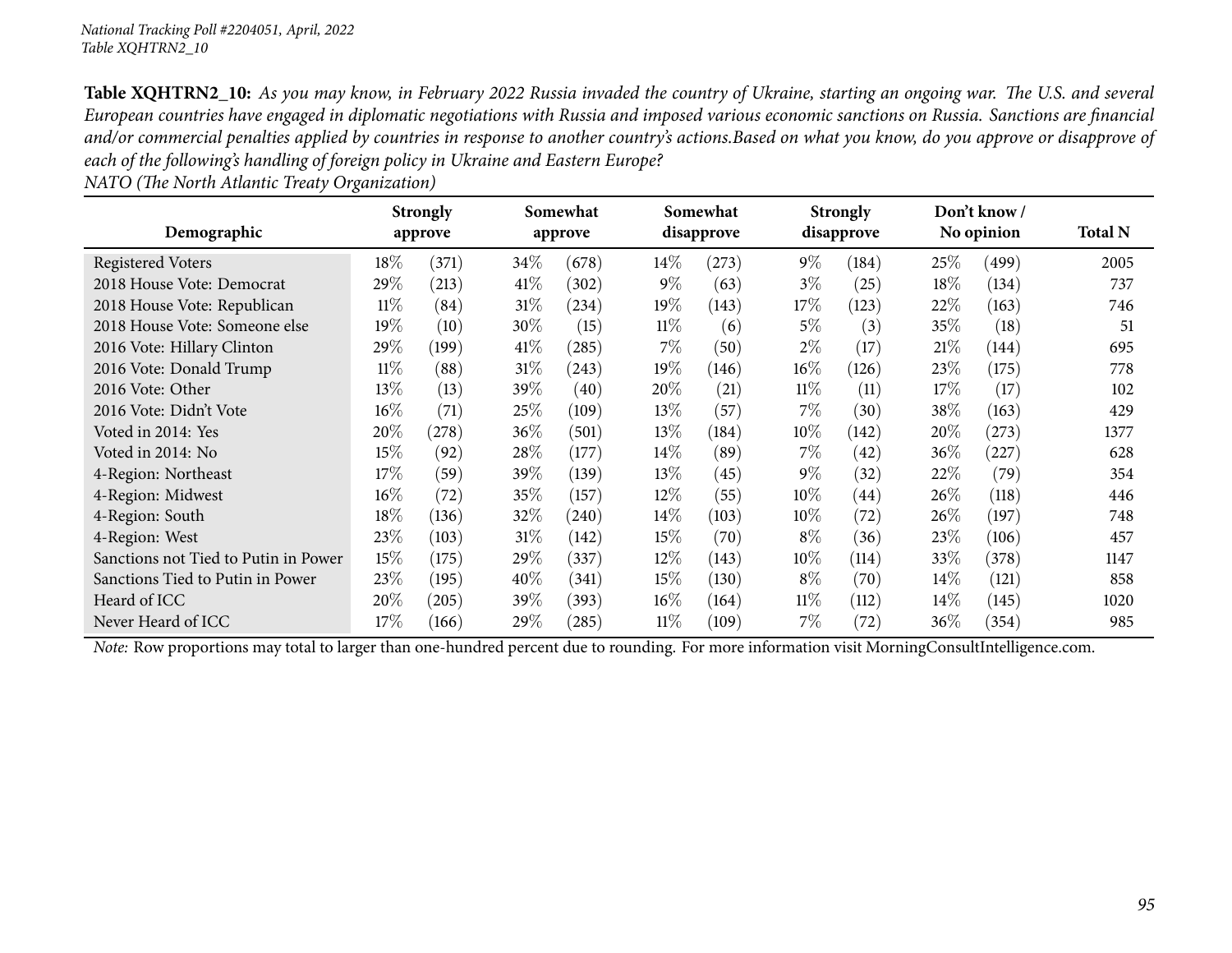| sian Presiaent viaaimir Putin |       |                            |       |                     |       |                        |                              |      |  |
|-------------------------------|-------|----------------------------|-------|---------------------|-------|------------------------|------------------------------|------|--|
| Demographic                   |       | <b>Strongly</b><br>approve |       | Somewhat<br>approve |       | Somewhat<br>disapprove | <b>Strongly</b><br>disapprov |      |  |
| gistered Voters               | $2\%$ | (44)                       | $3\%$ | (57)                | $6\%$ | (117)                  | 78%                          | 1574 |  |
| nder: Male                    | $3\%$ | (31)                       | $3\%$ | (31)                | $6\%$ | (61)                   | 78\%                         | (74  |  |
| nder: Female                  | $1\%$ | (13)                       | $2\%$ | (26)                | $5\%$ | (57)                   | 79%                          | 832  |  |
| e: 18-34                      | $4\%$ | (19)                       | $7\%$ | (36)                | $7\%$ | (35)                   | 63\%                         | 324  |  |
| e: 35-44                      | $3\%$ | $\left( 9\right)$          | $3\%$ | (10)                | 7%    | (23)                   | 73\%                         | 225  |  |
| e: 45-64                      | $2\%$ | (13)                       | $1\%$ | (9)                 | $6\%$ | (41)                   | 83%                          | 565  |  |
| e: 65+                        | $1\%$ | (3)                        |       | (2)                 | $4\%$ | $^{'}18)$              | 92%                          | 460  |  |
|                               |       |                            |       |                     |       |                        |                              |      |  |

*Russian President Vladimir Putin*

|                          |       | <b>Strongly</b> |                   | Somewhat |       | Somewhat           |        | <b>Strongly</b> |        | Don't know/ |                |
|--------------------------|-------|-----------------|-------------------|----------|-------|--------------------|--------|-----------------|--------|-------------|----------------|
| Demographic              |       | approve         |                   | approve  |       | disapprove         |        | disapprove      |        | No opinion  | <b>Total N</b> |
| <b>Registered Voters</b> | $2\%$ | (44)            | $3\%$             | (57)     | $6\%$ | (117)              | 78\%   | (1574)          | $11\%$ | (213)       | 2005           |
| Gender: Male             | $3\%$ | (31)            | $3\%$             | (31)     | $6\%$ | (61)               | 78%    | (741)           | $9\%$  | (80)        | 945            |
| Gender: Female           | $1\%$ | (13)            | $2\%$             | (26)     | $5\%$ | (57)               | 79%    | (832)           | 12\%   | (132)       | 1060           |
| Age: 18-34               | $4\%$ | (19)            | 7%                | (36)     | 7%    | (35)               | 63%    | (324)           | 20%    | (101)       | 516            |
| Age: 35-44               | $3\%$ | (9)             | $3\%$             | (10)     | $7\%$ | (23)               | 73%    | (225)           | 13%    | (41)        | 308            |
| Age: 45-64               | $2\%$ | (13)            | $1\%$             | (9)      | $6\%$ | (41)               | 83%    | (565)           | $8\%$  | (54)        | 682            |
| Age: 65+                 | $1\%$ | (3)             | $\qquad \qquad -$ | (2)      | $4\%$ | (18)               | 92%    | (460)           | $3\%$  | (16)        | 499            |
| GenZers: 1997-2012       | $3\%$ | (6)             | $8\%$             | (15)     | 10%   | (18)               | 55%    | (99)            | 24\%   | (43)        | 181            |
| Millennials: 1981-1996   | $4\%$ | (20)            | $5\%$             | (31)     | $6\%$ | (34)               | 71\%   | (398)           | $14\%$ | (81)        | 564            |
| GenXers: 1965-1980       | $2\%$ | (9)             | $2\%$             | (9)      | 7%    | (34)               | 77\%   | (352)           | 12\%   | (56)        | 460            |
| Baby Boomers: 1946-1964  | $1\%$ | (9)             |                   | (3)      | $4\%$ | (30)               | 90%    | (661)           | $4\%$  | (32)        | 735            |
| PID: Dem (no lean)       | $2\%$ | (16)            | $3\%$             | (22)     | $6\%$ | (43)               | $81\%$ | (588)           | $8\%$  | (55)        | 723            |
| PID: Ind (no lean)       | $3\%$ | (20)            | $3\%$             | (18)     | $4\%$ | (25)               | 76%    | (434)           | 13\%   | (77)        | 574            |
| PID: Rep (no lean)       | $1\%$ | (9)             | $2\%$             | (17)     | $7\%$ | (49)               | 78%    | (551)           | $11\%$ | (81)        | 708            |
| PID/Gender: Dem Men      | $4\%$ | (13)            | $3\%$             | (10)     | $8\%$ | (26)               | 80%    | (254)           | $4\%$  | (14)        | 318            |
| PID/Gender: Dem Women    | $1\%$ | (3)             | $3\%$             | (11)     | $4\%$ | (17)               | 82%    | (334)           | 10%    | (40)        | 405            |
| PID/Gender: Ind Men      | $4\%$ | (12)            | $2\%$             | (7)      | $4\%$ | (12)               | 78\%   | (239)           | 11%    | (35)        | 306            |
| PID/Gender: Ind Women    | $3\%$ | (8)             | $4\%$             | (11)     | $5\%$ | (13)               | 73%    | (195)           | $16\%$ | (42)        | 268            |
| PID/Gender: Rep Men      | $2\%$ | (7)             | $4\%$             | (14)     | $7\%$ | (22)               | 77\%   | (248)           | 10%    | (31)        | 322            |
| PID/Gender: Rep Women    | $1\%$ | (2)             | $1\%$             | (4)      | 7%    | (27)               | 79%    | (303)           | 13%    | (50)        | 386            |
| Ideo: Liberal (1-3)      | $3\%$ | (18)            | $4\%$             | (21)     | $4\%$ | $\left( 22\right)$ | 86%    | (489)           | $3\%$  | (20)        | 569            |
| Ideo: Moderate (4)       | $1\%$ | (6)             | $3\%$             | (16)     | $6\%$ | (32)               | 77%    | (402)           | 13\%   | (69)        | 525            |
| Ideo: Conservative (5-7) | $2\%$ | (18)            | $2\%$             | (18)     | $7\%$ | (54)               | 79%    | (612)           | $9\%$  | (69)        | 771            |
| Educ: < College          | $2\%$ | (28)            | $3\%$             | (32)     | $7\%$ | (82)               | 75\%   | (906)           | 13\%   | (163)       | 1211           |
| Educ: Bachelors degree   | $2\%$ | (10)            | $3\%$             | (13)     | $4\%$ | (21)               | 85%    | (427)           | $6\%$  | (31)        | 503            |
| Educ: Post-grad          | $2\%$ | (6)             | $4\%$             | (12)     | $5\%$ | (14)               | 83%    | (241)           | $6\%$  | (18)        | 291            |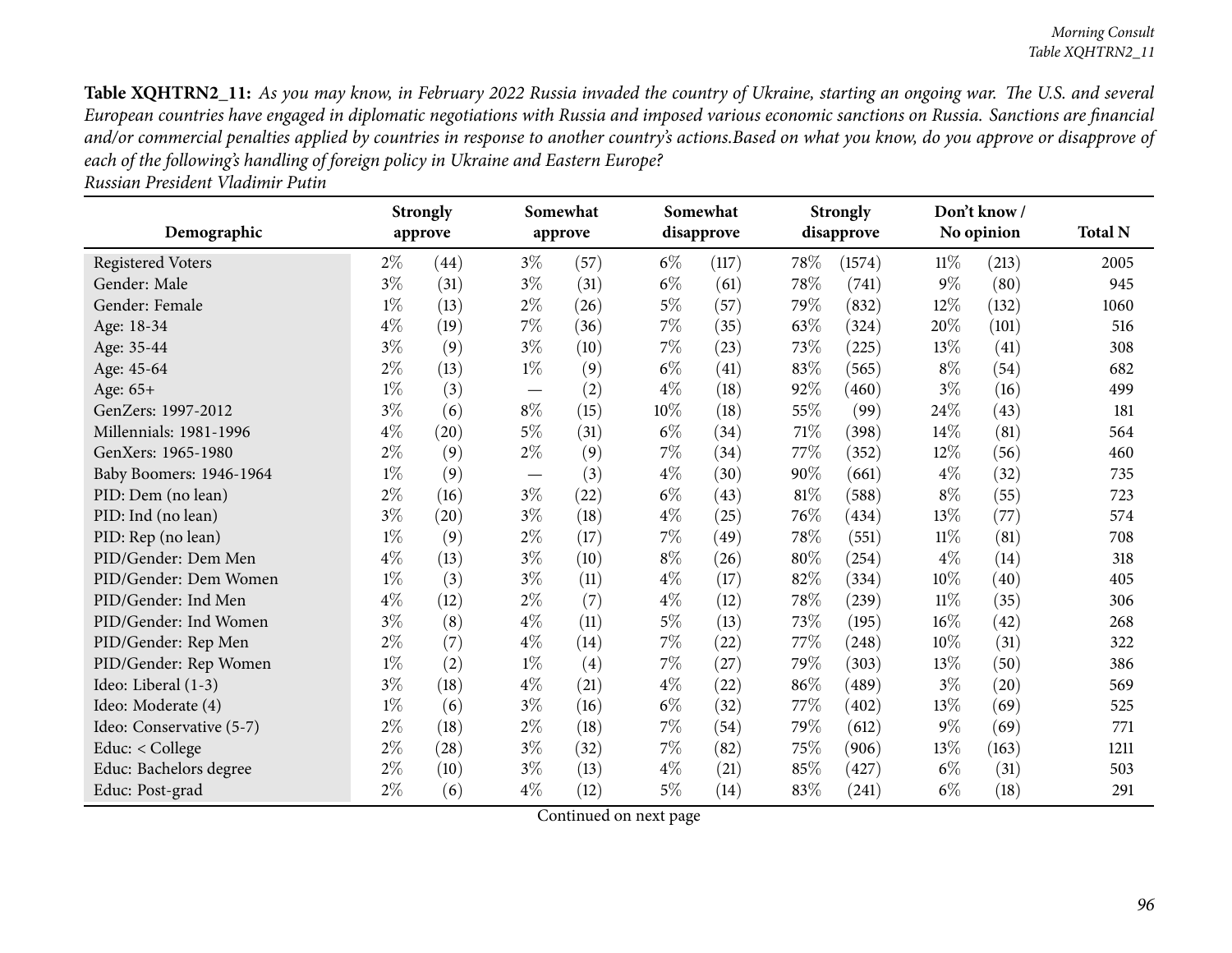*Russian President Vladimir Putin*

|                                   |       | <b>Strongly</b>   |       | Somewhat           |       | Somewhat   |      | <b>Strongly</b> |        | Don't know/ |                |
|-----------------------------------|-------|-------------------|-------|--------------------|-------|------------|------|-----------------|--------|-------------|----------------|
| Demographic                       |       | approve           |       | approve            |       | disapprove |      | disapprove      |        | No opinion  | <b>Total N</b> |
| <b>Registered Voters</b>          | $2\%$ | (44)              | $3\%$ | (57)               | $6\%$ | (117)      | 78\% | (1574)          | $11\%$ | (213)       | 2005           |
| Income: Under 50k                 | $3\%$ | (22)              | $3\%$ | (22)               | 7%    | (56)       | 71%  | (560)           | 17%    | (132)       | 791            |
| Income: 50k-100k                  | $2\%$ | (12)              | $3\%$ | (22)               | $5\%$ | (41)       | 83%  | (634)           | $7\%$  | (53)        | 762            |
| Income: 100k+                     | $2\%$ | (10)              | $3\%$ | (13)               | $5\%$ | (21)       | 84%  | (380)           | $6\%$  | (27)        | 452            |
| Ethnicity: White                  | $2\%$ | (29)              | $2\%$ | (35)               | $6\%$ | (87)       | 83%  | (1278)          | $8\%$  | (120)       | 1549           |
| Ethnicity: Hispanic               | $5\%$ | (11)              | $4\%$ | (9)                | $4\%$ | (10)       | 80%  | (178)           | $7\%$  | (16)        | 223            |
| Ethnicity: Black                  | $3\%$ | (7)               | $5\%$ | (12)               | $9\%$ | (22)       | 60%  | (152)           | 23%    | (58)        | 252            |
| Ethnicity: Other                  | $4\%$ | (8)               | 5%    | (9)                | $4\%$ | (8)        | 70%  | (144)           | 17%    | (34)        | 204            |
| All Christian                     | $2\%$ | (20)              | $3\%$ | (26)               | $6\%$ | (60)       | 83%  | (807)           | $6\%$  | (57)        | 970            |
| All Non-Christian                 | $2\%$ | (2)               | $7\%$ | (6)                | $3\%$ | (2)        | 75%  | (60)            | 13\%   | (10)        | 80             |
| Atheist                           | $1\%$ | (1)               | $1\%$ | (1)                | $1\%$ | (1)        | 90%  | (75)            | $7\%$  | (6)         | 84             |
| Agnostic/Nothing in particular    | $2\%$ | (10)              | $3\%$ | (13)               | $6\%$ | (31)       | 73%  | (372)           | 17%    | (85)        | 511            |
| Something Else                    | $3\%$ | (12)              | $3\%$ | (11)               | $6\%$ | (23)       | 72%  | (260)           | 15%    | (54)        | 360            |
| Religious Non-Protestant/Catholic | $2\%$ | (2)               | $5\%$ | (6)                | $5\%$ | (6)        | 77%  | (81)            | 10%    | (11)        | 105            |
| Evangelical                       | $2\%$ | (12)              | $4\%$ | (21)               | 7%    | (38)       | 76%  | (393)           | 10%    | (54)        | 518            |
| Non-Evangelical                   | $3\%$ | (20)              | $2\%$ | (13)               | 5%    | (41)       | 83%  | (642)           | $7\%$  | (55)        | 772            |
| Community: Urban                  | $4\%$ | (16)              | $5\%$ | (23)               | $4\%$ | (20)       | 74\% | (334)           | 13%    | (59)        | 452            |
| Community: Suburban               | $2\%$ | (17)              | $2\%$ | (23)               | $6\%$ | (60)       | 82%  | (838)           | $8\%$  | (82)        | 1020           |
| Community: Rural                  | $2\%$ | (11)              | $2\%$ | (11)               | 7%    | (38)       | 75%  | (401)           | 14%    | (72)        | 533            |
| <b>Employ: Private Sector</b>     | $3\%$ | (20)              | $4\%$ | $\left( 28\right)$ | $5\%$ | (37)       | 81%  | (588)           | $8\%$  | (57)        | 730            |
| Employ: Government                | $2\%$ | (3)               | $5\%$ | (7)                | $3\%$ | (4)        | 74%  | (104)           | 15%    | (22)        | 140            |
| Employ: Self-Employed             | $4\%$ | (7)               | $5\%$ | (8)                | 7%    | (13)       | 60%  | (103)           | 24\%   | (41)        | 172            |
| Employ: Homemaker                 | $1\%$ | (1)               |       | (0)                | $8\%$ | (10)       | 80%  | (106)           | 12%    | (16)        | 133            |
| Employ: Student                   | $7\%$ | $\left( 4\right)$ | $5\%$ | (3)                | 16%   | (10)       | 64%  | (37)            | $8\%$  | (5)         | 58             |
| Employ: Retired                   | $1\%$ | (3)               | $1\%$ | (3)                | $5\%$ | (25)       | 91%  | (480)           | $3\%$  | (15)        | 526            |
| Employ: Unemployed                | $2\%$ | $\left( 4\right)$ | $4\%$ | (6)                | $9\%$ | (14)       | 61\% | (95)            | 24%    | (37)        | 156            |
| Employ: Other                     | $2\%$ | (2)               | $2\%$ | (1)                | $4\%$ | (3)        | 69%  | (61)            | 24%    | (22)        | 89             |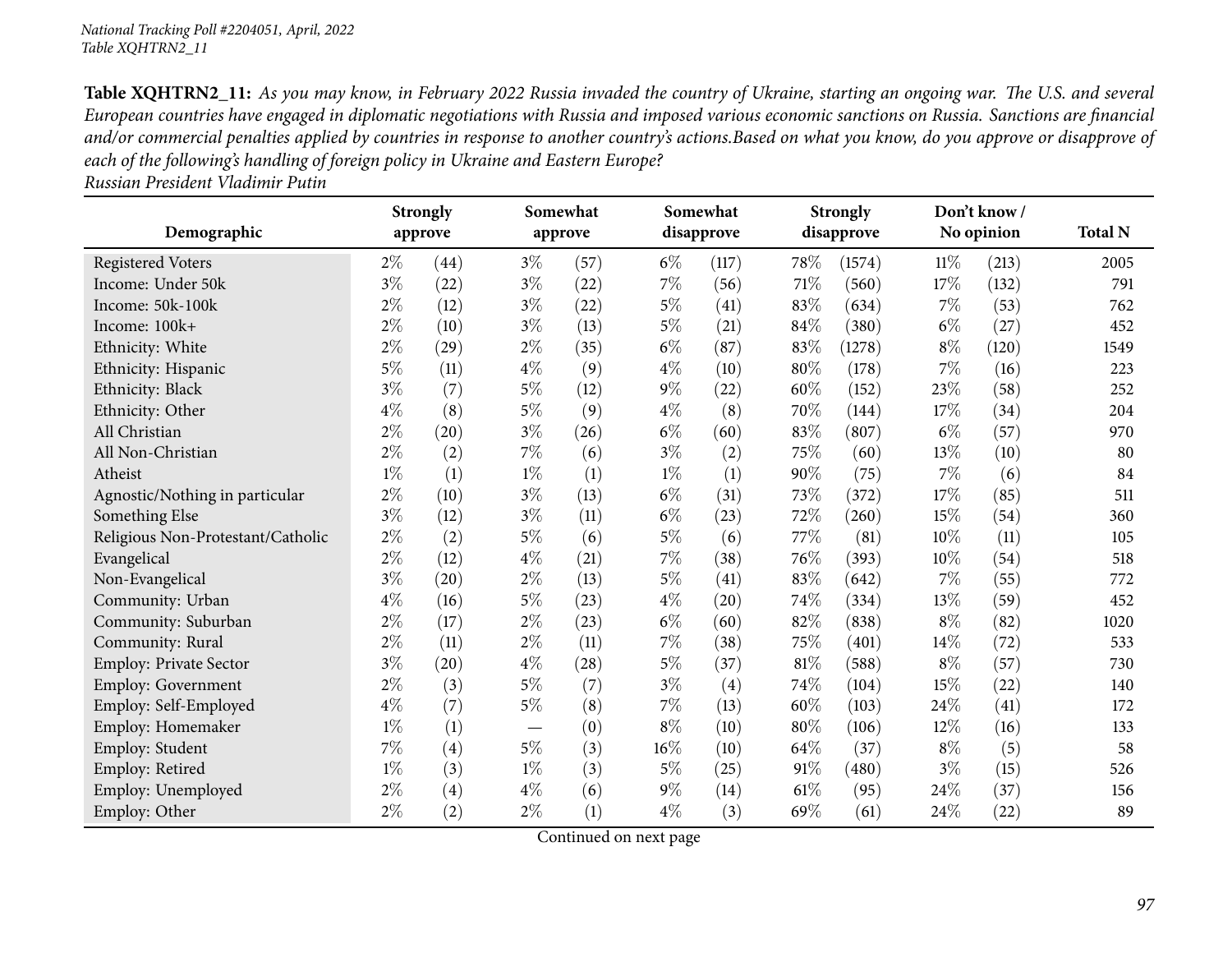|--|

| Demographic                          |       | <b>Strongly</b><br>approve |                                 | Somewhat<br>approve |       | Somewhat<br>disapprove |      | <b>Strongly</b><br>disapprove |        | Don't know/<br>No opinion | <b>Total N</b> |
|--------------------------------------|-------|----------------------------|---------------------------------|---------------------|-------|------------------------|------|-------------------------------|--------|---------------------------|----------------|
| <b>Registered Voters</b>             | $2\%$ | (44)                       | $3\%$                           | (57)                | $6\%$ | (117)                  | 78\% | (1574)                        | $11\%$ | (213)                     | 2005           |
| Military HH: Yes                     | $3\%$ | (12)                       | $3\%$                           | (12)                | $4\%$ | (16)                   | 82%  | (303)                         | 7%     | (26)                      | 368            |
| Military HH: No                      | $2\%$ | (33)                       | $3\%$                           | (45)                | $6\%$ | (102)                  | 78%  | (1271)                        | $11\%$ | (187)                     | 1637           |
| RD/WT: Right Direction               | $3\%$ | (22)                       | $4\%$                           | (27)                | $4\%$ | (29)                   | 82%  | (532)                         | $6\%$  | (41)                      | 651            |
| RD/WT: Wrong Track                   | $2\%$ | (22)                       | $2\%$                           | (30)                | 7%    | (88)                   | 77\% | (1042)                        | 13%    | (171)                     | 1354           |
| Biden Job Approve                    | $2\%$ | (18)                       | $4\%$                           | (33)                | $5\%$ | (42)                   | 84%  | (697)                         | $5\%$  | (44)                      | 835            |
| Biden Job Disapprove                 | $2\%$ | (25)                       | $2\%$                           | (23)                | 7%    | (73)                   | 77%  | (855)                         | 12%    | (133)                     | 1109           |
| Biden Job Strongly Approve           | $3\%$ | (9)                        | $5\%$                           | (17)                | $4\%$ | (14)                   | 84%  | (289)                         | $4\%$  | (14)                      | 342            |
| Biden Job Somewhat Approve           | $2\%$ | (10)                       | $3\%$                           | (17)                | $6\%$ | (28)                   | 83%  | (408)                         | $6\%$  | (30)                      | 492            |
| Biden Job Somewhat Disapprove        | $2\%$ | (7)                        | $1\%$                           | (4)                 | $7\%$ | (19)                   | 73%  | (213)                         | $16\%$ | (48)                      | 290            |
| <b>Biden Job Strongly Disapprove</b> | $2\%$ | (19)                       | $2\%$                           | (19)                | $7\%$ | (54)                   | 78%  | (642)                         | 10%    | (85)                      | 819            |
| Favorable of Biden                   | $2\%$ | (18)                       | $3\%$                           | (29)                | $4\%$ | (38)                   | 85%  | (727)                         | 5%     | (47)                      | 859            |
| Unfavorable of Biden                 | $2\%$ | (26)                       | $3\%$                           | (28)                | 7%    | (75)                   | 76%  | (819)                         | 12%    | (124)                     | 1073           |
| Very Favorable of Biden              | $2\%$ | (9)                        | $4\%$                           | (16)                | $4\%$ | (16)                   | 85%  | (321)                         | $4\%$  | (17)                      | 379            |
| Somewhat Favorable of Biden          | $2\%$ | (9)                        | $3\%$                           | (13)                | $4\%$ | (22)                   | 85%  | (406)                         | $6\%$  | (30)                      | 480            |
| Somewhat Unfavorable of Biden        | $2\%$ | (4)                        | $4\%$                           | (9)                 | 7%    | (17)                   | 74%  | (184)                         | 14%    | (35)                      | 249            |
| Very Unfavorable of Biden            | $3\%$ | (22)                       | $2\%$                           | (19)                | $7\%$ | (58)                   | 77%  | (635)                         | $11\%$ | (90)                      | 824            |
| #1 Issue: Economy                    | $1\%$ | (11)                       | $3\%$                           | (22)                | $5\%$ | (43)                   | 79%  | (645)                         | 12%    | (99)                      | 821            |
| #1 Issue: Security                   | $3\%$ | (9)                        | $4\%$                           | (12)                | $7\%$ | (24)                   | 78%  | (258)                         | $8\%$  | (27)                      | 329            |
| #1 Issue: Health Care                | $3\%$ | (5)                        | $3\%$                           | (6)                 | $6\%$ | (10)                   | 78%  | (141)                         | 10%    | (18)                      | 180            |
| #1 Issue: Medicare / Social Security | $2\%$ | (4)                        | $\hspace{0.1mm}-\hspace{0.1mm}$ | (0)                 | 7%    | (15)                   | 85%  | (182)                         | $6\%$  | (13)                      | 214            |
| #1 Issue: Women's Issues             | $4\%$ | (4)                        | $5\%$                           | (4)                 | $4\%$ | (4)                    | 71%  | (67)                          | 17%    | (16)                      | 95             |
| #1 Issue: Education                  | $2\%$ | (2)                        | $7\%$                           | (6)                 | 7%    | (6)                    | 69%  | (56)                          | 14\%   | (12)                      | 82             |
| #1 Issue: Energy                     | $3\%$ | (5)                        | $3\%$                           | (5)                 | $9\%$ | (15)                   | 73%  | (126)                         | 13\%   | (22)                      | 172            |
| #1 Issue: Other                      | $4\%$ | (4)                        | $1\%$                           | (1)                 | $1\%$ | (1)                    | 88%  | (98)                          | $6\%$  | (7)                       | 112            |
| 2020 Vote: Joe Biden                 | $2\%$ | (22)                       | $3\%$                           | (29)                | $4\%$ | (36)                   | 83%  | (789)                         | $8\%$  | (74)                      | 949            |
| 2020 Vote: Donald Trump              | $2\%$ | (21)                       | $2\%$                           | (21)                | $7\%$ | (61)                   | 78%  | (675)                         | 10%    | (90)                      | 867            |
| 2020 Vote: Didn't Vote               | $1\%$ | (2)                        | $5\%$                           | (8)                 | 12%   | (18)                   | 53%  | (81)                          | 29%    | (44)                      | 153            |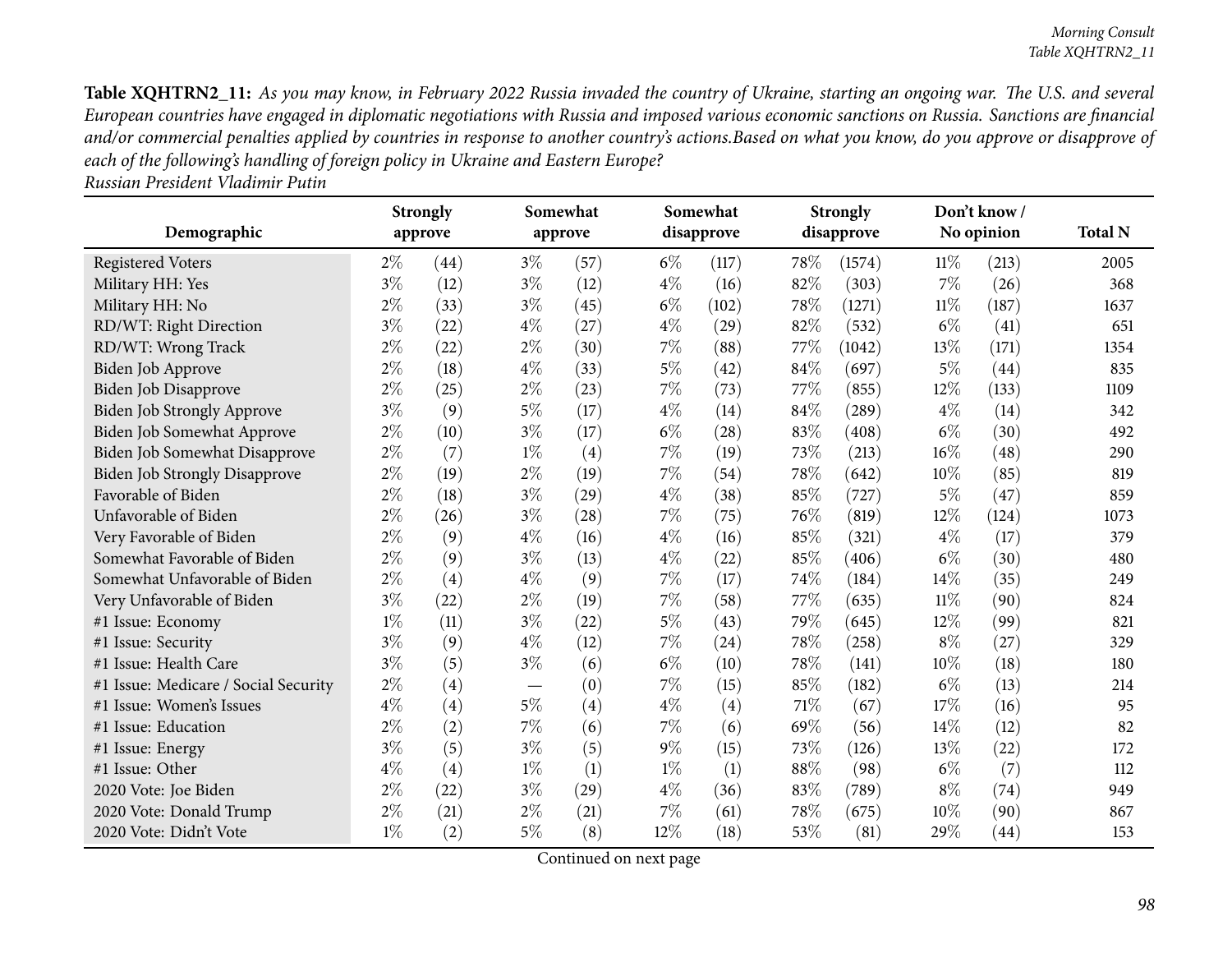|                                      |       | <b>Strongly</b> |       | Somewhat           |        | Somewhat          |        | <b>Strongly</b>     |        | Don't know / |                |
|--------------------------------------|-------|-----------------|-------|--------------------|--------|-------------------|--------|---------------------|--------|--------------|----------------|
| Demographic                          |       | approve         |       | approve            |        | disapprove        |        | disapprove          |        | No opinion   | <b>Total N</b> |
| <b>Registered Voters</b>             | $2\%$ | (44)            | $3\%$ | (57)               | $6\%$  | (117)             | $78\%$ | (1574)              | $11\%$ | (213)        | 2005           |
| 2018 House Vote: Democrat            | $2\%$ | (15)            | $3\%$ | (21)               | $4\%$  | (28)              | 85%    | (625)               | $6\%$  | (48)         | 737            |
| 2018 House Vote: Republican          | $2\%$ | (11)            | $2\%$ | (18)               | $6\%$  | $\left(44\right)$ | 83\%   | (620)               | $7\%$  | (54)         | 746            |
| 2018 House Vote: Someone else        |       | (0)             | $1\%$ | (1)                | $14\%$ | (7)               | 65\%   | (33)                | 20%    | (10)         | 51             |
| 2016 Vote: Hillary Clinton           | $2\%$ | (16)            | $3\%$ | (19)               | $3\%$  | (23)              | 85%    | (589)               | 7%     | (49)         | 695            |
| 2016 Vote: Donald Trump              | $2\%$ | (14)            | $2\%$ | (17)               | $6\%$  | (50)              | 82\%   | (635)               | $8\%$  | (62)         | 778            |
| 2016 Vote: Other                     | $1\%$ | (1)             | $1\%$ | (1)                | $8\%$  | (8)               | 79\%   | (81)                | $12\%$ | (12)         | 102            |
| 2016 Vote: Didn't Vote               | $3\%$ | (15)            | $4\%$ | (19)               | $9\%$  | (37)              | 63\%   | (269)               | $21\%$ | (90)         | 429            |
| Voted in 2014: Yes                   | $2\%$ | (24)            | $2\%$ | (25)               | $5\%$  | (71)              | 84\%   | (1162)              | $7\%$  | (95)         | 1377           |
| Voted in 2014: No                    | $3\%$ | (20)            | 5%    | (32)               | $7\%$  | (46)              | 66\%   | (412)               | 19%    | (117)        | 628            |
| 4-Region: Northeast                  | $3\%$ | (10)            | $2\%$ | (8)                | $6\%$  | (21)              | $78\%$ | 277                 | $11\%$ | (38)         | 354            |
| 4-Region: Midwest                    | $3\%$ | (13)            | $3\%$ | (12)               | $5\%$  | (22)              | 79\%   | (351)               | $11\%$ | (48)         | 446            |
| 4-Region: South                      | $2\%$ | (15)            | $3\%$ | (19`               | $6\%$  | (48)              | $76\%$ | (570)               | $13\%$ | (96)         | 748            |
| 4-Region: West                       | $1\%$ | (6)             | $4\%$ | (18)               | $6\%$  | (26)              | 82\%   | (376)               | $7\%$  | (30)         | 457            |
| Sanctions not Tied to Putin in Power | $3\%$ | (30)            | $4\%$ | $\left( 44\right)$ | $8\%$  | (92)              | 69\%   | (794)               | $16\%$ | (187)        | 1147           |
| Sanctions Tied to Putin in Power     | $2\%$ | (14)            | $2\%$ | (13)               | $3\%$  | (26)              | 91%    | (780)               | $3\%$  | (26)         | 858            |
| Heard of ICC                         | $4\%$ | (39)            | $4\%$ | $\left( 44\right)$ | $6\%$  | (63)              | 79\%   | $\left( 808\right)$ | 7%     | (67)         | 1020           |
| Never Heard of ICC                   | $1\%$ | (6)             | $1\%$ | (13)               | $6\%$  | (54)              | $78\%$ | (766)               | $15\%$ | (146)        | 985            |

*Russian President Vladimir Putin*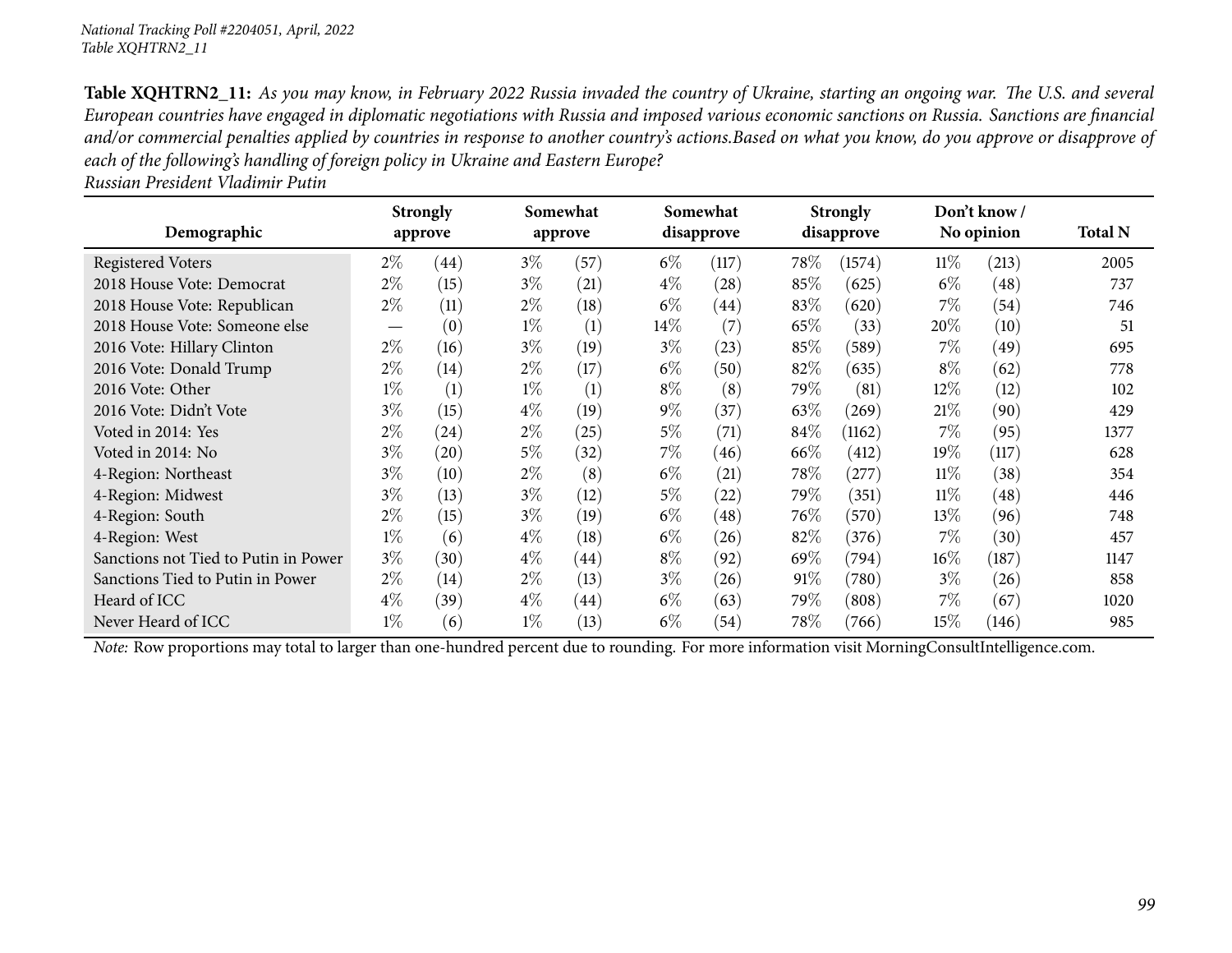| Demographic              |      | <b>Sanctions on</b><br>Russia should<br>remain in place as<br>long as Vladimir<br>Putin is leader |     | <b>Sanctions on</b><br>Russia should<br>remain in place<br>until Russia<br>withdraws from<br>Ukraine |        | <b>Sanctions on Russia</b><br>should be removed<br>now, regardless of<br>Russia's presence in<br>Ukraine |        | Don't know/No<br>opinion | <b>Total N</b> |
|--------------------------|------|---------------------------------------------------------------------------------------------------|-----|------------------------------------------------------------------------------------------------------|--------|----------------------------------------------------------------------------------------------------------|--------|--------------------------|----------------|
| <b>Registered Voters</b> | 43%  | (858)                                                                                             | 37% | (747)                                                                                                | $8\%$  | (157)                                                                                                    | 12%    | (244)                    | 2005           |
| Gender: Male             | 45%  | (430)                                                                                             | 35% | (327)                                                                                                | $9\%$  | (86)                                                                                                     | $11\%$ | (102)                    | 945            |
| Gender: Female           | 40%  | (428)                                                                                             | 40% | (420)                                                                                                | 7%     | (71)                                                                                                     | 13%    | (141)                    | 1060           |
| Age: 18-34               | 25%  | (131)                                                                                             | 36% | (185)                                                                                                | 14%    | (71)                                                                                                     | 25%    | (129)                    | 516            |
| Age: 35-44               | 42%  | (129)                                                                                             | 36% | (110)                                                                                                | $8\%$  | (26)                                                                                                     | 14%    | (43)                     | 308            |
| Age: 45-64               | 50%  | (338)                                                                                             | 36% | (245)                                                                                                | 7%     | (47)                                                                                                     | $8\%$  | (52)                     | 682            |
| Age: 65+                 | 52%  | (259)                                                                                             | 42% | (207)                                                                                                | $3\%$  | (13)                                                                                                     | $4\%$  | (19)                     | 499            |
| GenZers: 1997-2012       | 24%  | (44)                                                                                              | 29% | (53)                                                                                                 | 17%    | (30)                                                                                                     | 30%    | (55)                     | 181            |
| Millennials: 1981-1996   | 33%  | (187)                                                                                             | 38% | (217)                                                                                                | 10%    | (57)                                                                                                     | 18%    | (103)                    | 564            |
| GenXers: 1965-1980       | 44%  | (201)                                                                                             | 36% | (163)                                                                                                | $9\%$  | (40)                                                                                                     | 12%    | (55)                     | 460            |
| Baby Boomers: 1946-1964  | 54%  | (394)                                                                                             | 38% | (282)                                                                                                | $4\%$  | (29)                                                                                                     | $4\%$  | (30)                     | 735            |
| PID: Dem (no lean)       | 45%  | (328)                                                                                             | 40% | (289)                                                                                                | $5\%$  | (34)                                                                                                     | 10%    | (72)                     | 723            |
| PID: Ind (no lean)       | 39%  | (224)                                                                                             | 35% | (202)                                                                                                | 10%    | (60)                                                                                                     | 15%    | (88)                     | 574            |
| PID: Rep (no lean)       | 43%  | (306)                                                                                             | 36% | (256)                                                                                                | $9\%$  | (63)                                                                                                     | 12%    | (83)                     | 708            |
| PID/Gender: Dem Men      | 48%  | (152)                                                                                             | 37% | (117)                                                                                                | $5\%$  | (16)                                                                                                     | 10%    | (33)                     | 318            |
| PID/Gender: Dem Women    | 44\% | (176)                                                                                             | 43% | (172)                                                                                                | $4\%$  | (18)                                                                                                     | 10%    | (39)                     | 405            |
| PID/Gender: Ind Men      | 42%  | (128)                                                                                             | 33% | (102)                                                                                                | $11\%$ | (33)                                                                                                     | 14%    | (42)                     | 306            |
| PID/Gender: Ind Women    | 36%  | (96)                                                                                              | 37% | (100)                                                                                                | 10%    | (26)                                                                                                     | 17%    | (46)                     | 268            |
| PID/Gender: Rep Men      | 47%  | (150)                                                                                             | 34% | (108)                                                                                                | $11\%$ | (36)                                                                                                     | $8\%$  | (27)                     | 322            |
| PID/Gender: Rep Women    | 40%  | (156)                                                                                             | 38% | (147)                                                                                                | 7%     | (27)                                                                                                     | 15%    | (56)                     | 386            |
| Ideo: Liberal (1-3)      | 46%  | (261)                                                                                             | 42% | (240)                                                                                                | $6\%$  | (33)                                                                                                     | $6\%$  | (35)                     | 569            |
| Ideo: Moderate (4)       | 45%  | (235)                                                                                             | 38% | (199)                                                                                                | $7\%$  | (37)                                                                                                     | 10%    | (54)                     | 525            |
| Ideo: Conservative (5-7) | 42%  | (327)                                                                                             | 37% | (287)                                                                                                | 10%    | (75)                                                                                                     | $11\%$ | (82)                     | 771            |
| Educ: < College          | 42%  | (508)                                                                                             | 33% | (398)                                                                                                | $10\%$ | (118)                                                                                                    | 15%    | (187)                    | 1211           |
| Educ: Bachelors degree   | 46%  | (231)                                                                                             | 42% | (213)                                                                                                | $5\%$  | (23)                                                                                                     | 7%     | (36)                     | 503            |
| Educ: Post-grad          | 41\% | (118)                                                                                             | 47% | (137)                                                                                                | $6\%$  | (16)                                                                                                     | 7%     | (20)                     | 291            |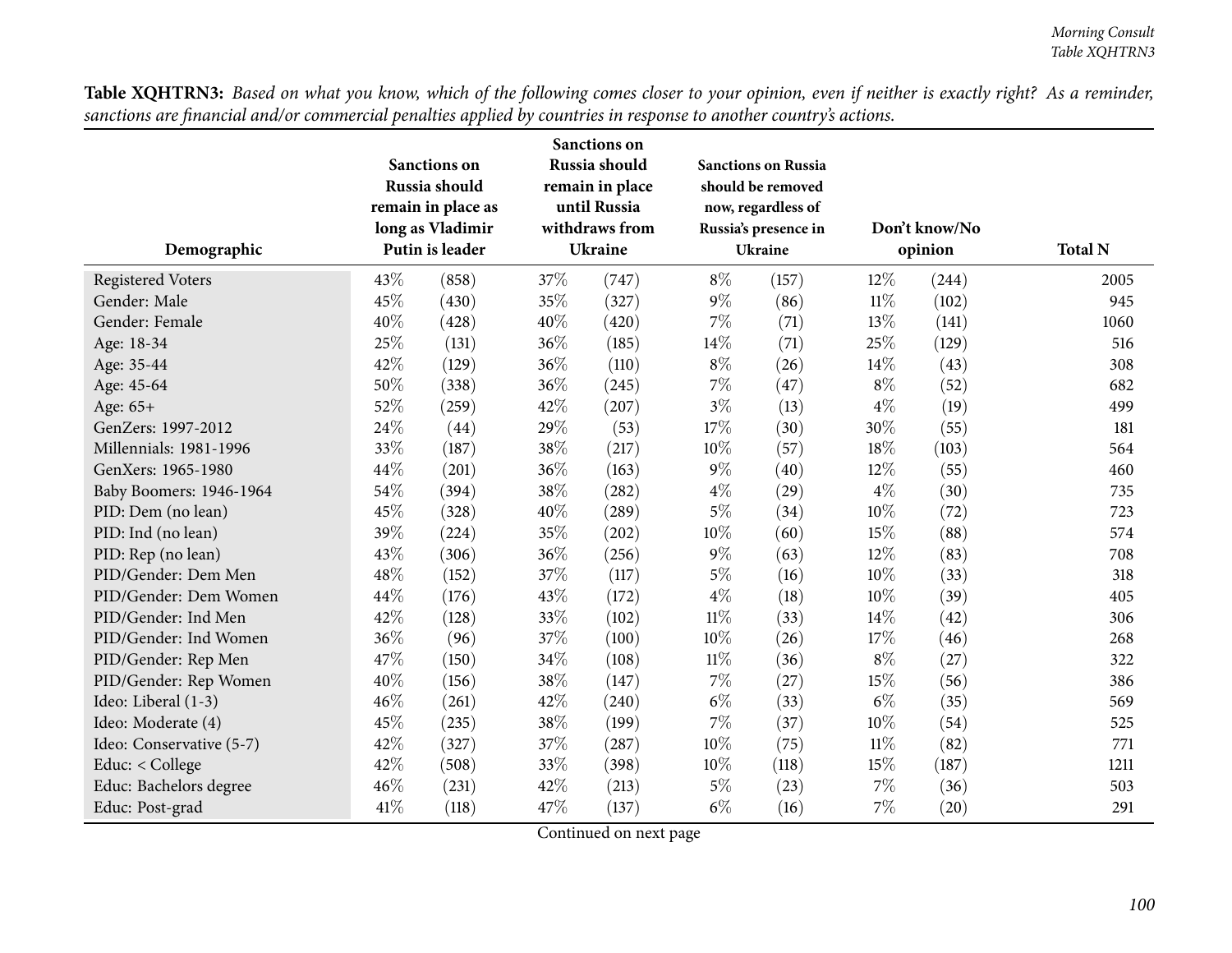| Demographic                       |     | <b>Sanctions</b> on<br>Russia should<br>remain in place as<br>long as Vladimir<br>Putin is leader |     | <b>Sanctions on</b><br>Russia should<br>remain in place<br>until Russia<br>withdraws from<br><b>Ukraine</b> |        | <b>Sanctions on Russia</b><br>should be removed<br>now, regardless of<br>Russia's presence in<br><b>Ukraine</b> |        | Don't know/No<br>opinion | <b>Total N</b> |
|-----------------------------------|-----|---------------------------------------------------------------------------------------------------|-----|-------------------------------------------------------------------------------------------------------------|--------|-----------------------------------------------------------------------------------------------------------------|--------|--------------------------|----------------|
| <b>Registered Voters</b>          | 43% | (858)                                                                                             | 37% | (747)                                                                                                       | $8\%$  | (157)                                                                                                           | $12\%$ | (244)                    | 2005           |
| Income: Under 50k                 | 40% | (315)                                                                                             | 31% | (248)                                                                                                       | 10%    | (80)                                                                                                            | 19%    | (149)                    | 791            |
| Income: 50k-100k                  | 46% | (347)                                                                                             | 39% | (293)                                                                                                       | 7%     | (54)                                                                                                            | $9\%$  | (67)                     | 762            |
| Income: 100k+                     | 43% | (196)                                                                                             | 45% | (205)                                                                                                       | $5\%$  | (23)                                                                                                            | $6\%$  | (27)                     | 452            |
| Ethnicity: White                  | 45% | (702)                                                                                             | 39% | (602)                                                                                                       | $7\%$  | (104)                                                                                                           | 9%     | (140)                    | 1549           |
| Ethnicity: Hispanic               | 39% | (87)                                                                                              | 38% | (84)                                                                                                        | $9\%$  | (19)                                                                                                            | 15%    | (33)                     | 223            |
| Ethnicity: Black                  | 33% | (84)                                                                                              | 29% | (73)                                                                                                        | 12%    | (30)                                                                                                            | 26%    | (65)                     | 252            |
| Ethnicity: Other                  | 35% | (72)                                                                                              | 35% | (72)                                                                                                        | $11\%$ | (22)                                                                                                            | 19%    | (39)                     | 204            |
| All Christian                     | 46% | (449)                                                                                             | 40% | (390)                                                                                                       | $7\%$  | (66)                                                                                                            | 7%     | (65)                     | 970            |
| All Non-Christian                 | 44% | (35)                                                                                              | 38% | (30)                                                                                                        | $11\%$ | (9)                                                                                                             | 7%     | (6)                      | 80             |
| Atheist                           | 47% | (39)                                                                                              | 39% | (33)                                                                                                        | $7\%$  | (6)                                                                                                             | $8\%$  | (6)                      | 84             |
| Agnostic/Nothing in particular    | 40% | (205)                                                                                             | 34% | (176)                                                                                                       | $9\%$  | (46)                                                                                                            | 16%    | (84)                     | 511            |
| Something Else                    | 36% | (129)                                                                                             | 33% | (118)                                                                                                       | $9\%$  | (31)                                                                                                            | 23%    | (82)                     | 360            |
| Religious Non-Protestant/Catholic | 45% | (47)                                                                                              | 37% | (38)                                                                                                        | $9\%$  | (9)                                                                                                             | 10%    | (10)                     | 105            |
| Evangelical                       | 41% | (213)                                                                                             | 39% | (200)                                                                                                       | $8\%$  | (42)                                                                                                            | 12%    | (63)                     | 518            |
| Non-Evangelical                   | 45% | (344)                                                                                             | 38% | (295)                                                                                                       | 7%     | (53)                                                                                                            | 10%    | (79)                     | 772            |
| Community: Urban                  | 41% | (186)                                                                                             | 32% | (144)                                                                                                       | $11\%$ | (49)                                                                                                            | 16%    | (73)                     | 452            |
| Community: Suburban               | 43% | (436)                                                                                             | 42% | (430)                                                                                                       | $7\%$  | (73)                                                                                                            | $8\%$  | (81)                     | 1020           |
| Community: Rural                  | 44% | (236)                                                                                             | 32% | (172)                                                                                                       | $7\%$  | (35)                                                                                                            | 17%    | (89)                     | 533            |
| <b>Employ: Private Sector</b>     | 39% | (281)                                                                                             | 44% | (322)                                                                                                       | 7%     | (52)                                                                                                            | 10%    | (75)                     | 730            |
| Employ: Government                | 39% | (55)                                                                                              | 38% | (54)                                                                                                        | $8\%$  | (11)                                                                                                            | 15%    | (21)                     | 140            |
| Employ: Self-Employed             | 32% | (55)                                                                                              | 31% | (53)                                                                                                        | 19%    | (32)                                                                                                            | 18%    | (32)                     | 172            |
| Employ: Homemaker                 | 48% | (64)                                                                                              | 32% | (42)                                                                                                        | 7%     | (10)                                                                                                            | 13%    | (18)                     | 133            |
| Employ: Student                   | 39% | (23)                                                                                              | 14% | (8)                                                                                                         | 23%    | (13)                                                                                                            | 24%    | (14)                     | 58             |
| Employ: Retired                   | 55% | (291)                                                                                             | 36% | (191)                                                                                                       | $3\%$  | (18)                                                                                                            | $5\%$  | (27)                     | 526            |
| Employ: Unemployed                | 39% | (61)                                                                                              | 32% | (51)                                                                                                        | $8\%$  | (13)                                                                                                            | 20%    | (31)                     | 156            |
| Employ: Other                     | 32% | (28)                                                                                              | 30% | (27)                                                                                                        | $9\%$  | (8)                                                                                                             | 30%    | (26)                     | 89             |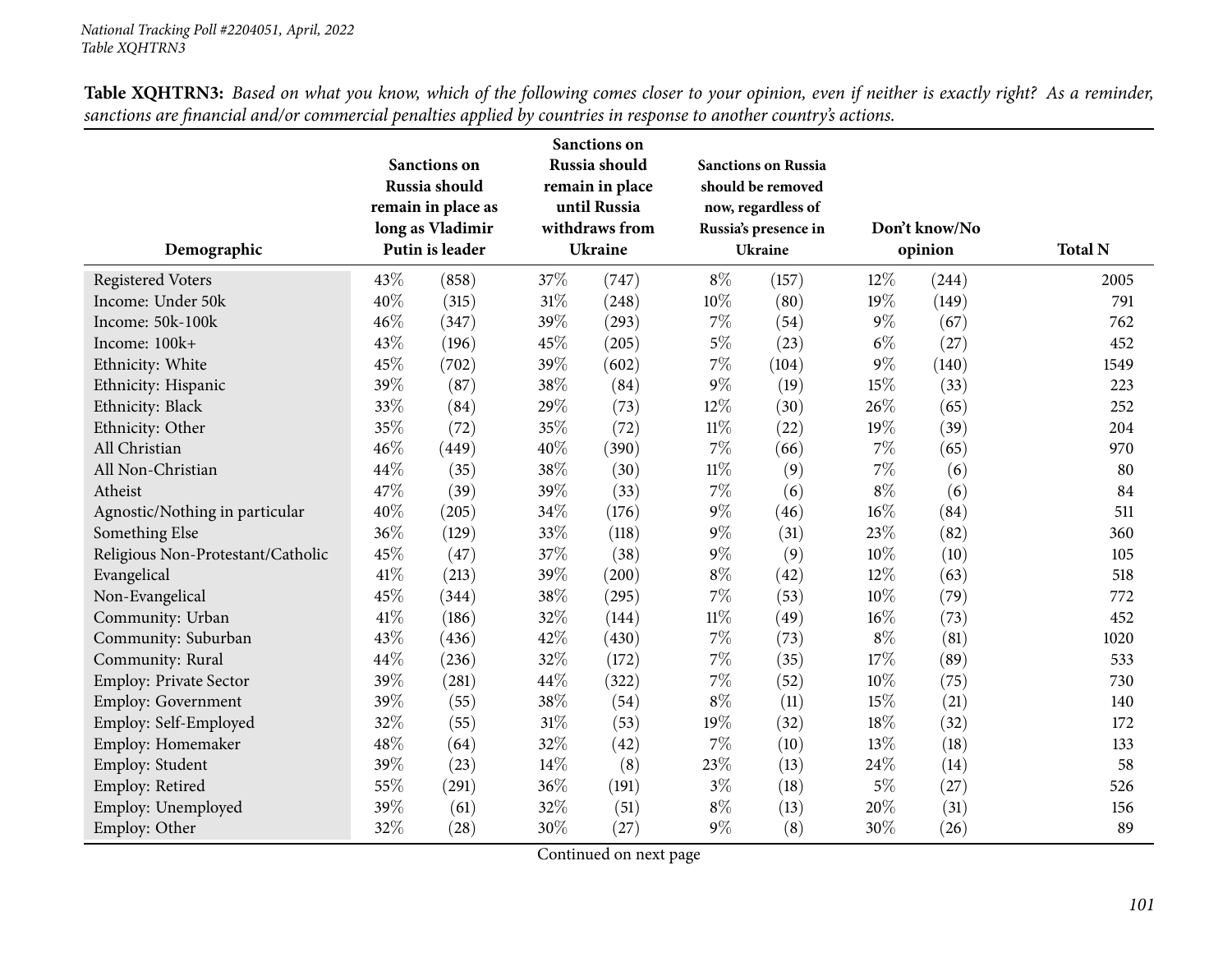| Demographic                          |      | <b>Sanctions on</b><br>Russia should<br>remain in place as<br>long as Vladimir<br>Putin is leader |      | <b>Sanctions</b> on<br>Russia should<br>remain in place<br>until Russia<br>withdraws from<br><b>Ukraine</b> |        | <b>Sanctions on Russia</b><br>should be removed<br>now, regardless of<br>Russia's presence in<br><b>Ukraine</b> |       | Don't know/No<br>opinion | <b>Total N</b> |
|--------------------------------------|------|---------------------------------------------------------------------------------------------------|------|-------------------------------------------------------------------------------------------------------------|--------|-----------------------------------------------------------------------------------------------------------------|-------|--------------------------|----------------|
| <b>Registered Voters</b>             | 43%  | (858)                                                                                             | 37%  | (747)                                                                                                       | $8\%$  | (157)                                                                                                           | 12%   | (244)                    | 2005           |
| Military HH: Yes                     | 48%  | (175)                                                                                             | 37%  | (136)                                                                                                       | $8\%$  | (31)                                                                                                            | 7%    | (26)                     | 368            |
| Military HH: No                      | 42%  | (683)                                                                                             | 37%  | (611)                                                                                                       | $8\%$  | (125)                                                                                                           | 13%   | (218)                    | 1637           |
| RD/WT: Right Direction               | 49%  | (320)                                                                                             | 35%  | (226)                                                                                                       | 7%     | (43)                                                                                                            | $9\%$ | (62)                     | 651            |
| RD/WT: Wrong Track                   | 40%  | (538)                                                                                             | 38%  | (521)                                                                                                       | $8\%$  | (113)                                                                                                           | 13%   | (182)                    | 1354           |
| Biden Job Approve                    | 47%  | (393)                                                                                             | 38%  | (318)                                                                                                       | $6\%$  | (48)                                                                                                            | $9\%$ | (75)                     | 835            |
| <b>Biden Job Disapprove</b>          | 41\% | (454)                                                                                             | 37%  | (415)                                                                                                       | 10%    | (107)                                                                                                           | 12%   | (133)                    | 1109           |
| <b>Biden Job Strongly Approve</b>    | 52%  | (180)                                                                                             | 33%  | (114)                                                                                                       | $6\%$  | (21)                                                                                                            | $8\%$ | (28)                     | 342            |
| Biden Job Somewhat Approve           | 43%  | (214)                                                                                             | 41\% | (204)                                                                                                       | 5%     | (27)                                                                                                            | 10%   | (48)                     | 492            |
| Biden Job Somewhat Disapprove        | 39%  | (112)                                                                                             | 44%  | (127)                                                                                                       | $6\%$  | (17)                                                                                                            | 12%   | (35)                     | 290            |
| <b>Biden Job Strongly Disapprove</b> | 42%  | (342)                                                                                             | 35%  | (288)                                                                                                       | $11\%$ | (90)                                                                                                            | 12%   | (99)                     | 819            |
| Favorable of Biden                   | 48%  | (411)                                                                                             | 38%  | (328)                                                                                                       | $6\%$  | (48)                                                                                                            | $9\%$ | (73)                     | 859            |
| Unfavorable of Biden                 | 41\% | (440)                                                                                             | 38%  | (403)                                                                                                       | 10%    | (107)                                                                                                           | 12%   | (123)                    | 1073           |
| Very Favorable of Biden              | 51%  | (193)                                                                                             | 36%  | (136)                                                                                                       | $5\%$  | (20)                                                                                                            | $8\%$ | (30)                     | 379            |
| Somewhat Favorable of Biden          | 45%  | (218)                                                                                             | 40%  | (192)                                                                                                       | $6\%$  | (27)                                                                                                            | $9\%$ | (43)                     | 480            |
| Somewhat Unfavorable of Biden        | 39%  | (97)                                                                                              | 44%  | (109)                                                                                                       | $6\%$  | (14)                                                                                                            | 12%   | (29)                     | 249            |
| Very Unfavorable of Biden            | 42%  | (343)                                                                                             | 36%  | (294)                                                                                                       | $11\%$ | (92)                                                                                                            | 12%   | (95)                     | 824            |
| #1 Issue: Economy                    | 37%  | (300)                                                                                             | 43%  | (354)                                                                                                       | $8\%$  | (63)                                                                                                            | 13%   | (103)                    | 821            |
| #1 Issue: Security                   | 54%  | (179)                                                                                             | 30%  | (98)                                                                                                        | $8\%$  | (27)                                                                                                            | $8\%$ | (25)                     | 329            |
| #1 Issue: Health Care                | 47%  | (84)                                                                                              | 38%  | (68)                                                                                                        | 7%     | (13)                                                                                                            | $8\%$ | (15)                     | 180            |
| #1 Issue: Medicare / Social Security | 52%  | (112)                                                                                             | 34%  | (73)                                                                                                        | $4\%$  | (10)                                                                                                            | $9\%$ | (20)                     | 214            |
| #1 Issue: Women's Issues             | 25%  | (24)                                                                                              | 38%  | (36)                                                                                                        | 13%    | (12)                                                                                                            | 23%   | (22)                     | 95             |
| #1 Issue: Education                  | 40%  | (33)                                                                                              | 31%  | (25)                                                                                                        | $9\%$  | (8)                                                                                                             | 20%   | (17)                     | 82             |
| #1 Issue: Energy                     | 42%  | (73)                                                                                              | 35%  | (60)                                                                                                        | 7%     | (12)                                                                                                            | 16%   | (28)                     | 172            |
| #1 Issue: Other                      | 48%  | (54)                                                                                              | 29%  | (33)                                                                                                        | $11\%$ | (12)                                                                                                            | 12%   | (14)                     | 112            |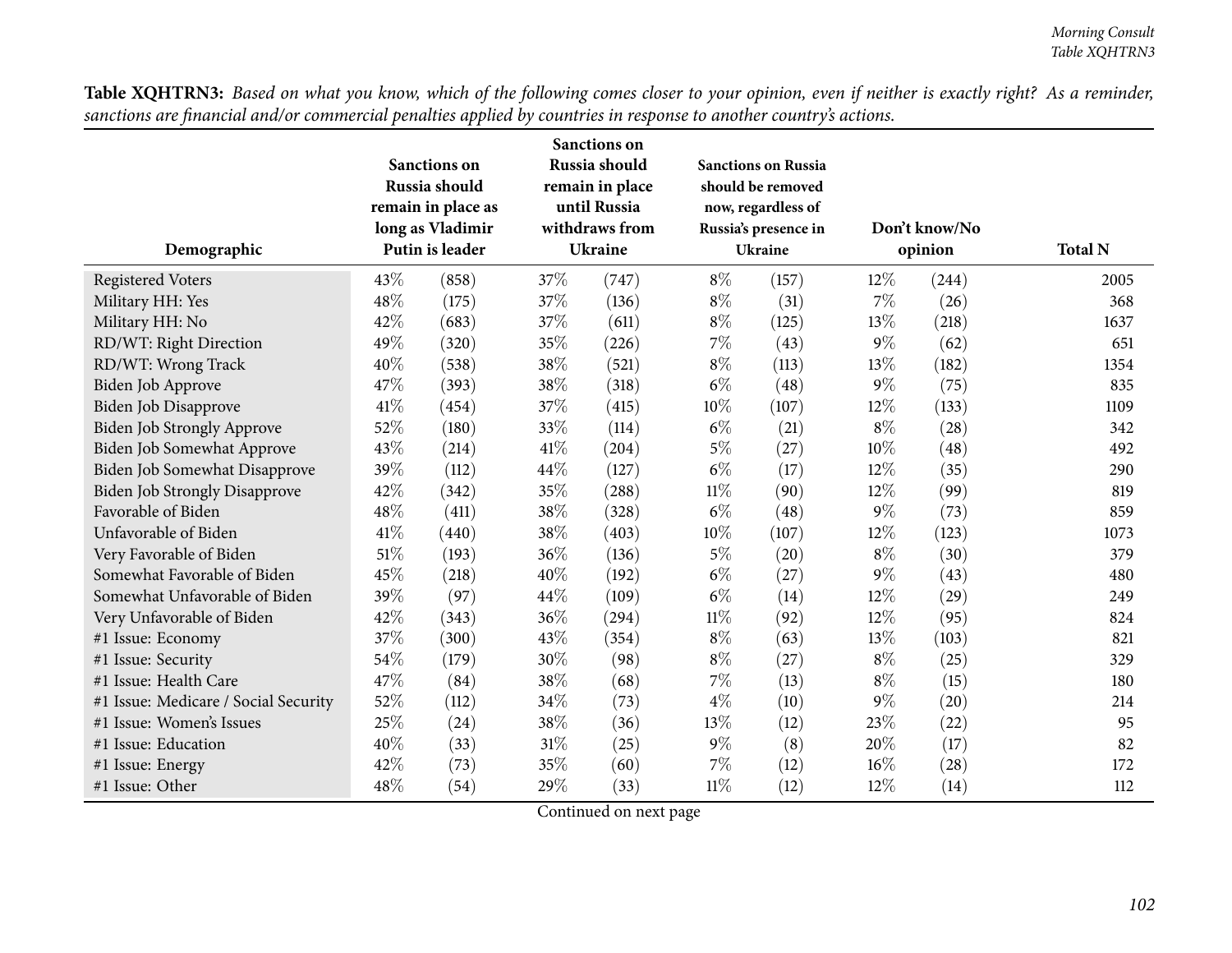| Demographic                          |      | <b>Sanctions on</b><br>Russia should<br>remain in place as<br>long as Vladimir<br>Putin is leader |      | <b>Sanctions on</b><br>Russia should<br>remain in place<br>until Russia<br>withdraws from<br>Ukraine |        | <b>Sanctions on Russia</b><br>should be removed<br>now, regardless of<br>Russia's presence in<br><b>Ukraine</b> |                               | Don't know/No<br>opinion | <b>Total N</b> |
|--------------------------------------|------|---------------------------------------------------------------------------------------------------|------|------------------------------------------------------------------------------------------------------|--------|-----------------------------------------------------------------------------------------------------------------|-------------------------------|--------------------------|----------------|
| <b>Registered Voters</b>             | 43\% | (858)                                                                                             | 37%  | (747)                                                                                                | $8\%$  | (157)                                                                                                           | 12\%                          | (244)                    | 2005           |
| 2020 Vote: Joe Biden                 | 46%  | (433)                                                                                             | 39\% | (374)                                                                                                | 5%     | (45)                                                                                                            | $10\%$                        | (96)                     | 949            |
| 2020 Vote: Donald Trump              | 43\% | (370)                                                                                             | 36%  | (316)                                                                                                | $11\%$ | (91)                                                                                                            | $10\%$                        | (90)                     | 867            |
| 2020 Vote: Didn't Vote               | 26%  | (40)                                                                                              | 29%  | (44)                                                                                                 | $11\%$ | (17)                                                                                                            | 34\%                          | (52)                     | 153            |
| 2018 House Vote: Democrat            | 48\% | (352)                                                                                             | 39%  | (291)                                                                                                | $5\%$  | (37)                                                                                                            | $8\%$                         | (57)                     | 737            |
| 2018 House Vote: Republican          | 46%  | (340)                                                                                             | 37%  | (278)                                                                                                | 10%    | (72)                                                                                                            | $7\%$                         | (56)                     | 746            |
| 2018 House Vote: Someone else        | 22%  | (11)                                                                                              | 39%  | (20)                                                                                                 | $3\%$  | (2)                                                                                                             | 36%                           | (18)                     | 51             |
| 2016 Vote: Hillary Clinton           | 47\% | (329)                                                                                             | 40%  | (278)                                                                                                | $5\%$  | (33)                                                                                                            | $8\%$                         | (55)                     | 695            |
| 2016 Vote: Donald Trump              | 46%  | (359)                                                                                             | 36%  | $\left( 282\right)$                                                                                  | $9\%$  | (72)                                                                                                            | $8\%$                         | (64)                     | 778            |
| 2016 Vote: Other                     | 42\% | (43)                                                                                              | 36\% | (37)                                                                                                 | $7\%$  | (7)                                                                                                             | 15%                           | (15)                     | 102            |
| 2016 Vote: Didn't Vote               | 29\% | (126)                                                                                             | 35\% | (149)                                                                                                | $10\%$ | (45)                                                                                                            | 25\%                          | (109)                    | 429            |
| Voted in 2014: Yes                   | 48\% | (658)                                                                                             | 38%  | (524)                                                                                                | 7%     | (90)                                                                                                            | $8\%$                         | (106)                    | 1377           |
| Voted in 2014: No                    | 32%  | (200)                                                                                             | 36\% | (223)                                                                                                | $11\%$ | (67)                                                                                                            | 22%                           | (138)                    | 628            |
| 4-Region: Northeast                  | 44\% | (156)                                                                                             | 38%  | (136)                                                                                                | $7\%$  | (26)                                                                                                            | 10%                           | (37)                     | 354            |
| 4-Region: Midwest                    | 42%  | (186)                                                                                             | 40\% | (177)                                                                                                | $8\%$  | (37)                                                                                                            | $11\%$                        | (47)                     | 446            |
| 4-Region: South                      | 42%  | (311)                                                                                             | 34\% | (256)                                                                                                | $8\%$  | (62)                                                                                                            | 16%                           | (119)                    | 748            |
| 4-Region: West                       | 45%  | (205)                                                                                             | 39%  | (178)                                                                                                | $7\%$  | (33)                                                                                                            | $9\%$                         | (41)                     | 457            |
| Sanctions not Tied to Putin in Power |      | (0)                                                                                               | 65%  | (747)                                                                                                | 14%    | (157)                                                                                                           | 21\%                          | (244)                    | 1147           |
| Sanctions Tied to Putin in Power     | 100% | (858)                                                                                             |      | (0)                                                                                                  |        | (0)                                                                                                             | $\overbrace{\phantom{13333}}$ | (0)                      | 858            |
| Heard of ICC                         | 46%  | (469)                                                                                             | 36%  | (368)                                                                                                | $11\%$ | (107)                                                                                                           | $7\%$                         | (75)                     | 1020           |
| Never Heard of ICC                   | 39%  | (389)                                                                                             | 38%  | (379)                                                                                                | $5\%$  | (49)                                                                                                            | $17\%$                        | (169)                    | 985            |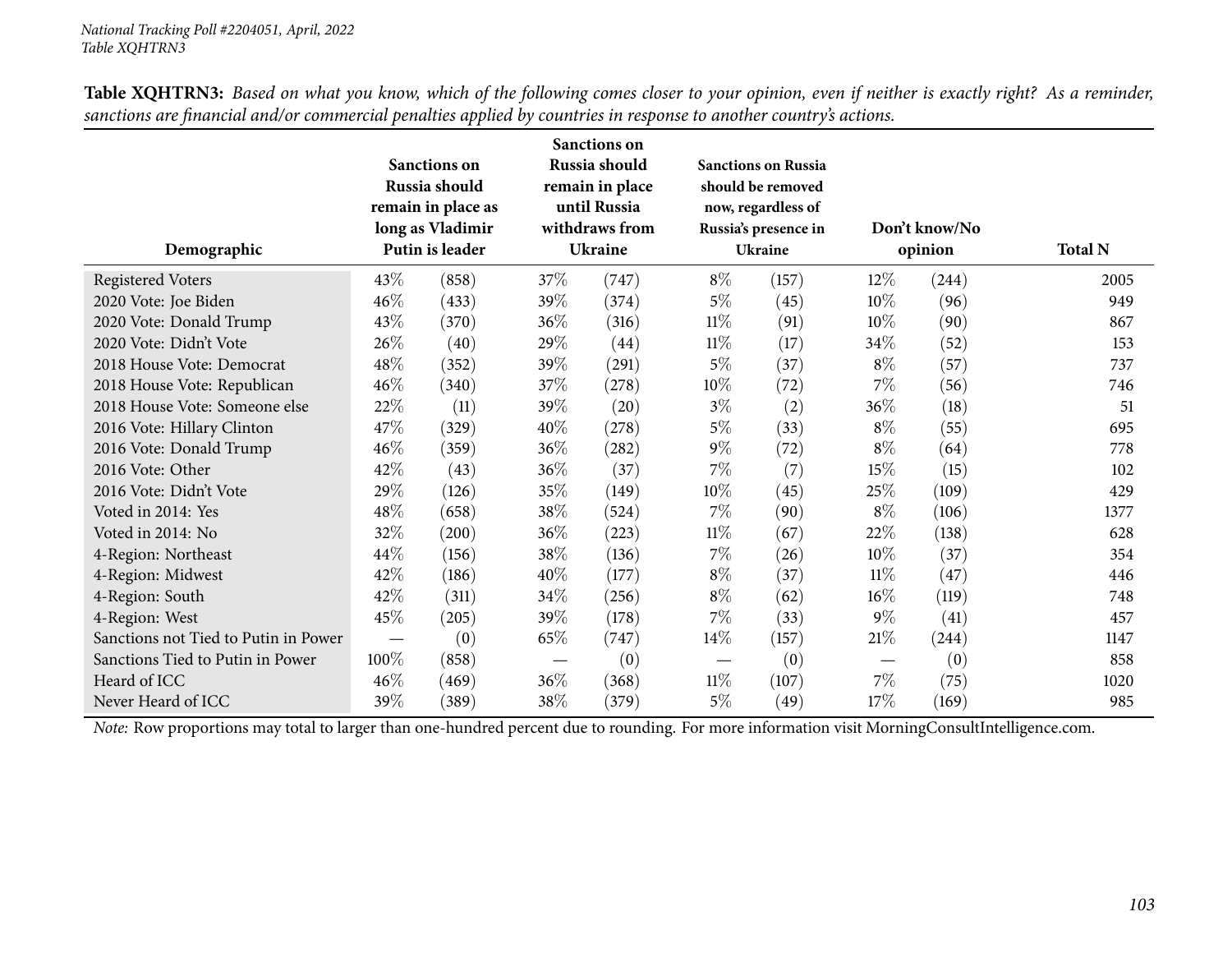| Demographic              | <b>Sanctions</b> on<br>Russia should<br>be removed<br>when Russia<br>and Ukraine<br>agree to halt<br>hostilities,<br>meaning no<br>further attacks |       | <b>Sanctions</b> on<br><b>Russia</b><br>should be<br>removed<br>when Russia<br>exits Ukraine |       | <b>Sanctions</b> on<br>Russia should<br>be removed<br>when Russia<br>exits Ukraine<br>and agrees to<br>pay<br>reparations |       | <b>NATO</b><br>countries,<br>including the<br>US, should not<br>removed their<br>sanctions on<br>Russia even if<br>these<br>conditions are<br>met |       | <b>Sanctions on</b><br>Russia<br>should be<br>removed<br>even if these<br>conditions<br>are not met |      | Don't know/<br>No opinion |       | <b>Total N</b> |
|--------------------------|----------------------------------------------------------------------------------------------------------------------------------------------------|-------|----------------------------------------------------------------------------------------------|-------|---------------------------------------------------------------------------------------------------------------------------|-------|---------------------------------------------------------------------------------------------------------------------------------------------------|-------|-----------------------------------------------------------------------------------------------------|------|---------------------------|-------|----------------|
| <b>Registered Voters</b> | $9\%$                                                                                                                                              | (183) | 12%                                                                                          | (242) | 40%                                                                                                                       | (798) | 20%                                                                                                                                               | (405) | $4\%$                                                                                               | (88) | 14\%                      | (288) | 2005           |
| Gender: Male             | 10%                                                                                                                                                | (95)  | 12%                                                                                          | (111) | 40%                                                                                                                       | (379) | $21\%$                                                                                                                                            | (203) | $5\%$                                                                                               | (45) | $12\%$                    | (113) | 945            |
| Gender: Female           | $8\%$                                                                                                                                              | (88)  | 12%                                                                                          | (132) | 40%                                                                                                                       | (419) | 19%                                                                                                                                               | (203) | $4\%$                                                                                               | (43) | 17%                       | (175) | 1060           |
| Age: 18-34               | 15%                                                                                                                                                | (79)  | 13%                                                                                          | (66)  | 31%                                                                                                                       | (159) | $11\%$                                                                                                                                            | (58)  | $3\%$                                                                                               | (16) | 27%                       | (139) | 516            |
| Age: 35-44               | $9\%$                                                                                                                                              | (27)  | 10%                                                                                          | (32)  | 40%                                                                                                                       | (124) | 16%                                                                                                                                               | (50)  | $6\%$                                                                                               | (20) | 18%                       | (55)  | 308            |
| Age: 45-64               | 7%                                                                                                                                                 | (47)  | 10%                                                                                          | (71)  | 41\%                                                                                                                      | (277) | 25%                                                                                                                                               | (170) | $6\%$                                                                                               | (40) | 11%                       | (77)  | 682            |
| Age: 65+                 | $6\%$                                                                                                                                              | (29)  | 15%                                                                                          | (74)  | 48%                                                                                                                       | (238) | 26%                                                                                                                                               | (128) | $2\%$                                                                                               | (12) | $4\%$                     | (18)  | 499            |
| GenZers: 1997-2012       | 16%                                                                                                                                                | (29)  | 12%                                                                                          | (21)  | 28%                                                                                                                       | (50)  | 9%                                                                                                                                                | (16)  | $3\%$                                                                                               | (6)  | 32%                       | (58)  | 181            |
| Millennials: 1981-1996   | 12%                                                                                                                                                | (69)  | 13%                                                                                          | (73)  | 36%                                                                                                                       | (203) | 14%                                                                                                                                               | (77)  | $4\%$                                                                                               | (21) | 21%                       | (121) | 564            |
| GenXers: 1965-1980       | $9\%$                                                                                                                                              | (41)  | 11%                                                                                          | (50)  | 37%                                                                                                                       | (168) | 21%                                                                                                                                               | (95)  | $8\%$                                                                                               | (35) | 15%                       | (71)  | 460            |
| Baby Boomers: 1946-1964  | $6\%$                                                                                                                                              | (43)  | 12%                                                                                          | (90)  | 46%                                                                                                                       | (338) | 27%                                                                                                                                               | (202) | $3\%$                                                                                               | (25) | $5\%$                     | (38)  | 735            |
| PID: Dem (no lean)       | 7%                                                                                                                                                 | (50)  | $11\%$                                                                                       | (79)  | 44%                                                                                                                       | (318) | 24%                                                                                                                                               | (171) | $2\%$                                                                                               | (14) | 13%                       | (92)  | 723            |
| PID: Ind (no lean)       | $9\%$                                                                                                                                              | (51)  | 14%                                                                                          | (79)  | 37%                                                                                                                       | (214) | $16\%$                                                                                                                                            | (94)  | $6\%$                                                                                               | (34) | 18%                       | (102) | 574            |
| PID: Rep (no lean)       | 12%                                                                                                                                                | (82)  | 12%                                                                                          | (85)  | 38%                                                                                                                       | (267) | 20%                                                                                                                                               | (140) | $6\%$                                                                                               | (40) | 13%                       | (95)  | 708            |
| PID/Gender: Dem Men      | $8\%$                                                                                                                                              | (24)  | $9\%$                                                                                        | (27)  | 45%                                                                                                                       | (143) | 26%                                                                                                                                               | (84)  | $1\%$                                                                                               | (4)  | 11%                       | (36)  | 318            |
| PID/Gender: Dem Women    | $6\%$                                                                                                                                              | (26)  | 13%                                                                                          | (52)  | 43%                                                                                                                       | (175) | 22%                                                                                                                                               | (87)  | $2\%$                                                                                               | (10) | 14%                       | (56)  | 405            |
| PID/Gender: Ind Men      | $8\%$                                                                                                                                              | (25)  | 14%                                                                                          | (43)  | 40%                                                                                                                       | (121) | 16%                                                                                                                                               | (50)  | $7\%$                                                                                               | (22) | 14%                       | (44)  | 306            |
| PID/Gender: Ind Women    | 10%                                                                                                                                                | (26)  | 13%                                                                                          | (36)  | 35%                                                                                                                       | (93)  | 16%                                                                                                                                               | (44)  | $4\%$                                                                                               | (12) | 21%                       | (58)  | 268            |
| PID/Gender: Rep Men      | 14%                                                                                                                                                | (46)  | 13%                                                                                          | (41)  | 36%                                                                                                                       | (115) | 21%                                                                                                                                               | (69)  | $6\%$                                                                                               | (19) | 10%                       | (33)  | 322            |
| PID/Gender: Rep Women    | $9\%$                                                                                                                                              | (36)  | 12%                                                                                          | (44)  | 39%                                                                                                                       | (151) | 18%                                                                                                                                               | (71)  | $5\%$                                                                                               | (21) | 16%                       | (62)  | 386            |
| Ideo: Liberal (1-3)      | $9\%$                                                                                                                                              | (50)  | 13%                                                                                          | (75)  | 49%                                                                                                                       | (280) | 19%                                                                                                                                               | (108) | $2\%$                                                                                               | (9)  | $8\%$                     | (48)  | 569            |
| Ideo: Moderate (4)       | 9%                                                                                                                                                 | (48)  | 11%                                                                                          | (60)  | 37%                                                                                                                       | (192) | 23%                                                                                                                                               | (122) | $5\%$                                                                                               | (28) | 15%                       | (76)  | 525            |
| Ideo: Conservative (5-7) | 10%                                                                                                                                                | (73)  | 13%                                                                                          | (103) | 40%                                                                                                                       | (305) | 20%                                                                                                                                               | (155) | $6\%$                                                                                               | (47) | $11\%$                    | (88)  | 771            |

**Table XQHTRN4:** Which of the following scenarios would you accept in order for the U.S. and NATO countries to remove the sanctions they imposed<br>on Russia and normalize diplomatic relations with Russia?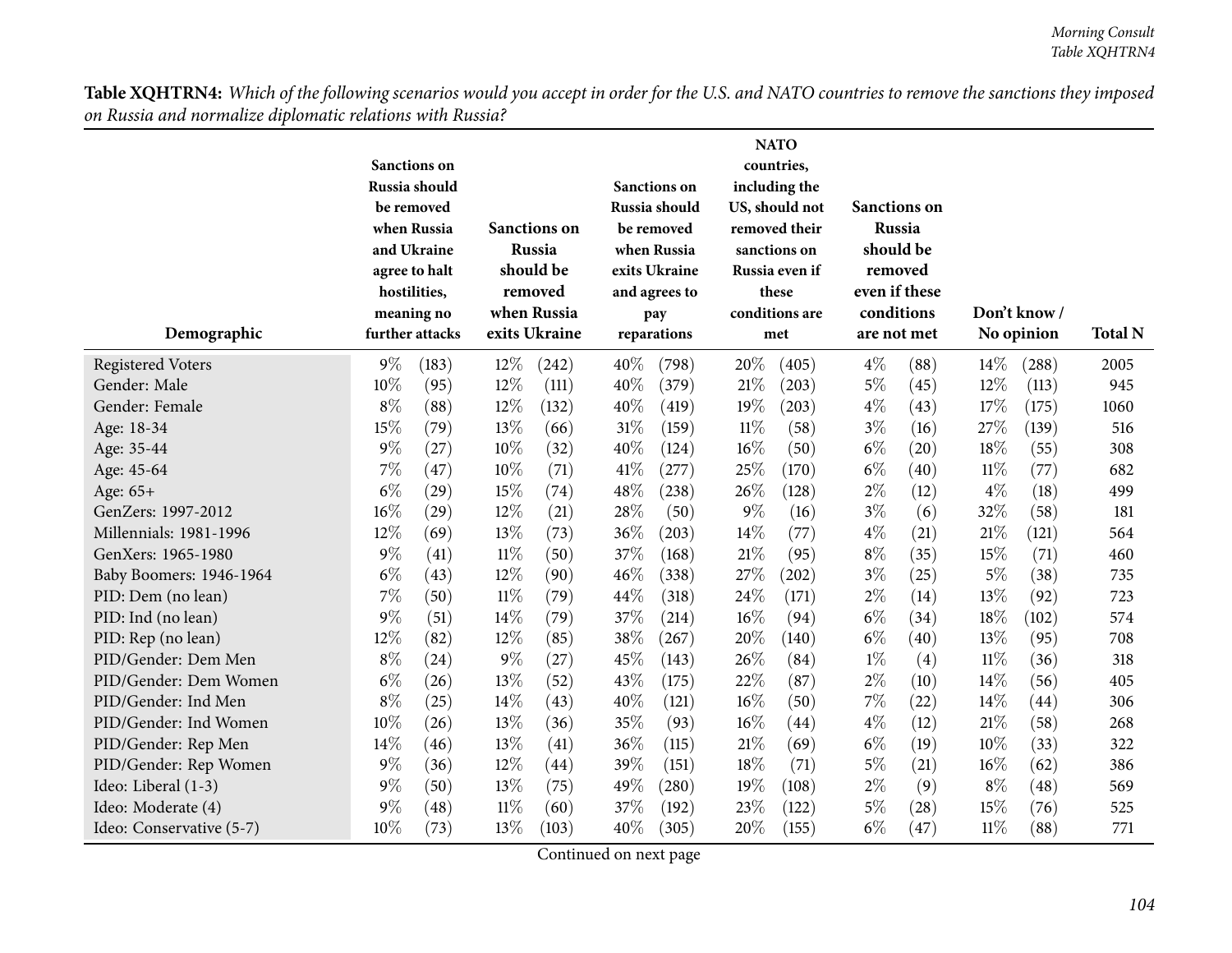| Demographic                       | <b>Sanctions</b> on<br>Russia should<br>be removed<br>when Russia<br>and Ukraine<br>agree to halt<br>hostilities,<br>meaning no<br>further attacks |       | <b>Sanctions</b> on<br><b>Russia</b><br>should be<br>removed<br>when Russia<br>exits Ukraine |       | <b>Sanctions</b> on<br>Russia should<br>be removed<br>when Russia<br>exits Ukraine<br>and agrees to<br>pay<br>reparations |       | <b>NATO</b><br>countries,<br>including the<br>US, should not<br>removed their<br>sanctions on<br>Russia even if<br>these<br>conditions are<br>met |       | <b>Sanctions</b> on<br>Russia<br>should be<br>removed<br>even if these<br>conditions<br>are not met |      | Don't know/<br>No opinion |       | <b>Total N</b> |
|-----------------------------------|----------------------------------------------------------------------------------------------------------------------------------------------------|-------|----------------------------------------------------------------------------------------------|-------|---------------------------------------------------------------------------------------------------------------------------|-------|---------------------------------------------------------------------------------------------------------------------------------------------------|-------|-----------------------------------------------------------------------------------------------------|------|---------------------------|-------|----------------|
| <b>Registered Voters</b>          | $9\%$                                                                                                                                              | (183) | 12%                                                                                          | (242) | 40%                                                                                                                       | (798) | 20%                                                                                                                                               | (405) | $4\%$                                                                                               | (88) | $14\%$                    | (288) | 2005           |
| Educ: < College                   | 10%                                                                                                                                                | (125) | $11\%$                                                                                       | (131) | 34%                                                                                                                       | (417) | 21%                                                                                                                                               | (253) | $5\%$                                                                                               | (64) | 18%                       | (222) | 1211           |
| Educ: Bachelors degree            | 7%                                                                                                                                                 | (33)  | 14\%                                                                                         | (70)  | 47%                                                                                                                       | (235) | 21\%                                                                                                                                              | (107) | $3\%$                                                                                               | (17) | $8\%$                     | (42)  | 503            |
| Educ: Post-grad                   | $9\%$                                                                                                                                              | (25)  | 14%                                                                                          | (41)  | 50%                                                                                                                       | (147) | 16%                                                                                                                                               | (46)  | $3\%$                                                                                               | (8)  | $8\%$                     | (24)  | 291            |
| Income: Under 50k                 | 12%                                                                                                                                                | (94)  | 10%                                                                                          | (76)  | 35%                                                                                                                       | (273) | 17%                                                                                                                                               | (135) | $6\%$                                                                                               | (47) | 21%                       | (165) | 791            |
| Income: 50k-100k                  | $6\%$                                                                                                                                              | (49)  | $12\%$                                                                                       | (94)  | 41%                                                                                                                       | (309) | 24%                                                                                                                                               | (187) | $4\%$                                                                                               | (31) | 12%                       | (92)  | 762            |
| Income: 100k+                     | $9\%$                                                                                                                                              | (40)  | 16%                                                                                          | (72)  | 48%                                                                                                                       | (216) | 18%                                                                                                                                               | (83)  | $2\%$                                                                                               | (10) | 7%                        | (31)  | 452            |
| Ethnicity: White                  | $9\%$                                                                                                                                              | (135) | 13%                                                                                          | (208) | 42%                                                                                                                       | (654) | 20%                                                                                                                                               | (317) | $5\%$                                                                                               | (71) | $11\%$                    | (164) | 1549           |
| Ethnicity: Hispanic               | 10%                                                                                                                                                | (22)  | 19%                                                                                          | (42)  | 36%                                                                                                                       | (79)  | 14%                                                                                                                                               | (31)  | $5\%$                                                                                               | (10) | 17%                       | (38)  | 223            |
| Ethnicity: Black                  | 13%                                                                                                                                                | (32)  | $6\%$                                                                                        | (15)  | 25%                                                                                                                       | (63)  | 21%                                                                                                                                               | (53)  | $3\%$                                                                                               | (7)  | 33%                       | (82)  | 252            |
| Ethnicity: Other                  | $8\%$                                                                                                                                              | (17)  | 10%                                                                                          | (19)  | 40%                                                                                                                       | (81)  | 17%                                                                                                                                               | (36)  | $5\%$                                                                                               | (10) | 20%                       | (42)  | 204            |
| All Christian                     | $9\%$                                                                                                                                              | (87)  | 13%                                                                                          | (125) | 44%                                                                                                                       | (426) | 22%                                                                                                                                               | (215) | $5\%$                                                                                               | (45) | 7%                        | (72)  | 970            |
| All Non-Christian                 | 10%                                                                                                                                                | (8)   | 7%                                                                                           | (5)   | 53%                                                                                                                       | (43)  | 18%                                                                                                                                               | (14)  | $3\%$                                                                                               | (2)  | $9\%$                     | (7)   | 80             |
| Atheist                           | 5%                                                                                                                                                 | (4)   | 11%                                                                                          | (9)   | 51%                                                                                                                       | (43)  | 16%                                                                                                                                               | (13)  | $9\%$                                                                                               | (7)  | $9\%$                     | (8)   | 84             |
| Agnostic/Nothing in particular    | 10%                                                                                                                                                | (51)  | 12%                                                                                          | (63)  | 35%                                                                                                                       | (180) | 18%                                                                                                                                               | (93)  | $4\%$                                                                                               | (22) | 20%                       | (102) | 511            |
| Something Else                    | $9\%$                                                                                                                                              | (32)  | 11%                                                                                          | (40)  | 30%                                                                                                                       | (107) | 20%                                                                                                                                               | (70)  | $3\%$                                                                                               | (11) | 27%                       | (99)  | 360            |
| Religious Non-Protestant/Catholic | 12%                                                                                                                                                | (13)  | 7%                                                                                           | (7)   | 54%                                                                                                                       | (56)  | 14%                                                                                                                                               | (14)  | $3\%$                                                                                               | (3)  | $11\%$                    | (11)  | 105            |
| Evangelical                       | $11\%$                                                                                                                                             | (56)  | 10%                                                                                          | (54)  | 35%                                                                                                                       | (179) | 22%                                                                                                                                               | (113) | $6\%$                                                                                               | (29) | 17%                       | (87)  | 518            |
| Non-Evangelical                   | $7\%$                                                                                                                                              | (53)  | 14%                                                                                          | (105) | 44%                                                                                                                       | (337) | 22%                                                                                                                                               | (171) | $3\%$                                                                                               | (26) | 10%                       | (80)  | 772            |
| Community: Urban                  | 10%                                                                                                                                                | (47)  | 10%                                                                                          | (46)  | 38%                                                                                                                       | (172) | 16%                                                                                                                                               | (73)  | $6\%$                                                                                               | (27) | 19%                       | (87)  | 452            |
| Community: Suburban               | $8\%$                                                                                                                                              | (81)  | 14%                                                                                          | (146) | 42%                                                                                                                       | (434) | 21%                                                                                                                                               | (212) | $4\%$                                                                                               | (39) | 11%                       | (108) | 1020           |
| Community: Rural                  | 10%                                                                                                                                                | (55)  | 9%                                                                                           | (50)  | 36%                                                                                                                       | (193) | 22%                                                                                                                                               | (120) | $4\%$                                                                                               | (22) | 18%                       | (93)  | 533            |

Table XQHTRN4: Which of the following scenarios would you accept in order for the U.S. and NATO countries to remove the sanctions they imposed *on Russia and normalize diplomatic relations with Russia?*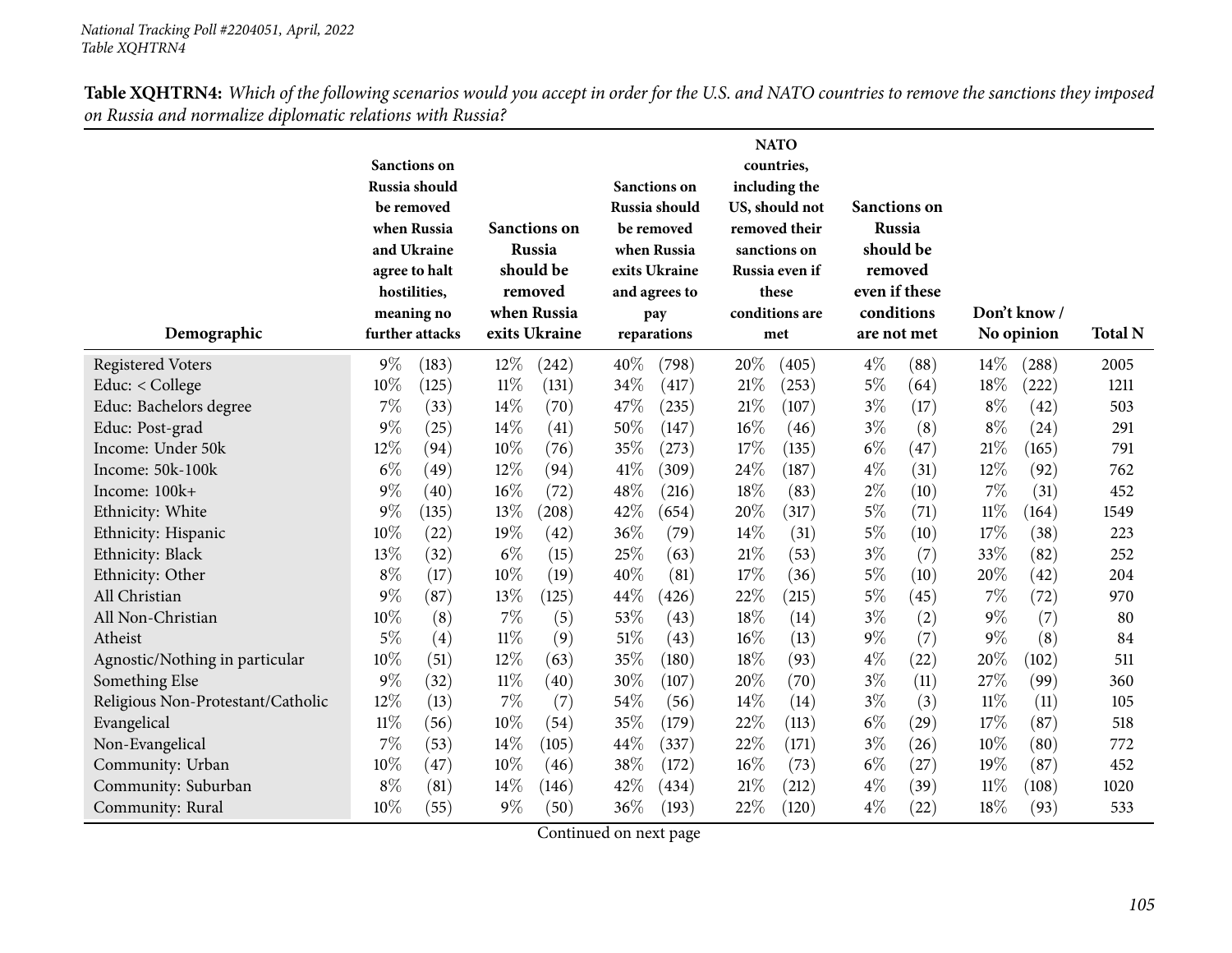| Demographic                          | <b>Sanctions</b> on<br>Russia should<br>be removed<br>when Russia<br>and Ukraine<br>agree to halt<br>hostilities,<br>meaning no<br>further attacks |       | <b>Sanctions</b> on<br>Russia<br>should be<br>removed<br>when Russia<br>exits Ukraine |       | <b>Sanctions</b> on<br>Russia should<br>be removed<br>when Russia<br>exits Ukraine<br>and agrees to<br>pay<br>reparations |       | <b>NATO</b><br>countries,<br>including the<br>US, should not<br>removed their<br>sanctions on<br>Russia even if<br>these<br>conditions are<br>met |       | <b>Sanctions</b> on<br>Russia<br>should be<br>removed<br>even if these<br>conditions<br>are not met |      | Don't know/<br>No opinion | <b>Total N</b> |      |
|--------------------------------------|----------------------------------------------------------------------------------------------------------------------------------------------------|-------|---------------------------------------------------------------------------------------|-------|---------------------------------------------------------------------------------------------------------------------------|-------|---------------------------------------------------------------------------------------------------------------------------------------------------|-------|-----------------------------------------------------------------------------------------------------|------|---------------------------|----------------|------|
| <b>Registered Voters</b>             | $9\%$                                                                                                                                              | (183) | 12%                                                                                   | (242) | 40%                                                                                                                       | (798) | 20%                                                                                                                                               | (405) | $4\%$                                                                                               | (88) | $14\%$                    | (288)          | 2005 |
| <b>Employ: Private Sector</b>        | $9\%$                                                                                                                                              | (68)  | 15%                                                                                   | (113) | 42%                                                                                                                       | (307) | 17%                                                                                                                                               | (128) | $4\%$                                                                                               | (31) | $11\%$                    | (84)           | 730  |
| <b>Employ: Government</b>            | $11\%$                                                                                                                                             | (15)  | $11\%$                                                                                | (15)  | 37%                                                                                                                       | (52)  | 17%                                                                                                                                               | (23)  | $3\%$                                                                                               | (4)  | 22%                       | (30)           | 140  |
| Employ: Self-Employed                | 14\%                                                                                                                                               | (24)  | $9\%$                                                                                 | (15)  | 24%                                                                                                                       | (41)  | 20%                                                                                                                                               | (35)  | 12%                                                                                                 | (20) | 22%                       | (37)           | 172  |
| Employ: Homemaker                    | $9\%$                                                                                                                                              | (12)  | 10%                                                                                   | (13)  | 36%                                                                                                                       | (48)  | 19%                                                                                                                                               | (25)  | $9\%$                                                                                               | (12) | 17%                       | (23)           | 133  |
| Employ: Student                      | 20%                                                                                                                                                | (12)  | 12%                                                                                   | (7)   | 32%                                                                                                                       | (18)  | $11\%$                                                                                                                                            | (7)   | $1\%$                                                                                               | (1)  | 23%                       | (13)           | 58   |
| Employ: Retired                      | $6\%$                                                                                                                                              | (32)  | 12%                                                                                   | (61)  | 46%                                                                                                                       | (244) | 27%                                                                                                                                               | (144) | $2\%$                                                                                               | (11) | $6\%$                     | (34)           | 526  |
| Employ: Unemployed                   | 10%                                                                                                                                                | (15)  | $8\%$                                                                                 | (13)  | 38%                                                                                                                       | (59)  | 15%                                                                                                                                               | (24)  | $5\%$                                                                                               | (7)  | 24%                       | (38)           | 156  |
| Employ: Other                        | $5\%$                                                                                                                                              | (4)   | 7%                                                                                    | (6)   | 33%                                                                                                                       | (29)  | 22%                                                                                                                                               | (20)  | $1\%$                                                                                               | (1)  | 32%                       | (29)           | 89   |
| Military HH: Yes                     | 5%                                                                                                                                                 | (20)  | 14%                                                                                   | (52)  | 42%                                                                                                                       | (154) | 25%                                                                                                                                               | (91)  | $5\%$                                                                                               | (19) | $8\%$                     | (31)           | 368  |
| Military HH: No                      | 10%                                                                                                                                                | (163) | 12%                                                                                   | (190) | 39%                                                                                                                       | (644) | 19%                                                                                                                                               | (315) | $4\%$                                                                                               | (69) | 16%                       | (257)          | 1637 |
| RD/WT: Right Direction               | $9\%$                                                                                                                                              | (60)  | 11%                                                                                   | (74)  | 44%                                                                                                                       | (289) | 23%                                                                                                                                               | (153) | $2\%$                                                                                               | (10) | 10%                       | (65)           | 651  |
| RD/WT: Wrong Track                   | $9\%$                                                                                                                                              | (123) | 12%                                                                                   | (169) | 38%                                                                                                                       | (509) | 19%                                                                                                                                               | (253) | $6\%$                                                                                               | (77) | 16%                       | (223)          | 1354 |
| Biden Job Approve                    | $8\%$                                                                                                                                              | (65)  | $11\%$                                                                                | (93)  | 46%                                                                                                                       | (386) | 22%                                                                                                                                               | (180) | $2\%$                                                                                               | (13) | 12%                       | (96)           | 835  |
| Biden Job Disapprove                 | 10%                                                                                                                                                | (112) | 13%                                                                                   | (146) | 36%                                                                                                                       | (405) | 20%                                                                                                                                               | (219) | 7%                                                                                                  | (73) | 14\%                      | (155)          | 1109 |
| <b>Biden Job Strongly Approve</b>    | $9\%$                                                                                                                                              | (30)  | 7%                                                                                    | (23)  | 47%                                                                                                                       | (160) | 24%                                                                                                                                               | (81)  | $2\%$                                                                                               | (7)  | 12%                       | (41)           | 342  |
| Biden Job Somewhat Approve           | $7\%$                                                                                                                                              | (35)  | 14%                                                                                   | (70)  | 46%                                                                                                                       | (226) | 20%                                                                                                                                               | (100) | $1\%$                                                                                               | (6)  | $11\%$                    | (55)           | 492  |
| Biden Job Somewhat Disapprove        | 12%                                                                                                                                                | (34)  | 15%                                                                                   | (43)  | 37%                                                                                                                       | (108) | 16%                                                                                                                                               | (47)  | $4\%$                                                                                               | (13) | 16%                       | (47)           | 290  |
| <b>Biden Job Strongly Disapprove</b> | 10%                                                                                                                                                | (78)  | 13%                                                                                   | (103) | 36%                                                                                                                       | (297) | 21\%                                                                                                                                              | (173) | $7\%$                                                                                               | (60) | 13%                       | (108)          | 819  |
| Favorable of Biden                   | $8\%$                                                                                                                                              | (66)  | 12%                                                                                   | (99)  | 45%                                                                                                                       | (391) | 22%                                                                                                                                               | (187) | $2\%$                                                                                               | (14) | 12%                       | (102)          | 859  |
| Unfavorable of Biden                 | 10%                                                                                                                                                | (112) | 13%                                                                                   | (142) | 37%                                                                                                                       | (399) | 19%                                                                                                                                               | (209) | 7%                                                                                                  | (71) | 13%                       | (140)          | 1073 |

**Table XQHTRN4:** Which of the following scenarios would you accept in order for the U.S. and NATO countries to remove the sanctions they imposed<br>on Russia and normalize diplomatic relations with Russia?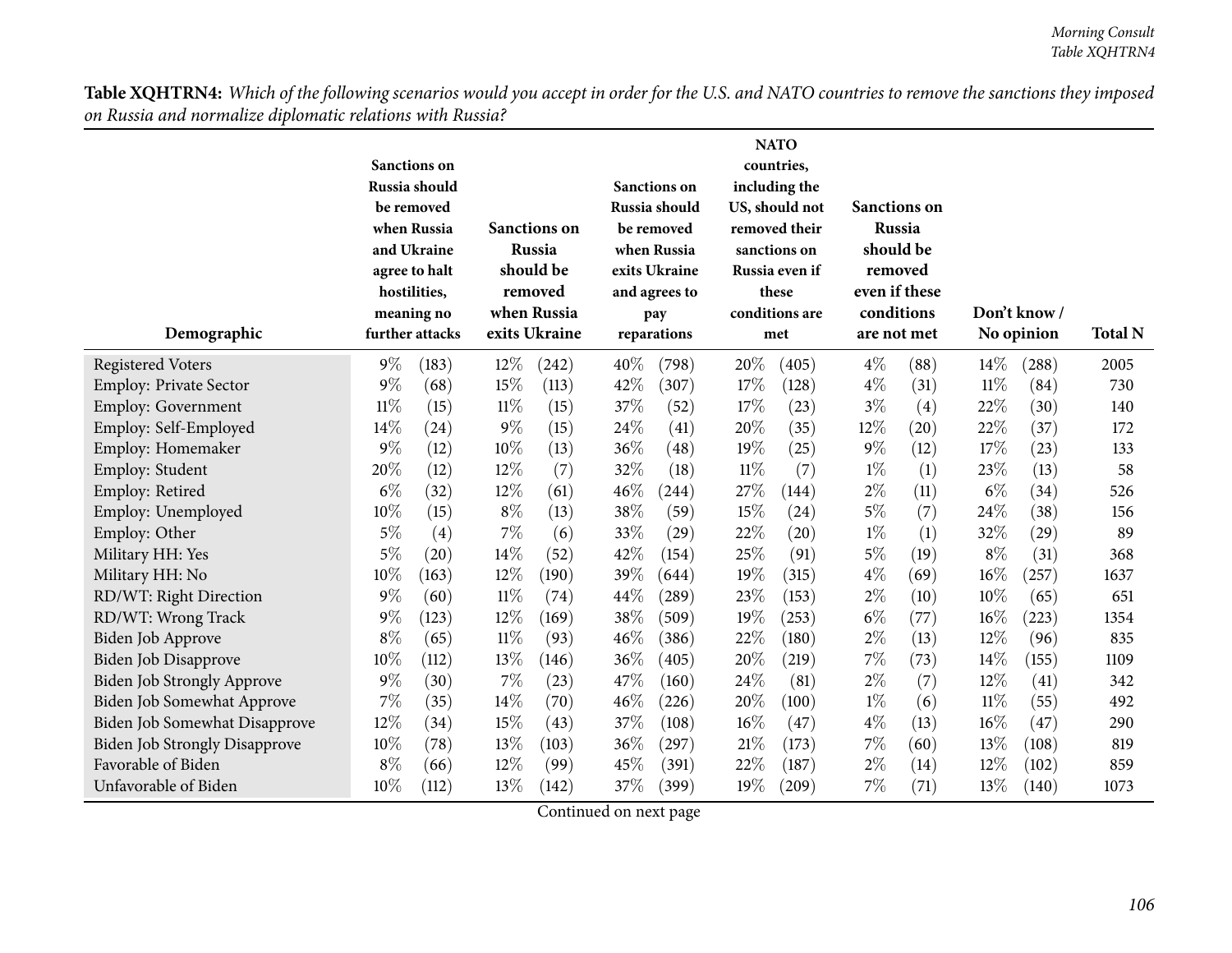|                                      | <b>Sanctions</b> on<br>Russia should<br>be removed<br>when Russia<br><b>Sanctions on</b> |       |        |                     |                                | <b>NATO</b><br>countries,<br>including the<br><b>Sanctions</b> on<br>Russia should<br>US, should not<br>removed their<br>be removed |        |                         |                          | <b>Sanctions</b> on<br><b>Russia</b> |        |             |      |  |
|--------------------------------------|------------------------------------------------------------------------------------------|-------|--------|---------------------|--------------------------------|-------------------------------------------------------------------------------------------------------------------------------------|--------|-------------------------|--------------------------|--------------------------------------|--------|-------------|------|--|
|                                      | and Ukraine                                                                              |       |        | Russia<br>should be |                                | when Russia                                                                                                                         |        | sanctions on            |                          | should be                            |        |             |      |  |
|                                      | agree to halt<br>hostilities,                                                            |       |        | removed             | exits Ukraine<br>and agrees to |                                                                                                                                     |        | Russia even if<br>these | removed<br>even if these |                                      |        |             |      |  |
|                                      | meaning no                                                                               |       |        | when Russia         |                                | pay                                                                                                                                 |        | conditions are          |                          | conditions                           |        | Don't know/ |      |  |
| Demographic                          | further attacks                                                                          |       |        | exits Ukraine       |                                | reparations                                                                                                                         |        | met                     |                          | are not met                          |        | No opinion  |      |  |
| <b>Registered Voters</b>             | $9\%$                                                                                    | (183) | $12\%$ | (242)               | 40%                            | (798)                                                                                                                               | 20%    | (405)                   | $4\%$                    | (88)                                 | 14\%   | (288)       | 2005 |  |
| Very Favorable of Biden              | $8\%$                                                                                    | (31)  | 7%     | (27)                | 46%                            | (174)                                                                                                                               | 24%    | (91)                    | $2\%$                    | (6)                                  | 13%    | (49)        | 379  |  |
| Somewhat Favorable of Biden          | 7%                                                                                       | (35)  | 15%    | (72)                | 45%                            | (217)                                                                                                                               | 20%    | (95)                    | $2\%$                    | (8)                                  | $11\%$ | (53)        | 480  |  |
| Somewhat Unfavorable of Biden        | 13%                                                                                      | (32)  | 14\%   | (36)                | 38%                            | (96)                                                                                                                                | 16%    | (40)                    | $4\%$                    | (11)                                 | 14\%   | (35)        | 249  |  |
| Very Unfavorable of Biden            | 10%                                                                                      | (80)  | 13%    | (106)               | 37%                            | (303)                                                                                                                               | 21%    | (169)                   | 7%                       | (60)                                 | 13%    | (105)       | 824  |  |
| #1 Issue: Economy                    | 10%                                                                                      | (78)  | 15%    | (124)               | 41%                            | (332)                                                                                                                               | 15%    | (122)                   | $4\%$                    | (36)                                 | 16%    | (127)       | 821  |  |
| #1 Issue: Security                   | 10%                                                                                      | (32)  | $11\%$ | (37)                | 35%                            | (116)                                                                                                                               | 30%    | (100)                   | $4\%$                    | (14)                                 | 9%     | (30)        | 329  |  |
| #1 Issue: Health Care                | $9\%$                                                                                    | (17)  | 12%    | (22)                | 39%                            | (70)                                                                                                                                | 23%    | (42)                    | $5\%$                    | (9)                                  | 12%    | (21)        | 180  |  |
| #1 Issue: Medicare / Social Security | 11%                                                                                      | (23)  | $9\%$  | (19)                | 42%                            | (89)                                                                                                                                | 23%    | (49)                    | $5\%$                    | (11)                                 | $11\%$ | (23)        | 214  |  |
| #1 Issue: Women's Issues             | $5\%$                                                                                    | (4)   | $11\%$ | (10)                | 31%                            | (29)                                                                                                                                | 23%    | (22)                    | $4\%$                    | (3)                                  | 27%    | (26)        | 95   |  |
| #1 Issue: Education                  | $8\%$                                                                                    | (7)   | 14%    | (11)                | 34%                            | (28)                                                                                                                                | 21%    | (17)                    | $4\%$                    | (3)                                  | 19%    | (16)        | 82   |  |
| #1 Issue: Energy                     | 10%                                                                                      | (17)  | $8\%$  | (14)                | 44%                            | (75)                                                                                                                                | 20%    | (35)                    | $2\%$                    | (4)                                  | 16%    | (27)        | 172  |  |
| #1 Issue: Other                      | $5\%$                                                                                    | (5)   | $5\%$  | (5)                 | 52%                            | (59)                                                                                                                                | 17%    | (19)                    | 7%                       | (7)                                  | 15%    | (17)        | 112  |  |
| 2020 Vote: Joe Biden                 | $8\%$                                                                                    | (73)  | 12%    | (113)               | 44%                            | (414)                                                                                                                               | 22%    | (207)                   | $2\%$                    | (21)                                 | 13%    | (122)       | 949  |  |
| 2020 Vote: Donald Trump              | 10%                                                                                      | (87)  | 13%    | (111)               | 38%                            | (330)                                                                                                                               | 20%    | (175)                   | $7\%$                    | (60)                                 | 12%    | (104)       | 867  |  |
| 2020 Vote: Didn't Vote               | 12%                                                                                      | (19)  | 10%    | (15)                | 26%                            | (40)                                                                                                                                | $11\%$ | (17)                    | $4\%$                    | (6)                                  | 37%    | (57)        | 153  |  |
| 2018 House Vote: Democrat            | $6\%$                                                                                    | (45)  | $11\%$ | (81)                | 48%                            | (353)                                                                                                                               | 22%    | (162)                   | $3\%$                    | (20)                                 | 10%    | (75)        | 737  |  |
| 2018 House Vote: Republican          | 10%                                                                                      | (77)  | 14%    | (105)               | 39%                            | (291)                                                                                                                               | 22%    | (161)                   | $6\%$                    | (48)                                 | $9\%$  | (65)        | 746  |  |
| 2018 House Vote: Someone else        | 14%                                                                                      | (7)   | $4\%$  | (2)                 | 20%                            | (10)                                                                                                                                | 17%    | (8)                     | $1\%$                    | (0)                                  | 46\%   | (23)        | 51   |  |
| 2016 Vote: Hillary Clinton           | $6\%$                                                                                    | (43)  | 12%    | (85)                | 47%                            | (325)                                                                                                                               | 22%    | (155)                   | $2\%$                    | (14)                                 | $11\%$ | (74)        | 695  |  |
| 2016 Vote: Donald Trump              | 10%                                                                                      | (78)  | 13%    | (102)               | 39%                            | (304)                                                                                                                               | 23\%   | (177)                   | 7%                       | (51)                                 | $8\%$  | (66)        | 778  |  |
| 2016 Vote: Other                     | $8\%$                                                                                    | (8)   | 12%    | (13)                | 39%                            | (40)                                                                                                                                | 16%    | (16)                    | $4\%$                    | (4)                                  | 20%    | (21)        | 102  |  |
| 2016 Vote: Didn't Vote               | 13%                                                                                      | (54)  | 10%    | (43)                | 30%                            | (129)                                                                                                                               | 13%    | (57)                    | $4\%$                    | (19)                                 | 30\%   | (128)       | 429  |  |

Table XQHTRN4: Which of the following scenarios would you accept in order for the U.S. and NATO countries to remove the sanctions they imposed *on Russia and normalize diplomatic relations with Russia?*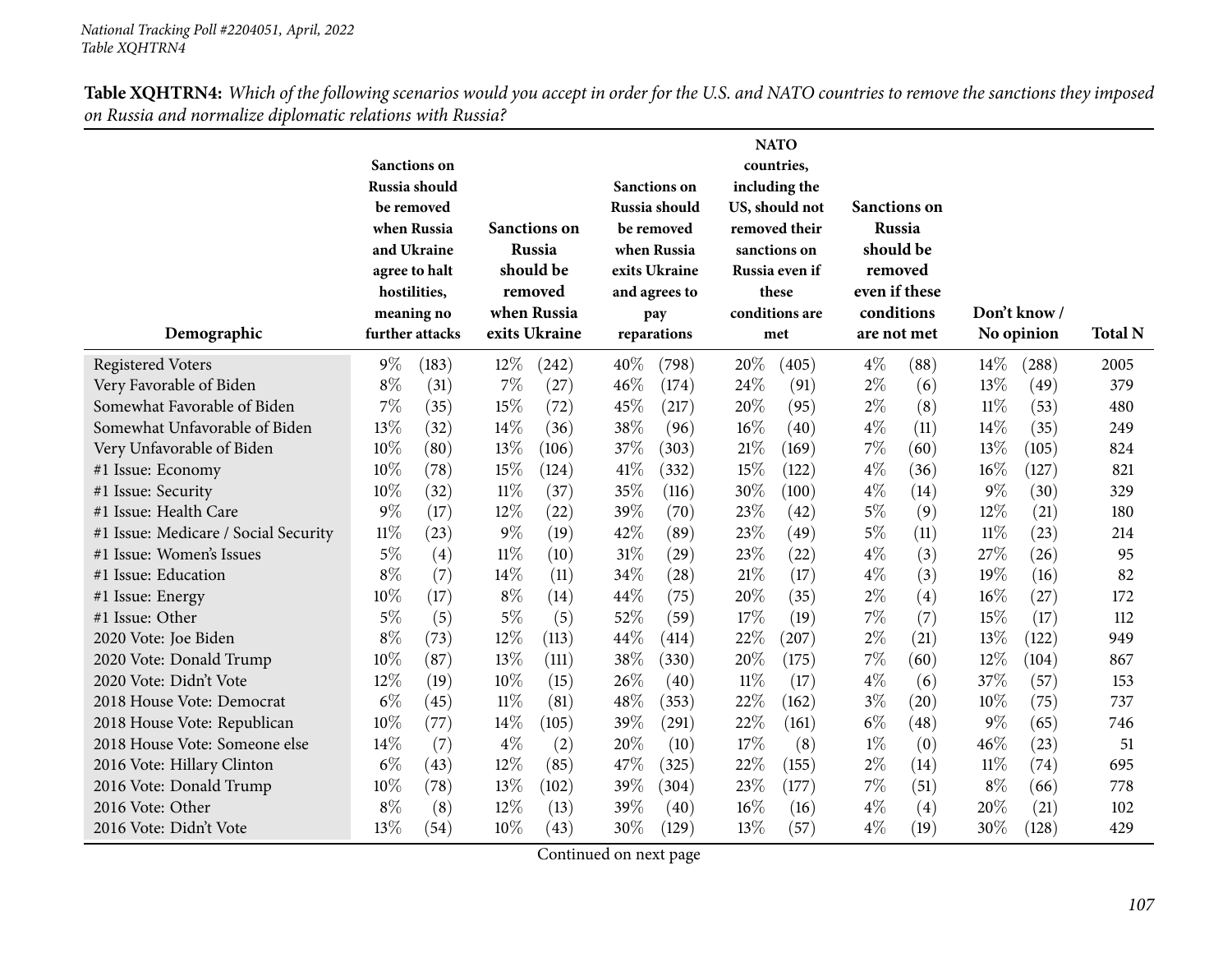| Demographic                          | <b>Sanctions on</b><br>Russia should<br>be removed<br>when Russia<br>and Ukraine<br>agree to halt<br>hostilities,<br>meaning no<br>further attacks |       | <b>Sanctions on</b><br>Russia<br>should be<br>removed<br>when Russia<br>exits Ukraine |       | Sanctions on<br>Russia should<br>be removed<br>when Russia<br>exits Ukraine<br>and agrees to<br>pay<br>reparations |       | <b>NATO</b><br>countries,<br>including the<br>US, should not<br>removed their<br>sanctions on<br>Russia even if<br>these<br>conditions are<br>met |       | <b>Sanctions on</b><br>Russia<br>should be<br>removed<br>even if these<br>conditions<br>are not met |      | Don't know /<br>No opinion |       | <b>Total N</b> |
|--------------------------------------|----------------------------------------------------------------------------------------------------------------------------------------------------|-------|---------------------------------------------------------------------------------------|-------|--------------------------------------------------------------------------------------------------------------------|-------|---------------------------------------------------------------------------------------------------------------------------------------------------|-------|-----------------------------------------------------------------------------------------------------|------|----------------------------|-------|----------------|
| <b>Registered Voters</b>             | $9\%$                                                                                                                                              | (183) | $12\%$                                                                                | (242) | $40\%$                                                                                                             | (798) | 20\%                                                                                                                                              | (405) | $4\%$                                                                                               | (88) | $14\%$                     | (288) | 2005           |
| Voted in 2014: Yes                   | $8\%$                                                                                                                                              | (115) | 13\%                                                                                  | (173) | 42\%                                                                                                               | (580) | 23\%                                                                                                                                              | (314) | $4\%$                                                                                               | (58) | $10\%$                     | (137) | 1377           |
| Voted in 2014: No                    | $11\%$                                                                                                                                             | (68)  | $11\%$                                                                                | (70)  | 35%                                                                                                                | (218) | 14%                                                                                                                                               | (91)  | $5\%$                                                                                               | (29) | 24\%                       | (151) | 628            |
| 4-Region: Northeast                  | $10\%$                                                                                                                                             | (36)  | 14%                                                                                   | (49)  | 38%                                                                                                                | (134) | 22\%                                                                                                                                              | (80)  | $5\%$                                                                                               | (17) | $11\%$                     | (39)  | 354            |
| 4-Region: Midwest                    | $9\%$                                                                                                                                              | (40)  | $11\%$                                                                                | (50)  | 43\%                                                                                                               | (190) | $19\%$                                                                                                                                            | (85)  | $4\%$                                                                                               | (17) | $14\%$                     | (64)  | 446            |
| 4-Region: South                      | $9\%$                                                                                                                                              | (65)  | $10\%$                                                                                | (78)  | $40\%$                                                                                                             | (296) | $19\%$                                                                                                                                            | (143) | $4\%$                                                                                               | (33) | 18\%                       | (133) | 748            |
| 4-Region: West                       | $9\%$                                                                                                                                              | (42)  | 14%                                                                                   | (65)  | 39%                                                                                                                | (179) | 21%                                                                                                                                               | (98)  | $4\%$                                                                                               | (20) | $11\%$                     | (52)  | 457            |
| Sanctions not Tied to Putin in Power | 12%                                                                                                                                                | (135) | $17\%$                                                                                | (198) | 35%                                                                                                                | (401) | $9\%$                                                                                                                                             | (98)  | $5\%$                                                                                               | (61) | 22\%                       | (253) | 1147           |
| Sanctions Tied to Putin in Power     | $6\%$                                                                                                                                              | (48)  | $5\%$                                                                                 | (45)  | $46\%$                                                                                                             | (397) | 36\%                                                                                                                                              | (307) | $3\%$                                                                                               | (26) | $4\%$                      | (35)  | 858            |
| Heard of ICC                         | $9\%$                                                                                                                                              | (95)  | 12\%                                                                                  | (124) | $44\%$                                                                                                             | (453) | 22\%                                                                                                                                              | (220) | $4\%$                                                                                               | (40) | $9\%$                      | (87)  | 1020           |
| Never Heard of ICC                   | $9\%$                                                                                                                                              | (88)  | 12%                                                                                   | (118) | 35\%                                                                                                               | (345) | 19%                                                                                                                                               | (186) | $5\%$                                                                                               | (47) | $20\%$                     | (201) | 985            |

Table XQHTRN4: Which of the following scenarios would you accept in order for the U.S. and NATO countries to remove the sanctions they imposed *on Russia and normalize diplomatic relations with Russia?*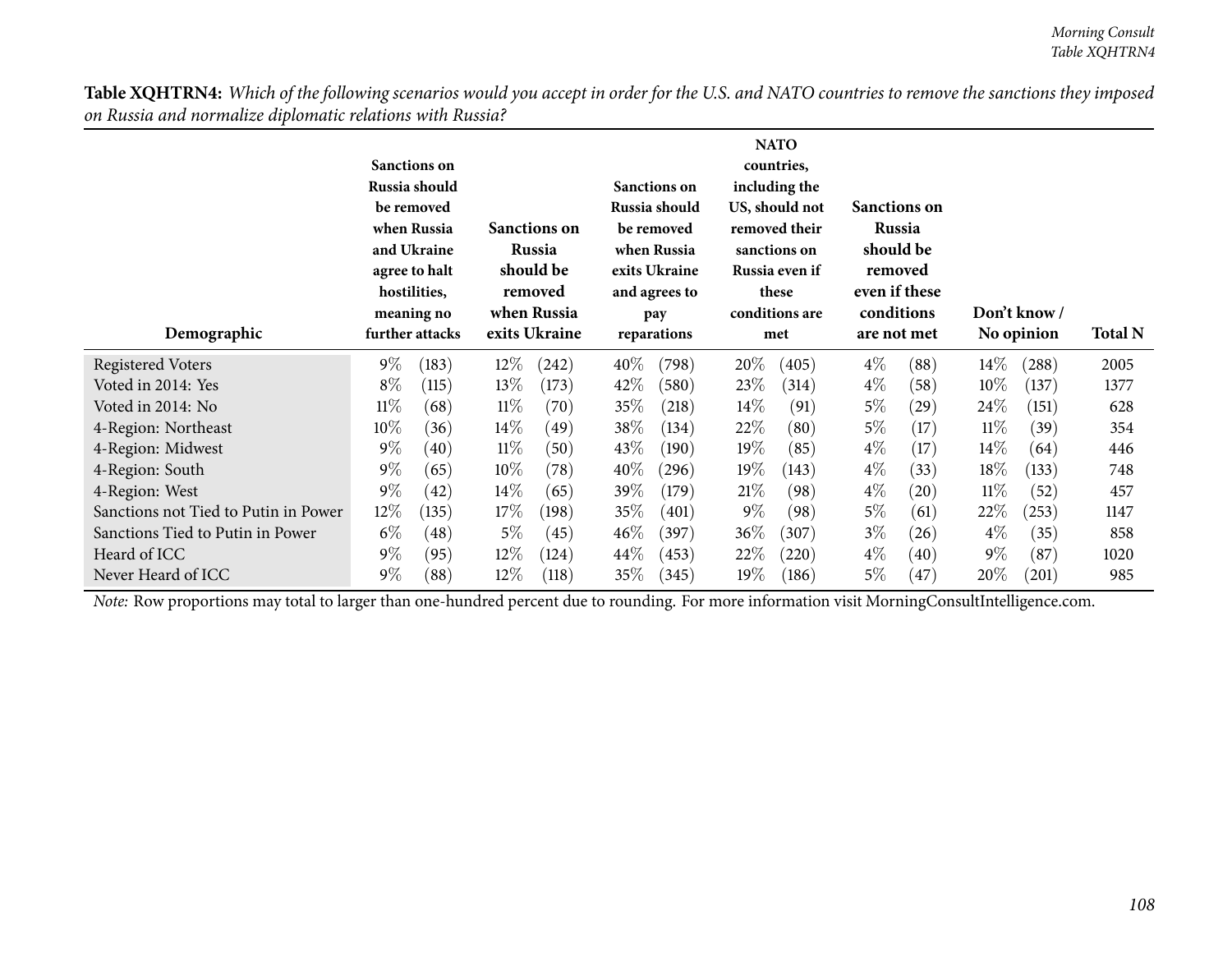|                          | <b>Russian President</b><br><b>Vladimir Putin should</b> | <b>Russian President</b><br><b>Vladimir Putin should</b> |                       |                |
|--------------------------|----------------------------------------------------------|----------------------------------------------------------|-----------------------|----------------|
|                          | face international trial                                 | not face international                                   |                       |                |
| Demographic              | for war crimes                                           | trial for war crimes                                     | Don't know/No opinion | <b>Total N</b> |
| <b>Registered Voters</b> | 81%<br>(1629)                                            | $6\%$<br>(123)                                           | 13%<br>(254)          | 2005           |
| Gender: Male             | 79%<br>(745)                                             | $8\%$<br>(79)                                            | 13%<br>(122)          | 945            |
| Gender: Female           | 83%<br>(884)                                             | $4\%$<br>(44)                                            | 12%<br>(131)          | 1060           |
| Age: 18-34               | 68%<br>(349)                                             | $9\%$<br>(46)                                            | 23%<br>(121)          | 516            |
| Age: 35-44               | 76\%<br>(234)                                            | 10%<br>(31)                                              | 14%<br>(42)           | 308            |
| Age: 45-64               | 86%<br>(587)                                             | $5\%$<br>(33)                                            | $9\%$<br>(61)         | 682            |
| Age: 65+                 | 92%<br>(458)                                             | $2\%$<br>(12)                                            | $6\%$<br>(29)         | 499            |
| GenZers: 1997-2012       | $61\%$<br>(110)                                          | $9\%$<br>(16)                                            | 31%<br>(55)           | 181            |
| Millennials: 1981-1996   | 74%<br>(418)                                             | 10%<br>(54)                                              | 16%<br>(92)           | 564            |
| GenXers: 1965-1980       | 80%<br>(370)                                             | $6\%$<br>(29)                                            | 13\%<br>(61)          | 460            |
| Baby Boomers: 1946-1964  | 91%<br>(667)                                             | $3\%$<br>(23)                                            | $6\%$<br>(45)         | 735            |
| PID: Dem (no lean)       | 86%<br>(623)                                             | $4\%$<br>(27)                                            | 10%<br>(74)           | 723            |
| PID: Ind (no lean)       | 77%<br>(441)                                             | $6\%$<br>(37)                                            | 17%<br>(96)           | 574            |
| PID: Rep (no lean)       | 80%<br>(565)                                             | $8\%$<br>(59)                                            | 12%<br>(84)           | 708            |
| PID/Gender: Dem Men      | 83%<br>(265)                                             | $5\%$<br>(15)                                            | 12%<br>(38)           | 318            |
| PID/Gender: Dem Women    | 88%<br>(358)                                             | $3\%$<br>(12)                                            | 9%<br>(36)            | 405            |
| PID/Gender: Ind Men      | 77\%<br>(234)                                            | $8\%$<br>(25)                                            | 15%<br>(46)           | 306            |
| PID/Gender: Ind Women    | 77%<br>(207)                                             | $4\%$<br>(12)                                            | 18%<br>(49)           | 268            |
| PID/Gender: Rep Men      | 76%<br>(246)                                             | 12%<br>(38)                                              | 12%<br>(38)           | 322            |
| PID/Gender: Rep Women    | 83%<br>(319)                                             | $5\%$<br>(21)                                            | 12%<br>(46)           | 386            |
| Ideo: Liberal (1-3)      | 91%<br>(518)                                             | $4\%$<br>(22)                                            | $5\%$<br>(30)         | 569            |
| Ideo: Moderate (4)       | 80%<br>(422)                                             | $6\%$<br>(32)                                            | 14%<br>(72)           | 525            |
| Ideo: Conservative (5-7) | 81%<br>(625)                                             | $8\%$<br>(62)                                            | $11\%$<br>(84)        | 771            |
| Educ: < College          | 78%<br>(942)                                             | $6\%$<br>(77)                                            | 16%<br>(191)          | 1211           |
| Educ: Bachelors degree   | 88%<br>(443)                                             | $5\%$<br>(25)                                            | 7%<br>(35)            | 503            |
| Educ: Post-grad          | 83%<br>(243)                                             | 7%<br>(20)                                               | 10%<br>(28)           | 291            |
| Income: Under 50k        | 74%<br>(589)                                             | $7\%$<br>(53)                                            | 19%<br>(149)          | 791            |
| Income: 50k-100k         | 85%<br>(648)                                             | $5\%$<br>(42)                                            | $9\%$<br>(72)         | 762            |
| Income: 100k+            | 87%<br>(392)                                             | $6\%$<br>(28)                                            | 7%<br>(32)            | 452            |
| Ethnicity: White         | 85%<br>(1318)                                            | $6\%$<br>(93)                                            | $9\%$<br>(138)        | 1549           |

Table XQHTRN5: Based on what you know, which of the following comes closer to your opinion, even if neither is exactly right?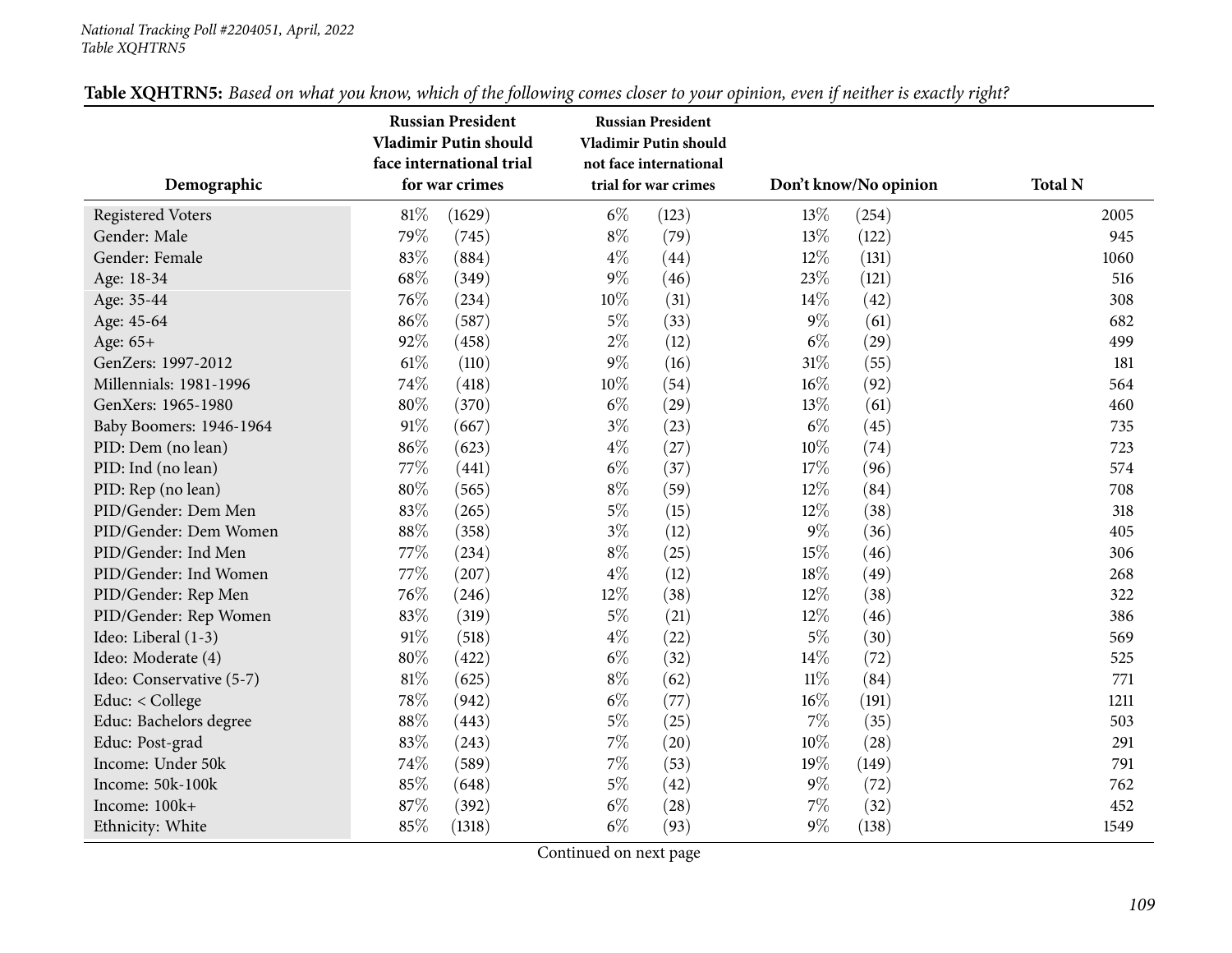|                                   | <b>Russian President</b>     | <b>Russian President</b>     |                       |                |  |  |
|-----------------------------------|------------------------------|------------------------------|-----------------------|----------------|--|--|
|                                   | <b>Vladimir Putin should</b> | <b>Vladimir Putin should</b> |                       |                |  |  |
|                                   | face international trial     | not face international       |                       |                |  |  |
| Demographic                       | for war crimes               | trial for war crimes         | Don't know/No opinion | <b>Total N</b> |  |  |
| <b>Registered Voters</b>          | 81%<br>(1629)                | $6\%$<br>(123)               | 13%<br>(254)          | 2005           |  |  |
| Ethnicity: Hispanic               | 80%<br>(178)                 | $5\%$<br>(12)                | 15%<br>(34)           | 223            |  |  |
| Ethnicity: Black                  | 66%<br>(166)                 | $5\%$<br>(13)                | 29%<br>(73)           | 252            |  |  |
| Ethnicity: Other                  | 71%<br>(144)                 | $8\%$<br>(17)                | 21%<br>(43)           | 204            |  |  |
| All Christian                     | 86%<br>(836)                 | 7%<br>(66)                   | 7%<br>(69)            | 970            |  |  |
| All Non-Christian                 | 85%<br>(69)                  | $5\%$<br>(4)                 | 10%<br>(8)            | 80             |  |  |
| Atheist                           | 90%<br>(75)                  | $3\%$<br>(3)                 | 7%<br>(6)             | 84             |  |  |
| Agnostic/Nothing in particular    | 77%<br>(391)                 | $6\%$<br>(32)                | 17%<br>(87)           | 511            |  |  |
| Something Else                    | 72%<br>(258)                 | $5\%$<br>(18)                | 23%<br>(84)           | 360            |  |  |
| Religious Non-Protestant/Catholic | 89%<br>(93)                  | $4\%$<br>(4)                 | $8\%$<br>(8)          | 105            |  |  |
| Evangelical                       | 79%<br>(410)                 | 7%<br>(38)                   | 14%<br>(70)           | 518            |  |  |
| Non-Evangelical                   | 84%<br>(647)                 | $5\%$<br>(42)                | $11\%$<br>(82)        | 772            |  |  |
| Community: Urban                  | 74%<br>(334)                 | 11%<br>(47)                  | 16%<br>(71)           | 452            |  |  |
| Community: Suburban               | 87%<br>(885)                 | $5\%$<br>(48)                | 9%<br>(87)            | 1020           |  |  |
| Community: Rural                  | 77%<br>(410)                 | $5\%$<br>(27)                | 18%<br>(96)           | 533            |  |  |
| <b>Employ: Private Sector</b>     | 83%<br>(606)                 | $8\%$<br>(59)                | $9\%$<br>(65)         | 730            |  |  |
| Employ: Government                | 78%<br>(109)                 | $5\%$<br>(7)                 | 17%<br>(24)           | 140            |  |  |
| Employ: Self-Employed             | 65%<br>(111)                 | $11\%$<br>(18)               | 25%<br>(43)           | 172            |  |  |
| Employ: Homemaker                 | 84%<br>(111)                 | $6\%$<br>(8)                 | $11\%$<br>(14)        | 133            |  |  |
| Employ: Student                   | 67%<br>(39)                  | 10%<br>(6)                   | 23%<br>(13)           | 58             |  |  |
| Employ: Retired                   | 89%<br>(469)                 | $3\%$<br>(16)                | $8\%$<br>(41)         | 526            |  |  |
| Employ: Unemployed                | 77%<br>(120)                 | $4\%$<br>(6)                 | 19%<br>(30)           | 156            |  |  |
| Employ: Other                     | 71%<br>(63)                  | $3\%$<br>(2)                 | 27%<br>(24)           | 89             |  |  |
| Military HH: Yes                  | 84%<br>(309)                 | $7\%$<br>(25)                | $9\%$<br>(34)         | 368            |  |  |
| Military HH: No                   | 81%<br>(1320)                | $6\%$<br>(98)                | 13%<br>(220)          | 1637           |  |  |
| RD/WT: Right Direction            | 86%<br>(560)                 | $5\%$<br>(30)                | $9\%$<br>(62)         | 651            |  |  |
| RD/WT: Wrong Track                | 79%<br>(1069)                | $7\%$<br>(93)                | 14%<br>(192)          | 1354           |  |  |
| Biden Job Approve                 | 87%<br>(724)                 | $4\%$<br>(34)                | $9\%$<br>(77)         | 835            |  |  |
| <b>Biden Job Disapprove</b>       | 79%<br>(878)                 | $8\%$<br>(87)                | 13%<br>(144)          | 1109           |  |  |

Table XQHTRN5: Based on what you know, which of the following comes closer to your opinion, even if neither is exactly right?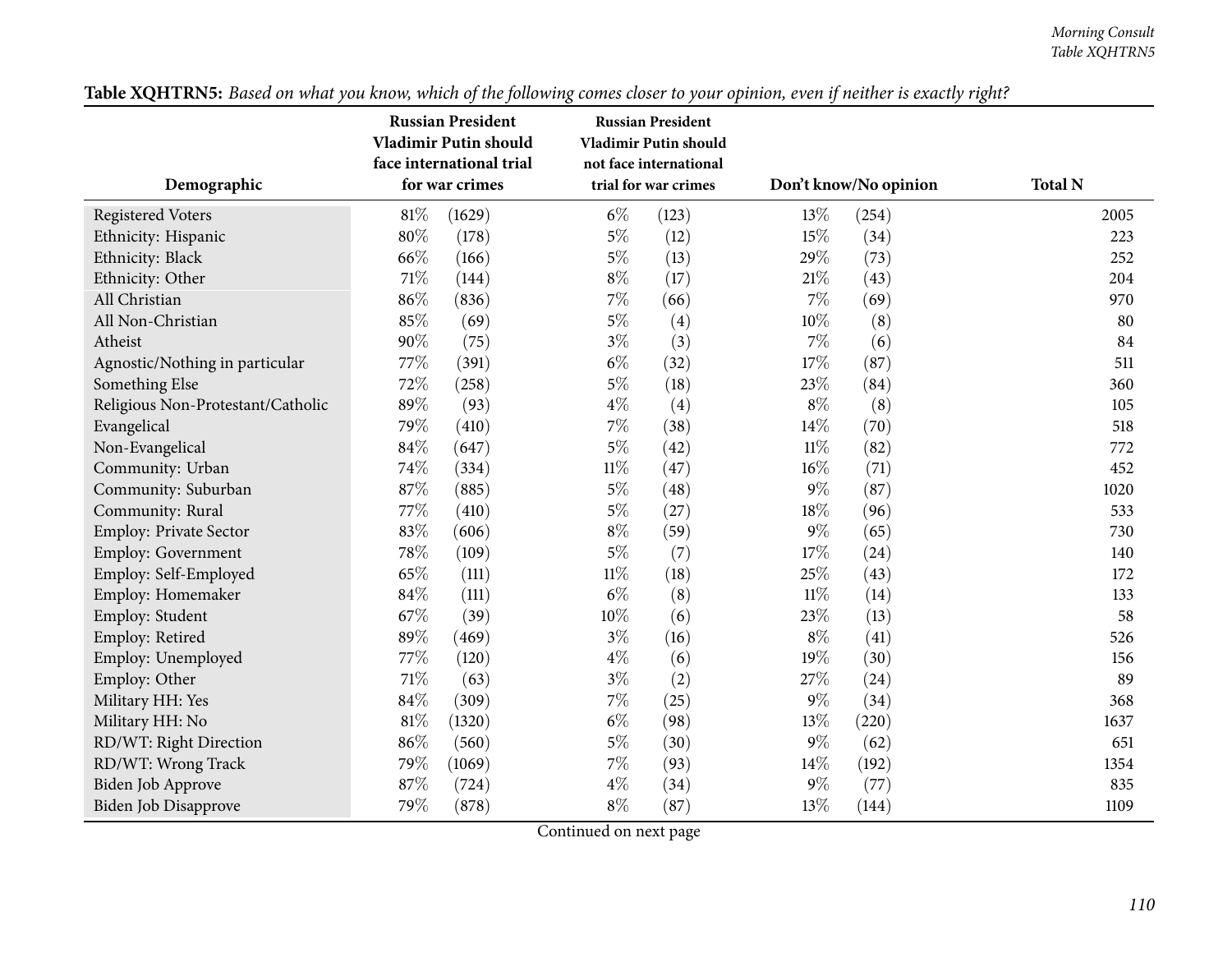|                                      | <b>Russian President</b>     | <b>Russian President</b> |                       |                |
|--------------------------------------|------------------------------|--------------------------|-----------------------|----------------|
|                                      | <b>Vladimir Putin should</b> | Vladimir Putin should    |                       |                |
|                                      | face international trial     | not face international   |                       |                |
| Demographic                          | for war crimes               | trial for war crimes     | Don't know/No opinion | <b>Total N</b> |
| <b>Registered Voters</b>             | 81%<br>(1629)                | $6\%$<br>(123)           | 13%<br>(254)          | 2005           |
| Biden Job Strongly Approve           | 87%<br>(298)                 | $5\%$<br>(18)            | $8\%$<br>(27)         | 342            |
| Biden Job Somewhat Approve           | 87%<br>(426)                 | $3\%$<br>(16)            | 10%<br>(50)           | 492            |
| Biden Job Somewhat Disapprove        | 77\%<br>(224)                | $6\%$<br>(18)            | 17%<br>(49)           | 290            |
| <b>Biden Job Strongly Disapprove</b> | 80%<br>(653)                 | $9\%$<br>(70)            | 12%<br>(96)           | 819            |
| Favorable of Biden                   | 87%<br>(744)                 | $4\%$<br>(35)            | $9\%$<br>(80)         | 859            |
| Unfavorable of Biden                 | 80%<br>(860)                 | $8\%$<br>(85)            | 12%<br>(128)          | 1073           |
| Very Favorable of Biden              | 88%<br>(332)                 | $4\%$<br>(15)            | $8\%$<br>(32)         | 379            |
| Somewhat Favorable of Biden          | 86%<br>(412)                 | $4\%$<br>(20)            | 10%<br>(48)           | 480            |
| Somewhat Unfavorable of Biden        | 79%<br>(196)                 | 7%<br>(16)               | 15%<br>(36)           | 249            |
| Very Unfavorable of Biden            | 81\%<br>(664)                | $8\%$<br>(68)            | $11\%$<br>(92)        | 824            |
| #1 Issue: Economy                    | 82%<br>(670)                 | $7\%$<br>(57)            | $11\%$<br>(94)        | 821            |
| #1 Issue: Security                   | 79%<br>(261)                 | 10%<br>(32)              | $11\%$<br>(36)        | 329            |
| #1 Issue: Health Care                | 87%<br>(156)                 | $4\%$<br>(8)             | 9%<br>(16)            | 180            |
| #1 Issue: Medicare / Social Security | 87%<br>(187)                 | $1\%$<br>(3)             | $11\%$<br>(24)        | 214            |
| #1 Issue: Women's Issues             | 72%<br>(68)                  | $5\%$<br>(5)             | 23%<br>(22)           | 95             |
| #1 Issue: Education                  | 73%<br>(60)                  | $8\%$<br>(6)             | 19%<br>(16)           | 82             |
| #1 Issue: Energy                     | 80%<br>(138)                 | $2\%$<br>(3)             | 18%<br>(31)           | 172            |
| #1 Issue: Other                      | 79%<br>(89)                  | $8\%$<br>(9)             | 13%<br>(14)           | 112            |
| 2020 Vote: Joe Biden                 | 86%<br>(812)                 | $4\%$<br>(34)            | $11\%$<br>(103)       | 949            |
| 2020 Vote: Donald Trump              | 80%<br>(696)                 | $9\%$<br>(81)            | 10%<br>(90)           | 867            |
| 2020 Vote: Didn't Vote               | 60%<br>(93)                  | $4\%$<br>(7)             | 35%<br>(54)           | 153            |
| 2018 House Vote: Democrat            | 88%<br>(648)                 | $4\%$<br>(27)            | $8\%$<br>(62)         | 737            |
| 2018 House Vote: Republican          | 83%<br>(623)                 | $8\%$<br>(59)            | $9\%$<br>(65)         | 746            |
| 2018 House Vote: Someone else        | 58%<br>(29)                  | $2\%$<br>(1)             | 40%<br>(20)           | 51             |
| 2016 Vote: Hillary Clinton           | 88%<br>(614)                 | $3\%$<br>(24)            | $8\%$<br>(57)         | 695            |
| 2016 Vote: Donald Trump              | 83%<br>(646)                 | $8\%$<br>(60)            | $9\%$<br>(71)         | 778            |
| 2016 Vote: Other                     | 78%<br>(80)                  | $6\%$<br>(7)             | 15%<br>(16)           | 102            |
| 2016 Vote: Didn't Vote               | 67%<br>(288)                 | 7%<br>(32)               | 25%<br>(109)          | 429            |

| Table XQHTRN5: Based on what you know, which of the following comes closer to your opinion, even if neither is exactly right? |  |
|-------------------------------------------------------------------------------------------------------------------------------|--|
|-------------------------------------------------------------------------------------------------------------------------------|--|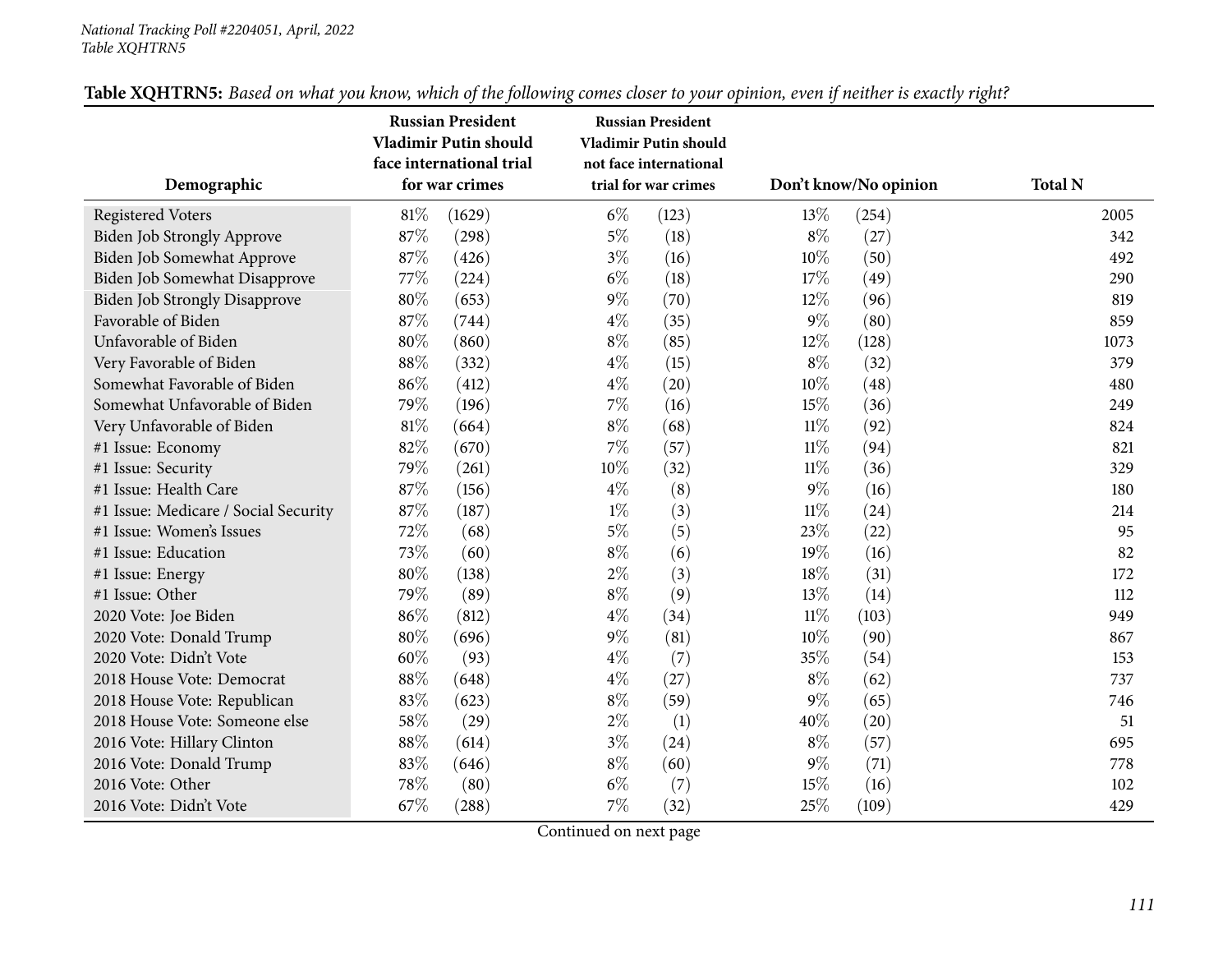|                                      | <b>Russian President</b><br><b>Vladimir Putin should</b><br>face international trial | <b>Russian President</b><br>Vladimir Putin should<br>not face international |                       |                |
|--------------------------------------|--------------------------------------------------------------------------------------|-----------------------------------------------------------------------------|-----------------------|----------------|
| Demographic                          | for war crimes                                                                       | trial for war crimes                                                        | Don't know/No opinion | <b>Total N</b> |
| <b>Registered Voters</b>             | $81\%$<br>(1629)                                                                     | $6\%$<br>(123)                                                              | $13\%$<br>(254)       | 2005           |
| Voted in 2014: Yes                   | $86\%$<br>(1186)                                                                     | $5\%$<br>(72)                                                               | $9\%$<br>(120)        | 1377           |
| Voted in 2014: No                    | 71%<br>(443)                                                                         | $8\%$<br>(51)                                                               | 21%<br>(133)          | 628            |
| 4-Region: Northeast                  | 83\%<br>(293)                                                                        | $6\%$<br>(20)                                                               | $12\%$<br>(41)        | 354            |
| 4-Region: Midwest                    | 83\%<br>(369)                                                                        | $7\%$<br>(31)                                                               | $10\%$<br>(47)        | 446            |
| 4-Region: South                      | 77\%<br>(580)                                                                        | $7\%$<br>(50)                                                               | $16\%$<br>(119)       | 748            |
| 4-Region: West                       | $85\%$<br>(387)                                                                      | $5\%$<br>(22)                                                               | $10\%$<br>(47)        | 457            |
| Sanctions not Tied to Putin in Power | 71%<br>(813)                                                                         | $9\%$<br>(104)                                                              | 20%<br>(230)          | 1147           |
| Sanctions Tied to Putin in Power     | 95%<br>(815)                                                                         | $2\%$<br>(19)                                                               | $3\%$<br>(24)         | 858            |
| Heard of ICC                         | 82\%<br>(841)                                                                        | $8\%$<br>(84)                                                               | $9\%$<br>(95)         | 1020           |
| Never Heard of ICC                   | $80\%$<br>(788)                                                                      | $4\%$<br>(38)                                                               | $16\%$<br>(159)       | 985            |

Table XQHTRN5: Based on what you know, which of the following comes closer to your opinion, even if neither is exactly right?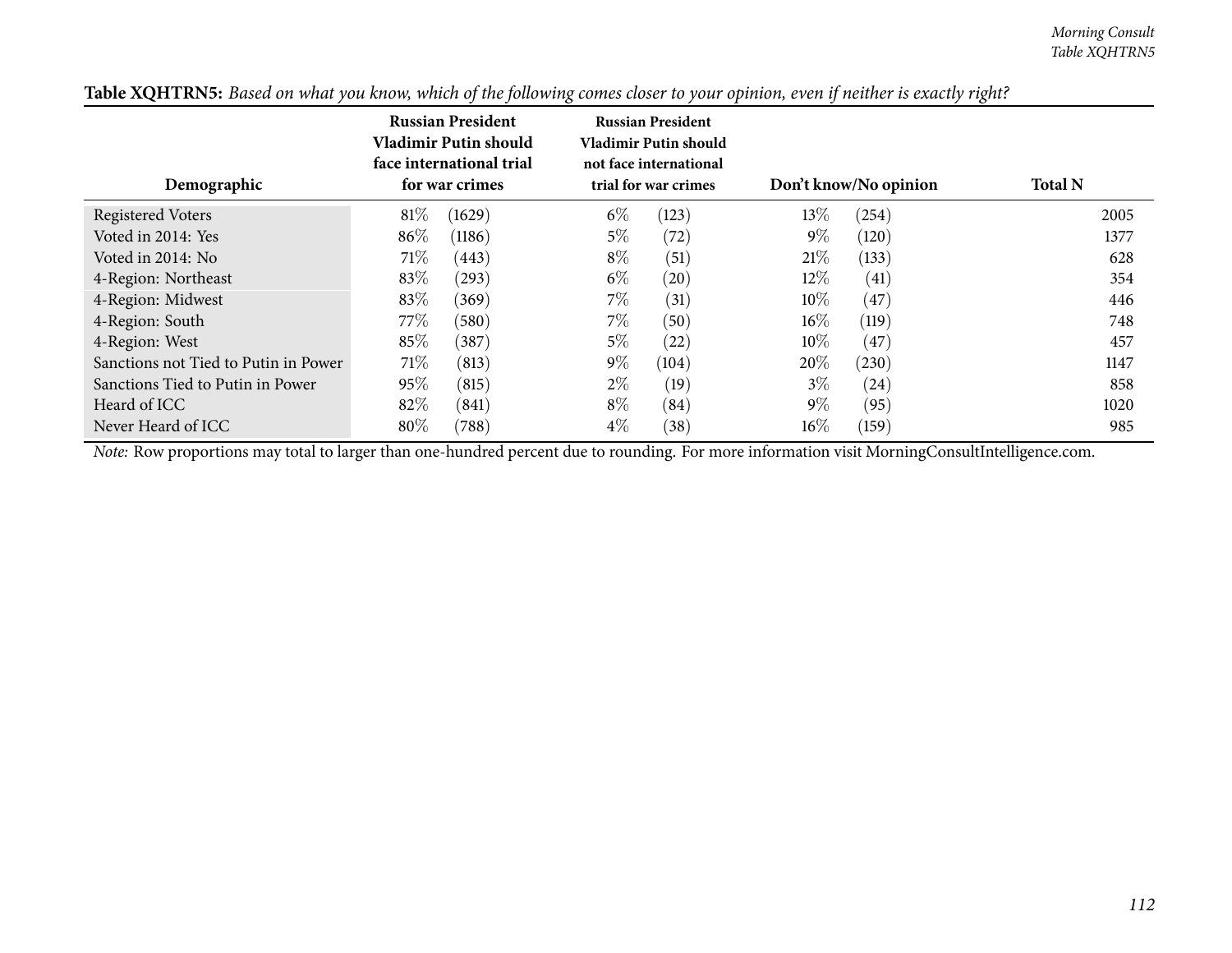|                          | <b>Very</b> |       |     | Somewhat  |       | Somewhat    |       | <b>Very</b> |      | Heard of, no |      | Never heard |                |
|--------------------------|-------------|-------|-----|-----------|-------|-------------|-------|-------------|------|--------------|------|-------------|----------------|
| Demographic              | favorable   |       |     | favorable |       | unfavorable |       | unfavorable |      | opinion      |      | of          | <b>Total N</b> |
| <b>Registered Voters</b> | $6\%$       | (125) | 18% | (355)     | 7%    | (140)       | $3\%$ | (61)        | 17%  | (338)        | 49%  | (985)       | 2005           |
| Gender: Male             | $9\%$       | (83)  | 21% | (196)     | 10%   | (91)        | $4\%$ | (38)        | 19%  | (175)        | 38%  | (362)       | 945            |
| Gender: Female           | $4\%$       | (42)  | 15% | (160)     | $5\%$ | (49)        | $2\%$ | (23)        | 15%  | (163)        | 59%  | (623)       | 1060           |
| Age: 18-34               | $6\%$       | (30)  | 15% | (76)      | 7%    | (34)        | $3\%$ | (15)        | 17%  | (86)         | 54%  | (276)       | 516            |
| Age: 35-44               | $6\%$       | (20)  | 17% | (51)      | 7%    | (21)        | $2\%$ | (6)         | 19%  | (59)         | 49%  | (151)       | 308            |
| Age: 45-64               | $6\%$       | (39)  | 19% | (133)     | $7\%$ | (51)        | $3\%$ | (18)        | 18%  | (124)        | 47%  | (317)       | 682            |
| Age: 65+                 | 7%          | (36)  | 19% | (95)      | $7\%$ | (35)        | $4\%$ | (22)        | 14%  | (70)         | 48%  | (241)       | 499            |
| GenZers: 1997-2012       | $6\%$       | (11)  | 15% | (27)      | $7\%$ | (12)        | $2\%$ | (4)         | 16%  | (29)         | 54%  | (98)        | 181            |
| Millennials: 1981-1996   | $6\%$       | (33)  | 15% | (85)      | 7%    | (40)        | $3\%$ | (16)        | 18%  | (102)        | 51%  | (287)       | 564            |
| GenXers: 1965-1980       | $5\%$       | (21)  | 17% | (76)      | $8\%$ | (37)        | $3\%$ | (12)        | 17%  | (79)         | 51%  | (234)       | 460            |
| Baby Boomers: 1946-1964  | 7%          | (54)  | 21% | (153)     | $5\%$ | (40)        | $4\%$ | (28)        | 17%  | (122)        | 46%  | (337)       | 735            |
| PID: Dem (no lean)       | $9\%$       | (66)  | 21% | (153)     | $5\%$ | (36)        | $2\%$ | (16)        | 14%  | (100)        | 49%  | (352)       | 723            |
| PID: Ind (no lean)       | $5\%$       | (31)  | 16% | (90)      | $8\%$ | (45)        | $2\%$ | (11)        | 22%  | (128)        | 47\% | (270)       | 574            |
| PID: Rep (no lean)       | $4\%$       | (28)  | 16% | (113)     | $8\%$ | (59)        | $5\%$ | (35)        | 16%  | (110)        | 51%  | (363)       | 708            |
| PID/Gender: Dem Men      | 14%         | (43)  | 23% | (73)      | 7%    | (22)        | $4\%$ | (12)        | 14%  | (45)         | 39%  | (123)       | 318            |
| PID/Gender: Dem Women    | $6\%$       | (23)  | 20% | (80)      | $3\%$ | (14)        | $1\%$ | (4)         | 14%  | (56)         | 57%  | (229)       | 405            |
| PID/Gender: Ind Men      | 7%          | (21)  | 18% | (56)      | $9\%$ | (29)        | $2\%$ | (7)         | 26%  | (78)         | 38%  | (115)       | 306            |
| PID/Gender: Ind Women    | $3\%$       | (9)   | 12% | (33)      | $6\%$ | (17)        | $2\%$ | (4)         | 18%  | (50)         | 58%  | (155)       | 268            |
| PID/Gender: Rep Men      | $6\%$       | (18)  | 21% | (66)      | 13%   | (40)        | $6\%$ | (20)        | 16%  | (53)         | 39%  | (124)       | 322            |
| PID/Gender: Rep Women    | $3\%$       | (10)  | 12% | (47)      | $5\%$ | (18)        | $4\%$ | (15)        | 15%  | (57)         | 62%  | (239)       | 386            |
| Ideo: Liberal (1-3)      | $11\%$      | (62)  | 23% | (131)     | $7\%$ | (39)        | $2\%$ | (9)         | 17%  | (99)         | 41\% | (231)       | 569            |
| Ideo: Moderate (4)       | $5\%$       | (25)  | 18% | (93)      | $6\%$ | (34)        | $2\%$ | (10)        | 17%  | (88)         | 52%  | (275)       | 525            |
| Ideo: Conservative (5-7) | $5\%$       | (35)  | 16% | (125)     | $8\%$ | (64)        | $5\%$ | (38)        | 17\% | (130)        | 49%  | (379)       | 771            |
| Educ: < College          | $4\%$       | (52)  | 14% | (172)     | $7\%$ | (79)        | $3\%$ | (41)        | 17%  | (210)        | 54%  | (655)       | 1211           |
| Educ: Bachelors degree   | $9\%$       | (43)  | 20% | (99)      | $9\%$ | (44)        | $3\%$ | (16)        | 16%  | (80)         | 44%  | (221)       | 503            |
| Educ: Post-grad          | 10%         | (29)  | 29% | (84)      | $6\%$ | (17)        | $1\%$ | (4)         | 16%  | (48)         | 38%  | (109)       | 291            |
| Income: Under 50k        | $4\%$       | (36)  | 15% | (116)     | $7\%$ | (52)        | $3\%$ | (28)        | 19%  | (147)        | 52%  | (414)       | 791            |
| Income: 50k-100k         | $6\%$       | (48)  | 18% | (135)     | $6\%$ | (45)        | $3\%$ | (26)        | 14%  | (109)        | 52%  | (399)       | 762            |
| Income: 100k+            | $9\%$       | (42)  | 23% | (105)     | 10%   | (43)        | $2\%$ | (8)         | 18%  | (81)         | 38%  | (173)       | 452            |
| Ethnicity: White         | $6\%$       | (91)  | 18% | (284)     | 7%    | (108)       | $3\%$ | (47)        | 16%  | (255)        | 49%  | (764)       | 1549           |
| Ethnicity: Hispanic      | 7%          | (15)  | 18% | (39)      | $5\%$ | (12)        | $2\%$ | (5)         | 17%  | (37)         | 51%  | (114)       | 223            |

Table XQHTRN6: On a slightly different topic... Do you have a favorable or unfavorable opinion of the International Criminal Court (ICC)? If you have never heard of the International Criminal Court, please select "Never heard of."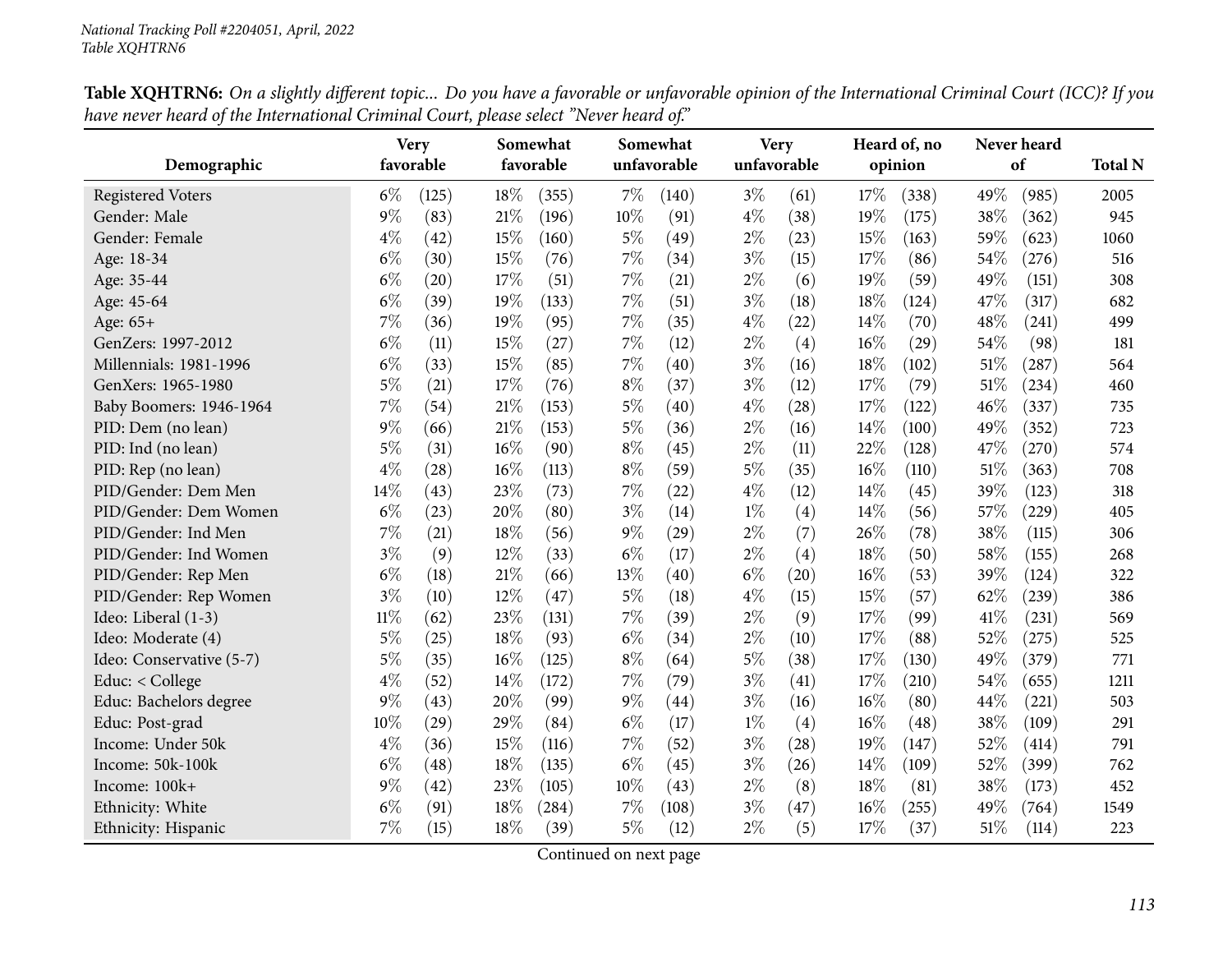| Table XQHTRN6: On a slightly different topic Do you have a favorable or unfavorable opinion of the International Criminal Court (ICC)? If you |  |
|-----------------------------------------------------------------------------------------------------------------------------------------------|--|
| have never heard of the International Criminal Court, please select "Never heard of."                                                         |  |

| Demographic                       |       | <b>Very</b><br>favorable |       | Somewhat<br>favorable |       | Somewhat<br>unfavorable |       | <b>Very</b><br>unfavorable |       | Heard of, no<br>opinion |      | Never heard<br>of |      |
|-----------------------------------|-------|--------------------------|-------|-----------------------|-------|-------------------------|-------|----------------------------|-------|-------------------------|------|-------------------|------|
| <b>Registered Voters</b>          | $6\%$ | (125)                    | 18%   | (355)                 | 7%    | (140)                   | $3\%$ | (61)                       | 17%   | (338)                   | 49%  | (985)             | 2005 |
| Ethnicity: Black                  | $5\%$ | (14)                     | 13%   | (33)                  | $6\%$ | (16)                    | $4\%$ | (10)                       | 17%   | (42)                    | 54%  | (137)             | 252  |
| Ethnicity: Other                  | 10%   | (20)                     | 19%   | (39)                  | $8\%$ | (16)                    | $2\%$ | (4)                        | 20%   | (40)                    | 41\% | (85)              | 204  |
| All Christian                     | 7%    | (72)                     | 19%   | (184)                 | $8\%$ | (73)                    | $3\%$ | (31)                       | 18%   | (173)                   | 45%  | (437)             | 970  |
| All Non-Christian                 | $8\%$ |                          | 31%   | (25)                  | 11%   | (9)                     | $5\%$ | (4)                        | 15%   | (12)                    | 30%  | (24)              | 80   |
| Atheist                           | $8\%$ | (7)<br>(7)               | 27%   | (22)                  | $4\%$ | (3)                     |       |                            | 19%   | (16)                    | 43%  | (36)              | 84   |
|                                   | $6\%$ |                          | 14\%  |                       | $6\%$ |                         | $3\%$ | (0)                        | 16%   |                         | 55%  |                   |      |
| Agnostic/Nothing in particular    | $3\%$ | (30)                     | 14%   | $\left( 74\right)$    | 7%    | (28)                    | $3\%$ | (16)                       | 16%   | (82)                    | 58%  | $^{'}280)$        | 511  |
| Something Else                    |       | (10)                     |       | (51)                  |       | (27)                    |       | (9)                        |       | (56)                    |      | (207)             | 360  |
| Religious Non-Protestant/Catholic | 12%   | (12)                     | 27%   | (28)                  | 10%   | (11)                    | $4\%$ | (4)                        | 13%   | (13)                    | 35%  | (37)              | 105  |
| Evangelical                       | $5\%$ | (25)                     | 16%   | (80)                  | 10%   | (52)                    | $4\%$ | (20)                       | 16%   | (81)                    | 50%  | (259)             | 518  |
| Non-Evangelical                   | $6\%$ | (49)                     | 20%   | (151)                 | $6\%$ | (46)                    | $2\%$ | (19)                       | 18%   | (142)                   | 47%  | (366)             | 772  |
| Community: Urban                  | $8\%$ | (36)                     | 21%   | (94)                  | 7%    | (30)                    | $2\%$ | (9)                        | 15%   | (66)                    | 48%  | (217)             | 452  |
| Community: Suburban               | $6\%$ | (65)                     | 17%   | (173)                 | 7%    | (75)                    | $3\%$ | (35)                       | 18%   | (184)                   | 48%  | (487)             | 1020 |
| Community: Rural                  | $4\%$ | (24)                     | 17\%  | (88)                  | $7\%$ | (35)                    | $3\%$ | (17)                       | 16%   | (87)                    | 53%  | (281)             | 533  |
| <b>Employ: Private Sector</b>     | $5\%$ | (39)                     | 23%   | (165)                 | 7%    | (53)                    | $2\%$ | (15)                       | 18%   | (132)                   | 45%  | (326)             | 730  |
| Employ: Government                | 10%   | (14)                     | 18%   | (25)                  | $9\%$ | (13)                    | $1\%$ | (2)                        | 13%   | (19)                    | 48%  | (67)              | 140  |
| Employ: Self-Employed             | $6\%$ | (10)                     | 15%   | (25)                  | $5\%$ | (8)                     | $5\%$ | (9)                        | 23%   | (40)                    | 46%  | (79)              | 172  |
| Employ: Homemaker                 | $2\%$ | (2)                      | 11%   | (15)                  | $4\%$ | (5)                     | $4\%$ | (6)                        | 16%   | (21)                    | 62%  | (83)              | 133  |
| Employ: Student                   | $5\%$ | (3)                      | $8\%$ | (4)                   | $8\%$ | (5)                     | $1\%$ | (1)                        | 25%   | (15)                    | 52%  | (30)              | 58   |
| Employ: Retired                   | $8\%$ | (44)                     | 17\%  | (91)                  | 7%    | (35)                    | $3\%$ | (18)                       | 15%   | (80)                    | 49%  | (258)             | 526  |
| Employ: Unemployed                | $5\%$ | (7)                      | 15%   | (24)                  | 10%   | (15)                    | $5\%$ | (8)                        | 15%   | (23)                    | 51\% | (79)              | 156  |
| Employ: Other                     | $6\%$ | (5)                      | $6\%$ | (5)                   | $6\%$ | (6)                     | $4\%$ | (3)                        | $8\%$ | (7)                     | 70%  | (63)              | 89   |
| Military HH: Yes                  | $6\%$ | (22)                     | 19%   | (70)                  | $8\%$ | (29)                    | $5\%$ | (18)                       | 19%   | (69)                    | 43%  | (160)             | 368  |
| Military HH: No                   | $6\%$ | (103)                    | 17\%  | (285)                 | 7%    | (111)                   | $3\%$ | (43)                       | 16%   | (269)                   | 50%  | (826)             | 1637 |
| RD/WT: Right Direction            | 12%   | (78)                     | 21%   | (139)                 | $6\%$ | (38)                    | $1\%$ | (9)                        | 17%   | (111)                   | 42\% | (276)             | 651  |
| RD/WT: Wrong Track                | $3\%$ | (47)                     | 16%   | (217)                 | $8\%$ | (102)                   | $4\%$ | (52)                       | 17%   | (227)                   | 52%  | (710)             | 1354 |
| Biden Job Approve                 | 10%   | (87)                     | 23%   | (188)                 | $5\%$ | (44)                    | $2\%$ | (14)                       | 16%   | (136)                   | 44\% | (365)             | 835  |
| Biden Job Disapprove              | $3\%$ | (37)                     | 15%   | (164)                 | $8\%$ | (94)                    | $4\%$ | (47)                       | 17%   | (188)                   | 52%  | (578)             | 1109 |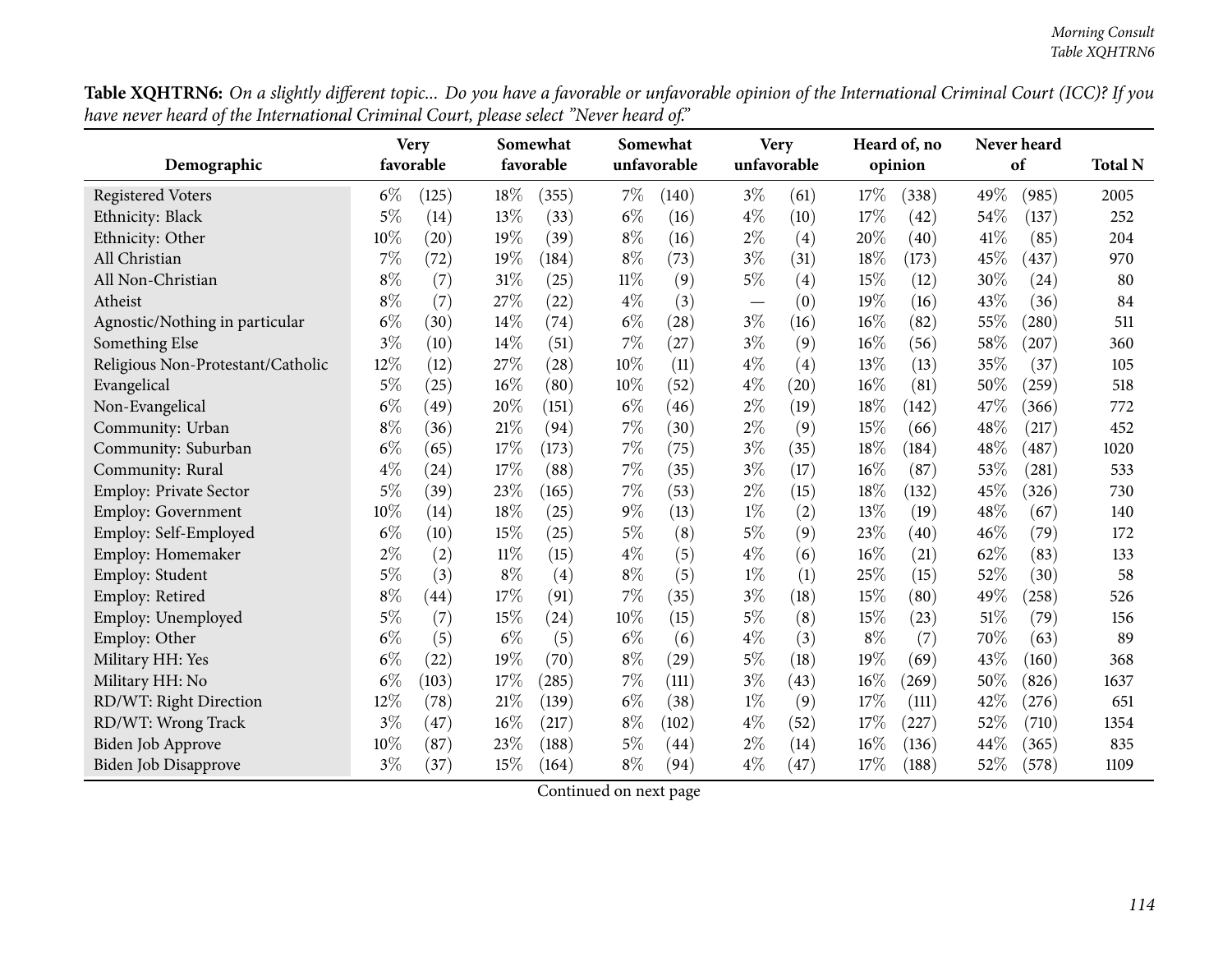|                                      |        | <b>Very</b> |       | Somewhat  |        | Somewhat    |       | <b>Very</b> |      | Heard of, no |        | Never heard |                |
|--------------------------------------|--------|-------------|-------|-----------|--------|-------------|-------|-------------|------|--------------|--------|-------------|----------------|
| Demographic                          |        | favorable   |       | favorable |        | unfavorable |       | unfavorable |      | opinion      |        | of          | <b>Total N</b> |
| <b>Registered Voters</b>             | $6\%$  | (125)       | 18%   | (355)     | 7%     | (140)       | $3\%$ | (61)        | 17%  | (338)        | 49%    | (985)       | 2005           |
| Biden Job Strongly Approve           | 15%    | (51)        | 23%   | (77)      | $6\%$  | (19)        | $1\%$ | (3)         | 12%  | (41)         | 44%    | (151)       | 342            |
| Biden Job Somewhat Approve           | 7%     | (37)        | 23%   | (111)     | $5\%$  | (25)        | $2\%$ | (11)        | 19%  | (95)         | 43%    | (214)       | 492            |
| Biden Job Somewhat Disapprove        | $5\%$  | (14)        | 18%   | (52)      | $6\%$  | (19)        | $1\%$ | (2)         | 16%  | (47)         | 54%    | (157)       | 290            |
| <b>Biden Job Strongly Disapprove</b> | $3\%$  | (23)        | 14\%  | (112)     | $9\%$  | (75)        | $5\%$ | (45)        | 17\% | (142)        | 51\%   | (422)       | 819            |
| Favorable of Biden                   | 10%    | (84)        | 22%   | (188)     | $5\%$  | (46)        | $1\%$ | (10)        | 16%  | (135)        | 46\%   | (396)       | 859            |
| Unfavorable of Biden                 | $4\%$  | (38)        | 15%   | (164)     | $9\%$  | (94)        | $4\%$ | (48)        | 17%  | (183)        | 51%    | (546)       | 1073           |
| Very Favorable of Biden              | 15%    | (55)        | 22%   | (82)      | $4\%$  | (17)        | $1\%$ | (5)         | 12%  | (47)         | 46%    | (173)       | 379            |
| Somewhat Favorable of Biden          | $6\%$  | (29)        | 22%   | (107)     | $6\%$  | (29)        | $1\%$ | (5)         | 18%  | (87)         | 46%    | (223)       | 480            |
| Somewhat Unfavorable of Biden        | $5\%$  | (13)        | 20%   | (49)      | $8\%$  | (21)        | $1\%$ | (3)         | 13%  | (33)         | 53%    | (131)       | 249            |
| Very Unfavorable of Biden            | $3\%$  | (25)        | 14%   | (115)     | $9\%$  | (73)        | $5\%$ | (45)        | 18%  | (150)        | 50%    | (415)       | 824            |
| #1 Issue: Economy                    | $5\%$  | (44)        | 18%   | (145)     | $7\%$  | (58)        | $3\%$ | (25)        | 17%  | (140)        | 50%    | (408)       | 821            |
| #1 Issue: Security                   | $3\%$  | (9)         | 17%   | (55)      | $11\%$ | (37)        | $4\%$ | (14)        | 15%  | (49)         | 51%    | (167)       | 329            |
| #1 Issue: Health Care                | 12%    | (21)        | 19%   | (33)      | $2\%$  | (3)         | $2\%$ | (3)         | 17%  | (31)         | 49%    | (88)        | 180            |
| #1 Issue: Medicare / Social Security | $8\%$  | (17)        | 16%   | (34)      | $7\%$  | (14)        | $1\%$ | (2)         | 17%  | (37)         | $51\%$ | (110)       | 214            |
| #1 Issue: Women's Issues             | $8\%$  | (7)         | 23%   | (22)      |        | (0)         | $2\%$ | (2)         | 12%  | (11)         | 55%    | (52)        | 95             |
| #1 Issue: Education                  | $5\%$  | (4)         | 12%   | (10)      | 10%    | (8)         | $3\%$ | (3)         | 10%  | (9)          | 59%    | (49)        | 82             |
| #1 Issue: Energy                     | $11\%$ | (19)        | 20%   | (34)      | $8\%$  | (14)        | $3\%$ | (5)         | 23%  | (40)         | 35%    | (60)        | 172            |
| #1 Issue: Other                      | $4\%$  | (4)         | 19%   | (22)      | $4\%$  | (5)         | $6\%$ | (7)         | 19%  | (22)         | 47%    | (53)        | 112            |
| 2020 Vote: Joe Biden                 | 9%     | (90)        | 22%   | (208)     | 5%     | (44)        | $2\%$ | (17)        | 15%  | (145)        | 47%    | (446)       | 949            |
| 2020 Vote: Donald Trump              | $3\%$  | (29)        | 15%   | (127)     | 10%    | (89)        | $5\%$ | (39)        | 17%  | (148)        | 50%    | (435)       | 867            |
| 2020 Vote: Didn't Vote               | $4\%$  | (6)         | $8\%$ | (12)      | $3\%$  | (4)         | $3\%$ | (5)         | 23%  | (35)         | 60%    | (91)        | 153            |
| 2018 House Vote: Democrat            | $11\%$ | (78)        | 23%   | (169)     | $5\%$  | (36)        | $2\%$ | (15)        | 16%  | (115)        | 44%    | (325)       | 737            |
| 2018 House Vote: Republican          | $4\%$  | (30)        | 17%   | (128)     | 10%    | (77)        | $5\%$ | (36)        | 16%  | (121)        | 48%    | (355)       | 746            |
| 2018 House Vote: Someone else        | $4\%$  | (2)         | $3\%$ | (2)       | 12%    | (6)         | $2\%$ | (1)         | 17%  | (9)          | 62%    | (32)        | 51             |
| 2016 Vote: Hillary Clinton           | 10%    | (69)        | 23%   | (156)     | 5%     | (36)        | $1\%$ | (8)         | 15%  | (101)        | 47%    | (324)       | 695            |
| 2016 Vote: Donald Trump              | $4\%$  | (31)        | 15%   | (117)     | 10%    | (75)        | $5\%$ | (40)        | 17%  | (130)        | 49%    | (385)       | 778            |
| 2016 Vote: Other                     | $7\%$  | (7)         | 20%   | (21)      | $8\%$  | (8)         | $3\%$ | (3)         | 19%  | (20)         | 44%    | (45)        | 102            |
| 2016 Vote: Didn't Vote               | $4\%$  | (18)        | 14\%  | (62)      | $5\%$  | (20)        | $2\%$ | (10)        | 20%  | (87)         | 54\%   | (232)       | 429            |
| Voted in 2014: Yes                   | 7%     | (101)       | 19%   | (262)     | $8\%$  | (106)       | $3\%$ | (48)        | 16%  | (227)        | 46%    | (634)       | 1377           |
| Voted in 2014: No                    | $4\%$  | (24)        | 15%   | (93)      | $5\%$  | (34)        | $2\%$ | (13)        | 18%  | (111)        | 56%    | (352)       | 628            |

Table XQHTRN6: On a slightly different topic... Do you have a favorable or unfavorable opinion of the International Criminal Court (ICC)? If you have never heard of the International Criminal Court, please select "Never heard of."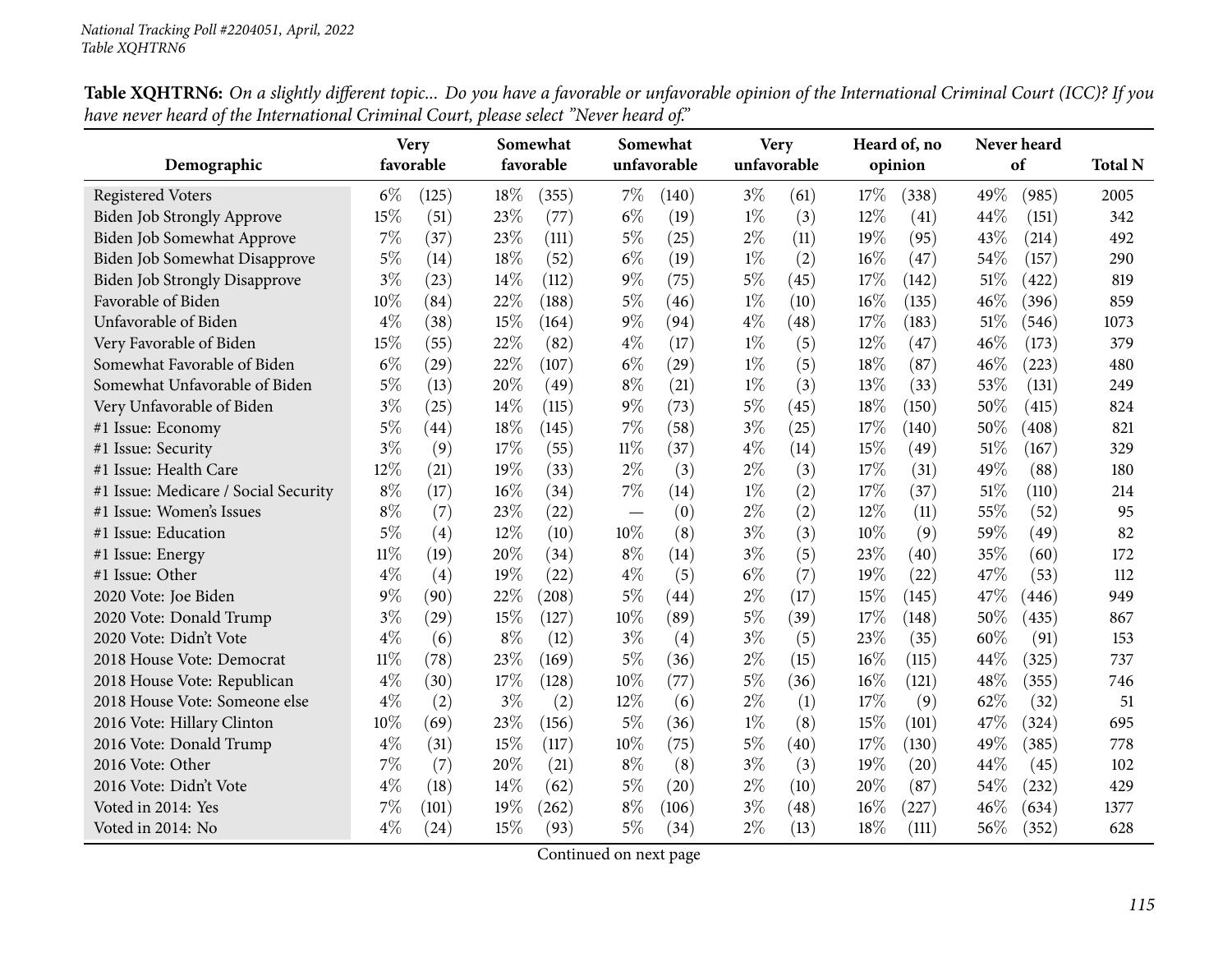| Table XQHTRN6: On a slightly different topic Do you have a favorable or unfavorable opinion of the International Criminal Court (ICC)? If you |  |
|-----------------------------------------------------------------------------------------------------------------------------------------------|--|
| have never heard of the International Criminal Court, please select "Never heard of."                                                         |  |

|                                                                                                                                                       |        | Very          |         | Somewhat  |        | Somewhat    |             | Very |         | Heard of, no |        | Never heard |      |  |
|-------------------------------------------------------------------------------------------------------------------------------------------------------|--------|---------------|---------|-----------|--------|-------------|-------------|------|---------|--------------|--------|-------------|------|--|
| Demographic                                                                                                                                           |        | favorable     |         | favorable |        | unfavorable | unfavorable |      | opinion |              |        | -of         |      |  |
| Registered Voters                                                                                                                                     | $6\%$  | (125)         | 18%     | (355)     | $7\%$  | (140)       | $3\%$       | (61) | 17%     | (338)        | 49\%   | (985)       | 2005 |  |
| 4-Region: Northeast                                                                                                                                   | 5%     | (18)          | 19 $\%$ | (68)      | $6\%$  | (22)        | $4\%$       | (12) | 19%     | (66)         | 47\%   | (167)       | 354  |  |
| 4-Region: Midwest                                                                                                                                     | $5\%$  | (24)          | $17\%$  | (76)      | $8\%$  | (36)        | $2\%$       | (11) | $17\%$  | (76)         | $50\%$ | (223)       | 446  |  |
| 4-Region: South                                                                                                                                       | $5\%$  | $^{\prime}39$ | 17\%    | (130)     | $6\%$  | (45)        | $4\%$       | (29) | 17%     | (126)        | $51\%$ | (379)       | 748  |  |
| 4-Region: West                                                                                                                                        | $10\%$ | (43)          | 18%     | (82)      | $8\%$  | (37)        | $2\%$       | (8)  | $15\%$  | (70)         | 48\%   | (217)       | 457  |  |
| Sanctions not Tied to Putin in Power                                                                                                                  | $5\%$  | (55)          | $15\%$  | (172)     | $7\%$  | (78)        | $3\%$       | (38) | $18\%$  | (206)        | $52\%$ | (596)       | 1147 |  |
| Sanctions Tied to Putin in Power                                                                                                                      | $8\%$  | (70)          | 21%     | (183)     | $7\%$  | (61)        | $3\%$       | (23) | $15\%$  | (131)        | 45\%   | (389)       | 858  |  |
| Heard of ICC                                                                                                                                          | $12\%$ | (125)         | $35\%$  | (355)     | $14\%$ | (140)       | $6\%$       | (61) | 33\%    | (338)        |        | (0)         | 1020 |  |
| Never Heard of ICC                                                                                                                                    |        | (0)           |         | $\alpha$  |        | (0)         |             | (0)  |         | (0)          | 100\%  | (985)       | 985  |  |
| <i>Note:</i> Row proportions may total to larger than one-hundred percent due to rounding. For more information visit MorningConsultIntelligence.com. |        |               |         |           |        |             |             |      |         |              |        |             |      |  |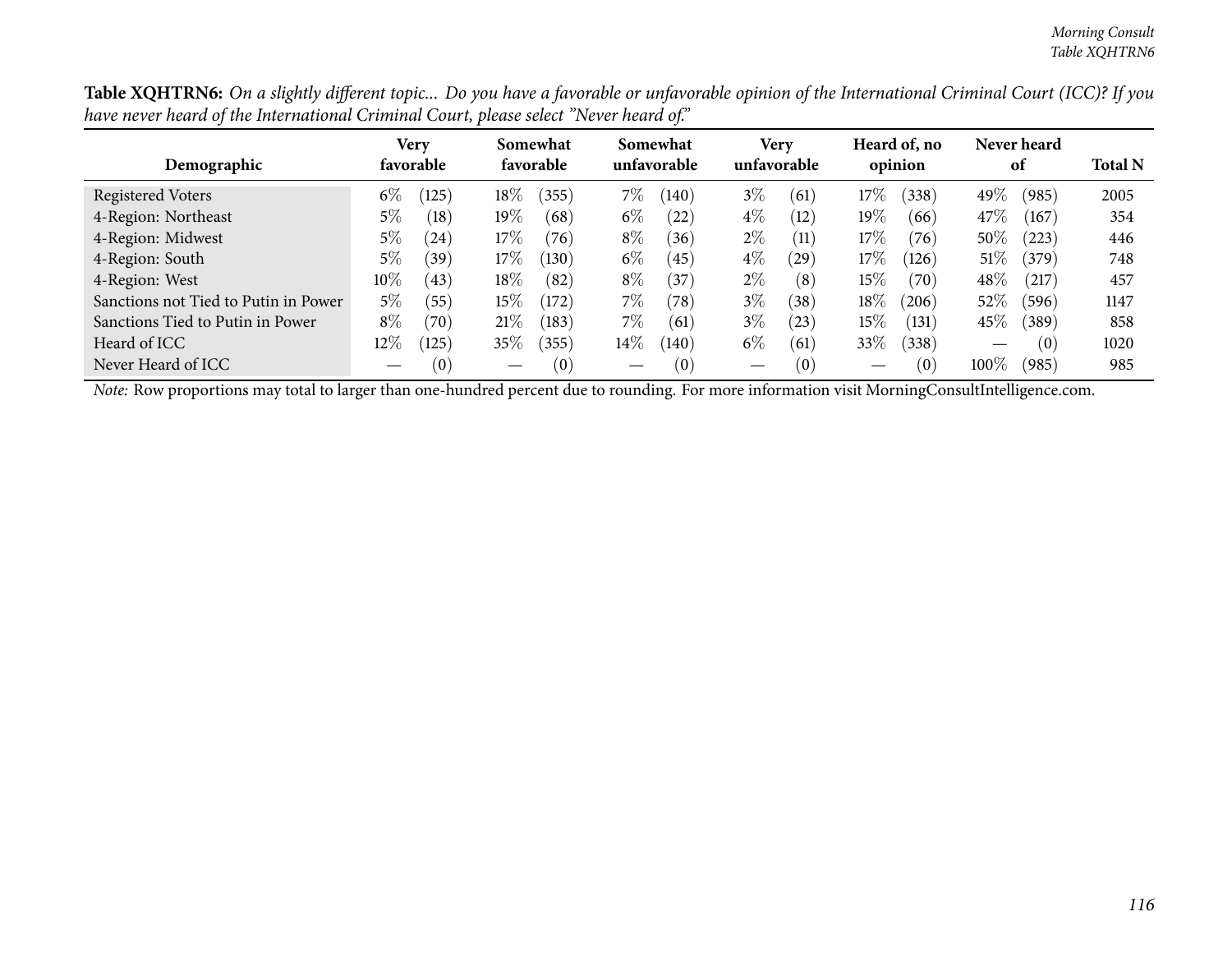Table XQHTRN7: As you may know, the International Criminal Court (ICC) is mandated by the United Nations to carry out trials and investigations of alleged crimes against humanity. When leaders are accused of war crimes, they are tried at the ICC.Based on what you know, how effective or *ineffective is the ICC in handling international war crimes cases?*

| Demographic              |        | Very effective |        | Somewhat<br>effective |        | Somewhat<br>ineffective |        | Very ineffective |      | Don't know/<br>No opinion | <b>Total N</b> |
|--------------------------|--------|----------------|--------|-----------------------|--------|-------------------------|--------|------------------|------|---------------------------|----------------|
|                          |        |                |        |                       |        |                         |        |                  |      |                           |                |
| <b>Registered Voters</b> | $6\%$  | (120)          | 22%    | (437)                 | 21%    | (423)                   | $11\%$ | (229)            | 40%  | (796)                     | 2005           |
| Gender: Male             | $7\%$  | (64)           | 23%    | (213)                 | 25%    | (240)                   | 15%    | (138)            | 31%  | (290)                     | 945            |
| Gender: Female           | 5%     | (57)           | 21%    | (223)                 | 17%    | (182)                   | $9\%$  | (91)             | 48%  | (506)                     | 1060           |
| Age: 18-34               | 10%    | (54)           | 22%    | (115)                 | 18%    | (93)                    | $8\%$  | (42)             | 41\% | (213)                     | 516            |
| Age: 35-44               | $7\%$  | (23)           | 21%    | (64)                  | 17%    | (53)                    | 12%    | (36)             | 43%  | (132)                     | 308            |
| Age: 45-64               | $4\%$  | (30)           | 23%    | (157)                 | 22%    | (149)                   | 13%    | (86)             | 38%  | (260)                     | 682            |
| Age: 65+                 | $3\%$  | (14)           | 20%    | (101)                 | 26%    | (128)                   | 13%    | (65)             | 38\% | (191)                     | 499            |
| GenZers: 1997-2012       | 12%    | (21)           | 28%    | (50)                  | 15%    | (27)                    | $6\%$  | (10)             | 40%  | (73)                      | 181            |
| Millennials: 1981-1996   | $9\%$  | (53)           | 20%    | (115)                 | 20%    | (113)                   | 10%    | (58)             | 40%  | (225)                     | 564            |
| GenXers: 1965-1980       | $4\%$  | (20)           | 25%    | (117)                 | $16\%$ | (72)                    | 12%    | (57)             | 42%  | (194)                     | 460            |
| Baby Boomers: 1946-1964  | $4\%$  | (27)           | 19%    | (139)                 | 26%    | (190)                   | 13%    | (96)             | 38%  | (282)                     | 735            |
| PID: Dem (no lean)       | $8\%$  | (60)           | 25%    | (180)                 | 20%    | (144)                   | $6\%$  | (41)             | 41\% | (298)                     | 723            |
| PID: Ind (no lean)       | $5\%$  | (28)           | 18%    | (102)                 | 22%    | (127)                   | 13%    | (75)             | 42%  | (241)                     | 574            |
| PID: Rep (no lean)       | $5\%$  | (32)           | 22%    | (154)                 | 21%    | (151)                   | 16%    | (113)            | 36%  | (257)                     | 708            |
| PID/Gender: Dem Men      | $11\%$ | (34)           | 27%    | (87)                  | 23%    | (74)                    | $9\%$  | (27)             | 31%  | (97)                      | 318            |
| PID/Gender: Dem Women    | 7%     | (27)           | 23%    | (94)                  | 17%    | (71)                    | $3\%$  | (13)             | 50%  | (201)                     | 405            |
| PID/Gender: Ind Men      | $4\%$  | (13)           | 20%    | (61)                  | 25%    | (76)                    | 17%    | (51)             | 34%  | (105)                     | 306            |
| PID/Gender: Ind Women    | $6\%$  | (15)           | 16%    | (42)                  | 19%    | (51)                    | $9\%$  | (24)             | 51%  | (136)                     | 268            |
| PID/Gender: Rep Men      | $5\%$  | (17)           | $21\%$ | (66)                  | 28%    | (90)                    | 19%    | (60)             | 27%  | (88)                      | 322            |
| PID/Gender: Rep Women    | $4\%$  | (15)           | 23%    | (88)                  | $16\%$ | (61)                    | 14%    | (53)             | 44\% | (169)                     | 386            |
| Ideo: Liberal (1-3)      | 10%    | (55)           | 24%    | (137)                 | 23%    | (133)                   | 7%     | (43)             | 35%  | (202)                     | 569            |
| Ideo: Moderate (4)       | $5\%$  | (29)           | 22%    | (115)                 | 19%    | (102)                   | $9\%$  | (49)             | 44%  | (231)                     | 525            |
| Ideo: Conservative (5-7) | $4\%$  | (29)           | 22%    | (170)                 | 23%    | (179)                   | 16%    | (122)            | 35%  | (271)                     | 771            |
| Educ: < College          | $6\%$  | (76)           | 22%    | (267)                 | 18%    | (222)                   | 12%    | (150)            | 41\% | (495)                     | 1211           |
| Educ: Bachelors degree   | $5\%$  | (27)           | 19%    | (96)                  | 25%    | (127)                   | 11%    | (56)             | 39%  | (198)                     | 503            |
| Educ: Post-grad          | $6\%$  | (18)           | 25%    | (74)                  | 25%    | (73)                    | $8\%$  | (23)             | 35%  | (103)                     | 291            |
| Income: Under 50k        | $7\%$  | (55)           | 23%    | (183)                 | 20%    | (156)                   | 10%    | (75)             | 41\% | (323)                     | 791            |
| Income: 50k-100k         | $6\%$  | (45)           | 20%    | (152)                 | 21%    | (157)                   | 14\%   | (104)            | 40%  | (303)                     | 762            |
| Income: 100k+            | $5\%$  | (20)           | 23%    | (102)                 | 24\%   | (109)                   | $11\%$ | (50)             | 38%  | (169)                     | 452            |
| Ethnicity: White         | $5\%$  | (75)           | 21%    | (332)                 | $21\%$ | (331)                   | 12%    | (184)            | 40%  | (627)                     | 1549           |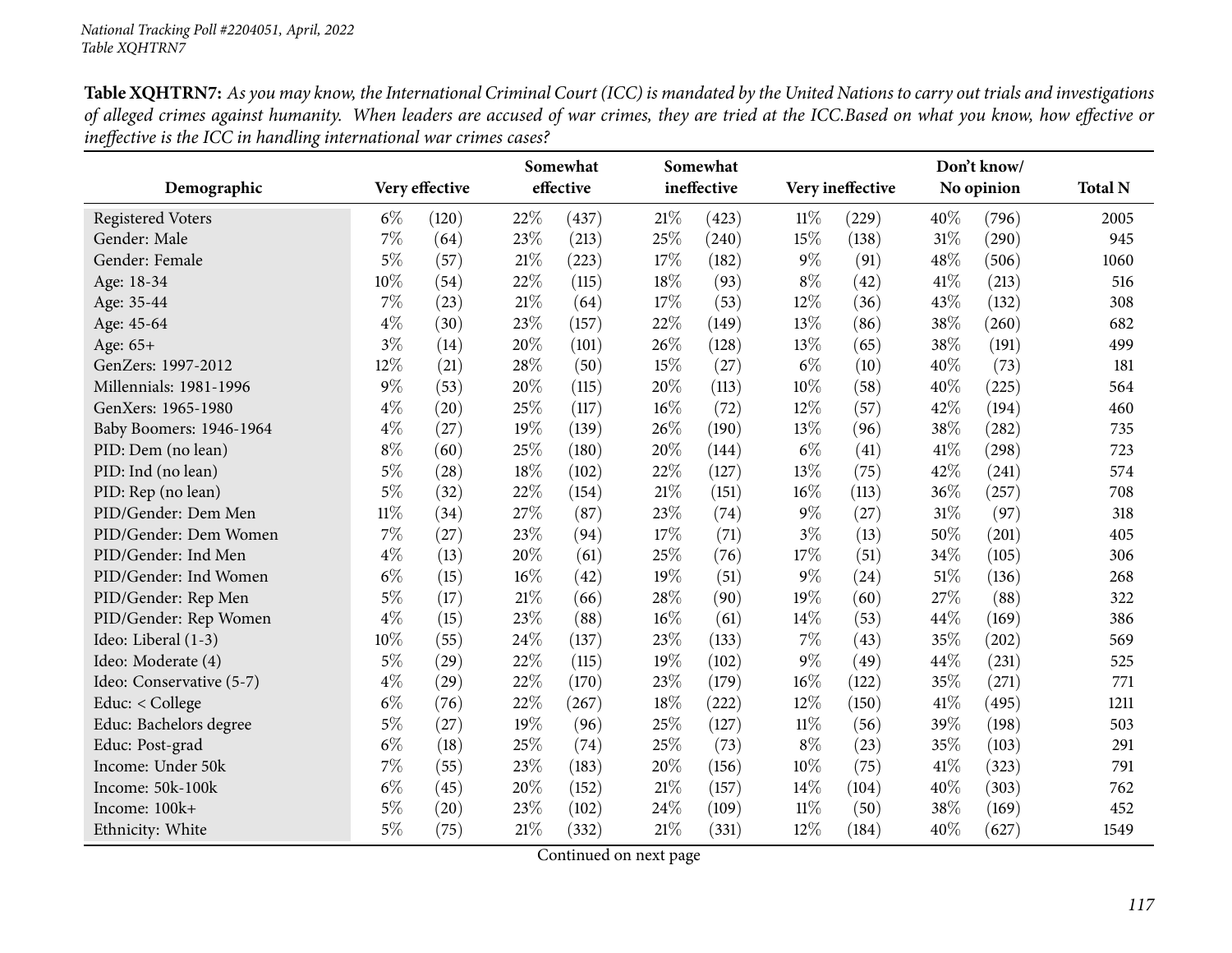Table XQHTRN7: As you may know, the International Criminal Court (ICC) is mandated by the United Nations to carry out trials and investigations of alleged crimes against humanity. When leaders are accused of war crimes, they are tried at the ICC.Based on what you know, how effective or *ineffective is the ICC in handling international war crimes cases?*

| Demographic                       |        | Very effective |     | Somewhat<br>effective |        | Somewhat<br>ineffective |        | Very ineffective |        | Don't know/<br>No opinion | <b>Total N</b> |
|-----------------------------------|--------|----------------|-----|-----------------------|--------|-------------------------|--------|------------------|--------|---------------------------|----------------|
| <b>Registered Voters</b>          | $6\%$  | (120)          | 22% | (437)                 | 21%    | (423)                   | $11\%$ | (229)            | 40%    | (796)                     | 2005           |
| Ethnicity: Hispanic               | 10%    | (22)           | 29% | (64)                  | $12\%$ | (27)                    | 16%    | (36)             | 33%    | (74)                      | 223            |
| Ethnicity: Black                  | 13%    | (32)           | 26% | (64)                  | 20%    | (49)                    | $9\%$  | (23)             | 33%    | (83)                      | 252            |
| Ethnicity: Other                  | $6\%$  | (13)           | 20% | (41)                  | 21\%   | (42)                    | $11\%$ | (22)             | 42%    | (86)                      | 204            |
| All Christian                     | $6\%$  | (59)           | 22% | (215)                 | 24%    | (238)                   | 12%    | (119)            | 35%    | (339)                     | 970            |
| All Non-Christian                 | $5\%$  | (4)            | 22% | (18)                  | 18%    | (14)                    | 18%    | (15)             | 37%    | (30)                      | 80             |
| Atheist                           | $4\%$  | (4)            | 24% | (20)                  | 32%    | (27)                    | $9\%$  | (7)              | $31\%$ | (26)                      | 84             |
| Agnostic/Nothing in particular    | $7\%$  | (37)           | 19% | (97)                  | 18%    | (91)                    | $9\%$  | (48)             | 47%    | (238)                     | 511            |
| Something Else                    | $5\%$  | (17)           | 24% | (87)                  | 15%    | (53)                    | $11\%$ | (40)             | 45%    | (163)                     | 360            |
| Religious Non-Protestant/Catholic | 7%     | (7)            | 25% | (27)                  | 21%    | (22)                    | 14%    | (15)             | 33%    | (35)                      | 105            |
| Evangelical                       | $5\%$  | (28)           | 23% | (118)                 | 19%    | (97)                    | 13%    | (67)             | 40%    | (208)                     | 518            |
| Non-Evangelical                   | $6\%$  | (45)           | 23% | (175)                 | 23%    | (180)                   | 12%    | (91)             | 36%    | (281)                     | 772            |
| Community: Urban                  | 9%     | (42)           | 26% | (119)                 | 17%    | (78)                    | 12%    | (55)             | 35%    | (158)                     | 452            |
| Community: Suburban               | $5\%$  | (50)           | 20% | (202)                 | 23%    | (236)                   | $12\%$ | (123)            | 40\%   | (410)                     | 1020           |
| Community: Rural                  | $5\%$  | (28)           | 22% | (116)                 | 20%    | (108)                   | 10%    | (52)             | 43%    | (228)                     | 533            |
| Employ: Private Sector            | 7%     | (53)           | 22% | (162)                 | 22%    | (161)                   | $11\%$ | (81)             | 37%    | (274)                     | 730            |
| <b>Employ: Government</b>         | $6\%$  | (9)            | 22% | (31)                  | 17%    | (24)                    | $9\%$  | (13)             | 44\%   | (62)                      | 140            |
| Employ: Self-Employed             | $4\%$  | (7)            | 27% | (46)                  | 16%    | (28)                    | 16%    | (27)             | 37%    | (64)                      | 172            |
| Employ: Homemaker                 | $6\%$  | (8)            | 27% | (36)                  | 13%    | (17)                    | $11\%$ | (14)             | 43%    | (58)                      | 133            |
| Employ: Student                   | $11\%$ | (6)            | 27% | (16)                  | 22%    | (13)                    | $4\%$  | (2)              | 37%    | (21)                      | 58             |
| Employ: Retired                   | $4\%$  | (20)           | 21% | (112)                 | 25%    | (132)                   | 13%    | (69)             | 37%    | (193)                     | 526            |
| Employ: Unemployed                | $5\%$  | (7)            | 12% | (19)                  | 23%    | (35)                    | $11\%$ | (18)             | 49%    | (77)                      | 156            |
| Employ: Other                     | 12%    | (10)           | 16% | (15)                  | 13%    | (12)                    | $6\%$  | (5)              | 53%    | (47)                      | 89             |
| Military HH: Yes                  | $3\%$  | (12)           | 19% | (70)                  | 24\%   | (88)                    | 16%    | (58)             | 38%    | (139)                     | 368            |
| Military HH: No                   | $7\%$  | (108)          | 22% | (367)                 | 20%    | (335)                   | 10%    | (171)            | 40%    | (657)                     | 1637           |
| RD/WT: Right Direction            | 10%    | (68)           | 27% | (174)                 | $21\%$ | (135)                   | $6\%$  | (36)             | 37%    | (238)                     | 651            |
| RD/WT: Wrong Track                | $4\%$  | (52)           | 19% | (263)                 | 21%    | (288)                   | 14%    | (193)            | $41\%$ | (558)                     | 1354           |
| Biden Job Approve                 | $8\%$  | (70)           | 28% | (235)                 | 20%    | (170)                   | $5\%$  | (45)             | 38%    | (315)                     | 835            |
| Biden Job Disapprove              | $4\%$  | (48)           | 18% | (198)                 | 22%    | (247)                   | 16%    | (182)            | 39%    | (433)                     | 1109           |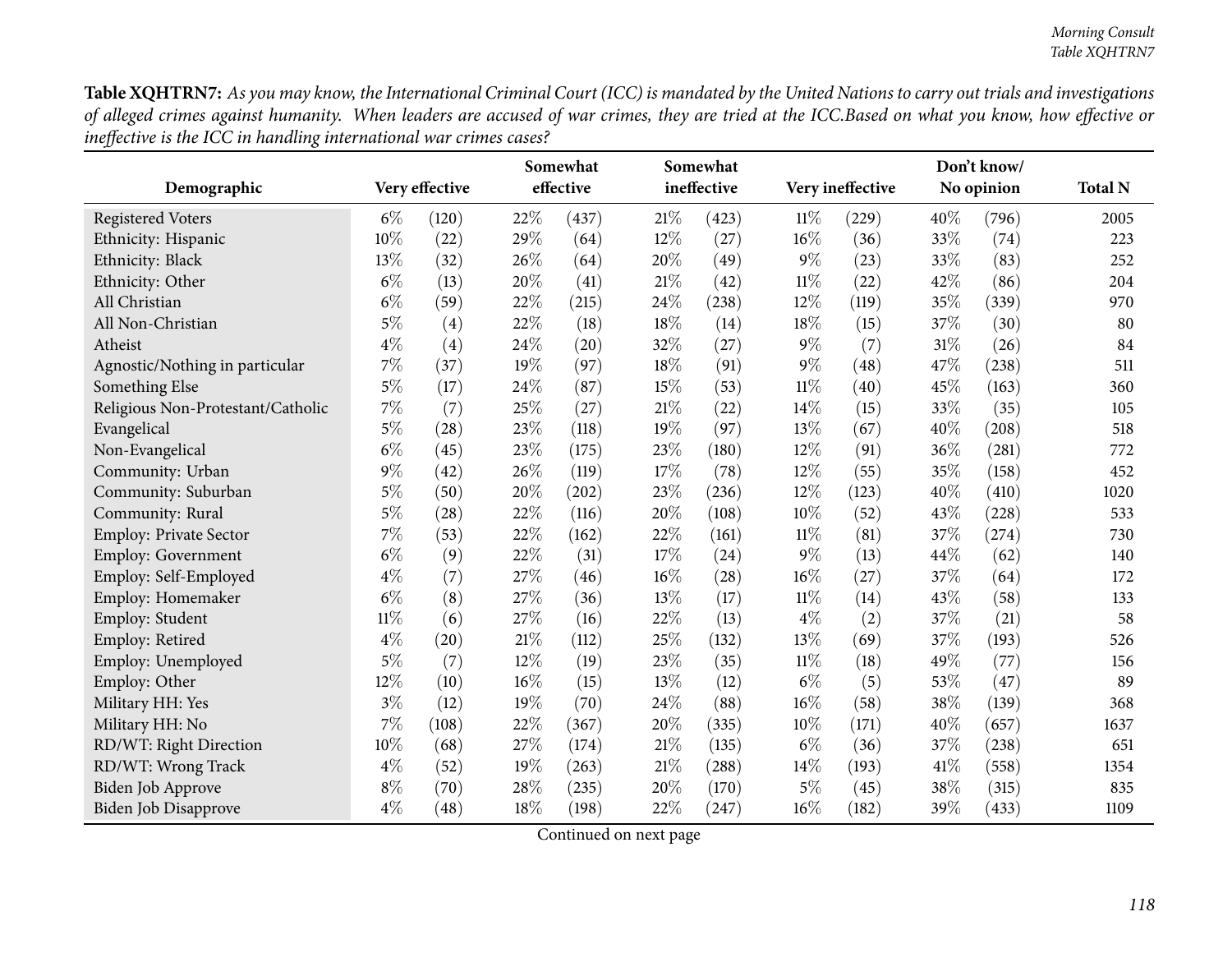Table XQHTRN7: As you may know, the International Criminal Court (ICC) is mandated by the United Nations to carry out trials and investigations of alleged crimes against humanity. When leaders are accused of war crimes, they are tried at the ICC.Based on what you know, how effective or *ineffective is the ICC in handling international war crimes cases?*

| Demographic                          |       | Very effective |     | Somewhat<br>effective |        | Somewhat<br>ineffective |        | Very ineffective |        | Don't know/<br>No opinion | <b>Total N</b> |
|--------------------------------------|-------|----------------|-----|-----------------------|--------|-------------------------|--------|------------------|--------|---------------------------|----------------|
| <b>Registered Voters</b>             | $6\%$ | (120)          | 22% | (437)                 | 21%    | (423)                   | $11\%$ | (229)            | 40%    | (796)                     | 2005           |
| Biden Job Strongly Approve           | 14%   | (48)           | 27% | (93)                  | 22%    | (74)                    | $5\%$  | (16)             | 32%    | (111)                     | 342            |
| Biden Job Somewhat Approve           | $4\%$ | (22)           | 29% | (142)                 | 20%    | (97)                    | $6\%$  | (28)             | 41\%   | (203)                     | 492            |
| Biden Job Somewhat Disapprove        | $8\%$ | (22)           | 17% | (51)                  | 27%    | (78)                    | $8\%$  | (22)             | 40%    | (117)                     | 290            |
| <b>Biden Job Strongly Disapprove</b> | $3\%$ | (26)           | 18% | (147)                 | 21%    | (170)                   | 19%    | (160)            | 39%    | (316)                     | 819            |
| Favorable of Biden                   | $8\%$ | (73)           | 26% | (223)                 | 20%    | (171)                   | $6\%$  | (52)             | 40%    | (340)                     | 859            |
| Unfavorable of Biden                 | $4\%$ | (46)           | 19% | (208)                 | 23%    | (244)                   | $16\%$ | (170)            | 38%    | (404)                     | 1073           |
| Very Favorable of Biden              | 12%   | (46)           | 27% | (103)                 | 20%    | (78)                    | $6\%$  | (23)             | 34%    | (130)                     | 379            |
| Somewhat Favorable of Biden          | $6\%$ | (27)           | 25% | (120)                 | 20%    | (94)                    | $6\%$  | (30)             | 44%    | (210)                     | 480            |
| Somewhat Unfavorable of Biden        | 7%    | (18)           | 20% | (49)                  | 31%    | (76)                    | $6\%$  | (16)             | 36\%   | (89)                      | 249            |
| Very Unfavorable of Biden            | $3\%$ | (28)           | 19% | (159)                 | 20%    | (168)                   | 19%    | (154)            | 38%    | (315)                     | 824            |
| #1 Issue: Economy                    | 7%    | (56)           | 22% | (182)                 | 20%    | (164)                   | 12%    | (100)            | 39%    | (318)                     | 821            |
| #1 Issue: Security                   | $5\%$ | (16)           | 15% | (50)                  | 24\%   | (80)                    | 20%    | (65)             | 36%    | (117)                     | 329            |
| #1 Issue: Health Care                | $8\%$ | (14)           | 22% | (40)                  | 22%    | (39)                    | $6\%$  | (11)             | 42%    | (76)                      | 180            |
| #1 Issue: Medicare / Social Security | $4\%$ | (8)            | 32% | (69)                  | $16\%$ | (35)                    | $4\%$  | (8)              | 44%    | (94)                      | 214            |
| #1 Issue: Women's Issues             | 7%    | (7)            | 23% | (22)                  | $16\%$ | (15)                    | 12%    | (11)             | 42%    | (39)                      | 95             |
| #1 Issue: Education                  | $9\%$ | (7)            | 21% | (17)                  | 21%    | (17)                    | $5\%$  | (4)              | 44%    | (36)                      | 82             |
| #1 Issue: Energy                     | $6\%$ | (10)           | 23% | (39)                  | 25%    | (43)                    | $6\%$  | (9)              | 41%    | (71)                      | 172            |
| #1 Issue: Other                      | $2\%$ | (3)            | 15% | (17)                  | 26%    | (29)                    | 17%    | (19)             | 39%    | (44)                      | 112            |
| 2020 Vote: Joe Biden                 | $8\%$ | (78)           | 24% | (231)                 | 21%    | (200)                   | 7%     | (65)             | 39%    | (375)                     | 949            |
| 2020 Vote: Donald Trump              | $4\%$ | (31)           | 19% | (163)                 | 22%    | (193)                   | 17%    | (150)            | 38%    | (330)                     | 867            |
| 2020 Vote: Didn't Vote               | 7%    | (11)           | 21% | (32)                  | 13%    | (20)                    | $7\%$  | (11)             | 52%    | (80)                      | 153            |
| 2018 House Vote: Democrat            | $8\%$ | (57)           | 25% | (181)                 | 24%    | (174)                   | $6\%$  | (43)             | 38%    | (281)                     | 737            |
| 2018 House Vote: Republican          | $4\%$ | (29)           | 20% | (147)                 | 24\%   | (182)                   | 18%    | (132)            | 34%    | (257)                     | 746            |
| 2018 House Vote: Someone else        | $3\%$ | (2)            | 13% | (7)                   | 19%    | (10)                    | 23%    | (12)             | 41\%   | (21)                      | 51             |
| 2016 Vote: Hillary Clinton           | $8\%$ | (56)           | 24% | (167)                 | 21%    | (146)                   | $6\%$  | (43)             | 41\%   | (283)                     | 695            |
| 2016 Vote: Donald Trump              | $4\%$ | (29)           | 18% | (143)                 | 24%    | (189)                   | 18%    | (138)            | $36\%$ | (280)                     | 778            |
| 2016 Vote: Other                     | $2\%$ | (2)            | 15% | (15)                  | 32%    | (33)                    | $11\%$ | (11)             | 40%    | (41)                      | 102            |
| 2016 Vote: Didn't Vote               | $8\%$ | (33)           | 26% | (112)                 | 13%    | (55)                    | $9\%$  | (37)             | 45%    | (192)                     | 429            |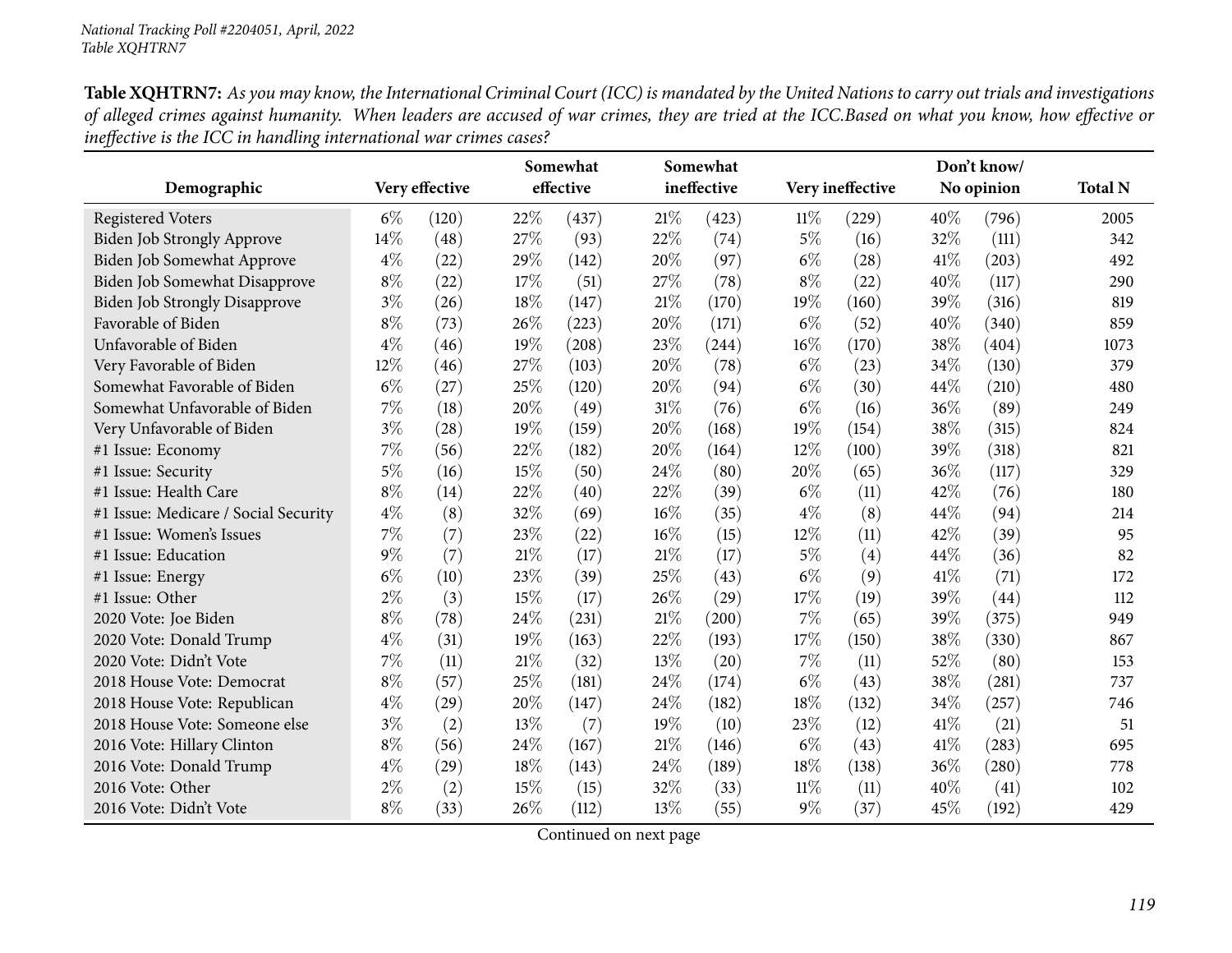Table XQHTRN7: As you may know, the International Criminal Court (ICC) is mandated by the United Nations to carry out trials and investigations of alleged crimes against humanity. When leaders are accused of war crimes, they are tried at the ICC.Based on what you know, how effective or *ineffective is the ICC in handling international war crimes cases?*

| Demographic                          |       | Very effective |        | Somewhat<br>effective |        | Somewhat<br>ineffective |        | Very ineffective |        | Don't know/<br>No opinion | <b>Total N</b> |
|--------------------------------------|-------|----------------|--------|-----------------------|--------|-------------------------|--------|------------------|--------|---------------------------|----------------|
| <b>Registered Voters</b>             | $6\%$ | (120)          | 22%    | (437)                 | 21%    | (423)                   | $11\%$ | (229)            | $40\%$ | (796)                     | 2005           |
| Voted in 2014: Yes                   | $6\%$ | $^{\prime}77)$ | 21%    | (287)                 | 24%    | (325)                   | $13\%$ | (178)            | 37%    | (510)                     | 1377           |
| Voted in 2014: No                    | $7\%$ | (44)           | 24\%   | (150)                 | $16\%$ | (98)                    | $8\%$  | (51)             | 46\%   | (286)                     | 628            |
| 4-Region: Northeast                  | 5%    | (16)           | 22%    | (78)                  | 22%    | (79)                    | $11\%$ | (38)             | $40\%$ | (143)                     | 354            |
| 4-Region: Midwest                    | $6\%$ | (25)           | $18\%$ | (80)                  | 24%    | (106)                   | $12\%$ | (53)             | 41%    | (182)                     | 446            |
| 4-Region: South                      | $7\%$ | (56)           | 23\%   | (169)                 | $20\%$ | (147)                   | $12\%$ | (90)             | $38\%$ | (286)                     | 748            |
| 4-Region: West                       | 5%    | (24)           | 24\%   | (110)                 | 20%    | (90)                    | $10\%$ | (47)             | 41\%   | (185)                     | 457            |
| Sanctions not Tied to Putin in Power | $6\%$ | (71)           | 21%    | (246)                 | 20%    | (231)                   | $11\%$ | (123)            | 41%    | (476)                     | 1147           |
| Sanctions Tied to Putin in Power     | $6\%$ | (49)           | 22%    | (191)                 | 22%    | (191)                   | $12\%$ | (106)            | 37%    | (320)                     | 858            |
| Heard of ICC                         | $7\%$ | (66)           | 29\%   | 299                   | 29%    | (293)                   | $13\%$ | (128)            | 23\%   | (233)                     | 1020           |
| Never Heard of ICC                   | 5%    | (54)           | $14\%$ | (138)                 | 13%    | (129)                   | $10\%$ | (102)            | 57\%   | (563)                     | 985            |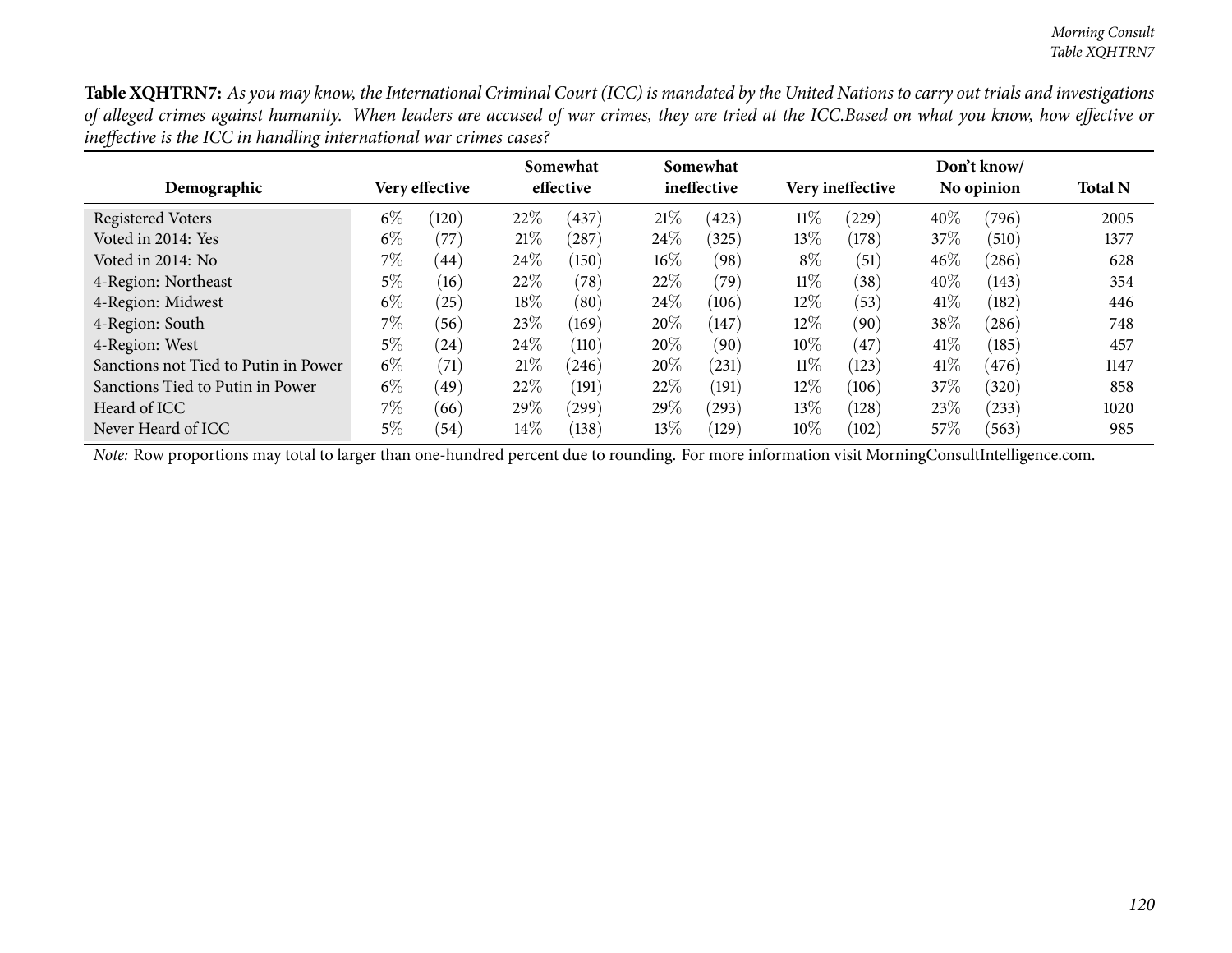| Demographic              |        | A lot |        | Some  |        | Not much |      | Nothing at all | <b>Total N</b> |
|--------------------------|--------|-------|--------|-------|--------|----------|------|----------------|----------------|
| <b>Registered Voters</b> | $7\%$  | (148) | 19%    | (388) | 20%    | (410)    | 53%  | (1059)         | 2005           |
| Gender: Male             | $11\%$ | (100) | 23%    | (217) | 19%    | (179)    | 48%  | (450)          | 945            |
| Gender: Female           | $5\%$  | (48)  | $16\%$ | (171) | 22%    | (231)    | 57%  | (609)          | 1060           |
| Age: 18-34               | $9\%$  | (44)  | 22%    | (113) | 19%    | (100)    | 50%  | (259)          | 516            |
| Age: 35-44               | $11\%$ | (34)  | 17%    | (52)  | 18%    | (55)     | 54%  | (167)          | 308            |
| Age: 45-64               | $5\%$  | (35)  | 19%    | (131) | 23%    | (160)    | 52%  | (357)          | 682            |
| Age: 65+                 | 7%     | (35)  | 19%    | (93)  | 19%    | (96)     | 55%  | (275)          | 499            |
| GenZers: 1997-2012       | $8\%$  | (14)  | 25%    | (45)  | $21\%$ | (37)     | 47%  | (84)           | 181            |
| Millennials: 1981-1996   | $11\%$ | (61)  | 19%    | (106) | 19%    | (108)    | 51%  | (289)          | 564            |
| GenXers: 1965-1980       | $5\%$  | (23)  | 18%    | (82)  | $21\%$ | (98)     | 56%  | (257)          | 460            |
| Baby Boomers: 1946-1964  | $5\%$  | (40)  | 20%    | (146) | 21%    | (152)    | 54%  | (397)          | 735            |
| PID: Dem (no lean)       | $8\%$  | (57)  | 25%    | (182) | $21\%$ | (155)    | 45%  | (329)          | 723            |
| PID: Ind (no lean)       | $9\%$  | (50)  | 17%    | (99)  | $18\%$ | (103)    | 56%  | (322)          | 574            |
| PID: Rep (no lean)       | $6\%$  | (41)  | 15%    | (107) | $21\%$ | (151)    | 58%  | (408)          | 708            |
| PID/Gender: Dem Men      | 12%    | (37)  | 29%    | (91)  | 19%    | (61)     | 41\% | (129)          | 318            |
| PID/Gender: Dem Women    | $5\%$  | (21)  | 22%    | (90)  | 23%    | (95)     | 49%  | (200)          | 405            |
| PID/Gender: Ind Men      | $11\%$ | (34)  | $21\%$ | (63)  | 16%    | (50)     | 52%  | (159)          | 306            |
| PID/Gender: Ind Women    | $6\%$  | (16)  | 13%    | (36)  | 20%    | (54)     | 61%  | (163)          | 268            |
| PID/Gender: Rep Men      | $9\%$  | (29)  | 19%    | (62)  | 21%    | (69)     | 50%  | (162)          | 322            |
| PID/Gender: Rep Women    | $3\%$  | (12)  | 12%    | (45)  | $21\%$ | (83)     | 64%  | (246)          | 386            |
| Ideo: Liberal (1-3)      | 12%    | (66)  | 30%    | (173) | 20%    | (111)    | 39%  | (220)          | 569            |
| Ideo: Moderate (4)       | $8\%$  | (43)  | $16\%$ | (85)  | 22%    | (115)    | 54%  | (282)          | 525            |
| Ideo: Conservative (5-7) | $5\%$  | (38)  | $16\%$ | (122) | $21\%$ | (162)    | 58%  | (449)          | 771            |
| Educ: < College          | $5\%$  | (64)  | $16\%$ | (199) | 20%    | (246)    | 58%  | (702)          | 1211           |
| Educ: Bachelors degree   | $9\%$  | (46)  | $21\%$ | (107) | 19%    | (95)     | 51%  | (255)          | 503            |
| Educ: Post-grad          | 13%    | (38)  | 28%    | (83)  | 24\%   | (70)     | 35%  | (101)          | 291            |
| Income: Under 50k        | $7\%$  | (52)  | 14%    | (110) | 23%    | (179)    | 57%  | (451)          | 791            |
| Income: 50k-100k         | $6\%$  | (43)  | 24%    | (184) | 18%    | (135)    | 52%  | (400)          | 762            |
| Income: 100k+            | 12%    | (53)  | $21\%$ | (94)  | $21\%$ | (97)     | 46%  | (208)          | 452            |
| Ethnicity: White         | $7\%$  | (104) | 18%    | (280) | $21\%$ | (320)    | 55%  | (844)          | 1549           |
| Ethnicity: Hispanic      | $11\%$ | (25)  | 19%    | (42)  | 17%    | (38)     | 53%  | (118)          | 223            |
| Ethnicity: Black         | $8\%$  | (20)  | 23%    | (58)  | 19%    | (47)     | 50%  | (127)          | 252            |

Table XQHTRN8\_1: How much have you seen, read, or heard about the following events? Genocide and torture of the Rohingya, an ethnic Muslim minority group, in Myanmar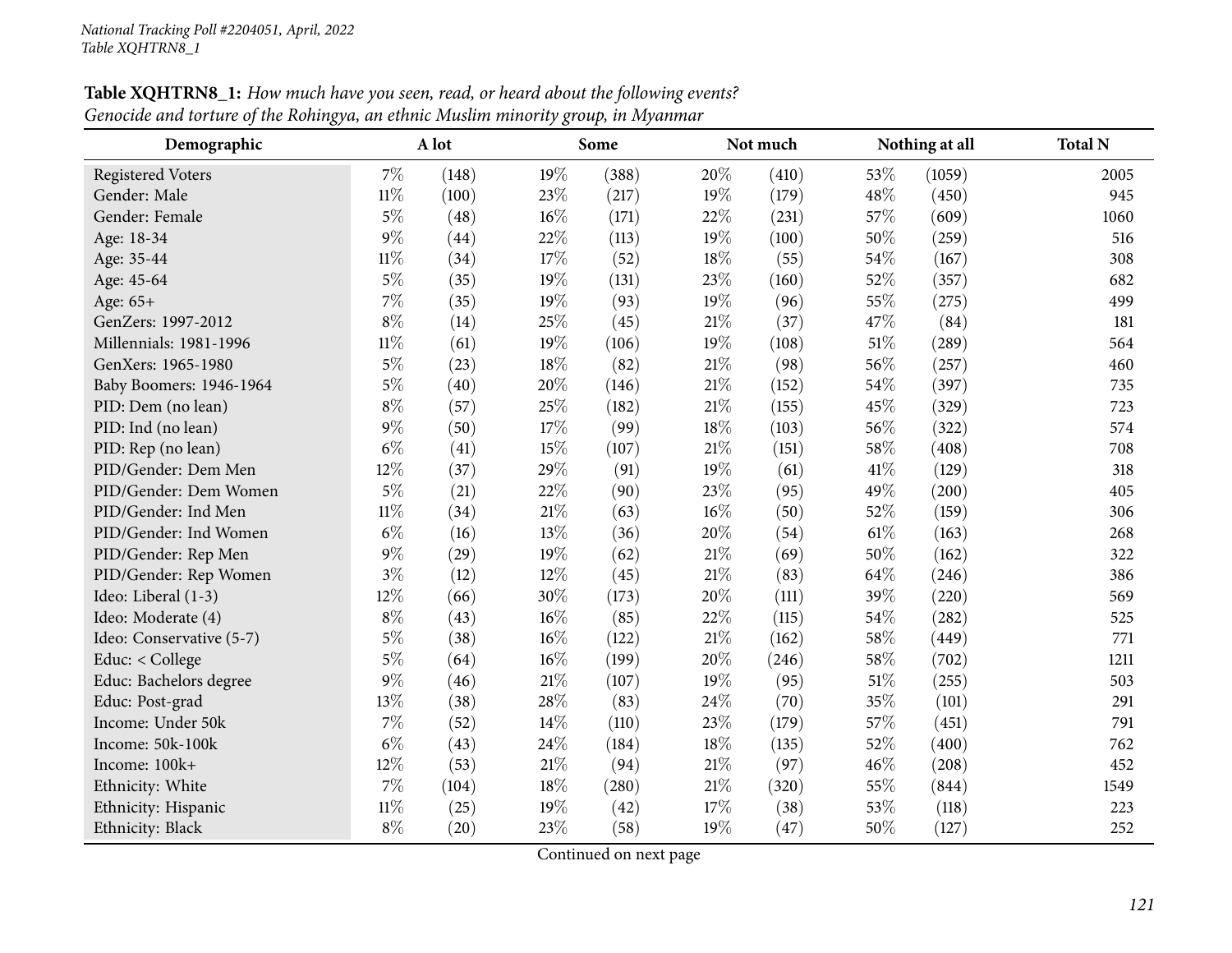| Demographic                          |        | A lot |        | Some  |        | Not much |      | Nothing at all | <b>Total N</b> |
|--------------------------------------|--------|-------|--------|-------|--------|----------|------|----------------|----------------|
| <b>Registered Voters</b>             | $7\%$  | (148) | 19%    | (388) | 20%    | (410)    | 53\% | (1059)         | 2005           |
| Ethnicity: Other                     | $12\%$ | (24)  | 25\%   | (50)  | 21\%   | (43)     | 43%  | (87)           | 204            |
| All Christian                        | $8\%$  | (77)  | 18%    | (176) | $21\%$ | (205)    | 53%  | (512)          | 970            |
| All Non-Christian                    | 12%    | (10)  | 36%    | (29)  | 25%    | (20)     | 26%  | (21)           | 80             |
| Atheist                              | $10\%$ | (9)   | 23%    | (19)  | 19%    | (16)     | 48%  | (40)           | 84             |
| Agnostic/Nothing in particular       | $7\%$  | (36)  | 18%    | (94)  | 19%    | (96)     | 56%  | (285)          | 511            |
| Something Else                       | $5\%$  | (16)  | 19%    | (70)  | 20%    | (73)     | 56%  | (201)          | 360            |
| Religious Non-Protestant/Catholic    | 12%    | (12)  | 31%    | (33)  | 24%    | (25)     | 33%  | (34)           | 105            |
| Evangelical                          | $5\%$  | (27)  | 20%    | (104) | $21\%$ | (107)    | 54%  | (280)          | 518            |
| Non-Evangelical                      | $8\%$  | (63)  | 17%    | (134) | $21\%$ | (163)    | 53%  | (411)          | 772            |
| Community: Urban                     | $11\%$ | (51)  | 24\%   | (110) | 15%    | (69)     | 49%  | (222)          | 452            |
| Community: Suburban                  | $7\%$  | (69)  | 20%    | (200) | 23%    | (230)    | 51%  | (521)          | 1020           |
| Community: Rural                     | $5\%$  | (28)  | 15%    | (78)  | $21\%$ | (111)    | 59%  | (315)          | 533            |
| Employ: Private Sector               | $9\%$  | (68)  | 23%    | (169) | 20%    | (145)    | 48%  | (348)          | 730            |
| Employ: Government                   | $8\%$  | (11)  | 23%    | (32)  | 17%    | (24)     | 53%  | (74)           | 140            |
| Employ: Self-Employed                | $8\%$  | (13)  | 22%    | (38)  | 17%    | (30)     | 53%  | (91)           | 172            |
| Employ: Homemaker                    | $2\%$  | (2)   | 13%    | (17)  | 27%    | (36)     | 59%  | (78)           | 133            |
| Employ: Student                      | 15%    | (9)   | 23\%   | (13)  | 18%    | (11)     | 44%  | (26)           | 58             |
| Employ: Retired                      | $5\%$  | (28)  | 19%    | (98)  | 20%    | (107)    | 56%  | (294)          | 526            |
| Employ: Unemployed                   | $9\%$  | (14)  | $9\%$  | (14)  | 24%    | (38)     | 58%  | (91)           | 156            |
| Employ: Other                        | $3\%$  | (3)   | $9\%$  | (8)   | 24%    | (21)     | 64%  | (57)           | 89             |
| Military HH: Yes                     | $9\%$  | (32)  | 20%    | (75)  | 20%    | (75)     | 51%  | (186)          | 368            |
| Military HH: No                      | $7\%$  | (116) | 19%    | (314) | 20%    | (335)    | 53%  | (873)          | 1637           |
| RD/WT: Right Direction               | 12%    | (75)  | 26\%   | (170) | 19%    | (122)    | 44%  | (284)          | 651            |
| RD/WT: Wrong Track                   | $5\%$  | (73)  | $16\%$ | (218) | $21\%$ | (288)    | 57%  | (774)          | 1354           |
| Biden Job Approve                    | $11\%$ | (88)  | 25%    | (212) | $21\%$ | (173)    | 43%  | (362)          | 835            |
| Biden Job Disapprove                 | $5\%$  | (57)  | 15%    | (170) | $21\%$ | (229)    | 59%  | (653)          | 1109           |
| Biden Job Strongly Approve           | 13%    | (44)  | 28%    | (96)  | 17%    | (59)     | 42%  | (144)          | 342            |
| Biden Job Somewhat Approve           | $9\%$  | (44)  | 24%    | (116) | 23%    | (114)    | 44%  | (218)          | 492            |
| Biden Job Somewhat Disapprove        | $3\%$  | (10)  | 18%    | (51)  | 26%    | (74)     | 54%  | (155)          | 290            |
| <b>Biden Job Strongly Disapprove</b> | $6\%$  | (47)  | 15%    | (119) | 19%    | (155)    | 61\% | (498)          | 819            |

Table XQHTRN8\_1: How much have you seen, read, or heard about the following events? Genocide and torture of the Rohingya, an ethnic Muslim minority group, in Myanmar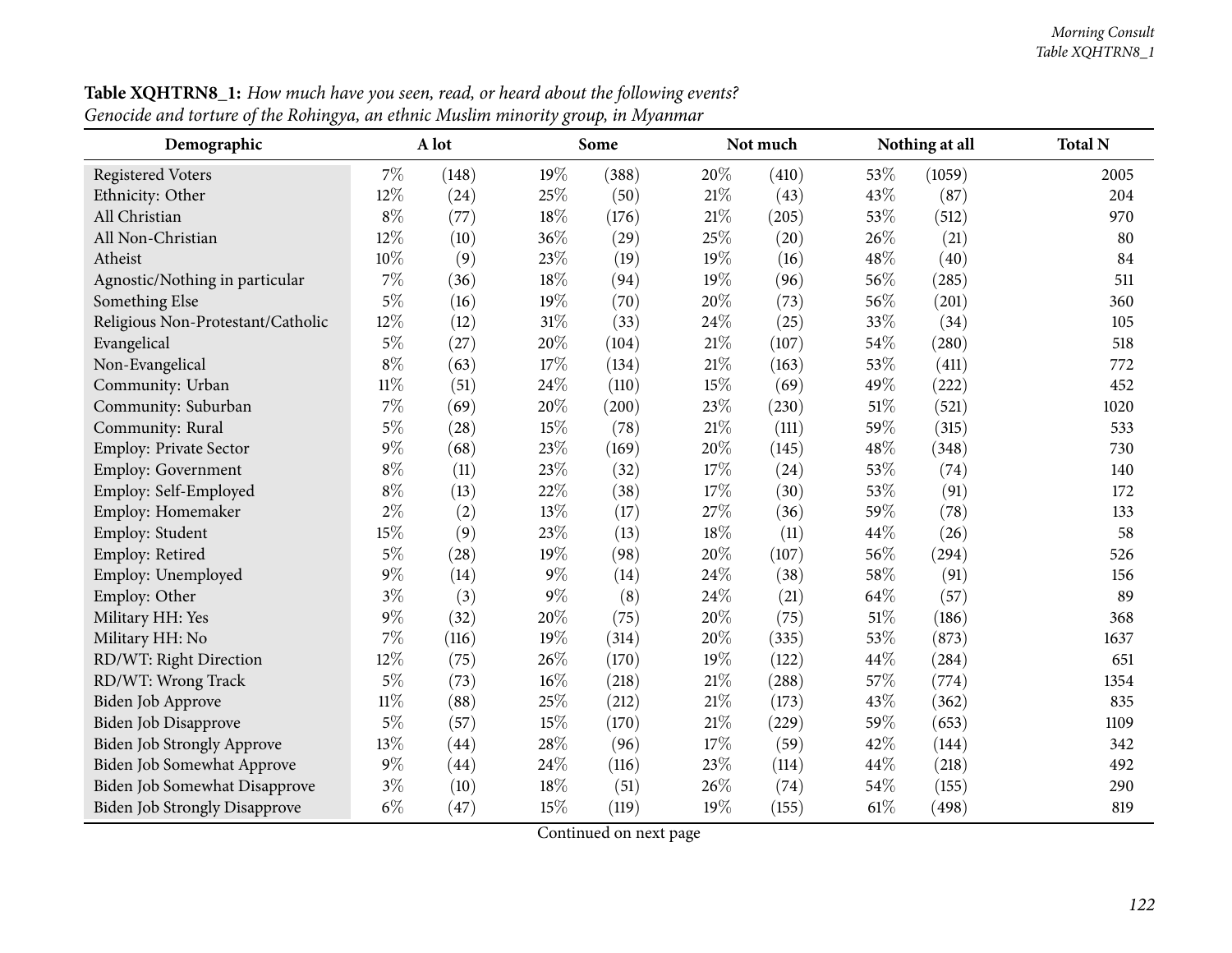| Demographic                          |        | A lot |        | Some  |        | Not much |      | Nothing at all | <b>Total N</b> |
|--------------------------------------|--------|-------|--------|-------|--------|----------|------|----------------|----------------|
| <b>Registered Voters</b>             | $7\%$  | (148) | 19%    | (388) | 20%    | (410)    | 53%  | (1059)         | 2005           |
| Favorable of Biden                   | $11\%$ | (90)  | 24\%   | (205) | 21%    | (181)    | 45%  | (382)          | 859            |
| Unfavorable of Biden                 | $5\%$  | (57)  | $16\%$ | (173) | 20%    | (216)    | 58%  | (626)          | 1073           |
| Very Favorable of Biden              | $11\%$ | (43)  | 28%    | (107) | 19%    | (73)     | 41\% | (156)          | 379            |
| Somewhat Favorable of Biden          | 10%    | (47)  | 21%    | (98)  | 23%    | (108)    | 47%  | (226)          | 480            |
| Somewhat Unfavorable of Biden        | $3\%$  | (7)   | 20%    | (51)  | 22%    | (55)     | 55%  | (136)          | 249            |
| Very Unfavorable of Biden            | $6\%$  | (51)  | 15%    | (122) | 20%    | (161)    | 59%  | (490)          | 824            |
| #1 Issue: Economy                    | $7\%$  | (54)  | 19%    | (159) | 20%    | (161)    | 55%  | (447)          | 821            |
| #1 Issue: Security                   | $5\%$  | (16)  | 16%    | (52)  | 20%    | (65)     | 60%  | (196)          | 329            |
| #1 Issue: Health Care                | $11\%$ | (19)  | 22%    | (40)  | 20%    | (36)     | 47%  | (84)           | 180            |
| #1 Issue: Medicare / Social Security | $4\%$  | (10)  | 20%    | (42)  | 21%    | (46)     | 54%  | (116)          | 214            |
| #1 Issue: Women's Issues             | 13%    | (12)  | 19%    | (18)  | 20%    | (19)     | 48%  | (45)           | 95             |
| #1 Issue: Education                  | $2\%$  | (2)   | 27%    | (23)  | 27%    | (23)     | 43%  | (36)           | 82             |
| #1 Issue: Energy                     | 15%    | (26)  | $21\%$ | (37)  | 22%    | (37)     | 42%  | (72)           | 172            |
| #1 Issue: Other                      | $9\%$  | (10)  | 15%    | (17)  | 21%    | (24)     | 55%  | (62)           | 112            |
| 2020 Vote: Joe Biden                 | 10%    | (95)  | 24%    | (233) | 19%    | (184)    | 46%  | (437)          | 949            |
| 2020 Vote: Donald Trump              | $5\%$  | (39)  | 15%    | (132) | $21\%$ | (181)    | 59%  | (514)          | 867            |
| 2020 Vote: Didn't Vote               | 7%     | (10)  | 13%    | (19)  | 25%    | (38)     | 56%  | (86)           | 153            |
| 2018 House Vote: Democrat            | $9\%$  | (70)  | 25%    | (185) | 22%    | (160)    | 44%  | (323)          | 737            |
| 2018 House Vote: Republican          | $6\%$  | (47)  | $16\%$ | (119) | $21\%$ | (154)    | 57%  | (427)          | 746            |
| 2018 House Vote: Someone else        | $7\%$  | (3)   | 14%    | (7)   | $12\%$ | (6)      | 68%  | (34)           | 51             |
| 2016 Vote: Hillary Clinton           | 10%    | (67)  | 25%    | (173) | $21\%$ | (147)    | 44%  | (308)          | 695            |
| 2016 Vote: Donald Trump              | $5\%$  | (40)  | 17%    | (131) | 20%    | (157)    | 58%  | (450)          | 778            |
| 2016 Vote: Other                     | 10%    | (10)  | 19%    | (19)  | 13%    | (14)     | 58%  | (59)           | 102            |
| 2016 Vote: Didn't Vote               | 7%     | (30)  | 15%    | (65)  | 22%    | (93)     | 56%  | (241)          | 429            |
| Voted in 2014: Yes                   | $8\%$  | (114) | 20%    | (279) | 20%    | (271)    | 52%  | (714)          | 1377           |
| Voted in 2014: No                    | $5\%$  | (34)  | 17%    | (110) | 22%    | (139)    | 55%  | (345)          | 628            |
| 4-Region: Northeast                  | $8\%$  | (28)  | 18%    | (62)  | 22%    | (79)     | 52%  | (186)          | 354            |
| 4-Region: Midwest                    | $6\%$  | (28)  | 17%    | (75)  | 23%    | (102)    | 54%  | (241)          | 446            |
| 4-Region: South                      | $7\%$  | (53)  | 20%    | (151) | 20%    | (148)    | 53%  | (396)          | 748            |
| 4-Region: West                       | $8\%$  | (38)  | 22%    | (101) | 18%    | (82)     | 52%  | (236)          | 457            |

Table XQHTRN8\_1: How much have you seen, read, or heard about the following events? Genocide and torture of the Rohingya, an ethnic Muslim minority group, in Myanmar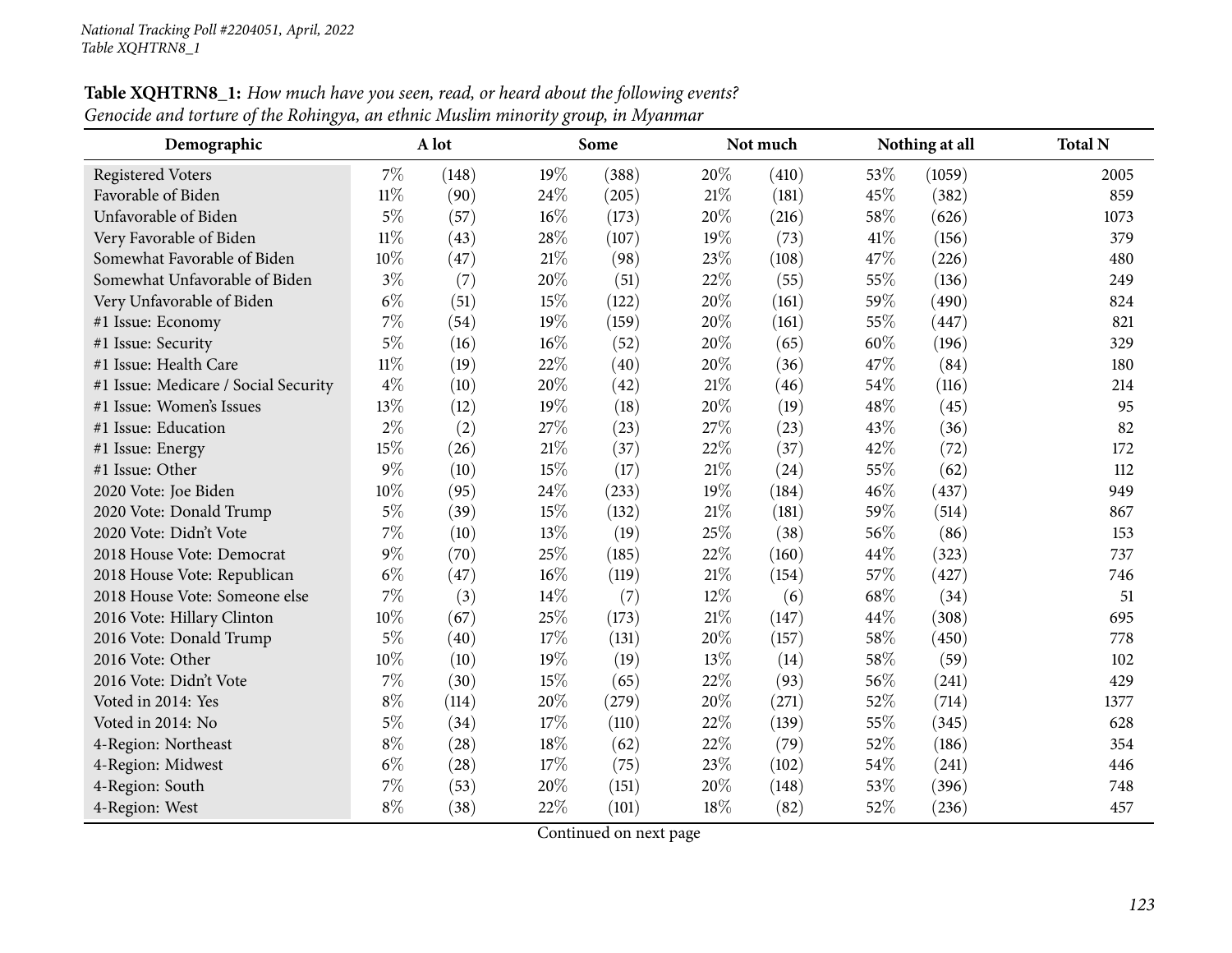| $\sim$                               |        |           | $\overline{\phantom{a}}$ |       |        |          |         |                |                |
|--------------------------------------|--------|-----------|--------------------------|-------|--------|----------|---------|----------------|----------------|
| Demographic                          |        | A lot     |                          | Some  |        | Not much |         | Nothing at all | <b>Total N</b> |
| Registered Voters                    | 7%     | (148)     | $19\%$                   | 388)  | 20%    | (410)    | $53\%$  | (1059)         | 2005           |
| Sanctions not Tied to Putin in Power | $7\%$  | (86)      | 18%                      | (208) | 21%    | (242)    | $53\%$  | (611)          | 1147           |
| Sanctions Tied to Putin in Power     | $7\%$  | (62)      | 21%                      | (180) | 20%    | (168)    | $52\%$  | (448)          | 858            |
| Heard of ICC                         | $12\%$ | (122)     | 28\%                     | (281) | $24\%$ | (243)    | $37\%$  | (374)          | 1020           |
| Never Heard of ICC                   | $3\%$  | $^{'}26)$ | $11\%$                   | (108) | 17%    | 167      | 69 $\%$ | (685)          | 985            |

Table XQHTRN8\_1: How much have you seen, read, or heard about the following events? Genocide and torture of the Rohingya, an ethnic Muslim minority group, in Myanmar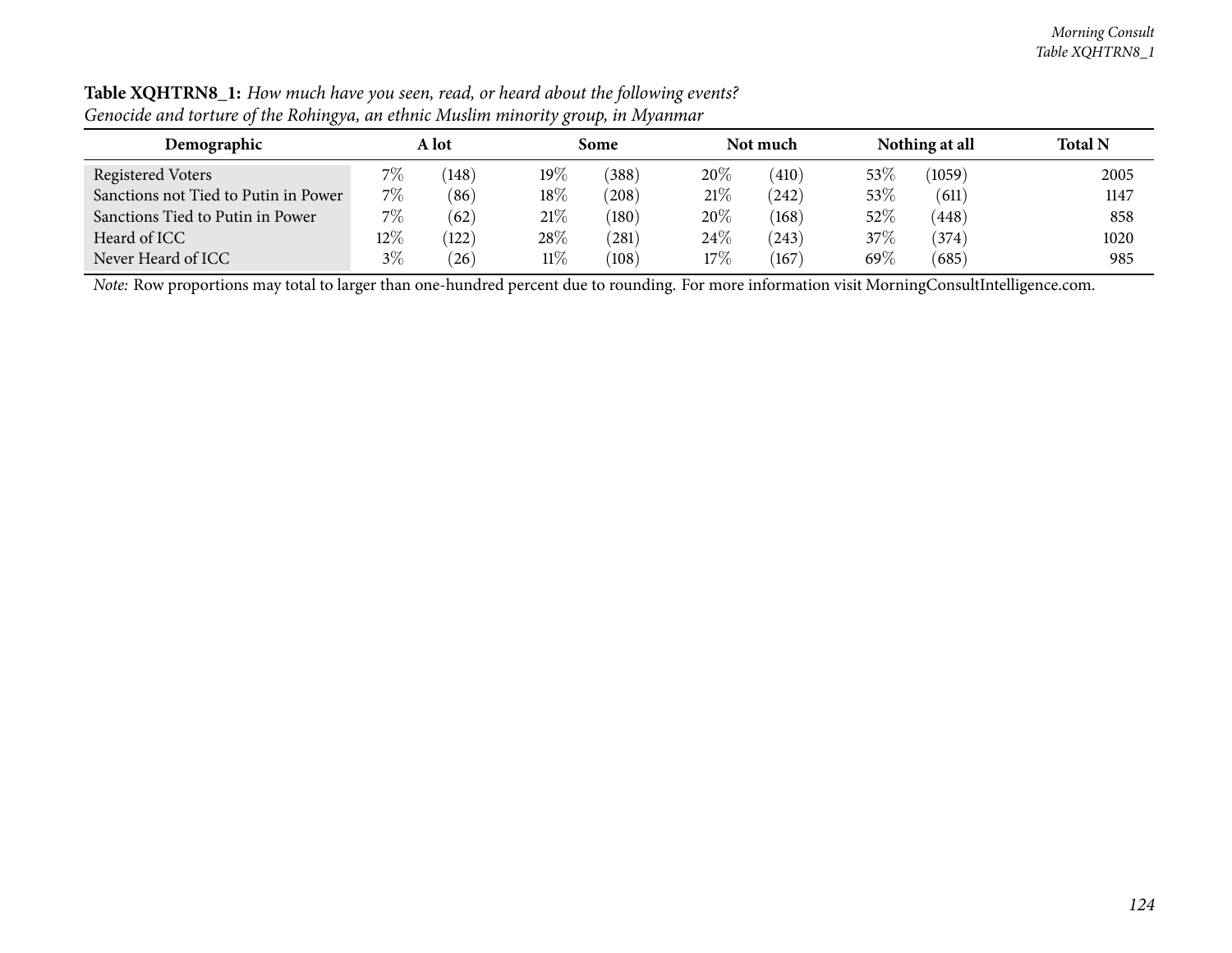# **Table XQHTRN8\_2:** How much have you seen, read, or heard about the following events? *Repression of the Uyghurs, an ethnic Muslim minority group, in China*

| Demographic              |        | A lot |        | Some  |        | Not much |      | Nothing at all | <b>Total N</b> |
|--------------------------|--------|-------|--------|-------|--------|----------|------|----------------|----------------|
| <b>Registered Voters</b> | 10%    | (204) | 22%    | (446) | 19%    | (372)    | 49%  | (983)          | 2005           |
| Gender: Male             | 15%    | (142) | 27%    | (251) | 19%    | (179)    | 39%  | (373)          | 945            |
| Gender: Female           | $6\%$  | (61)  | 18%    | (195) | 18%    | (193)    | 58%  | (611)          | 1060           |
| Age: 18-34               | $11\%$ | (55)  | 22%    | (116) | 20%    | (101)    | 47%  | (245)          | 516            |
| Age: 35-44               | 13%    | (41)  | 18%    | (55)  | 17%    | (54)     | 52%  | (159)          | 308            |
| Age: 45-64               | 7%     | (47)  | 22%    | (150) | $21\%$ | (141)    | 50%  | (343)          | 682            |
| Age: $65+$               | 12%    | (62)  | 25%    | (125) | 15%    | (76)     | 47%  | (236)          | 499            |
| GenZers: 1997-2012       | 9%     | (17)  | 22%    | (40)  | 29%    | (52)     | 40%  | (73)           | 181            |
| Millennials: 1981-1996   | 13%    | (75)  | 20%    | (114) | $16\%$ | (92)     | 50%  | (282)          | 564            |
| GenXers: 1965-1980       | $6\%$  | (27)  | 19%    | (86)  | 19%    | (88)     | 56%  | (259)          | 460            |
| Baby Boomers: 1946-1964  | 10%    | (73)  | 25%    | (185) | $18\%$ | (130)    | 47%  | (347)          | 735            |
| PID: Dem (no lean)       | 10%    | (74)  | 25%    | (184) | 22%    | (161)    | 42%  | (305)          | 723            |
| PID: Ind (no lean)       | 12%    | (70)  | 20%    | (115) | 15%    | (86)     | 53%  | (303)          | 574            |
| PID: Rep (no lean)       | 9%     | (60)  | 21%    | (147) | $18\%$ | (125)    | 53%  | (376)          | 708            |
| PID/Gender: Dem Men      | 14%    | (45)  | 33%    | (104) | $21\%$ | (66)     | 32%  | (102)          | 318            |
| PID/Gender: Dem Women    | 7%     | (28)  | 20%    | (80)  | 23%    | (94)     | 50%  | (203)          | 405            |
| PID/Gender: Ind Men      | 18%    | (54)  | $25\%$ | (77)  | 15%    | (45)     | 43%  | (130)          | 306            |
| PID/Gender: Ind Women    | $6\%$  | (16)  | 14%    | (38)  | 15%    | (41)     | 64%  | (173)          | 268            |
| PID/Gender: Rep Men      | 14%    | (44)  | 22%    | (70)  | $21\%$ | (67)     | 44%  | (141)          | 322            |
| PID/Gender: Rep Women    | 4%     | (17)  | 20%    | (77)  | 15%    | (58)     | 61\% | (235)          | 386            |
| Ideo: Liberal (1-3)      | 13%    | (76)  | 30%    | (170) | $21\%$ | (118)    | 36%  | (205)          | 569            |
| Ideo: Moderate (4)       | $8\%$  | (42)  | 20%    | (103) | $21\%$ | (111)    | 51%  | (270)          | 525            |
| Ideo: Conservative (5-7) | $11\%$ | (83)  | 21%    | (165) | 17%    | (128)    | 51%  | (395)          | 771            |
| Educ: < College          | 7%     | (85)  | 19%    | (230) | 19%    | (225)    | 55%  | (671)          | 1211           |
| Educ: Bachelors degree   | 14%    | (70)  | 25%    | (124) | $18\%$ | (90)     | 43%  | (219)          | 503            |
| Educ: Post-grad          | 17%    | (50)  | 32%    | (92)  | 19%    | (57)     | 32%  | (93)           | 291            |
| Income: Under 50k        | 7%     | (56)  | 18%    | (139) | 19%    | (150)    | 56%  | (446)          | 791            |
| Income: 50k-100k         | 10%    | (80)  | 25%    | (192) | $17\%$ | (133)    | 47%  | (358)          | 762            |
| Income: 100k+            | 15%    | (68)  | 26%    | (115) | 20%    | (89)     | 40%  | (179)          | 452            |
| Ethnicity: White         | 10%    | (153) | 22%    | (345) | 18%    | (283)    | 50%  | (769)          | 1549           |
| Ethnicity: Hispanic      | $11\%$ | (25)  | 25%    | (55)  | 20%    | (44)     | 45%  | (99)           | 223            |
| Ethnicity: Black         | $8\%$  | (20)  | 21\%   | (52)  | 19%    | (47)     | 52%  | (132)          | 252            |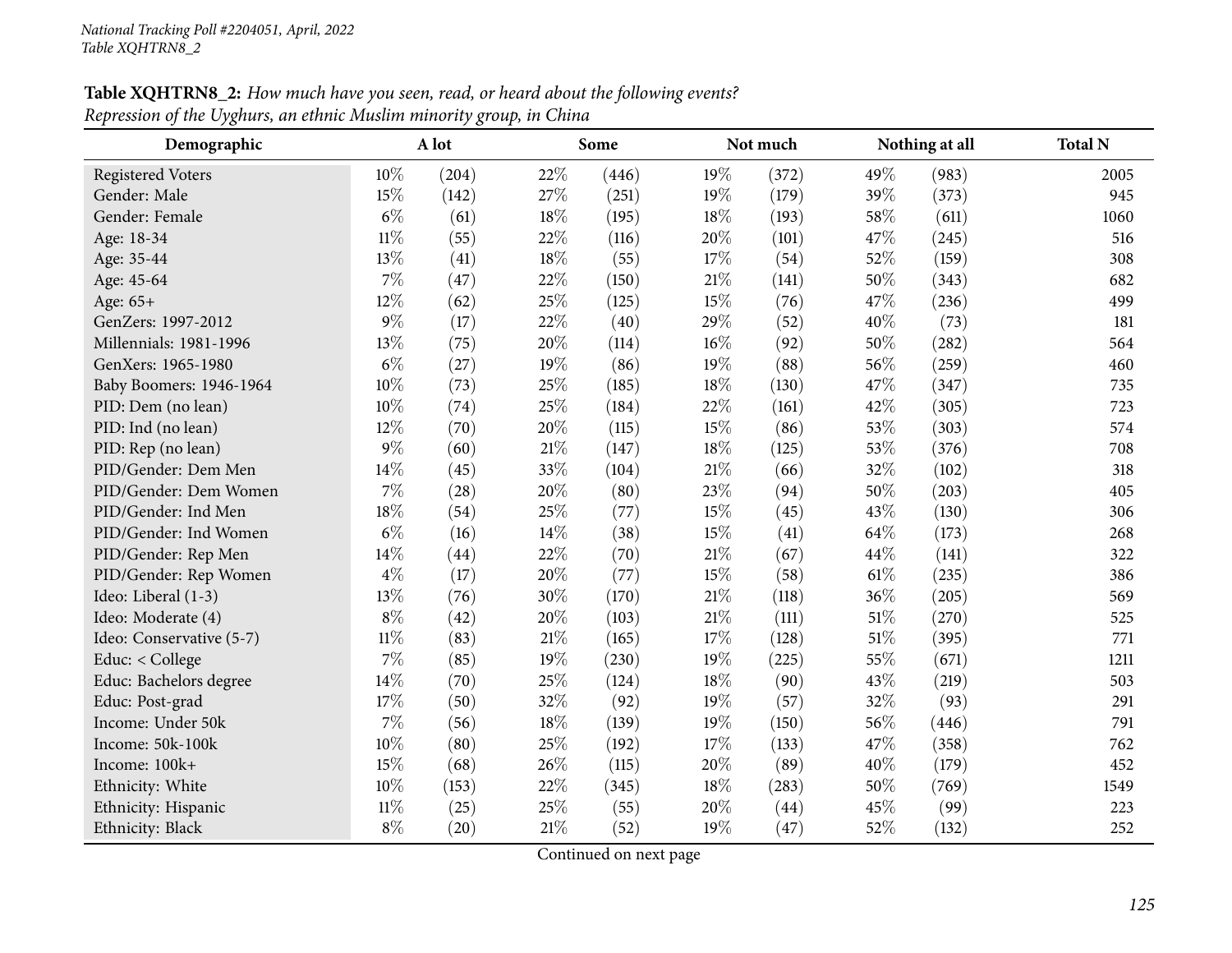| epression of the Oygnurs, un etninc iviusum minority group, in Chinu<br>Demographic | A lot  |       |        | Some  |        | Not much |        | Nothing at all | <b>Total N</b> |
|-------------------------------------------------------------------------------------|--------|-------|--------|-------|--------|----------|--------|----------------|----------------|
| <b>Registered Voters</b>                                                            | 10%    | (204) | 22%    | (446) | 19%    | (372)    | 49%    | (983)          | 2005           |
| Ethnicity: Other                                                                    | 15%    | (31)  | 24%    | (49)  | 20%    | (41)     | 41\%   | (83)           | 204            |
| All Christian                                                                       | 13%    | (128) | 23%    | (224) | 18%    | (173)    | 46%    | (445)          | 970            |
| All Non-Christian                                                                   | 18%    | (15)  | 24%    | (19)  | 24%    | (20)     | 33%    | (27)           | 80             |
| Atheist                                                                             | 17%    | (14)  | 33%    | (28)  | 12%    | (10)     | 38%    | (32)           | 84             |
| Agnostic/Nothing in particular                                                      | $7\%$  | (38)  | 20%    | (104) | 19%    | (97)     | 53%    | (271)          | 511            |
| Something Else                                                                      | $2\%$  | (9)   | $20\%$ | (71)  | 20%    | (72)     | 58%    | (209)          | 360            |
| Religious Non-Protestant/Catholic                                                   | 17%    | (18)  | 27%    | (29)  | 24%    | (25)     | 32%    | (33)           | 105            |
| Evangelical                                                                         | 9%     | (48)  | 20%    | (102) | 18%    | (92)     | 53%    | (276)          | 518            |
| Non-Evangelical                                                                     | $11\%$ | (84)  | 23%    | (179) | 19%    | (147)    | 47%    | (362)          | 772            |
| Community: Urban                                                                    | 12%    | (54)  | 24%    | (111) | 15%    | (68)     | 49%    | (219)          | 452            |
| Community: Suburban                                                                 | $11\%$ | (109) | 23%    | (234) | 20%    | (199)    | 47%    | (478)          | 1020           |
| Community: Rural                                                                    | $8\%$  | (40)  | 19%    | (102) | 20%    | (104)    | 54%    | (286)          | 533            |
| Employ: Private Sector                                                              | $11\%$ | (82)  | 23%    | (168) | 20%    | (147)    | 46%    | (333)          | 730            |
| <b>Employ: Government</b>                                                           | $8\%$  | (11)  | 23%    | (32)  | 17%    | (24)     | 52%    | (73)           | 140            |
| Employ: Self-Employed                                                               | 12%    | (21)  | 25%    | (42)  | 15%    | (26)     | 48%    | (83)           | 172            |
| Employ: Homemaker                                                                   | $3\%$  | (4)   | $21\%$ | (28)  | 17%    | (22)     | 59%    | (79)           | 133            |
| Employ: Student                                                                     | 15%    | (8)   | 24%    | (14)  | 31%    | (18)     | $31\%$ | (18)           | 58             |
| Employ: Retired                                                                     | $11\%$ | (58)  | 23%    | (122) | 18%    | (94)     | 48%    | (252)          | 526            |
| Employ: Unemployed                                                                  | 10%    | (15)  | $21\%$ | (32)  | 14%    | (22)     | 55%    | (87)           | 156            |
| Employ: Other                                                                       | $5\%$  | (5)   | $9\%$  | (8)   | 20%    | (18)     | 66%    | (59)           | 89             |
| Military HH: Yes                                                                    | 13%    | (49)  | 23%    | (84)  | 19%    | (69)     | 45%    | (165)          | 368            |
| Military HH: No                                                                     | $9\%$  | (155) | 22%    | (362) | $18\%$ | (303)    | 50%    | (818)          | 1637           |
| RD/WT: Right Direction                                                              | 13%    | (85)  | 28%    | (180) | 21%    | (138)    | 38%    | (249)          | 651            |
| RD/WT: Wrong Track                                                                  | 9%     | (119) | $20\%$ | (266) | $17\%$ | (234)    | 54%    | (735)          | 1354           |
| Biden Job Approve                                                                   | 12%    | (101) | 26%    | (220) | 22%    | (184)    | 39%    | (329)          | 835            |
| <b>Biden Job Disapprove</b>                                                         | 9%     | (102) | 20%    | (219) | 16%    | (181)    | 55%    | (607)          | 1109           |
| <b>Biden Job Strongly Approve</b>                                                   | 16%    | (54)  | 27%    | (93)  | 20%    | (69)     | 37%    | (127)          | 342            |
| Biden Job Somewhat Approve                                                          | 10%    | (47)  | 26%    | (127) | 23%    | (116)    | 41\%   | (202)          | 492            |
| Biden Job Somewhat Disapprove                                                       | $6\%$  | (17)  | 17%    | (50)  | $21\%$ | (60)     | 56%    | (163)          | 290            |
| <b>Biden Job Strongly Disapprove</b>                                                | 10%    | (84)  | $21\%$ | (169) | 15%    | (122)    | 54%    | (444)          | 819            |

Table XQHTRN8\_2: How much have you seen, read, or heard about the following events? *Repression of the Uyghurs, an ethnic Muslim minority group, in China*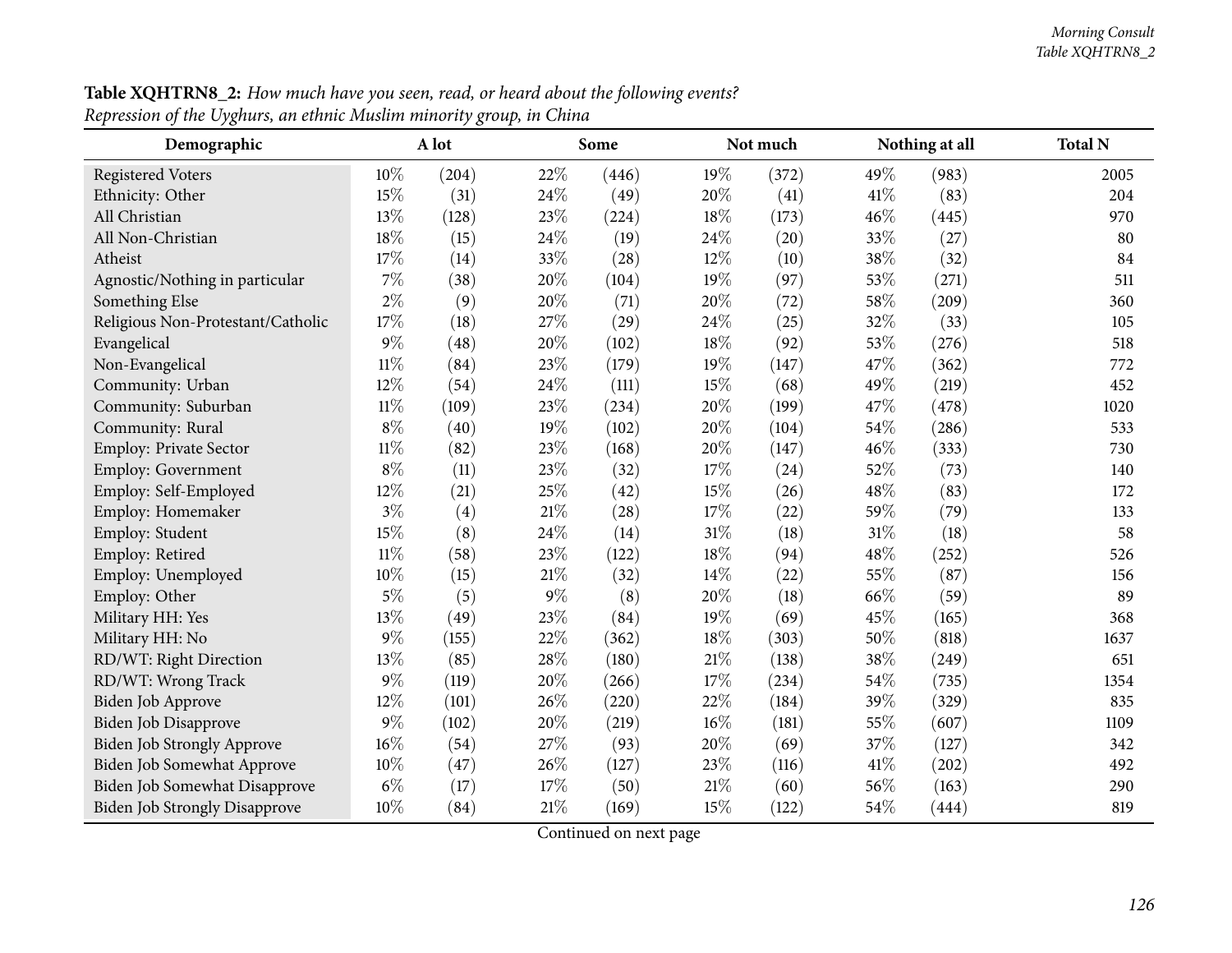# **Table XQHTRN8\_2:** How much have you seen, read, or heard about the following events? *Repression of the Uyghurs, an ethnic Muslim minority group, in China*

| Demographic                          |        | A lot |        | Some  |        | Not much |      | Nothing at all | <b>Total N</b> |
|--------------------------------------|--------|-------|--------|-------|--------|----------|------|----------------|----------------|
| <b>Registered Voters</b>             | 10%    | (204) | 22%    | (446) | 19%    | (372)    | 49\% | (983)          | 2005           |
| Favorable of Biden                   | 12%    | (100) | 26%    | (221) | 22%    | (187)    | 41\% | (351)          | 859            |
| Unfavorable of Biden                 | 10%    | (102) | 20%    | (220) | 16%    | (174)    | 54\% | (576)          | 1073           |
| Very Favorable of Biden              | 14\%   | (53)  | 28%    | (105) | 20%    | (77)     | 38%  | (143)          | 379            |
| Somewhat Favorable of Biden          | 10%    | (47)  | 24\%   | (116) | 23%    | (110)    | 43%  | (207)          | 480            |
| Somewhat Unfavorable of Biden        | 7%     | (17)  | 19%    | (47)  | 19%    | (46)     | 56%  | (139)          | 249            |
| Very Unfavorable of Biden            | 10%    | (86)  | 21%    | (172) | 16%    | (128)    | 53%  | (438)          | 824            |
| #1 Issue: Economy                    | $9\%$  | (75)  | 22%    | (183) | 17%    | (138)    | 52%  | (425)          | 821            |
| #1 Issue: Security                   | 12%    | (39)  | 19%    | (64)  | $21\%$ | (68)     | 48%  | (159)          | 329            |
| #1 Issue: Health Care                | 7%     | (13)  | 27%    | (49)  | $19\%$ | (34)     | 47%  | (84)           | 180            |
| #1 Issue: Medicare / Social Security | $7\%$  | (15)  | 20%    | (43)  | 21%    | (44)     | 52%  | (112)          | 214            |
| #1 Issue: Women's Issues             | 15%    | (14)  | 24%    | (23)  | 14%    | (14)     | 46%  | (44)           | 95             |
| #1 Issue: Education                  | $9\%$  | (7)   | 19%    | (16)  | 19%    | (15)     | 53%  | (44)           | 82             |
| #1 Issue: Energy                     | 18%    | (30)  | $22\%$ | (37)  | 25%    | (44)     | 35%  | (61)           | 172            |
| #1 Issue: Other                      | $9\%$  | (10)  | 29%    | (32)  | 13%    | (15)     | 49%  | (55)           | 112            |
| 2020 Vote: Joe Biden                 | 12%    | (112) | 25%    | (238) | 20%    | (191)    | 43%  | (408)          | 949            |
| 2020 Vote: Donald Trump              | 10%    | (83)  | $21\%$ | (181) | 15%    | (134)    | 54%  | (470)          | 867            |
| 2020 Vote: Didn't Vote               | $4\%$  | (6)   | 12%    | (18)  | 26%    | (40)     | 58%  | (89)           | 153            |
| 2018 House Vote: Democrat            | 12%    | (88)  | 27%    | (197) | 22%    | (160)    | 40%  | (293)          | 737            |
| 2018 House Vote: Republican          | $10\%$ | (77)  | 23%    | (169) | 15%    | (114)    | 52%  | (386)          | 746            |
| 2018 House Vote: Someone else        | $5\%$  | (3)   | 18%    | (9)   | 15%    | (8)      | 62%  | (32)           | 51             |
| 2016 Vote: Hillary Clinton           | $12\%$ | (84)  | 25%    | (177) | $21\%$ | (143)    | 42%  | (291)          | 695            |
| 2016 Vote: Donald Trump              | $9\%$  | (71)  | 22%    | (175) | 15%    | (120)    | 53%  | (413)          | 778            |
| 2016 Vote: Other                     | 17%    | (17)  | 24%    | (24)  | 17%    | (17)     | 43%  | (44)           | 102            |
| 2016 Vote: Didn't Vote               | $7\%$  | (32)  | 16%    | (70)  | $21\%$ | (91)     | 55%  | (236)          | 429            |
| Voted in 2014: Yes                   | $11\%$ | (158) | 24%    | (336) | 17%    | (241)    | 47%  | (643)          | 1377           |
| Voted in 2014: No                    | $7\%$  | (46)  | 18%    | (110) | 21%    | (131)    | 54%  | (341)          | 628            |
| 4-Region: Northeast                  | $9\%$  | (31)  | 24%    | (86)  | $18\%$ | (62)     | 49%  | (175)          | 354            |
| 4-Region: Midwest                    | $9\%$  | (40)  | 22%    | (97)  | 14%    | (62)     | 55%  | (247)          | 446            |
| 4-Region: South                      | 10%    | (73)  | 20%    | (151) | 20%    | (148)    | 50%  | (376)          | 748            |
| 4-Region: West                       | 13%    | (60)  | 25%    | (112) | 22%    | (99)     | 41\% | (186)          | 457            |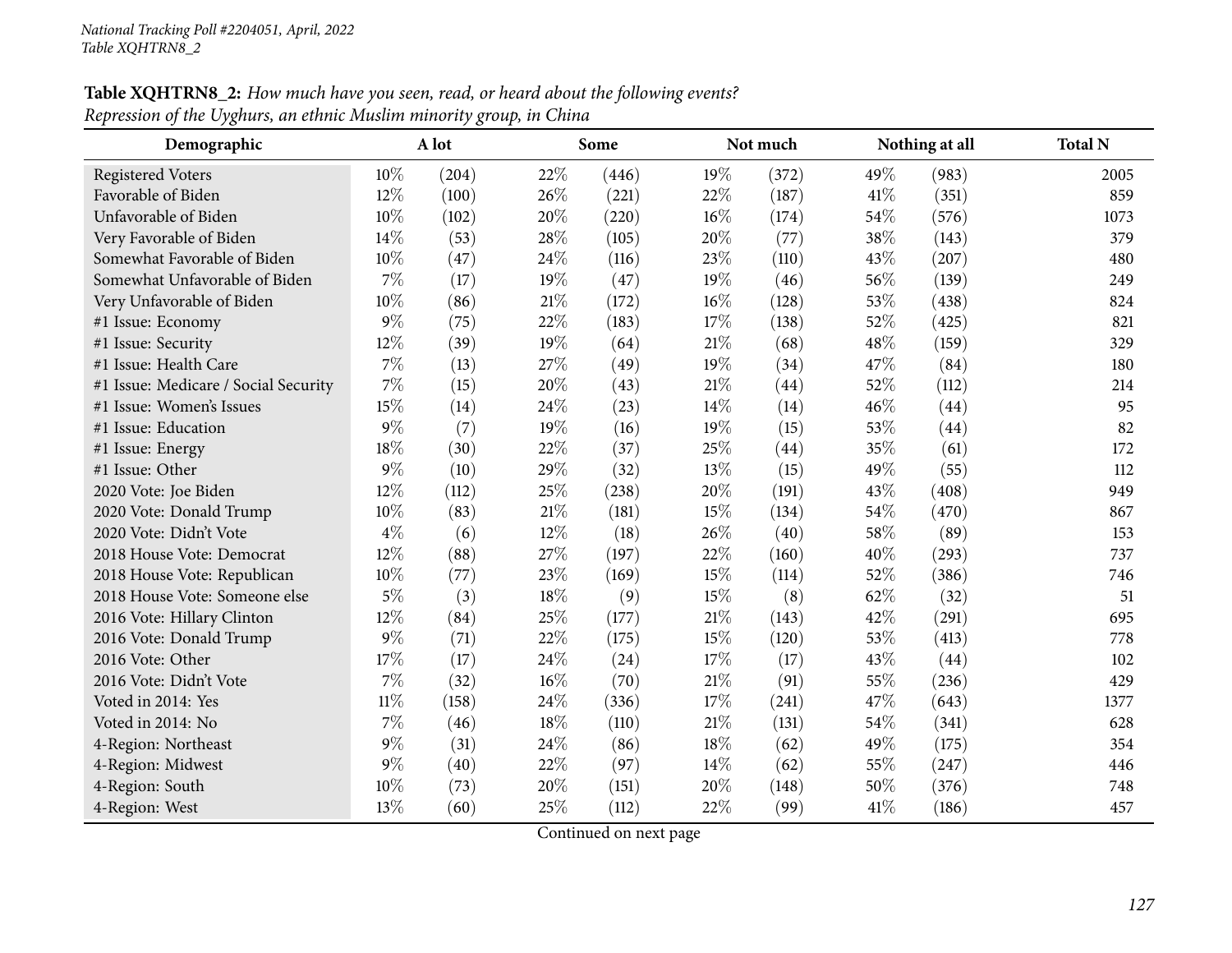| $\overline{\phantom{a}}$             |        | , o            |        |       |        |            |        |                |                |
|--------------------------------------|--------|----------------|--------|-------|--------|------------|--------|----------------|----------------|
| Demographic                          |        | A lot          |        | Some  |        | Not much   |        | Nothing at all | <b>Total N</b> |
| Registered Voters                    | $10\%$ | (204)          | $22\%$ | (446) | 19%    | (372)      | 49%    | (983)          | 2005           |
| Sanctions not Tied to Putin in Power | $9\%$  | (109)          | 21%    | (238) | $19\%$ | $^{(222)}$ | $50\%$ | (579)          | 1147           |
| Sanctions Tied to Putin in Power     | $11\%$ | (95)           | 24%    | (209) | 17%    | (150)      | 47\%   | (405)          | 858            |
| Heard of ICC                         | $17\%$ | (169)          | 30%    | (301) | 21%    | (216)      | 33\%   | (334)          | 1020           |
| Never Heard of ICC                   | $4\%$  | $^{\prime}35)$ | 15%    | (145) | $16\%$ | (156)      | $66\%$ | (649)          | 985            |

Table XQHTRN8\_2: How much have you seen, read, or heard about the following events? *Repression of the Uyghurs, an ethnic Muslim minority group, in China*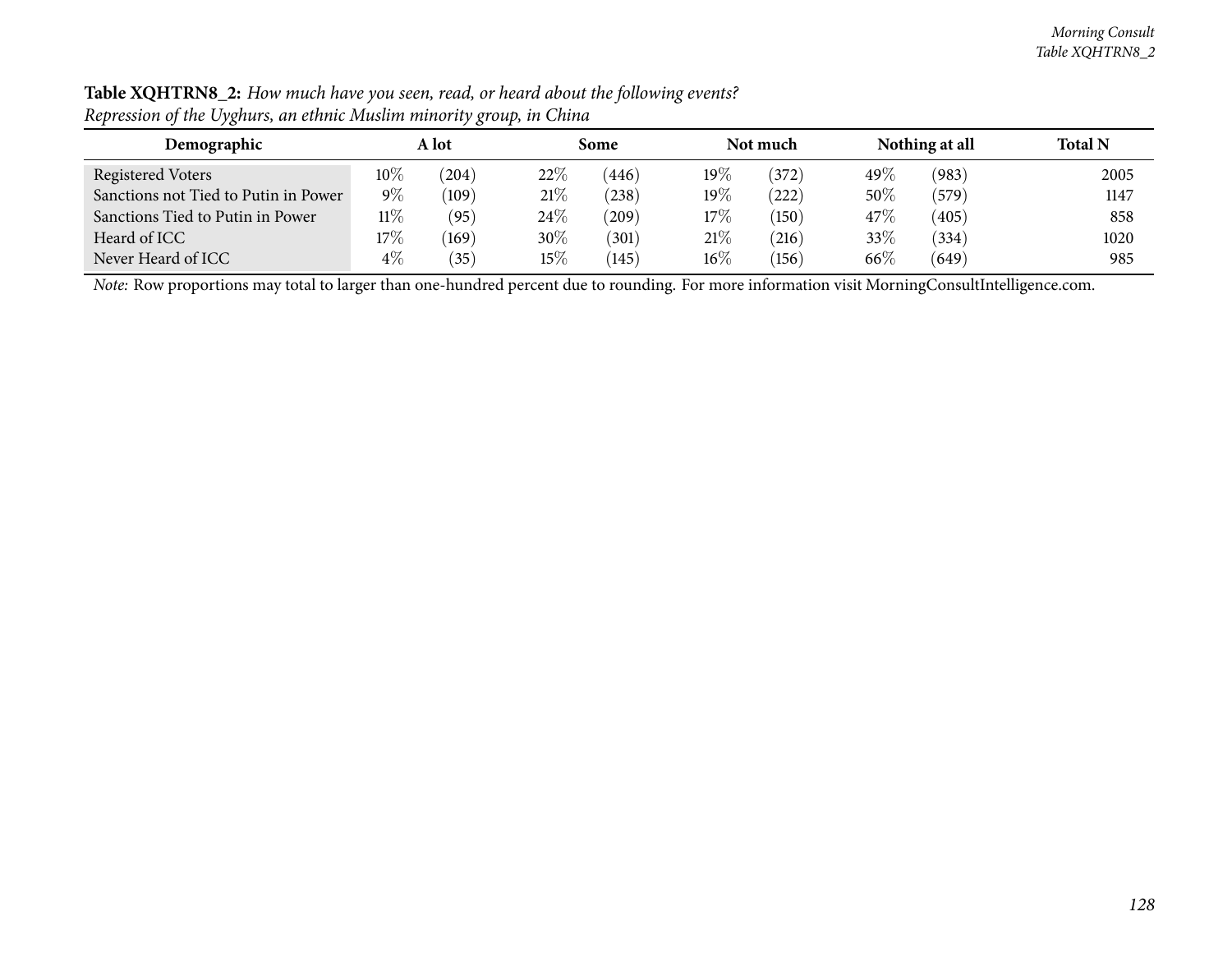| Demographic              |       | A lot |        | Some  |      | Not much |        | Nothing at all | <b>Total N</b> |
|--------------------------|-------|-------|--------|-------|------|----------|--------|----------------|----------------|
| <b>Registered Voters</b> | $5\%$ | (108) | 22%    | (440) | 27%  | (545)    | 45%    | (912)          | 2005           |
| Gender: Male             | $7\%$ | (70)  | 24\%   | (228) | 26%  | (248)    | 42%    | (400)          | 945            |
| Gender: Female           | $4\%$ | (38)  | 20%    | (212) | 28\% | (297)    | 48%    | (512)          | 1060           |
| Age: 18-34               | 10%   | (50)  | 29%    | (152) | 24%  | (123)    | 37%    | (191)          | 516            |
| Age: 35-44               | $8\%$ | (24)  | 25%    | (77)  | 24%  | (73)     | 43%    | (134)          | 308            |
| Age: 45-64               | $4\%$ | (26)  | 18%    | (120) | 30%  | (204)    | 49%    | (331)          | 682            |
| Age: 65+                 | $2\%$ | (8)   | 18%    | (91)  | 29%  | (144)    | $51\%$ | (256)          | 499            |
| GenZers: 1997-2012       | 9%    | (17)  | 30%    | (55)  | 24%  | (44)     | 36%    | (65)           | 181            |
| Millennials: 1981-1996   | 10%   | (55)  | 28\%   | (158) | 23%  | (128)    | 39%    | (222)          | 564            |
| GenXers: 1965-1980       | $5\%$ | (23)  | 19%    | (89)  | 31%  | (144)    | 44%    | (204)          | 460            |
| Baby Boomers: 1946-1964  | $2\%$ | (14)  | 17%    | (123) | 28%  | (207)    | 53%    | (392)          | 735            |
| PID: Dem (no lean)       | $6\%$ | (45)  | 24\%   | (176) | 28%  | (206)    | 41\%   | (297)          | 723            |
| PID: Ind (no lean)       | $6\%$ | (32)  | 20%    | (114) | 27%  | (158)    | 47%    | (270)          | 574            |
| PID: Rep (no lean)       | $4\%$ | (31)  | $21\%$ | (150) | 26%  | (181)    | 49%    | (345)          | 708            |
| PID/Gender: Dem Men      | $7\%$ | (22)  | 26%    | (82)  | 30%  | (95)     | 38%    | (119)          | 318            |
| PID/Gender: Dem Women    | $6\%$ | (24)  | 23%    | (93)  | 27%  | (111)    | 44%    | (177)          | 405            |
| PID/Gender: Ind Men      | $9\%$ | (27)  | 23%    | (69)  | 25%  | (77)     | 44%    | (133)          | 306            |
| PID/Gender: Ind Women    | $2\%$ | (6)   | 17%    | (45)  | 30%  | (81)     | 51%    | (137)          | 268            |
| PID/Gender: Rep Men      | 7%    | (22)  | 24\%   | (76)  | 24%  | (76)     | 46%    | (147)          | 322            |
| PID/Gender: Rep Women    | $2\%$ | (9)   | 19%    | (74)  | 27%  | (105)    | 51%    | (198)          | 386            |
| Ideo: Liberal (1-3)      | $9\%$ | (54)  | 25%    | (143) | 28%  | (157)    | 38%    | (215)          | 569            |
| Ideo: Moderate (4)       | $4\%$ | (20)  | 22%    | (118) | 28\% | (147)    | 46%    | (241)          | 525            |
| Ideo: Conservative (5-7) | $4\%$ | (31)  | $21\%$ | (162) | 27%  | (212)    | 47%    | (366)          | 771            |
| Educ: < College          | $5\%$ | (63)  | 21\%   | (255) | 27%  | (329)    | 47%    | (563)          | 1211           |
| Educ: Bachelors degree   | $6\%$ | (31)  | 20%    | (98)  | 27%  | (137)    | 47%    | (238)          | 503            |
| Educ: Post-grad          | $5\%$ | (15)  | 30%    | (86)  | 27%  | (79)     | 38%    | (111)          | 291            |
| Income: Under 50k        | $6\%$ | (44)  | 19%    | (148) | 27%  | (213)    | 49%    | (386)          | 791            |
| Income: 50k-100k         | $5\%$ | (36)  | 23%    | (176) | 29%  | (218)    | 43%    | (331)          | 762            |
| Income: 100k+            | $6\%$ | (28)  | 26%    | (116) | 25%  | (113)    | 43%    | (195)          | 452            |
| Ethnicity: White         | $5\%$ | (76)  | $22\%$ | (333) | 27%  | (413)    | 47%    | (727)          | 1549           |
| Ethnicity: Hispanic      | $8\%$ | (17)  | 29%    | (65)  | 29%  | (64)     | 34%    | (77)           | 223            |
| Ethnicity: Black         | $6\%$ | (15)  | 22%    | (55)  | 28%  | (70)     | 45%    | (112)          | 252            |

**Table XQHTRN8\_3:** How much have you seen, read, or heard about the following events? U.S. drone strikes against non-military targets in the Middle East and South Asia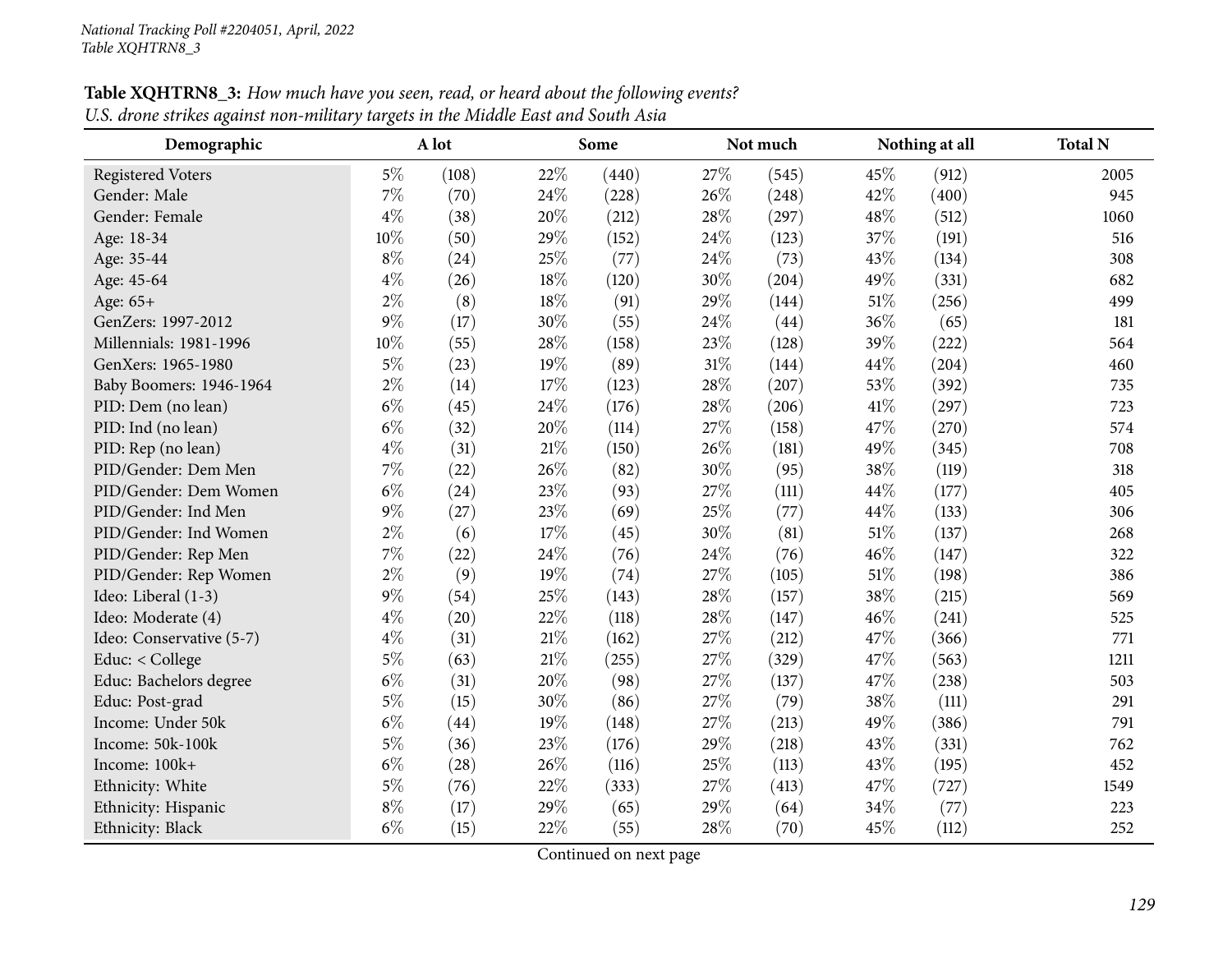| oldi in one on mee ugumee now mumum j um gold in the rivulum Euro until<br>Demographic |        | A lot              |                   | Some  |        | Not much |        | Nothing at all | <b>Total N</b> |
|----------------------------------------------------------------------------------------|--------|--------------------|-------------------|-------|--------|----------|--------|----------------|----------------|
| <b>Registered Voters</b>                                                               | $5\%$  | (108)              | 22%               | (440) | 27\%   | (545)    | 45%    | (912)          | 2005           |
| Ethnicity: Other                                                                       | $9\%$  | (18)               | 26%               | (52)  | 30%    | (61)     | 36%    | (73)           | 204            |
| All Christian                                                                          | $4\%$  | (40)               | 22%               | (218) | 28%    | (268)    | 46%    | (445)          | 970            |
| All Non-Christian                                                                      | $8\%$  | (7)                | 25%               | (20)  | $31\%$ | (25)     | 36%    | (29)           | 80             |
| Atheist                                                                                | $11\%$ | (9)                | 32%               | (26)  | 20%    | (17)     | 37%    | (31)           | 84             |
| Agnostic/Nothing in particular                                                         | $7\%$  | (36)               | 20%               | (104) | 23%    | (120)    | 49%    | (252)          | 511            |
| Something Else                                                                         | $5\%$  | (18)               | 20%               | (73)  | 32%    | (115)    | 43%    | (154)          | 360            |
| Religious Non-Protestant/Catholic                                                      | $7\%$  | (7)                | 29%               | (30)  | 29%    | (30)     | 36%    | (37)           | 105            |
| Evangelical                                                                            | $5\%$  | (26)               | 19%               | (98)  | 30%    | (154)    | 46%    | (240)          | 518            |
| Non-Evangelical                                                                        | $4\%$  | (29)               | 23%               | (176) | 28%    | (219)    | 45%    | (348)          | 772            |
| Community: Urban                                                                       | $8\%$  | (38)               | 30%               | (134) | $21\%$ | (93)     | 41\%   | (187)          | 452            |
| Community: Suburban                                                                    | $5\%$  | (51)               | 21%               | (210) | 29%    | (296)    | 45%    | (463)          | 1020           |
| Community: Rural                                                                       | $4\%$  | $\left( 20\right)$ | 18%               | (96)  | 29%    | (155)    | 49%    | (261)          | 533            |
| Employ: Private Sector                                                                 | 7%     | (51)               | 27%               | (198) | 28%    | (204)    | 38%    | (277)          | 730            |
| <b>Employ: Government</b>                                                              | 12%    | (17)               | 22%               | (31)  | 28%    | (40)     | 37%    | (52)           | 140            |
| Employ: Self-Employed                                                                  | $7\%$  | (12)               | 28\%              | (47)  | 24%    | (41)     | 41\%   | (71)           | 172            |
| Employ: Homemaker                                                                      | $3\%$  | (4)                | 20%               | (26)  | $21\%$ | (28)     | 56%    | (74)           | 133            |
| Employ: Student                                                                        | 12%    | (7)                | $31\%$            | (18)  | 22%    | (12)     | 35%    | (20)           | 58             |
| Employ: Retired                                                                        | $1\%$  | (4)                | 16%               | (86)  | 28%    | (145)    | 55%    | (291)          | 526            |
| Employ: Unemployed                                                                     | $6\%$  | (9)                | 12%               | (19)  | 31%    | (48)     | $51\%$ | (80)           | 156            |
| Employ: Other                                                                          | $4\%$  | (4)                | $16\%$            | (14)  | 28%    | (25)     | 52%    | (46)           | 89             |
| Military HH: Yes                                                                       | $5\%$  | (18)               | 17%               | (61)  | $31\%$ | (113)    | 48%    | (175)          | 368            |
| Military HH: No                                                                        | $6\%$  | (91)               | 23%               | (379) | 26%    | (432)    | 45%    | (737)          | 1637           |
| RD/WT: Right Direction                                                                 | $7\%$  | (44)               | 25%               | (166) | 27%    | (173)    | 41\%   | (269)          | 651            |
| RD/WT: Wrong Track                                                                     | $5\%$  | (65)               | 20%               | (274) | 27%    | (372)    | 47%    | (643)          | 1354           |
| Biden Job Approve                                                                      | $6\%$  | (51)               | 24\%              | (204) | 27%    | (228)    | 42%    | (352)          | 835            |
| Biden Job Disapprove                                                                   | $5\%$  | (57)               | 20%               | (224) | 28%    | (307)    | 47%    | (521)          | 1109           |
| Biden Job Strongly Approve                                                             | 7%     | (25)               | 24%               | (83)  | 26%    | (88)     | 43%    | (146)          | 342            |
| Biden Job Somewhat Approve                                                             | $5\%$  | (27)               | 25%               | (121) | 28%    | (139)    | 42%    | (205)          | 492            |
| Biden Job Somewhat Disapprove                                                          | $5\%$  | (15)               | 23%               | (66)  | 35%    | (100)    | 38%    | (109)          | 290            |
| Biden Job Strongly Disapprove                                                          | $5\%$  | (42)               | 19%<br>$\sqrt{2}$ | (158) | 25%    | (207)    | 50%    | (412)          | 819            |

Table XQHTRN8\_3: How much have you seen, read, or heard about the following events? U.S. drone strikes against non-military targets in the Middle East and South Asia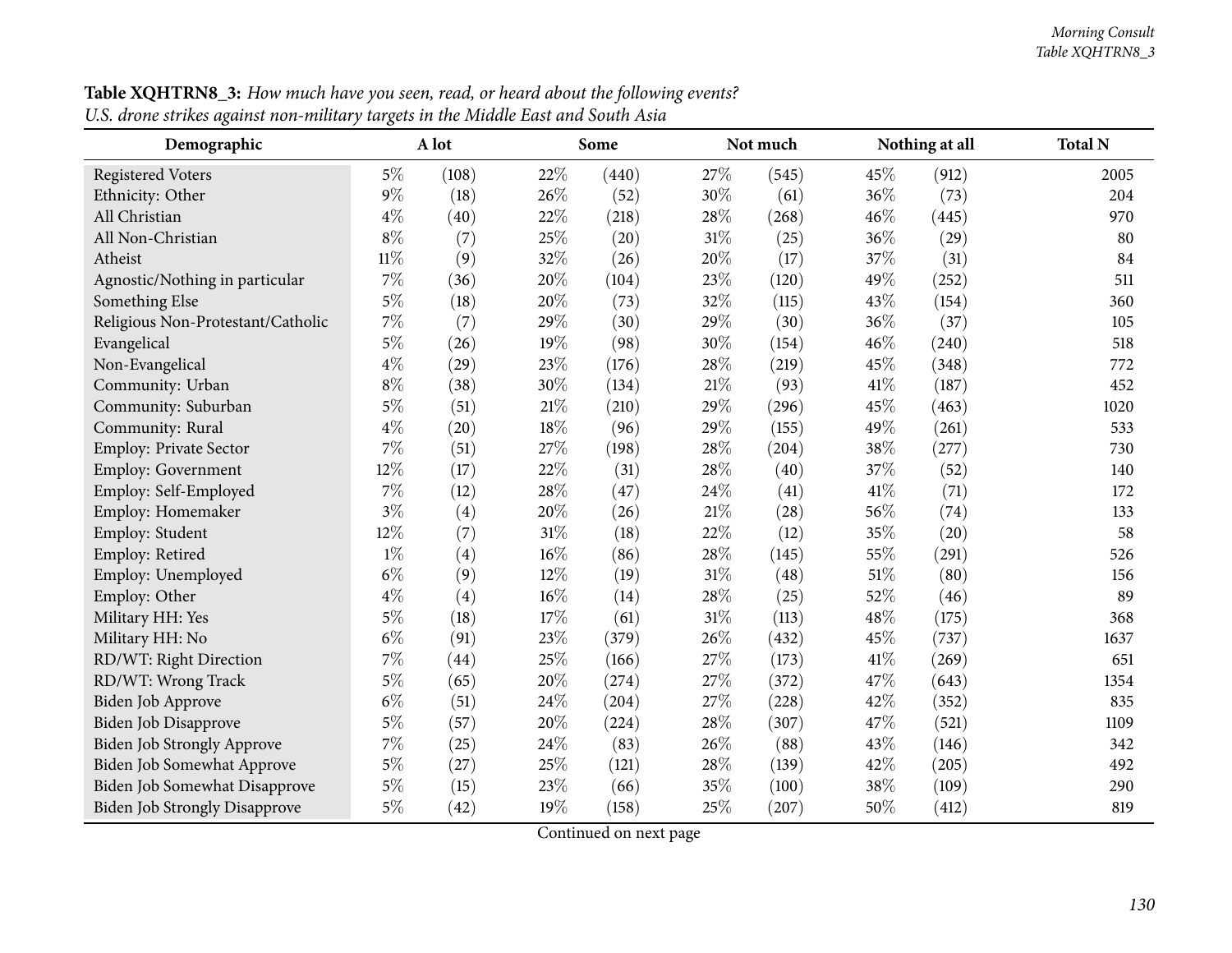| Demographic                          |       | A lot |        | Some  |      | Not much |     | Nothing at all | <b>Total N</b> |
|--------------------------------------|-------|-------|--------|-------|------|----------|-----|----------------|----------------|
| <b>Registered Voters</b>             | $5\%$ | (108) | 22\%   | (440) | 27\% | (545)    | 45% | (912)          | 2005           |
| Favorable of Biden                   | $7\%$ | (58)  | 23%    | (200) | 27%  | (234)    | 43% | (367)          | 859            |
| Unfavorable of Biden                 | $4\%$ | (48)  | 21%    | (230) | 28%  | (297)    | 46% | (497)          | 1073           |
| Very Favorable of Biden              | $7\%$ | (26)  | 23\%   | (87)  | 27%  | (102)    | 43% | (163)          | 379            |
| Somewhat Favorable of Biden          | $7\%$ | (31)  | 24\%   | (113) | 27%  | (132)    | 43% | (204)          | 480            |
| Somewhat Unfavorable of Biden        | $3\%$ | (8)   | 26%    | (64)  | 32%  | (80)     | 39% | (97)           | 249            |
| Very Unfavorable of Biden            | $5\%$ | (41)  | 20%    | (166) | 26%  | (217)    | 49% | (400)          | 824            |
| #1 Issue: Economy                    | $5\%$ | (44)  | 22%    | (177) | 29%  | (242)    | 44% | (358)          | 821            |
| #1 Issue: Security                   | $3\%$ | (10)  | 23%    | (75)  | 23%  | (76)     | 51% | (168)          | 329            |
| #1 Issue: Health Care                | $8\%$ | (14)  | 27%    | (49)  | 23%  | (42)     | 42% | (75)           | 180            |
| #1 Issue: Medicare / Social Security | $1\%$ | (3)   | 17%    | (36)  | 35%  | (75)     | 46% | (99)           | 214            |
| #1 Issue: Women's Issues             | 15%   | (14)  | 17%    | (16)  | 24%  | (23)     | 44% | (41)           | 95             |
| #1 Issue: Education                  | $5\%$ | (4)   | 27%    | (22)  | 14%  | (12)     | 53% | (44)           | 82             |
| #1 Issue: Energy                     | $8\%$ | (13)  | 26%    | (45)  | 27%  | (47)     | 39% | (66)           | 172            |
| #1 Issue: Other                      | $4\%$ | (5)   | 18%    | (20)  | 24%  | (27)     | 54% | (60)           | 112            |
| 2020 Vote: Joe Biden                 | $6\%$ | (58)  | 23%    | (219) | 28%  | (268)    | 43% | (403)          | 949            |
| 2020 Vote: Donald Trump              | $5\%$ | (40)  | $21\%$ | (183) | 27%  | (236)    | 47% | (408)          | 867            |
| 2020 Vote: Didn't Vote               | $5\%$ | (7)   | 19%    | (29)  | 22%  | (34)     | 54% | (84)           | 153            |
| 2018 House Vote: Democrat            | $7\%$ | (54)  | 22%    | (165) | 30%  | (218)    | 41% | (300)          | 737            |
| 2018 House Vote: Republican          | $4\%$ | (32)  | 21\%   | (160) | 27%  | (198)    | 48% | (357)          | 746            |
| 2018 House Vote: Someone else        | $6\%$ | (3)   | 22%    | (11)  | 27%  | (14)     | 45% | (23)           | 51             |
| 2016 Vote: Hillary Clinton           | 7%    | (47)  | 23%    | (163) | 28%  | (195)    | 42% | (290)          | 695            |
| 2016 Vote: Donald Trump              | $4\%$ | (29)  | 20%    | (158) | 27%  | (208)    | 49% | (383)          | 778            |
| 2016 Vote: Other                     | $5\%$ | (5)   | 22%    | (22)  | 28%  | (29)     | 45% | (46)           | 102            |
| 2016 Vote: Didn't Vote               | $6\%$ | (27)  | 23%    | (97)  | 26%  | (112)    | 45% | (193)          | 429            |
| Voted in 2014: Yes                   | $5\%$ | (73)  | 21%    | (290) | 28%  | (388)    | 45% | (626)          | 1377           |
| Voted in 2014: No                    | $6\%$ | (35)  | 24%    | (150) | 25%  | (157)    | 46% | (286)          | 628            |
| 4-Region: Northeast                  | 7%    | (23)  | 20%    | (71)  | 28%  | (99)     | 45% | (161)          | 354            |
| 4-Region: Midwest                    | $6\%$ | (25)  | $21\%$ | (93)  | 24%  | (109)    | 49% | (219)          | 446            |
| 4-Region: South                      | $5\%$ | (39)  | 23%    | (173) | 27%  | (202)    | 45% | (335)          | 748            |
| 4-Region: West                       | $5\%$ | (21)  | 23%    | (103) | 30%  | (135)    | 43% | (197)          | 457            |

**Table XQHTRN8\_3:** How much have you seen, read, or heard about the following events? U.S. drone strikes against non-military targets in the Middle East and South Asia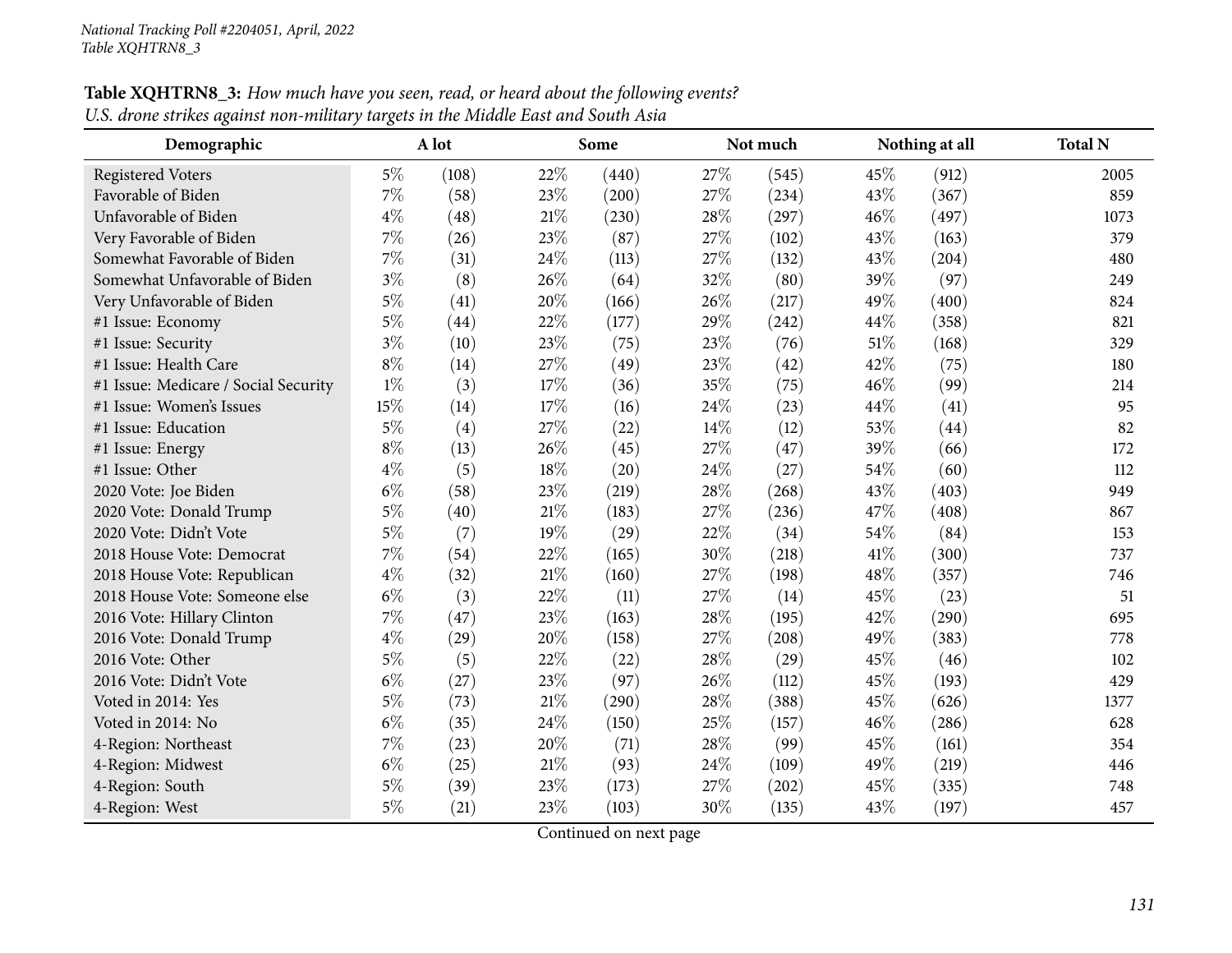| Demographic                          |       | A lot                 |        | Some  |      | Not much |         | Nothing at all | <b>Total N</b> |
|--------------------------------------|-------|-----------------------|--------|-------|------|----------|---------|----------------|----------------|
| <b>Registered Voters</b>             | $5\%$ | (108)                 | $22\%$ | (440) | 27%  | (545)    | $45\%$  | (912)          | 2005           |
| Sanctions not Tied to Putin in Power | $6\%$ | (73)                  | 23\%   | (266) | 28\% | (320)    | 43%     | (488)          | 1147           |
| Sanctions Tied to Putin in Power     | $4\%$ | 35                    | 20%    | (174) | 26\% | (225)    | 49 $\%$ | (424)          | 858            |
| Heard of ICC                         | 8%    | $^{\prime}86^{\cdot}$ | $28\%$ | (282) | 29%  | (300)    | $34\%$  | (352)          | 1020           |
| Never Heard of ICC                   | $2\%$ | (22)                  | 16%    | (158) | 25%  | (245)    | 57\%    | (560)          | 985            |

Table XQHTRN8\_3: How much have you seen, read, or heard about the following events? U.S. drone strikes against non-military targets in the Middle East and South Asia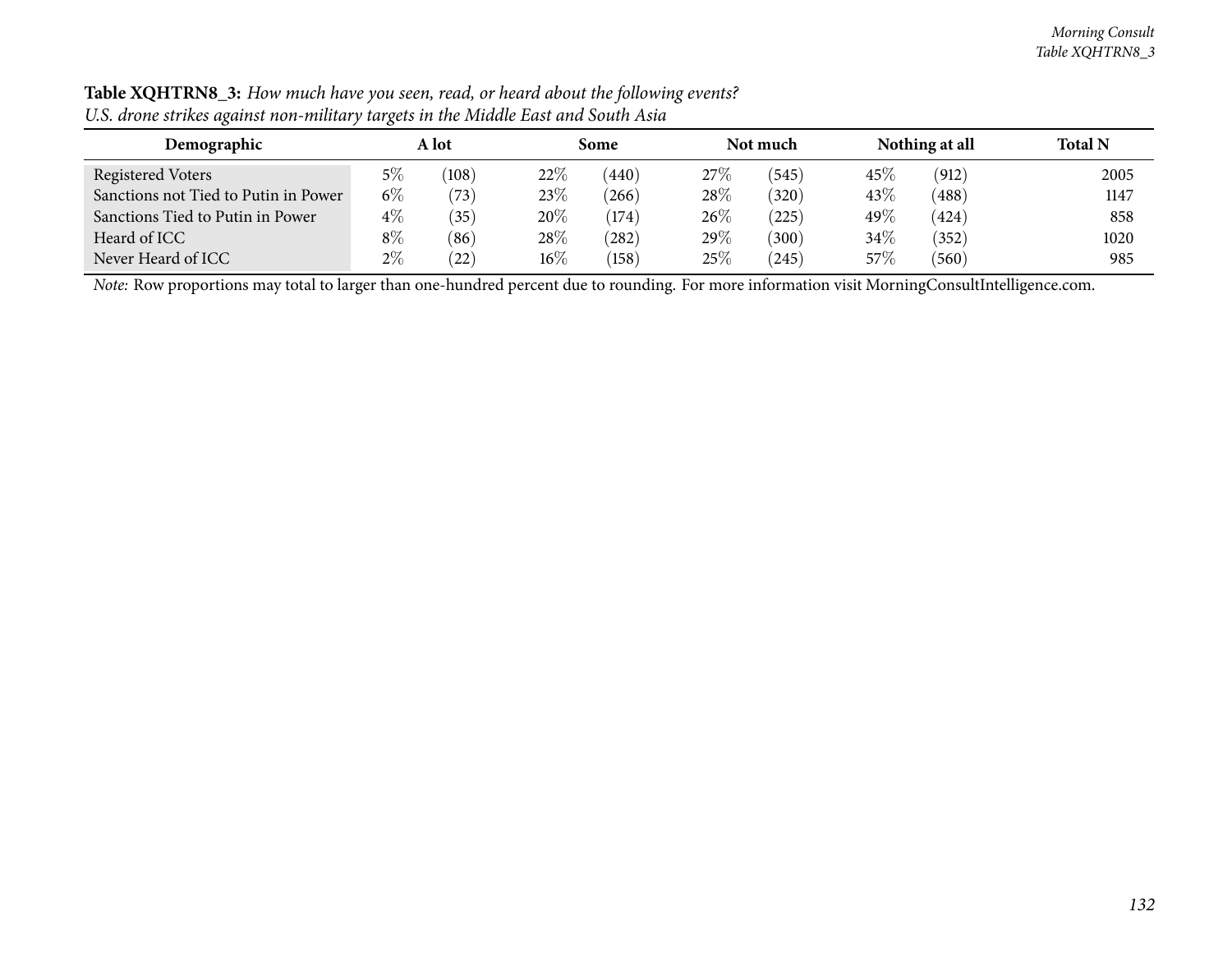| Demographic              |       | A lot |        | Some  |        | Not much |        | Nothing at all | <b>Total N</b> |
|--------------------------|-------|-------|--------|-------|--------|----------|--------|----------------|----------------|
| <b>Registered Voters</b> | $2\%$ | (46)  | 14%    | (289) | 22%    | (433)    | 62%    | (1237)         | 2005           |
| Gender: Male             | $3\%$ | (33)  | 18%    | (170) | 20%    | (187)    | 59%    | (555)          | 945            |
| Gender: Female           | $1\%$ | (13)  | $11\%$ | (119) | 23%    | (246)    | 64%    | (682)          | 1060           |
| Age: 18-34               | $4\%$ | (21)  | 17%    | (89)  | $18\%$ | (95)     | 60%    | (311)          | 516            |
| Age: 35-44               | $5\%$ | (14)  | 12%    | (36)  | 22%    | (68)     | 62%    | (190)          | 308            |
| Age: 45-64               | $1\%$ | (7)   | 14\%   | (99)  | 24%    | (165)    | 60%    | (412)          | 682            |
| Age: 65+                 | $1\%$ | (3)   | 13%    | (66)  | 21%    | (105)    | 65%    | (325)          | 499            |
| GenZers: 1997-2012       | $5\%$ | (10)  | 18%    | (33)  | 17%    | (32)     | 59%    | (107)          | 181            |
| Millennials: 1981-1996   | $4\%$ | (23)  | 15%    | (87)  | 21%    | (119)    | 59%    | (334)          | 564            |
| GenXers: 1965-1980       | $1\%$ | (7)   | 13%    | (60)  | 23%    | (107)    | 62%    | (286)          | 460            |
| Baby Boomers: 1946-1964  | $1\%$ | (5)   | 13%    | (97)  | 22%    | (161)    | 64%    | (472)          | 735            |
| PID: Dem (no lean)       | $4\%$ | (27)  | 18%    | (129) | 24%    | (170)    | 55%    | (397)          | 723            |
| PID: Ind (no lean)       | $2\%$ | (10)  | 13%    | (73)  | 20%    | (117)    | 65%    | (373)          | 574            |
| PID: Rep (no lean)       | $1\%$ | (8)   | 12%    | (87)  | $21\%$ | (146)    | 66%    | (466)          | 708            |
| PID/Gender: Dem Men      | $6\%$ | (18)  | 23%    | (74)  | 20%    | (63)     | 51%    | (163)          | 318            |
| PID/Gender: Dem Women    | $2\%$ | (9)   | 14%    | (55)  | 26%    | (107)    | 58%    | (234)          | 405            |
| PID/Gender: Ind Men      | $3\%$ | (9)   | 17%    | (52)  | 18%    | (56)     | 62%    | (189)          | 306            |
| PID/Gender: Ind Women    | $1\%$ | (2)   | $8\%$  | (22)  | 22%    | (60)     | 69%    | (185)          | 268            |
| PID/Gender: Rep Men      | $2\%$ | (6)   | 14%    | (45)  | 21%    | (68)     | 63%    | (203)          | 322            |
| PID/Gender: Rep Women    | $1\%$ | (2)   | $11\%$ | (42)  | 20%    | (78)     | 68%    | (263)          | 386            |
| Ideo: Liberal (1-3)      | $3\%$ | (17)  | 19%    | (107) | 26%    | (150)    | 52%    | (295)          | 569            |
| Ideo: Moderate (4)       | $3\%$ | (14)  | 14\%   | (71)  | 23%    | (121)    | $61\%$ | (318)          | 525            |
| Ideo: Conservative (5-7) | $1\%$ | (9)   | 13%    | (101) | 19%    | (150)    | 66%    | (511)          | 771            |
| Educ: < College          | $2\%$ | (21)  | 14%    | (168) | $21\%$ | (252)    | 64%    | (769)          | 1211           |
| Educ: Bachelors degree   | $4\%$ | (18)  | 15%    | (74)  | 21%    | (106)    | 61\%   | (305)          | 503            |
| Educ: Post-grad          | $2\%$ | (7)   | $16\%$ | (47)  | 26%    | (74)     | 56%    | (163)          | 291            |
| Income: Under 50k        | $2\%$ | (17)  | 13%    | (99)  | 21%    | (167)    | 64%    | (508)          | 791            |
| Income: 50k-100k         | $2\%$ | (19)  | $16\%$ | (121) | 21%    | (158)    | 61\%   | (464)          | 762            |
| Income: 100k+            | $2\%$ | (10)  | 15%    | (69)  | 24\%   | (108)    | 59%    | (265)          | 452            |
| Ethnicity: White         | $2\%$ | (32)  | $14\%$ | (210) | 21%    | (326)    | 63%    | (982)          | 1549           |
| Ethnicity: Hispanic      | $5\%$ | (10)  | 15%    | (33)  | 24%    | (54)     | 57%    | (126)          | 223            |
| Ethnicity: Black         | $3\%$ | (9)   | 20%    | (50)  | $16\%$ | (40)     | 61\%   | (153)          | 252            |

Table XQHTRN8\_4: How much have you seen, read, or heard about the following events? Recent massacre in Mali, Western Africa of 300 civilians by Malian armed forces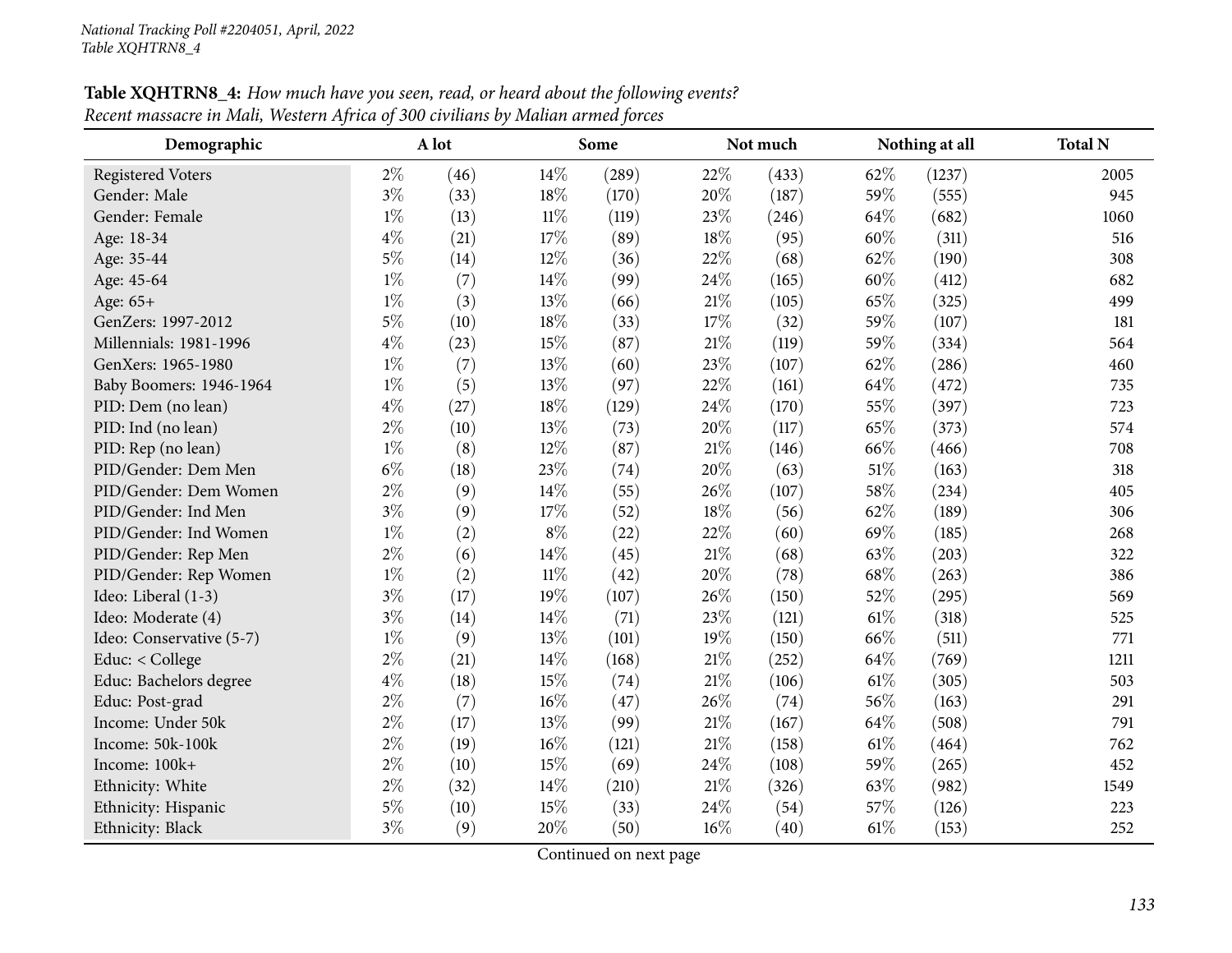| Demographic                          |                          | A lot |               | Some  |        | Not much |      | Nothing at all | <b>Total N</b> |
|--------------------------------------|--------------------------|-------|---------------|-------|--------|----------|------|----------------|----------------|
| Registered Voters                    | $2\%$                    | (46)  | 14\%          | (289) | 22%    | (433)    | 62%  | (1237)         | 2005           |
| Ethnicity: Other                     | $3\%$                    | (5)   | $14\%$        | (29)  | 33%    | (67)     | 50%  | (103)          | 204            |
| All Christian                        | $2\%$                    | (21)  | 15%           | (147) | $25\%$ | (239)    | 58%  | (564)          | 970            |
| All Non-Christian                    | $6\%$                    | (5)   | 18%           | (14)  | 24%    | (19)     | 52%  | (42)           | 80             |
| Atheist                              |                          | (0)   | $16\%$        | (13)  | 18%    | (15)     | 66%  | (55)           | 84             |
| Agnostic/Nothing in particular       | $3\%$                    | (15)  | 12%           | (60)  | 17%    | (88)     | 68\% | (347)          | 511            |
| Something Else                       | $1\%$                    | (4)   | 15\%          | (55)  | 20%    | (72)     | 64\% | (229)          | 360            |
| Religious Non-Protestant/Catholic    | $5\%$                    | (5)   | $17\%$        | (18)  | 24%    | (26)     | 54%  | (56)           | 105            |
| Evangelical                          | $2\%$                    | (10)  | 17%           | (89)  | 19%    | (99)     | 62%  | (320)          | 518            |
| Non-Evangelical                      | $2\%$                    | (14)  | $14\%$        | (105) | 26%    | (201)    | 59%  | (452)          | 772            |
| Community: Urban                     | $5\%$                    | (21)  | 18%           | (81)  | $21\%$ | (95)     | 56%  | (255)          | 452            |
| Community: Suburban                  | $2\%$                    | (22)  | 14\%          | (139) | 22%    | (223)    | 62%  | (636)          | 1020           |
| Community: Rural                     | $\overline{\phantom{m}}$ | (3)   | 13%           | (70)  | 22%    | (115)    | 65%  | (346)          | 533            |
| Employ: Private Sector               | $3\%$                    | (24)  | 17%           | (123) | 24%    | (173)    | 56%  | (410)          | 730            |
| <b>Employ: Government</b>            | $2\%$                    | (3)   | 14\%          | (20)  | 20%    | (28)     | 64%  | (89)           | 140            |
| Employ: Self-Employed                | $6\%$                    | (9)   | 15%           | (26)  | $21\%$ | (36)     | 59%  | (101)          | 172            |
| Employ: Homemaker                    | $1\%$                    | (2)   | $9\%$         | (12)  | 23%    | (30)     | 67\% | (89)           | 133            |
| Employ: Student                      | $2\%$                    | (1)   | 20%           | (12)  | 17%    | (10)     | 60%  | (35)           | 58             |
| Employ: Retired                      |                          | (2)   | 14\%          | (71)  | $21\%$ | (112)    | 65%  | (341)          | 526            |
| Employ: Unemployed                   | $2\%$                    | (3)   | $10\%$        | (16)  | 19%    | (30)     | 69%  | (107)          | 156            |
| Employ: Other                        | $2\%$                    | (1)   | $11\%$        | (10)  | 15%    | (13)     | 72%  | (65)           | 89             |
| Military HH: Yes                     | $3\%$                    | (9)   | 15%           | (54)  | $21\%$ | (76)     | 62%  | (229)          | 368            |
| Military HH: No                      | $2\%$                    | (36)  | $14\%$        | (236) | 22%    | (357)    | 62%  | (1008)         | 1637           |
| RD/WT: Right Direction               | $4\%$                    | (27)  | 18%           | (120) | 25%    | (163)    | 52%  | (342)          | 651            |
| RD/WT: Wrong Track                   | $1\%$                    | (18)  | 13%           | (170) | 20%    | (270)    | 66\% | (895)          | 1354           |
| Biden Job Approve                    | $3\%$                    | (28)  | $17\%$        | (140) | 24%    | (203)    | 56%  | (464)          | 835            |
| Biden Job Disapprove                 | $2\%$                    | (18)  | 13%           | (143) | $20\%$ | (217)    | 66%  | (731)          | 1109           |
| <b>Biden Job Strongly Approve</b>    | $4\%$                    | (14)  | $21\%$        | (70)  | $21\%$ | (73)     | 54%  | (185)          | 342            |
| Biden Job Somewhat Approve           | $3\%$                    | (14)  | 14\%          | (69)  | $26\%$ | (130)    | 57%  | (279)          | 492            |
| Biden Job Somewhat Disapprove        | $2\%$                    | (5)   | 13%           | (38)  | 26%    | (76)     | 59%  | (172)          | 290            |
| <b>Biden Job Strongly Disapprove</b> | $2\%$                    | (13)  | 13%<br>$\sim$ | (105) | 17%    | (141)    | 68\% | (559)          | 819            |

Table XQHTRN8\_4: How much have you seen, read, or heard about the following events? Recent massacre in Mali, Western Africa of 300 civilians by Malian armed forces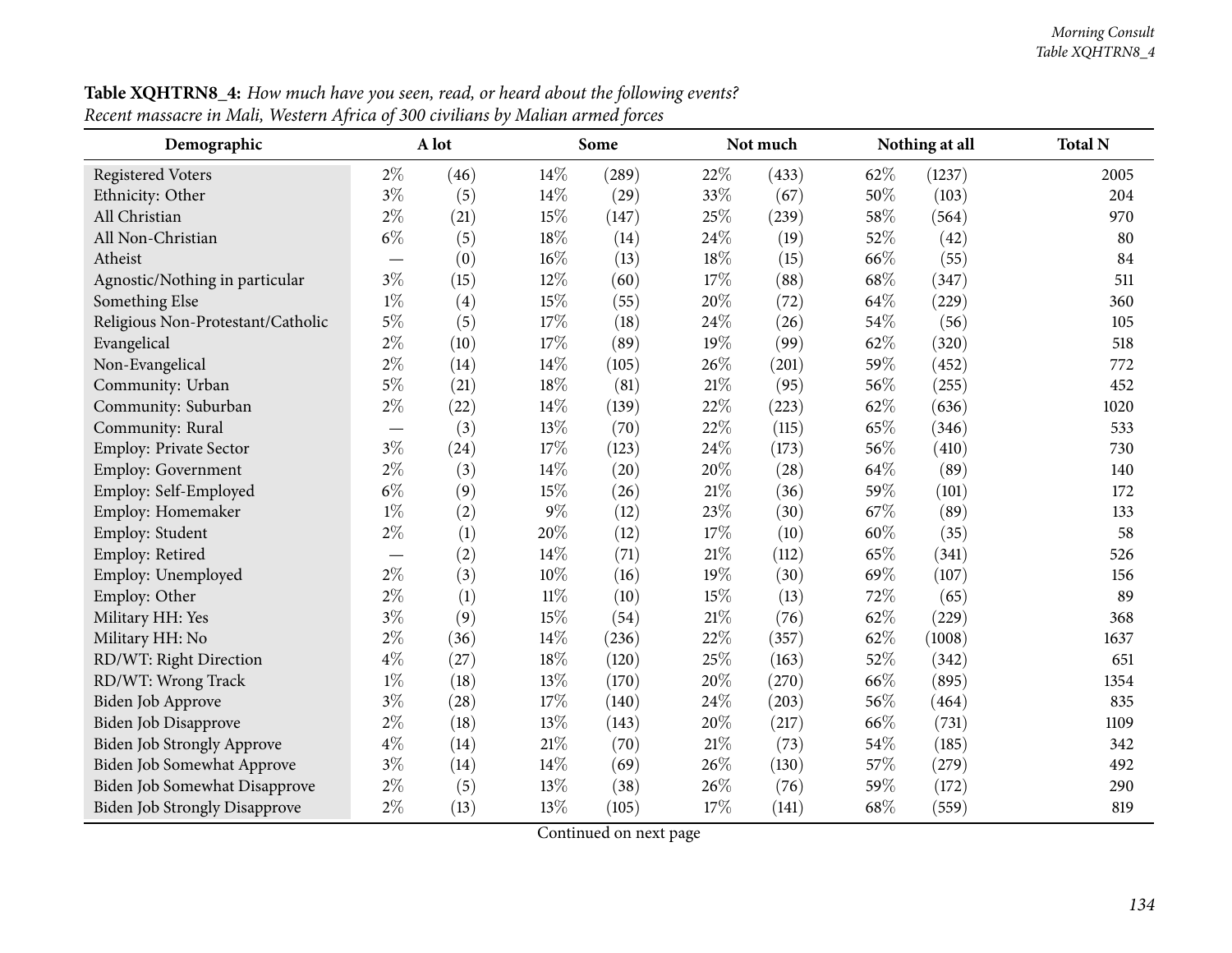| Demographic                          |       | A lot             |        | Some  |        | Not much |      | Nothing at all | <b>Total N</b> |
|--------------------------------------|-------|-------------------|--------|-------|--------|----------|------|----------------|----------------|
| <b>Registered Voters</b>             | $2\%$ | (46)              | $14\%$ | (289) | 22\%   | (433)    | 62%  | (1237)         | 2005           |
| Favorable of Biden                   | $3\%$ | (28)              | $16\%$ | (141) | 25%    | (214)    | 55%  | (476)          | 859            |
| Unfavorable of Biden                 | $1\%$ | (15)              | $13\%$ | (142) | 19%    | (208)    | 66%  | (707)          | 1073           |
| Very Favorable of Biden              | $4\%$ | (14)              | 21\%   | (78)  | 22%    | (84)     | 53%  | (202)          | 379            |
| Somewhat Favorable of Biden          | $3\%$ | (14)              | 13\%   | (63)  | 27%    | (130)    | 57%  | (273)          | 480            |
| Somewhat Unfavorable of Biden        | $1\%$ | (3)               | $14\%$ | (34)  | 22%    | (55)     | 63%  | (157)          | 249            |
| Very Unfavorable of Biden            | $1\%$ | (12)              | $13\%$ | (108) | 19%    | (153)    | 67\% | (550)          | 824            |
| #1 Issue: Economy                    | $2\%$ | (15)              | 15%    | (121) | 20%    | (163)    | 64%  | (522)          | 821            |
| #1 Issue: Security                   | $1\%$ | (3)               | 14\%   | (48)  | 18%    | (59)     | 67%  | (219)          | 329            |
| #1 Issue: Health Care                | $4\%$ | (8)               | 18%    | (32)  | $21\%$ | (38)     | 57%  | (102)          | 180            |
| #1 Issue: Medicare / Social Security | $1\%$ | (2)               | $11\%$ | (24)  | 28%    | (59)     | 60%  | (129)          | 214            |
| #1 Issue: Women's Issues             | $8\%$ | (7)               | $11\%$ | (10)  | 20%    | (19)     | 61\% | (58)           | 95             |
| #1 Issue: Education                  | $5\%$ | $\left( 4\right)$ | $16\%$ | (13)  | 20%    | (16)     | 60%  | (49)           | 82             |
| #1 Issue: Energy                     | $3\%$ | (5)               | 15%    | (25)  | 27%    | (47)     | 55%  | (95)           | 172            |
| #1 Issue: Other                      | $1\%$ | (1)               | $14\%$ | (16)  | 29%    | (32)     | 57%  | (64)           | 112            |
| 2020 Vote: Joe Biden                 | $3\%$ | (29)              | 16%    | (153) | 24\%   | (231)    | 56%  | (536)          | 949            |
| 2020 Vote: Donald Trump              | $1\%$ | (12)              | 13%    | (113) | 19%    | (166)    | 66%  | (576)          | 867            |
| 2020 Vote: Didn't Vote               | $3\%$ | (5)               | 12%    | (18)  | 18%    | (28)     | 67%  | (103)          | 153            |
| 2018 House Vote: Democrat            | $3\%$ | (23)              | 17%    | (124) | 27%    | (196)    | 54%  | (395)          | 737            |
| 2018 House Vote: Republican          | $1\%$ | (10)              | 12%    | (93)  | $21\%$ | (159)    | 65%  | (486)          | 746            |
| 2018 House Vote: Someone else        | $3\%$ | (2)               | 17%    | (8)   | $17\%$ | (9)      | 63%  | (32)           | 51             |
| 2016 Vote: Hillary Clinton           | $3\%$ | (21)              | 16%    | (109) | 27%    | (190)    | 54%  | (375)          | 695            |
| 2016 Vote: Donald Trump              | $2\%$ | (12)              | 13\%   | (104) | 19%    | (150)    | 66%  | (511)          | 778            |
| 2016 Vote: Other                     | $1\%$ | (1)               | 13%    | (13)  | 22%    | (23)     | 64%  | (65)           | 102            |
| 2016 Vote: Didn't Vote               | $2\%$ | (11)              | 15%    | (64)  | $16\%$ | (70)     | 66%  | (285)          | 429            |
| Voted in 2014: Yes                   | $2\%$ | (28)              | 14\%   | (198) | 24\%   | (326)    | 60%  | (825)          | 1377           |
| Voted in 2014: No                    | $3\%$ | (18)              | 15%    | (91)  | 17%    | (107)    | 66%  | (412)          | 628            |
| 4-Region: Northeast                  | $3\%$ | (10)              | 15%    | (51)  | 23%    | (83)     | 59%  | (209)          | 354            |
| 4-Region: Midwest                    | $2\%$ | (8)               | 15%    | (69)  | 20%    | (90)     | 63%  | (280)          | 446            |
| 4-Region: South                      | $3\%$ | (22)              | 14%    | (108) | 20%    | (148)    | 63%  | (469)          | 748            |
| 4-Region: West                       | $1\%$ | (6)               | 13%    | (61)  | 24\%   | (112)    | 61\% | (279)          | 457            |

Table XQHTRN8\_4: How much have you seen, read, or heard about the following events? Recent massacre in Mali, Western Africa of 300 civilians by Malian armed forces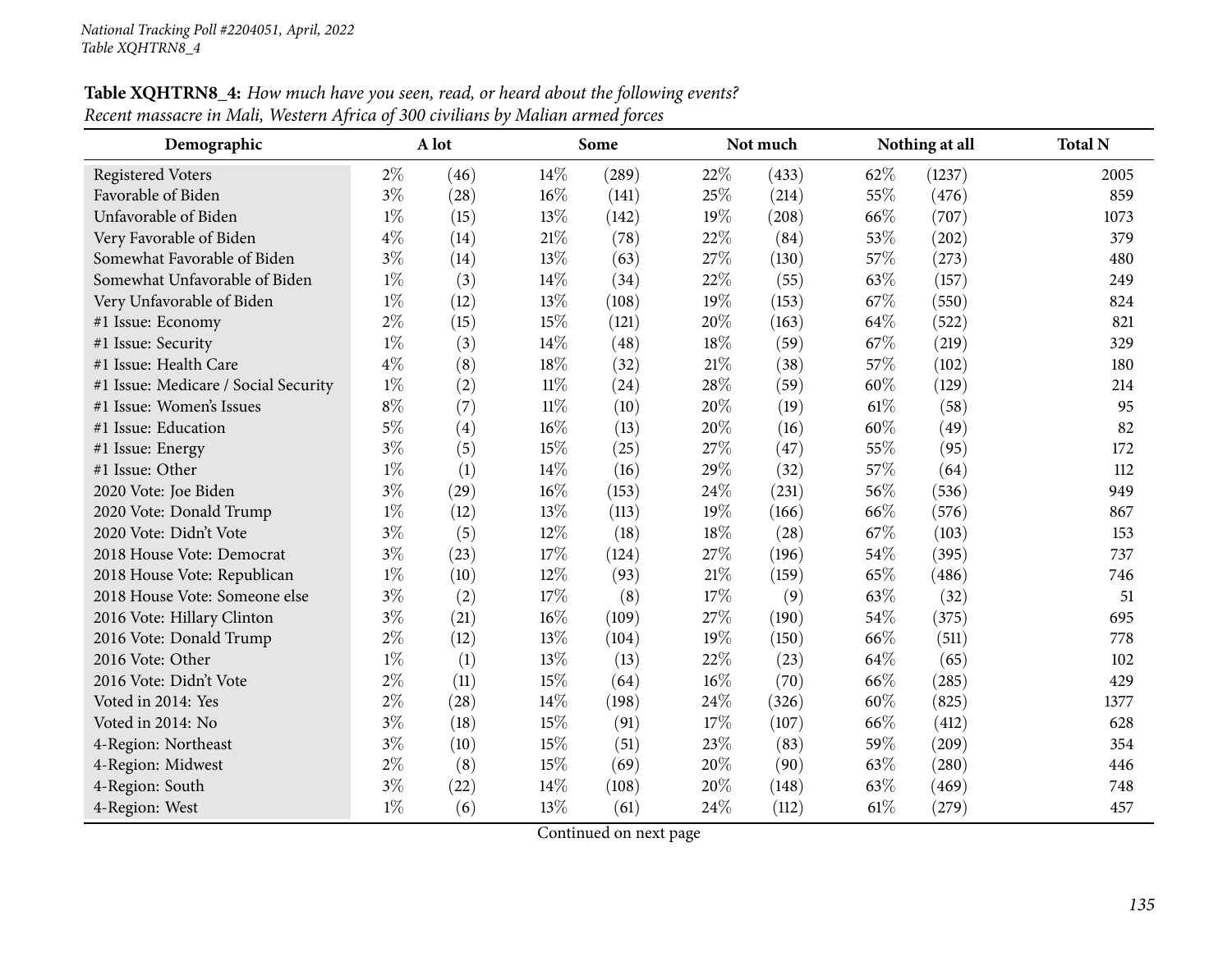| Demographic                                                                                                                                    |       | A lot |        | Some  |        | Not much   |        | Nothing at all | <b>Total N</b> |
|------------------------------------------------------------------------------------------------------------------------------------------------|-------|-------|--------|-------|--------|------------|--------|----------------|----------------|
| Registered Voters                                                                                                                              | $2\%$ | (46)  | $14\%$ | 289)  | $22\%$ | (433)      | 62\%   | (1237)         | 2005           |
| Sanctions not Tied to Putin in Power                                                                                                           | $3\%$ | (31)  | 14\%   | (155) | 22\%   | $^{(251)}$ | 62%    | (710)          | 1147           |
| Sanctions Tied to Putin in Power                                                                                                               | $2\%$ | (15)  | $16\%$ | (134) | 21%    | (182)      | $61\%$ | (527)          | 858            |
| Heard of ICC                                                                                                                                   | $4\%$ | (41)  | $19\%$ | (198) | 28\%   | (283)      | 49\%   | (498)          | 1020           |
| Never Heard of ICC                                                                                                                             |       | (5)   | $9\%$  | (91)  | 15%    | (150)      | $75\%$ | (739)          | 985            |
| Note: Row proportions may total to larger than one-hundred percent due to rounding. For more information visit MorningConsultIntelligence.com. |       |       |        |       |        |            |        |                |                |

Table XQHTRN8\_4: How much have you seen, read, or heard about the following events? Recent massacre in Mali, Western Africa of 300 civilians by Malian armed forces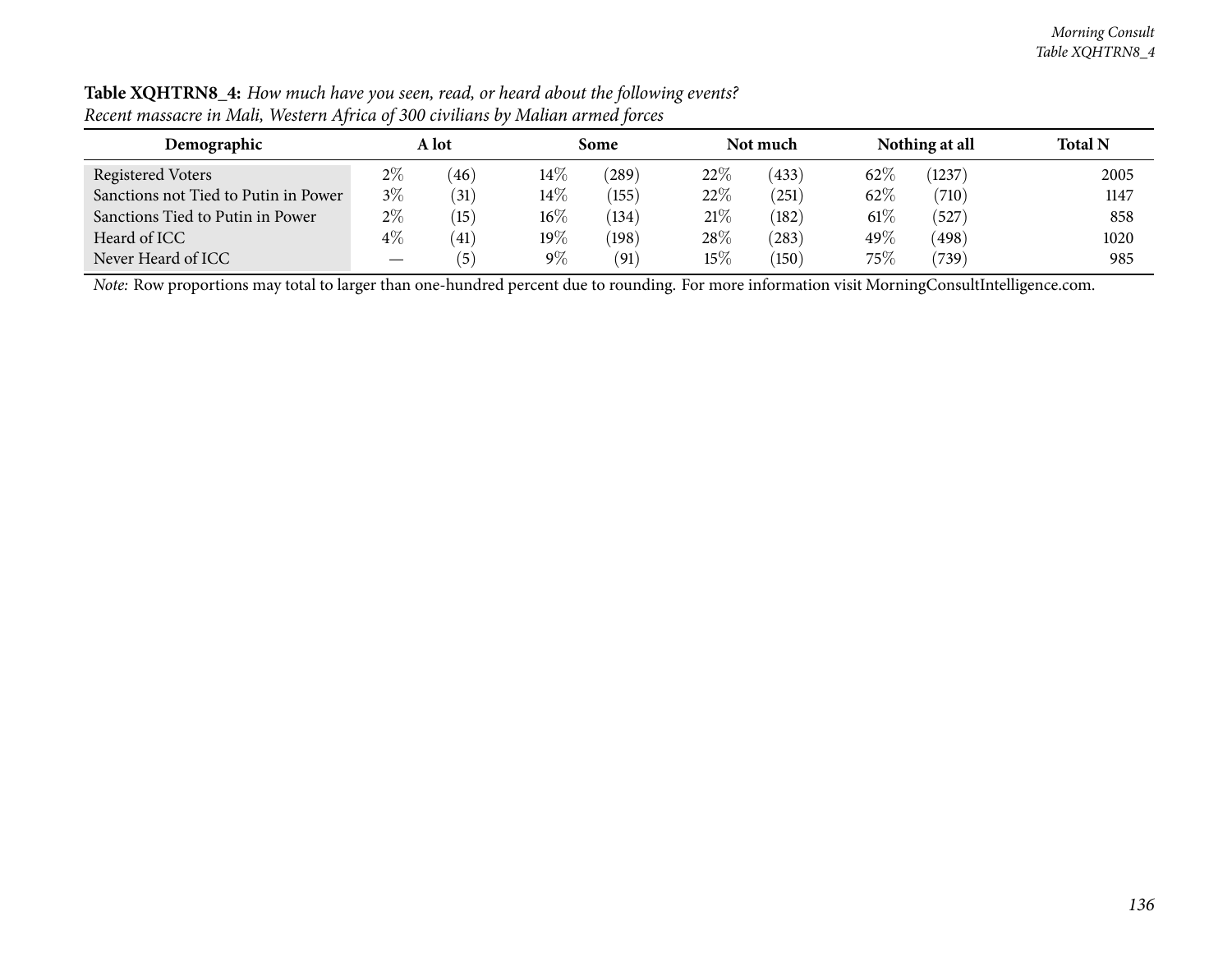| Demographic              |        | A lot |        | Some  |        | Not much |      | Nothing at all | <b>Total N</b> |
|--------------------------|--------|-------|--------|-------|--------|----------|------|----------------|----------------|
| <b>Registered Voters</b> | $7\%$  | (136) | 17%    | (336) | 24%    | (485)    | 52%  | (1047)         | 2005           |
| Gender: Male             | 10%    | (90)  | 20%    | (189) | 22%    | (208)    | 48%  | (458)          | 945            |
| Gender: Female           | $4\%$  | (46)  | 14\%   | (148) | 26%    | (277)    | 56%  | (589)          | 1060           |
| Age: 18-34               | 13%    | (65)  | $21\%$ | (111) | 21%    | (111)    | 44%  | (230)          | 516            |
| Age: 35-44               | $9\%$  | (27)  | 19%    | (58)  | 25%    | (76)     | 47%  | (146)          | 308            |
| Age: 45-64               | $3\%$  | (20)  | 15%    | (105) | 28%    | (191)    | 53%  | (365)          | 682            |
| Age: 65+                 | $5\%$  | (23)  | 12%    | (62)  | $21\%$ | (107)    | 61\% | (307)          | 499            |
| GenZers: 1997-2012       | 12%    | (23)  | 18%    | (33)  | 23%    | (41)     | 47%  | (85)           | 181            |
| Millennials: 1981-1996   | 12%    | (68)  | 23%    | (131) | 23%    | (127)    | 42%  | (238)          | 564            |
| GenXers: 1965-1980       | $3\%$  | (14)  | 14%    | (65)  | 27%    | (124)    | 56%  | (257)          | 460            |
| Baby Boomers: 1946-1964  | $4\%$  | (30)  | 14%    | (103) | 24%    | (175)    | 58%  | (427)          | 735            |
| PID: Dem (no lean)       | $7\%$  | (52)  | 23%    | (164) | 26%    | (185)    | 45%  | (323)          | 723            |
| PID: Ind (no lean)       | 7%     | (40)  | 16%    | (90)  | 23%    | (134)    | 54%  | (310)          | 574            |
| PID: Rep (no lean)       | $6\%$  | (44)  | 12%    | (82)  | 24%    | (167)    | 59%  | (415)          | 708            |
| PID/Gender: Dem Men      | $11\%$ | (36)  | 28%    | (88)  | 23%    | (72)     | 38%  | (122)          | 318            |
| PID/Gender: Dem Women    | $4\%$  | (16)  | 19%    | (76)  | 28\%   | (113)    | 49%  | (200)          | 405            |
| PID/Gender: Ind Men      | $9\%$  | (28)  | 17%    | (53)  | 21%    | (63)     | 53%  | (162)          | 306            |
| PID/Gender: Ind Women    | $5\%$  | (13)  | 14%    | (37)  | 26%    | (71)     | 55%  | (148)          | 268            |
| PID/Gender: Rep Men      | $8\%$  | (27)  | 15%    | (48)  | 23%    | (73)     | 54%  | (174)          | 322            |
| PID/Gender: Rep Women    | $5\%$  | (17)  | $9\%$  | (34)  | 24%    | (94)     | 62%  | (241)          | 386            |
| Ideo: Liberal (1-3)      | $8\%$  | (48)  | 26%    | (146) | 26%    | (146)    | 40%  | (229)          | 569            |
| Ideo: Moderate (4)       | $7\%$  | (39)  | 18%    | (97)  | 24%    | (126)    | 50%  | (263)          | 525            |
| Ideo: Conservative (5-7) | $5\%$  | (41)  | $11\%$ | (83)  | 24%    | (188)    | 60%  | (460)          | 771            |
| Educ: < College          | $6\%$  | (74)  | 15%    | (185) | 24%    | (296)    | 54%  | (655)          | 1211           |
| Educ: Bachelors degree   | $8\%$  | (41)  | 18%    | (91)  | 22%    | (113)    | 51%  | (258)          | 503            |
| Educ: Post-grad          | $7\%$  | (21)  | $21\%$ | (60)  | 26%    | (76)     | 46%  | (135)          | 291            |
| Income: Under 50k        | $6\%$  | (48)  | 16%    | (124) | 25%    | (194)    | 54%  | (425)          | 791            |
| Income: 50k-100k         | $6\%$  | (48)  | 18%    | (138) | 24%    | (184)    | 52%  | (393)          | 762            |
| Income: 100k+            | $9\%$  | (41)  | 17%    | (75)  | 24%    | (107)    | 51%  | (229)          | 452            |
| Ethnicity: White         | $5\%$  | (85)  | 15%    | (238) | 24%    | (379)    | 55%  | (847)          | 1549           |
| Ethnicity: Hispanic      | 12%    | (27)  | 22%    | (49)  | 23%    | (51)     | 43%  | (95)           | 223            |
| Ethnicity: Black         | 7%     | (18)  | 20%    | (50)  | 25%    | (62)     | 48%  | (122)          | 252            |

**Table XQHTRN8\_5:** How much have you seen, read, or heard about the following events? Thousands of people being killed as part of the 'War on Drugs' in the Philippines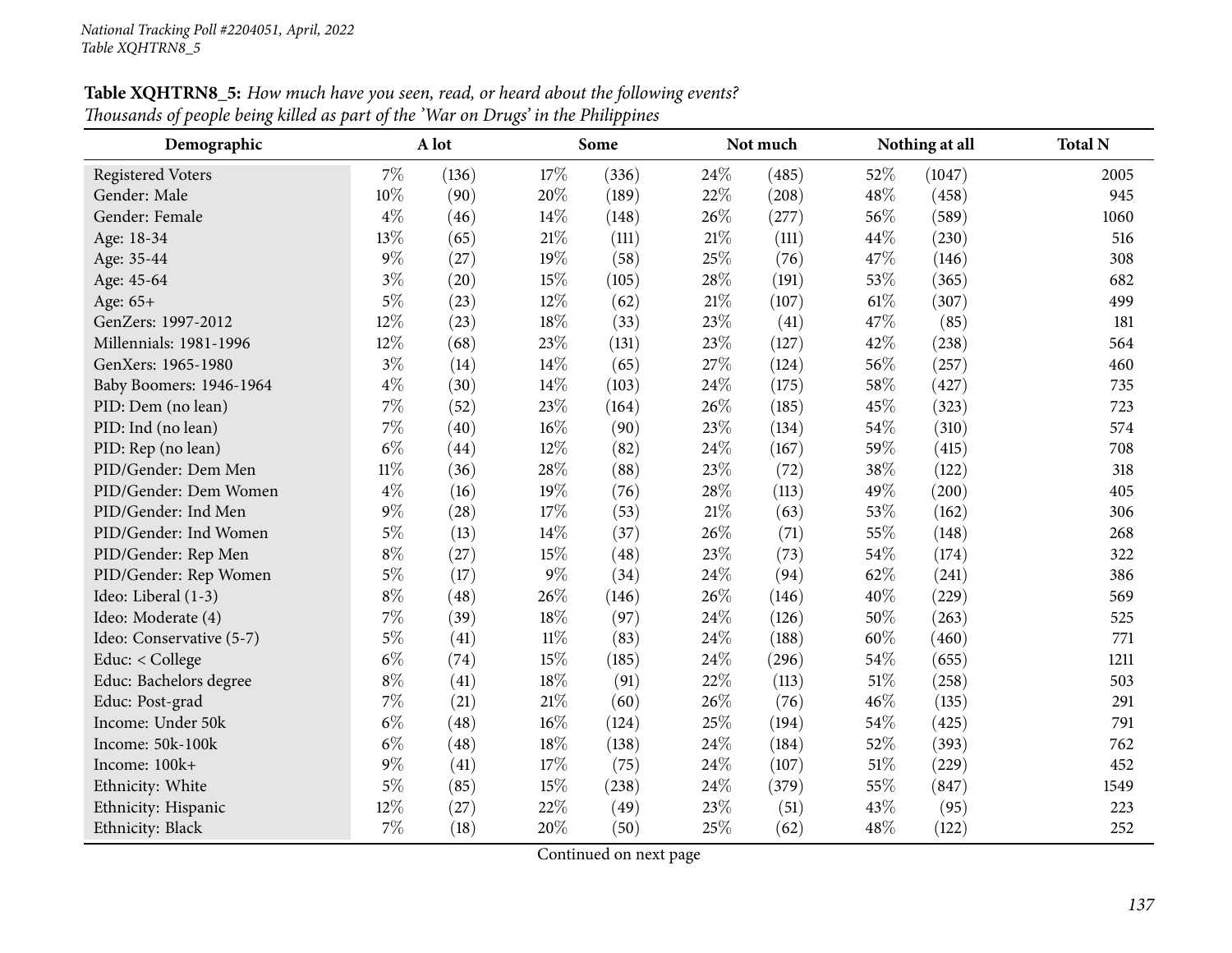| c) people centre announcement of the<br>Demographic |        | $\cdots$ $\cdots$ $\cdots$ $\cdots$<br>A lot |        | $\cdots$ and $\cdots$ $\cdots$<br>Some |      | Not much |        | Nothing at all | <b>Total N</b> |
|-----------------------------------------------------|--------|----------------------------------------------|--------|----------------------------------------|------|----------|--------|----------------|----------------|
| <b>Registered Voters</b>                            | $7\%$  | (136)                                        | 17%    | (336)                                  | 24\% | (485)    | 52\%   | (1047)         | 2005           |
| Ethnicity: Other                                    | 17%    | (34)                                         | 23%    | (48)                                   | 22%  | (44)     | 38%    | (78)           | 204            |
| All Christian                                       | $7\%$  | (71)                                         | $16\%$ | (150)                                  | 24%  | (231)    | 53%    | (518)          | 970            |
| All Non-Christian                                   | $9\%$  | (7)                                          | 20%    | (16)                                   | 35%  | (28)     | 36%    | (29)           | 80             |
| Atheist                                             | 7%     | (6)                                          | 25%    | (21)                                   | 23%  | (19)     | 44%    | (37)           | 84             |
| Agnostic/Nothing in particular                      | $6\%$  | (29)                                         | 18%    | (93)                                   | 24%  | (124)    | 52%    | (265)          | 511            |
| Something Else                                      | $6\%$  | (23)                                         | 15%    | (55)                                   | 23%  | (83)     | 55%    | (198)          | 360            |
| Religious Non-Protestant/Catholic                   | $10\%$ | (10)                                         | $21\%$ | (22)                                   | 31%  | (33)     | 38%    | (39)           | 105            |
| Evangelical                                         | $5\%$  | (26)                                         | 15%    | (77)                                   | 25%  | (127)    | 56%    | (288)          | 518            |
| Non-Evangelical                                     | $8\%$  | (65)                                         | 16%    | (122)                                  | 23%  | (177)    | 53%    | (408)          | 772            |
| Community: Urban                                    | 10%    | (47)                                         | 23%    | (103)                                  | 24%  | (107)    | 43%    | (194)          | 452            |
| Community: Suburban                                 | $6\%$  | (57)                                         | $16\%$ | (165)                                  | 25%  | (251)    | 54%    | (548)          | 1020           |
| Community: Rural                                    | $6\%$  | (33)                                         | 13%    | (68)                                   | 24%  | (126)    | 57%    | (305)          | 533            |
| Employ: Private Sector                              | $8\%$  | (58)                                         | 19%    | (139)                                  | 26%  | (187)    | 47%    | (346)          | 730            |
| Employ: Government                                  | $10\%$ | (14)                                         | 17%    | (23)                                   | 23%  | (33)     | 50%    | (70)           | 140            |
| Employ: Self-Employed                               | 14%    | (24)                                         | 17%    | (29)                                   | 22%  | (37)     | 48%    | (82)           | 172            |
| Employ: Homemaker                                   | $3\%$  | (4)                                          | 15%    | (20)                                   | 27%  | (35)     | 56%    | (74)           | 133            |
| Employ: Student                                     | $7\%$  | (4)                                          | 33%    | (19)                                   | 18%  | (10)     | 43%    | (25)           | 58             |
| Employ: Retired                                     | $3\%$  | (17)                                         | 14%    | (75)                                   | 24%  | (126)    | 58%    | (308)          | 526            |
| Employ: Unemployed                                  | $8\%$  | (13)                                         | $11\%$ | (18)                                   | 23%  | (36)     | 58%    | (90)           | 156            |
| Employ: Other                                       | $3\%$  | (3)                                          | 14%    | (13)                                   | 24\% | (21)     | 59%    | (53)           | 89             |
| Military HH: Yes                                    | $6\%$  | (24)                                         | 15%    | (56)                                   | 23%  | (84)     | 56%    | (205)          | 368            |
| Military HH: No                                     | $7\%$  | (113)                                        | 17%    | (281)                                  | 25%  | (402)    | 51%    | (843)          | 1637           |
| RD/WT: Right Direction                              | $9\%$  | (62)                                         | 22%    | (143)                                  | 25%  | (165)    | 43%    | (282)          | 651            |
| RD/WT: Wrong Track                                  | $6\%$  | (75)                                         | 14%    | (193)                                  | 24%  | (320)    | 57%    | (765)          | 1354           |
| Biden Job Approve                                   | $8\%$  | (70)                                         | 21%    | (177)                                  | 26%  | (216)    | 45%    | (371)          | 835            |
| Biden Job Disapprove                                | $6\%$  | (66)                                         | 14%    | (151)                                  | 23%  | (256)    | 57%    | (637)          | 1109           |
| <b>Biden Job Strongly Approve</b>                   | 10%    | (35)                                         | 21%    | (70)                                   | 26%  | (87)     | 44%    | (149)          | 342            |
| Biden Job Somewhat Approve                          | $7\%$  | (34)                                         | 22%    | (107)                                  | 26%  | (129)    | 45%    | (222)          | 492            |
| <b>Biden Job Somewhat Disapprove</b>                | $3\%$  | (10)                                         | $21\%$ | (60)                                   | 27%  | (79)     | 49%    | (141)          | 290            |
| <b>Biden Job Strongly Disapprove</b>                | 7%     | (56)                                         | $11\%$ | (90)                                   | 22%  | (177)    | $61\%$ | (496)          | 819            |

Table XQHTRN8\_5: How much have you seen, read, or heard about the following events? Thousands of people being killed as part of the 'War on Drugs' in the Philippines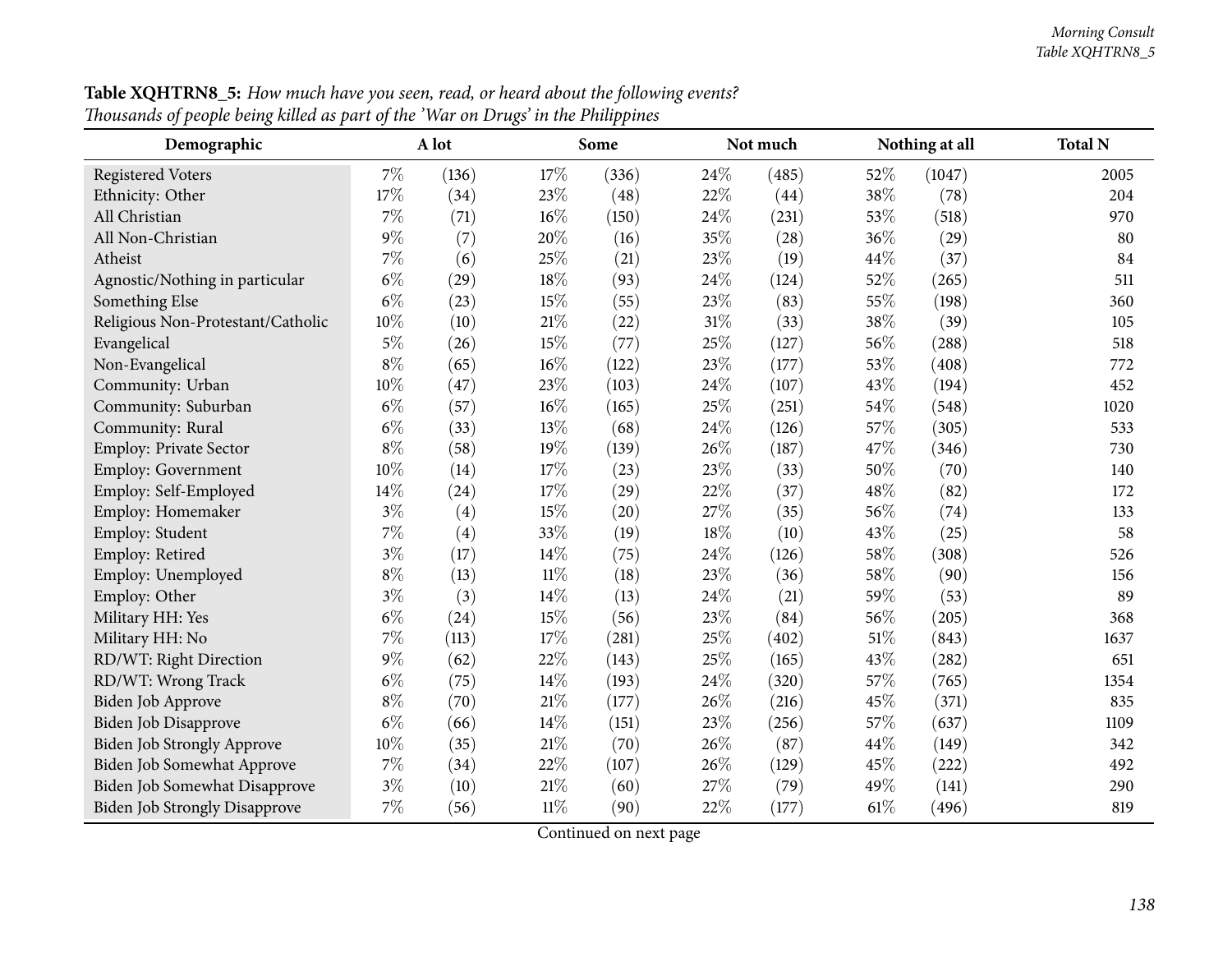| Demographic                          |        | A lot |        | Some  |     | Not much |     | Nothing at all | <b>Total N</b> |
|--------------------------------------|--------|-------|--------|-------|-----|----------|-----|----------------|----------------|
| <b>Registered Voters</b>             | 7%     | (136) | 17%    | (336) | 24% | (485)    | 52% | (1047)         | 2005           |
| Favorable of Biden                   | $8\%$  | (71)  | 21%    | (178) | 25% | (216)    | 46% | (393)          | 859            |
| Unfavorable of Biden                 | $5\%$  | (57)  | $14\%$ | (153) | 24% | (253)    | 57% | (610)          | 1073           |
| Very Favorable of Biden              | 10%    | (37)  | 20%    | (75)  | 27% | (102)    | 43% | (165)          | 379            |
| Somewhat Favorable of Biden          | 7%     | (34)  | 21\%   | (103) | 24% | (115)    | 48% | (228)          | 480            |
| Somewhat Unfavorable of Biden        | $3\%$  | (8)   | 22%    | (54)  | 27% | (66)     | 49% | (121)          | 249            |
| Very Unfavorable of Biden            | $6\%$  | (49)  | 12%    | (99)  | 23% | (187)    | 59% | (488)          | 824            |
| #1 Issue: Economy                    | 7%     | (56)  | 18%    | (146) | 22% | (184)    | 53% | (435)          | 821            |
| #1 Issue: Security                   | $4\%$  | (12)  | 12%    | (40)  | 24% | (80)     | 60% | (197)          | 329            |
| #1 Issue: Health Care                | 7%     | (12)  | 27%    | (49)  | 24% | (43)     | 43% | (77)           | 180            |
| #1 Issue: Medicare / Social Security | $5\%$  | (10)  | $12\%$ | (26)  | 30% | (65)     | 53% | (113)          | 214            |
| #1 Issue: Women's Issues             | 10%    | (9)   | 18%    | (17)  | 25% | (24)     | 47% | (45)           | 95             |
| #1 Issue: Education                  | $6\%$  | (5)   | 20%    | (16)  | 25% | (21)     | 50% | (41)           | 82             |
| #1 Issue: Energy                     | 12%    | (20)  | 18%    | (31)  | 24% | (42)     | 46% | (79)           | 172            |
| #1 Issue: Other                      | $11\%$ | (12)  | $11\%$ | (12)  | 23% | (26)     | 55% | (62)           | 112            |
| 2020 Vote: Joe Biden                 | $8\%$  | (73)  | 21%    | (202) | 25% | (236)    | 46% | (439)          | 949            |
| 2020 Vote: Donald Trump              | $6\%$  | (52)  | 12%    | (108) | 24% | (207)    | 58% | (500)          | 867            |
| 2020 Vote: Didn't Vote               | 7%     | (11)  | 14%    | (21)  | 23% | (35)     | 56% | (86)           | 153            |
| 2018 House Vote: Democrat            | $8\%$  | (59)  | 22%    | (164) | 23% | (171)    | 47% | (343)          | 737            |
| 2018 House Vote: Republican          | $5\%$  | (40)  | 13%    | (95)  | 24% | (182)    | 57% | (429)          | 746            |
| 2018 House Vote: Someone else        | 15%    | (8)   | 14\%   | (7)   | 22% | (11)     | 49% | (25)           | 51             |
| 2016 Vote: Hillary Clinton           | $8\%$  | (59)  | 23\%   | (158) | 22% | (153)    | 47% | (326)          | 695            |
| 2016 Vote: Donald Trump              | $5\%$  | (38)  | 13%    | (100) | 25% | (191)    | 58% | (448)          | 778            |
| 2016 Vote: Other                     | $2\%$  | (2)   | 16%    | (17)  | 25% | (26)     | 56% | (58)           | 102            |
| 2016 Vote: Didn't Vote               | $9\%$  | (38)  | $14\%$ | (62)  | 27% | (115)    | 50% | (215)          | 429            |
| Voted in 2014: Yes                   | $6\%$  | (84)  | 17%    | (232) | 24% | (330)    | 53% | (732)          | 1377           |
| Voted in 2014: No                    | $8\%$  | (53)  | 17%    | (105) | 25% | (155)    | 50% | (316)          | 628            |
| 4-Region: Northeast                  | $5\%$  | (18)  | 17%    | (61)  | 20% | (70)     | 58% | (205)          | 354            |
| 4-Region: Midwest                    | $6\%$  | (29)  | 14%    | (64)  | 22% | (99)     | 57% | (254)          | 446            |
| 4-Region: South                      | 7%     | (50)  | 17%    | (130) | 27% | (200)    | 49% | (368)          | 748            |
| 4-Region: West                       | $9\%$  | (40)  | 18\%   | (81)  | 25% | (116)    | 48% | (220)          | 457            |

**Table XQHTRN8\_5:** How much have you seen, read, or heard about the following events? Thousands of people being killed as part of the 'War on Drugs' in the Philippines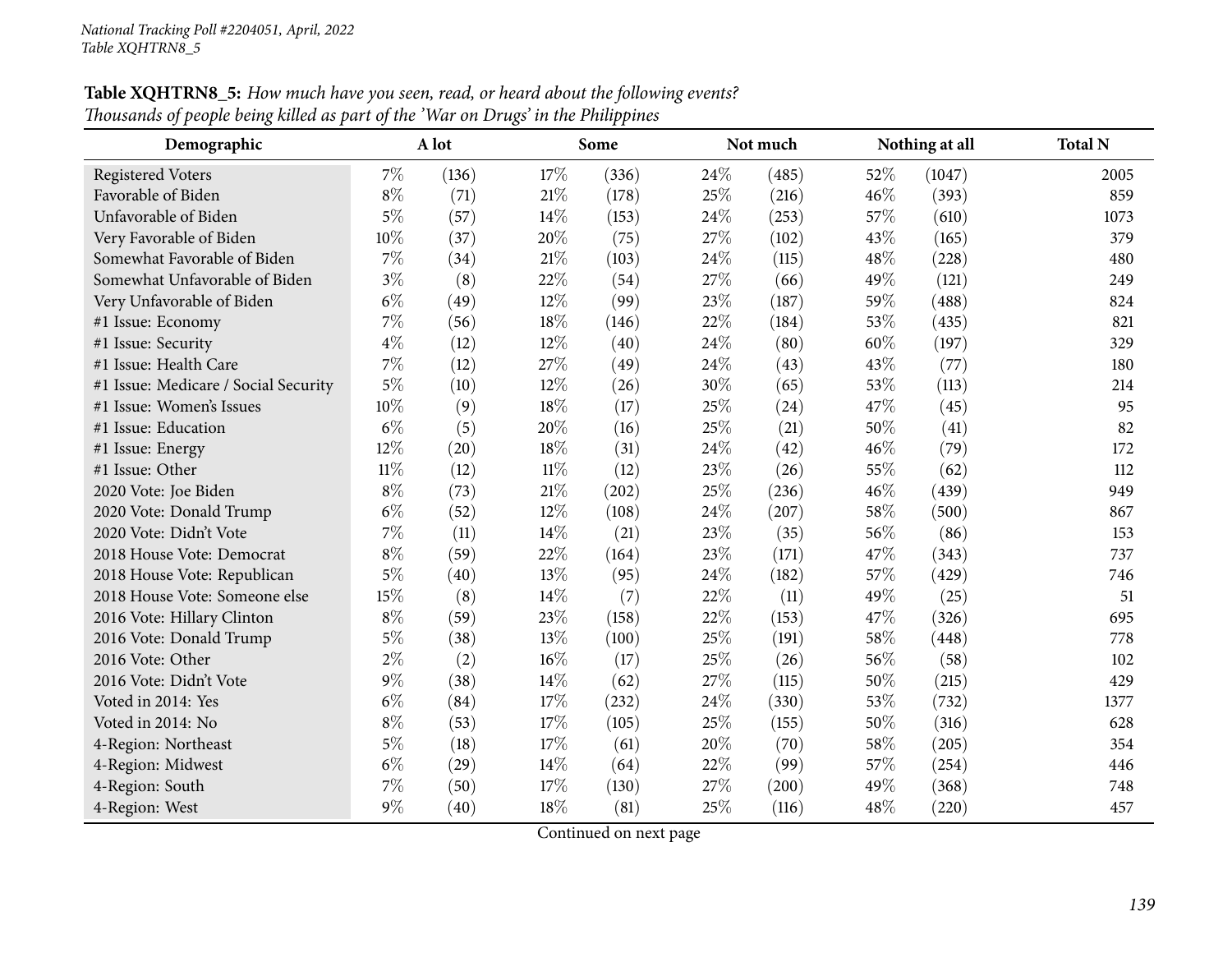| $\overline{ }$<br>. .                |        |       | . .    | . .   |        |            |        |                    |                |
|--------------------------------------|--------|-------|--------|-------|--------|------------|--------|--------------------|----------------|
| Demographic                          |        | A lot |        | Some  |        | Not much   |        | Nothing at all     | <b>Total N</b> |
| Registered Voters                    | $7\%$  | (136) | 17%    | (336) | 24%    | (485)      | $52\%$ | (1047)             | 2005           |
| Sanctions not Tied to Putin in Power | 7%     | (81)  | 18%    | (206) | 23%    | (259)      | $52\%$ | (601)              | 1147           |
| Sanctions Tied to Putin in Power     | $7\%$  | (56)  | 15%    | (130) | $26\%$ | (226)      | $52\%$ | $\left(447\right)$ | 858            |
| Heard of ICC                         | $10\%$ | (103) | 23%    | (232) | 27\%   | $^{(275)}$ | $40\%$ | (409)              | 1020           |
| Never Heard of ICC                   | $3\%$  | (34)  | $11\%$ | (104) | 21%    | (210)      | 65\%   | (638)              | 985            |

Table XQHTRN8\_5: How much have you seen, read, or heard about the following events? Thousands of people being killed as part of the 'War on Drugs' in the Philippines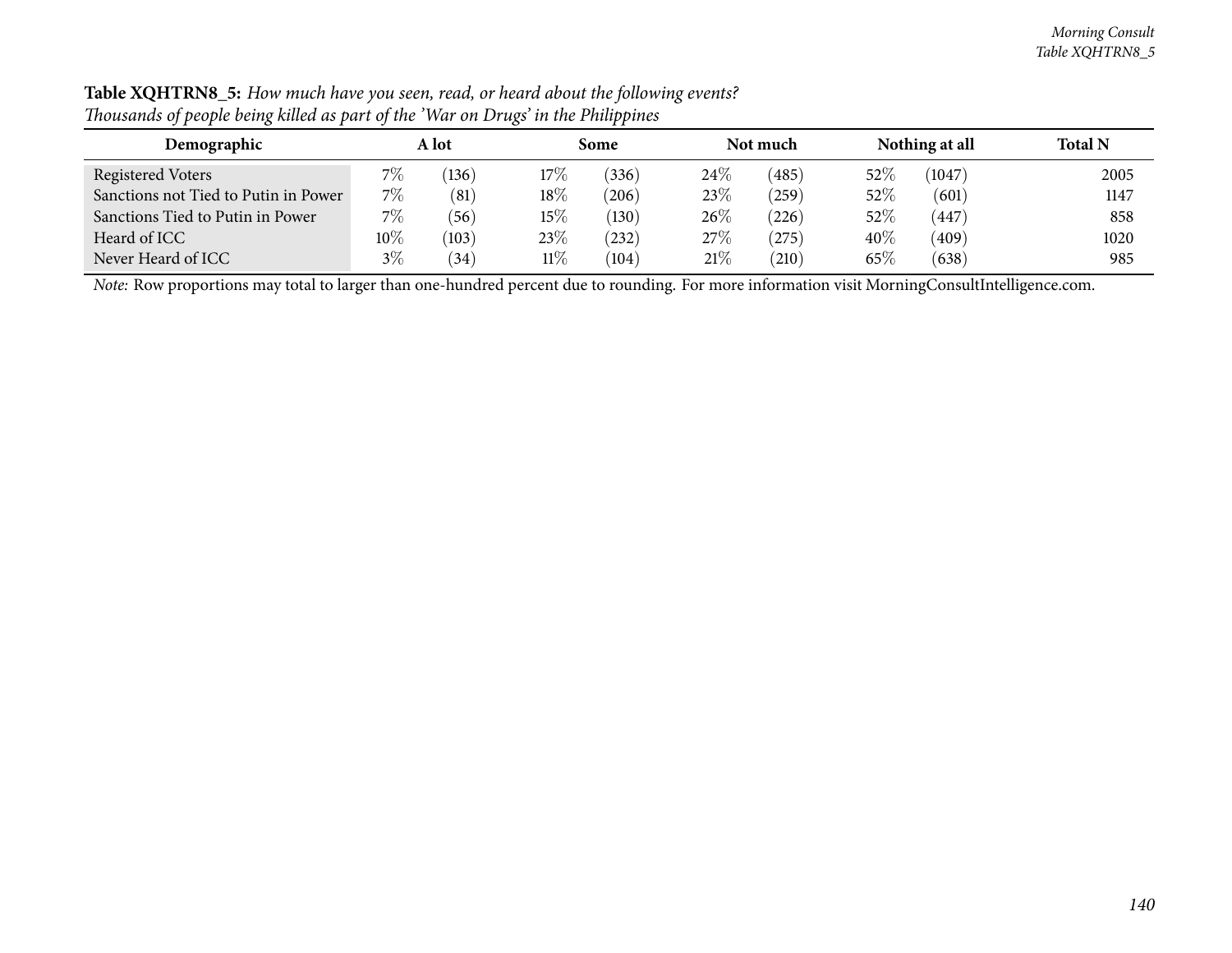# **Table XQHTRN8\_6:** How much have you seen, read, or heard about the following events? *Allegations of war crimes by Israeli soldiers against Palestinians*

| Demographic              |        | A lot |        | Some  |        | Not much |        | Nothing at all | <b>Total N</b> |
|--------------------------|--------|-------|--------|-------|--------|----------|--------|----------------|----------------|
| <b>Registered Voters</b> | $8\%$  | (155) | 22%    | (443) | 25\%   | (508)    | 45%    | (899)          | 2005           |
| Gender: Male             | $9\%$  | (89)  | 23%    | (219) | 26%    | (243)    | 42%    | (395)          | 945            |
| Gender: Female           | $6\%$  | (66)  | $21\%$ | (224) | 25%    | (265)    | 48%    | (505)          | 1060           |
| Age: 18-34               | $11\%$ | (58)  | 24\%   | (125) | $21\%$ | (110)    | 43%    | (223)          | 516            |
| Age: 35-44               | 13%    | (39)  | 18%    | (56)  | 22%    | (67)     | 47%    | (146)          | 308            |
| Age: 45-64               | $6\%$  | (39)  | 24\%   | (162) | 26%    | (179)    | 44%    | (302)          | 682            |
| Age: 65+                 | $4\%$  | (19)  | 20%    | (101) | 30%    | (152)    | 46%    | (227)          | 499            |
| GenZers: 1997-2012       | $9\%$  | (17)  | 23%    | (42)  | 24%    | (44)     | 43%    | (78)           | 181            |
| Millennials: 1981-1996   | $13\%$ | (74)  | 23%    | (128) | 22%    | (122)    | 42%    | (239)          | 564            |
| GenXers: 1965-1980       | $7\%$  | (32)  | 23%    | (106) | 24\%   | (111)    | 46%    | (211)          | 460            |
| Baby Boomers: 1946-1964  | $4\%$  | (29)  | 21\%   | (156) | 29%    | (211)    | 46%    | (339)          | 735            |
| PID: Dem (no lean)       | 10%    | (70)  | 25%    | (181) | 27%    | (198)    | 38%    | (274)          | 723            |
| PID: Ind (no lean)       | $8\%$  | (45)  | 21%    | (121) | 23%    | (132)    | 48%    | (277)          | 574            |
| PID: Rep (no lean)       | $6\%$  | (40)  | 20%    | (141) | 25%    | (178)    | 49%    | (349)          | 708            |
| PID/Gender: Dem Men      | 13%    | (41)  | 29%    | (91)  | 26%    | (84)     | 32%    | (102)          | 318            |
| PID/Gender: Dem Women    | $7\%$  | (29)  | 22%    | (91)  | 28%    | (114)    | 42%    | (171)          | 405            |
| PID/Gender: Ind Men      | $8\%$  | (24)  | 22%    | (66)  | 25%    | (76)     | 46%    | (140)          | 306            |
| PID/Gender: Ind Women    | $8\%$  | (21)  | 20%    | (54)  | $21\%$ | (56)     | $51\%$ | (137)          | 268            |
| PID/Gender: Rep Men      | $8\%$  | (24)  | 19%    | (62)  | 26%    | (83)     | 47%    | (153)          | 322            |
| PID/Gender: Rep Women    | $4\%$  | (15)  | 20%    | (79)  | 25%    | (95)     | $51\%$ | (196)          | 386            |
| Ideo: Liberal (1-3)      | 13%    | (75)  | 29%    | (165) | 26%    | (147)    | 32%    | (182)          | 569            |
| Ideo: Moderate (4)       | $8\%$  | (40)  | $21\%$ | (110) | 28\%   | (148)    | 43%    | (227)          | 525            |
| Ideo: Conservative (5-7) | $4\%$  | (34)  | 21%    | (162) | 24%    | (186)    | 50%    | (389)          | 771            |
| Educ: < College          | $6\%$  | (78)  | 20%    | (245) | 24%    | (290)    | 49%    | (598)          | 1211           |
| Educ: Bachelors degree   | $9\%$  | (47)  | 23%    | (115) | 27%    | (138)    | 40%    | (203)          | 503            |
| Educ: Post-grad          | $10\%$ | (30)  | 28%    | (82)  | 28\%   | (81)     | 34%    | (98)           | 291            |
| Income: Under 50k        | $7\%$  | (52)  | 19%    | (147) | 26%    | (203)    | 49%    | (389)          | 791            |
| Income: 50k-100k         | $7\%$  | (57)  | 24\%   | (186) | 24%    | (186)    | 44\%   | (334)          | 762            |
| Income: 100k+            | 10%    | (46)  | 24\%   | (110) | 26%    | (119)    | 39%    | (176)          | 452            |
| Ethnicity: White         | $6\%$  | (96)  | 22%    | (340) | 27%    | (415)    | 45%    | (699)          | 1549           |
| Ethnicity: Hispanic      | 15%    | (33)  | 17%    | (39)  | $21\%$ | (47)     | 47%    | (104)          | 223            |
| Ethnicity: Black         | 12%    | (31)  | 20%    | (50)  | $18\%$ | (46)     | 49%    | (124)          | 252            |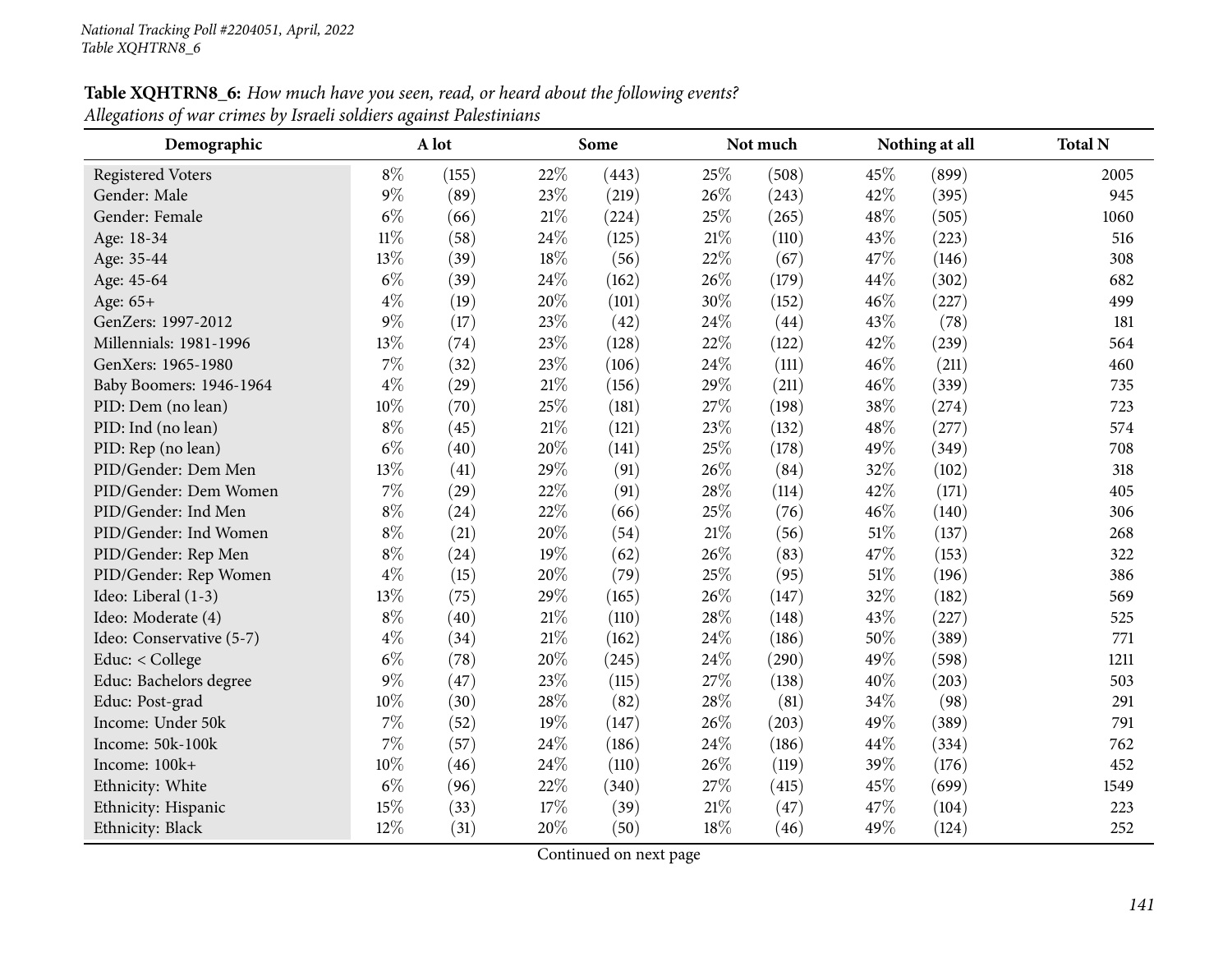#### **Table XQHTRN8\_6:** How much have you seen, read, or heard about the following events? *Allegations of war crimes by Israeli soldiers against Palestinians*

| Demographic                          | A lot  |       |        | Some  |      | Not much |        | Nothing at all | <b>Total N</b> |
|--------------------------------------|--------|-------|--------|-------|------|----------|--------|----------------|----------------|
| <b>Registered Voters</b>             | $8\%$  | (155) | 22%    | (443) | 25\% | (508)    | 45\%   | (899)          | 2005           |
| Ethnicity: Other                     | 14%    | (28)  | 26%    | (53)  | 23%  | (48)     | 37%    | (76)           | 204            |
| All Christian                        | $8\%$  | (75)  | 22%    | (214) | 27%  | (259)    | 43%    | (422)          | 970            |
| All Non-Christian                    | 15%    | (12)  | $31\%$ | (25)  | 28%  | (22)     | 26%    | (21)           | 80             |
| Atheist                              | 17%    | (14)  | 19%    | (16)  | 19%  | (16)     | 45%    | (38)           | 84             |
| Agnostic/Nothing in particular       | $8\%$  | (39)  | 22%    | (111) | 24%  | (121)    | 47%    | (240)          | 511            |
| Something Else                       | $4\%$  | (14)  | 21%    | (77)  | 25%  | (90)     | 50%    | (179)          | 360            |
| Religious Non-Protestant/Catholic    | 14%    | (15)  | 33%    | (35)  | 25%  | (26)     | 28%    | (29)           | 105            |
| Evangelical                          | $8\%$  | (39)  | 21%    | (108) | 26%  | (133)    | 46%    | (237)          | 518            |
| Non-Evangelical                      | $6\%$  | (46)  | 22%    | (168) | 27%  | (207)    | 46%    | (351)          | 772            |
| Community: Urban                     | 13%    | (59)  | 23%    | (105) | 21%  | (97)     | 42%    | (191)          | 452            |
| Community: Suburban                  | $7\%$  | (74)  | 23%    | (233) | 27%  | (279)    | 43%    | (435)          | 1020           |
| Community: Rural                     | $4\%$  | (22)  | 20%    | (105) | 25%  | (132)    | $51\%$ | (273)          | 533            |
| Employ: Private Sector               | $9\%$  | (66)  | 27%    | (195) | 27%  | (195)    | 38%    | (274)          | 730            |
| Employ: Government                   | 13%    | (19)  | 23%    | (32)  | 15%  | (21)     | 49%    | (68)           | 140            |
| Employ: Self-Employed                | 12%    | (20)  | 20%    | (34)  | 27%  | (46)     | 42\%   | (72)           | 172            |
| Employ: Homemaker                    | $5\%$  | (6)   | 20%    | (26)  | 20%  | (27)     | 55%    | (74)           | 133            |
| Employ: Student                      | $11\%$ | (7)   | 28%    | (16)  | 24%  | (14)     | 37%    | (21)           | 58             |
| Employ: Retired                      | $3\%$  | (17)  | 20%    | (103) | 28%  | (149)    | 49%    | (256)          | 526            |
| Employ: Unemployed                   | $11\%$ | (17)  | 15%    | (23)  | 24%  | (38)     | 50%    | (78)           | 156            |
| Employ: Other                        | $4\%$  | (3)   | 14%    | (13)  | 20%  | (18)     | 62%    | (55)           | 89             |
| Military HH: Yes                     | $8\%$  | (30)  | 20%    | (73)  | 28%  | (104)    | 44\%   | (161)          | 368            |
| Military HH: No                      | $8\%$  | (125) | 23%    | (370) | 25%  | (404)    | 45%    | (738)          | 1637           |
| RD/WT: Right Direction               | $11\%$ | (72)  | 26%    | (169) | 27%  | (174)    | 36%    | (236)          | 651            |
| RD/WT: Wrong Track                   | $6\%$  | (83)  | 20%    | (274) | 25%  | (334)    | 49%    | (663)          | 1354           |
| Biden Job Approve                    | $11\%$ | (91)  | 23%    | (191) | 27%  | (227)    | 39%    | (326)          | 835            |
| <b>Biden Job Disapprove</b>          | $6\%$  | (63)  | 22%    | (243) | 24%  | (267)    | 48%    | (536)          | 1109           |
| <b>Biden Job Strongly Approve</b>    | 14%    | (47)  | 24%    | (81)  | 23%  | (80)     | 39%    | (135)          | 342            |
| Biden Job Somewhat Approve           | $9\%$  | (44)  | 22%    | (111) | 30%  | (147)    | 39%    | (191)          | 492            |
| Biden Job Somewhat Disapprove        | 7%     | (19)  | 29%    | (83)  | 27%  | (79)     | 38%    | (110)          | 290            |
| <b>Biden Job Strongly Disapprove</b> | $5\%$  | (44)  | 20%    | (161) | 23%  | (189)    | 52%    | (426)          | 819            |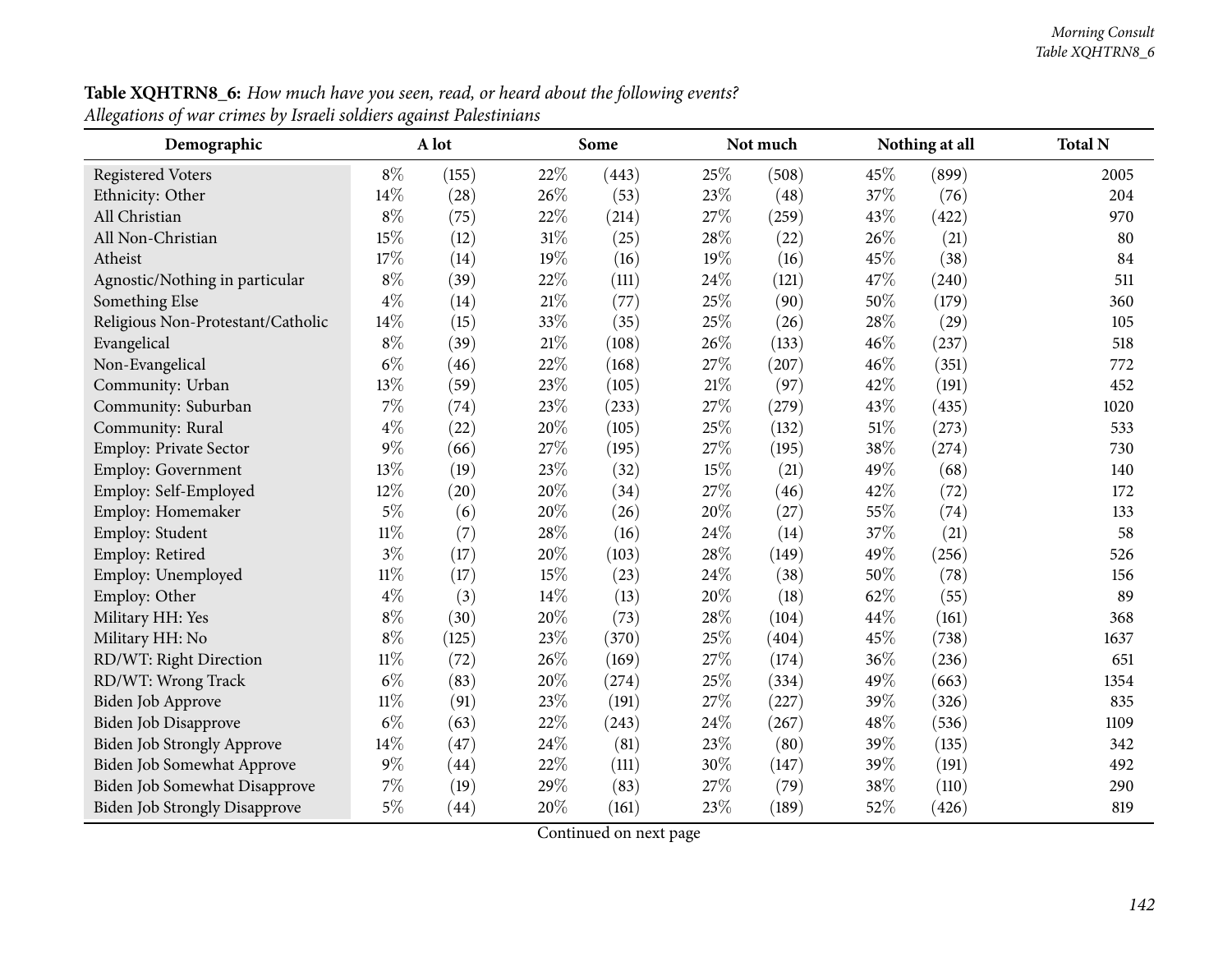# **Table XQHTRN8\_6:** How much have you seen, read, or heard about the following events?

| Allegations of war crimes by Israeli soldiers against Palestinians |        |       |        |       |        |          |      |                |                |
|--------------------------------------------------------------------|--------|-------|--------|-------|--------|----------|------|----------------|----------------|
| Demographic                                                        | A lot  |       | Some   |       |        | Not much |      | Nothing at all | <b>Total N</b> |
| <b>Registered Voters</b>                                           | $8\%$  | (155) | 22%    | (443) | 25%    | (508)    | 45%  | (899)          | 2005           |
| Favorable of Biden                                                 | $11\%$ | (91)  | 23\%   | (201) | 27%    | (229)    | 39%  | (338)          | 859            |
| Unfavorable of Biden                                               | $6\%$  | (62)  | 22\%   | (231) | $25\%$ | (265)    | 48%  | (515)          | 1073           |
| Very Favorable of Biden                                            | 12%    | (47)  | 23\%   | (87)  | 25%    | (94)     | 40%  | (151)          | 379            |
| Somewhat Favorable of Biden                                        | $9\%$  | (44)  | 24\%   | (114) | 28\%   | (135)    | 39%  | (187)          | 480            |
| Somewhat Unfavorable of Biden                                      | $7\%$  | (16)  | 29%    | (71)  | 26%    | (64)     | 39%  | (98)           | 249            |
| Very Unfavorable of Biden                                          | $6\%$  | (46)  | $19\%$ | (160) | 24%    | (201)    | 51%  | (417)          | 824            |
| #1 Issue: Economy                                                  | $6\%$  | (51)  | 22%    | (185) | 24%    | (197)    | 47%  | (388)          | 821            |
| #1 Issue: Security                                                 | $3\%$  | (11)  | 20%    | (65)  | 24\%   | (78)     | 53%  | (176)          | 329            |
| #1 Issue: Health Care                                              | $18\%$ | (33)  | 26\%   | (46)  | 23%    | (42)     | 33%  | (60)           | 180            |
| #1 Issue: Medicare / Social Security                               | $2\%$  | (5)   | 19%    | (40)  | 38\%   | (81)     | 41\% | (88)           | 214            |
| #1 Issue: Women's Issues                                           | $16\%$ | (15)  | 25%    | (24)  | 14\%   | (13)     | 45%  | (42)           | 95             |
| #1 Issue: Education                                                | $10\%$ | (8)   | 18%    | (15)  | 30%    | (25)     | 43%  | (35)           | 82             |
| #1 Issue: Energy                                                   | $16\%$ | (27)  | 28\%   | (48)  | $23\%$ | (40)     | 33\% | (57)           | 172            |
| #1 Issue: Other                                                    | $5\%$  | (5)   | 19%    | (21)  | 29%    | (32)     | 48%  | (53)           | 112            |
| 2020 Vote: Joe Biden                                               | $10\%$ | (95)  | 24\%   | (232) | 26%    | (243)    | 40%  | (379)          | 949            |
| 2020 Vote: Donald Trump                                            | $5\%$  | (45)  | 21\%   | (179) | 26%    | (221)    | 49%  | (422)          | 867            |
| 2020 Vote: Didn't Vote                                             | $8\%$  | (12)  | 15%    | (23)  | 23%    | (35)     | 54%  | (83)           | 153            |
| 2018 House Vote: Democrat                                          | $11\%$ | (79)  | 25%    | (184) | 28\%   | (204)    | 37%  | (271)          | 737            |
| 2018 House Vote: Republican                                        | $6\%$  | (45)  | 20%    | (152) | 25%    | (187)    | 48%  | (362)          | 746            |
| 2018 House Vote: Someone else                                      | $5\%$  | (2)   | $16\%$ | (8)   | 27%    | (13)     | 53%  | (27)           | 51             |
| 2016 Vote: Hillary Clinton                                         | $9\%$  | (64)  | 24\%   | (169) | 28%    | (197)    | 38%  | (265)          | 695            |
| 2016 Vote: Donald Trump                                            | $7\%$  | (51)  | $21\%$ | (162) | 24\%   | (187)    | 49%  | (377)          | 778            |
| 2016 Vote: Other                                                   | $7\%$  | (7)   | 26\%   | (27)  | 23\%   | (23)     | 44%  | (45)           | 102            |
| 2016 Vote: Didn't Vote                                             | $8\%$  | (33)  | 20%    | (85)  | $23\%$ | (100)    | 49%  | (212)          | 429            |
| Voted in 2014: Yes                                                 | $8\%$  | (106) | 22%    | (304) | 26%    | (360)    | 44%  | (607)          | 1377           |
| Voted in 2014: No                                                  | $8\%$  | (48)  | 22%    | (139) | 24%    | (148)    | 47%  | (292)          | 628            |
| 4-Region: Northeast                                                | $8\%$  | (28)  | $21\%$ | (73)  | 28%    | (101)    | 43%  | (153)          | 354            |
| 4-Region: Midwest                                                  | $7\%$  | (29)  | 24\%   | (107) | 25\%   | (110)    | 45%  | (199)          | 446            |
| 4-Region: South                                                    | $8\%$  | (60)  | 22%    | (168) | 22%    | (164)    | 48%  | (356)          | 748            |
| 4-Region: West                                                     | $8\%$  | (38)  | $21\%$ | (95)  | 29%    | (132)    | 42%  | (191)          | 457            |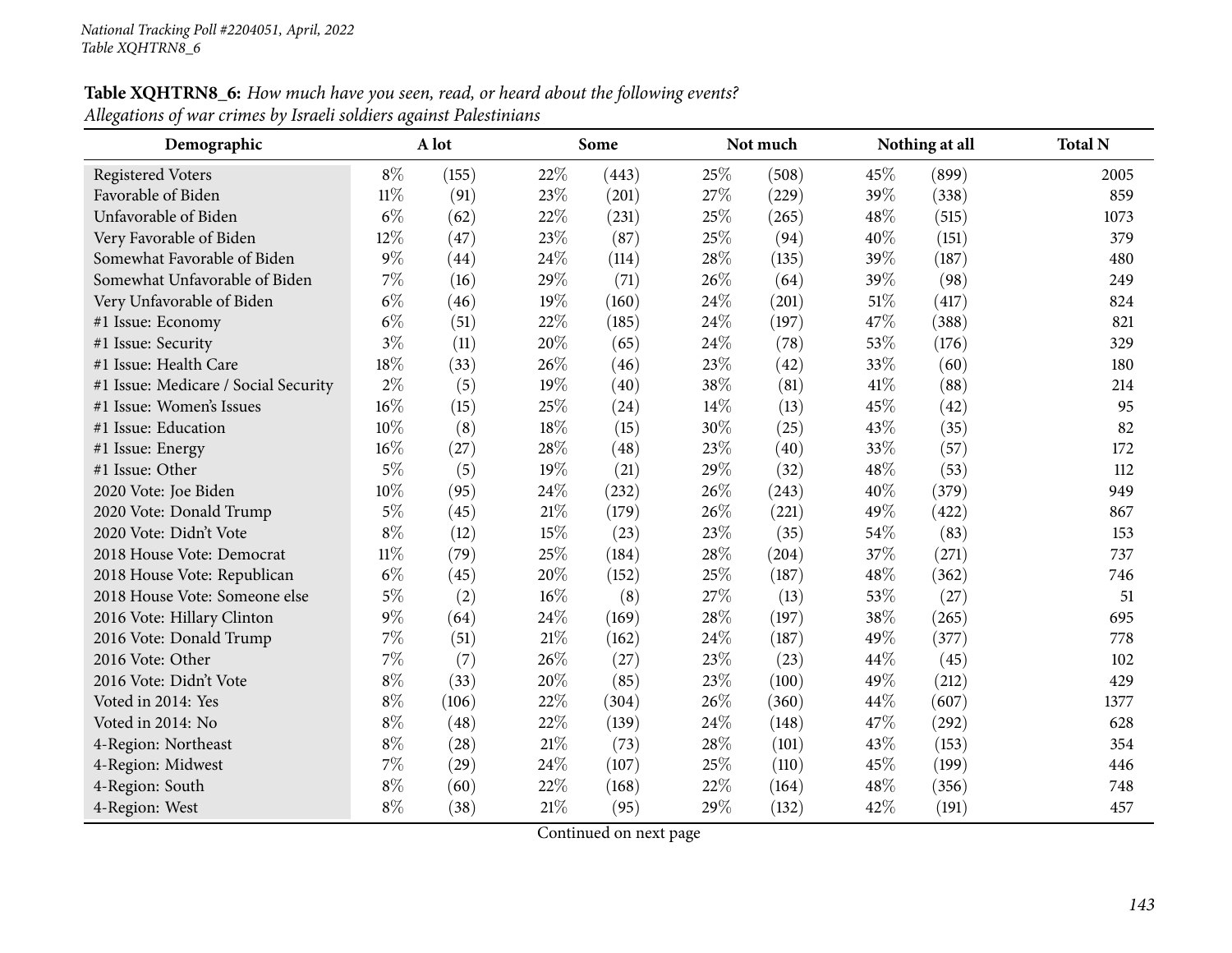| $\cdot$                              | ີ      |       |        |       |        |            |        |                |                |
|--------------------------------------|--------|-------|--------|-------|--------|------------|--------|----------------|----------------|
| Demographic                          | A lot  |       |        | Some  |        | Not much   |        | Nothing at all | <b>Total N</b> |
| Registered Voters                    | $8\%$  | (155) | 22%    | (443) | $25\%$ | (508)      | $45\%$ | (899)          | 2005           |
| Sanctions not Tied to Putin in Power | $8\%$  | (96)  | 22\%   | (255) | 24%    | (277)      | 45\%   | (519)          | 1147           |
| Sanctions Tied to Putin in Power     | $7\%$  | (59)  | 22%    | (188) | 27\%   | $^{'}231)$ | 44\%   | (381)          | 858            |
| Heard of ICC                         | $12\%$ | (127) | 30\%   | (302) | 28%    | '287       | 30%    | (303)          | 1020           |
| Never Heard of ICC                   | $3\%$  | (28)  | $14\%$ | (141) | 22%    | (221)      | $61\%$ | $^{\prime}597$ | 985            |

Table XQHTRN8\_6: How much have you seen, read, or heard about the following events? *Allegations of war crimes by Israeli soldiers against Palestinians*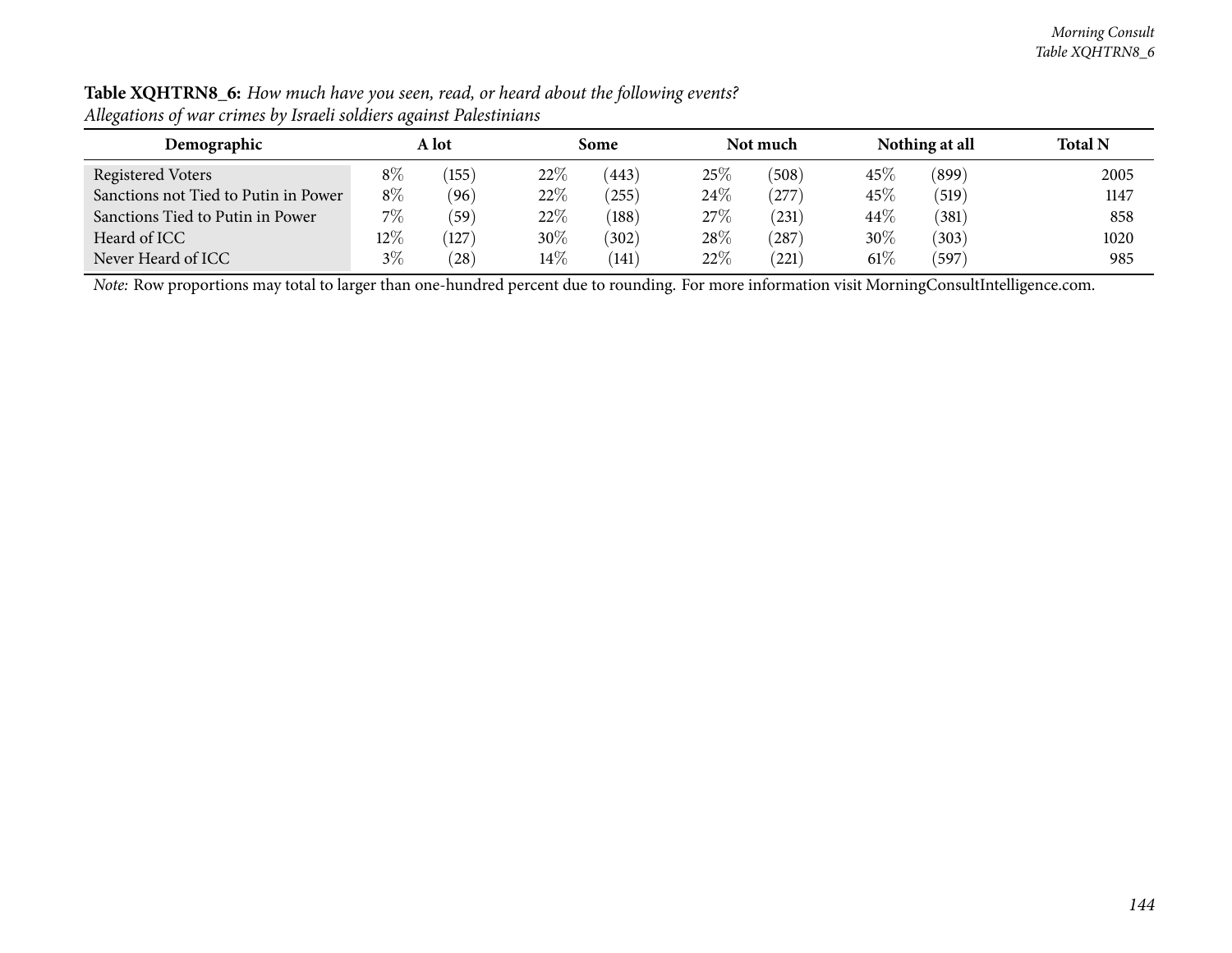## **Table XQHTRN8\_7:** How much have you seen, read, or heard about the following events? *Allegations of ethnic cleansing in the Tigray region of Ethiopia*

| Demographic              |       | A lot |        | Some  |        | Not much |        | Nothing at all | <b>Total N</b> |
|--------------------------|-------|-------|--------|-------|--------|----------|--------|----------------|----------------|
| <b>Registered Voters</b> | $4\%$ | (81)  | 15\%   | (301) | 22%    | (449)    | 59%    | (1174)         | 2005           |
| Gender: Male             | $6\%$ | (61)  | 18%    | (172) | 23%    | (222)    | 52%    | (490)          | 945            |
| Gender: Female           | $2\%$ | (20)  | 12%    | (130) | $21\%$ | (227)    | 65%    | (684)          | 1060           |
| Age: 18-34               | $5\%$ | (27)  | $16\%$ | (83)  | 22%    | (113)    | 57%    | (294)          | 516            |
| Age: 35-44               | $6\%$ | (17)  | 14\%   | (44)  | 18%    | (56)     | 62%    | (191)          | 308            |
| Age: 45-64               | $3\%$ | (21)  | 14%    | (96)  | 26%    | (177)    | 57%    | (387)          | 682            |
| Age: 65+                 | $3\%$ | (15)  | $16\%$ | (79)  | $21\%$ | (103)    | 60%    | (302)          | 499            |
| GenZers: 1997-2012       | $5\%$ | (10)  | 15%    | (28)  | 27%    | (49)     | 52%    | (94)           | 181            |
| Millennials: 1981-1996   | $6\%$ | (32)  | 17%    | (95)  | 19%    | (110)    | 58%    | (327)          | 564            |
| GenXers: 1965-1980       | $4\%$ | (18)  | 12%    | (54)  | $24\%$ | (112)    | $60\%$ | (275)          | 460            |
| Baby Boomers: 1946-1964  | $2\%$ | (18)  | $16\%$ | (116) | 22%    | (160)    | 60%    | (440)          | 735            |
| PID: Dem (no lean)       | $6\%$ | (41)  | 18%    | (129) | 25%    | (183)    | $51\%$ | (370)          | 723            |
| PID: Ind (no lean)       | $3\%$ | (20)  | $14\%$ | (82)  | 19%    | (109)    | 63%    | (362)          | 574            |
| PID: Rep (no lean)       | $3\%$ | (20)  | 13%    | (90)  | 22%    | (157)    | 62%    | (441)          | 708            |
| PID/Gender: Dem Men      | $8\%$ | (27)  | 23%    | (72)  | 24%    | (78)     | 44%    | (141)          | 318            |
| PID/Gender: Dem Women    | $3\%$ | (14)  | 14%    | (57)  | 26%    | (105)    | 57%    | (229)          | 405            |
| PID/Gender: Ind Men      | $6\%$ | (18)  | 18%    | (54)  | 18%    | (56)     | 58%    | (177)          | 306            |
| PID/Gender: Ind Women    | $1\%$ | (1)   | $11\%$ | (29)  | 20%    | (53)     | 69%    | (185)          | 268            |
| PID/Gender: Rep Men      | $5\%$ | (16)  | 14\%   | (46)  | 27%    | (88)     | 53%    | (172)          | 322            |
| PID/Gender: Rep Women    | $1\%$ | (4)   | $11\%$ | (44)  | 18%    | (68)     | 70%    | (270)          | 386            |
| Ideo: Liberal (1-3)      | $8\%$ | (43)  | 20%    | (112) | 26%    | (150)    | 47%    | (265)          | 569            |
| Ideo: Moderate (4)       | $3\%$ | (18)  | 15%    | (81)  | 22%    | (114)    | 60%    | (313)          | 525            |
| Ideo: Conservative (5-7) | $3\%$ | (19)  | 13%    | (100) | 22%    | (167)    | 63%    | (486)          | 771            |
| Educ: < College          | $3\%$ | (32)  | 13%    | (153) | 22%    | (266)    | 63%    | (759)          | 1211           |
| Educ: Bachelors degree   | $6\%$ | (29)  | 19%    | (97)  | $21\%$ | (106)    | 54%    | (271)          | 503            |
| Educ: Post-grad          | $7\%$ | (19)  | 18%    | (52)  | 26%    | (76)     | 50%    | (144)          | 291            |
| Income: Under 50k        | $3\%$ | (20)  | 13%    | (105) | 20%    | (157)    | 64%    | (509)          | 791            |
| Income: 50k-100k         | $5\%$ | (36)  | 16%    | (122) | 23%    | (177)    | 56%    | (428)          | 762            |
| Income: 100k+            | $6\%$ | (25)  | $16\%$ | (74)  | 25%    | (115)    | 53%    | (237)          | 452            |
| Ethnicity: White         | $4\%$ | (60)  | 14\%   | (220) | 22%    | (345)    | 60%    | (923)          | 1549           |
| Ethnicity: Hispanic      | $8\%$ | (18)  | 15%    | (33)  | 19%    | (43)     | 58%    | (130)          | 223            |
| Ethnicity: Black         | $6\%$ | (15)  | 20%    | (50)  | 17%    | (44)     | 57%    | (143)          | 252            |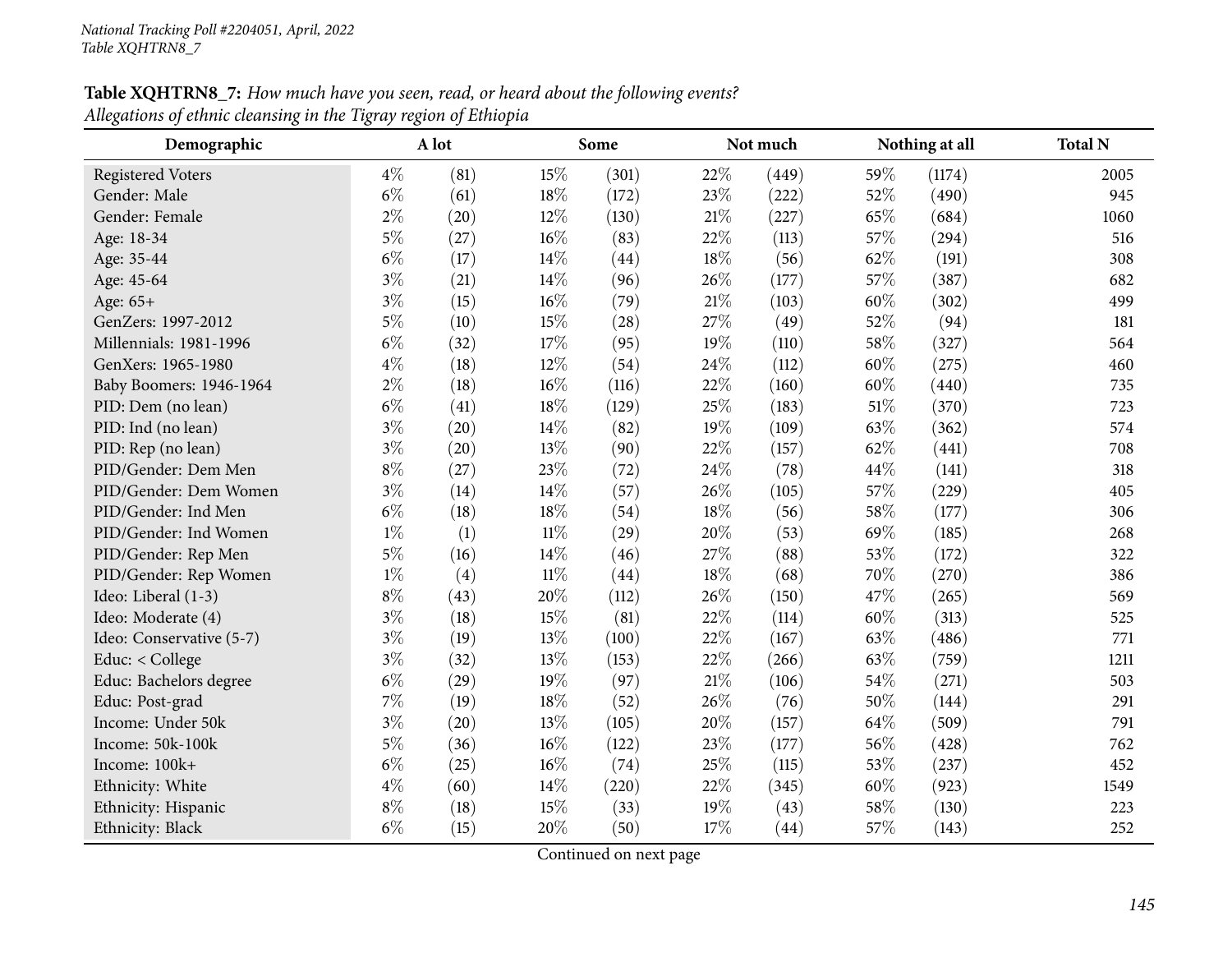### **Table XQHTRN8\_7:** How much have you seen, read, or heard about the following events? *Allegations of ethnic cleansing in the Tigray region of Ethiopia*

| o<br>○<br>Demographic                | o<br>◡ | A lot |        | Some  |        | Not much |     | Nothing at all | <b>Total N</b> |
|--------------------------------------|--------|-------|--------|-------|--------|----------|-----|----------------|----------------|
| <b>Registered Voters</b>             | $4\%$  | (81)  | 15%    | (301) | 22%    | (449)    | 59% | (1174)         | 2005           |
| Ethnicity: Other                     | $3\%$  | (6)   | 15%    | (31)  | 29%    | (60)     | 53% | (107)          | 204            |
| All Christian                        | $6\%$  | (54)  | 15%    | (148) | 22%    | (209)    | 58% | (559)          | 970            |
| All Non-Christian                    | $4\%$  | (4)   | 31%    | (25)  | $14\%$ | (11)     | 51% | (41)           | 80             |
| Atheist                              | $7\%$  | (6)   | 13%    | (11)  | 29%    | (24)     | 50% | (42)           | 84             |
| Agnostic/Nothing in particular       | $2\%$  | (12)  | $11\%$ | (58)  | 26%    | (132)    | 60% | (309)          | 511            |
| Something Else                       | $1\%$  | (5)   | $16\%$ | (59)  | 20%    | (72)     | 62% | (223)          | 360            |
| Religious Non-Protestant/Catholic    | $6\%$  | (6)   | 29%    | (30)  | $16\%$ | (16)     | 50% | (52)           | 105            |
| Evangelical                          | $3\%$  | (18)  | 15%    | (78)  | 19%    | (96)     | 63% | (326)          | 518            |
| Non-Evangelical                      | $5\%$  | (36)  | 15%    | (119) | 23%    | (175)    | 57% | (442)          | 772            |
| Community: Urban                     | $8\%$  | (35)  | 16%    | (73)  | 19%    | (87)     | 57% | (257)          | 452            |
| Community: Suburban                  | $3\%$  | (34)  | $16\%$ | (162) | 23%    | (238)    | 57% | (586)          | 1020           |
| Community: Rural                     | $2\%$  | (12)  | 12%    | (66)  | 23%    | (124)    | 62% | (331)          | 533            |
| Employ: Private Sector               | $5\%$  | (39)  | 17%    | (126) | 23%    | (165)    | 55% | (400)          | 730            |
| Employ: Government                   | $4\%$  | (6)   | 14%    | (20)  | 25%    | (35)     | 57% | (80)           | 140            |
| Employ: Self-Employed                | $8\%$  | (13)  | 14%    | (24)  | 25%    | (43)     | 53% | (91)           | 172            |
| Employ: Homemaker                    |        | (0)   | 10%    | (13)  | 30%    | (40)     | 60% | (80)           | 133            |
| Employ: Student                      | $8\%$  | (4)   | 31%    | (18)  | 10%    | (6)      | 51% | (30)           | 58             |
| Employ: Retired                      | $3\%$  | (14)  | 14%    | (72)  | 22%    | (114)    | 62% | (326)          | 526            |
| Employ: Unemployed                   | $2\%$  | (3)   | 14%    | (22)  | $18\%$ | (29)     | 66% | (103)          | 156            |
| Employ: Other                        | $2\%$  | (1)   | 7%     | (6)   | 19%    | (17)     | 73% | (65)           | 89             |
| Military HH: Yes                     | $5\%$  | (18)  | 14%    | (52)  | 25%    | (92)     | 56% | (205)          | 368            |
| Military HH: No                      | $4\%$  | (63)  | 15%    | (249) | 22%    | (356)    | 59% | (969)          | 1637           |
| RD/WT: Right Direction               | $8\%$  | (49)  | 20%    | (129) | 25%    | (161)    | 48% | (311)          | 651            |
| RD/WT: Wrong Track                   | $2\%$  | (32)  | 13%    | (172) | $21\%$ | (287)    | 64% | (863)          | 1354           |
| Biden Job Approve                    | $5\%$  | (43)  | 19%    | (162) | 25%    | (210)    | 50% | (419)          | 835            |
| Biden Job Disapprove                 | $3\%$  | (37)  | 12%    | (135) | 21%    | (230)    | 64% | (708)          | 1109           |
| Biden Job Strongly Approve           | $9\%$  | (30)  | 22%    | (74)  | 23%    | (77)     | 47% | (161)          | 342            |
| Biden Job Somewhat Approve           | $3\%$  | (13)  | 18%    | (88)  | 27%    | (133)    | 52% | (258)          | 492            |
| Biden Job Somewhat Disapprove        | $3\%$  | (9)   | 14%    | (39)  | 24%    | (69)     | 59% | (173)          | 290            |
| <b>Biden Job Strongly Disapprove</b> | $3\%$  | (28)  | 12%    | (95)  | 20%    | (160)    | 65% | (535)          | 819            |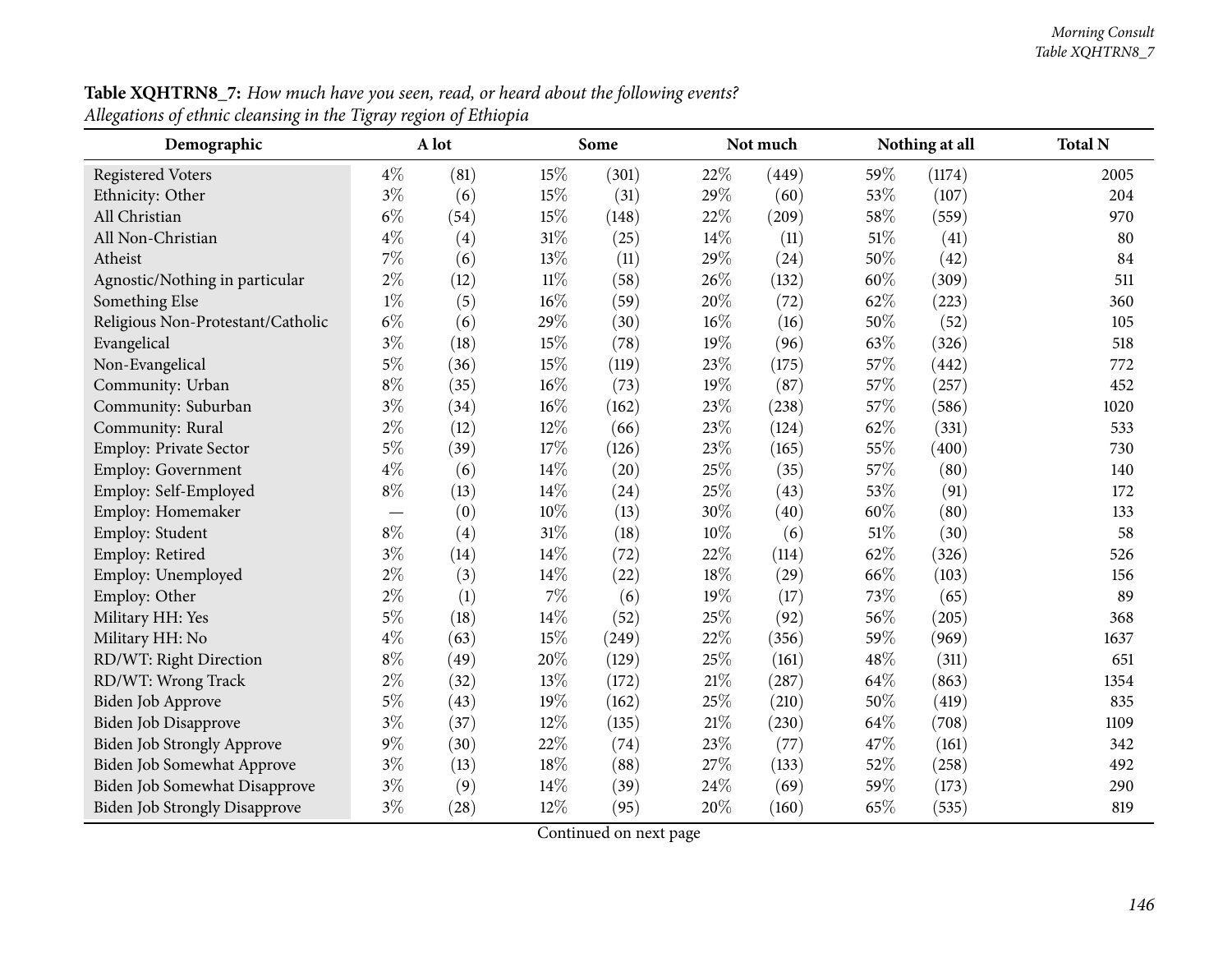## **Table XQHTRN8\_7:** How much have you seen, read, or heard about the following events? *Allegations of ethnic cleansing in the Tigray region of Ethiopia*

| Demographic                          |       | A lot |        | Some  |        | Not much |      | Nothing at all | <b>Total N</b> |
|--------------------------------------|-------|-------|--------|-------|--------|----------|------|----------------|----------------|
| <b>Registered Voters</b>             | $4\%$ | (81)  | 15%    | (301) | 22%    | (449)    | 59%  | (1174)         | 2005           |
| Favorable of Biden                   | $5\%$ | (43)  | 18%    | (157) | 26%    | (221)    | 51%  | (439)          | 859            |
| Unfavorable of Biden                 | $3\%$ | (37)  | 13%    | (137) | 20%    | (219)    | 63%  | (680)          | 1073           |
| Very Favorable of Biden              | $8\%$ | (32)  | 19%    | (73)  | 26%    | (98)     | 47%  | (177)          | 379            |
| Somewhat Favorable of Biden          | $2\%$ | (11)  | 17%    | (84)  | 26%    | (123)    | 55%  | (262)          | 480            |
| Somewhat Unfavorable of Biden        | $3\%$ | (8)   | 14%    | (35)  | 23%    | (58)     | 59%  | (147)          | 249            |
| Very Unfavorable of Biden            | $3\%$ | (28)  | 12%    | (102) | 20%    | (161)    | 65%  | (533)          | 824            |
| #1 Issue: Economy                    | $4\%$ | (33)  | 15%    | (120) | 20%    | (165)    | 61\% | (502)          | 821            |
| #1 Issue: Security                   | $3\%$ | (9)   | 13%    | (42)  | 24%    | (80)     | 60%  | (199)          | 329            |
| #1 Issue: Health Care                | 7%    | (12)  | 18%    | (32)  | 18%    | (33)     | 57%  | (102)          | 180            |
| #1 Issue: Medicare / Social Security | $1\%$ | (1)   | 15%    | (33)  | 28%    | (61)     | 56%  | (119)          | 214            |
| #1 Issue: Women's Issues             | 7%    | (7)   | 13%    | (12)  | 23%    | (22)     | 57%  | (54)           | 95             |
| #1 Issue: Education                  | $5\%$ | (4)   | 13%    | (11)  | $21\%$ | (17)     | 61\% | (50)           | 82             |
| #1 Issue: Energy                     | $5\%$ | (9)   | 19%    | (33)  | 29%    | (50)     | 47%  | (81)           | 172            |
| #1 Issue: Other                      | $5\%$ | (6)   | 17%    | (19)  | 18%    | (20)     | 60%  | (67)           | 112            |
| 2020 Vote: Joe Biden                 | $5\%$ | (48)  | 18%    | (174) | 24%    | (230)    | 52%  | (497)          | 949            |
| 2020 Vote: Donald Trump              | $3\%$ | (26)  | 13%    | (110) | 21%    | (185)    | 63%  | (546)          | 867            |
| 2020 Vote: Didn't Vote               | $4\%$ | (6)   | $8\%$  | (13)  | 17%    | (26)     | 70%  | (108)          | 153            |
| 2018 House Vote: Democrat            | $5\%$ | (40)  | 19%    | (143) | 26\%   | (190)    | 50%  | (365)          | 737            |
| 2018 House Vote: Republican          | $3\%$ | (26)  | 14\%   | (102) | 22%    | (161)    | 61\% | (457)          | 746            |
| 2018 House Vote: Someone else        | $2\%$ | (1)   | 18%    | (9)   | $11\%$ | (6)      | 69%  | (35)           | 51             |
| 2016 Vote: Hillary Clinton           | $5\%$ | (37)  | 18%    | (126) | 25%    | (173)    | 52%  | (360)          | 695            |
| 2016 Vote: Donald Trump              | $3\%$ | (25)  | 14%    | (107) | $21\%$ | (164)    | 62%  | (481)          | 778            |
| 2016 Vote: Other                     | $3\%$ | (3)   | 15%    | (15)  | 16%    | (16)     | 66%  | (68)           | 102            |
| 2016 Vote: Didn't Vote               | $4\%$ | (16)  | 12%    | (53)  | 22%    | (95)     | 62%  | (265)          | 429            |
| Voted in 2014: Yes                   | $5\%$ | (62)  | 16%    | (219) | 22%    | (309)    | 57%  | (787)          | 1377           |
| Voted in 2014: No                    | $3\%$ | (19)  | 13%    | (82)  | 22%    | (140)    | 62%  | (387)          | 628            |
| 4-Region: Northeast                  | $4\%$ | (15)  | 15%    | (54)  | 26%    | (90)     | 55%  | (195)          | 354            |
| 4-Region: Midwest                    | $4\%$ | (18)  | 12%    | (54)  | 22%    | (99)     | 62%  | (275)          | 446            |
| 4-Region: South                      | $4\%$ | (30)  | 16%    | (119) | 20%    | (148)    | 60%  | (451)          | 748            |
| 4-Region: West                       | $4\%$ | (18)  | $16\%$ | (74)  | 24%    | (111)    | 55%  | (253)          | 457            |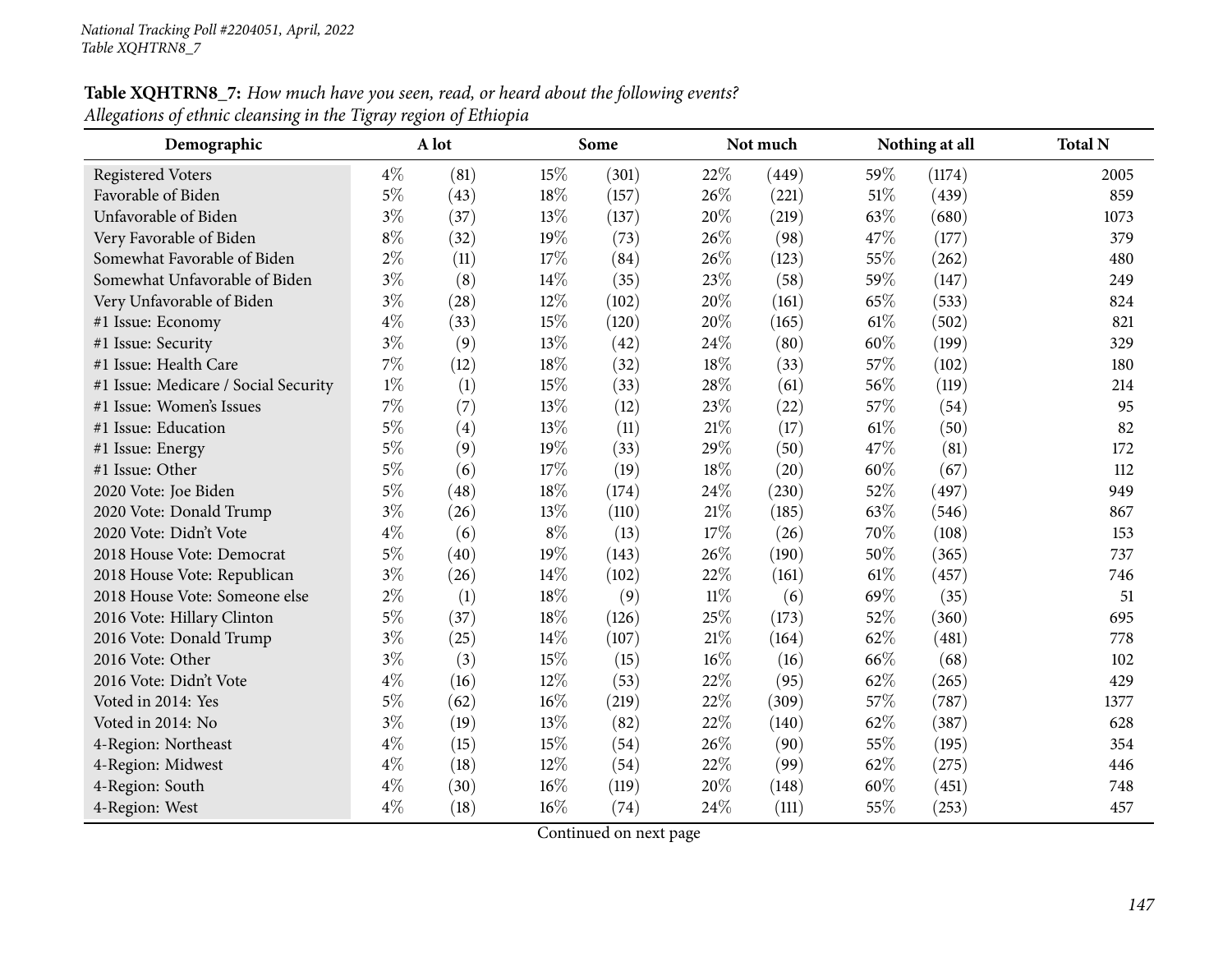| Demographic                          |       | A lot          |        | Some  |     | Not much |         | Nothing at all | <b>Total N</b> |
|--------------------------------------|-------|----------------|--------|-------|-----|----------|---------|----------------|----------------|
| Registered Voters                    | $4\%$ | (81)           | 15%    | (301) | 22% | (449)    | 59 $\%$ | (1174)         | 2005           |
| Sanctions not Tied to Putin in Power | $5\%$ | (55)           | $14\%$ | (164) | 23% | (259)    | $58\%$  | (670)          | 1147           |
| Sanctions Tied to Putin in Power     | $3\%$ | $^{'}26)$      | $16\%$ | (137) | 22% | (190)    | 59 $\%$ | (504)          | 858            |
| Heard of ICC                         | 7%    | $^{\prime}70)$ | 22%    | (220) | 27% | (278)    | 44\%    | (452)          | 1020           |
| Never Heard of ICC                   | $1\%$ | (11)           | $8\%$  | (81)  | 17% | (171)    | 73\%    | (722)          | 985            |

Table XQHTRN8\_7: How much have you seen, read, or heard about the following events? *Allegations of ethnic cleansing in the Tigray region of Ethiopia*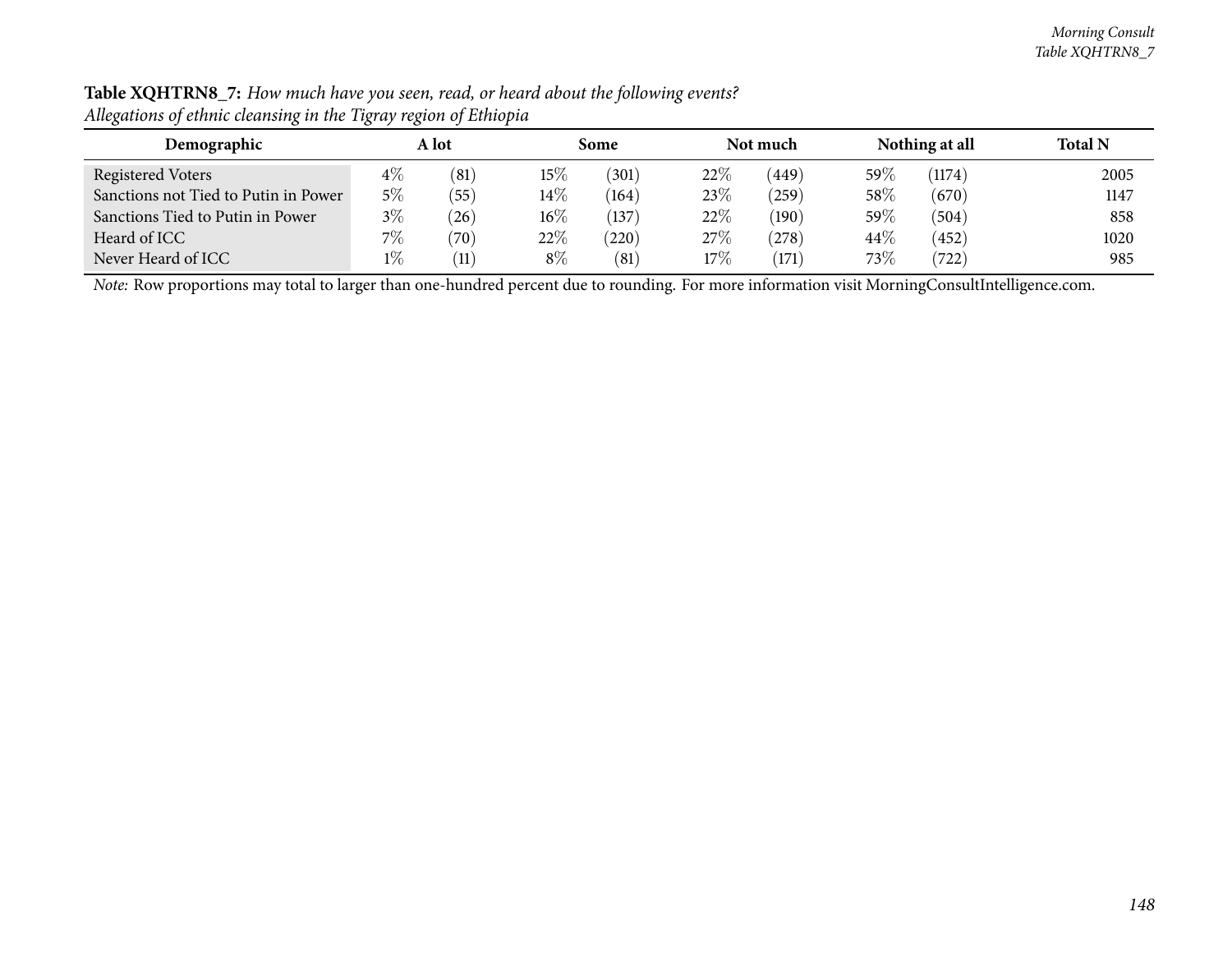Genocide and torture of the Rohingya, an ethnic Muslim minority group, in Myanmar

|                          | Strongly |         |      | Somewhat |       | Somewhat | <b>Strongly</b> |        | Don't know/ |            |                |  |
|--------------------------|----------|---------|------|----------|-------|----------|-----------------|--------|-------------|------------|----------------|--|
| Demographic              |          | support |      | support  |       | oppose   |                 | oppose |             | No opinion | <b>Total N</b> |  |
| <b>Registered Voters</b> | 32%      | (651)   | 17%  | (349)    | $5\%$ | (93)     | $11\%$          | (224)  | 34%         | (688)      | 2005           |  |
| Gender: Male             | 33%      | (311)   | 17%  | (162)    | $6\%$ | (57)     | 14%             | (129)  | 30%         | (286)      | 945            |  |
| Gender: Female           | 32%      | (340)   | 18%  | (186)    | $3\%$ | (36)     | $9\%$           | (95)   | 38%         | (402)      | 1060           |  |
| Age: 18-34               | 28\%     | (146)   | 14%  | (71)     | $9\%$ | (44)     | 13%             | (69)   | 36%         | (187)      | 516            |  |
| Age: 35-44               | 26%      | (81)    | 16%  | (51)     | $4\%$ | (11)     | 15%             | (46)   | 39%         | (119)      | 308            |  |
| Age: 45-64               | 38%      | (256)   | 16%  | (108)    | $3\%$ | (21)     | $10\%$          | (69)   | 33%         | (227)      | 682            |  |
| Age: 65+                 | 34%      | (168)   | 24%  | (119)    | $3\%$ | (17)     | $8\%$           | (40)   | 31%         | (155)      | 499            |  |
| GenZers: 1997-2012       | 26%      | (48)    | 12%  | (22)     | $8\%$ | (14)     | 15%             | (27)   | 39%         | (70)       | 181            |  |
| Millennials: 1981-1996   | 29%      | (166)   | 15%  | (86)     | 7%    | (37)     | 14%             | (78)   | 35%         | (197)      | 564            |  |
| GenXers: 1965-1980       | 32%      | (147)   | 15%  | (69)     | $4\%$ | (17)     | $11\%$          | (49)   | 39%         | (178)      | 460            |  |
| Baby Boomers: 1946-1964  | 36%      | (267)   | 21%  | (153)    | $3\%$ | (24)     | $9\%$           | (67)   | 30%         | (223)      | 735            |  |
| PID: Dem (no lean)       | 38%      | (274)   | 19%  | (138)    | $4\%$ | (29)     | 12%             | (90)   | 27%         | (193)      | 723            |  |
| PID: Ind (no lean)       | 29%      | (166)   | 18%  | (103)    | $4\%$ | (22)     | $11\%$          | (63)   | 38%         | (220)      | 574            |  |
| PID: Rep (no lean)       | 30%      | (211)   | 15%  | (108)    | $6\%$ | (42)     | 10%             | (72)   | 39%         | (274)      | 708            |  |
| PID/Gender: Dem Men      | 40%      | (127)   | 16%  | (52)     | $6\%$ | (18)     | $15\%$          | (49)   | 22%         | (71)       | 318            |  |
| PID/Gender: Dem Women    | 36%      | (146)   | 21\% | (86)     | $3\%$ | (11)     | 10%             | (41)   | 30%         | (122)      | 405            |  |
| PID/Gender: Ind Men      | $31\%$   | (94)    | 18%  | (55)     | $5\%$ | (16)     | 12%             | (36)   | 34%         | (105)      | 306            |  |
| PID/Gender: Ind Women    | 27%      | (72)    | 18%  | (49)     | $2\%$ | (6)      | 10%             | (26)   | 43%         | (115)      | 268            |  |
| PID/Gender: Rep Men      | 28%      | (90)    | 17%  | (55)     | 7%    | (23)     | 14%             | (44)   | 34%         | (110)      | 322            |  |
| PID/Gender: Rep Women    | $31\%$   | (122)   | 14%  | (52)     | $5\%$ | (20)     | 7%              | (28)   | 43%         | (165)      | 386            |  |
| Ideo: Liberal (1-3)      | 47%      | (265)   | 17%  | (95)     | $4\%$ | (20)     | 12%             | (69)   | 21%         | (120)      | 569            |  |
| Ideo: Moderate (4)       | 24%      | (128)   | 23%  | (121)    | $3\%$ | (16)     | 14%             | (72)   | 36%         | (188)      | 525            |  |
| Ideo: Conservative (5-7) | $31\%$   | (239)   | 17%  | (128)    | 7%    | (52)     | $9\%$           | (71)   | 36%         | (281)      | 771            |  |
| Educ: < College          | 29%      | (357)   | 16%  | (199)    | $5\%$ | (64)     | $11\%$          | (132)  | 38%         | (460)      | 1211           |  |
| Educ: Bachelors degree   | 36%      | (180)   | 17%  | (86)     | $3\%$ | (16)     | 12%             | (60)   | 32%         | (161)      | 503            |  |
| Educ: Post-grad          | 39%      | (115)   | 22%  | (64)     | $4\%$ | (13)     | $11\%$          | (33)   | 23%         | (67)       | 291            |  |
| Income: Under 50k        | 29%      | (232)   | 14\% | (108)    | 5%    | (40)     | $11\%$          | (83)   | 41\%        | (328)      | 791            |  |
| Income: 50k-100k         | 32%      | (247)   | 19%  | (143)    | $4\%$ | (33)     | 13%             | (100)  | 31%         | (240)      | 762            |  |
| Income: 100k+            | 38%      | (172)   | 22%  | (98)     | $4\%$ | (20)     | $9\%$           | (41)   | 27%         | (120)      | 452            |  |
| Ethnicity: White         | 32%      | (501)   | 19%  | (301)    | $4\%$ | (68)     | $11\%$          | (172)  | 33%         | (506)      | 1549           |  |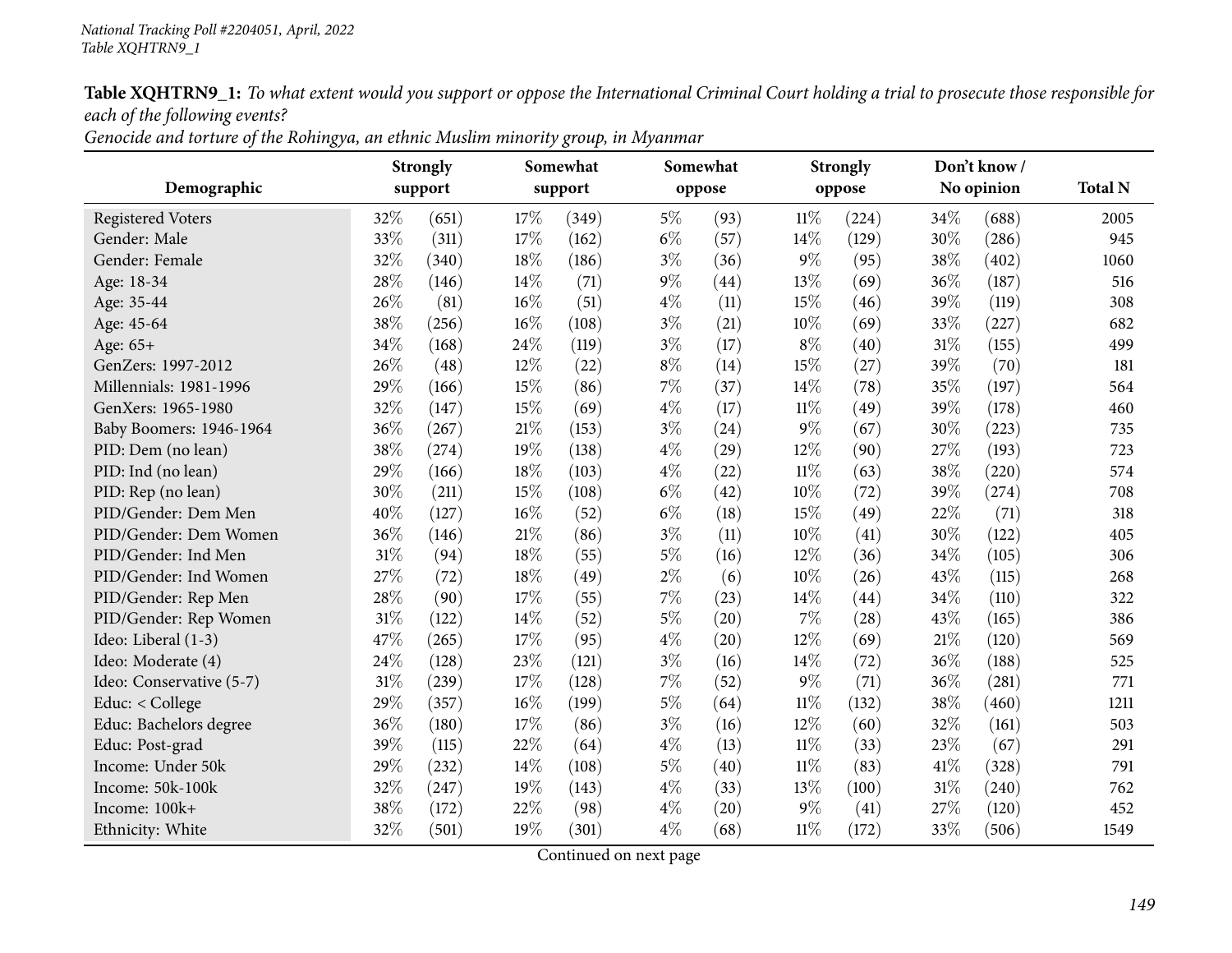| Genocide and torture of the Rohingya, an ethnic Muslim minority group, in Myanmar |  |
|-----------------------------------------------------------------------------------|--|
|-----------------------------------------------------------------------------------|--|

|                                   |        | <b>Strongly</b> |        | Somewhat |       | Somewhat           |        | <b>Strongly</b> |        | Don't know /<br>No opinion | <b>Total N</b> |
|-----------------------------------|--------|-----------------|--------|----------|-------|--------------------|--------|-----------------|--------|----------------------------|----------------|
| Demographic                       |        | support         |        | support  |       | oppose             |        | oppose          |        |                            |                |
| <b>Registered Voters</b>          | 32%    | (651)           | 17%    | (349)    | $5\%$ | (93)               | $11\%$ | (224)           | 34%    | (688)                      | 2005           |
| Ethnicity: Hispanic               | 27%    | (60)            | 14\%   | (32)     | $3\%$ | (8)                | 17%    | (37)            | 39%    | (86)                       | 223            |
| Ethnicity: Black                  | 32%    | (80)            | 12%    | (31)     | $5\%$ | (12)               | 12%    | (30)            | 39%    | (98)                       | 252            |
| Ethnicity: Other                  | 34%    | (70)            | $8\%$  | (16)     | $6\%$ | (13)               | $11\%$ | (22)            | 41\%   | (83)                       | 204            |
| All Christian                     | 33%    | (318)           | 21%    | (201)    | $5\%$ | (52)               | $11\%$ | (106)           | 30%    | (294)                      | 970            |
| All Non-Christian                 | 37%    | (30)            | 15%    | (12)     | $5\%$ | (4)                | $11\%$ | (9)             | 31%    | (25)                       | 80             |
| Atheist                           | 42%    | (35)            | 21%    | (18)     | $1\%$ | (0)                | 12%    | (10)            | 24\%   | (20)                       | 84             |
| Agnostic/Nothing in particular    | 33%    | (167)           | 14%    | (72)     | $5\%$ | (24)               | 12%    | (61)            | 36%    | (186)                      | 511            |
| Something Else                    | 28%    | (101)           | 12%    | (45)     | $4\%$ | (13)               | $11\%$ | (39)            | 45%    | (163)                      | 360            |
| Religious Non-Protestant/Catholic | 35%    | (37)            | 18%    | (18)     | $6\%$ | (6)                | $11\%$ | (12)            | 30%    | (32)                       | 105            |
| Evangelical                       | $31\%$ | (161)           | 15%    | (79)     | $4\%$ | (23)               | 12%    | (60)            | 38%    | (195)                      | 518            |
| Non-Evangelical                   | 32%    | (248)           | 20%    | (157)    | $5\%$ | (39)               | 10%    | (78)            | 32%    | (250)                      | 772            |
| Community: Urban                  | 34%    | (154)           | 17%    | (77)     | $5\%$ | (24)               | 14%    | (63)            | 30%    | (134)                      | 452            |
| Community: Suburban               | 33%    | (339)           | 19%    | (190)    | $4\%$ | (40)               | 10%    | (103)           | 34%    | (349)                      | 1020           |
| Community: Rural                  | 30%    | (159)           | 15%    | (82)     | $5\%$ | (29)               | $11\%$ | (58)            | 39%    | (205)                      | 533            |
| Employ: Private Sector            | 34%    | (245)           | 17%    | (124)    | $6\%$ | $\left( 41\right)$ | 13%    | (97)            | 30%    | (223)                      | 730            |
| <b>Employ: Government</b>         | 29%    | (41)            | 15%    | (21)     | $5\%$ | (6)                | $9\%$  | (12)            | 42%    | (59)                       | 140            |
| Employ: Self-Employed             | 32%    | (56)            | 15%    | (26)     | $5\%$ | (9)                | $11\%$ | (20)            | 36%    | (62)                       | 172            |
| Employ: Homemaker                 | 27%    | (36)            | 15%    | (20)     | $3\%$ | (3)                | 13%    | (18)            | 42%    | (56)                       | 133            |
| Employ: Student                   | 29%    | (17)            | 17%    | (10)     | 10%   | (6)                | 13%    | (7)             | 31%    | (18)                       | 58             |
| Employ: Retired                   | 36%    | (191)           | 22%    | (118)    | $3\%$ | (16)               | $9\%$  | (45)            | 30%    | (156)                      | 526            |
| Employ: Unemployed                | 32%    | (51)            | $11\%$ | (17)     | $5\%$ | (7)                | $8\%$  | (13)            | 44%    | (68)                       | 156            |
| Employ: Other                     | 16%    | (15)            | 15%    | (14)     | $4\%$ | (4)                | 13%    | (12)            | 50%    | (45)                       | 89             |
| Military HH: Yes                  | 36%    | (131)           | 19%    | (70)     | $5\%$ | (17)               | 9%     | (34)            | $31\%$ | (116)                      | 368            |
| Military HH: No                   | 32%    | (521)           | 17%    | (279)    | $5\%$ | (76)               | 12%    | (190)           | 35%    | (572)                      | 1637           |
| RD/WT: Right Direction            | 36%    | (237)           | 18%    | (120)    | $5\%$ | (30)               | 13%    | (86)            | 27%    | (178)                      | 651            |
| RD/WT: Wrong Track                | 31%    | (414)           | 17%    | (229)    | $5\%$ | (63)               | 10%    | (138)           | 38%    | (510)                      | 1354           |
| Biden Job Approve                 | 38%    | (315)           | 20%    | (167)    | $4\%$ | (35)               | 11%    | (95)            | 27%    | (223)                      | 835            |
| <b>Biden Job Disapprove</b>       | 30%    | (327)           | 16%    | (180)    | $5\%$ | (57)               | $11\%$ | (122)           | 38%    | (423)                      | 1109           |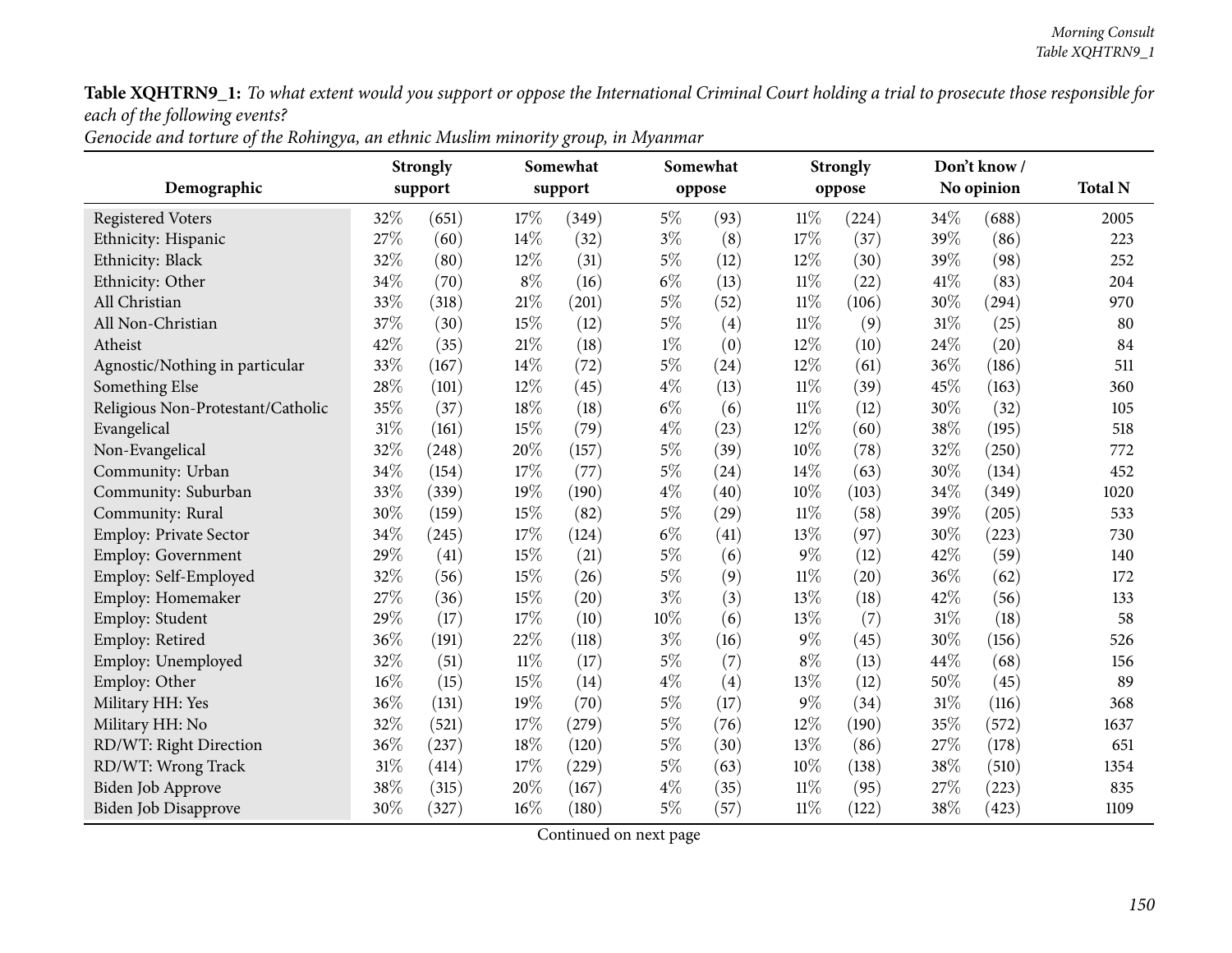Genocide and torture of the Rohingya, an ethnic Muslim minority group, in Myanmar

|                                      |        | <b>Strongly</b> |       | Somewhat |       | Somewhat |        | <b>Strongly</b> |      | Don't know/ |                |
|--------------------------------------|--------|-----------------|-------|----------|-------|----------|--------|-----------------|------|-------------|----------------|
| Demographic                          |        | support         |       | support  |       | oppose   |        | oppose          |      | No opinion  | <b>Total N</b> |
| <b>Registered Voters</b>             | 32%    | (651)           | 17\%  | (349)    | $5\%$ | (93)     | $11\%$ | (224)           | 34%  | (688)       | 2005           |
| Biden Job Strongly Approve           | 45%    | (155)           | 14\%  | (50)     | $4\%$ | (13)     | 12%    | (40)            | 24%  | (84)        | 342            |
| Biden Job Somewhat Approve           | 32%    | (159)           | 24%   | (118)    | $4\%$ | (22)     | $11\%$ | (54)            | 28%  | (139)       | 492            |
| Biden Job Somewhat Disapprove        | 29%    | (85)            | 19%   | (54)     | $3\%$ | (8)      | $11\%$ | (32)            | 38%  | (111)       | 290            |
| <b>Biden Job Strongly Disapprove</b> | 30%    | (242)           | 15%   | (126)    | $6\%$ | (48)     | 11%    | (90)            | 38%  | (312)       | 819            |
| Favorable of Biden                   | 38%    | (328)           | 19%   | (160)    | $4\%$ | (33)     | 12%    | (99)            | 28%  | (239)       | 859            |
| Unfavorable of Biden                 | 29%    | (314)           | 17%   | (183)    | $5\%$ | (57)     | $11\%$ | (122)           | 37%  | (396)       | 1073           |
| Very Favorable of Biden              | 44%    | (167)           | 16%   | (62)     | $3\%$ | (13)     | 12%    | (46)            | 24\% | (91)        | 379            |
| Somewhat Favorable of Biden          | 33%    | (160)           | 20%   | (98)     | $4\%$ | (20)     | $11\%$ | (54)            | 31%  | (148)       | 480            |
| Somewhat Unfavorable of Biden        | 30%    | (74)            | 18%   | (46)     | $4\%$ | (11)     | 13%    | (31)            | 35%  | (87)        | 249            |
| Very Unfavorable of Biden            | 29%    | (240)           | 17%   | (138)    | $6\%$ | (46)     | $11\%$ | (91)            | 37%  | (309)       | 824            |
| #1 Issue: Economy                    | 32%    | (260)           | 17\%  | (141)    | $4\%$ | (35)     | $11\%$ | (94)            | 35%  | (291)       | 821            |
| #1 Issue: Security                   | 30%    | (100)           | 16%   | (51)     | $5\%$ | (18)     | 10%    | (34)            | 38%  | (126)       | 329            |
| #1 Issue: Health Care                | 34%    | (61)            | 18%   | (33)     | $4\%$ | (7)      | 13%    | (24)            | 31%  | (56)        | 180            |
| #1 Issue: Medicare / Social Security | 33%    | (70)            | 21%   | (46)     | $3\%$ | (6)      | 12%    | (26)            | 31%  | (67)        | 214            |
| #1 Issue: Women's Issues             | 42%    | (40)            | 13%   | (13)     | $3\%$ | (3)      | 14\%   | (13)            | 27%  | (26)        | 95             |
| #1 Issue: Education                  | 21\%   | (18)            | 19%   | (15)     | 13%   | (11)     | 16%    | (13)            | 32%  | (26)        | 82             |
| #1 Issue: Energy                     | 36%    | (62)            | 19%   | (32)     | $6\%$ | (10)     | 7%     | (13)            | 32%  | (56)        | 172            |
| #1 Issue: Other                      | 38%    | (42)            | 16%   | (18)     | $3\%$ | (3)      | 7%     | (8)             | 36%  | (40)        | 112            |
| 2020 Vote: Joe Biden                 | 39%    | (372)           | 18%   | (170)    | $3\%$ | (30)     | $11\%$ | (106)           | 29%  | (271)       | 949            |
| 2020 Vote: Donald Trump              | 27%    | (232)           | 18%   | (158)    | $6\%$ | (49)     | $11\%$ | (93)            | 39%  | (335)       | 867            |
| 2020 Vote: Didn't Vote               | 25%    | (38)            | $9\%$ | (15)     | $8\%$ | (13)     | 12%    | (18)            | 46%  | (70)        | 153            |
| 2018 House Vote: Democrat            | 41\%   | (299)           | 19%   | (143)    | $3\%$ | (23)     | $11\%$ | (78)            | 26%  | (194)       | 737            |
| 2018 House Vote: Republican          | $31\%$ | (229)           | 19%   | (145)    | $5\%$ | (38)     | $11\%$ | (81)            | 34%  | (253)       | 746            |
| 2018 House Vote: Someone else        | 20%    | (10)            | 13%   | (6)      | $6\%$ | (3)      | $9\%$  | (5)             | 52%  | (26)        | 51             |
| 2016 Vote: Hillary Clinton           | 40%    | (276)           | 20%   | (138)    | $3\%$ | (18)     | $11\%$ | (75)            | 27%  | (188)       | 695            |
| 2016 Vote: Donald Trump              | 31%    | (241)           | 18%   | (140)    | $5\%$ | (42)     | 10%    | (80)            | 35%  | (275)       | 778            |
| 2016 Vote: Other                     | 28%    | (28)            | 18%   | (19)     | $3\%$ | (3)      | 14\%   | (14)            | 37%  | (38)        | 102            |
| 2016 Vote: Didn't Vote               | 24%    | (105)           | 12%   | (52)     | 7%    | (31)     | 13%    | (55)            | 43%  | (186)       | 429            |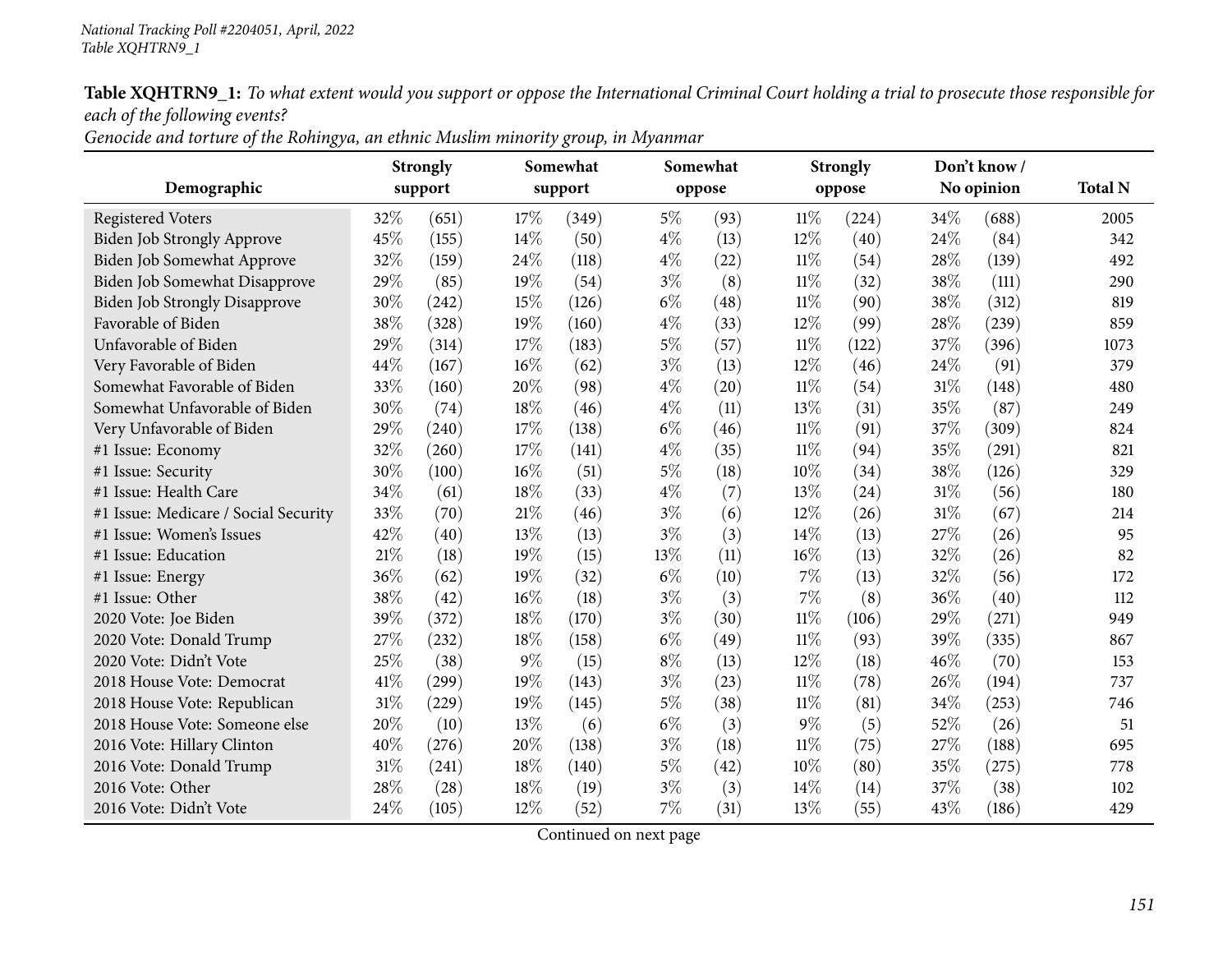| Demographic                          |        | <b>Strongly</b><br>support |        | Somewhat<br>support |       | Somewhat<br>oppose |        | <b>Strongly</b><br>oppose |        | Don't know /<br>No opinion | <b>Total N</b> |
|--------------------------------------|--------|----------------------------|--------|---------------------|-------|--------------------|--------|---------------------------|--------|----------------------------|----------------|
| <b>Registered Voters</b>             | 32\%   | (651)                      | 17%    | (349)               | $5\%$ | (93)               | $11\%$ | (224)                     | $34\%$ | (688)                      | 2005           |
| Voted in 2014: Yes                   | $35\%$ | (484)                      | 19%    | $^{\prime}267$      | $4\%$ | (50)               | 11%    | (148)                     | 31%    | (428)                      | 1377           |
| Voted in 2014: No                    | $27\%$ | (167)                      | $13\%$ | (82)                | $7\%$ | (43)               | $12\%$ | (76)                      | 41%    | (259)                      | 628            |
| 4-Region: Northeast                  | 37\%   | (129)                      | 18%    | (64)                | $5\%$ | (18)               | $6\%$  | (21)                      | 34%    | (121)                      | 354            |
| 4-Region: Midwest                    | 32\%   | (143)                      | $17\%$ | (76)                | $4\%$ | (17)               | $11\%$ | (49)                      | $36\%$ | (161)                      | 446            |
| 4-Region: South                      | $30\%$ | $^{'}227$                  | 18\%   | (132)               | $5\%$ | (34)               | $12\%$ | (91)                      | 35%    | (264)                      | 748            |
| 4-Region: West                       | 33\%   | (152)                      | 17%    | (76)                | $5\%$ | (24)               | 14%    | (63)                      | 31%    | (142)                      | 457            |
| Sanctions not Tied to Putin in Power | 29%    | (334)                      | 17%    | (199)               | $6\%$ | (65)               | $10\%$ | (110)                     | 38\%   | (439)                      | 1147           |
| Sanctions Tied to Putin in Power     | 37\%   | (317)                      | $17\%$ | (149)               | $3\%$ | (28)               | 13%    | (114)                     | 29\%   | (248)                      | 858            |
| Heard of ICC                         | $37\%$ | (374)                      | 21%    | (214)               | $6\%$ | (62)               | $12\%$ | (121)                     | 24%    | (248)                      | 1020           |
| Never Heard of ICC                   | $28\%$ | $^{'}277)$                 | $14\%$ | (135)               | $3\%$ | (31)               | $10\%$ | (103)                     | 45\%   | (440)                      | 985            |

Genocide and torture of the Rohingya, an ethnic Muslim minority group, in Myanmar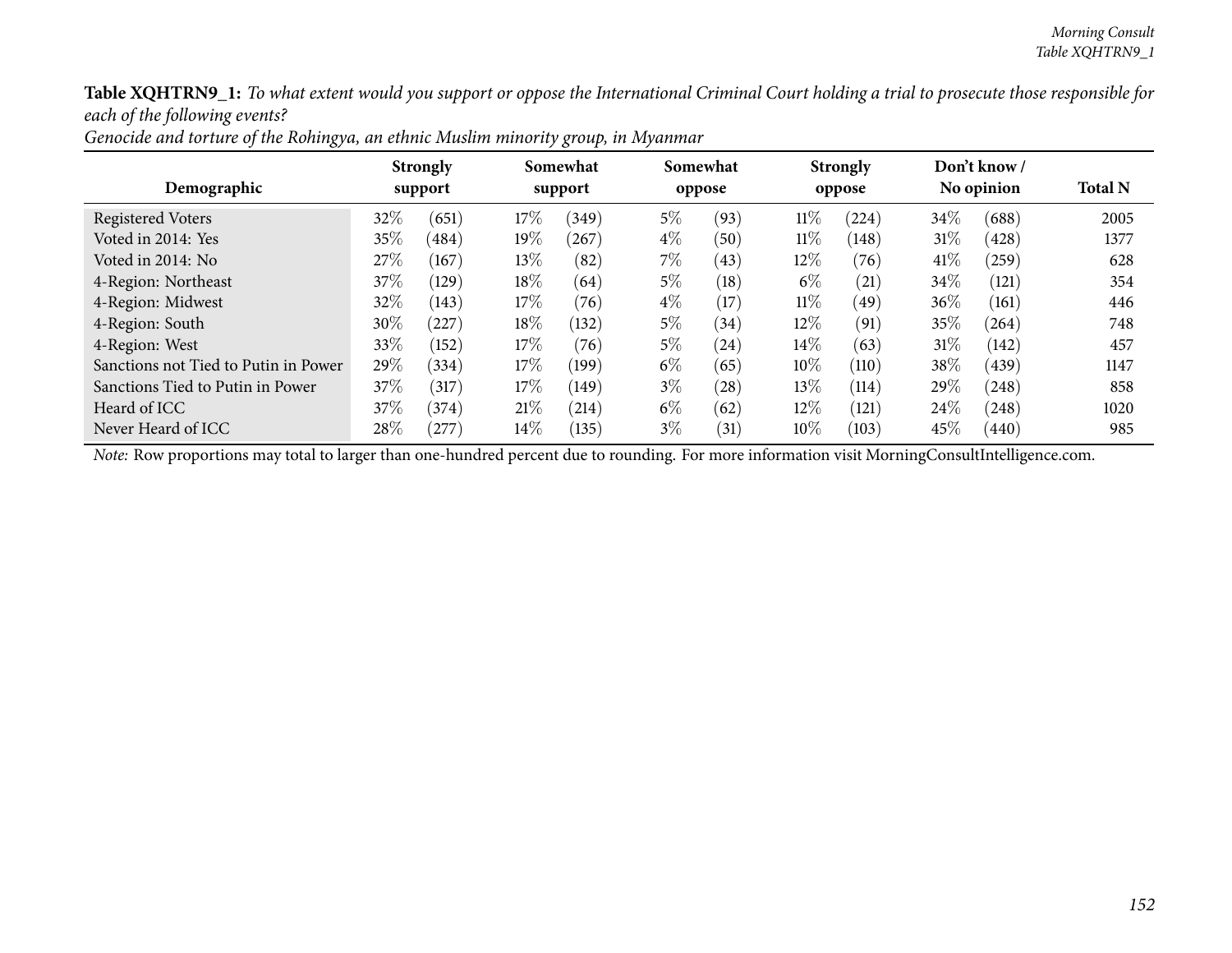*Repression of the Uyghurs, an ethnic Muslim minority group, in China*

| Demographic              |      | <b>Strongly</b><br>support |        | Somewhat<br>support |       | Somewhat<br>oppose |        | <b>Strongly</b><br>oppose |      | Don't know/<br>No opinion | <b>Total N</b> |
|--------------------------|------|----------------------------|--------|---------------------|-------|--------------------|--------|---------------------------|------|---------------------------|----------------|
| <b>Registered Voters</b> | 29%  | (589)                      | 19%    | (377)               | $6\%$ | (123)              | 10%    | (197)                     | 36%  | (719)                     | 2005           |
| Gender: Male             | 30%  | (286)                      | $19\%$ | (181)               | 7%    | (67)               | 12%    | (118)                     | 31%  | (293)                     | 945            |
| Gender: Female           | 29%  | (302)                      | 18%    | (196)               | $5\%$ | (56)               | $8\%$  | (80)                      | 40%  | (426)                     | 1060           |
| Age: 18-34               | 22%  | (115)                      | 15%    | (76)                | 12\%  | (60)               | 14%    | (73)                      | 37%  | (193)                     | 516            |
| Age: 35-44               | 26%  | (82)                       | 16%    | (50)                | $5\%$ | (16)               | $11\%$ | (34)                      | 41\% | (126)                     | 308            |
| Age: 45-64               | 33%  | (223)                      | 20%    | (136)               | $5\%$ | (31)               | $8\%$  | (52)                      | 35%  | (240)                     | 682            |
| Age: 65+                 | 34%  | (169)                      | 23%    | (115)               | $3\%$ | (16)               | $8\%$  | (38)                      | 32%  | (160)                     | 499            |
| GenZers: 1997-2012       | 19%  | (34)                       | 15%    | (27)                | $9\%$ | (16)               | 18%    | (33)                      | 39%  | (70)                      | 181            |
| Millennials: 1981-1996   | 26%  | (144)                      | 16%    | (89)                | 10%   | (57)               | 12%    | (69)                      | 36%  | (205)                     | 564            |
| GenXers: 1965-1980       | 30%  | (136)                      | 16%    | (76)                | $5\%$ | (21)               | $8\%$  | (38)                      | 41\% | (188)                     | 460            |
| Baby Boomers: 1946-1964  | 34%  | (249)                      | 23%    | (169)               | $4\%$ | (27)               | $7\%$  | (54)                      | 32%  | (236)                     | 735            |
| PID: Dem (no lean)       | 33%  | (241)                      | 21%    | (151)               | $5\%$ | (37)               | 12%    | (88)                      | 28%  | (206)                     | 723            |
| PID: Ind (no lean)       | 24%  | (136)                      | 21%    | (122)               | $5\%$ | (28)               | $9\%$  | (54)                      | 41\% | (233)                     | 574            |
| PID: Rep (no lean)       | 30%  | (211)                      | 15%    | (103)               | $8\%$ | (58)               | $8\%$  | (55)                      | 40%  | (280)                     | 708            |
| PID/Gender: Dem Men      | 34%  | (109)                      | 20%    | (63)                | 7%    | (23)               | 16%    | (50)                      | 23%  | (72)                      | 318            |
| PID/Gender: Dem Women    | 33%  | (132)                      | 22%    | (89)                | $3\%$ | (14)               | $9\%$  | (37)                      | 33%  | (133)                     | 405            |
| PID/Gender: Ind Men      | 27%  | (83)                       | 22%    | (67)                | $5\%$ | (16)               | 10%    | (30)                      | 36%  | (109)                     | 306            |
| PID/Gender: Ind Women    | 20%  | (53)                       | 21%    | (56)                | $5\%$ | (12)               | $9\%$  | (24)                      | 46%  | (124)                     | 268            |
| PID/Gender: Rep Men      | 29%  | (94)                       | 16%    | (51)                | $9\%$ | (28)               | 12%    | (38)                      | 35%  | (112)                     | 322            |
| PID/Gender: Rep Women    | 30%  | (118)                      | 13%    | (52)                | $8\%$ | (30)               | $5\%$  | (18)                      | 44%  | (169)                     | 386            |
| Ideo: Liberal (1-3)      | 39%  | (221)                      | 21%    | (118)               | $6\%$ | (31)               | 13%    | (73)                      | 22%  | (125)                     | 569            |
| Ideo: Moderate (4)       | 23%  | (119)                      | 23%    | (118)               | $5\%$ | (27)               | $9\%$  | (48)                      | 40%  | (212)                     | 525            |
| Ideo: Conservative (5-7) | 30%  | (229)                      | 17\%   | (134)               | $8\%$ | (60)               | $8\%$  | (63)                      | 37%  | (285)                     | 771            |
| Educ: < College          | 27%  | (323)                      | 18%    | (218)               | $6\%$ | (77)               | $9\%$  | (114)                     | 40%  | (480)                     | 1211           |
| Educ: Bachelors degree   | 31\% | (154)                      | 19%    | (95)                | $6\%$ | (30)               | $11\%$ | (55)                      | 34%  | (169)                     | 503            |
| Educ: Post-grad          | 38%  | (112)                      | 22%    | (65)                | $6\%$ | (16)               | 10%    | (29)                      | 24%  | (70)                      | 291            |
| Income: Under 50k        | 25%  | (201)                      | 16%    | (128)               | $6\%$ | (51)               | $8\%$  | (66)                      | 44%  | (346)                     | 791            |
| Income: 50k-100k         | 29%  | (222)                      | 19%    | (144)               | $6\%$ | (43)               | 13%    | (100)                     | 33%  | (252)                     | 762            |
| Income: 100k+            | 37%  | (166)                      | 23%    | (104)               | $6\%$ | $\left( 29\right)$ | 7%     | (32)                      | 27%  | (120)                     | 452            |
| Ethnicity: White         | 30%  | (463)                      | 20%    | (314)               | $6\%$ | (92)               | $9\%$  | (133)                     | 35%  | (547)                     | 1549           |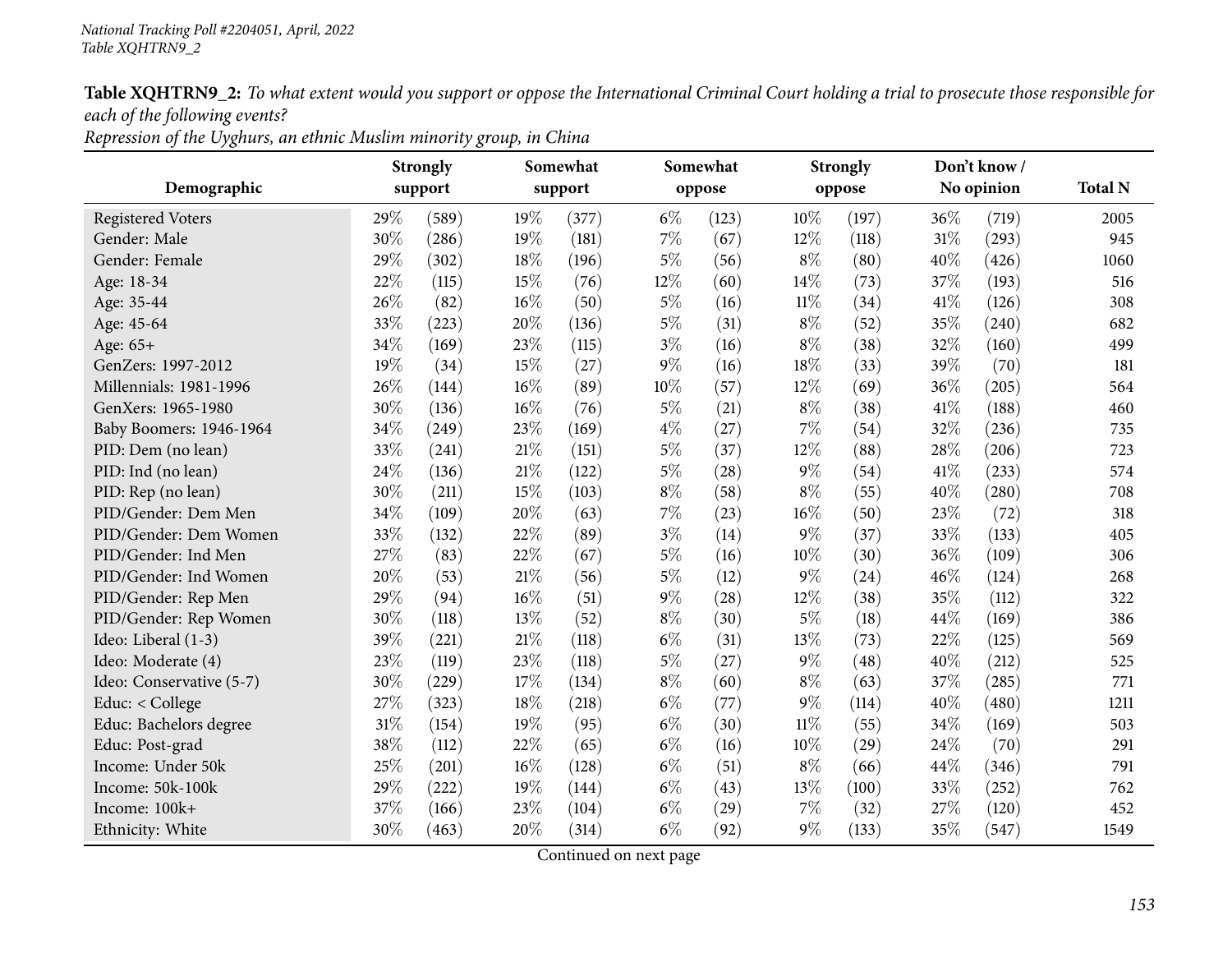|                                   |     | <b>Strongly</b>     |     | Somewhat           |       | Somewhat |        | <b>Strongly</b> |        | Don't know/ |                |
|-----------------------------------|-----|---------------------|-----|--------------------|-------|----------|--------|-----------------|--------|-------------|----------------|
| Demographic                       |     | support             |     | support            |       | oppose   |        | oppose          |        | No opinion  | <b>Total N</b> |
| <b>Registered Voters</b>          | 29% | (589)               | 19% | (377)              | $6\%$ | (123)    | 10%    | (197)           | 36\%   | (719)       | 2005           |
| Ethnicity: Hispanic               | 24% | (53)                | 16% | (36)               | 7%    | (15)     | 13%    | (28)            | 41\%   | (91)        | 223            |
| Ethnicity: Black                  | 26% | (67)                | 14% | (35)               | $8\%$ | (20)     | 16%    | (41)            | 36%    | (89)        | 252            |
| Ethnicity: Other                  | 29% | (59)                | 14% | (28)               | $6\%$ | (12)     | $11\%$ | (23)            | 40%    | (82)        | 204            |
| All Christian                     | 30% | (291)               | 22% | (209)              | $6\%$ | (62)     | 10%    | (95)            | 32%    | (313)       | 970            |
| All Non-Christian                 | 37% | (29)                | 17% | (14)               | $5\%$ | (4)      | $9\%$  | (7)             | 33%    | (26)        | 80             |
| Atheist                           | 41% | (34)                | 16% | (13)               | 7%    | (6)      | $5\%$  | (4)             | 32%    | (26)        | 84             |
| Agnostic/Nothing in particular    | 28% | (145)               | 17% | (87)               | 7%    | (35)     | 12%    | (60)            | 36%    | (184)       | 511            |
| Something Else                    | 25% | (89)                | 15% | (54)               | $4\%$ | (15)     | $9\%$  | (32)            | 47\%   | (169)       | 360            |
| Religious Non-Protestant/Catholic | 34% | (36)                | 17% | (17)               | $7\%$ | (8)      | 10%    | (11)            | 32%    | (33)        | 105            |
| Evangelical                       | 26% | (136)               | 16% | (85)               | $6\%$ | (32)     | 10%    | (54)            | 41%    | (212)       | 518            |
| Non-Evangelical                   | 30% | (233)               | 22% | (172)              | $6\%$ | (43)     | $8\%$  | (64)            | 34\%   | (260)       | 772            |
| Community: Urban                  | 31% | (139)               | 18% | (83)               | $8\%$ | (35)     | $11\%$ | (49)            | 33%    | (148)       | 452            |
| Community: Suburban               | 29% | (300)               | 20% | (206)              | $5\%$ | (56)     | 10%    | (104)           | 35%    | (354)       | 1020           |
| Community: Rural                  | 28% | (150)               | 17% | (88)               | $6\%$ | (33)     | $8\%$  | (45)            | 41\%   | (217)       | 533            |
| Employ: Private Sector            | 29% | (213)               | 19% | (142)              | $8\%$ | (57)     | 12%    | (90)            | $31\%$ | (229)       | 730            |
| Employ: Government                | 26% | (37)                | 17% | (23)               | $6\%$ | (8)      | $6\%$  | (9)             | 44%    | (62)        | 140            |
| Employ: Self-Employed             | 28% | (49)                | 17% | $\left( 29\right)$ | $5\%$ | (9)      | $11\%$ | (18)            | 39%    | (66)        | 172            |
| Employ: Homemaker                 | 24% | (32)                | 17% | (23)               | $6\%$ | (8)      | 9%     | (12)            | 44%    | (58)        | 133            |
| Employ: Student                   | 27% | (15)                | 18% | (10)               | $8\%$ | (5)      | 14%    | (8)             | 33%    | (19)        | 58             |
| Employ: Retired                   | 35% | (185)               | 22% | (114)              | $4\%$ | (19)     | $8\%$  | (41)            | 32%    | (166)       | 526            |
| Employ: Unemployed                | 26% | (41)                | 15% | (24)               | $6\%$ | (10)     | 7%     | (10)            | 46%    | (71)        | 156            |
| Employ: Other                     | 19% | (17)                | 12% | (10)               | 7%    | (6)      | 10%    | (9)             | 52%    | (47)        | 89             |
| Military HH: Yes                  | 35% | (130)               | 20% | (72)               | $6\%$ | (23)     | 7%     | (25)            | 32%    | (118)       | 368            |
| Military HH: No                   | 28% | (459)               | 19% | (305)              | $6\%$ | (101)    | $11\%$ | (173)           | 37%    | (600)       | 1637           |
| RD/WT: Right Direction            | 33% | (216)               | 21% | (136)              | $5\%$ | (31)     | 12%    | (80)            | 29%    | (188)       | 651            |
| RD/WT: Wrong Track                | 28% | (372)               | 18% | (241)              | 7%    | (92)     | 9%     | (117)           | 39%    | (531)       | 1354           |
| Biden Job Approve                 | 32% | $\left( 269\right)$ | 23% | (194)              | 5%    | (45)     | $11\%$ | (93)            | 28%    | (233)       | 835            |
| Biden Job Disapprove              | 28% | (312)               | 16% | (180)              | $7\%$ | (76)     | 9%     | (100)           | 40%    | (441)       | 1109           |

*Repression of the Uyghurs, an ethnic Muslim minority group, in China*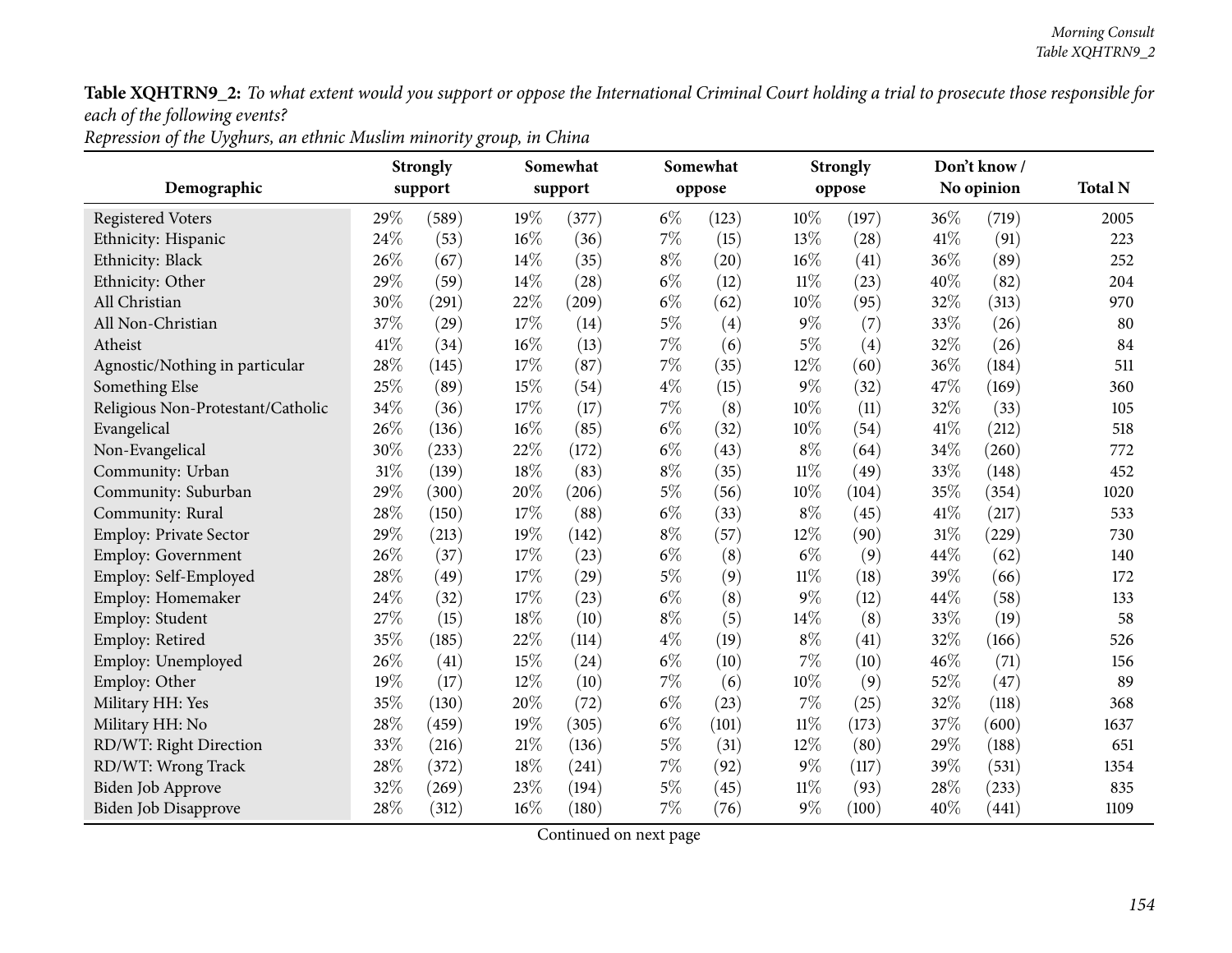*Repression of the Uyghurs, an ethnic Muslim minority group, in China*

| Demographic                          |        | <b>Strongly</b><br>support |      | Somewhat<br>support |       | Somewhat<br>oppose |        | <b>Strongly</b><br>oppose |        | Don't know /<br>No opinion | <b>Total N</b> |
|--------------------------------------|--------|----------------------------|------|---------------------|-------|--------------------|--------|---------------------------|--------|----------------------------|----------------|
| <b>Registered Voters</b>             | 29%    | (589)                      | 19%  | (377)               | $6\%$ | (123)              | 10%    | (197)                     | 36%    | (719)                      | 2005           |
| Biden Job Strongly Approve           | 41\%   | (141)                      | 17\% | (60)                | $4\%$ | (14)               | 12%    | (40)                      | 26%    | (88)                       | 342            |
| Biden Job Somewhat Approve           | 26%    | (129)                      | 27%  | (134)               | $6\%$ | (31)               | $11\%$ | (53)                      | 29%    | (144)                      | 492            |
| Biden Job Somewhat Disapprove        | 23%    | (68)                       | 18%  | (53)                | $8\%$ | (24)               | 10%    | (29)                      | 40%    | (117)                      | 290            |
| <b>Biden Job Strongly Disapprove</b> | 30%    | (244)                      | 16%  | (127)               | $6\%$ | (52)               | $9\%$  | (72)                      | 40%    | (324)                      | 819            |
| Favorable of Biden                   | 33%    | (282)                      | 22%  | (193)               | $5\%$ | (44)               | $11\%$ | (92)                      | 29%    | (248)                      | 859            |
| Unfavorable of Biden                 | 28%    | (304)                      | 17%  | (180)               | $7\%$ | (74)               | $9\%$  | (99)                      | 39%    | (416)                      | 1073           |
| Very Favorable of Biden              | 41\%   | (154)                      | 19%  | (72)                | $4\%$ | (15)               | 10%    | (39)                      | 26%    | (100)                      | 379            |
| Somewhat Favorable of Biden          | 27%    | (128)                      | 25%  | (121)               | $6\%$ | (29)               | $11\%$ | (54)                      | $31\%$ | (148)                      | 480            |
| Somewhat Unfavorable of Biden        | 23%    | (57)                       | 19%  | (46)                | 10\%  | (25)               | $11\%$ | (26)                      | 38%    | (94)                       | 249            |
| Very Unfavorable of Biden            | 30%    | (247)                      | 16%  | (133)               | $6\%$ | (49)               | $9\%$  | (73)                      | 39%    | (322)                      | 824            |
| #1 Issue: Economy                    | 28%    | (227)                      | 21%  | (172)               | $5\%$ | (41)               | 10%    | (84)                      | 36%    | (297)                      | 821            |
| #1 Issue: Security                   | 33%    | (108)                      | 12%  | (41)                | $7\%$ | (24)               | $8\%$  | (25)                      | 40%    | (131)                      | 329            |
| #1 Issue: Health Care                | 31%    | (55)                       | 16%  | (28)                | 10%   | (17)               | 12%    | (22)                      | 32%    | (58)                       | 180            |
| #1 Issue: Medicare / Social Security | 27%    | (58)                       | 25%  | (53)                | $4\%$ | (8)                | 10%    | (21)                      | 35%    | (75)                       | 214            |
| #1 Issue: Women's Issues             | 37%    | (35)                       | 14%  | (13)                | 7%    | (6)                | $11\%$ | (10)                      | $31\%$ | $\left( 29\right)$         | 95             |
| #1 Issue: Education                  | 22%    | (18)                       | 15%  | (13)                | 15%   | (12)               | 17%    | (14)                      | 30%    | (25)                       | 82             |
| #1 Issue: Energy                     | 29%    | (51)                       | 21\% | (36)                | $7\%$ | (13)               | $8\%$  | (13)                      | 35%    | (60)                       | 172            |
| #1 Issue: Other                      | 32%    | (36)                       | 19%  | (22)                | $2\%$ | (2)                | 7%     | (8)                       | 39%    | (44)                       | 112            |
| 2020 Vote: Joe Biden                 | 34%    | (322)                      | 21%  | (202)               | $4\%$ | (41)               | $11\%$ | (104)                     | 29%    | (280)                      | 949            |
| 2020 Vote: Donald Trump              | 27%    | (230)                      | 16%  | (142)               | $8\%$ | (68)               | $8\%$  | (73)                      | $41\%$ | (354)                      | 867            |
| 2020 Vote: Didn't Vote               | 18%    | (28)                       | 17%  | (25)                | $9\%$ | (13)               | $8\%$  | (13)                      | 48%    | (74)                       | 153            |
| 2018 House Vote: Democrat            | 36%    | (264)                      | 22%  | (161)               | $4\%$ | (30)               | $11\%$ | (81)                      | 27%    | (201)                      | 737            |
| 2018 House Vote: Republican          | $31\%$ | (230)                      | 18%  | (135)               | $7\%$ | (52)               | $9\%$  | (65)                      | 35%    | (264)                      | 746            |
| 2018 House Vote: Someone else        | 17%    | (9)                        | 18%  | (9)                 | $5\%$ | (2)                | $8\%$  | (4)                       | 53%    | (27)                       | 51             |
| 2016 Vote: Hillary Clinton           | 35%    | (243)                      | 23%  | (162)               | $4\%$ | (26)               | $10\%$ | (72)                      | 28%    | (193)                      | 695            |
| 2016 Vote: Donald Trump              | $31\%$ | (241)                      | 16%  | (121)               | $7\%$ | (56)               | $9\%$  | (68)                      | 37%    | (291)                      | 778            |
| 2016 Vote: Other                     | 22%    | (23)                       | 20%  | (20)                | $4\%$ | (4)                | 13%    | (13)                      | 42%    | (43)                       | 102            |
| 2016 Vote: Didn't Vote               | 19%    | (82)                       | 17%  | (73)                | $9\%$ | (38)               | 10%    | (45)                      | 45%    | (192)                      | 429            |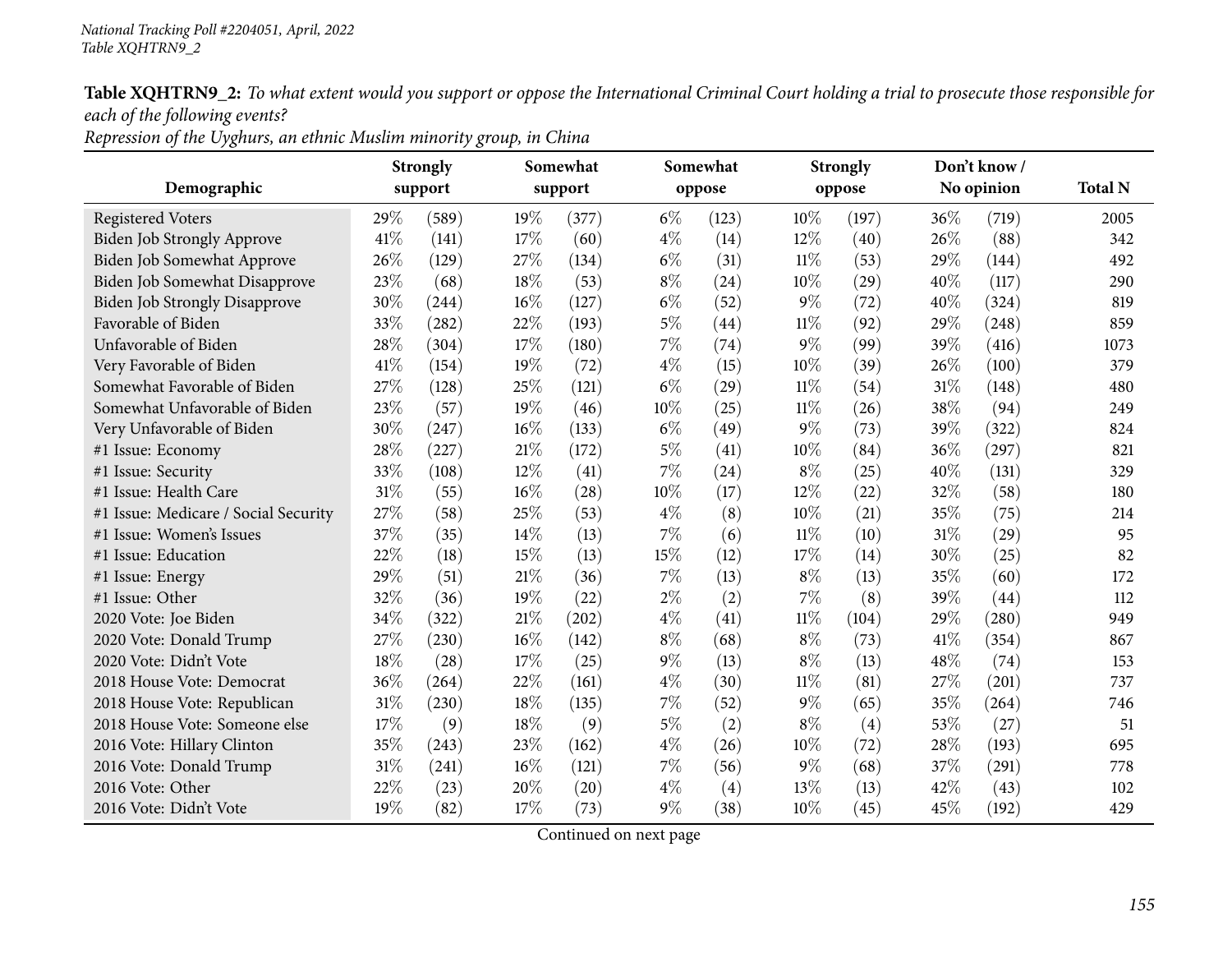| Demographic                          |        | <b>Strongly</b><br>support |        | Somewhat<br>support |       | Somewhat<br>oppose |        | <b>Strongly</b><br>oppose |        | Don't know /<br>No opinion |      |
|--------------------------------------|--------|----------------------------|--------|---------------------|-------|--------------------|--------|---------------------------|--------|----------------------------|------|
| <b>Registered Voters</b>             | $29\%$ | (589)                      | 19%    | (377)               | $6\%$ | (123)              | $10\%$ | (197)                     | $36\%$ | (719)                      | 2005 |
| Voted in 2014: Yes                   | 33\%   | (449)                      | 20%    | (276)               | $5\%$ | (70)               | $9\%$  | (130)                     | 33%    | (452)                      | 1377 |
| Voted in 2014: No                    | $22\%$ | (139)                      | $16\%$ | (101)               | $9\%$ | (54)               | $11\%$ | (68)                      | 42\%   | (267)                      | 628  |
| 4-Region: Northeast                  | 33\%   | (117)                      | 19%    | (69)                | $6\%$ | $\left( 20\right)$ | $6\%$  | (23)                      | 35%    | (125)                      | 354  |
| 4-Region: Midwest                    | 28%    | (123)                      | 20%    | (90)                | $5\%$ | (20)               | $11\%$ | (48)                      | 37%    | (165)                      | 446  |
| 4-Region: South                      | $28\%$ | (209)                      | $18\%$ | $\left(131\right)$  | $7\%$ | (50)               | $11\%$ | (81)                      | 37\%   | $^{'}277$                  | 748  |
| 4-Region: West                       | $31\%$ | (140)                      | 19%    | (87)                | $7\%$ | (33)               | $10\%$ | (46)                      | 33\%   | (152)                      | 457  |
| Sanctions not Tied to Putin in Power | $24\%$ | (280)                      | $20\%$ | (231)               | $7\%$ | (81)               | $9\%$  | (108)                     | 39\%   | (448)                      | 1147 |
| Sanctions Tied to Putin in Power     | $36\%$ | (308)                      | $17\%$ | (146)               | $5\%$ | (42)               | $10\%$ | (90)                      | 32\%   | (271)                      | 858  |
| Heard of ICC                         | $34\%$ | (351)                      | 21%    | $^{'}217$           | $8\%$ | (83)               | $12\%$ | (118)                     | 25\%   | (250)                      | 1020 |
| Never Heard of ICC                   | $24\%$ | $^{(238)}$                 | $16\%$ | (160)               | $4\%$ | $\left( 40\right)$ | $8\%$  | 79`                       | $48\%$ | (468)                      | 985  |

*Repression of the Uyghurs, an ethnic Muslim minority group, in China*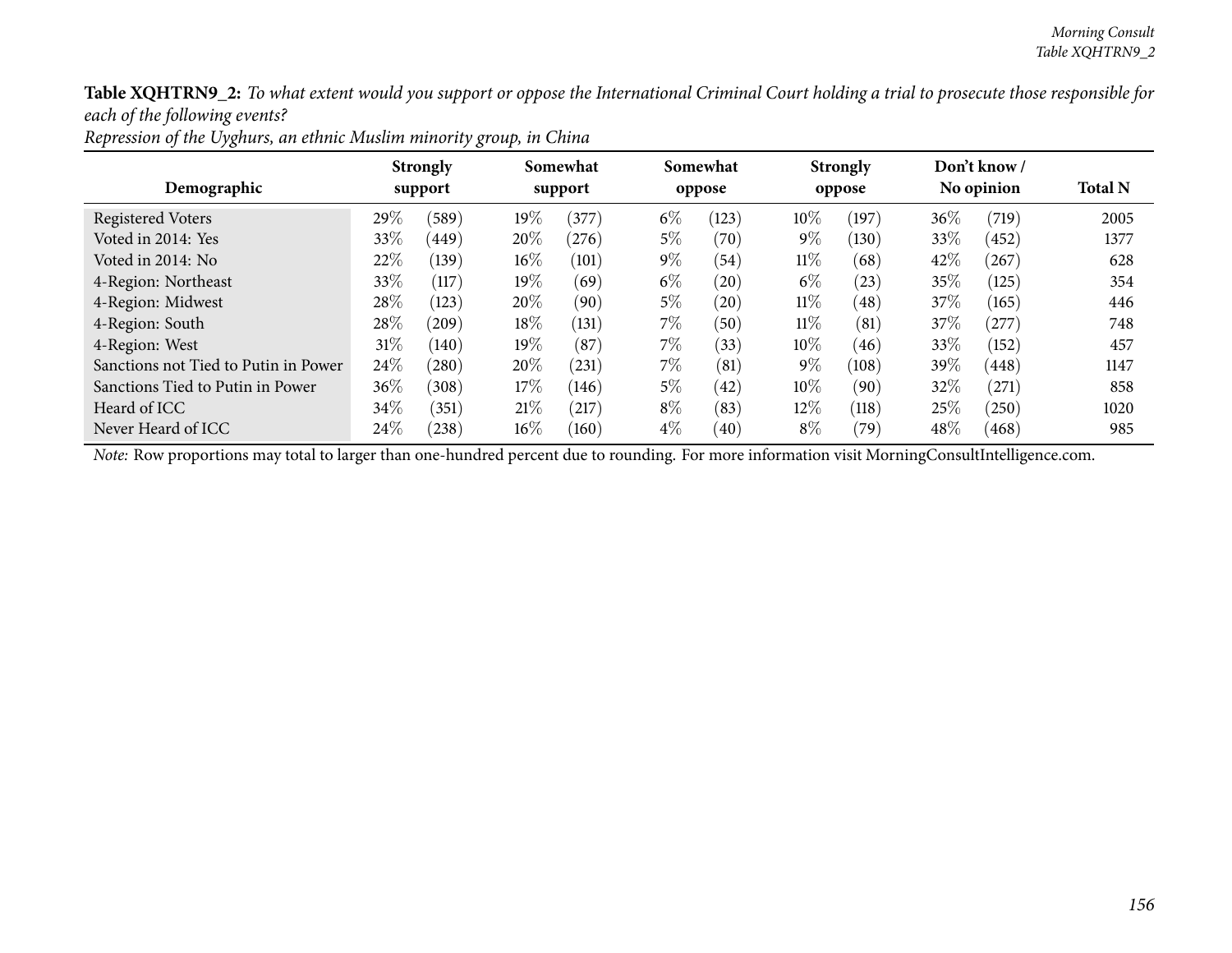U.S. drone strikes against non-military targets in the Middle East and South Asia

|                          | <b>Strongly</b> |       |        | Somewhat |        | Somewhat |        | <b>Strongly</b> |      | Don't know/ |                |  |
|--------------------------|-----------------|-------|--------|----------|--------|----------|--------|-----------------|------|-------------|----------------|--|
| Demographic              | support         |       |        | support  |        | oppose   |        | oppose          |      | No opinion  | <b>Total N</b> |  |
| <b>Registered Voters</b> | 17\%            | (342) | 22%    | (450)    | 12%    | (237)    | $11\%$ | (230)           | 37%  | (745)       | 2005           |  |
| Gender: Male             | 17%             | (157) | 24%    | (224)    | 15%    | (140)    | 14%    | (137)           | 30%  | (287)       | 945            |  |
| Gender: Female           | 17%             | (185) | 21%    | (226)    | $9\%$  | (98)     | $9\%$  | (93)            | 43%  | (458)       | 1060           |  |
| Age: 18-34               | $18\%$          | (93)  | $21\%$ | (106)    | 14%    | (71)     | $11\%$ | (58)            | 36%  | (187)       | 516            |  |
| Age: 35-44               | 20%             | (61)  | 19%    | (58)     | 11%    | (34)     | $9\%$  | (28)            | 41\% | (127)       | 308            |  |
| Age: 45-64               | 18%             | (122) | 24%    | (162)    | $11\%$ | (74)     | 12%    | (80)            | 36%  | (244)       | 682            |  |
| Age: 65+                 | 13%             | (66)  | 25%    | (124)    | 12%    | (59)     | 13%    | (63)            | 37%  | (187)       | 499            |  |
| GenZers: 1997-2012       | 15%             | (27)  | 19%    | (34)     | 14%    | (26)     | $16\%$ | (29)            | 36%  | (66)        | 181            |  |
| Millennials: 1981-1996   | $21\%$          | (119) | $21\%$ | (121)    | 13%    | (73)     | $9\%$  | (50)            | 36%  | (201)       | 564            |  |
| GenXers: 1965-1980       | 17%             | (79)  | 22%    | (99)     | 10%    | (46)     | 10%    | (48)            | 41\% | (188)       | 460            |  |
| Baby Boomers: 1946-1964  | 15%             | (111) | 24%    | (178)    | 12%    | (85)     | 14%    | (100)           | 35%  | (260)       | 735            |  |
| PID: Dem (no lean)       | 20%             | (144) | 26%    | (187)    | 13%    | (96)     | $11\%$ | (76)            | 30%  | (221)       | 723            |  |
| PID: Ind (no lean)       | 15%             | (89)  | $21\%$ | (121)    | 12%    | (69)     | 10%    | (55)            | 42%  | (240)       | 574            |  |
| PID: Rep (no lean)       | 15%             | (109) | 20%    | (142)    | 10%    | (73)     | 14%    | (99)            | 40%  | (285)       | 708            |  |
| PID/Gender: Dem Men      | 21\%            | (66)  | 29%    | (91)     | 18%    | (59)     | $12\%$ | (37)            | 20%  | (65)        | 318            |  |
| PID/Gender: Dem Women    | 19%             | (78)  | 24%    | (96)     | $9\%$  | (37)     | $10\%$ | (39)            | 38%  | (156)       | 405            |  |
| PID/Gender: Ind Men      | $16\%$          | (50)  | 20%    | (61)     | 12%    | (38)     | $11\%$ | (34)            | 40%  | (123)       | 306            |  |
| PID/Gender: Ind Women    | 15%             | (39)  | 23%    | (61)     | 12%    | (32)     | $8\%$  | (20)            | 44%  | (117)       | 268            |  |
| PID/Gender: Rep Men      | 13%             | (41)  | 23%    | (73)     | 13%    | (43)     | 20%    | (65)            | 31%  | (99)        | 322            |  |
| PID/Gender: Rep Women    | 18%             | (69)  | 18%    | (69)     | $8\%$  | (29)     | $9\%$  | (34)            | 48\% | (185)       | 386            |  |
| Ideo: Liberal (1-3)      | 24\%            | (137) | 27%    | (153)    | 10%    | (59)     | $11\%$ | (61)            | 28%  | (159)       | 569            |  |
| Ideo: Moderate (4)       | 13%             | (67)  | 27%    | (144)    | 13%    | (69)     | 10%    | (50)            | 37%  | (194)       | 525            |  |
| Ideo: Conservative (5-7) | 17%             | (127) | 18%    | (140)    | 13%    | (99)     | 14%    | (110)           | 38%  | (295)       | 771            |  |
| Educ: < College          | 17%             | (204) | 22%    | (263)    | 10%    | (127)    | 12%    | (142)           | 39%  | (474)       | 1211           |  |
| Educ: Bachelors degree   | 17%             | (86)  | 23%    | (115)    | 13%    | (67)     | $11\%$ | (56)            | 36%  | (179)       | 503            |  |
| Educ: Post-grad          | 18%             | (52)  | 25%    | (72)     | 15%    | (43)     | $11\%$ | (31)            | 32%  | (92)        | 291            |  |
| Income: Under 50k        | 17%             | (136) | 19%    | (154)    | 11%    | (83)     | $9\%$  | (70)            | 44%  | (349)       | 791            |  |
| Income: 50k-100k         | 16%             | (120) | 25%    | (187)    | 12%    | (88)     | 14%    | (109)           | 34%  | (258)       | 762            |  |
| Income: 100k+            | 19%             | (87)  | 24%    | (110)    | 15%    | (66)     | $11\%$ | (51)            | 31%  | (139)       | 452            |  |
| Ethnicity: White         | 17%             | (269) | 24%    | (365)    | $11\%$ | (169)    | 12%    | (179)           | 37%  | (566)       | 1549           |  |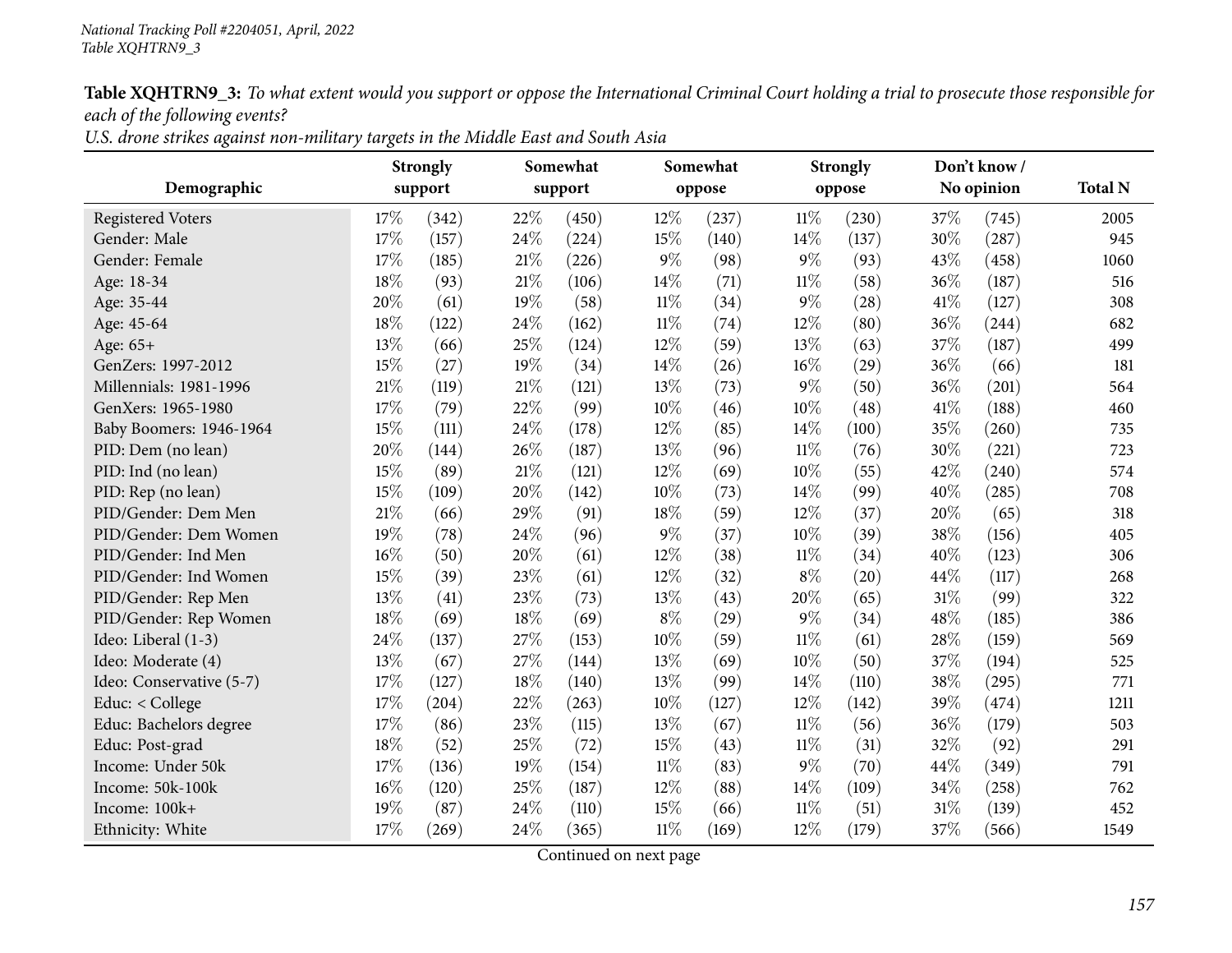| U.S. drone strikes against non-military targets in the Middle East and South Asia |
|-----------------------------------------------------------------------------------|
|-----------------------------------------------------------------------------------|

|                                   |        | <b>Strongly</b> | Somewhat |         |        | Somewhat |        | <b>Strongly</b> |      | Don't know / |                |  |
|-----------------------------------|--------|-----------------|----------|---------|--------|----------|--------|-----------------|------|--------------|----------------|--|
| Demographic                       |        | support         |          | support |        | oppose   |        | oppose          |      | No opinion   | <b>Total N</b> |  |
| <b>Registered Voters</b>          | 17%    | (342)           | 22%      | (450)   | 12%    | (237)    | $11\%$ | (230)           | 37%  | (745)        | 2005           |  |
| Ethnicity: Hispanic               | 16%    | (36)            | 23%      | (51)    | $8\%$  | (17)     | $16\%$ | (35)            | 38%  | (84)         | 223            |  |
| Ethnicity: Black                  | 19%    | (47)            | 19%      | (48)    | 17%    | (43)     | 10%    | (26)            | 35%  | (88)         | 252            |  |
| Ethnicity: Other                  | 13%    | (27)            | 18%      | (37)    | 13%    | (26)     | 12%    | (24)            | 45%  | (91)         | 204            |  |
| All Christian                     | 15%    | (145)           | 25%      | (238)   | 13\%   | (126)    | 13%    | (123)           | 35%  | (338)        | 970            |  |
| All Non-Christian                 | $16\%$ | (13)            | 23%      | (18)    | 12%    | (10)     | $9\%$  | (7)             | 40%  | (32)         | 80             |  |
| Atheist                           | 34%    | (28)            | 20%      | (17)    | $4\%$  | (3)      | $11\%$ | (9)             | 32%  | (26)         | 84             |  |
| Agnostic/Nothing in particular    | 18%    | (91)            | 20%      | (103)   | 10%    | (53)     | 11%    | (57)            | 40%  | (206)        | 511            |  |
| Something Else                    | $18\%$ | (65)            | 20%      | (73)    | 13%    | (46)     | $9\%$  | (33)            | 40%  | (144)        | 360            |  |
| Religious Non-Protestant/Catholic | 17%    | (18)            | 23%      | (24)    | 15%    | (15)     | $8\%$  | (9)             | 37%  | (39)         | 105            |  |
| Evangelical                       | 13%    | (68)            | 22%      | (114)   | 13%    | (67)     | 14%    | (70)            | 39%  | (199)        | 518            |  |
| Non-Evangelical                   | 17%    | (134)           | 25%      | (189)   | 12%    | (96)     | $11\%$ | (84)            | 35%  | (269)        | 772            |  |
| Community: Urban                  | 19%    | (84)            | 24%      | (109)   | 10%    | (46)     | $14\%$ | (64)            | 33%  | (149)        | 452            |  |
| Community: Suburban               | 17%    | (169)           | 23%      | (231)   | $11\%$ | (117)    | 12%    | (121)           | 38%  | (383)        | 1020           |  |
| Community: Rural                  | 17%    | (90)            | 21%      | (111)   | 14%    | (75)     | $8\%$  | (44)            | 40%  | (213)        | 533            |  |
| <b>Employ: Private Sector</b>     | 18%    | (130)           | 25%      | (181)   | 12\%   | (84)     | 12%    | (89)            | 34\% | (246)        | 730            |  |
| <b>Employ: Government</b>         | 14%    | (19)            | 25%      | (35)    | $8\%$  | (11)     | $11\%$ | (16)            | 42%  | (59)         | 140            |  |
| Employ: Self-Employed             | 21\%   | (36)            | 16%      | (28)    | 13%    | (23)     | 13%    | (22)            | 37%  | (64)         | 172            |  |
| Employ: Homemaker                 | 15%    | (19)            | 16%      | (22)    | $9\%$  | (12)     | 10%    | (13)            | 49%  | (66)         | 133            |  |
| Employ: Student                   | 20%    | (12)            | 25%      | (14)    | 12%    | (7)      | 14%    | (8)             | 29%  | (17)         | 58             |  |
| Employ: Retired                   | 16%    | (84)            | 25%      | (131)   | 14%    | (71)     | $11\%$ | (58)            | 35%  | (182)        | 526            |  |
| Employ: Unemployed                | 22%    | (34)            | 14%      | (22)    | 15\%   | (24)     | $6\%$  | (9)             | 44%  | (68)         | 156            |  |
| Employ: Other                     | 10%    | (9)             | 20%      | (18)    | $5\%$  | (4)      | 16%    | (14)            | 49%  | (44)         | 89             |  |
| Military HH: Yes                  | $16\%$ | (60)            | 27%      | (99)    | 12\%   | (45)     | $11\%$ | (39)            | 34%  | (124)        | 368            |  |
| Military HH: No                   | 17%    | (282)           | 21%      | (352)   | 12%    | (192)    | 12%    | (190)           | 38%  | (621)        | 1637           |  |
| RD/WT: Right Direction            | 20%    | (128)           | 27%      | (178)   | 12%    | (75)     | 10%    | (63)            | 32%  | (207)        | 651            |  |
| RD/WT: Wrong Track                | $16\%$ | (214)           | 20%      | (272)   | 12%    | (163)    | 12%    | (166)           | 40%  | (538)        | 1354           |  |
| Biden Job Approve                 | 18%    | (150)           | 28%      | (233)   | 14\%   | (114)    | $9\%$  | (74)            | 32%  | (264)        | 835            |  |
| <b>Biden Job Disapprove</b>       | 17%    | (186)           | 19%      | (215)   | $11\%$ | (120)    | 13%    | (149)           | 40%  | (439)        | 1109           |  |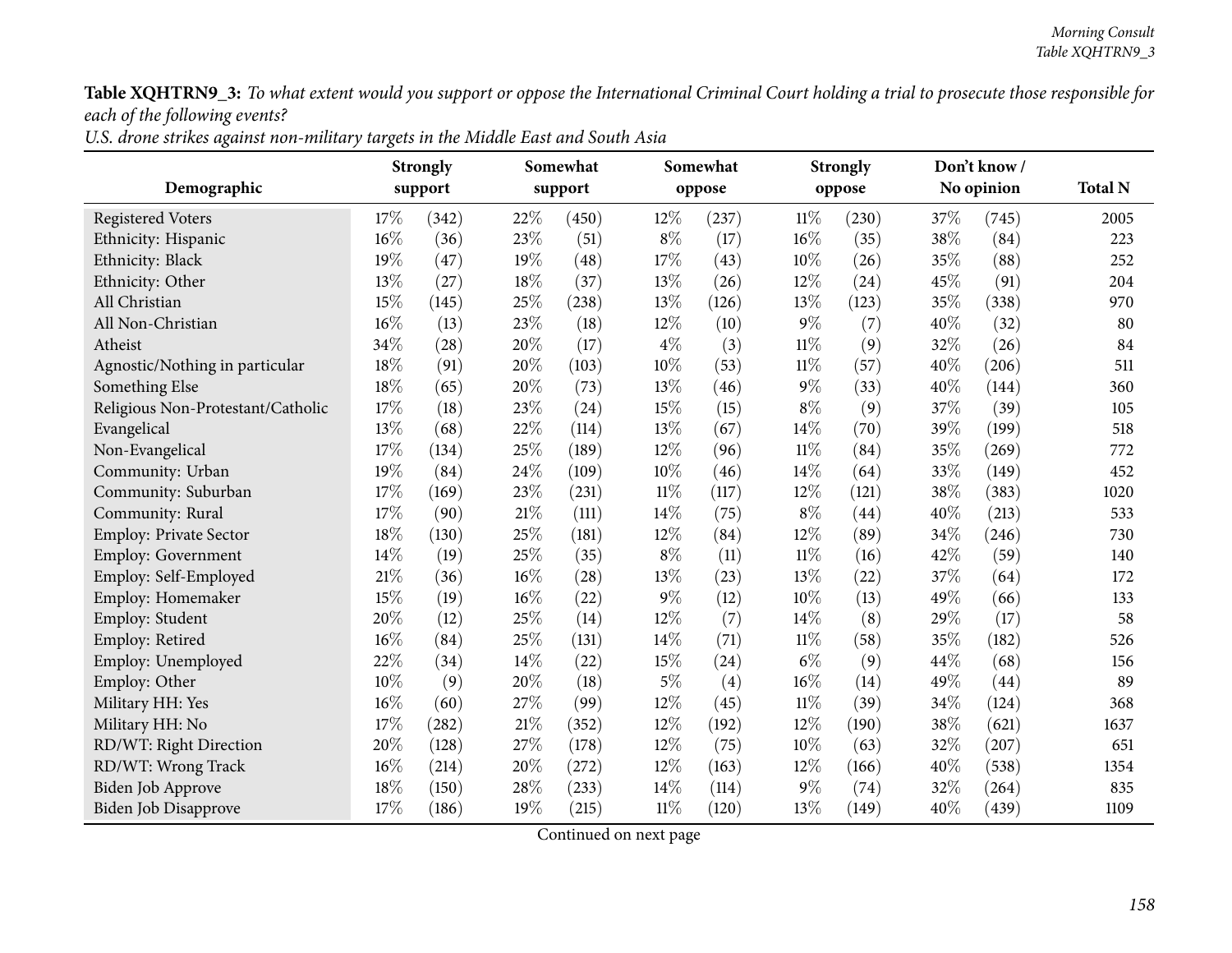U.S. drone strikes against non-military targets in the Middle East and South Asia

|                                      |      | <b>Strongly</b> | Somewhat |         |        | Somewhat |        | <b>Strongly</b> |      | Don't know/ |                |  |
|--------------------------------------|------|-----------------|----------|---------|--------|----------|--------|-----------------|------|-------------|----------------|--|
| Demographic                          |      | support         |          | support |        | oppose   |        | oppose          |      | No opinion  | <b>Total N</b> |  |
| <b>Registered Voters</b>             | 17%  | (342)           | 22%      | (450)   | 12%    | (237)    | $11\%$ | (230)           | 37%  | (745)       | 2005           |  |
| Biden Job Strongly Approve           | 21\% | (71)            | 24%      | (82)    | 15%    | (52)     | 10%    | (36)            | 30%  | (102)       | 342            |  |
| Biden Job Somewhat Approve           | 16%  | (78)            | $31\%$   | (151)   | 13%    | (62)     | $8\%$  | (38)            | 33%  | (162)       | 492            |  |
| Biden Job Somewhat Disapprove        | 16%  | (48)            | 24%      | (68)    | 14%    | (41)     | $9\%$  | (27)            | 37%  | (106)       | 290            |  |
| <b>Biden Job Strongly Disapprove</b> | 17%  | (139)           | 18%      | (147)   | 10%    | (79)     | 15%    | (121)           | 41\% | (333)       | 819            |  |
| Favorable of Biden                   | 18%  | (156)           | 27%      | (236)   | 13%    | (112)    | $9\%$  | (77)            | 32%  | (278)       | 859            |  |
| Unfavorable of Biden                 | 17%  | (184)           | 19%      | (208)   | $11\%$ | (117)    | 14%    | (151)           | 39%  | (414)       | 1073           |  |
| Very Favorable of Biden              | 22%  | (83)            | 25%      | (96)    | 14\%   | (51)     | 10%    | (38)            | 29%  | (111)       | 379            |  |
| Somewhat Favorable of Biden          | 15%  | (73)            | 29%      | (141)   | 13%    | (60)     | $8\%$  | (39)            | 35%  | (167)       | 480            |  |
| Somewhat Unfavorable of Biden        | 17%  | (42)            | 22%      | (54)    | 14%    | (35)     | $11\%$ | (27)            | 36%  | (90)        | 249            |  |
| Very Unfavorable of Biden            | 17%  | (142)           | 19%      | (153)   | 10%    | (82)     | 15%    | (123)           | 39%  | (323)       | 824            |  |
| #1 Issue: Economy                    | 17%  | (137)           | 21%      | (175)   | $11\%$ | (88)     | 12%    | (99)            | 39%  | (321)       | 821            |  |
| #1 Issue: Security                   | 14%  | (46)            | 20%      | (67)    | 14%    | (45)     | 14%    | (48)            | 37%  | (123)       | 329            |  |
| #1 Issue: Health Care                | 23%  | (42)            | 19%      | (34)    | 10%    | (18)     | $11\%$ | (20)            | 36%  | (66)        | 180            |  |
| #1 Issue: Medicare / Social Security | 14%  | (30)            | 27\%     | (59)    | 13%    | (29)     | $8\%$  | (18)            | 37%  | (79)        | 214            |  |
| #1 Issue: Women's Issues             | 23%  | (21)            | 26%      | (25)    | 10%    | (9)      | $9\%$  | (8)             | 33%  | (31)        | 95             |  |
| #1 Issue: Education                  | 17%  | (14)            | 21%      | (17)    | 17%    | (14)     | 14%    | (11)            | 32%  | (26)        | 82             |  |
| #1 Issue: Energy                     | 16%  | (27)            | 30%      | (51)    | 14%    | (24)     | $9\%$  | (15)            | 32%  | (56)        | 172            |  |
| #1 Issue: Other                      | 22%  | (25)            | 20%      | (23)    | $9\%$  | (11)     | 10%    | (11)            | 39%  | (43)        | 112            |  |
| 2020 Vote: Joe Biden                 | 20%  | (185)           | 26%      | (248)   | 12%    | (115)    | $9\%$  | (85)            | 33%  | (315)       | 949            |  |
| 2020 Vote: Donald Trump              | 14%  | (124)           | 19%      | (163)   | 12%    | (102)    | 14%    | (124)           | 41\% | (354)       | 867            |  |
| 2020 Vote: Didn't Vote               | 19%  | (28)            | 20%      | (31)    | $11\%$ | (17)     | $9\%$  | (14)            | 41\% | (63)        | 153            |  |
| 2018 House Vote: Democrat            | 18%  | (132)           | 27%      | (202)   | 13%    | (97)     | $9\%$  | (68)            | 32%  | (238)       | 737            |  |
| 2018 House Vote: Republican          | 15%  | (114)           | 21%      | (158)   | 12%    | (86)     | 15%    | (111)           | 37\% | (277)       | 746            |  |
| 2018 House Vote: Someone else        | 15%  | (8)             | 20%      | (10)    | $8\%$  | (4)      | $8\%$  | (4)             | 49%  | (25)        | 51             |  |
| 2016 Vote: Hillary Clinton           | 18%  | (128)           | 29%      | (200)   | 13%    | (90)     | $9\%$  | (60)            | 31%  | (216)       | 695            |  |
| 2016 Vote: Donald Trump              | 15%  | (120)           | 20%      | (153)   | 12\%   | (91)     | 15%    | (116)           | 38%  | (298)       | 778            |  |
| 2016 Vote: Other                     | 17%  | (18)            | 18%      | (18)    | 7%     | (7)      | $11\%$ | (11)            | 47%  | (48)        | 102            |  |
| 2016 Vote: Didn't Vote               | 18%  | (76)            | 18%      | (79)    | $11\%$ | (49)     | 10%    | (42)            | 43%  | (183)       | 429            |  |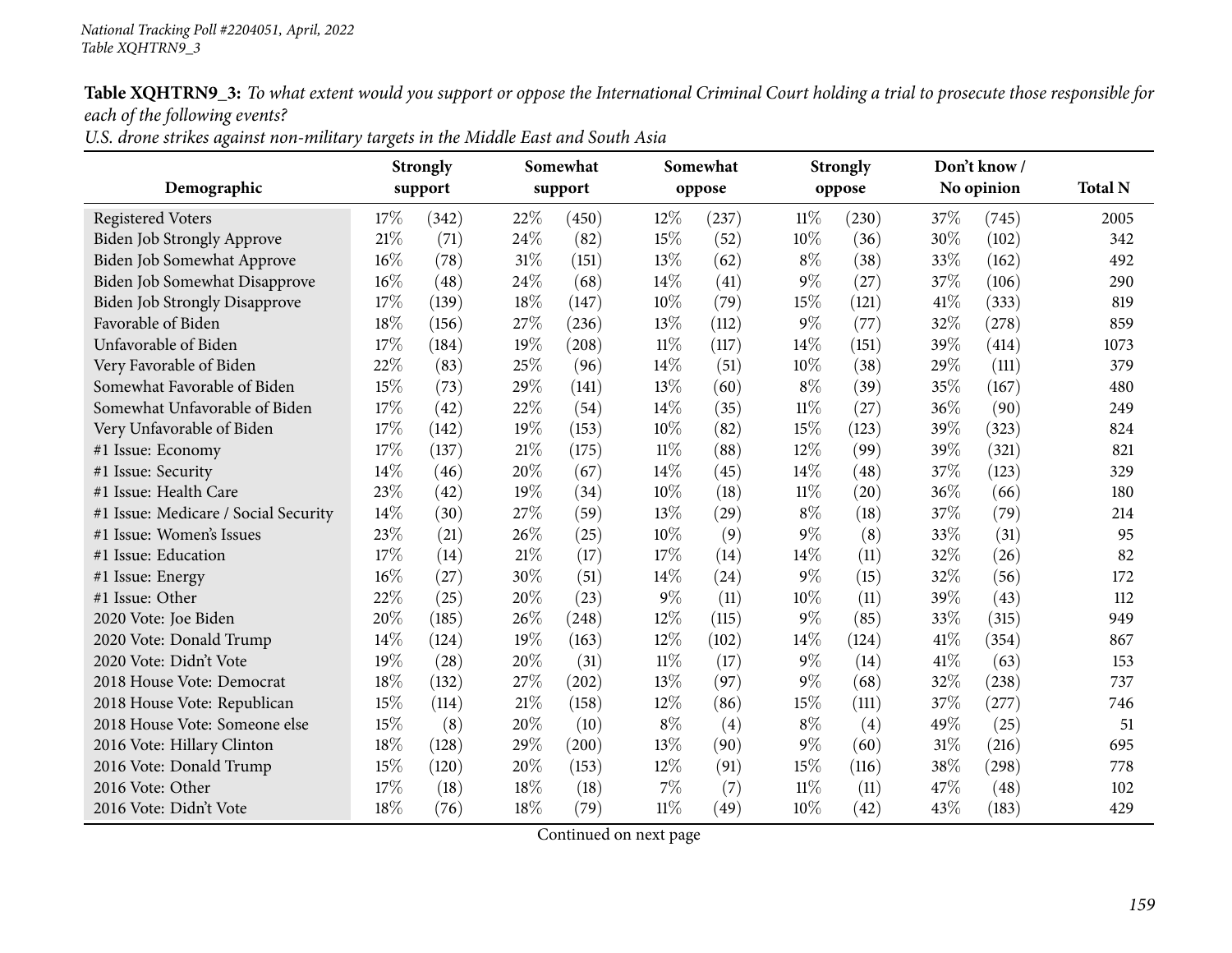| Demographic                          | <b>Strongly</b><br>support |       |      | Somewhat<br>support |        | Somewhat<br>oppose |        | <b>Strongly</b><br>oppose | Don't know /<br>No opinion | <b>Total N</b> |      |
|--------------------------------------|----------------------------|-------|------|---------------------|--------|--------------------|--------|---------------------------|----------------------------|----------------|------|
| <b>Registered Voters</b>             | 17%                        | (342) | 22\% | (450)               | $12\%$ | $^{'}237$          | $11\%$ | (230)                     | 37\%                       | (745)          | 2005 |
| Voted in 2014: Yes                   | $17\%$                     | (234) | 23\% | (319)               | $12\%$ | (166)              | $12\%$ | (163)                     | $36\%$                     | (495)          | 1377 |
| Voted in 2014: No                    | 17%                        | (108) | 21%  | (132)               | $11\%$ | (71)               | $11\%$ | (67)                      | 40%                        | (250)          | 628  |
| 4-Region: Northeast                  | $19\%$                     | (66)  | 23\% | (82)                | $12\%$ | (43)               | $12\%$ | (41)                      | 35%                        | (122)          | 354  |
| 4-Region: Midwest                    | $16\%$                     | (74)  | 23%  | (103)               | $12\%$ | (56)               | $11\%$ | (49)                      | 37\%                       | (165)          | 446  |
| 4-Region: South                      | 18\%                       | (133) | 21%  | (155)               | $11\%$ | (83)               | $12\%$ | (91)                      | 38\%                       | (286)          | 748  |
| 4-Region: West                       | 15%                        | (69)  | 24\% | (111)               | $12\%$ | (56)               | $11\%$ | (49)                      | 38%                        | (172)          | 457  |
| Sanctions not Tied to Putin in Power | $16\%$                     | (181) | 23\% | (259)               | $13\%$ | (146)              | $10\%$ | (120)                     | 38\%                       | (441)          | 1147 |
| Sanctions Tied to Putin in Power     | 19%                        | (161) | 22%  | $^{\prime}191)$     | $11\%$ | (92)               | $13\%$ | (110)                     | 35%                        | (304)          | 858  |
| Heard of ICC                         | 19%                        | (190) | 25\% | $^{'}252)$          | $16\%$ | (159)              | $12\%$ | (126)                     | 29%                        | (292)          | 1020 |
| Never Heard of ICC                   | 15%                        | (153) | 20%  | (198)               | $8\%$  | (78)               | $10\%$ | (103)                     | $46\%$                     | (453)          | 985  |

U.S. drone strikes against non-military targets in the Middle East and South Asia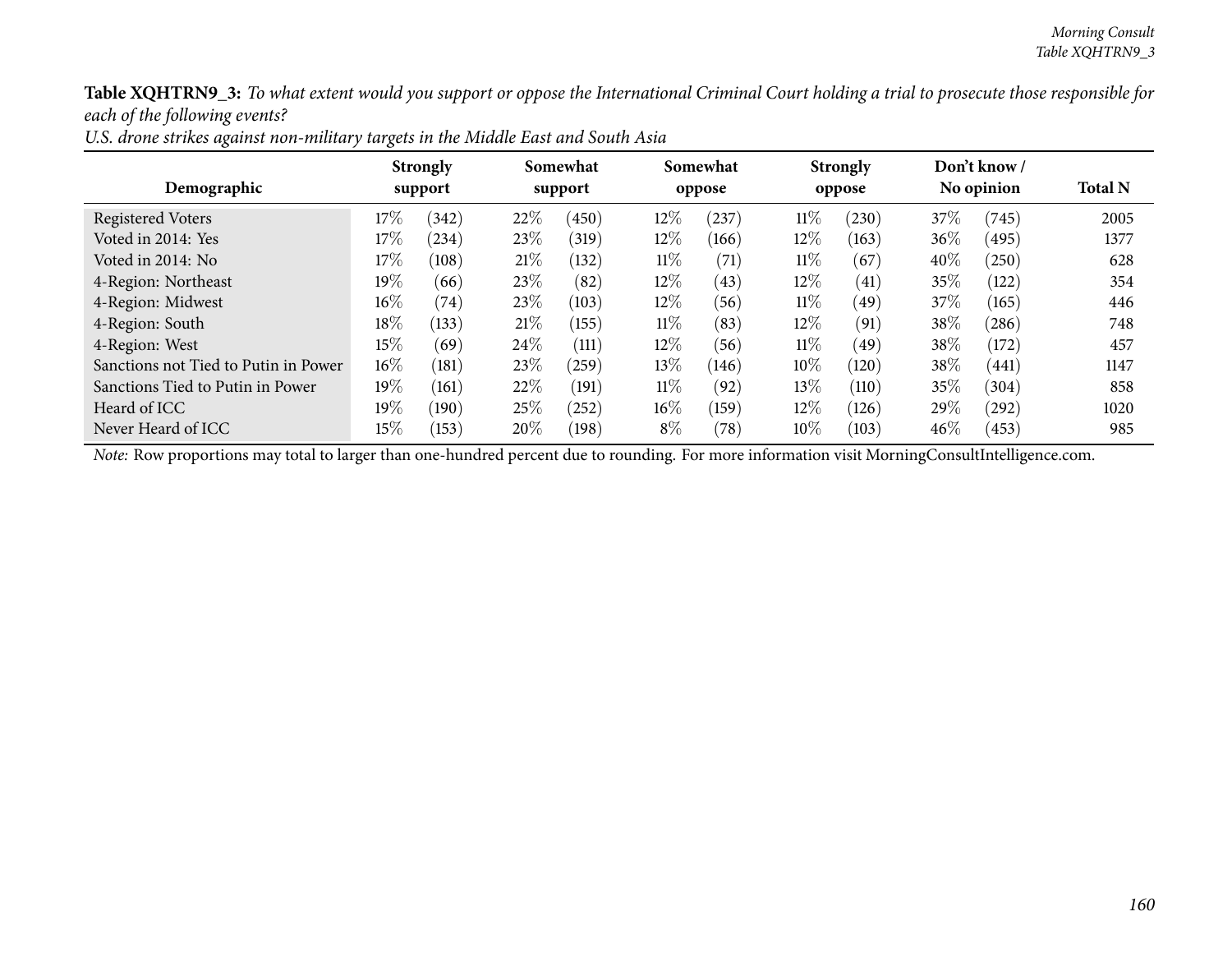Recent massacre in Mali, Western Africa of 300 civilians by Malian armed forces

|                          | Strongly |       |        | Somewhat |       | Somewhat |        | <b>Strongly</b> |            | Don't know/    |      |
|--------------------------|----------|-------|--------|----------|-------|----------|--------|-----------------|------------|----------------|------|
| Demographic              | support  |       |        | support  |       | oppose   |        | oppose          | No opinion | <b>Total N</b> |      |
| <b>Registered Voters</b> | $31\%$   | (616) | 19%    | (383)    | $5\%$ | (92)     | $11\%$ | (219)           | 35%        | (696)          | 2005 |
| Gender: Male             | 29%      | (272) | $21\%$ | (202)    | $5\%$ | (45)     | 13%    | (126)           | 32%        | (301)          | 945  |
| Gender: Female           | 32%      | (344) | 17\%   | (180)    | $4\%$ | (47)     | $9\%$  | (93)            | 37%        | (395)          | 1060 |
| Age: 18-34               | 26\%     | (135) | 16%    | (83)     | 7%    | (34)     | 14%    | (73)            | 37%        | (192)          | 516  |
| Age: 35-44               | 27%      | (85)  | $12\%$ | (37)     | $5\%$ | (15)     | 13%    | (41)            | 42%        | (130)          | 308  |
| Age: 45-64               | 35%      | (239) | 19%    | (132)    | $3\%$ | (23)     | $8\%$  | (57)            | 34%        | (231)          | 682  |
| Age: 65+                 | 32%      | (158) | 26%    | (131)    | $4\%$ | (20)     | $9\%$  | (47)            | 29%        | (143)          | 499  |
| GenZers: 1997-2012       | 23%      | (41)  | 13%    | (24)     | 7%    | (13)     | 18%    | (32)            | 40%        | (72)           | 181  |
| Millennials: 1981-1996   | 28%      | (158) | 16%    | (88)     | $6\%$ | (35)     | 14%    | (77)            | 36\%       | (206)          | 564  |
| GenXers: 1965-1980       | 34\%     | (155) | 16%    | (72)     | $3\%$ | (15)     | $8\%$  | (38)            | 39%        | (179)          | 460  |
| Baby Boomers: 1946-1964  | 33%      | (239) | 25%    | (184)    | $4\%$ | (28)     | $9\%$  | (68)            | 29%        | (215)          | 735  |
| PID: Dem (no lean)       | 36%      | (257) | $21\%$ | (149)    | $4\%$ | (30)     | 12%    | (88)            | 28%        | (199)          | 723  |
| PID: Ind (no lean)       | 27%      | (153) | 20%    | (116)    | $4\%$ | (21)     | $11\%$ | (64)            | 38%        | (220)          | 574  |
| PID: Rep (no lean)       | 29%      | (205) | 17%    | (118)    | $6\%$ | (41)     | $9\%$  | (67)            | 39%        | (277)          | 708  |
| PID/Gender: Dem Men      | 34%      | (109) | 22%    | (71)     | $4\%$ | (14)     | 16%    | (52)            | 23%        | (72)           | 318  |
| PID/Gender: Dem Women    | 37%      | (148) | 19%    | (78)     | $4\%$ | (16)     | $9\%$  | (36)            | 31%        | (127)          | 405  |
| PID/Gender: Ind Men      | 28\%     | (86)  | 20%    | (61)     | $4\%$ | (13)     | 12%    | (37)            | 35%        | (108)          | 306  |
| PID/Gender: Ind Women    | 25%      | (67)  | 21%    | (55)     | $3\%$ | (8)      | 10%    | (27)            | 42%        | (112)          | 268  |
| PID/Gender: Rep Men      | 24%      | (77)  | 22%    | (70)     | $6\%$ | (18)     | $11\%$ | (36)            | 37%        | (120)          | 322  |
| PID/Gender: Rep Women    | 33%      | (128) | 12%    | (47)     | $6\%$ | (23)     | $8\%$  | (30)            | 41\%       | (157)          | 386  |
| Ideo: Liberal (1-3)      | $41\%$   | (235) | 19%    | (109)    | $4\%$ | (20)     | 13%    | (76)            | 23%        | (129)          | 569  |
| Ideo: Moderate (4)       | 24\%     | (126) | 23%    | (121)    | $5\%$ | (24)     | $11\%$ | (60)            | 37%        | (193)          | 525  |
| Ideo: Conservative (5-7) | 30%      | (235) | 19%    | (147)    | $5\%$ | (41)     | $9\%$  | (67)            | 36%        | (280)          | 771  |
| Educ: < College          | 30%      | (366) | 17%    | (205)    | $5\%$ | (64)     | 10%    | (122)           | 38%        | (455)          | 1211 |
| Educ: Bachelors degree   | 29%      | (145) | 23%    | (116)    | $2\%$ | (8)      | 13%    | (65)            | 34%        | (169)          | 503  |
| Educ: Post-grad          | 36%      | (105) | $21\%$ | (62)     | 7%    | (20)     | $11\%$ | (32)            | 25%        | (73)           | 291  |
| Income: Under 50k        | 29%      | (231) | 15%    | (116)    | $5\%$ | (40)     | 10%    | (79)            | 41\%       | (325)          | 791  |
| Income: 50k-100k         | 32%      | (243) | 19%    | (145)    | $4\%$ | (30)     | 14%    | (105)           | 31%        | (239)          | 762  |
| Income: 100k+            | $31\%$   | (142) | 27%    | (122)    | $5\%$ | (21)     | $8\%$  | (35)            | 29%        | (132)          | 452  |
| Ethnicity: White         | $31\%$   | (483) | 21%    | (321)    | $5\%$ | (71)     | 10%    | (156)           | 33%        | (518)          | 1549 |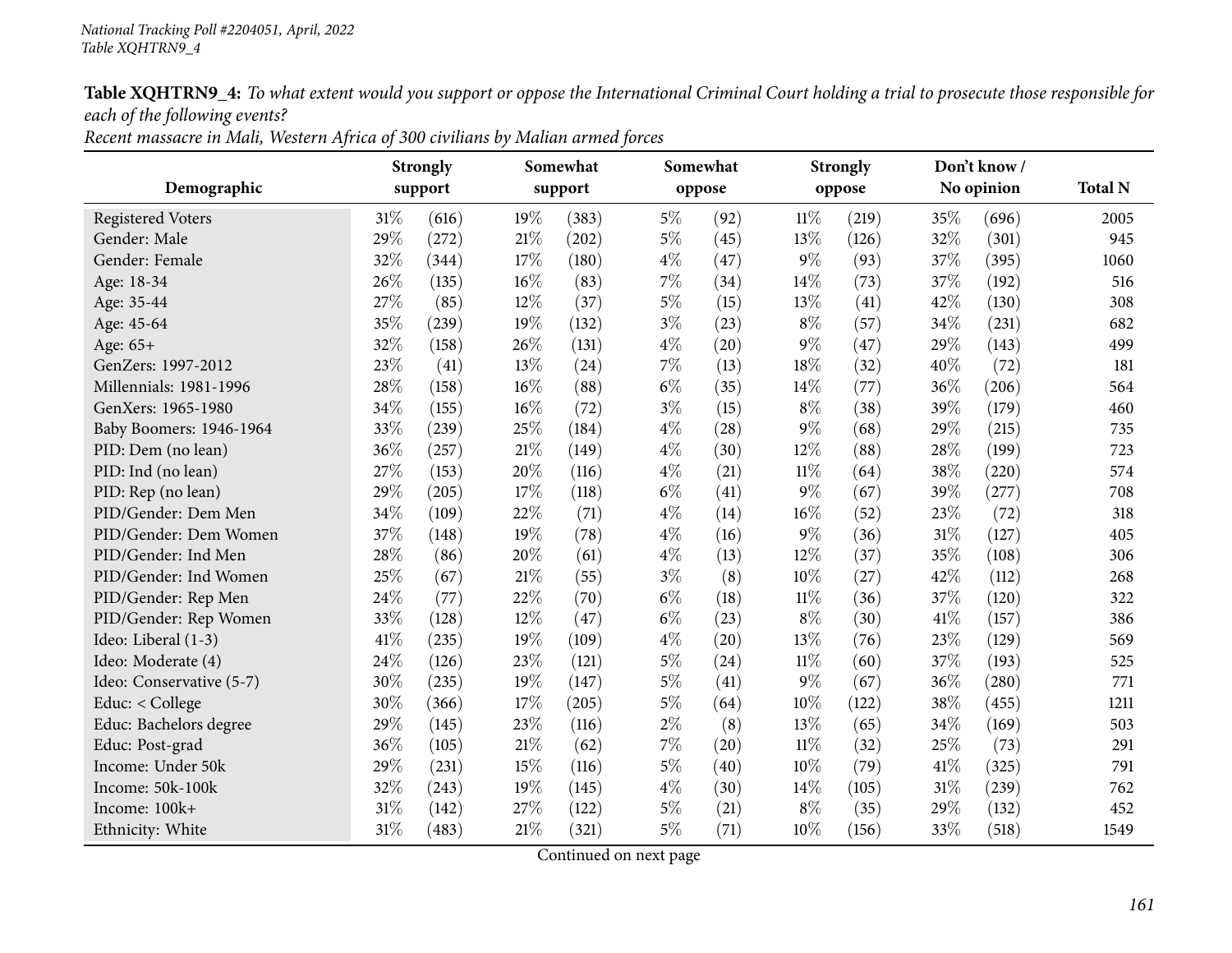| Recent massacre in Mali, Western Africa of 300 civilians by Malian armed forces |  |
|---------------------------------------------------------------------------------|--|
|---------------------------------------------------------------------------------|--|

|                                   | <b>Strongly</b> |         |     | Somewhat |       | Somewhat          |        | Strongly | Don't know / | <b>Total N</b> |      |
|-----------------------------------|-----------------|---------|-----|----------|-------|-------------------|--------|----------|--------------|----------------|------|
| Demographic                       |                 | support |     | support  |       | oppose            |        | oppose   |              | No opinion     |      |
| <b>Registered Voters</b>          | 31\%            | (616)   | 19% | (383)    | $5\%$ | (92)              | $11\%$ | (219)    | 35%          | (696)          | 2005 |
| Ethnicity: Hispanic               | $31\%$          | (69)    | 15% | (33)     | $2\%$ | $\left( 4\right)$ | $14\%$ | (31)     | 39%          | (87)           | 223  |
| Ethnicity: Black                  | 30%             | (74)    | 15% | (37)     | $3\%$ | (8)               | 15%    | (38)     | 37%          | (94)           | 252  |
| Ethnicity: Other                  | 29%             | (59)    | 12% | (25)     | $6\%$ | (12)              | 13%    | (26)     | 41\%         | (84)           | 204  |
| All Christian                     | 30%             | (291)   | 23% | (223)    | $5\%$ | (52)              | $11\%$ | (110)    | 30%          | (294)          | 970  |
| All Non-Christian                 | 27%             | (22)    | 25% | (20)     | $6\%$ | (5)               | $8\%$  | (6)      | 34%          | (27)           | 80   |
| Atheist                           | 42%             | (35)    | 18% | (15)     | $2\%$ | (1)               | $8\%$  | (6)      | $31\%$       | (26)           | 84   |
| Agnostic/Nothing in particular    | 33%             | (167)   | 16% | (80)     | $4\%$ | (20)              | $11\%$ | (56)     | 37%          | (188)          | 511  |
| Something Else                    | 28\%            | (101)   | 13% | (46)     | $4\%$ | (13)              | $11\%$ | (39)     | 45%          | (161)          | 360  |
| Religious Non-Protestant/Catholic | 26%             | (27)    | 25% | (26)     | $5\%$ | (5)               | $10\%$ | (10)     | 35%          | (36)           | 105  |
| Evangelical                       | 28%             | (143)   | 19% | (99)     | $4\%$ | (21)              | 13%    | (65)     | 37%          | (190)          | 518  |
| Non-Evangelical                   | $31\%$          | (241)   | 21% | (159)    | $6\%$ | (44)              | 10%    | (77)     | 32%          | (251)          | 772  |
| Community: Urban                  | 36%             | (163)   | 17% | (76)     | $6\%$ | (25)              | $11\%$ | (51)     | 30%          | (137)          | 452  |
| Community: Suburban               | 29%             | (293)   | 22% | (224)    | $4\%$ | (42)              | $11\%$ | (110)    | 34%          | (351)          | 1020 |
| Community: Rural                  | 30%             | (160)   | 16% | (83)     | $5\%$ | (24)              | 11%    | (58)     | 39%          | (208)          | 533  |
| <b>Employ: Private Sector</b>     | 29%             | (213)   | 21% | (156)    | $6\%$ | (40)              | 12%    | (86)     | 32%          | (235)          | 730  |
| <b>Employ: Government</b>         | 29%             | (40)    | 15% | (21)     | $4\%$ | (5)               | $10\%$ | (15)     | 42%          | (59)           | 140  |
| Employ: Self-Employed             | 33%             | (56)    | 14% | (24)     | $5\%$ | (9)               | 13%    | (21)     | 36%          | (62)           | 172  |
| Employ: Homemaker                 | 27%             | (36)    | 15% | (20)     | $3\%$ | (4)               | 14%    | (19)     | 41\%         | (55)           | 133  |
| Employ: Student                   | 30%             | (17)    | 21% | (12)     | $9\%$ | (5)               | $7\%$  | (4)      | 33%          | (19)           | 58   |
| Employ: Retired                   | 34%             | (179)   | 24% | (128)    | $4\%$ | (20)              | $9\%$  | (50)     | 29%          | (150)          | 526  |
| Employ: Unemployed                | 36%             | (56)    | 7%  | (11)     | $4\%$ | (6)               | $8\%$  | (13)     | 45%          | (70)           | 156  |
| Employ: Other                     | $21\%$          | (19)    | 13% | (11)     | $2\%$ | (2)               | 13%    | (12)     | $51\%$       | (46)           | 89   |
| Military HH: Yes                  | 36%             | (131)   | 18% | (67)     | $5\%$ | (17)              | $11\%$ | (40)     | 30%          | (112)          | 368  |
| Military HH: No                   | 30%             | (485)   | 19% | (316)    | $5\%$ | (74)              | 11%    | (179)    | 36%          | (584)          | 1637 |
| RD/WT: Right Direction            | 34%             | (224)   | 20% | (129)    | $5\%$ | (32)              | 13%    | (86)     | 28%          | (180)          | 651  |
| RD/WT: Wrong Track                | 29%             | (392)   | 19% | (254)    | $4\%$ | (60)              | $10\%$ | (133)    | 38%          | (516)          | 1354 |
| Biden Job Approve                 | 34%             | (286)   | 21% | (175)    | $5\%$ | (42)              | 12%    | (97)     | 28%          | (234)          | 835  |
| <b>Biden Job Disapprove</b>       | 29%             | (321)   | 18% | (205)    | $4\%$ | (49)              | 10%    | (114)    | 38%          | (420)          | 1109 |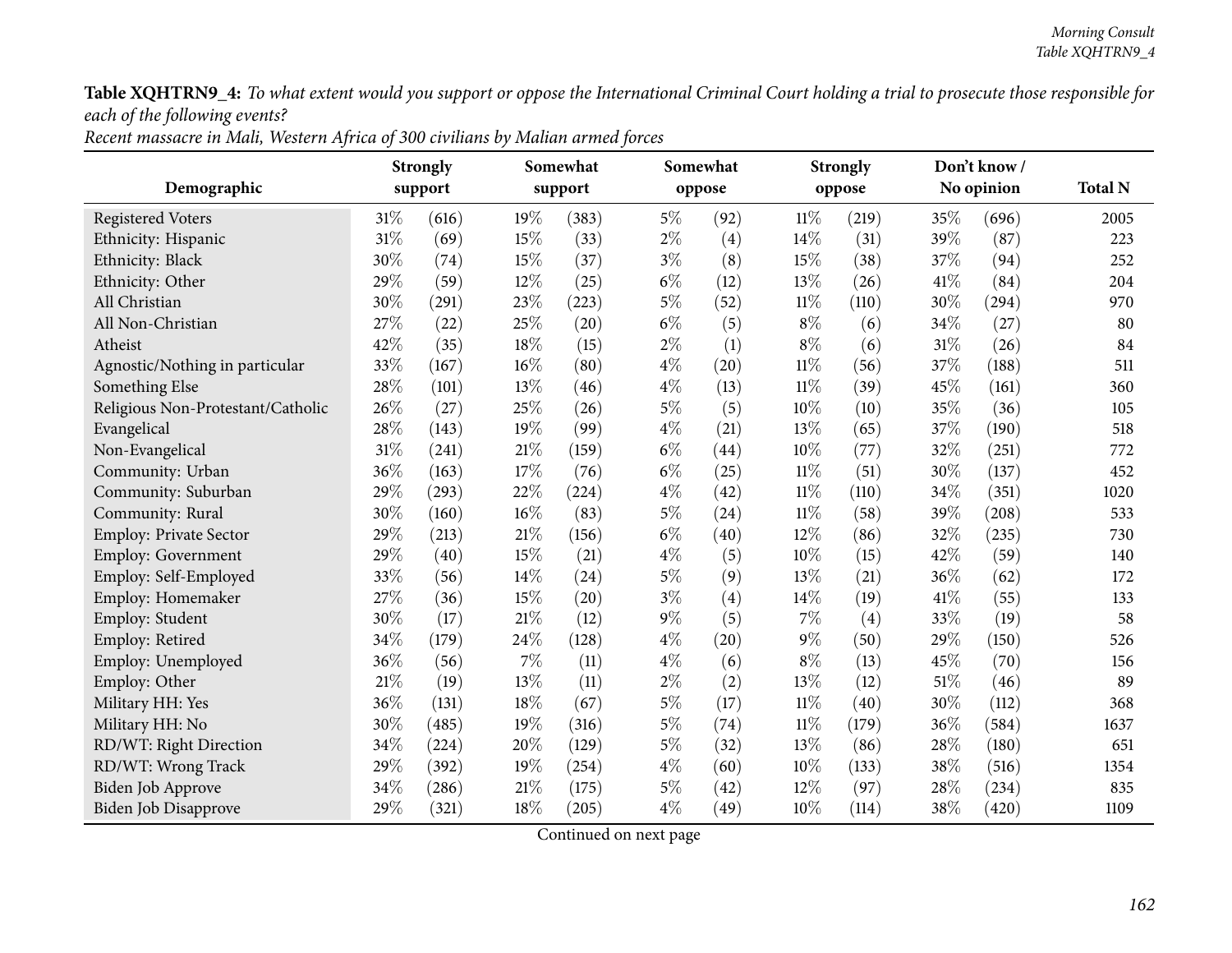Recent massacre in Mali, Western Africa of 300 civilians by Malian armed forces

| Demographic                          | <b>Strongly</b><br>support |       | Somewhat<br>support |       |        | Somewhat<br>oppose |        | <b>Strongly</b><br>oppose | Don't know /<br>No opinion | <b>Total N</b> |      |
|--------------------------------------|----------------------------|-------|---------------------|-------|--------|--------------------|--------|---------------------------|----------------------------|----------------|------|
|                                      | 31%                        |       | 19%                 |       | $5\%$  | (92)               | $11\%$ | (219)                     | 35%                        | (696)          | 2005 |
| <b>Registered Voters</b>             | 41\%                       | (616) | $16\%$              | (383) | $5\%$  |                    | $11\%$ |                           | 26%                        |                | 342  |
| Biden Job Strongly Approve           |                            | (141) |                     | (55)  |        | (18)               |        | (39)                      |                            | (89)           |      |
| Biden Job Somewhat Approve           | 29%                        | (145) | 24%                 | (120) | $5\%$  | (24)               | 12%    | (58)                      | 30%                        | (145)          | 492  |
| Biden Job Somewhat Disapprove        | 29%                        | (84)  | $21\%$              | (60)  | $4\%$  | (12)               | 10%    | (29)                      | 36%                        | (106)          | 290  |
| <b>Biden Job Strongly Disapprove</b> | 29%                        | (237) | 18%                 | (145) | $5\%$  | (37)               | 10%    | (85)                      | 38%                        | (314)          | 819  |
| Favorable of Biden                   | 35%                        | (299) | 21%                 | (178) | $4\%$  | (37)               | $11\%$ | (96)                      | 29%                        | (249)          | 859  |
| Unfavorable of Biden                 | 29%                        | (311) | 18%                 | (197) | $5\%$  | (55)               | $11\%$ | (117)                     | 37%                        | (392)          | 1073 |
| Very Favorable of Biden              | 42%                        | (159) | 16%                 | (59)  | $5\%$  | (19)               | $11\%$ | (42)                      | 26%                        | (100)          | 379  |
| Somewhat Favorable of Biden          | 29%                        | (140) | 25%                 | (119) | $4\%$  | (18)               | $11\%$ | (54)                      | 31%                        | (149)          | 480  |
| Somewhat Unfavorable of Biden        | 31%                        | (76)  | 19%                 | (46)  | $6\%$  | (16)               | 12%    | (29)                      | 33%                        | (81)           | 249  |
| Very Unfavorable of Biden            | 29%                        | (235) | 18%                 | (151) | $5\%$  | (39)               | $11\%$ | (88)                      | 38%                        | (311)          | 824  |
| #1 Issue: Economy                    | 27%                        | (219) | 21%                 | (174) | $4\%$  | (36)               | 12%    | (97)                      | 36%                        | (295)          | 821  |
| #1 Issue: Security                   | 34%                        | (111) | 15%                 | (51)  | $6\%$  | (19)               | $8\%$  | (27)                      | 37%                        | (121)          | 329  |
| #1 Issue: Health Care                | 33%                        | (60)  | 17%                 | (31)  | $4\%$  | (8)                | 13%    | (24)                      | 31%                        | (57)           | 180  |
| #1 Issue: Medicare / Social Security | 31%                        | (66)  | 21%                 | (45)  | $4\%$  | (9)                | 13%    | (27)                      | 32%                        | (68)           | 214  |
| #1 Issue: Women's Issues             | 42%                        | (40)  | 14%                 | (13)  | $4\%$  | $\left( 4\right)$  | 10%    | (10)                      | 29%                        | (27)           | 95   |
| #1 Issue: Education                  | 22%                        | (18)  | 18%                 | (15)  | $11\%$ | (9)                | 18%    | (14)                      | 30%                        | (25)           | 82   |
| #1 Issue: Energy                     | 36%                        | (62)  | 20%                 | (35)  | $3\%$  | (6)                | $5\%$  | (9)                       | 36%                        | (61)           | 172  |
| #1 Issue: Other                      | 36%                        | (40)  | 17\%                | (19)  |        | (1)                | $9\%$  | (10)                      | 37%                        | (42)           | 112  |
| 2020 Vote: Joe Biden                 | 36%                        | (338) | 21%                 | (195) | $4\%$  | (34)               | $11\%$ | (101)                     | 30%                        | (281)          | 949  |
| 2020 Vote: Donald Trump              | 27%                        | (231) | 19%                 | (166) | $5\%$  | (47)               | 10%    | (89)                      | 39%                        | (334)          | 867  |
| 2020 Vote: Didn't Vote               | 26%                        | (40)  | 9%                  | (14)  | $6\%$  | (9)                | 13%    | (20)                      | 46%                        | (71)           | 153  |
| 2018 House Vote: Democrat            | 38%                        | (277) | 21%                 | (158) | $4\%$  | (31)               | $9\%$  | (70)                      | 27%                        | (201)          | 737  |
| 2018 House Vote: Republican          | 29%                        | (219) | $21\%$              | (156) | $5\%$  | (34)               | $11\%$ | (79)                      | 35%                        | (258)          | 746  |
| 2018 House Vote: Someone else        | 20%                        | (10)  | 16%                 | (8)   | $5\%$  | (3)                | $9\%$  | (5)                       | 50%                        | (25)           | 51   |
| 2016 Vote: Hillary Clinton           | 37%                        | (254) | 21%                 | (149) | $4\%$  | (29)               | $10\%$ | (71)                      | 28%                        | (193)          | 695  |
| 2016 Vote: Donald Trump              | 29%                        | (227) | $21\%$              | (160) | $5\%$  | (37)               | 10%    | (76)                      | 36%                        | (278)          | 778  |
| 2016 Vote: Other                     | 30%                        | (31)  | 14%                 | (15)  | $2\%$  | (2)                | 15%    | (15)                      | 39%                        | (40)           | 102  |
| 2016 Vote: Didn't Vote               | 24%                        | (104) | 14%                 | (59)  | $6\%$  | (24)               | 13%    | (56)                      | 43%                        | (186)          | 429  |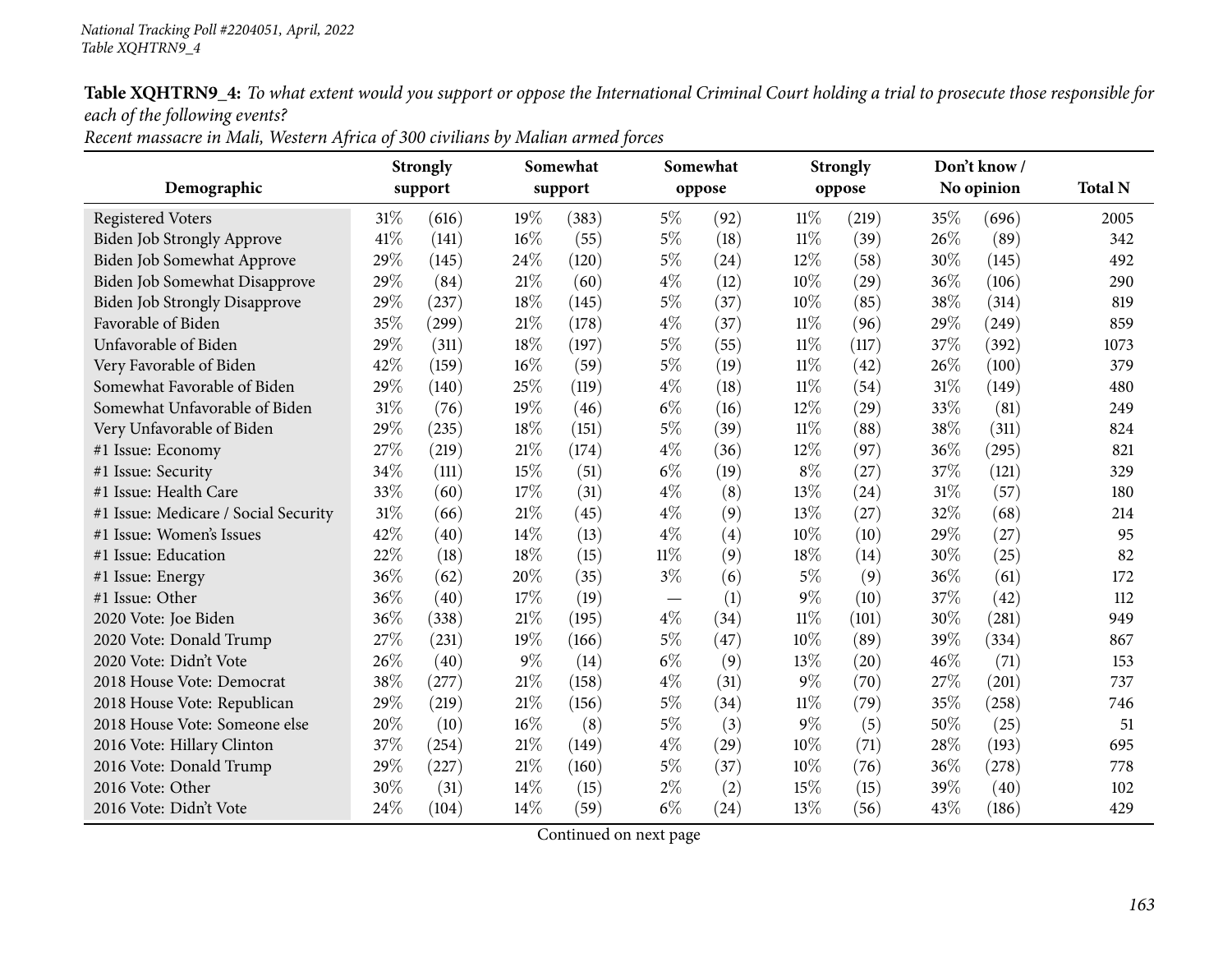| Demographic                          |        | <b>Strongly</b><br>support |        | Somewhat<br>support |       | Somewhat<br>oppose |        | <b>Strongly</b><br>oppose |        | Don't know /<br>No opinion |      |
|--------------------------------------|--------|----------------------------|--------|---------------------|-------|--------------------|--------|---------------------------|--------|----------------------------|------|
| <b>Registered Voters</b>             | 31%    | (616)                      | 19%    | (383)               | $5\%$ | (92)               | $11\%$ | (219)                     | 35\%   | (696)                      | 2005 |
| Voted in 2014: Yes                   | $33\%$ | (450)                      | 21%    | (292)               | $4\%$ | (57`               | $10\%$ | (137)                     | 32\%   | (441)                      | 1377 |
| Voted in 2014: No                    | $26\%$ | (166)                      | $14\%$ | (91)                | $5\%$ | (34)               | $13\%$ | (82)                      | 41%    | (255)                      | 628  |
| 4-Region: Northeast                  | $35\%$ | (123)                      | 21%    | (75)                | $4\%$ | (14)               | $7\%$  | (24)                      | 33\%   | (118)                      | 354  |
| 4-Region: Midwest                    | 30\%   | (132)                      | $19\%$ | (83)                | $5\%$ | (21)               | $11\%$ | (51)                      | $36\%$ | (159)                      | 446  |
| 4-Region: South                      | $30\%$ | (226)                      | $18\%$ | (138)               | $4\%$ | $^{'}29$           | $13\%$ | (94)                      | $35\%$ | (261)                      | 748  |
| 4-Region: West                       | 29\%   | (134)                      | 19%    | (87                 | $6\%$ | (27)               | $11\%$ | (50)                      | 35%    | (158)                      | 457  |
| Sanctions not Tied to Putin in Power | $26\%$ | (297)                      | 20%    | (234)               | $6\%$ | (68)               | $9\%$  | (104)                     | 39\%   | 444)                       | 1147 |
| Sanctions Tied to Putin in Power     | 37\%   | (319)                      | $17\%$ | (148)               | $3\%$ | (24)               | $13\%$ | (115)                     | $29\%$ | (252)                      | 858  |
| Heard of ICC                         | $33\%$ | (339)                      | 23\%   | (237)               | $6\%$ | (57)               | 13\%   | (128)                     | 25%    | (259)                      | 1020 |
| Never Heard of ICC                   | $28\%$ | $^{'}277)$                 | $15\%$ | (146)               | $3\%$ | (34)               | $9\%$  | (91)                      | $44\%$ | (437)                      | 985  |

Recent massacre in Mali, Western Africa of 300 civilians by Malian armed forces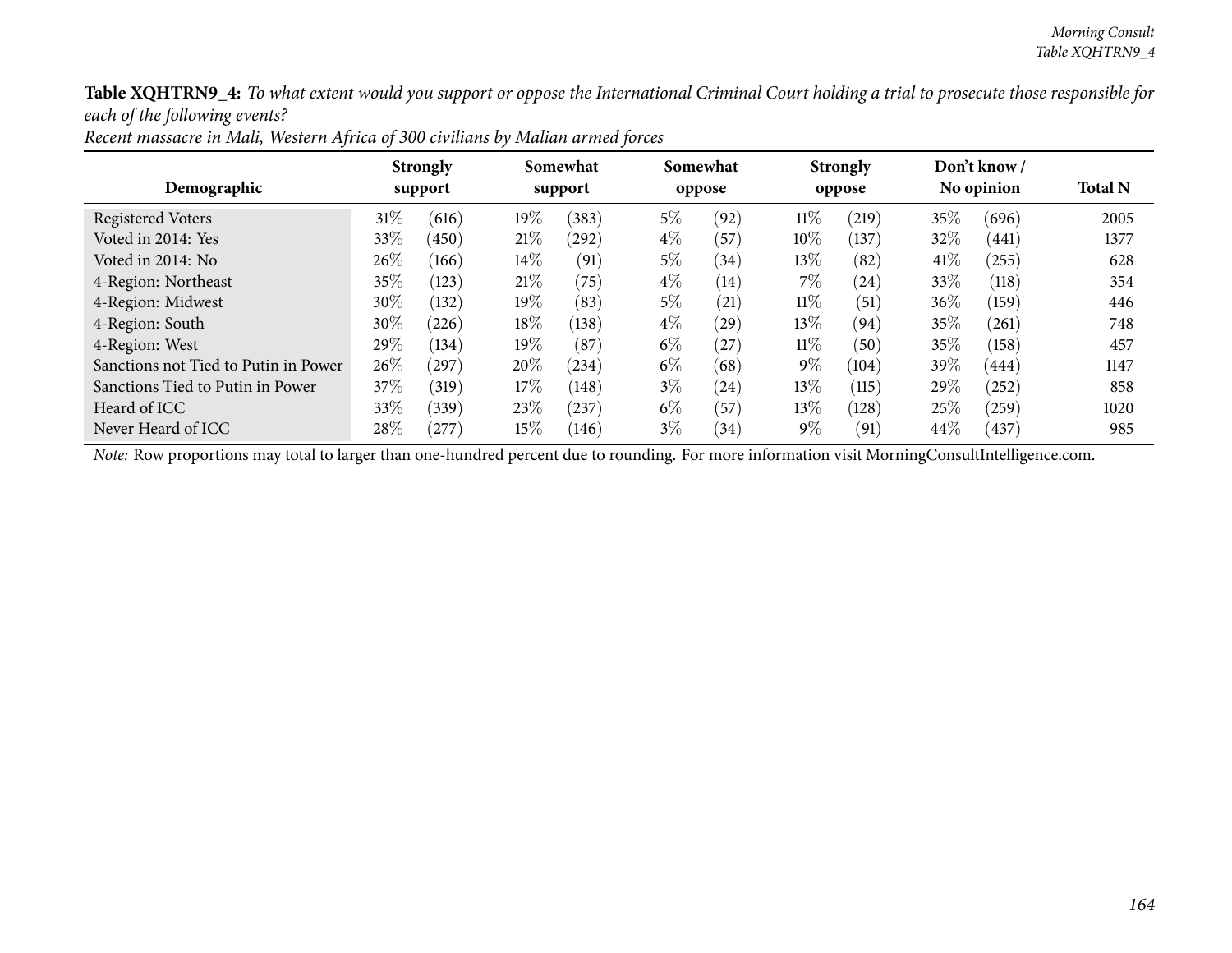Thousands of people being killed as part of the 'War on Drugs' in the Philippines

|                          | Strongly |       |        | Somewhat |        | Somewhat |        | <b>Strongly</b> |            | Don't know /   |      |
|--------------------------|----------|-------|--------|----------|--------|----------|--------|-----------------|------------|----------------|------|
| Demographic              | support  |       |        | support  |        | oppose   |        | oppose          | No opinion | <b>Total N</b> |      |
| <b>Registered Voters</b> | 26%      | (518) | 21%    | (413)    | $8\%$  | (162)    | $11\%$ | (216)           | 35%        | (696)          | 2005 |
| Gender: Male             | 24%      | (231) | 22%    | (207)    | 10\%   | (98)     | 13%    | (120)           | 31%        | (289)          | 945  |
| Gender: Female           | 27%      | (286) | 19%    | (206)    | $6\%$  | (65)     | $9\%$  | (96)            | 38%        | (407)          | 1060 |
| Age: 18-34               | 24%      | (125) | 17%    | (86)     | 12\%   | (61)     | 15%    | (76)            | 32%        | (168)          | 516  |
| Age: 35-44               | 23%      | (70)  | 19%    | (58)     | $4\%$  | (13)     | 12%    | (38)            | 42%        | (130)          | 308  |
| Age: 45-64               | 29%      | (196) | 21%    | (142)    | $7\%$  | (50)     | $9\%$  | (63)            | 34%        | (230)          | 682  |
| Age: 65+                 | 25%      | (126) | 25%    | (127)    | $8\%$  | (38)     | $8\%$  | (39)            | 34%        | (168)          | 499  |
| GenZers: 1997-2012       | 19%      | (35)  | 17%    | (31)     | 13%    | (24)     | 19%    | (34)            | 32%        | (58)           | 181  |
| Millennials: 1981-1996   | 27%      | (153) | 17%    | (98)     | $9\%$  | (49)     | 13%    | (71)            | 34%        | (193)          | 564  |
| GenXers: 1965-1980       | 24%      | (112) | 19%    | (89)     | $6\%$  | (28)     | $11\%$ | (52)            | 39%        | (179)          | 460  |
| Baby Boomers: 1946-1964  | 28%      | (206) | 24%    | (177)    | $7\%$  | (53)     | $7\%$  | (55)            | 33%        | (244)          | 735  |
| PID: Dem (no lean)       | 32%      | (229) | 22%    | (161)    | $7\%$  | (53)     | $11\%$ | (83)            | 27%        | (197)          | 723  |
| PID: Ind (no lean)       | 22%      | (128) | $21\%$ | (122)    | $7\%$  | (41)     | 12%    | (71)            | 37\%       | (213)          | 574  |
| PID: Rep (no lean)       | 23%      | (161) | 18%    | (130)    | 10%    | (68)     | $9\%$  | (62)            | 40%        | (287)          | 708  |
| PID/Gender: Dem Men      | 31%      | (97)  | 25%    | (80)     | $11\%$ | (33)     | 13%    | (42)            | 21%        | (66)           | 318  |
| PID/Gender: Dem Women    | 33%      | (132) | 20%    | (81)     | $5\%$  | (20)     | 10%    | (41)            | 32%        | (131)          | 405  |
| PID/Gender: Ind Men      | 24%      | (72)  | 19%    | (58)     | 10\%   | (30)     | 13%    | (39)            | 35%        | (107)          | 306  |
| PID/Gender: Ind Women    | 21%      | (56)  | 24%    | (64)     | $4\%$  | (12)     | 12%    | (31)            | 39%        | (106)          | 268  |
| PID/Gender: Rep Men      | 19%      | (62)  | 22%    | (69)     | $11\%$ | (35)     | 12%    | (39)            | 36%        | (116)          | 322  |
| PID/Gender: Rep Women    | 26%      | (99)  | 16%    | (61)     | $9\%$  | (33)     | $6\%$  | (23)            | 44%        | (170)          | 386  |
| Ideo: Liberal (1-3)      | 35%      | (200) | 21\%   | (121)    | $8\%$  | (43)     | 12%    | (71)            | 24%        | (134)          | 569  |
| Ideo: Moderate (4)       | 23%      | (119) | 25%    | (133)    | $7\%$  | (35)     | $11\%$ | (60)            | 34%        | (178)          | 525  |
| Ideo: Conservative (5-7) | 24%      | (186) | 19%    | (144)    | 10%    | (79)     | $8\%$  | (63)            | 39%        | (299)          | 771  |
| Educ: < College          | 25%      | (308) | 19%    | (232)    | $8\%$  | (99)     | $11\%$ | (134)           | 36%        | (438)          | 1211 |
| Educ: Bachelors degree   | 25%      | (128) | 20%    | (103)    | $8\%$  | (39)     | $11\%$ | (58)            | 35%        | (176)          | 503  |
| Educ: Post-grad          | 28%      | (82)  | 27%    | (78)     | $8\%$  | (25)     | $8\%$  | (25)            | 28%        | (82)           | 291  |
| Income: Under 50k        | 26%      | (205) | 17%    | (132)    | $7\%$  | (54)     | 10%    | (83)            | 40%        | (318)          | 791  |
| Income: 50k-100k         | 25%      | (191) | $21\%$ | (159)    | $9\%$  | (72)     | 14%    | (106)           | 31%        | (233)          | 762  |
| Income: 100k+            | 27%      | (122) | 27%    | (122)    | $8\%$  | (36)     | $6\%$  | (27)            | 32%        | (144)          | 452  |
| Ethnicity: White         | 25%      | (391) | 22%    | (337)    | $9\%$  | (134)    | 10%    | (150)           | 35%        | (537)          | 1549 |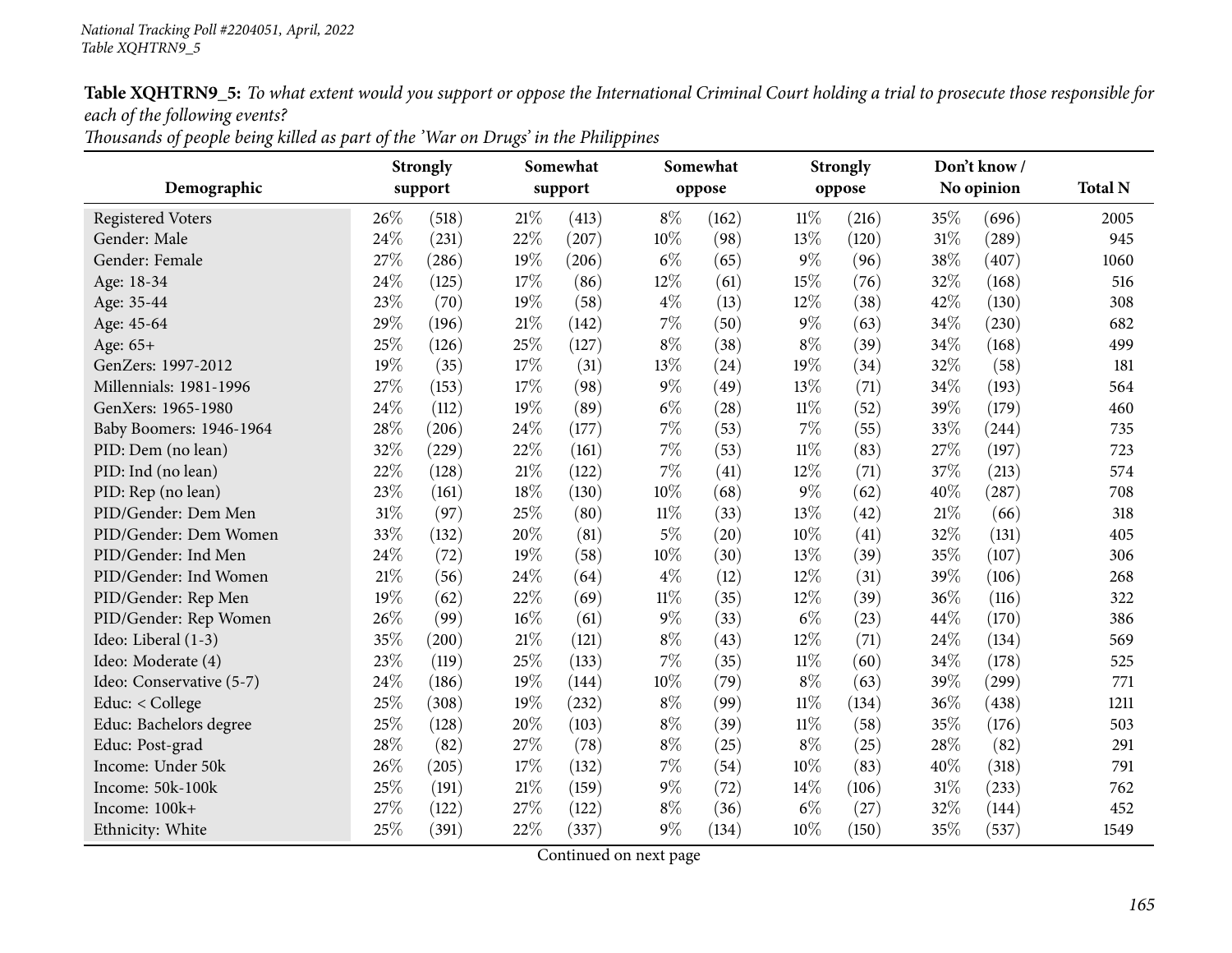|                                   | <b>Strongly</b> |         |        | Somewhat |        | Somewhat          |        | <b>Strongly</b> |      | Don't know / |                |  |
|-----------------------------------|-----------------|---------|--------|----------|--------|-------------------|--------|-----------------|------|--------------|----------------|--|
| Demographic                       |                 | support |        | support  |        | oppose            |        | oppose          |      | No opinion   | <b>Total N</b> |  |
| <b>Registered Voters</b>          | 26\%            | (518)   | 21%    | (413)    | $8\%$  | (162)             | 11%    | (216)           | 35%  | (696)        | 2005           |  |
| Ethnicity: Hispanic               | 30%             | (66)    | 17%    | (37)     | $5\%$  | (11)              | 17%    | (38)            | 32%  | (72)         | 223            |  |
| Ethnicity: Black                  | 25%             | (63)    | 20%    | (50)     | $7\%$  | (17)              | 14%    | (36)            | 34%  | (86)         | 252            |  |
| Ethnicity: Other                  | 31%             | (64)    | 13%    | (26)     | $6\%$  | (11)              | 15%    | (30)            | 36%  | (73)         | 204            |  |
| All Christian                     | 26%             | (249)   | 24\%   | (233)    | $10\%$ | (94)              | $9\%$  | (88)            | 32%  | (306)        | 970            |  |
| All Non-Christian                 | 23%             | (18)    | 23%    | (18)     | $7\%$  | (6)               | $11\%$ | (9)             | 36%  | (29)         | 80             |  |
| Atheist                           | 34%             | (29)    | 25%    | (21)     | $5\%$  | $\left( 4\right)$ | 13%    | (11)            | 23%  | (19)         | 84             |  |
| Agnostic/Nothing in particular    | 27%             | (138)   | 17%    | (86)     | $8\%$  | (41)              | 10%    | (52)            | 38%  | (193)        | 511            |  |
| Something Else                    | 23%             | (84)    | 15%    | (54)     | $5\%$  | (16)              | 15%    | (56)            | 42%  | (149)        | 360            |  |
| Religious Non-Protestant/Catholic | 23%             | (24)    | 23%    | (24)     | $8\%$  | (9)               | 12%    | (12)            | 35%  | (37)         | 105            |  |
| Evangelical                       | 22%             | (116)   | 21%    | (110)    | $7\%$  | (39)              | $11\%$ | (55)            | 38%  | (198)        | 518            |  |
| Non-Evangelical                   | 27%             | (208)   | 22%    | (171)    | $9\%$  | (68)              | $11\%$ | (83)            | 31%  | (241)        | 772            |  |
| Community: Urban                  | 29%             | (131)   | 23%    | (102)    | 7%     | (32)              | 13%    | (58)            | 28%  | (129)        | 452            |  |
| Community: Suburban               | 26%             | (262)   | $21\%$ | (215)    | $8\%$  | (79)              | 10%    | (106)           | 35%  | (359)        | 1020           |  |
| Community: Rural                  | 23%             | (125)   | 18%    | (96)     | $10\%$ | (51)              | 10%    | (52)            | 39%  | (209)        | 533            |  |
| <b>Employ: Private Sector</b>     | 25%             | (184)   | 22%    | (158)    | $9\%$  | (67)              | 12%    | (91)            | 32%  | (230)        | 730            |  |
| <b>Employ: Government</b>         | 26%             | (36)    | 19%    | (26)     | 7%     | (9)               | 10%    | (14)            | 39%  | (55)         | 140            |  |
| Employ: Self-Employed             | 29%             | (49)    | 16%    | (27)     | $7\%$  | (13)              | 13%    | (22)            | 35%  | (61)         | 172            |  |
| Employ: Homemaker                 | 22%             | (29)    | 20%    | (27)     | $8\%$  | (10)              | 10%    | (13)            | 41\% | (54)         | 133            |  |
| Employ: Student                   | 25%             | (14)    | 18%    | (10)     | 13%    | (7)               | 18%    | (11)            | 26%  | (15)         | 58             |  |
| Employ: Retired                   | 28%             | (146)   | 25%    | (131)    | 7%     | (39)              | $8\%$  | (40)            | 33%  | (171)        | 526            |  |
| Employ: Unemployed                | 27%             | (42)    | 13%    | (21)     | $9\%$  | (13)              | $9\%$  | (14)            | 42%  | (66)         | 156            |  |
| Employ: Other                     | 20%             | (18)    | 16%    | (14)     | $3\%$  | (3)               | 13%    | (12)            | 48%  | (43)         | 89             |  |
| Military HH: Yes                  | 29%             | (105)   | 22%    | (83)     | $8\%$  | (28)              | $8\%$  | (31)            | 33%  | (121)        | 368            |  |
| Military HH: No                   | 25%             | (413)   | 20%    | (330)    | $8\%$  | (134)             | $11\%$ | (185)           | 35%  | (575)        | 1637           |  |
| RD/WT: Right Direction            | 28%             | (180)   | 24%    | (158)    | $8\%$  | (49)              | 12%    | (81)            | 28%  | (183)        | 651            |  |
| RD/WT: Wrong Track                | 25%             | (338)   | 19%    | (255)    | $8\%$  | (113)             | 10%    | (135)           | 38%  | (513)        | 1354           |  |
| Biden Job Approve                 | 29%             | (244)   | 25%    | (205)    | 7%     | (62)              | 11%    | (90)            | 28%  | (233)        | 835            |  |
| <b>Biden Job Disapprove</b>       | 24%             | (266)   | 19%    | (208)    | $9\%$  | (97)              | $11\%$ | (117)           | 38%  | (421)        | 1109           |  |

Thousands of people being killed as part of the 'War on Drugs' in the Philippines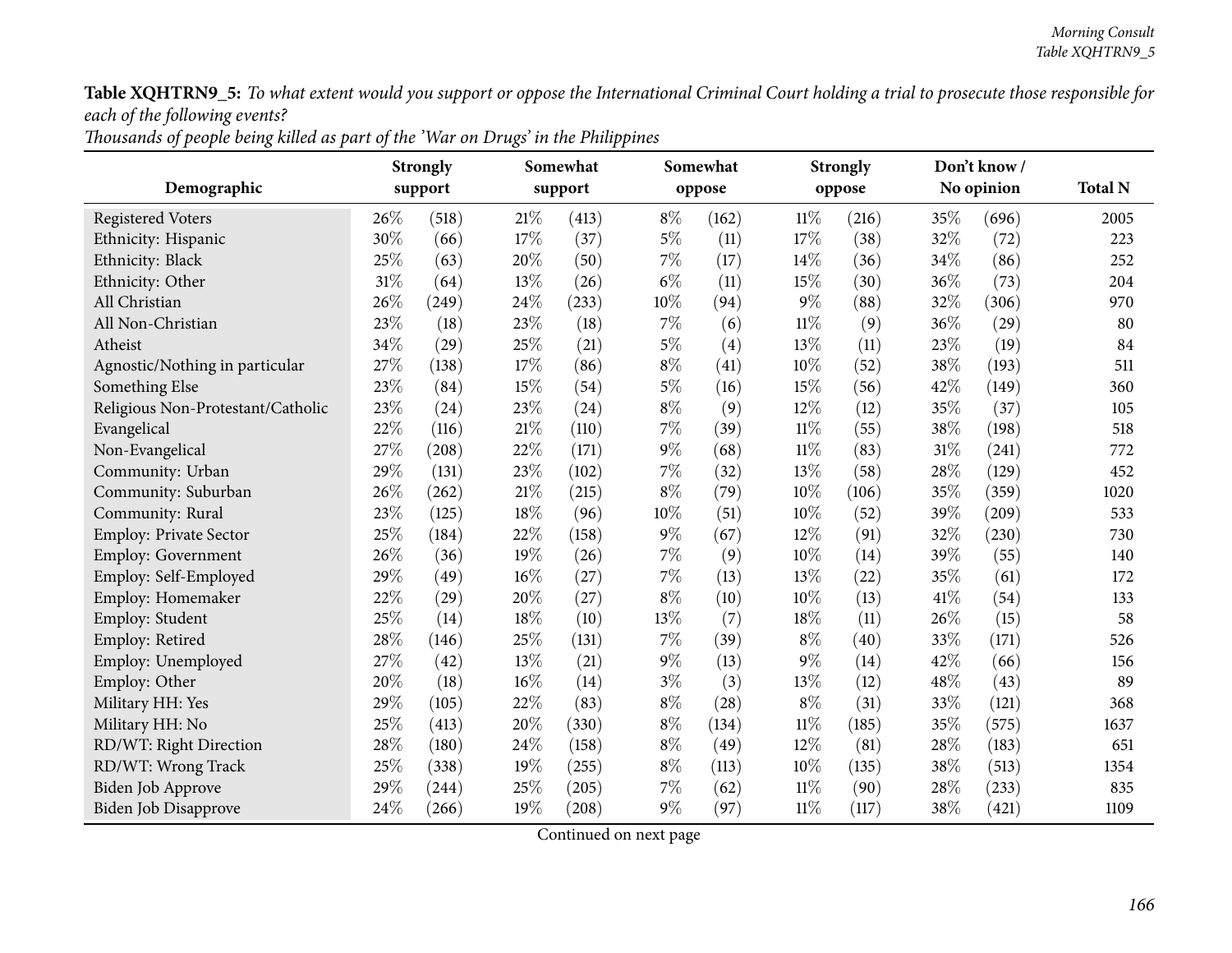| Thousands of people being killed as part of the 'War on Drugs' in the Philippines |  |
|-----------------------------------------------------------------------------------|--|
|-----------------------------------------------------------------------------------|--|

| Demographic                          | <b>Strongly</b><br>support |       |      | Somewhat<br>support |        | Somewhat<br>oppose |        | <b>Strongly</b><br>oppose |      | Don't know /<br>No opinion |                        |
|--------------------------------------|----------------------------|-------|------|---------------------|--------|--------------------|--------|---------------------------|------|----------------------------|------------------------|
|                                      | 26%                        |       | 21\% |                     | $8\%$  |                    | $11\%$ | (216)                     | 35%  | (696)                      | <b>Total N</b><br>2005 |
| <b>Registered Voters</b>             | 36%                        | (518) | 20%  | (413)               | $6\%$  | (162)              | 10%    |                           | 28%  |                            | 342                    |
| Biden Job Strongly Approve           |                            | (122) |      | (69)                |        | (22)               |        | (34)                      |      | (96)                       |                        |
| Biden Job Somewhat Approve           | 25%                        | (122) | 28%  | (137)               | $8\%$  | (40)               | $11\%$ | (56)                      | 28%  | (137)                      | 492                    |
| <b>Biden Job Somewhat Disapprove</b> | 25%                        | (73)  | 23%  | (65)                | $11\%$ | (31)               | 10%    | (29)                      | 32%  | (92)                       | 290                    |
| <b>Biden Job Strongly Disapprove</b> | 24%                        | (193) | 17%  | (142)               | $8\%$  | (67)               | $11\%$ | (88)                      | 40%  | (329)                      | 819                    |
| Favorable of Biden                   | 30%                        | (254) | 24%  | (206)               | $6\%$  | (54)               | $11\%$ | (93)                      | 29%  | (252)                      | 859                    |
| Unfavorable of Biden                 | 24%                        | (257) | 19%  | (204)               | $9\%$  | (101)              | $11\%$ | (115)                     | 37%  | (395)                      | 1073                   |
| Very Favorable of Biden              | 36%                        | (135) | 21%  | (80)                | $6\%$  | (24)               | $9\%$  | (36)                      | 27%  | (103)                      | 379                    |
| Somewhat Favorable of Biden          | 25%                        | (119) | 26%  | (126)               | $6\%$  | (30)               | 12%    | (57)                      | 31%  | (149)                      | 480                    |
| Somewhat Unfavorable of Biden        | 23%                        | (58)  | 23%  | (57)                | 12\%   | (30)               | 12%    | (29)                      | 30%  | (75)                       | 249                    |
| Very Unfavorable of Biden            | 24%                        | (199) | 18%  | (146)               | $9\%$  | (71)               | $11\%$ | (87)                      | 39%  | (320)                      | 824                    |
| #1 Issue: Economy                    | 23%                        | (190) | 23%  | (192)               | $8\%$  | (62)               | 10%    | (84)                      | 36%  | (293)                      | 821                    |
| #1 Issue: Security                   | 24%                        | (79)  | 18%  | (60)                | $7\%$  | (24)               | 10%    | (32)                      | 40%  | (133)                      | 329                    |
| #1 Issue: Health Care                | 33%                        | (59)  | 16%  | (29)                | $6\%$  | (11)               | 13%    | (23)                      | 32%  | (58)                       | 180                    |
| #1 Issue: Medicare / Social Security | 25%                        | (53)  | 24%  | (52)                | $8\%$  | (17)               | 10%    | (22)                      | 33%  | (71)                       | 214                    |
| #1 Issue: Women's Issues             | 37%                        | (35)  | 16%  | (15)                | $6\%$  | (6)                | $11\%$ | (10)                      | 30%  | (28)                       | 95                     |
| #1 Issue: Education                  | 22%                        | (18)  | 18%  | (15)                | $16\%$ | (13)               | 17%    | (14)                      | 27%  | (22)                       | 82                     |
| #1 Issue: Energy                     | 27%                        | (47)  | 20%  | (34)                | 12\%   | (20)               | 10%    | (17)                      | 32%  | (55)                       | 172                    |
| #1 Issue: Other                      | 32%                        | (36)  | 14%  | (16)                | $8\%$  | (9)                | 13%    | (14)                      | 32%  | (36)                       | 112                    |
| 2020 Vote: Joe Biden                 | 30%                        | (284) | 23%  | (220)               | $6\%$  | (58)               | $11\%$ | (107)                     | 29%  | (280)                      | 949                    |
| 2020 Vote: Donald Trump              | 21%                        | (185) | 19%  | (169)               | 10%    | (87)               | 10%    | (86)                      | 39%  | (340)                      | 867                    |
| 2020 Vote: Didn't Vote               | 27%                        | (41)  | 11%  | (17)                | 10\%   | (15)               | $11\%$ | (16)                      | 41\% | (64)                       | 153                    |
| 2018 House Vote: Democrat            | 31%                        | (228) | 24%  | (179)               | $7\%$  | (53)               | $9\%$  | (69)                      | 28%  | (208)                      | 737                    |
| 2018 House Vote: Republican          | 23%                        | (172) | 21%  | (160)               | $9\%$  | (70)               | 10%    | (74)                      | 36%  | (270)                      | 746                    |
| 2018 House Vote: Someone else        | 18%                        | (9)   | 16%  | (8)                 | $5\%$  | (3)                | 16%    | (8)                       | 44%  | (22)                       | 51                     |
| 2016 Vote: Hillary Clinton           | $31\%$                     | (215) | 24%  | (169)               | $6\%$  | (41)               | 10%    | (72)                      | 28%  | (198)                      | 695                    |
| 2016 Vote: Donald Trump              | 24%                        | (184) | 21\% | (161)               | 10%    | (76)               | $9\%$  | (73)                      | 36%  | (283)                      | 778                    |
| 2016 Vote: Other                     | 21%                        | (22)  | 19%  | (19)                | $5\%$  | (6)                | 10%    | (10)                      | 45%  | (46)                       | 102                    |
| 2016 Vote: Didn't Vote               | 23%                        | (97)  | 15%  | (63)                | $9\%$  | (39)               | 14%    | (61)                      | 39%  | (169)                      | 429                    |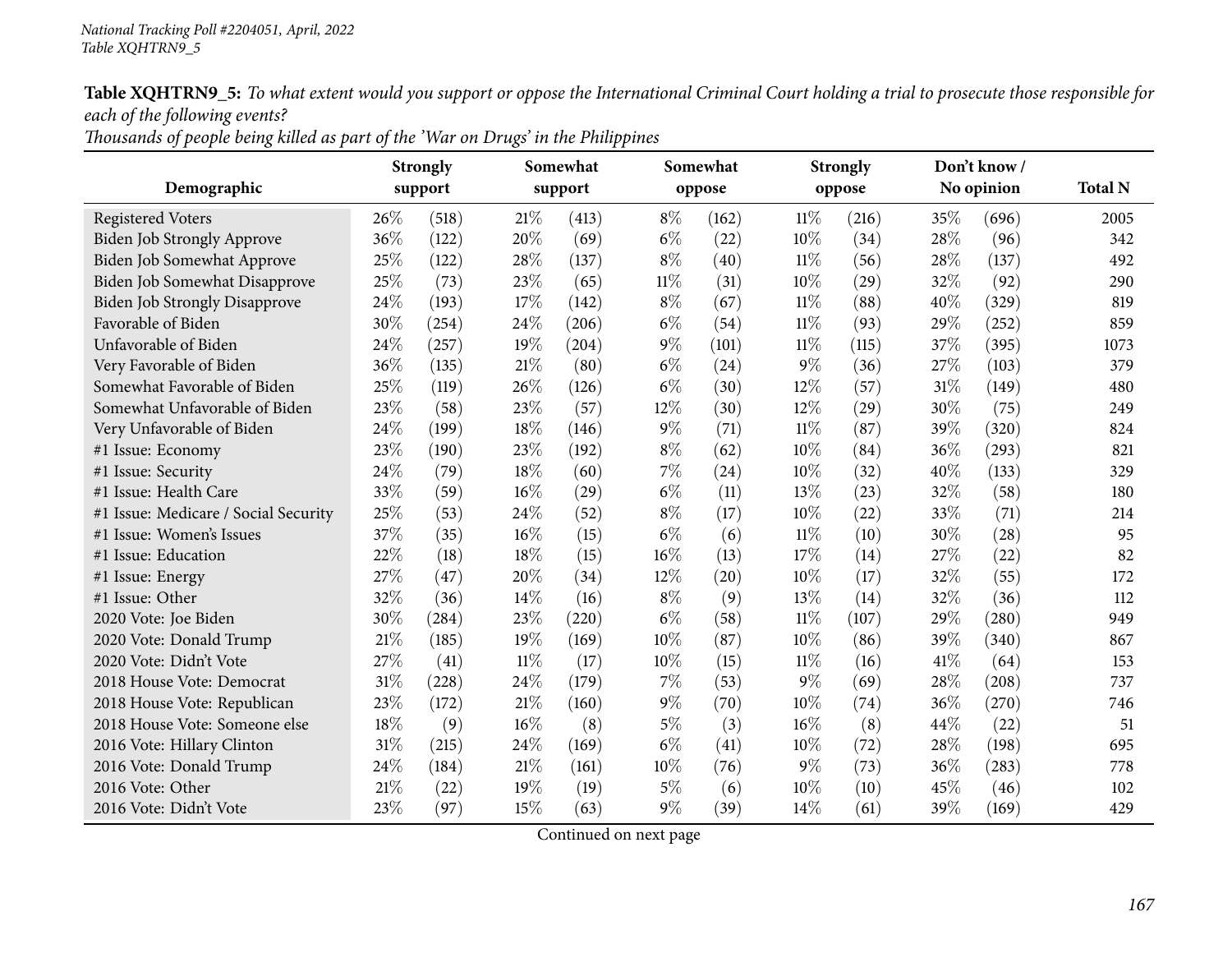| Demographic                          | <b>Strongly</b><br>support |       | Somewhat<br>support |       |       | Somewhat<br>oppose |        | <b>Strongly</b><br>oppose |        | Don't know /<br>No opinion |      |
|--------------------------------------|----------------------------|-------|---------------------|-------|-------|--------------------|--------|---------------------------|--------|----------------------------|------|
| <b>Registered Voters</b>             | $26\%$                     | (518) | 21%                 | (413) | $8\%$ | (162)              | $11\%$ | (216)                     | 35%    | (696)                      | 2005 |
| Voted in 2014: Yes                   | 27%                        | (369) | 22%                 | (307) | $8\%$ | (112)              | $9\%$  | (123)                     | $34\%$ | (466)                      | 1377 |
| Voted in 2014: No                    | 24\%                       | (149) | 17%                 | (106) | $8\%$ | (50)               | $15\%$ | (93)                      | 37%    | (230)                      | 628  |
| 4-Region: Northeast                  | 28\%                       | (101) | 20%                 | (70)  | $8\%$ | (30)               | $8\%$  | (27)                      | 36%    | (127)                      | 354  |
| 4-Region: Midwest                    | 22\%                       | (99)  | 22%                 | (98)  | $9\%$ | (42)               | $10\%$ | (46)                      | $36\%$ | (161)                      | 446  |
| 4-Region: South                      | 27%                        | (199) | 20%                 | (153) | $7\%$ | (50)               | $13\%$ | (96)                      | $33\%$ | (250)                      | 748  |
| 4-Region: West                       | $26\%$                     | (119) | 20%                 | (92)  | $9\%$ | (40)               | $10\%$ | (47)                      | 35%    | (159)                      | 457  |
| Sanctions not Tied to Putin in Power | 23\%                       | (262) | 21%                 | (235) | $9\%$ | (106)              | $10\%$ | (117)                     | 37%    | 427                        | 1147 |
| Sanctions Tied to Putin in Power     | $30\%$                     | (256) | 21%                 | (178) | $7\%$ | (56)               | 12%    | (99)                      | 31%    | (269)                      | 858  |
| Heard of ICC                         | 28\%                       | (289) | 24\%                | (249) | 10%   | (104)              | $11\%$ | (112)                     | $26\%$ | (265)                      | 1020 |
| Never Heard of ICC                   | $23\%$                     | (228) | $17\%$              | (164) | $6\%$ | (58)               | 11%    | (104)                     | $44\%$ | (431)                      | 985  |

Thousands of people being killed as part of the 'War on Drugs' in the Philippines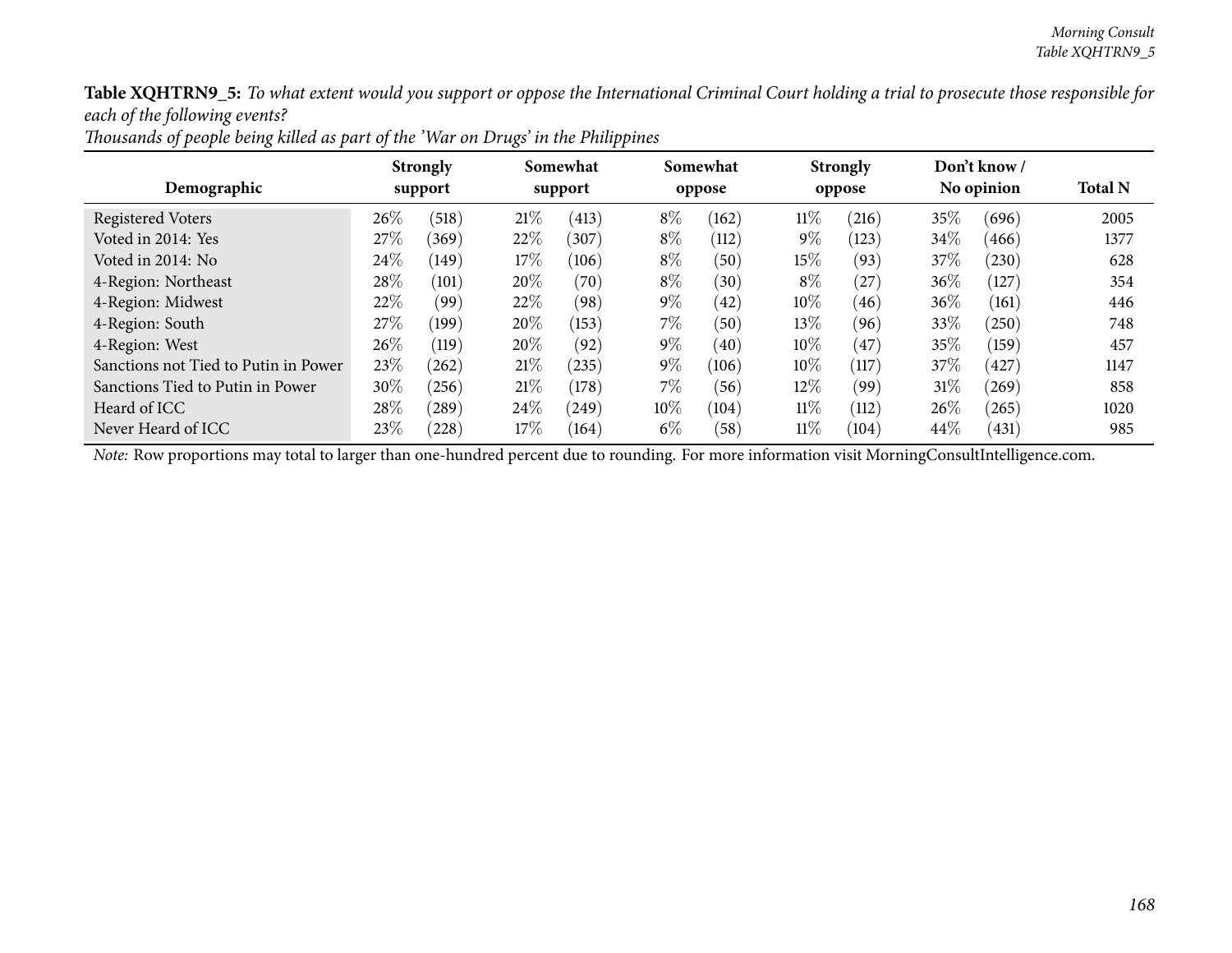*Allegations of war crimes by Israeli soldiers against Palestinians*

|                          | <b>Strongly</b> |       |      | Somewhat |        | Somewhat           |        | <b>Strongly</b> |            | Don't know/    |      |  |
|--------------------------|-----------------|-------|------|----------|--------|--------------------|--------|-----------------|------------|----------------|------|--|
| Demographic              | support         |       |      | support  |        | oppose             |        | oppose          | No opinion | <b>Total N</b> |      |  |
| <b>Registered Voters</b> | 23\%            | (457) | 19%  | (385)    | 10%    | (194)              | $11\%$ | (222)           | 37%        | (747)          | 2005 |  |
| Gender: Male             | 21%             | (202) | 17%  | (165)    | $11\%$ | (107)              | 16%    | (151)           | 34%        | (319)          | 945  |  |
| Gender: Female           | 24\%            | (254) | 21%  | (220)    | $8\%$  | (87)               | 7%     | (70)            | 40%        | (428)          | 1060 |  |
| Age: 18-34               | 22%             | (113) | 17%  | (87)     | 10%    | (53)               | 12%    | (64)            | 39%        | (199)          | 516  |  |
| Age: 35-44               | 20%             | (62)  | 20%  | (61)     | 7%     | (23)               | $12\%$ | (38)            | 41\%       | (125)          | 308  |  |
| Age: 45-64               | 26%             | (175) | 19%  | (129)    | $8\%$  | (57)               | $11\%$ | (74)            | 36%        | (247)          | 682  |  |
| Age: 65+                 | $21\%$          | (107) | 22%  | (108)    | 12%    | (62)               | $9\%$  | (46)            | 35%        | (176)          | 499  |  |
| GenZers: 1997-2012       | 19%             | (34)  | 16%  | (30)     | $6\%$  | (11)               | 16%    | (30)            | 42%        | (76)           | 181  |  |
| Millennials: 1981-1996   | 23\%            | (131) | 19%  | (108)    | 10%    | (58)               | $11\%$ | (65)            | 36%        | (202)          | 564  |  |
| GenXers: 1965-1980       | 25%             | (114) | 14%  | (63)     | $8\%$  | (35)               | 10%    | (46)            | 44%        | (200)          | 460  |  |
| Baby Boomers: 1946-1964  | 22%             | (163) | 23%  | (171)    | $11\%$ | (81)               | $11\%$ | (78)            | 33%        | (243)          | 735  |  |
| PID: Dem (no lean)       | 30%             | (218) | 21%  | (155)    | $8\%$  | (56)               | 10%    | (72)            | 31%        | (222)          | 723  |  |
| PID: Ind (no lean)       | 18%             | (105) | 20%  | (114)    | 10%    | (57)               | $11\%$ | (62)            | 41\%       | (236)          | 574  |  |
| PID: Rep (no lean)       | 19%             | (134) | 16%  | (117)    | $11\%$ | (81)               | 12%    | (87)            | 41\%       | (290)          | 708  |  |
| PID/Gender: Dem Men      | $31\%$          | (98)  | 20%  | (62)     | 10%    | (32)               | 12%    | (39)            | 27%        | (86)           | 318  |  |
| PID/Gender: Dem Women    | 30%             | (120) | 23%  | (92)     | $6\%$  | (24)               | $8\%$  | (33)            | 33%        | (136)          | 405  |  |
| PID/Gender: Ind Men      | $19\%$          | (57)  | 16%  | (49)     | 12%    | (35)               | 14\%   | (44)            | 39%        | (120)          | 306  |  |
| PID/Gender: Ind Women    | 18%             | (48)  | 24%  | (65)     | $8\%$  | (22)               | $7\%$  | (18)            | 43%        | (115)          | 268  |  |
| PID/Gender: Rep Men      | 15%             | (47)  | 17%  | (53)     | 13%    | (40)               | $21\%$ | (68)            | 35%        | (113)          | 322  |  |
| PID/Gender: Rep Women    | 22%             | (86)  | 16%  | (63)     | 10%    | (41)               | $5\%$  | (19)            | 46%        | (177)          | 386  |  |
| Ideo: Liberal (1-3)      | 35%             | (200) | 23%  | (130)    | $8\%$  | (44)               | 10%    | (59)            | 24%        | (137)          | 569  |  |
| Ideo: Moderate (4)       | 17%             | (92)  | 24\% | (124)    | $9\%$  | (46)               | $9\%$  | (50)            | 41\%       | (214)          | 525  |  |
| Ideo: Conservative (5-7) | 19%             | (150) | 16%  | (121)    | 12%    | (96)               | 13%    | (103)           | 39%        | (302)          | 771  |  |
| Educ: < College          | 22%             | (266) | 18%  | (216)    | $9\%$  | (112)              | 10%    | (123)           | 41\%       | (494)          | 1211 |  |
| Educ: Bachelors degree   | 23%             | (114) | 20%  | (102)    | 10%    | (50)               | 12%    | (60)            | 35%        | (177)          | 503  |  |
| Educ: Post-grad          | 26\%            | (77)  | 23%  | (68)     | $11\%$ | (32)               | 13%    | (39)            | 26%        | (76)           | 291  |  |
| Income: Under 50k        | 22%             | (176) | 14%  | (111)    | 11%    | (88)               | $9\%$  | (69)            | 44%        | (347)          | 791  |  |
| Income: 50k-100k         | 22%             | (166) | 23%  | (173)    | $8\%$  | (58)               | 13%    | (100)           | 35%        | (266)          | 762  |  |
| Income: 100k+            | 25%             | (115) | 23%  | (102)    | $11\%$ | $\left( 48\right)$ | 12%    | (53)            | 30%        | (134)          | 452  |  |
| Ethnicity: White         | 23%             | (352) | 20%  | (312)    | 10%    | (158)              | $11\%$ | (174)           | 36%        | (553)          | 1549 |  |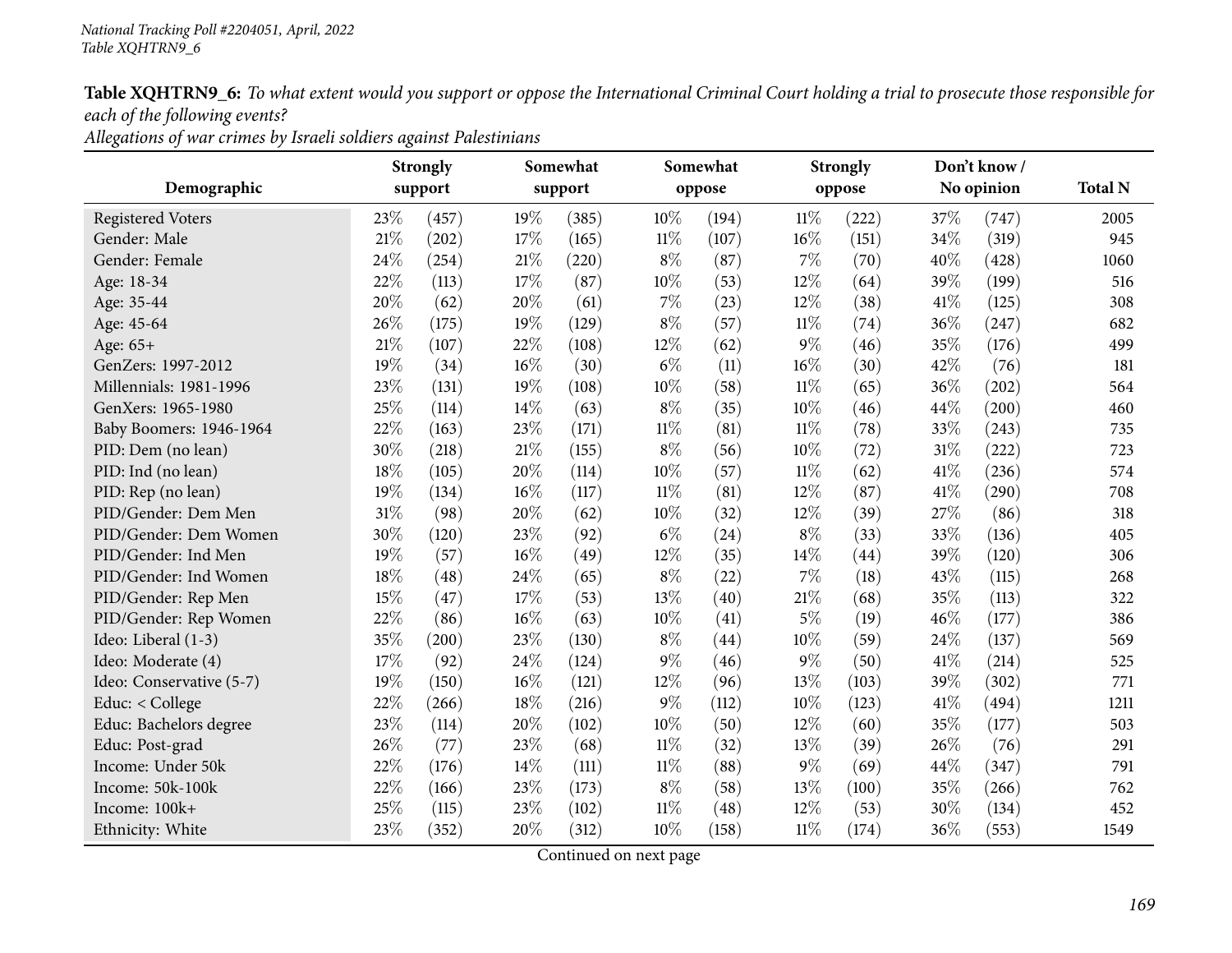*Allegations of war crimes by Israeli soldiers against Palestinians*

|                                   |        | <b>Strongly</b> | Somewhat |         |        | Somewhat |        | <b>Strongly</b> | Don't know/ |            |                |
|-----------------------------------|--------|-----------------|----------|---------|--------|----------|--------|-----------------|-------------|------------|----------------|
| Demographic                       |        | support         |          | support |        | oppose   |        | oppose          |             | No opinion | <b>Total N</b> |
| <b>Registered Voters</b>          | 23\%   | (457)           | 19%      | (385)   | 10%    | (194)    | $11\%$ | (222)           | 37%         | (747)      | 2005           |
| Ethnicity: Hispanic               | $21\%$ | (47)            | 20%      | (44)    | $3\%$  | (6)      | 14\%   | (30)            | 43%         | (96)       | 223            |
| Ethnicity: Black                  | 26%    | (65)            | 16%      | (41)    | 7%     | (18)     | $11\%$ | (28)            | 40%         | (100)      | 252            |
| Ethnicity: Other                  | 19%    | (40)            | 16%      | (32)    | $9\%$  | (18)     | 10%    | (19)            | 46%         | (95)       | 204            |
| All Christian                     | 22%    | (209)           | 21%      | (207)   | $11\%$ | (103)    | $11\%$ | (111)           | 35%         | (339)      | 970            |
| All Non-Christian                 | 18%    | (14)            | 15%      | (12)    | 15%    | (12)     | 18%    | (14)            | 35%         | (28)       | 80             |
| Atheist                           | 37%    | (31)            | 22%      | (18)    | $3\%$  | (2)      | $8\%$  | (7)             | 30%         | (25)       | 84             |
| Agnostic/Nothing in particular    | 24\%   | (124)           | 17%      | (88)    | $9\%$  | (48)     | 12%    | (61)            | 37%         | (190)      | 511            |
| Something Else                    | 22%    | (78)            | 17%      | (60)    | $8\%$  | (29)     | $8\%$  | (28)            | 46%         | (166)      | 360            |
| Religious Non-Protestant/Catholic | $17\%$ | (18)            | 20%      | (21)    | 14%    | (15)     | 15%    | (16)            | 34%         | (35)       | 105            |
| Evangelical                       | $18\%$ | (94)            | 16%      | (85)    | 10%    | (54)     | 12%    | (64)            | 43%         | (220)      | 518            |
| Non-Evangelical                   | 24\%   | (184)           | 22%      | (170)   | 10%    | (75)     | $9\%$  | (73)            | 35%         | (271)      | 772            |
| Community: Urban                  | 25%    | (114)           | 18%      | (80)    | 10%    | (46)     | 10%    | (47)            | 36%         | (164)      | 452            |
| Community: Suburban               | 23%    | (232)           | 19%      | (199)   | $9\%$  | (96)     | 12%    | (119)           | 37%         | (374)      | 1020           |
| Community: Rural                  | $21\%$ | (110)           | 20%      | (106)   | 10%    | (52)     | 10%    | (55)            | 39%         | (209)      | 533            |
| Employ: Private Sector            | 23%    | (168)           | 19%      | (141)   | 10%    | (76)     | 15%    | (107)           | 33%         | (238)      | 730            |
| <b>Employ: Government</b>         | 21\%   | (29)            | 19%      | (27)    | $6\%$  | (8)      | 12%    | (16)            | 42%         | (59)       | 140            |
| Employ: Self-Employed             | 25%    | (43)            | 16%      | (28)    | $8\%$  | (13)     | 14%    | (23)            | 38%         | (65)       | 172            |
| Employ: Homemaker                 | 23%    | (31)            | 15%      | (20)    | 10%    | (14)     | $3\%$  | (5)             | 48%         | (63)       | 133            |
| Employ: Student                   | 23%    | (13)            | 27%      | (16)    | $4\%$  | (2)      | 15%    | (8)             | 32%         | (19)       | 58             |
| Employ: Retired                   | 24\%   | (126)           | 22%      | (114)   | 12%    | (61)     | $8\%$  | (42)            | 35%         | (183)      | 526            |
| Employ: Unemployed                | 23\%   | (35)            | 13%      | (20)    | 10%    | (15)     | $9\%$  | (15)            | 46%         | (71)       | 156            |
| Employ: Other                     | 13%    | (12)            | 22%      | (19)    | $4\%$  | (4)      | $6\%$  | (6)             | 54%         | (48)       | 89             |
| Military HH: Yes                  | 22%    | (80)            | 20%      | (72)    | 13%    | (47)     | $11\%$ | (41)            | 35%         | (127)      | 368            |
| Military HH: No                   | 23%    | (376)           | 19%      | (313)   | $9\%$  | (147)    | $11\%$ | (181)           | 38%         | (621)      | 1637           |
| RD/WT: Right Direction            | 28%    | (185)           | 25%      | (162)   | 7%     | (44)     | 10%    | (64)            | 30%         | (196)      | 651            |
| RD/WT: Wrong Track                | 20%    | (271)           | 17%      | (223)   | $11\%$ | (150)    | 12%    | (158)           | 41\%        | (551)      | 1354           |
| <b>Biden Job Approve</b>          | 27%    | (229)           | 25%      | (210)   | $9\%$  | (74)     | $9\%$  | (72)            | 30%         | (250)      | 835            |
| <b>Biden Job Disapprove</b>       | 20%    | (222)           | 15%      | (171)   | $11\%$ | (119)    | 13%    | (143)           | 41\%        | (454)      | 1109           |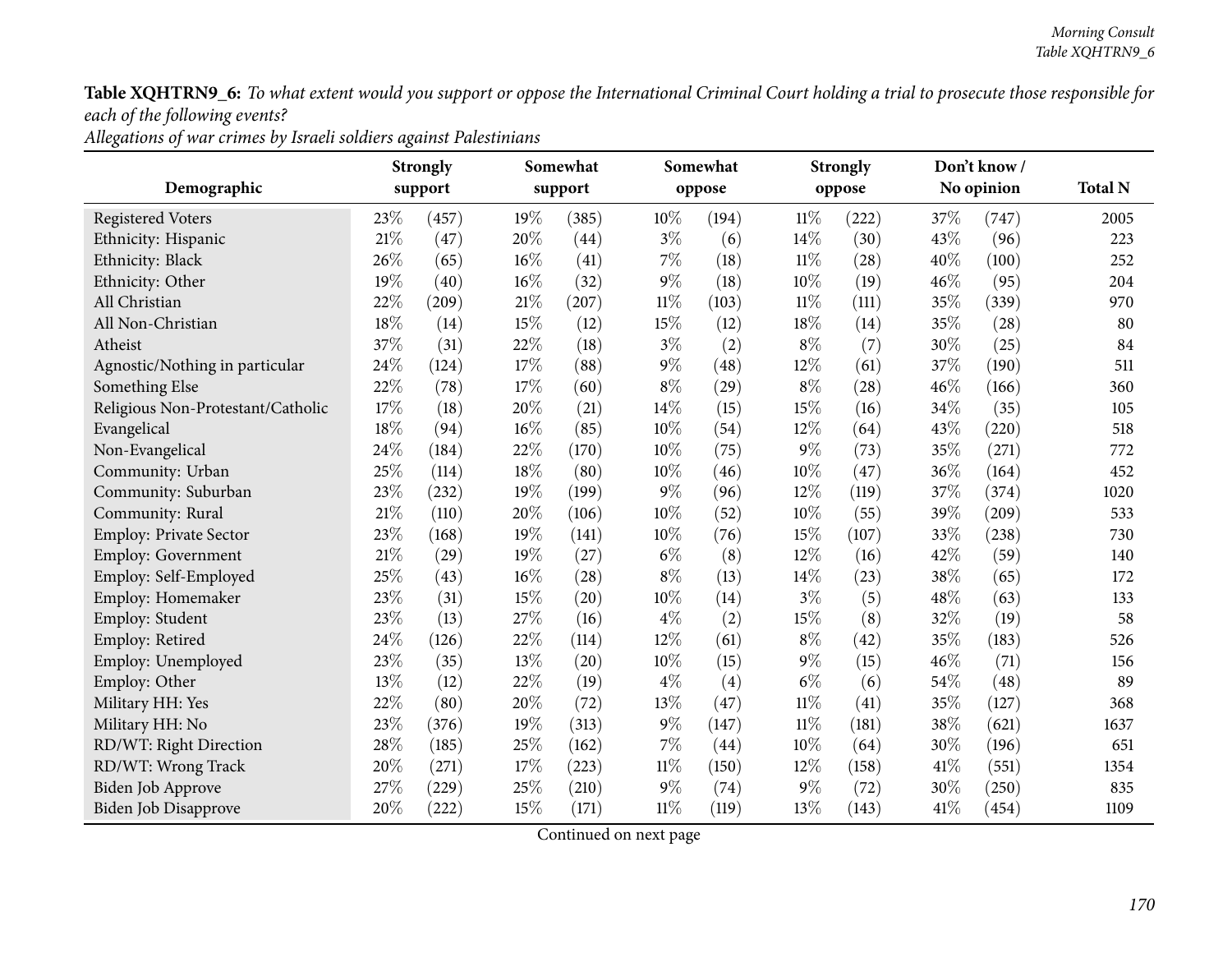*Allegations of war crimes by Israeli soldiers against Palestinians*

| Demographic                          | <b>Strongly</b><br>support |       |      | Somewhat<br>support |        | Somewhat<br>oppose |        | <b>Strongly</b><br>oppose |      | Don't know/<br>No opinion |      |
|--------------------------------------|----------------------------|-------|------|---------------------|--------|--------------------|--------|---------------------------|------|---------------------------|------|
| <b>Registered Voters</b>             | 23\%                       | (457) | 19%  | (385)               | 10%    | (194)              | 11%    | (222)                     | 37%  | (747)                     | 2005 |
| Biden Job Strongly Approve           | 35%                        | (119) | 19%  | (66)                | $9\%$  | (29)               | 10%    | (33)                      | 28%  | (96)                      | 342  |
| Biden Job Somewhat Approve           | 22%                        | (110) | 29%  | (144)               | $9\%$  | (45)               | $8\%$  | (39)                      | 31%  | (154)                     | 492  |
| Biden Job Somewhat Disapprove        | 25%                        | (72)  | 17%  | (50)                | $9\%$  | (25)               | 10%    | (29)                      | 40%  | (115)                     | 290  |
| <b>Biden Job Strongly Disapprove</b> | 18%                        | (151) | 15%  | (121)               | $11\%$ | (94)               | 14%    | (114)                     | 41\% | (339)                     | 819  |
| Favorable of Biden                   | 28%                        | (244) | 24%  | (203)               | $8\%$  | (69)               | $9\%$  | (75)                      | 31%  | (269)                     | 859  |
| Unfavorable of Biden                 | 20%                        | (211) | 16%  | (174)               | $11\%$ | (122)              | 13%    | (141)                     | 40%  | (425)                     | 1073 |
| Very Favorable of Biden              | 34%                        | (131) | 21%  | (78)                | 7%     | (26)               | $9\%$  | (34)                      | 29%  | (110)                     | 379  |
| Somewhat Favorable of Biden          | 24\%                       | (113) | 26%  | (125)               | $9\%$  | $\left( 42\right)$ | $8\%$  | (40)                      | 33%  | (159)                     | 480  |
| Somewhat Unfavorable of Biden        | 23%                        | (58)  | 19%  | (48)                | 12%    | $\left( 29\right)$ | 10%    | (25)                      | 36%  | (90)                      | 249  |
| Very Unfavorable of Biden            | 19%                        | (153) | 15%  | (126)               | $11\%$ | (93)               | 14%    | (116)                     | 41\% | (335)                     | 824  |
| #1 Issue: Economy                    | 20%                        | (166) | 20%  | (167)               | 10%    | (78)               | 12%    | (95)                      | 38%  | (314)                     | 821  |
| #1 Issue: Security                   | 18%                        | (59)  | 14\% | (47)                | 13%    | (43)               | 14\%   | (44)                      | 41\% | (136)                     | 329  |
| #1 Issue: Health Care                | 25%                        | (45)  | 20%  | (37)                | $8\%$  | (14)               | $11\%$ | (19)                      | 36%  | (64)                      | 180  |
| #1 Issue: Medicare / Social Security | 24%                        | (52)  | 25%  | (53)                | 7%     | (15)               | $8\%$  | (17)                      | 36%  | (77)                      | 214  |
| #1 Issue: Women's Issues             | 38%                        | (36)  | 14%  | (13)                | $9\%$  | (8)                | 7%     | (7)                       | 32%  | (30)                      | 95   |
| #1 Issue: Education                  | 20%                        | (16)  | 26%  | (22)                | $9\%$  | (7)                | 16%    | (13)                      | 30%  | (24)                      | 82   |
| #1 Issue: Energy                     | 28%                        | (49)  | 19%  | (33)                | 10%    | (17)               | 7%     | (12)                      | 36%  | (62)                      | 172  |
| #1 Issue: Other                      | 30%                        | (33)  | 12%  | (14)                | $10\%$ | (11)               | 13%    | (14)                      | 35%  | (39)                      | 112  |
| 2020 Vote: Joe Biden                 | 29%                        | (275) | 23%  | (216)               | 7%     | (65)               | 10%    | (90)                      | 32%  | (302)                     | 949  |
| 2020 Vote: Donald Trump              | 16%                        | (143) | 16%  | (139)               | 13%    | (112)              | 13%    | (116)                     | 41\% | (357)                     | 867  |
| 2020 Vote: Didn't Vote               | 19%                        | (30)  | 15%  | (22)                | $9\%$  | (14)               | $8\%$  | (12)                      | 50%  | (76)                      | 153  |
| 2018 House Vote: Democrat            | 31%                        | (231) | 23%  | (170)               | $8\%$  | (58)               | $8\%$  | (61)                      | 30%  | (218)                     | 737  |
| 2018 House Vote: Republican          | 18%                        | (134) | 18%  | (138)               | 12%    | (93)               | 14%    | (102)                     | 38%  | (281)                     | 746  |
| 2018 House Vote: Someone else        | 15%                        | (8)   | 20%  | (10)                | $5\%$  | (2)                | $9\%$  | (4)                       | 52%  | (26)                      | 51   |
| 2016 Vote: Hillary Clinton           | 30%                        | (211) | 24%  | (169)               | 7%     | (46)               | $9\%$  | (62)                      | 30%  | (208)                     | 695  |
| 2016 Vote: Donald Trump              | 19%                        | (148) | 16%  | (125)               | 13%    | (101)              | 13%    | (99)                      | 39%  | (305)                     | 778  |
| 2016 Vote: Other                     | 22%                        | (23)  | 16%  | (16)                | 10%    | (10)               | 12%    | (12)                      | 40%  | (41)                      | 102  |
| 2016 Vote: Didn't Vote               | 17%                        | (75)  | 17%  | (75)                | $9\%$  | (37)               | $11\%$ | (49)                      | 45%  | (194)                     | 429  |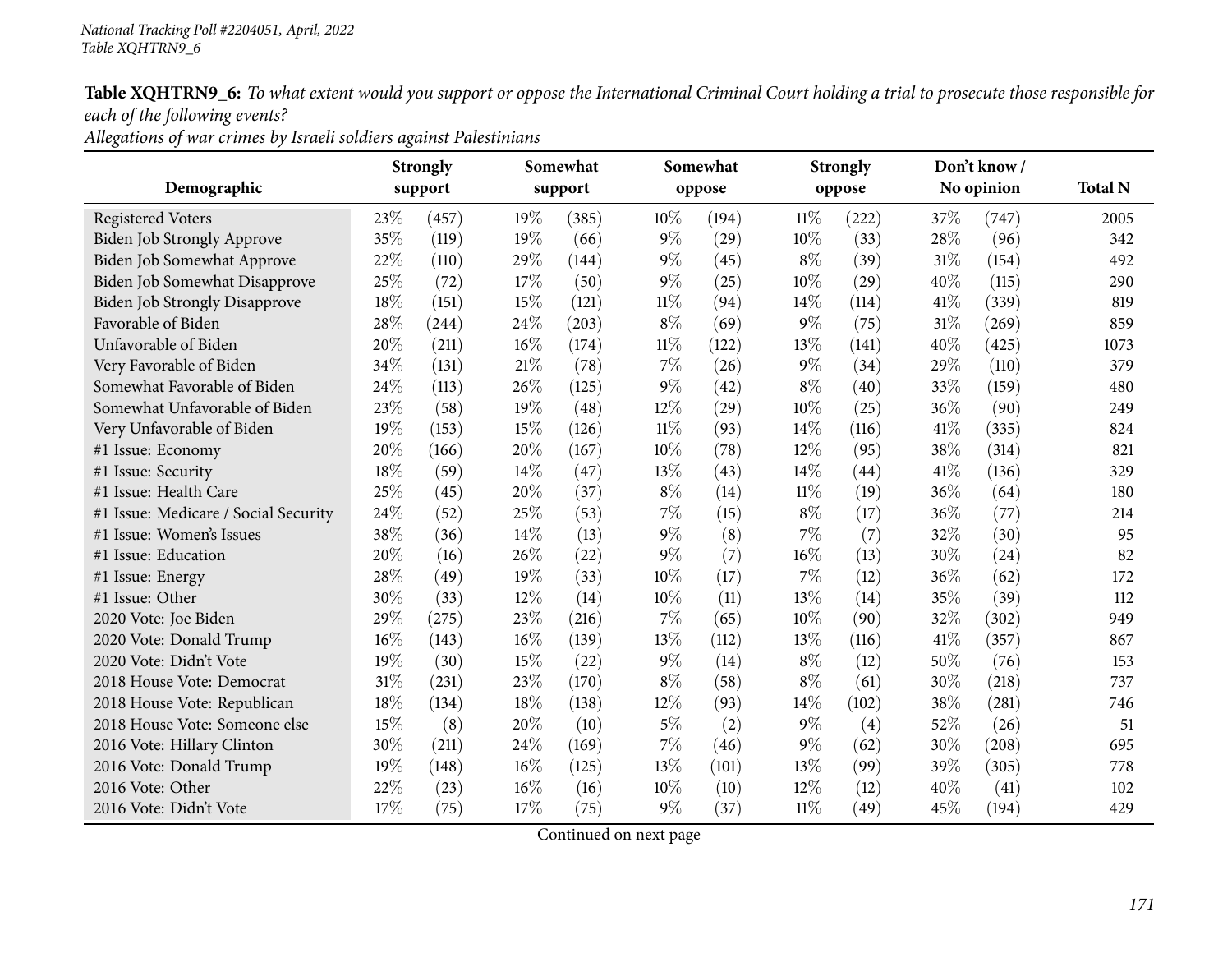|--|

| Demographic                          | <b>Strongly</b><br>support |            | Somewhat<br>support |                       |        | Somewhat<br>oppose |        | <b>Strongly</b><br>oppose | Don't know /<br>No opinion | <b>Total N</b> |      |
|--------------------------------------|----------------------------|------------|---------------------|-----------------------|--------|--------------------|--------|---------------------------|----------------------------|----------------|------|
| <b>Registered Voters</b>             | 23\%                       | (457)      | $19\%$              | (385)                 | $10\%$ | (194)              | $11\%$ | 222                       | 37\%                       | (747)          | 2005 |
| Voted in 2014: Yes                   | 24%                        | (337)      | 20%                 | (278)                 | $10\%$ | (132)              | $11\%$ | (151)                     | $35\%$                     | (479)          | 1377 |
| Voted in 2014: No                    | $19\%$                     | (119)      | $17\%$              | (107)                 | $10\%$ | (62)               | $11\%$ | (71)                      | 43\%                       | (269)          | 628  |
| 4-Region: Northeast                  | $26\%$                     | (91)       | 21%                 | (75)                  | $10\%$ | (35)               | $6\%$  | (21)                      | 37%                        | (132)          | 354  |
| 4-Region: Midwest                    | 22%                        | (98)       | 18\%                | (81)                  | $10\%$ | (43)               | $13\%$ | (56)                      | 38%                        | (168)          | 446  |
| 4-Region: South                      | 22%                        | (166)      | $19\%$              | (143)                 | $8\%$  | (63)               | $13\%$ | (96)                      | 37\%                       | (280)          | 748  |
| 4-Region: West                       | 22\%                       | (102)      | $19\%$              | (86)                  | 12%    | (53)               | $11\%$ | (49)                      | 37\%                       | (167)          | 457  |
| Sanctions not Tied to Putin in Power | 20%                        | (228)      | $19\%$              | $\langle 221 \rangle$ | $10\%$ | (111)              | $11\%$ | (128)                     | 40%                        | (460)          | 1147 |
| Sanctions Tied to Putin in Power     | $27\%$                     | $^{'}229)$ | $19\%$              | (164)                 | $10\%$ | (83)               | $11\%$ | (94)                      | 34%                        | (288)          | 858  |
| Heard of ICC                         | $24\%$                     | (246)      | 21%                 | (215)                 | $14\%$ | (141)              | $14\%$ | (143)                     | 27\%                       | (274)          | 1020 |
| Never Heard of ICC                   | 21%                        | (210)      | $17\%$              | (170)                 | 5%     | (53)               | $8\%$  | (78)                      | 48\%                       | (474)          | 985  |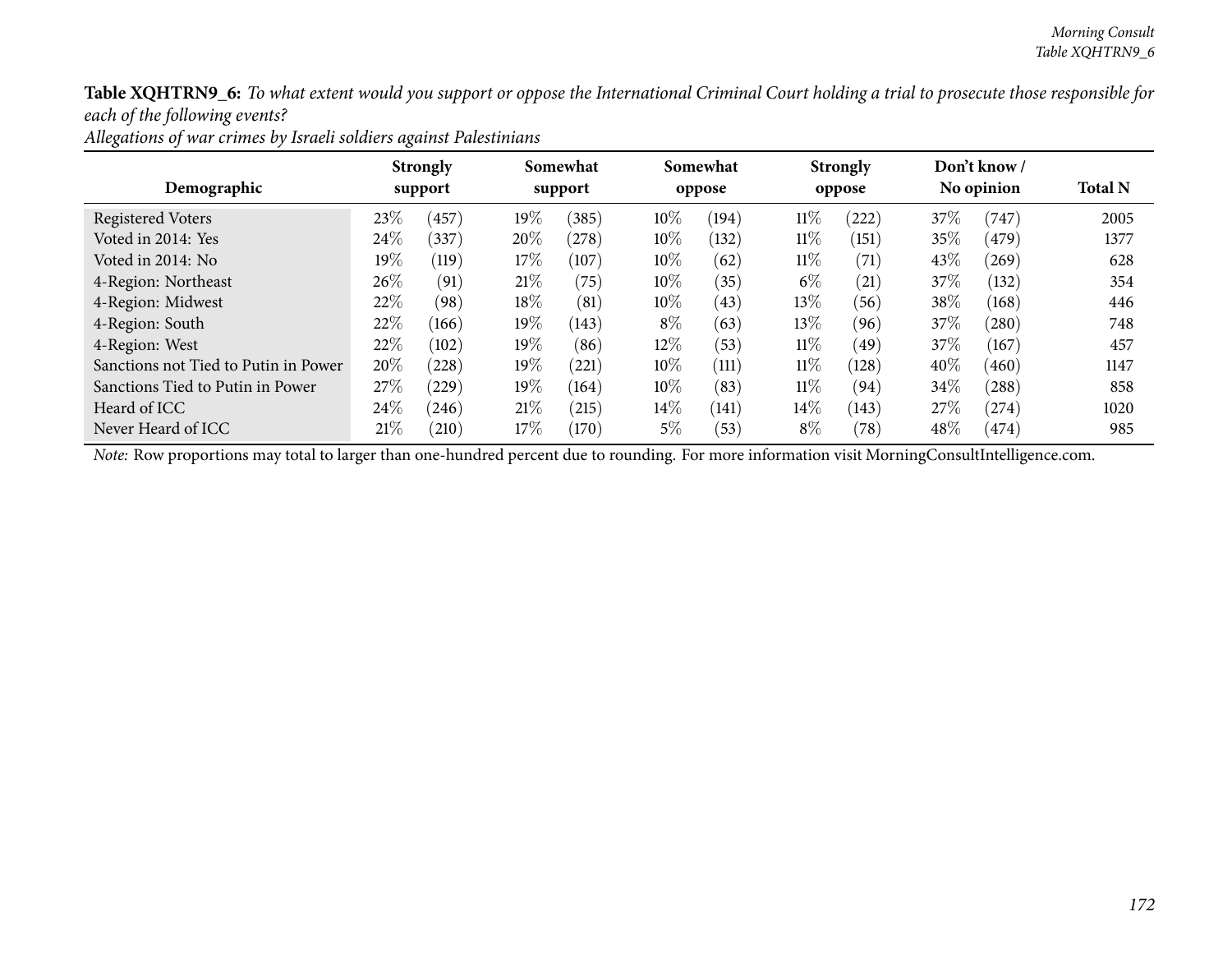*Allegations of ethnic cleansing in the Tigray region of Ethiopia*

| Demographic              |      | <b>Strongly</b><br>support |        | Somewhat<br>support |        | Somewhat<br>oppose |        | <b>Strongly</b><br>oppose | Don't know/<br>No opinion | <b>Total N</b> |      |
|--------------------------|------|----------------------------|--------|---------------------|--------|--------------------|--------|---------------------------|---------------------------|----------------|------|
| <b>Registered Voters</b> | 28\% | (562)                      | 19%    | (373)               | $5\%$  | (109)              | $9\%$  | (182)                     | 39%                       | (779)          | 2005 |
| Gender: Male             | 26%  | (248)                      | 22%    | (205)               | $5\%$  | (52)               | 12%    | (110)                     | 35%                       | (331)          | 945  |
| Gender: Female           | 30%  | (315)                      | 16%    | (168)               | $5\%$  | (57)               | 7%     | (72)                      | 42%                       | (448)          | 1060 |
| Age: 18-34               | 22%  | (113)                      | 16%    | (83)                | $9\%$  | (46)               | 13%    | (66)                      | 41%                       | (209)          | 516  |
| Age: 35-44               | 24%  | (73)                       | 14%    | (44)                | $5\%$  | (15)               | $11\%$ | (33)                      | 46%                       | (143)          | 308  |
| Age: 45-64               | 33%  | (226)                      | 18%    | (123)               | $4\%$  | (25)               | $8\%$  | (53)                      | 37%                       | (255)          | 682  |
| Age: 65+                 | 30%  | (151)                      | 25%    | (123)               | $5\%$  | (23)               | $6\%$  | (31)                      | 34%                       | (172)          | 499  |
| GenZers: 1997-2012       | 19%  | (34)                       | 13%    | (24)                | $11\%$ | (20)               | 16%    | (29)                      | 41\%                      | (75)           | 181  |
| Millennials: 1981-1996   | 25%  | (139)                      | 16%    | (92)                | 7%     | (40)               | $11\%$ | (65)                      | 41\%                      | (228)          | 564  |
| GenXers: 1965-1980       | 29%  | (133)                      | 14%    | (66)                | $3\%$  | (14)               | $8\%$  | (39)                      | 45%                       | (207)          | 460  |
| Baby Boomers: 1946-1964  | 32%  | (234)                      | 24%    | (175)               | $4\%$  | (33)               | $6\%$  | (47)                      | 33%                       | (246)          | 735  |
| PID: Dem (no lean)       | 33%  | (241)                      | $21\%$ | (152)               | $5\%$  | (38)               | 10%    | (74)                      | 30%                       | (218)          | 723  |
| PID: Ind (no lean)       | 24%  | (136)                      | 20%    | (113)               | $6\%$  | (33)               | $9\%$  | (51)                      | 42%                       | (241)          | 574  |
| PID: Rep (no lean)       | 26%  | (185)                      | 15%    | (108)               | $5\%$  | (38)               | $8\%$  | (58)                      | 45%                       | (320)          | 708  |
| PID/Gender: Dem Men      | 30%  | (96)                       | 24%    | (76)                | 7%     | (21)               | 14%    | (43)                      | 26%                       | (82)           | 318  |
| PID/Gender: Dem Women    | 36%  | (144)                      | 19%    | (77)                | $4\%$  | (17)               | $8\%$  | (31)                      | 34%                       | (136)          | 405  |
| PID/Gender: Ind Men      | 25%  | (77)                       | 22%    | (66)                | $5\%$  | (17)               | $9\%$  | (29)                      | 39%                       | (118)          | 306  |
| PID/Gender: Ind Women    | 22%  | (60)                       | 18%    | (47)                | $6\%$  | (16)               | $8\%$  | (22)                      | 46%                       | (123)          | 268  |
| PID/Gender: Rep Men      | 23%  | (75)                       | 20%    | (63)                | $4\%$  | (14)               | 12%    | (39)                      | 41\%                      | (132)          | 322  |
| PID/Gender: Rep Women    | 29%  | (111)                      | 12%    | (45)                | $6\%$  | (24)               | $5\%$  | (19)                      | 49%                       | (188)          | 386  |
| Ideo: Liberal (1-3)      | 41\% | (235)                      | 19%    | (109)               | $5\%$  | (27)               | 12%    | (68)                      | 23%                       | (130)          | 569  |
| Ideo: Moderate (4)       | 19%  | (102)                      | 23%    | (121)               | $6\%$  | (33)               | $8\%$  | (43)                      | 43%                       | (227)          | 525  |
| Ideo: Conservative (5-7) | 27%  | (209)                      | 18%    | (139)               | $5\%$  | (40)               | $8\%$  | (63)                      | 42%                       | (320)          | 771  |
| Educ: < College          | 25%  | (307)                      | 18%    | (217)               | $6\%$  | (69)               | $8\%$  | (102)                     | 43%                       | (516)          | 1211 |
| Educ: Bachelors degree   | 32%  | (162)                      | 17%    | (84)                | $4\%$  | (20)               | 10%    | (52)                      | 37%                       | (185)          | 503  |
| Educ: Post-grad          | 32%  | (93)                       | 25%    | (72)                | 7%     | (19)               | 10%    | (29)                      | 27%                       | (79)           | 291  |
| Income: Under 50k        | 25%  | (198)                      | 16%    | (127)               | $6\%$  | (45)               | $8\%$  | (62)                      | 45%                       | (359)          | 791  |
| Income: 50k-100k         | 30%  | (227)                      | 18%    | (137)               | $4\%$  | (34)               | 12%    | (88)                      | 36%                       | (276)          | 762  |
| Income: 100k+            | 30%  | (137)                      | 24%    | (109)               | $6\%$  | (29)               | 7%     | (33)                      | 32%                       | (143)          | 452  |
| Ethnicity: White         | 29%  | (447)                      | 20%    | (304)               | $5\%$  | (83)               | $8\%$  | (131)                     | 38%                       | (585)          | 1549 |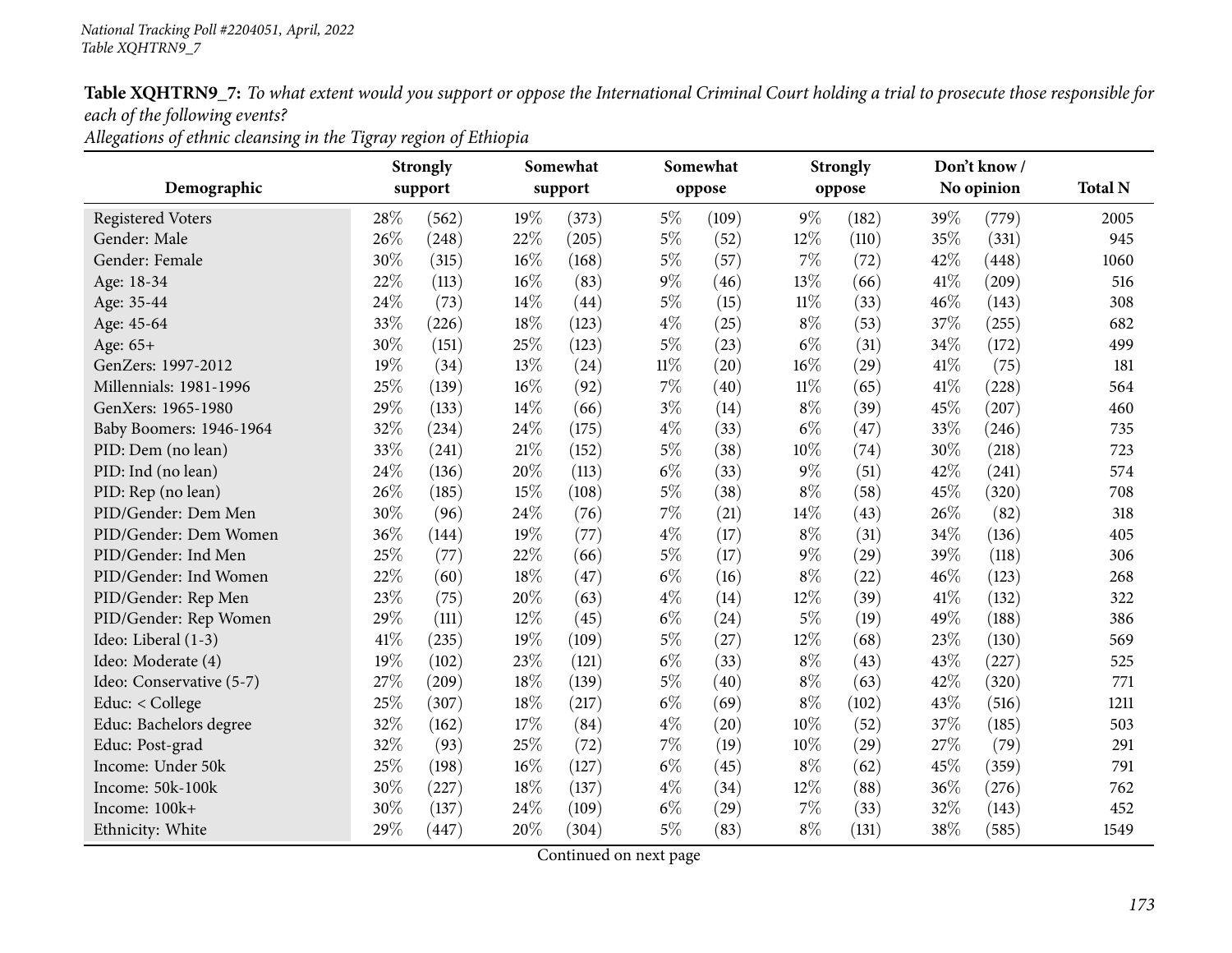*Allegations of ethnic cleansing in the Tigray region of Ethiopia*

|                                   | <b>Strongly</b> |         |       | Somewhat |       | Somewhat           |        | <b>Strongly</b> | Don't know/ | <b>Total N</b> |      |  |
|-----------------------------------|-----------------|---------|-------|----------|-------|--------------------|--------|-----------------|-------------|----------------|------|--|
| Demographic                       |                 | support |       | support  |       | oppose             |        | oppose          |             | No opinion     |      |  |
| <b>Registered Voters</b>          | 28\%            | (562)   | 19%   | (373)    | $5\%$ | (109)              | $9\%$  | (182)           | 39%         | (779)          | 2005 |  |
| Ethnicity: Hispanic               | 26\%            | (57)    | 18%   | (40)     | $3\%$ | (6)                | 13%    | (29)            | 40%         | (90)           | 223  |  |
| Ethnicity: Black                  | 26%             | (65)    | 16%   | (39)     | $7\%$ | (18)               | 13%    | (33)            | 38%         | (96)           | 252  |  |
| Ethnicity: Other                  | 25%             | (51)    | 14%   | (29)     | $4\%$ | (7)                | $9\%$  | (19)            | 48%         | (99)           | 204  |  |
| All Christian                     | 27%             | (260)   | 22%   | (216)    | 7%    | (64)               | $9\%$  | (90)            | 35%         | (342)          | 970  |  |
| All Non-Christian                 | 32%             | (26)    | 14%   | (11)     | $6\%$ | (5)                | $5\%$  | (4)             | 43%         | (34)           | 80   |  |
| Atheist                           | 42%             | (35)    | 18%   | (15)     | $3\%$ | (2)                | $6\%$  | (5)             | $31\%$      | (26)           | 84   |  |
| Agnostic/Nothing in particular    | 30%             | (152)   | 15%   | (76)     | $4\%$ | (21)               | 10%    | (54)            | 41\%        | (208)          | 511  |  |
| Something Else                    | 25%             | (89)    | 15%   | (55)     | $5\%$ | (17)               | $8\%$  | (30)            | 47%         | (169)          | 360  |  |
| Religious Non-Protestant/Catholic | $31\%$          | (32)    | 14%   | (15)     | 10%   | (11)               | $4\%$  | (4)             | 41\%        | (43)           | 105  |  |
| Evangelical                       | 24\%            | (122)   | 19%   | (97)     | $6\%$ | (31)               | $9\%$  | (45)            | 43%         | (223)          | 518  |  |
| Non-Evangelical                   | 28%             | (216)   | 22%   | (166)    | $6\%$ | (44)               | $9\%$  | (71)            | 36%         | (274)          | 772  |  |
| Community: Urban                  | 30%             | (135)   | 21%   | (97)     | $6\%$ | (26)               | 10%    | (46)            | 33%         | (148)          | 452  |  |
| Community: Suburban               | 27\%            | (280)   | 20%   | (202)    | $5\%$ | (53)               | $9\%$  | (90)            | 39%         | (396)          | 1020 |  |
| Community: Rural                  | 27%             | (146)   | 14%   | (74)     | $6\%$ | $\left( 29\right)$ | $9\%$  | (47)            | 44%         | (236)          | 533  |  |
| <b>Employ: Private Sector</b>     | 27%             | (198)   | 19%   | (141)    | 7%    | (51)               | $11\%$ | (80)            | 36%         | (260)          | 730  |  |
| <b>Employ: Government</b>         | 28%             | (39)    | 15%   | (21)     | $4\%$ | (6)                | $6\%$  | (9)             | 46%         | (65)           | 140  |  |
| Employ: Self-Employed             | 26%             | (45)    | 17%   | (29)     | $3\%$ | (6)                | 13%    | (22)            | 41\%        | (70)           | 172  |  |
| Employ: Homemaker                 | $21\%$          | (28)    | 15%   | (20)     | $5\%$ | (6)                | 7%     | (9)             | 52%         | (69)           | 133  |  |
| Employ: Student                   | 29%             | (17)    | 16%   | (9)      | 10%   | (6)                | 12%    | (7)             | 34%         | (19)           | 58   |  |
| Employ: Retired                   | 33%             | (176)   | 24\%  | (124)    | $4\%$ | (22)               | $6\%$  | (34)            | 32%         | (171)          | 526  |  |
| Employ: Unemployed                | 29%             | (45)    | $9\%$ | (14)     | $6\%$ | (9)                | $9\%$  | (13)            | 48%         | (75)           | 156  |  |
| Employ: Other                     | 16%             | (14)    | 16%   | (14)     | $4\%$ | (4)                | $9\%$  | (8)             | 55%         | (49)           | 89   |  |
| Military HH: Yes                  | 28\%            | (105)   | 21\%  | (78)     | $5\%$ | (17)               | $8\%$  | (29)            | 38%         | (139)          | 368  |  |
| Military HH: No                   | 28\%            | (457)   | 18%   | (295)    | $6\%$ | (91)               | $9\%$  | (154)           | 39%         | (640)          | 1637 |  |
| RD/WT: Right Direction            | 33%             | (212)   | 21%   | (134)    | $6\%$ | (36)               | $11\%$ | (71)            | 30%         | (198)          | 651  |  |
| RD/WT: Wrong Track                | 26\%            | (350)   | 18%   | (239)    | $5\%$ | (72)               | $8\%$  | (112)           | 43%         | (581)          | 1354 |  |
| <b>Biden Job Approve</b>          | 32%             | (266)   | 22%   | (183)    | $7\%$ | (56)               | $9\%$  | (77)            | 30%         | (253)          | 835  |  |
| Biden Job Disapprove              | 26\%            | (288)   | 17%   | (190)    | $5\%$ | (51)               | $9\%$  | (98)            | 43%         | (482)          | 1109 |  |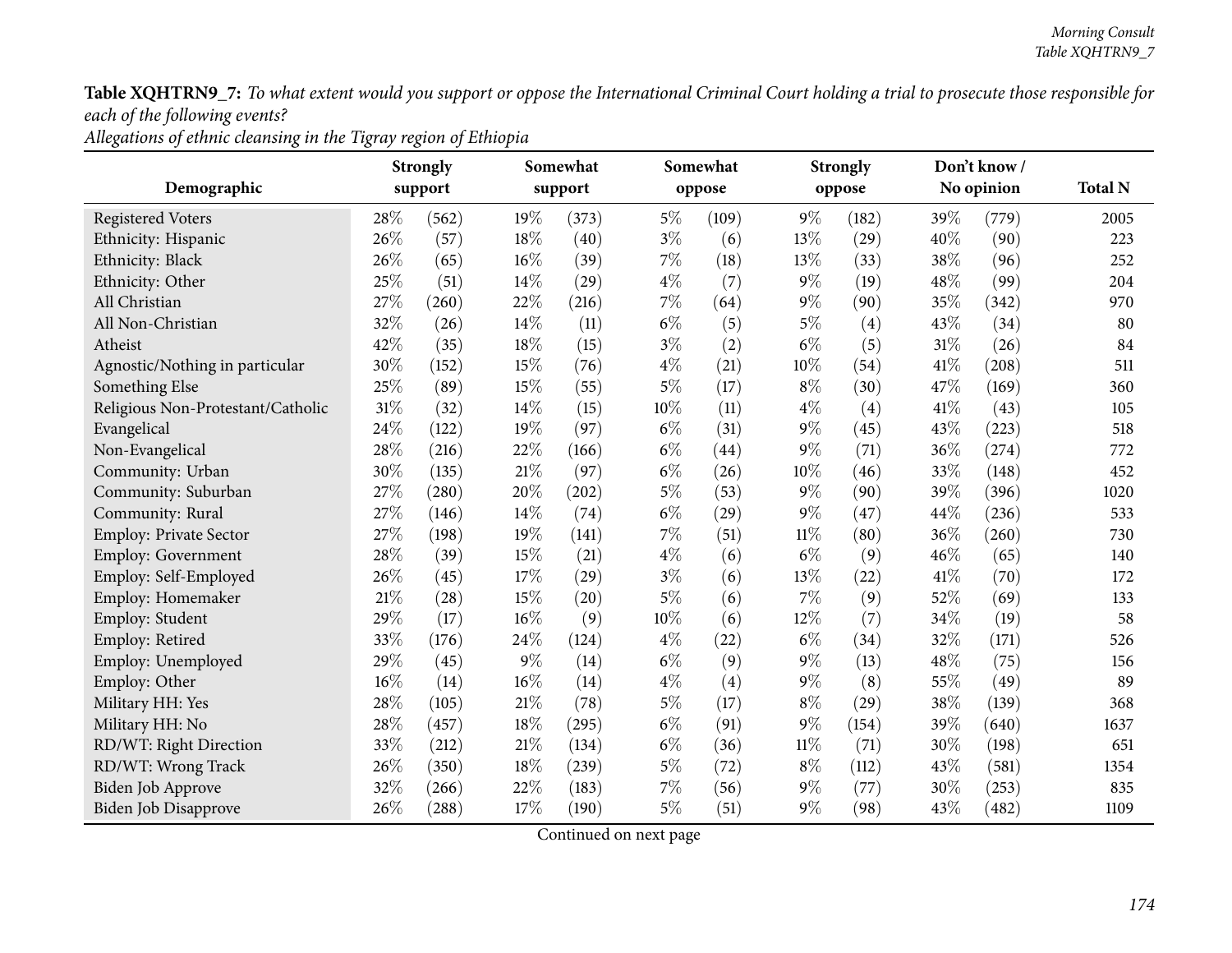*Allegations of ethnic cleansing in the Tigray region of Ethiopia*

| Demographic                          | <b>Strongly</b><br>support |       |        | Somewhat<br>support |        | Somewhat<br>oppose |        | <b>Strongly</b><br>oppose |      | Don't know /<br>No opinion | <b>Total N</b> |
|--------------------------------------|----------------------------|-------|--------|---------------------|--------|--------------------|--------|---------------------------|------|----------------------------|----------------|
| <b>Registered Voters</b>             | 28%                        | (562) | 19%    | (373)               | $5\%$  | (109)              | $9\%$  | (182)                     | 39%  | (779)                      | 2005           |
| Biden Job Strongly Approve           | 40%                        | (136) | 16%    | (56)                | $7\%$  | (23)               | 10%    | (33)                      | 28%  | (95)                       | 342            |
| Biden Job Somewhat Approve           | 26%                        | (129) | 26%    | (126)               | $7\%$  | (33)               | $9\%$  | (45)                      | 32%  | (158)                      | 492            |
| Biden Job Somewhat Disapprove        | 26%                        | (77)  | 18%    | (53)                | $6\%$  | (18)               | $9\%$  | (25)                      | 41\% | (118)                      | 290            |
| <b>Biden Job Strongly Disapprove</b> | 26%                        | (211) | 17%    | (137)               | $4\%$  | (33)               | $9\%$  | (73)                      | 44%  | (363)                      | 819            |
| Favorable of Biden                   | 32%                        | (278) | 21%    | (182)               | $6\%$  | (48)               | $9\%$  | (81)                      | 31%  | (271)                      | 859            |
| Unfavorable of Biden                 | 26%                        | (280) | 17%    | (185)               | $5\%$  | (55)               | $9\%$  | (99)                      | 42%  | (453)                      | 1073           |
| Very Favorable of Biden              | 38%                        | (146) | 19%    | (71)                | $5\%$  | (18)               | $9\%$  | (35)                      | 29%  | (110)                      | 379            |
| Somewhat Favorable of Biden          | 27%                        | (132) | 23%    | (111)               | $6\%$  | (31)               | 10%    | (46)                      | 34%  | (161)                      | 480            |
| Somewhat Unfavorable of Biden        | 28%                        | (69)  | 16%    | (40)                | $6\%$  | (16)               | $11\%$ | (27)                      | 39%  | (98)                       | 249            |
| Very Unfavorable of Biden            | 26%                        | (211) | 18%    | (146)               | $5\%$  | (39)               | $9\%$  | (72)                      | 43%  | (355)                      | 824            |
| #1 Issue: Economy                    | 24%                        | (198) | 20%    | (163)               | $5\%$  | (42)               | $9\%$  | (77)                      | 41\% | (340)                      | 821            |
| #1 Issue: Security                   | 28%                        | (92)  | 18%    | (58)                | $4\%$  | (14)               | $9\%$  | $\left( 29\right)$        | 42%  | (137)                      | 329            |
| #1 Issue: Health Care                | 34%                        | (61)  | 12%    | (21)                | $6\%$  | (11)               | 12%    | (21)                      | 37%  | (66)                       | 180            |
| #1 Issue: Medicare / Social Security | 28%                        | (61)  | 23%    | (48)                | $5\%$  | (11)               | $8\%$  | (18)                      | 36%  | (77)                       | 214            |
| #1 Issue: Women's Issues             | 36%                        | (34)  | 19%    | (18)                | $5\%$  | $\left( 4\right)$  | 10%    | (9)                       | 30%  | (28)                       | 95             |
| #1 Issue: Education                  | 23%                        | (19)  | 15%    | (13)                | $14\%$ | (12)               | 13%    | (11)                      | 34%  | (28)                       | 82             |
| #1 Issue: Energy                     | 30%                        | (52)  | 20%    | (34)                | $6\%$  | (11)               | $6\%$  | (10)                      | 37%  | (65)                       | 172            |
| #1 Issue: Other                      | 41\%                       | (46)  | 16%    | (18)                | $3\%$  | $\left( 4\right)$  | $6\%$  | (7)                       | 33%  | (37)                       | 112            |
| 2020 Vote: Joe Biden                 | 34%                        | (321) | 21%    | (197)               | $5\%$  | (46)               | $9\%$  | (83)                      | 32%  | (302)                      | 949            |
| 2020 Vote: Donald Trump              | 23%                        | (202) | 17%    | (150)               | $6\%$  | (49)               | $9\%$  | (79)                      | 45%  | (386)                      | 867            |
| 2020 Vote: Didn't Vote               | 20%                        | (31)  | $11\%$ | (16)                | $8\%$  | (13)               | $11\%$ | (17)                      | 50%  | (77)                       | 153            |
| 2018 House Vote: Democrat            | 34%                        | (254) | 23%    | (170)               | $5\%$  | (37)               | $9\%$  | (65)                      | 29%  | (211)                      | 737            |
| 2018 House Vote: Republican          | 28%                        | (208) | 17%    | (130)               | $5\%$  | (40)               | $9\%$  | (65)                      | 41\% | (303)                      | 746            |
| 2018 House Vote: Someone else        | 20%                        | (10)  | 16%    | (8)                 | $5\%$  | (2)                | $8\%$  | (4)                       | 52%  | (26)                       | 51             |
|                                      | 33%                        |       | 23%    |                     | $4\%$  |                    | $9\%$  |                           | 30%  |                            |                |
| 2016 Vote: Hillary Clinton           |                            | (231) |        | (163)               |        | (29)               | $8\%$  | (61)                      |      | (211)                      | 695            |
| 2016 Vote: Donald Trump              | 27%                        | (209) | 18%    | (141)               | $6\%$  | (46)               |        | (64)                      | 41%  | (319)                      | 778            |
| 2016 Vote: Other                     | 31%                        | (31)  | 16%    | (16)                | $4\%$  | (4)                | 10%    | (10)                      | 40%  | (41)                       | 102            |
| 2016 Vote: Didn't Vote               | 21%                        | (91)  | 12%    | (53)                | 7%     | (29)               | $11\%$ | (49)                      | 48%  | (208)                      | 429            |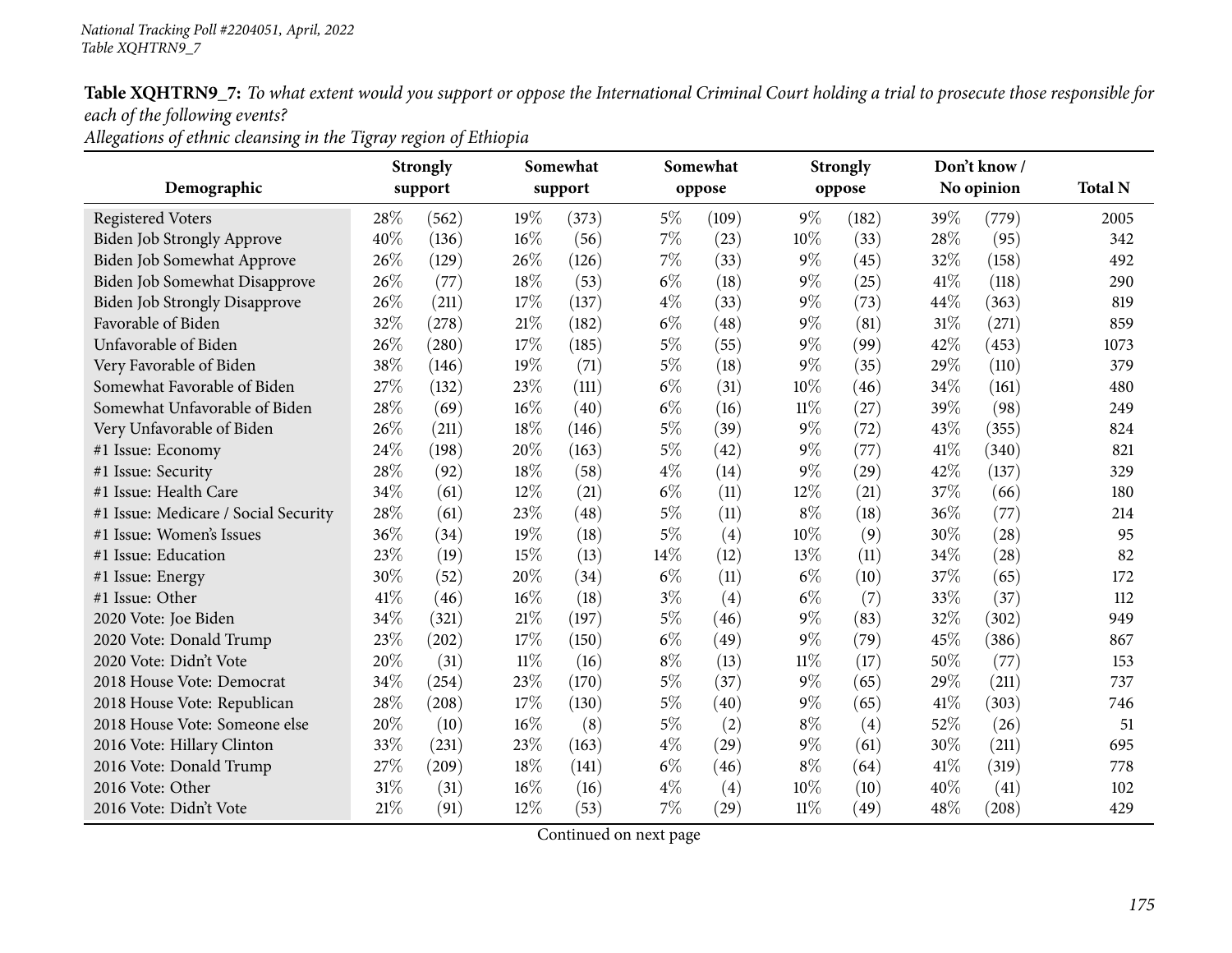|  | Allegations of ethnic cleansing in the Tigray region of Ethiopia |
|--|------------------------------------------------------------------|
|--|------------------------------------------------------------------|

|                                      |        | <b>Strongly</b> |        | Somewhat |       | Somewhat           |        | <b>Strongly</b> |        | Don't know / |                |
|--------------------------------------|--------|-----------------|--------|----------|-------|--------------------|--------|-----------------|--------|--------------|----------------|
| Demographic                          |        | support         |        | support  |       | oppose             |        | oppose          |        | No opinion   | <b>Total N</b> |
| <b>Registered Voters</b>             | 28\%   | (562)           | $19\%$ | (373)    | 5%    | (109)              | $9\%$  | (182)           | 39\%   | (779)        | 2005           |
| Voted in 2014: Yes                   | $30\%$ | (418)           | 21%    | (285)    | $5\%$ | (70)               | $8\%$  | (115)           | $36\%$ | (489)        | 1377           |
| Voted in 2014: No                    | 23\%   | (144)           | 14%    | (87      | $6\%$ | (39)               | $11\%$ | (67)            | $46\%$ | (290)        | 628            |
| 4-Region: Northeast                  | 30%    | (105)           | 20%    | (72)     | $7\%$ | (25)               | $6\%$  | (21)            | 37%    | (130)        | 354            |
| 4-Region: Midwest                    | 28\%   | (124)           | 17\%   | (78)     | $5\%$ | (23)               | $9\%$  | (40)            | 41\%   | (182)        | 446            |
| 4-Region: South                      | 27%    | (205)           | $19\%$ | (142)    | $4\%$ | (31)               | $10\%$ | (76)            | 39%    | $^{(294)}$   | 748            |
| 4-Region: West                       | 28\%   | (128)           | 18%    | (81)     | $7\%$ | (30)               | 10\%   | (45)            | 38\%   | (173)        | 457            |
| Sanctions not Tied to Putin in Power | 24\%   | (270)           | 20%    | (224)    | $6\%$ | (71)               | $8\%$  | (92)            | 43\%   | (490)        | 1147           |
| Sanctions Tied to Putin in Power     | $34\%$ | (292)           | $17\%$ | (149)    | $4\%$ | (38)               | $10\%$ | (90)            | 34%    | (289)        | 858            |
| Heard of ICC                         | 32%    | (327)           | 21%    | (216)    | $8\%$ | (80)               | $10\%$ | (104)           | 29%    | (293)        | 1020           |
| Never Heard of ICC                   | $24\%$ | (235)           | $16\%$ | 157      | $3\%$ | $\left( 29\right)$ | $8\%$  | (78)            | 49\%   | (486)        | 985            |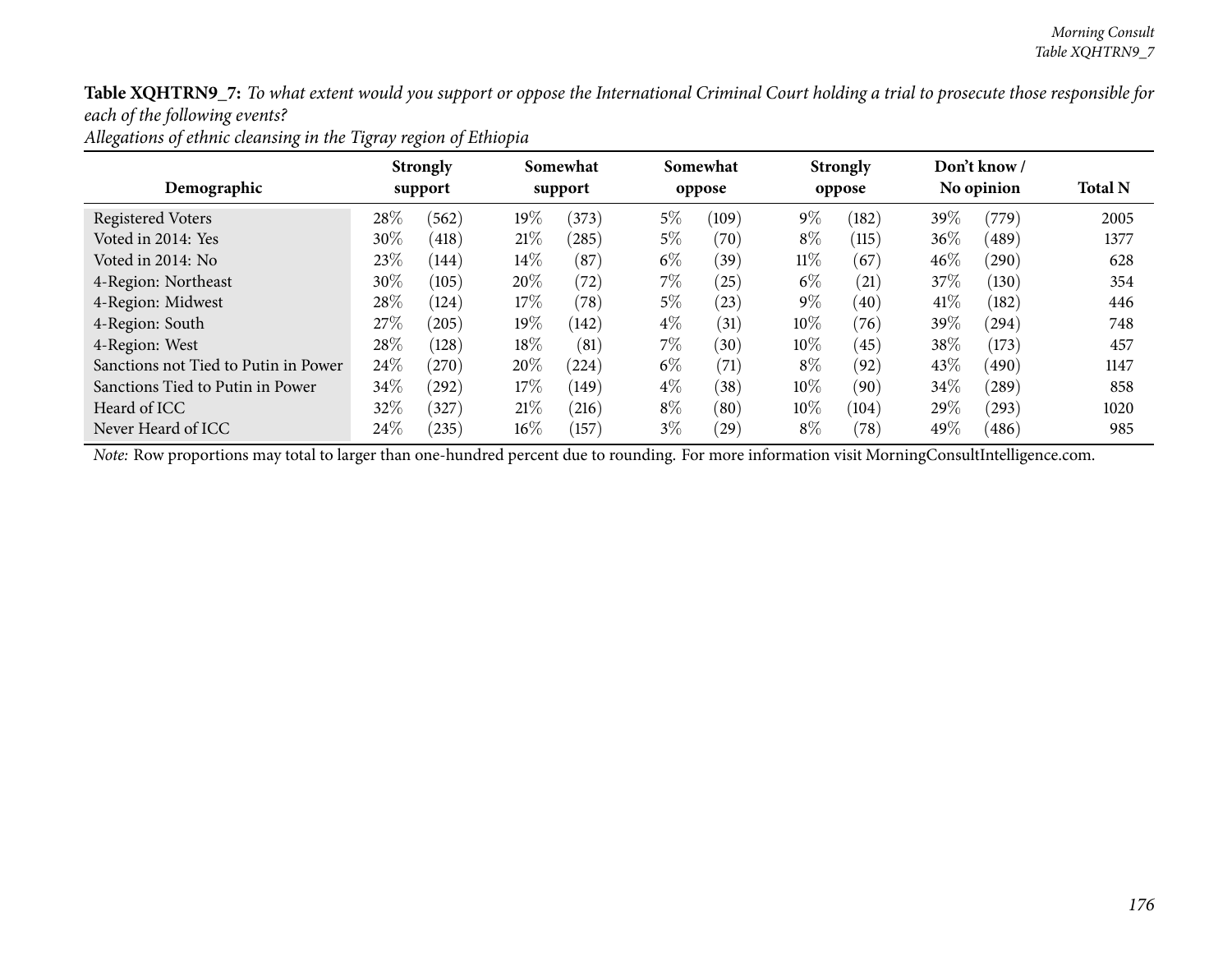# **Table XQHTRNdem1\_1:** *Do any of the following describe you?*

Have volunteered, donated, or worked on a policy topic, social issue, or political campaign

| Demographic              |     | Yes   |        | <b>No</b> | <b>Total N</b> |
|--------------------------|-----|-------|--------|-----------|----------------|
| <b>Registered Voters</b> | 25% | (506) | 75\%   | (1499)    | 2005           |
| Gender: Male             | 28% | (264) | 72\%   | (681)     | 945            |
| Gender: Female           | 23% | (242) | 77\%   | (817)     | 1060           |
| Age: 18-34               | 30% | (157) | 70%    | (360)     | 516            |
| Age: 35-44               | 25% | (78)  | 75%    | (230)     | 308            |
| Age: 45-64               | 20% | (133) | 80%    | (549)     | 682            |
| Age: 65+                 | 28% | (139) | 72%    | (360)     | 499            |
| GenZers: 1997-2012       | 35% | (64)  | 65%    | (117)     | 181            |
| Millennials: 1981-1996   | 28% | (158) | 72%    | (405)     | 564            |
| GenXers: 1965-1980       | 19% | (86)  | $81\%$ | (374)     | 460            |
| Baby Boomers: 1946-1964  | 25% | (182) | 75%    | (553)     | 735            |
| PID: Dem (no lean)       | 33% | (237) | 67%    | (487)     | 723            |
| PID: Ind (no lean)       | 23% | (133) | 77%    | (441)     | 574            |
| PID: Rep (no lean)       | 19% | (137) | $81\%$ | (571)     | 708            |
| PID/Gender: Dem Men      | 35% | (112) | 65%    | (206)     | 318            |
| PID/Gender: Dem Women    | 31% | (124) | 69%    | (281)     | 405            |
| PID/Gender: Ind Men      | 25% | (76)  | 75%    | (230)     | 306            |
| PID/Gender: Ind Women    | 21% | (57)  | 79%    | (212)     | 268            |
| PID/Gender: Rep Men      | 24% | (76)  | 76%    | (246)     | 322            |
| PID/Gender: Rep Women    | 16% | (61)  | 84%    | (325)     | 386            |
| Ideo: Liberal (1-3)      | 37% | (212) | 63%    | (357)     | 569            |
| Ideo: Moderate (4)       | 21% | (110) | 79%    | (415)     | 525            |
| Ideo: Conservative (5-7) | 21% | (162) | 79%    | (609)     | 771            |
| Educ: < College          | 19% | (230) | 81%    | (981)     | 1211           |
| Educ: Bachelors degree   | 31% | (157) | 69%    | (346)     | 503            |
| Educ: Post-grad          | 41% | (119) | 59%    | (173)     | 291            |
| Income: Under 50k        | 21% | (165) | 79%    | (627)     | 791            |
| Income: 50k-100k         | 26% | (201) | 74%    | (561)     | 762            |
| Income: 100k+            | 31% | (141) | 69%    | (311)     | 452            |
| Ethnicity: White         | 23% | (362) | 77%    | (1187)    | 1549           |
| Ethnicity: Hispanic      | 29% | (64)  | 71%    | (159)     | 223            |
| Ethnicity: Black         | 30% | (76)  | 70%    | (176)     | 252            |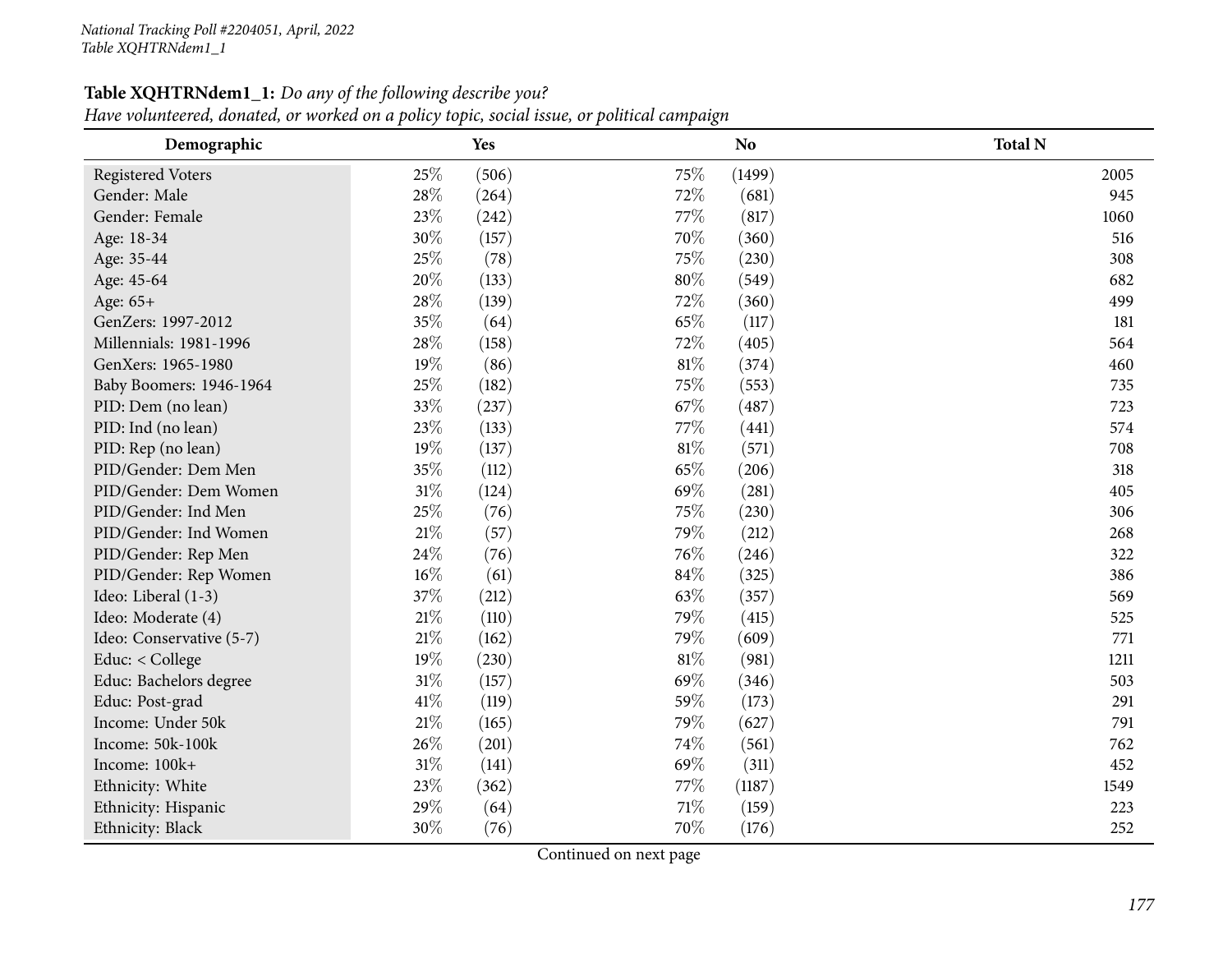#### *Morning Consult Table XQHTRNdem1\_1*

| Demographic                          |     | Yes   |        | N <sub>o</sub> | <b>Total N</b> |
|--------------------------------------|-----|-------|--------|----------------|----------------|
| <b>Registered Voters</b>             | 25% | (506) | 75\%   | (1499)         | 2005           |
| Ethnicity: Other                     | 34% | (69)  | 66%    | (136)          | 204            |
| All Christian                        | 25% | (243) | 75%    | (728)          | 970            |
| All Non-Christian                    | 35% | (28)  | 65%    | (52)           | 80             |
| Atheist                              | 29% | (24)  | $71\%$ | (59)           | 84             |
| Agnostic/Nothing in particular       | 24% | (123) | 76%    | (388)          | 511            |
| Something Else                       | 25% | (88)  | 75%    | (272)          | 360            |
| Religious Non-Protestant/Catholic    | 34% | (36)  | 66%    | (69)           | 105            |
| Evangelical                          | 26% | (132) | 74%    | (386)          | 518            |
| Non-Evangelical                      | 24% | (185) | 76%    | (587)          | 772            |
| Community: Urban                     | 34% | (155) | 66%    | (298)          | 452            |
| Community: Suburban                  | 23% | (236) | 77%    | (784)          | 1020           |
| Community: Rural                     | 22% | (115) | 78\%   | (417)          | 533            |
| Employ: Private Sector               | 26% | (190) | 74%    | (540)          | 730            |
| Employ: Government                   | 37% | (52)  | 63%    | (89)           | 140            |
| Employ: Self-Employed                | 31% | (54)  | 69%    | (118)          | 172            |
| Employ: Homemaker                    | 18% | (24)  | 82%    | (110)          | 133            |
| Employ: Student                      | 28% | (16)  | 72%    | (42)           | 58             |
| Employ: Retired                      | 23% | (119) | 77%    | (407)          | 526            |
| Employ: Unemployed                   | 21% | (33)  | 79%    | (123)          | 156            |
| Employ: Other                        | 21% | (19)  | 79%    | (71)           | 89             |
| Military HH: Yes                     | 25% | (92)  | 75%    | (276)          | 368            |
| Military HH: No                      | 25% | (414) | 75%    | (1223)         | 1637           |
| RD/WT: Right Direction               | 33% | (217) | 67%    | (435)          | 651            |
| RD/WT: Wrong Track                   | 21% | (290) | 79%    | (1064)         | 1354           |
| Biden Job Approve                    | 33% | (272) | 67%    | (563)          | 835            |
| Biden Job Disapprove                 | 20% | (224) | $80\%$ | (886)          | 1109           |
| Biden Job Strongly Approve           | 38% | (129) | 62%    | (213)          | 342            |
| Biden Job Somewhat Approve           | 29% | (142) | $71\%$ | (350)          | 492            |
| Biden Job Somewhat Disapprove        | 22% | (63)  | 78\%   | (227)          | 290            |
| <b>Biden Job Strongly Disapprove</b> | 20% | (160) | $80\%$ | (658)          | 819            |

### **Table XQHTRNdem1\_1:** *Do any of the following describe you?*

Have volunteered, donated, or worked on a policy topic, social issue, or political campaign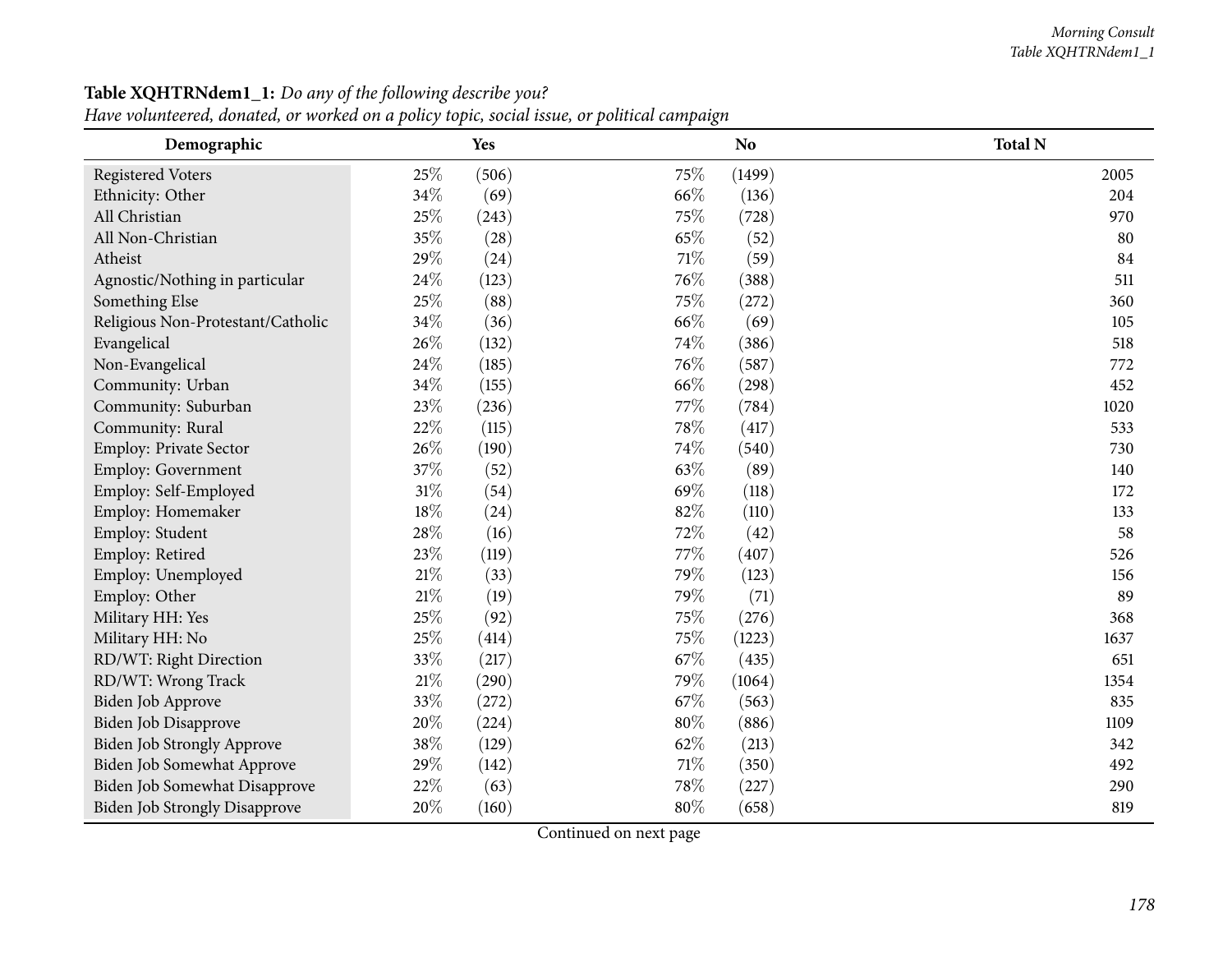# **Table XQHTRNdem1\_1:** *Do any of the following describe you?*

Have volunteered, donated, or worked on a policy topic, social issue, or political campaign

| Demographic                          |      | Yes   |        | <b>No</b> | <b>Total N</b> |
|--------------------------------------|------|-------|--------|-----------|----------------|
| <b>Registered Voters</b>             | 25%  | (506) | 75%    | (1499)    | 2005           |
| Favorable of Biden                   | 32%  | (273) | 68\%   | (586)     | 859            |
| Unfavorable of Biden                 | 20%  | (216) | 80%    | (856)     | 1073           |
| Very Favorable of Biden              | 36%  | (138) | 64%    | (241)     | 379            |
| Somewhat Favorable of Biden          | 28%  | (135) | 72%    | (345)     | 480            |
| Somewhat Unfavorable of Biden        | 22%  | (54)  | 78%    | (195)     | 249            |
| Very Unfavorable of Biden            | 20%  | (162) | 80%    | (661)     | 824            |
| #1 Issue: Economy                    | 22%  | (183) | 78%    | (638)     | 821            |
| #1 Issue: Security                   | 19%  | (64)  | 81%    | (266)     | 329            |
| #1 Issue: Health Care                | 28%  | (51)  | 72%    | (129)     | 180            |
| #1 Issue: Medicare / Social Security | 20%  | (43)  | 80%    | (171)     | 214            |
| #1 Issue: Women's Issues             | 39%  | (37)  | $61\%$ | (57)      | 95             |
| #1 Issue: Education                  | 27%  | (23)  | 73%    | (60)      | 82             |
| #1 Issue: Energy                     | 37%  | (64)  | 63%    | (108)     | 172            |
| #1 Issue: Other                      | 37%  | (42)  | 63%    | (70)      | 112            |
| 2020 Vote: Joe Biden                 | 33%  | (312) | 67%    | (637)     | 949            |
| 2020 Vote: Donald Trump              | 19%  | (167) | 81%    | (700)     | 867            |
| 2020 Vote: Didn't Vote               | 12%  | (19)  | 88%    | (135)     | 153            |
| 2018 House Vote: Democrat            | 33%  | (245) | 67\%   | (492)     | 737            |
| 2018 House Vote: Republican          | 21%  | (157) | 79%    | (589)     | 746            |
| 2018 House Vote: Someone else        | 41\% | (21)  | 59%    | (30)      | 51             |
| 2016 Vote: Hillary Clinton           | 32%  | (221) | 68\%   | (474)     | 695            |
| 2016 Vote: Donald Trump              | 21%  | (161) | 79%    | (617)     | 778            |
| 2016 Vote: Other                     | 28%  | (29)  | 72%    | (74)      | 102            |
| 2016 Vote: Didn't Vote               | 22%  | (96)  | 78%    | (334)     | 429            |
| Voted in 2014: Yes                   | 27%  | (368) | 73%    | (1009)    | 1377           |
| Voted in 2014: No                    | 22%  | (138) | 78%    | (489)     | 628            |
| 4-Region: Northeast                  | 24%  | (85)  | 76%    | (269)     | 354            |
| 4-Region: Midwest                    | 24%  | (106) | 76%    | (340)     | 446            |
| 4-Region: South                      | 24%  | (183) | 76%    | (565)     | 748            |
| 4-Region: West                       | 29%  | (132) | 71%    | (325)     | 457            |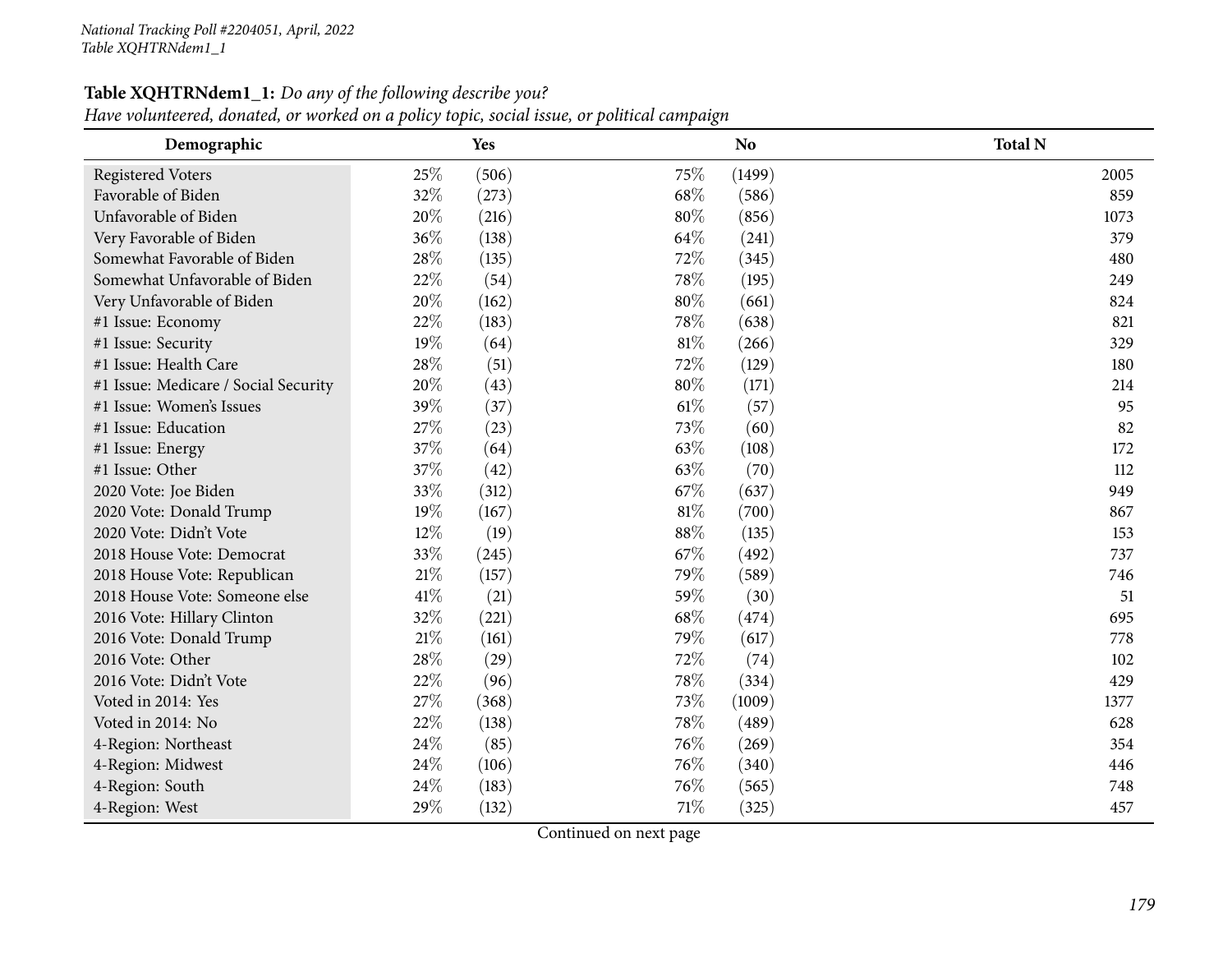|                                      |                 | $\bullet$     |                |
|--------------------------------------|-----------------|---------------|----------------|
| Demographic                          | Yes             | No            | <b>Total N</b> |
| <b>Registered Voters</b>             | $25\%$<br>(506) | (1499)<br>75% | 2005           |
| Sanctions not Tied to Putin in Power | 27\%<br>(315)   | 73\%<br>(832) | 1147           |
| Sanctions Tied to Putin in Power     | 22%<br>(191)    | 78\%<br>(666) | 858            |
| Heard of ICC                         | 32%<br>(324)    | 68\%<br>(696) | 1020           |
| Never Heard of ICC                   | $18\%$<br>(182) | 82%<br>(803)  | 985            |

### **Table XQHTRNdem1\_1:** *Do any of the following describe you?*

Have volunteered, donated, or worked on a policy topic, social issue, or political campaign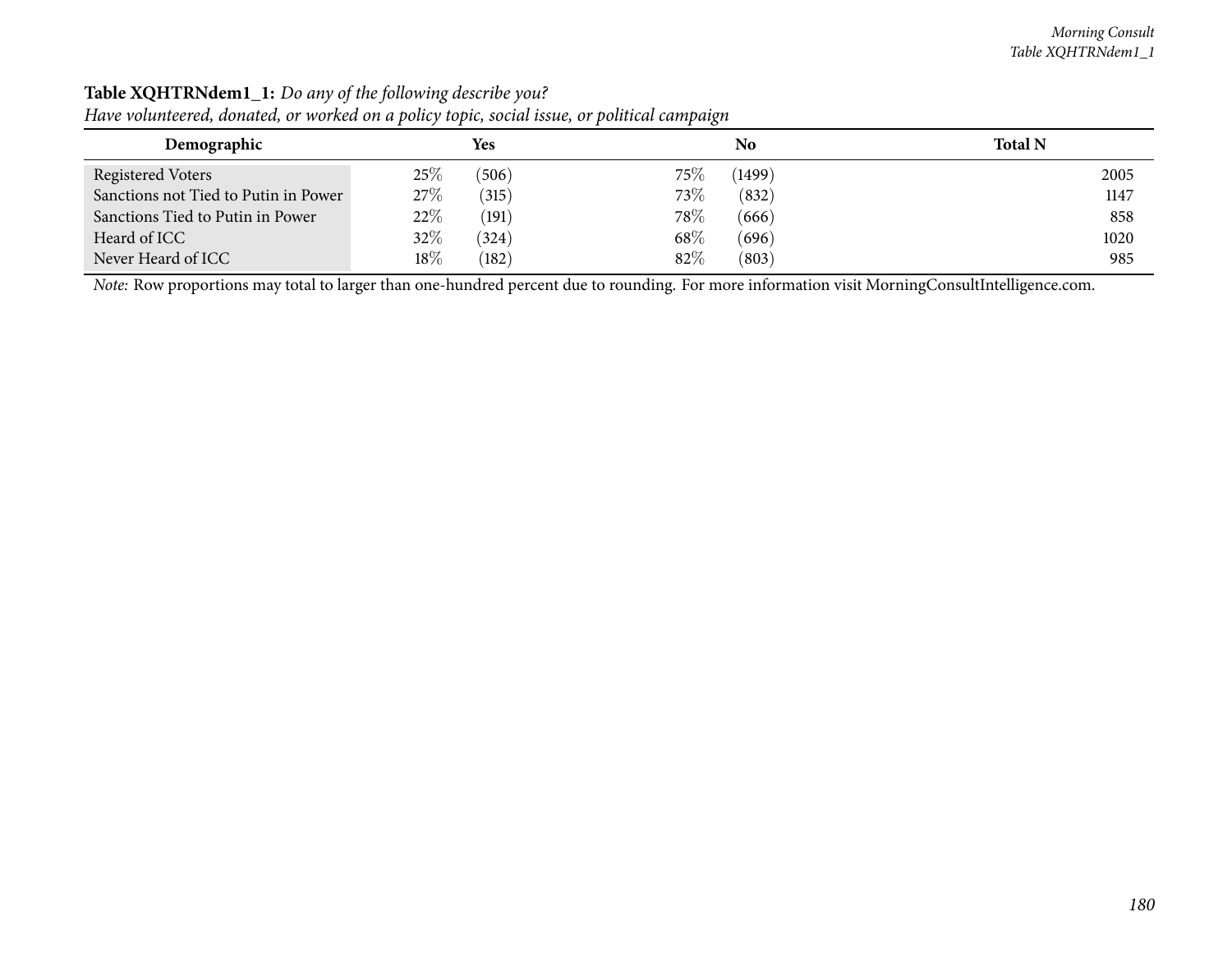### **Table XQHTRNdem1\_2:** *Do any of the following describe you?*

*Regularly vote in local and/or national elections*

| Demographic              |     | Yes    |        | N <sub>o</sub> | <b>Total N</b> |
|--------------------------|-----|--------|--------|----------------|----------------|
| <b>Registered Voters</b> | 84% | (1682) | $16\%$ | (323)          | 2005           |
| Gender: Male             | 83% | (787)  | 17%    | (158)          | 945            |
| Gender: Female           | 84% | (895)  | $16\%$ | (165)          | 1060           |
| Age: 18-34               | 66% | (341)  | 34%    | (175)          | 516            |
| Age: 35-44               | 83% | (256)  | 17%    | (52)           | 308            |
| Age: 45-64               | 88% | (601)  | 12%    | (81)           | 682            |
| Age: 65+                 | 97% | (484)  | $3\%$  | (15)           | 499            |
| GenZers: 1997-2012       | 58% | (104)  | 42%    | (76)           | 181            |
| Millennials: 1981-1996   | 76% | (429)  | 24\%   | (134)          | 564            |
| GenXers: 1965-1980       | 85% | (389)  | 15%    | (71)           | 460            |
| Baby Boomers: 1946-1964  | 95% | (695)  | $5\%$  | (40)           | 735            |
| PID: Dem (no lean)       | 85% | (615)  | 15%    | (109)          | 723            |
| PID: Ind (no lean)       | 76% | (435)  | 24\%   | (139)          | 574            |
| PID: Rep (no lean)       | 89% | (632)  | $11\%$ | (75)           | 708            |
| PID/Gender: Dem Men      | 84% | (268)  | $16\%$ | (50)           | 318            |
| PID/Gender: Dem Women    | 85% | (346)  | 15%    | (59)           | 405            |
| PID/Gender: Ind Men      | 77% | (234)  | 23%    | (72)           | 306            |
| PID/Gender: Ind Women    | 75% | (201)  | 25%    | (67)           | 268            |
| PID/Gender: Rep Men      | 89% | (285)  | $11\%$ | (37)           | 322            |
| PID/Gender: Rep Women    | 90% | (348)  | $10\%$ | (38)           | 386            |
| Ideo: Liberal (1-3)      | 88% | (503)  | 12%    | (66)           | 569            |
| Ideo: Moderate (4)       | 79% | (414)  | $21\%$ | (111)          | 525            |
| Ideo: Conservative (5-7) | 90% | (692)  | $10\%$ | (79)           | 771            |
| Educ: < College          | 79% | (951)  | $21\%$ | (259)          | 1211           |
| Educ: Bachelors degree   | 90% | (454)  | 10%    | (49)           | 503            |
| Educ: Post-grad          | 95% | (277)  | $5\%$  | (15)           | 291            |
| Income: Under 50k        | 76% | (602)  | 24\%   | (189)          | 791            |
| Income: 50k-100k         | 88% | (668)  | $12\%$ | (94)           | 762            |
| Income: 100k+            | 91% | (412)  | $9\%$  | (39)           | 452            |
| Ethnicity: White         | 88% | (1356) | 12%    | (192)          | 1549           |
| Ethnicity: Hispanic      | 79% | (176)  | 21%    | (47)           | 223            |
| Ethnicity: Black         | 68% | (171)  | 32%    | (81)           | 252            |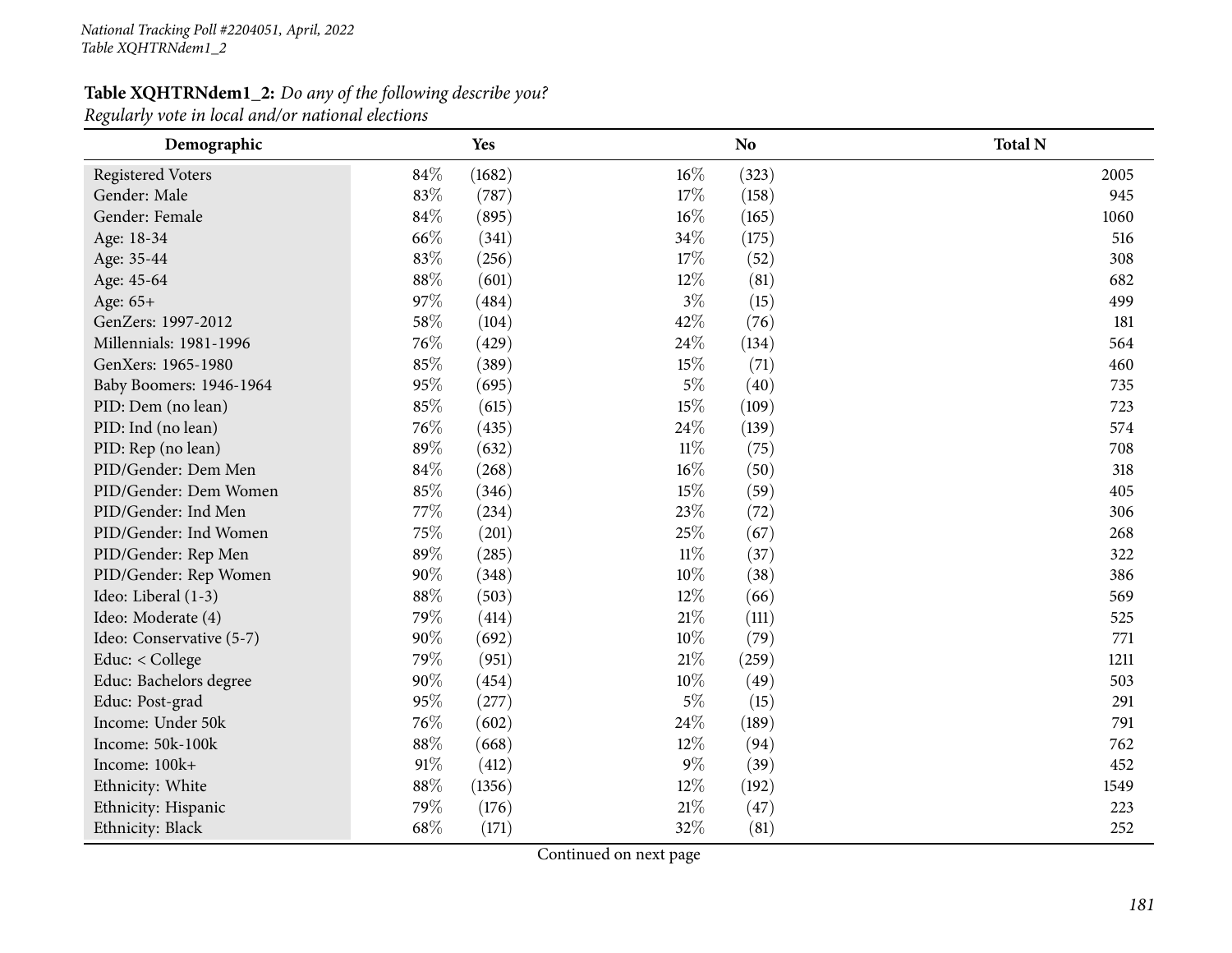#### *Morning Consult Table XQHTRNdem1\_2*

### **Table XQHTRNdem1\_2:** *Do any of the following describe you?*

*Regularly vote in local and/or national elections*

| Demographic                          |     | Yes    |        | <b>No</b> | <b>Total N</b> |
|--------------------------------------|-----|--------|--------|-----------|----------------|
| <b>Registered Voters</b>             | 84% | (1682) | $16\%$ | (323)     | 2005           |
| Ethnicity: Other                     | 76% | (154)  | 24\%   | (50)      | 204            |
| All Christian                        | 92% | (892)  | $8\%$  | (78)      | 970            |
| All Non-Christian                    | 75% | (60)   | 25%    | (20)      | 80             |
| Atheist                              | 80% | (67)   | 20%    | (16)      | 84             |
| Agnostic/Nothing in particular       | 73% | (374)  | 27%    | (137)     | 511            |
| Something Else                       | 80% | (288)  | 20%    | (72)      | 360            |
| Religious Non-Protestant/Catholic    | 80% | (84)   | 20%    | (21)      | 105            |
| Evangelical                          | 89% | (459)  | $11\%$ | (59)      | 518            |
| Non-Evangelical                      | 89% | (685)  | $11\%$ | (87)      | 772            |
| Community: Urban                     | 76% | (344)  | 24\%   | (108)     | 452            |
| Community: Suburban                  | 89% | (907)  | $11\%$ | (113)     | 1020           |
| Community: Rural                     | 81% | (431)  | 19%    | (102)     | 533            |
| Employ: Private Sector               | 88% | (639)  | 12%    | (91)      | 730            |
| <b>Employ: Government</b>            | 84% | (118)  | $16\%$ | (23)      | 140            |
| Employ: Self-Employed                | 75% | (128)  | 25%    | (44)      | 172            |
| Employ: Homemaker                    | 82% | (109)  | 18%    | (24)      | 133            |
| Employ: Student                      | 62% | (36)   | 38%    | (22)      | 58             |
| Employ: Retired                      | 95% | (497)  | $5\%$  | (29)      | 526            |
| Employ: Unemployed                   | 66% | (103)  | 34%    | (53)      | 156            |
| Employ: Other                        | 58% | (52)   | 42%    | (38)      | 89             |
| Military HH: Yes                     | 91% | (336)  | $9\%$  | (32)      | 368            |
| Military HH: No                      | 82% | (1346) | $18\%$ | (291)     | 1637           |
| RD/WT: Right Direction               | 86% | (563)  | 14\%   | (89)      | 651            |
| RD/WT: Wrong Track                   | 83% | (1119) | 17%    | (234)     | 1354           |
| Biden Job Approve                    | 86% | (721)  | 14%    | (114)     | 835            |
| Biden Job Disapprove                 | 84% | (935)  | $16\%$ | (174)     | 1109           |
| <b>Biden Job Strongly Approve</b>    | 93% | (317)  | $7\%$  | (25)      | 342            |
| Biden Job Somewhat Approve           | 82% | (404)  | 18%    | (89)      | 492            |
| Biden Job Somewhat Disapprove        | 79% | (228)  | 21\%   | (62)      | 290            |
| <b>Biden Job Strongly Disapprove</b> | 86% | (706)  | 14%    | (112)     | 819            |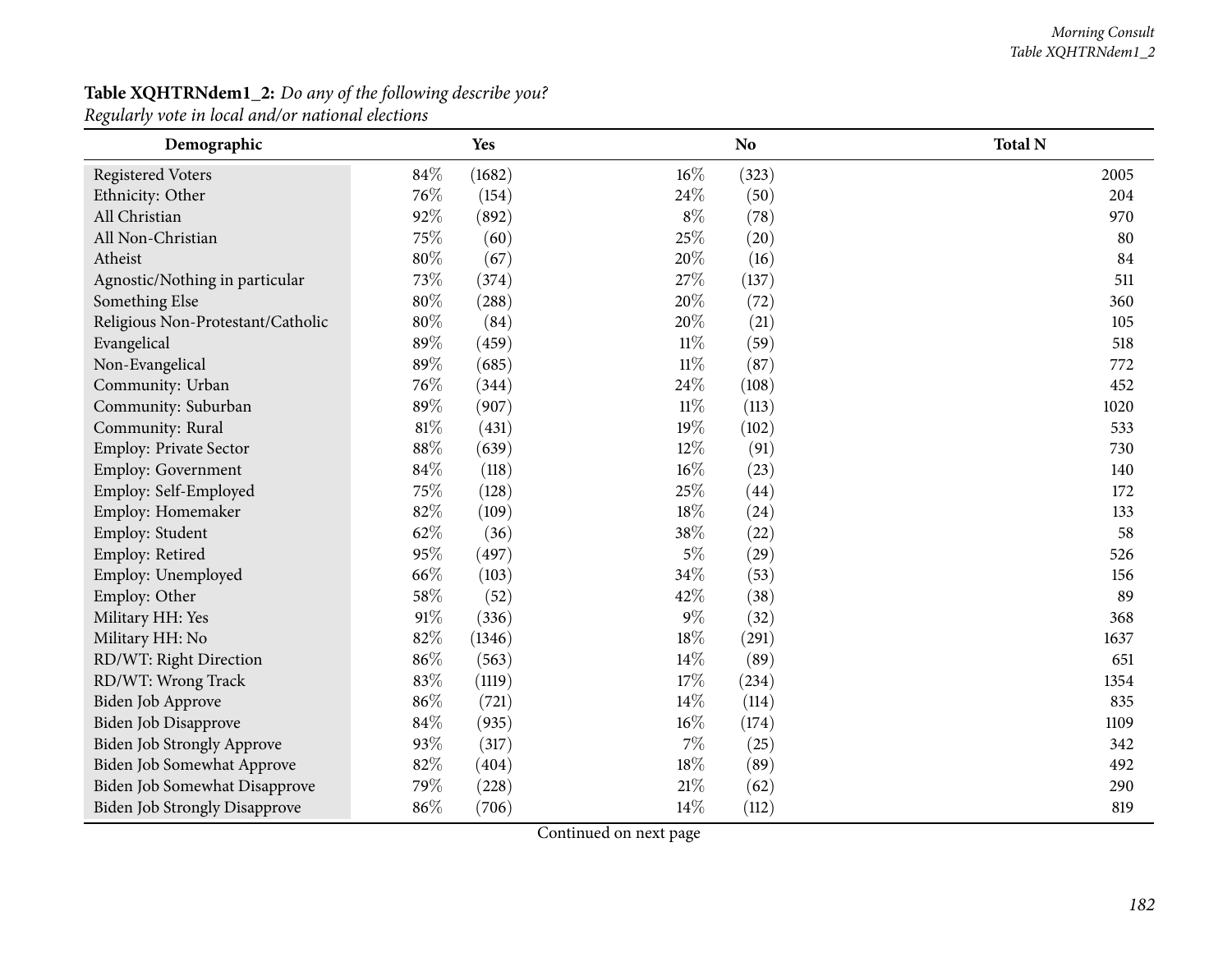## **Table XQHTRNdem1\_2:** *Do any of the following describe you?*

*Regularly vote in local and/or national elections*

| Demographic                          |        | Yes    |        | N <sub>o</sub> | <b>Total N</b> |
|--------------------------------------|--------|--------|--------|----------------|----------------|
| <b>Registered Voters</b>             | 84%    | (1682) | $16\%$ | (323)          | 2005           |
| Favorable of Biden                   | 86%    | (743)  | 14%    | (116)          | 859            |
| Unfavorable of Biden                 | 84%    | (906)  | $16\%$ | (167)          | 1073           |
| Very Favorable of Biden              | 93%    | (351)  | $7\%$  | (28)           | 379            |
| Somewhat Favorable of Biden          | 82%    | (392)  | 18%    | (88)           | 480            |
| Somewhat Unfavorable of Biden        | 76%    | (190)  | 24\%   | (59)           | 249            |
| Very Unfavorable of Biden            | 87%    | (715)  | 13%    | (108)          | 824            |
| #1 Issue: Economy                    | 82%    | (672)  | 18%    | (149)          | 821            |
| #1 Issue: Security                   | 89%    | (293)  | $11\%$ | (37)           | 329            |
| #1 Issue: Health Care                | 85%    | (154)  | 15%    | (26)           | 180            |
| #1 Issue: Medicare / Social Security | 92%    | (196)  | $8\%$  | (18)           | 214            |
| #1 Issue: Women's Issues             | 86%    | (81)   | 14\%   | (13)           | 95             |
| #1 Issue: Education                  | 65%    | (53)   | 35%    | (29)           | 82             |
| #1 Issue: Energy                     | 76%    | (130)  | 24\%   | (42)           | 172            |
| #1 Issue: Other                      | 91%    | (103)  | $9\%$  | (10)           | 112            |
| 2020 Vote: Joe Biden                 | 89%    | (840)  | $11\%$ | (109)          | 949            |
| 2020 Vote: Donald Trump              | 90%    | (779)  | $10\%$ | (88)           | 867            |
| 2020 Vote: Didn't Vote               | 20%    | (31)   | $80\%$ | (122)          | 153            |
| 2018 House Vote: Democrat            | 94%    | (691)  | $6\%$  | (47)           | 737            |
| 2018 House Vote: Republican          | 97%    | (724)  | $3\%$  | (23)           | 746            |
| 2018 House Vote: Someone else        | 81%    | (41)   | 19%    | (10)           | 51             |
| 2016 Vote: Hillary Clinton           | 92%    | (642)  | $8\%$  | (53)           | 695            |
| 2016 Vote: Donald Trump              | 95%    | (735)  | $5\%$  | (43)           | 778            |
| 2016 Vote: Other                     | 85%    | (87)   | 15%    | (15)           | 102            |
| 2016 Vote: Didn't Vote               | $51\%$ | (217)  | 49%    | (212)          | 429            |
| Voted in 2014: Yes                   | 96%    | (1319) | $4\%$  | (58)           | 1377           |
| Voted in 2014: No                    | 58%    | (363)  | 42%    | (265)          | 628            |
| 4-Region: Northeast                  | 85%    | (300)  | 15%    | (54)           | 354            |
| 4-Region: Midwest                    | 83%    | (372)  | 17%    | (74)           | 446            |
| 4-Region: South                      | 83%    | (620)  | 17%    | (128)          | 748            |
| 4-Region: West                       | 85%    | (389)  | 15%    | (68)           | 457            |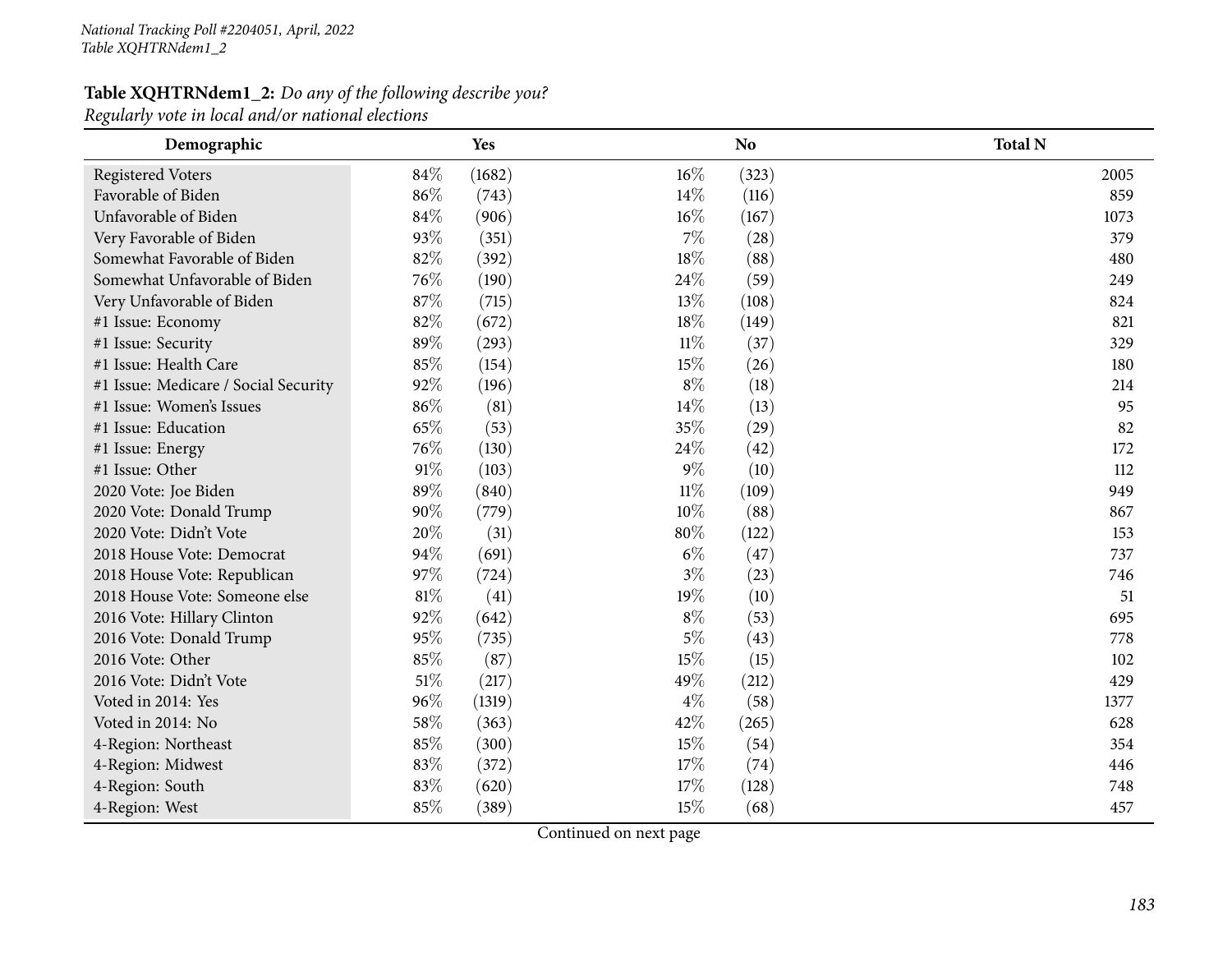| $\sim$ $\sim$<br>Demographic         |        | Yes    |        | No    | <b>Total N</b> |
|--------------------------------------|--------|--------|--------|-------|----------------|
| <b>Registered Voters</b>             | $84\%$ | (1682) | $16\%$ | (323) | 2005           |
| Sanctions not Tied to Putin in Power | 79%    | (911)  | 21%    | (236) | 1147           |
| Sanctions Tied to Putin in Power     | 90%    | (771)  | $10\%$ | (87)  | 858            |
| Heard of ICC                         | 88\%   | (896)  | 12%    | (123) | 1020           |
| Never Heard of ICC                   | 80%    | (786)  | 20%    | (200) | 985            |

#### **Table XQHTRNdem1\_2:** *Do any of the following describe you? Regularly vote in local and/or national elections*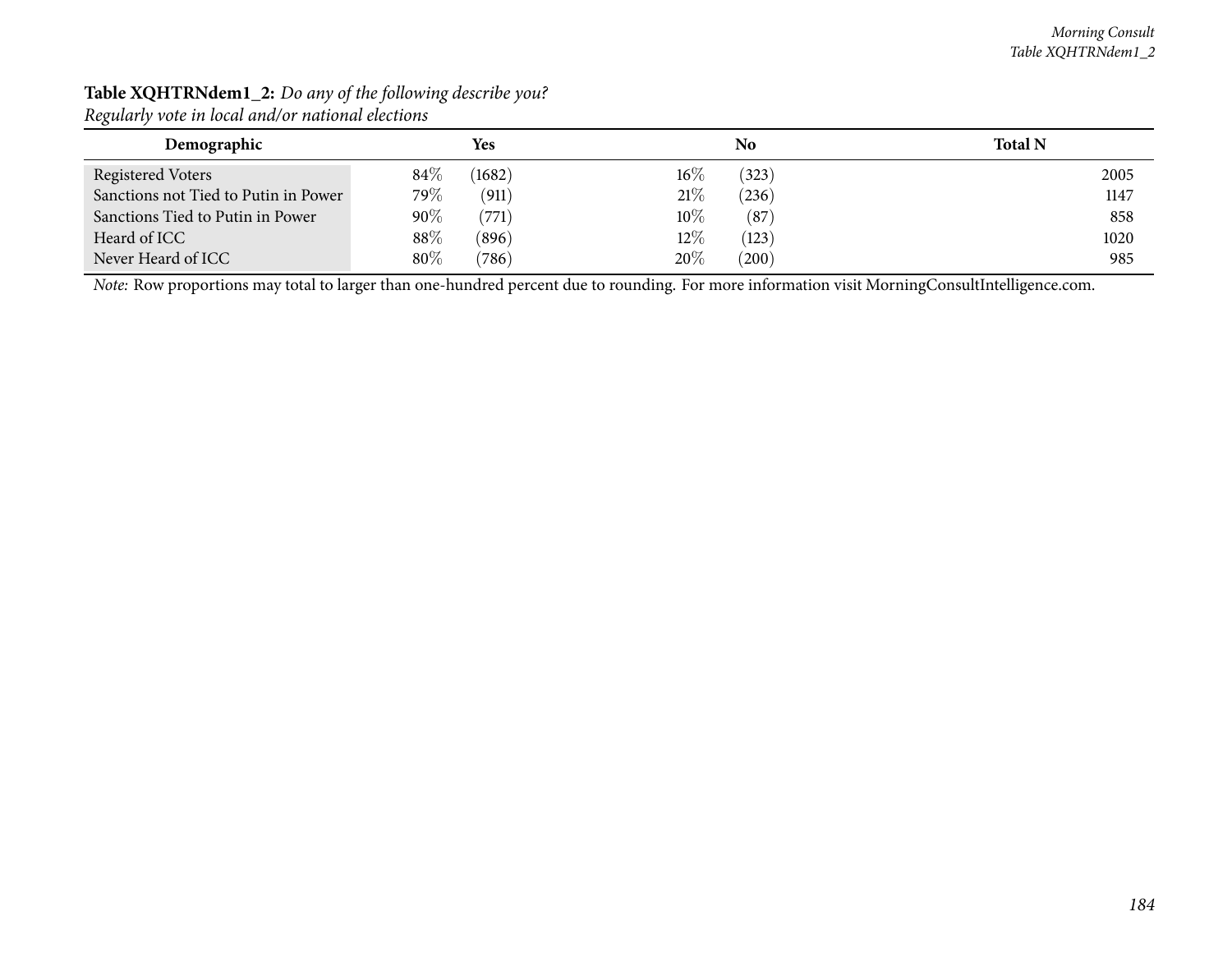## **Table XQHTRNdem1\_3:** *Do any of the following describe you?*

Regularly follow news about policy topics, social issues, or political campaigns

| Demographic              |        | Yes    |        | N <sub>o</sub> | <b>Total N</b> |
|--------------------------|--------|--------|--------|----------------|----------------|
| <b>Registered Voters</b> | 70%    | (1411) | 30%    | (594)          | 2005           |
| Gender: Male             | 77%    | (732)  | 23%    | (213)          | 945            |
| Gender: Female           | 64%    | (679)  | 36%    | (381)          | 1060           |
| Age: 18-34               | 60%    | (311)  | 40%    | (206)          | 516            |
| Age: 35-44               | 70%    | (215)  | 30%    | (93)           | 308            |
| Age: 45-64               | 74%    | (503)  | 26%    | (179)          | 682            |
| Age: 65+                 | 77%    | (382)  | 23%    | (117)          | 499            |
| GenZers: 1997-2012       | 59%    | (107)  | 41\%   | (74)           | 181            |
| Millennials: 1981-1996   | 66%    | (371)  | 34%    | (192)          | 564            |
| GenXers: 1965-1980       | 69%    | (317)  | 31%    | (142)          | 460            |
| Baby Boomers: 1946-1964  | 77%    | (564)  | 23%    | (171)          | 735            |
| PID: Dem (no lean)       | 75%    | (541)  | 25%    | (183)          | 723            |
| PID: Ind (no lean)       | 62%    | (358)  | 38%    | (216)          | 574            |
| PID: Rep (no lean)       | 72%    | (512)  | 28%    | (195)          | 708            |
| PID/Gender: Dem Men      | 84%    | (267)  | $16\%$ | (51)           | 318            |
| PID/Gender: Dem Women    | 67%    | (273)  | 33%    | (132)          | 405            |
| PID/Gender: Ind Men      | 68%    | (207)  | 32%    | (99)           | 306            |
| PID/Gender: Ind Women    | 56%    | (151)  | 44%    | (117)          | 268            |
| PID/Gender: Rep Men      | 80%    | (258)  | 20%    | (64)           | 322            |
| PID/Gender: Rep Women    | 66%    | (254)  | 34%    | (132)          | 386            |
| Ideo: Liberal (1-3)      | 81%    | (463)  | 19%    | (107)          | 569            |
| Ideo: Moderate (4)       | 65%    | (343)  | 35%    | (183)          | 525            |
| Ideo: Conservative (5-7) | 72%    | (554)  | 28%    | (217)          | 771            |
| Educ: < College          | 64%    | (772)  | 36%    | (439)          | 1211           |
| Educ: Bachelors degree   | 78%    | (390)  | 22%    | (113)          | 503            |
| Educ: Post-grad          | 85%    | (249)  | 15%    | (43)           | 291            |
| Income: Under 50k        | 63%    | (496)  | 37%    | (295)          | 791            |
| Income: 50k-100k         | 72%    | (548)  | 28%    | (214)          | 762            |
| Income: 100k+            | $81\%$ | (367)  | 19%    | (85)           | 452            |
| Ethnicity: White         | 72%    | (1112) | 28%    | (437)          | 1549           |
| Ethnicity: Hispanic      | 69%    | (154)  | 31%    | (69)           | 223            |
| Ethnicity: Black         | $61\%$ | (154)  | 39%    | (98)           | 252            |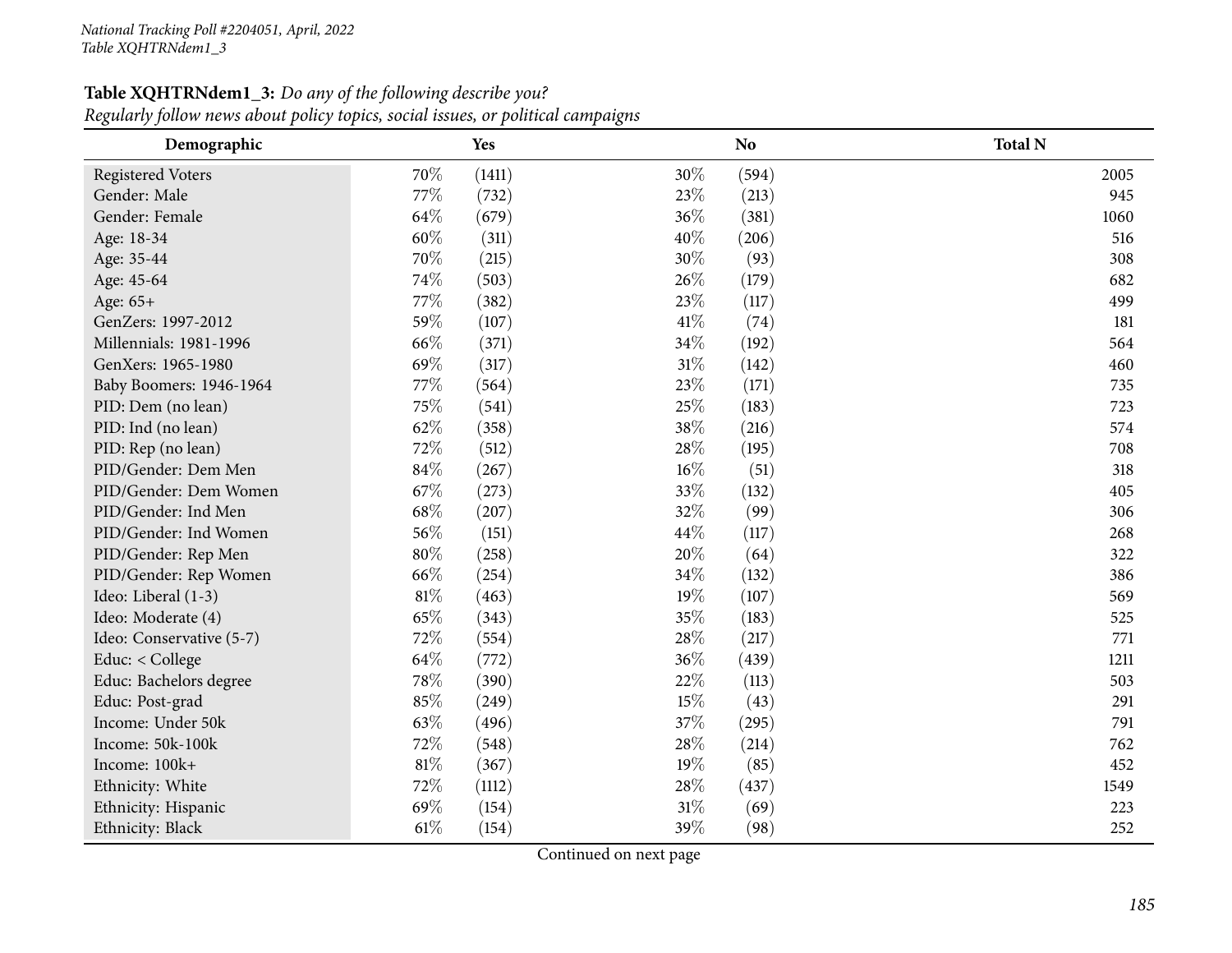#### *Morning Consult Table XQHTRNdem1\_3*

| Demographic                          |      | Yes    |        | N <sub>o</sub> | <b>Total N</b> |
|--------------------------------------|------|--------|--------|----------------|----------------|
| <b>Registered Voters</b>             | 70%  | (1411) | 30%    | (594)          | 2005           |
| Ethnicity: Other                     | 71%  | (145)  | 29%    | (60)           | 204            |
| All Christian                        | 76%  | (738)  | 24%    | (232)          | 970            |
| All Non-Christian                    | 72%  | (58)   | 28\%   | (23)           | 80             |
| Atheist                              | 71%  | (59)   | 29%    | (24)           | 84             |
| Agnostic/Nothing in particular       | 64%  | (324)  | 36%    | (186)          | 511            |
| Something Else                       | 64%  | (231)  | 36%    | (129)          | 360            |
| Religious Non-Protestant/Catholic    | 71%  | (74)   | 29%    | (30)           | 105            |
| Evangelical                          | 71%  | (367)  | 29%    | (150)          | 518            |
| Non-Evangelical                      | 74%  | (570)  | 26%    | (202)          | 772            |
| Community: Urban                     | 68%  | (309)  | 32%    | (143)          | 452            |
| Community: Suburban                  | 73%  | (745)  | 27\%   | (275)          | 1020           |
| Community: Rural                     | 67%  | (356)  | 33%    | (176)          | 533            |
| Employ: Private Sector               | 75%  | (546)  | 25%    | (184)          | 730            |
| Employ: Government                   | 73%  | (102)  | 27%    | (38)           | 140            |
| Employ: Self-Employed                | 61\% | (104)  | 39%    | (68)           | 172            |
| Employ: Homemaker                    | 61\% | (82)   | 39%    | (52)           | 133            |
| Employ: Student                      | 62%  | (36)   | 38%    | (22)           | 58             |
| Employ: Retired                      | 78%  | (412)  | 22%    | (115)          | 526            |
| Employ: Unemployed                   | 53%  | (83)   | 47\%   | (73)           | 156            |
| Employ: Other                        | 50%  | (45)   | 50%    | (44)           | 89             |
| Military HH: Yes                     | 74%  | (270)  | 26%    | (97)           | 368            |
| Military HH: No                      | 70%  | (1140) | 30%    | (497)          | 1637           |
| RD/WT: Right Direction               | 78%  | (508)  | 22%    | (144)          | 651            |
| RD/WT: Wrong Track                   | 67%  | (903)  | 33%    | (451)          | 1354           |
| Biden Job Approve                    | 78%  | (651)  | 22%    | (184)          | 835            |
| Biden Job Disapprove                 | 67%  | (739)  | 33%    | (370)          | 1109           |
| <b>Biden Job Strongly Approve</b>    | 87%  | (297)  | 13%    | (45)           | 342            |
| Biden Job Somewhat Approve           | 72%  | (354)  | $28\%$ | (139)          | 492            |
| Biden Job Somewhat Disapprove        | 62%  | (182)  | 38\%   | (109)          | 290            |
| <b>Biden Job Strongly Disapprove</b> | 68%  | (557)  | 32%    | (261)          | 819            |

#### **Table XQHTRNdem1\_3:** *Do any of the following describe you?*

Regularly follow news about policy topics, social issues, or political campaigns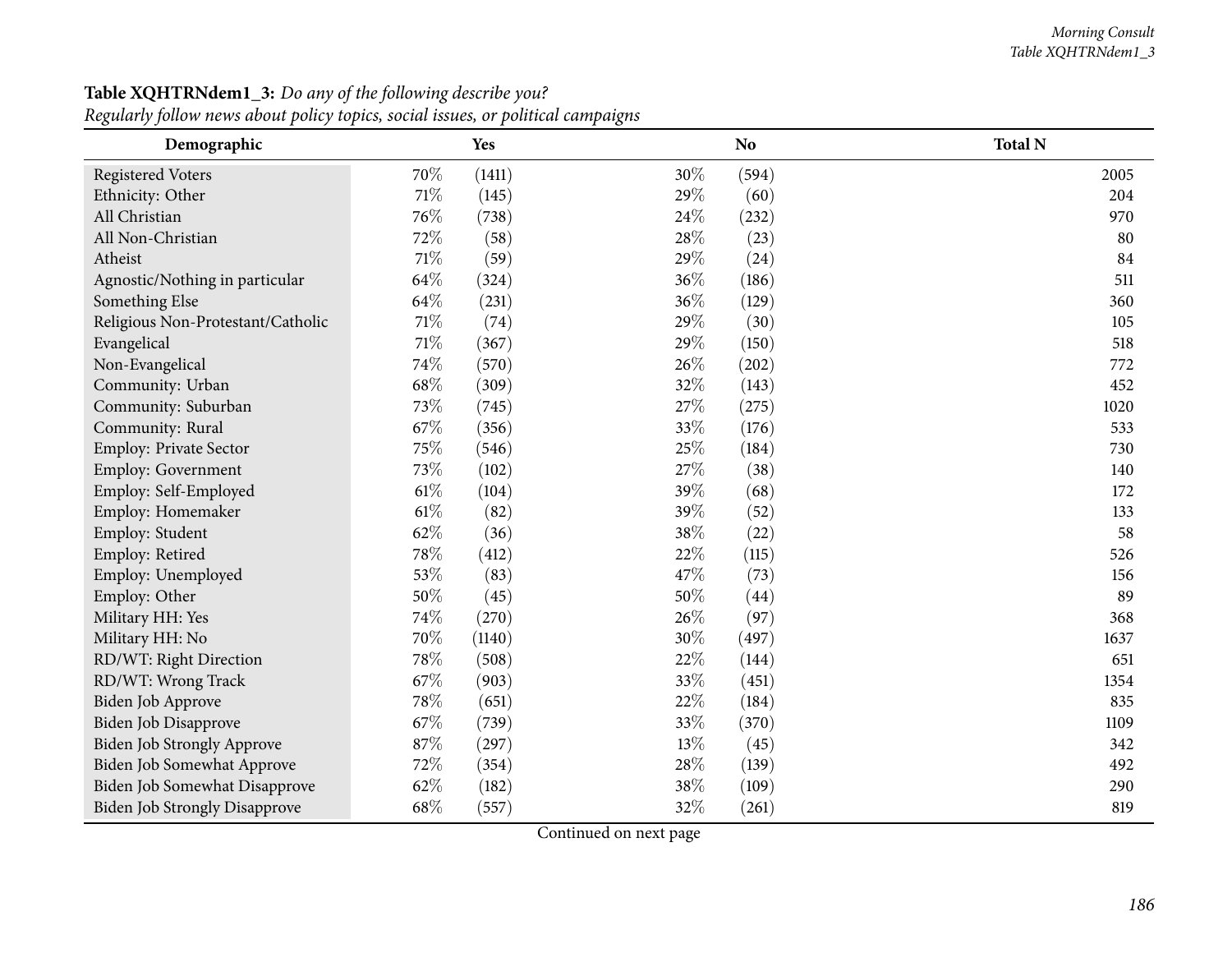## **Table XQHTRNdem1\_3:** *Do any of the following describe you?*

Regularly follow news about policy topics, social issues, or political campaigns

| Demographic                          |     | Yes    |     | N <sub>o</sub> | <b>Total N</b> |
|--------------------------------------|-----|--------|-----|----------------|----------------|
| <b>Registered Voters</b>             | 70% | (1411) | 30% | (594)          | 2005           |
| Favorable of Biden                   | 78% | (667)  | 22% | (193)          | 859            |
| Unfavorable of Biden                 | 67% | (721)  | 33% | (352)          | 1073           |
| Very Favorable of Biden              | 86% | (326)  | 14% | (53)           | 379            |
| Somewhat Favorable of Biden          | 71% | (340)  | 29% | (140)          | 480            |
| Somewhat Unfavorable of Biden        | 63% | (158)  | 37% | (91)           | 249            |
| Very Unfavorable of Biden            | 68% | (563)  | 32% | (260)          | 824            |
| #1 Issue: Economy                    | 69% | (568)  | 31% | (253)          | 821            |
| #1 Issue: Security                   | 72% | (237)  | 28% | (92)           | 329            |
| #1 Issue: Health Care                | 69% | (123)  | 31% | (57)           | 180            |
| #1 Issue: Medicare / Social Security | 73% | (156)  | 27% | (58)           | 214            |
| #1 Issue: Women's Issues             | 76% | (72)   | 24% | (23)           | 95             |
| #1 Issue: Education                  | 53% | (43)   | 47% | (39)           | 82             |
| #1 Issue: Energy                     | 74% | (128)  | 26% | (45)           | 172            |
| #1 Issue: Other                      | 74% | (83)   | 26% | (29)           | 112            |
| 2020 Vote: Joe Biden                 | 76% | (722)  | 24% | (227)          | 949            |
| 2020 Vote: Donald Trump              | 68% | (593)  | 32% | (274)          | 867            |
| 2020 Vote: Didn't Vote               | 46% | (71)   | 54% | (83)           | 153            |
| 2018 House Vote: Democrat            | 78% | (575)  | 22% | (162)          | 737            |
| 2018 House Vote: Republican          | 73% | (544)  | 27% | (202)          | 746            |
| 2018 House Vote: Someone else        | 56% | (29)   | 44% | (22)           | 51             |
| 2016 Vote: Hillary Clinton           | 77% | (536)  | 23% | (160)          | 695            |
| 2016 Vote: Donald Trump              | 72% | (560)  | 28% | (218)          | 778            |
| 2016 Vote: Other                     | 73% | (75)   | 27% | (28)           | 102            |
| 2016 Vote: Didn't Vote               | 56% | (240)  | 44% | (189)          | 429            |
| Voted in 2014: Yes                   | 75% | (1037) | 25% | (341)          | 1377           |
| Voted in 2014: No                    | 60% | (374)  | 40% | (254)          | 628            |
| 4-Region: Northeast                  | 73% | (257)  | 27% | (97)           | 354            |
| 4-Region: Midwest                    | 70% | (312)  | 30% | (134)          | 446            |
| 4-Region: South                      | 71% | (528)  | 29% | (220)          | 748            |
| 4-Region: West                       | 69% | (313)  | 31% | (144)          | 457            |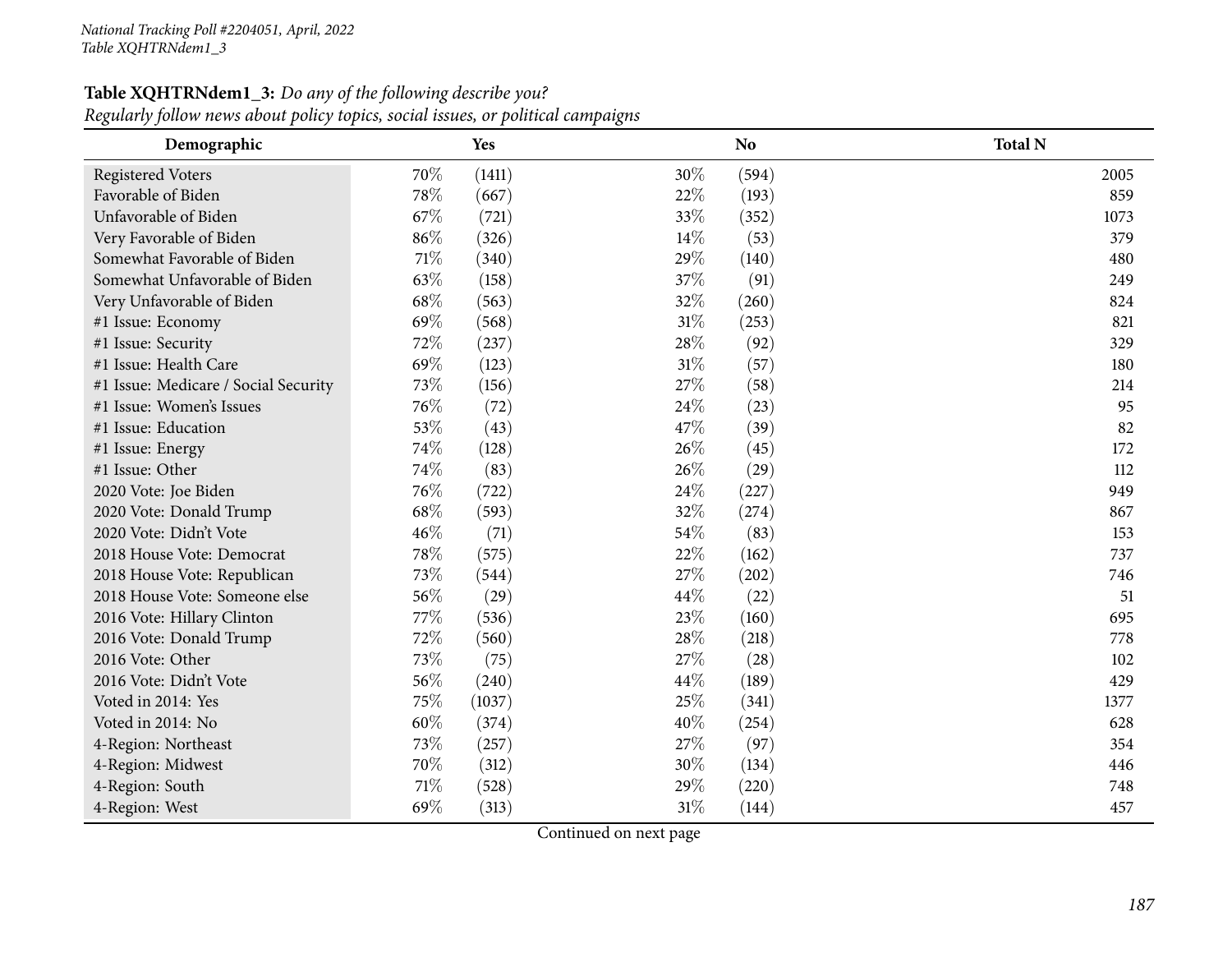| $\sim$ $\sim$<br>Demographic         | Yes              | No              | <b>Total N</b> |
|--------------------------------------|------------------|-----------------|----------------|
| Registered Voters                    | (1411)<br>$70\%$ | $30\%$<br>(594) | 2005           |
| Sanctions not Tied to Putin in Power | 66%<br>(761)     | 34\%<br>(386)   | 1147           |
| Sanctions Tied to Putin in Power     | $76\%$<br>(649)  | 24\%<br>(208)   | 858            |
| Heard of ICC                         | $80\%$<br>(817)  | 20%<br>(203)    | 1020           |
| Never Heard of ICC                   | 60%<br>(594)     | 40%<br>(391)    | 985            |

#### **Table XQHTRNdem1\_3:** *Do any of the following describe you?* Regularly follow news about policy topics, social issues, or political campaigns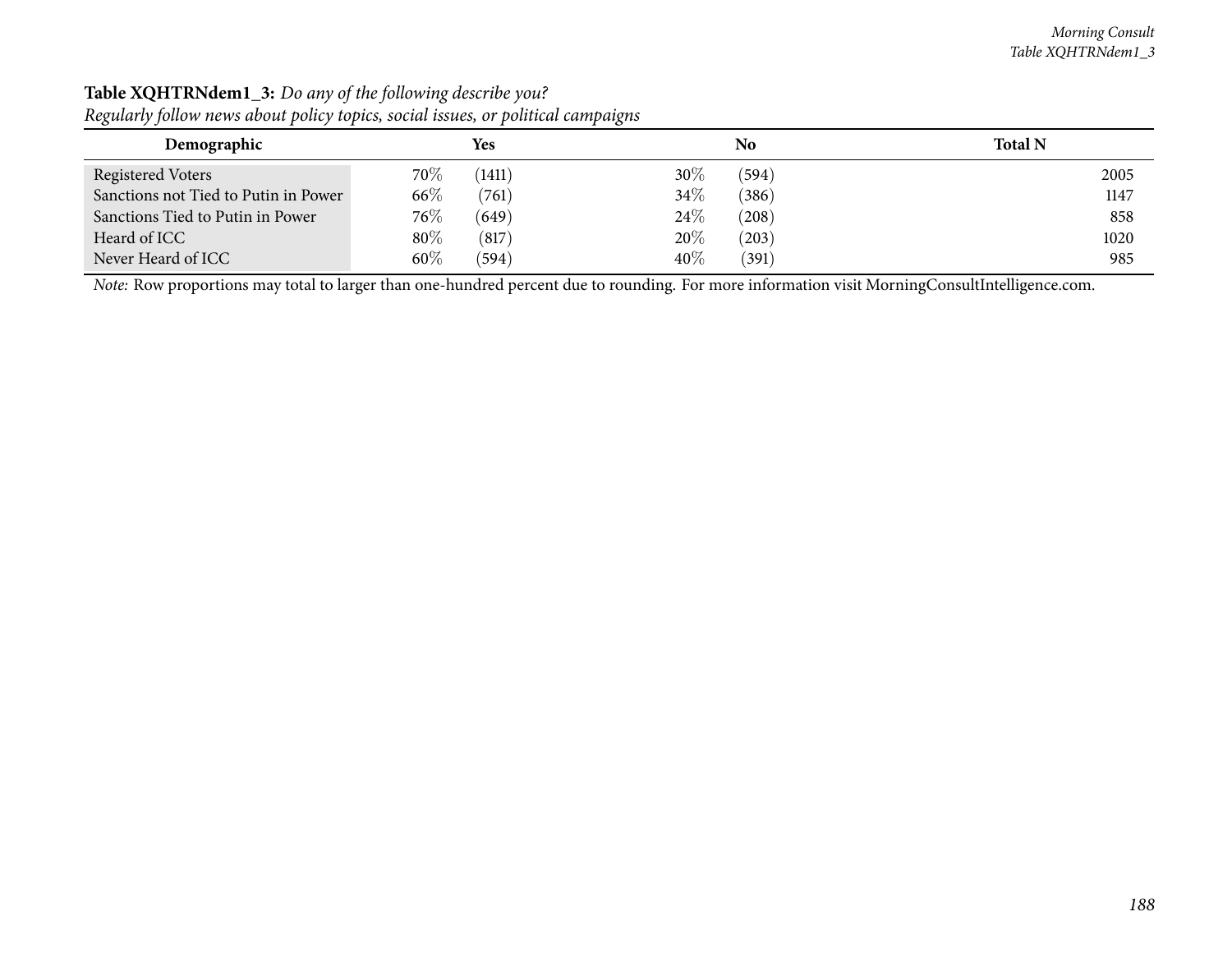### **Table XQHTRNdem1\_4:** *Do any of the following describe you?*

| Regularly read news media, listen to news radio/podcast, or watch news programs |
|---------------------------------------------------------------------------------|
|---------------------------------------------------------------------------------|

| Demographic              |        | Yes    |        | N <sub>o</sub> | <b>Total N</b> |
|--------------------------|--------|--------|--------|----------------|----------------|
| <b>Registered Voters</b> | 74%    | (1492) | 26%    | (513)          | 2005           |
| Gender: Male             | 79%    | (744)  | $21\%$ | (201)          | 945            |
| Gender: Female           | 71%    | (749)  | 29%    | (311)          | 1060           |
| Age: 18-34               | 64%    | (329)  | 36%    | (187)          | 516            |
| Age: 35-44               | 75%    | (229)  | 25%    | (79)           | 308            |
| Age: 45-64               | 78%    | (535)  | 22%    | (147)          | 682            |
| Age: 65+                 | 80%    | (399)  | 20%    | (100)          | 499            |
| GenZers: 1997-2012       | 54%    | (98)   | 46%    | (83)           | 181            |
| Millennials: 1981-1996   | 72%    | (405)  | 28%    | (158)          | 564            |
| GenXers: 1965-1980       | 75%    | (344)  | 25%    | (116)          | 460            |
| Baby Boomers: 1946-1964  | 79%    | (584)  | $21\%$ | (151)          | 735            |
| PID: Dem (no lean)       | 80%    | (577)  | 20%    | (147)          | 723            |
| PID: Ind (no lean)       | 69%    | (399)  | $31\%$ | (175)          | 574            |
| PID: Rep (no lean)       | 73%    | (517)  | 27%    | (191)          | 708            |
| PID/Gender: Dem Men      | 83%    | (264)  | 17%    | (54)           | 318            |
| PID/Gender: Dem Women    | 77%    | (313)  | 23%    | (92)           | 405            |
| PID/Gender: Ind Men      | 77%    | (234)  | 23%    | (72)           | 306            |
| PID/Gender: Ind Women    | $61\%$ | (165)  | 39%    | (104)          | 268            |
| PID/Gender: Rep Men      | 77%    | (246)  | 23%    | (75)           | 322            |
| PID/Gender: Rep Women    | 70%    | (271)  | 30%    | (115)          | 386            |
| Ideo: Liberal (1-3)      | 82%    | (469)  | 18%    | (100)          | 569            |
| Ideo: Moderate (4)       | 76%    | (398)  | 24%    | (128)          | 525            |
| Ideo: Conservative (5-7) | 73%    | (560)  | 27%    | (211)          | 771            |
| Educ: < College          | 69%    | (837)  | 31%    | (373)          | 1211           |
| Educ: Bachelors degree   | 82%    | (412)  | 18%    | (91)           | 503            |
| Educ: Post-grad          | 83%    | (243)  | 17%    | (49)           | 291            |
| Income: Under 50k        | 69%    | (550)  | 31%    | (242)          | 791            |
| Income: 50k-100k         | 73%    | (558)  | 27%    | (204)          | 762            |
| Income: 100k+            | 85%    | (384)  | 15%    | (67)           | 452            |
| Ethnicity: White         | 76%    | (1176) | 24\%   | (373)          | 1549           |
| Ethnicity: Hispanic      | 72%    | (160)  | 28%    | (63)           | 223            |
| Ethnicity: Black         | 62%    | (157)  | 38%    | (95)           | 252            |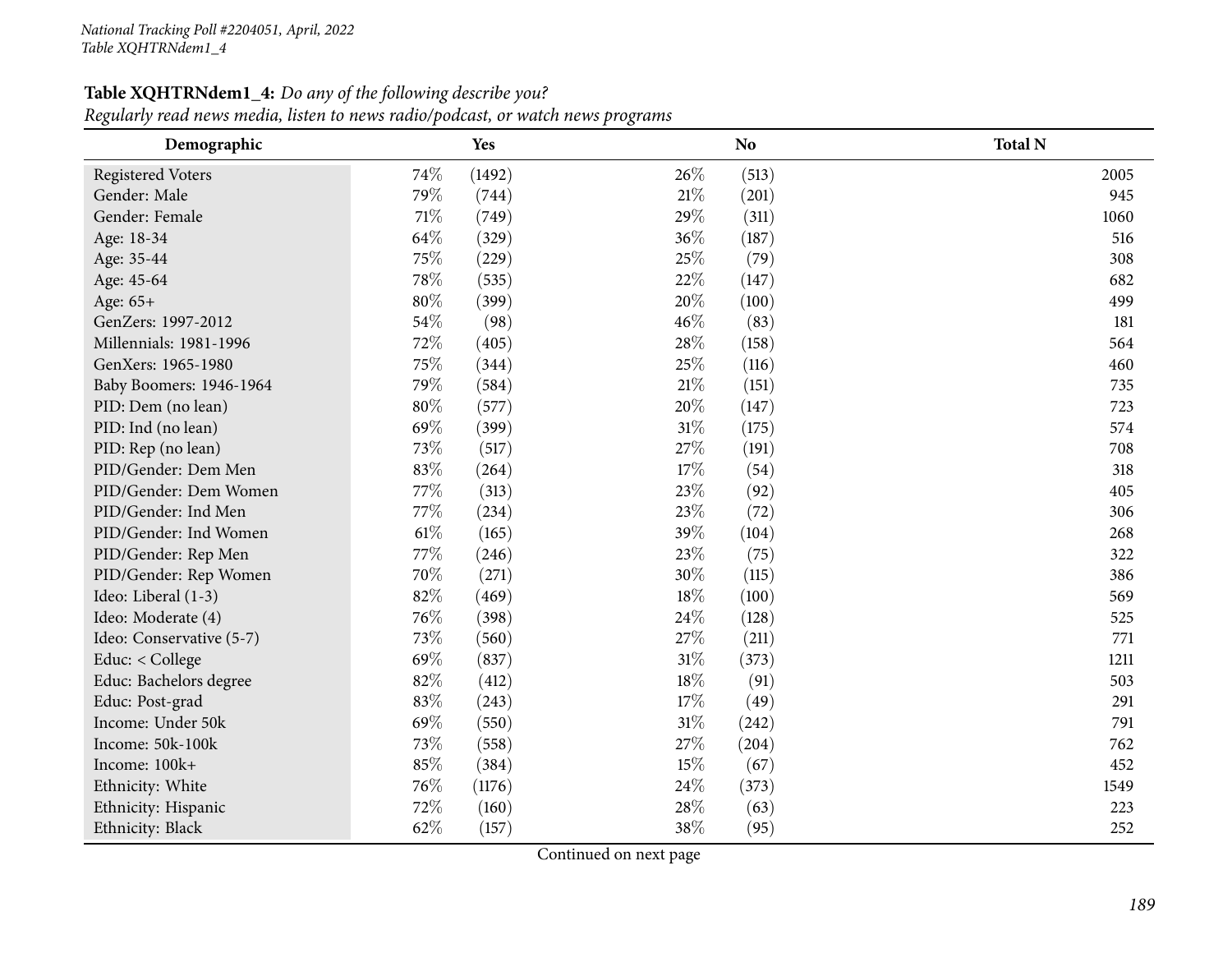#### *Morning Consult Table XQHTRNdem1\_4*

| Demographic                          |        | Yes    |        | N <sub>o</sub> | <b>Total N</b> |
|--------------------------------------|--------|--------|--------|----------------|----------------|
| <b>Registered Voters</b>             | 74%    | (1492) | 26%    | (513)          | 2005           |
| Ethnicity: Other                     | 78%    | (159)  | 22%    | (45)           | 204            |
| All Christian                        | 81%    | (782)  | 19%    | (188)          | 970            |
| All Non-Christian                    | $80\%$ | (64)   | 20%    | (16)           | 80             |
| Atheist                              | 72%    | (60)   | 28\%   | (23)           | 84             |
| Agnostic/Nothing in particular       | 69%    | (351)  | $31\%$ | (160)          | 511            |
| Something Else                       | 65%    | (234)  | 35%    | (126)          | 360            |
| Religious Non-Protestant/Catholic    | 77%    | (80)   | 23%    | (24)           | 105            |
| Evangelical                          | 72%    | (371)  | 28\%   | (147)          | 518            |
| Non-Evangelical                      | 80%    | (614)  | 20%    | (158)          | 772            |
| Community: Urban                     | 73%    | (332)  | 27%    | (120)          | 452            |
| Community: Suburban                  | 77%    | (786)  | 23%    | (235)          | 1020           |
| Community: Rural                     | 70%    | (375)  | 30%    | (158)          | 533            |
| <b>Employ: Private Sector</b>        | 78%    | (566)  | 22%    | (164)          | 730            |
| <b>Employ: Government</b>            | 69%    | (97)   | $31\%$ | (43)           | 140            |
| Employ: Self-Employed                | 65%    | (112)  | 35%    | (60)           | 172            |
| Employ: Homemaker                    | 67%    | (90)   | 33%    | (44)           | 133            |
| Employ: Student                      | 60%    | (35)   | 40%    | (23)           | 58             |
| Employ: Retired                      | 83%    | (436)  | 17%    | (90)           | 526            |
| Employ: Unemployed                   | 69%    | (107)  | $31\%$ | (49)           | 156            |
| Employ: Other                        | 55%    | (49)   | 45%    | (40)           | 89             |
| Military HH: Yes                     | 76%    | (280)  | 24\%   | (88)           | 368            |
| Military HH: No                      | 74%    | (1213) | 26%    | (425)          | 1637           |
| RD/WT: Right Direction               | 81%    | (530)  | 19%    | (122)          | 651            |
| RD/WT: Wrong Track                   | 71%    | (963)  | 29%    | (391)          | 1354           |
| Biden Job Approve                    | 82%    | (683)  | $18\%$ | (151)          | 835            |
| Biden Job Disapprove                 | 71%    | (785)  | 29%    | (324)          | 1109           |
| <b>Biden Job Strongly Approve</b>    | 88%    | (302)  | 12%    | (40)           | 342            |
| <b>Biden Job Somewhat Approve</b>    | 77%    | (381)  | $23\%$ | (111)          | 492            |
| Biden Job Somewhat Disapprove        | 74%    | (214)  | 26%    | (76)           | 290            |
| <b>Biden Job Strongly Disapprove</b> | 70%    | (571)  | 30%    | (248)          | 819            |

#### **Table XQHTRNdem1\_4:** *Do any of the following describe you?*

Regularly read news media, listen to news radio/podcast, or watch news programs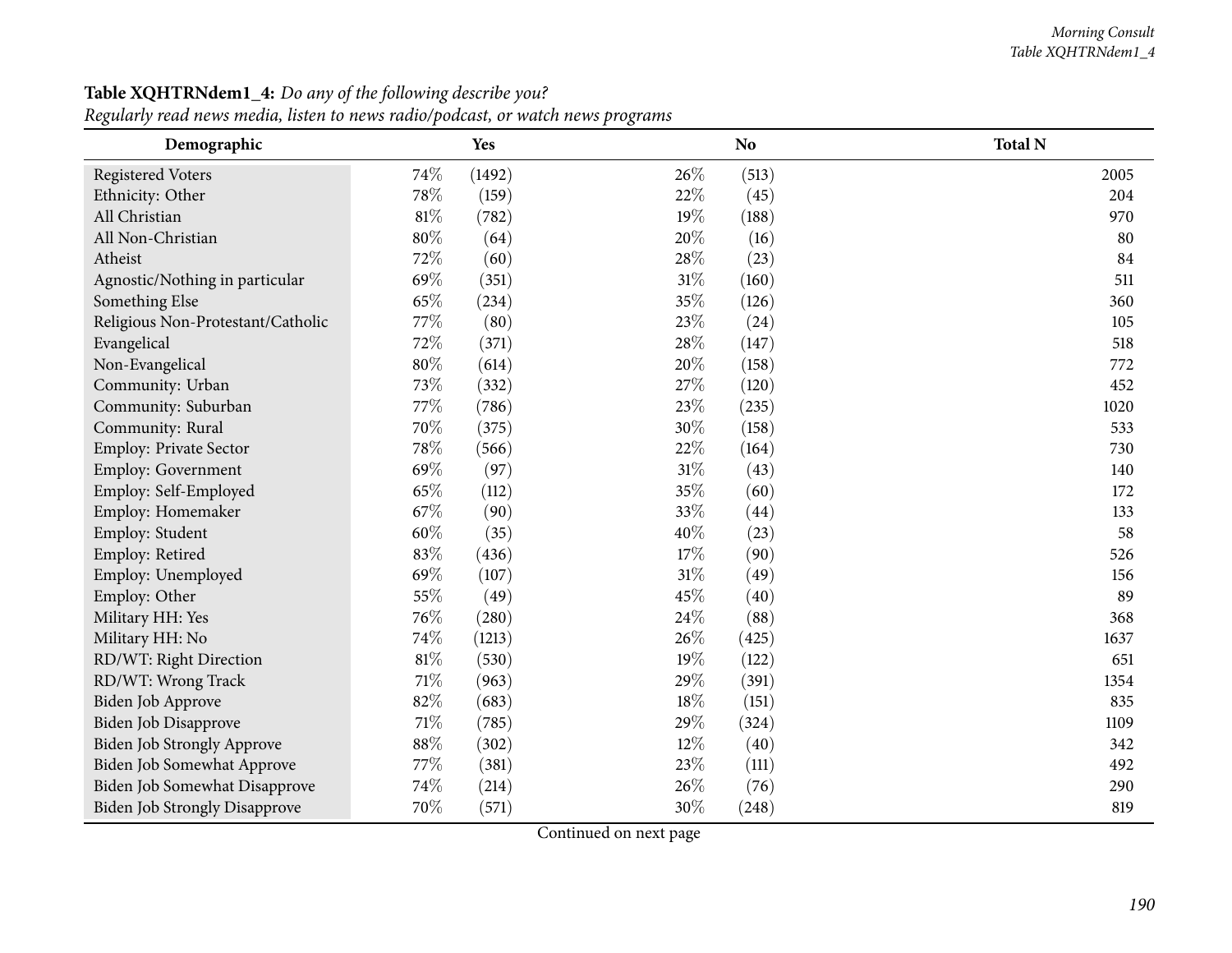## **Table XQHTRNdem1\_4:** *Do any of the following describe you?*

Regularly read news media, listen to news radio/podcast, or watch news programs

| Demographic                          |     | Yes    |        | <b>No</b> | <b>Total N</b> |
|--------------------------------------|-----|--------|--------|-----------|----------------|
| <b>Registered Voters</b>             | 74% | (1492) | 26%    | (513)     | 2005           |
| Favorable of Biden                   | 81% | (698)  | 19%    | (162)     | 859            |
| Unfavorable of Biden                 | 71% | (759)  | 29%    | (313)     | 1073           |
| Very Favorable of Biden              | 89% | (336)  | $11\%$ | (43)      | 379            |
| Somewhat Favorable of Biden          | 75% | (362)  | 25%    | (119)     | 480            |
| Somewhat Unfavorable of Biden        | 73% | (183)  | 27%    | (66)      | 249            |
| Very Unfavorable of Biden            | 70% | (577)  | 30%    | (247)     | 824            |
| #1 Issue: Economy                    | 73% | (600)  | 27%    | (221)     | 821            |
| #1 Issue: Security                   | 77% | (254)  | 23\%   | (75)      | 329            |
| #1 Issue: Health Care                | 79% | (142)  | 21%    | (38)      | 180            |
| #1 Issue: Medicare / Social Security | 76% | (163)  | 24%    | (50)      | 214            |
| #1 Issue: Women's Issues             | 75% | (71)   | 25%    | (23)      | 95             |
| #1 Issue: Education                  | 58% | (48)   | 42%    | (34)      | 82             |
| #1 Issue: Energy                     | 77% | (133)  | 23%    | (39)      | 172            |
| #1 Issue: Other                      | 72% | (81)   | 28%    | (31)      | 112            |
| 2020 Vote: Joe Biden                 | 80% | (761)  | 20%    | (188)     | 949            |
| 2020 Vote: Donald Trump              | 72% | (623)  | 28\%   | (244)     | 867            |
| 2020 Vote: Didn't Vote               | 53% | (81)   | 47%    | (72)      | 153            |
| 2018 House Vote: Democrat            | 84% | (617)  | 16%    | (121)     | 737            |
| 2018 House Vote: Republican          | 75% | (560)  | 25%    | (186)     | 746            |
| 2018 House Vote: Someone else        | 58% | (29)   | 42%    | (21)      | 51             |
| 2016 Vote: Hillary Clinton           | 84% | (581)  | $16\%$ | (114)     | 695            |
| 2016 Vote: Donald Trump              | 75% | (583)  | 25%    | (194)     | 778            |
| 2016 Vote: Other                     | 77% | (79)   | 23%    | (24)      | 102            |
| 2016 Vote: Didn't Vote               | 58% | (249)  | 42\%   | (181)     | 429            |
| Voted in 2014: Yes                   | 80% | (1099) | 20%    | (278)     | 1377           |
| Voted in 2014: No                    | 63% | (393)  | 37%    | (234)     | 628            |
| 4-Region: Northeast                  | 77% | (273)  | 23%    | (81)      | 354            |
| 4-Region: Midwest                    | 76% | (340)  | 24\%   | (106)     | 446            |
| 4-Region: South                      | 73% | (550)  | 27%    | (199)     | 748            |
| 4-Region: West                       | 72% | (329)  | 28%    | (127)     | 457            |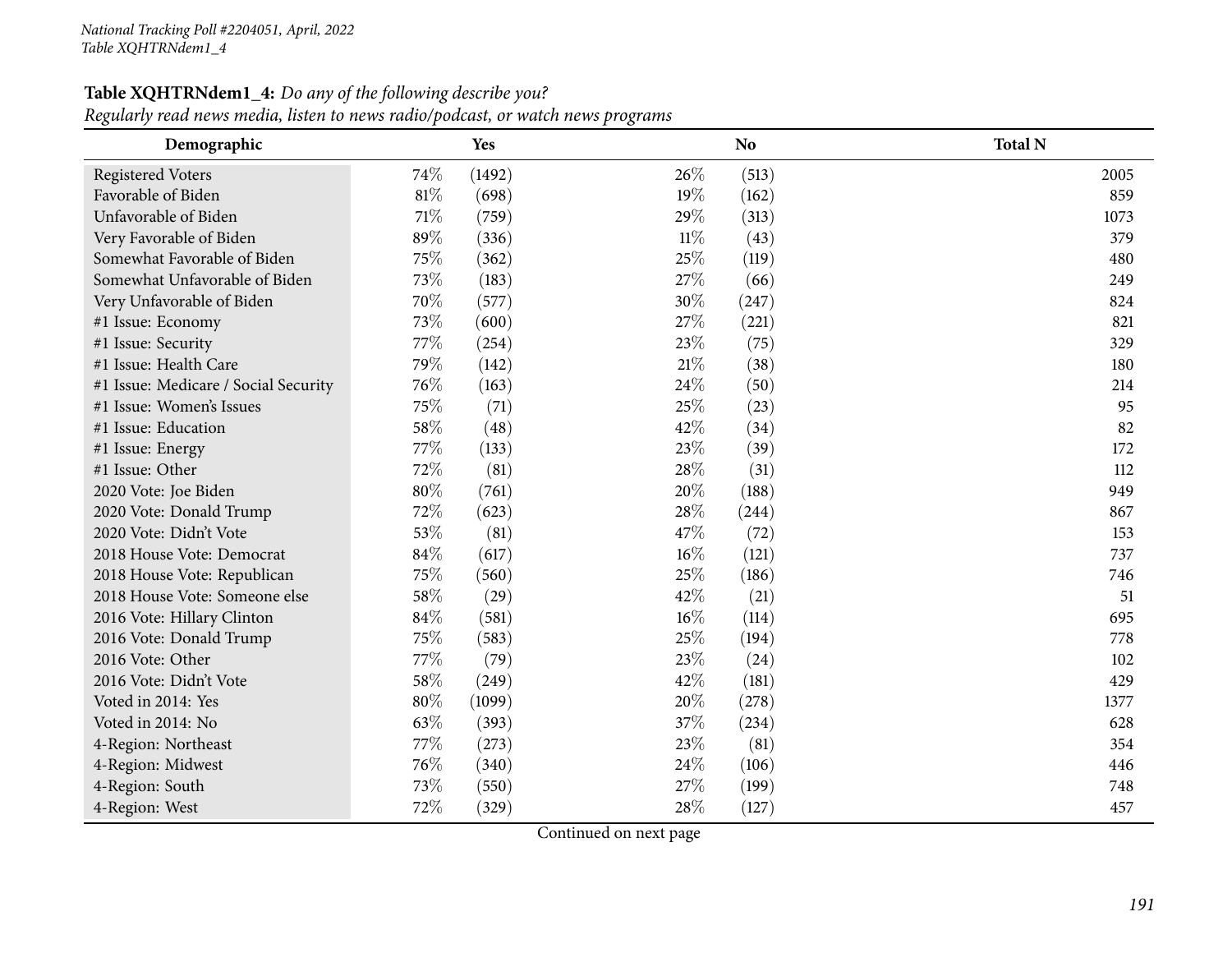| $\bullet$<br>Demographic             | Yes              | $\bullet$<br>No | <b>Total N</b> |
|--------------------------------------|------------------|-----------------|----------------|
| Registered Voters                    | (1492)<br>$74\%$ | 26%<br>(513)    | 2005           |
| Sanctions not Tied to Putin in Power | 70\%<br>(804)    | 30%<br>(343)    | 1147           |
| Sanctions Tied to Putin in Power     | $80\%$<br>(688)  | 20%<br>(170)    | 858            |
| Heard of ICC                         | 82%<br>(833)     | 18%<br>(186)    | 1020           |
| Never Heard of ICC                   | 67%<br>(659)     | 33%<br>(327)    | 985            |

## **Table XQHTRNdem1\_4:** *Do any of the following describe you?*

Regularly read news media, listen to news radio/podcast, or watch news programs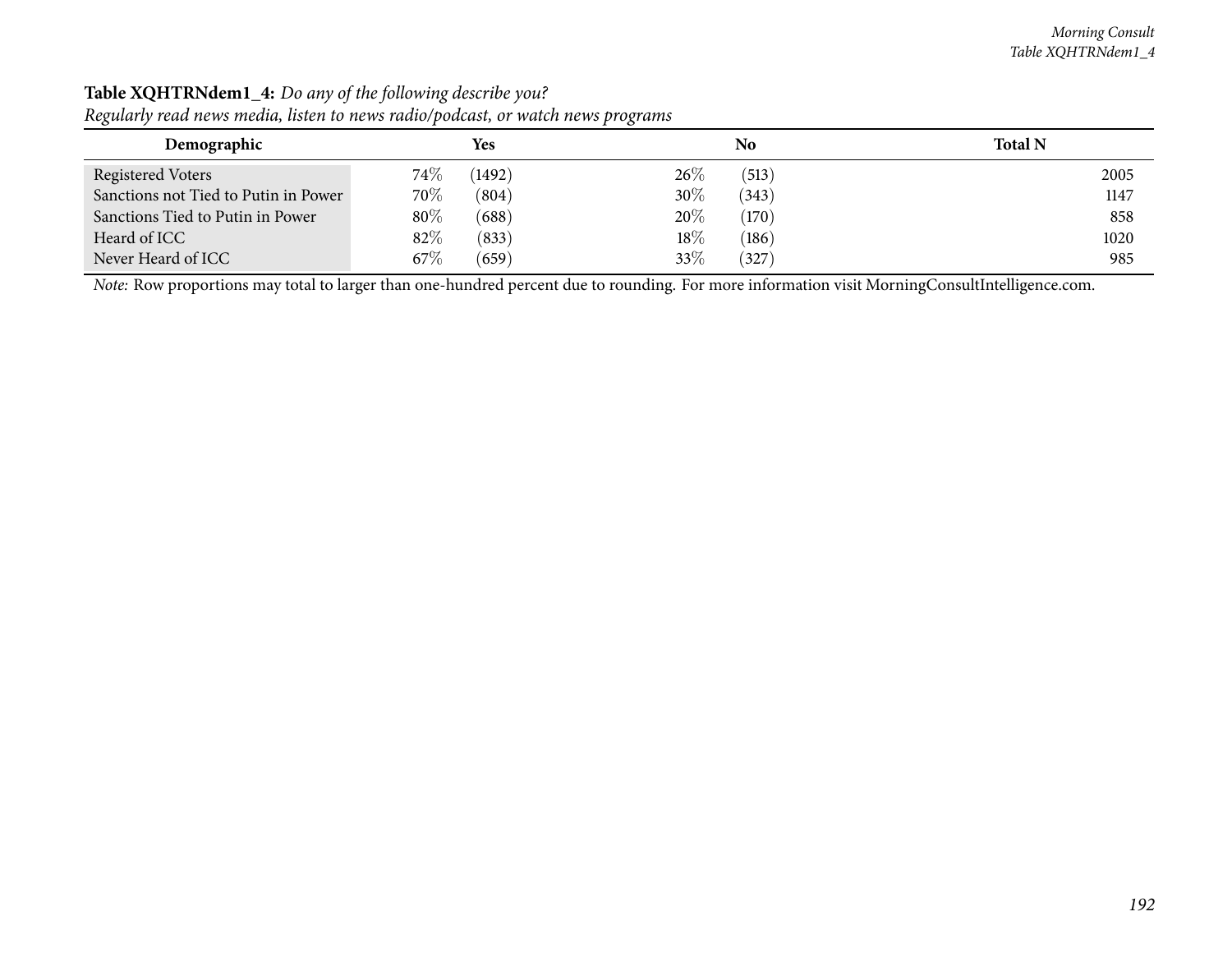## **Table XQHTRNdem1\_5:** *Do any of the following describe you?*

*Regularly talk about current events with family, friends or colleagues*

| Demographic              |        | Yes    |        | N <sub>o</sub> | <b>Total N</b> |
|--------------------------|--------|--------|--------|----------------|----------------|
| <b>Registered Voters</b> | 76%    | (1515) | 24%    | (490)          | 2005           |
| Gender: Male             | 78%    | (737)  | 22%    | (208)          | 945            |
| Gender: Female           | 73%    | (778)  | 27%    | (282)          | 1060           |
| Age: 18-34               | 77%    | (400)  | 23%    | (116)          | 516            |
| Age: 35-44               | 76%    | (234)  | 24%    | (74)           | 308            |
| Age: 45-64               | 74%    | (507)  | 26%    | (174)          | 682            |
| Age: 65+                 | 75%    | (374)  | 25%    | (125)          | 499            |
| GenZers: 1997-2012       | 78%    | (141)  | 22%    | (40)           | 181            |
| Millennials: 1981-1996   | 78%    | (439)  | 22%    | (125)          | 564            |
| GenXers: 1965-1980       | 72%    | (331)  | 28%    | (129)          | 460            |
| Baby Boomers: 1946-1964  | 74%    | (547)  | 26%    | (188)          | 735            |
| PID: Dem (no lean)       | 78%    | (561)  | 22%    | (163)          | 723            |
| PID: Ind (no lean)       | 69%    | (394)  | $31\%$ | (180)          | 574            |
| PID: Rep (no lean)       | 79%    | (560)  | $21\%$ | (147)          | 708            |
| PID/Gender: Dem Men      | $80\%$ | (256)  | 20%    | (62)           | 318            |
| PID/Gender: Dem Women    | 75%    | (305)  | 25%    | (101)          | 405            |
| PID/Gender: Ind Men      | 70%    | (214)  | 30%    | (92)           | 306            |
| PID/Gender: Ind Women    | 67%    | (180)  | 33%    | (88)           | 268            |
| PID/Gender: Rep Men      | 83%    | (267)  | 17%    | (54)           | 322            |
| PID/Gender: Rep Women    | 76%    | (293)  | 24%    | (93)           | 386            |
| Ideo: Liberal (1-3)      | 81%    | (462)  | 19%    | (107)          | 569            |
| Ideo: Moderate (4)       | 72%    | (379)  | 28\%   | (146)          | 525            |
| Ideo: Conservative (5-7) | 77%    | (596)  | 23%    | (175)          | 771            |
| Educ: < College          | 72%    | (875)  | 28%    | (335)          | 1211           |
| Educ: Bachelors degree   | 80%    | (401)  | 20%    | (102)          | 503            |
| Educ: Post-grad          | 82%    | (239)  | 18%    | (52)           | 291            |
| Income: Under 50k        | 72%    | (571)  | $28\%$ | (220)          | 791            |
| Income: 50k-100k         | 77%    | (590)  | 23%    | (172)          | 762            |
| Income: 100k+            | 78%    | (353)  | 22%    | (98)           | 452            |
| Ethnicity: White         | 76%    | (1176) | 24%    | (372)          | 1549           |
| Ethnicity: Hispanic      | 74%    | (164)  | 26%    | (59)           | 223            |
| Ethnicity: Black         | 73%    | (183)  | 27%    | (69)           | 252            |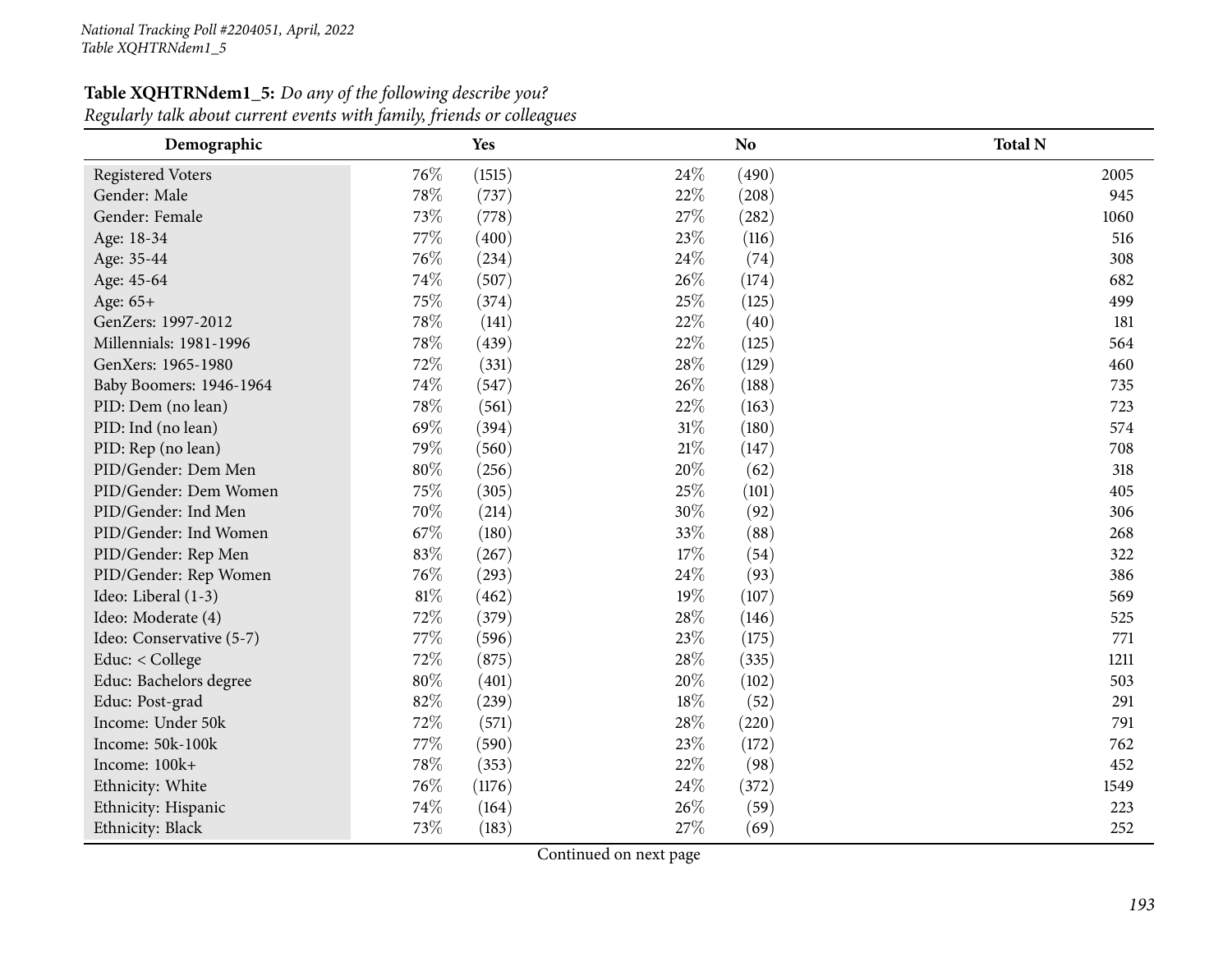#### *Morning Consult Table XQHTRNdem1\_5*

| Demographic                          |      | Yes    |        | N <sub>o</sub> | <b>Total N</b> |
|--------------------------------------|------|--------|--------|----------------|----------------|
| <b>Registered Voters</b>             | 76\% | (1515) | 24\%   | (490)          | 2005           |
| Ethnicity: Other                     | 76\% | (156)  | 24%    | (49)           | 204            |
| All Christian                        | 78%  | (762)  | 22%    | (209)          | 970            |
| All Non-Christian                    | 79%  | (63)   | $21\%$ | (17)           | 80             |
| Atheist                              | 76%  | (64)   | 24%    | (20)           | 84             |
| Agnostic/Nothing in particular       | 72%  | (366)  | 28%    | (145)          | 511            |
| Something Else                       | 73%  | (261)  | 27%    | (99)           | 360            |
| Religious Non-Protestant/Catholic    | 77%  | (80)   | 23%    | (24)           | 105            |
| Evangelical                          | 78%  | (402)  | 22%    | (116)          | 518            |
| Non-Evangelical                      | 76%  | (590)  | 24%    | (182)          | 772            |
| Community: Urban                     | 73%  | (330)  | 27%    | (122)          | 452            |
| Community: Suburban                  | 78%  | (798)  | 22%    | (222)          | 1020           |
| Community: Rural                     | 73%  | (387)  | 27%    | (146)          | 533            |
| Employ: Private Sector               | 78%  | (568)  | 22%    | (162)          | 730            |
| Employ: Government                   | 80%  | (113)  | 20%    | (28)           | 140            |
| Employ: Self-Employed                | 73%  | (125)  | 27%    | (47)           | 172            |
| Employ: Homemaker                    | 75%  | (99)   | 25%    | (34)           | 133            |
| Employ: Student                      | 71%  | (41)   | 29%    | (17)           | 58             |
| Employ: Retired                      | 76%  | (401)  | 24\%   | (125)          | 526            |
| Employ: Unemployed                   | 67%  | (105)  | 33%    | (52)           | 156            |
| Employ: Other                        | 71%  | (63)   | 29%    | (26)           | 89             |
| Military HH: Yes                     | 77%  | (281)  | 23%    | (86)           | 368            |
| Military HH: No                      | 75%  | (1234) | 25%    | (404)          | 1637           |
| RD/WT: Right Direction               | 80%  | (518)  | 20%    | (133)          | 651            |
| RD/WT: Wrong Track                   | 74%  | (997)  | 26%    | (357)          | 1354           |
| Biden Job Approve                    | 80%  | (665)  | 20%    | (169)          | 835            |
| Biden Job Disapprove                 | 73%  | (814)  | 27%    | (295)          | 1109           |
| Biden Job Strongly Approve           | 81%  | (276)  | 19%    | (66)           | 342            |
| Biden Job Somewhat Approve           | 79%  | (389)  | $21\%$ | (103)          | 492            |
| Biden Job Somewhat Disapprove        | 73%  | (213)  | 27%    | (78)           | 290            |
| <b>Biden Job Strongly Disapprove</b> | 73%  | (601)  | 27%    | (217)          | 819            |

### **Table XQHTRNdem1\_5:** *Do any of the following describe you? Regularly talk about current events with family, friends or colleagues*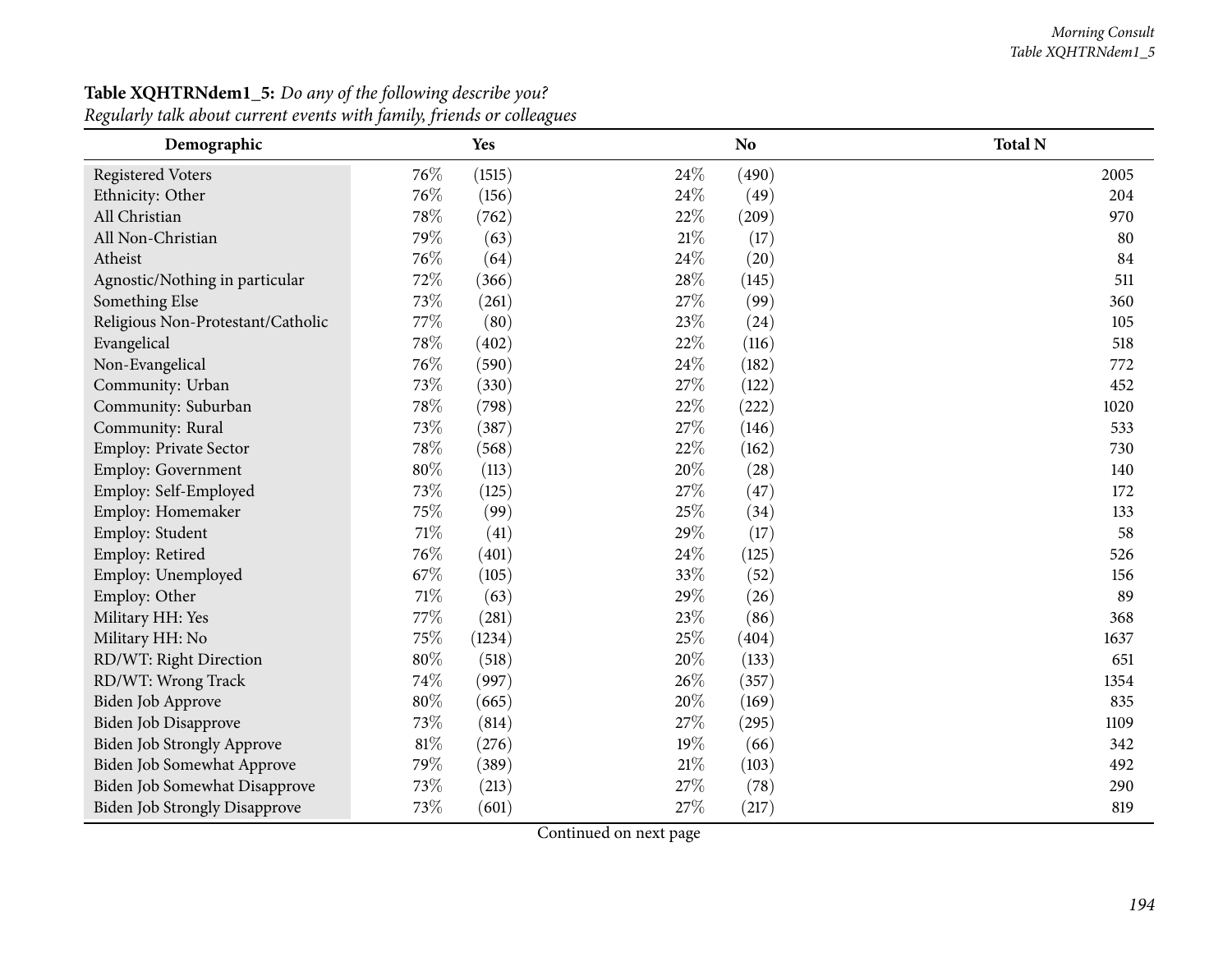## **Table XQHTRNdem1\_5:** *Do any of the following describe you?*

*Regularly talk about current events with family, friends or colleagues*

| Demographic                          |     | Yes    |        | N <sub>o</sub> | <b>Total N</b> |
|--------------------------------------|-----|--------|--------|----------------|----------------|
| <b>Registered Voters</b>             | 76% | (1515) | 24\%   | (490)          | 2005           |
| Favorable of Biden                   | 79% | (682)  | $21\%$ | (177)          | 859            |
| Unfavorable of Biden                 | 74% | (795)  | 26%    | (277)          | 1073           |
| Very Favorable of Biden              | 83% | (313)  | 17%    | (66)           | 379            |
| Somewhat Favorable of Biden          | 77% | (369)  | 23%    | (111)          | 480            |
| Somewhat Unfavorable of Biden        | 70% | (175)  | 30%    | (74)           | 249            |
| Very Unfavorable of Biden            | 75% | (621)  | 25%    | (203)          | 824            |
| #1 Issue: Economy                    | 74% | (607)  | 26%    | (213)          | 821            |
| #1 Issue: Security                   | 79% | (260)  | 21%    | (69)           | 329            |
| #1 Issue: Health Care                | 78% | (141)  | 22%    | (39)           | 180            |
| #1 Issue: Medicare / Social Security | 73% | (156)  | 27%    | (58)           | 214            |
| #1 Issue: Women's Issues             | 82% | (78)   | 18%    | (17)           | 95             |
| #1 Issue: Education                  | 75% | (61)   | 25%    | (21)           | 82             |
| #1 Issue: Energy                     | 76% | (130)  | 24%    | (42)           | 172            |
| #1 Issue: Other                      | 73% | (82)   | 27%    | (30)           | 112            |
| 2020 Vote: Joe Biden                 | 78% | (744)  | 22%    | (206)          | 949            |
| 2020 Vote: Donald Trump              | 74% | (643)  | 26%    | (224)          | 867            |
| 2020 Vote: Didn't Vote               | 65% | (100)  | 35%    | (54)           | 153            |
| 2018 House Vote: Democrat            | 79% | (580)  | $21\%$ | (158)          | 737            |
| 2018 House Vote: Republican          | 77% | (578)  | 23%    | (169)          | 746            |
| 2018 House Vote: Someone else        | 63% | (32)   | 37%    | (19)           | 51             |
| 2016 Vote: Hillary Clinton           | 78% | (544)  | 22%    | (151)          | 695            |
| 2016 Vote: Donald Trump              | 76% | (591)  | 24\%   | (187)          | 778            |
| 2016 Vote: Other                     | 78% | (79)   | 22%    | (23)           | 102            |
| 2016 Vote: Didn't Vote               | 70% | (300)  | 30%    | (129)          | 429            |
| Voted in 2014: Yes                   | 78% | (1068) | 22%    | (310)          | 1377           |
| Voted in 2014: No                    | 71% | (447)  | 29%    | (180)          | 628            |
| 4-Region: Northeast                  | 77% | (274)  | 23%    | (80)           | 354            |
| 4-Region: Midwest                    | 75% | (333)  | 25%    | (113)          | 446            |
| 4-Region: South                      | 78% | (580)  | 22%    | (168)          | 748            |
| 4-Region: West                       | 72% | (328)  | 28%    | (129)          | 457            |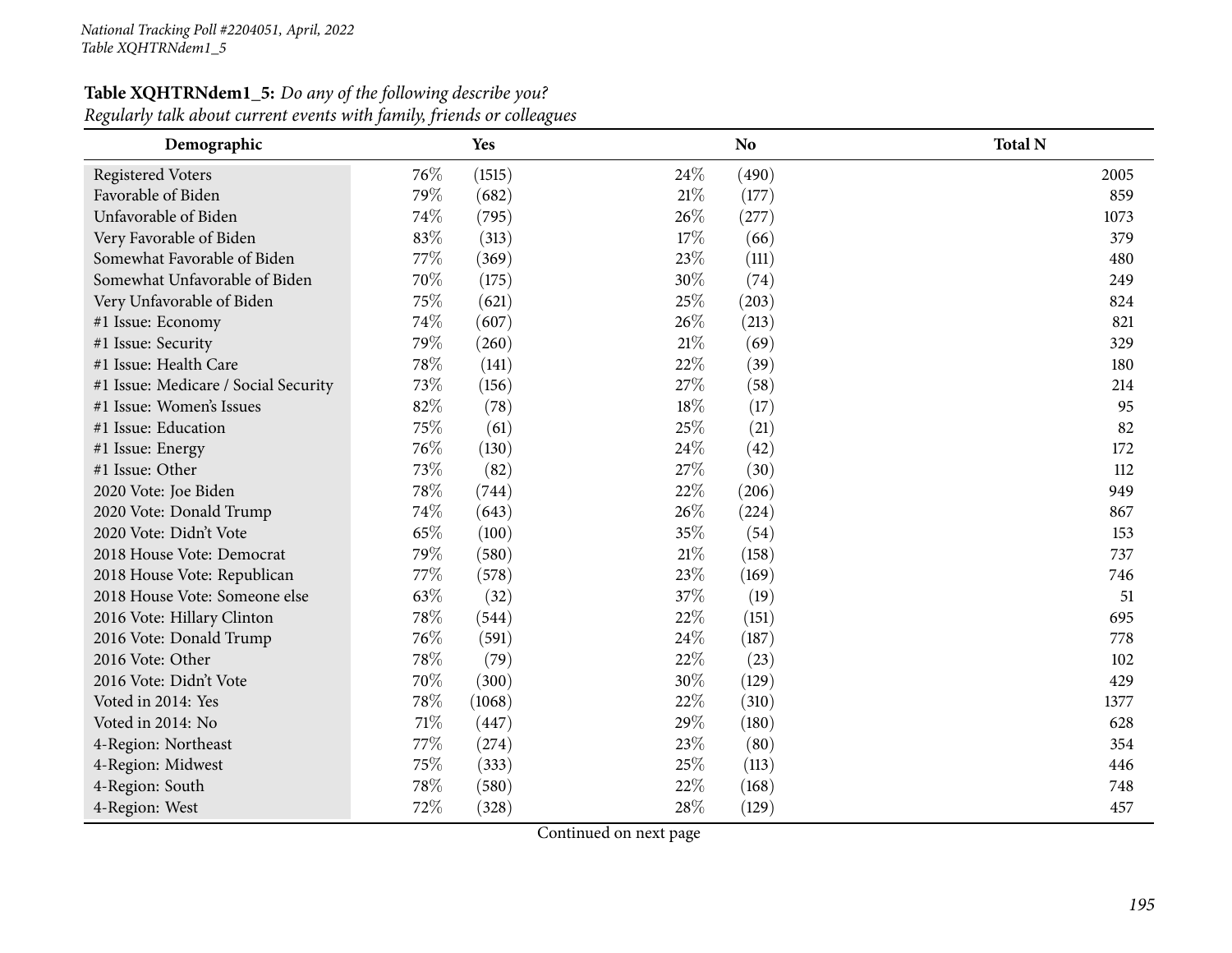| Demographic                          | Yes              | No            | <b>Total N</b> |
|--------------------------------------|------------------|---------------|----------------|
| Registered Voters                    | (1515)<br>$76\%$ | 24%<br>(490)  | 2005           |
| Sanctions not Tied to Putin in Power | $74\%$<br>(846)  | 26\%<br>(301) | 1147           |
| Sanctions Tied to Putin in Power     | 78\%<br>(669)    | 22%<br>(189)  | 858            |
| Heard of ICC                         | 82%<br>(831)     | 18%<br>(189)  | 1020           |
| Never Heard of ICC                   | 69%<br>(684)     | 31%<br>(301)  | 985            |

#### **Table XQHTRNdem1\_5:** *Do any of the following describe you? Regularly talk about current events with family, friends or colleagues*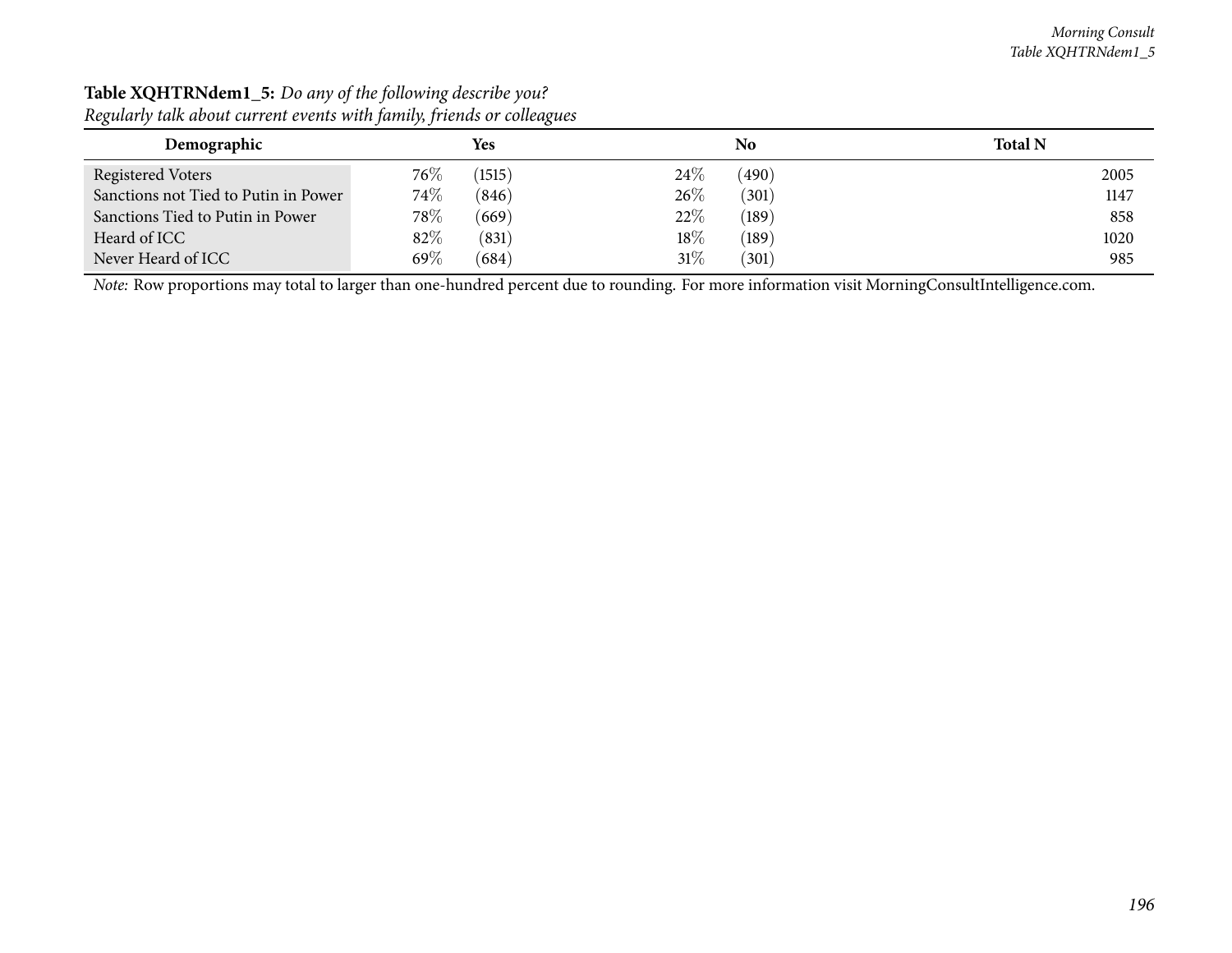### **Table XQHTRNdem1\_6:** *Do any of the following describe you?*

I am generally among the first to try a new technology product

| Demographic              |     | <b>Yes</b> |        | <b>No</b> | <b>Total N</b> |
|--------------------------|-----|------------|--------|-----------|----------------|
| <b>Registered Voters</b> | 30% | (603)      | 70%    | (1402)    | 2005           |
| Gender: Male             | 37% | (351)      | 63%    | (595)     | 945            |
| Gender: Female           | 24% | (253)      | 76%    | (807)     | 1060           |
| Age: 18-34               | 45% | (233)      | 55%    | (284)     | 516            |
| Age: 35-44               | 45% | (139)      | 55%    | (169)     | 308            |
| Age: 45-64               | 23% | (154)      | 77%    | (527)     | 682            |
| Age: 65+                 | 15% | (77)       | 85%    | (422)     | 499            |
| GenZers: 1997-2012       | 43% | (77)       | 57%    | (104)     | 181            |
| Millennials: 1981-1996   | 47% | (263)      | 53%    | (301)     | 564            |
| GenXers: 1965-1980       | 30% | (137)      | 70%    | (323)     | 460            |
| Baby Boomers: 1946-1964  | 16% | (117)      | 84%    | (618)     | 735            |
| PID: Dem (no lean)       | 32% | (233)      | 68%    | (490)     | 723            |
| PID: Ind (no lean)       | 31% | (178)      | 69%    | (396)     | 574            |
| PID: Rep (no lean)       | 27% | (192)      | 73%    | (516)     | 708            |
| PID/Gender: Dem Men      | 42% | (135)      | 58%    | (183)     | 318            |
| PID/Gender: Dem Women    | 24% | (98)       | 76%    | (307)     | 405            |
| PID/Gender: Ind Men      | 33% | (101)      | 67%    | (205)     | 306            |
| PID/Gender: Ind Women    | 29% | (77)       | 71%    | (191)     | 268            |
| PID/Gender: Rep Men      | 36% | (115)      | 64\%   | (207)     | 322            |
| PID/Gender: Rep Women    | 20% | (77)       | $80\%$ | (309)     | 386            |
| Ideo: Liberal (1-3)      | 36% | (206)      | 64%    | (363)     | 569            |
| Ideo: Moderate (4)       | 30% | (156)      | 70%    | (370)     | 525            |
| Ideo: Conservative (5-7) | 26% | (203)      | 74%    | (568)     | 771            |
| Educ: < College          | 28% | (339)      | 72%    | (871)     | 1211           |
| Educ: Bachelors degree   | 35% | (176)      | 65%    | (327)     | 503            |
| Educ: Post-grad          | 30% | (88)       | 70%    | (204)     | 291            |
| Income: Under 50k        | 26% | (205)      | 74%    | (587)     | 791            |
| Income: 50k-100k         | 31% | (239)      | 69%    | (523)     | 762            |
| Income: 100k+            | 35% | (159)      | 65%    | (293)     | 452            |
| Ethnicity: White         | 27% | (421)      | 73%    | (1128)    | 1549           |
| Ethnicity: Hispanic      | 43% | (96)       | 57%    | (127)     | 223            |
| Ethnicity: Black         | 40% | (100)      | 60%    | (152)     | 252            |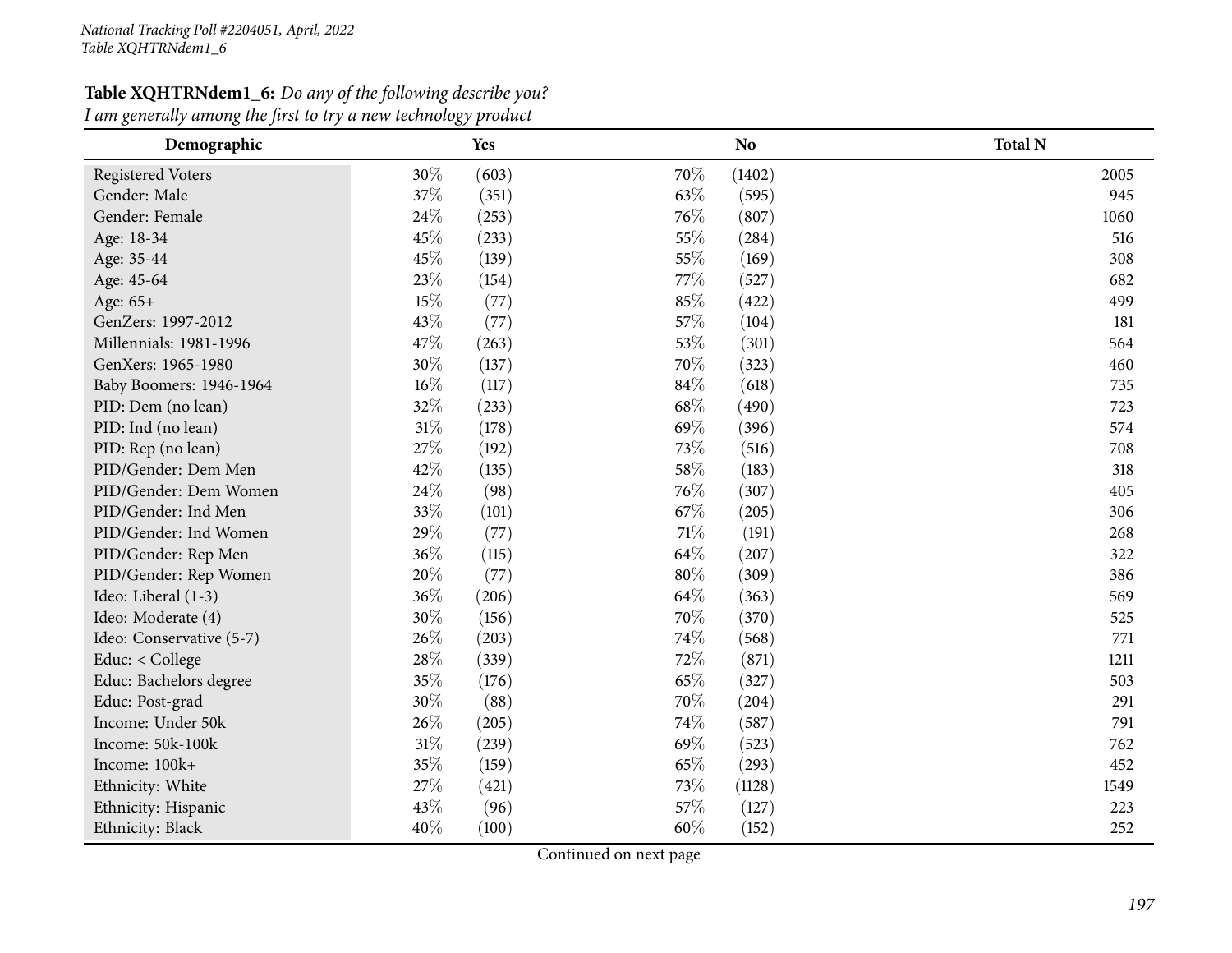#### *Morning Consult Table XQHTRNdem1\_6*

| Demographic                          |        | Yes   |      | N <sub>o</sub> | <b>Total N</b> |
|--------------------------------------|--------|-------|------|----------------|----------------|
| <b>Registered Voters</b>             | 30%    | (603) | 70\% | (1402)         | 2005           |
| Ethnicity: Other                     | 40%    | (83)  | 60%  | (122)          | 204            |
| All Christian                        | 26%    | (255) | 74\% | (716)          | 970            |
| All Non-Christian                    | 31%    | (25)  | 69%  | (55)           | 80             |
| Atheist                              | 39%    | (33)  | 61%  | (51)           | 84             |
| Agnostic/Nothing in particular       | 34%    | (171) | 66%  | (340)          | 511            |
| Something Else                       | 33%    | (119) | 67%  | (241)          | 360            |
| Religious Non-Protestant/Catholic    | 33%    | (35)  | 67\% | (70)           | 105            |
| Evangelical                          | 30%    | (158) | 70%  | (360)          | 518            |
| Non-Evangelical                      | 26%    | (201) | 74%  | (571)          | 772            |
| Community: Urban                     | 37%    | (166) | 63%  | (286)          | 452            |
| Community: Suburban                  | 29%    | (300) | 71\% | (720)          | 1020           |
| Community: Rural                     | 26%    | (137) | 74%  | (395)          | 533            |
| <b>Employ: Private Sector</b>        | 42%    | (304) | 58%  | (426)          | 730            |
| <b>Employ: Government</b>            | $31\%$ | (43)  | 69%  | (97)           | 140            |
| Employ: Self-Employed                | 35%    | (61)  | 65%  | (111)          | 172            |
| Employ: Homemaker                    | 21%    | (28)  | 79%  | (105)          | 133            |
| Employ: Student                      | 34%    | (20)  | 66%  | (38)           | 58             |
| Employ: Retired                      | 14%    | (74)  | 86%  | (452)          | 526            |
| Employ: Unemployed                   | 28%    | (44)  | 72%  | (112)          | 156            |
| Employ: Other                        | 33%    | (30)  | 67%  | (60)           | 89             |
| Military HH: Yes                     | 26%    | (96)  | 74%  | (271)          | 368            |
| Military HH: No                      | 31%    | (507) | 69%  | (1130)         | 1637           |
| RD/WT: Right Direction               | 36%    | (232) | 64%  | (419)          | 651            |
| RD/WT: Wrong Track                   | 27%    | (371) | 73%  | (982)          | 1354           |
| Biden Job Approve                    | 34%    | (282) | 66\% | (553)          | 835            |
| Biden Job Disapprove                 | 28%    | (310) | 72%  | (799)          | 1109           |
| Biden Job Strongly Approve           | 37%    | (126) | 63%  | (217)          | 342            |
| Biden Job Somewhat Approve           | 32%    | (156) | 68%  | (336)          | 492            |
| <b>Biden Job Somewhat Disapprove</b> | 37%    | (107) | 63%  | (183)          | 290            |
| <b>Biden Job Strongly Disapprove</b> | 25%    | (203) | 75%  | (616)          | 819            |

### **Table XQHTRNdem1\_6:** *Do any of the following describe you?* I am generally among the first to try a new technology product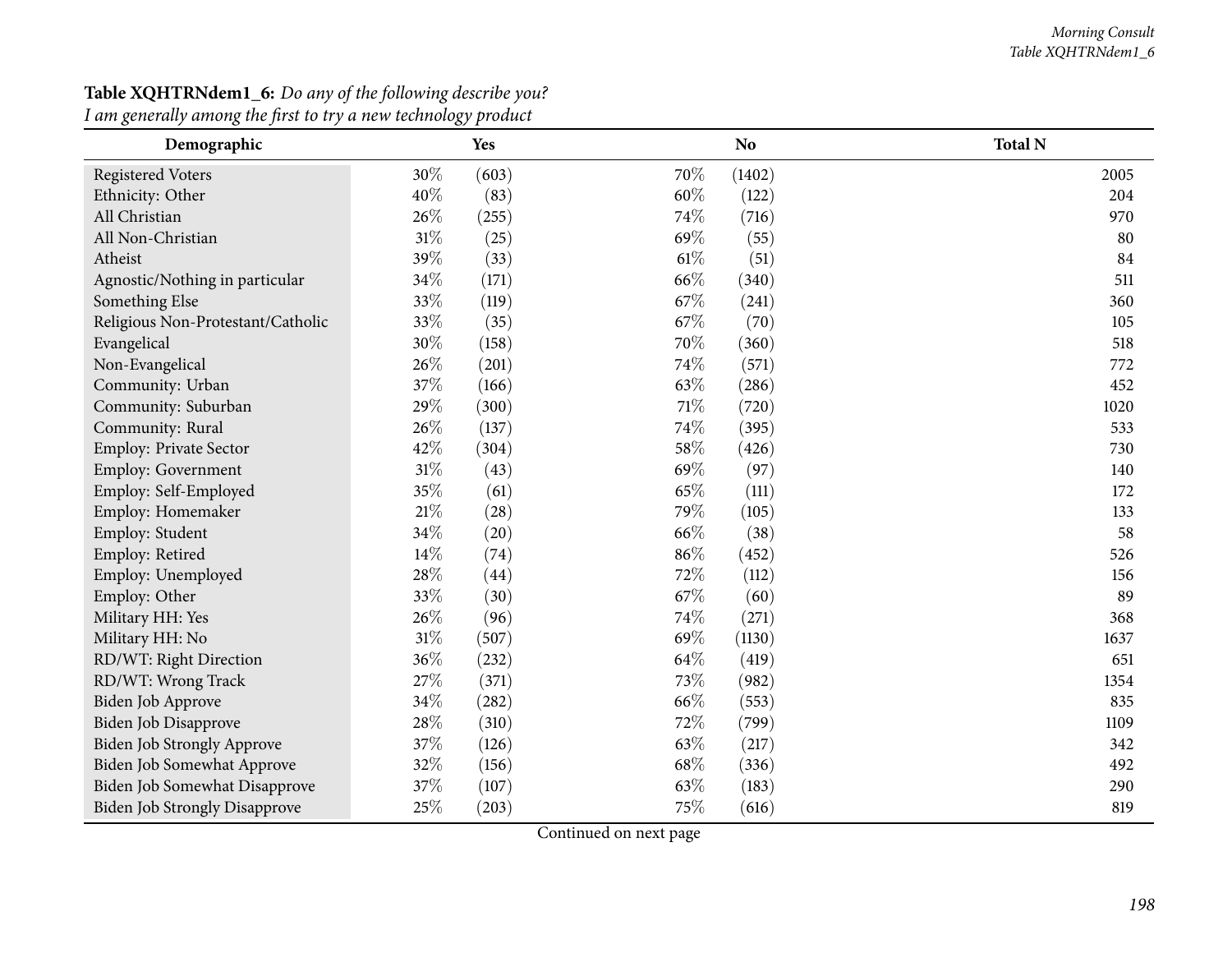## **Table XQHTRNdem1\_6:** *Do any of the following describe you?*

I am generally among the first to try a new technology product

| Demographic                          |     | Yes   |        | N <sub>o</sub> | <b>Total N</b> |
|--------------------------------------|-----|-------|--------|----------------|----------------|
| <b>Registered Voters</b>             | 30% | (603) | 70\%   | (1402)         | 2005           |
| Favorable of Biden                   | 33% | (283) | 67\%   | (576)          | 859            |
| Unfavorable of Biden                 | 28% | (305) | 72%    | (768)          | 1073           |
| Very Favorable of Biden              | 36% | (135) | 64\%   | (244)          | 379            |
| Somewhat Favorable of Biden          | 31% | (148) | 69%    | (332)          | 480            |
| Somewhat Unfavorable of Biden        | 37% | (93)  | 63%    | (156)          | 249            |
| Very Unfavorable of Biden            | 26% | (212) | 74%    | (612)          | 824            |
| #1 Issue: Economy                    | 34% | (279) | 66\%   | (542)          | 821            |
| #1 Issue: Security                   | 24% | (78)  | 76%    | (251)          | 329            |
| #1 Issue: Health Care                | 31% | (56)  | 69%    | (124)          | 180            |
| #1 Issue: Medicare / Social Security | 16% | (34)  | 84%    | (180)          | 214            |
| #1 Issue: Women's Issues             | 48% | (45)  | 52%    | (49)           | 95             |
| #1 Issue: Education                  | 28% | (23)  | 72%    | (59)           | 82             |
| #1 Issue: Energy                     | 39% | (67)  | $61\%$ | (105)          | 172            |
| #1 Issue: Other                      | 19% | (21)  | 81%    | (91)           | 112            |
| 2020 Vote: Joe Biden                 | 33% | (312) | 67\%   | (637)          | 949            |
| 2020 Vote: Donald Trump              | 28% | (244) | 72%    | (623)          | 867            |
| 2020 Vote: Didn't Vote               | 25% | (38)  | 75%    | (115)          | 153            |
| 2018 House Vote: Democrat            | 32% | (238) | 68%    | (499)          | 737            |
| 2018 House Vote: Republican          | 28% | (206) | 72%    | (540)          | 746            |
| 2018 House Vote: Someone else        | 23% | (12)  | 77%    | (39)           | 51             |
| 2016 Vote: Hillary Clinton           | 32% | (221) | 68%    | (474)          | 695            |
| 2016 Vote: Donald Trump              | 27% | (208) | 73%    | (570)          | 778            |
| 2016 Vote: Other                     | 32% | (33)  | 68%    | (70)           | 102            |
| 2016 Vote: Didn't Vote               | 33% | (141) | 67\%   | (288)          | 429            |
| Voted in 2014: Yes                   | 29% | (397) | 71%    | (980)          | 1377           |
| Voted in 2014: No                    | 33% | (206) | 67\%   | (422)          | 628            |
| 4-Region: Northeast                  | 28% | (100) | 72%    | (254)          | 354            |
| 4-Region: Midwest                    | 28% | (123) | 72%    | (323)          | 446            |
| 4-Region: South                      | 32% | (239) | 68%    | (509)          | 748            |
| 4-Region: West                       | 31% | (141) | 69%    | (316)          | 457            |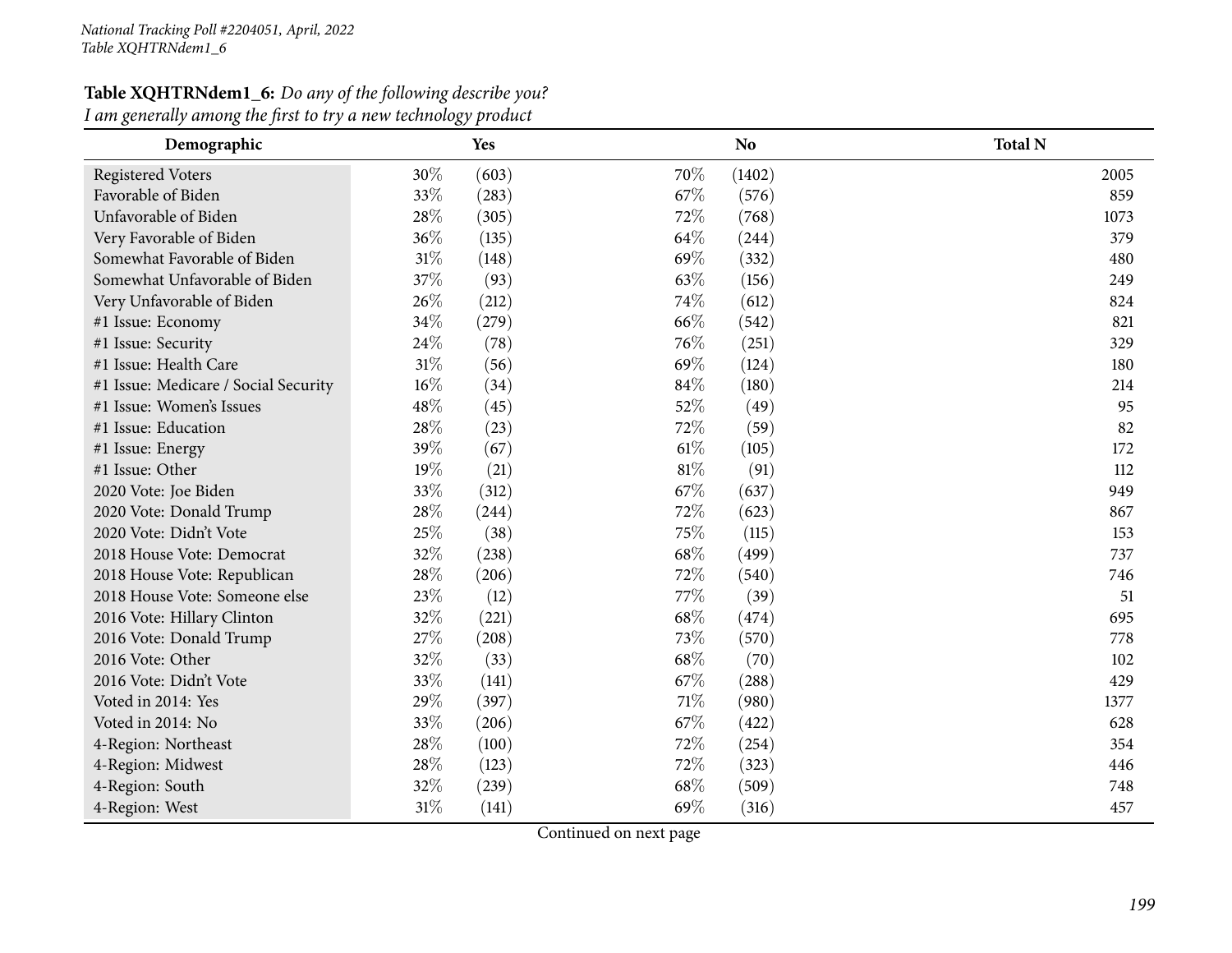| $\cdot$                              | <u>v/i</u>      |                        |                |
|--------------------------------------|-----------------|------------------------|----------------|
| Demographic                          | Yes             | No                     | <b>Total N</b> |
| <b>Registered Voters</b>             | $30\%$<br>(603) | 70\%<br>(1402)         | 2005           |
| Sanctions not Tied to Putin in Power | 33\%<br>(375)   | 67\%<br>(773)          | 1147           |
| Sanctions Tied to Putin in Power     | $27\%$<br>(228) | 73\%<br>(629)          | 858            |
| Heard of ICC                         | 36%<br>(369)    | 64\%<br>(651)          | 1020           |
| Never Heard of ICC                   | $24\%$<br>(235) | 76%<br>$^{\prime}751)$ | 985            |

#### **Table XQHTRNdem1\_6:** *Do any of the following describe you?* I am generally among the first to try a new technology product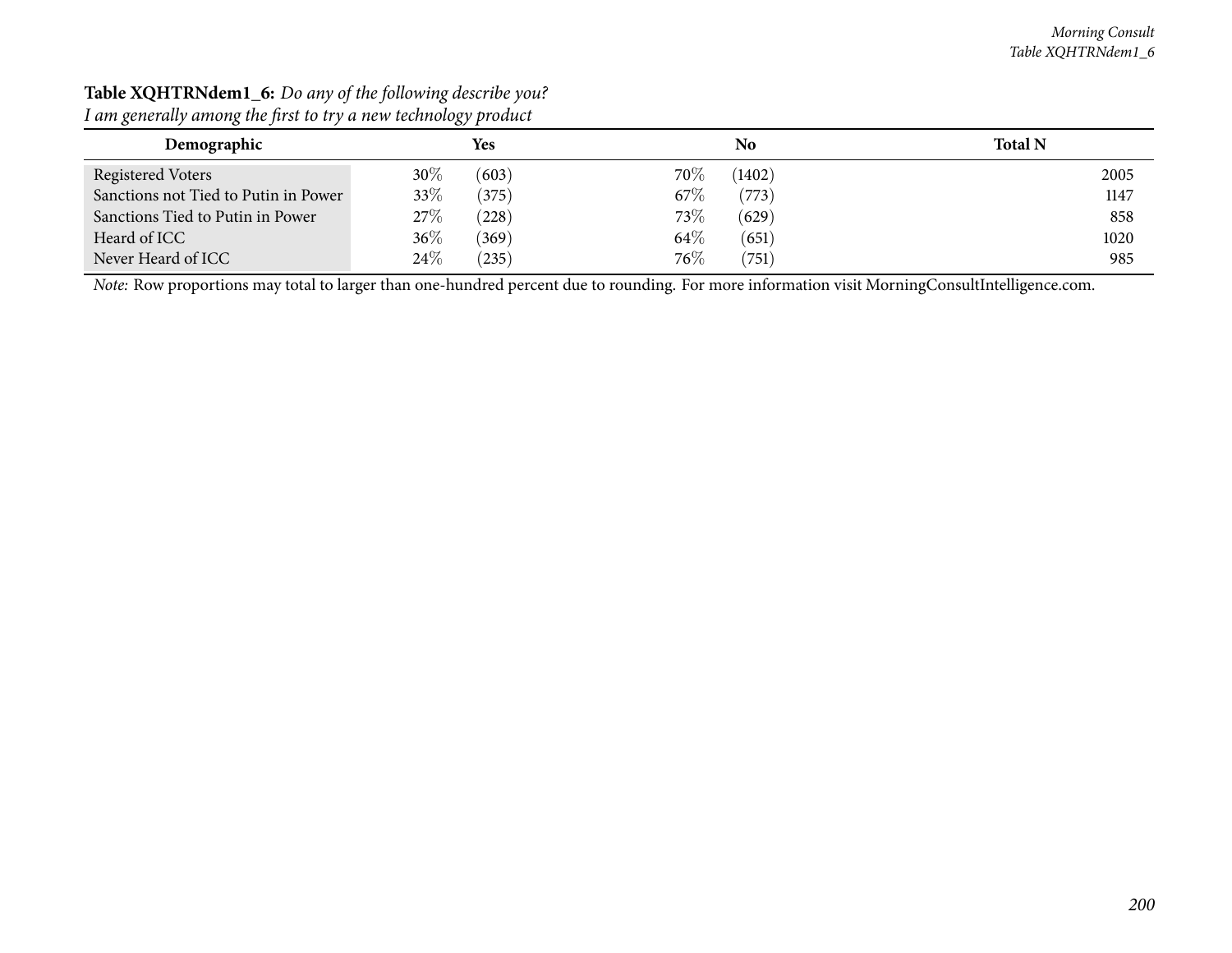| Table XQHTRNdem2_1: Please indicate whether you closely follow news about each of the following topics. |  |
|---------------------------------------------------------------------------------------------------------|--|
| Sports                                                                                                  |  |

| Demographic              |     | <b>Yes</b> |        | N <sub>o</sub> | <b>Total N</b> |
|--------------------------|-----|------------|--------|----------------|----------------|
| <b>Registered Voters</b> | 46% | (931)      | 54%    | (1074)         | 2005           |
| Gender: Male             | 63% | (594)      | 37%    | (351)          | 945            |
| Gender: Female           | 32% | (337)      | 68%    | (723)          | 1060           |
| Age: 18-34               | 55% | (285)      | 45%    | (232)          | 516            |
| Age: 35-44               | 51% | (156)      | 49%    | (152)          | 308            |
| Age: 45-64               | 46% | (313)      | 54%    | (369)          | 682            |
| Age: 65+                 | 36% | (178)      | 64%    | (321)          | 499            |
| GenZers: 1997-2012       | 54% | (98)       | 46%    | (83)           | 181            |
| Millennials: 1981-1996   | 54% | (302)      | 46%    | (262)          | 564            |
| GenXers: 1965-1980       | 49% | (224)      | $51\%$ | (236)          | 460            |
| Baby Boomers: 1946-1964  | 38% | (281)      | 62%    | (454)          | 735            |
| PID: Dem (no lean)       | 49% | (356)      | 51%    | (367)          | 723            |
| PID: Ind (no lean)       | 45% | (258)      | 55%    | (316)          | 574            |
| PID: Rep (no lean)       | 45% | (317)      | 55%    | (391)          | 708            |
| PID/Gender: Dem Men      | 71% | (224)      | 29%    | (94)           | 318            |
| PID/Gender: Dem Women    | 33% | (132)      | 67%    | (273)          | 405            |
| PID/Gender: Ind Men      | 58% | (179)      | 42%    | (127)          | 306            |
| PID/Gender: Ind Women    | 30% | (79)       | 70%    | (189)          | 268            |
| PID/Gender: Rep Men      | 59% | (191)      | 41\%   | (131)          | 322            |
| PID/Gender: Rep Women    | 33% | (126)      | 67\%   | (260)          | 386            |
| Ideo: Liberal (1-3)      | 46% | (264)      | 54%    | (305)          | 569            |
| Ideo: Moderate (4)       | 50% | (261)      | 50%    | (264)          | 525            |
| Ideo: Conservative (5-7) | 45% | (349)      | 55%    | (422)          | 771            |
| Educ: < College          | 45% | (539)      | 55%    | (672)          | 1211           |
| Educ: Bachelors degree   | 50% | (253)      | 50%    | (251)          | 503            |
| Educ: Post-grad          | 48% | (140)      | 52%    | (151)          | 291            |
| Income: Under 50k        | 41% | (324)      | 59%    | (467)          | 791            |
| Income: 50k-100k         | 48% | (365)      | 52%    | (397)          | 762            |
| Income: 100k+            | 54% | (242)      | 46%    | (209)          | 452            |
| Ethnicity: White         | 43% | (673)      | 57%    | (876)          | 1549           |
| Ethnicity: Hispanic      | 52% | (116)      | 48%    | (107)          | 223            |
| Ethnicity: Black         | 64% | (161)      | 36%    | (91)           | 252            |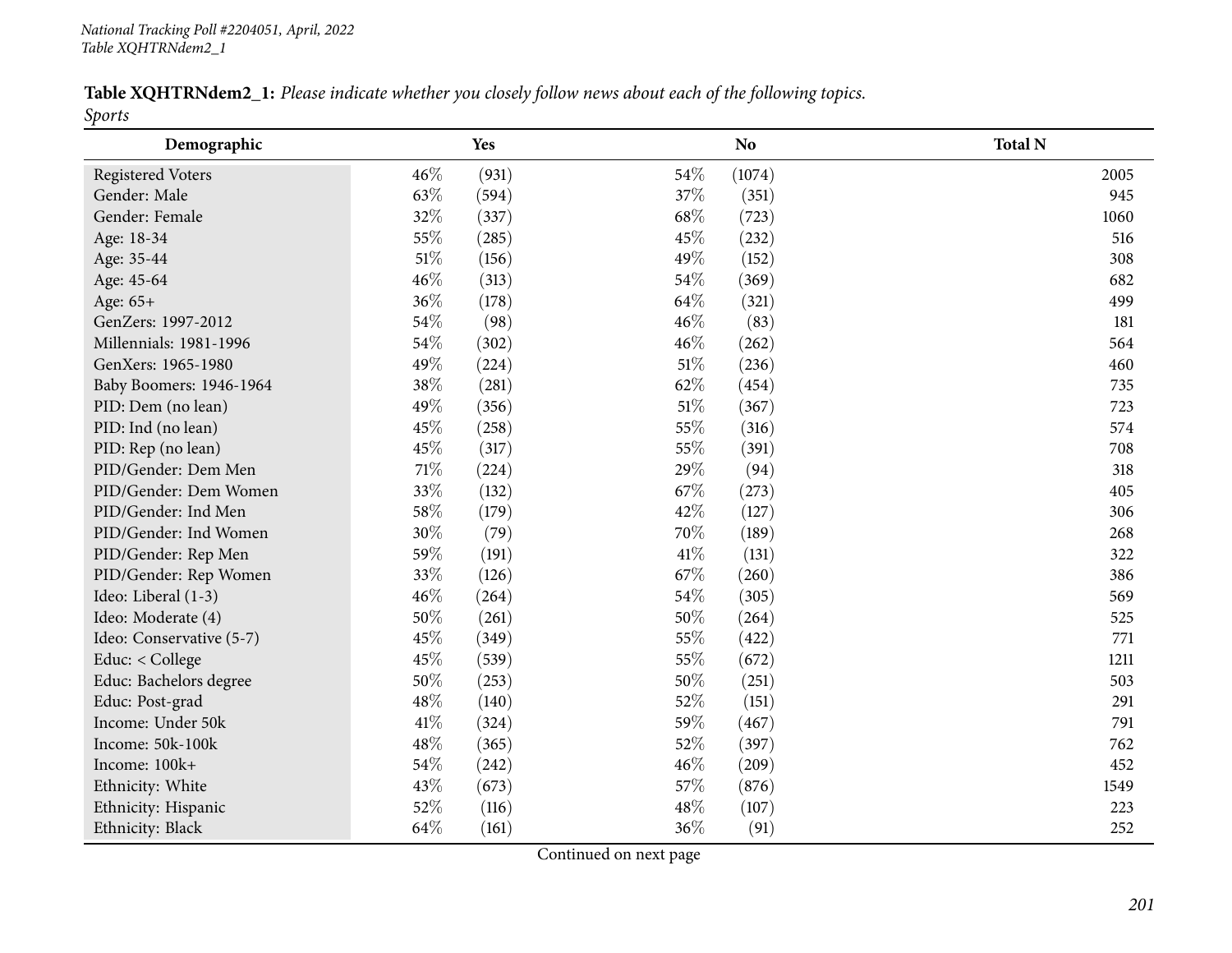Table XQHTRNdem2\_1: Please indicate whether you closely follow news about each of the following topics. *Sports*

| Demographic                          |      | Yes   |      | <b>No</b> | <b>Total N</b> |
|--------------------------------------|------|-------|------|-----------|----------------|
| <b>Registered Voters</b>             | 46%  | (931) | 54\% | (1074)    | 2005           |
| Ethnicity: Other                     | 48%  | (98)  | 52%  | (106)     | 204            |
| All Christian                        | 48%  | (467) | 52%  | (504)     | 970            |
| All Non-Christian                    | 46%  | (37)  | 54\% | (44)      | 80             |
| Atheist                              | 46%  | (38)  | 54\% | (45)      | 84             |
| Agnostic/Nothing in particular       | 43%  | (220) | 57%  | (291)     | 511            |
| Something Else                       | 47%  | (170) | 53%  | (190)     | 360            |
| Religious Non-Protestant/Catholic    | 45%  | (48)  | 55%  | (57)      | 105            |
| Evangelical                          | 44%  | (230) | 56%  | (288)     | 518            |
| Non-Evangelical                      | 50%  | (387) | 50%  | (384)     | 772            |
| Community: Urban                     | 51%  | (228) | 49%  | (224)     | 452            |
| Community: Suburban                  | 50%  | (506) | 50%  | (515)     | 1020           |
| Community: Rural                     | 37%  | (198) | 63%  | (335)     | 533            |
| Employ: Private Sector               | 56%  | (406) | 44%  | (324)     | 730            |
| Employ: Government                   | 53%  | (74)  | 47%  | (66)      | 140            |
| Employ: Self-Employed                | 47%  | (80)  | 53%  | (92)      | 172            |
| Employ: Homemaker                    | 30%  | (40)  | 70%  | (93)      | 133            |
| Employ: Student                      | 38%  | (22)  | 62%  | (36)      | 58             |
| Employ: Retired                      | 38%  | (200) | 62%  | (326)     | 526            |
| Employ: Unemployed                   | 41\% | (64)  | 59%  | (92)      | 156            |
| Employ: Other                        | 50%  | (44)  | 50%  | (45)      | 89             |
| Military HH: Yes                     | 41\% | (151) | 59%  | (216)     | 368            |
| Military HH: No                      | 48%  | (780) | 52%  | (857)     | 1637           |
| RD/WT: Right Direction               | 53%  | (345) | 47%  | (307)     | 651            |
| RD/WT: Wrong Track                   | 43%  | (587) | 57%  | (767)     | 1354           |
| Biden Job Approve                    | 51%  | (422) | 49%  | (412)     | 835            |
| Biden Job Disapprove                 | 43%  | (480) | 57%  | (629)     | 1109           |
| <b>Biden Job Strongly Approve</b>    | 51%  | (174) | 49%  | (168)     | 342            |
| Biden Job Somewhat Approve           | 50%  | (248) | 50%  | (244)     | 492            |
| Biden Job Somewhat Disapprove        | 51%  | (148) | 49%  | (143)     | 290            |
| <b>Biden Job Strongly Disapprove</b> | 41%  | (332) | 59%  | (486)     | 819            |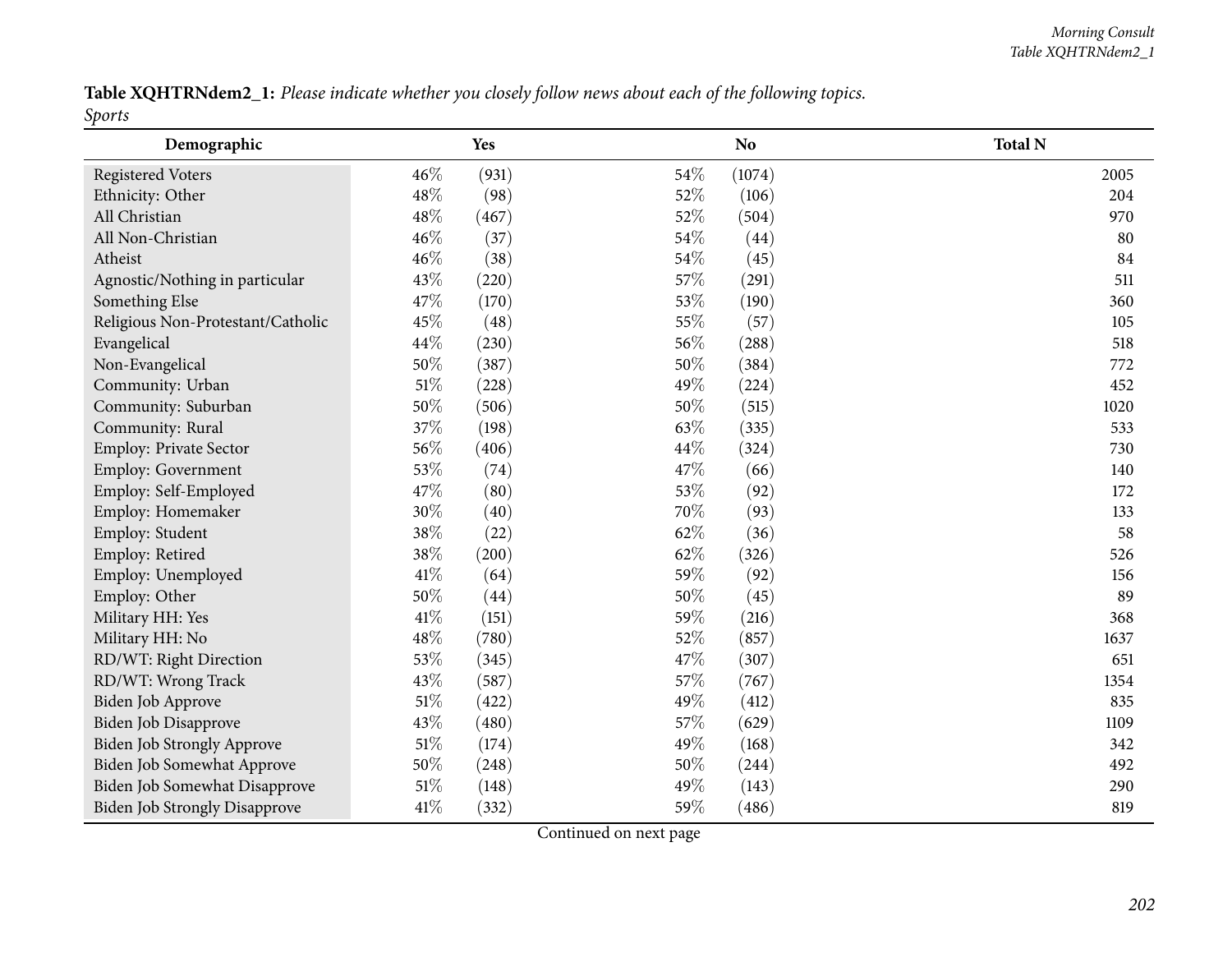| Table XQHTRNdem2_1: Please indicate whether you closely follow news about each of the following topics. |  |
|---------------------------------------------------------------------------------------------------------|--|
| Sports                                                                                                  |  |

| Demographic                          |        | Yes   |        | <b>No</b> | <b>Total N</b> |
|--------------------------------------|--------|-------|--------|-----------|----------------|
| <b>Registered Voters</b>             | $46\%$ | (931) | $54\%$ | (1074)    | 2005           |
| Favorable of Biden                   | 50%    | (428) | 50%    | (431)     | 859            |
| Unfavorable of Biden                 | 44%    | (468) | 56%    | (605)     | 1073           |
| Very Favorable of Biden              | 49%    | (186) | $51\%$ | (193)     | 379            |
| Somewhat Favorable of Biden          | 50%    | (242) | 50%    | (238)     | 480            |
| Somewhat Unfavorable of Biden        | 51%    | (128) | 49%    | (121)     | 249            |
| Very Unfavorable of Biden            | 41%    | (340) | 59%    | (484)     | 824            |
| #1 Issue: Economy                    | 49%    | (403) | 51%    | (418)     | 821            |
| #1 Issue: Security                   | 46%    | (150) | 54\%   | (179)     | 329            |
| #1 Issue: Health Care                | 44%    | (80)  | 56%    | (101)     | 180            |
| #1 Issue: Medicare / Social Security | 42%    | (91)  | 58%    | (123)     | 214            |
| #1 Issue: Women's Issues             | 52%    | (49)  | 48%    | (46)      | 95             |
| #1 Issue: Education                  | 45%    | (37)  | 55%    | (45)      | 82             |
| #1 Issue: Energy                     | 51%    | (87)  | 49%    | (85)      | 172            |
| #1 Issue: Other                      | 31%    | (35)  | 69%    | (78)      | 112            |
| 2020 Vote: Joe Biden                 | 48%    | (458) | 52%    | (491)     | 949            |
| 2020 Vote: Donald Trump              | 44%    | (384) | 56%    | (483)     | 867            |
| 2020 Vote: Didn't Vote               | 50%    | (76)  | 50%    | (77)      | 153            |
| 2018 House Vote: Democrat            | 50%    | (367) | 50%    | (370)     | 737            |
| 2018 House Vote: Republican          | 44%    | (326) | 56%    | (420)     | 746            |
| 2018 House Vote: Someone else        | 35%    | (18)  | 65%    | (33)      | 51             |
| 2016 Vote: Hillary Clinton           | 49%    | (342) | 51%    | (353)     | 695            |
| 2016 Vote: Donald Trump              | 44%    | (343) | 56%    | (434)     | 778            |
| 2016 Vote: Other                     | 39%    | (40)  | $61\%$ | (62)      | 102            |
| 2016 Vote: Didn't Vote               | 48%    | (205) | 52%    | (224)     | 429            |
| Voted in 2014: Yes                   | 47%    | (642) | 53%    | (735)     | 1377           |
| Voted in 2014: No                    | 46%    | (289) | 54%    | (338)     | 628            |
| 4-Region: Northeast                  | 47%    | (166) | 53%    | (188)     | 354            |
| 4-Region: Midwest                    | 47%    | (208) | 53%    | (238)     | 446            |
| 4-Region: South                      | 46%    | (344) | 54%    | (404)     | 748            |
| 4-Region: West                       | 47%    | (213) | 53%    | (244)     | 457            |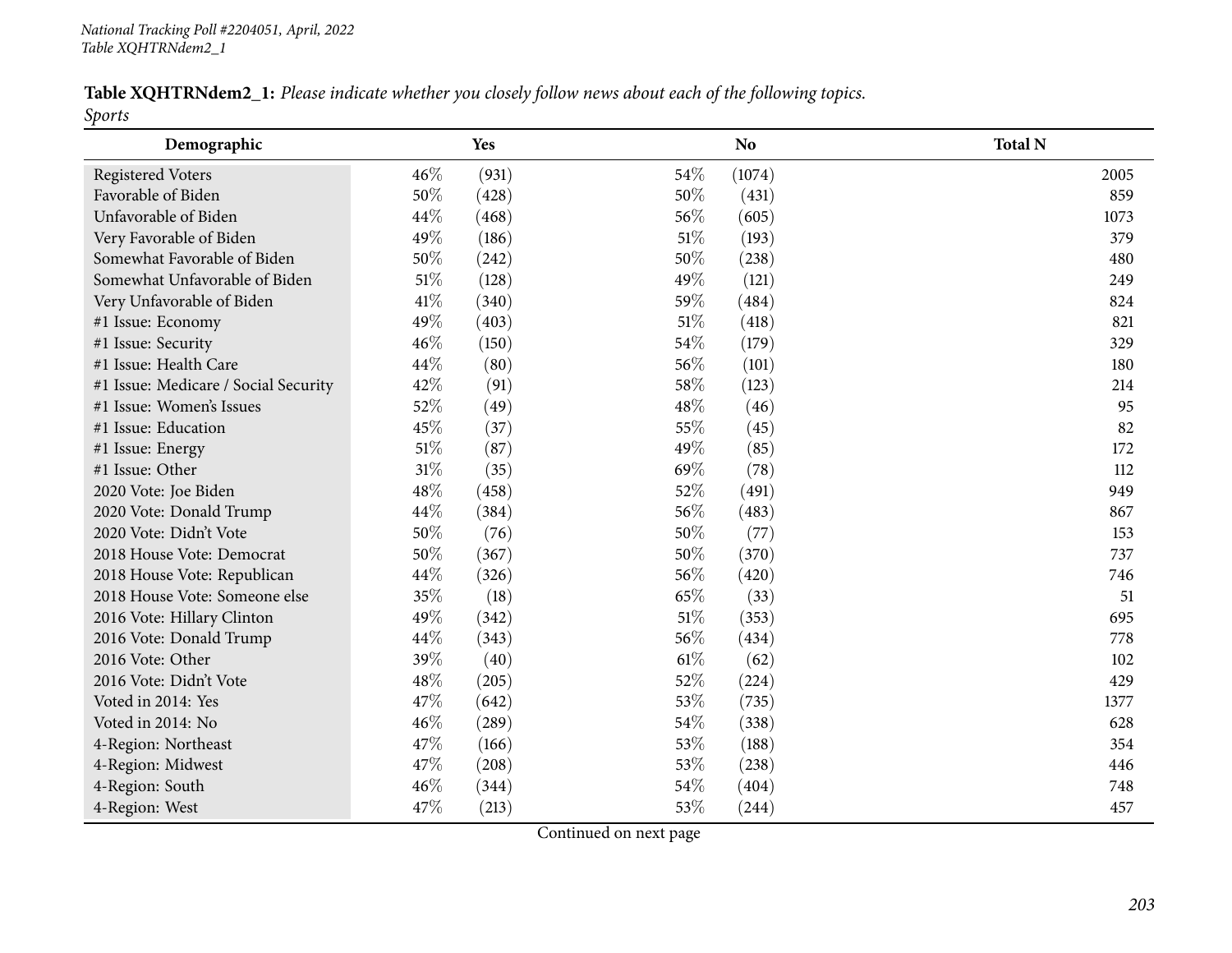| $\mathbf{r}$                         |        | Yes   |        | No     | <b>Total N</b> |
|--------------------------------------|--------|-------|--------|--------|----------------|
| Demographic                          |        |       |        |        |                |
| <b>Registered Voters</b>             | $46\%$ | (931) | $54\%$ | (1074) | 2005           |
| Sanctions not Tied to Putin in Power | 46\%   | (523) | 54%    | (624)  | 1147           |
| Sanctions Tied to Putin in Power     | $48\%$ | (409) | 52%    | (449)  | 858            |
| Heard of ICC                         | $51\%$ | (520) | 49%    | (499)  | 1020           |
| Never Heard of ICC                   | 42\%   | (411) | 58\%   | (574)  | 985            |

Table XQHTRNdem2\_1: Please indicate whether you closely follow news about each of the following topics. *Sports*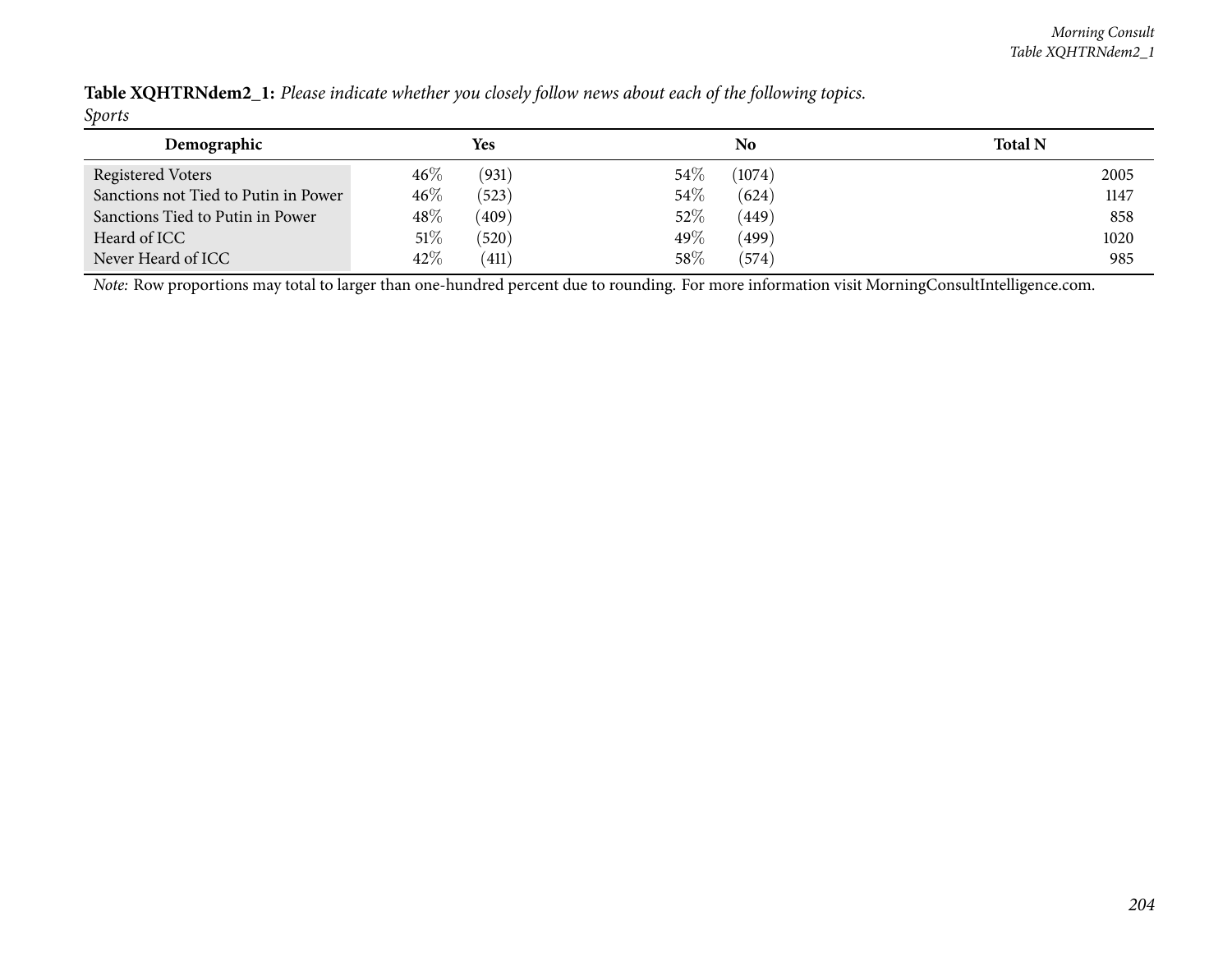| Table XQHTRNdem2_2: Please indicate whether you closely follow news about each of the following topics. |  |  |  |  |  |  |
|---------------------------------------------------------------------------------------------------------|--|--|--|--|--|--|
| Politics                                                                                                |  |  |  |  |  |  |

| Demographic              |      | Yes    |        | N <sub>o</sub> | <b>Total N</b> |
|--------------------------|------|--------|--------|----------------|----------------|
| <b>Registered Voters</b> | 68%  | (1359) | 32%    | (646)          | 2005           |
| Gender: Male             | 76%  | (720)  | 24\%   | (225)          | 945            |
| Gender: Female           | 60%  | (639)  | 40%    | (421)          | 1060           |
| Age: 18-34               | 59%  | (303)  | 41\%   | (213)          | 516            |
| Age: 35-44               | 67%  | (206)  | 33%    | (102)          | 308            |
| Age: 45-64               | 69%  | (467)  | $31\%$ | (214)          | 682            |
| Age: 65+                 | 77%  | (383)  | 23%    | (116)          | 499            |
| GenZers: 1997-2012       | 65%  | (118)  | 35%    | (63)           | 181            |
| Millennials: 1981-1996   | 62%  | (347)  | 38\%   | (217)          | 564            |
| GenXers: 1965-1980       | 64%  | (292)  | 36%    | (167)          | 460            |
| Baby Boomers: 1946-1964  | 75%  | (548)  | 25%    | (187)          | 735            |
| PID: Dem (no lean)       | 71%  | (510)  | 29%    | (213)          | 723            |
| PID: Ind (no lean)       | 60%  | (344)  | 40%    | (230)          | 574            |
| PID: Rep (no lean)       | 71%  | (505)  | 29%    | (203)          | 708            |
| PID/Gender: Dem Men      | 79%  | (252)  | $21\%$ | (66)           | 318            |
| PID/Gender: Dem Women    | 64%  | (258)  | 36%    | (147)          | 405            |
| PID/Gender: Ind Men      | 67%  | (204)  | 33%    | (102)          | 306            |
| PID/Gender: Ind Women    | 52%  | (140)  | 48\%   | (128)          | 268            |
| PID/Gender: Rep Men      | 82%  | (264)  | 18%    | (58)           | 322            |
| PID/Gender: Rep Women    | 62%  | (241)  | 38%    | (145)          | 386            |
| Ideo: Liberal (1-3)      | 78%  | (442)  | 22%    | (127)          | 569            |
| Ideo: Moderate (4)       | 62%  | (327)  | 38%    | (198)          | 525            |
| Ideo: Conservative (5-7) | 72%  | (552)  | 28\%   | (219)          | 771            |
| Educ: < College          | 62%  | (756)  | 38%    | (455)          | 1211           |
| Educ: Bachelors degree   | 75%  | (377)  | 25%    | (126)          | 503            |
| Educ: Post-grad          | 78%  | (227)  | 22%    | (64)           | 291            |
| Income: Under 50k        | 60%  | (478)  | 40%    | (314)          | 791            |
| Income: 50k-100k         | 70%  | (537)  | 30%    | (225)          | 762            |
| Income: 100k+            | 76%  | (345)  | 24%    | (107)          | 452            |
| Ethnicity: White         | 69%  | (1068) | 31%    | (481)          | 1549           |
| Ethnicity: Hispanic      | 66%  | (147)  | 34%    | (76)           | 223            |
| Ethnicity: Black         | 61\% | (154)  | 39%    | (98)           | 252            |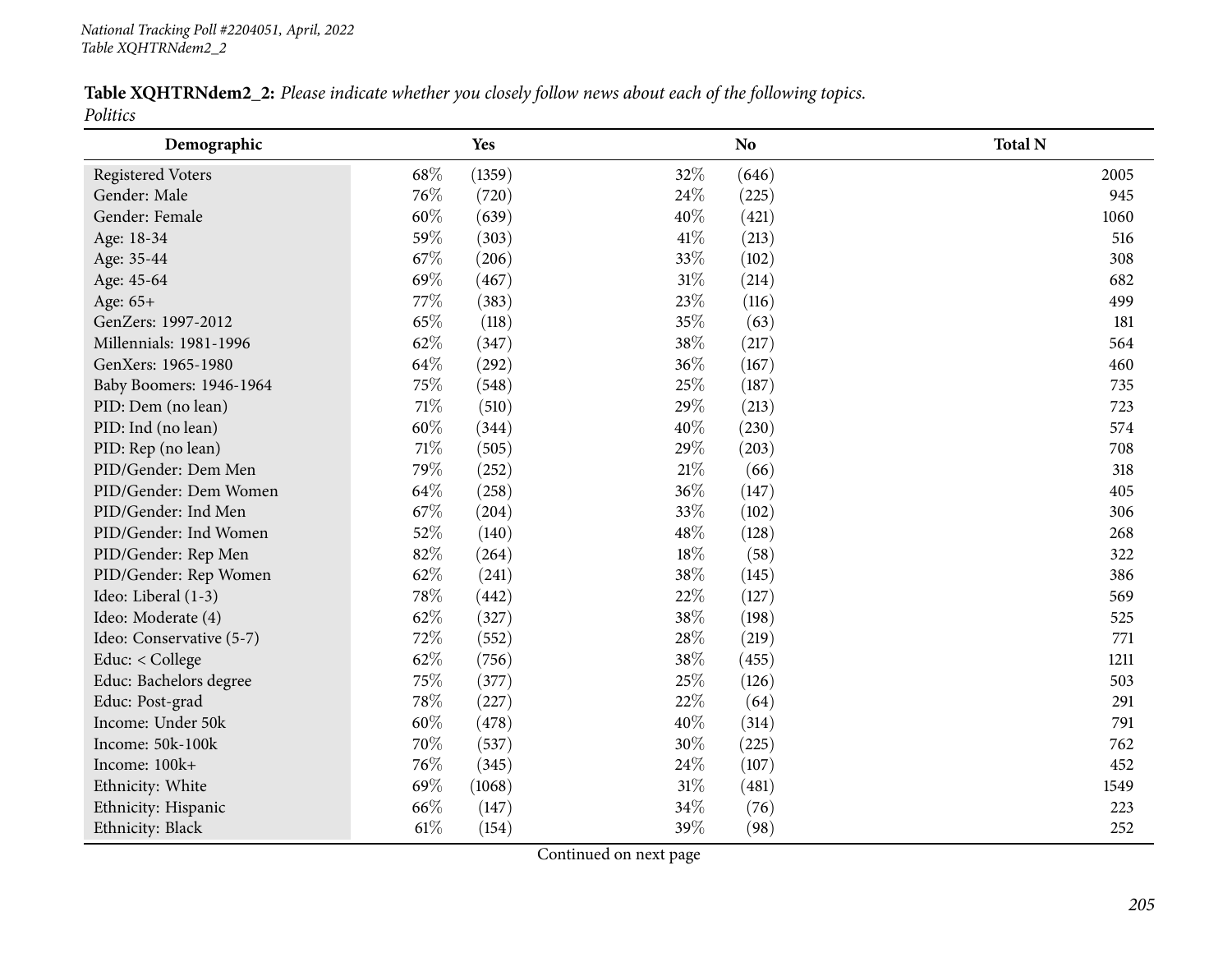Table XQHTRNdem2\_2: Please indicate whether you closely follow news about each of the following topics. *Politics*

| Demographic                          |      | Yes    |        | N <sub>o</sub> | <b>Total N</b> |
|--------------------------------------|------|--------|--------|----------------|----------------|
| <b>Registered Voters</b>             | 68%  | (1359) | 32%    | (646)          | 2005           |
| Ethnicity: Other                     | 67%  | (137)  | 33%    | (67)           | 204            |
| All Christian                        | 75%  | (723)  | 25%    | (247)          | 970            |
| All Non-Christian                    | 73%  | (59)   | 27\%   | (21)           | 80             |
| Atheist                              | 70%  | (58)   | 30%    | (25)           | 84             |
| Agnostic/Nothing in particular       | 59%  | (304)  | $41\%$ | (207)          | 511            |
| Something Else                       | 60%  | (215)  | 40%    | (145)          | 360            |
| Religious Non-Protestant/Catholic    | 70%  | (73)   | 30%    | (31)           | 105            |
| Evangelical                          | 70%  | (362)  | 30%    | (156)          | 518            |
| Non-Evangelical                      | 71%  | (547)  | 29%    | (225)          | 772            |
| Community: Urban                     | 68%  | (308)  | 32%    | (144)          | 452            |
| Community: Suburban                  | 71%  | (721)  | 29%    | (300)          | 1020           |
| Community: Rural                     | 62%  | (331)  | 38\%   | (202)          | 533            |
| Employ: Private Sector               | 72%  | (528)  | 28%    | (202)          | 730            |
| Employ: Government                   | 64%  | (90)   | 36%    | (50)           | 140            |
| Employ: Self-Employed                | 65%  | (111)  | 35%    | (61)           | 172            |
| Employ: Homemaker                    | 61\% | (81)   | 39%    | (52)           | 133            |
| Employ: Student                      | 66%  | (38)   | 34%    | (20)           | 58             |
| Employ: Retired                      | 76%  | (398)  | 24\%   | (129)          | 526            |
| Employ: Unemployed                   | 50%  | (78)   | 50%    | (78)           | 156            |
| Employ: Other                        | 40%  | (35)   | $60\%$ | (54)           | 89             |
| Military HH: Yes                     | 75%  | (276)  | 25%    | (92)           | 368            |
| Military HH: No                      | 66%  | (1083) | $34\%$ | (554)          | 1637           |
| RD/WT: Right Direction               | 74%  | (484)  | 26%    | (168)          | 651            |
| RD/WT: Wrong Track                   | 65%  | (876)  | 35%    | (478)          | 1354           |
| Biden Job Approve                    | 73%  | (608)  | 27%    | (227)          | 835            |
| Biden Job Disapprove                 | 66%  | (735)  | 34\%   | (375)          | 1109           |
| <b>Biden Job Strongly Approve</b>    | 85%  | (291)  | 15%    | (52)           | 342            |
| Biden Job Somewhat Approve           | 64%  | (317)  | 36%    | (175)          | 492            |
| Biden Job Somewhat Disapprove        | 59%  | (172)  | 41\%   | (118)          | 290            |
| <b>Biden Job Strongly Disapprove</b> | 69%  | (563)  | $31\%$ | (256)          | 819            |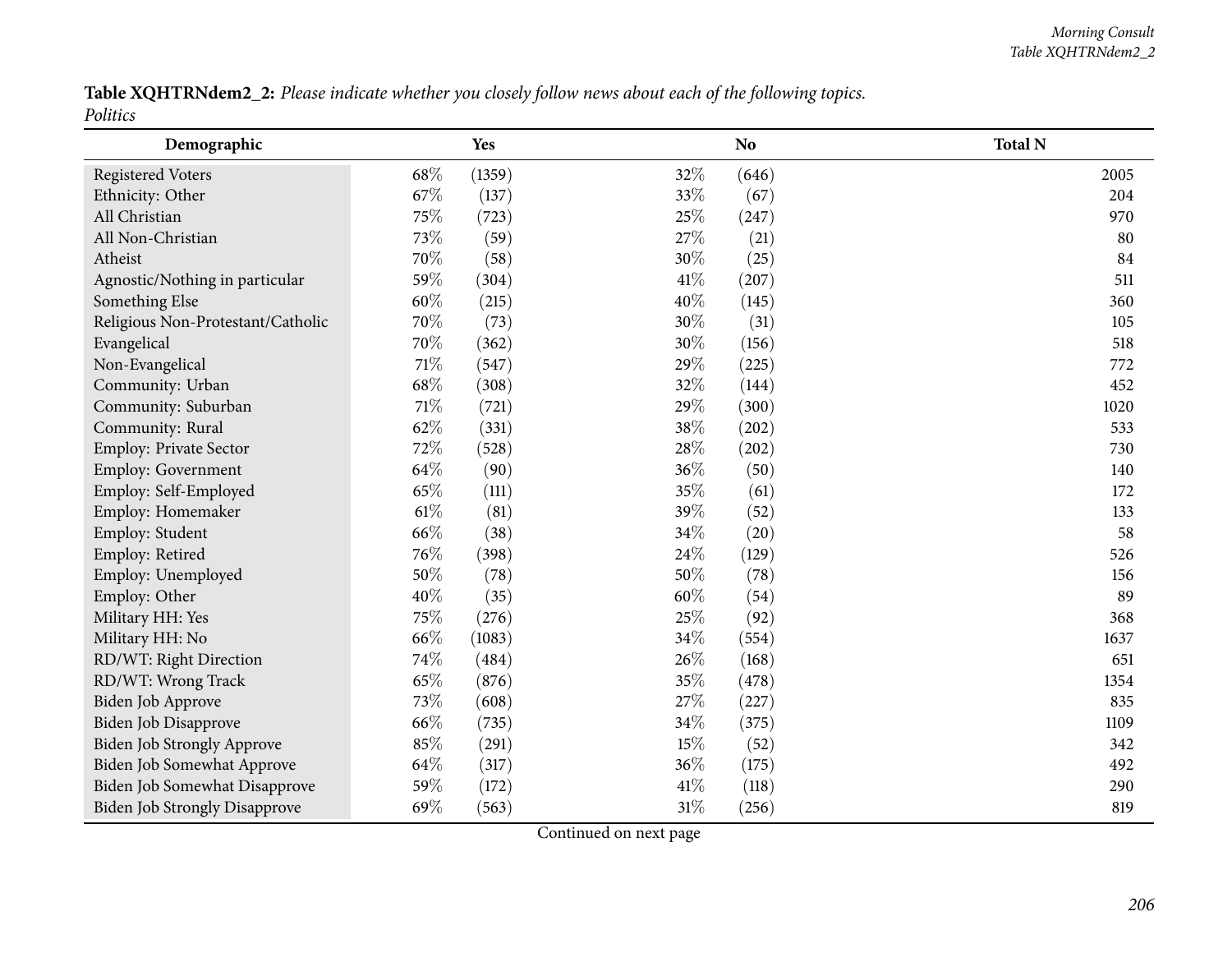| Table XQHTRNdem2_2: Please indicate whether you closely follow news about each of the following topics. |  |  |  |
|---------------------------------------------------------------------------------------------------------|--|--|--|
| Politics                                                                                                |  |  |  |

| Demographic                          |      | Yes    |        | <b>No</b> | <b>Total N</b> |
|--------------------------------------|------|--------|--------|-----------|----------------|
| <b>Registered Voters</b>             | 68%  | (1359) | 32\%   | (646)     | 2005           |
| Favorable of Biden                   | 72%  | (618)  | 28%    | (241)     | 859            |
| Unfavorable of Biden                 | 66%  | (712)  | 34%    | (361)     | 1073           |
| Very Favorable of Biden              | 83%  | (314)  | 17%    | (65)      | 379            |
| Somewhat Favorable of Biden          | 63%  | (305)  | 37%    | (176)     | 480            |
| Somewhat Unfavorable of Biden        | 58%  | (145)  | 42%    | (104)     | 249            |
| Very Unfavorable of Biden            | 69%  | (567)  | $31\%$ | (256)     | 824            |
| #1 Issue: Economy                    | 64%  | (524)  | 36%    | (297)     | 821            |
| #1 Issue: Security                   | 77%  | (252)  | 23%    | (77)      | 329            |
| #1 Issue: Health Care                | 68%  | (123)  | 32%    | (57)      | 180            |
| #1 Issue: Medicare / Social Security | 68%  | (146)  | 32%    | (67)      | 214            |
| #1 Issue: Women's Issues             | 67%  | (63)   | 33%    | (31)      | 95             |
| #1 Issue: Education                  | 50%  | (41)   | 50%    | (41)      | 82             |
| #1 Issue: Energy                     | 71%  | (121)  | 29%    | (51)      | 172            |
| #1 Issue: Other                      | 78%  | (88)   | 22%    | (24)      | 112            |
| 2020 Vote: Joe Biden                 | 72%  | (685)  | 28%    | (264)     | 949            |
| 2020 Vote: Donald Trump              | 68%  | (588)  | 32%    | (279)     | 867            |
| 2020 Vote: Didn't Vote               | 42%  | (64)   | 58%    | (89)      | 153            |
| 2018 House Vote: Democrat            | 75%  | (555)  | 25%    | (182)     | 737            |
| 2018 House Vote: Republican          | 71%  | (533)  | 29%    | (213)     | 746            |
| 2018 House Vote: Someone else        | 56%  | (29)   | 44%    | (22)      | 51             |
| 2016 Vote: Hillary Clinton           | 73%  | (510)  | 27%    | (186)     | 695            |
| 2016 Vote: Donald Trump              | 71%  | (551)  | 29%    | (226)     | 778            |
| 2016 Vote: Other                     | 63%  | (65)   | 37%    | (38)      | 102            |
| 2016 Vote: Didn't Vote               | 54%  | (234)  | 46%    | (196)     | 429            |
| Voted in 2014: Yes                   | 73%  | (1005) | 27%    | (372)     | 1377           |
| Voted in 2014: No                    | 56%  | (354)  | 44%    | (274)     | 628            |
| 4-Region: Northeast                  | 71\% | (251)  | 29%    | (103)     | 354            |
| 4-Region: Midwest                    | 68%  | (302)  | 32%    | (144)     | 446            |
| 4-Region: South                      | 68%  | (509)  | 32%    | (239)     | 748            |
| 4-Region: West                       | 65%  | (297)  | 35%    | (159)     | 457            |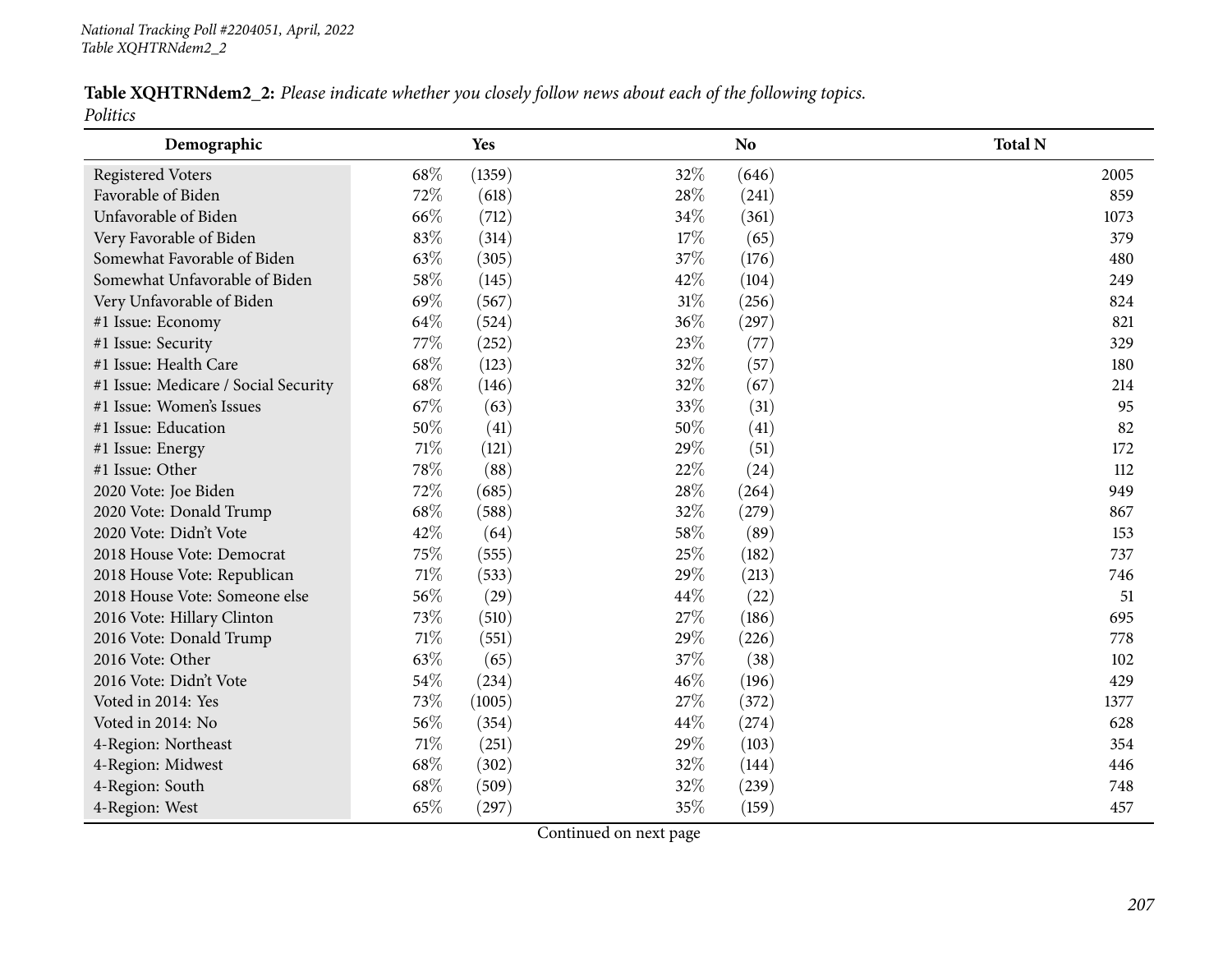| Demographic                          |         | Yes    |      | No    | <b>Total N</b> |
|--------------------------------------|---------|--------|------|-------|----------------|
| <b>Registered Voters</b>             | $68\%$  | (1359) | 32%  | (646) | 2005           |
| Sanctions not Tied to Putin in Power | $64\%$  | (730)  | 36%  | (417) | 1147           |
| Sanctions Tied to Putin in Power     | $73\%$  | (629)  | 27\% | (229) | 858            |
| Heard of ICC                         | 79 $\%$ | (810)  | 21%  | (210) | 1020           |
| Never Heard of ICC                   | 56\%    | (549)  | 44\% | (436) | 985            |

Table XQHTRNdem2\_2: Please indicate whether you closely follow news about each of the following topics. *Politics*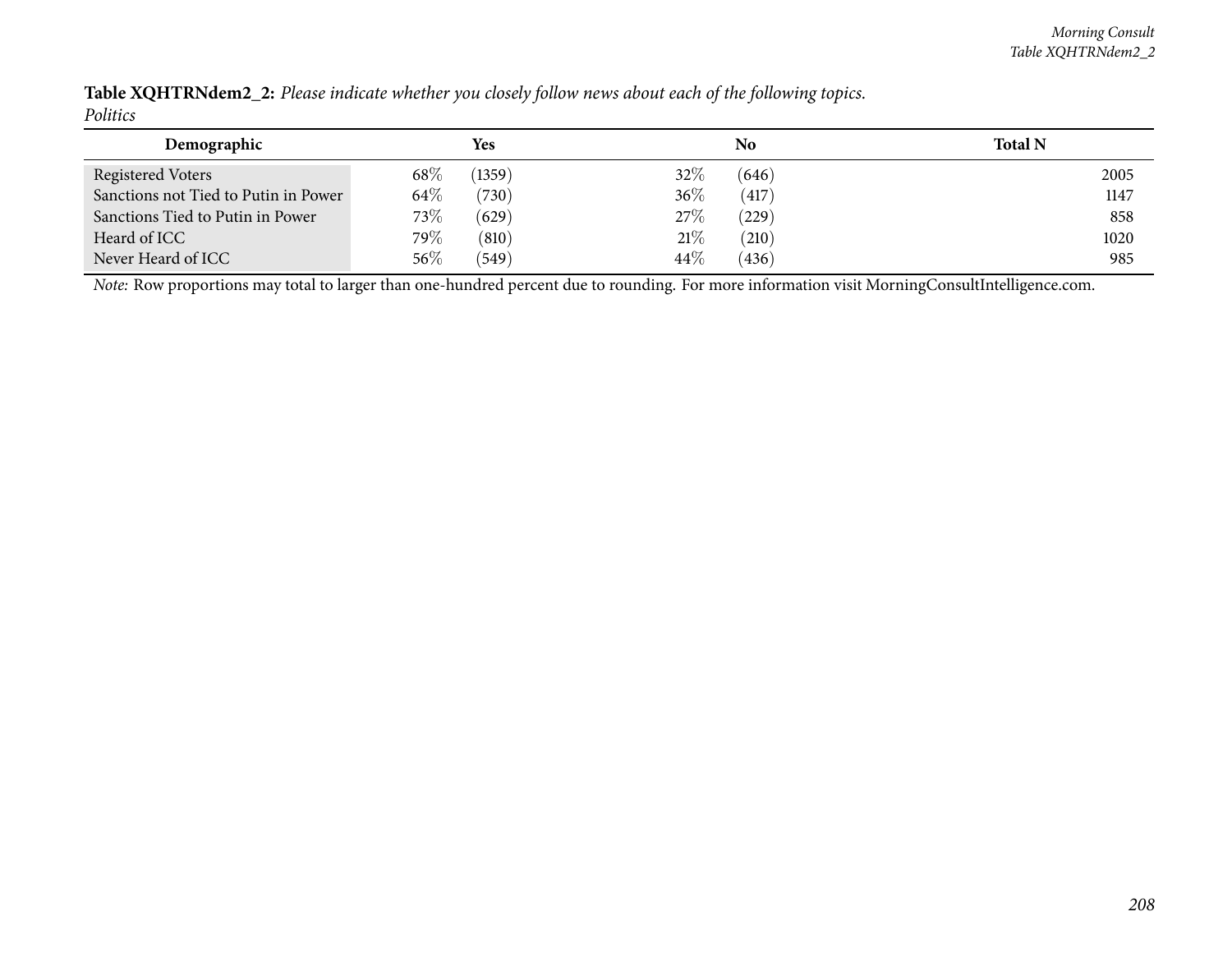# Table XQHTRNdem2\_3: Please indicate whether you closely follow news about each of the following topics.

*Business, finance, and economics*

| Demographic              |        | Yes    |        | N <sub>o</sub> | <b>Total N</b> |
|--------------------------|--------|--------|--------|----------------|----------------|
| <b>Registered Voters</b> | 51%    | (1031) | 49%    | (974)          | 2005           |
| Gender: Male             | 62%    | (590)  | 38%    | (356)          | 945            |
| Gender: Female           | 42%    | (442)  | 58%    | (618)          | 1060           |
| Age: 18-34               | 46%    | (239)  | 54%    | (277)          | 516            |
| Age: 35-44               | 52%    | (160)  | 48\%   | (148)          | 308            |
| Age: 45-64               | $51\%$ | (350)  | 49%    | (331)          | 682            |
| Age: 65+                 | 56%    | (282)  | 44\%   | (217)          | 499            |
| GenZers: 1997-2012       | 47%    | (85)   | 53%    | (96)           | 181            |
| Millennials: 1981-1996   | 49%    | (275)  | $51\%$ | (289)          | 564            |
| GenXers: 1965-1980       | 50%    | (228)  | 50%    | (232)          | 460            |
| Baby Boomers: 1946-1964  | 54%    | (400)  | 46%    | (334)          | 735            |
| PID: Dem (no lean)       | 49%    | (352)  | $51\%$ | (372)          | 723            |
| PID: Ind (no lean)       | 49%    | (279)  | 51%    | (295)          | 574            |
| PID: Rep (no lean)       | 57%    | (401)  | 43%    | (307)          | 708            |
| PID/Gender: Dem Men      | 59%    | (188)  | 41\%   | (130)          | 318            |
| PID/Gender: Dem Women    | 40%    | (164)  | $60\%$ | (241)          | 405            |
| PID/Gender: Ind Men      | 59%    | (181)  | 41\%   | (125)          | 306            |
| PID/Gender: Ind Women    | 36%    | (98)   | 64\%   | (171)          | 268            |
| PID/Gender: Rep Men      | 69%    | (221)  | $31\%$ | (101)          | 322            |
| PID/Gender: Rep Women    | 47%    | (180)  | 53%    | (206)          | 386            |
| Ideo: Liberal (1-3)      | 53%    | (300)  | 47%    | (269)          | 569            |
| Ideo: Moderate (4)       | $51\%$ | (266)  | 49%    | (259)          | 525            |
| Ideo: Conservative (5-7) | 56%    | (430)  | 44\%   | (341)          | 771            |
| Educ: < College          | 44%    | (537)  | 56%    | (674)          | 1211           |
| Educ: Bachelors degree   | 61\%   | (306)  | 39%    | (197)          | 503            |
| Educ: Post-grad          | 65%    | (189)  | 35%    | (103)          | 291            |
| Income: Under 50k        | 39%    | (309)  | $61\%$ | (483)          | 791            |
| Income: 50k-100k         | 53%    | (404)  | 47%    | (358)          | 762            |
| Income: 100k+            | 71%    | (319)  | 29%    | (133)          | 452            |
| Ethnicity: White         | 51%    | (790)  | 49%    | (759)          | 1549           |
| Ethnicity: Hispanic      | 49%    | (109)  | 51%    | (114)          | 223            |
| Ethnicity: Black         | 54%    | (135)  | 46%    | (116)          | 252            |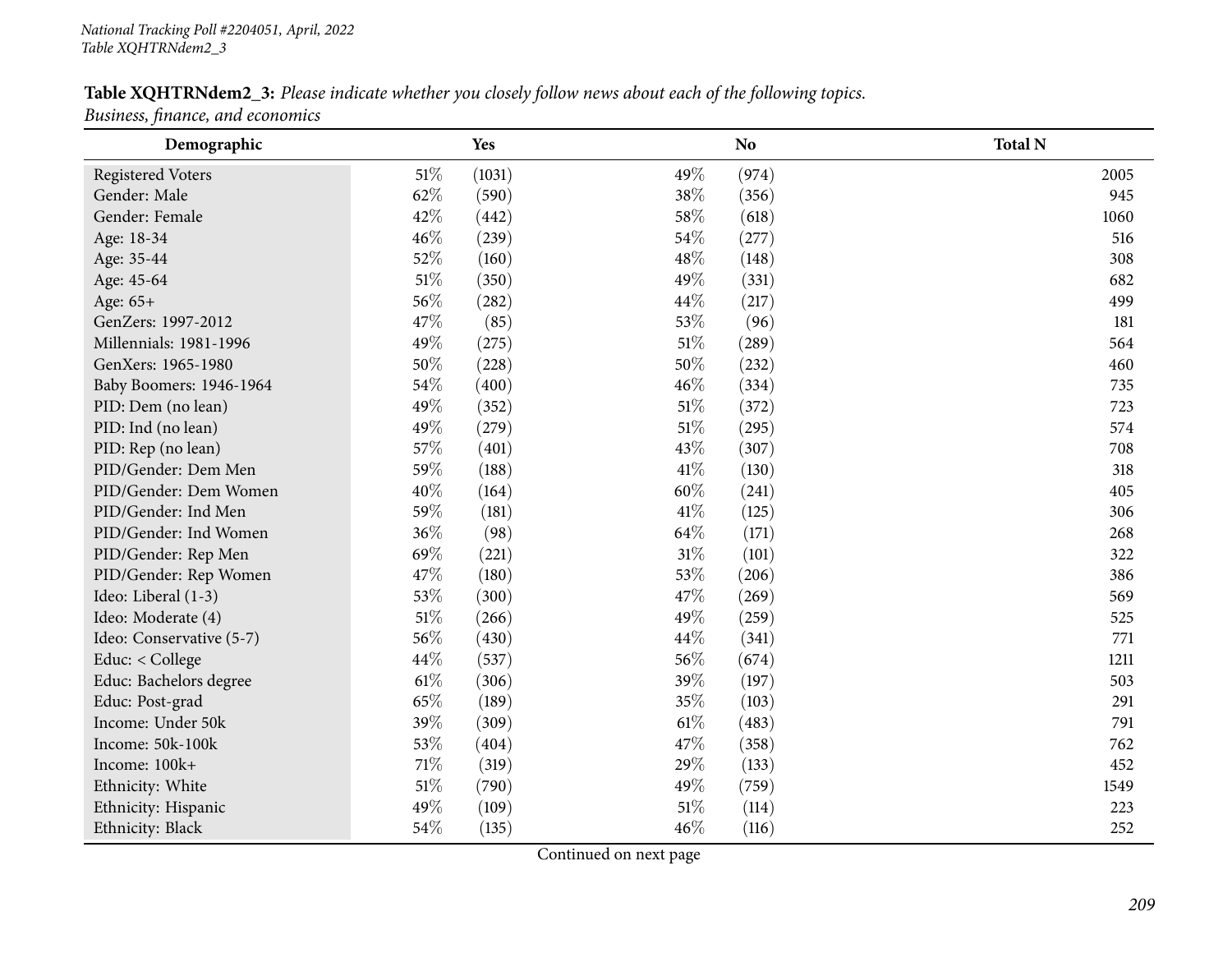### Table XQHTRNdem2\_3: Please indicate whether you closely follow news about each of the following topics. *Business, finance, and economics*

| Demographic                          |        | Yes    |        | N <sub>o</sub> | <b>Total N</b> |
|--------------------------------------|--------|--------|--------|----------------|----------------|
| <b>Registered Voters</b>             | $51\%$ | (1031) | 49%    | (974)          | 2005           |
| Ethnicity: Other                     | 52%    | (106)  | 48\%   | (99)           | 204            |
| All Christian                        | 57%    | (554)  | 43%    | (416)          | 970            |
| All Non-Christian                    | 57%    | (46)   | 43%    | (34)           | 80             |
| Atheist                              | 42%    | (35)   | 58\%   | (49)           | 84             |
| Agnostic/Nothing in particular       | 47%    | (242)  | 53%    | (269)          | 511            |
| Something Else                       | 43%    | (154)  | 57%    | (206)          | 360            |
| Religious Non-Protestant/Catholic    | 56%    | (58)   | 44%    | (46)           | 105            |
| Evangelical                          | 49%    | (253)  | 51%    | (265)          | 518            |
| Non-Evangelical                      | 56%    | (430)  | 44\%   | (341)          | 772            |
| Community: Urban                     | 52%    | (234)  | 48\%   | (219)          | 452            |
| Community: Suburban                  | 55%    | (560)  | 45%    | (460)          | 1020           |
| Community: Rural                     | 45%    | (237)  | 55%    | (295)          | 533            |
| <b>Employ: Private Sector</b>        | 57%    | (414)  | 43%    | (316)          | 730            |
| Employ: Government                   | 62%    | (86)   | 38\%   | (54)           | 140            |
| Employ: Self-Employed                | 52%    | (90)   | 48%    | (82)           | 172            |
| Employ: Homemaker                    | 37%    | (49)   | 63%    | (84)           | 133            |
| Employ: Student                      | 37%    | (21)   | 63%    | (37)           | 58             |
| Employ: Retired                      | 56%    | (294)  | 44%    | (232)          | 526            |
| Employ: Unemployed                   | 32%    | (50)   | 68%    | (106)          | 156            |
| Employ: Other                        | 29%    | (26)   | $71\%$ | (63)           | 89             |
| Military HH: Yes                     | 58%    | (211)  | 42%    | (156)          | 368            |
| Military HH: No                      | 50%    | (820)  | 50%    | (818)          | 1637           |
| RD/WT: Right Direction               | 54%    | (352)  | 46%    | (299)          | 651            |
| RD/WT: Wrong Track                   | 50%    | (679)  | 50%    | (674)          | 1354           |
| Biden Job Approve                    | 52%    | (432)  | 48%    | (403)          | 835            |
| Biden Job Disapprove                 | 52%    | (578)  | 48%    | (531)          | 1109           |
| Biden Job Strongly Approve           | 58%    | (199)  | 42%    | (143)          | 342            |
| Biden Job Somewhat Approve           | 47%    | (233)  | 53%    | (259)          | 492            |
| <b>Biden Job Somewhat Disapprove</b> | 48%    | (141)  | 52%    | (150)          | 290            |
| <b>Biden Job Strongly Disapprove</b> | 53%    | (437)  | 47%    | (381)          | 819            |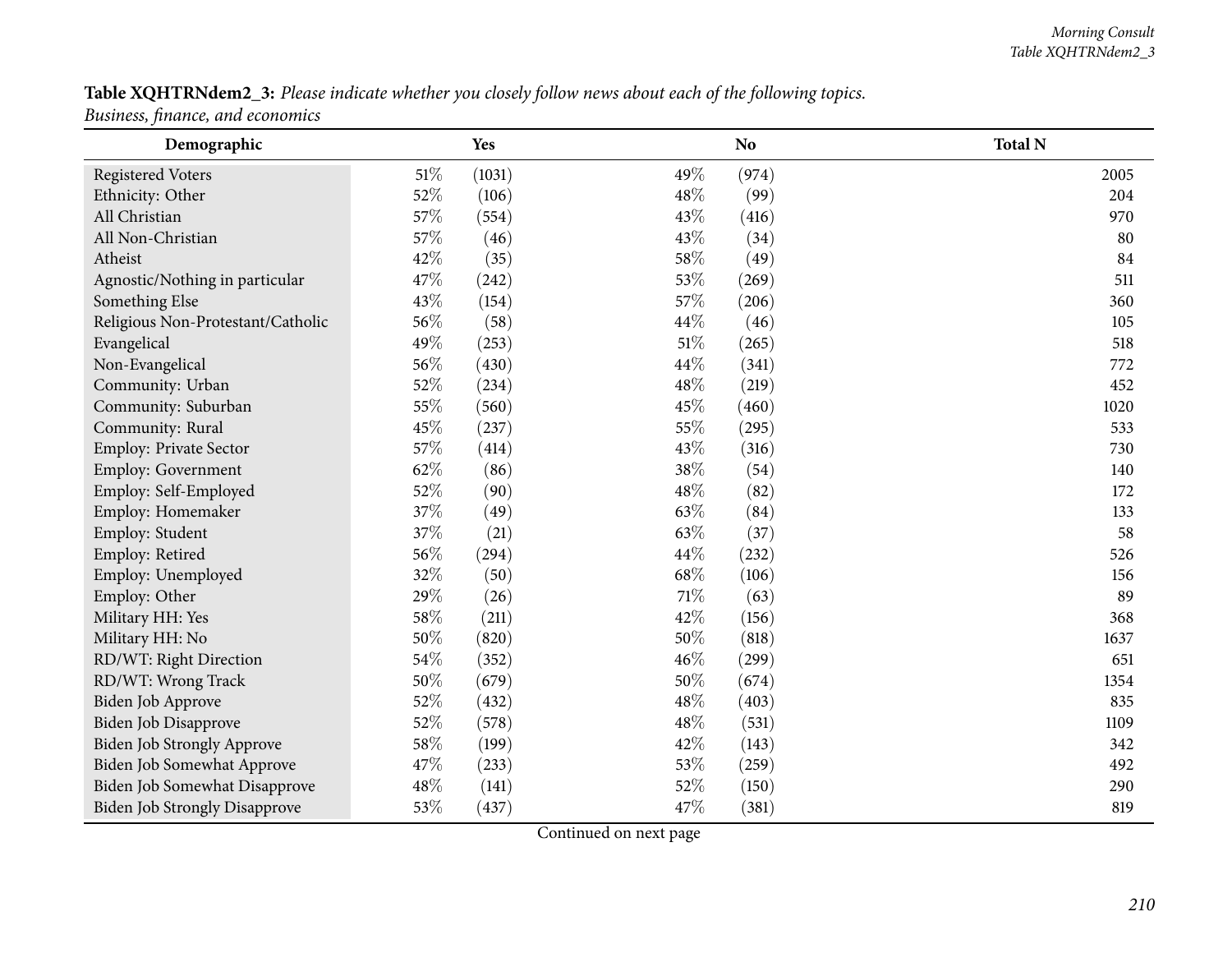## Table XQHTRNdem2\_3: Please indicate whether you closely follow news about each of the following topics.

*Business, finance, and economics*

| Demographic                          |        | Yes    |        | N <sub>o</sub> | <b>Total N</b> |
|--------------------------------------|--------|--------|--------|----------------|----------------|
| <b>Registered Voters</b>             | 51%    | (1031) | 49%    | (974)          | 2005           |
| Favorable of Biden                   | $51\%$ | (435)  | 49%    | (424)          | 859            |
| Unfavorable of Biden                 | 53%    | (568)  | 47%    | (504)          | 1073           |
| Very Favorable of Biden              | 58%    | (222)  | 42\%   | (158)          | 379            |
| Somewhat Favorable of Biden          | 44%    | (213)  | 56%    | (267)          | 480            |
| Somewhat Unfavorable of Biden        | 50%    | (125)  | 50%    | (124)          | 249            |
| Very Unfavorable of Biden            | 54%    | (443)  | 46%    | (381)          | 824            |
| #1 Issue: Economy                    | 54%    | (442)  | 46%    | (379)          | 821            |
| #1 Issue: Security                   | 56%    | (183)  | 44%    | (146)          | 329            |
| #1 Issue: Health Care                | 44%    | (80)   | 56%    | (100)          | 180            |
| #1 Issue: Medicare / Social Security | 46%    | (99)   | 54%    | (114)          | 214            |
| #1 Issue: Women's Issues             | 56%    | (53)   | 44%    | (41)           | 95             |
| #1 Issue: Education                  | 44%    | (36)   | 56%    | (46)           | 82             |
| #1 Issue: Energy                     | 54%    | (93)   | 46%    | (79)           | 172            |
| #1 Issue: Other                      | 39%    | (44)   | $61\%$ | (68)           | 112            |
| 2020 Vote: Joe Biden                 | 51%    | (488)  | 49%    | (461)          | 949            |
| 2020 Vote: Donald Trump              | 54%    | (470)  | 46%    | (397)          | 867            |
| 2020 Vote: Didn't Vote               | 37%    | (57)   | 63%    | (96)           | 153            |
| 2018 House Vote: Democrat            | 53%    | (391)  | 47%    | (346)          | 737            |
| 2018 House Vote: Republican          | 58%    | (433)  | 42%    | (313)          | 746            |
| 2018 House Vote: Someone else        | 36%    | (18)   | 64%    | (32)           | 51             |
| 2016 Vote: Hillary Clinton           | 52%    | (363)  | 48%    | (332)          | 695            |
| 2016 Vote: Donald Trump              | 56%    | (432)  | 44%    | (345)          | 778            |
| 2016 Vote: Other                     | 57%    | (58)   | 43%    | (45)           | 102            |
| 2016 Vote: Didn't Vote               | 41\%   | (178)  | 59%    | (251)          | 429            |
| Voted in 2014: Yes                   | 55%    | (759)  | 45%    | (618)          | 1377           |
| Voted in 2014: No                    | 43%    | (272)  | 57%    | (356)          | 628            |
| 4-Region: Northeast                  | 54%    | (192)  | 46%    | (162)          | 354            |
| 4-Region: Midwest                    | $51\%$ | (228)  | 49%    | (218)          | 446            |
| 4-Region: South                      | 53%    | (398)  | 47%    | (350)          | 748            |
| 4-Region: West                       | 47%    | (213)  | 53%    | (244)          | 457            |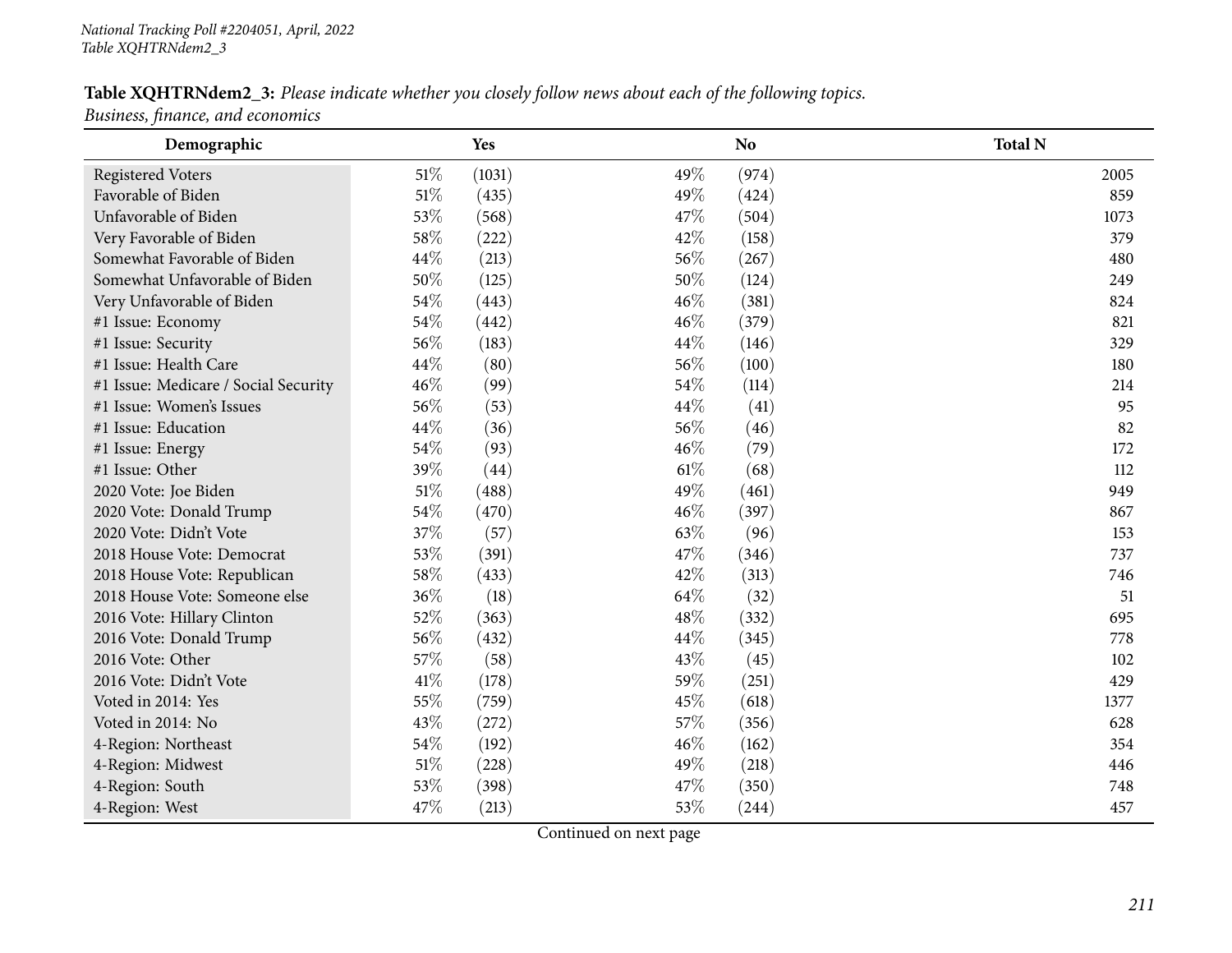| Demographic                          |        | Yes    |         | No    | <b>Total N</b> |  |
|--------------------------------------|--------|--------|---------|-------|----------------|--|
| Registered Voters                    | $51\%$ | (1031) | 49 $\%$ | (974) | 2005           |  |
| Sanctions not Tied to Putin in Power | 50%    | (575)  | 50%     | (572) | 1147           |  |
| Sanctions Tied to Putin in Power     | 53\%   | (456)  | 47\%    | (402) | 858            |  |
| Heard of ICC                         | $64\%$ | (653)  | 36%     | (367) | 1020           |  |
| Never Heard of ICC                   | 38\%   | (378)  | 62%     | (607) | 985            |  |

Table XQHTRNdem2\_3: Please indicate whether you closely follow news about each of the following topics. *Business, finance, and economics*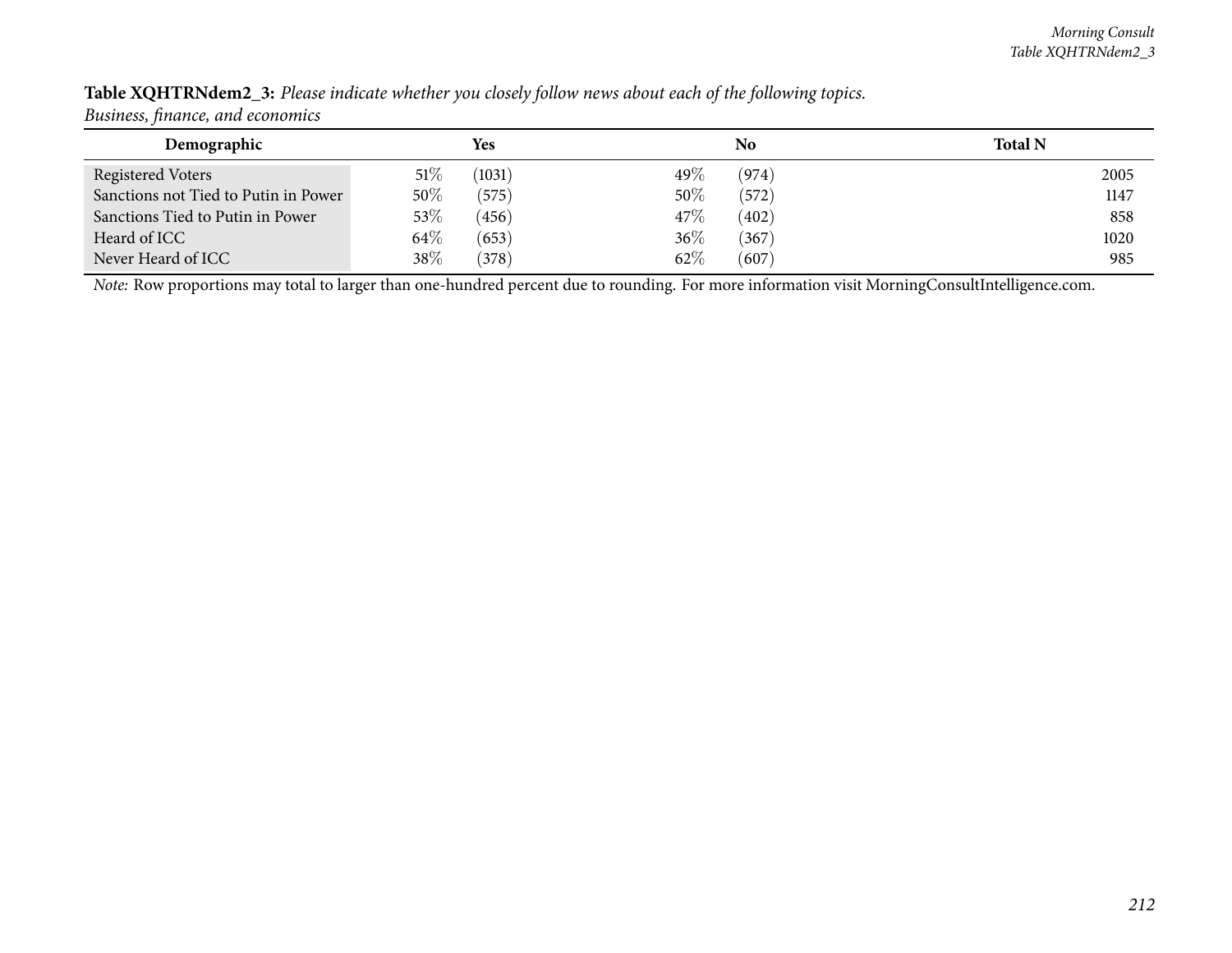Table XQHTRNdem2\_4: Please indicate whether you closely follow news about each of the following topics. *Entertainment*

| Demographic              |        | Yes   |        | N <sub>o</sub> | <b>Total N</b> |
|--------------------------|--------|-------|--------|----------------|----------------|
| <b>Registered Voters</b> | 46%    | (927) | 54%    | (1078)         | 2005           |
| Gender: Male             | 43%    | (410) | 57%    | (535)          | 945            |
| Gender: Female           | 49%    | (518) | 51%    | (542)          | 1060           |
| Age: 18-34               | 73%    | (376) | 27%    | (140)          | 516            |
| Age: 35-44               | 57%    | (176) | 43%    | (132)          | 308            |
| Age: 45-64               | 39%    | (263) | $61\%$ | (418)          | 682            |
| Age: 65+                 | 22%    | (111) | 78%    | (388)          | 499            |
| GenZers: 1997-2012       | 77%    | (140) | 23%    | (41)           | 181            |
| Millennials: 1981-1996   | 64%    | (363) | 36%    | (201)          | 564            |
| GenXers: 1965-1980       | 47%    | (218) | 53%    | (242)          | 460            |
| Baby Boomers: 1946-1964  | 26%    | (194) | 74%    | (541)          | 735            |
| PID: Dem (no lean)       | 57%    | (412) | 43%    | (311)          | 723            |
| PID: Ind (no lean)       | 46%    | (262) | 54%    | (312)          | 574            |
| PID: Rep (no lean)       | 36%    | (254) | 64%    | (454)          | 708            |
| PID/Gender: Dem Men      | 57%    | (181) | 43%    | (137)          | 318            |
| PID/Gender: Dem Women    | 57%    | (231) | 43%    | (174)          | 405            |
| PID/Gender: Ind Men      | 38%    | (116) | 62%    | (190)          | 306            |
| PID/Gender: Ind Women    | 54%    | (146) | 46%    | (123)          | 268            |
| PID/Gender: Rep Men      | 35%    | (113) | 65%    | (209)          | 322            |
| PID/Gender: Rep Women    | 36%    | (141) | 64%    | (245)          | 386            |
| Ideo: Liberal (1-3)      | 57%    | (325) | 43%    | (244)          | 569            |
| Ideo: Moderate (4)       | $51\%$ | (269) | 49%    | (256)          | 525            |
| Ideo: Conservative (5-7) | 33%    | (257) | 67%    | (514)          | 771            |
| Educ: < College          | 49%    | (593) | 51%    | (618)          | 1211           |
| Educ: Bachelors degree   | 45%    | (224) | 55%    | (279)          | 503            |
| Educ: Post-grad          | 38%    | (111) | 62%    | (181)          | 291            |
| Income: Under 50k        | 52%    | (411) | 48%    | (380)          | 791            |
| Income: 50k-100k         | 44%    | (335) | 56%    | (427)          | 762            |
| Income: 100k+            | 40%    | (181) | 60%    | (270)          | 452            |
| Ethnicity: White         | 41\%   | (638) | 59%    | (911)          | 1549           |
| Ethnicity: Hispanic      | 62%    | (137) | 38%    | (86)           | 223            |
| Ethnicity: Black         | 68%    | (170) | 32%    | (81)           | 252            |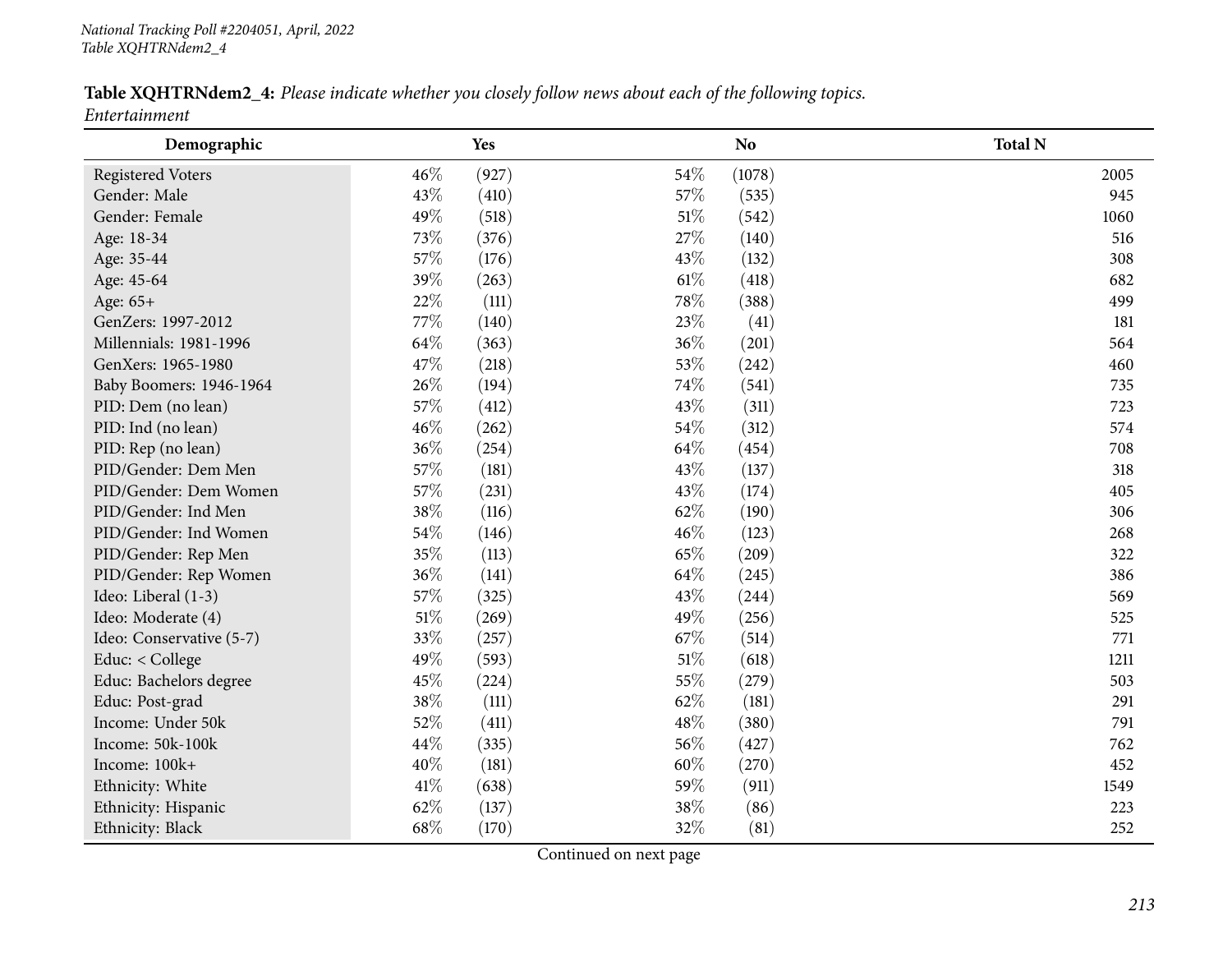Table XQHTRNdem2\_4: Please indicate whether you closely follow news about each of the following topics. *Entertainment*

| Demographic                          |     | Yes   |        | N <sub>o</sub> | <b>Total N</b> |
|--------------------------------------|-----|-------|--------|----------------|----------------|
| <b>Registered Voters</b>             | 46% | (927) | 54\%   | (1078)         | 2005           |
| Ethnicity: Other                     | 58% | (120) | 42%    | (85)           | 204            |
| All Christian                        | 39% | (374) | $61\%$ | (596)          | 970            |
| All Non-Christian                    | 42% | (34)  | 58%    | (47)           | 80             |
| Atheist                              | 50% | (42)  | 50%    | (42)           | 84             |
| Agnostic/Nothing in particular       | 52% | (267) | 48%    | (244)          | 511            |
| Something Else                       | 59% | (211) | $41\%$ | (149)          | 360            |
| Religious Non-Protestant/Catholic    | 40% | (42)  | 60%    | (63)           | 105            |
| Evangelical                          | 44% | (226) | 56%    | (292)          | 518            |
| Non-Evangelical                      | 45% | (345) | 55%    | (427)          | 772            |
| Community: Urban                     | 56% | (252) | 44%    | (200)          | 452            |
| Community: Suburban                  | 44% | (450) | 56%    | (570)          | 1020           |
| Community: Rural                     | 42% | (226) | 58\%   | (307)          | 533            |
| Employ: Private Sector               | 50% | (367) | 50%    | (363)          | 730            |
| Employ: Government                   | 49% | (69)  | $51\%$ | (71)           | 140            |
| Employ: Self-Employed                | 57% | (98)  | 43%    | (74)           | 172            |
| Employ: Homemaker                    | 53% | (70)  | 47\%   | (63)           | 133            |
| Employ: Student                      | 76% | (44)  | 24\%   | (14)           | 58             |
| Employ: Retired                      | 27% | (141) | 73%    | (385)          | 526            |
| Employ: Unemployed                   | 55% | (86)  | 45%    | (70)           | 156            |
| Employ: Other                        | 58% | (52)  | 42%    | (38)           | 89             |
| Military HH: Yes                     | 28% | (102) | 72%    | (266)          | 368            |
| Military HH: No                      | 50% | (826) | 50%    | (812)          | 1637           |
| RD/WT: Right Direction               | 56% | (365) | 44\%   | (286)          | 651            |
| RD/WT: Wrong Track                   | 42% | (562) | 58\%   | (791)          | 1354           |
| Biden Job Approve                    | 55% | (457) | 45%    | (377)          | 835            |
| Biden Job Disapprove                 | 39% | (432) | $61\%$ | (677)          | 1109           |
| <b>Biden Job Strongly Approve</b>    | 53% | (182) | 47%    | (160)          | 342            |
| Biden Job Somewhat Approve           | 56% | (275) | 44\%   | (217)          | 492            |
| Biden Job Somewhat Disapprove        | 53% | (155) | 47\%   | (136)          | 290            |
| <b>Biden Job Strongly Disapprove</b> | 34% | (278) | 66%    | (541)          | 819            |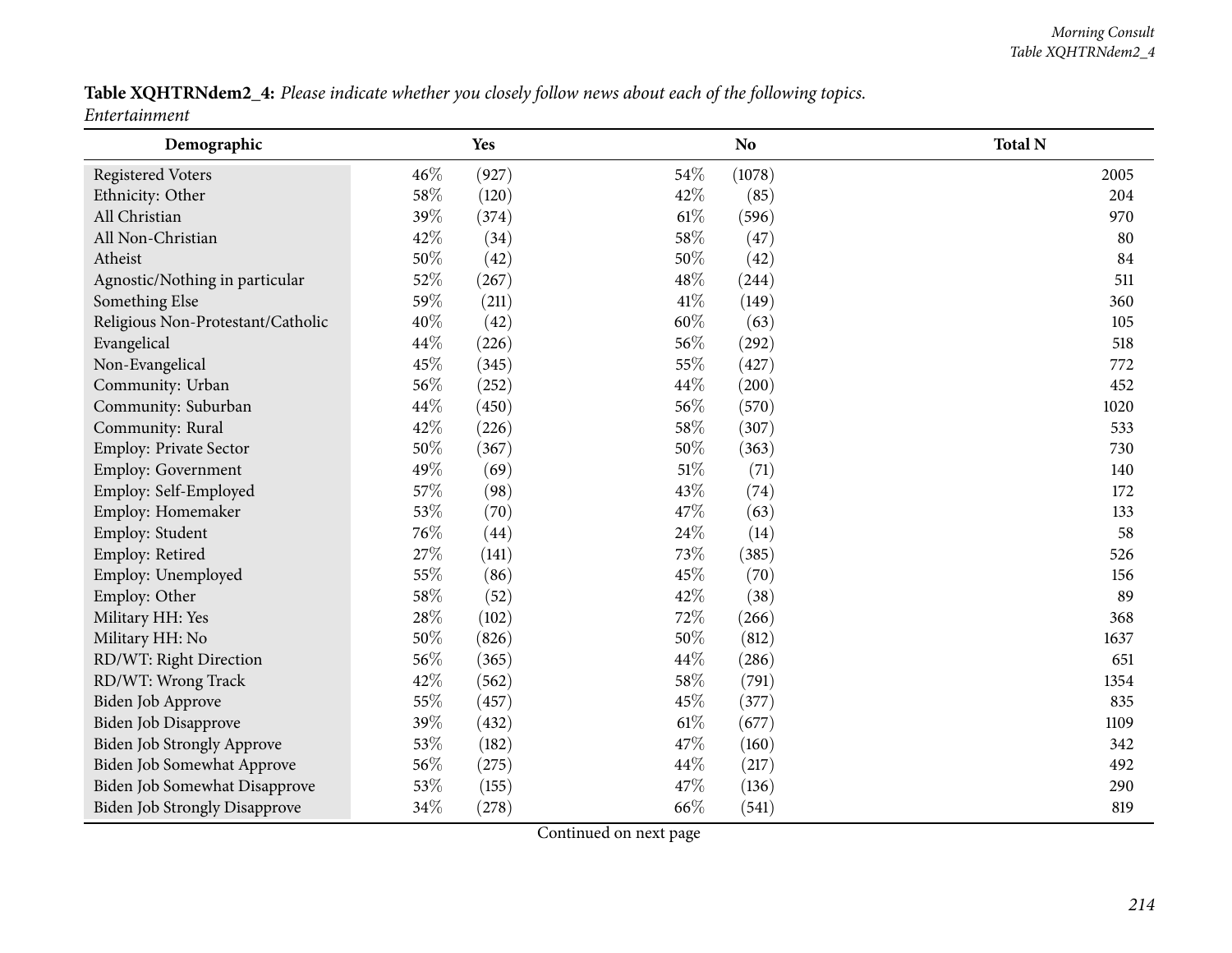#### Table XQHTRNdem2\_4: Please indicate whether you closely follow news about each of the following topics. *Entertainment*

| Demographic                          |      | Yes   |        | <b>No</b> | <b>Total N</b> |
|--------------------------------------|------|-------|--------|-----------|----------------|
| <b>Registered Voters</b>             | 46\% | (927) | 54\%   | (1078)    | 2005           |
| Favorable of Biden                   | 53%  | (459) | 47\%   | (400)     | 859            |
| Unfavorable of Biden                 | 39%  | (423) | $61\%$ | (650)     | 1073           |
| Very Favorable of Biden              | 56%  | (212) | 44\%   | (167)     | 379            |
| Somewhat Favorable of Biden          | 52%  | (247) | 48%    | (233)     | 480            |
| Somewhat Unfavorable of Biden        | 54%  | (135) | 46\%   | (114)     | 249            |
| Very Unfavorable of Biden            | 35%  | (288) | 65%    | (536)     | 824            |
| #1 Issue: Economy                    | 48%  | (392) | 52%    | (429)     | 821            |
| #1 Issue: Security                   | 28%  | (93)  | 72%    | (237)     | 329            |
| #1 Issue: Health Care                | 57%  | (104) | 43%    | (77)      | 180            |
| #1 Issue: Medicare / Social Security | 41\% | (87)  | 59%    | (127)     | 214            |
| #1 Issue: Women's Issues             | 63%  | (59)  | 37%    | (35)      | 95             |
| #1 Issue: Education                  | 56%  | (46)  | 44\%   | (36)      | 82             |
| #1 Issue: Energy                     | 59%  | (102) | 41\%   | (70)      | 172            |
| #1 Issue: Other                      | 40%  | (45)  | 60%    | (67)      | 112            |
| 2020 Vote: Joe Biden                 | 54%  | (513) | 46%    | (436)     | 949            |
| 2020 Vote: Donald Trump              | 34%  | (295) | 66%    | (572)     | 867            |
| 2020 Vote: Didn't Vote               | 65%  | (99)  | 35%    | (54)      | 153            |
| 2018 House Vote: Democrat            | 52%  | (386) | 48%    | (351)     | 737            |
| 2018 House Vote: Republican          | 31%  | (232) | 69%    | (514)     | 746            |
| 2018 House Vote: Someone else        | 50%  | (25)  | 50%    | (26)      | 51             |
| 2016 Vote: Hillary Clinton           | 53%  | (367) | 47\%   | (329)     | 695            |
| 2016 Vote: Donald Trump              | 32%  | (247) | 68%    | (531)     | 778            |
| 2016 Vote: Other                     | 36%  | (37)  | 64\%   | (65)      | 102            |
| 2016 Vote: Didn't Vote               | 64%  | (277) | 36%    | (153)     | 429            |
| Voted in 2014: Yes                   | 40%  | (554) | 60%    | (823)     | 1377           |
| Voted in 2014: No                    | 59%  | (373) | 41\%   | (255)     | 628            |
| 4-Region: Northeast                  | 46%  | (162) | 54%    | (192)     | 354            |
| 4-Region: Midwest                    | 44%  | (197) | 56\%   | (249)     | 446            |
| 4-Region: South                      | 50%  | (374) | 50%    | (374)     | 748            |
| 4-Region: West                       | 42%  | (194) | 58%    | (263)     | 457            |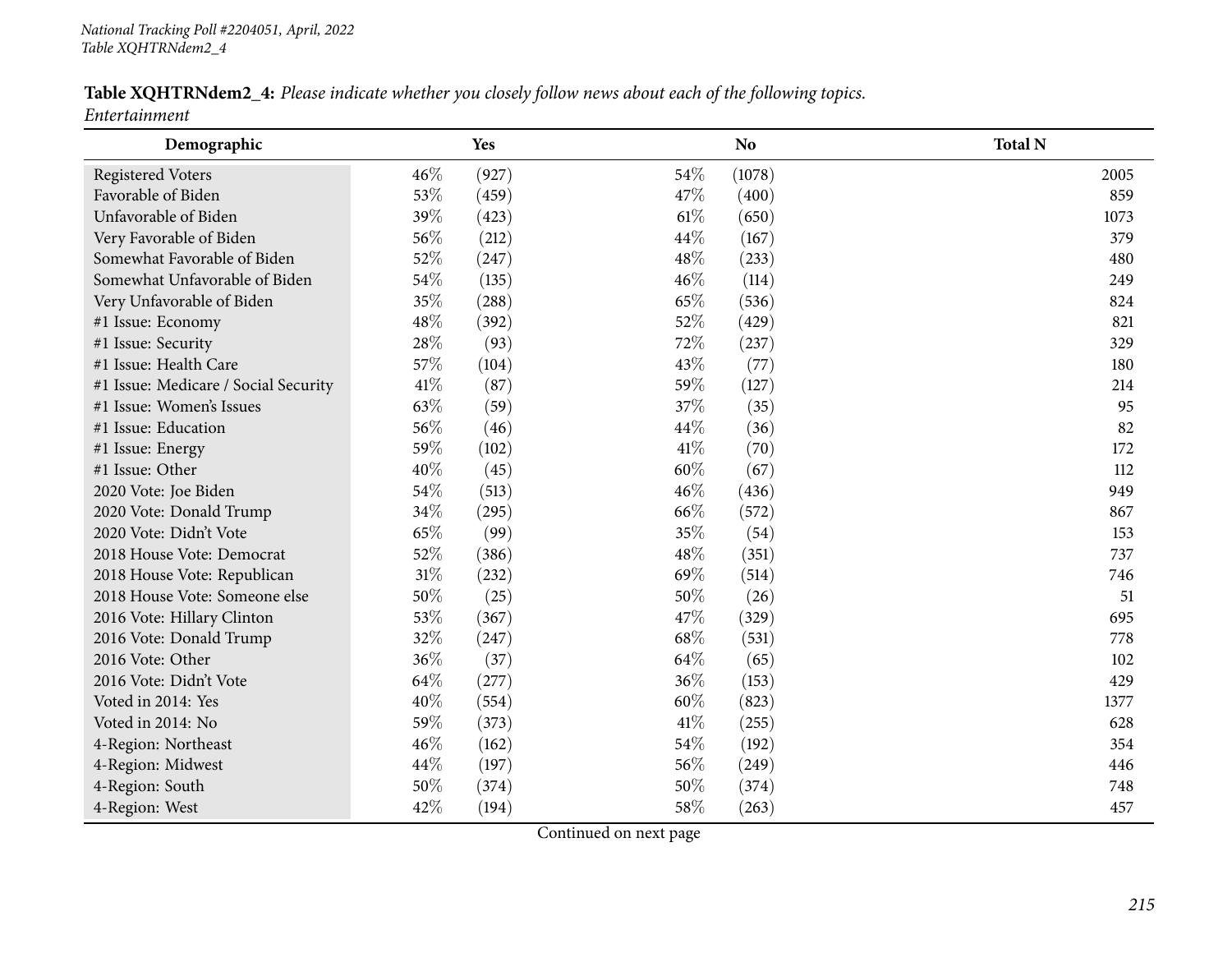| Demographic                          | Yes             | No              | <b>Total N</b> |
|--------------------------------------|-----------------|-----------------|----------------|
| Registered Voters                    | (927)<br>46%    | 54%<br>(1078)   | 2005           |
| Sanctions not Tied to Putin in Power | 50%<br>(579)    | 50%<br>(568)    | 1147           |
| Sanctions Tied to Putin in Power     | $41\%$<br>(349) | $59\%$<br>(509) | 858            |
| Heard of ICC                         | $46\%$<br>(465) | 54\%<br>(554)   | 1020           |
| Never Heard of ICC                   | 47\%<br>(462)   | 53%<br>(523)    | 985            |

Table XQHTRNdem2\_4: Please indicate whether you closely follow news about each of the following topics. *Entertainment*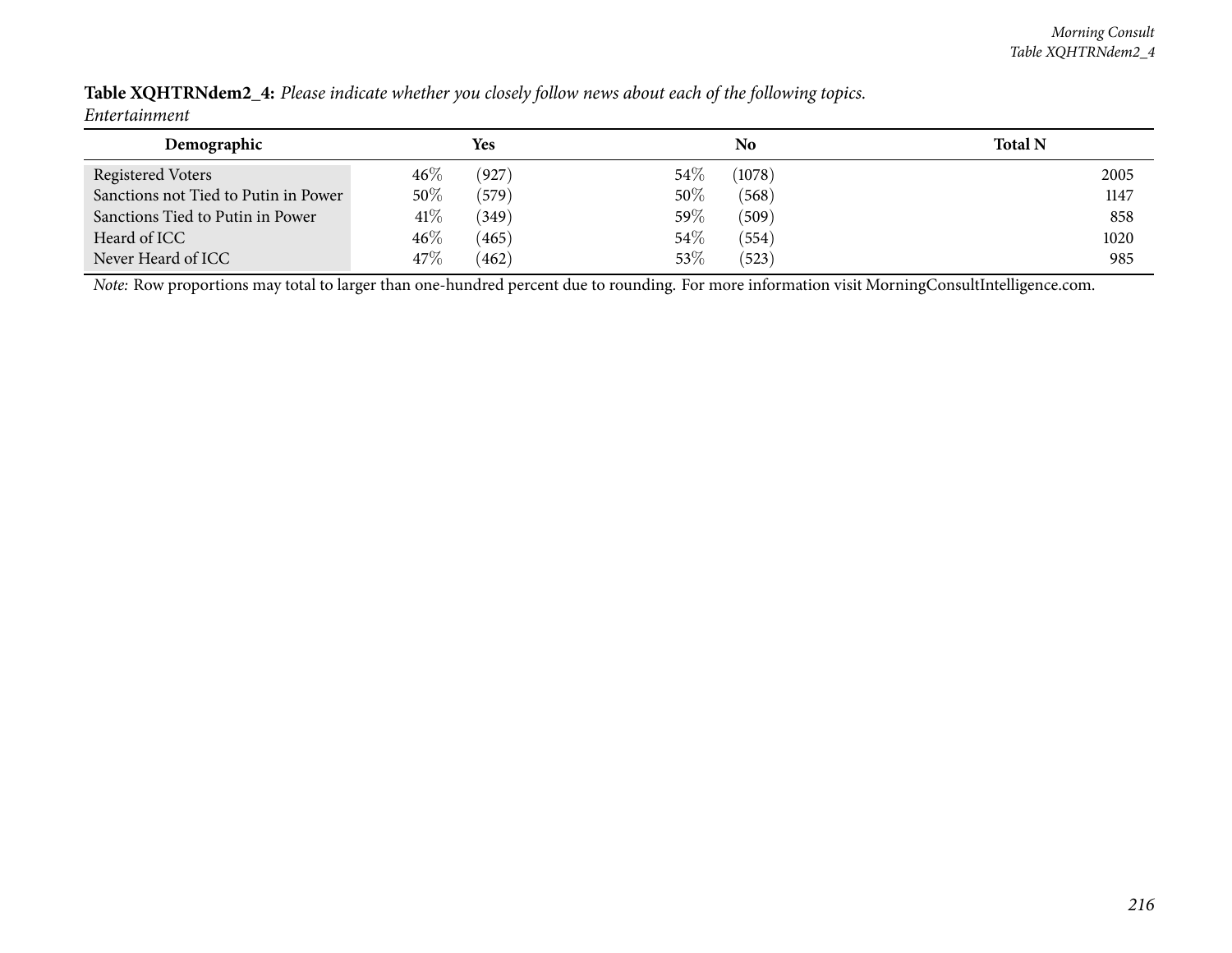Table XQHTRNdem2\_5: Please indicate whether you closely follow news about each of the following topics.

*Policy and social issues*

| Demographic              |     | Yes    |      | N <sub>o</sub> | <b>Total N</b> |
|--------------------------|-----|--------|------|----------------|----------------|
| <b>Registered Voters</b> | 68% | (1368) | 32%  | (637)          | 2005           |
| Gender: Male             | 73% | (691)  | 27\% | (254)          | 945            |
| Gender: Female           | 64% | (677)  | 36%  | (382)          | 1060           |
| Age: 18-34               | 64% | (333)  | 36%  | (184)          | 516            |
| Age: 35-44               | 68% | (210)  | 32%  | (98)           | 308            |
| Age: 45-64               | 68% | (461)  | 32%  | (221)          | 682            |
| Age: 65+                 | 73% | (365)  | 27\% | (134)          | 499            |
| GenZers: 1997-2012       | 66% | (120)  | 34\% | (61)           | 181            |
| Millennials: 1981-1996   | 67% | (378)  | 33\% | (186)          | 564            |
| GenXers: 1965-1980       | 62% | (285)  | 38%  | (175)          | 460            |
| Baby Boomers: 1946-1964  | 73% | (538)  | 27\% | (196)          | 735            |
| PID: Dem (no lean)       | 72% | (523)  | 28\% | (200)          | 723            |
| PID: Ind (no lean)       | 63% | (363)  | 37%  | (210)          | 574            |
| PID: Rep (no lean)       | 68% | (482)  | 32%  | (226)          | 708            |
| PID/Gender: Dem Men      | 80% | (253)  | 20%  | (65)           | 318            |
| PID/Gender: Dem Women    | 67% | (270)  | 33%  | (135)          | 405            |
| PID/Gender: Ind Men      | 64% | (195)  | 36%  | (110)          | 306            |
| PID/Gender: Ind Women    | 63% | (168)  | 37%  | (100)          | 268            |
| PID/Gender: Rep Men      | 75% | (243)  | 25%  | (79)           | 322            |
| PID/Gender: Rep Women    | 62% | (239)  | 38%  | (147)          | 386            |
| Ideo: Liberal (1-3)      | 80% | (456)  | 20%  | (113)          | 569            |
| Ideo: Moderate (4)       | 62% | (327)  | 38%  | (198)          | 525            |
| Ideo: Conservative (5-7) | 68% | (527)  | 32%  | (244)          | 771            |
| Educ: < College          | 64% | (770)  | 36%  | (441)          | 1211           |
| Educ: Bachelors degree   | 74% | (371)  | 26%  | (132)          | 503            |
| Educ: Post-grad          | 78% | (228)  | 22%  | (64)           | 291            |
| Income: Under 50k        | 64% | (510)  | 36%  | (282)          | 791            |
| Income: 50k-100k         | 69% | (528)  | 31%  | (234)          | 762            |
| Income: 100k+            | 73% | (330)  | 27%  | (121)          | 452            |
| Ethnicity: White         | 68% | (1057) | 32%  | (492)          | 1549           |
| Ethnicity: Hispanic      | 71% | (159)  | 29%  | (64)           | 223            |
| Ethnicity: Black         | 67% | (170)  | 33%  | (82)           | 252            |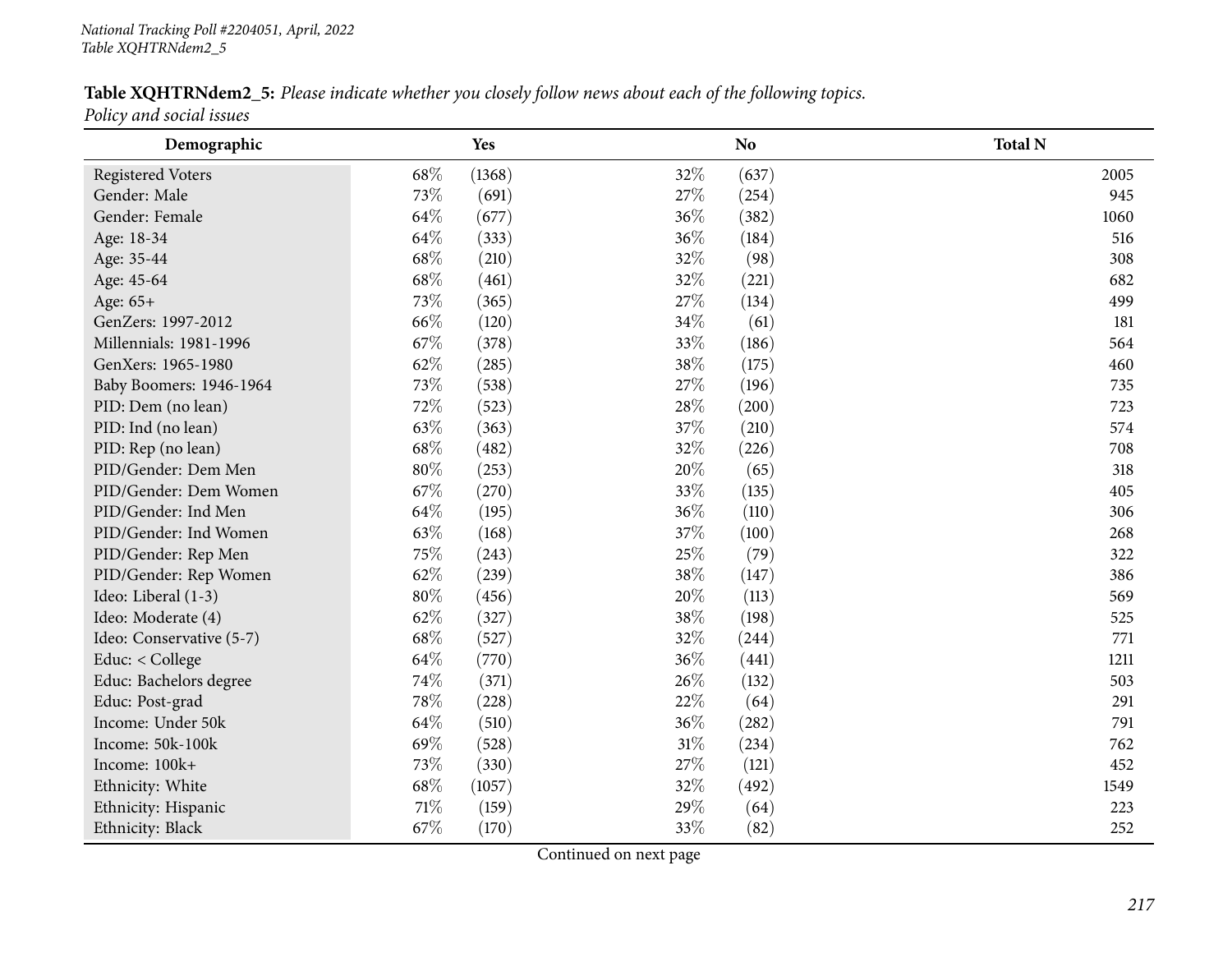Table XQHTRNdem2\_5: Please indicate whether you closely follow news about each of the following topics.

*Policy and social issues*

| Demographic                          |        | Yes    |        | N <sub>o</sub> | <b>Total N</b> |
|--------------------------------------|--------|--------|--------|----------------|----------------|
| <b>Registered Voters</b>             | 68\%   | (1368) | 32%    | (637)          | 2005           |
| Ethnicity: Other                     | 69%    | (142)  | $31\%$ | (63)           | 204            |
| All Christian                        | 73%    | (704)  | 27%    | (266)          | 970            |
| All Non-Christian                    | $71\%$ | (57)   | 29%    | (23)           | 80             |
| Atheist                              | 66%    | (55)   | 34\%   | (28)           | 84             |
| Agnostic/Nothing in particular       | 63%    | (323)  | 37%    | (188)          | 511            |
| Something Else                       | 64%    | (229)  | 36%    | (131)          | 360            |
| Religious Non-Protestant/Catholic    | 72%    | (76)   | 28\%   | (29)           | 105            |
| Evangelical                          | $71\%$ | (370)  | 29%    | (148)          | 518            |
| Non-Evangelical                      | 69%    | (531)  | $31\%$ | (241)          | 772            |
| Community: Urban                     | 69%    | (314)  | $31\%$ | (138)          | 452            |
| Community: Suburban                  | 69%    | (705)  | $31\%$ | (315)          | 1020           |
| Community: Rural                     | 66%    | (349)  | 34\%   | (183)          | 533            |
| Employ: Private Sector               | 72%    | (523)  | 28\%   | (207)          | 730            |
| Employ: Government                   | 67%    | (94)   | 33%    | (46)           | 140            |
| Employ: Self-Employed                | 64%    | (109)  | 36%    | (63)           | 172            |
| Employ: Homemaker                    | 63%    | (83)   | 37%    | (50)           | 133            |
| Employ: Student                      | 68%    | (39)   | 32%    | (19)           | 58             |
| Employ: Retired                      | 76%    | (398)  | 24\%   | (128)          | 526            |
| Employ: Unemployed                   | 49%    | (77)   | $51\%$ | (79)           | 156            |
| Employ: Other                        | 50%    | (44)   | 50%    | (45)           | 89             |
| Military HH: Yes                     | $71\%$ | (260)  | 29%    | (107)          | 368            |
| Military HH: No                      | 68%    | (1108) | 32%    | (529)          | 1637           |
| RD/WT: Right Direction               | 75%    | (491)  | 25%    | (161)          | 651            |
| RD/WT: Wrong Track                   | 65%    | (878)  | 35%    | (476)          | 1354           |
| Biden Job Approve                    | 76%    | (630)  | 24\%   | (204)          | 835            |
| Biden Job Disapprove                 | 65%    | (716)  | 35%    | (393)          | 1109           |
| <b>Biden Job Strongly Approve</b>    | 83%    | (283)  | 17%    | (60)           | 342            |
| <b>Biden Job Somewhat Approve</b>    | 71\%   | (348)  | 29%    | (144)          | 492            |
| Biden Job Somewhat Disapprove        | 62%    | (181)  | 38%    | (110)          | 290            |
| <b>Biden Job Strongly Disapprove</b> | 65%    | (535)  | 35%    | (283)          | 819            |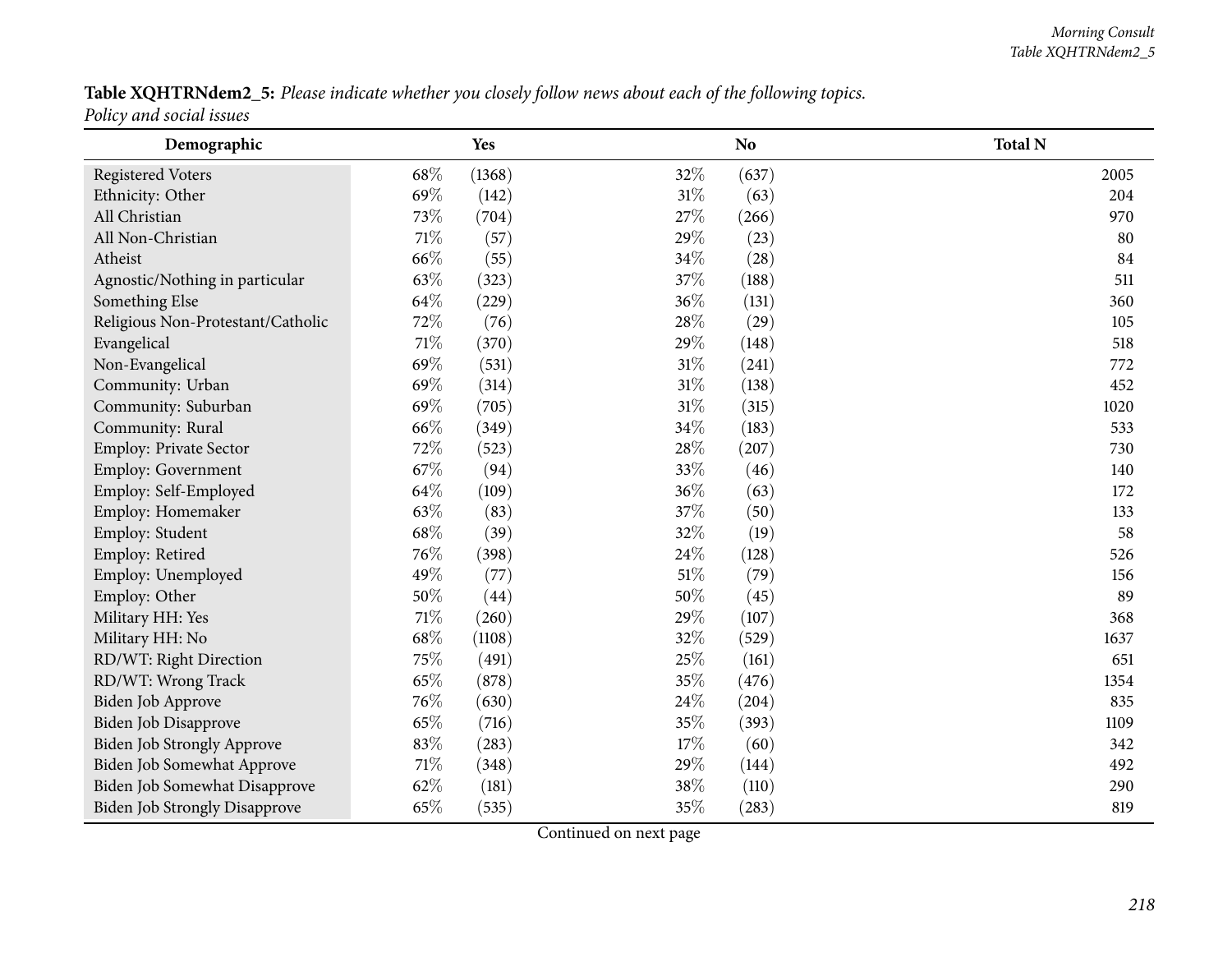## Table XQHTRNdem2\_5: Please indicate whether you closely follow news about each of the following topics.

*Policy and social issues*

| Demographic                          |     | Yes    |        | N <sub>o</sub> | <b>Total N</b> |
|--------------------------------------|-----|--------|--------|----------------|----------------|
| <b>Registered Voters</b>             | 68% | (1368) | 32%    | (637)          | 2005           |
| Favorable of Biden                   | 75% | (642)  | 25%    | (217)          | 859            |
| Unfavorable of Biden                 | 65% | (698)  | 35%    | (374)          | 1073           |
| Very Favorable of Biden              | 83% | (314)  | 17%    | (65)           | 379            |
| Somewhat Favorable of Biden          | 68% | (328)  | 32%    | (152)          | 480            |
| Somewhat Unfavorable of Biden        | 66% | (163)  | 34%    | (86)           | 249            |
| Very Unfavorable of Biden            | 65% | (535)  | 35%    | (289)          | 824            |
| #1 Issue: Economy                    | 65% | (530)  | 35%    | (291)          | 821            |
| #1 Issue: Security                   | 69% | (228)  | $31\%$ | (102)          | 329            |
| #1 Issue: Health Care                | 67% | (120)  | 33%    | (60)           | 180            |
| #1 Issue: Medicare / Social Security | 71% | (151)  | 29%    | (63)           | 214            |
| #1 Issue: Women's Issues             | 81% | (76)   | 19%    | (18)           | 95             |
| #1 Issue: Education                  | 52% | (43)   | 48%    | (39)           | 82             |
| #1 Issue: Energy                     | 76% | (130)  | 24\%   | (42)           | 172            |
| #1 Issue: Other                      | 81% | (90)   | 19%    | (22)           | 112            |
| 2020 Vote: Joe Biden                 | 74% | (706)  | 26%    | (243)          | 949            |
| 2020 Vote: Donald Trump              | 65% | (564)  | 35%    | (303)          | 867            |
| 2020 Vote: Didn't Vote               | 47% | (73)   | 53%    | (81)           | 153            |
| 2018 House Vote: Democrat            | 76% | (562)  | 24\%   | (175)          | 737            |
| 2018 House Vote: Republican          | 70% | (520)  | $30\%$ | (226)          | 746            |
| 2018 House Vote: Someone else        | 74% | (37)   | 26%    | (13)           | 51             |
| 2016 Vote: Hillary Clinton           | 74% | (514)  | 26%    | (181)          | 695            |
| 2016 Vote: Donald Trump              | 69% | (534)  | $31\%$ | (244)          | 778            |
| 2016 Vote: Other                     | 70% | (72)   | 30%    | (31)           | 102            |
| 2016 Vote: Didn't Vote               | 58% | (249)  | 42%    | (181)          | 429            |
| Voted in 2014: Yes                   | 73% | (999)  | 27%    | (378)          | 1377           |
| Voted in 2014: No                    | 59% | (369)  | 41\%   | (259)          | 628            |
| 4-Region: Northeast                  | 73% | (258)  | 27%    | (96)           | 354            |
| 4-Region: Midwest                    | 63% | (280)  | 37%    | (166)          | 446            |
| 4-Region: South                      | 69% | (516)  | $31\%$ | (232)          | 748            |
| 4-Region: West                       | 69% | (314)  | $31\%$ | (142)          | 457            |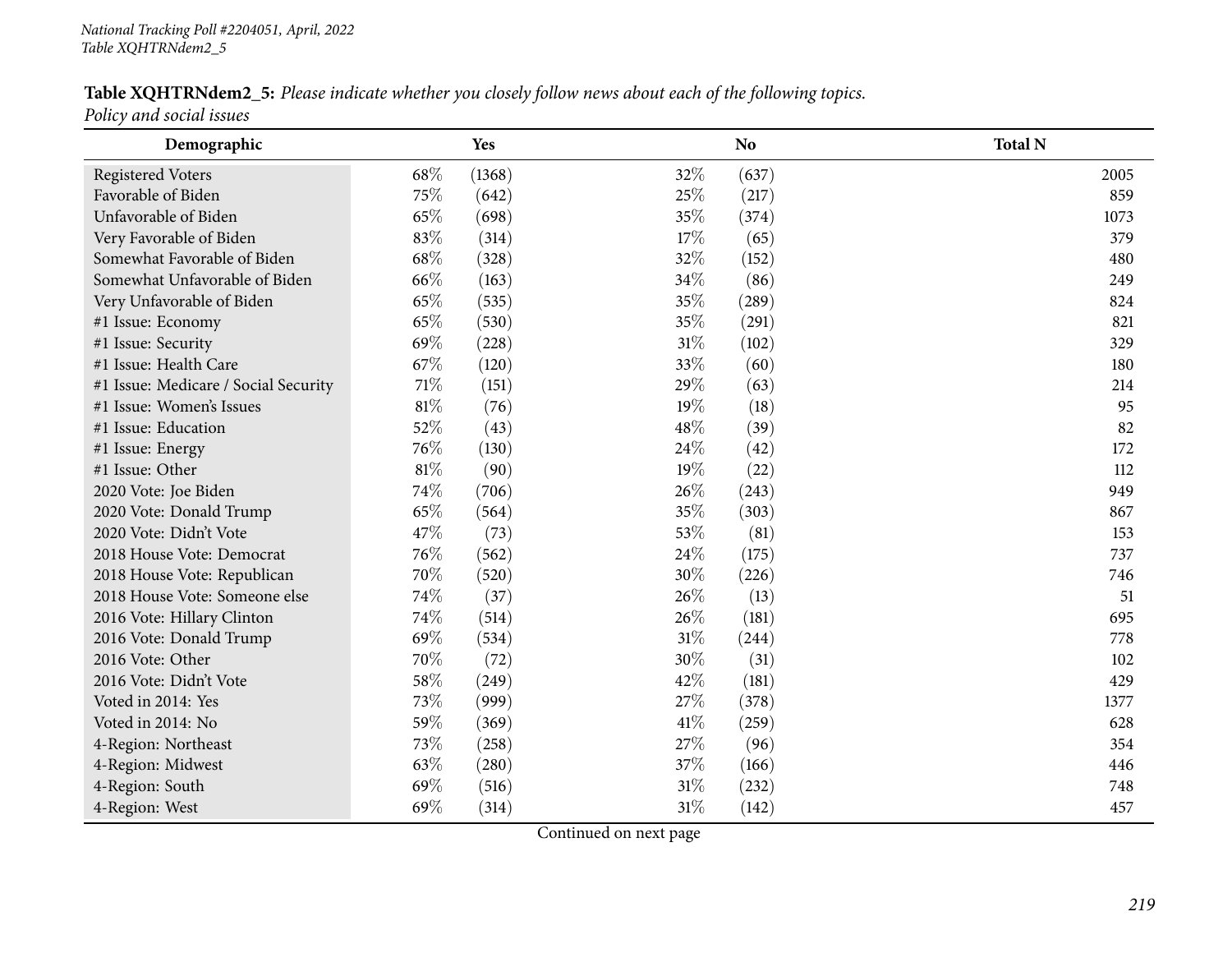| Demographic                          |        | Yes    |        | N <sub>0</sub> | <b>Total N</b> |
|--------------------------------------|--------|--------|--------|----------------|----------------|
| Registered Voters                    | $68\%$ | (1368) | 32%    | (637)          | 2005           |
| Sanctions not Tied to Putin in Power | $64\%$ | (739)  | 36%    | (408)          | 1147           |
| Sanctions Tied to Putin in Power     | 73\%   | (629)  | 27%    | (229)          | 858            |
| Heard of ICC                         | 80%    | (812)  | 20%    | (208)          | 1020           |
| Never Heard of ICC                   | $56\%$ | (557)  | $44\%$ | (429)          | 985            |

Table XQHTRNdem2\_5: Please indicate whether you closely follow news about each of the following topics. *Policy and social issues*

*Note:* Row proportions may total to larger than one-hundred percen<sup>t</sup> due to rounding. For more information visit [MorningConsultIntelligence.com](https://morningconsultintelligence.com).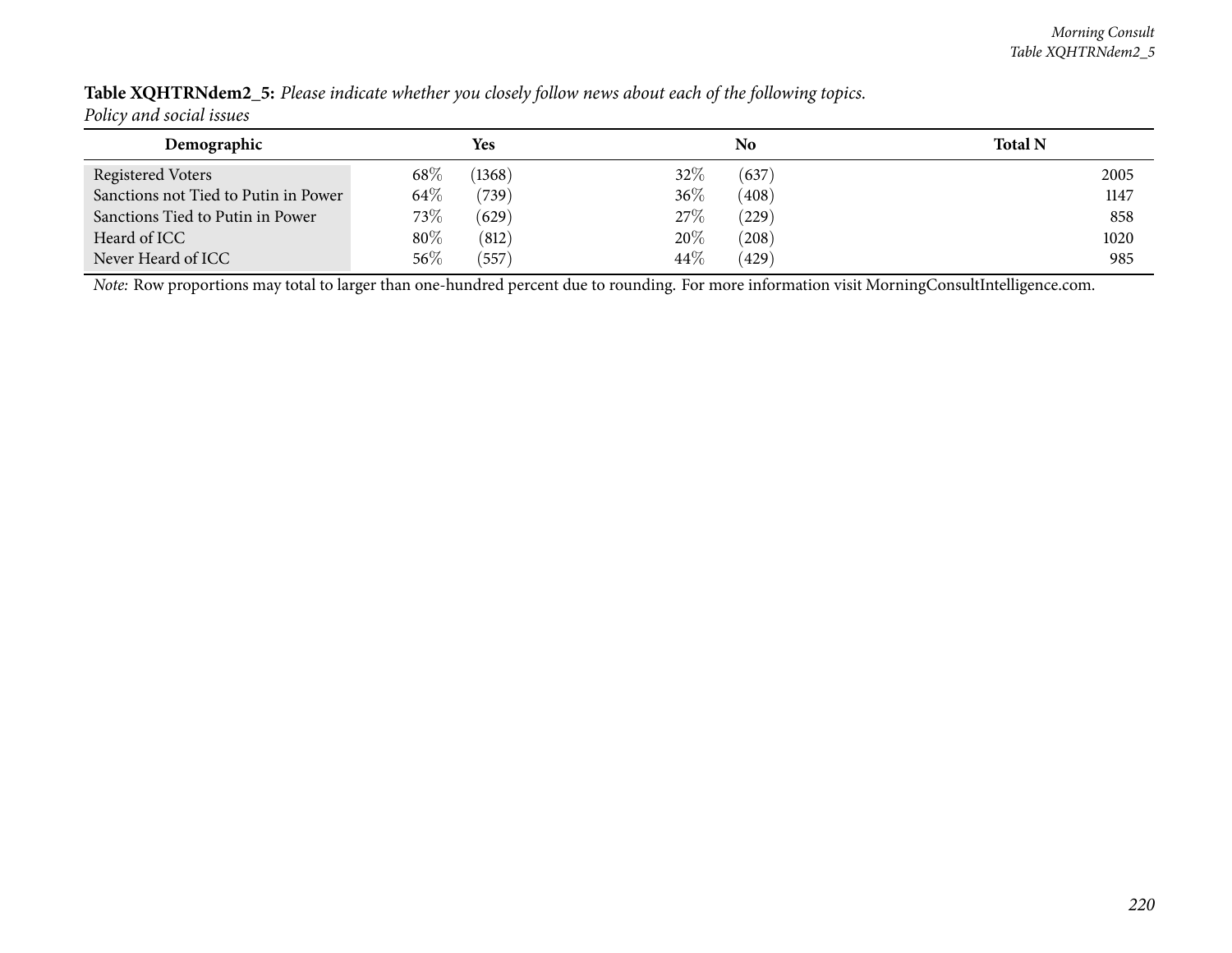| Table XQHTRNdem2_6: Please indicate whether you closely follow news about each of the following topics. |  |
|---------------------------------------------------------------------------------------------------------|--|
| Technology                                                                                              |  |

| ້<br>Demographic         |      | Yes    |        | N <sub>o</sub> | <b>Total N</b> |
|--------------------------|------|--------|--------|----------------|----------------|
| <b>Registered Voters</b> | 52%  | (1049) | 48%    | (956)          | 2005           |
| Gender: Male             | 65%  | (613)  | 35%    | (332)          | 945            |
| Gender: Female           | 41\% | (436)  | 59%    | (624)          | 1060           |
| Age: 18-34               | 65%  | (337)  | 35%    | (179)          | 516            |
| Age: 35-44               | 55%  | (170)  | 45%    | (138)          | 308            |
| Age: 45-64               | 45%  | (310)  | 55%    | (372)          | 682            |
| Age: 65+                 | 46%  | (231)  | 54\%   | (268)          | 499            |
| GenZers: 1997-2012       | 69%  | (124)  | 31\%   | (57)           | 181            |
| Millennials: 1981-1996   | 61\% | (344)  | 39%    | (219)          | 564            |
| GenXers: 1965-1980       | 47%  | (216)  | 53%    | (244)          | 460            |
| Baby Boomers: 1946-1964  | 45%  | (331)  | 55%    | (404)          | 735            |
| PID: Dem (no lean)       | 55%  | (395)  | 45%    | (328)          | 723            |
| PID: Ind (no lean)       | 55%  | (317)  | 45%    | (257)          | 574            |
| PID: Rep (no lean)       | 48%  | (337)  | 52%    | (371)          | 708            |
| PID/Gender: Dem Men      | 73%  | (233)  | 27%    | (84)           | 318            |
| PID/Gender: Dem Women    | 40%  | (162)  | 60%    | (244)          | 405            |
| PID/Gender: Ind Men      | 62%  | (189)  | 38%    | (116)          | 306            |
| PID/Gender: Ind Women    | 47%  | (127)  | 53%    | (141)          | 268            |
| PID/Gender: Rep Men      | 59%  | (190)  | $41\%$ | (132)          | 322            |
| PID/Gender: Rep Women    | 38%  | (147)  | 62%    | (239)          | 386            |
| Ideo: Liberal (1-3)      | 58%  | (332)  | 42%    | (237)          | 569            |
| Ideo: Moderate (4)       | 50%  | (263)  | 50%    | (263)          | 525            |
| Ideo: Conservative (5-7) | 50%  | (387)  | 50%    | (384)          | 771            |
| Educ: < College          | 51%  | (616)  | 49%    | (594)          | 1211           |
| Educ: Bachelors degree   | 56%  | (283)  | 44%    | (220)          | 503            |
| Educ: Post-grad          | 51%  | (149)  | 49%    | (142)          | 291            |
| Income: Under 50k        | 48%  | (383)  | 52%    | (409)          | 791            |
| Income: 50k-100k         | 54%  | (413)  | 46%    | (349)          | 762            |
| Income: 100k+            | 56%  | (253)  | 44%    | (198)          | 452            |
| Ethnicity: White         | 49%  | (753)  | $51\%$ | (796)          | 1549           |
| Ethnicity: Hispanic      | 66%  | (148)  | 34\%   | (75)           | 223            |
| Ethnicity: Black         | 64%  | (161)  | 36%    | (91)           | 252            |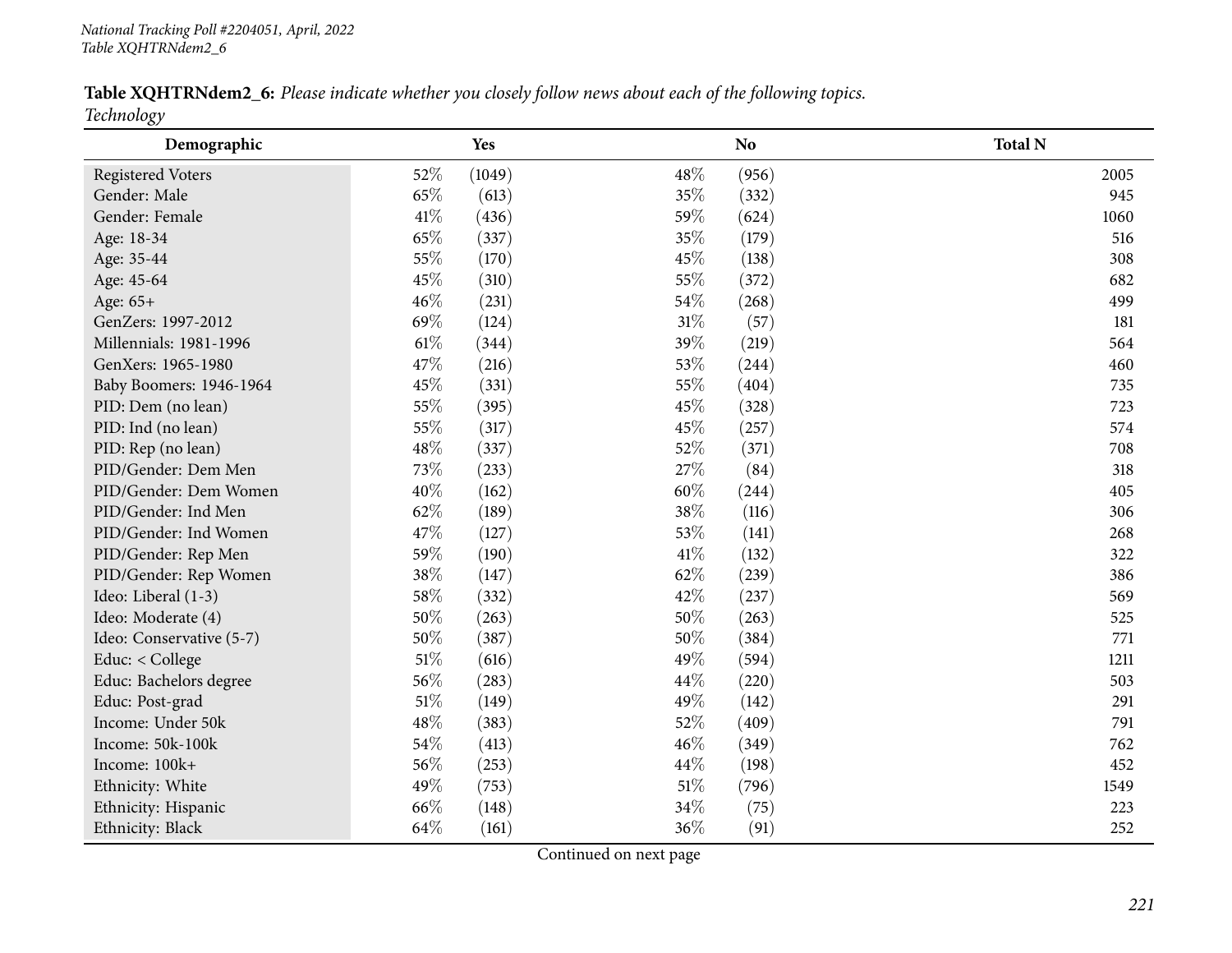Table XQHTRNdem2\_6: Please indicate whether you closely follow news about each of the following topics. *Technology*

| ້<br>Demographic                     |      | Yes    |        | <b>No</b> | <b>Total N</b> |
|--------------------------------------|------|--------|--------|-----------|----------------|
| <b>Registered Voters</b>             | 52%  | (1049) | 48%    | (956)     | 2005           |
| Ethnicity: Other                     | 66%  | (135)  | 34%    | (70)      | 204            |
| All Christian                        | 49%  | (480)  | $51\%$ | (490)     | 970            |
| All Non-Christian                    | 45%  | (36)   | 55%    | (44)      | 80             |
| Atheist                              | 62%  | (52)   | 38%    | (32)      | 84             |
| Agnostic/Nothing in particular       | 52%  | (266)  | 48%    | (245)     | 511            |
| Something Else                       | 60%  | (215)  | 40%    | (145)     | 360            |
| Religious Non-Protestant/Catholic    | 47%  | (49)   | 53%    | (55)      | 105            |
| Evangelical                          | 51%  | (264)  | 49%    | (254)     | 518            |
| Non-Evangelical                      | 53%  | (408)  | 47%    | (364)     | 772            |
| Community: Urban                     | 58%  | (264)  | 42%    | (188)     | 452            |
| Community: Suburban                  | 52%  | (527)  | 48%    | (493)     | 1020           |
| Community: Rural                     | 48%  | (257)  | 52%    | (275)     | 533            |
| Employ: Private Sector               | 58%  | (421)  | 42%    | (309)     | 730            |
| <b>Employ: Government</b>            | 53%  | (74)   | 47%    | (66)      | 140            |
| Employ: Self-Employed                | 60%  | (104)  | 40%    | (68)      | 172            |
| Employ: Homemaker                    | 41\% | (55)   | 59%    | (78)      | 133            |
| Employ: Student                      | 62%  | (36)   | 38%    | (22)      | 58             |
| Employ: Retired                      | 45%  | (234)  | 55%    | (292)     | 526            |
| Employ: Unemployed                   | 54%  | (85)   | 46%    | (71)      | 156            |
| Employ: Other                        | 45%  | (40)   | 55%    | (49)      | 89             |
| Military HH: Yes                     | 55%  | (203)  | 45%    | (165)     | 368            |
| Military HH: No                      | 52%  | (846)  | 48%    | (791)     | 1637           |
| RD/WT: Right Direction               | 59%  | (387)  | 41\%   | (265)     | 651            |
| RD/WT: Wrong Track                   | 49%  | (662)  | $51\%$ | (692)     | 1354           |
| Biden Job Approve                    | 58%  | (481)  | 42%    | (354)     | 835            |
| Biden Job Disapprove                 | 48%  | (536)  | 52%    | (573)     | 1109           |
| <b>Biden Job Strongly Approve</b>    | 64%  | (219)  | 36%    | (123)     | 342            |
| Biden Job Somewhat Approve           | 53%  | (262)  | 47%    | (230)     | 492            |
| Biden Job Somewhat Disapprove        | 56%  | (163)  | 44%    | (128)     | 290            |
| <b>Biden Job Strongly Disapprove</b> | 46%  | (373)  | 54%    | (445)     | 819            |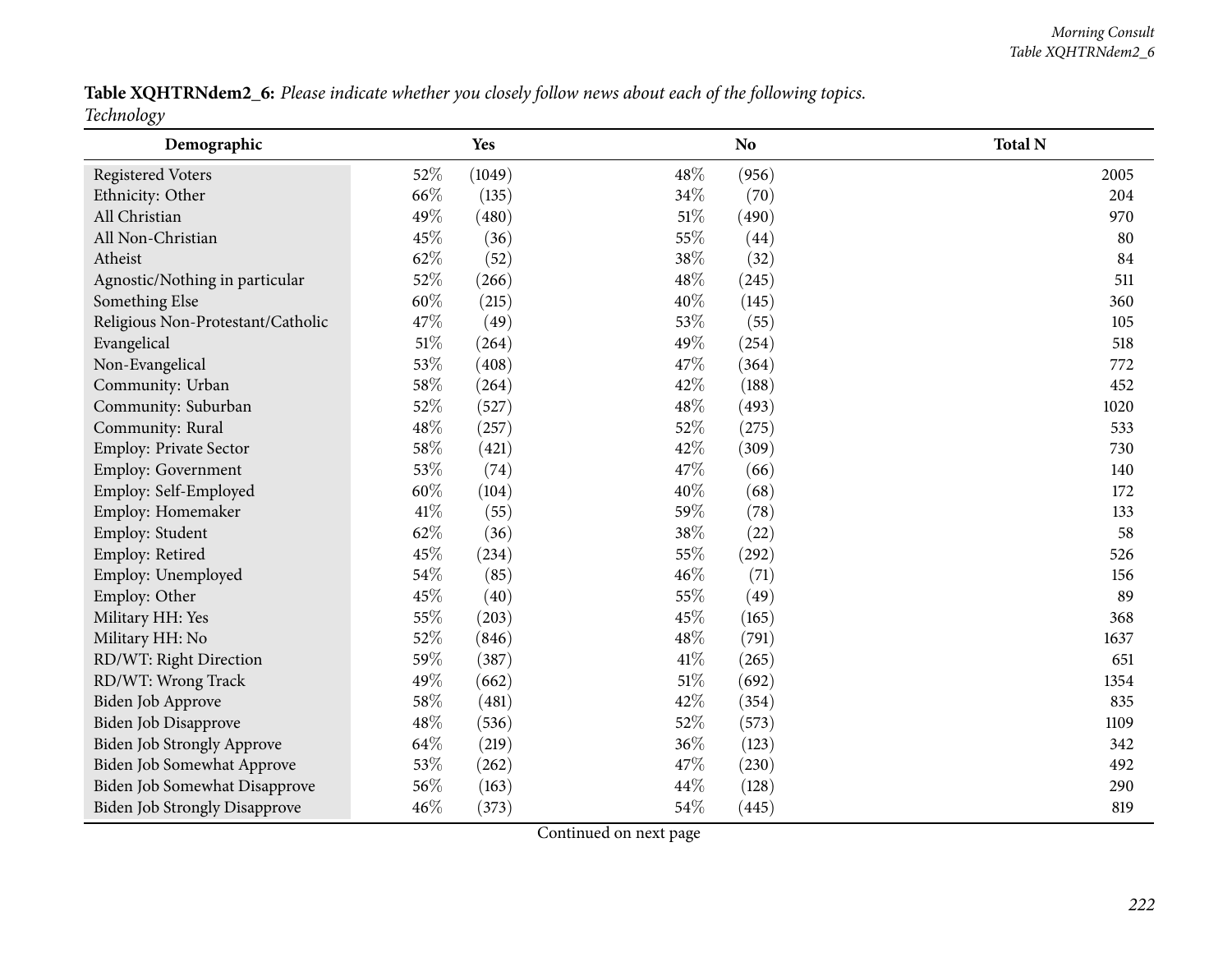| Table XQHTRNdem2_6: Please indicate whether you closely follow news about each of the following topics. |  |
|---------------------------------------------------------------------------------------------------------|--|
| Technology                                                                                              |  |

| $\bm{\mathcal{S}}$<br>Demographic    |        | <b>Yes</b> |        | <b>No</b> | <b>Total N</b> |
|--------------------------------------|--------|------------|--------|-----------|----------------|
| <b>Registered Voters</b>             | 52%    | (1049)     | 48\%   | (956)     | 2005           |
| Favorable of Biden                   | 56%    | (484)      | 44%    | (375)     | 859            |
| Unfavorable of Biden                 | 49%    | (528)      | 51%    | (545)     | 1073           |
| Very Favorable of Biden              | 62%    | (237)      | 38\%   | (142)     | 379            |
| Somewhat Favorable of Biden          | 51%    | (247)      | 49%    | (233)     | 480            |
| Somewhat Unfavorable of Biden        | 59%    | (147)      | $41\%$ | (102)     | 249            |
| Very Unfavorable of Biden            | 46%    | (382)      | 54%    | (442)     | 824            |
| #1 Issue: Economy                    | 51\%   | (422)      | 49%    | (398)     | 821            |
| #1 Issue: Security                   | 48%    | (157)      | 52%    | (172)     | 329            |
| #1 Issue: Health Care                | 56%    | (100)      | 44%    | (80)      | 180            |
| #1 Issue: Medicare / Social Security | 44%    | (94)       | 56%    | (120)     | 214            |
| #1 Issue: Women's Issues             | 64%    | (61)       | 36%    | (34)      | 95             |
| #1 Issue: Education                  | 53%    | (44)       | 47%    | (38)      | 82             |
| #1 Issue: Energy                     | 69%    | (119)      | 31%    | (53)      | 172            |
| #1 Issue: Other                      | 46%    | (51)       | 54%    | (61)      | 112            |
| 2020 Vote: Joe Biden                 | 55%    | (519)      | 45%    | (430)     | 949            |
| 2020 Vote: Donald Trump              | 48%    | (417)      | 52%    | (450)     | 867            |
| 2020 Vote: Didn't Vote               | 64%    | (97)       | 36%    | (56)      | 153            |
| 2018 House Vote: Democrat            | 55%    | (404)      | 45%    | (333)     | 737            |
| 2018 House Vote: Republican          | 49%    | (369)      | $51\%$ | (377)     | 746            |
| 2018 House Vote: Someone else        | 50%    | (25)       | 50%    | (25)      | 51             |
| 2016 Vote: Hillary Clinton           | 54%    | (372)      | 46%    | (323)     | 695            |
| 2016 Vote: Donald Trump              | 47%    | (365)      | 53%    | (413)     | 778            |
| 2016 Vote: Other                     | 60%    | (62)       | 40%    | (41)      | 102            |
| 2016 Vote: Didn't Vote               | 58%    | (249)      | 42%    | (180)     | 429            |
| Voted in 2014: Yes                   | 52%    | (711)      | 48%    | (666)     | 1377           |
| Voted in 2014: No                    | 54%    | (337)      | 46%    | (290)     | 628            |
| 4-Region: Northeast                  | 51\%   | (180)      | 49%    | (174)     | 354            |
| 4-Region: Midwest                    | $51\%$ | (228)      | 49%    | (218)     | 446            |
| 4-Region: South                      | 53%    | (399)      | 47%    | (349)     | 748            |
| 4-Region: West                       | 53%    | (242)      | 47%    | (215)     | 457            |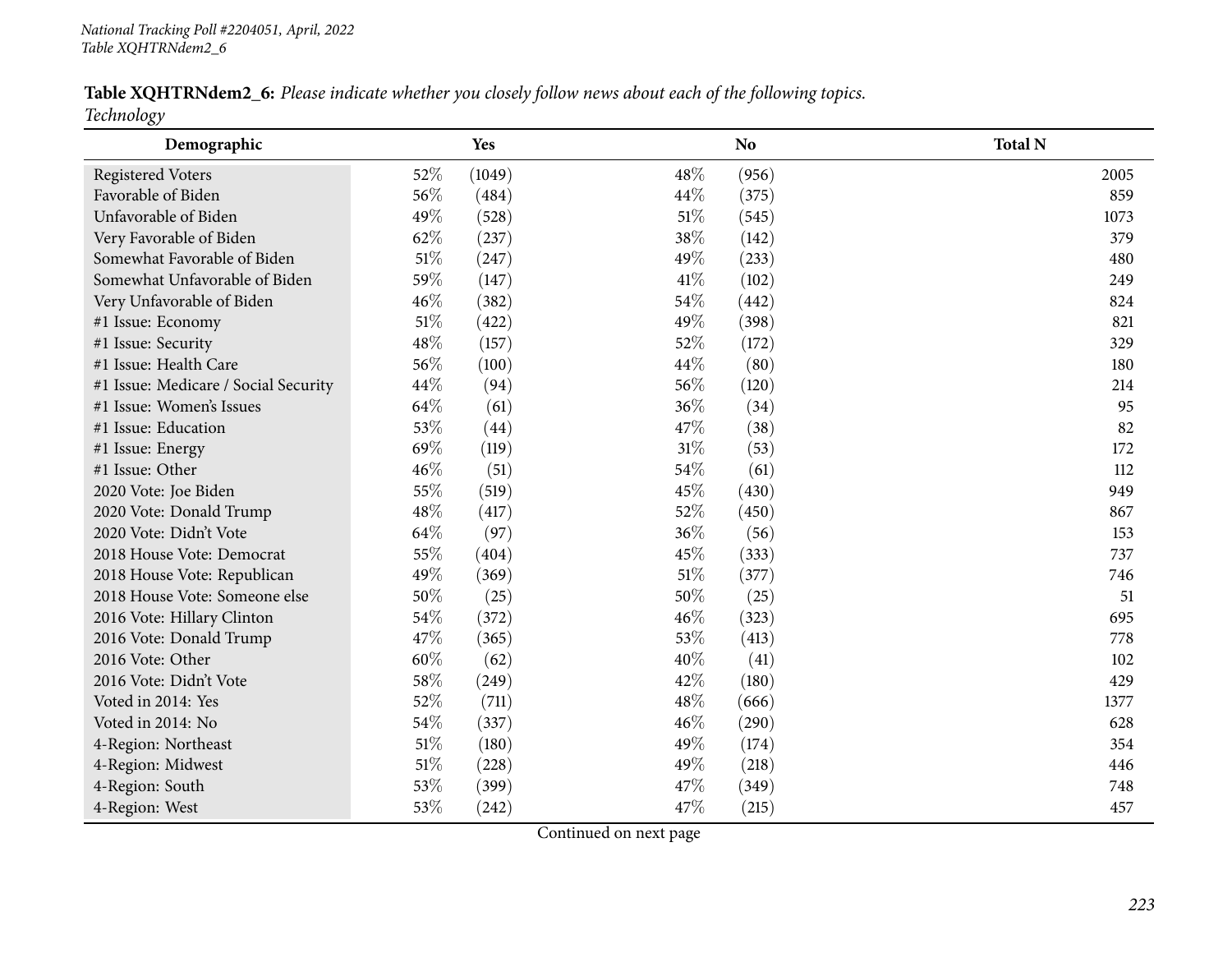| $\sim$ $\sim$ $\sim$ $\sim$ $\sim$   |                  |        |       |                |
|--------------------------------------|------------------|--------|-------|----------------|
| Demographic                          | Yes              |        | No    | <b>Total N</b> |
| Registered Voters                    | $52\%$<br>(1049) | $48\%$ | (956) | 2005           |
| Sanctions not Tied to Putin in Power | $52\%$<br>(599)  | 48\%   | (549) | 1147           |
| Sanctions Tied to Putin in Power     | $52\%$<br>(450)  | 48%    | (408) | 858            |
| Heard of ICC                         | 62\%<br>(631)    | 38%    | (388) | 1020           |
| Never Heard of ICC                   | 42%<br>(417)     | 58%    | (568) | 985            |

Table XQHTRNdem2\_6: Please indicate whether you closely follow news about each of the following topics. *Technology*

*Note:* Row proportions may total to larger than one-hundred percen<sup>t</sup> due to rounding. For more information visit [MorningConsultIntelligence.com](https://morningconsultintelligence.com).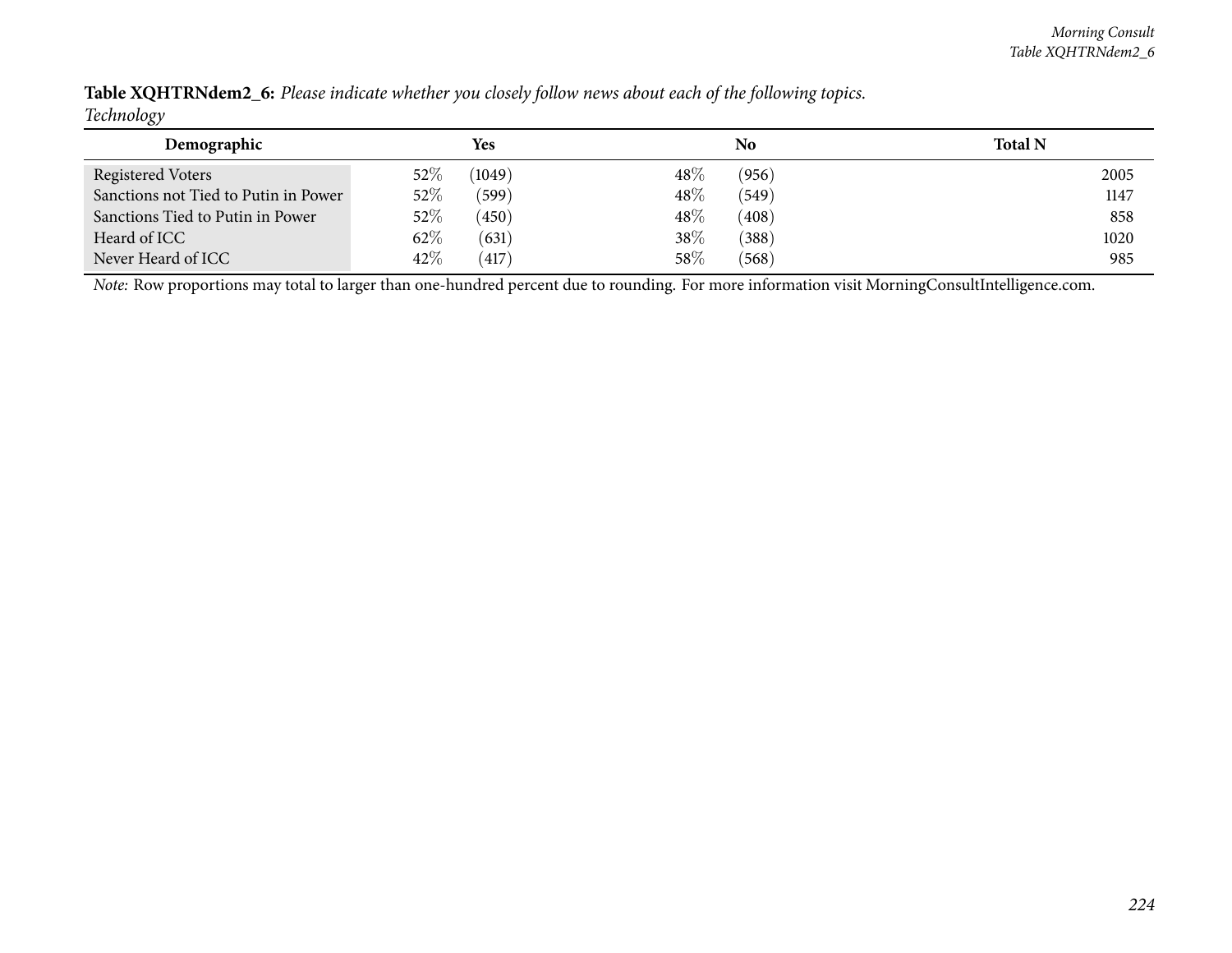Table XQHTRNdem2\_7: Please indicate whether you closely follow news about each of the following topics. *Global affairs*

| Demographic              |      | Yes    |        | N <sub>o</sub> | <b>Total N</b> |
|--------------------------|------|--------|--------|----------------|----------------|
| <b>Registered Voters</b> | 65%  | (1302) | 35%    | (703)          | 2005           |
| Gender: Male             | 74%  | (703)  | 26%    | (243)          | 945            |
| Gender: Female           | 57%  | (599)  | 43%    | (461)          | 1060           |
| Age: 18-34               | 56%  | (289)  | 44%    | (228)          | 516            |
| Age: 35-44               | 61%  | (187)  | 39%    | (121)          | 308            |
| Age: 45-64               | 68%  | (466)  | 32%    | (216)          | 682            |
| Age: 65+                 | 72%  | (360)  | 28%    | (139)          | 499            |
| GenZers: 1997-2012       | 54%  | (98)   | 46%    | (83)           | 181            |
| Millennials: 1981-1996   | 61\% | (342)  | 39%    | (222)          | 564            |
| GenXers: 1965-1980       | 62%  | (285)  | 38%    | (174)          | 460            |
| Baby Boomers: 1946-1964  | 71%  | (525)  | 29%    | (210)          | 735            |
| PID: Dem (no lean)       | 68%  | (488)  | 32%    | (235)          | 723            |
| PID: Ind (no lean)       | 62%  | (355)  | 38%    | (219)          | 574            |
| PID: Rep (no lean)       | 65%  | (458)  | 35%    | (250)          | 708            |
| PID/Gender: Dem Men      | 78%  | (248)  | 22%    | (70)           | 318            |
| PID/Gender: Dem Women    | 59%  | (241)  | $41\%$ | (165)          | 405            |
| PID/Gender: Ind Men      | 70%  | (214)  | 30%    | (91)           | 306            |
| PID/Gender: Ind Women    | 53%  | (141)  | 47%    | (127)          | 268            |
| PID/Gender: Rep Men      | 75%  | (241)  | 25%    | (81)           | 322            |
| PID/Gender: Rep Women    | 56%  | (217)  | 44%    | (169)          | 386            |
| Ideo: Liberal (1-3)      | 76%  | (434)  | 24\%   | (135)          | 569            |
| Ideo: Moderate (4)       | 62%  | (324)  | 38%    | (201)          | 525            |
| Ideo: Conservative (5-7) | 65%  | (501)  | 35%    | (270)          | 771            |
| Educ: < College          | 59%  | (715)  | 41\%   | (496)          | 1211           |
| Educ: Bachelors degree   | 72%  | (361)  | 28%    | (142)          | 503            |
| Educ: Post-grad          | 78%  | (226)  | 22%    | (65)           | 291            |
| Income: Under 50k        | 57%  | (455)  | 43%    | (337)          | 791            |
| Income: 50k-100k         | 68%  | (516)  | 32%    | (246)          | 762            |
| Income: 100k+            | 73%  | (331)  | 27\%   | (120)          | 452            |
| Ethnicity: White         | 66%  | (1020) | 34%    | (529)          | 1549           |
| Ethnicity: Hispanic      | 68%  | (152)  | 32%    | (71)           | 223            |
| Ethnicity: Black         | 56%  | (142)  | 44%    | (109)          | 252            |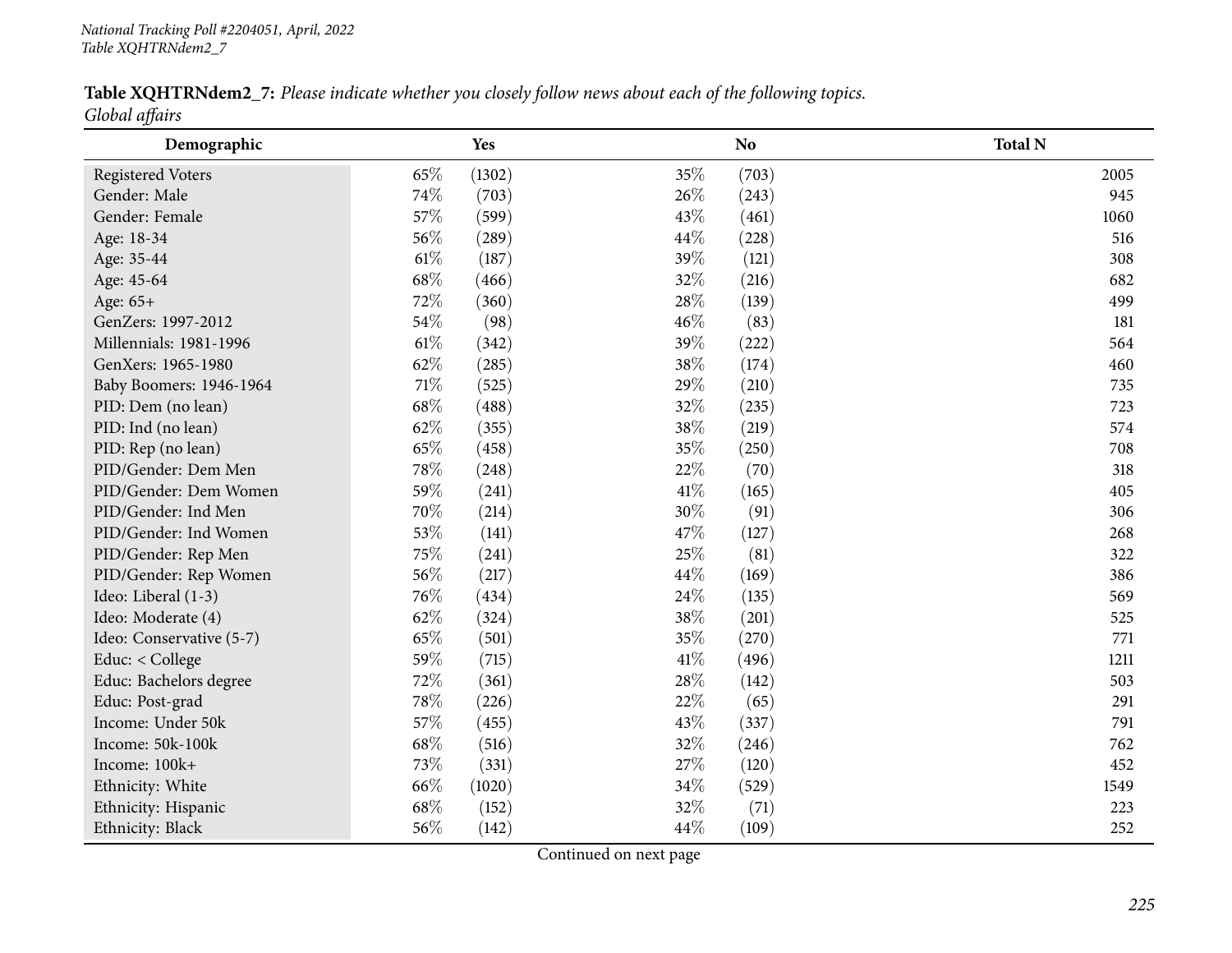Table XQHTRNdem2\_7: Please indicate whether you closely follow news about each of the following topics. *Global affairs*

| Demographic                          |     | Yes    |        | <b>No</b> | <b>Total N</b> |
|--------------------------------------|-----|--------|--------|-----------|----------------|
| <b>Registered Voters</b>             | 65% | (1302) | 35%    | (703)     | 2005           |
| Ethnicity: Other                     | 68% | (139)  | 32%    | (65)      | 204            |
| All Christian                        | 72% | (700)  | 28\%   | (270)     | 970            |
| All Non-Christian                    | 66% | (53)   | 34\%   | (27)      | 80             |
| Atheist                              | 72% | (60)   | 28\%   | (23)      | 84             |
| Agnostic/Nothing in particular       | 59% | (301)  | $41\%$ | (209)     | 511            |
| Something Else                       | 52% | (187)  | 48%    | (173)     | 360            |
| Religious Non-Protestant/Catholic    | 68% | (71)   | 32%    | (34)      | 105            |
| Evangelical                          | 64% | (330)  | 36%    | (188)     | 518            |
| Non-Evangelical                      | 68% | (526)  | $32\%$ | (245)     | 772            |
| Community: Urban                     | 64% | (288)  | 36%    | (164)     | 452            |
| Community: Suburban                  | 66% | (677)  | $34\%$ | (343)     | 1020           |
| Community: Rural                     | 63% | (337)  | 37%    | (196)     | 533            |
| Employ: Private Sector               | 67% | (488)  | 33%    | (242)     | 730            |
| Employ: Government                   | 57% | (80)   | 43%    | (60)      | 140            |
| Employ: Self-Employed                | 60% | (103)  | 40%    | (69)      | 172            |
| Employ: Homemaker                    | 51% | (68)   | 49%    | (65)      | 133            |
| Employ: Student                      | 64% | (37)   | 36%    | (21)      | 58             |
| Employ: Retired                      | 75% | (396)  | 25%    | (130)     | 526            |
| Employ: Unemployed                   | 53% | (82)   | 47%    | (74)      | 156            |
| Employ: Other                        | 53% | (47)   | 47%    | (42)      | 89             |
| Military HH: Yes                     | 75% | (274)  | 25%    | (93)      | 368            |
| Military HH: No                      | 63% | (1028) | 37%    | (610)     | 1637           |
| RD/WT: Right Direction               | 70% | (453)  | 30%    | (198)     | 651            |
| RD/WT: Wrong Track                   | 63% | (848)  | 37%    | (505)     | 1354           |
| Biden Job Approve                    | 72% | (599)  | 28%    | (235)     | 835            |
| Biden Job Disapprove                 | 62% | (684)  | 38%    | (425)     | 1109           |
| <b>Biden Job Strongly Approve</b>    | 77% | (264)  | 23%    | (79)      | 342            |
| Biden Job Somewhat Approve           | 68% | (336)  | 32%    | (156)     | 492            |
| Biden Job Somewhat Disapprove        | 61% | (177)  | 39%    | (113)     | 290            |
| <b>Biden Job Strongly Disapprove</b> | 62% | (507)  | 38%    | (312)     | 819            |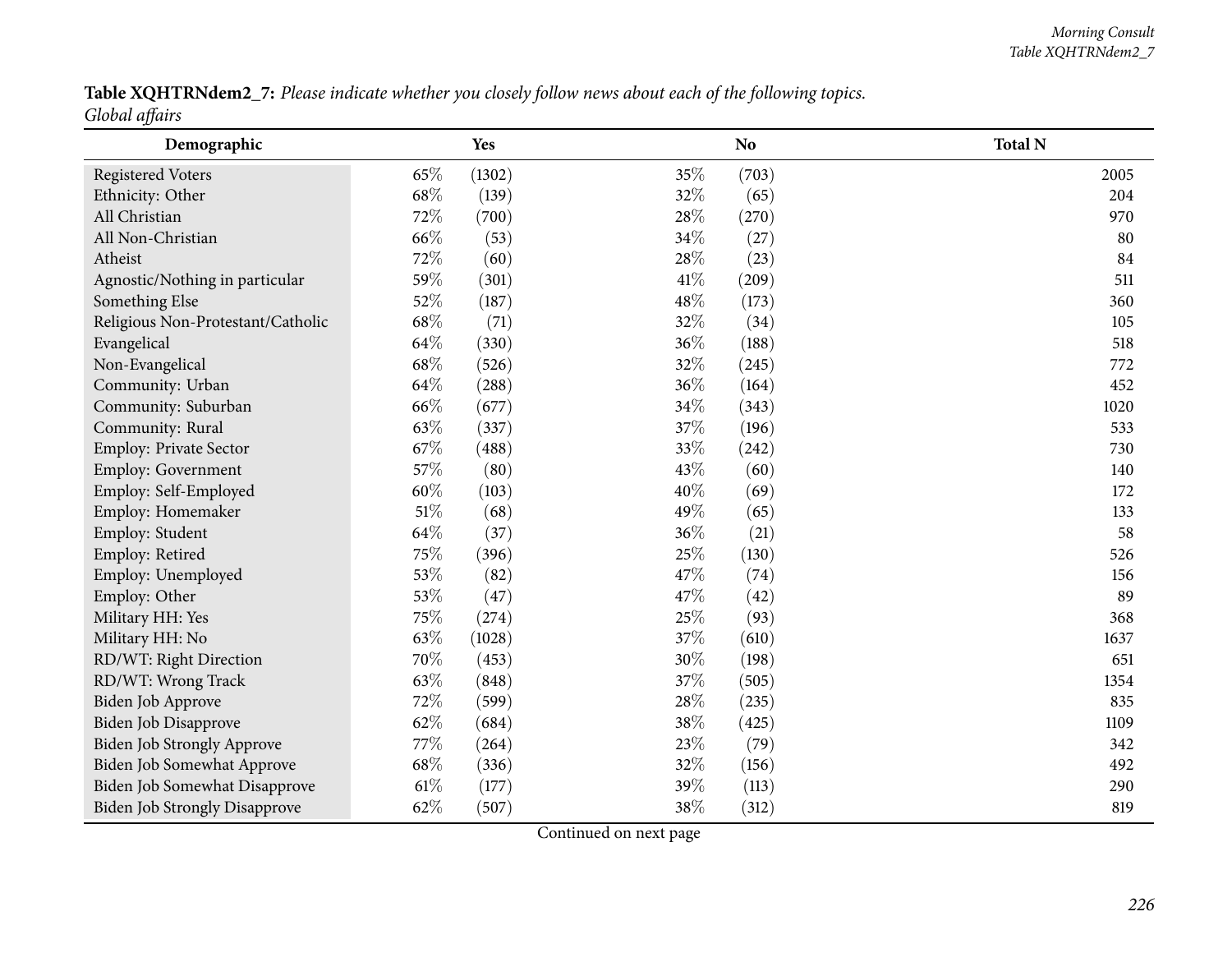Table XQHTRNdem2\_7: Please indicate whether you closely follow news about each of the following topics. *Global affairs*

| Demographic                          |      | Yes    |        | N <sub>o</sub> | <b>Total N</b> |
|--------------------------------------|------|--------|--------|----------------|----------------|
| <b>Registered Voters</b>             | 65%  | (1302) | 35%    | (703)          | 2005           |
| Favorable of Biden                   | 71\% | (613)  | 29%    | (247)          | 859            |
| Unfavorable of Biden                 | 62%  | (668)  | 38%    | (404)          | 1073           |
| Very Favorable of Biden              | 78%  | (296)  | 22%    | (83)           | 379            |
| Somewhat Favorable of Biden          | 66%  | (316)  | 34%    | (164)          | 480            |
| Somewhat Unfavorable of Biden        | 62%  | (154)  | 38%    | (95)           | 249            |
| Very Unfavorable of Biden            | 62%  | (514)  | 38%    | (310)          | 824            |
| #1 Issue: Economy                    | 62%  | (508)  | 38%    | (313)          | 821            |
| #1 Issue: Security                   | 69%  | (226)  | $31\%$ | (103)          | 329            |
| #1 Issue: Health Care                | 62%  | (112)  | 38%    | (69)           | 180            |
| #1 Issue: Medicare / Social Security | 71%  | (151)  | 29%    | (63)           | 214            |
| #1 Issue: Women's Issues             | 67%  | (63)   | 33%    | (32)           | 95             |
| #1 Issue: Education                  | 57%  | (47)   | 43%    | (35)           | 82             |
| #1 Issue: Energy                     | 70%  | (120)  | 30%    | (52)           | 172            |
| #1 Issue: Other                      | 67%  | (75)   | 33%    | (37)           | 112            |
| 2020 Vote: Joe Biden                 | 69%  | (656)  | $31\%$ | (293)          | 949            |
| 2020 Vote: Donald Trump              | 63%  | (547)  | 37%    | (320)          | 867            |
| 2020 Vote: Didn't Vote               | 47%  | (71)   | 53%    | (82)           | 153            |
| 2018 House Vote: Democrat            | 73%  | (536)  | 27%    | (202)          | 737            |
| 2018 House Vote: Republican          | 67%  | (497)  | 33%    | (250)          | 746            |
| 2018 House Vote: Someone else        | 62%  | (32)   | 38%    | (19)           | 51             |
| 2016 Vote: Hillary Clinton           | 71%  | (496)  | 29%    | (199)          | 695            |
| 2016 Vote: Donald Trump              | 66%  | (510)  | 34%    | (268)          | 778            |
| 2016 Vote: Other                     | 77%  | (78)   | 23%    | (24)           | 102            |
| 2016 Vote: Didn't Vote               | 51%  | (217)  | 49%    | (212)          | 429            |
| Voted in 2014: Yes                   | 71%  | (971)  | 29%    | (406)          | 1377           |
| Voted in 2014: No                    | 53%  | (330)  | 47%    | (297)          | 628            |
| 4-Region: Northeast                  | 63%  | (223)  | 37%    | (132)          | 354            |
| 4-Region: Midwest                    | 64%  | (286)  | 36%    | (160)          | 446            |
| 4-Region: South                      | 66%  | (495)  | 34%    | (253)          | 748            |
| 4-Region: West                       | 65%  | (297)  | 35%    | (159)          | 457            |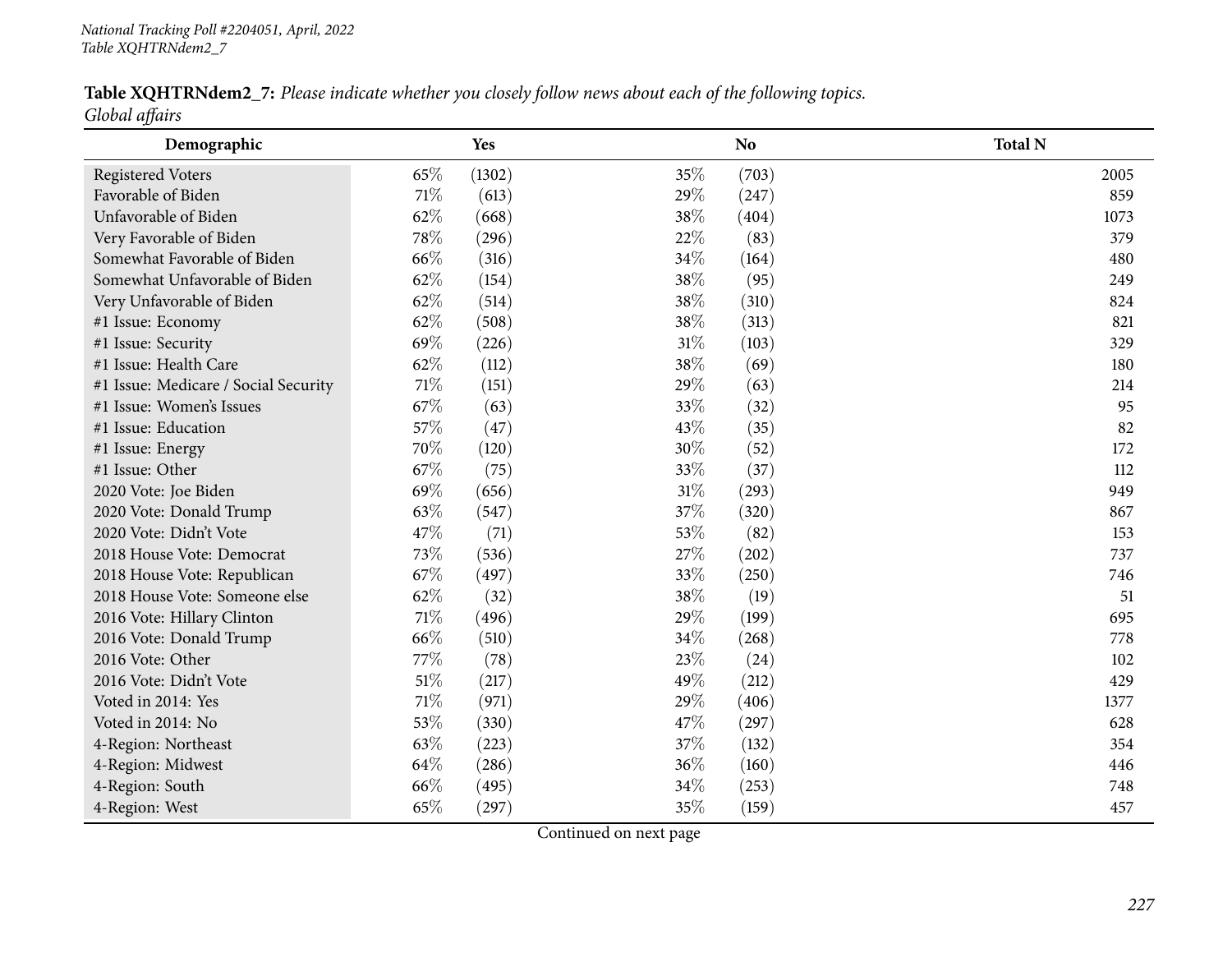| v                                    |         |        |      |       |                |
|--------------------------------------|---------|--------|------|-------|----------------|
| Demographic                          |         | Yes    |      | No    | <b>Total N</b> |
| <b>Registered Voters</b>             | $65\%$  | (1302) | 35%  | (703) | 2005           |
| Sanctions not Tied to Putin in Power | 59%     | (679)  | 41\% | (468) | 1147           |
| Sanctions Tied to Putin in Power     | 73\%    | (623)  | 27%  | (235) | 858            |
| Heard of ICC                         | 77 $\%$ | (781)  | 23%  | (238) | 1020           |
| Never Heard of ICC                   | 53%     | (520)  | 47\% | (465) | 985            |

Table XQHTRNdem2\_7: Please indicate whether you closely follow news about each of the following topics. *Global affairs*

*Note:* Row proportions may total to larger than one-hundred percen<sup>t</sup> due to rounding. For more information visit [MorningConsultIntelligence.com](https://morningconsultintelligence.com).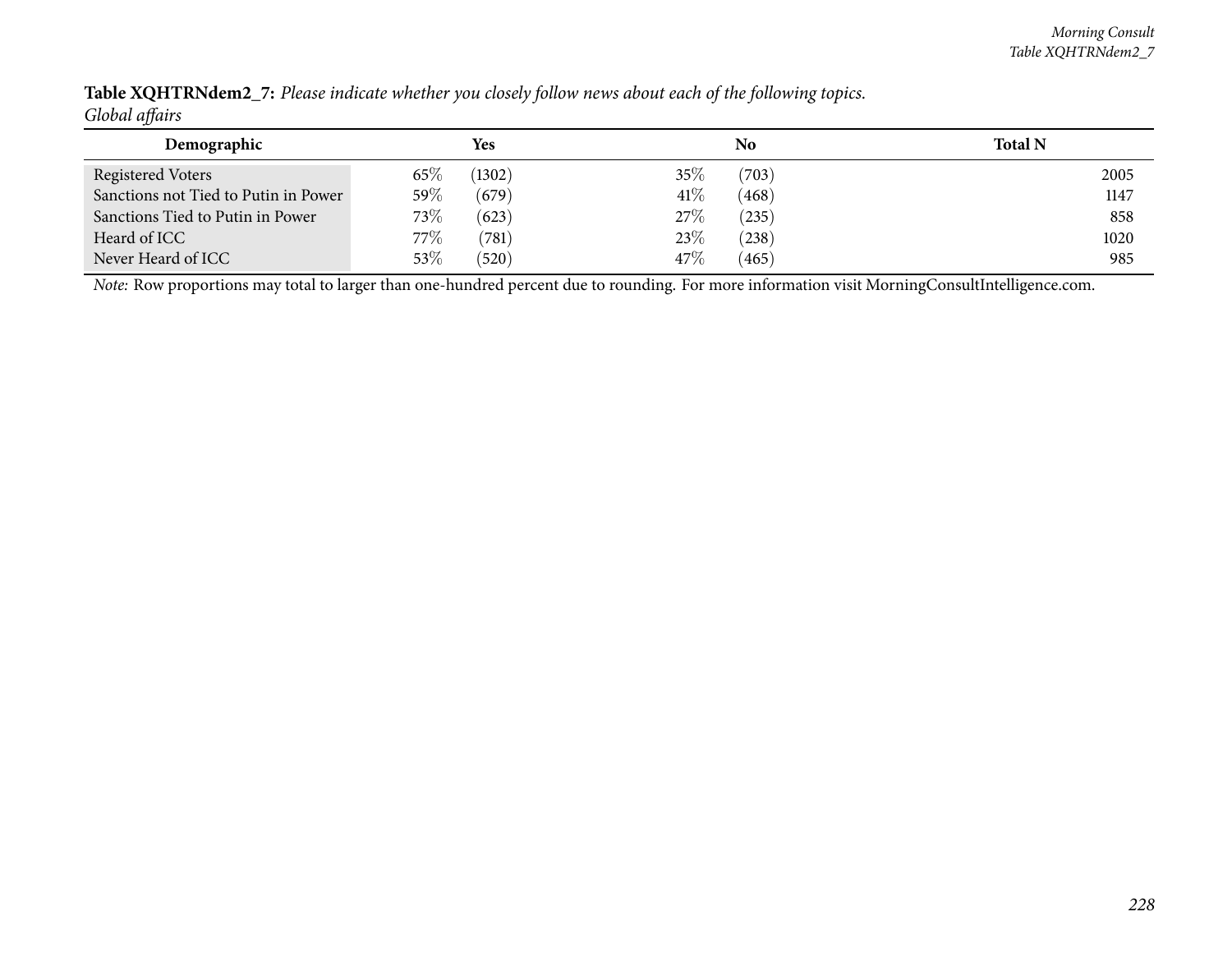# **Respondent Demographics Summary**

| Demographic      | Group                                                                                                                                                            | Frequency                                      | Percentage                                |
|------------------|------------------------------------------------------------------------------------------------------------------------------------------------------------------|------------------------------------------------|-------------------------------------------|
| xdemAll          | <b>Registered Voters</b>                                                                                                                                         | 2005                                           | 100%                                      |
| xdemGender       | Gender: Male<br>Gender: Female<br>$\overline{N}$                                                                                                                 | 945<br>1060<br>2005                            | 47%<br>53%                                |
| age              | Age: 18-34<br>Age: 35-44<br>Age: 45-64<br>Age: 65+<br>$\boldsymbol{N}$                                                                                           | 516<br>308<br>682<br>499<br>2005               | 26%<br>15%<br>34%<br>25%                  |
| demAgeGeneration | GenZers: 1997-2012<br>Millennials: 1981-1996<br>GenXers: 1965-1980<br>Baby Boomers: 1946-1964<br>$\overline{N}$                                                  | 181<br>564<br>460<br>735<br>1939               | $9\%$<br>28%<br>23%<br>37%                |
| xpid3            | PID: Dem (no lean)<br>PID: Ind (no lean)<br>PID: Rep (no lean)<br>$\overline{N}$                                                                                 | 723<br>574<br>708<br>2005                      | $36\%$<br>29%<br>35%                      |
| xpidGender       | PID/Gender: Dem Men<br>PID/Gender: Dem Women<br>PID/Gender: Ind Men<br>PID/Gender: Ind Women<br>PID/Gender: Rep Men<br>PID/Gender: Rep Women<br>$\boldsymbol{N}$ | 318<br>405<br>306<br>268<br>322<br>386<br>2005 | $16\%$<br>20%<br>15%<br>13%<br>16%<br>19% |
| xdemIdeo3        | Ideo: Liberal (1-3)<br>Ideo: Moderate (4)<br>Ideo: Conservative (5-7)<br>$\boldsymbol{N}$                                                                        | 569<br>525<br>771<br>1866                      | $28\%$<br>26%<br>38\%                     |
| xeduc3           | Educ: < College<br>Educ: Bachelors degree<br>Educ: Post-grad<br>$\boldsymbol{N}$                                                                                 | 1211<br>503<br>291<br>2005                     | $60\%$<br>25%<br>15%                      |

#### **Summary Statistics of Survey Respondent Demographics**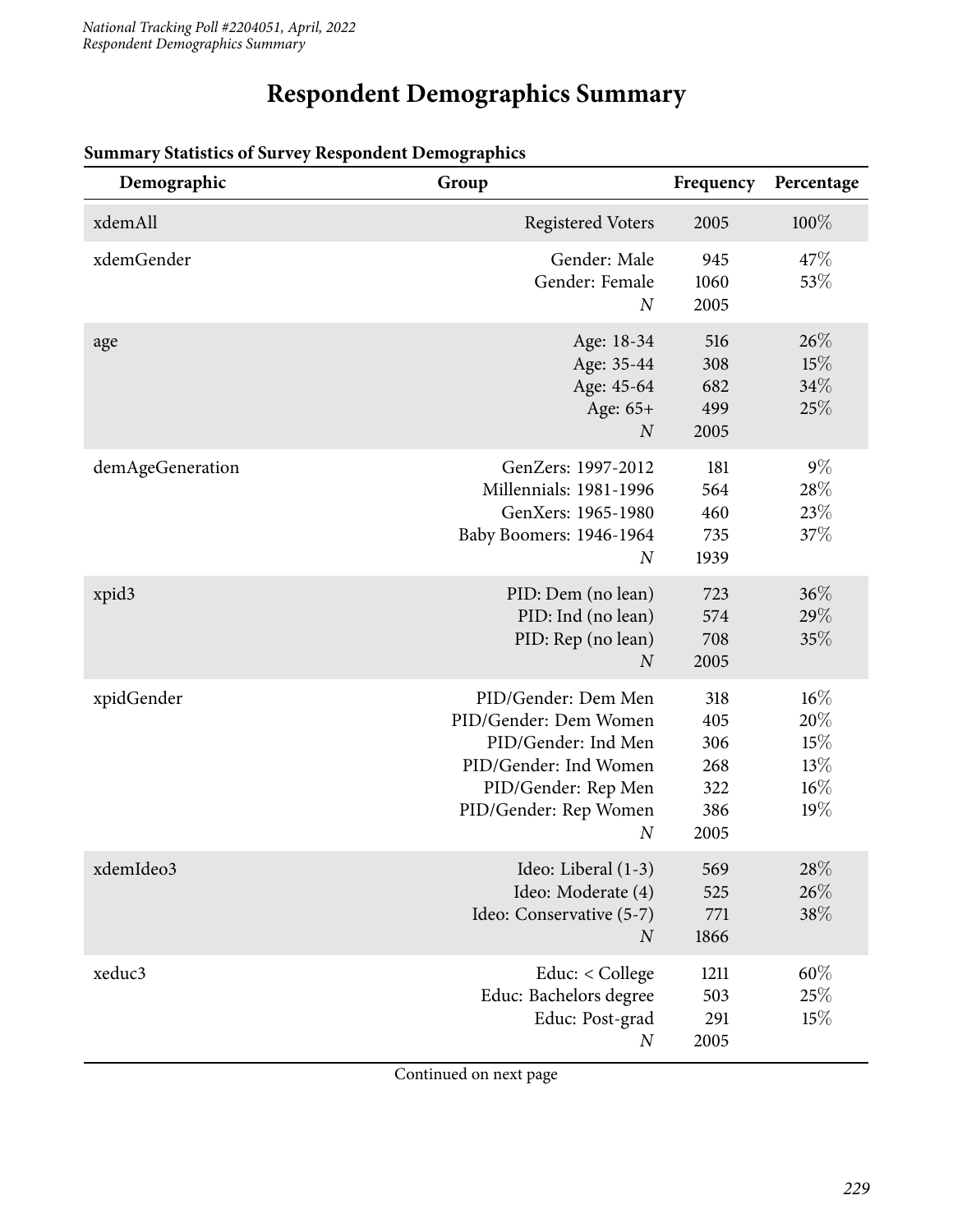| Demographic    | Group                                                                                                                                                                                                     | Frequency                                                  | Percentage                                                       |
|----------------|-----------------------------------------------------------------------------------------------------------------------------------------------------------------------------------------------------------|------------------------------------------------------------|------------------------------------------------------------------|
| xdemInc3       | Income: Under 50k<br>Income: 50k-100k<br>Income: 100k+<br>$\boldsymbol{N}$                                                                                                                                | 791<br>762<br>452<br>2005                                  | 39%<br>38%<br>23%                                                |
| xdemWhite      | Ethnicity: White                                                                                                                                                                                          | 1549                                                       | 77\%                                                             |
| xdemHispBin    | Ethnicity: Hispanic                                                                                                                                                                                       | 223                                                        | $11\%$                                                           |
| demBlackBin    | Ethnicity: Black                                                                                                                                                                                          | 252                                                        | 13%                                                              |
| demRaceOther   | Ethnicity: Other                                                                                                                                                                                          | 204                                                        | 10%                                                              |
| xdemReligion   | All Christian<br>All Non-Christian<br>Atheist<br>Agnostic/Nothing in particular<br>Something Else<br>$\boldsymbol{N}$                                                                                     | 970<br>80<br>84<br>511<br>360<br>2005                      | 48%<br>$4\%$<br>$4\%$<br>$25\%$<br>18%                           |
| xdemReligOther | Religious Non-Protestant/Catholic                                                                                                                                                                         | 105                                                        | $5\%$                                                            |
| xdemEvang      | Evangelical<br>Non-Evangelical<br>$\boldsymbol{N}$                                                                                                                                                        | 518<br>772<br>1290                                         | 26\%<br>38%                                                      |
| xdemUsr        | Community: Urban<br>Community: Suburban<br>Community: Rural<br>$\boldsymbol{N}$                                                                                                                           | 452<br>1020<br>533<br>2005                                 | 23%<br>51%<br>27%                                                |
| xdemEmploy     | <b>Employ: Private Sector</b><br><b>Employ: Government</b><br>Employ: Self-Employed<br>Employ: Homemaker<br>Employ: Student<br>Employ: Retired<br>Employ: Unemployed<br>Employ: Other<br>$\boldsymbol{N}$ | 730<br>140<br>172<br>133<br>58<br>526<br>156<br>89<br>2005 | 36%<br>$7\%$<br>$9\%$<br>$7\%$<br>$3\%$<br>26%<br>$8\%$<br>$4\%$ |
| xdemMilHH1     | Military HH: Yes<br>Military HH: No<br>$\boldsymbol{N}$                                                                                                                                                   | 368<br>1637<br>2005                                        | 18%<br>82%                                                       |

# **Summary Statistics of Survey Respondent Demographics**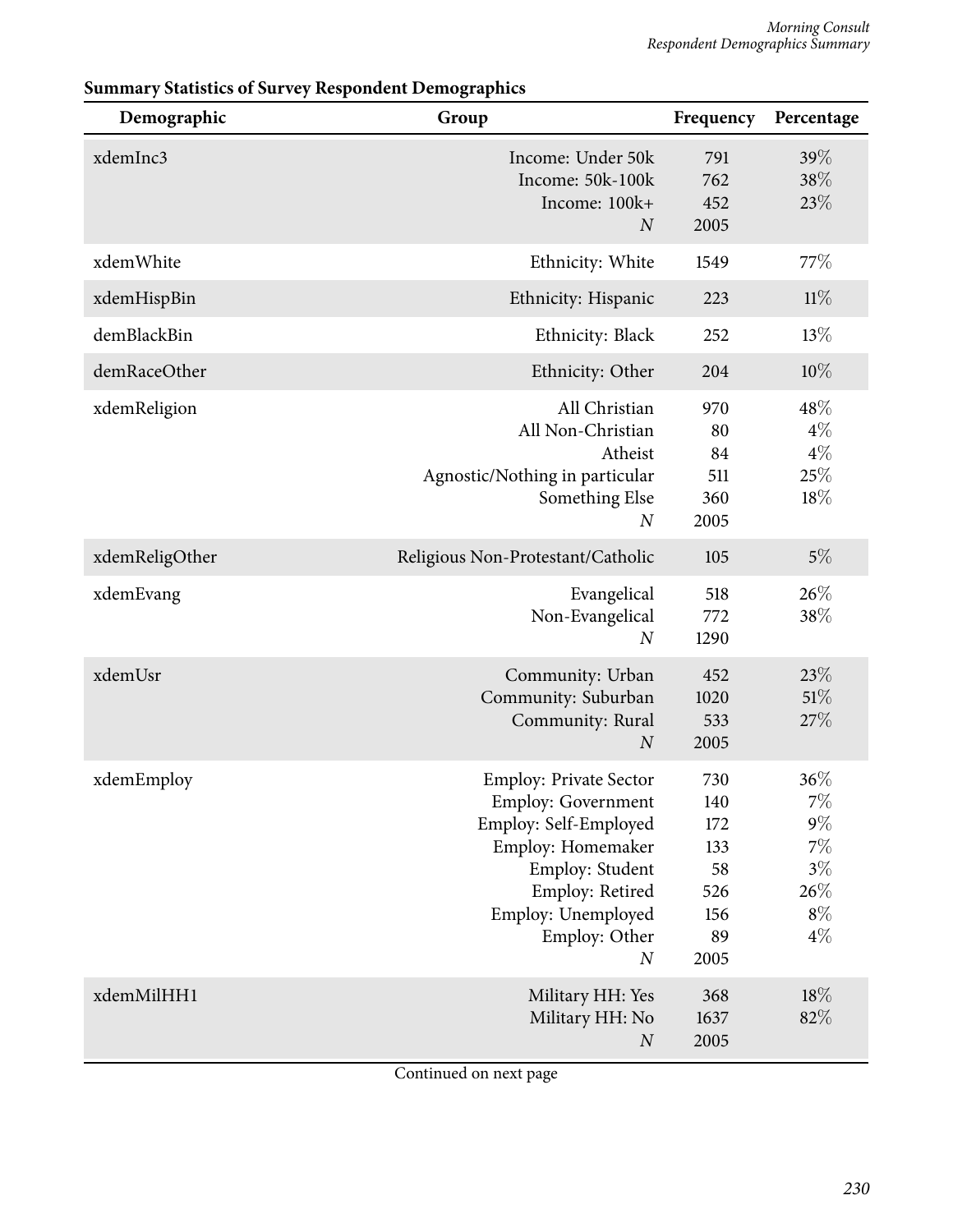| Demographic       | Group                                                                                                                                                                                                                  | Frequency                                                  | Percentage                                                  |
|-------------------|------------------------------------------------------------------------------------------------------------------------------------------------------------------------------------------------------------------------|------------------------------------------------------------|-------------------------------------------------------------|
| xnrl              | RD/WT: Right Direction<br>RD/WT: Wrong Track<br>$\boldsymbol{N}$                                                                                                                                                       | 651<br>1354<br>2005                                        | 32\%<br>68\%                                                |
| xdemBidenApprove  | Biden Job Approve<br>Biden Job Disapprove<br>$\boldsymbol{N}$                                                                                                                                                          | 835<br>1109<br>1944                                        | 42%<br>55%                                                  |
| xdemBidenApprove2 | <b>Biden Job Strongly Approve</b><br>Biden Job Somewhat Approve<br>Biden Job Somewhat Disapprove<br><b>Biden Job Strongly Disapprove</b><br>$\boldsymbol{N}$                                                           | 342<br>492<br>290<br>819<br>1944                           | 17%<br>25%<br>$14\%$<br>41%                                 |
| xdemBidenFav      | Favorable of Biden<br>Unfavorable of Biden<br>$\boldsymbol{N}$                                                                                                                                                         | 859<br>1073<br>1932                                        | 43\%<br>53%                                                 |
| xdemBidenFavFull  | Very Favorable of Biden<br>Somewhat Favorable of Biden<br>Somewhat Unfavorable of Biden<br>Very Unfavorable of Biden<br>$\boldsymbol{N}$                                                                               | 379<br>480<br>249<br>824<br>1932                           | 19%<br>24\%<br>$12\%$<br>41%                                |
| xnr3              | #1 Issue: Economy<br>#1 Issue: Security<br>#1 Issue: Health Care<br>#1 Issue: Medicare / Social Security<br>#1 Issue: Women's Issues<br>#1 Issue: Education<br>#1 Issue: Energy<br>#1 Issue: Other<br>$\boldsymbol{N}$ | 821<br>329<br>180<br>214<br>95<br>82<br>172<br>112<br>2005 | 41%<br>16%<br>$9\%$<br>11%<br>5%<br>$4\%$<br>$9\%$<br>$6\%$ |
| xsubVote20O       | 2020 Vote: Joe Biden<br>2020 Vote: Donald Trump<br>2020 Vote: Other<br>2020 Vote: Didn't Vote<br>$\boldsymbol{N}$                                                                                                      | 949<br>867<br>36<br>153<br>2005                            | 47\%<br>43%<br>$2\%$<br>$8\%$                               |
| xsubVote18O       | 2018 House Vote: Democrat<br>2018 House Vote: Republican<br>2018 House Vote: Someone else<br>$\boldsymbol{N}$                                                                                                          | 737<br>746<br>51<br>1534                                   | 37\%<br>37%<br>$3\%$                                        |

# **Summary Statistics of Survey Respondent Demographics**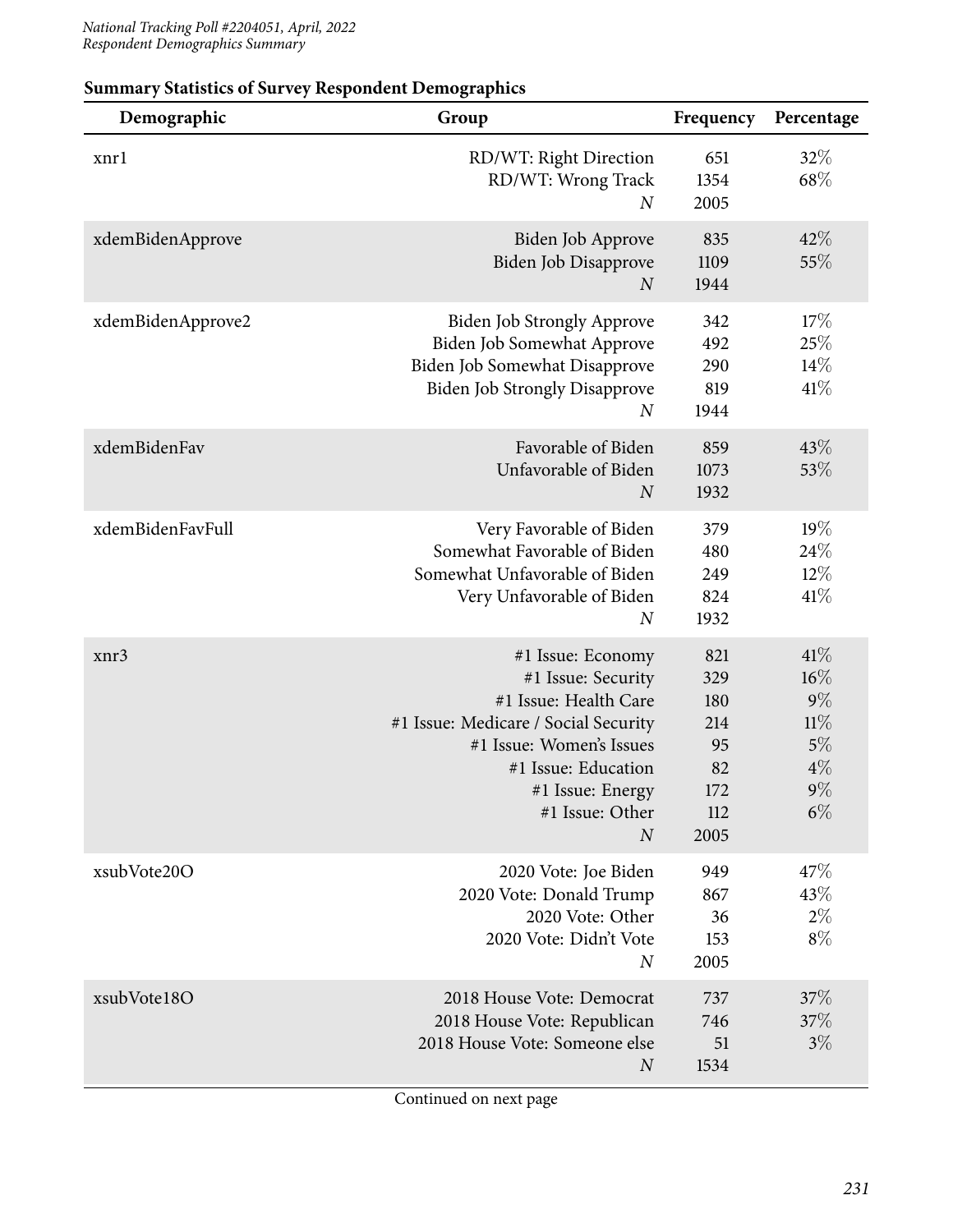| Demographic | Group                                                                                                    | Frequency                        | Percentage                    |
|-------------|----------------------------------------------------------------------------------------------------------|----------------------------------|-------------------------------|
| xsubVote16O | 2016 Vote: Hillary Clinton<br>2016 Vote: Donald Trump<br>2016 Vote: Other<br>2016 Vote: Didn't Vote<br>N | 695<br>778<br>102<br>429<br>2005 | $35\%$<br>39%<br>$5\%$<br>21% |
| xsubVote14O | Voted in 2014: Yes<br>Voted in 2014: No<br>$\overline{N}$                                                | 1377<br>628<br>2005              | 69%<br>31%                    |
| xreg4       | 4-Region: Northeast<br>4-Region: Midwest<br>4-Region: South<br>4-Region: West<br>$\overline{N}$          | 354<br>446<br>748<br>457<br>2005 | $18\%$<br>22%<br>37\%<br>23\% |
| XQHTRNxdem1 | Sanctions not Tied to Putin in Power<br>Sanctions Tied to Putin in Power<br>$\overline{N}$               | 1147<br>858<br>2005              | 57\%<br>43\%                  |
| XQHTRNxdem2 | Heard of ICC<br>Never Heard of ICC<br>$\overline{N}$                                                     | 1020<br>985<br>2005              | $51\%$<br>49%                 |

# **Summary Statistics of Survey Respondent Demographics**

*Note:* Group proportions may total to larger than one-hundred percent due to rounding. All statistics are calculated with demographic post-stratification weights applied.